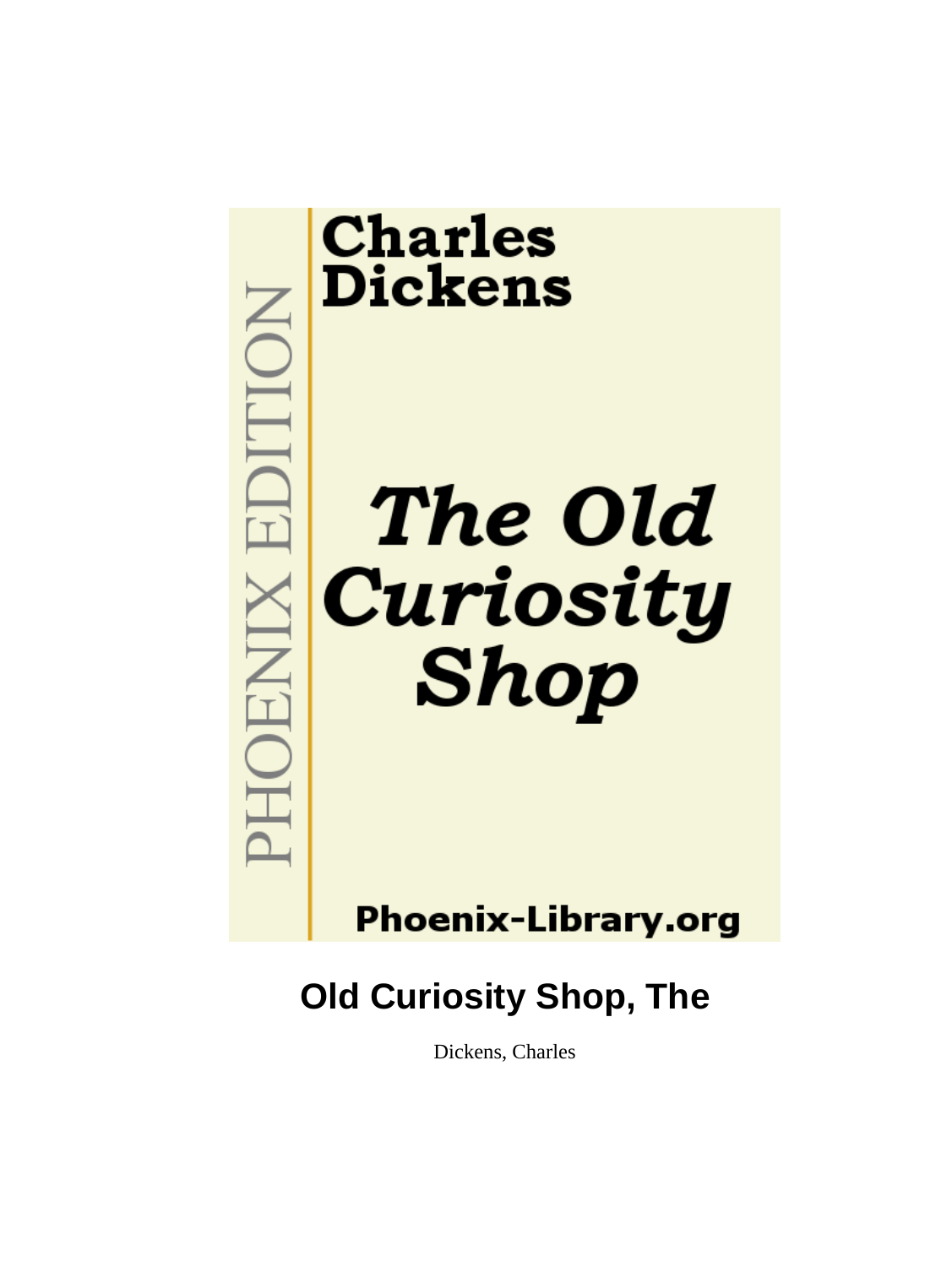[Table Of Content](#page-494-0) [About Phoenix−Edition](#page-498-0) **[Copyright](#page-501-0)**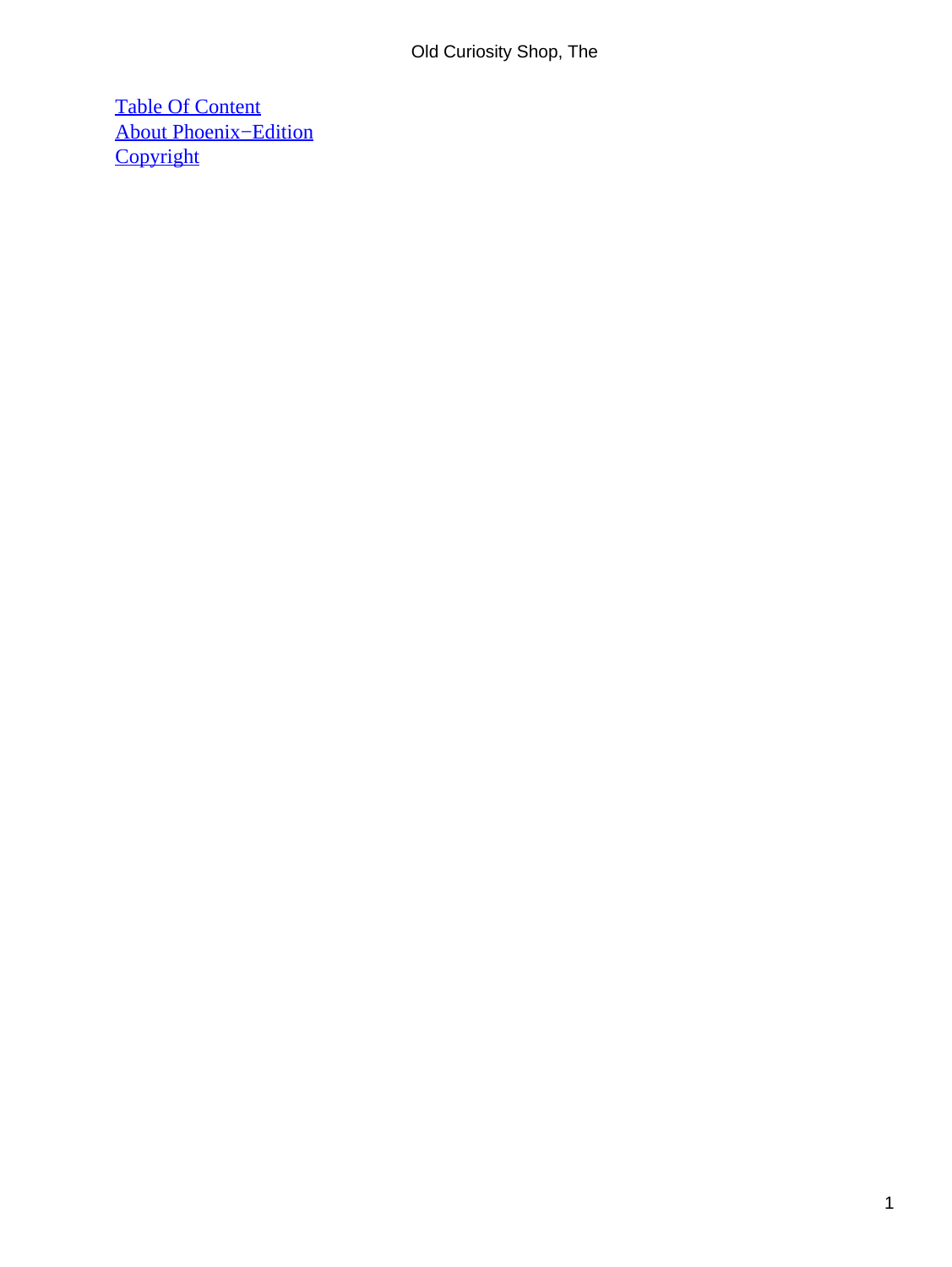## *T*he Old Curiosity Shop

By Charles Dickens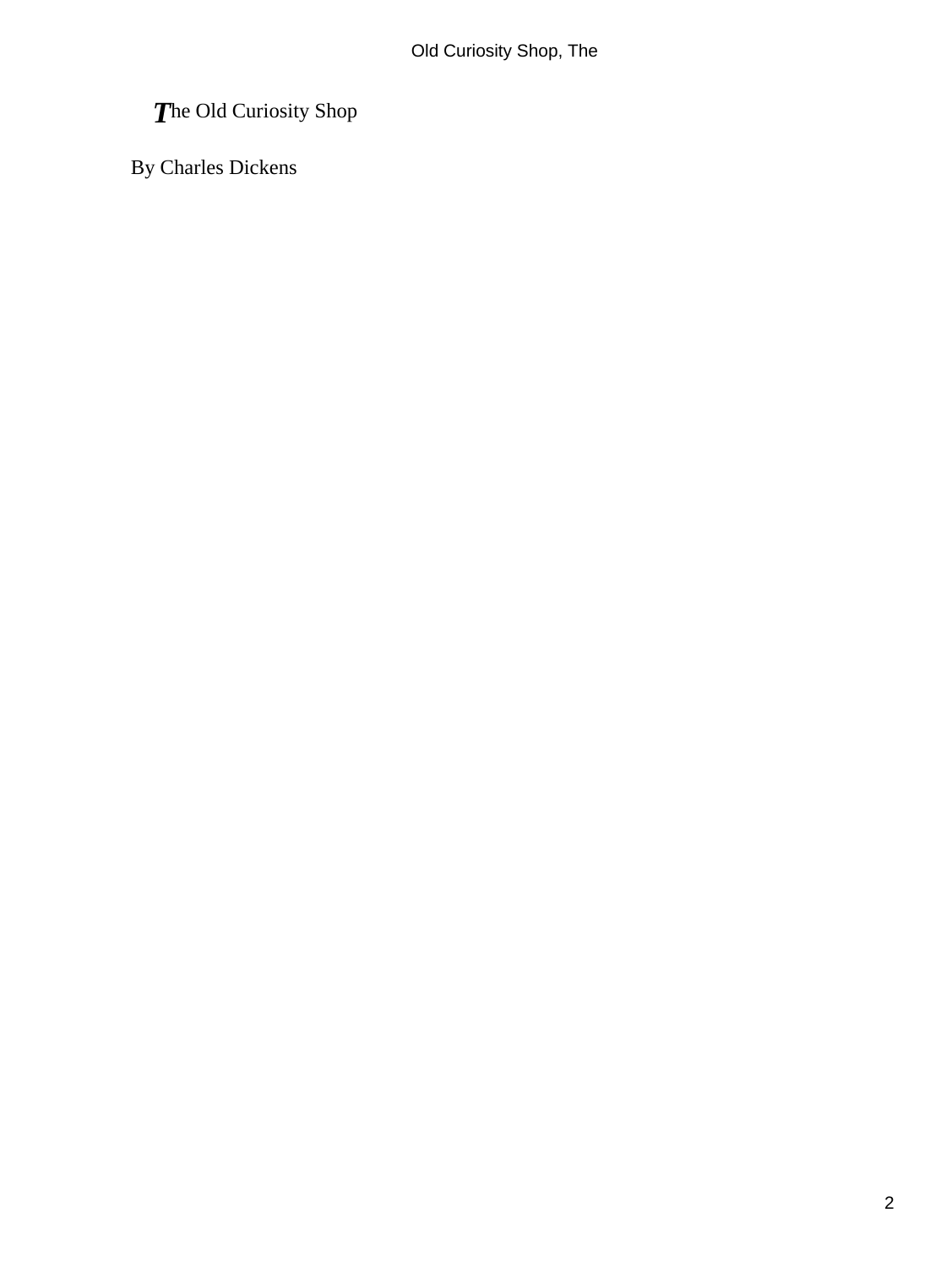#### **[CHAPTER 1](#page-494-0)**

*N*ight is generally my time for walking. In the summer I often leave home early in the morning, and roam about fields and lanes all day, or even escape for days or weeks together; but, saving in the country, I seldom go out until after dark, though, Heaven be thanked, I love its light and feel the cheerfulness it sheds upon the earth, as much as any creature living.

 I have fallen insensibly into this habit, both because it favours my infirmity and because it affords me greater opportunity of speculating on the characters and occupations of those who fill the streets. The glare and hurry of broad noon are not adapted to idle pursuits like mine; a glimpse of passing faces caught by the light of a street−lamp or a shop window is often better for my purpose than their full revelation in the daylight; and, if I must add the truth, night is kinder in this respect than day, which too often destroys an air−built castle at the moment of its completion, without the least ceremony or remorse.

 That constant pacing to and fro, that never−ending restlessness, that incessant tread of feet wearing the rough stones smooth and glossy – is it not a wonder how the dwellers in narrows ways can bear to hear it! Think of a sick man in such a place as Saint Martin's Court, listening to the footsteps, and in the midst of pain and weariness obliged, despite himself (as though it were a task he must perform) to detect the child's step from the man's, the slipshod beggar from the booted exquisite, the lounging from the busy, the dull heel of the sauntering outcast from the quick tread of an expectant pleasure−seeker – think of the hum and noise always being present to his sense, and of the stream of life that will not stop, pouring on, on, on, through all his restless dreams, as if he were condemned to lie, dead but conscious, in a noisy churchyard, and had no hope of rest for centuries to come.

 Then, the crowds for ever passing and repassing on the bridges (on those which are free of toil at last), where many stop on fine evenings looking listlessly down upon the water with some vague idea that by and by it runs between green banks which grow wider and wider until at last it joins the broad vast sea – where some halt to rest from heavy loads and think as they look over the parapet that to smoke and lounge away one's life, and lie sleeping in the sun upon a hot tarpaulin, in a dull, slow, sluggish barge, must be happiness unalloyed – and where some, and a very different class, pause with heaver loads than they, remembering to have heard or read in old time that drowning was not a hard death, but of all means of suicide the easiest and best.

 Covent Garden Market at sunrise too, in the spring or summer, when the fragrance of sweet flowers is in the air, over−powering even the unwholesome streams of last night's debauchery, and driving the dusky thrust, whose cage has hung outside a garret window all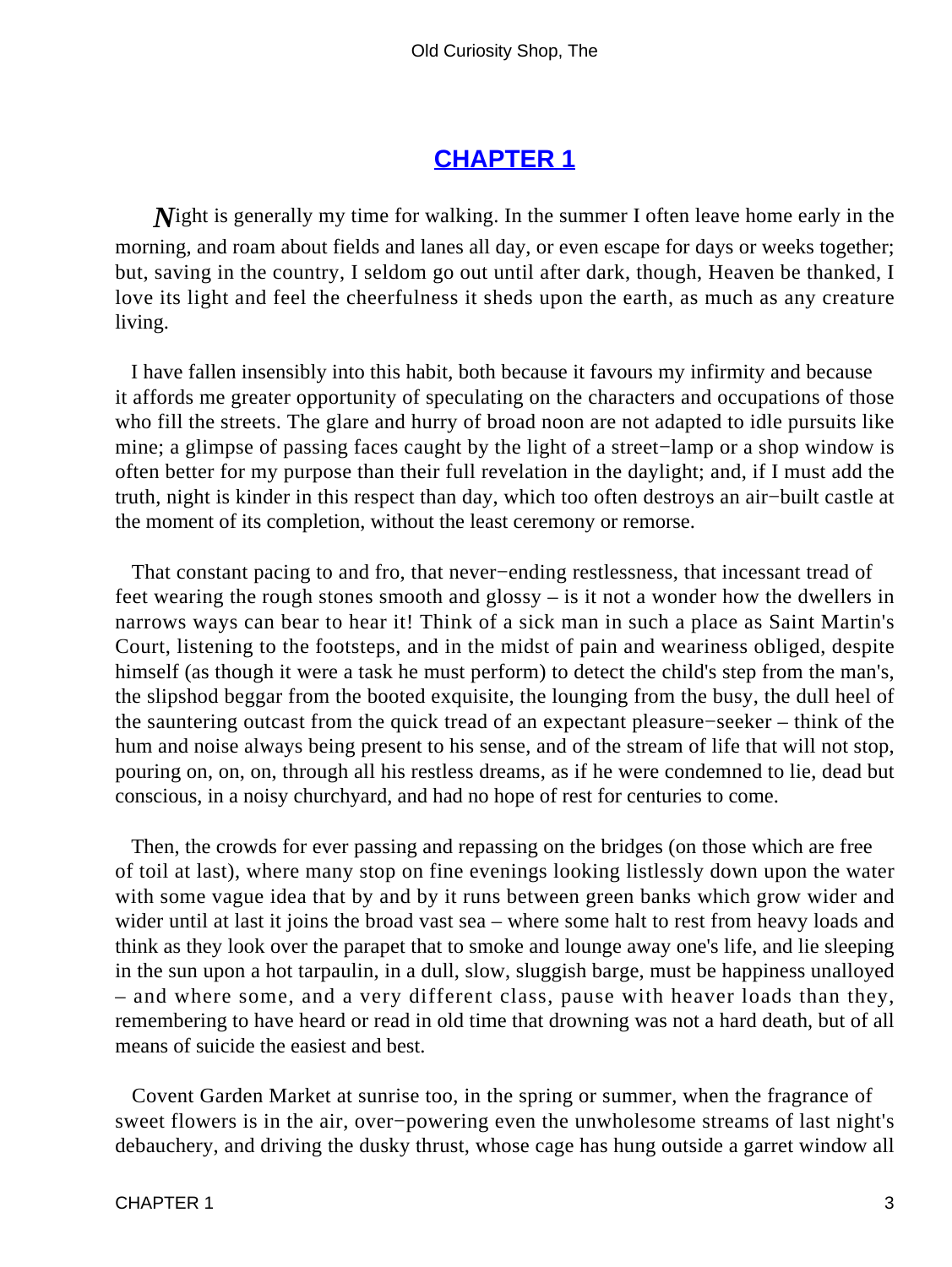night long, half mad with joy! Poor bird! the only neighbouring thing at all akin to the other little captives, some of whom, shrinking from the hot hands of drunken purchasers, lie drooping on the path already, while others, soddened by close contact, await the time when they shall be watered and freshened up to please more sober company, and make old clerks who pass them on their road to business, wonder what has filled their breasts with visions of the country.

 But my present purpose is not to expatiate upon my walks. The story I am about to relate, and to which I shall recur at intervals, arose out of one of these rambles; and thus I have been led to speak of them by way of preface.

 One night I had roamed into the City, and was walking slowly on in my usual way, musing upon a great many things, when I was arrested by an inquiry, the purport of which did not reach me, but which seemed to be addressed to myself, and was preferred in a soft sweet voice that struck me very pleasantly. I turned hastily round and found at my elbow a pretty little girl, who begged to be directed to a certain street at a considerable distance, and indeed in quite another quarter of the town.

It is a very long way from here,' said I, 'my child.'

 'I know that, sir,' she replied timidly. 'I am afraid it is a very long way, for I came from there to−night.'

'Alone?' said I, in some surprise.

'Oh, yes, I don't mind that, but I am a little frightened now, for I had lost my road.'

'And what made you ask it of me? Suppose I should tell you wrong?'

 'I am sure you will not do that,' said the little creature,' you are such a very old gentleman, and walk so slow yourself.'

 I cannot describe how much I was impressed by this appeal and the energy with which it was made, which brought a tear into the child's clear eye, and made her slight figure tremble as she looked up into my face.

'Come,' said I, 'I'll take you there.'

 She put her hand in mind as confidingly as if she had known me from her cradle, and we trudged away together; the little creature accommodating her pace to mine, and rather seeming to lead and take care of me than I to be protecting her. I observed that every now and then she stole a curious look at my face, as if to make quite sure that I was not deceiving her, and that these glances (very sharp and keen they were too) seemed to increase her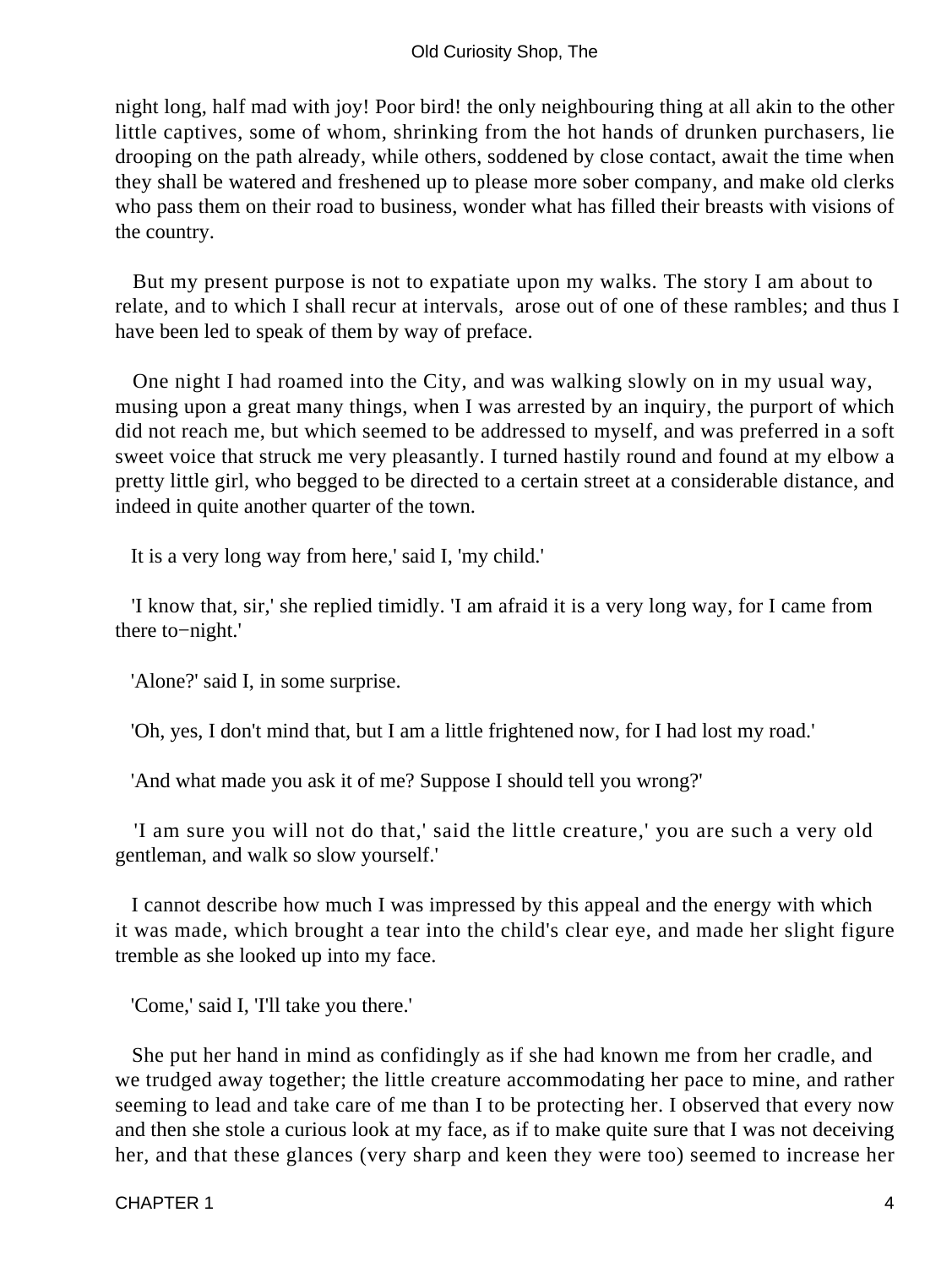confidence at every repetition.

 For my part, my curiosity and interest were at least equal to the child's, for child she certainly was, although I thought it probably from what I could make out, that her very small and delicate frame imparted a peculiar youthfulness to her appearance. Though more scantily attired than she might have been she was dressed with perfect neatness, and betrayed no marks of poverty or neglect.

'Who has sent you so far by yourself?' said I.

'Someone who is very kind to me, sir.'

'And what have you been doing?'

'That, I must not tell,' said the child firmly.

 There was something in the manner of this reply which caused me to look at the little creature with an involuntary expression of surprise; for I wondered what kind of errand it might be that occasioned her to be prepared for questioning. Her quick eye seemed to read my thoughts, for as it met mine she added that there was no harm in what she had been doing, but it was a great secret – a secret which she did not even know herself.

 This was said with no appearance of cunning or deceit, but with an unsuspicious frankness that bore the impress of truth. She walked on as before, growing more familiar with me as we proceeded and talking cheerfully by the way, but she said no more about her home, beyond remarking that we were going quite a new road and asking if it were a short one.

 While we were thus engaged, I revolved in my mind a hundred different explanations of the riddle and rejected them every one. I really felt ashamed to take advantage of the ingenuousness or grateful feeling of the child for the purpose of gratifying my curiosity. I love these little people; and it is not a slight thing when they, who are so fresh from God, love us. As I had felt pleased at first by her confidence I determined to deserve it, and to do credit to the nature which had prompted her to repose it in me.

 There was no reason, however, why I should refrain from seeing the person who had inconsiderately sent her to so great a distance by night and alone, and as it was not improbable that if she found herself near home she might take farewell of me and deprive me of the opportunity, I avoided the most frequented ways and took the most intricate, and thus it was not until we arrived in the street itself that she knew where we were. Clapping her hands with pleasure and running on before me for a short distance, my little acquaintance stopped at a door and remaining on the step till I came up knocked at it when I joined her.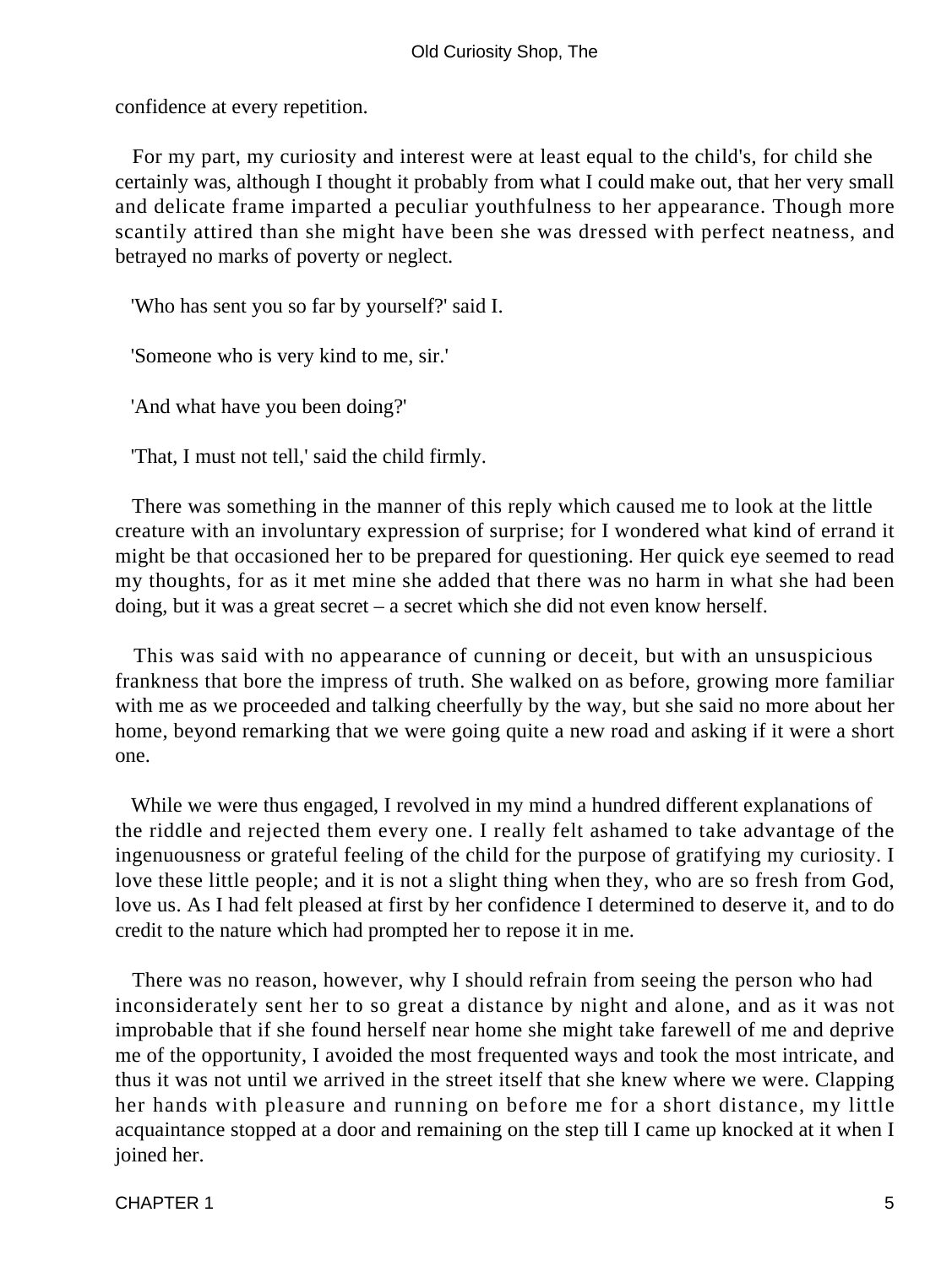A part of this door was of glass unprotected by any shutter, which I did not observe at first, for all was very dark and silent within, and I was anxious (as indeed the child was also) for an answer to our summons. When she had knocked twice or thrice there was a noise as if some person were moving inside, and at length a faint light appeared through the glass which, as it approached very slowly, the bearer having to make his way through a great many scattered articles, enabled me to see both what kind of person it was who advanced and what kind of place it was through which he came.

 It was an old man with long grey hair, whose face and figure as he held the light above his head and looked before him as he approached, I could plainly see. Though much altered by age, I fancied I could recognize in his spare and slender form something of that delicate mould which I had noticed in a child. Their bright blue eyes were certainly alike, but his face was so deeply furrowed and so very full of care, that here all resemblance ceased.

 The place through which he made his way at leisure was one of those receptacles for old and curious things which seem to crouch in odd corners of this town and to hide their musty treasures from the public eye in jealousy and distrust. There were suits of mail standing like ghosts in armour here and there, fantastic carvings brought from monkish cloisters, rusty weapons of various kinds, distorted figures in china and wood and iron and ivory: tapestry and strange furniture that might have been designed in dreams. The haggard aspect of the little old man was wonderfully suited to the place; he might have groped among old churches and tombs and deserted houses and gathered all the spoils with his own hands. There was nothing in the whole collection but was in keeping with himself nothing that looked older or more worn than he.

 As he turned the key in the lock, he surveyed me with some astonishment which was not diminished when he looked from me to my companion. The door being opened, the child addressed him as grandfather, and told him the little story of our companionship.

 'Why, bless thee, child,' said the old man, patting her on the head, 'how couldst thou miss thy way? What if I had lost thee, Nell!'

 'I would have found my way back to YOU, grandfather,' said the child boldly; 'never fear.'

 The old man kissed her, then turning to me and begging me to walk in, I did so. The door was closed and locked. Preceding me with the light, he led me through the place I had already seen from without, into a small sitting−room behind, in which was another door opening into a kind of closet, where I saw a little bed that a fairy might have slept in, it looked so very small and was so prettily arranged. The child took a candle and tripped into this little room, leaving the old man and me together.

'You must be tired, sir,' said he as he placed a chair near the fire, 'how can I thank you?'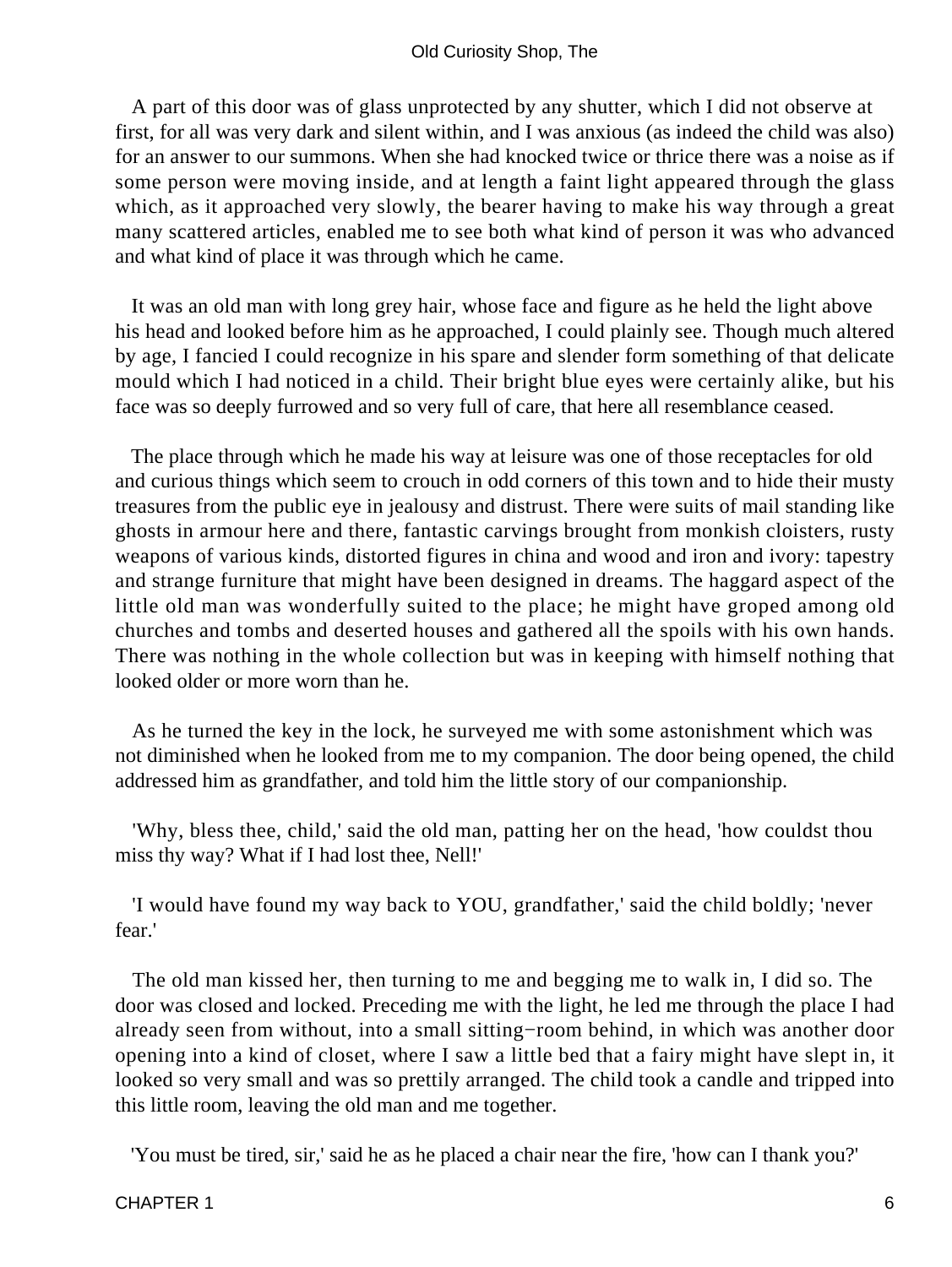'By taking more care of your grandchild another time, my good friend,' I replied.

 'More care!' said the old man in a shrill voice, 'more care of Nelly! Why, who ever loved a child as I love Nell?'

 He said this with such evident surprise that I was perplexed what answer to make, and the more so because coupled with something feeble and wandering in his manner, there were in his face marks of deep and anxious thought which convinced me that he could not be, as I had been at first inclined to suppose, in a state of dotage or imbecility.

'I don't think you consider – ' I began.

 'I don't consider!' cried the old man interrupting me, 'I don't consider her! Ah, how little you know of the truth! Little Nelly, little Nelly!'

 It would be impossible for any man, I care not what his form of speech might be, to express more affection than the dealer in curiosities did, in these four words. I waited for him to speak again, but he rested his chin upon his hand and shaking his head twice or thrice fixed his eyes upon the fire.

 While we were sitting thus in silence, the door of the closet opened, and the child returned, her light brown hair hanging loose about her neck, and her face flushed with the haste she had made to rejoin us. She busied herself immediately in preparing supper, and while she was thus engaged I remarked that the old man took an opportunity of observing me more closely than he had done yet. I was surprised to see that all this time everything was done by the child, and that there appeared to be no other persons but ourselves in the house. I took advantage of a moment when she was absent to venture a hint on this point, to which the old man replied that there were few grown persons as trustworthy or as careful as she.

 'It always grieves me, ' I observed, roused by what I took to be his selfishness, 'it always grieves me to contemplate the initiation of children into the ways of life, when they are scarcely more than infants. It checks their confidence and simplicity – two of the best qualities that Heaven gives them – and demands that they share our sorrows before they are capable of entering into our enjoyments.'

 'It will never check hers,' said the old man looking steadily at me, 'the springs are too deep. Besides, the children of the poor know but few pleasures. Even the cheap delights of childhood must be bought and paid for.

'But – forgive me for saying this – you are surely not so very poor' – said I.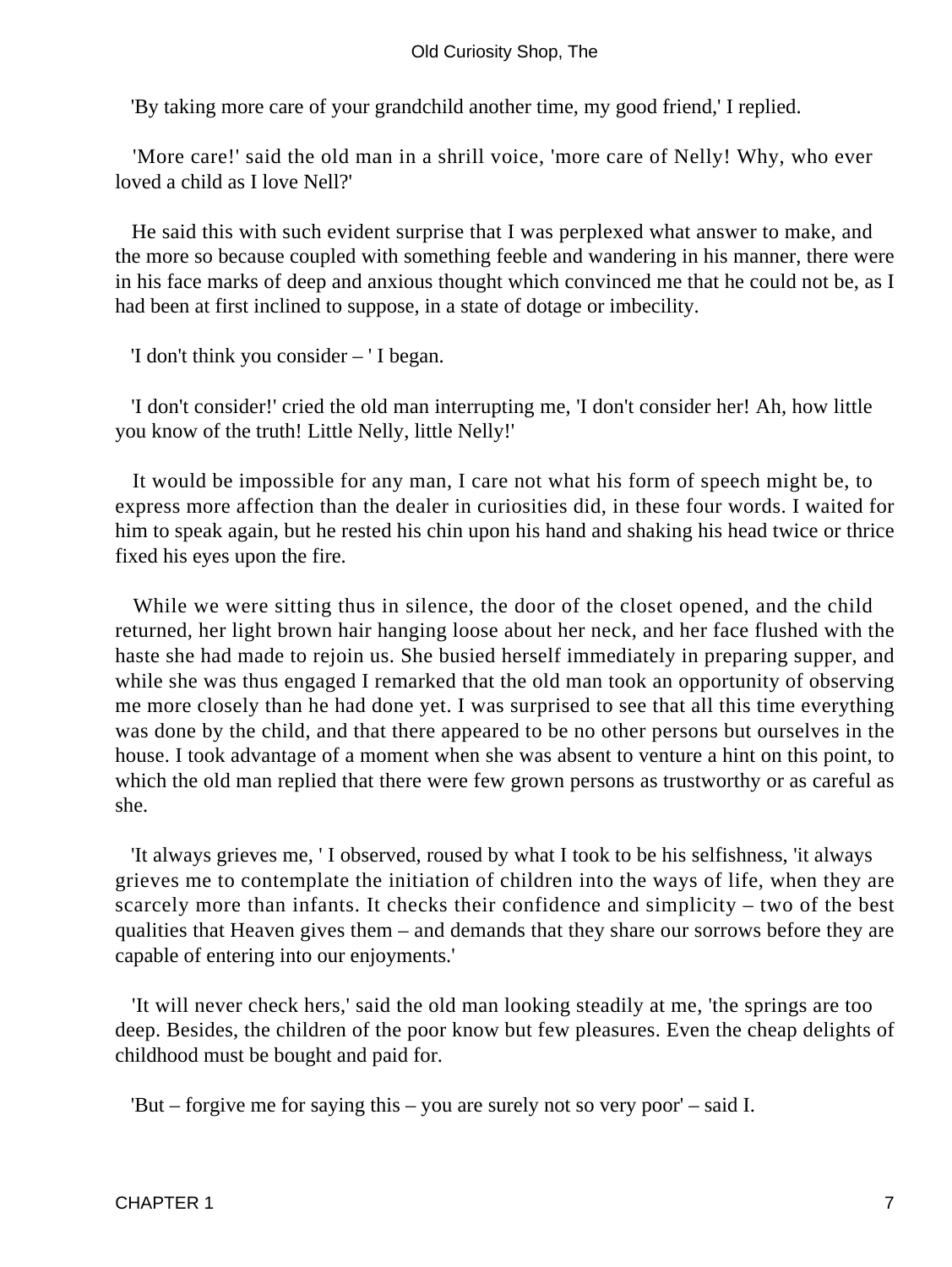'She is not my child, sir,' returned the old man. 'Her mother was, and she was poor. I save nothing – not a penny – though I live as you see, but' – he laid his hand upon my arm and leant forward to whisper – 'she shall be rich one of these days, and a fine lady. Don't you think ill of me because I use her help. She gives it cheerfully as you see, and it would break her heart if she knew that I suffered anybody else to do for me what her little hands could undertake. I don't consider!' – he cried with sudden querulousness, 'why, God knows that this one child is there thought and object of my life, and yet he never prospers me – no, never!'

 At this juncture, the subject of our conversation again returned, and the old men motioning to me to approach the table, broke off, and said no more.

 We had scarcely begun our repast when there was a knock at the door by which I had entered, and Nell bursting into a hearty laugh, which I was rejoiced to hear, for it was childlike and full of hilarity, said it was no doubt dear old Kit coming back at last.

'Foolish Nell!' said the old man fondling with her hair. 'She always laughs at poor Kit.'

 The child laughed again more heartily than before, I could not help smiling from pure sympathy. The little old man took up a candle and went to open the door. When he came back, Kit was at his heels.

 Kit was a shock−headed, shambling, awkward lad with an uncommonly wide mouth, very red cheeks, a turned−up nose, and certainly the most comical expression of face I ever saw. He stopped short at the door on seeing a stranger, twirled in his hand a perfectly round old hat without any vestige of a brim, and resting himself now on one leg and now on the other and changing them constantly, stood in the doorway, looking into the parlour with the most extraordinary leer I ever beheld. I entertained a grateful feeling towards the boy from that minute, for I felt that he was the comedy of the child's life.

'A long way, wasn't it, Kit?' said the little old man.

'Why, then, it was a goodish stretch, master,' returned Kit.

'Of course you have come back hungry?'

'Why, then, I do consider myself rather so, master,' was the answer.

 The lad had a remarkable manner of standing sideways as he spoke, and thrusting his head forward over his shoulder, as if he could not get at his voice without that accompanying action. I think he would have amused one anywhere, but the child's exquisite enjoyment of his oddity, and the relief it was to find that there was something she associated with merriment in a place that appeared so unsuited to her, were quite irresistible. It was a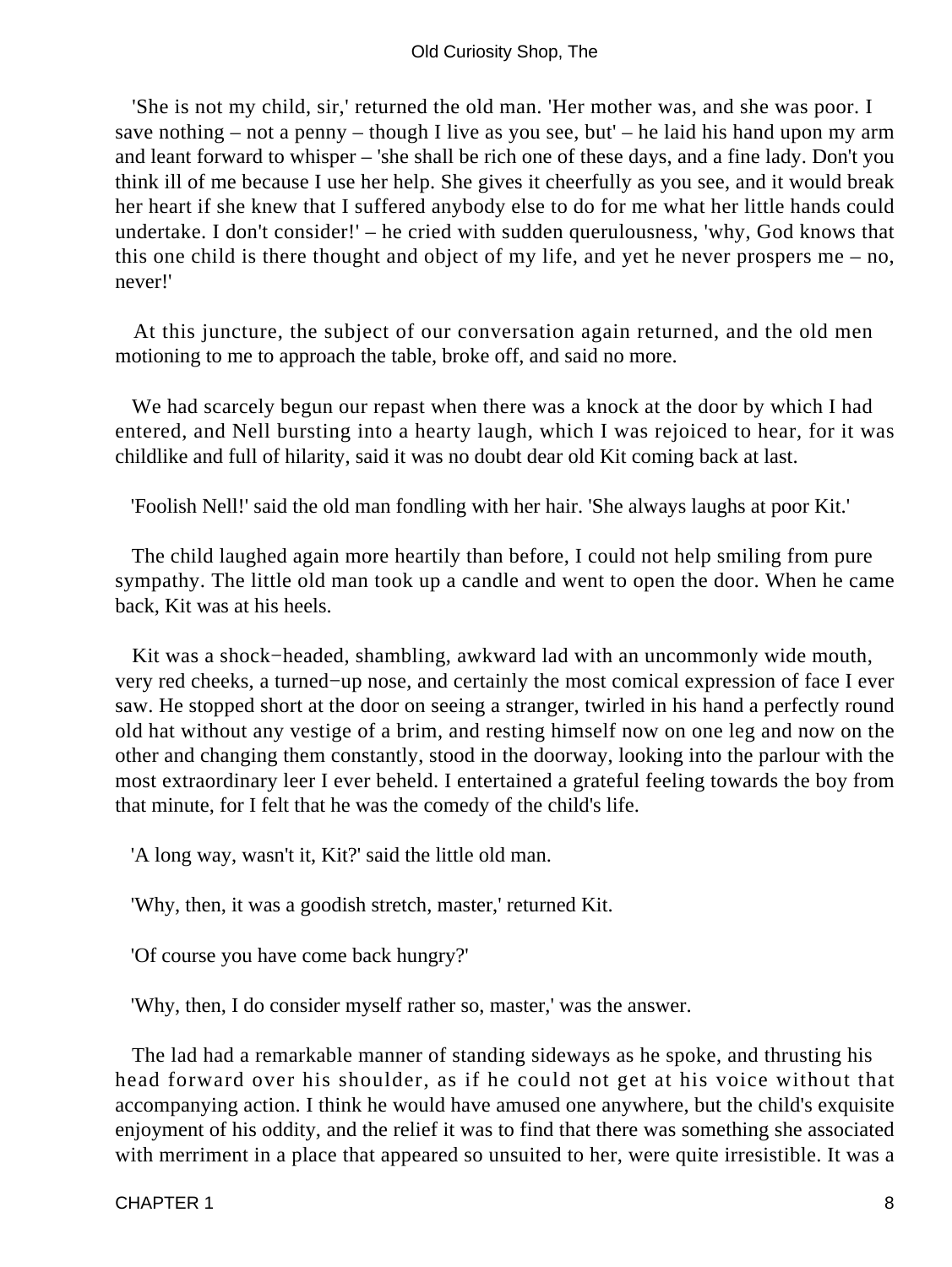great point too that Kit himself was flattered by the sensation he created, and after several efforts to preserve his gravity, burst into a loud roar, and so stood with his mouth wide open and his eyes nearly shut, laughing violently.

 The old man had again relapsed into his former abstraction and took no notice of what passed, but I remarked that when her laugh was over, the child's bright eyes were dimmed with tears, called forth by the fullness of heart with which she welcomed her uncouth favourite after the little anxiety of the night. As for Kit himself (whose laugh had been all the time one of that sort which very little would change into a cry) he carried a large slice of bread and meat and a mug of beer into a corner, and applied himself to disposing of them with great voracity.

 'Ah!' said the old man turning to me with a sigh, as if I had spoken to him but that moment, 'you don't know what you say when you tell me that I don't consider her.'

 'You must not attach too great weight to a remark founded on first appearances, my friend,' said I.

'No,' returned the old man thoughtfully, 'no. Come hither, Nell.'

The little girl hastened from her seat, and put her arm about his neck.

'Do I love thee, Nell?' said he. 'Say – do I love thee, Nell, or no?'

The child only answered by her caresses, and laid her head upon his breast.

 'Why dost thou sob?' said the grandfather, pressing her closer to him and glancing towards me. 'Is it because thou know'st I love thee, and dost not like that I should seem to doubt it by my question? Well, well – then let us say I love thee dearly.'

'Indeed, indeed you do,' replied the child with great earnestness, 'Kit knows you do.'

 Kit, who in despatching his bread and meat had been swallowing two−thirds of his knife at every mouthful with the coolness of a juggler, stopped short in his operations on being thus appealed to, and bawled 'Nobody isn't such a fool as to say he doosn't,' after which he incapacitated himself for further conversation by taking a most prodigious sandwich at one bite.

 'She is poor now' – said the old men, patting the child's cheek, 'but I say again that the time is coming when she shall be rich. It has been a long time coming, but it must come at last; a very long time, but it surely must come. It has come to other men who do nothing but waste and riot. When **Will** it come to me!'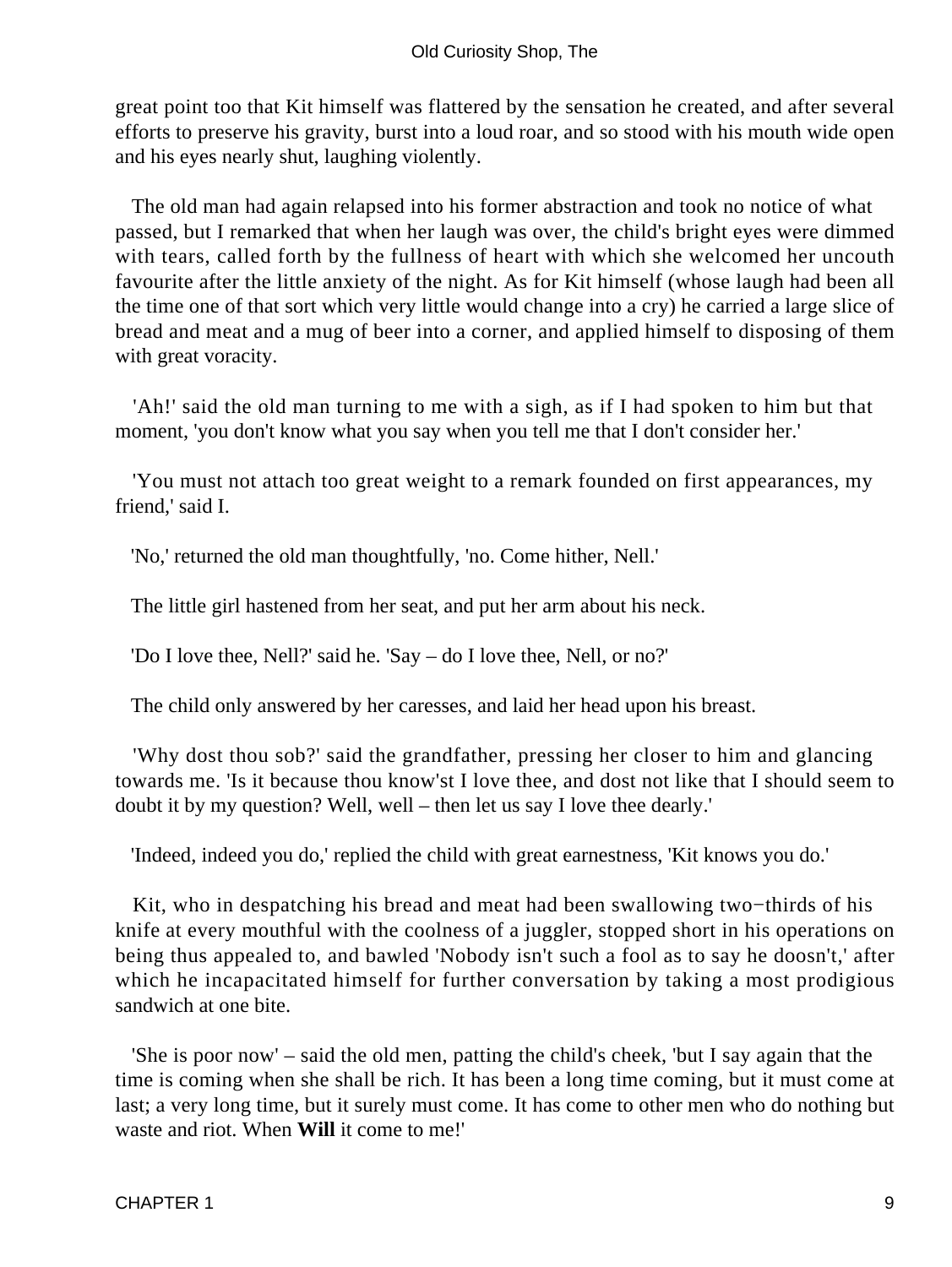'I am very happy as I am, grandfather,' said the child.

 'Tush, tush!' returned the old man, 'thou dost not know – how should'st thou!' then he muttered again between his teeth, 'The time must come, I am very sure it must. It will be all the better for coming late'; and then he sighed and fell into his former musing state, and still holding the child between his knees appeared to be insensible to everything around him. By this time it wanted but a few minutes of midnight and I rose to go, which recalled him to himself.

 'One moment, sir,' he said, 'Now, Kit – near midnight, boy, and you still here! Get home, get home, and be true to your time in the morning, for there's work to do. Good night! There, bid him good night, Nell, and let him be gone!'

'Good night, Kit,' said the child, her eyes lighting up with merriment and kindness.'

'Good night, Miss Nell,' returned the boy.

 'And thank this gentleman,' interposed the old man, 'but for whose care I might have lost my little girl to−night.'

'No, no, master,' said Kit, 'that won't do, that won't.'

'What do you mean?' cried the old man.

 'I'd have found her, master,' said Kit, 'I'd have found her. I'll bet that I'd find her if she was above ground, I would, as quick as anybody, master. Ha, ha, ha!'

 Once more opening his mouth and shutting his eyes, and laughing like a stentor, Kit gradually backed to the door, and roared himself out.

 Free of the room, the boy was not slow in taking his departure; when he had gone, and the child was occupied in clearing the table, the old man said:

 'I haven't seemed to thank you, sir, for what you have done to−night, but I do thank you humbly and heartily, and so does she, and her thanks are better worth than mine. I should be sorry that you went away, and thought I was unmindful of your goodness, or careless of her – I am not indeed.'

 I was sure of that, I said, from what I had seen. 'But,' I added, 'may I ask you a question?'

'Ay, sir,' replied the old man, 'What is it?'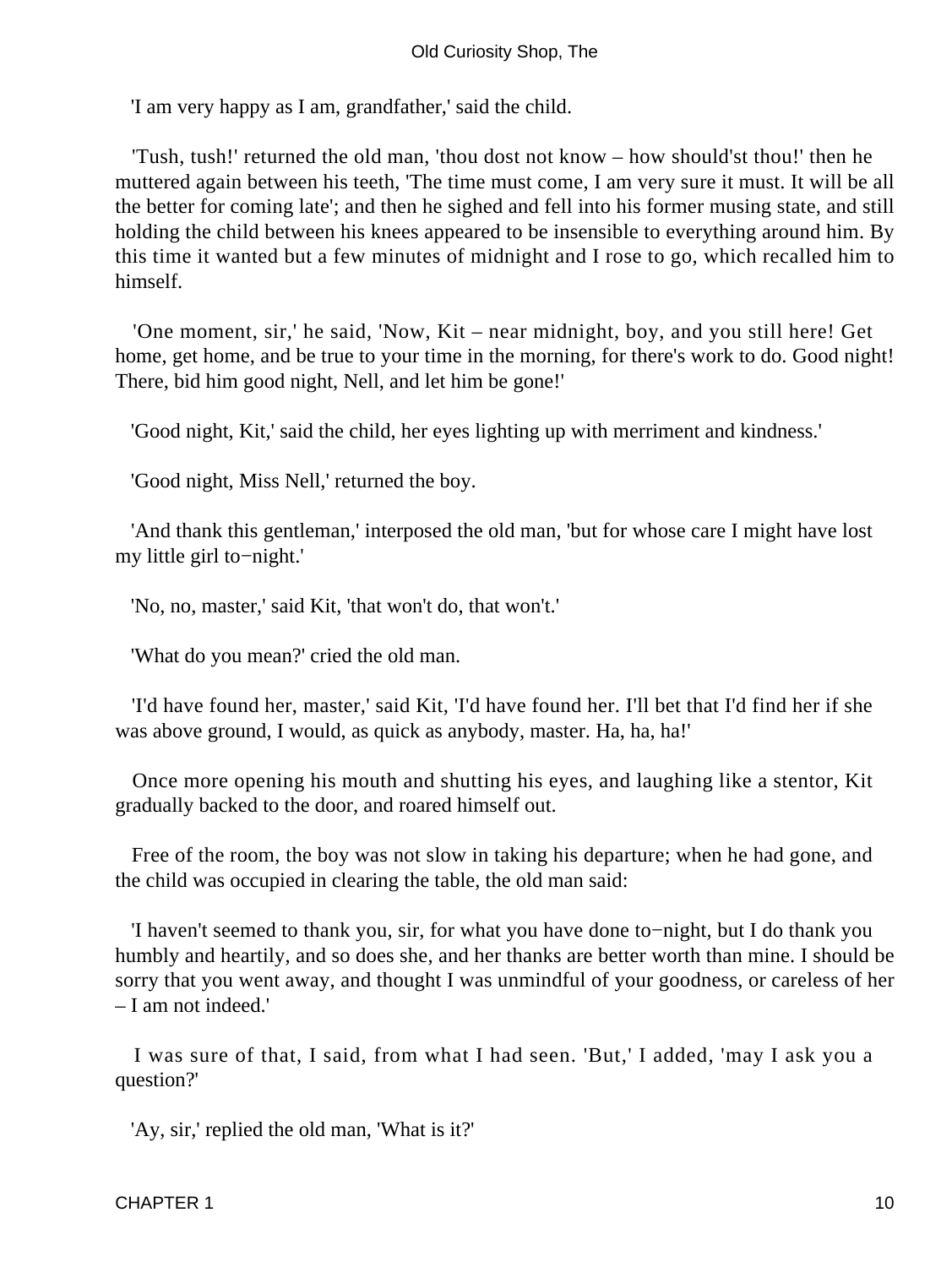#### Old Curiosity Shop, The

 'This delicate child,' said I, 'with so much beauty and intelligence – has she nobody to care for her but you? Has she no other companion or advisor?'

'No,' he returned, looking anxiously in my face, 'no, and she wants no other.'

 'But are you not fearful,' said I, 'that you may misunderstand a charge so tender? I am sure you mean well, but are you quite certain that you know how to execute such a trust as this? I am an old man, like you, and I am actuated by an old man's concern in all that is young and promising. Do you not think that what I have seen of you and this little creature to−night must have an interest not wholly free from pain?'

 'Sir,' rejoined the old man after a moment's silence.' I have no right to feel hurt at what you say. It is true that in many respects I am the child, and she the grown person – that you have seen already. But waking or sleeping, by night or day, in sickness or health, she is the one object of my care, and if you knew of how much care, you would look on me with different eyes, you would indeed. Ah! It's a weary life for an old man – a weary, weary life – but there is a great end to gain and that I keep before me.'

 Seeing that he was in a state of excitement and impatience, I turned to put on an outer coat which I had thrown off on entering the room, purposing to say no more. I was surprised to see the child standing patiently by with a cloak upon her arm, and in her hand a hat, and stick.

'Those are not mine, my dear,' said I.

'No,' returned the child, 'they are grandfather's.'

'But he is not going out to−night.'

'Oh, yes, he is,' said the child, with a smile.

'And what becomes of you, my pretty one?'

'Me! I stay here of course. I always do.'

 I looked in astonishment towards the old man, but he was, or feigned to be, busied in the arrangement of his dress. From him I looked back to the slight gentle figure of the child. Alone! In that gloomy place all the long, dreary night.

 She evinced no consciousness of my surprise, but cheerfully helped the old man with his cloak, and when he was ready took a candle to light us out. Finding that we did not follow as she expected, she looked back with a smile and waited for us. The old man showed by his face that he plainly understood the cause of my hesitation, but he merely signed to me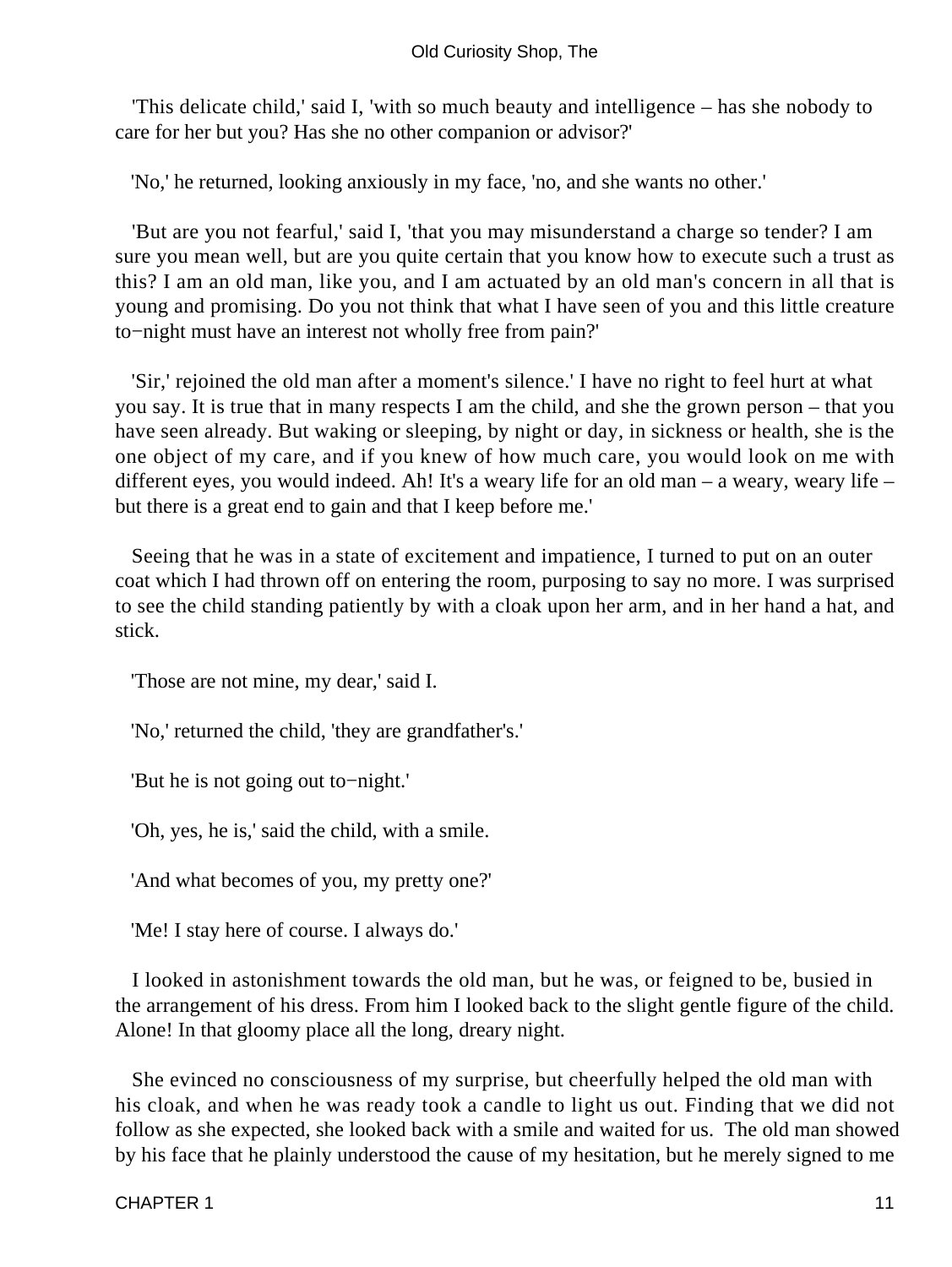with an inclination of the head to pass out of the room before him, and remained silent. I had no resource but to comply.

 When we reached the door, the child setting down the candle, turned to say good night and raised her face to kiss me. Then she ran to the old man, who folded her in his arms and bade God bless her.

 'Sleep soundly, Nell,' he said in a low voice, 'and angels guard thy bed! Do not forget thy prayers, my sweet.'

'No, indeed,' answered the child fervently, 'they make me feel so happy!'

 'That's well; I know they do; they should,' said the old man. 'Bless thee a hundred times! Early in the morning I shall be home.'

 'You'll not ring twice,' returned the child. 'The bell wakes me, even in the middle of a dream.'

With this, they separated. The child opened the door (now guarded by a shutter which I had heard the boy put up before he left the house) and with another farewell whose clear and tender note I have recalled a thousand times, held it until we had passed out. The old man paused a moment while it was gently closed and fastened on the inside, and satisfied that this was done, walked on at a slow pace. At the street−corner he stopped, and regarding me with a troubled countenance said that our ways were widely different and that he must take his leave. I would have spoken, but summoning up more alacrity than might have been expected in one of his appearance, he hurried away. I could see that twice or thrice he looked back as if to ascertain if I were still watching him, or perhaps to assure himself that I was not following at a distance. The obscurity of the night favoured his disappearance, and his figure was soon beyond my sight.

 I remained standing on the spot where he had left me, unwilling to depart, and yet unknowing why I should loiter there. I looked wistfully into the street we had lately quitted, and after a time directed my steps that way. I passed and repassed the house, and stopped and listened at the door; all was dark, and silent as the grave.

 Yet I lingered about, and could not tear myself away, thinking of all possible harm that might happen to the child – of fires and robberies and even murder – and feeling as if some evil must ensure if I turned my back upon the place. The closing of a door or window in the street brought me before the curiosity−dealer's once more; I crossed the road and looked up at the house to assure myself that the noise had not come from there. No, it was black, cold, and lifeless as before.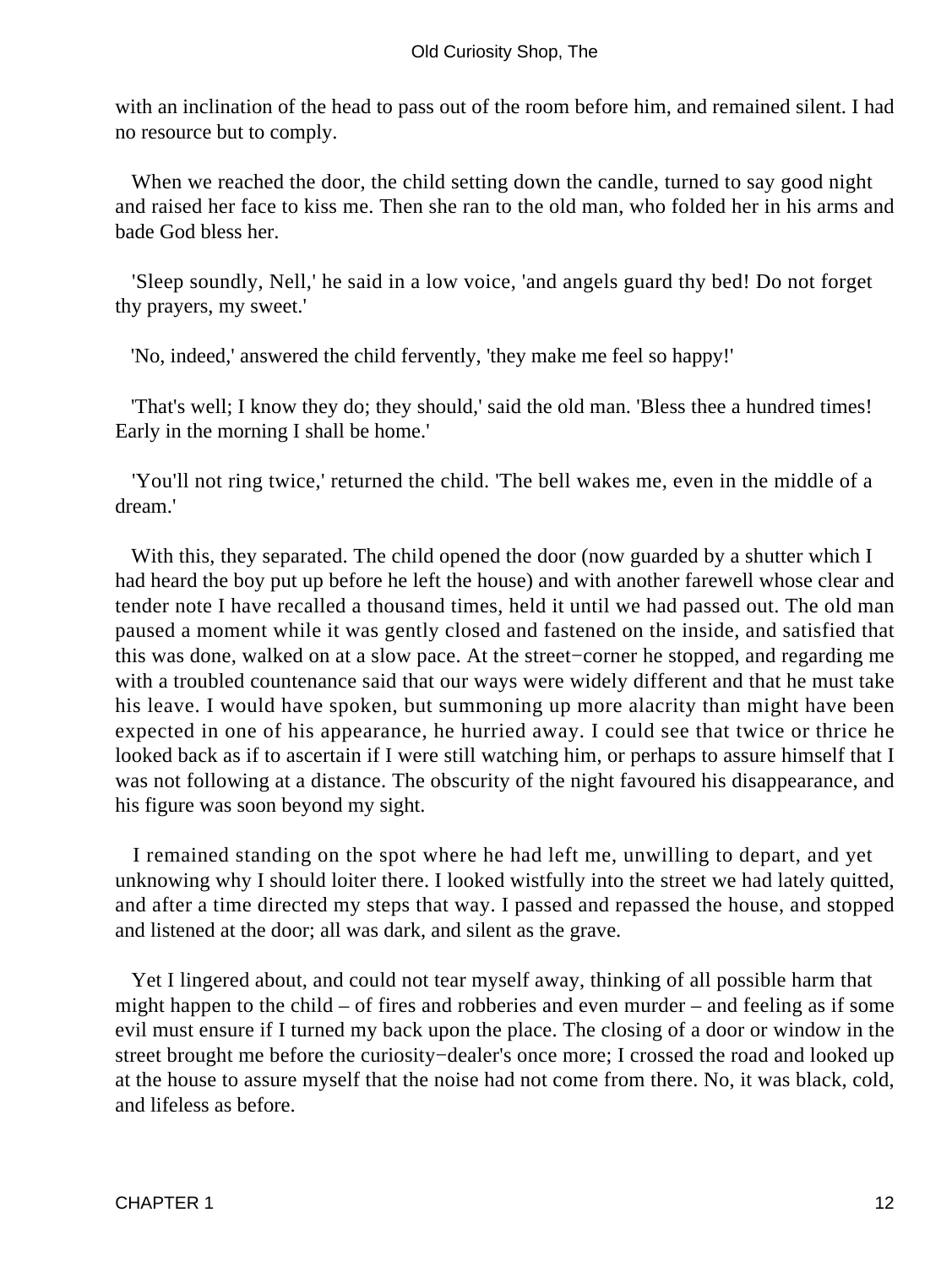There were few passengers astir; the street was sad and dismal, and pretty well my own. A few stragglers from the theatres hurried by, and now and then I turned aside to avoid some noisy drunkard as he reeled homewards, but these interruptions were not frequent and soon ceased. The clocks struck one. Still I paced up and down, promising myself that every time should be the last, and breaking faith with myself on some new plea as often as I did so.

 The more I thought of what the old man had said, and of his looks and bearing, the less I could account for what I had seen and heard. I had a strong misgiving that his nightly absence was for no good purpose. I had only come to know the fact through the innocence of the child, and though the old man was by at the time, and saw my undisguised surprise, he had preserved a strange mystery upon the subject and offered no word of explanation. These reflections naturally recalled again more strongly than before his haggard face, his wandering manner, his restless anxious looks. His affection for the child might not be inconsistent with villany of the worst kind; even that very affection was in itself an extraordinary contradiction, or how could he leave her thus? Disposed as I was to think badly of him, I never doubted that his love for her was real. I could not admit the thought, remembering what had passed between us, and the tone of voice in which he had called her by her name.

 'Stay here of course,' the child had said in answer to my question, 'I always do!' What could take him from home by night, and every night! I called up all the strange tales I had ever heard of dark and secret deeds committed in great towns and escaping detection for a long series of years; wild as many of these stories were, I could not find one adapted to this mystery, which only became the more impenetrable, in proportion as I sought to solve it.

 Occupied with such thoughts as these, and a crowd of others all tending to the same point, I continued to pace the street for two long hours; at length the rain began to descend heavily, and then over−powered by fatigue though no less interested than I had been at first, I engaged the nearest coach and so got home. A cheerful fire was blazing on the hearth, the lamp burnt brightly, my clock received me with its old familiar welcome; everything was quiet, warm and cheering, and in happy contrast to the gloom and darkness I had quitted.

 But all that night, waking or in my sleep, the same thoughts recurred and the same images retained possession of my brain. I had ever before me the old dark murky rooms – the gaunt suits of mail with their ghostly silent air – the faces all awry, grinning from wood and stone – the dust and rust and worm that lives in wood – and alone in the midst of all this lumber and decay and ugly age, the beautiful child in her gentle slumber, smiling through her light and sunny dreams.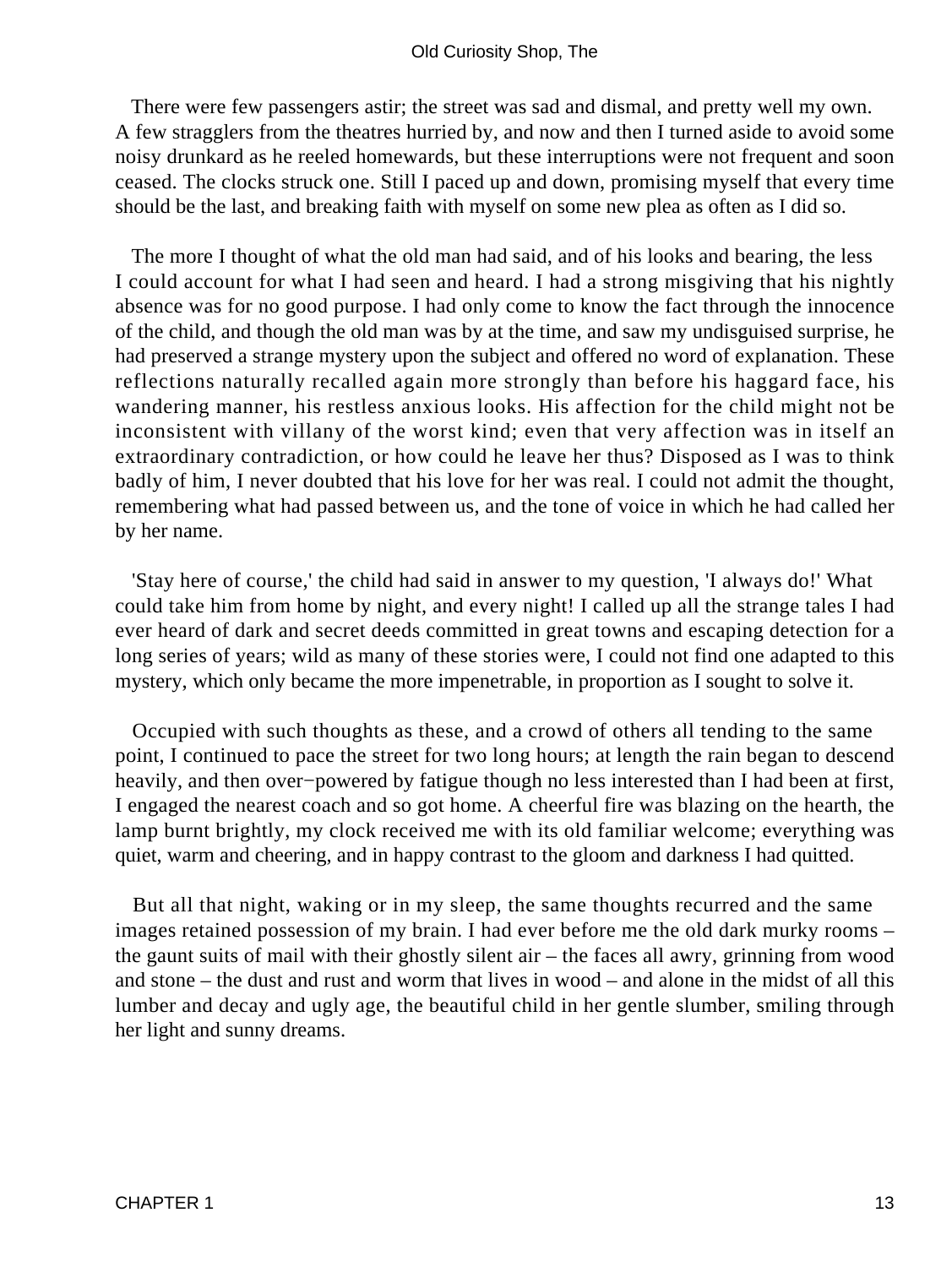## **[CHAPTER 2](#page-494-0)**

*A* fter combating, for nearly a week, the feeling which impelled me to revisit the place I had quitted under the circumstances already detailed, I yielded to it at length; and determining that this time I would present myself by the light of day, bent my steps thither early in the morning.

 I walked past the house, and took several turns in the street, with that kind of hesitation which is natural to a man who is conscious that the visit he is about to pay is unexpected, and may not be very acceptable. However, as the door of the shop was shut, and it did not appear likely that I should be recognized by those within, if I continued merely to pass up and down before it, I soon conquered this irresolution, and found myself in the Curiosity Dealer's warehouse.

 The old man and another person were together in the back part, and there seemed to have been high words between them, for their voices which were raised to a very high pitch suddenly stopped on my entering, and the old man advancing hastily towards me, said in a tremulous tone that he was very glad I had come.

 'You interrupted us at a critical moment,' said he, pointing to the man whom I had found in company with him; 'this fellow will murder me one of these days. He would have done so, long ago, if he had dared.'

 'Bah! You would swear away my life if you could,' returned the other, after bestowing a stare and a frown on me; 'we all know that!'

 'I almost think I could,' cried the old man, turning feebly upon him. 'If oaths, or prayers, or words, could rid me of you, they should. I would be quit of you, and would be relieved if you were dead.'

 'I know it,' returned the other. 'I said so, didn't I? But neither oaths, or prayers, nor words, **Will** kill me, and therefore I live, and mean to live.'

 'And his mother died!' cried the old man, passionately clasping his hands and looking upward; 'and this is Heaven's justice!'

 The other stood lunging with his foot upon a chair, and regarded him with a contemptuous sneer. He was a young man of one−and−twenty or thereabouts; well made, and certainly handsome, though the expression of his face was far from prepossessing, having in common with his manner and even his dress, a dissipated, insolent air which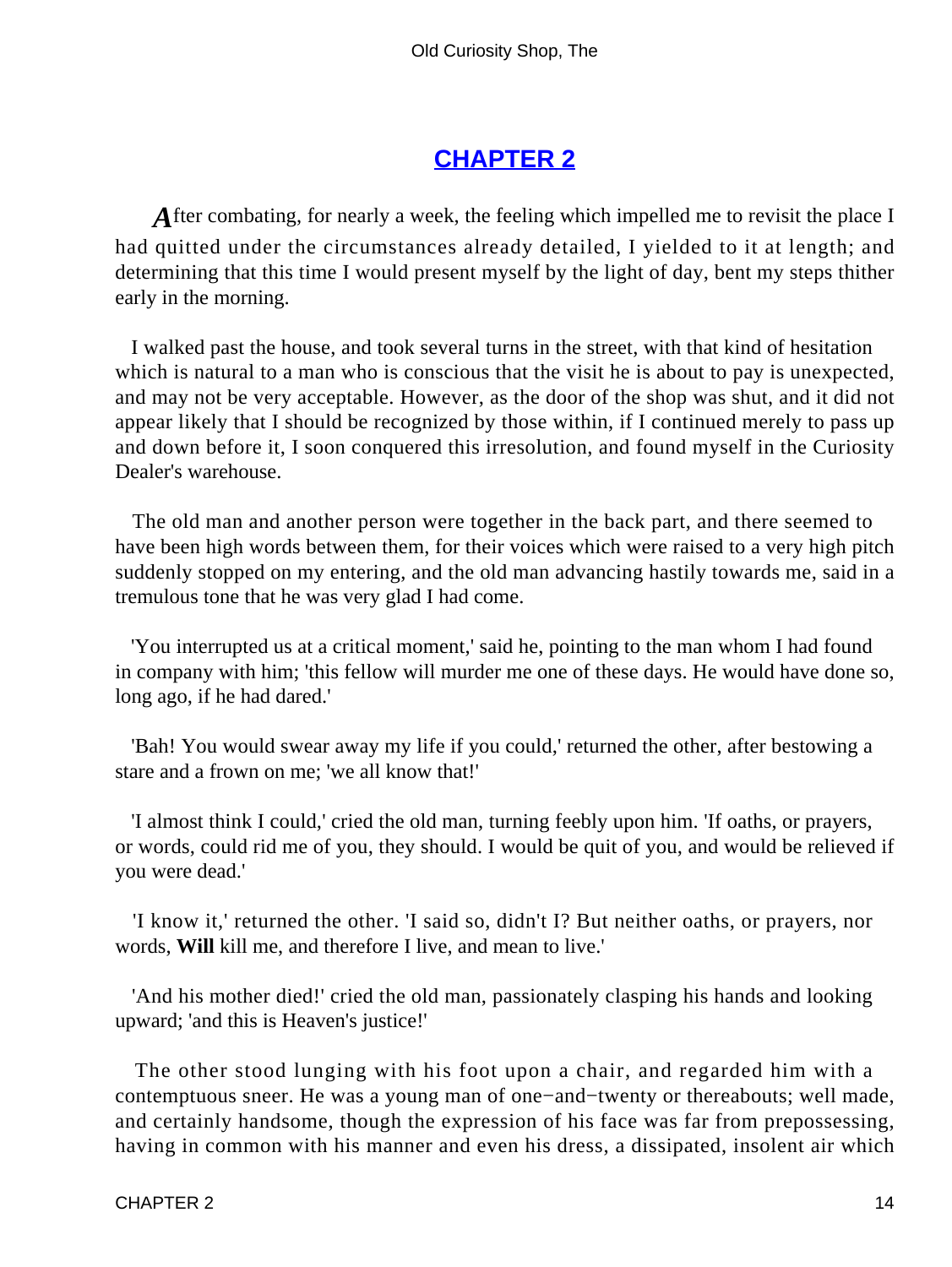repelled one.

 'Justice or no justice,' said the young fellow, 'here I am and here I shall stop till such time as I think fit to go, unless you send for assistance to put me out – which you won't do, I know. I tell you again that I want to see my sister.'

'YOUR sister!' said the old man bitterly.

 'Ah! You can't change the relationship,' returned the other. 'If you could, you'd have done it long ago. I want to see my sister, that you keep cooped up here, poisoning her mind with your sly secrets and pretending an affection for her that you may work her to death, and add a few scraped shillings every week to the money you can hardly count. I want to see her; and I will.'

 'Here's a moralist to talk of poisoned minds! Here's a generous spirit to scorn scraped−up shillings!' cried the old man, turning from him to me. 'A profligate, sir, who has forfeited every claim not only upon those who have the misfortune to be of his blood, but upon society which knows nothing of him but his misdeeds. A liar too,' he added, in a lower voice as he drew closer to me, 'who knows how dear she is to me, and seeks to wound me even there, because there is a stranger nearby.'

 'Strangers are nothing to me, grandfather,' said the young fellow catching at the word, 'nor I to them, I hope. The best they can do, is to keep an eye to their business and leave me to mind. There's a friend of mine waiting outside, and as it seems that I may have to wait some time, I'll call him in, with your leave.'

 Saying this, he stepped to the door, and looking down the street beckoned several times to some unseen person, who, to judge from the air of impatience with which these signals were accompanied, required a great quantity of persuasion to induce him to advance. At length there sauntered up, on the opposite side of the way – with a bad pretense of passing by accident – a figure conspicuous for its dirty smartness, which after a great many frowns and jerks of the head, in resistence of the invitation, ultimately crossed the road and was brought into the shop.

'There. It's Dick Swiveller,' said the young fellow, pushing him in. 'Sit down, Swiveller.'

'But is the old min agreeable?' said Mr Swiveller in an undertone.

 Mr Swiveller complied, and looking about him with a propritiatory smile, observed that last week was a fine week for the ducks, and this week was a fine week for the dust; he also observed that whilst standing by the post at the street−corner, he had observed a pig with a straw in his mouth issuing out of the tobacco−shop, from which appearance he augured that another fine week for the ducks was approaching, and that rain would certainly ensue. He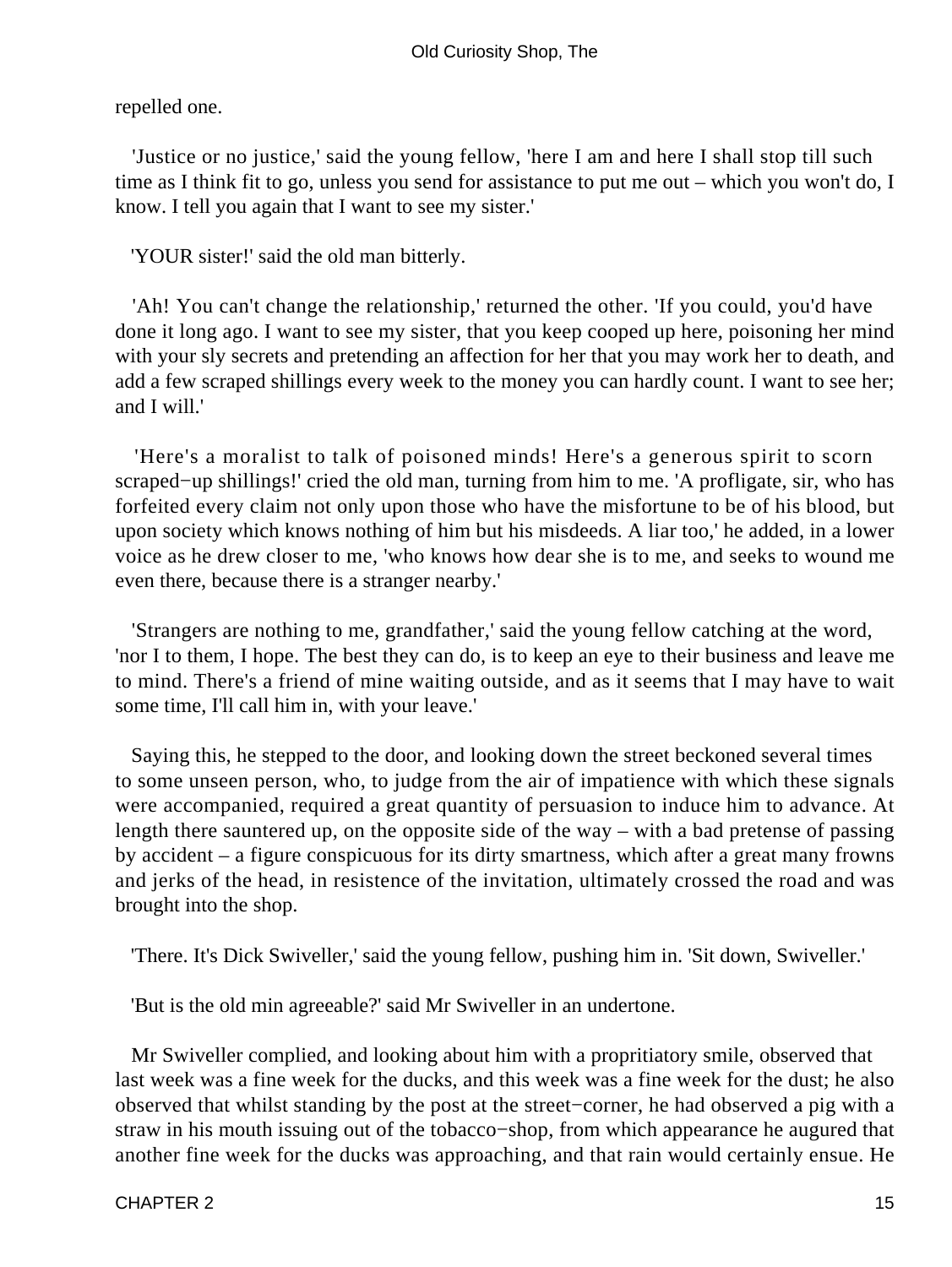furthermore took occasion to apologize for any negligence that might be perceptible in his dress, on the ground that last night he had had 'the sun very strong in his eyes'; by which expression he was understood to convey to his hearers in the most delicate manner possible, the information that he had been extremely drunk.

 'But what,' said Mr Swiveller with a sigh, 'what is the odds so long as the fire of soul is kindled at the taper of conwiviality, and the wing of friendship never moults a feather! What is the odds so long as the spirit is expanded by means of rosy wine, and the present moment is the least happiest of our existence!'

'You needn't act the chairman here,' said his friend, half aside.

 'Fred!' cried Mr Swiveller, tapping his nose, 'a word to the wise is sufficient for them – we may be good and happy without riches, Fred. Say not another syllable. I know my cue; smart is the word. Only one little whisper, Fred – is the old min friendly?'

'Never you mind,' repled his friend.

 'Right again, quite right,' said Mr Swiveller, 'caution is the word, and caution is the act.' with that, he winked as if in preservation of some deep secret, and folding his arms and leaning back in his chair, looked up at the ceiling with profound gravity.

 It was perhaps not very unreasonable to suspect from what had already passed, that Mr Swiveller was not quite recovered from the effects of the powerful sunlight to which he had made allusion; but if no such suspicion had been awakened by his speech, his wiry hair, dull eyes, and sallow face would still have been strong witnesses against him. His attire was not, as he had himself hinted, remarkable for the nicest arrangement, but was in a state of disorder which strongly induced the idea that he had gone to bed in it. It consisted of a brown body−coat with a great many brass buttons up the front and only one behind, a bright check neckerchief, a plaid waistcoat, soiled white trousers, and a very limp hat, worn with the wrong side foremost, to hide a hole in the brim. The breast of his coat was ornamented with an outside pocket from which there peeped forth the cleanest end of a very large and very ill−favoured handkerchief; his dirty wristbands were pulled on as far as possible and ostentatiously folded back over his cuffs; he displayed no gloves, and carried a yellow cane having at the top a bone hand with the semblance of a ring on its little finger and a black ball in its grasp. With all these personal advantages (to which may be added a strong savour of tobacco−smoke, and a prevailing greasiness of appearance) Mr Swiveller leant back in his chair with his eyes fixed on the ceiling, and occasionally pitching his voice to the needful key, obliged the company with a few bars of an intensely dismal air, and then, in the middle of a note, relapsed into his former silence.

 The old man sat himself down in a chair, and with folded hands, looked sometimes at his grandson and sometimes at his strange companion, as if he were utterly powerless and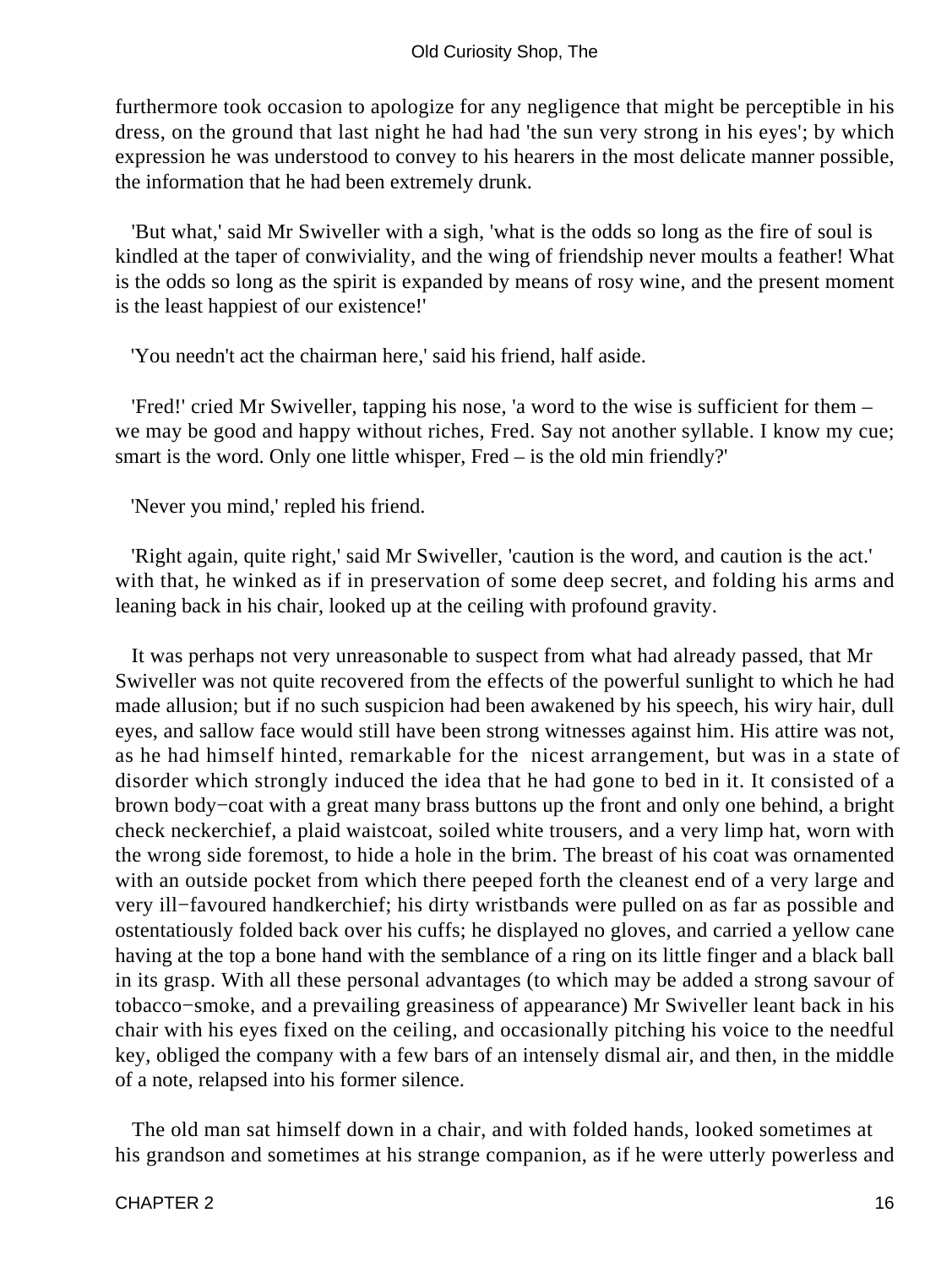had no resource but to leave them to do as they pleased. The young man reclined against a table at no great distance from his friend, in apparent indifference to everything that had passed; and I – who felt the difficulty of any interference, notwithstanding that the old man had appealed to me, both by words and looks – made the best feint I could of being occupied in examining some of the goods that were disposed for sale, and paying very little attention to a person before me.

 The silence was not of long duration, for Mr Swiveller, after favouring us with several melodious assurances that his heart was in the Highlands, and that he wanted but his Arab steed as a preliminary to the achievement of great feats of valour and loyalty, removed his eyes from the ceiling and subsided into prose again.

 'Fred,' said Mr Swiveller stopping short, as if the idea had suddenly occurred to him, and speaking in the same audible whisper as before, 'is the old min friendly?'

'What does it matter?' returned his friend peevishly.

'No, but IS he?' said Dick.

'Yes, of course. What do I care whether he is or not?'

 Emboldened as it seemed by this reply to enter into a more general conversation, Mr Swiveller plainly laid himself out to captivate our attention.

 He began by remarking that soda−water, though a good thing in the abstract, was apt to lie cold upon the stomach unless qualified with ginger, or a small infusion of brandy, which latter article he held to be preferable in all cases, saving for the one consideration of expense. Nobody venturing to dispute these positions, he proceeded to observe that the human hair was a great retainer of tobacco−smoke, and that the young gentlemen of Westminster and Eton, after eating vast quantities of apples to conceal any scent of cigars from their anxious friends, were usually detected in consequence of their heads possessing this remarkable property; when he concluded that if the Royal Society would turn their attention to the circumstance, and endeavour to find in the resources of science a means of preventing such untoward revelations, they might indeed be looked upon as benefactors to mankind. These opinions being equally incontrovertible with those he had already pronounced, he went on to inform us that Jamaica rum, though unquestionably an agreeable spirit of great richness and flavour, had the drawback of remaining constantly present to the taste next day; and nobody being venturous enough to argue this point either, he increased in confidence and became yet more companionable and communicative.

 'It's a devil of a thing, gentlemen,' said Mr Swiveller, 'when relations fall out and disagree. If the wing of friendship should never moult a feather, the wing of relationship should never be clipped, but be always expanded and serene. Why should a grandson and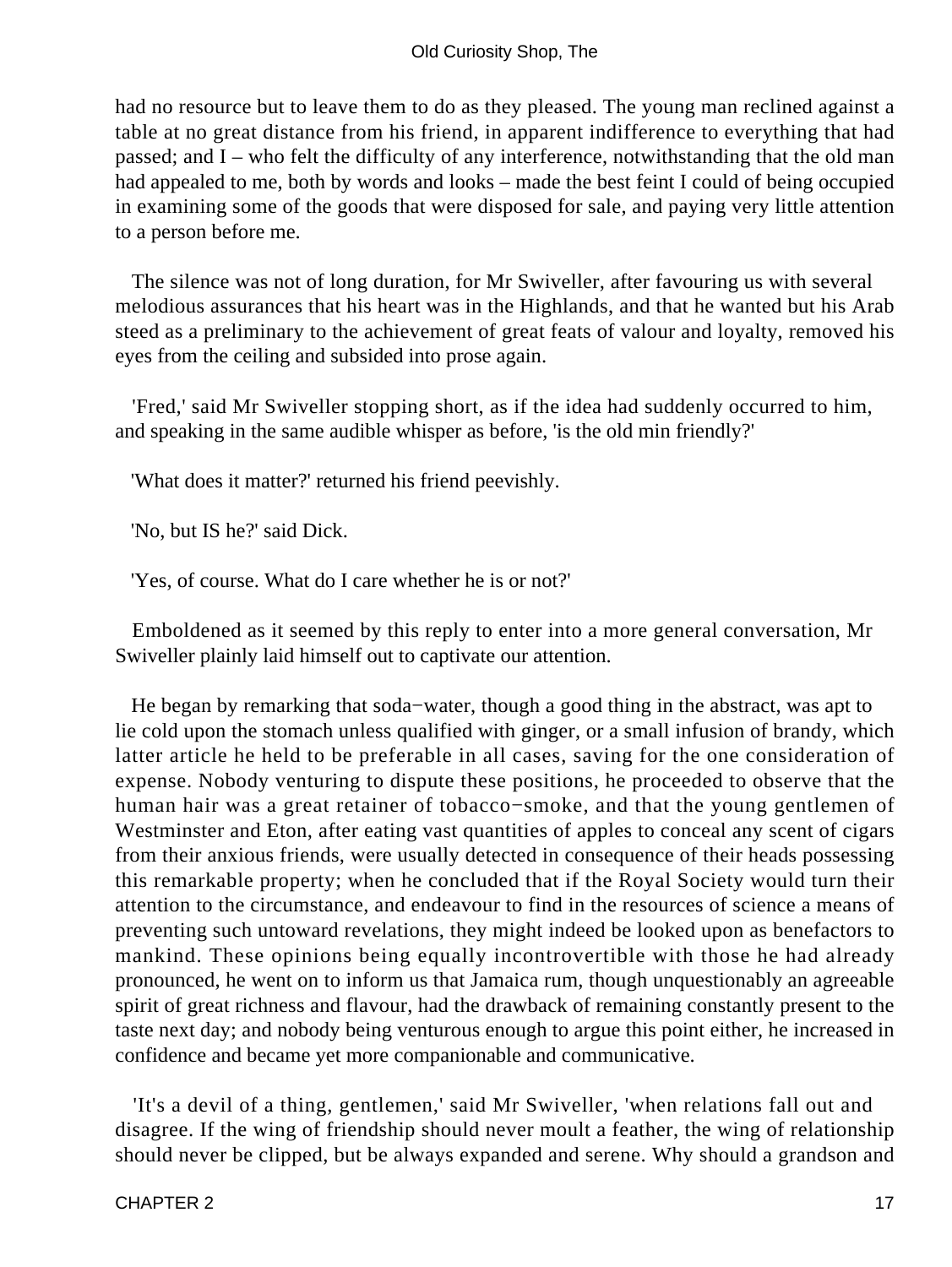grandfather peg away at each other with mutual wiolence when all might be bliss and concord. Why not jine hands and forgit it?'

'Hold your tongue,' said his friend.

 'Sir,' replied Mr Swiveller, 'don't you interrupt the chair. Gentlemen, how does the case stand, upon the present occasion? Here is a jolly old grandfather – I say it with the utmost respect – and here is a wild, young grandson. The jolly old grandfather says to the wild young grandson, 'I have brought you up and educated you, Fred; I have put you in the way of getting on in life; you have bolted a little out of course, as young fellows often do; and you shall never have another chance, nor the ghost of half a one.' The wild young grandson makes answer to this and says, 'You're as rich as rich can be; you have been at no uncommon expense on my account, you're saving up piles of money for my little sister that lives with you in a secret, stealthy, hugger−muggering kind of way and with no manner of enjoyment – why can't you stand a trifle for your grown−up relation?' The jolly old grandfather unto this, retorts, not only that he declines to fork out with that cheerful readiness which is always so agreeable and pleasant in a gentleman of his time of life, but that he will bow up, and call names, and make reflections whenever they meet. Then the plain question is, an't it a pity that this state of things should continue, and how much better would it be for the gentleman to hand over a reasonable amount of tin, and make it all right and comfortable?'

 Having delivered this oration with a great many waves and flourishes of the hand, Mr Swiveller abruptly thrust the head of his cane into his mouth as if to prevent himself from impairing the effect of his speech by adding one other word.

 'Why do you hunt and persecute me, God help me!' said the old man turning to his grandson. 'Why do you bring your prolifigate companions here? How often am I to tell you that my life is one of care and self−denial, and that I am poor?'

 'How often am I to tell you,' returned the other, looking coldly at him, 'that I know better?'

 'You have chosen your own path,' said the old man. 'Follow it. Leave Nell and me to toil and work.'

 'Nell will be a woman soon,' returned the other, 'and, bred in your faith, she'll forget her brother unless he shows himself sometimes.'

 'Take care,' said the old man with sparkling eyes, 'that she does not forget you when you would have her memory keenest. Take care that the day don't come when you walk barefoot in the streets, and she rides by in a gay carriage of her own.'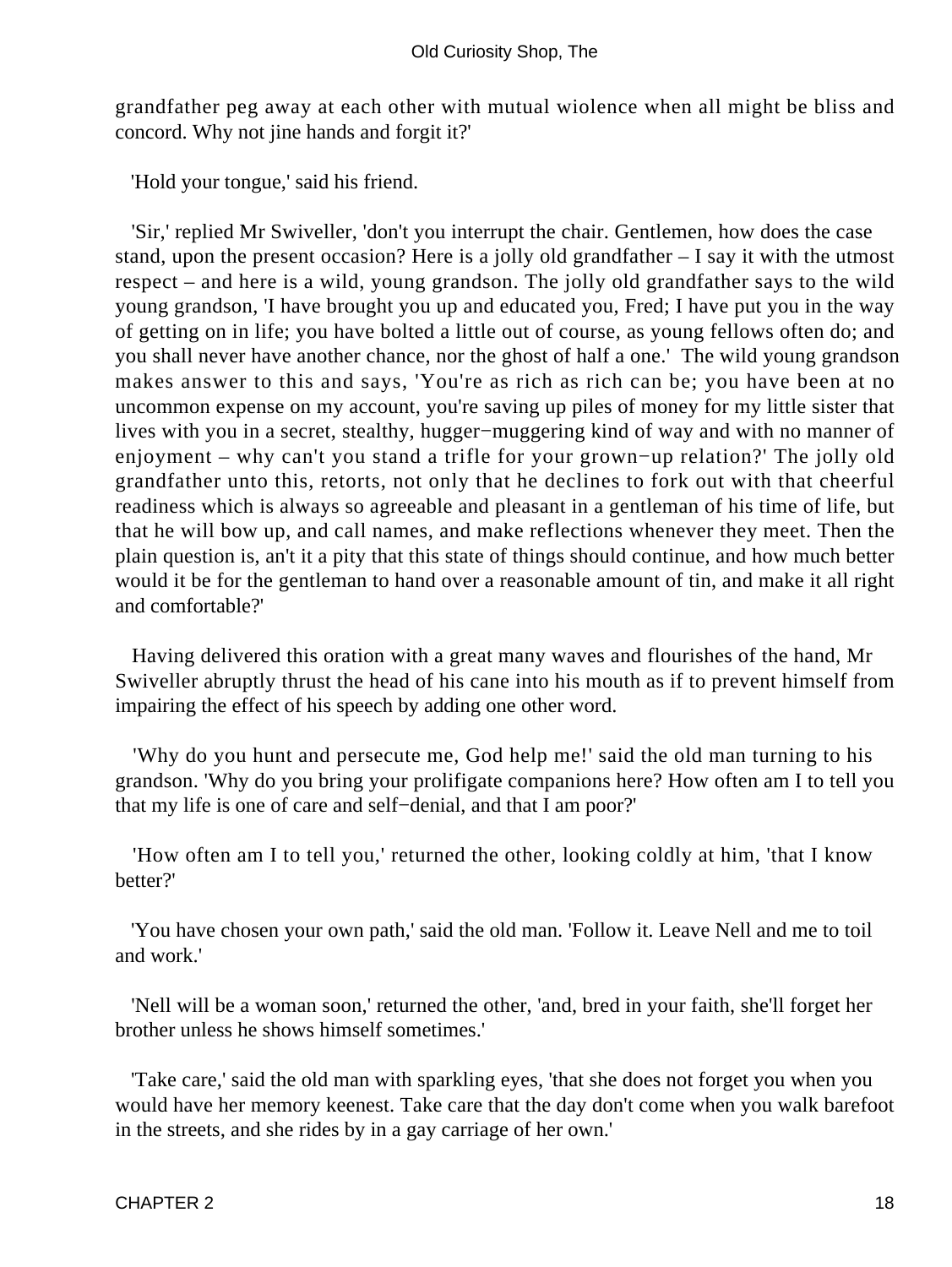'You mean when she has your money?' retorted the other. 'How like a poor man he talks!'

 'And yet,' said the old man dropping his voice and speaking like one who thinks aloud, 'how poor we are, and what a life it is! The cause is a young child's guiltless of all harm or wrong, but nothing goes well with it! Hope and patience, hope and patience!'

 These words were uttered in too low a tone to reach the ears of the young men. Mr Swiveller appeared to think the they implied some mental struggle consequent upon the powerful effect of his address, for he poked his friend with his cane and whispered his conviction that he had administered 'a clincher,' and that he expected a commission on the profits. Discovering his mistake after a while, he appeared to grow rather sleeply and discontented, and had more than once suggested the proprieity of an immediate departure, when the door opened, and the child herself appeared.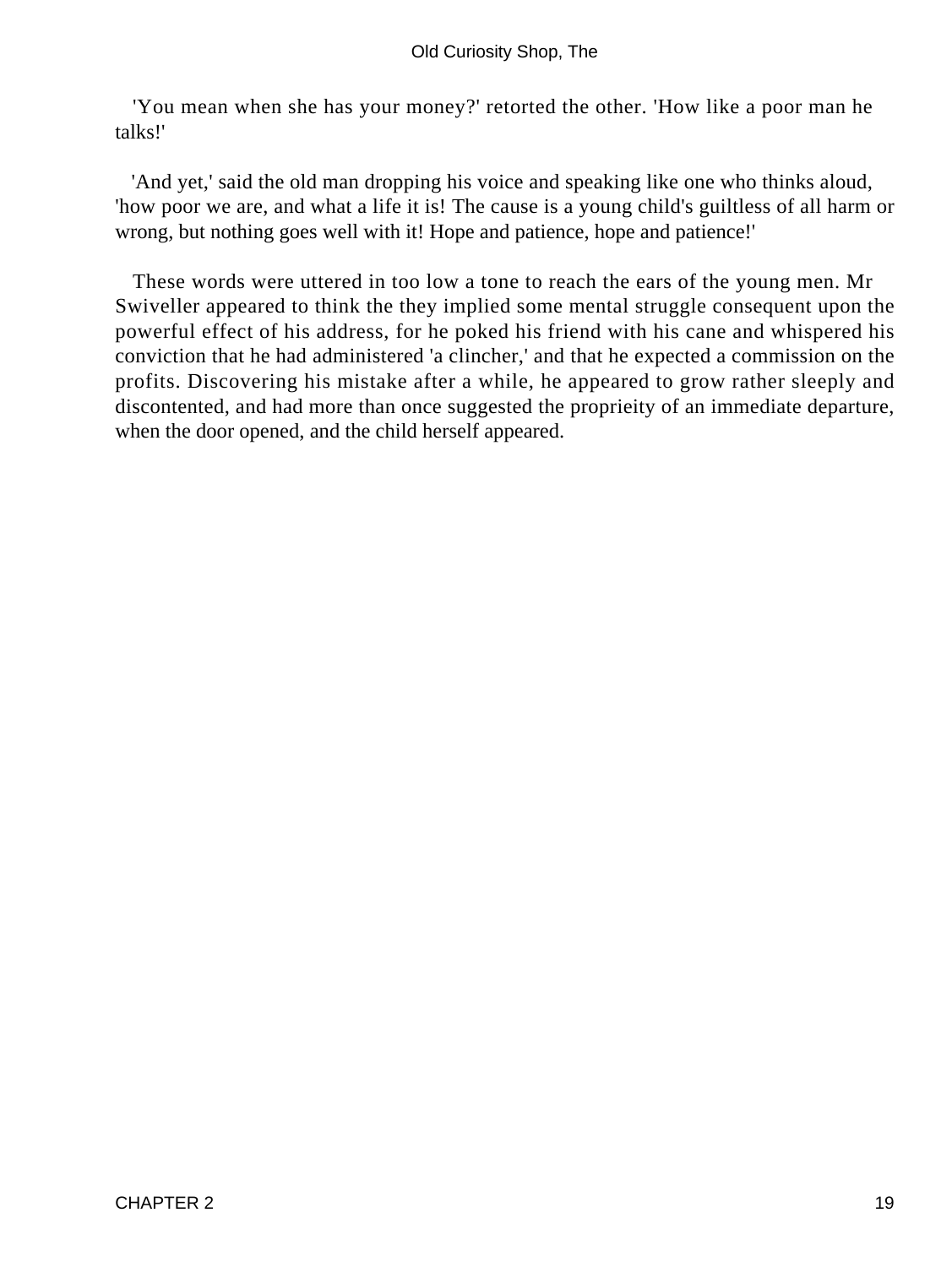### **[CHAPTER 3](#page-494-0)**

**The child was closely followed by an elderly man of remarkably hard features and** forbidding aspect, and so low in stature as to be quite a dwarf, though his head and face were large enough for the body of a giant. His black eyes were restless, sly, and cunning; his mouth and chin, bristly with the stubble of a coarse hard beard; and his complexion was one of that kind which never looks clean or wholesome. But what added most to the grotesque expression of his face was a ghastly smile, which, appearing to be the mere result of habit and to have no connection with any mirthful or complacent feeling, constantly revealed the few discoloured fangs that were yet scattered in his mouth, and gave him the aspect of a panting dog. His dress consisted of a large high−crowned hat, a worn dark suit, a pair of capacious shoes, and a dirty white neckerchief sufficiently limp and crumpled to disclose the greater portion of his wiry throat. Such hair as he had was of a grizzled black, cut short and straight upon his temples, and hanging in a frowzy fringe about his ears. His hands, which were of a rough, coarse grain, were very dirty; his fingernails were crooked, long, and yellow.

 There was ample time to note these particulars, for besides that they were sufficiently obvious without very close observation, some moments elapsed before any one broke silence. The child advanced timidly towards her brother and put her hand in his, the dwarf (if we may call him so) glanced keenly at all present, and the curiosity−dealer, who plainly had not expected his uncouth visitor, seemed disconcerted and embarrassed.

 'Ah!' said the dwarf, who with his hand stretched out above his eyes had been surveying the young man attentively, 'that should be your grandson, neighbour!'

'Say rather that he should not be,' replied the old man. 'But he is.'

'And that?' said the dwarf, pointing to Dick Swiveller.

'Some friend of his, as welcome here as he,' said the old man.

'And that?' inquired the dwarf, wheeling round and pointing straight at me.

 'A gentleman who was so good as to bring Nell home the other night when she lost her way, coming from your house.'

 The little man turned to the child as if to chide her or express his wonder, but as she was talking to the young man, held his peace, and bent his head to listen.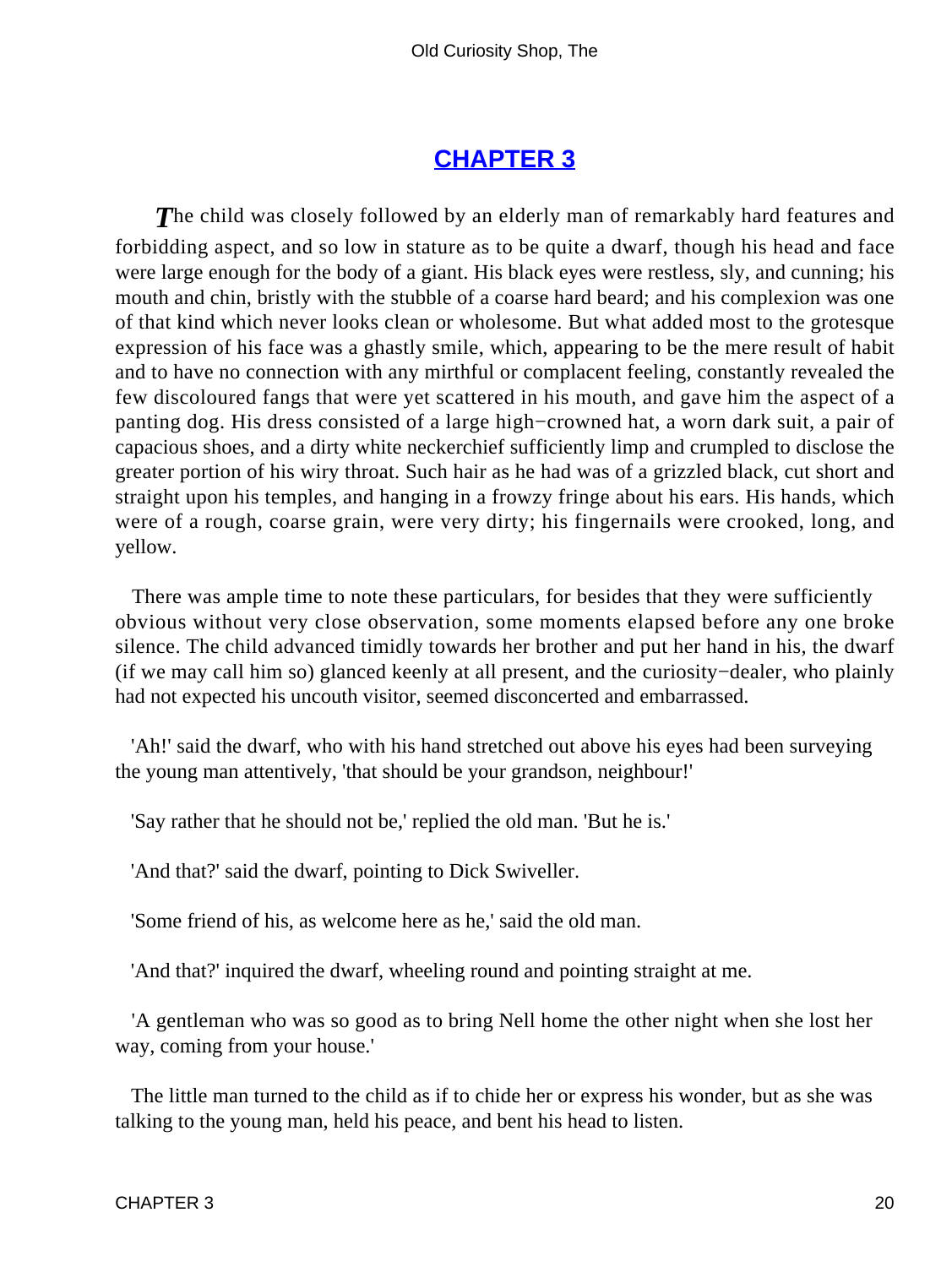'Well, Nelly,' said the young fellow aloud. 'Do they teach you to hate me, eh?'

'No, no. For shame. Oh, no!' cried the child.

'To love me, perhaps?' pursued her brother with a sneer.

'To do neither,' she returned. 'They never speak to me about you. Indeed they never do.'

 'I dare be bound for that,' he said, darting a bitter look at the grandfather. 'I dare be bound for that Nell. Oh! I believe you there!'

'But I love you dearly, Fred,' said the child.

'No doubt!'

 'I do indeed, and always will,' the child repeated with great emotion, 'but oh! If you would leave off vexing him and making him unhappy, then I could love you more.'

 'I see!' said the young man, as he stooped carelessly over the child, and having kissed her, pushed her from him: 'There – get you away now you have said your lesson. You needn't whimper. We part good friends enough, if that's the matter.'

 He remained silent, following her with his eyes, until she had gained her little room and closed the door; and then turning to the dwarf, said abruptly,

'Harkee, Mr – '

 'Meaning me?' returned the dwarf. 'Quilp is my name. You might remember. It's not a long one – Daniel Quilp.'

 'Harkee, Mr Quilp, then,' pursued the other, 'You have some influence with my grandfather there.'

'Some,' said Mr Quilp emphatically.

'And are in a few of his mysteries and secrets.'

'A few,' replied Quilp, with equal dryness.

 'Then let me tell him once for all, through you, that I will come into and go out of this place as often as I like, so long as he keeps Nell here; and that if he wants to be quit of me, he must first be quit of her. What have I done to be made a bugbear of, and to be shunned and dreaded as if I brought the plague? He'll tell you that I have no natural affection; and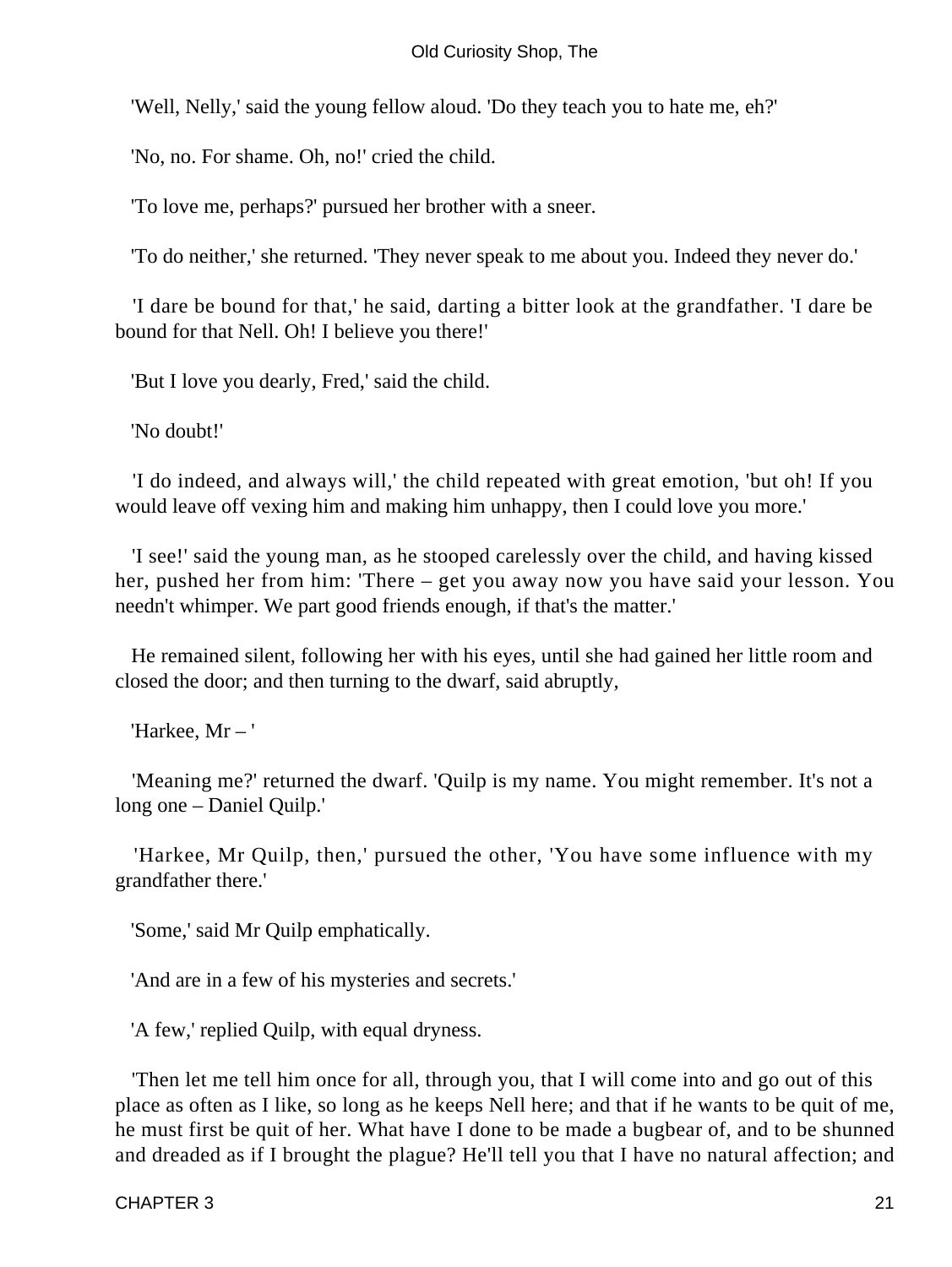that I care no more for Nell, for her own sake, than I do for him. Let him say so. I care for the whim, then, of coming to and fro and reminding her of my existence. **I will** see her when I please. That's my point. I came here to−day to maintain it, and I'll come here again fifty times with the same object and always with the same success. I said I would stop till I had gained it. I have done so, and now my visit's ended. Come Dick.'

'Stop!' cried Mr Swiveller, as his companion turned toward the door. 'Sir!'

 'Sir, I am your humble servant,' said Mr Quilp, to whom the monosyllable was addressed.

 'Before I leave the gay and festive scene, and halls of dazzling light, sir,' said Mr Swiveller, 'I will with your permission, attempt a slight remark. I came here, sir, this day, under the impression that the old min was friendly.'

'Proceed, sir,' said Daniel Quilp; for the orator had made a sudden stop.

 'Inspired by this idea and the sentiments it awakened, sir, and feeling as a mutual friend that badgering, baiting, and bullying, was not the sort of thing calculated to expand the souls and promote the social harmony of the contending parties, I took upon myself to suggest a course which is THE course to be adopted to the present occasion. Will you allow me to whisper half a syllable, sir?'

 Without waiting for the permission he sought, Mr Swiveller stepped up to the dwarf, and leaning on his shoulder and stooping down to get at his ear, said in a voice which was perfectly audible to all present,

'The watch−word to the old min is – fork.'

'Is what?' demanded Quilp.

'Is fork, sir, fork,' replied Mr Swiveller slapping his picket. 'You are awake, sir?'

 The dwarf nodded. Mr Swiveller drew back and nodded likewise, then drew a little further back and nodded again, and so on. By these means he in time reached the door, where he gave a great cough to attract the dwarf's attention and gain an opportunity of expressing in dumb show, the closest confidence and most inviolable secrecy. Having performed the serious pantomime that was necessary for the due conveyance of these idea, he cast himself upon his friend's track, and vanished.

 'Humph!' said the dwarf with a sour look and a shrug of his shoulders, 'so much for dear relations. Thank God I acknowledge none! Nor need you either,' he added, turning to the old man, 'if you were not as weak as a reed, and nearly as senseless.'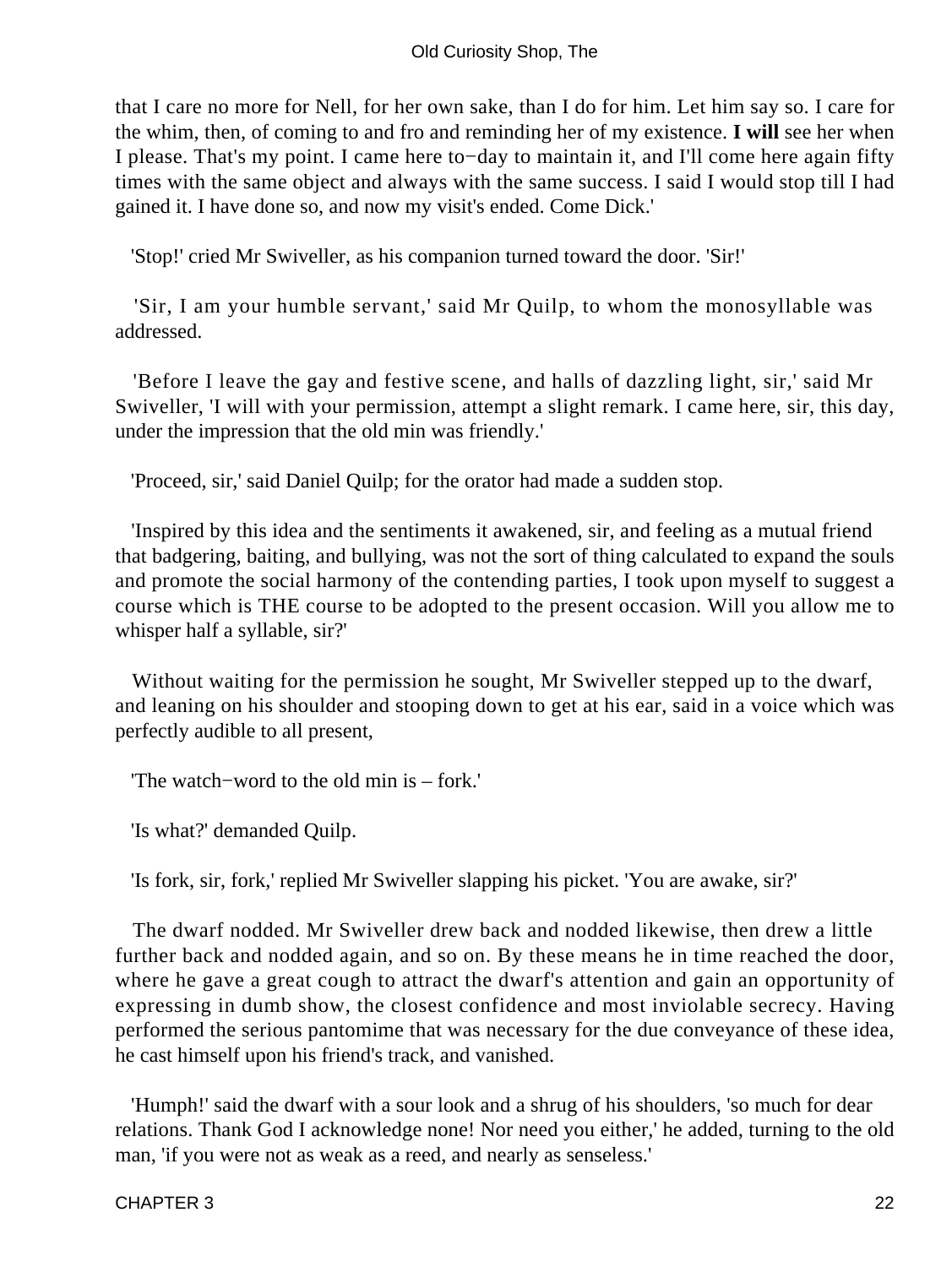'What would you have me do?' he retorted in a kind of helpless desperation. 'It is easy to talk and sneer. What would you have me do?'

'What would I do if I was in your case?' said the dwarf.

'Something violent, no doubt.'

 'You're right there,' returned the little man, highly gratified by the compliment, for such he evidently considered it; and grinning like a devil as he rubbed his dirty hands together. 'Ask Mrs Quilp, pretty Mrs Quilp, obedient, timid, loving Mrs Quilp. But that reminds me – I have left her all alone, and she will be anxious and know not a moment's peace till I return. I know she's always in that condition when I'm away, thought she doesn't dare to say so, unless I lead her on and tell her she may speak freely and I won't be angry with her. Oh! well−trained Mrs Quilp.

 The creature appeared quite horrible with his monstrous head and little body, as he rubbed his hands slowly round, and round, and round again – with something fantastic even in his manner of performing this slight action – and, dropping his shaggy brows and cocking his chin in the air, glanced upward with a stealthy look of exultation that an imp might have copied and appropriated to himself.

 'Here,' he said, putting his hand into his breast and sidling up to the old man as he spoke; 'I brought it myself for fear of accidents, as, being in gold, it was something large and heavy for Nell to carry in her bag. She need be accustomed to such loads betimes thought, neighbor, for she will carry weight when you are dead.'

'Heaven send she may! I hope so,' said the old man with something like a groan.'

 'Hope so!' echoed the dwarf, approaching close to his ear; 'neighbour, I would I knew in what good investment all these supplies are sunk. But you are a deep man, and keep your secret close.'

'My secret!' said the other with a haggard look. 'Yes, you're right  $-I-I$  – I – keep it close – very close.'

 He said no more, but taking the money turned away with a slow, uncertain step, and pressed his hand upon his head like a weary and dejected man. the dwarf watched him sharply, while he passed into the little sitting−room and locked it in an iron safe above the chimney−piece; and after musing for a short space, prepared to take his leave, observing that unless he made good haste, Mrs Quilp would certainly be in fits on his return.

 'And so, neighbour,' he added, 'I'll turn my face homewards, leaving my love for Nelly and hoping she may never lose her way again, though her doing so HAS procured me an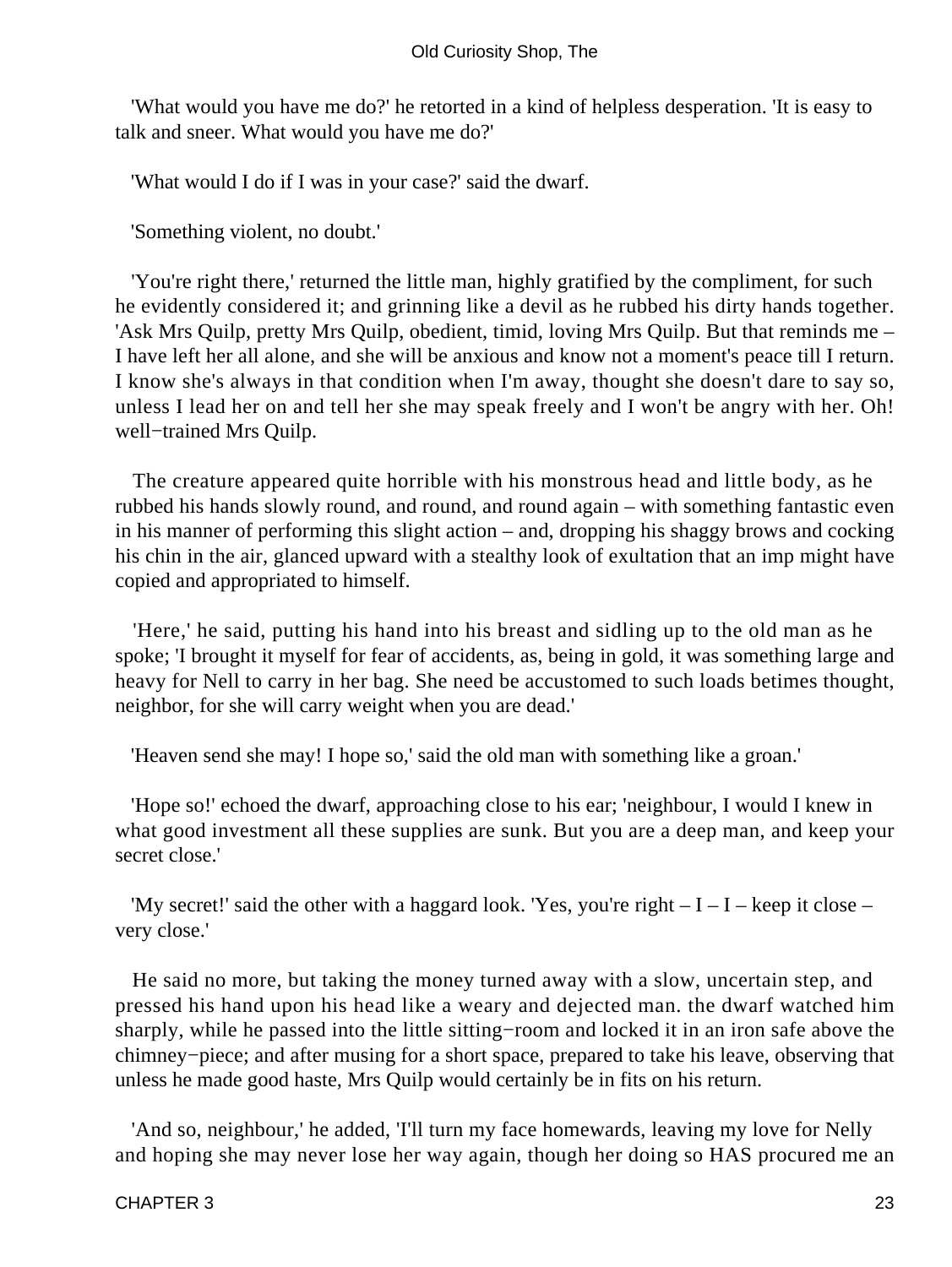honour I didn't expect.' With that he bowed and leered at me, and with a keen glance around which seemed to comprehend every object within his range of vision, however, small or trivial, went his way.

 I had several times essayed to go myself, but the old man had always opposed it and entreated me to remain. As he renewed his entreaties on our being left along, and adverted with many thanks to the former occasion of our being together, I willingly yielded to his persuasions, and sat down, pretending to examine some curious miniatures and a few old medals which he placed before me. It needed no great pressing to induce me to stay, for if my curiosity has been excited on the occasion of my first visit, it certainly was not diminished now.

 Nell joined us before long, and bringing some needle−work to the table, sat by the old man's side. It was pleasant to observe the fresh flowers in the room, the pet bird with a green bough shading his little cage, the breath of freshness and youth which seemed to rustle through the old dull house and hover round the child. It was curious, but not so pleasant, to turn from the beauty and grace of the girl, to the stooping figure, care−worn face, and jaded aspect of the old man. As he grew weaker and more feeble, what would become of this lonely litle creature; poor protector as he was, say that he died – what we be her fate, then?

 The old man almost answered my thoughts, as he laid his hand on hers, and spoke aloud.

 'I'll be of better cheer, Nell,' he said; 'there must be good fortune in store for thee – I do not ask it for myself, but thee. Such miseries must fall on thy innocent head without it, that I cannot believe but that, being tempted, it will come at last!'

She looked cheerfully into his face, but made no answer.

 'When I think,' said he, 'of the many years – many in thy short life – that thou has lived with me; of my monotonous existence, knowing no companions of thy own age nor any childish pleasures; of the solitutde in which thou has grown to be what thou art, and in which thou hast lived apart from nearly all thy kind but one old man; I sometimes fear I have dealt hardly by thee, Nell.'

'Grandfather!' cried the child in unfeigned surprise.

 'Not in intention – no no,' said he. 'I have ever looked forward to the time that should enable thee to mix among the gayest and prettiest, and take thy station with the best. But I still look forward, Nell, I still look forward, and if I should be forced to leave thee, meanwhile, how have I fitted thee for struggles with the world? The poor bird yonder is as well qualified to encounter it, and be turned adrift upon its mercies – Hark! I hear Kit outside. Go to him, Nell, go to him.'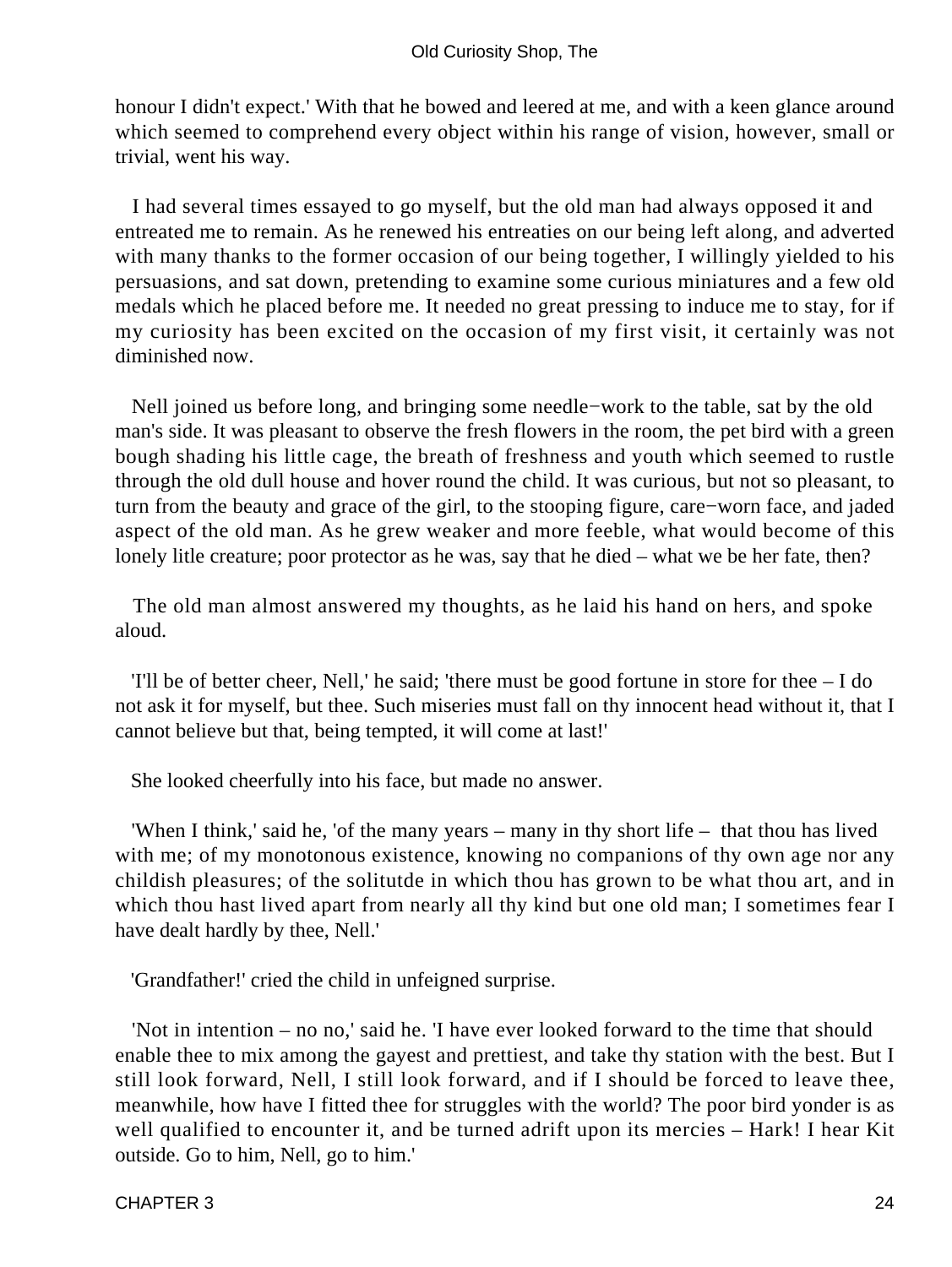She rose, and hurrying away, stopped, turned back, and put her arms about the old man's neck, then left him and hurried away again – but faster this time, to hide her falling tears.

 'A word in your ear, sir,' said the old man in a hurried whisper. 'I have been rendered uneasy by what you said the other night, and can only plead that I have done all for the best – that it is too late to retract, if I could (though I cannot) – and that I hope to triumph yet. All is for her sake. I have borne great poverty myself, and would spare her the sufferings that poverty carries with it. I would spare her the miseries that brought her mother, my own dear child, to an early grave. I would leave her – not with resources which could be easily spent or squandered away, but with what would place her beyond the reach of want for ever. you mark me sir? She shall have no pittance, but a fortune – Hush! I can say no more than that, now or at any other time, and she is here again!'

 The eagerness with which all this was poured into my ear, the trembling of the hand with which he clasped my arm, the strained and starting eyes he fixed upon me, the wild vehemence and agitation of his manner, filled me with amazement. All that I had heard and seen, and a great part of what he had said himself, led me to suppose that he was a wealthy man. I could form no comprehension of his character, unless he were one of those miserable wretches who, having made gain the sole end and object of their lives and having succeeded in amassing great riches, are constantly tortured by the dread of poverty, and best by fears of loss and ruin. Many things he had said which I had been at a loss to understand, were quite reconcilable with the idea thus presented to me, and at length I concluded that beyond all doubt he was one of this unhappy race.

 The opinion was not the result of hasty consideration, for which indeed there was no opportunity at that time, as the child came directly, and soon occupied herself in preparations for giving Kit a writing lesson, of which it seemed he had a couple every week, and one regularly on that evening, to the great mirth and enjoyment both of himself and his instructress. To relate how it was a long time before his modesty could be so far prevailed upon as it admit of his sitting down in the parlour, in the presence of an unknown gentleman – how, when he did set down, he tucked up his sleeves and squared his elbows and put his face close to the copy−book and squinted horribly at the lines – how, from the very first moment of having the pen in his hand, he began to wallow in blots, and to daub himself with ink up to the very roots of his hair – how, if he did by accident form a letter properly, he immediately smeared it out again with his arm in his preparations to make another – how, at every fresh mistake, there was a fresh burst of merriment from the child and louder and not less hearty laugh from poor Kit himself – and how there was all the way through, notwithstanding, a gentle wish on her part to teach, and an anxious desire on his to learn – to relate all these particulars would no doubt occupy more space and time than they deserve. It will be sufficient to say that the lesson was given – that evening passed and night came on – that the old man again grew restless and impatient – that he quitted the house secretly at the same hour as before – and that the child was once more left alone within its gloomy walls.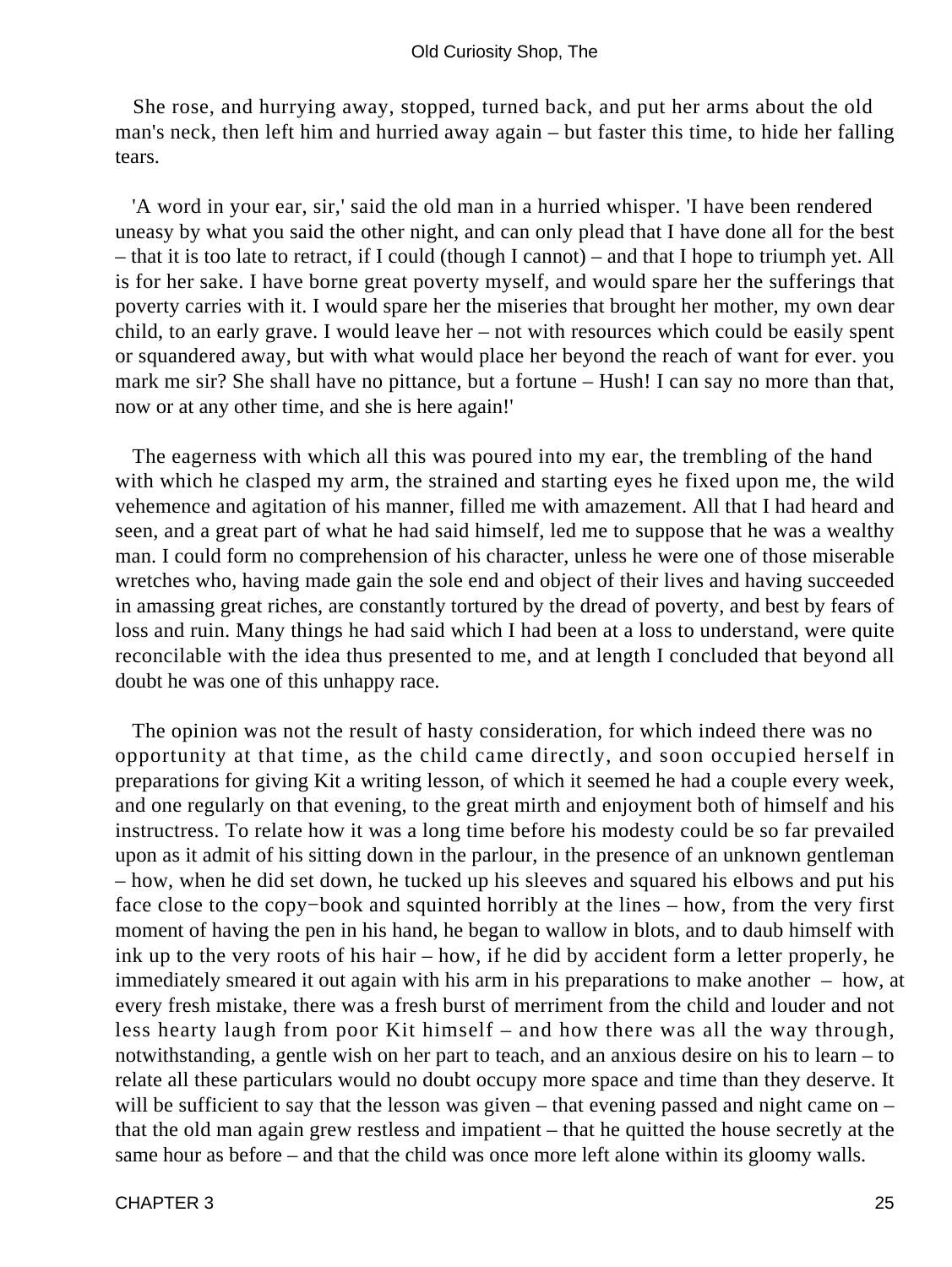And now that I have carried this history so far in my own character and introduced these personages to the reader, I shall for the convenience of the narrative detach myself from its further course, and leave those who have prominent and necessary parts in it to speak and act for themselves.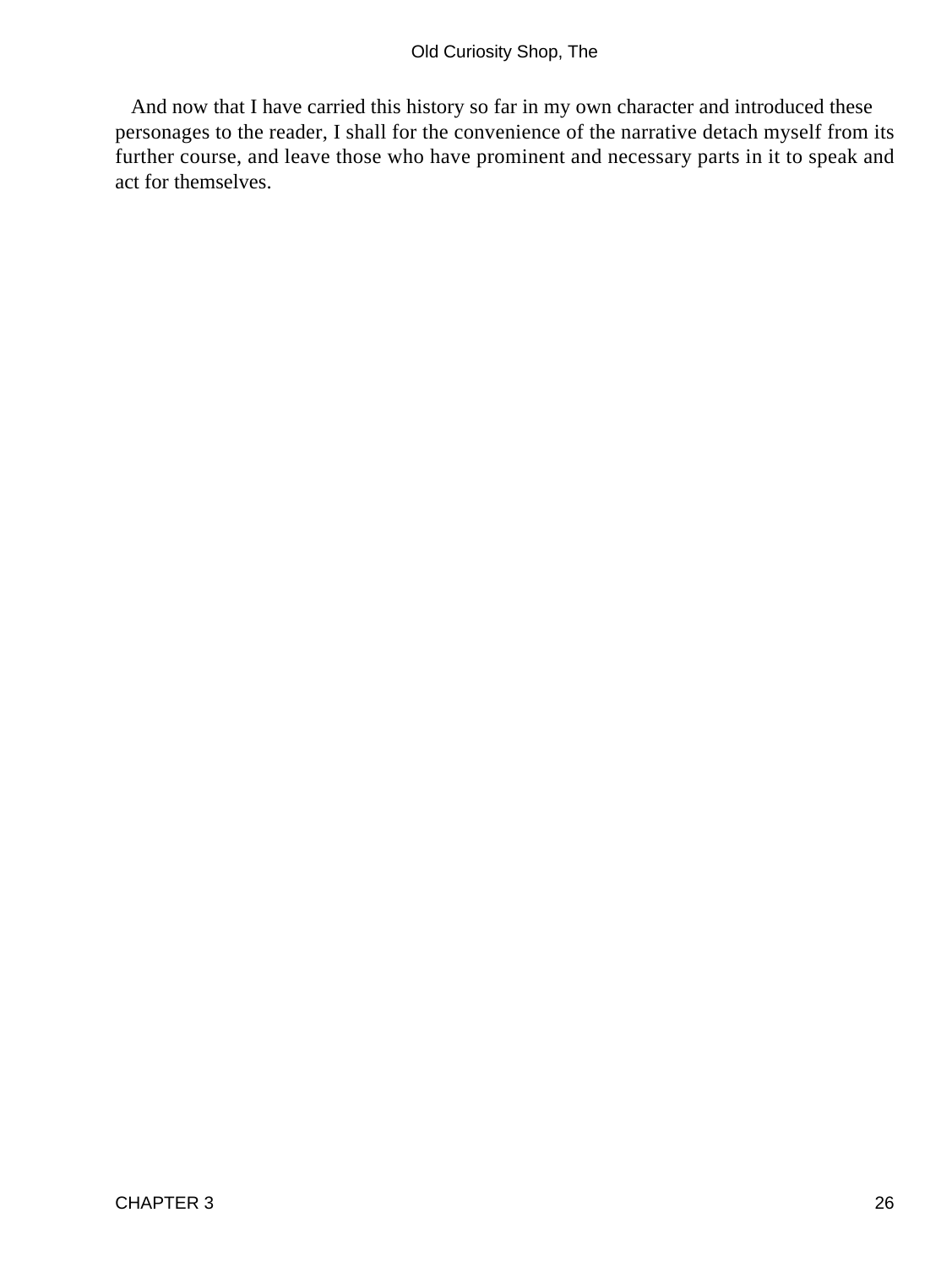#### **[CHAPTER 4](#page-494-0)**

*M*r and Mrs Quilp resided on Tower Hill; and in her bower on Tower Hill. Mrs Quilp was left to pine the absence of her lord, when he quitted her on the business which he had already seen to transact.

 Mr Quilp could scarcely be said to be of any particular trade or calling, though his pursuits were diversified and his occupations numerous. He collected the rents of whole colonies of filthy streets and alleys by the waterside, advanced money to the seamen and petty officers of merchant vessels, had a share in the ventures of divers mates of East Indiamen, smoked his smuggled cigars under the very nose of the Custom House, and made appointments on 'Change with men in glazed hats and round jackets pretty well every day. On the Surrey side of the river was a small rat−infested dreary yard called 'Quilp's Wharf,' in which were a little wooden counting−house burrowing all awry in the dust as if it had fallen from the clouds and ploughed into the ground; a few fragments of rusty anchors; several large iron rings; some piles of rotten wood; and two or three heaps of old sheet copper, crumpled, cracked, and battered. On Quilp's Wharf, Daniel Quilp was a ship−breaker, yet to judge from these appearances he must either have been a ship−breaker on a very small scale, or have broken his ships up very small indeed. Neither did the place present any extraordinary aspect of life or activity, as its only human occupant was an amphibious boy in a canvas suit, whose sole change of occupation was from sitting on the head of a pile and throwing stones into the mud when the tide was out, to standing with his hands in his pockets gazing listlessly on the motion and on the bustle of the river at high−water.

 The dwarf's lodging on Tower hill comprised, besides the needful accommodation for himself and Mrs Quilp, a small sleeping−closet for that lady's mother, who resided with the couple and waged perpetual war with Daniel; of whom, notwithstanding, she stood in no slight dread. Indeed, the ugly creature contrived by some means or other – whether by his ugliness or his ferocity or his natural cunning is no great matter – to impress with a wholesome fear of his anger, most of those with whom he was brought into daily contact and communication. Over nobody had he such complete ascendance as Mrs Quilp herself – a pretty little, mild−spoken, blue−eyed woman, who having allied herself in wedlock to the dwarf in one of those strange infatuations of which examples are by no means scarce, performed a sound practical penance for her folly, every day of her life.

 It has been said that Mrs Quilp was pining in her bower. In her bower she was, but not alone, for besides the old lady her mother of whom mention has recently been made, there were present some half−dozen ladies of the neighborhood who had happened by a strange accident (and also by a little understanding among themselves) to drop in one after another, just about tea−time. This being a season favourable to conversation, and the room being a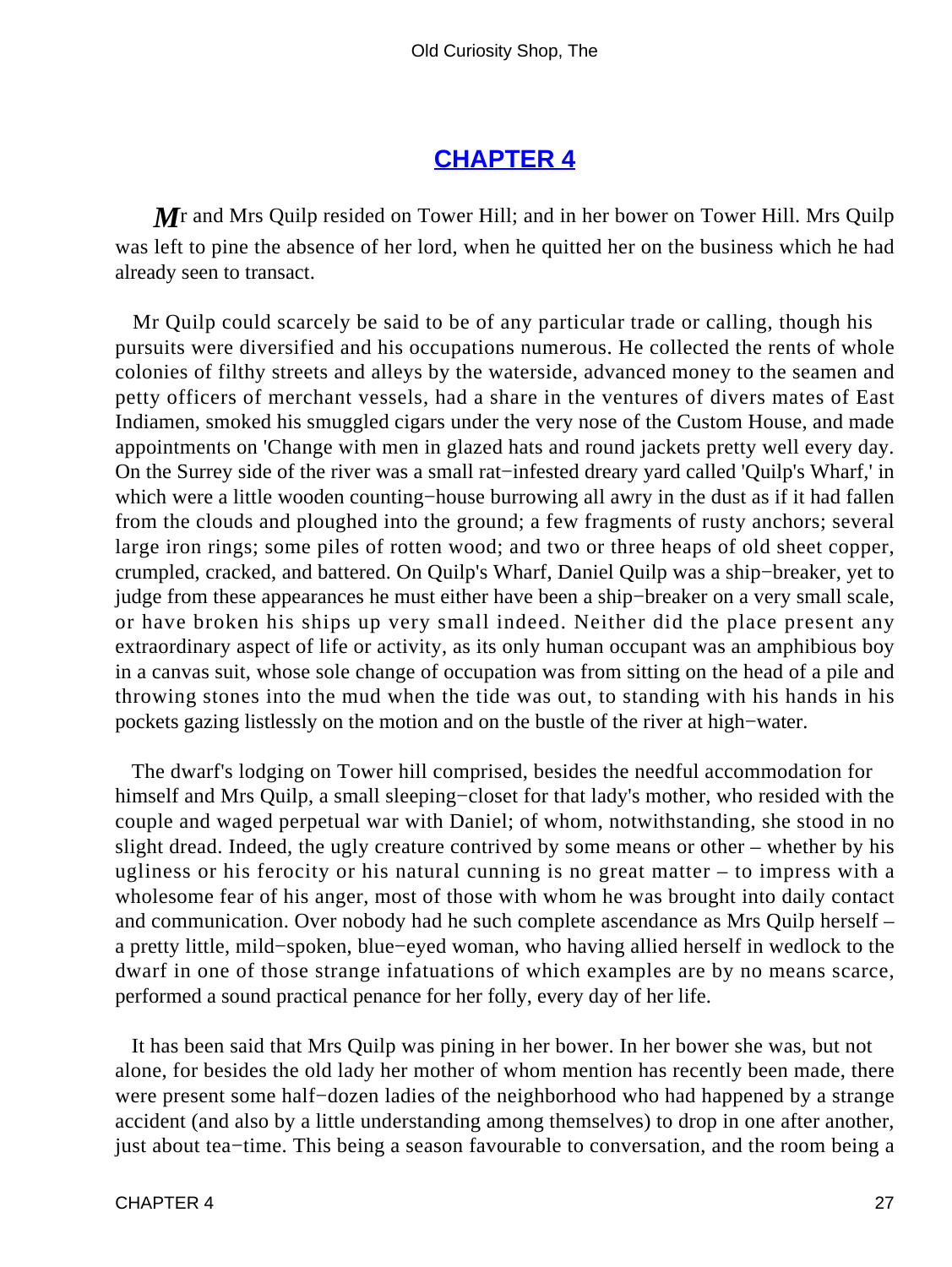cool, shady, lazy kind of place, with some plants at the open window shutting out the dust, and interposing pleasantly enough between the tea table within and the old Tower without, it is no wonder that the ladies felt an inclination to talk and linger, especially when there are taken into account the additional inducements of fresh butter, new bread, shrimps, and watercresses.

 Now, the ladies being together under these circumstances, it was extremely natural that the discourse should turn upon the propensity of mankind to tyrannize over the weaker sex, and the duty that developed upon the weaker sex to resist that tyranny and assert their rights and dignity. It was natural for four reasons: firstly, because Mrs Quilp being a young woman and notoriously under the dominion of her husband ought to be excited to rebel; secondly, because Mrs Quilp's parent was known to be laudably shrewish in her disposition and inclined to resist male authority; thirdly, because each visitor wished to show for herself how superior she was in this respect to the generality of her sex; and forthly, because the company being accustomed to acandalise each other in pairs, were deprived of their usual subject of conversation now that they were all assembled in close friendship, and had consequently no better employment than to attack the common enemy.

 Moved by these considerations, a stout lady opened the proceedings by inquiring, with an air of great concern and sympathy, how Mr Quilp was; whereunto Mr Quilp's wife's mother replied sharply, 'Oh! He was well enough – nothing much was every the matter with him – and ill weeds were sure to thrive.' All the ladies then sighed in concert, shook their heads gravely, and looked at Mrs Quilp as a martyr.

 'Ah!' said the spokeswoman, 'I wish you'd give her a little of your advice, Mrs Jiniwin' – Mrs Quilp had been a Miss Jiniwin it should be observed – 'nobody knows better than you, ma'am, what us women owe to ourselves.'

 'Owe indeed, ma'am!' replied Mrs Jiniwin. 'When my poor husband, her dear father, was alive, if he had ever venture'd a cross word to me, I'd have – ' The good old lady did not finish the sentence, but she twisted off the head of a shrimp with a vindictiveness which seemed to imply that the action was in some degree a substitute for words. In this light it was clearly understood by the other party, who immediately replied with great approbation, 'You quite enter into my feelings, ma'am, and it's jist what I'd do myself.'

 'But you have no call to do it,' said Mrs Jiniwin. 'Luckily for you, you have no more occasion to do it than I had.'

'No woman need have, if she was true to herself,' rejoined the stout lady.

 'Do you hear that, Betsy?' said Mrs Jiniwin, in a warning voice. 'How often have I said the same words to you, and almost gone down my knees when I spoke 'em!'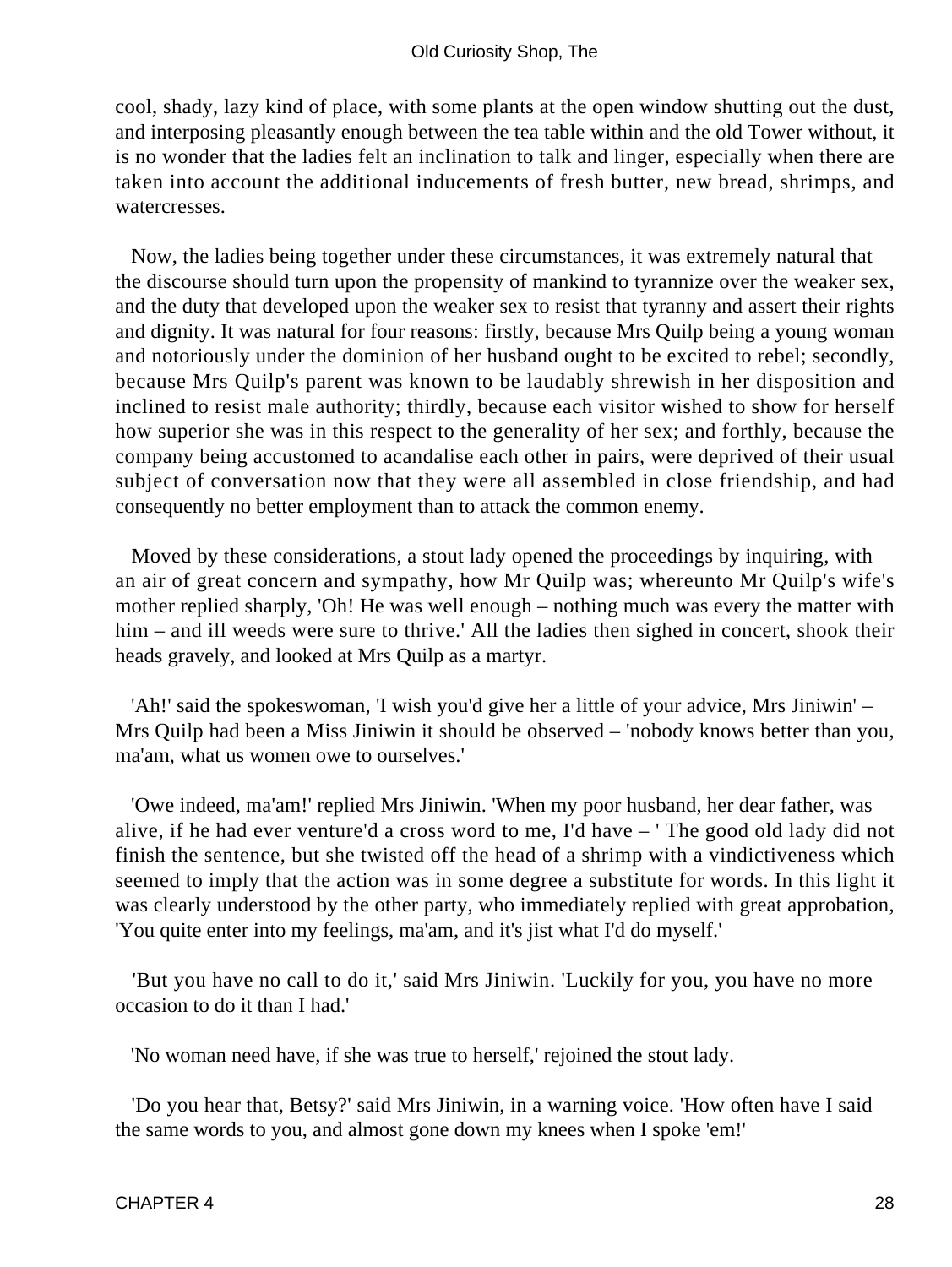Poor Mrs Quilp, who had looked in a state of helplessness from one face of condolence to another, coloured, smiled, and shook her head doubtfully. This was the signal for a general clamour, which beginning in a low murmur gradually swelled into a great noise in which everybody spoke at once, and all said that she being a young woman had no right to set up her opinions against the experiences of those who knew so much better; that it was very wrong of her not to take the advice of people who had nothing at heart but her good; that it was next door to being downright ungrateful to conduct herself in that manner; that if she had no respect for herself she ought to have some for other women, all of whom she compromised by her meekness; and that if she had no respect for other women, the time would come when other women would have no respect for her; and she would be very sorry for that, they could tell her. Having dealt out these admonitions, the ladies fell to a more powerful assault than they had yet made upon the mixed tea, new bread, fresh butter, shrimps, and watercresses, and said that their vexation was so great to see her going on like that, that they could hardly bring themselves to eat a single morsel.

 It's all very fine to talk,' said Mrs Quilp with much simplicity, 'but I know that if I was to die to−morrow, Quilp could marry anybody he pleased – now that he could, I know!'

 There was quite a scream of indignation at this idea. Marry whom he pleased! They would like to see him dare to think of marrying any of them; they would like to see the faintest approach to such a thing. One lady (a widow) was quite certain she should stab him if he hinted at it.

 'Very well,' said Mrs Quilp, nodding her head, 'as I said just now, it's very easy to talk, but I say again that I know – that I'm sure – Quilp has such a way with him when he likes, that the best looking woman here couldn't refuse him if I was dead, and she was free, and he chose to make love to him. Come!'

 Everybody bridled up at this remark, as much as to say, 'I know you mean me. Let him try – that's all.' and yet for some hidden reason they were all angry with the widow, and each lady whispered in her neighbour's ear that it was very plain that said widow thought herself the person referred to, and what a puss she was!

 'Mother knows,' said Mrs Quilp, 'that what I say is quite correct, for she often said so before we were married. Didn't you say so, mother?'

 This inquiry involved the respected lady in rather a delicate position, for she certainly had been an active party in making her daughter Mrs Quilp, and, besides, it was not supporting the family credit to encourage the idea that she had married a man whom nobody else would have. On the other hand, to exaggerate the captivating qualities of her son−in−law would be to weaken the cause of revolt, in which all her energies were deeply engaged. Beset by these opposing considerations, Mrs Jiniwin admitted the powers of insinuation, but denied the right to govern, and with a timely compliment to the stout lady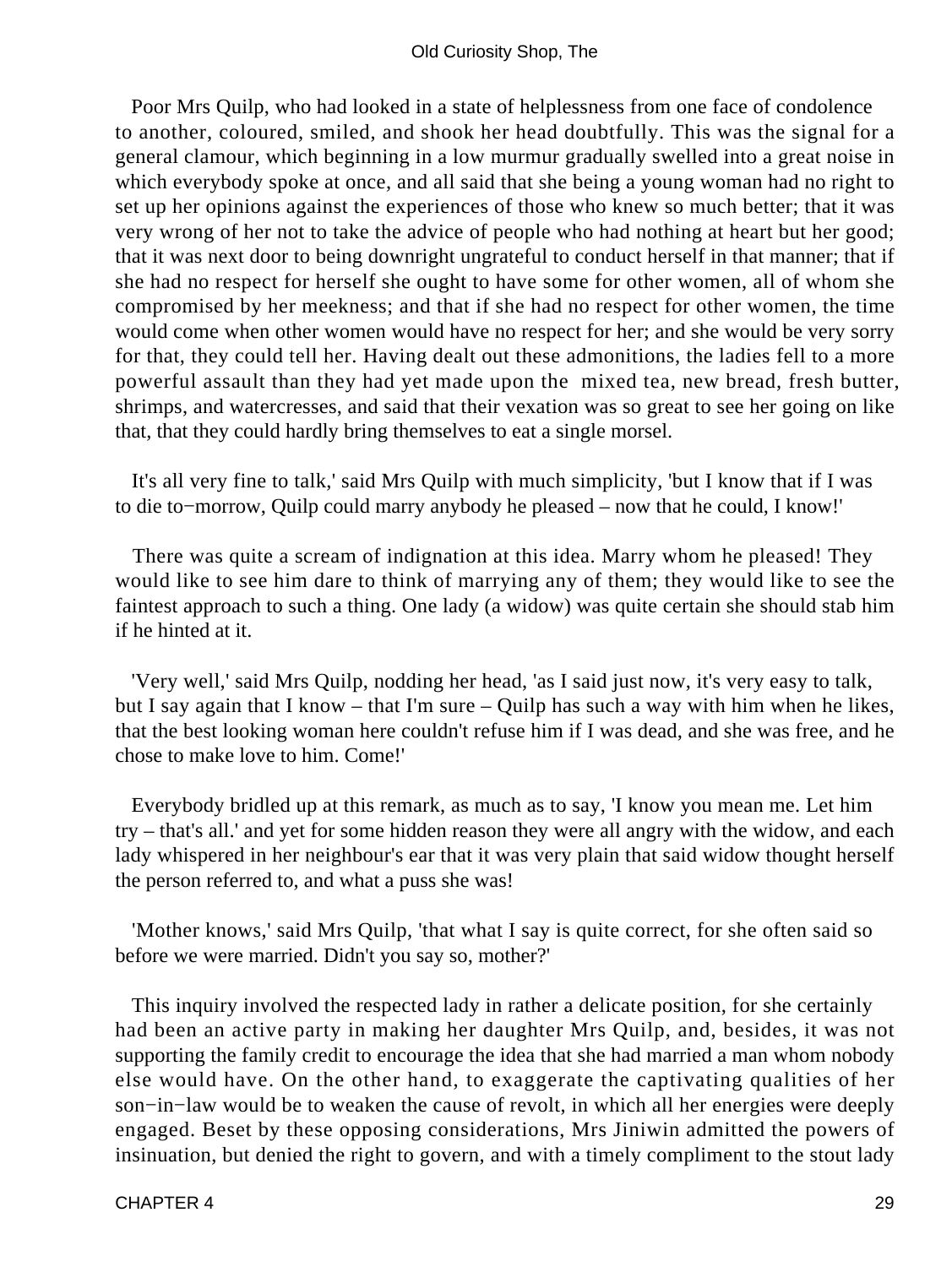#### Old Curiosity Shop, The

brought back the discussion to the point from which it had strayed.

 'Oh! It's a sensible and proper thing indeed, what Mrs George has said,!' exclaimed the old lady. 'If women are only true to themselves! – But Betsy isn't, and more's the shame and pity.'

 'Before I'd let a man order me about as Quilp orders her,' said Mrs George, 'before I'd consent to stand in awe of a man as she does of him, I'd – I'd kill myself, and write a letter first to say he did it!'

 This remark being loudly commended and approved of, another lady (from the Minories) put in her word:

 'Mr Quilp may be a very nice man,' said this lady, 'and I supposed there's no doubt he is, because Mrs Quilp says he is, and Mrs Jiniwin says he is, and they ought to know, or nobody does. But still he is not quite a – what one calls a handsome man, nor quite a young man neither, which might be a little excuse for him if anything could be; whereas his wife is young, and is good−looking, and is a woman – which is the greatest thing after all.'

 This last clause being delivered with extraordinary pathos, elicited a corresponding murmer from the hearers, stimulated by which the lady went on to remark that if such a husband was cross and unreasonable with such a wife, then –

 'If he is!' interposed the mother, putting down her tea−cup and brushing the crumbs out of her lap, preparatory to making a solemn declaration. 'If he is! He is the greatest tyrant that every lived, she daren't call her soul her own, he makes her tremble with a word and even with a look, he frightens her to death, and she hasn't the spirit to give him a word back, no, not a single word.'

 Notwithstanding that the fact had been notorious beforehand to all the tea−drinkers, and had been discussed and expatiated on at every tea−drinking in the neighbourhood for the last twelve months, this official communication was no sooner made than they all began to talk at once and to vie with each other in vehemence and volubility. Mrs George remarked that people would talk, that people had often said this to her before, that Mrs Simmons then and there present had told her so twenty times, that she had always said, 'No, Henrietta Simmons, unless I see it with my own eyes and hear it with my own ears, I never will believe it.' Mrs Simmons corroborated this testimony and added strong evidence of her own. The lady from the Minories recounted a successful course of treatment under which she had placed her own husband, who, from manifesting one month after marriage unequivocal symptoms of the tiger, had by this means become subdued into a perfect lamb. Another lady recounted her own personal struggle and final triumph, in the course whereof she had found it necessary to call in her mother and two aunts, and to weep incessantly night and day for six weeks. A third, who in the general confusion could secure no other listener, fastened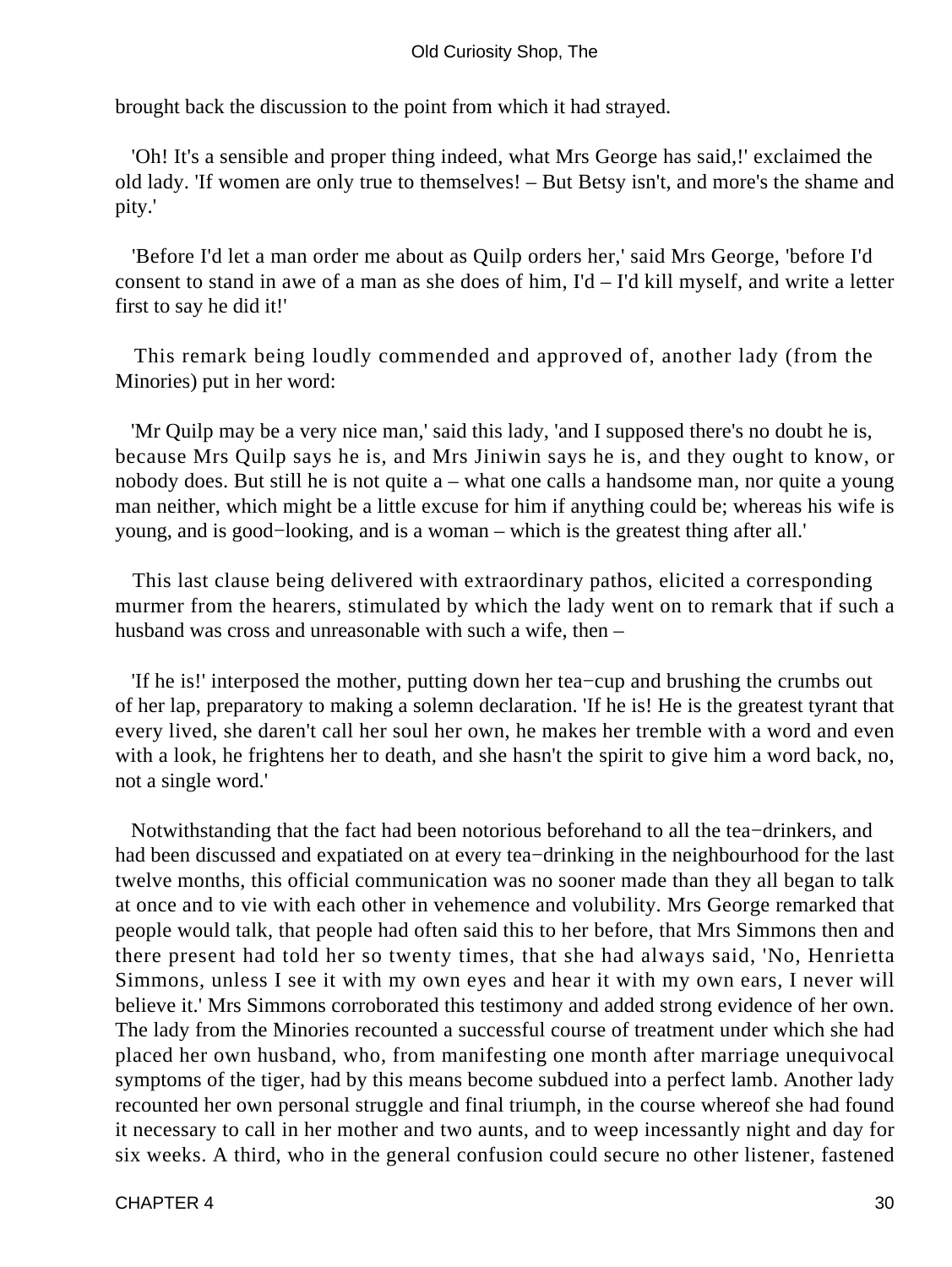herself upon a young woman still unmarried who happened to be amongst them, and conjured her, as she valued her own peace of mind and happiness to profit by this solemn occasion, to take example from the weakness of Mrs Quilp, and from that time forth to direct her whole thoughts to taming and subduing the rebellious spirit of man. The noise was at its height, and half the company had elevated their voices into a perfect shriek in order to drown the voices of the other half, when Mrs Jiniwin was seen to change colour and shake her forefinger stealthily, as if exhorting them to silence. Then, and not until then, Daniel Quilp himself, the cause and occasion of all this clamour, was observed to be in the room, looking on and listening with profound attention.

 'Go on, ladies, go on,' said Daniel. 'Mrs Quilp, pray ask the ladies to stop to supper, and have a couple of lobsters and something light and palatable.'

'I – I – didn't ask them to tea, Quilp,' stammered his wife. It's quite an accident.'

 'So much the better, Mrs Quilp; these accidental parties are always the pleasantest,' said the dwarf, rubbing his hands so hard that he seemed to be engaged in manufacturing, of the dirt with which they were encrusted, little charges for popguns. 'What! Not going, ladies, you are not going, surely!'

 His fair enemies tossed their heads slightly as they sought their respective bonnets and shawls, but left all verbal contention to Mrs Jiniwin, who finding herself in the position of champion, made a faint struggle to sustain the character.

'And why not stop to supper, Quilp,' said the old lady, 'if my daughter had a mind?'

'To be sure,' rejoined Daniel. 'Why not?'

'There's nothing dishonest or wrong in a supper, I hope?' said Mrs Jiniwin.

 'Surely not,' returned the dwarf. 'Why should there be? Nor anything unwholesome, either, unless there's lobster−salad or prawns, which I'm told are not good for digestion.'

 'And you wouldn't like your wife to be attacked with that, or anything else that would make her uneasy would you?' said Mrs Jiniwin.

 'Not for a score of worlds,' replied the dwarf with a grin. 'Not even to have a score of mothers−in−law at the same time – and what a blessing that would be!'

 'My daughter's your wife, Mr Quilp, certainly,' said the old lady with a giggle, meant for satirical and to imply that he needed to be reminded of the fact; 'your wedded wife.'

'So she is, certainly. So she is,' observed the dwarf.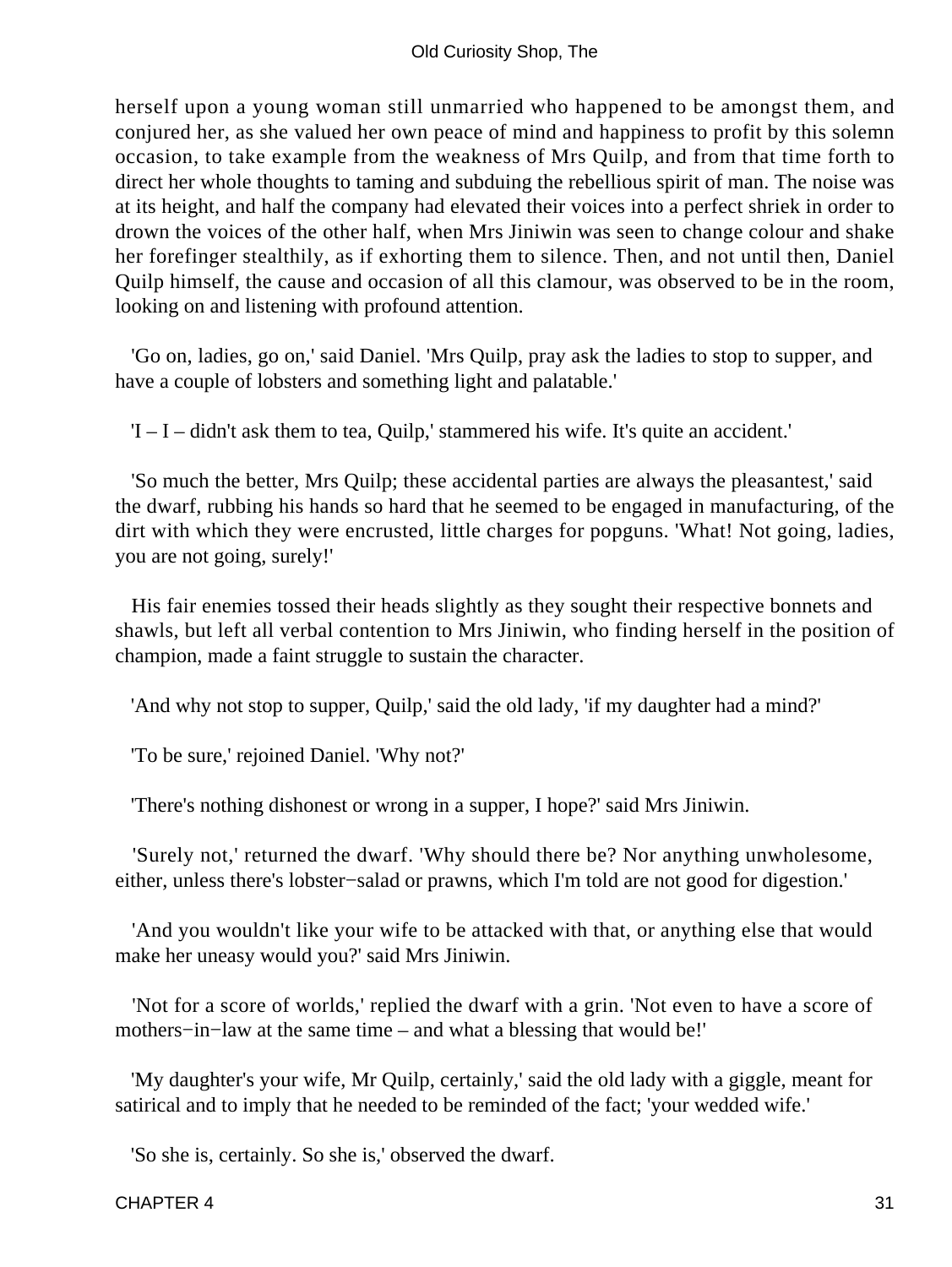'And she has has a right to do as she likes, I hope, Quilp,' said the old lady trembling, partly with anger and partly with a secret fear of her impish son−in−law.

 'Hope she has!' he replied. 'Oh! Don't you know she has? Don't you know she has, Mrs Jiniwin?

'I know she ought to have, Quilp, and would have, if she was of my way of thiniking.'

 'Why an't you of your mother's way of thinking, my dear?' said the dwarf, turing round and addressing his wife, 'why don't you always imitate your mother, my dear? She's the ornament of her sex – your father said so every day of his life. I am sure he did.'

 'Her father was a blessed creetur, Quilp, and worthy twenty thousand of some people,' said Mrs Jiniwin; 'twenty hundred million thousand.'

 'I should like to have known him,' remarked the dwarf. 'I dare say he was a blessed creature then; but I'm sure he is now. It was a happy release. I believe he had suffered a long time?'

 The old lady gave a gasp, but nothing came of it; Quilp resumed, with the same malice in his eye and the same sarcastic politeness on his tongue.

 'You look ill, Mrs Jiniwin; I know you have been exciting yourself too much – talking perhaps, for it is your weakness. Go to bed. Do go to bed.'

'I shall go when I please, Quilp, and not before.'

'But please to do now. Do please to go now,' said the dwarf.

 The old woman looked angrily at him, but retreated as he advanced, and falling back before him, suffered him to shut the door upon her and bolt her out among the guests, who were by this time crowding downstairs. Being left along with his wife, who sat trembling in a corner with her eyes fixed upon the ground, the little man planted himself before her, and folding his arms looked steadily at her for a long time without speaking.

'Mrs Quilp,' he said at last.

'Yes, Quilp,' she replead meekly.

 Instead of pursing the theme he had in his mind, Quilp folded his arms again, and looked at her more sternly than before, while she averted her eyes and kept them on the ground.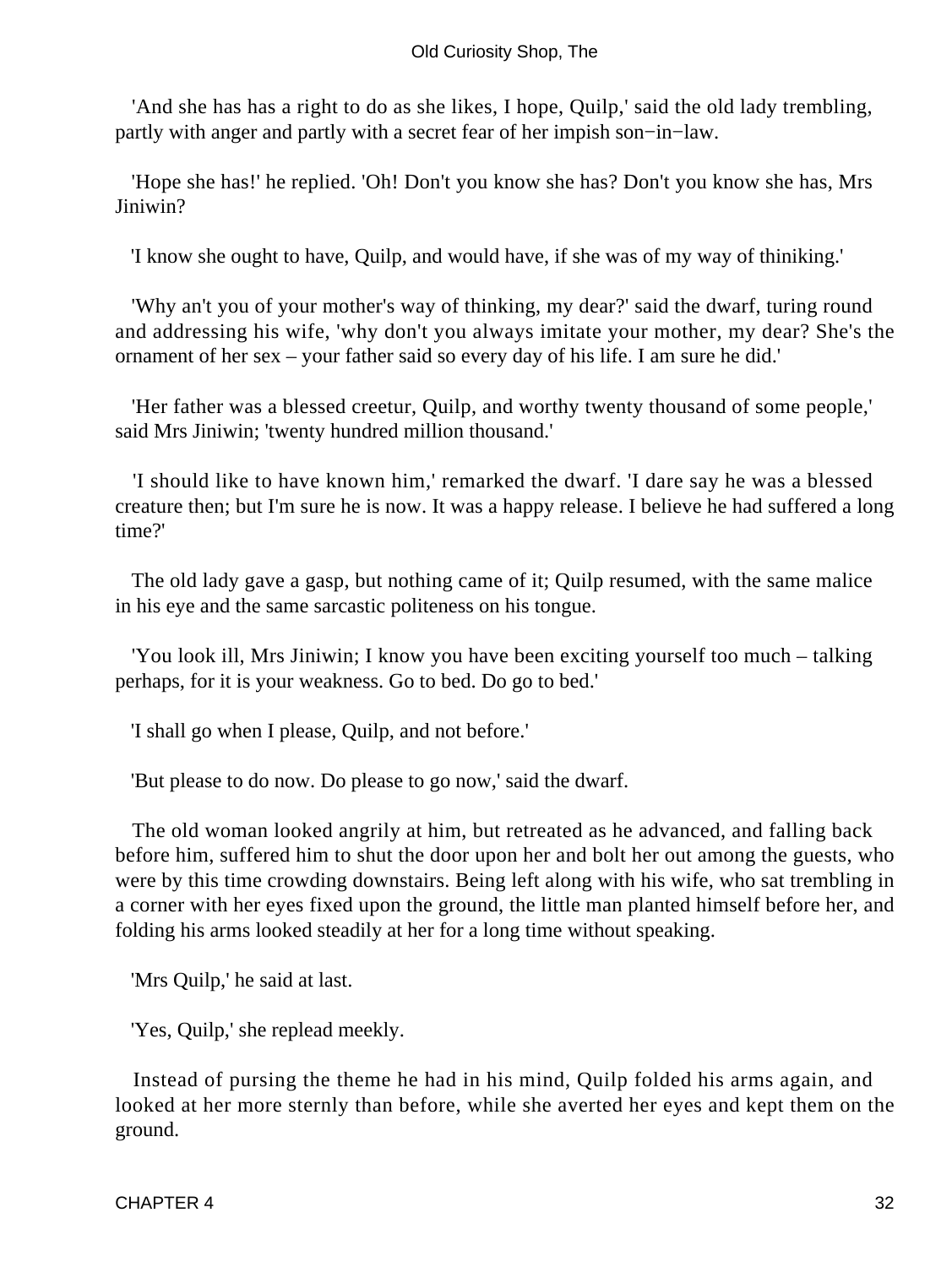'Mrs Quilp.'

'Yes, Quilp.'

'If ever you listen to these beldames again, I'll bite you.'

 With this laconic threat, which he accompanied with a snarl that gave him the appearance of being particularly in earnest, Mr Quilp bade her clear the teaboard away, and bring the rum. The spirit being set before him in a huge case−bottle, which had originally come out of some ship's locker, he settled himself in an arm−chair with his large head and face squeezed up against the back, and his little legs planted on the table.

 'Now, Mrs Quilp,' he said; 'I feel in a smoking humour, and shall probably blaze away all night. But sit where you are, if you please, in case I want you.'

 His wife returned no other reply than the necessary 'Yes, Quilp,' and the small lord of the creation took his first cigar and mixed his first glass of grog. The sun went down and the stars peeped out, the Tower turned from its own proper colours to grey and from grey to black, the room became perfectly dark and the end of the cigar a deep fiery red, but still Mr Quilp went on smoking and drinking in the same position, and staring listlessly out of window with the doglike smile always on his face, save when Mrs Quilp made some involuntary movement of restlessness or fatigue; and then it expanded into a grin of delight.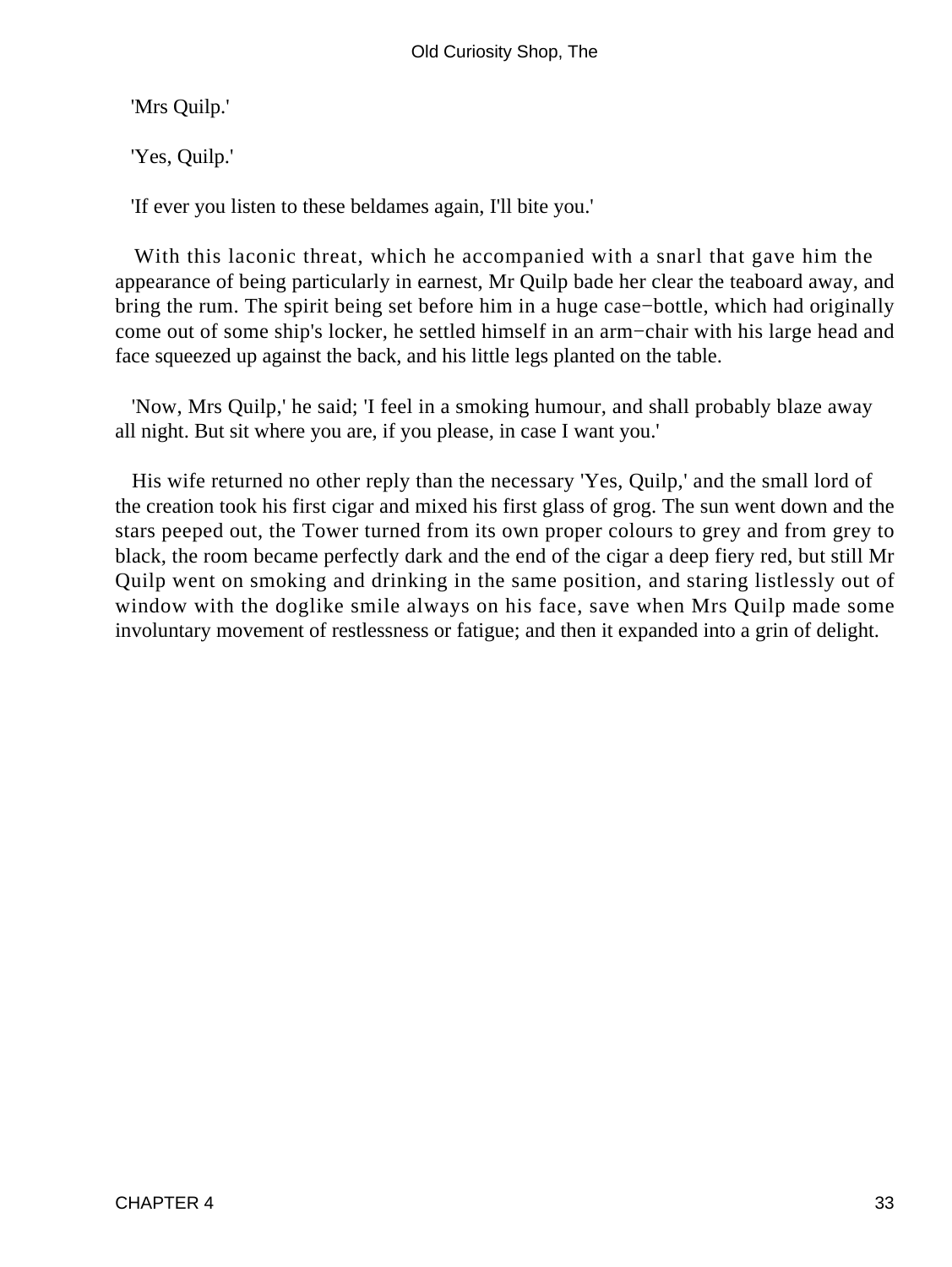### **[CHAPTER 5](#page-494-0)**

*W*hether Mr Quilp took any sleep by snatches of a few winks at a time, or whether he sat with his eyes wide open all night long, certain it is that he kept his cigar alight, and kindled every fresh one from the ashes of that which was nearly consumed, without requiring the assistance of a candle. Nor did the striking of the clocks, hour after hour, appear to inspire him with any sense of drowsiness or any natural desire to go to rest, but rather to increase his wakefulness, which he showed, at every such indication of the progress of the night, by a suppressed cackling in his throat, and a motion of his shoulders, like one who laughs heartily but the same time slyly and by stealth.

 At length the day broke, and poor Mrs Quilp, shivering with cold of early morning and harassed by fatigue and want of sleep, was discovered sitting patiently on her chair, raising her eyes at intervals in mute appeal to the compassion and clemency of her lord, and gently reminding him by an occasion cough that she was still unpardoned and that her penance had been of long duration. But her dwarfish spouse still smoked his cigar and drank his rum without heeding her; and it was not until the sun had some time risen, and the activity and noise of city day were rife in the street, that he deigned to recognize her presence by any word or sign. He might not have done so even then, but for certain impatient tapping at the door he seemed to denote that some pretty hard knuckles were actively engaged upon the other side.

 'Why dear me!' he said looking round with a malicious grin, 'it's day. Open the door, sweet Mrs Quilp!'

His obedient wife withdrew the bolt, and her lady mother entered.

 Now, Mrs Jiniwin bounced into the room with great impetuosity; for, supposing her son−in−law to be still a−bed, she had come to relieve her feelings by pronouncing a strong opinion upon his general conduct and character. Seeing that he was up and dressed, and that the room appeared to have been occupied ever since she quitted it on the previous evening, she stopped short, in some embarrassment.

 Nothing escaped the hawk's eye of the ugly little man, who, perfectly understanding what passed in the old lady's mind, turned uglier still in the fulness of his satisfaction, and bade her good morning, with a leer or triumph.

 'Why, Betsy,' said the old woman, 'you haven't been – you don't mean to say you've been  $a - '$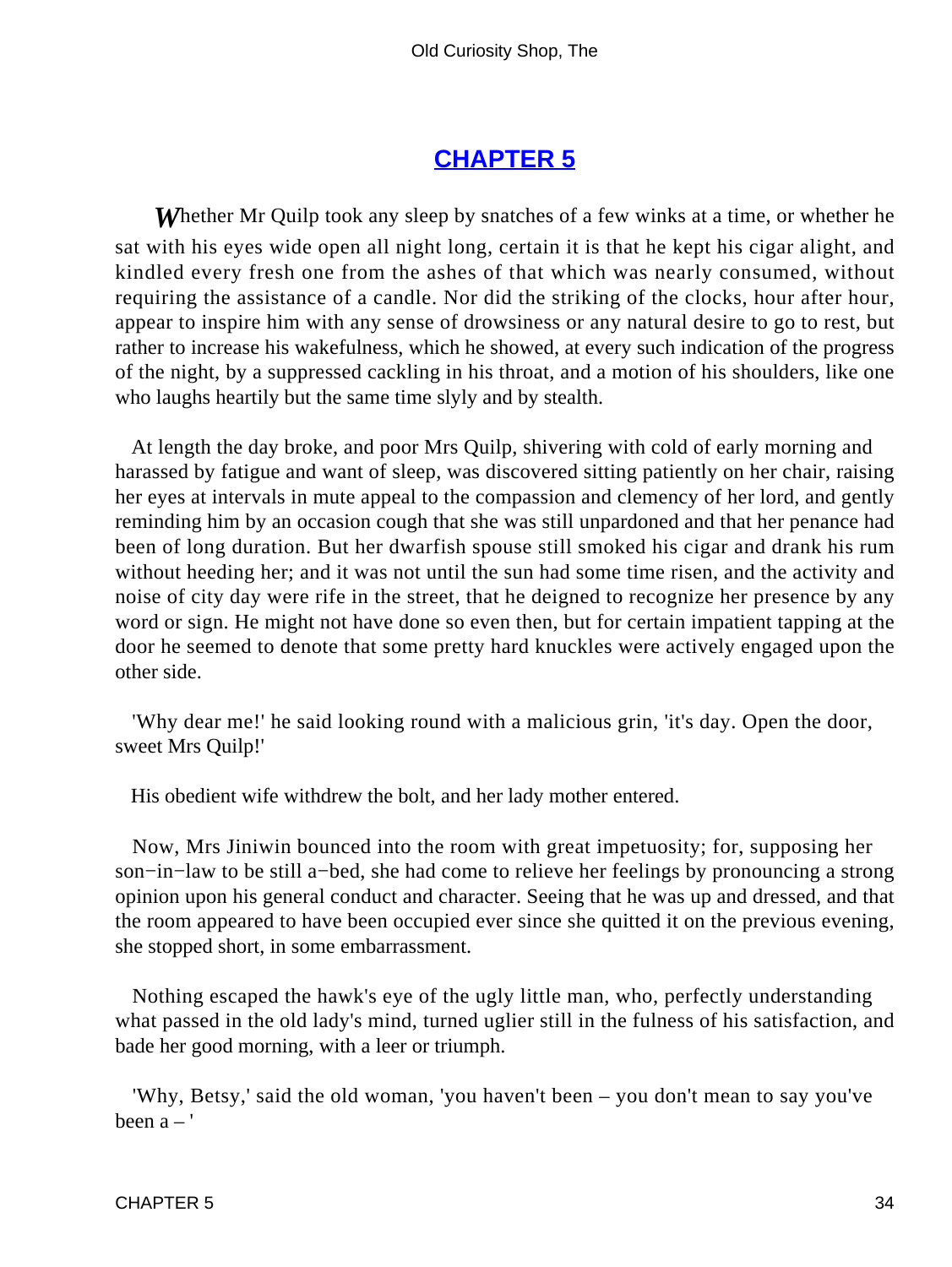'Sitting up all night?' said Quilp, supplying the conclusion of the sentence. 'Yes she has!'

'All night?' cried Mrs Jiniwin.

 'Ay, all night. Is the dear old lady deaf?' said Quilp, with a smile of which a frown was part. 'Who says man and wife are bad company? Ha ha! The time has flown.'

'You're a brute!' exclaimed Mrs Jiniwin.

 'Come come,' said Quilp, wilfully misunderstanding her, of course, 'you mustn't call her names. She's married now, you know. And though she did beguile the time and keep me from my bed, you must not be so tenderly careful of me as to be out of humour with her. Bless you for a dear old lady. Here's to your health!'

 'I am much obliged to you,' returned the old woman, testifying by a certain restlessness in her hands a vehement desire to shake her matronly fist at her son−in−law. 'Oh! I'm very much obliged to you!'

'Grateful soul!' cried the dwarf. 'Mrs Quilp.'

'Yes, Quilp,' said the timid sufferer.

 'Help your mother to get breakfast, Mrs Quilp. I am going to the wharf this morning – the earlier the better, so be quick.'

 Mrs Jiniwin made a faint demonstration of rebellion by sitting down in a chair near the door and folding her arms as if in a resolute determination to do nothing. But a few whispered words from her daughter, and a kind inquiry from her son−in−law whether she felt faint, with a hint that there was abundance of cold water in the next apartment, routed these symptoms effectually, and she applied herself to the prescribed preparations with sullen diligence.

While they were in progress, Mr Quilp withdrew to the adjoining room, and, turning back his coat−collar, proceeded to smear his countenance with a damp towel of very unwholesome appearance, which made his complexion rather more cloudy than it was before. But, while he was thus engaged, his caution and inquisitiveness did not forsake him, for with a face as sharp and cunning as ever, he often stopped, even in this short process, and stood listening for any conversation in the next room, of which he might be the theme.

 'Ah!' he said after a short effort of attention, 'it was not the towel over my ears, I thought it wasn't. I'm a little hunchy villain and a monster, am I, Mrs Jiniwin? Oh!'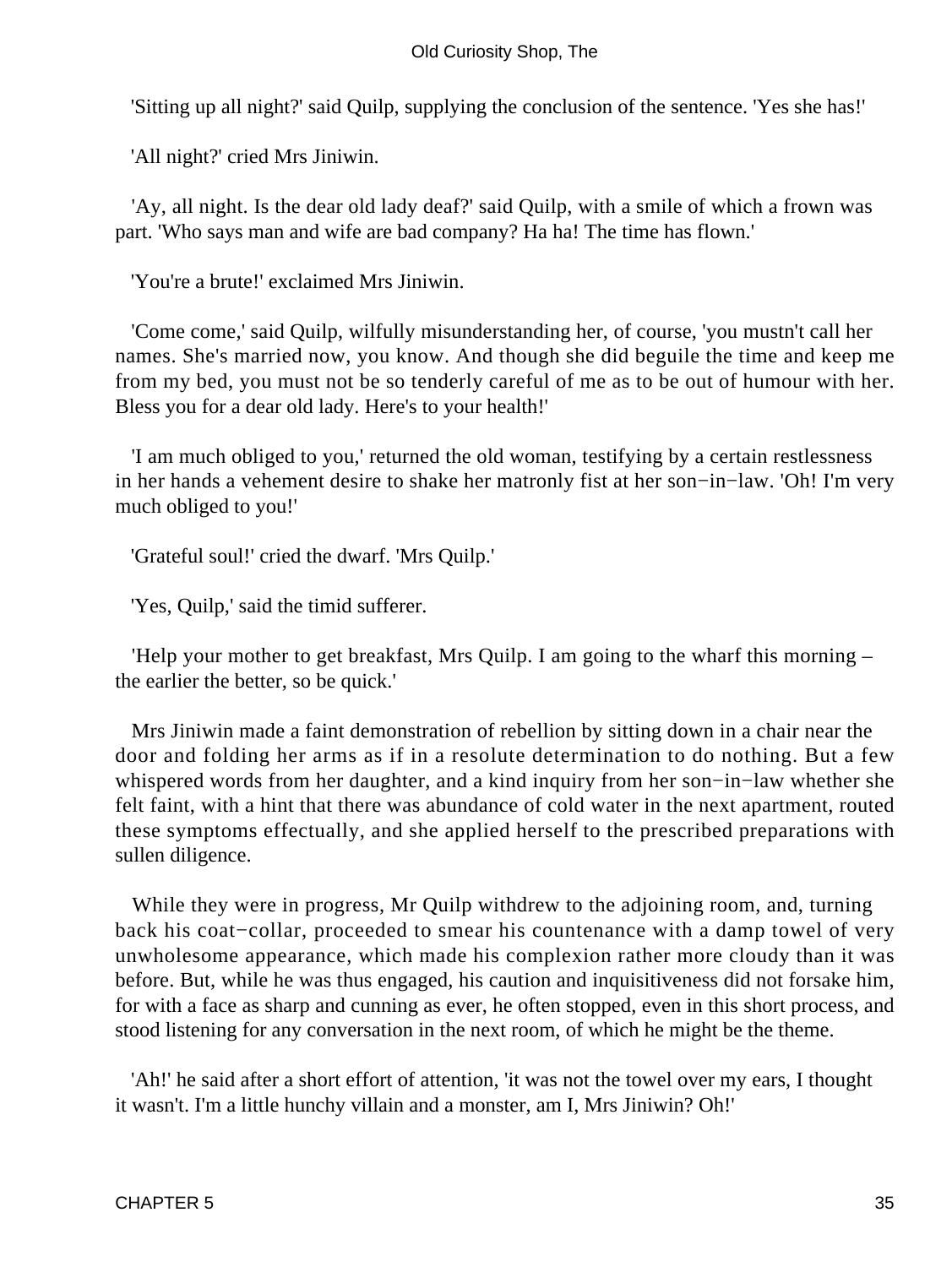The pleasure of this discovery called up the old doglike smile in full force. When he had quite done with it, he shook himself in a very doglike manner, and rejoined the ladies.

 Mr Quilp now walked up to front of a looking−glass, and was standing there putting on his neckerchief, when Mrs Jiniwin happening to be behind him, could not resist the inclination she felt to shake her fist at her tyrant son−in−law. It was the gesture of an instant, but as she did so and accompanied the action with a menacing look, she met his eye in the glass, catching her in the very act. The same glance at the mirror conveyed to her the reflection of a horribly grotesque and distorted face with the tongue lolling out; and the next instant the dwarf, turning about with a perfectly bland and placid look, inquired in a tone of great affection.

'How are you now, my dear old darling?'

 Slight and ridiculous as the incident was, it made him appear such a little fiend, and withal such a keen and knowing one, that the old woman felt too much afraid of him to utter a single word, and suffered herself to be led with extraordinary politeness to the breakfast−table. Here he by no means diminished the impression he had just produced, for he ate hard eggs, shell and all, devoured gigantic prawns with the heads and tails on, chewed tobacco and water−cresses at the same time and with extraordinary greediness, drank boiling tea without winking, bit his fork and spoon till they bent again, and in short performed so many horrifying and uncommon acts that the women were nearly frightened out of their wits, and began to doubt if he were really a human creature. At last, having gone through these proceedings and many others which were equally a part of his system, Mr Quilp left them, reduced to a very obedient and humbled state, and betook himself to the river−side, where he took boat for the wharf on which he had bestowed his name.

 It was flood tide when Daniel Quilp sat himself down in the ferry to cross to the opposite shore. A fleet of barges were coming lazily on, some sideways, some head first, some stern first; all in a wrong−headed, dogged, obstinate way, bumping up against the larger craft, running under the bows of steamboats, getting into every kind of nook and corner where they had no business, and being crunched on all sides like so many walnut−shells; while each with its pair of long sweeps struggling and splashing in the water looked like some lumbering fish in pain. In some of the vessels at anchor all hands were busily engaged in coiling ropes, spreading out sails to dry, taking in or discharging their cargoes; in others no life was visible but two or three tarry boys, and perhaps a barking dog running to and fro upon the deck or scrambling up to look over the side and bark the louder for the view. Coming slowly on through the forests of masts was a great steamship, beating the water in short impatient strokes with her heavy paddles as though she wanted room to breathe, and advancing in her huge bulk like a sea monster among the minnows of the Thames. On either hand were long black tiers of colliers; between them vessels slowly working out of harbour with sails glistening in the sun, and creaking noise on board, re−echoed from a hundred quarters. The water and all upon it was in active motion, dancing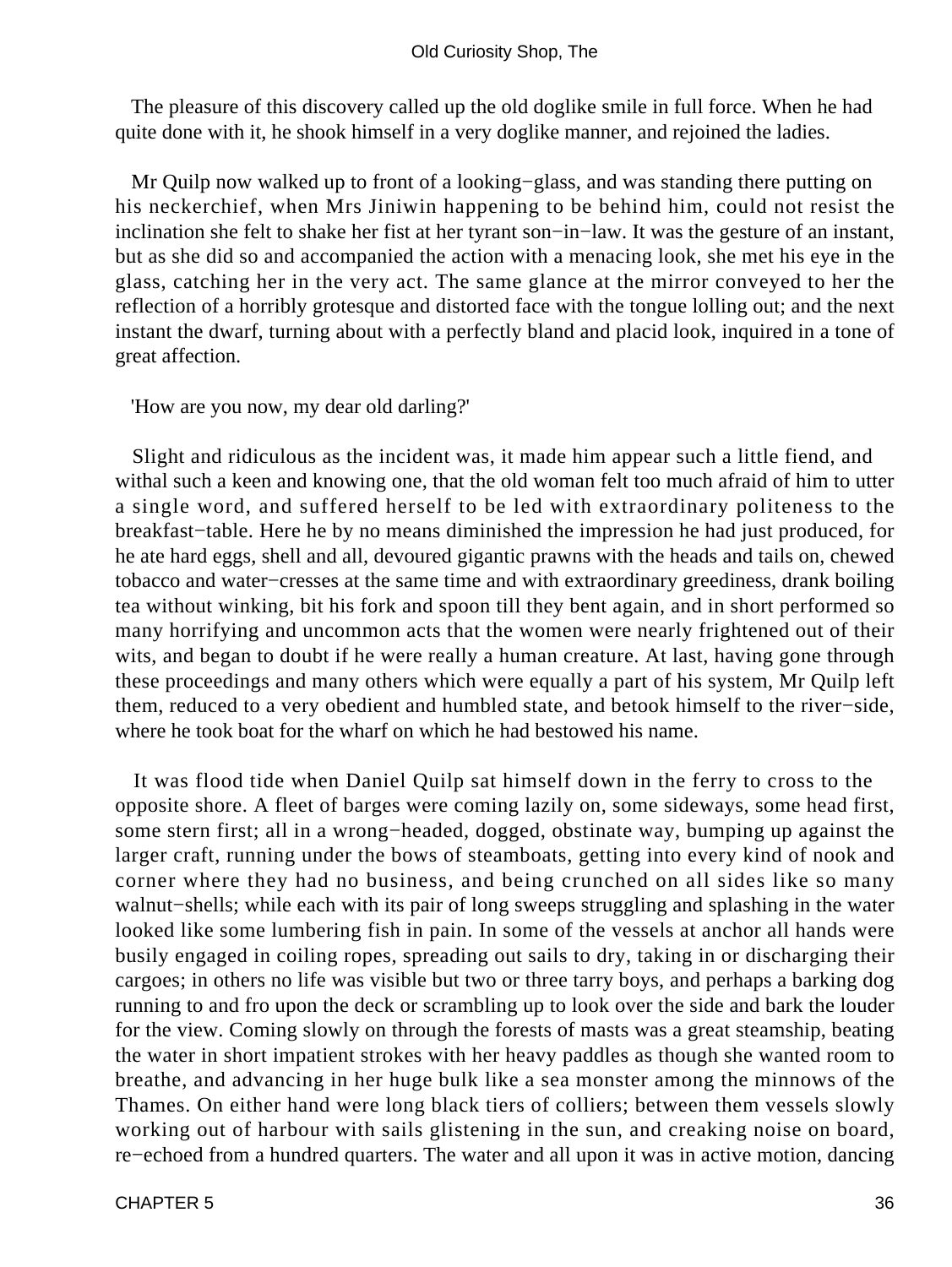and buoyant and bubbling up; while the old grey Tower and piles of building on the shore, with many a church−spire shooting up between, looked coldly on, and seemed to disdain their chafing, restless neighbour.

 Daniel Quilp, who was not much affected by a bright morning save in so far as it spared him the trouble of carrying an umbrella, caused himself to be put ashore hard by the wharf, and proceeded thither through a narrow lane which, partaking of the amphibious character of its frequenters, had as much water as mud in its composition, and a very liberal supply of both. Arrived at his destination, the first object that presented itself to his view was a pair of very imperfectly shod feet elevated in the air with the soles upwards, which remarkable appearance was referable to the boy, who being of an eccentric spirit and having a natural taste for tumbling, was now standing on his head and contemplating the aspect of the river under these uncommon circumstances. He was speedily brought on his heels by the sound of his master's voice, and as soon as his head was in its right position, Mr Quilp, to speak expresively in the absence of a better verb, 'punched it' for him.

 'Come, you let me alone,' said the boy, parrying Quilp's hand with both his elbows alternatively. 'You'll get something you won't like if you don't and so I tell you.'

 'You dog,' snarled Quilp, 'I'll beat you with an iron rod, I'll scratch you with a rusty nail, I'll pinch your eyes, if you talk to me  $-$  I will.'

 With these threats he clenched his hand again, and dexterously diving in betwen the elbows and catching the boy's head as it dodged from side to side, gave it three or four good hard knocks. Having now carried his point and insisted on it, he left off.

 'You won't do it agin,' said the boy, nodding his head and drawing back, with the elbows ready in case of the worst; 'now – '

 'Stand still, you dog,' said Quilp. 'I won't do it again, because I've done it as often as I want. Here. Take the key.'

'Why don't you hit one of your size?' said the boy approaching very slowly.

 'Where is there one of my size, you dog?' returned Quilp. 'Take the key, or I'll brain you with it' – indeed he gave him a smart tap with the handle as he spoke. 'Now, open the counting−house.'

 The boy sulkily complied, muttering at first, but desisting when he looked round and saw that Quilp was following him with a steady look. And here it may be remarked, that between this boy and the dwarf that existed a strange kind of mutual liking. How born or bred, and or nourished upon blows and threats on one side, and retorts and defiances on the other, is not to the purpose. Quilp would certainly suffer nobody to contract him but the boy,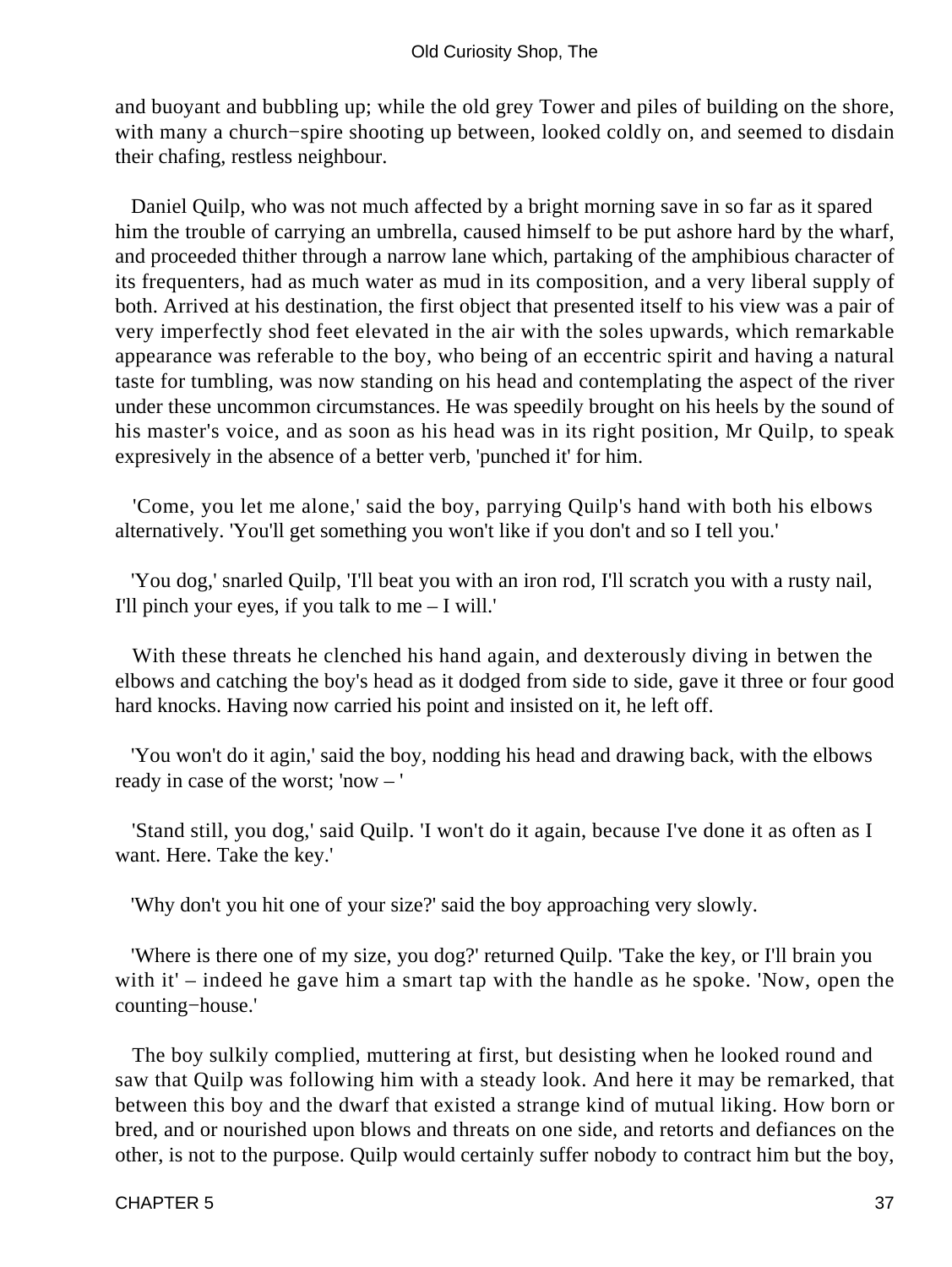and the boy would assuredly not have submitted to be so knocked about by anybody but Quilp, when he had the power to run away at any time he chose.

 'Now,' said Quilp, passing into the wooden counting−house, 'you mind the wharf. Stand upon your head agin, and I'll cut one of your feet off.'

 The boy made no answer, but directly Quilp had shut himself in, stood on his head before the door, then walked on his hands to the back and stood on his head there, and then to the opposite side and repeated the performance. There were indeed four sides to the counting−house, but he avoided that one where the window was, deeming it probable that Quilp would be looking out of it. This was prudent, for in point of fact, the dwarf, knowing his disposition, was lying in wait at a little distance from the sash armed with a large piece of wood, which, being rough and jagged and studded in many parts with broken nails, might possibly have hurt him.

 It was a dirty little box, this counting−house, with nothing in it but an old ricketty desk and two stools, a hat−peg, an ancient almanack, an inkstand with no ink, and the stump of one pen, and an eight−day clock which hadn't gone for eighteen years at least, and of which the minute−hand had been twisted off for a tooth−pick. Daniel Quilp pulled his hat over his brows, climbed on to the desk (which had a flat top) and stretching his short length upon it went to sleep with ease of an old pactitioner; intending, no doubt, to compensate himself for the deprivation of last night's rest, by a long and sound nap.

 Sound it might have been, but long it was not, for he had not been asleep a quarter of an hour when the boy opened the door and thrust in his head, which was like a bundle of badly−picked oakum. Quilp was a light sleeper and started up directly.

'Here's somebody for you,' said the boy.

'Who?'

'I don't know.'

 'Ask!' said Quilp, seizing the trifle of wood before mentioned and throwing it at him with such dexterity that it was well the boy disappeared before it reached the spot on which he had stood. 'Ask, you dog.'

 Not caring to venture within range of such missles again, the boy discreetly sent in his stead the first cause of the interruption, who now presented herself at the door.

'What, Nelly!' cried Quilp.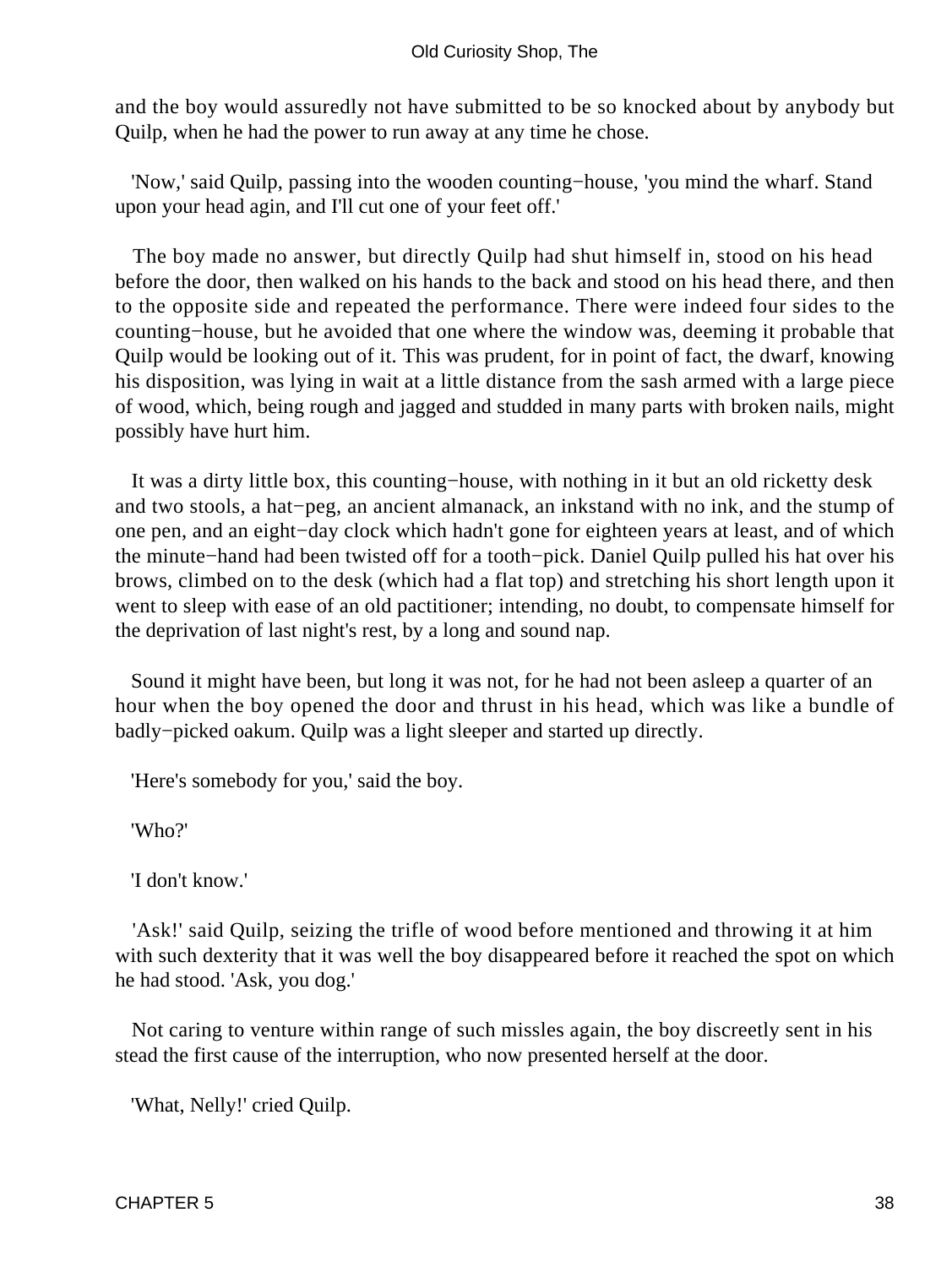'Yes,' said the child, hesitating whether to enter or retreat, for the dwarf just roused, with his dishevelled hair hanging all about him and a yellow handkerchief over his head, was something fearful to behold; it's only me, sir.'

 'Come in,' said Quilp, without getting off the desk. 'Come in. Stay. Just look out into the yard, and see whether there's a boy standing on his head.'

'No, sir,' replied Nell. 'He's on his feet.'

 'You're sure he is?' said Quilp. 'Well. Now, come in and shut the door. What's your message, Nelly?'

 The child handed him a letter. Mr Quilp, without changing his position further than to turn over a little more on his side and rest his chin on his hand, proceeded to make himself acquainted with its contents.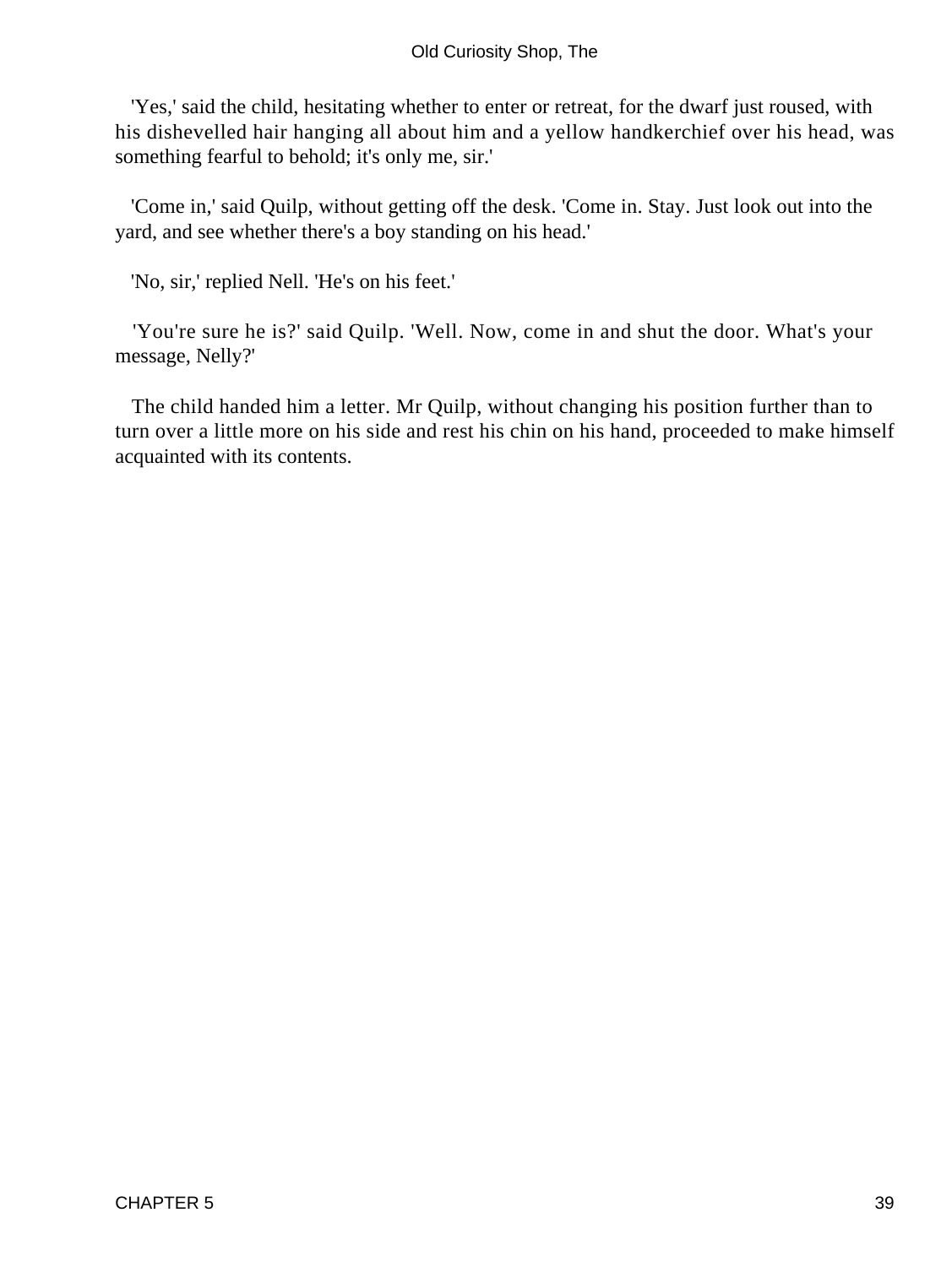# **[CHAPTER 6](#page-494-0)**

*L*ittle Nell stood timidly by, with her eyes raised to the countenance of Mr Quilp as he read the letter, plainly showing by her looks that while she entertained some fear and distrust of the little man, she was much inclined to laugh at his uncouth appearance and grotesque attitude. And yet there was visible on the part of the child a painful anxiety for his reply, and consciousness of his power to render it disagreeable or distressing, which was strongly at variance with this impulse and restrained it more effectually than she could possibly have done by any efforts of her own.

 That Mr Quilp was himself perplexed, and that in no small degree, by the contents of the letter, was sufficiently obvious. Before he had got through the first two or three lines he began to open his eyes very wide and to frown most horribly, the next two or three caused him to scratch his head in an uncommonly vicious manner, and when he came to the conclusion he gave a long dismal whistle indicative of surprise and dismay. After folding and laying it down beside him, he bit the nails of all of his ten fingers with extreme voracity; and taking it up sharply, read it again. The second perusal was to all appearance as unsatisfactory as the first, and plunged him into a profound reverie from which he awakened to another assault upon his nails and a long stare at the child, who with her eyes turned towards the ground awaited his further pleasure.

 'Halloa here!' he said at length, in a voice, and with a suddenness, which made the child start as though a gun had been fired off at her ear. 'Nelly!'

'Yes, sir.'

'Do you know what's inside this letter, Nell?'

'No, sir!'

'Are you sure, quite sure, quite certain, upon your soul?'

'Quite sure, sir.'

'Do you wish you may die if you do know, hey?' said the dwarf.

'Indeed I don't know,' returned the child.

 'Well!' muttered Quilp as he marked her earnest look. 'I believe you. Humph! Gone already? Gone in four−and−twenty hours! What the devil has he done with it, that's the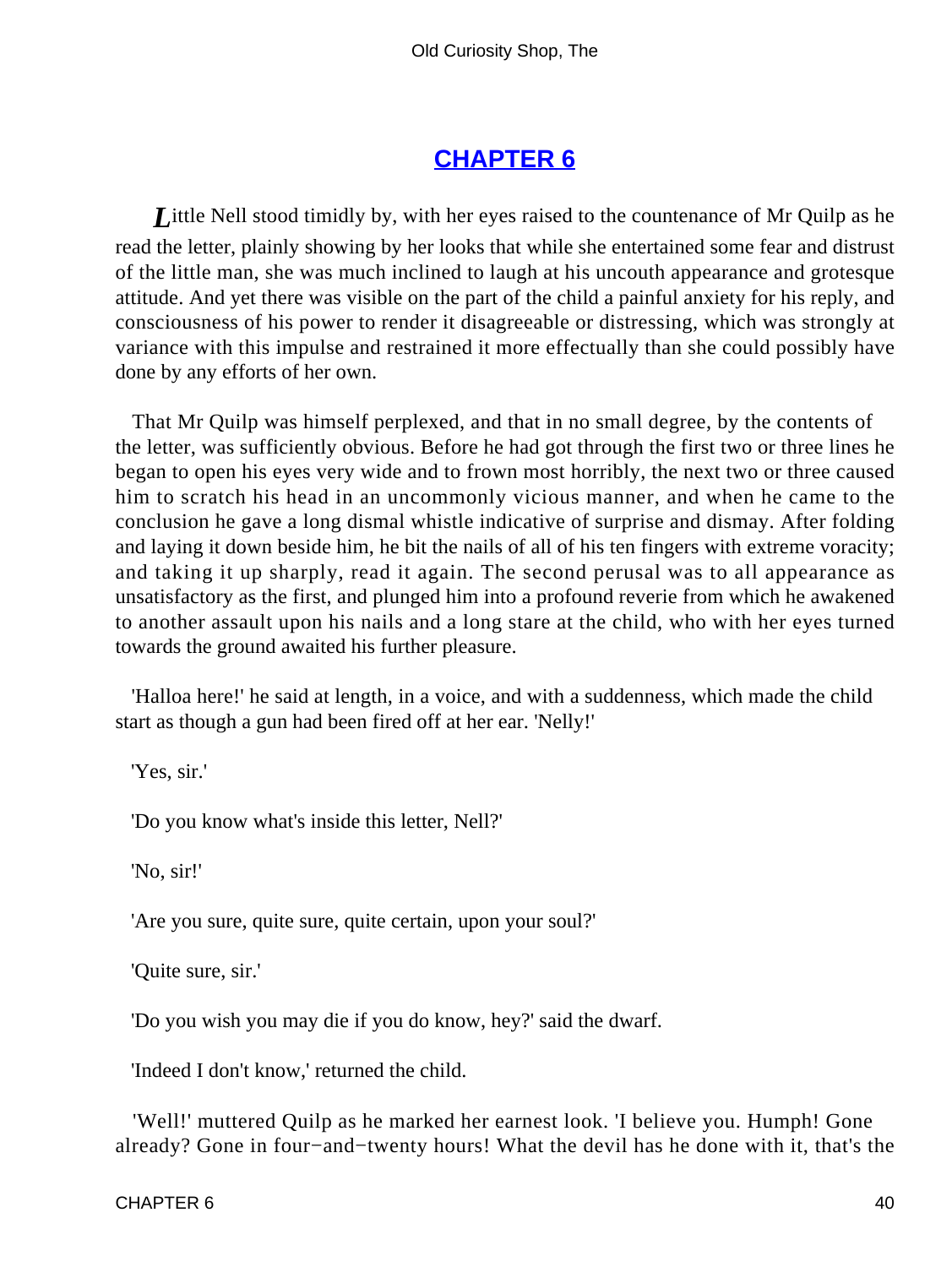mystery!'

 This reflection set him scratching his head and biting his nails once more. While he was thus employed his features gradually relaxed into what was with him a cheerful smile, but which in any other man would have been a ghastly grin of pain, and when the child looked up again she found that he was regarding her with extraordinary favour and complacency.

'You look very pretty to−day, Nelly, charmingly pretty. Are you tired, Nelly?'

'No, sir. I'm in a hurry to get back, for he will be anxious while I am away.'

 'There's no hurry, little Nell, no hurry at all,' said Quilp. 'How should you like to be my number two, Nelly?'

'To be what, sir?'

'My number two, Nelly, my second, my Mrs Quilp,' said the dwarf.

 The child looked frightened, but seemed not to understand him, which Mr Quilp observing, hastened to make his meaning more distinctly.

 'To be Mrs Quilp the second, when Mrs Quilp the first is dead, sweet Nell,' said Quilp, wrinkling up his eyes and luring her towards him with his bent forefinger, 'to be my wife, my little cherry−cheeked, red−lipped wife. Say that Mrs Quilp lives five year, or only four, you'll be just the proper age for me. Ha ha! Be a good girl, Nelly, a very good girl, and see if one of these days you don't come to be Mrs Quilp of Tower Hill.'

 So far from being sustained and stimulated by this delightful prospect, the child shrank from him in great agitation, and trembled violently. Mr Quilp, either because frightening anybody afforded him a constitutional delight, or because it was pleasant to contemplate the death of Mrs Quilp number one, and the elevation of Mrs Quilp number two to her post and title, or because he was determined from purposes of his own to be agreeable and good−humoured at that particular time, only laughed and feigned to take no heed of her alarm.

 'You shall home with me to Tower Hill and see Mrs Quilp that is, directly,' said the dwarf. 'She's very fond of you, Nell, though not so fond as I am. You shall come home with me.'

'I must go back indeed,' said the child. 'He told me to return directly I had the answer.'

 'But you haven't it, Nelly,' retorted the dwarf, 'and won't have it, and can't have it, until I have been home, so you see that to do your errand, you must go with me. Reach me yonder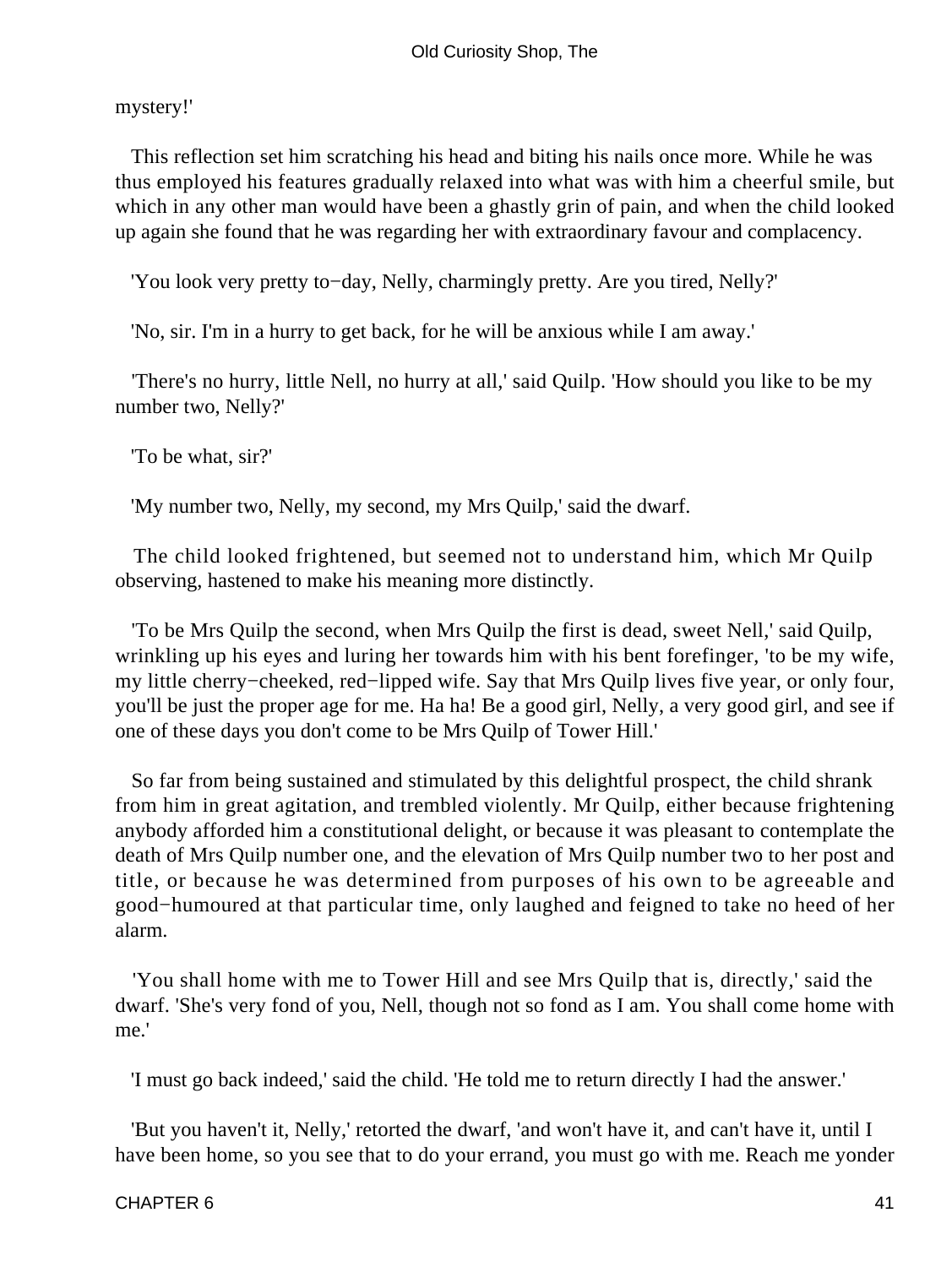hat, my dear, and we'll go directly.' With that, Mr Quilp suffered himself to roll gradually off the desk until his short legs touched the ground, when he got upon them and led the way from the counting−house to the wharf outside, when the first objects that presented themselves were the boy who had stood on his head and another young gentleman of about his own stature, rolling in the mud together, locked in a tight embrace, and cuffing each other with mutual heartiness.

 'It's Kit!' cried Nelly, clasping her hand, 'poor Kit who came with me! Oh, pray stop them, Mr Quilp!'

 'I'll stop 'em,' cried Quilp, diving into the little counting−house and returning with a thick stick, 'I'll stop 'em. Now, my boys, fight away. I'll fight you both. I'll take bot of you, both together, both together!'

 With which defiances the dwarf flourished his cudgel, and dancing round the combatants and treading upon them and skipping over them, in a kind of frenzy, laid about him, now on one and now on the other, in a most desperate manner, always aiming at their heads and dealing such blows as none but the veriest little savage would have inflicted. This being warmer work than they had calculated upon, speedily cooled the courage of the belligerents, who scrambled to their feet and called for quarter.

 'I'll beat you to a pulp, you dogs,' said Quilp, vainly endeavoring to get near either of them for a parting blow. 'I'll bruise you until you're copper−coloured, I'll break your faces till you haven't a profile between you, I will.'

 'Come, you drop that stick or it'll be worse for you,' said his boy, dodging round him and watching an opportunity to rush in; 'you drop that stick.'

 'Come a little nearer, and I'll drop it on your skull, you dog,' said Quilp, with gleaming eyes; 'a little nearer – nearer yet.'

 But the boy declined the invitation until his master was apparently a little off his guard, when he darted in and seizing the weapon tried to wrest it from his grasp. Quilp, who was as strong as a lion, easily kept his hold until the boy was tugging at it with his utmost power, when he suddenly let it go and sent him reeling backwards, so that he fell violently upon his head. the success of this manoeuvre tickled Mr Quilp beyond description, and he laughed and stamped upon the ground as at a most irresistible jest.

 'Never mind,' said the boy, nodding his head and rubbing it at the same time; 'you see if ever I offer to strike anybody again because they say you're an uglier dwarf than can be seen anywheres for a penny, that's all.'

'Do you mean to say, I'm not, you dog?' returned Quilp.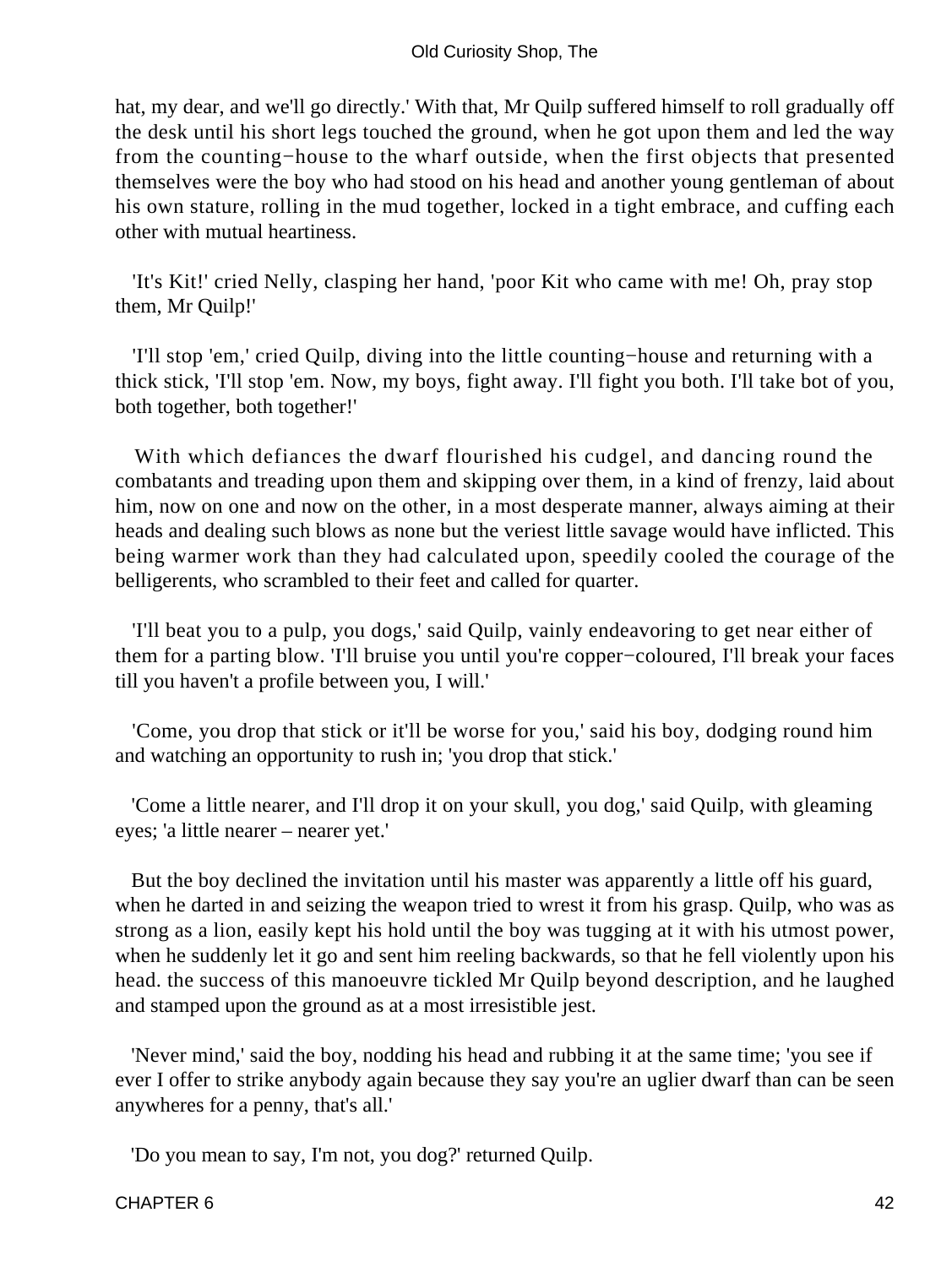'No!' retorted the boy.

'Then what do you fight on my wharf for, you villain?' said Quilp.

'Because he said so,' replied to boy, pointing to Kit, 'not because you an't.'

 'Then why did he say,' bawled Kit, 'that Miss Nelly was ugly, and that she and my master was obliged to do whatever his master liked? Why did he say that?'

 'He said what he did because he's a fool, and you said what you did because you're very wise and clever – almost too clever to live, unless you're very careful of yourself, Kit.' said Quilp, with great suavity in his manner, but still more of quiet malice about his eyes and mouth. 'Here's sixpence for you, Kit. Always speak the truth. At all times, Kit, speak the truth. Lock the counting−house, you dog, and bring me the key.'

 The other boy, to whom this order was addresed, did as he was told, and was rewarded for his partizanship in behalf of his master, by a dexterous rap on the nose with the key, which brought the water into his eyes. Then Mr Quilp departed with the child and Kit in a boat, and the boy revenged himself by dancing on his head at intervals on the extreme verge of the wharf, during the whole time they crossed the river.

 There was only Mrs Quilp at home, and she, little expecting the return of her lord, was just composing herself for a refreshing slumber when the sound of his footsteps roused her. She had barely time to seem to be occupied in some needle−work, when he entered, accompanied by the child; having left Kit downstairs.

 'Here's Nelly Trent, dear Mrs Quilp,' said her husband. 'A glass of wine, my dear, and a biscuit, for she has had a long walk. She'll sit with you, my soul, while I write a letter.'

 Mrs Quilp looked tremblingly in her spouse's face to know what this unusual courtesy might portend, and obedient to the summons she saw in his gesture, followed him into the next room.

 'Mind what I say to you,' whispered Quilp. 'See if you can get out of her anything about her grandfather, or what they do, or how they live, or what he tells her. I've my reasons for knowing, if I can. You women talk more freely to one another than you do to us, and you have a soft, mild way with you that'll win upon her. Do you hear?'

'Yes, Quilp.'

'Go then. What's the matter now?'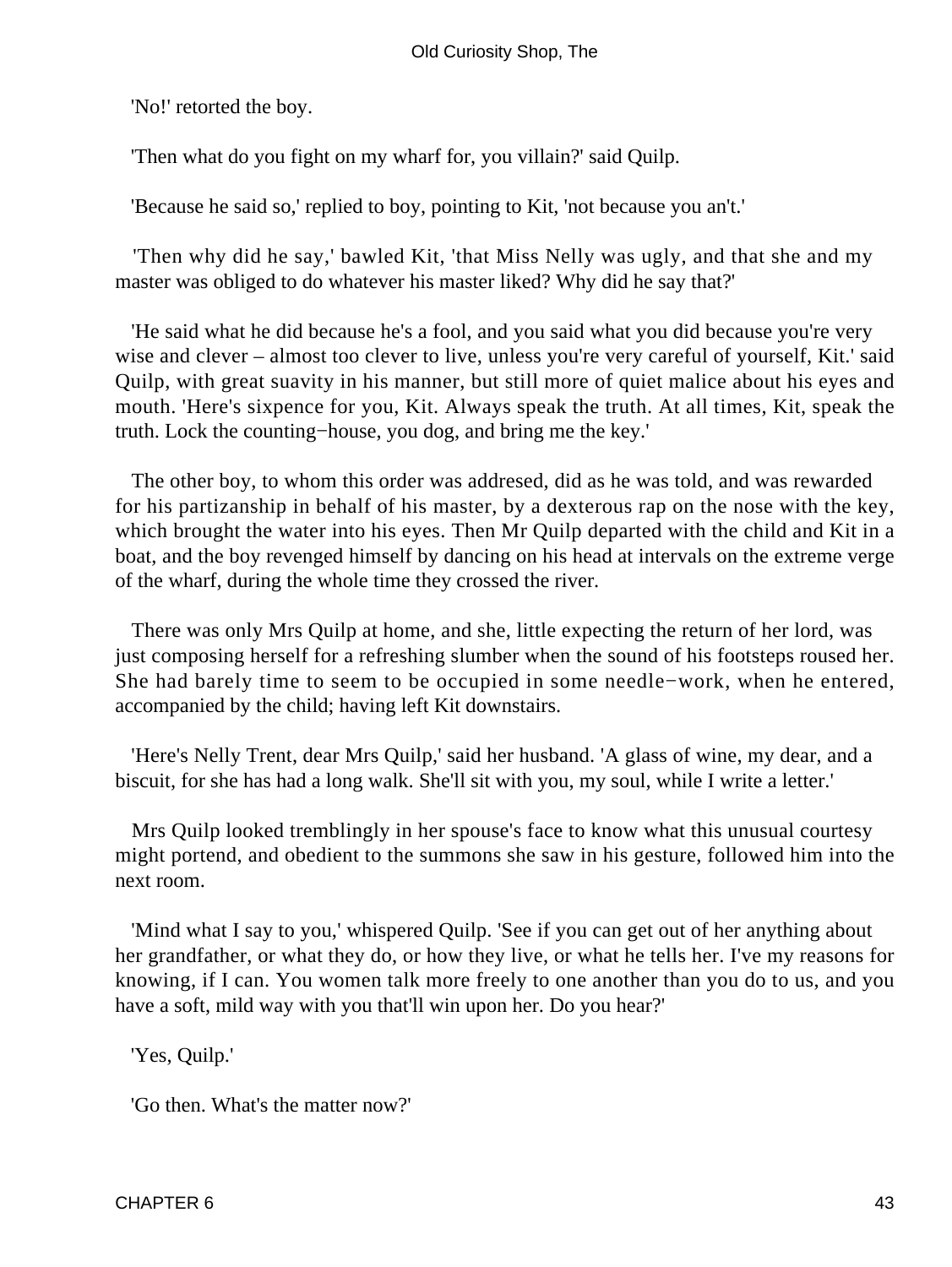'Dear Quilp,' faltered his wife. 'I love the child – if you could do without making me deceive her – '

 The dwarf muttering a terrible oath looked round as if for some weapon with which to inflict condign punishment upon his disobedient wife. the submissive little woman hurriedly entreated him not to be angry, and promised to do as he bade her.

 'Do you hear me,' whispered Quilp, nipping and pinching her arm; 'worm yourself into her secrets; I know you can. I'm listening, recollect. If you're not sharp enough, I'll creak the door, and woe betide you if I have to creak it much. Go!'

 Mrs Quilp departed according to order, and her amiable husband, ensconcing himself behind the partly opened door, and applying his ear close to it, began to listen with a face of great craftiness and attention.

 Poor Mrs Quilp was thinking, however, in what manner to begin or what kind of inquiries she could make; and it was not until the door, creaking in a very urgent manner, warned her to proceed without further consideration, that the sound of her voice was heard.

'How very often you have come backwards and forwards lately to Mr Quilp, my dear.'

'I have said so to grandfather, a hundred times,' returned Nell innocently.

'And what has he said to that?'

 'Only sighed, and dropped his head, and seemed so sad and wretched that if you could have seen him I am sure you must have cried; you could not have helped it more than I, I know. How that door creaks!'

 'It often does.' returned Mrs Quilp, with an uneasy glance towards it. 'But your grandfather – he used not to be so wretched?'

 'Oh, no!' said the child eagerly, 'so different! We were once so happy and he so cheerful and contented! You cannot think what a sad change has fallen on us since.'

 'I am very, very sorry, to hear you speak like this, my dear!' said Mrs Quilp. And she spoke the truth.

 'Thank you,' returned the child, kissing her cheek, 'you are always kind to me, and it is a pleasure to talk to you. I can speak to no one else about him, but poor Kit. I am very happy still, I ought to feel happier perhaps than I do, but you cannot think how it grieves me sometimes to see him alter so.'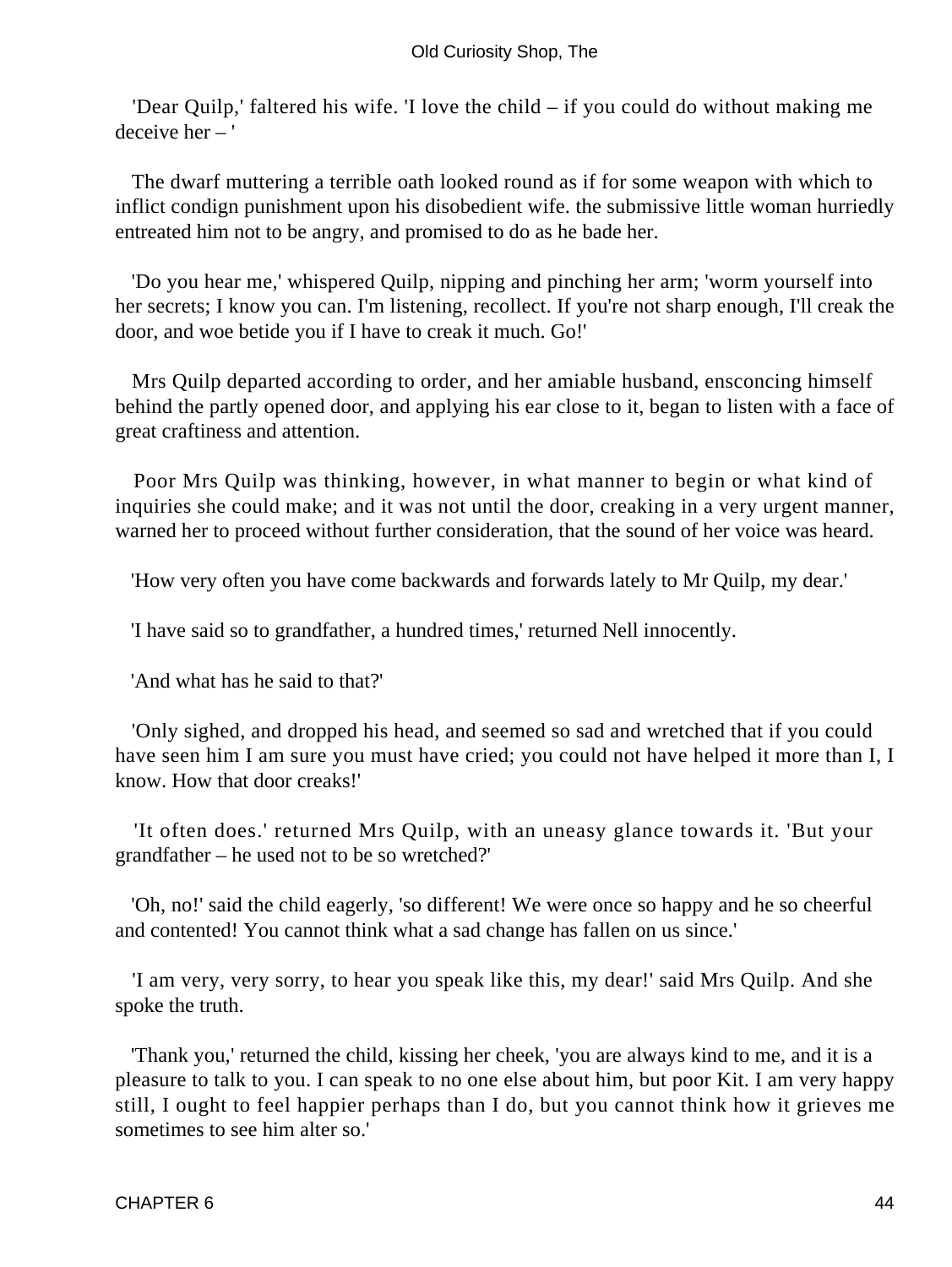'He'll alter again, Nelly,' said Mrs Quilp, 'and be what he was before.'

 'Oh, if God would only let that come about!' said the child with streaming eyes; 'but it is a long time now, since he first began to – I thought I saw that door moving!'

'It's the wind,' said Mrs Quilp, fainly. 'Began to – −'

 'To be so thoughtful and dejected, and to forget our old way ot spending the time in the long evenings,' said the child. 'I used to read to him by the fireside, and he sat listening, and when I stopped and we began to talk, he told me about my mother, and how she once looked and spoke just like me when she was a little child. Then he used to take me on his knee, and try to make me understand that she was not lying in her grave, but had flown to a beautiful country beyond the sky where nothing died or ever grew old – we were very happy once!'

 'Nelly, Nelly!' said the poor woman, 'I can't bear to see one as young as you so sorrowful. Pray don't cry.'

 'I do so very seldom,' said Nell,' but I have kept this to myself a long time, and I am not quite well, I think, for the tears come into my eyes and I cannot keep them back. I don't mind telling you my grief, for I know you will not tell it to any one again.'

Mrs Quilp turned away her head and made no answer.

 'Then,' said the child, 'we often walked in the fields and among the green trees, and when we came home at night, we liked it better for being tired, and said what a happy place it was. And if it was dark and rather dull, we used to say, what did it matter to us, for it only made us remember our last walk with greater pleasure, and look forward to our next one. But now we never have these walks, and though it is the same house it is darker and much more gloomy than it used to be, indeed!'

She paused here, but though the door creaked more than once, Mrs Quilp said nothing.

 'Mind you don't suppose,' said the child earnestly, 'that grandfather is less kind to me than he was. I think he loves me better every day, and is kinder and more afectionate than he was the day before. You do not know how fond he is of me!'

'I am sure he loves you dearly,' said Mrs Quilp.

 'Indeed, indeed he does!' cried Nell, 'as dearly as I love him. But I have not told you the greatest change of all, and this you must never breathe again to any one. He has no sleep or rest, but that which he takes by day in his easy chair; for every night and neary all night long he is away from home.'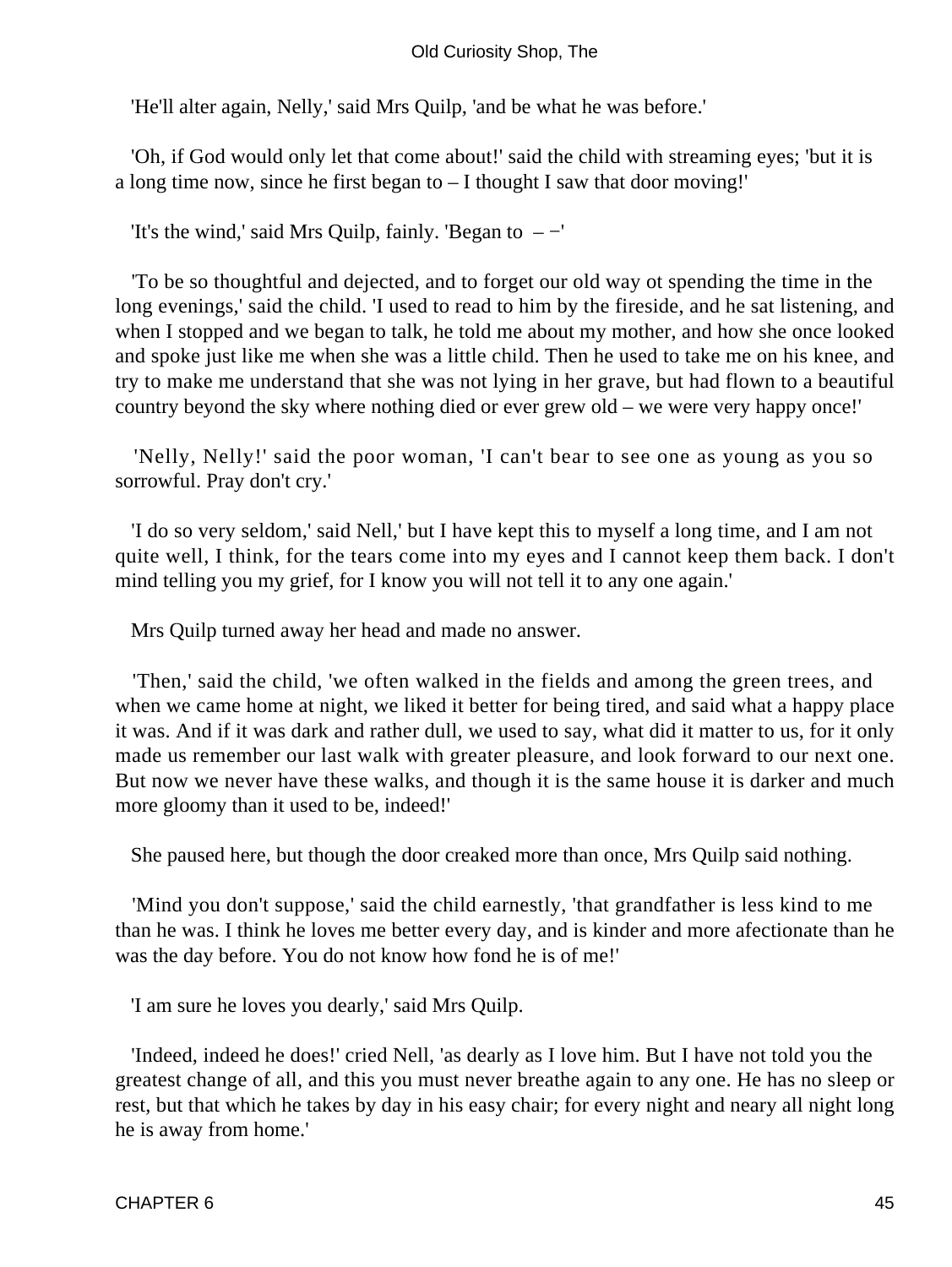### 'Nelly!'

 'Hush!' said the child, laying her finger on her lip and looking round. 'When he comes home in the morning, which is generally just before day, I let him in. Last night he was very late, and it was quite light. I saw that his face was deadly pale, that his eyes were bloodshot, and that his legs trembled as he walked. When I had gone to bed again, I heard him groan. I got up and ran back to him, and heard him say, before he knew that I was there, that he could not bear his life much longer, and if it was not for the child, would wish to die. What shall I do! Oh! What shall I do!'

 The fountains of her heart were opened; the child, overpowered by the weight of her sorrows and anxieties, by the first confidence she had ever shown, and the sympathy with which her little tale had been received, hid her face in the arms of her helpless friend, and burst into a passion of tears.

 In a few minutes Mr Quilp returned, and expressed the utmost surprise to find her in this condtiion, which he did very naturally and with admirable effect, for that kind of acting had been rendered familiar to him by long practice, and he was quite at home in it.

 'She's tired you see, Mrs Quilp,' said the dwarf, squinting in a hideous manner to imply that his wife was to follow his lead. 'It's a long way from her home to the wharf, and then she was alrmed to see a couple of young scoundrels fighting, and was timorous on the water besides. All this together has been too much for her. Poor Nell!'

 Mr Quilp unintentionally adopted the very best means he could have devised for the recovery of his young visitor, by patting her on the head. Such an application from any other hand might not have produced a remarkable effect, but the child shrank so quickly from his touch and felt such an instinctive desire to get out of his reach, that she rose directly and declared herself ready to return.

'But you'd better wait, and dine with Mrs Quilp and me.' said the dwarf.

'I have been away too long, sir, already,' returned Nell, drying her eyes.

 'Well,' said Mr Quilp, 'if you will go, you will, Nelly. Here's the note. It's only to say that I shall see him to−morrow or maybe next day, and that I couldn't do that little business for him this morning. Good−bye, Nelly. Here, you sir; take care of her, d'ye hear?'

 Kit, who appeared at the summons, deigned to make no reply to so needless an injunction, and after staring at Quilp in a threatening manner, as if he doubted whether he might not have been the cause of Nelly shedding tears, and felt more than half disposed to revenge the fact upon him on the mere suspicion, turned about and followed his young mistress, who had by this time taken her leave of Mrs Quilp and departed.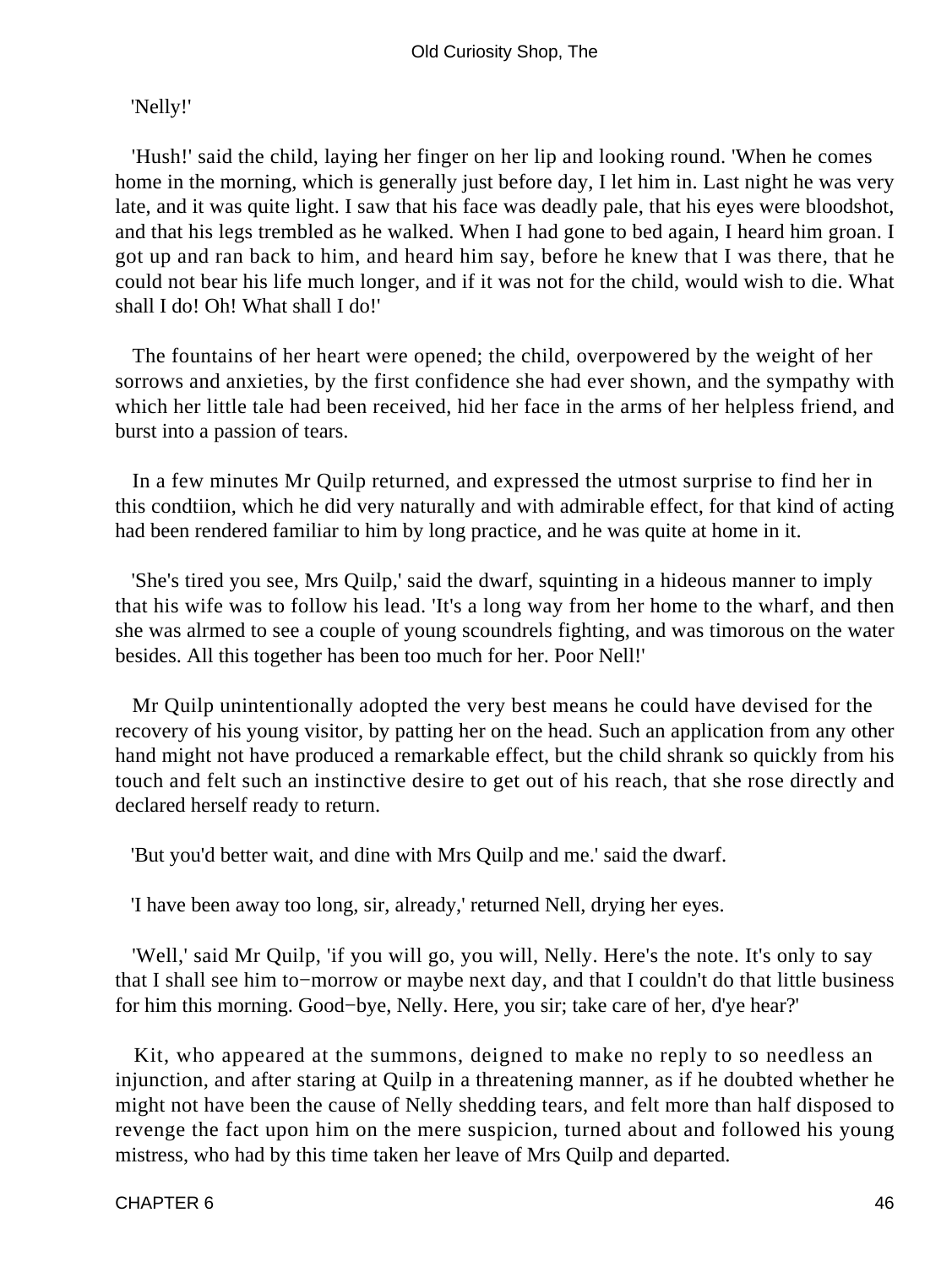'You're a keen questioner, an't you, Mrs Quilp?' said the dwarf, turning upon her as soon as they were left alone.

'What more could I do?' returned his wife mildly?

 'What more could you do!' sneered Quilp, 'couldn't you have done something less? Couldn't you have done what you had to do, without appearing in your favourite part of the crocodile, you minx?'

 'I am very sorry for the child, Quilp,' said his wife. 'Surely I've done enough. I've led her on to tell her secret she supposed we were alone; and you were by, God forgive me.'

 'You led her on! You did a great deal truly!' said Quilp. 'What did I tell you about making me creak the door? It's lucky for you that from what she let fall, I've got the clue I want, for if I hadn't, I'd have visited the failure upon you, I can tell you.'

 Mrs Quilp being fully persuaded of this, made no reply. Her husband added with some exultation,

 'But you may thank your fortunate stars – the same stars that made you Mrs Quilp – you may thank them that I'm upon the old gentleman's track, and have got a new light. So let me hear no more about this matter now or at any other time, and don't get anything too nice for dinner, for I shan't be home to it.'

 So saying, Mr Quilp put his hat on and took himself off, and Mrs Quilp, who was afflicted beyond measure by the recollection of the part she had just acted, shut herself up in her chamber, and smothering her head in the bed−clothes bemoaned her fault more bitterly than many less tender−hearted persons would have mourned a much greater offence; for, in the majority of cases, conscience is an elastic and very flexible article, which will bear a deal of stretching and adapt itself to a great variety of circumstances. Some people by prudent management and leaving it off piece by piece like a flannel waistcoat in warm weather, even contrive, in time, to dispense with it altogether; but there be others who can assume the garment and throw it off at pleasure; and this, being the greatest and most convenient improvement, is the one most in vogue.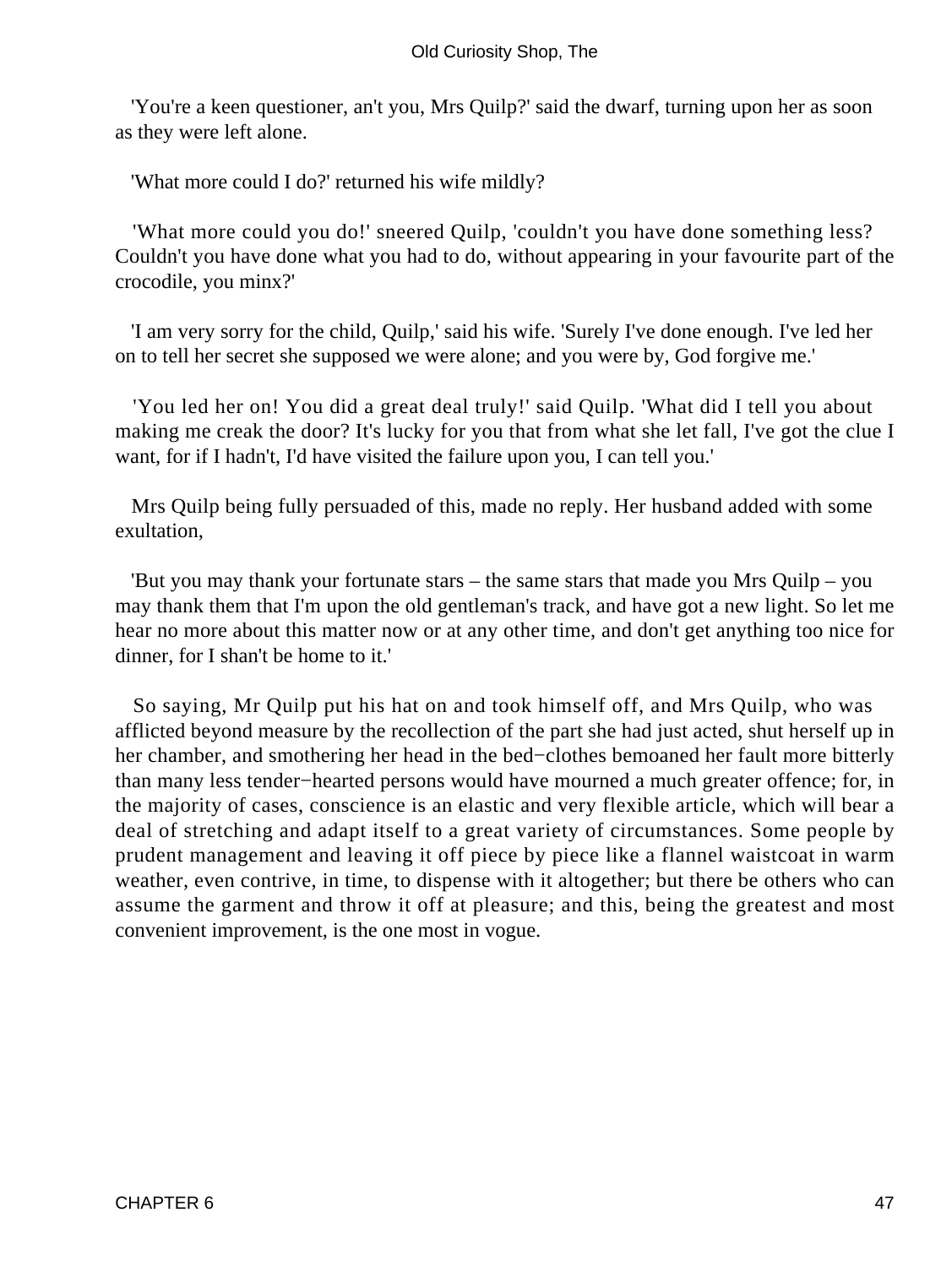# **[CHAPTER 7](#page-494-0)**

*'F*red,' said Mr Swiveller, 'remember the once popular melody of Begone dull care; fan the sinking flame of hilarity with the wing of friendship; and pass the rosy wine.'

 Mr Richard Swiveller's apartments were in the neighbourhood of Drury Lane, and in addition to this convenience of situation had the advantage of being over a tobacconist's shop, so that he was enabled to procure a refreshing sneeze at any time by merely stepping out upon the staircase, and was saved the trouble and expense of maintaining a snuff−box. It was in these apartments that Mr Swiveller made use of the expressions above recorded for the consolation and encouragement of his desponding friend; and it may not be uninteresting or improper to remark that even these brief observations partook in a double sense of the figurative and poetical character of Mr Swiveller's mind, as the rosy wine was in fact represented by one glass of cold gin−and−water, which was replenished as occasion required from a bottle and jug upon the table, and was passed from one to another, in a scarcity of tumblers which, as Mr Swiveller's was a bachelor's establishment, may be acknowledged without a blush. By a like pleasant fiction his single chamber was always mentioned in a plural number. In its disengaged times, the tobacconist had announced it in his window as 'apartments' for a single gentleman, and Mr Swiveller, following up the hint, never failed to speak of it as his rooms, his lodgings, or his chambers, conveying to his hearers a notion of indefinite space, and leaving their imaginations to wander through long suites of lofty halls, at pleasure.

 In this flight of fancy, Mr Swiveller was assisted by a deceptive piece of furniture, in reality a bedstead, but in semblance a bookcase, which occupied a prominent situation in his chamber and seemed to defy suspicion and challenge inquiry. There is no doubt that by day Mr Swiveller firmly believed this secret convenience to be a bookcase and nothing more; that he closed his eyes to the bed, resolutely denied the existence of the blankets, and spurned the bolster from his thoughts. No word of its real use, no hint of its nightly service, no allusion to its peculiar properties, had ever passed between him and his most intimate friends. Implicit faith in the deception was the first article of his creed. To be the friend of Swiveller you must reject all circumstantial evidence, all reason, observation, and experience, and repose a blind belief in the bookcase. It was his pet weakness, and he cherished it.

 'Fred!' said Mr Swiveller, finding that his former adjuration had been productive of no effect. 'Pass the rosy.'

 Young Trent with an impatient gesture pushed the glass towards him, and fell again in the the moddy attitude from which he had been unwillingly roused.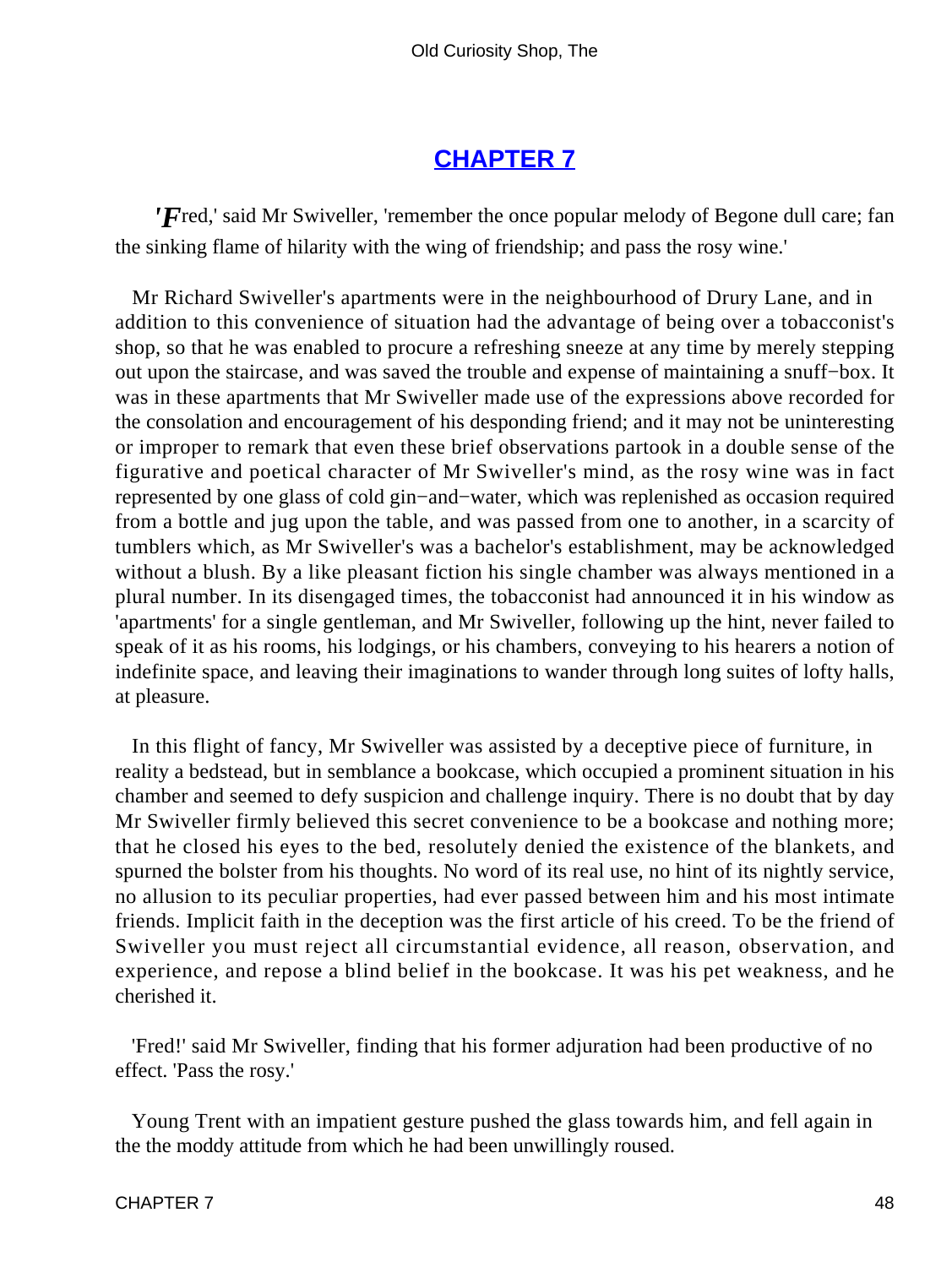'I'll give you, Fred,' said his friend, stirring the mixture, 'a little sentiment appropriate to the occasion. Here's May the  $-$ '

 'Pshaw!' interposed the other. 'You worry me to death with your chattering. You can be merry under any circumstances.'

 'Why, Mr Trent,' returned Dick, 'there is a proverb which talks about being merry and wise. There are some people who can be merry and can't be wise, and some who can be wise (or think they can) and can't be merry. I'm one of the first sort. If the proverb's a good 'un, I supose it's better to keep to half of it than none; at all events, I'd rather be merry and not wise, than like you, neither one nor t'other.'

'Bah!' muttered his friend, peevishly.

 'With all my heart,' said Mr Swiveller. 'In the polite circles I believe this sort of thing isn't usually said to a gentleman in his own apartments, but never mind that. Make yourself at home,' adding to this retort an observation to the effect that his friend appeared to be rather 'cranky' in point of temper, Richards Swiveller finished the rosy and applied himself to the composition of another glassful, in which, after tasting it with great relish, he proposed a toast to an imaginary company.

 'Gentlemen, I'll give you, if you please, Success to the ancient family of the Swivellers, and good luck to Mr Richard in particular – Mr Richard, gentlemen,' said Dick with great emphasis, 'who spends all his money on his friends and is Bah!'d for his pains. Hear, hear!'

 'Dick!' said the other, returning to his seat after having paced the room twice or thrice, 'will you talk seriously for two minutes, if I show you a way to make your fortune with very little trouble?'

 'You've shown me so many,' returned Dick; 'and nothing has come of any one of 'em but empty pockets – −'

 'You'll tell a different story of this one, before a very long time is over,' said his companion, drawing his chair to the table. 'You saw my sister Nell?'

'What about her?' returned Dick.

'She has a pretty face, has she not?'

 'Why, certainly,' replied Dick. 'I must say for her that there's not any very strong family likeness between her and you.'

'Has she a pretty face,' repeated his friend impatiently.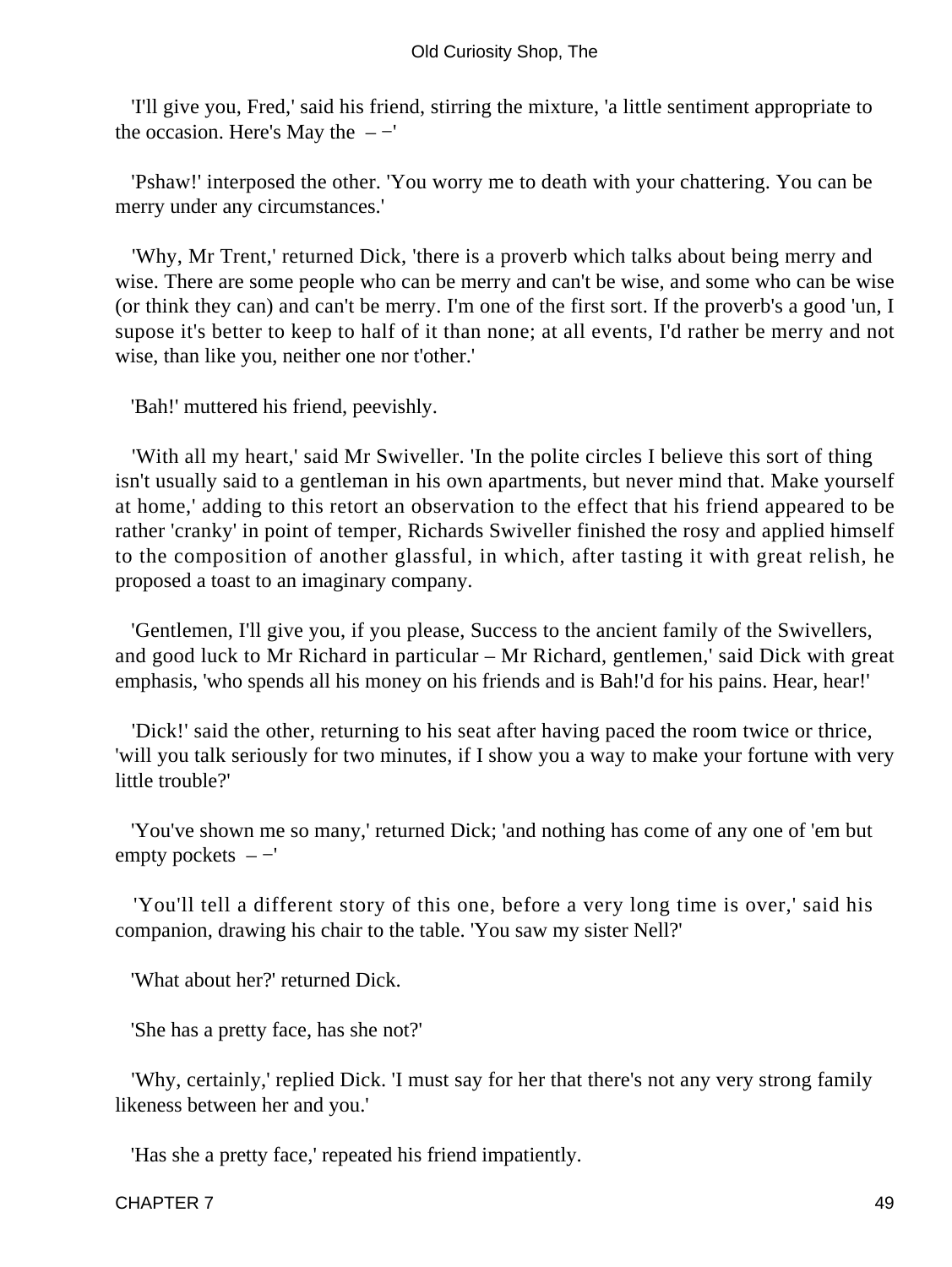'Yes,' said Dick, 'she has a pretty face, a very pretty face. What of that?'

 'I'll tell you,' returned his friend. 'It's very plain that the old man and I will remain at daggers drawn to the end of our lives, and that I have nothing to expect from him. You see that, I suppose?'

'A bat might see that, with the sun shining,' said Dick.

 'It's equally plain that the money which the old flint – rot him – first taught me to expect that I should share with her at his death, will all be hers, is it not?'

 'I should said it was,' replied Dick; 'unless the way in which I put the case to him, made an impression. It may have done so. It was powerful, Fred. 'Here is a jolly old grandfather' – that was strong, I thought – very friendly and natural. Did it strike you in that way?'

 It didn't strike him,' returned the other, 'so we needn't discuss it. Now look here. Nell is nearly fourteen.'

'Fine girl of her age, but small,' observed Richard Swiveller parenthetically.

 'If I am to go on, be quiet for one minute,' returned Trent, fretting at the slight interest the other appeared to take in the conversation. 'Now I'm coming to the point.'

'That's right,' said Dick.

 'The girl has strong affections, and brought up as she has been, may, at her age, be easily influenced and persuaded. If I take her in hand, I will be bound by a very little coaxing and threatening to bend her to my will. Not to beat about the bush (for the advantages of the scheme would take a week to tell) what's to prevent your marrying her?'

 Richard Swiveller, who had been looking over the rim of the tumbler while his companion addressed the foregoing remarks to him with great energy and earnestness of manner, no sooner heard these words than he evinced the utmost consternation, and with difficulty ejaculated the monosyllable:

#### 'What!'

 'I say, what's to prevent,' repeated the other with a steadiness of manner, of the effect of which upon his companion he was well assured by long experience, 'what's to prevent your marrying her?'

'And she 'nearly fourteen'!' cried Dick.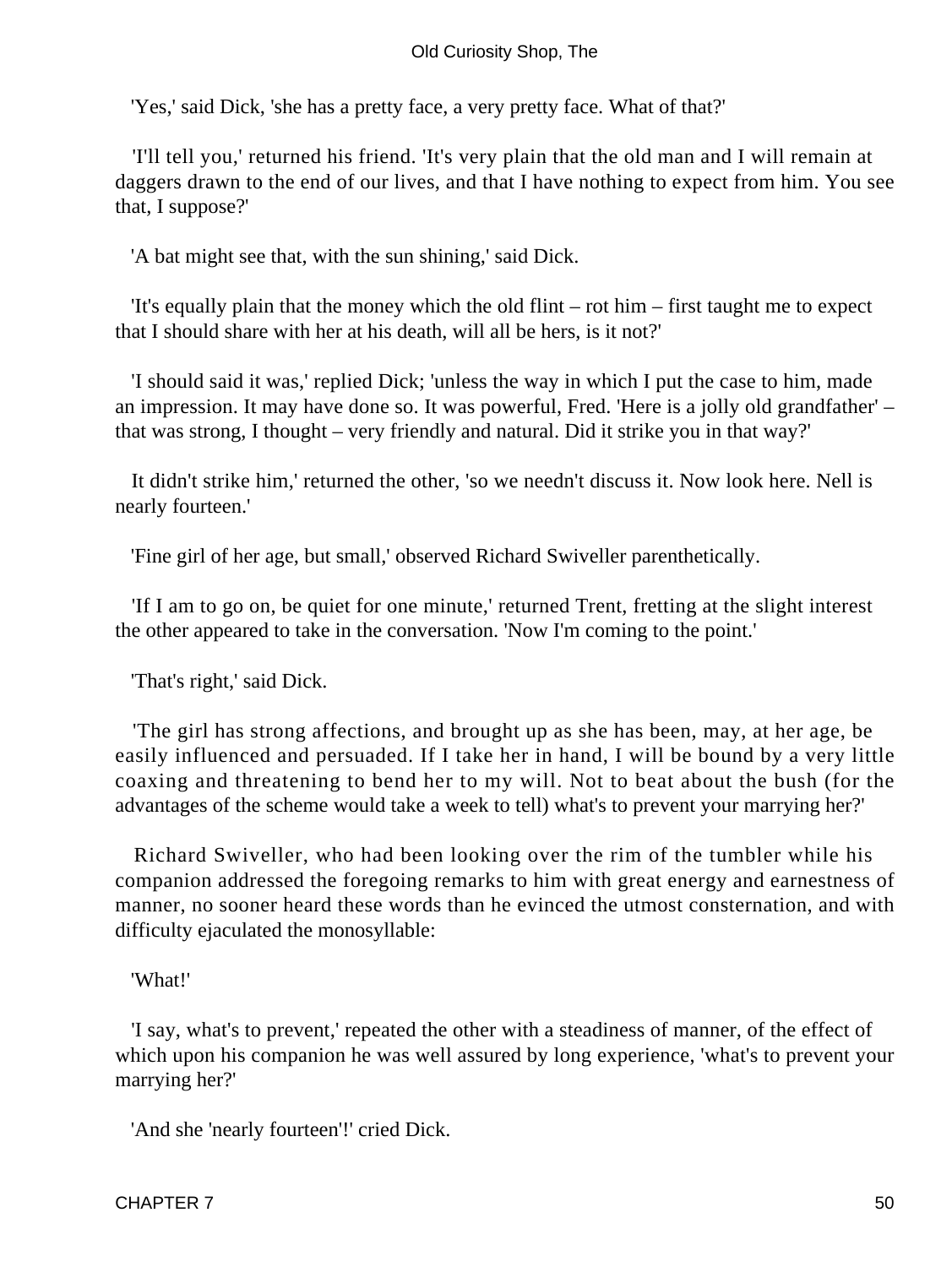'I don't mean marrying her now' – returned the brother angrily; 'say in two year's time, in three, in four. Does the old man look like a long−liver?'

 'He don't look like it,' said Dick shaking his head, 'but these old people – there's no trusting them, Fred. There's an aunt of mind down in Dorsetshire that was going to die when I was eight years old, and hasn't kept her word yet. They're so aggravating, so unprincipled, so spiteful – unless there's apoplexy in the family, Fred, you can't calculate upon 'em, and even then they deceive you just as often as not.'

 'Look at the worst side of the question then,' said Trent as steadily as before, and keeping his eyes upon his friend. 'Suppose he lives.'

'To be sure,' said Dick. 'There's the rub.'

 'I say,' resumed his friend, 'suppose he lives, and I persuaded, or if the word sounds more feasible, forced Nell to a secret marriage with you. What do you think would come of that?'

 'A family and an annual income of nothing, to keep 'em on,' said Richard Swiveller after some reflection.

 'I tell you,' returned the other with an increased earnestness, which, whether it were real or assumed, had the same effect on his companion, 'that he lives for her, that his whole energies and thoughts are bound up in her, that he would no more disinherit her for an act of disobedience than he would take me into his favour again for any act of obedience or virtue that I could possibly be guilty of. He could not do it. You or any other man with eyes in his head may see that, if he chooses.'

'It seems improbable certainly,' said Dick, musing.

 'It seems improbable because it is improbable,' his friend returned. 'If you would furnish him with an additional inducement to forgive you, let there be an irreconcilable breach, a most deadly quarrel, between you and me – let there be a pretense of such a thing, I mean, of course – and he'll do fast enough. As to Nell, constant dropping will wear away a stone; you know you may trust to me as far as she is concerned. So, whether he lives or dies, what does it come to? That you become the sole inheritor of the wealth of this rich old hunks, that you and I spend it together, and that you get into the bargain a beautiful young wife.'

'I suppose there's no doubt about his being rich' – said Dick.

 'Doubt! Did you hear what he left fall the other day when we were there? Doubt! What will you doubt next, Dick?'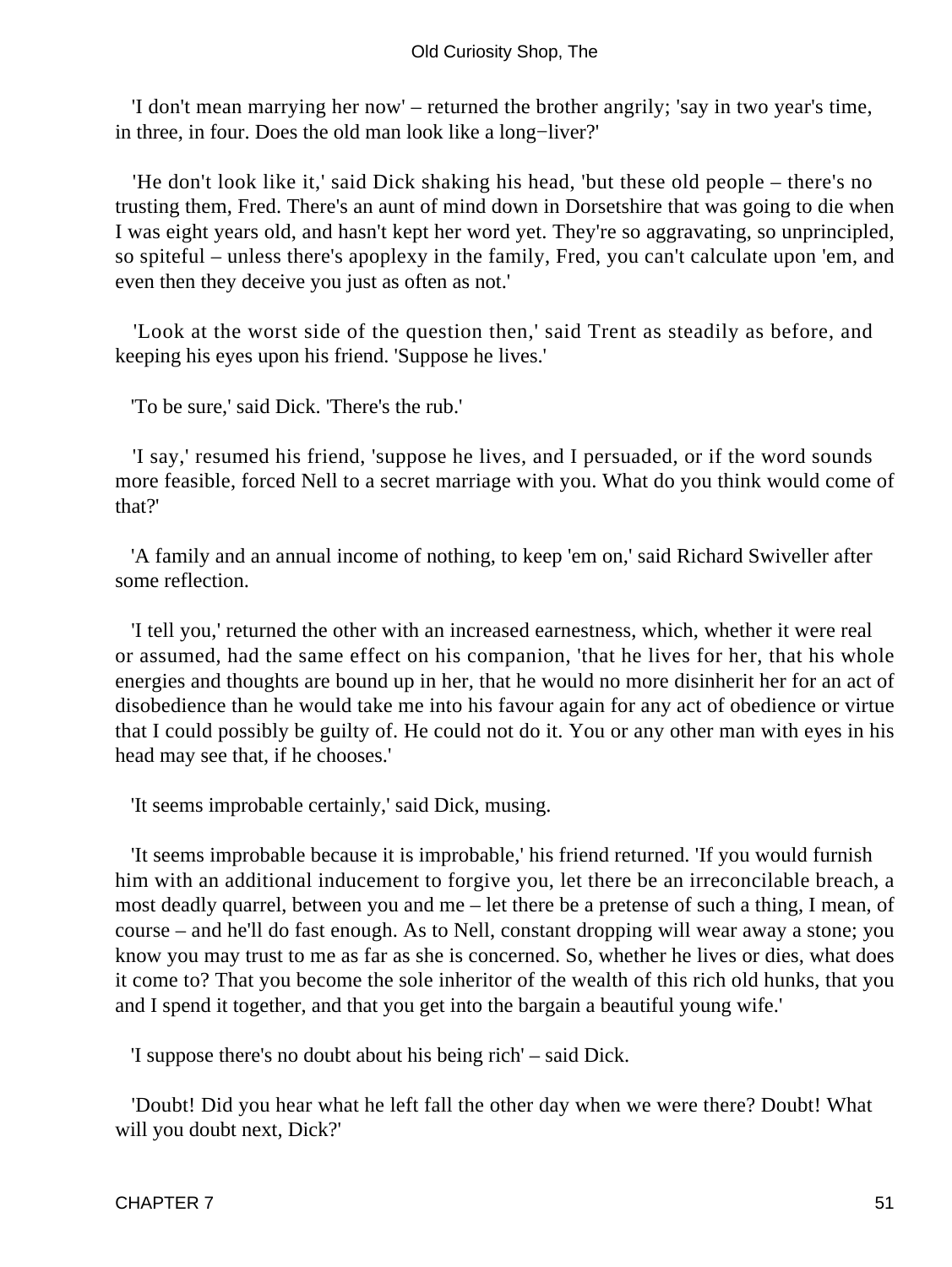It would be tedious to pursue the conversation through all its artful windings, or to develope the gradual approaches by which the heart of Richard Swiveller was gained. It is sufficient to know that vanity, interest, poverty, and every spendthrift consideration urged him to look upon the proposal with favour, and that where all other inducements were wanting, the habitual carelessness of his disposition stepped in and still weighed down the scale on the same side. To these impulses must be added the complete ascendancy which his friend had long been accustomed to exercise over him – an ascendancy exerted in the beginning sorely at the expense of his friend's vices, and was in nine cases out of ten looked upon as his designing tempter when he was indeed nothing but his thoughtless, light−headed tool.

 The motives on the other side were something deeper than any which Richard Swiveller entertained or understood, but these being left to their own development, require no present elucidation. the negotiation was concluded very pleasantly, and Mr Swiveller was in the act of stating in flowery terms that he had no insurmountable objection to marrying anybody plentifully endowed with money or moveables, who could be induced to take him, when he was interrupted in his observations by a knock at the door, and the consequent necessity of crying 'Come in.'

 The door was opened, but nothing came in except a soapy arm and a strong gush of tobacco. The gush of tobacco came from the shop downstairs, and the soapy arm proceeded from the body of a servant−girl, who being then and there engaged in cleaning the stars had just drawn it out of a warm pail to take in a letter, which letter she now held in her hand, proclaiming aloud with that quick perception of surnames peculiar to her class that it was for Mister Snivelling.

 Dick looked rather pale and foolish when he glanced at the direction, and still more so when he came to look at the inside, observing that it was one of the inconveniences of being a lady's man, and that it was very easy to talk as they had been talking, but he had quite forgotten her.

'Her. Who?' demanded Trent.

'Sophy Wackles,' said Dick.

'Who's she?'

 'She's all my fancy painted her, sir, that's what she is,' said Mr Swiveller, taking a long pull at 'the rosy' and looking gravely at his friend. 'She's lovely, she's divine. You know her.'

'I remember,' said his companion carelessly. 'What of her?'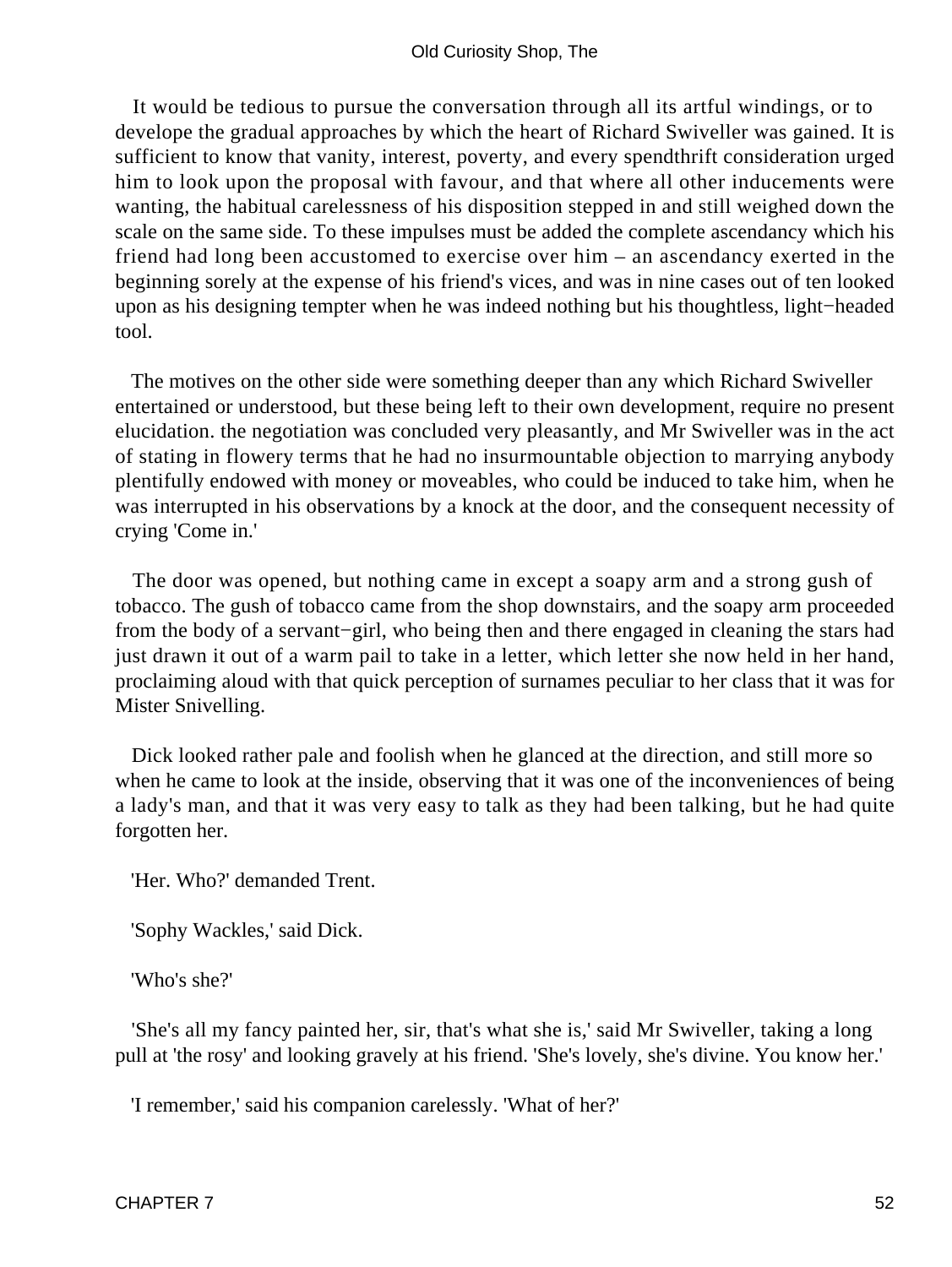'Why, sir,' returned Dick, 'between Miss Sophia Wackles and the humble individual who has now the honor to address you, warm and tender sentiments have been engendered, sentiments of the most honourable and inspiring kind. The Goddess Diana, sir, that calls aloud for the chase, is not more particular in her behavior than Sophia Wackles; I can tell you that.'

 'Am I to believe there's anything real in what you say?' demanded his friend; 'you don't mean to say that any love−making has been going on?'

 'Love−making, yes. Promising, no,' said Dick. 'There can be no action for breach, that's one comfort. I've never committed myself in writing, Fred.'

'And what's in the letter, pray?'

 'A reminder, Fred, for to−night – a small party of twenty, making two hundred light fantastic toes in all, supposing every lady and gentleman to have the proper complement. It must go, if it's only to begin breaking off the affair – I'll do it, don't you be afraid. I should like to know whether she left this herself. If she did, unconscious of any bar to her happiness, it's affecting, Fred.'

 To solve this question, Mr Swiveller summoned the handmaid and ascertained that Miss Sophy Wackles had indeed left the letter with her own hands; and that she had come accompanied, for decorum's sake no doubt, by a younger Miss Wackles; and that on learning that Mr Swiveller was at home and being requested to walk upstairs, she was extremely shocked and professed that she would rather die. Mr Swiveller heard this account with a degree of admiration not altogether consistent with the project in which he had just concurred, but his friend attached very little importance to his behavior in this respect, probably because he knew that he had influence sufficient to control Richard Swiveller's proceedings in this or any other matter, whenever he deemed it necessary, for the advancement of his own purposes, to exert it.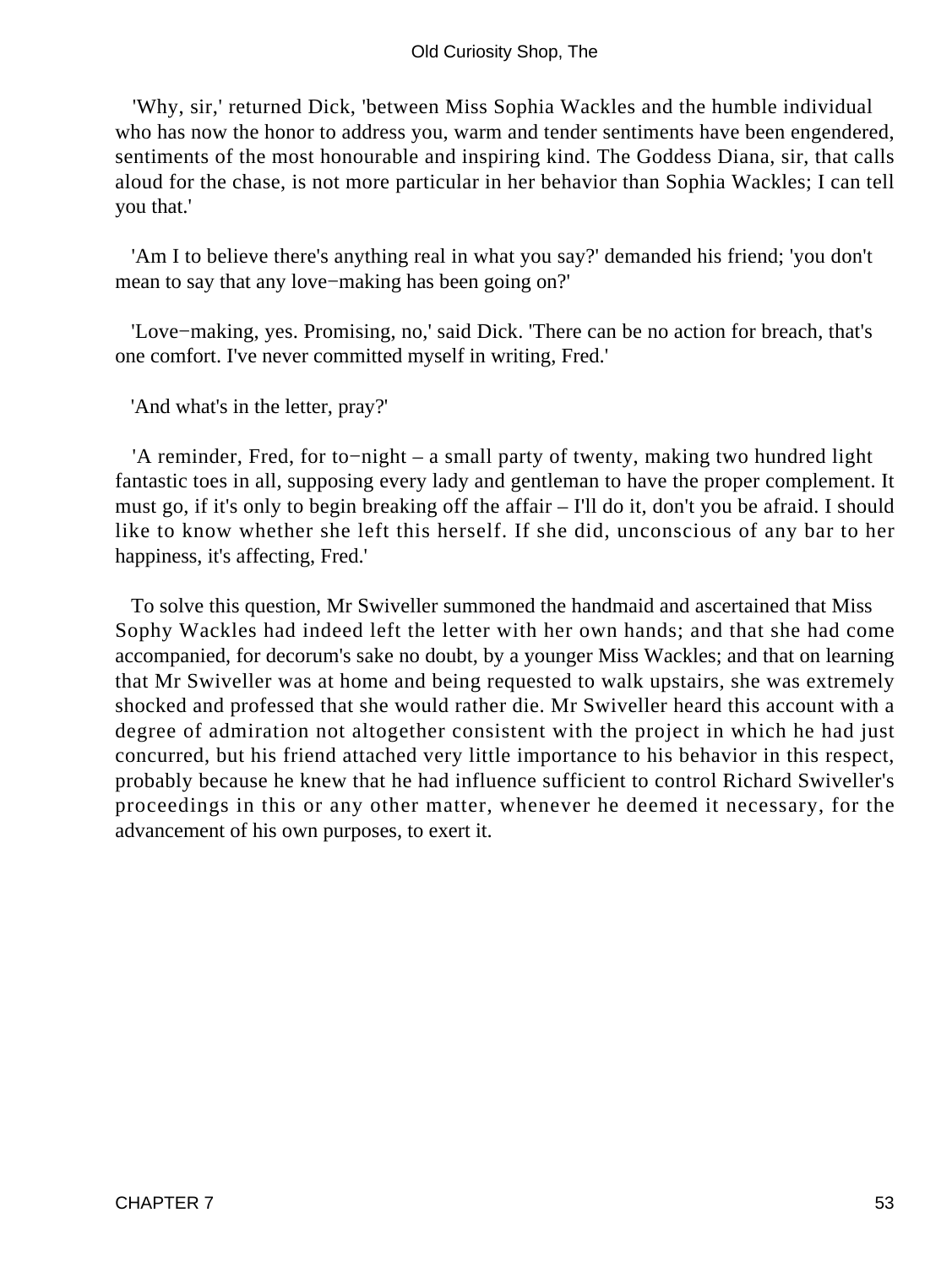### **[CHAPTER 8](#page-494-0)**

*B*usiness disposed of, Mr Swiveller was inwardly reminded of its being nigh dinner−time, and to the intent that his health might not be endangered by longer abstinence, dispached a message to the nearest eating−house requiring an immediate supply of boiled beef and greens for two. With this demand, however, the eating−house (having experience of its customer) declined to comply, churlishly sending back for answer that if Mr Swiveller stood in need of beef perhaps he would be so obliging as to come there and eat it, bringing with him, as grace before meat, the amount of a certin small account which had long been outstanding. Not at all intimidated by this rebuff, but rather sharpened in wits and appetite, Mr Swiveller forwarded the same message to another and more distant eating−house, adding to it by way of rider that the gentleman was induced to send so far, not only by the great fame and popularity its beef had acquired, but in consequence of the extreme toughness of the beef retailed at the obdurant cook's shop, which rendered it quite unfit not merely for gentlemanly food, but for any human consumption. The good effect of this politic course was demonstrated by the speedy arrive of a small pewter pyramid, curously constructed of platters and covers, whereof the boiled−beef−plates formed the base, and a foaming quart−pot the apex; the structure being resolved into its component parts afforded all things requisite and necessary for a hearty meal, to which Mr Swiveller and his friend applied themselves with great keenness and enjoyment.

 'May the present moment,' said Dick, sticking his fork into a large carbuncular potato, 'be the worst of our lives! I like the plan of sending 'em with the peel on; there's a charm in drawing a poato from its native element (if I may so express it) to which the rich and powerful are strangers. Ah! 'Man wants but little here below, nor wants that little long!' How true that it! – after dinner.'

 'I hope the eating−house keeper will want but little and that he may not want that little long,' returned his companion; but I suspect you've no means of paying for this!'

 'I shall be passing present, and I'll call,' said Dick, winking his eye significantly. 'The waiter's quite helpless. The goods are gone, Fred, and there's an end of it.'

 In point of fact, it would seem that the waiter felt this wholesome truth, for when he returned for the empty plates and dishes and was informed by Mr Swiveller with dignified carelessness that he would call and setle when he should be passing presently, he displayed some pertubation of spirit and muttered a few remarks about 'payment on delivery' and 'no trust,' and other unpleasant subjects, but was fain to content himself with inquiring at what hour it was likely that the gentleman would call, in order that being presently responsible for the beef , greens, and sundries, he might take to be in the way at the time. Mr Swiveller,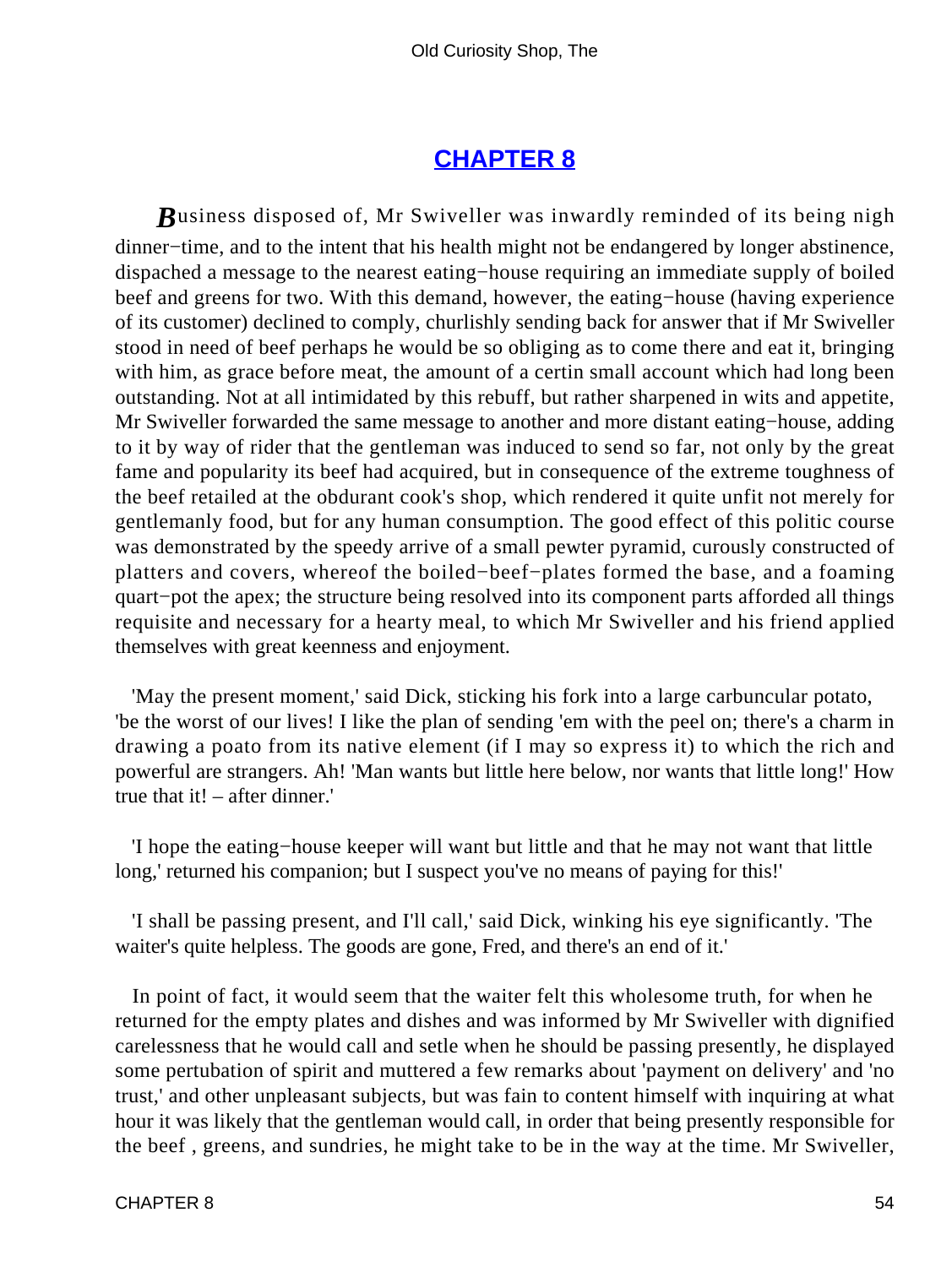after mentally calculating his engagements to a nicety, replied that he should look in at from two minutes before six and seven minutes past; and the man disappearing with this feeble consolation, Richards Swiveller took a greasy memorandum−book from his pocket and made an entry therein.

'Is that a reminder, in case you should forget to call?' said Trent with a sneer.

 'Not exactly, Fred,' replied the imperturable Richard, continuing to write with a businesslike air. 'I enter in this little book the names of the streets that I can't go down while the shops are open. This dinner today closes Long Acre. I bought a pair of boots in Great Queen Street last week, and made that no throughfare too. There's only one avenue to the Strand left often now, and I shall have to stop up that to−night with a pair of gloves. The roads are closing so fast in every direction, that in a month's time, unless my aunt sends me a remittance, I shall have to go three or four miles out of town to get over the way.'

'There's no fear of failing, in the end?' said Trent.

 'Why, I hope not,' returned Mr Swiveller, 'but the average number of letters it take to soften her is six, and this time we have got as far as eight without any effect at all. I'll write another tom−morrow morning. I mean to blot it a good deal and shake some water over it out of the pepper−castor to make it look penitent. 'I'm in such a state of mind that I hardly know what I write' – blot – ' if you could see me at this minute shedding tears for my past misconduct' – pepper−castor – my hand trembles when I think' – blot again – if that don't produce the effect, it's all over.'

 By this time, Mr Swiveller had finished his entry, and he now replaced his pencil in its little sheath and closed the book, in a perfectly grave and serious frame of mind. His friend discovered that it was time for him to fulfil some other engagement, and Richard Swiveller was accordingly left alone, in company with the rosy wine and his own meditations touching Miss Sophy Wackles.

 'It's rather sudden,' said Dick shaking his head with a look of infinite wisdom, and running on (as he was accustomed to do) with scraps of verse as if they were only prose in a hurry; 'when the heart of a man is depressed with fears, the mist is dispelled when Miss Wackles appears; she's a very nice girl. She's like the red red rose that's newly sprung in June – there's no denying that – she's also like a melody that's sweetly played in tune. It's really very sudden. Not that there's any need, on account of Fred's little sister, to turn cool directly, but its better not to go too far. If I begin to cool at all I must begin at once, I see that. There's the chance of an action for breach, that's another. There's the chance of – no, there's no chance of that, but it's as well to be on the safe side.'

 This undeveloped was the possibility, which Richard Swiveller sought to conceal even from himself, of his not being proof against the charms of Miss Wackles, and in some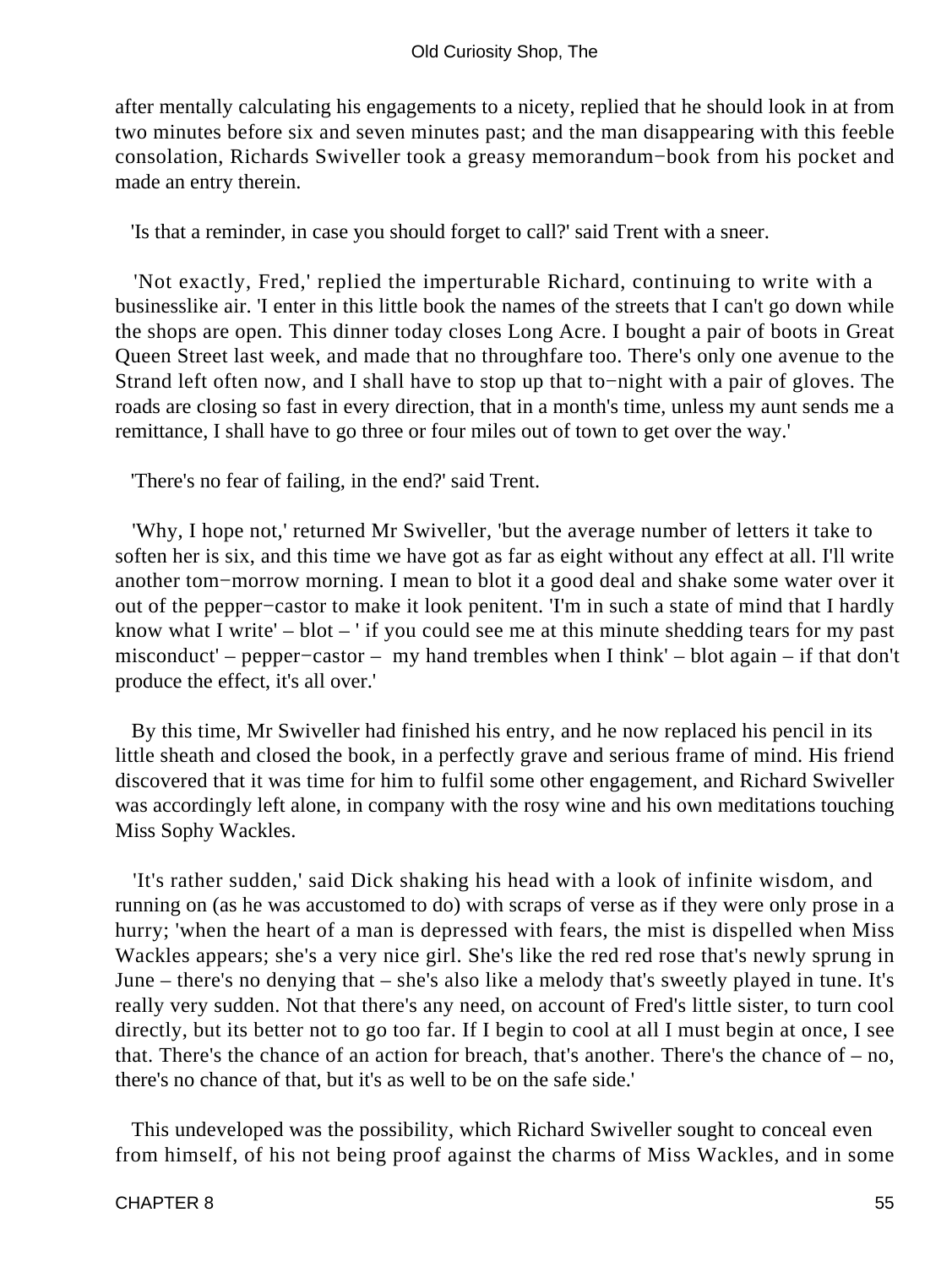unguarded moment, by linking his fortunes to hers forever, of putting it out of his own power to further their notable scheme to which he had so readily become a party. For all these reasons, he decided to pick a quarrel with Miss Wackles without delay, and casting about for a pretext determined in favour of groundless jealousy. Having made up his mind on this important point, he circulated the glass (from his right hand to left, and back again) pretty freely, to enable him to act his part with the greater discretion, and then, after making some slight improvements in his toilet, bent his steps towards the spot hallowed by the fair object of his meditations.

 The spot was at Chesea, for there Miss Sophia Wackles resided with her widowed mother and two sisters, in conjunction with whom she maintained a very small day−school for young ladies of proportionate dimensions; a circumstance which was made known to the neighbourhood by an oval board over the front first−floor windows, whereupon appeared in circumbmbient flourishes the words 'Ladies' Seminary'; and which was further published and proclaimed at intervals between the hours of half−past nine and ten in the morning, by a straggling and solitrary young lady of tender years standing on the scraper on the tips of her toes and making futile attempts to reach the knocker with spelling−book. The several duties of instruction in this establishment were this discharged. English grammar, composition, geography, and the use of the dumb−bells, by Miss Melissa Wackles; writing, arthmetic, dancing, music, and general fascination, by Miss Sophia Wackles; the art of needle−work, marking, and samplery, by Miss Jane Wackles; corporal punishment, fasting, and other tortures and terrors, by Mrs Wackles. Miss Melissa Wackles was the eldest daughter, Miss Sophy the next, and Miss Jane the youngest. Miss Melissa might have seen five−and−thirty summers or thereabouts, and verged on the autumnal; Miss Sophy was a fresh, good humoured, busom girl of twenty; and Miss Jane numbered scarcely sixteen years. Mrs Wackles was an excellent but rather vemenous old lady of three−score.

 To this Ladies' Seminary, then, Richard Swiveller hied, with designs obnoxious to the peace of the fair Sophia, who, arrayed in virgin white, embelished by no ornament but one blushing rose, received him on his arrival, in the midst of very elegant not to say brilliant preparations; such as the embellishment of the room with the little flower−pots which always stood on the window−sill outside, save in windy weather when they blew into the area; the choice attire of the day−scholars who were allowed to grace the festival; the unwonted curls of Miss Jane Wackles who had kept her head during the whole of the preceding day screwed up tight in a yellow play−bill; and the solemn gentility and stately bearing of the old lady and her eldest daughter, which struck Mr Swiveller as being uncommon but made no further impression upon him.

 The truth is – and, as there is no accounting for tastes, even a taste so strange as this may be recorded without being looked upon as a wilful and malicious invention – the truth is that neither Mrs Wackles nor her eldest daughter had at any time greatly favoured the pretensions of Mr Swiveller, being accustomed to make slight mention of him as 'a gay young man' and to sigh and shake their heads ominously whenever his name was mentioned.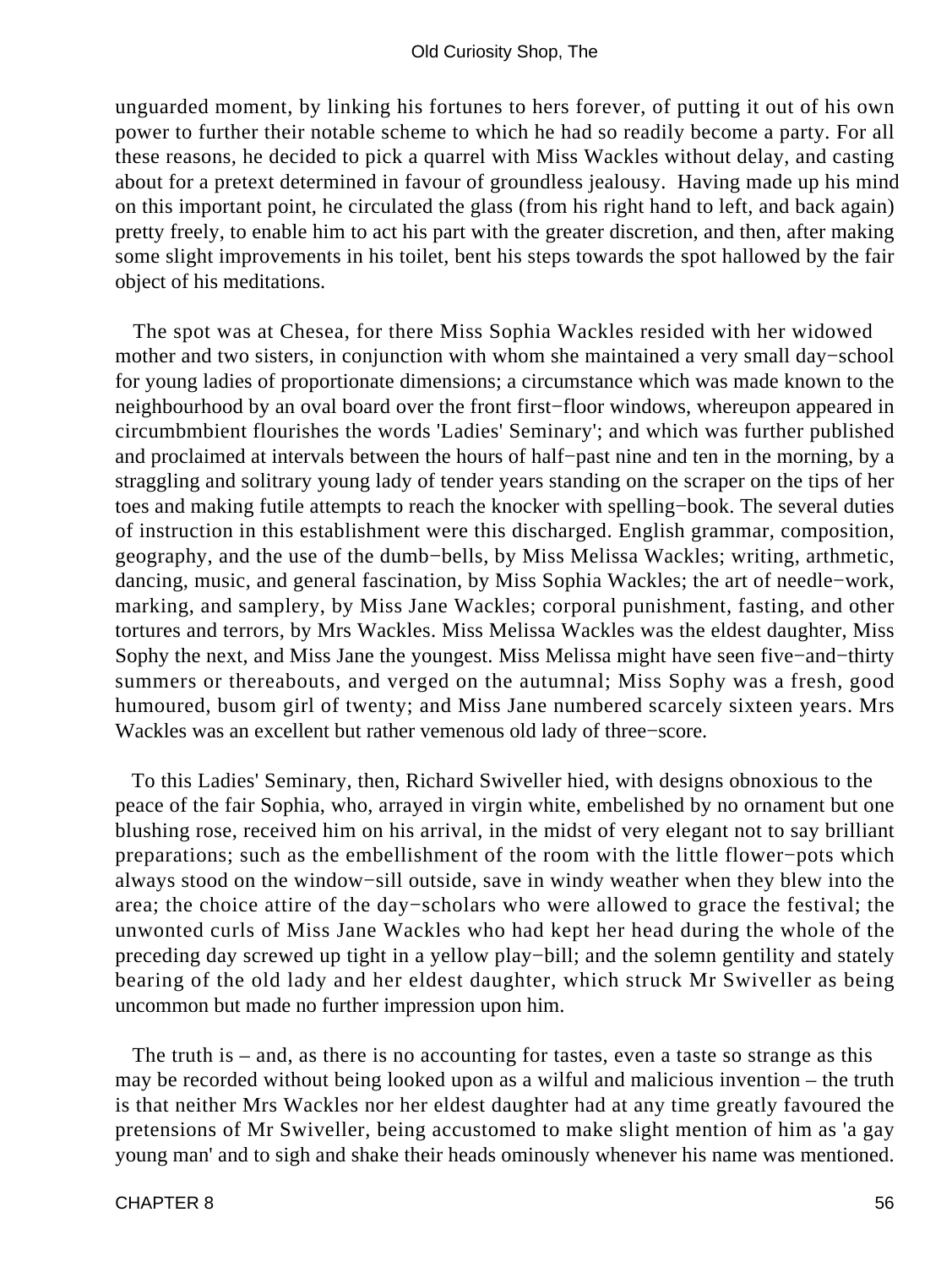Mr Swiveller's conduct in respect to Miss Sophy having been of that vague and dilitory kind which is usuaully looked upon as betokening no fixed matrimonial intentions, the young lady herself began in course of time to deem it highly desirable, that it should be brought to an issue one way or other. Hence she had at last consented to play off against Richard Swiveller a stricken market−gardner known to be ready with his offer on the smallest encouragement, and hence – as this occasion had been specially assigned for the purpose – that great anxiety on her part for Richard Swiveller's presence which had occasioned her to leave the note he has ben seen to receive. 'If he has any expectations at all or any means of keeping a wife well,' said Mrs Wackles to her eldest daughter, 'he'll state 'em to us now or never.' – 'If he really cares about me,' thought Miss Sophy, 'he must tell me so, to−night.'

 But all these sayings and doings and thinkings being unknown to Mr Swiveller, affected him not in the least; he was debating in his mind how he could best turn jealous, and wishing that Sophy were for that occasion only far less pretty than she was, or that she were her own sister, which would have served his turn as well, when the company came, and among them the market−gardener, whose name was Cheggs. But Mr Cheggs came not alone or unsupported, for he prudently brought along with him his sister, Miss Cheggs, who making straight to Miss Sophy and taking her by both hands, and kissing her on both cheeks, hoped in an audible whisper that they had not come too early.

'Too early, no!' replied Miss Sophy.

 'Oh, my dear,' rejoined Miss Cheggs in the same whisper as before, 'I've been so tormented, so worried, that it's a mercy we were not here at four o'clock in the afternoon. Alick has been in such a state of impatience to come! You'd hardly believe that he was dressed before dinner−time and has been looking at the clock and teasing me ever since. It's all your fault, you naughty thing.'

 Hereupon Miss Sophy blushed, and Mr Cheggs (who was bashful before ladies) blushed too, and Miss Sophy's mother and sisters, to prevent Mr Cheggs from blushing more, lavished civilities and attentions upon him, and left Richard Swiveller to take care of himself. Here was the very thing he wanted, here was good cause reason and foundation for pretending to be angry; but having this cause reason and foundation which he had come expressly to seek, not expecting to find, Richard Swiveller was angry in sound earnest, and wondered what the devil Cheggs meant by his impudence.

 However, Mr Swiveller had Miss Sophy's hand for the first quadrille (country−dances being low, were utterly proscribed) and so gained an advantage over his rival, who sat despondingly in a corner and contemplated the glorious figure of the young lady as she moved through the mazy dance. Nor was this the only start Mr Swiveller had of the market−gardener, for determining to show the family what quality of man they trifled with, and influenced perhaps by his late libations, he performed such feats of agility and such spins and twirls as filled the company with astonishment, and in particular caused a very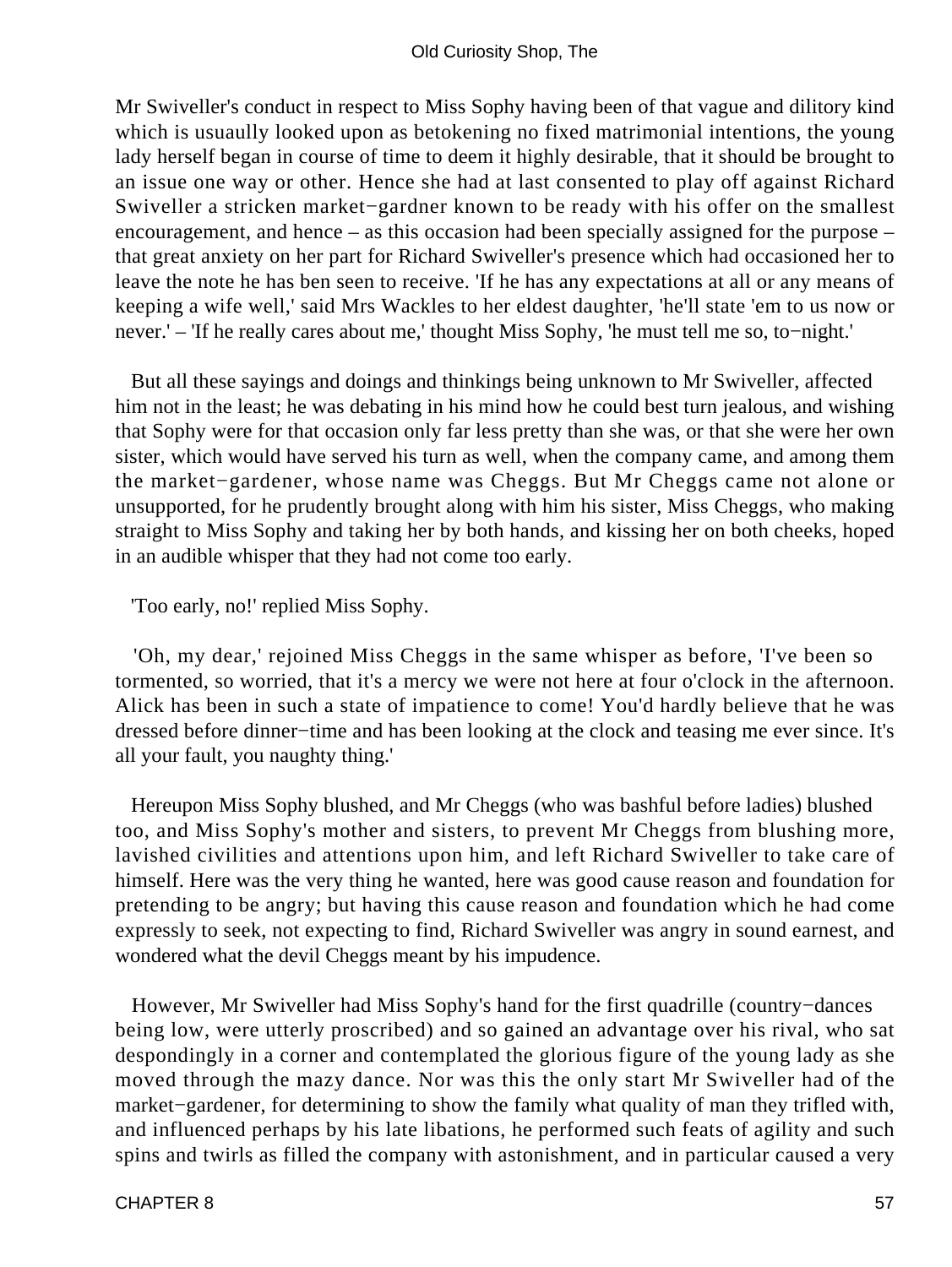long gentleman who was dancing with a very short scholar, to stand quite transfixed by wonder and admiration. Even Mrs Wackles forgot for the moment to snubb three small young ladies who were inclined to be happy, and could not repress a rising thought that to have such a dancer as that in the family would be a pride indeed.

 At this momentous crisis, Miss Cheggs proved herself a vigourous and useful ally, for not confining herself to expressing by scornful smiles a contempt for Mr Swiveller's accomplishments, she took every opportunity of whispering into Miss Sophy's ear expressions of condolence and sympathy on her being worried by such a ridiculous creature, declaring that she was frightened to death lest Alick should fall upon, and beat him, in the fulness of his wrath, and entreating Miss Sophy to observe how the eyes of the said Alick gleamed with love and fury; passions, it may be observed, which being too much for his eyes rushed into his nose also, and suffused it with a crimson glow.

 'You must dance with Miss Chegs,' said Miss Sophy to Dick Swiviller, after she had herself danced twice with Mr Cheggs and made great show of encouraging his advances. 'She's a nice girl – and her brother's quite delightful.'

 'Quite delightful, is he?' muttered Dick. 'Quite delighted too, I should say, from the manner in which he's looking this way.'

 Here Miss Jane (previously instructed for the purpose) interposed her many curls and whispered her sister to observe how jealous Mr Cheggs was.

'Jealous! Like his impudence!' said Richard Swiviller.

 'His impudence, Mr Swiviller!' said Miss Jane, tossing her head. 'Take care he don't hear you, sir, or you may be sorry for it.'

'Oh, pray, Jane – ' said Miss Sophy.

 'Nonsense!' replied her sister. 'Why shouldn't Mr Cheggs be jealous if he likes? I like that, certainly. Mr Cheggs has a good a right to be jealous as anyone else has, and perhaps he may have a better right soon if he hasn't already. You know best about that, Sophy!'

 Though this was a concerted plot between Miss Sophy and her sister, originating in humane intenions and having for its object the inducing Mr Swiviller to declare himself in time, it failed in its effect; for Miss Jane being one of those young ladies who are premeturely shrill and shrewish, gave such undue importance to her part that Mr Swiviller retired in dudgeon, resigning his mistress to Mr Cheggs and converying a definance into his looks which that gentleman indignantly returned.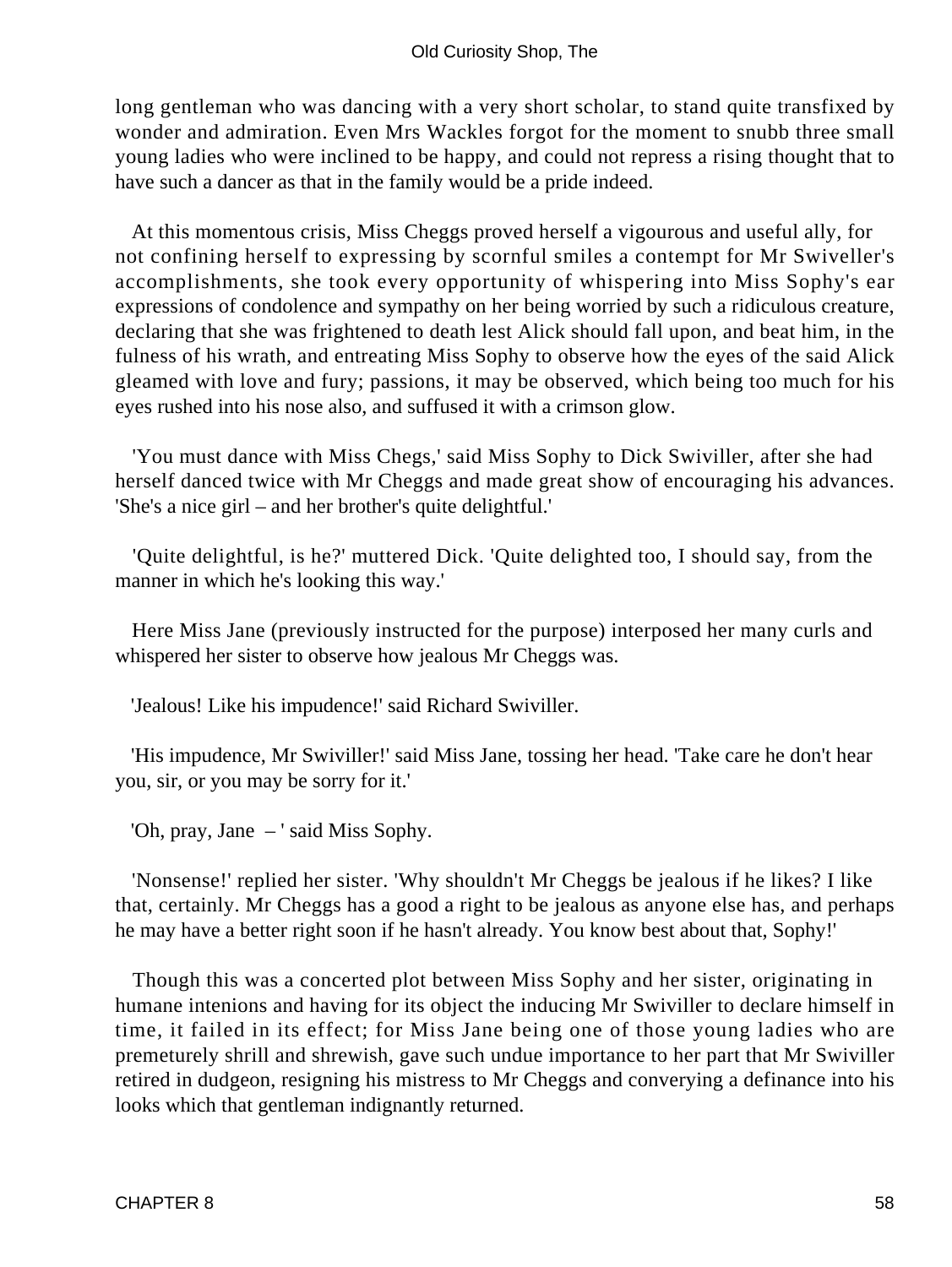'Did you speak to me, sir?' said Mr Cheggs, following him into a corner. 'Have the kindness to smile, sir, in order that we may not be suspected. Did you speak to me, sir'?

 Mr Swiviller looked with a supercilious smile at Mr Chegg's toes, then raised his eyes from them to his ankles, from that to his shin, from that to his knee, and so on very gradually, keeping up his right leg, until he reached his waistcoat, when he raised his eyes from button to button until he reached his chin, and travelling straight up the middle of his nose came at last to his eyes, when he said abruptly,

'No, sir, I didn't.'

 `'Hem!' said Mr Cheggs, glancing over his shoulder, 'have the goodness to smile again, sir. Perhaps you wished to speak to me, sir.'

'No, sir, I didn't do that, either.'

'Perhaps you may have nothing to say to me now, sir,' said Mr Cheggs fiercely.

 At these words Richard Swiviller withdrew his eyes from Mr Chegg's face, and travelling down the middle of his nose and down his waistcoat and down his right leg, reached his toes again, and carefully surveyed him; this done, he crossed over, and coming up the other legt and thence approaching by the waistcoat as before, said when had got to his eyes, 'No sir, I haven't.:'

 'Oh, indeed, sir!' said Mr Cheggs. 'I'm glad to hear it. You know where I'm to be found, I suppose, sir, in case you should have anything to say to me?'

'I can easily inquire, sir, when I want to know.'

'There's nothing more we need say, I believe, sir?'

 'Nothing more, sir' – With that they closed the tremendous dialog by frowning mutually. Mr Cheggs hastened to tender his hand to Miss Sophy, and Mr Swiviller sat himself down in a corner in a very moody state.

 Hard by this corner, Mrs Wackles and Miss Wackles were seated, looking on at the dance; and unto Mrs and Miss Wackles, Miss Cheggs occasionally darted when her partner was occupied with his share of the figure, and made some remark or other which was gall and wormword to Richard Swiviller's soul. Looking into the eyes of Mrs and Miss Wackles for encouragement, and sitting very upright and uncomfortable on a couple of hard stools, were two of the day−scholars; and when Miss Wackles smiled, and Mrs Wackles smiled, the two little girls on the stools sought to curry favour by smiling likewise, in gracious acknowledgement of which attention the old lady frowned them down instantly, and said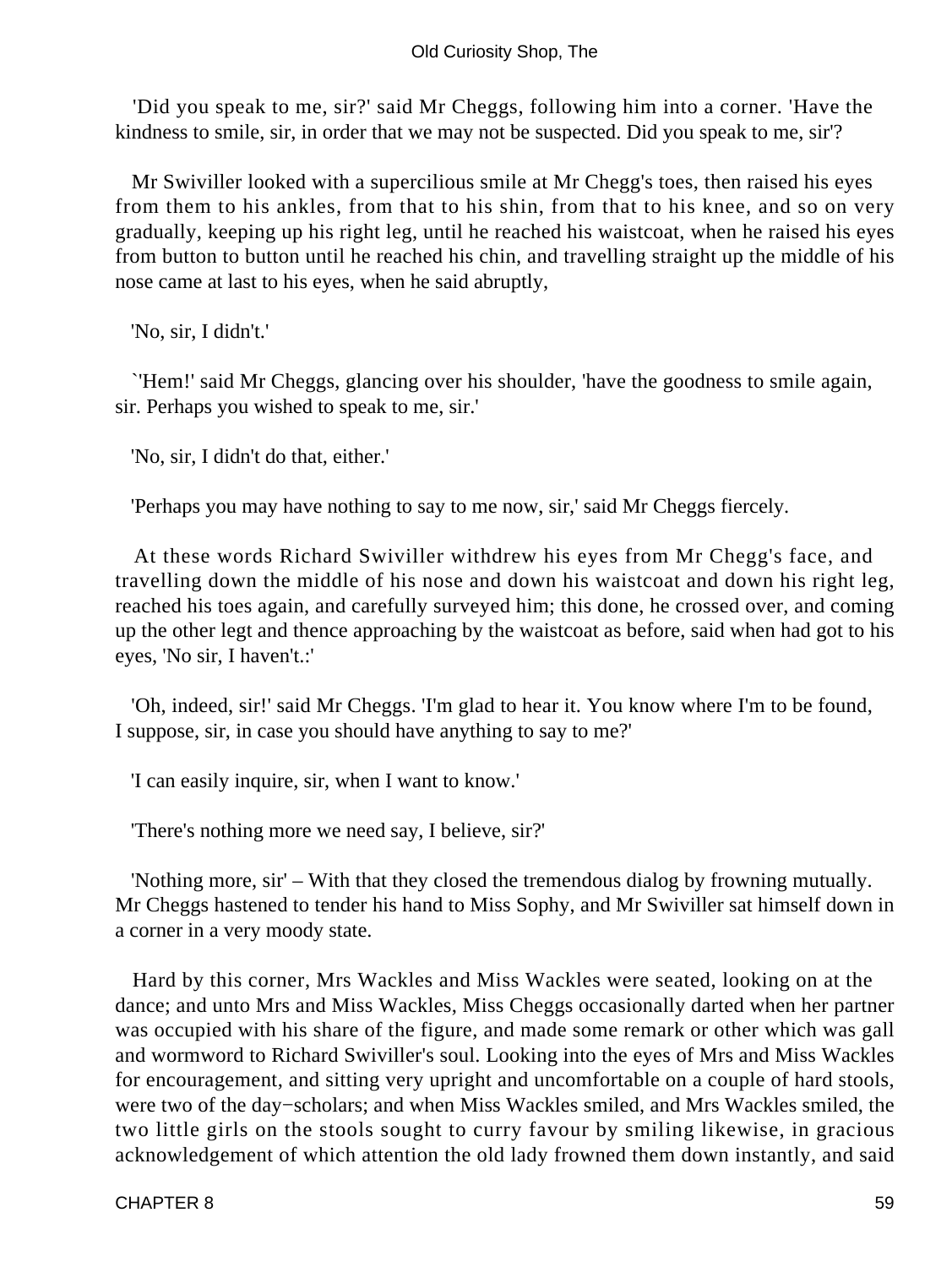that if they dared to be guilty of such an impertinence again, they should be sent under convoy to their respective homes. This threat caused one of the young ladies, she being of a weak and trembling temperament, to shed tears, and for this offense they were both filed off immediately, with a dreadful promptitude that struck terror into the souls of all the pupils.

 'I've got such news for you,' said Miss Cheggs approaching once more, 'Alick has been saying such things to Sophy. Upon my word, you know, it's quite serious and in earnest, that's clear.'

'What's he been saying, my dear?' demanded Mrs Wackles.

 'All manner of things,' replied Miss Cheggs, 'you can't think how out he has been speaking!'

 Richard Swiviller considered it advisable to hear no more, but taking advantage of a pause in the dancing, and the approach of Mr Cheggs to pay his court to the old lady, swaggered with an extremely careful assumption of extreme carelessness toward the door, passing on the way Miss Jane Wackles, who in all the glory of her curls was holding a flirtation, (as good practice when no better was to be had) with a feeble old gentleman who lodged in the parlour. Near the door sat Miss Sophy, still fluttered and confused by the attentions of Mr Cheggs, and by her side Richard Swiveller lingered for a moment to exchange a few parting words.

 'My boat is on the shore and my bark is on the sea, but before I pass this door I will say farewell to thee,' murmured Dick, looking gloomily upon her.

 'Are you going?' said Miss Sophy, whose heart sank within her at the result of her stratagem, but who affected a light indifference notwithstanding.

'Am I going!' echoed Dick bitterly. 'Yes, I am. What then?'

 'Nothing, except that it's very early,' said Miss Sophy; 'but you are your own master, of course.'

 'I would that I had been my own mistress too,' said Dick, 'before I had ever entertained a thought of you. Miss Wackles, I believed you true, and I was blest in so believing, but now I mourn that e'er I knew, a girl so fair yet so deceiving.'

 Miss Sophy bit her lip and affected to look with great interest after Mr Cheggs, who was quaffing lemonade in the distance.

 'I came here,' said Dick, rather oblivious of the purpose with which he had really come, 'with my bosom expanded, my heart dilated, and my sentiments of a corresponding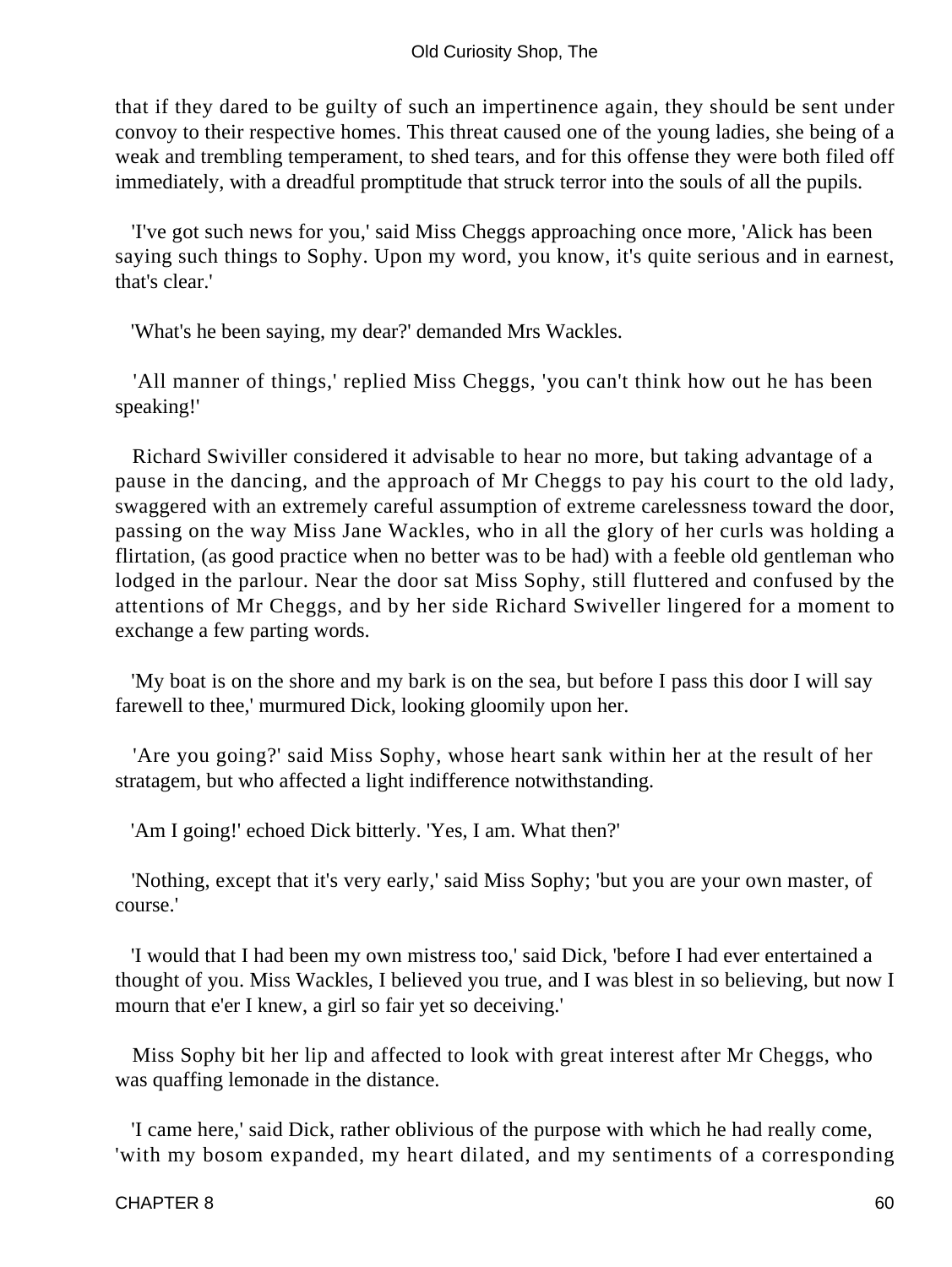description. I go away with feelings that may be conceived but cannot be described, feeling within myself that desolating truth that my best affections have experienced this night a stifler!'

 'I am sure I don't know what you mean, Mr Swiviller,' said Miss Sophy with downcast eyes. 'I'm very sorry if – '

 'Sorry, Ma'am!' said Dick, 'sorry in the possession of a Cheegs! But I wish you a very good night, concluding with this slight remark, that there is a young lady growing up at this present moment for me, who has not only great personal attractions but great wealth, and who has requested her next of kin to propose for my hand, which, having a regard for some members of her family, I have consented to promise. It's a gratifying circumstance which you'll be glad to hear, that a young and lovely girl is growing into a woman expressly on my account, and is now saving up for me. I thought I'd mention it. I have now merely to apologize for trespassing so long upon your attention. Good night.'

 'There's one good thing springs out of all this,' said Richard Swiviller to himself when he had reached home and was hanging over the candle with the extinguisher in his hand, 'which is, that I now go heart and soul, neck and heels, with Fred in all his scheme about little Nelly, and right glad he'll be to find me so strong upon it. He shall know all about that to−morrow, and in the mean time, as it's rather late, I'll try and get a wink of the balmy.'

 'The balmy' came almost as soon as it was courted. In a very few minutes Mr Swiviller was fast asleep, dreaming that he had married Nelly Trent and come into the property, and that his first act of power was to lay waste the market−garden of Mr Cheggs and turn it into a brick−field.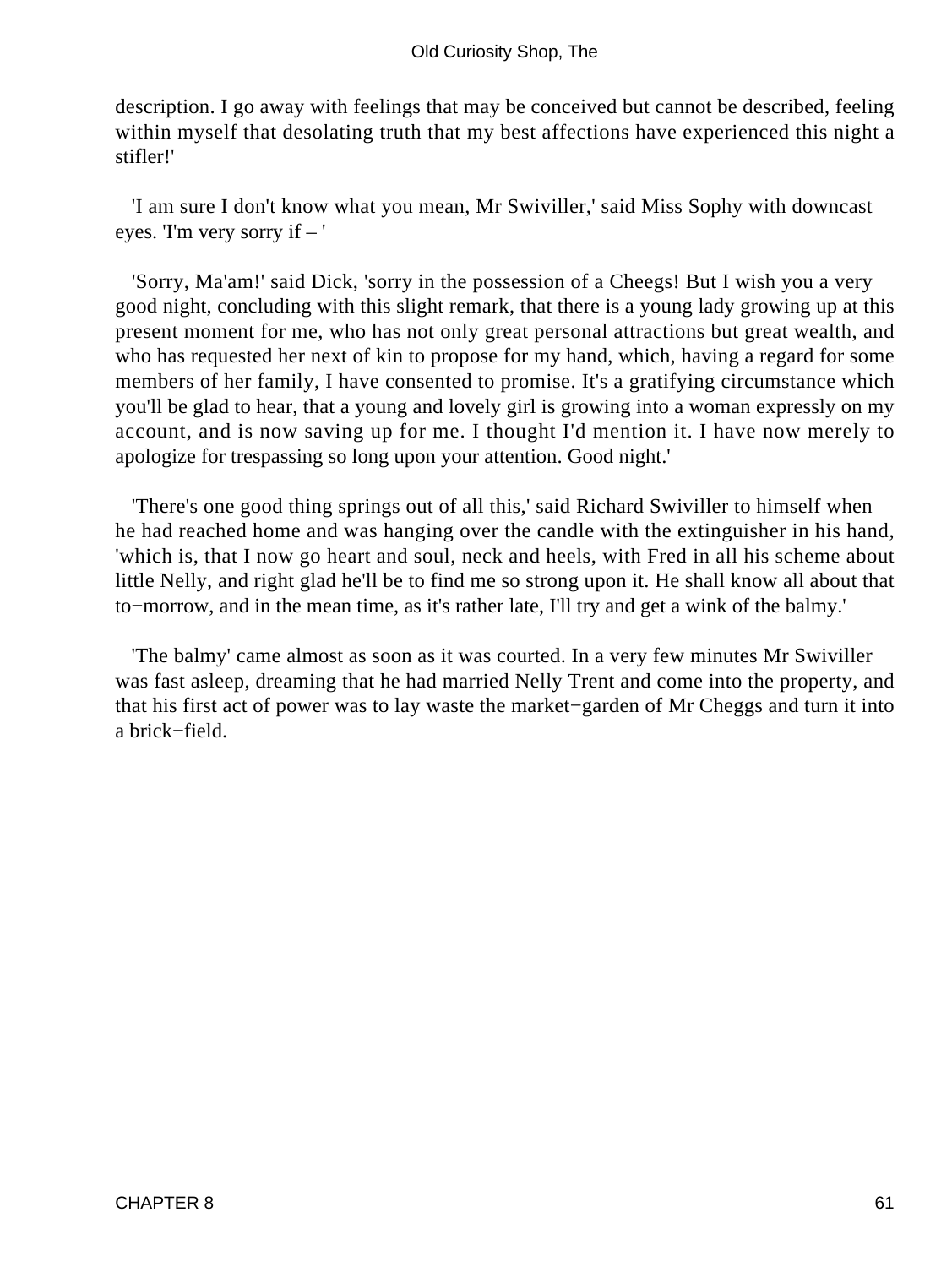## **[CHAPTER 9](#page-494-0)**

**The child, in her confidence with Mrs Quilp, had but feebly described the sadness and** sorrow of her thoughts, or the heaviness of the cloud which overhung her home, and cast dark shadows on its hearth. Besides that it was very difficult to impart to any person not intimately acquainted with the life she led, an adequate sense of its gloom and loneliness, a constant fear of in some way committing or injuring the old man to whom she was so tenderly attached, had restrained her, even in the midst of her heart's overflowing, and made her timid of allusion to the main cause of her anxiety and distress.

 For, it was not the monotonous days unchequered by variety and uncheered by pleasant companionship, it was not the dark dreary evenings or the long solitary nights, it was not the absence of every slight and easy pleasure for which young hearts beat high, or the knowing nothing of childhood but its weakness and its easily wounded spirit, that had wrung such tears from Nell. To see the old man struck down beneath the pressure of some hidden grief, to mark his wavering and unsettled state, to be agitated at times with a dreadful fear that his mind was wandering, and to trace in his words and looks the dawning of despondent madness; to watch and wait and listen for confirmation of these things day after day, and to feel and know that, come what might, they were alone in the world with no one to help or advise or care about them – these were causes of depression and anxiety that might have sat heavily on an older breast with many influences at work to cheer and gladden it, but how heavily on the mind of a young child to whom they were ever present, and who was constantly surrounded by all that could keep such thoughts in restless action!

 And yet, to the old man's vision, Nell was still the same. When he could, for a moment, disengage his mind from the phantom that haunted and brooded on it always, there was his young companion with the same smile for him, the same earnest words, the same merry laugh, the same love and care that, sinking deep into his soul, seemed to have been present to him through his whole life. And so he went on, content to read the book of her heart from the page first presented to him, little dreaming of the story that lay hidden in its other leaves, and murmuring within himself that at least the child was happy.

 She had been once. She had gone singing through the dim rooms, and moving with gay and lightsome step among their dusty treasures, making them older by her young life, and sterner and more grim by her gay and cheerful presence. But, now, the chambers were cold and gloomy, and when she left her own little room to while away the tedious hours, and sat in one of them, she was still and motionless as their inanimate occupants, and had no heart to startle the echoes – hoarse from their long silence – with her voice.

In one of these rooms, was a window looking into the street, where the child sat, many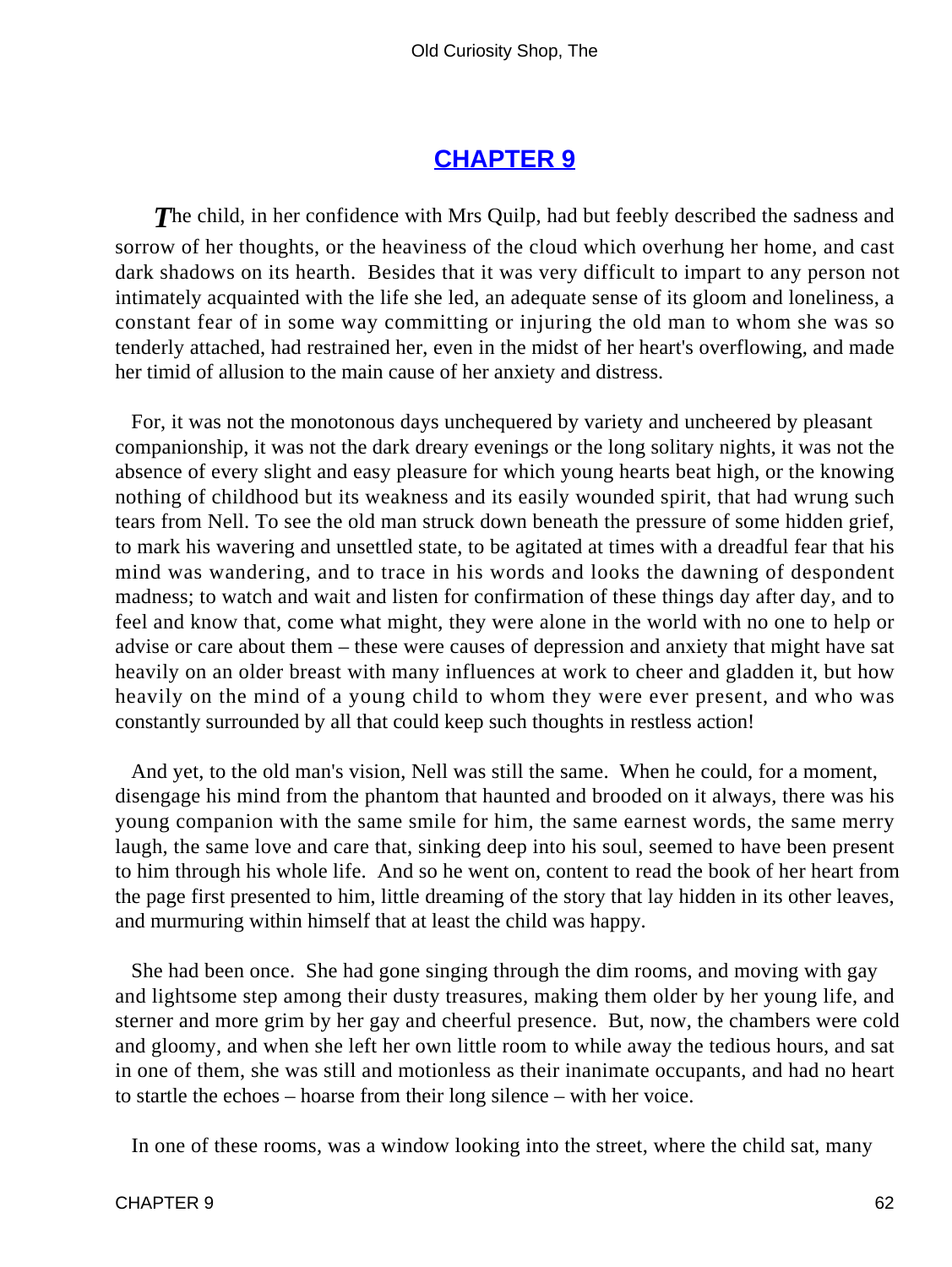and many a long evening, and often far into the night, alone and thoughtful. None are so anxious as those who watch and wait; at these times, mournful fancies came flocking on her mind, in crowds.

 She would take her station here, at dusk, and watch the people as they passed up and down the street, or appeared at the windows of the opposite houses; wondering whether those rooms were as lonesome as that in which she sat, and whether those people felt it company to see her sitting there, as she did only to see them look out and draw in their heads again. There was a crooked stack of chimneys on one of the roofs, in which, by often looking at them, she had fancied ugly faces that were frowning over at her and trying to peer into the room; and she felt glad when it grew too dark to make them out, though she was sorry too, when the man came to light the lamps in the street – for it made it late, and very dull inside. Then, she would draw in her head to look round the room and see that everything was in its place and hadn't moved; and looking out into the street again, would perhaps see a man passing with a coffin on his back, and two or three others silently following him to a house where somebody lay dead; which made her shudder and think of such things until they suggested afresh the old man's altered face and manner, and a new train of fears and speculations. If he were to die – if sudden illness had happened to him, and he were never to come home again, alive – if, one night, he should come home, and kiss and bless her as usual, and after she had gone to bed and had fallen asleep and was perhaps dreaming pleasantly, and smiling in her sleep, he should kill himself and his blood come creeping, creeping, on the ground to her own bed−room door! These thoughts were too terrible to dwell upon, and again she would have recourse to the street, now trodden by fewer feet, and darker and more silent than before. The shops were closing fast, and lights began to shine from the upper windows, as the neighbours went to bed. By degrees, these dwindled away and disappeared or were replaced, here and there, by a feeble rush−candle which was to burn all night. Still, there was one late shop at no great distance which sent forth a ruddy glare upon the pavement even yet, and looked bright and companionable. But, in a little time, this closed, the light was extinguished, and all was gloomy and quiet, except when some stray footsteps sounded on the pavement, or a neighbour, out later than his wont, knocked lustily at his house−door to rouse the sleeping inmates.

 When the night had worn away thus far (and seldom now until it had) the child would close the window, and steal softly down stairs, thinking as she went that if one of those hideous faces below, which often mingled with her dreams, were to meet her by the way, rendering itself visible by some strange light of its own, how terrified she would be. But these fears vanished before a well−trimmed lamp and the familiar aspect of her own room. After praying fervently, and with many bursting tears, for the old man, and the restoration of his peace of mind and the happiness they had once enjoyed, she would lay her head upon the pillow and sob herself to sleep: often starting up again, before the day−light came, to listen for the bell and respond to the imaginary summons which had roused her from her slumber.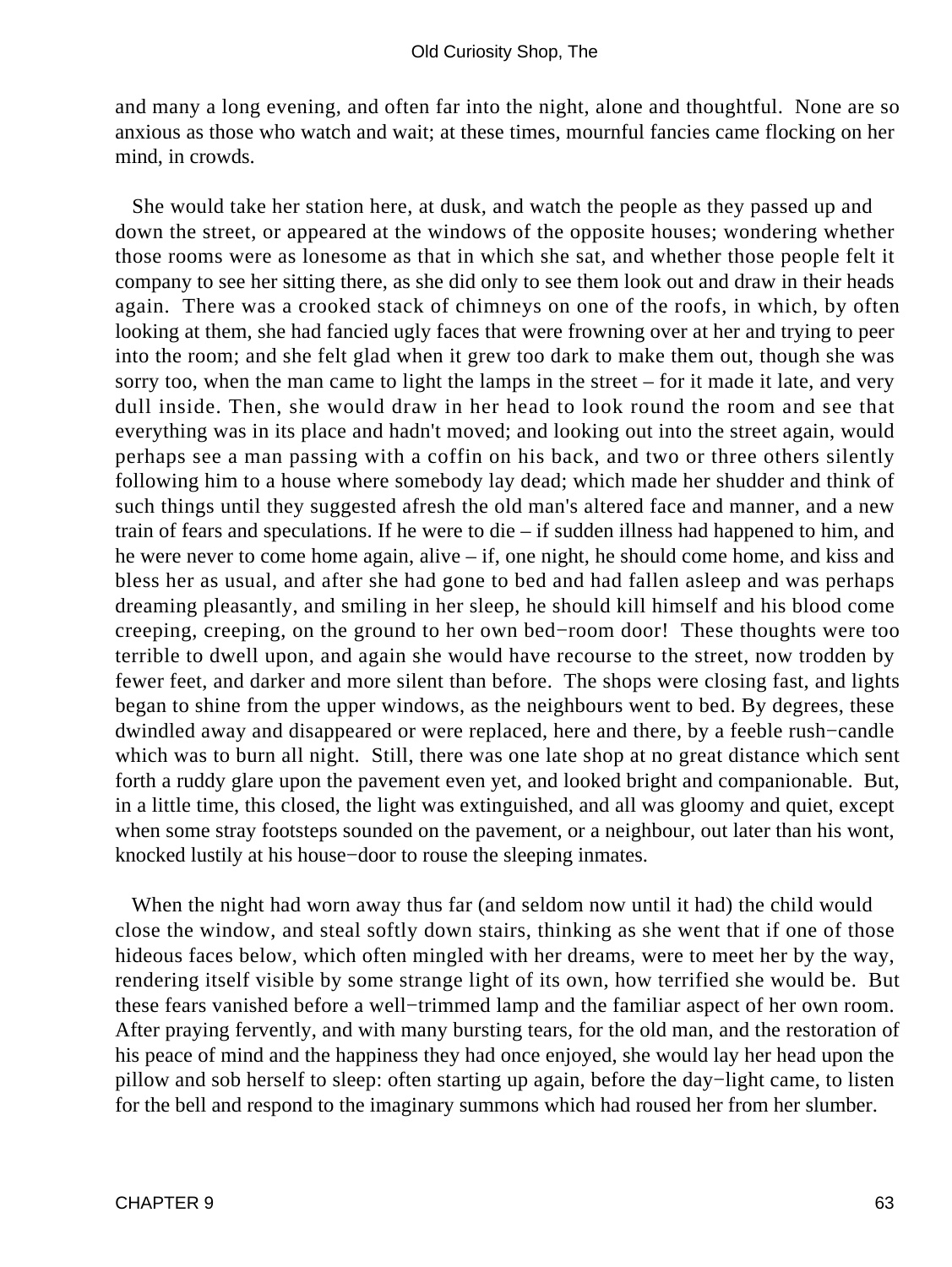One night, the third after Nelly's interview with Mrs Quilp, the old man, who had been weak and ill all day, said he should not leave home. The child's eyes sparkled at the intelligence, but her joy subsided when they reverted to his worn and sickly face.

 'Two days,' he said, 'two whole, clear, days have passed, and there is no reply. What did he tell thee, Nell?'

'Exactly what I told you, dear grandfather, indeed.'

 'True,' said the old man, faintly. 'Yes. But tell me again, Nell. My head fails me. What was it that he told thee? Nothing more than that he would see me to−morrow or next day? That was in the note.'

 'Nothing more,' said the child. 'Shall I go to him again to− morrow, dear grandfather? Very early? I will be there and back, before breakfast.'

The old man shook his head, and sighing mournfully, drew her towards him.

 ''Twould be of no use, my dear, no earthly use. But if he deserts me, Nell, at this moment – if he deserts me now, when I should, with his assistance, be recompensed for all the time and money I have lost, and all the agony of mind I have undergone, which makes me what you see, I am ruined, and – worse, far worse than that – have ruined thee, for whom I ventured all. If we are beggars – !'

'What if we are?' said the child boldly. 'Let us be beggars, and be happy.'

'Beggars – and happy!' said the old man. 'Poor child!'

 'Dear grandfather,' cried the girl with an energy which shone in her flushed face, trembling voice, and impassioned gesture, 'I am not a child in that I think, but even if I am, oh hear me pray that we may beg, or work in open roads or fields, to earn a scanty living, rather than live as we do now.'

'Nelly!' said the old man.

 'Yes, yes, rather than live as we do now,' the child repeated, more earnestly than before. 'If you are sorrowful, let me know why and be sorrowful too; if you waste away and are paler and weaker every day, let me be your nurse and try to comfort you. If you are poor, let us be poor together; but let me be with you, do let me be with you; do not let me see such change and not know why, or I shall break my heart and die. Dear grandfather, let us leave this sad place to−morrow, and beg our way from door to door.'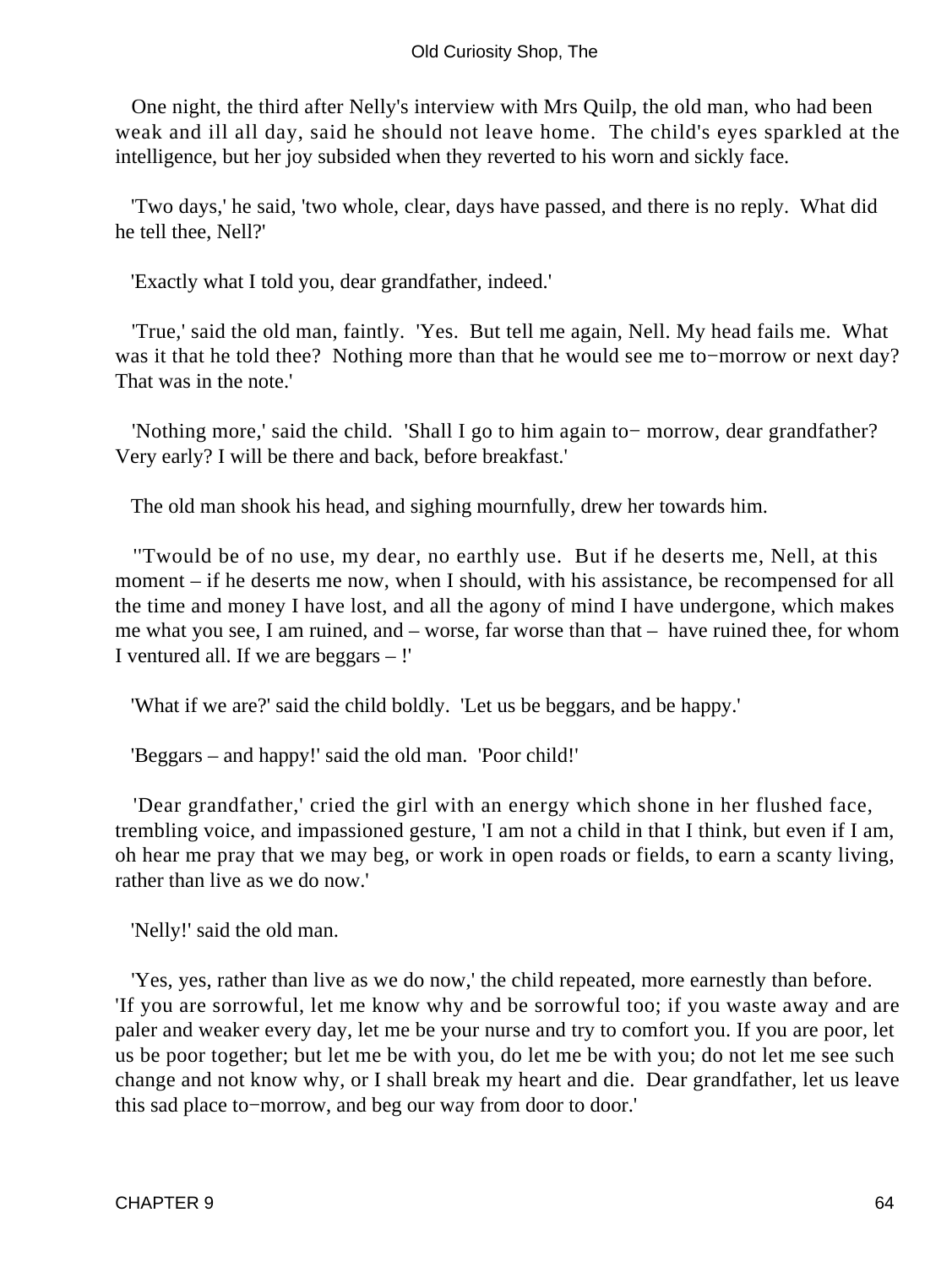The old man covered his face with his hands, and hid it in the pillow of the couch on which he lay.

 'Let us be beggars,' said the child passing an arm round his neck, 'I have no fear but we shall have enough, I am sure we shall. Let us walk through country places, and sleep in fields and under trees, and never think of money again, or anything that can make you sad, but rest at nights, and have the sun and wind upon our faces in the day, and thank God together! Let us never set foot in dark rooms or melancholy houses, any more, but wander up and down wherever we like to go; and when you are tired, you shall stop to rest in the pleasantest place that we can find, and I will go and beg for both.'

 The child's voice was lost in sobs as she dropped upon the old man's neck; nor did she weep alone.

 These were not words for other ears, nor was it a scene for other eyes. And yet other ears and eyes were there and greedily taking in all that passed, and moreover they were the ears and eyes of no less a person than Mr Daniel Quilp, who, having entered unseen when the child first placed herself at the old man's side, refrained – actuated, no doubt, by motives of the purest delicacy – from interrupting the conversation, and stood looking on with his accustomed grin. Standing, however, being a tiresome attitude to a gentleman already fatigued with walking, and the dwarf being one of that kind of persons who usually make themselves at home, he soon cast his eyes upon a chair, into which he skipped with uncommon agility, and perching himself on the back with his feet upon the seat, was thus enabled to look on and listen with greater comfort to himself, besides gratifying at the same time that taste for doing something fantastic and monkey−like, which on all occasions had strong possession of him. Here, then, he sat, one leg cocked carelessly over the other, his chin resting on the palm of his hand, his head turned a little on one side, and his ugly features twisted into a complacent grimace. And in this position the old man, happening in course of time to look that way, at length chanced to see him: to his unbounded astonishment.

 The child uttered a suppressed shriek on beholding this agreeable figure; in their first surprise both she and the old man, not knowing what to say, and half doubting its reality, looked shrinkingly at it. Not at all disconcerted by this reception, Daniel Quilp preserved the same attitude, merely nodding twice or thrice with great condescension. At length, the old man pronounced his name, and inquired how he came there.

 'Through the door,' said Quilp pointing over his shoulder with his thumb. 'I'm not quite small enough to get through key−holes. I wish I was. I want to have some talk with you, particularly, and in private. With nobody present, neighbour. Good−bye, little Nelly.'

Nell looked at the old man, who nodded to her to retire, and kissed her cheek.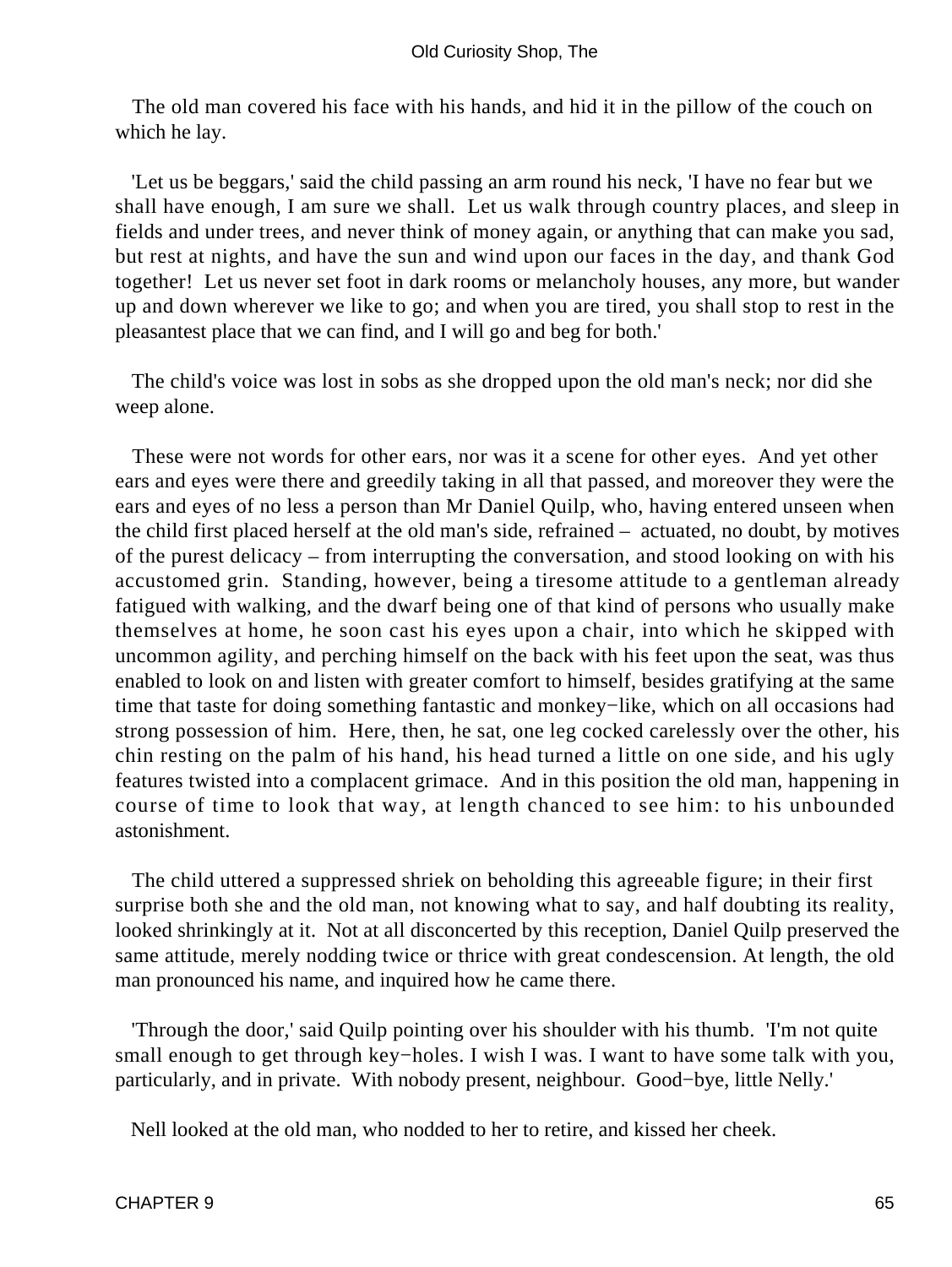'Ah!' said the dwarf, smacking his lips, 'what a nice kiss that was – just upon the rosy part. What a capital kiss!'

 Nell was none the slower in going away, for this remark. Quilp looked after her with an admiring leer, and when she had closed the door, fell to complimenting the old man upon her charms.

 'Such a fresh, blooming, modest little bud, neighbour,' said Quilp, nursing his short leg, and making his eyes twinkle very much; 'such a chubby, rosy, cosy, little Nell!'

 The old man answered by a forced smile, and was plainly struggling with a feeling of the keenest and most exquisite impatience. It was not lost upon Quilp, who delighted in torturing him, or indeed anybody else, when he could.

 'She's so,' said Quilp, speaking very slowly, and feigning to be quite absorbed in the subject, 'so small, so compact, so beautifully modelled, so fair, with such blue veins and such a transparent skin, and such little feet, and such winning ways – but bless me, you're nervous! Why neighbour, what's the matter? I swear to you,' continued the dwarf dismounting from the chair and sitting down in it, with a careful slowness of gesture very different from the rapidity with which he had sprung up unheard, 'I swear to you that I had no idea old blood ran so fast or kept so warm. I thought it was sluggish in its course, and cool, quite cool. I am pretty sure it ought to be. Yours must be out of order, neighbour.'

 'I believe it is,' groaned the old man, clasping his head with both hands. 'There's burning fever here, and something now and then to which I fear to give a name.'

 The dwarf said never a word, but watched his companion as he paced restlessly up and down the room, and presently returned to his seat. Here he remained, with his head bowed upon his breast for some time, and then suddenly raising it, said,

'Once, and once for all, have you brought me any money?'

'No!' returned Quilp.

 'Then,' said the old man, clenching his hands desperately, and looking upwards, 'the child and I are lost!'

 'Neighbour,' said Quilp glancing sternly at him, and beating his hand twice or thrice upon the table to attract his wandering attention, 'let me be plain with you, and play a fairer game than when you held all the cards, and I saw but the backs and nothing more. You have no secret from me now.'

The old man looked up, trembling.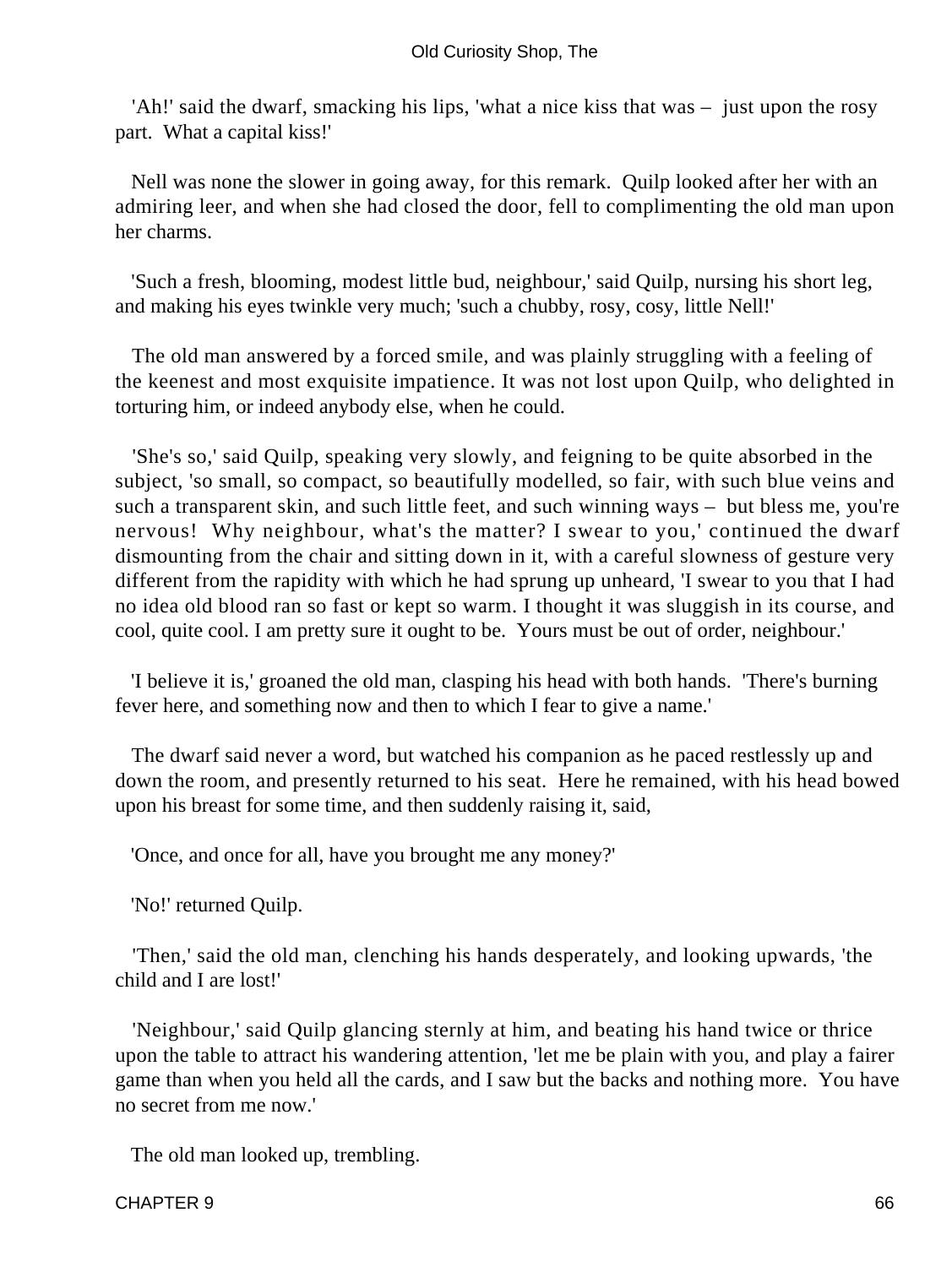'You are surprised,' said Quilp. 'Well, perhaps that's natural. You have no secret from me now, I say; no, not one. For now, I know, that all those sums of money, that all those loans, advances, and supplies that you have had from me, have found their way to – shall I say the word?'

'Aye!' replied the old man, 'say it, if you will.'

 'To the gaming−table,' rejoined Quilp, 'your nightly haunt. This was the precious scheme to make your fortune, was it; this was the secret certain source of wealth in which I was to have sunk my money (if I had been the fool you took me for); this was your inexhaustible mine of gold, your El Dorado, eh?'

 'Yes,' cried the old man, turning upon him with gleaming eyes, 'it was. It is. It will be, till I die.'

 'That I should have been blinded,' said Quilp looking contemptuously at him, 'by a mere shallow gambler!'

 'I am no gambler,' cried the old man fiercely. 'I call Heaven to witness that I never played for gain of mine, or love of play; that at every piece I staked, I whispered to myself that orphan's name and called on Heaven to bless the venture; – which it never did. Whom did it prosper? Who were those with whom I played? Men who lived by plunder, profligacy, and riot; squandering their gold in doing ill, and propagating vice and evil. My winnings would have been from them, my winnings would have been bestowed to the last farthing on a young sinless child whose life they would have sweetened and made happy. What would they have contracted? The means of corruption, wretchedness, and misery. Who would not have hoped in such a cause? Tell me that! Who would not have hoped as I did?'

 'When did you first begin this mad career?' asked Quilp, his taunting inclination subdued, for a moment, by the old man's grief and wildness.

 'When did I first begin?' he rejoined, passing his hand across his brow. 'When was it, that I first began? When should it be, but when I began to think how little I had saved, how long a time it took to save at all, how short a time I might have at my age to live, and how she would be left to the rough mercies of the world, with barely enough to keep her from the sorrows that wait on poverty; then it was that I began to think about it.'

'After you first came to me to get your precious grandson packed off to sea?' said Quilp.

 'Shortly after that,' replied the old man. 'I thought of it a long time, and had it in my sleep for months. Then I began. I found no pleasure in it, I expected none. What has it ever brought me but anxious days and sleepless nights; but loss of health and peace of mind, and gain of feebleness and sorrow!'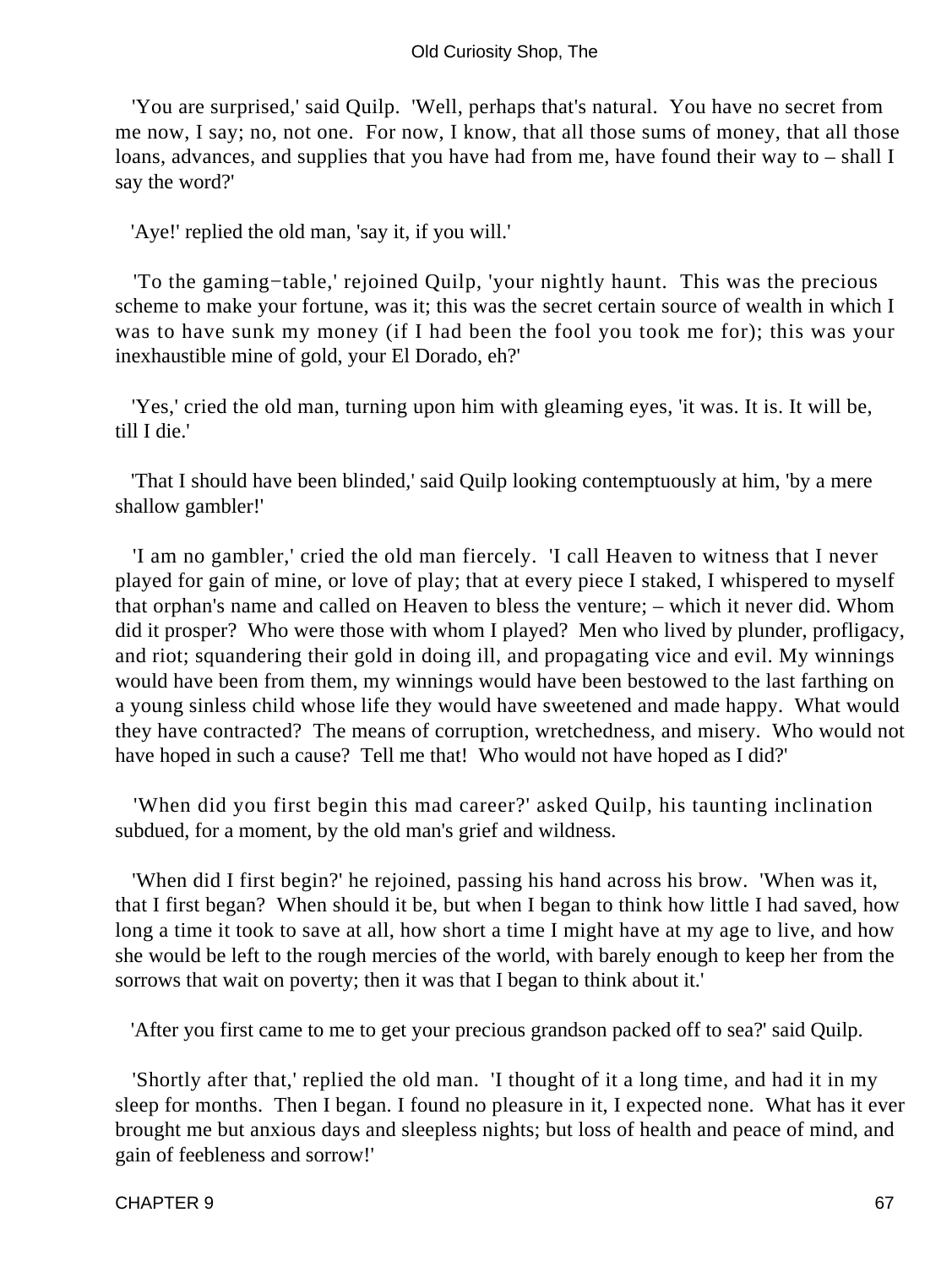'You lost what money you had laid by, first, and then came to me. While I thought you were making your fortune (as you said you were) you were making yourself a beggar, eh? Dear me! And so it comes to pass that I hold every security you could scrape together, and a bill of sale upon the – upon the stock and property,' said Quilp standing up and looking about him, as if to assure himself that none of it had been taken away. 'But did you never win?'

'Never!' groaned the old man. 'Never won back my loss!'

 'I thought,' sneered the dwarf, 'that if a man played long enough he was sure to win at last, or, at the worst, not to come off a loser.'

 'And so he is,' cried the old man, suddenly rousing himself from his state of despondency, and lashed into the most violent excitement, 'so he is; I have felt that from the first, I have always known it, I've seen it, I never felt it half so strongly as I feel it now. Quilp, I have dreamed, three nights, of winning the same large sum, I never could dream that dream before, though I have often tried. Do not desert me, now I have this chance. I have no resource but you, give me some help, let me try this one last hope.'

The dwarf shrugged his shoulders and shook his head.

 'See, Quilp, good tender−hearted Quilp,' said the old man, drawing some scraps of paper from his pocket with a trembling hand, and clasping the dwarf's arm, 'only see here. Look at these figures, the result of long calculation, and painful and hard experience. **I must** win. I only want a little help once more, a few pounds, but two score pounds, dear Quilp.'

'The last advance was seventy,' said the dwarf; 'and it went in one night.'

 'I know it did,' answered the old man, 'but that was the very worst fortune of all, and the time had not come then. Quilp, consider, consider,' the old man cried, trembling so much the while, that the papers in his hand fluttered as if they were shaken by the wind, 'that orphan child! If I were alone, I could die with gladness – perhaps even anticipate that doom which is dealt out so unequally: coming, as it does, on the proud and happy in their strength, and shunning the needy and afflicted, and all who court it in their despair – but what I have done, has been for her. Help me for her sake I implore you; not for mine; for hers!'

 'I'm sorry I've got an appointment in the city,' said Quilp, looking at his watch with perfect self−possession, 'or I should have been very glad to have spent half an hour with you while you composed yourself, very glad.'

 'Nay, Quilp, good Quilp,' gasped the old man, catching at his skirts, 'you and I have talked together, more than once, of her poor mother's story. The fear of her coming to poverty has perhaps been bred in me by that. Do not be hard upon me, but take that into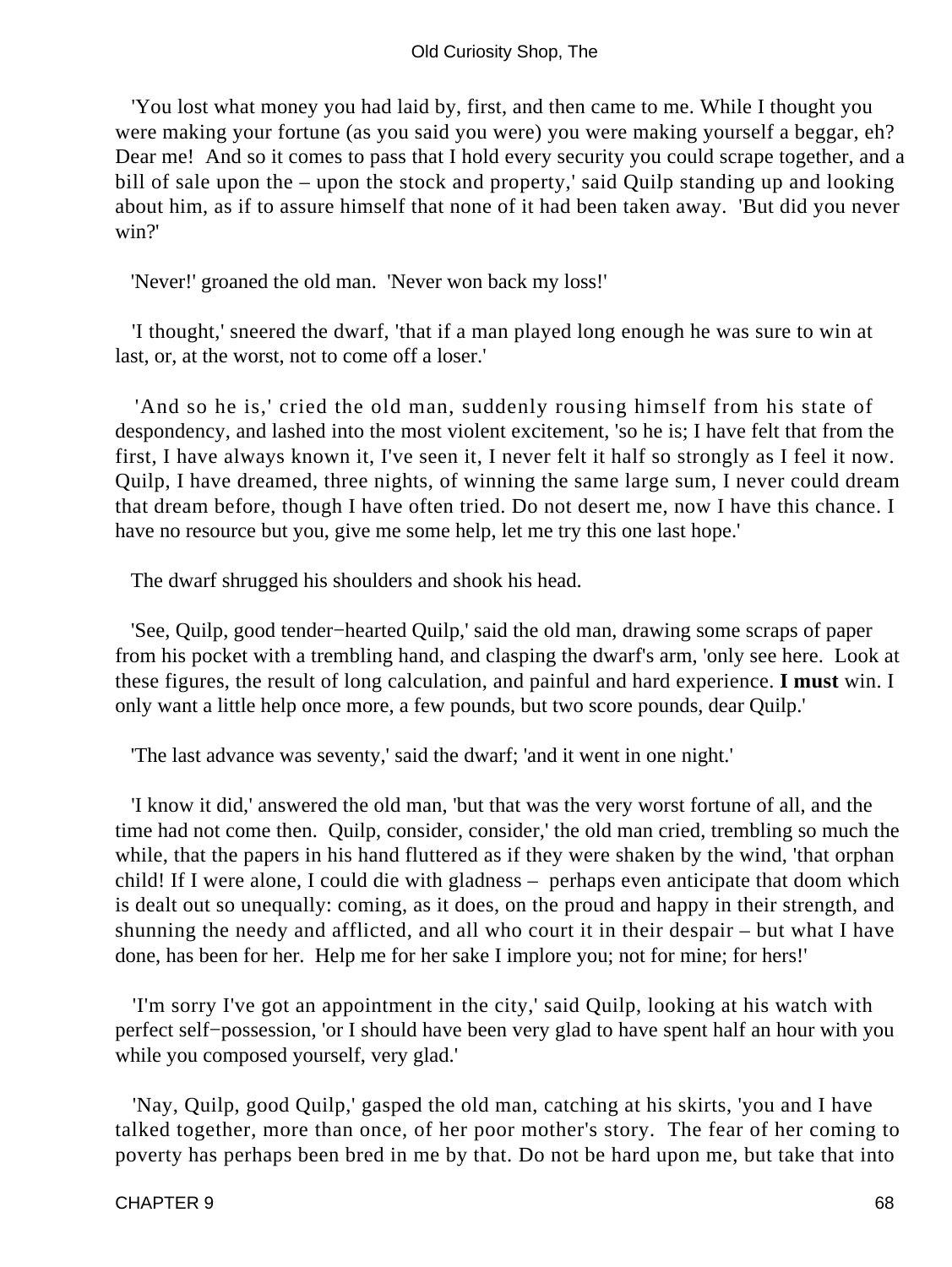account. You are a great gainer by me. Oh spare me the money for this one last hope!'

 'I couldn't do it really,' said Quilp with unusual politeness, 'though I tell you what – and this is a circumstance worth bearing in mind as showing how the sharpest among us may be taken in sometimes – I was so deceived by the penurious way in which you lived, alone with  $Nelly - '$ 

 'All done to save money for tempting fortune, and to make her triumph greater,' cried the old man.

 'Yes, yes, I understand that now,' said Quilp; 'but I was going to say, I was so deceived by that, your miserly way, the reputation you had among those who knew you of being rich, and your repeated assurances that you would make of my advances treble and quadruple the interest you paid me, that I'd have advanced you, even now, what you want, on your simple note of hand, if I hadn't unexpectedly become acquainted with your secret way of life.'

 'Who is it,' retorted the old man desperately, 'that, notwithstanding all my caution, told you? Come. Let me know the name – the person.'

 The crafty dwarf, bethinking himself that his giving up the child would lead to the disclosure of the artifice he had employed, which, as nothing was to be gained by it, it was well to conceal, stopped short in his answer and said, 'Now, who do you think?'

 'It was Kit, it must have been the boy; he played the spy, and you tampered with him?' said the old man.

 'How came you to think of him?' said the dwarf in a tone of great commiseration. 'Yes, it was Kit. Poor Kit!'

 So saying, he nodded in a friendly manner, and took his leave: stopping when he had passed the outer door a little distance, and grinning with extraordinary delight.

 'Poor Kit!' muttered Quilp. 'I think it was Kit who said I was an uglier dwarf than could be seen anywhere for a penny, wasn't it. Ha ha ha! Poor Kit!' And with that he went his way, still chuckling as he went.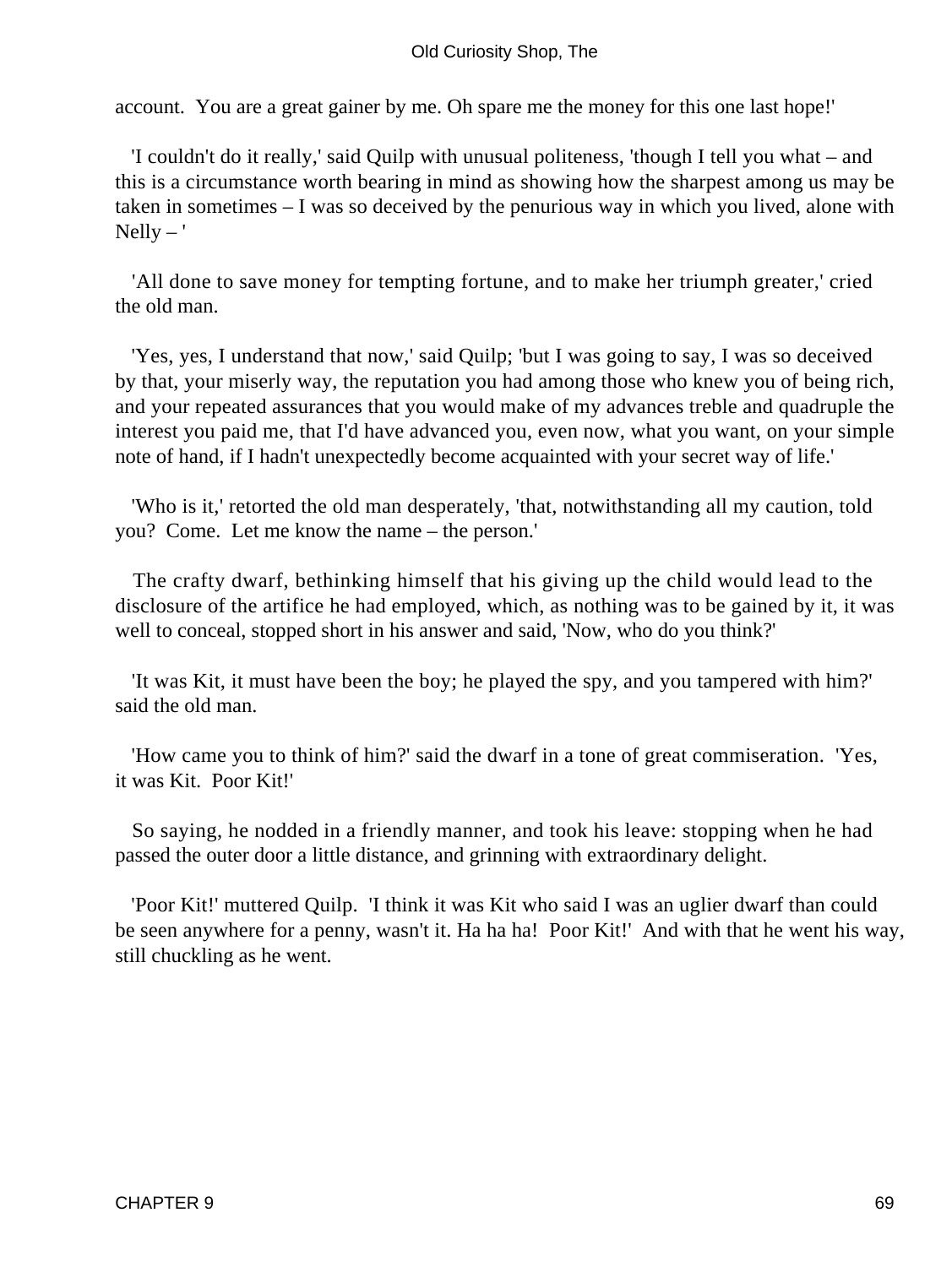## **[CHAPTER 10](#page-494-0)**

**Daniel Quilp neither entered nor left the old man's house, unobserved. In the shadow of** an archway nearly opposite, leading to one of the many passages which diverged from the main street, there lingered one, who, having taken up his position when the twilight first came on, still maintained it with undiminished patience, and leaning against the wall with the manner of a person who had a long time to wait, and being well used to it was quite resigned, scarcely changed his attitude for the hour together.

 This patient lounger attracted little attention from any of those who passed, and bestowed as little upon them. His eyes were constantly directed towards one object; the window at which the child was accustomed to sit. If he withdrew them for a moment, it was only to glance at a clock in some neighbouring shop, and then to strain his sight once more in the old quarter with increased earnestness and attention.

 It had been remarked that this personage evinced no weariness in his place of concealment; nor did he, long as his waiting was. But as the time went on, he manifested some anxiety and surprise, glancing at the clock more frequently and at the window less hopefully than before. At length, the clock was hidden from his sight by some envious shutters, then the church steeples proclaimed eleven at night, then the quarter past, and then the conviction seemed to obtrude itself on his mind that it was no use tarrying there any longer.

 That the conviction was an unwelcome one, and that he was by no means willing to yield to it, was apparent from his reluctance to quit the spot; from the tardy steps with which he often left it, still looking over his shoulder at the same window; and from the precipitation with which he as often returned, when a fancied noise or the changing and imperfect light induced him to suppose it had been softly raised. At length, he gave the matter up, as hopeless for that night, and suddenly breaking into a run as though to force himself away, scampered off at his utmost speed, nor once ventured to look behind him lest he should be tempted back again.

 Without relaxing his pace, or stopping to take breath, this mysterious individual dashed on through a great many alleys and narrow ways until he at length arrived in a square paved court, when he subsided into a walk, and making for a small house from the window of which a light was shining, lifted the latch of the door and passed in.

'Bless us!' cried a woman turning sharply round, 'who's that? Oh! It's you, Kit!'

'Yes, mother, it's me.'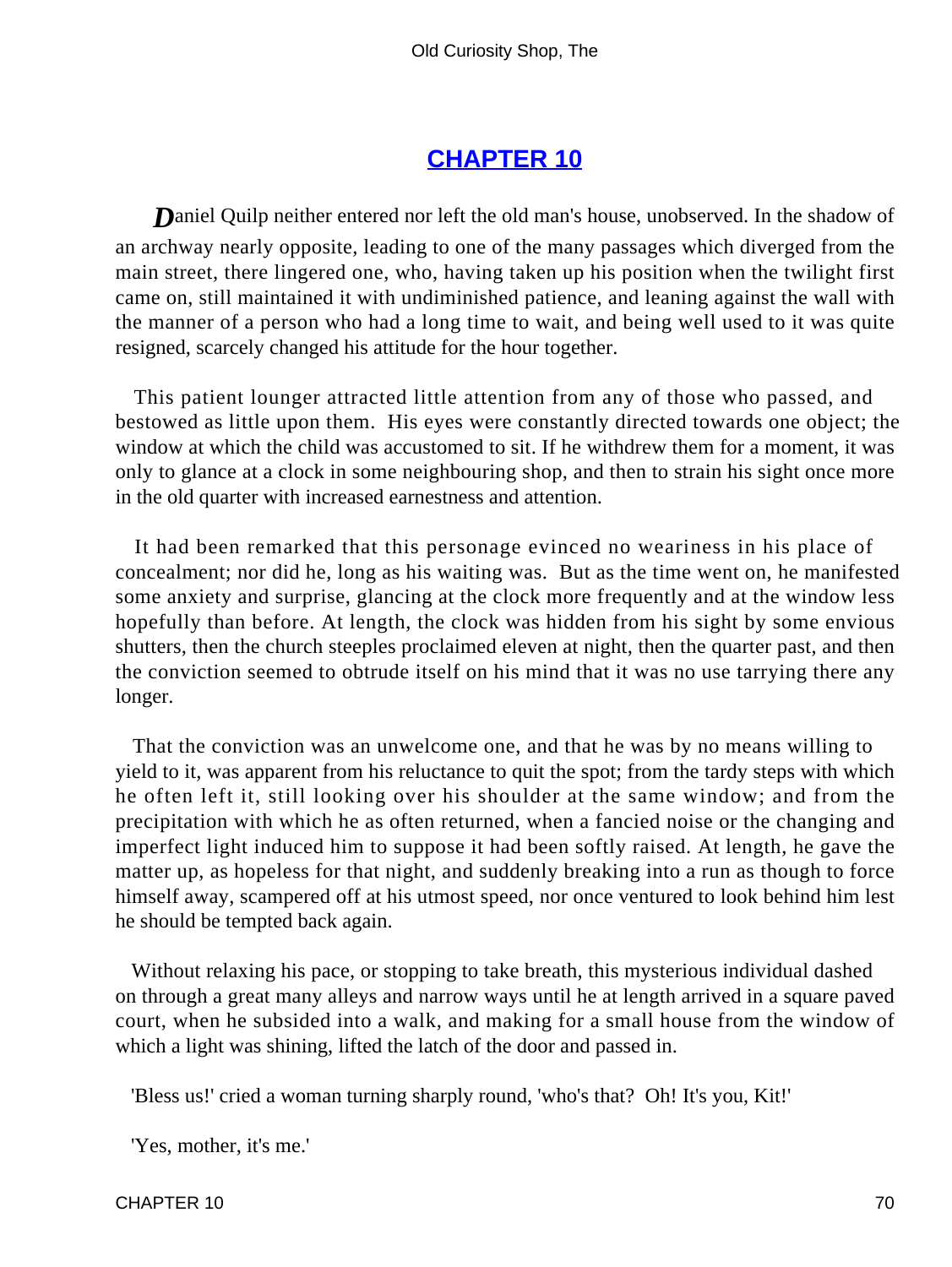'Why, how tired you look, my dear!'

 'Old master an't gone out to−night,' said Kit; 'and so she hasn't been at the window at all.' With which words, he sat down by the fire and looked very mournful and discontented.

 The room in which Kit sat himself down, in this condition, was an extremely poor and homely place, but with that air of comfort about it, nevertheless, which – or the spot must be a wretched one indeed – cleanliness and order can always impart in some degree. Late as the Dutch clock' showed it to be, the poor woman was still hard at work at an ironing−table; a young child lay sleeping in a cradle near the fire; and another, a sturdy boy of two or three years old, very wide awake, with a very tight night−cap on his head, and a night−gown very much too small for him on his body, was sitting bolt upright in a clothes−basket, staring over the rim with his great round eyes, and looking as if he had thoroughly made up his mind never to go to sleep any more; which, as he had already declined to take his natural rest and had been brought out of bed in consequence, opened a cheerful prospect for his relations and friends. It was rather a queer−looking family: Kit, his mother, and the children, being all strongly alike.

 Kit was disposed to be out of temper, as the best of us are too often – but he looked at the youngest child who was sleeping soundly, and from him to his other brother in the clothes−basket, and from him to their mother, who had been at work without complaint since morning, and thought it would be a better and kinder thing to be good−humoured. So he rocked the cradle with his foot; made a face at the rebel in the clothes−basket, which put him in high good−humour directly; and stoutly determined to be talkative and make himself agreeable.

 'Ah, mother!' said Kit, taking out his clasp−knife, and falling upon a great piece of bread and meat which she had had ready for him, hours before, 'what a one you are! There an't many such as you, I know.'

 'I hope there are many a great deal better, Kit,' said Mrs Nubbles; 'and that there are, or ought to be, accordin' to what the parson at chapel says.'

 'Much he knows about it,' returned Kit contemptuously. 'Wait till he's a widder and works like you do, and gets as little, and does as much, and keeps his spirit up the same, and then I'll ask him what's o'clock and trust him for being right to half a second.'

'Well,' said Mrs Nubbles, evading the point, 'your beer's down there by the fender, Kit.'

 'I see,' replied her son, taking up the porter pot, 'my love to you, mother. And the parson's health too if you like. I don't bear him any malice, not I!'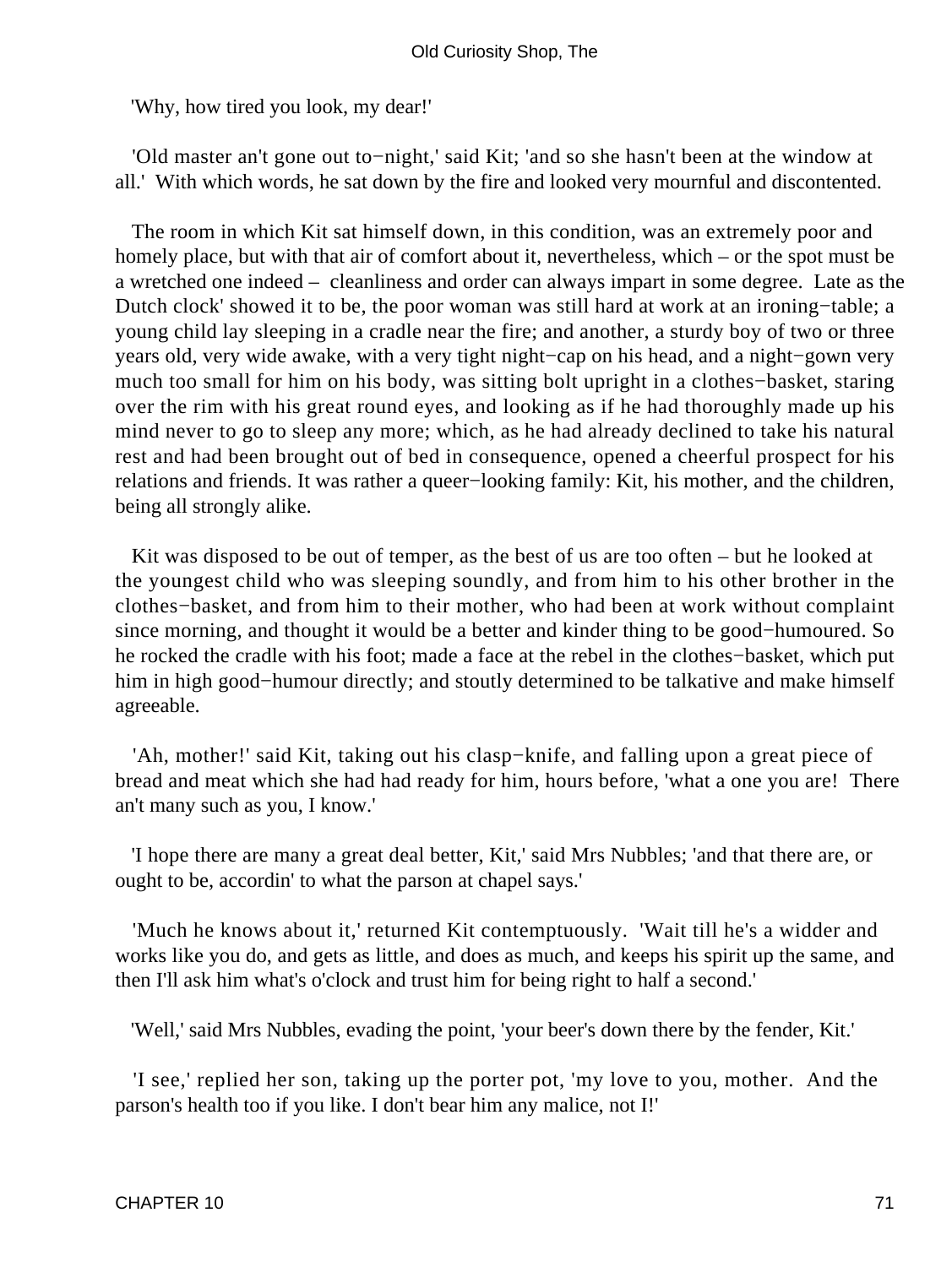'Did you tell me, just now, that your master hadn't gone out to−night?' inquired Mrs Nubbles.

'Yes,' said Kit, 'worse luck!'

 'You should say better luck, I think,' returned his mother, 'because Miss Nelly won't have been left alone.'

 'Ah!' said Kit, 'I forgot that. I said worse luck, because I've been watching ever since eight o'clock, and seen nothing of her.'

 'I wonder what she'd say,' cried his mother, stopping in her work and looking round, 'if she knew that every night, when she – poor thing – is sitting alone at that window, you are watching in the open street for fear any harm should come to her, and that you never leave the place or come home to your bed though you're ever so tired, till such time as you think she's safe in hers.'

 'Never mind what she'd say,' replied Kit, with something like a blush on his uncouth face; 'she'll never know nothing, and consequently, she'll never say nothing.'

 Mrs Nubbles ironed away in silence for a minute or two, and coming to the fireplace for another iron, glanced stealthily at Kit while she rubbed it on a board and dusted it with a duster, but said nothing until she had returned to her table again: when, holding the iron at an alarmingly short distance from her cheek, to test its temperature, and looking round with a smile, she observed:

'I know what some people would say, Kit – '

'Nonsense,' interposed Kit with a perfect apprehension of what was to follow.

 'No, but they would indeed. Some people would say that you'd fallen in love with her, I know they would.'

 To this, Kit only replied by bashfully bidding his mother 'get out,' and forming sundry strange figures with his legs and arms, accompanied by sympathetic contortions of his face. Not deriving from these means the relief which he sought, he bit off an immense mouthful from the bread and meat, and took a quick drink of the porter; by which artificial aids he choked himself and effected a diversion of the subject.

 'Speaking seriously though, Kit,' said his mother, taking up the theme afresh, after a time, 'for of course I was only in joke just now, it's very good and thoughtful, and like you, to do this, and never let anybody know it, though some day I hope she may come to know it, for I'm sure she would be very grateful to you and feel it very much. It's a cruel thing to keep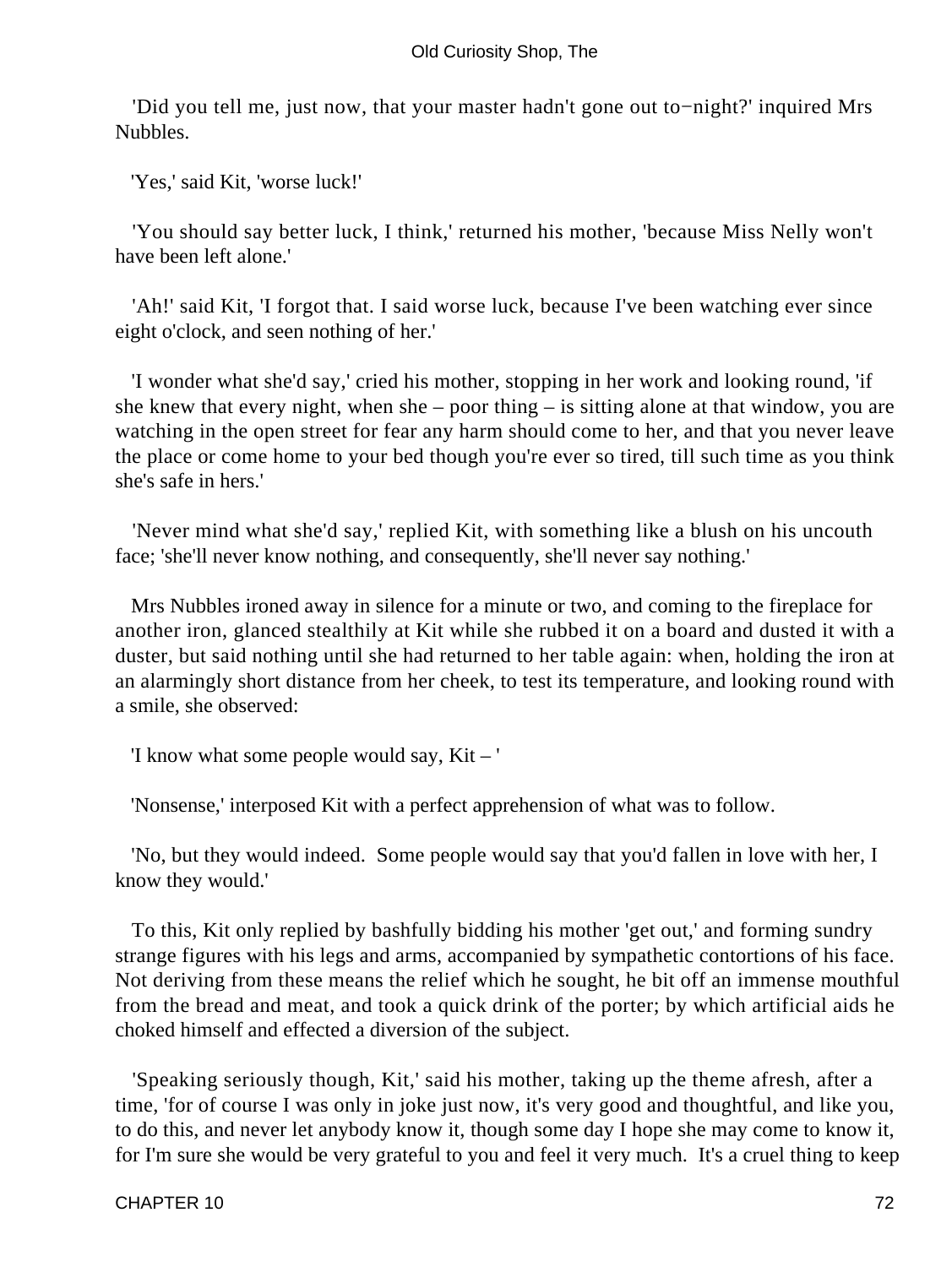the dear child shut up there. I don't wonder that the old gentleman wants to keep it from you.'

 'He don't think it's cruel, bless you,' said Kit, 'and don't mean it to be so, or he wouldn't do it – I do consider, mother, that he wouldn't do it for all the gold and silver in the world. No, no, that he wouldn't. I know him better than that.'

 'Then what does he do it for, and why does he keep it so close from you?' said Mrs Nubbles.

 'That I don't know,' returned her son. 'If he hadn't tried to keep it so close though, I should never have found it out, for it was his getting me away at night and sending me off so much earlier than he used to, that first made me curious to know what was going on. Hark! what's that?'

'It's only somebody outside.'

 'It's somebody crossing over here,' said Kit, standing up to listen, 'and coming very fast too. He can't have gone out after I left, and the house caught fire, mother!'

 The boy stood, for a moment, really bereft, by the apprehension he had conjured up, of the power to move. The footsteps drew nearer, the door was opened with a hasty hand, and the child herself, pale and breathless, and hastily wrapped in a few disordered garments, hurried into the room.

'Miss Nelly! What is the matter!' cried mother and son together.

 'I must not stay a moment,' she returned, 'grandfather has been taken very ill. I found him in a fit upon the floor – '

'I'll run for a doctor' – said Kit, seizing his brimless hat. 'I'll be there directly, I'll – '

 'No, no,' cried Nell, 'there is one there, you're not wanted, you – you – must never come near us any more!'

'What!' roared Kit.

 'Never again,' said the child. 'Don't ask me why, for I don't know. Pray don't ask me why, pray don't be sorry, pray don't be vexed with me! I have nothing to do with it indeed!'

 Kit looked at her with his eyes stretched wide; and opened and shut his mouth a great many times; but couldn't get out one word.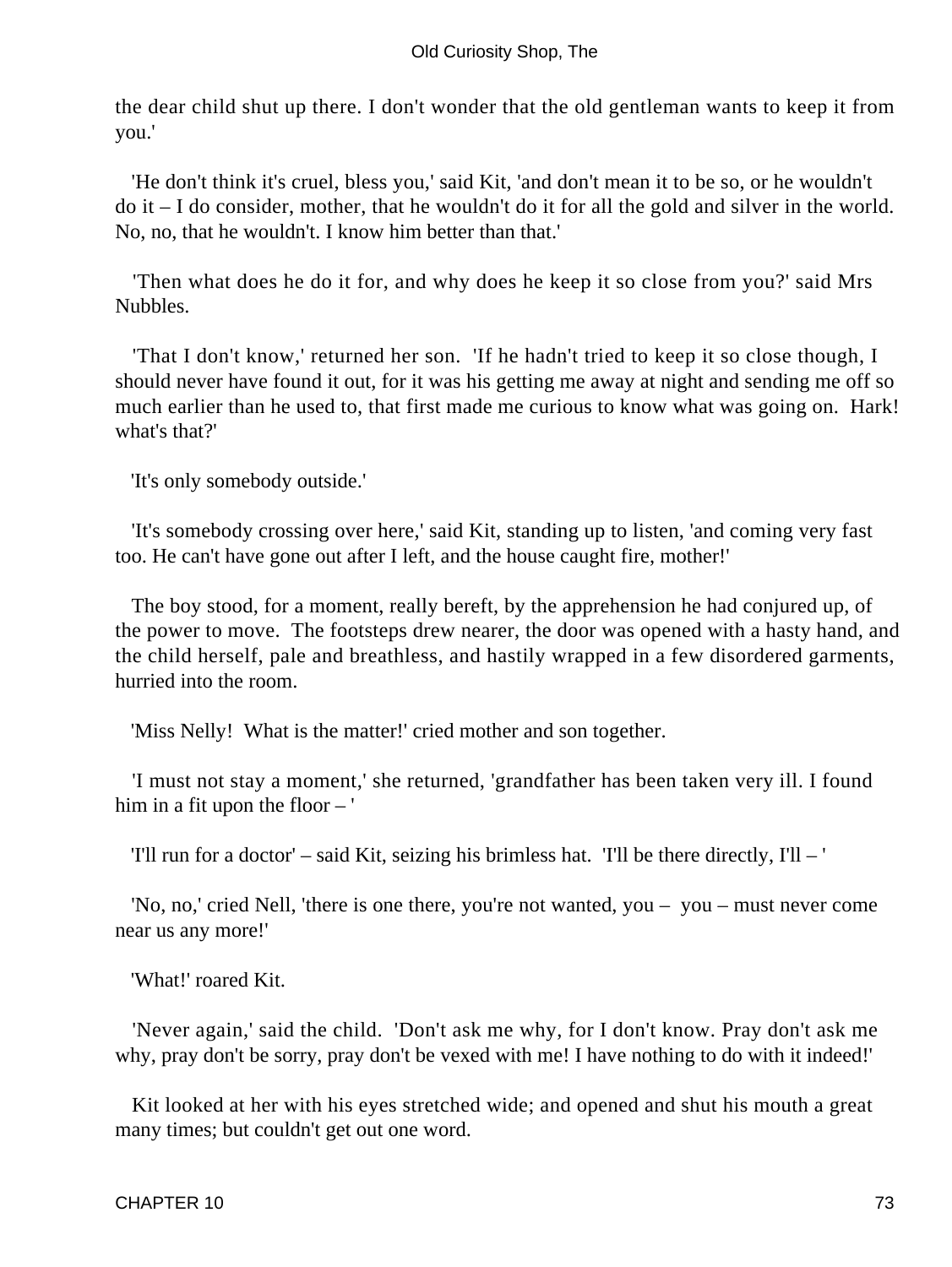'He complains and raves of you,' said the child, 'I don't know what you have done, but I hope it's nothing very bad.'

'I done!' roared Kit.

 'He cries that you're the cause of all his misery,' returned the child with tearful eyes; 'he screamed and called for you; they say you must not come near him or he will die. You must not return to us any more. I came to tell you. I thought it would be better that I should come than somebody quite strange. Oh, Kit, what have you done? You, in whom I trusted so much, and who were almost the only friend I had!'

 The unfortunate Kit looked at his young mistress harder and harder, and with eyes growing wider and wider, but was perfectly motionless and silent.

 'I have brought his money for the week,' said the child, looking to the woman and laying it on the table – 'and – and – a little more, for he was always good and kind to me. I hope he will be sorry and do well somewhere else and not take this to heart too much. It grieves me very much to part with him like this, but there is no help. It must be done. Good night!'

 With the tears streaming down her face, and her slight figure trembling with the agitation of the scene she had left, the shock she had received, the errand she had just discharged, and a thousand painful and affectionate feelings, the child hastened to the door, and disappeared as rapidly as she had come.

 The poor woman, who had no cause to doubt her son, but every reason for relying on his honesty and truth, was staggered, notwithstanding, by his not having advanced one word in his defence. Visions of gallantry, knavery, robbery; and of the nightly absences from home for which he had accounted so strangely, having been occasioned by some unlawful pursuit; flocked into her brain and rendered her afraid to question him. She rocked herself upon a chair, wringing her hands and weeping bitterly, but Kit made no attempt to comfort her and remained quite bewildered. The baby in the cradle woke up and cried; the boy in the clothes−basket fell over on his back with the basket upon him, and was seen no more; the mother wept louder yet and rocked faster; but Kit, insensible to all the din and tumult, remained in a state of utter stupefaction.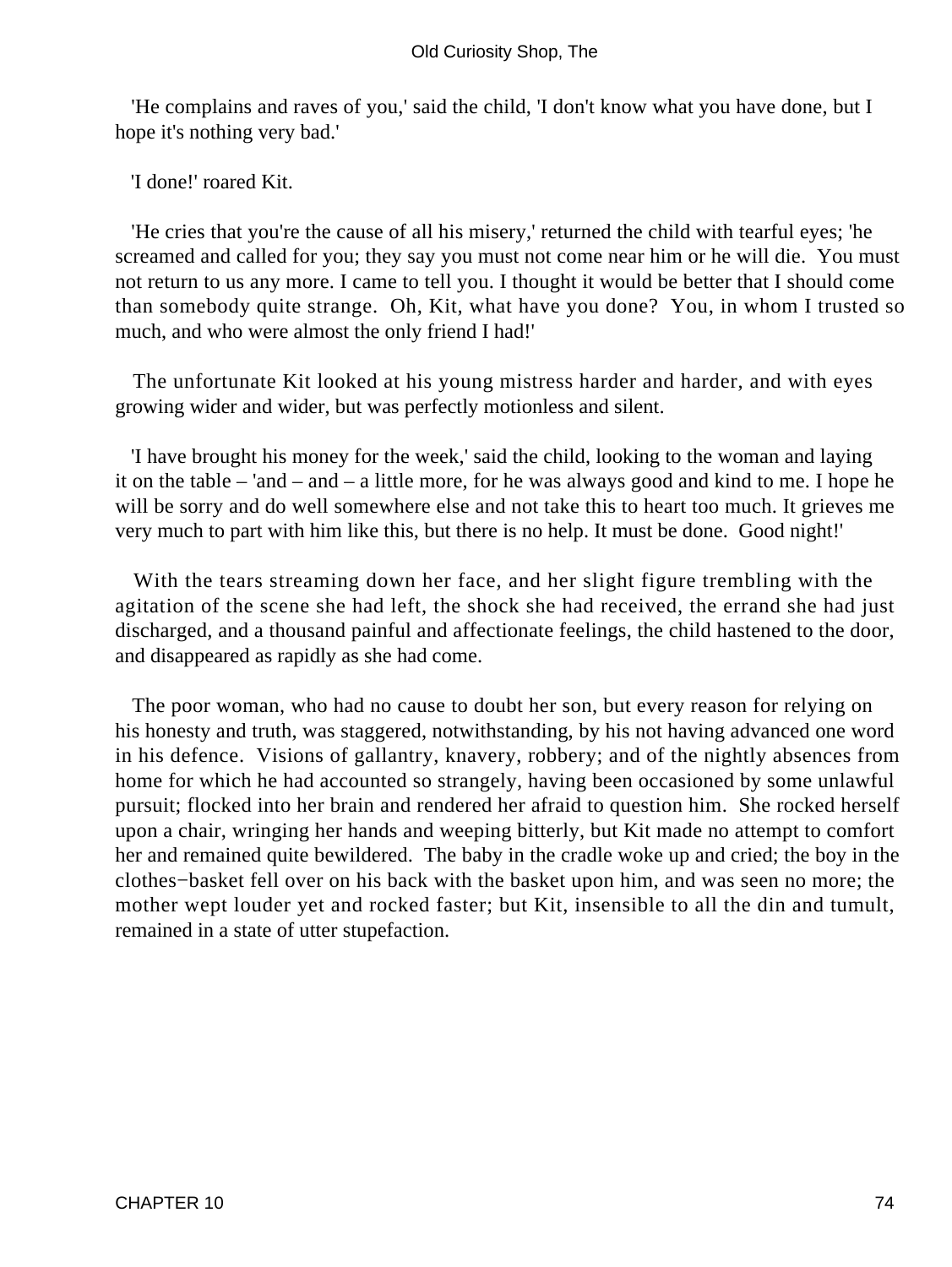# **[CHAPTER 11](#page-494-0)**

*Q*uiet and solitude were destined to hold uninterrupted rule no longer, beneath the roof that sheltered the child. Next morning, the old man was in a raging fever accompanied with delirium; and sinking under the influence of this disorder he lay for many weeks in imminent peril of his life. There was watching enough, now, but it was the watching of strangers who made a greedy trade of it, and who, in the intervals in their attendance upon the sick man huddled together with a ghastly good−fellowship, and ate and drank and made merry; for disease and death were their ordinary household gods.

 Yet, in all the hurry and crowding of such a time, the child was more alone than she had ever been before; alone in spirit, alone in her devotion to him who was wasting away upon his burning bed; alone in her unfeigned sorrow, and her unpurchased sympathy. Day after day, and night after night, found her still by the pillow of the unconscious sufferer, still anticipating his every want, still listening to those repetitions of her name and those anxieties and cares for her, which were ever uppermost among his feverish wanderings.

 The house was no longer theirs. Even the sick chamber seemed to be retained, on the uncertain tenure of Mr Quilp's favour. The old man's illness had not lasted many days when he took formal possession of the premises and all upon them, in virtue of certain legal powers to that effect, which few understood and none presumed to call in question. This important step secured, with the assistance of a man of law whom he brought with him for the purpose, the dwarf proceeded to establish himself and his coadjutor in the house, as an assertion of his claim against all comers; and then set about making his quarters comfortable, after his own fashion.

 To this end, Mr Quilp encamped in the back parlour, having first put an effectual stop to any further business by shutting up the shop. Having looked out, from among the old furniture, the handsomest and most commodious chair he could possibly find (which he reserved for his own use) and an especially hideous and uncomfortable one (which he considerately appropriated to the accommodation of his friend) he caused them to be carried into this room, and took up his position in great state. The apartment was very far removed from the old man's chamber, but Mr Quilp deemed it prudent, as a precaution against infection from fever, and a means of wholesome fumigation, not only to smoke, himself, without cessation, but to insist upon it that his legal friend did the like. Moreover, he sent an express to the wharf for the tumbling boy, who arriving with all despatch was enjoined to sit himself down in another chair just inside the door, continually to smoke a great pipe which the dwarf had provided for the purpose, and to take it from his lips under any pretence whatever, were it only for one minute at a time, if he dared. These arrangements completed, Mr Quilp looked round him with chuckling satisfaction, and remarked that he called that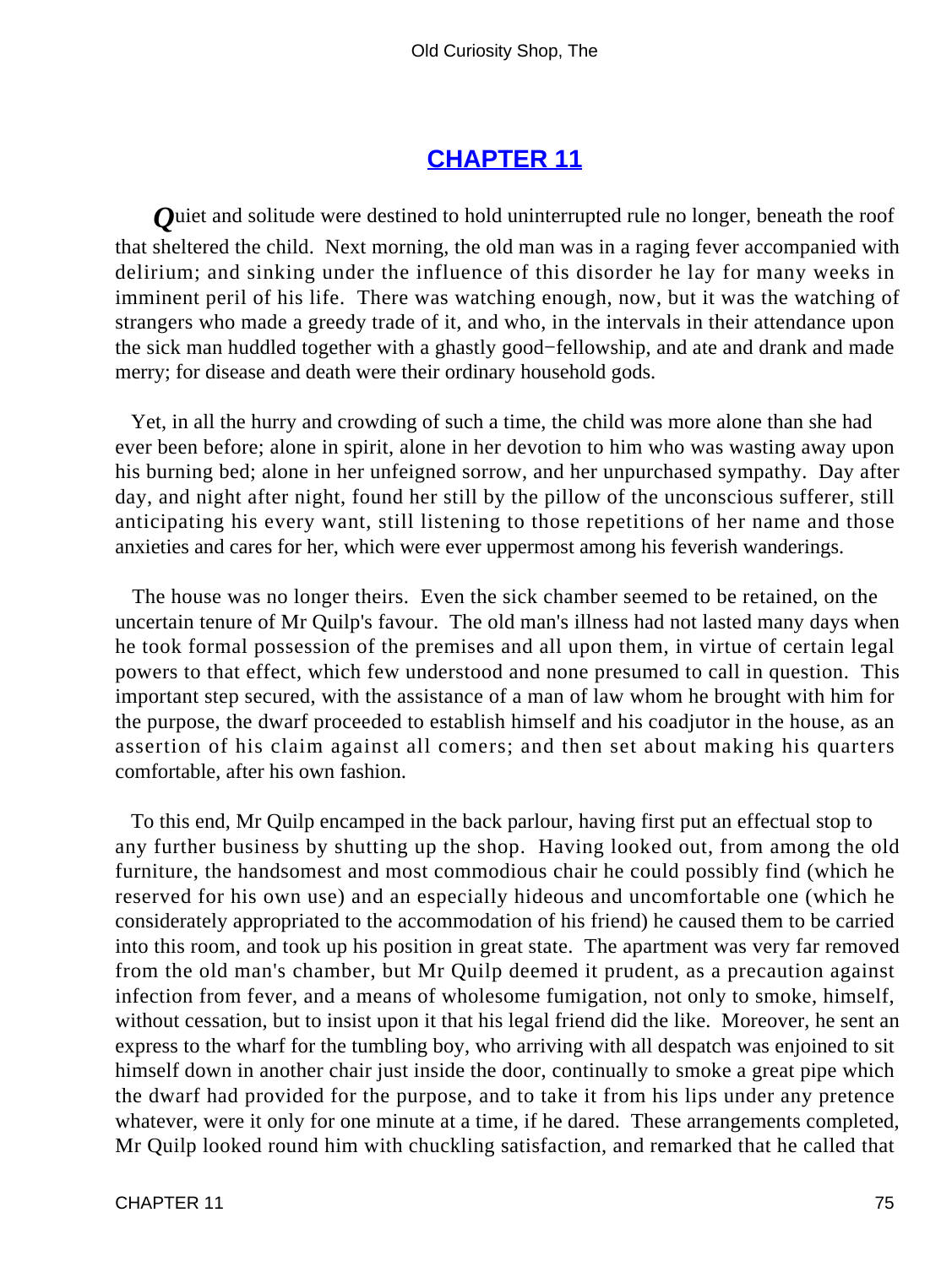comfort.

 The legal gentleman, whose melodious name was Brass, might have called it comfort also but for two drawbacks: one was, that he could by no exertion sit easy in his chair, the seat of which was very hard, angular, slippery, and sloping; the other, that tobacco−smoke always caused him great internal discomposure and annoyance. But as he was quite a creature of Mr Quilp's and had a thousand reasons for conciliating his good opinion, he tried to smile, and nodded his acquiescence with the best grace he could assume.

 This Brass was an attorney of no very good repute, from Bevis Marks in the city of London; he was a tall, meagre man, with a nose like a wen, a protruding forehead, retreating eyes, and hair of a deep red. He wore a long black surtout reaching nearly to his ankles, short black trousers, high shoes, and cotton stockings of a bluish grey. He had a cringing manner, but a very harsh voice; and his blandest smiles were so extremely forbidding, that to have had his company under the least repulsive circumstances, one would have wished him to be out of temper that he might only scowl.

 Quilp looked at his legal adviser, and seeing that he was winking very much in the anguish of his pipe, that he sometimes shuddered when he happened to inhale its full flavour, and that he constantly fanned the smoke from him, was quite overjoyed and rubbed his hands with glee.

 'Smoke away, you dog,' said Quilp, turning to the boy; 'fill your pipe again and smoke it fast, down to the last whiff, or I'll put the sealing−waxed end of it in the fire and rub it red hot upon your tongue.'

 Luckily the boy was case−hardened, and would have smoked a small lime−kiln if anybody had treated him with it. Wherefore, he only muttered a brief defiance of his master, and did as he was ordered.

'Is it good, Brass, is it nice, is it fragrant, do you feel like the Grand Turk?" said Quilp.

 Mr Brass thought that if he did, the Grand Turk's feelings were by no means to be envied, but he said it was famous, and he had no doubt he felt very like that Potentate.

 'This is the way to keep off fever,' said Quilp, 'this is the way to keep off every calamity of life! We'll never leave off, all the time we stop here – smoke away, you dog, or you shall swallow the pipe!'

 'Shall we stop here long, Mr Quilp?' inquired his legal friend, when the dwarf had given his boy this gentle admonition.

'We must stop, I suppose, till the old gentleman up stairs is dead,' returned Quilp.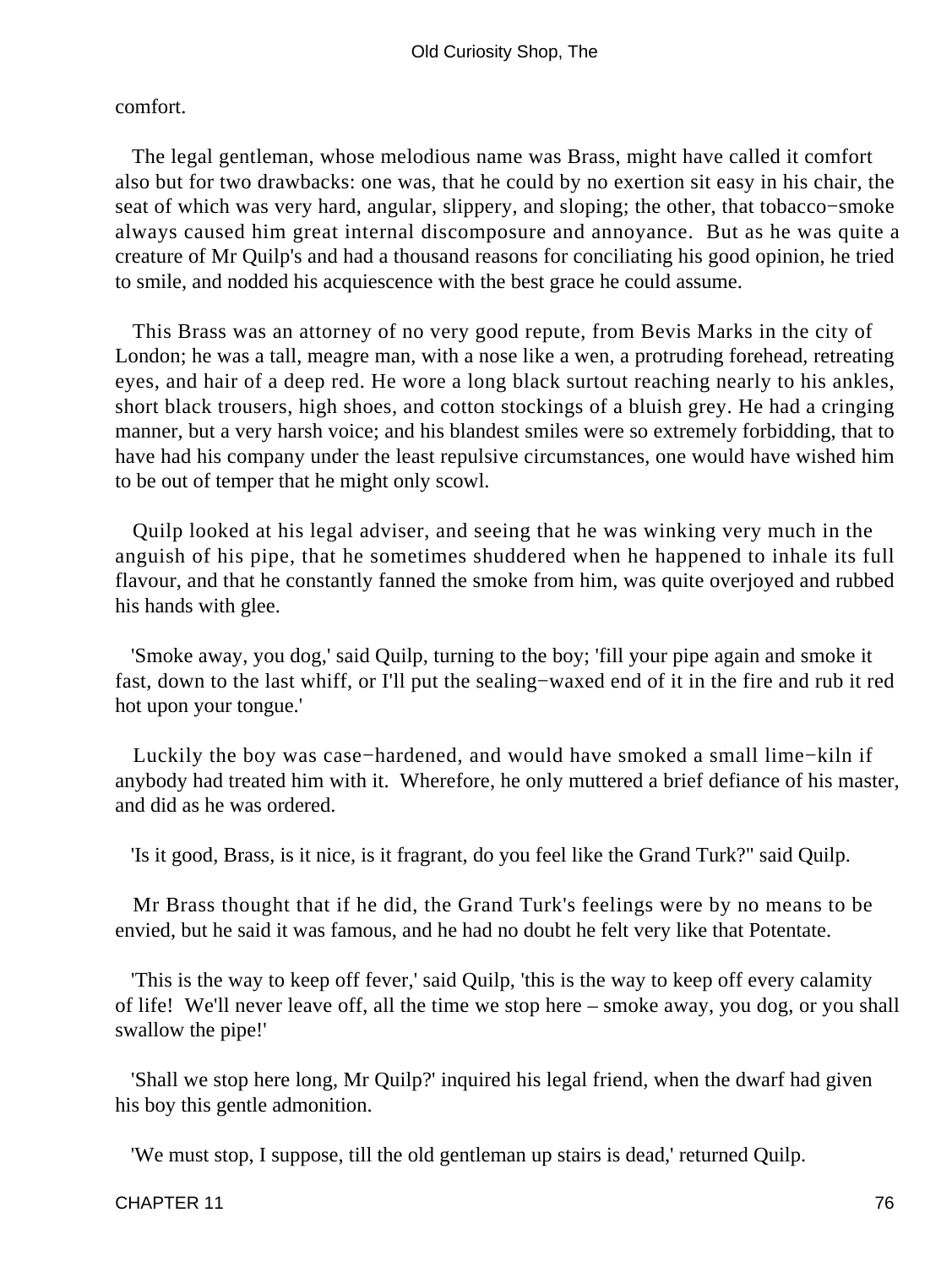'He he he!' laughed Mr Brass, 'oh! very good!'

'Smoke away!' cried Quilp. 'Never stop! You can talk as you smoke. Don't lose time.'

 'He he he!' cried Brass faintly, as he again applied himself to the odious pipe. 'But if he should get better, Mr Quilp?'

'Then we shall stop till he does, and no longer,' returned the dwarf.

 'How kind it is of you, Sir, to wait till then!' said Brass. 'Some people, Sir, would have sold or removed the goods – oh dear, the very instant the law allowed 'em. Some people, Sir, would have been all flintiness and granite. Some people, sir, would have – '

 'Some people would have spared themselves the jabbering of such a parrot as you,' interposed the dwarf.

'He he he!' cried Brass. 'You have such spirits!'

 The smoking sentinel at the door interposed in this place, and without taking his pipe from his lips, growled,

'Here's the gal a comin' down.'

'The what, you dog?' said Quilp.

'The gal,' returned the boy. 'Are you deaf?'

 'Oh!' said Quilp, drawing in his breath with great relish as if he were taking soup, 'you and I will have such a settling presently; there's such a scratching and bruising in store for you, my dear young friend! Aha! Nelly! How is he now, my duck of diamonds?"

'He's very bad,' replied the weeping child.

'What a pretty little Nell!' cried Quilp.

'Oh beautiful, sir, beautiful indeed,' said Brass. 'Quite charming.'

 'Has she come to sit upon Quilp's knee,' said the dwarf, in what he meant to be a soothing tone, 'or is she going to bed in her own little room inside here? Which is poor Nelly going to do?'

 'What a remarkable pleasant way he has with children!' muttered Brass, as if in confidence between himself and the ceiling; 'upon my word it's quite a treat to hear him.'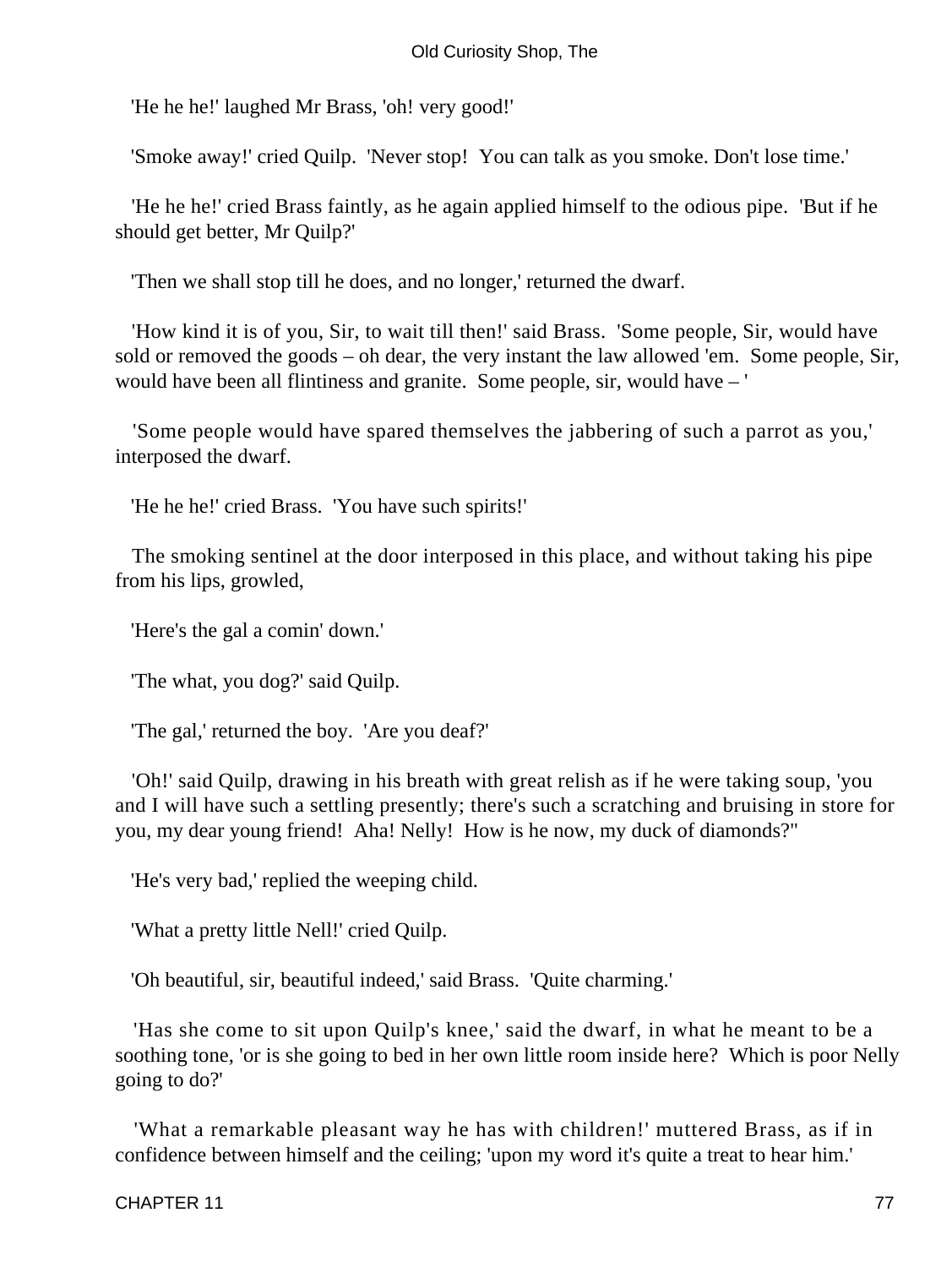'I'm not going to stay at all,' faltered Nell. 'I want a few things out of that room, and then I – I – won't come down here any more.'

 'And a very nice little room it is!' said the dwarf looking into it as the child entered. 'Quite a bower! You're sure you're not going to use it; you're sure you're not coming back, Nelly?'

 'No,' replied the child, hurrying away, with the few articles of dress she had come to remove; 'never again! Never again.'

 'She's very sensitive,' said Quilp, looking after her. 'Very sensitive; that's a pity. The bedstead is much about my size. I think I shall make it MY little room.'

 Mr Brass encouraging this idea, as he would have encouraged any other emanating from the same source, the dwarf walked in to try the effect. This he did, by throwing himself on his back upon the bed with his pipe in his mouth, and then kicking up his legs and smoking violently. Mr Brass applauding this picture very much, and the bed being soft and comfortable, Mr Quilp determined to use it, both as a sleeping place by night and as a kind of Divan by day; and in order that it might be converted to the latter purpose at once, remained where he was, and smoked his pipe out. The legal gentleman being by this time rather giddy and perplexed in his ideas (for this was one of the operations of the tobacco on his nervous system), took the opportunity of slinking away into the open air, where, in course of time, he recovered sufficiently to return with a countenance of tolerable composure. He was soon led on by the malicious dwarf to smoke himself into a relapse, and in that state stumbled upon a settee where he slept till morning.

 Such were Mr Quilp's first proceedings on entering upon his new property. He was, for some days, restrained by business from performing any particular pranks, as his time was pretty well occupied between taking, with the assistance of Mr Brass, a minute inventory of all the goods in the place, and going abroad upon his other concerns which happily engaged him for several hours at a time. His avarice and caution being, now, thoroughly awakened, however, he was never absent from the house one night; and his eagerness for some termination, good or bad, to the old man's disorder, increasing rapidly, as the time passed by, soon began to vent itself in open murmurs and exclamations of impatience.

 Nell shrank timidly from all the dwarf's advances towards conversation, and fled from the very sound of his voice; nor were the lawyer's smiles less terrible to her than Quilp's grimaces. She lived in such continual dread and apprehension of meeting one or other of them on the stairs or in the passages if she stirred from her grandfather's chamber, that she seldom left it, for a moment, until late at night, when the silence encouraged her to venture forth and breathe the purer air of some empty room.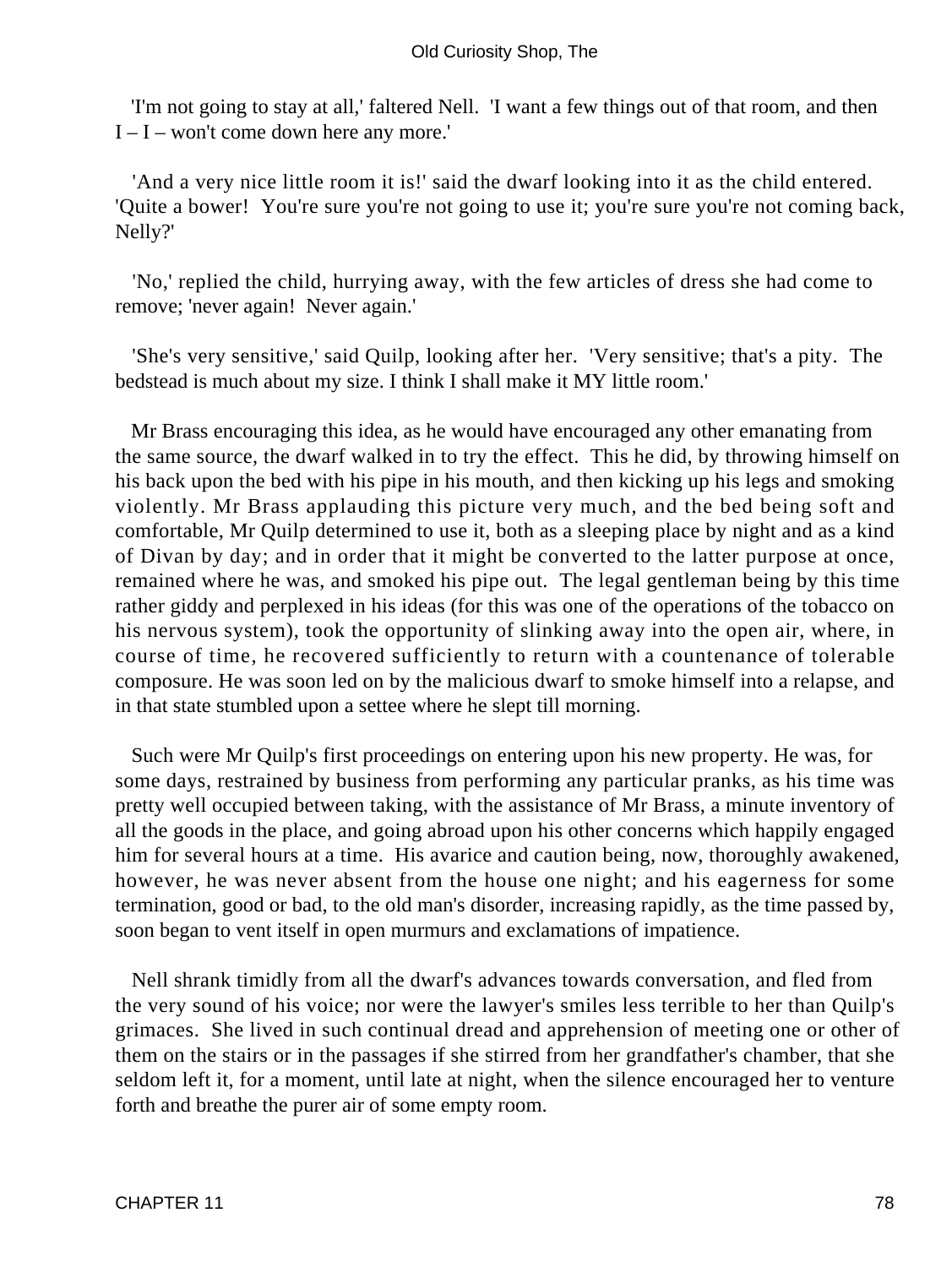One night, she had stolen to her usual window, and was sitting there very sorrowfully – for the old man had been worse that day – when she thought she heard her name pronounced by a voice in the street. Looking down, she recognised Kit, whose endeavours to attract her attention had roused her from her sad reflections.

'Miss Nell!' said the boy in a low voice.

 'Yes,' replied the child, doubtful whether she ought to hold any communication with the supposed culprit, but inclining to her old favourite still; 'what do you want?'

 'I have wanted to say a word to you, for a long time,' the boy replied, 'but the people below have driven me away and wouldn't let me see you. You don't believe – I hope you don't really believe – that I deserve to be cast off as I have been; do you, miss?'

 'I must believe it,' returned the child. 'Or why would grandfather have been so angry with you?'

 'I don't know,' replied Kit. 'I'm sure I never deserved it from him, no, nor from you. I can say that, with a true and honest heart, any way. And then to be driven from the door, when I only came to ask how old master was – !'

 'They never told me that,' said the child. 'I didn't know it indeed. I wouldn't have had them do it for the world.'

 'Thank'ee, miss,' returned Kit, 'it's comfortable to hear you say that. I said I never would believe that it was your doing.' 'That was right!' said the child eagerly.

 'Miss Nell,' cried the boy coming under the window, and speaking in a lower tone, 'there are new masters down stairs. It's a change for you.'

'It is indeed,' replied the child.

 'And so it will be for him when he gets better,' said the boy, pointing towards the sick room.

' – If he ever does,' added the child, unable to restrain her tears.

 'Oh, he'll do that, he'll do that,' said Kit. 'I'm sure he will. You mustn't be cast down, Miss Nell. Now don't be, pray!'

 These words of encouragement and consolation were few and roughly said, but they affected the child and made her, for the moment, weep the more.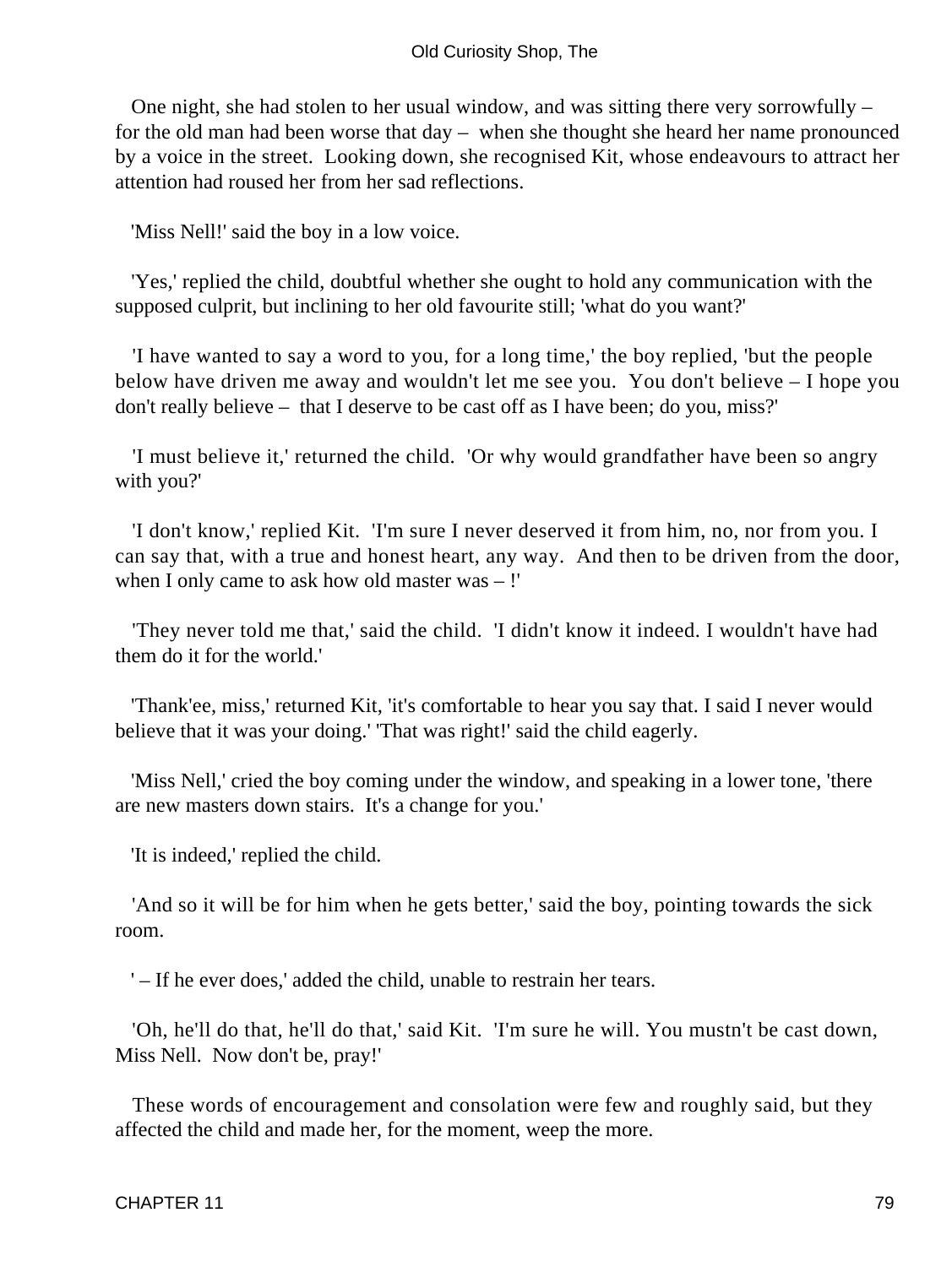'He'll be sure to get better now,' said the boy anxiously, 'if you don't give way to low spirits and turn ill yourself, which would make him worse and throw him back, just as he was recovering. When he does, say a good word – say a kind word for me, Miss Nell!'

 'They tell me I must not even mention your name to him for a long, long time,' rejoined the child, 'I dare not; and even if I might, what good would a kind word do you, Kit? We shall be very poor. We shall scarcely have bread to eat.'

 'It's not that I may be taken back,' said the boy, 'that I ask the favour of you. It isn't for the sake of food and wages that I've been waiting about so long in hopes to see you. Don't think that I'd come in a time of trouble to talk of such things as them.'

The child looked gratefully and kindly at him, but waited that he might speak again.

 'No, it's not that,' said Kit hesitating, 'it's something very different from that. I haven't got much sense, I know, but if he could be brought to believe that I'd been a faithful servant to him, doing the best I could, and never meaning harm, perhaps he mightn't – '

 Here Kit faltered so long that the child entreated him to speak out, and quickly, for it was very late, and time to shut the window.

 'Perhaps he mightn't think it over venturesome of me to say – well then, to say this,' cried Kit with sudden boldness. 'This home is gone from you and him. Mother and I have got a poor one, but that's better than this with all these people here; and why not come there, till he's had time to look about, and find a better!'

 The child did not speak. Kit, in the relief of having made his proposition, found his tongue loosened, and spoke out in its favour with his utmost eloquence.

 'You think,' said the boy, 'that it's very small and inconvenient. So it is, but it's very clean. Perhaps you think it would be noisy, but there's not a quieter court than ours in all the town. Don't be afraid of the children; the baby hardly ever cries, and the other one is very good – besides, I'd mind 'em. They wouldn't vex you much, I'm sure. Do try, Miss Nell, do try. The little front room up stairs is very pleasant. You can see a piece of the church−clock, through the chimneys, and almost tell the time; mother says it would be just the thing for you, and so it would, and you'd have her to wait upon you both, and me to run of errands. We don't mean money, bless you; you're not to think of that! Will you try him, Miss Nell? Only say you'll try him. Do try to make old master come, and ask him first what I have done. Will you only promise that, Miss Nell?'

 Before the child could reply to this earnest solicitation, the street−door opened, and Mr Brass thrusting out his night−capped head called in a surly voice, 'Who's there!' Kit immediately glided away, and Nell, closing the window softly, drew back into the room.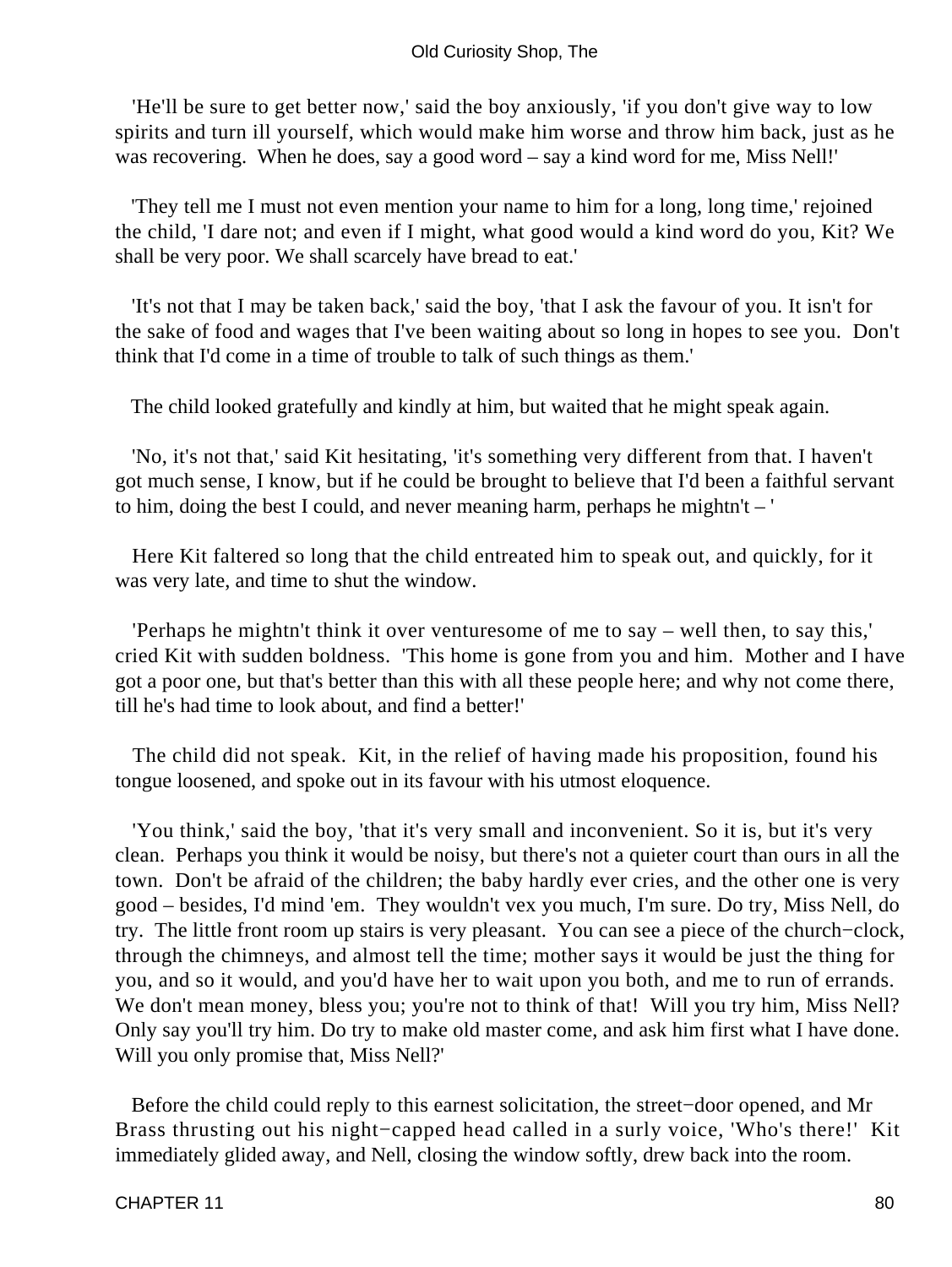### Old Curiosity Shop, The

 Before Mr Brass had repeated his inquiry many times, Mr Quilp, also embellished with a night−cap, emerged from the same door and looked carefully up and down the street, and up at all the windows of the house, from the opposite side. Finding that there was nobody in sight, he presently returned into the house with his legal friend, protesting (as the child heard from the staircase), that there was a league and plot against him; that he was in danger of being robbed and plundered by a band of conspirators who prowled about the house at all seasons; and that he would delay no longer but take immediate steps for disposing of the property and returning to his own peaceful roof. Having growled forth these, and a great many other threats of the same nature, he coiled himself once more in the child's little bed, and Nell crept softly up the stairs.

 It was natural enough that her short and unfinished dialogue with Kit should leave a strong impression on her mind, and influence her dreams that night and her recollections for a long, long time. Surrounded by unfeeling creditors, and mercenary attendants upon the sick, and meeting in the height of her anxiety and sorrow with little regard or sympathy even from the women about her, it is not surprising that the affectionate heart of the child should have been touched to the quick by one kind and generous spirit, however uncouth the temple in which it dwelt. Thank Heaven that the temples of such spirits are not made with hands, and that they may be even more worthily hung with poor patch−work than with purple and fine linen!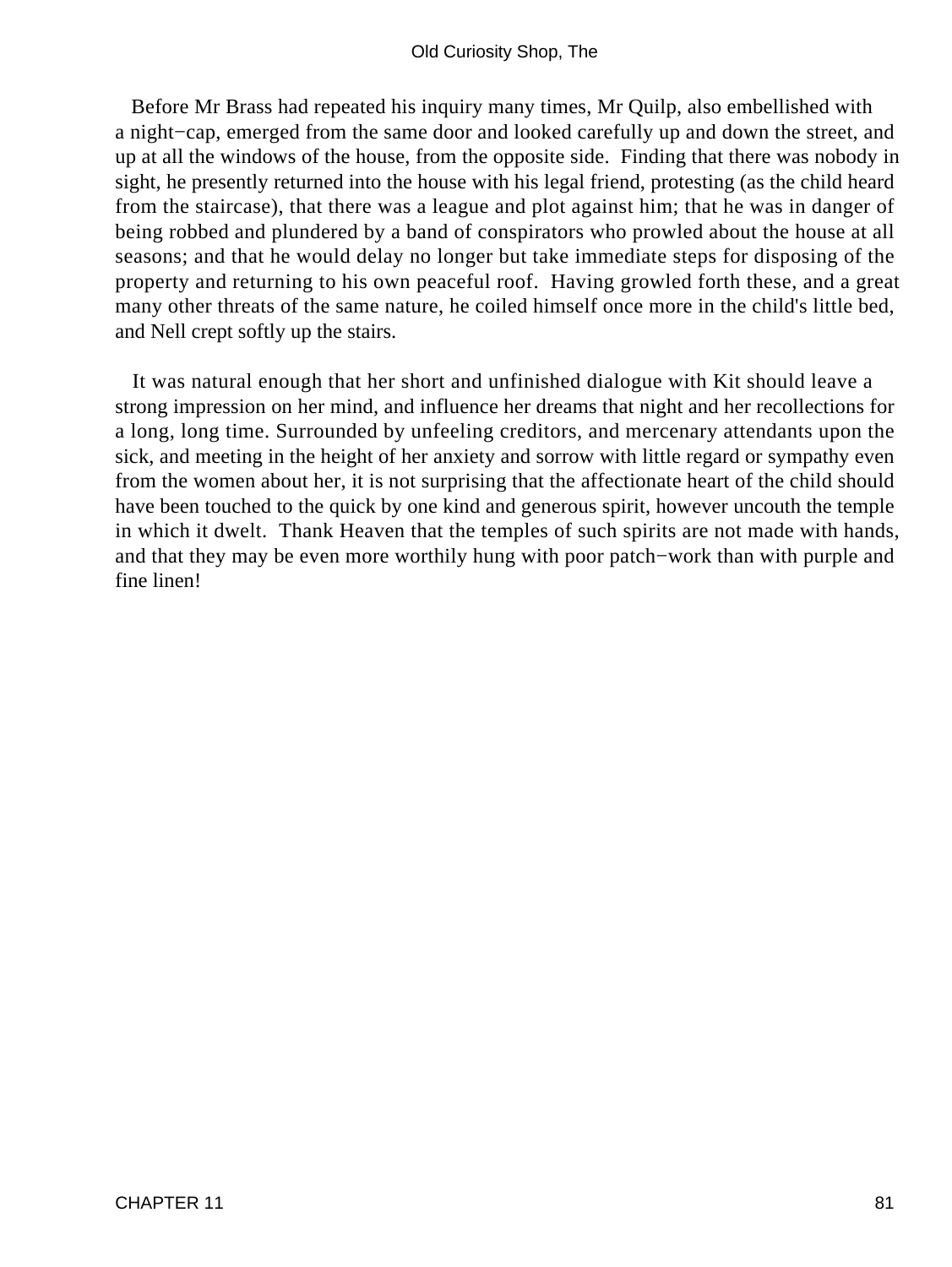# **[CHAPTER 12](#page-494-0)**

A t length, the crisis of the old man's disorder was past, and he began to mend. By very slow and feeble degrees his consciousness came back; but the mind was weakened and its functions were impaired. He was patient, and quiet; often sat brooding, but not despondently, for a long space; was easily amused, even by a sun−beam on the wall or ceiling; made no complaint that the days were long, or the nights tedious; and appeared indeed to have lost all count of time, and every sense of care or weariness. He would sit, for hours together, with Nell's small hand in his, playing with the fingers and stopping sometimes to smooth her hair or kiss her brow; and, when he saw that tears were glistening in her eyes, would look, amazed, about him for the cause, and forget his wonder even while he looked.

 The child and he rode out; the old man propped up with pillows, and the child beside him. They were hand in hand as usual. The noise and motion in the streets fatigued his brain at first, but he was not surprised, or curious, or pleased, or irritated. He was asked if he remembered this, or that. 'O yes,' he said, 'quite well – why not?' Sometimes he turned his head, and looked, with earnest gaze and outstretched neck, after some stranger in the crowd, until he disappeared from sight; but, to the question why he did this, he answered not a word.

 He was sitting in his easy chair one day, and Nell upon a stool beside him, when a man outside the door inquired if he might enter. 'Yes,' he said without emotion, 'it was Quilp, he knew. Quilp was master there. Of course he might come in.' And so he did.

 'I'm glad to see you well again at last, neighbour,' said the dwarf, sitting down opposite him. 'You're quite strong now?'

'Yes,' said the old man feebly, 'yes.'

 'I don't want to hurry you, you know, neighbour,' said the dwarf, raising his voice, for the old man's senses were duller than they had been; 'but, as soon as you can arrange your future proceedings, the better.'

'Surely,' said the old man. 'The better for all parties.'

 'You see,' pursued Quilp after a short pause, 'the goods being once removed, this house would be uncomfortable; uninhabitable in fact.'

'You say true,' returned the old man. 'Poor Nell too, what would she do?'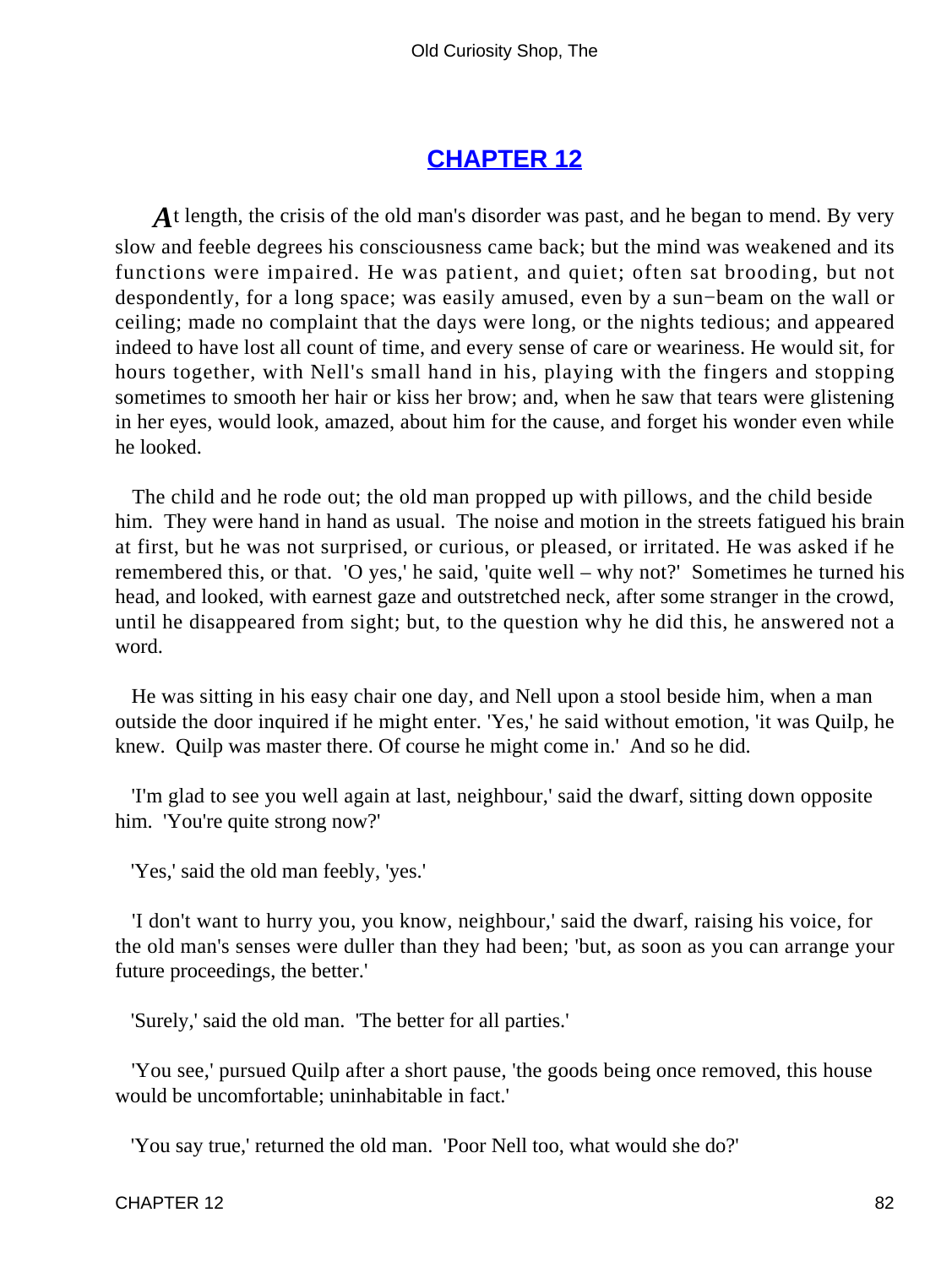'Exactly,' bawled the dwarf nodding his head; 'that's very well observed. Then will you consider about it, neighbour?'

'I will, certainly,' replied the old man. 'We shall not stop here.'

 'So I supposed,' said the dwarf. 'I have sold the things. They have not yielded quite as much as they might have done, but pretty well – pretty well. To−day's Tuesday. When shall they be moved? There's no hurry – shall we say this afternoon?'

'Say Friday morning,' returned the old man.

 'Very good,' said the dwarf. 'So be it – with the understanding that I can't go beyond that day, neighbour, on any account.'

'Good,' returned the old man. 'I shall remember it.'

 Mr Quilp seemed rather puzzled by the strange, even spiritless way in which all this was said; but as the old man nodded his head and repeated 'on Friday morning. I shall remember it,' he had no excuse for dwelling on the subject any further, and so took a friendly leave with many expressions of good−will and many compliments to his friend on his looking so remarkably well; and went below stairs to report progress to Mr Brass.

 All that day, and all the next, the old man remained in this state. He wandered up and down the house and into and out of the various rooms, as if with some vague intent of bidding them adieu, but he referred neither by direct allusions nor in any other manner to the interview of the morning or the necessity of finding some other shelter. An indistinct idea he had, that the child was desolate and in want of help; for he often drew her to his bosom and bade her be of good cheer, saying that they would not desert each other; but he seemed unable to contemplate their real position more distinctly, and was still the listless, passionless creature that suffering of mind and body had left him.

 We call this a state of childishness, but it is the same poor hollow mockery of it, that death is of sleep. Where, in the dull eyes of doating men, are the laughing light and life of childhood, the gaiety that has known no check, the frankness that has felt no chill, the hope that has never withered, the joys that fade in blossoming? Where, in the sharp lineaments of rigid and unsightly death, is the calm beauty of slumber, telling of rest for the waking hours that are past, and gentle hopes and loves for those which are to come? Lay death and sleep down, side by side, and say who shall find the two akin. Send forth the child and childish man together, and blush for the pride that libels our own old happy state, and gives its title to an ugly and distorted image.

 Thursday arrived, and there was no alteration in the old man. But a change came upon him that evening as he and the child sat silently together.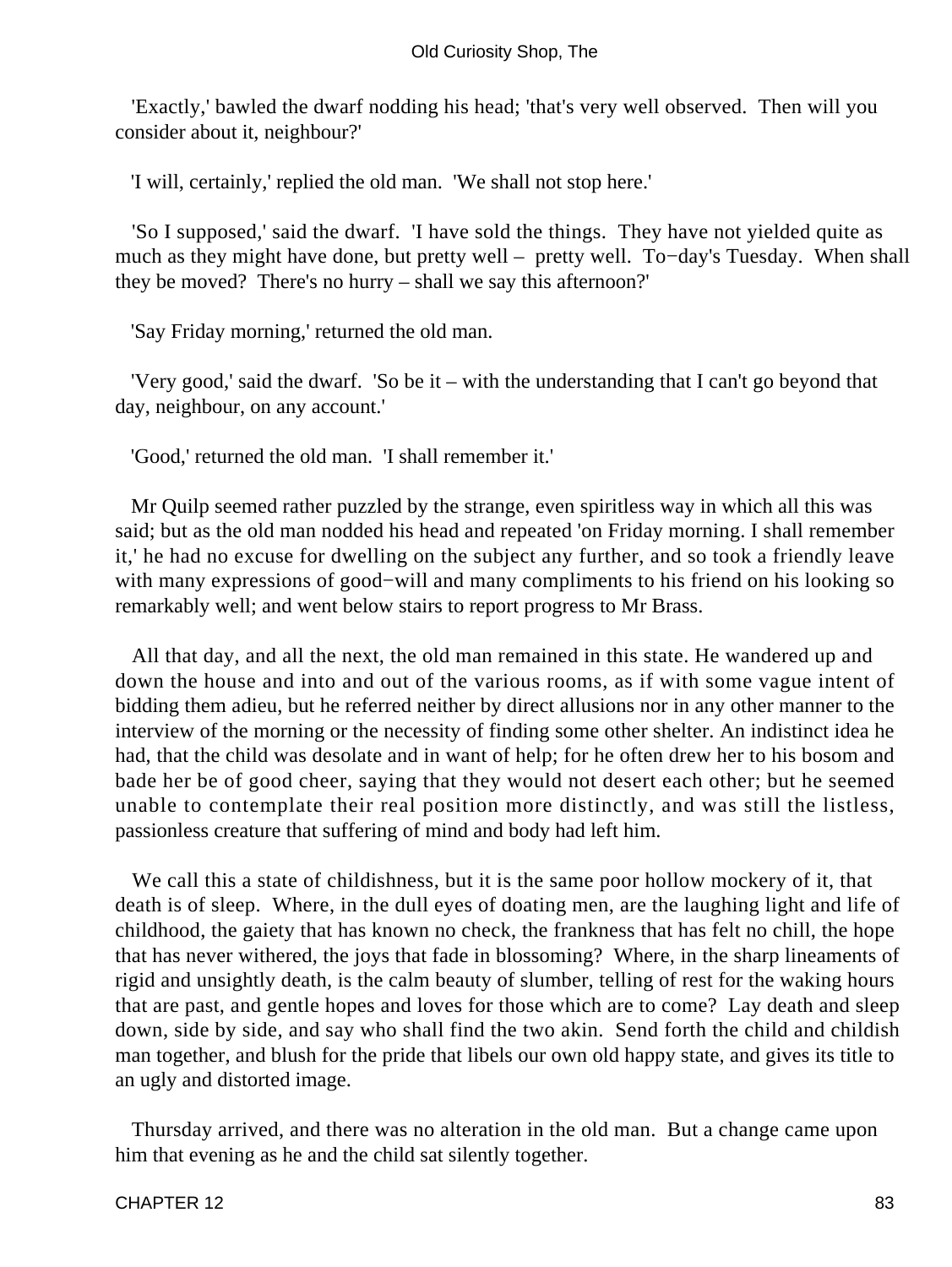In a small dull yard below his window, there was a tree – green and flourishing enough, for such a place – and as the air stirred among its leaves, it threw a rippling shadow on the white wall. The old man sat watching the shadows as they trembled in this patch of light, until the sun went down; and when it was night, and the moon was slowly rising, he still sat in the same spot.

 To one who had been tossing on a restless bed so long, even these few green leaves and this tranquil light, although it languished among chimneys and house−tops, were pleasant things. They suggested quiet places afar off, and rest, and peace. The child thought, more than once that he was moved: and had forborne to speak. But now he shed tears – tears that it lightened her aching heart to see – and making as though he would fall upon his knees, besought her to forgive him.

 'Forgive you – what?' said Nell, interposing to prevent his purpose. 'Oh grandfather, what should I forgive?'

 'All that is past, all that has come upon thee, Nell, all that was done in that uneasy dream,' returned the old man.

'Do not talk so,' said the child. 'Pray do not. Let us speak of something else.'

 'Yes, yes, we will,' he rejoined. 'And it shall be of what we talked of long ago – many months – months is it, or weeks, or days? which is it Nell?'

'I do not understand you,' said the child.

 'It has come back upon me to−day, it has all come back since we have been sitting here. I bless thee for it, Nell!'

'For what, dear grandfather?'

 'For what you said when we were first made beggars, Nell. Let us speak softly. Hush! for if they knew our purpose down stairs, they would cry that I was mad and take thee from me. We will not stop here another day. We will go far away from here.'

 'Yes, let us go,' said the child earnestly. 'Let us begone from this place, and never turn back or think of it again. Let us wander barefoot through the world, rather than linger here.'

 'We will,' answered the old man, 'we will travel afoot through the fields and woods, and by the side of rivers, and trust ourselves to God in the places where He dwells. It is far better to lie down at night beneath an open sky like that yonder – see how bright it is – than to rest in close rooms which are always full of care and weary dreams. Thou and I together, Nell, may be cheerful and happy yet, and learn to forget this time, as if it had never been.'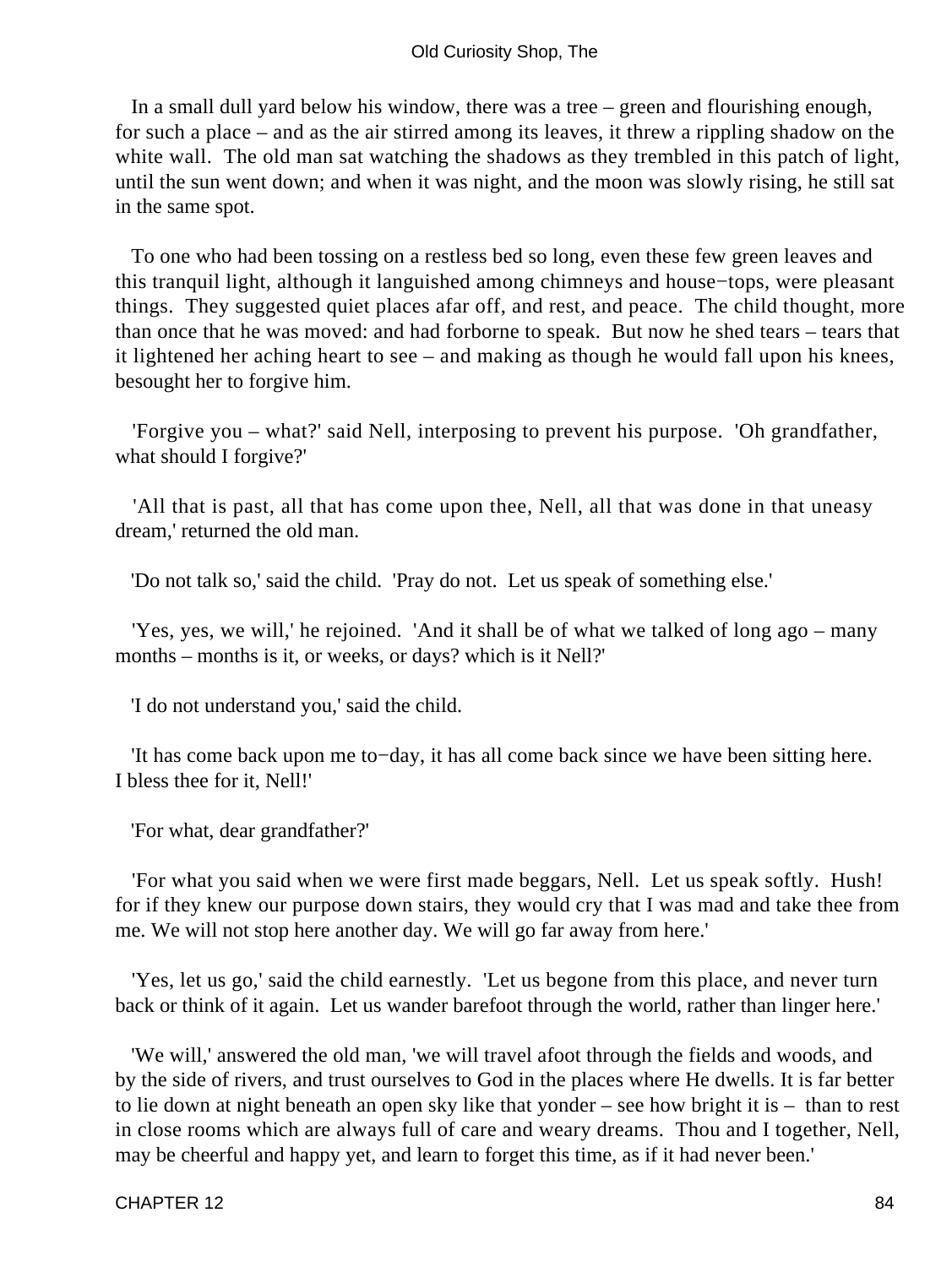#### Old Curiosity Shop, The

'We will be happy,' cried the child. 'We never can be here.'

 'No, we never can again – never again – that's truly said,' rejoined the old man. 'Let us steal away to−morrow morning – early and softly, that we may not be seen or heard – and leave no trace or track for them to follow by. Poor Nell! Thy cheek is pale, and thy eyes are heavy with watching and weeping for me – I know – for me; but thou wilt be well again, and merry too, when we are far away. To−morrow morning, dear, we'll turn our faces from this scene of sorrow, and be as free and happy as the birds.'

 And then the old man clasped his hands above her head, and said, in a few broken words, that from that time forth they would wander up and down together, and never part more until Death took one or other of the twain.

 The child's heart beat high with hope and confidence. She had no thought of hunger, or cold, or thirst, or suffering. She saw in this, but a return of the simple pleasures they had once enjoyed, a relief from the gloomy solitude in which she had lived, an escape from the heartless people by whom she had been surrounded in her late time of trial, the restoration of the old man's health and peace, and a life of tranquil happiness. Sun, and stream, and meadow, and summer days, shone brightly in her view, and there was no dark tint in all the sparkling picture.

 The old man had slept, for some hours, soundly in his bed, and she was yet busily engaged in preparing for their flight. There were a few articles of clothing for herself to carry, and a few for him; old garments, such as became their fallen fortunes, laid out to wear; and a staff to support his feeble steps, put ready for his use. But this was not all her task; for now she must visit the old rooms for the last time.

 And how different the parting with them was, from any she had expected, and most of all from that which she had oftenest pictured to herself. How could she ever have thought of bidding them farewell in triumph, when the recollection of the many hours she had passed among them rose to her swelling heart, and made her feel the wish a cruelty: lonely and sad though many of those hours had been! She sat down at the window where she had spent so many evenings – darker far than this – and every thought of hope or cheerfulness that had occurred to her in that place came vividly upon her mind, and blotted out all its dull and mournful associations in an instant.

 Her own little room too, where she had so often knelt down and prayed at night – prayed for the time which she hoped was dawning now – the little room where she had slept so peacefully, and dreamed such pleasant dreams! It was hard not to be able to glance round it once more, and to be forced to leave it without one kind look or grateful tear. There were some trifles there – poor useless things – that she would have liked to take away; but that was impossible.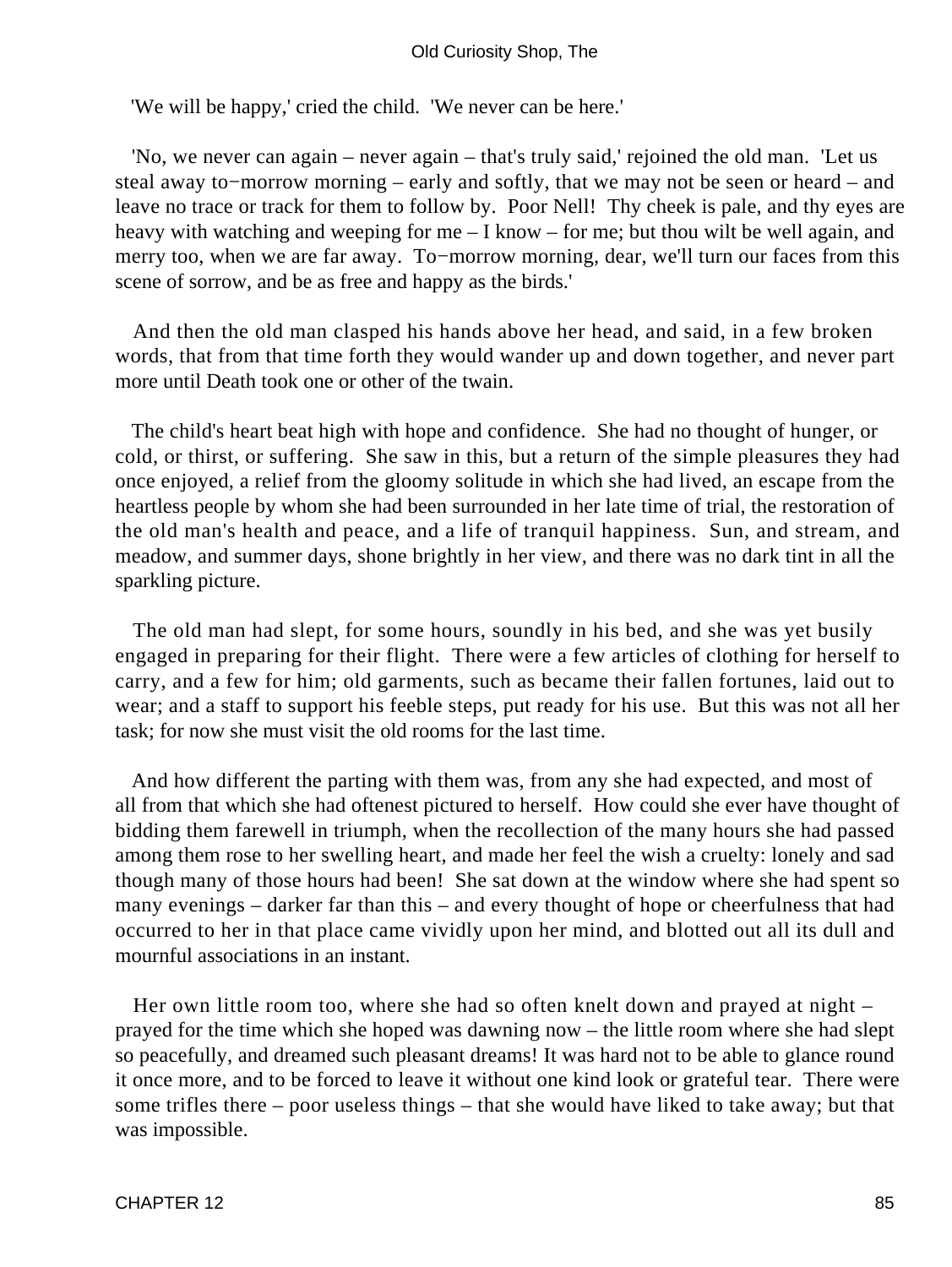This brought to mind her bird, her poor bird, who hung there yet. She wept bitterly for the loss of this little creature – until the idea occurred to her – she did not know how, or why, it came into her head – that it might, by some means, fall into the hands of Kit who would keep it for her sake, and think, perhaps, that she had left it behind in the hope that he might have it, and as an assurance that she was grateful to him. She was calmed and comforted by the thought, and went to rest with a lighter heart.

 From many dreams of rambling through light and sunny places, but with some vague object unattained which ran indistinctly through them all, she awoke to find that it was yet night, and that the stars were shining brightly in the sky. At length, the day began to glimmer, and the stars to grow pale and dim. As soon as she was sure of this, she arose, and dressed herself for the journey.

 The old man was yet asleep, and as she was unwilling to disturb him, she left him to slumber on, until the sun rose. He was anxious that they should leave the house without a minute's loss of time, and was soon ready.

 The child then took him by the hand, and they trod lightly and cautiously down the stairs, trembling whenever a board creaked, and often stopping to listen. The old man had forgotten a kind of wallet which contained the light burden he had to carry; and the going back a few steps to fetch it seemed an interminable delay.

 At last they reached the passage on the ground floor, where the snoring of Mr Quilp and his legal friend sounded more terrible in their ears than the roars of lions. The bolts of the door were rusty, and difficult to unfasten without noise. When they were all drawn back, it was found to be locked, and worst of all, the key was gone. Then the child remembered, for the first time, one of the nurses having told her that Quilp always locked both the house− doors at night, and kept the keys on the table in his bedroom.

 It was not without great fear and trepidation that little Nell slipped off her shoes and gliding through the store−room of old curiosities, where Mr Brass – the ugliest piece of goods in all the stock – lay sleeping on a mattress, passed into her own little chamber.

 Here she stood, for a few moments, quite transfixed with terror at the sight of Mr Quilp, who was hanging so far out of bed that he almost seemed to be standing on his head, and who, either from the uneasiness of this posture, or in one of his agreeable habits, was gasping and growling with his mouth wide open, and the whites (or rather the dirty yellows) of his eyes distinctly visible. It was no time, however, to ask whether anything ailed him; so, possessing herself of the key after one hasty glance about the room, and repassing the prostrate Mr Brass, she rejoined the old man in safety. They got the door open without noise, and passing into the street, stood still.

'Which way?' said the child.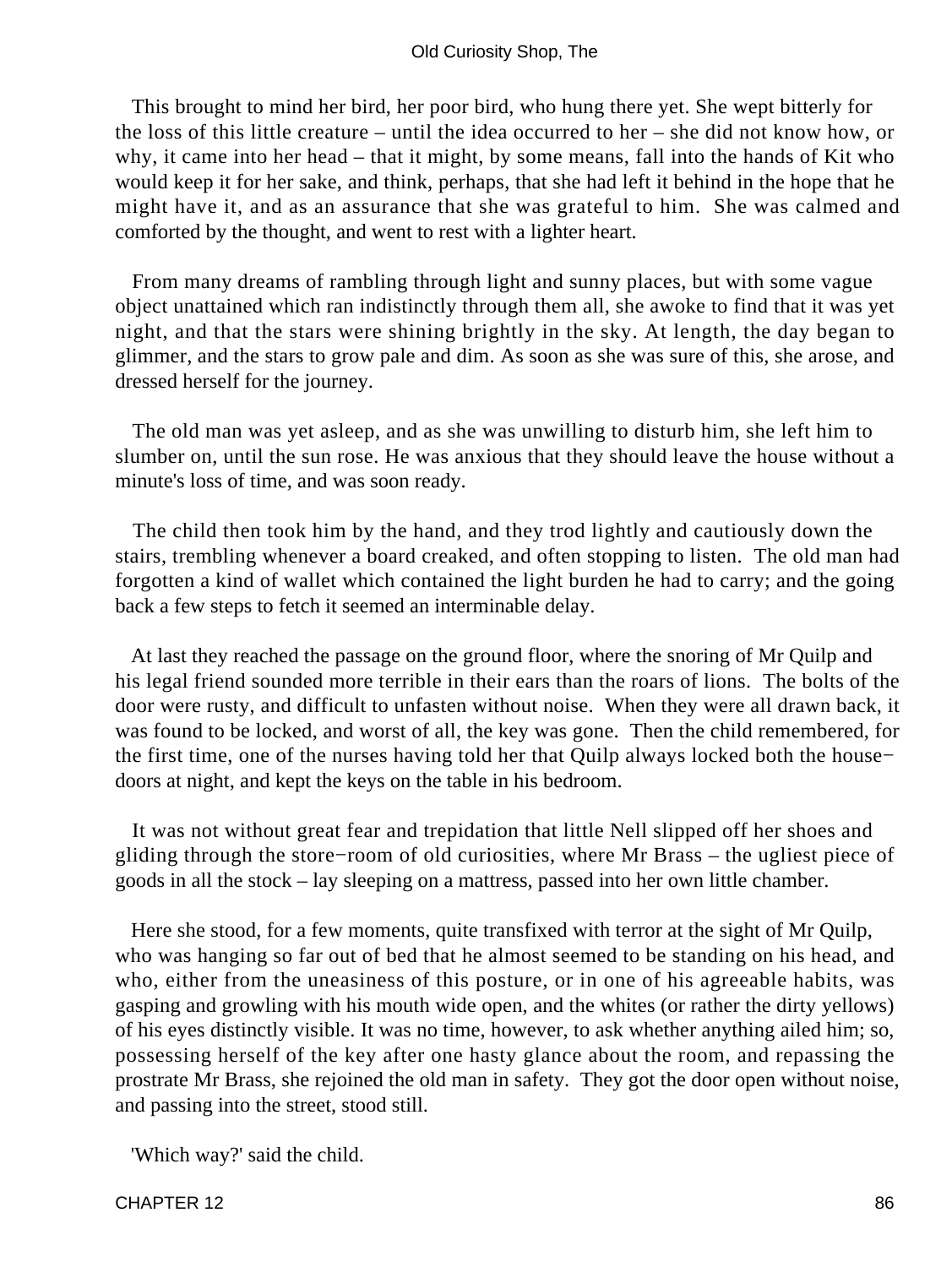### Old Curiosity Shop, The

 The old man looked, irresolutely and helplessly, first at her, then to the right and left, then at her again, and shook his head. It was plain that she was thenceforth his guide and leader. The child felt it, but had no doubts or misgiving, and putting her hand in his, led him gently away.

 It was the beginning of a day in June; the deep blue sky unsullied by a cloud, and teeming with brilliant light. The streets were, as yet, nearly free from passengers, the houses and shops were closed, and the healthy air of morning fell like breath from angels, on the sleeping town.

 The old man and the child passed on through the glad silence, elate with hope and pleasure. They were alone together, once again; every object was bright and fresh; nothing reminded them, otherwise than by contrast, of the monotony and constraint they had left behind; church towers and steeples, frowning and dark at other times, now shone in the sun; each humble nook and corner rejoiced in light; and the sky, dimmed only by excessive distance, shed its placid smile on everything beneath.

 Forth from the city, while it yet slumbered, went the two poor adventurers, wandering they knew not whither.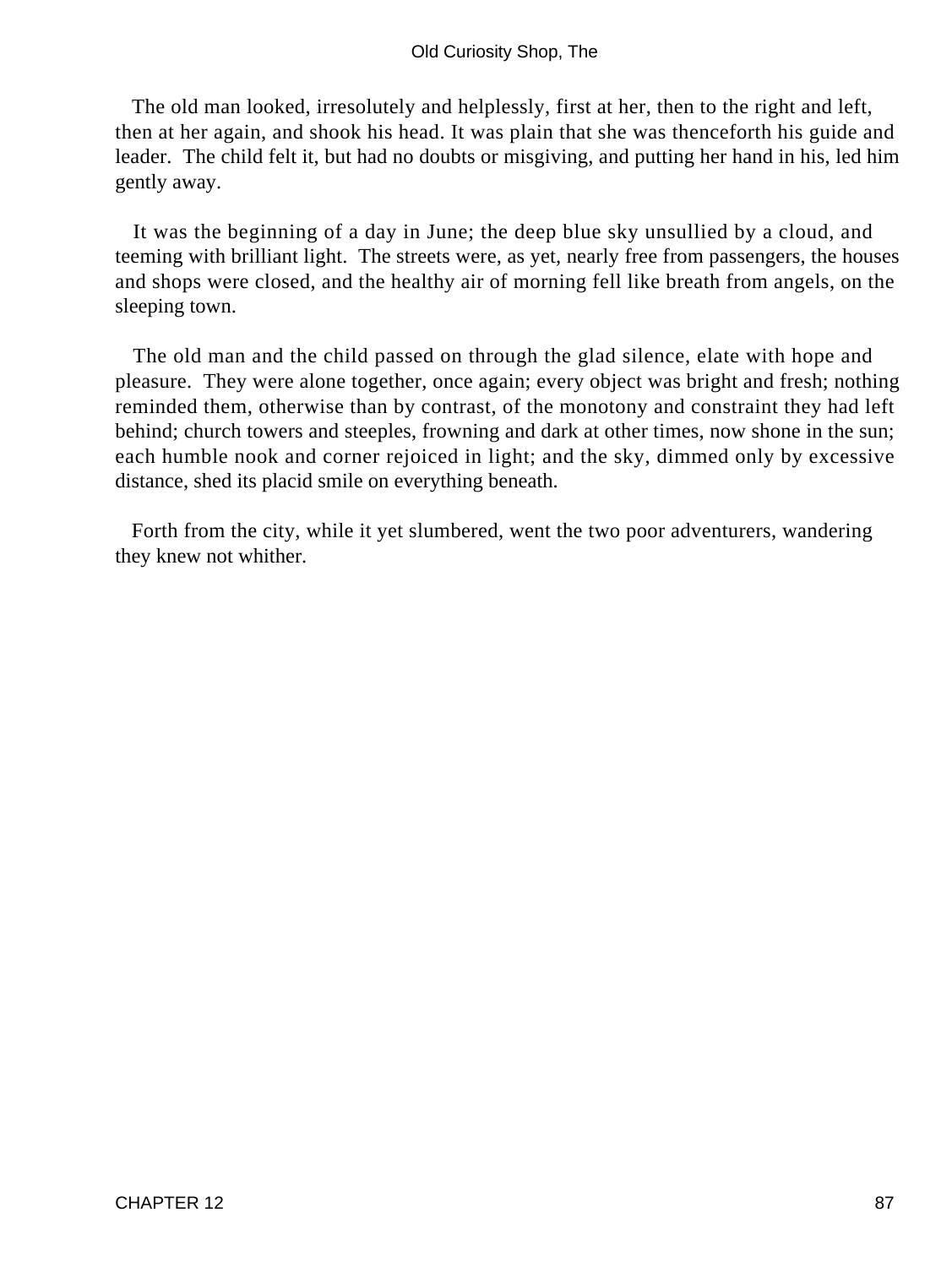# **[CHAPTER 13](#page-494-0)**

*Daniel Quilp of Tower Hill, and Sampson Brass of Bevis Marks in the city of London,* Gentleman, one of her Majesty's attornies of the Courts of the King's Bench and Common Pleas at Westminster and a solicitor of the High Court of Chancery, slumbered on, unconscious and unsuspicious of any mischance, until a knocking on the street door, often repeated and gradually mounting up from a modest single rap to a perfect battery of knocks, fired in long discharges with a very short interval between, caused the said Daniel Quilp to struggle into a horizontal position, and to stare at the ceiling with a drowsy indifference, betokening that he heard the noise and rather wondered at the same, and couldn't be at the trouble of bestowing any further thought upon the subject.

 As the knocking, however, instead of accommodating itself to his lazy state, increased in vigour and became more importunate, as if in earnest remonstrance against his falling asleep again, now that he had once opened his eyes, Daniel Quilp began by degrees to comprehend the possibility of there being somebody at the door; and thus he gradually came to recollect that it was Friday morning, and he had ordered Mrs Quilp to be in waiting upon him at an early hour.

 Mr Brass, after writhing about, in a great many strange attitudes, and often twisting his face and eyes into an expression like that which is usually produced by eating gooseberries very early in the season, was by this time awake also. Seeing that Mr Quilp invested himself in his every−day garments, he hastened to do the like, putting on his shoes before his stockings, and thrusting his legs into his coat sleeves, and making such other small mistakes in his toilet as are not uncommon to those who dress in a hurry, and labour under the agitation of having been suddenly roused. While the attorney was thus engaged, the dwarf was groping under the table, muttering desperate imprecations on himself, and mankind in general, and all inanimate objects to boot, which suggested to Mr Brass the question, 'what's the matter?'

 'The key,' said the dwarf, looking viciously about him, 'the door−key – that's the matter. D'ye know anything of it?'

'How should I know anything of it, sir?' returned Mr Brass.

 'How should you?' repeated Quilp with a sneer. 'You're a nice lawyer, an't you? Ugh, you idiot!'

 Not caring to represent to the dwarf in his present humour, that the loss of a key by another person could scarcely be said to affect his (Brass's) legal knowledge in any material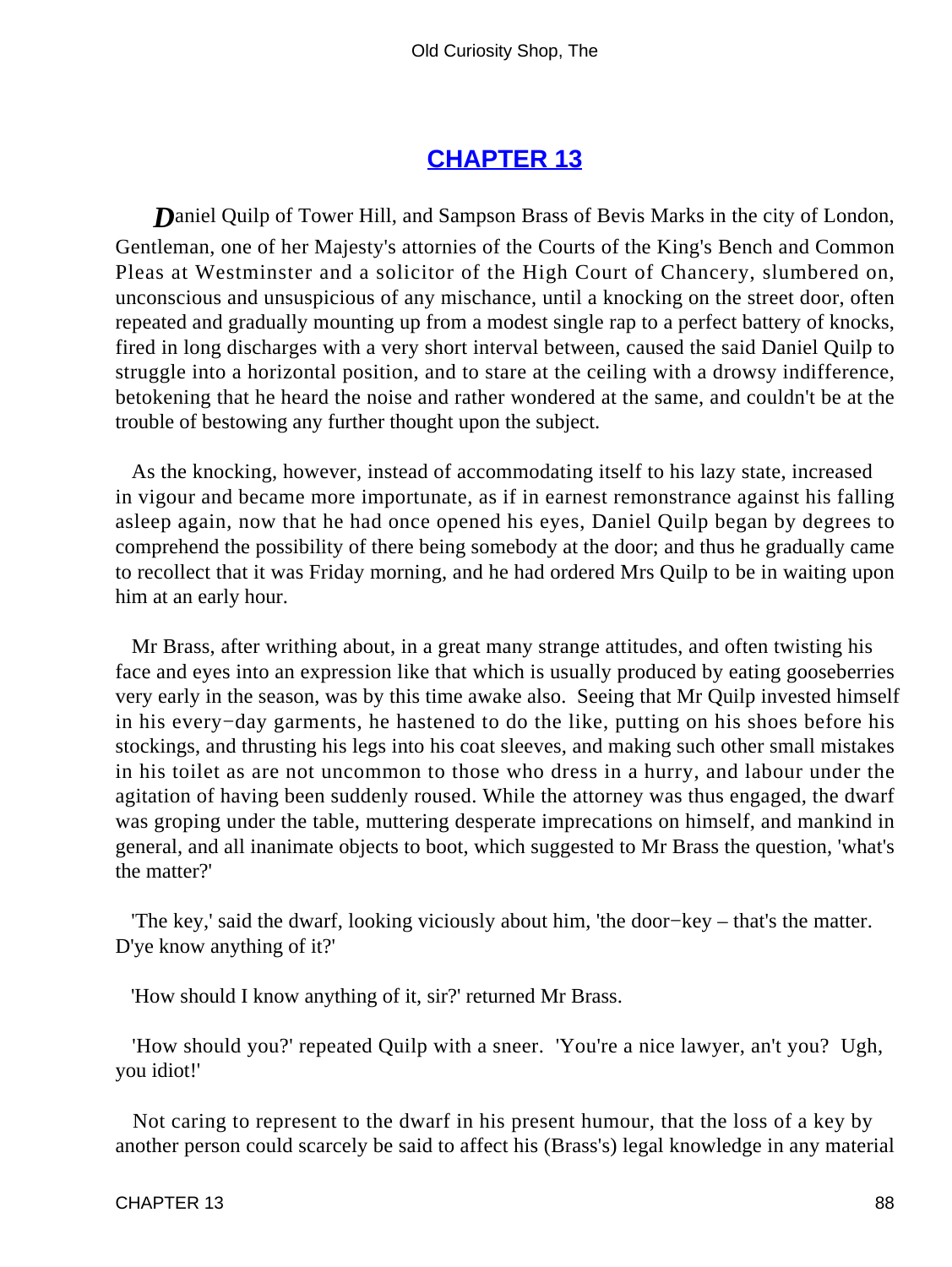degree, Mr Brass humbly suggested that it must have been forgotten over night, and was, doubtless, at that moment in its native key−hole. Notwithstanding that Mr Quilp had a strong conviction to the contrary, founded on his recollection of having carefully taken it out, he was fain to admit that this was possible, and therefore went grumbling to the door where, sure enough, he found it.

 Now, just as Mr Quilp laid his hand upon the lock, and saw with great astonishment that the fastenings were undone, the knocking came again with the most irritating violence, and the daylight which had been shining through the key−hole was intercepted on the outside by a human eye. The dwarf was very much exasperated, and wanting somebody to wreak his ill−humour upon, determined to dart out suddenly, and favour Mrs Quilp with a gentle acknowledgment of her attention in making that hideous uproar.

With this view, he drew back the lock very silently and softly, and opening the door all at once, pounced out upon the person on the other side, who had at that moment raised the knocker for another application, and at whom the dwarf ran head first: throwing out his hands and feet together, and biting the air in the fulness of his malice.

 So far, however, from rushing upon somebody who offered no resistance and implored his mercy, Mr Quilp was no sooner in the arms of the individual whom he had taken for his wife than he found himself complimented with two staggering blows on the head, and two more, of the same quality, in the chest; and closing with his assailant, such a shower of buffets rained down upon his person as sufficed to convince him that he was in skilful and experienced hands. Nothing daunted by this reception, he clung tight to his opponent, and bit and hammered away with such good−will and heartiness, that it was at least a couple of minutes before he was dislodged. Then, and not until then, Daniel Quilp found himself, all flushed and dishevelled, in the middle of the street, with Mr Richard Swiveller performing a kind of dance round him and requiring to know 'whether he wanted any more?'

 'There's plenty more of it at the same shop,' said Mr Swiveller, by turns advancing and retreating in a threatening attitude, 'a large and extensive assortment always on hand – country orders executed with promptitude and despatch – will you have a little more, Sir – don't say no, if you'd rather not.'

 'I thought it was somebody else,' said Quilp, rubbing his shoulders, 'why didn't you say who you were?'

 'Why didn't you say who YOU were?' returned Dick, 'instead of flying out of the house like a Bedlamite ?'

'It was you that – that knocked,' said the dwarf, getting up with a short groan, 'was it?'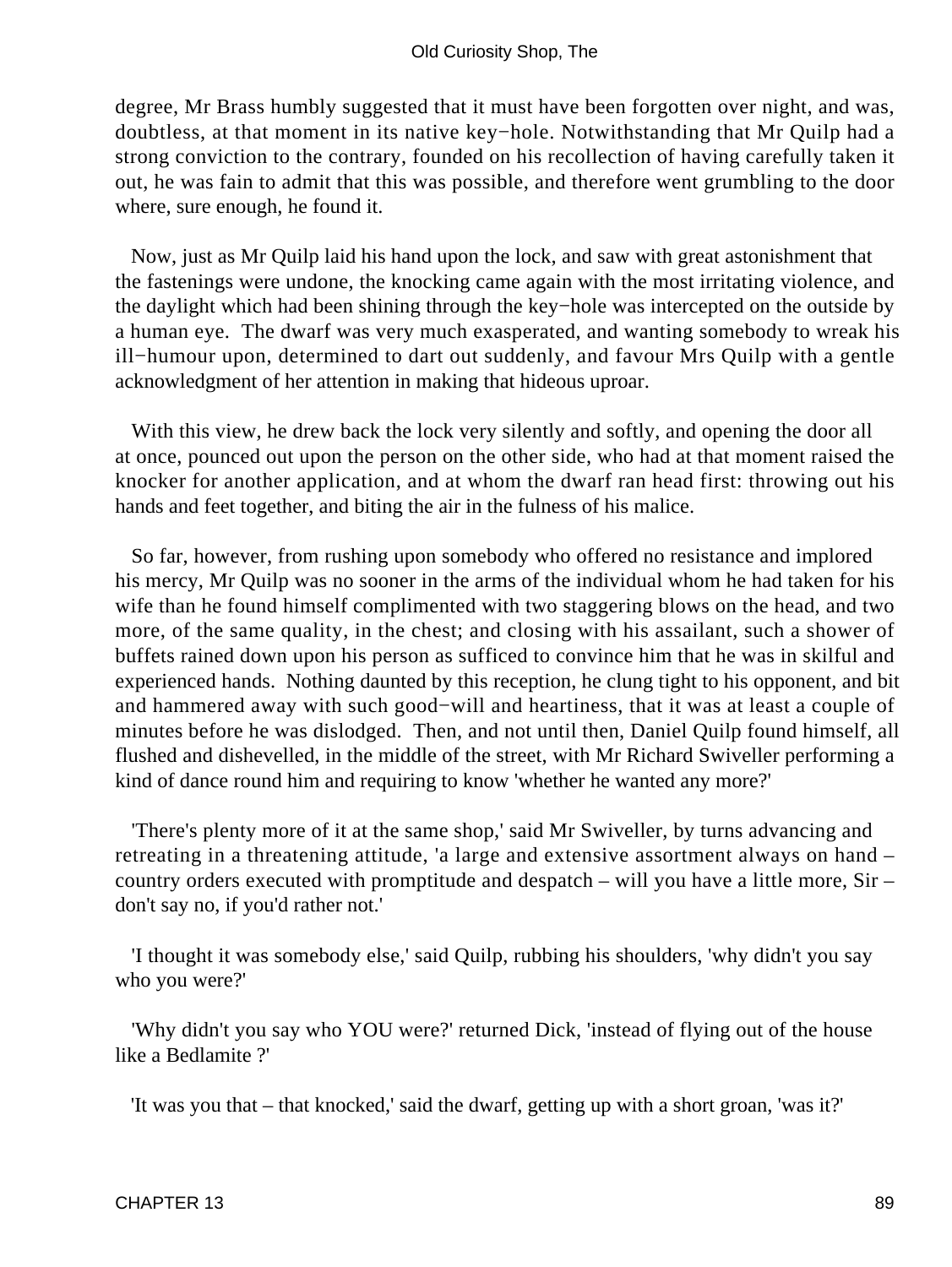'Yes, I am the man,' replied Dick. 'That lady had begun when I came, but she knocked too soft, so I relieved her.' As he said this, he pointed towards Mrs Quilp, who stood trembling at a little distance.

 'Humph!' muttered the dwarf, darting an angry look at his wife, 'I thought it was your fault! And you, sir – don't you know there has been somebody ill here, that you knock as if you'd beat the door down?'

'Damme!' answered Dick, 'that's why I did it. I thought there was somebody dead here.'

'You came for some purpose, I suppose,' said Quilp. 'What is it you want?'

 'I want to know how the old gentleman is,' rejoined Mr Swiveller, 'and to hear from Nell herself, with whom I should like to have a little talk. I'm a friend of the family, sir – at least I'm the friend of one of the family, and that's the same thing.'

 'You'd better walk in then,' said the dwarf. 'Go on, sir, go on. Now, Mrs Quilp – after you, ma'am.'

 Mrs Quilp hesitated, but Mr Quilp insisted. And it was not a contest of politeness, or by any means a matter of form, for she knew very well that her husband wished to enter the house in this order, that he might have a favourable opportunity of inflicting a few pinches on her arms, which were seldom free from impressions of his fingers in black and blue colours. Mr Swiveller, who was not in the secret, was a little surprised to hear a suppressed scream, and, looking round, to see Mrs Quilp following him with a sudden jerk; but he did not remark on these appearances, and soon forgot them.

 'Now, Mrs Quilp,' said the dwarf when they had entered the shop, 'go you up stairs, if you please, to Nelly's room, and tell her that she's wanted.'

 'You seem to make yourself at home here,' said Dick, who was unacquainted with Mr Quilp's authority.

'I AM at home, young gentleman,' returned the dwarf.

 Dick was pondering what these words might mean, and still more what the presence of Mr Brass might mean, when Mrs Quilp came hurrying down stairs, declaring that the rooms above were empty.

'Empty, you fool!' said the dwarf.

 'I give you my word, Quilp,' answered his trembling wife, 'that I have been into every room and there's not a soul in any of them.'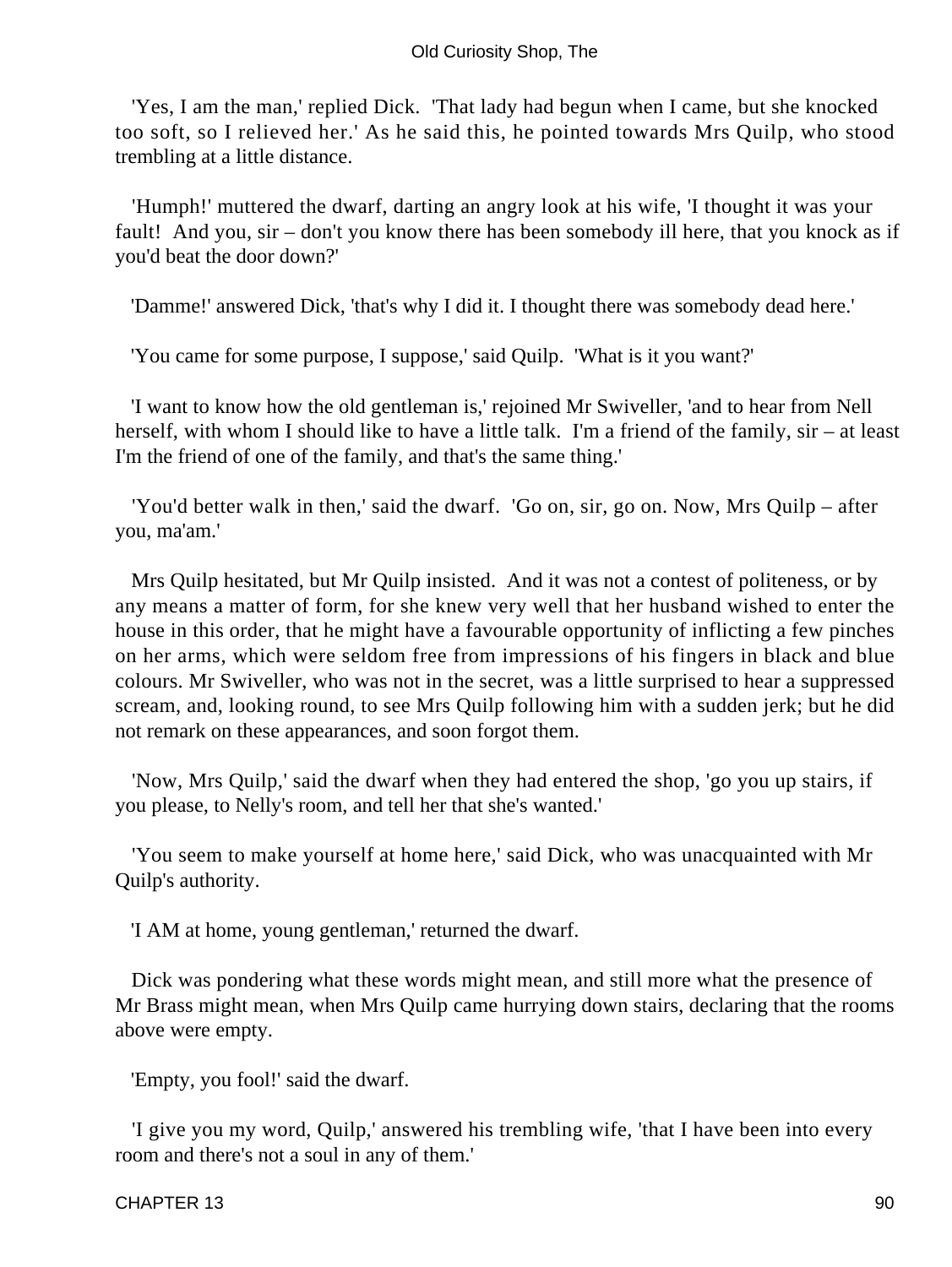#### Old Curiosity Shop, The

 'And that,' said Mr Brass, clapping his hands once, with an emphasis, 'explains the mystery of the key!'

 Quilp looked frowningly at him, and frowningly at his wife, and frowningly at Richard Swiveller; but, receiving no enlightenment from any of them, hurried up stairs, whence he soon hurried down again, confirming the report which had already been made.

 'It's a strange way of going,' he said, glancing at Swiveller, 'very strange not to communicate with me who am such a close and intimate friend of his! Ah! he'll write to me no doubt, or he'll bid Nelly write – yes, yes, that's what he'll do. Nelly's very fond of me. Pretty Nell!'

 Mr Swiveller looked, as he was, all open−mouthed astonishment. Still glancing furtively at him, Quilp turned to Mr Brass and observed, with assumed carelessness, that this need not interfere with the removal of the goods.

 'For indeed,' he added, 'we knew that they'd go away to−day, but not that they'd go so early, or so quietly. But they have their reasons, they have their reasons.'

'Where in the devil's name are they gone?' said the wondering Dick.

 Quilp shook his head, and pursed up his lips, in a manner which implied that he knew very well, but was not at liberty to say.

 'And what,' said Dick, looking at the confusion about him, 'what do you mean by moving the goods?'

'That I have bought 'em, Sir,' rejoined Quilp. 'Eh? What then?'

 'Has the sly old fox made his fortune then, and gone to live in a tranquil cot in a pleasant spot with a distant view of the changing sea?' said Dick, in great bewilderment.

 'Keeping his place of retirement very close, that he may not be visited too often by affectionate grandsons and their devoted friends, eh?' added the dwarf, rubbing his hands hard; 'I say nothing, but is that your meaning?'

 Richard Swiveller was utterly aghast at this unexpected alteration of circumstances, which threatened the complete overthrow of the project in which he bore so conspicuous a part, and seemed to nip his prospects in the bud. Having only received from Frederick Trent, late on the previous night, information of the old man's illness, he had come upon a visit of condolence and inquiry to Nell, prepared with the first instalment of that long train of fascinations which was to fire her heart at last. And here, when he had been thinking of all kinds of graceful and insinuating approaches, and meditating on the fearful retaliation which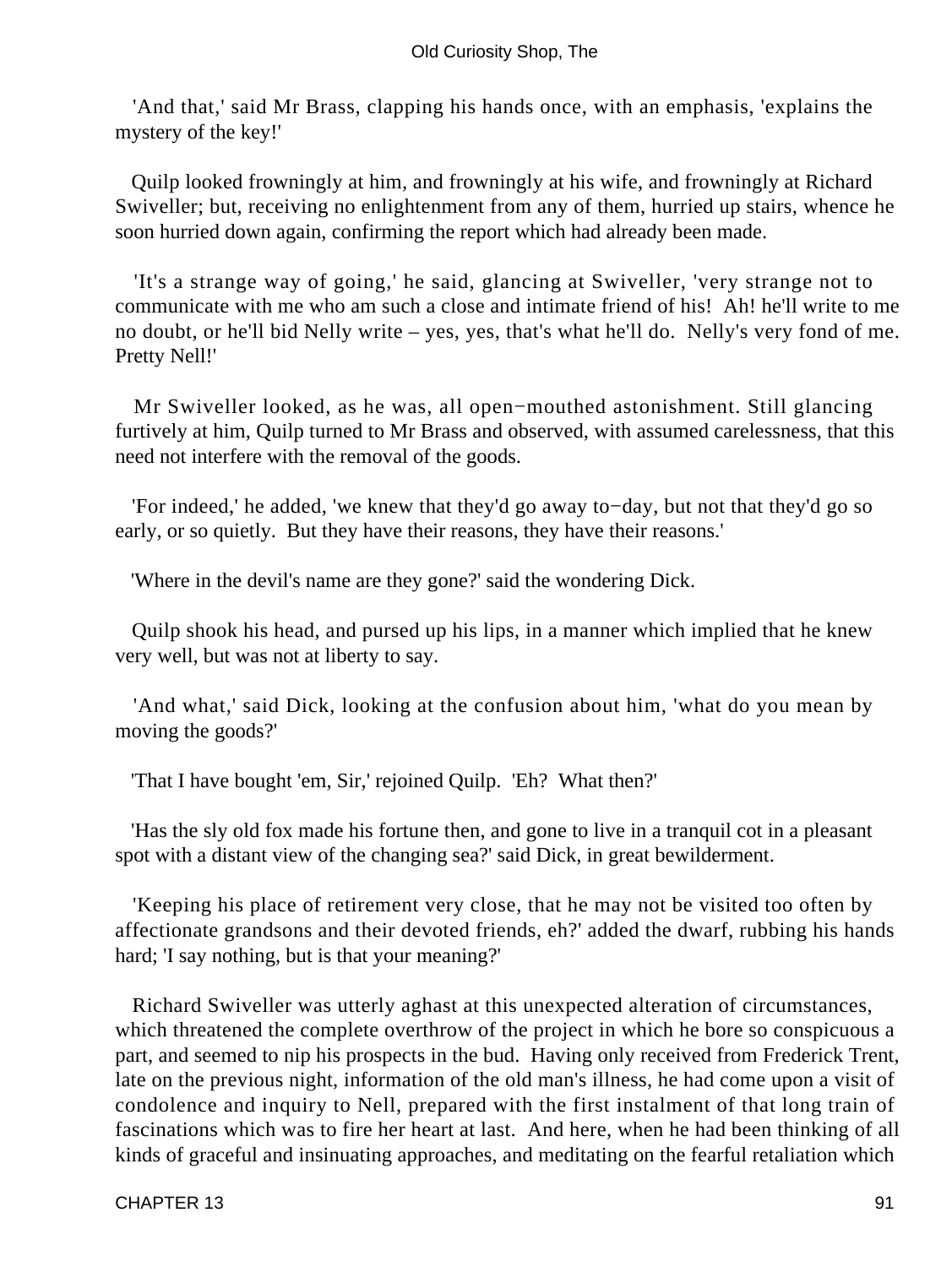was slowly working against Sophy Wackles – here were Nell, the old man, and all the money gone, melted away, decamped he knew not whither, as if with a fore−knowledge of the scheme and a resolution to defeat it in the very outset, before a step was taken.

 In his secret heart, Daniel Quilp was both surprised and troubled by the flight which had been made. It had not escaped his keen eye that some indispensable articles of clothing were gone with the fugitives, and knowing the old man's weak state of mind, he marvelled what that course of proceeding might be in which he had so readily procured the concurrence of the child. It must not be supposed (or it would be a gross injustice to Mr Quilp) that he was tortured by any disinterested anxiety on behalf of either. His uneasiness arose from a misgiving that the old man had some secret store of money which he had not suspected; and the idea of its escaping his clutches, overwhelmed him with mortification and self−reproach.

 In this frame of mind, it was some consolation to him to find that Richard Swiveller was, for different reasons, evidently irritated and disappointed by the same cause. It was plain, thought the dwarf, that he had come there, on behalf of his friend, to cajole or frighten the old man out of some small fraction of that wealth of which they supposed him to have an abundance. Therefore, it was a relief to vex his heart with a picture of the riches the old man hoarded, and to expatiate on his cunning in removing himself even beyond the reach of importunity.

'Well,' said Dick, with a blank look, 'I suppose it's of no use my staying here.'

'Not the least in the world,' rejoined the dwarf.

'You'll mention that I called, perhaps?' said Dick.

Mr Quilp nodded, and said he certainly would, the very first time he saw them.

 'And say,' added Mr Swiveller, 'say, sir, that I was wafted here upon the pinions of concord; that I came to remove, with the rake of friendship, the seeds of mutual violence and heart−burning, and to sow in their place, the germs of social harmony. Will you have the goodness to charge yourself with that commission, Sir?'

'Certainly!' rejoined Quilp.

 'Will you be kind enough to add to it, Sir,' said Dick, producing a very small limp card, 'that that is my address, and that I am to be found at home every morning. Two distinct knocks, sir, will produce the slavey at any time. My particular friends, Sir, are accustomed to sneeze when the door is opened, to give her to understand that they ARE my friends and have no interested motives in asking if I'm at home. I beg your pardon; will you allow me to look at that card again?'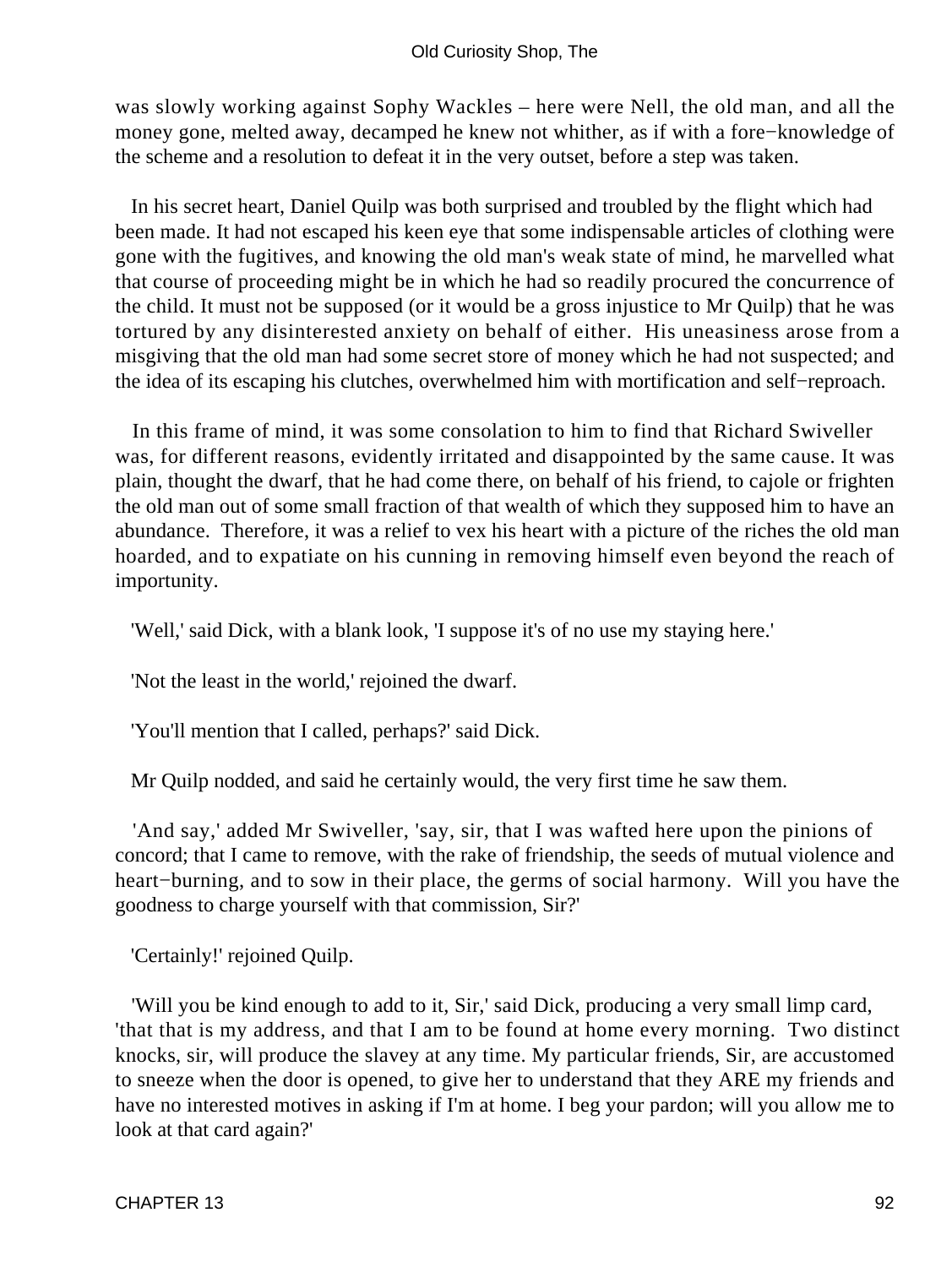'Oh! by all means,' rejoined Quilp.

 'By a slight and not unnatural mistake, sir,' said Dick, substituting another in its stead, 'I had handed you the pass− ticket of a select convivial circle called the Glorious Apollers of which I have the honour to be Perpetual Grand. That is the proper document, Sir. Good morning.'

 Quilp bade him good day; the perpetual Grand Master of the Glorious Apollers, elevating his hat in honour of Mrs Quilp, dropped it carelessly on the side of his head again, and disappeared with a flourish.

 By this time, certain vans had arrived for the conveyance of the goods, and divers strong men in caps were balancing chests of drawers and other trifles of that nature upon their heads, and performing muscular feats which heightened their complexions considerably. Not to be behind−hand in the bustle, Mr Quilp went to work with surprising vigour; hustling and driving the people about, like an evil spirit; setting Mrs Quilp upon all kinds of arduous and impracticable tasks; carrying great weights up and down, with no apparent effort; kicking the boy from the wharf, whenever he could get near him; and inflicting, with his loads, a great many sly bumps and blows on the shoulders of Mr Brass, as he stood upon the door−steps to answer all the inquiries of curious neighbours, which was his department. His presence and example diffused such alacrity among the persons employed, that, in a few hours, the house was emptied of everything, but pieces of matting, empty porter−pots, and scattered fragments of straw.

 Seated, like an African chief, on one of these pieces of matting, the dwarf was regaling himself in the parlour, with bread and cheese and beer, when he observed without appearing to do so, that a boy was prying in at the outer door. Assured that it was Kit, though he saw little more than his nose, Mr Quilp hailed him by his name; whereupon Kit came in and demanded what he wanted.

 'Come here, you sir,' said the dwarf. 'Well, so your old master and young mistress have gone?'

'Where?' rejoined Kit, looking round.

 'Do you mean to say you don't know where?' answered Quilp sharply. 'Where have they gone, eh?'

'I don't know,' said Kit.

 'Come,' retorted Quilp, 'let's have no more of this! Do you mean to say that you don't know they went away by stealth, as soon as it was light this morning?'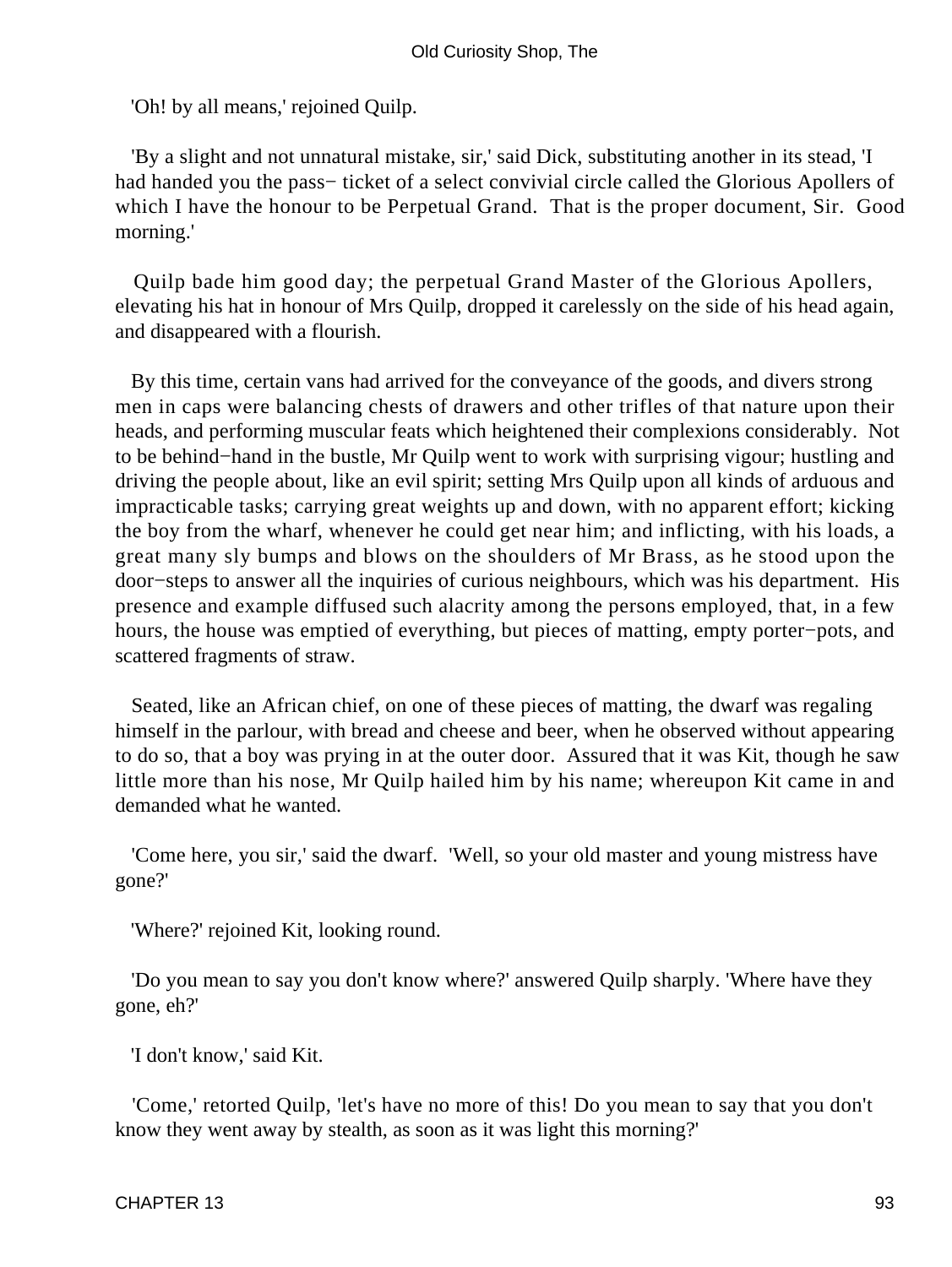'No,' said the boy, in evident surprise.

 'You don't know that?' cried Quilp. 'Don't I know that you were hanging about the house the other night, like a thief, eh? Weren't you told then?'

'No,' replied the boy.

'You were not?' said Quilp. 'What were you told then; what were you talking about?'

 Kit, who knew no particular reason why he should keep the matter secret now, related the purpose for which he had come on that occasion, and the proposal he had made.

'Oh!' said the dwarf after a little consideration. 'Then, I think they'll come to you yet.'

'Do you think they will?' cried Kit eagerly.

 'Aye, I think they will,' returned the dwarf. 'Now, when they do, let me know; d'ye hear? Let me know, and I'll give you something. I want to do 'em a kindness, and I can't do 'em a kindness unless I know where they are. You hear what I say?'

 Kit might have returned some answer which would not have been agreeable to his irascible questioner, if the boy from the wharf, who had been skulking about the room in search of anything that might have been left about by accident, had not happened to cry, 'Here's a bird! What's to be done with this?'

'Wring its neck,' rejoined Quilp.

'Oh no, don't do that,' said Kit, stepping forward. 'Give it to me.'

 'Oh yes, I dare say,' cried the other boy. 'Come! You let the cage alone, and let me wring its neck will you? He said I was to do it. You let the cage alone will you.'

 'Give it here, give it to me, you dogs,' roared Quilp. 'Fight for it, you dogs, or I'll wring its neck myself!'

 Without further persuasion, the two boys fell upon each other, tooth and nail, while Quilp, holding up the cage in one hand, and chopping the ground with his knife in an ecstasy, urged them on by his taunts and cries to fight more fiercely. They were a pretty equal match, and rolled about together, exchanging blows which were by no means child's play, until at length Kit, planting a well−directed hit in his adversary's chest, disengaged himself, sprung nimbly up, and snatching the cage from Quilp's hands made off with his prize.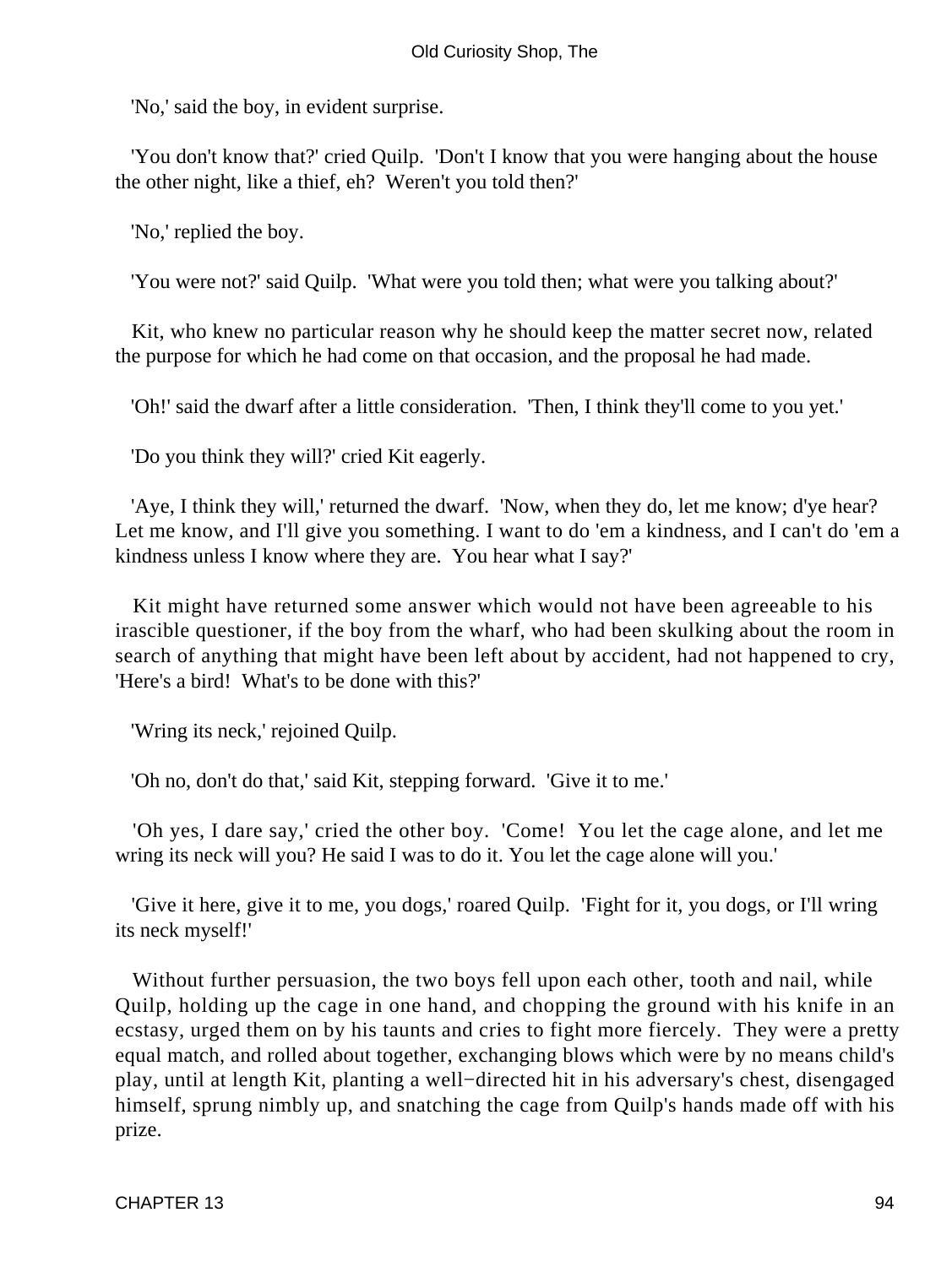### Old Curiosity Shop, The

 He did not stop once until he reached home, where his bleeding face occasioned great consternation, and caused the elder child to howl dreadfully.

 'Goodness gracious, Kit, what is the matter, what have you been doing?' cried Mrs Nubbles.

 'Never you mind, mother,' answered her son, wiping his face on the jack−towel behind the door. 'I'm not hurt, don't you be afraid for me. I've been a fightin' for a bird and won him, that's all. Hold your noise, little Jacob. I never see such a naughty boy in all my days!'

'You have been fighting for a bird!' exclaimed his mother.

 'Ah! Fightin' for a bird!' replied Kit, 'and here he is – Miss Nelly's bird, mother, that they was agoin' to wring the neck of! I stopped that though – ha ha ha! They wouldn't wring his neck and me by, no, no. It wouldn't do, mother, it wouldn't do at all. Ha ha ha!'

 Kit laughing so heartily, with his swoln and bruised face looking out of the towel, made little Jacob laugh, and then his mother laughed. and then the baby crowed and kicked with great glee, and then they all laughed in concert: partly because of Kit's triumph, and partly because they were very fond of each other. When this fit was over, Kit exhibited the bird to both children, as a great and precious rarity – it was only a poor linnet – and looking about the wall for an old nail, made a scaffolding of a chair and table and twisted it out with great exultation.

 'Let me see,' said the boy, 'I think I'll hang him in the winder, because it's more light and cheerful, and he can see the sky there, if he looks up very much. He's such a one to sing, I can tell you!'

 So, the scaffolding was made again, and Kit, climbing up with the poker for a hammer, knocked in the nail and hung up the cage, to the immeasurable delight of the whole family. When it had been adjusted and straightened a great many times, and he had walked backwards into the fire−place in his admiration of it, the arrangement was pronounced to be perfect.

 'And now, mother,' said the boy, 'before I rest any more, I'll go out and see if I can find a horse to hold, and then I can buy some birdseed, and a bit of something nice for you, into the bargain.'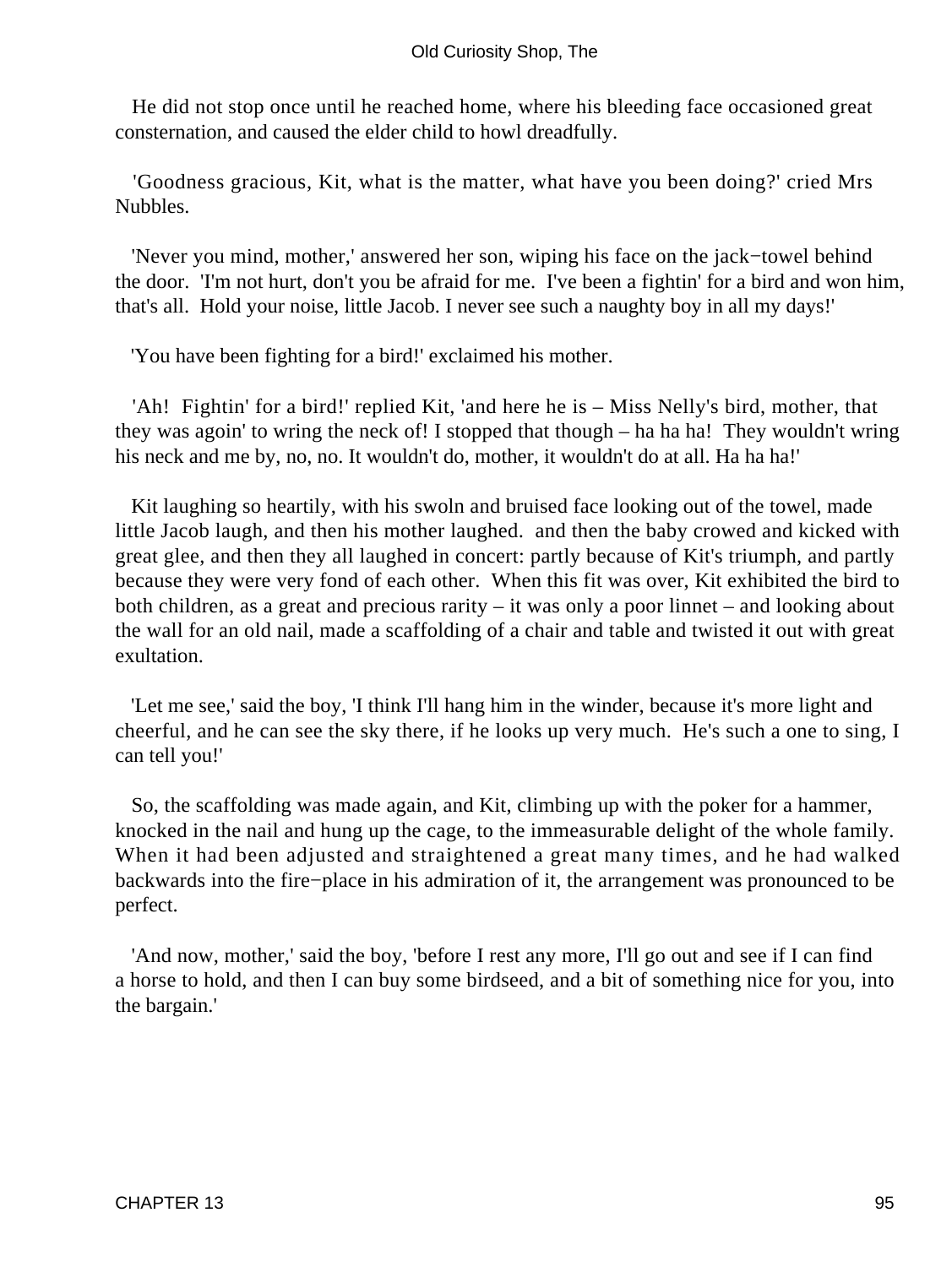## **[CHAPTER 14](#page-494-0)**

As it was very easy for Kit to persuade himself that the old house was in his way, his way being anywhere, he tried to look upon his passing it once more as a matter of imperative and disagreeable necessity, quite apart from any desire of his own, to which he could not choose but yield. It is not uncommon for people who are much better fed and taught than Christopher Nubbles had ever been, to make duties of their inclinations in matters of more doubtful propriety, and to take great credit for the self−denial with which they gratify themselves.

 There was no need of any caution this time, and no fear of being detained by having to play out a return match with Daniel Quilp's boy. The place was entirely deserted, and looked as dusty and dingy as if it had been so for months. A rusty padlock was fastened on the door, ends of discoloured blinds and curtains flapped drearily against the half−opened upper windows, and the crooked holes cut in the closed shutters below, were black with the darkness of the inside. Some of the glass in the window he had so often watched, had been broken in the rough hurry of the morning, and that room looked more deserted and dull than any. A group of idle urchins had taken possession of the door−steps; some were plying the knocker and listening with delighted dread to the hollow sounds it spread through the dismantled house; others were clustered about the keyhole, watching half in jest and half in earnest for 'the ghost,' which an hour's gloom, added to the mystery that hung about the late inhabitants, had already raised. Standing all alone in the midst of the business and bustle of the street, the house looked a picture of cold desolation; and Kit, who remembered the cheerful fire that used to burn there on a winter's night and the no less cheerful laugh that made the small room ring, turned quite mournfully away.

 It must be especially observed in justice to poor Kit that he was by no means of a sentimental turn, and perhaps had never heard that adjective in all his life. He was only a soft−hearted grateful fellow, and had nothing genteel or polite about him; consequently, instead of going home again, in his grief, to kick the children and abuse his mother (for, when your finely strung people are out of sorts, they must have everybody else unhappy likewise), he turned his thoughts to the vulgar expedient of making them more comfortable if he could.

 Bless us, what a number of gentlemen on horseback there were riding up and down, and how few of them wanted their horses held! A good city speculator or a parliamentary commissioner could have told to a fraction, from the crowds that were cantering about, what sum of money was realised in London, in the course of a year, by holding horses alone. And undoubtedly it would have been a very large one, if only a twentieth part of the gentlemen without grooms had had occasion to alight; but they had not; and it is often an ill−natured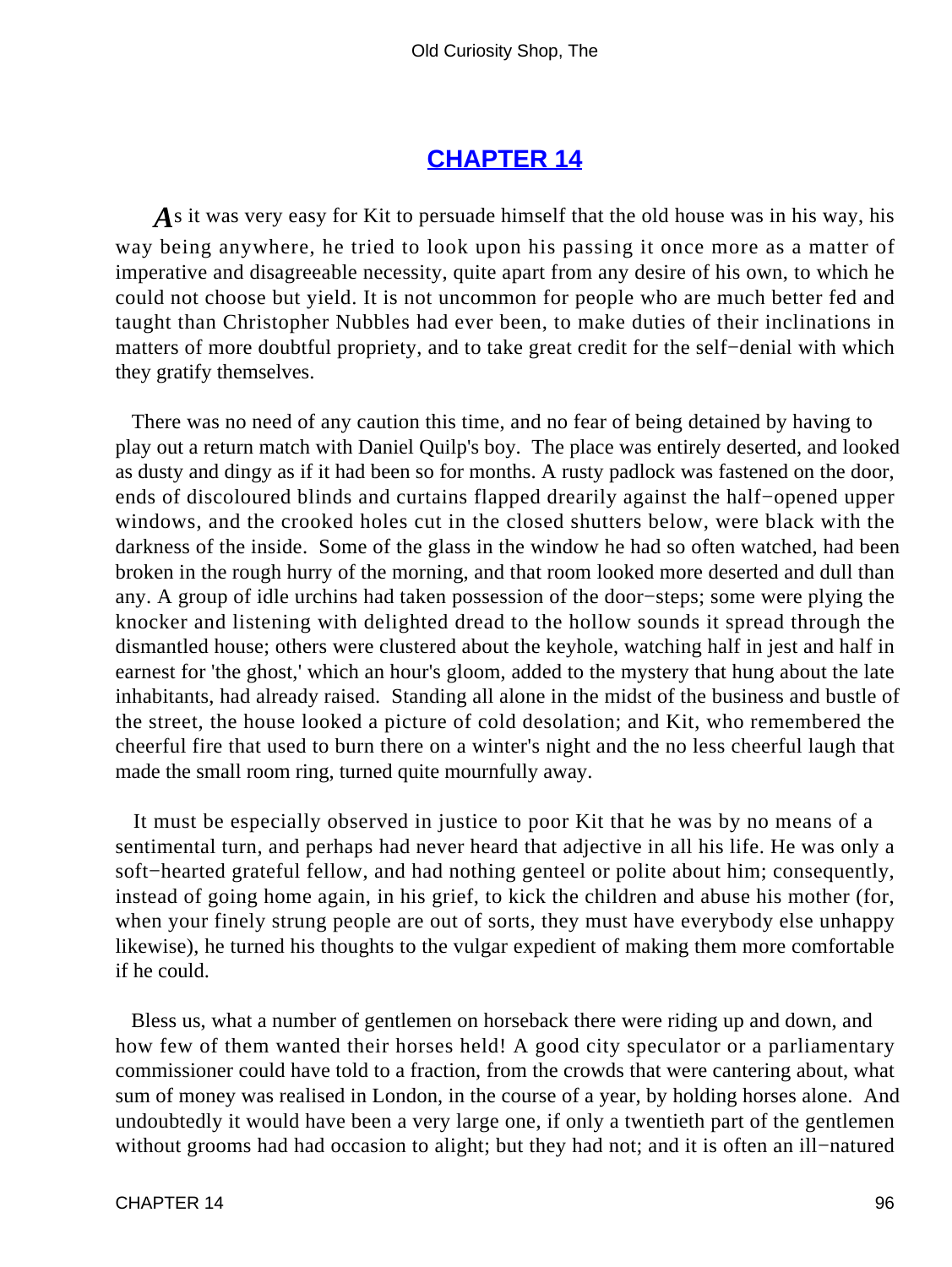#### Old Curiosity Shop, The

circumstance like this, which spoils the most ingenious estimate in the world.

 Kit walked about, now with quick steps and now with slow; now lingering as some rider slackened his horse's pace and looked about him; and now darting at full speed up a bye−street as he caught a glimpse of some distant horseman going lazily up the shady side of the road, and promising to stop, at every door. But on they all went, one after another, and there was not a penny stirring. 'I wonder,' thought the boy, 'if one of these gentlemen knew there was nothing in the cupboard at home, whether he'd stop on purpose, and make believe that he wanted to call somewhere, that I might earn a trifle?'

 He was quite tired out with pacing the streets, to say nothing of repeated disappointments, and was sitting down upon a step to rest, when there approached towards him a little clattering jingling four−wheeled chaise' drawn by a little obstinate−looking rough−coated pony, and driven by a little fat placid−faced old gentleman. Beside the little old gentleman sat a little old lady, plump and placid like himself, and the pony was coming along at his own pace and doing exactly as he pleased with the whole concern. If the old gentleman remonstrated by shaking the reins, the pony replied by shaking his head. It was plain that the utmost the pony would consent to do, was to go in his own way up any street that the old gentleman particularly wished to traverse, but that it was an understanding between them that he must do this after his own fashion or not at all.

 As they passed where he sat, Kit looked so wistfully at the little turn−out, that the old gentleman looked at him. Kit rising and putting his hand to his hat, the old gentleman intimated to the pony that he wished to stop, to which proposal the pony (who seldom objected to that part of his duty) graciously acceded.

 'I beg your pardon, sir,' said Kit. 'I'm sorry you stopped, sir. I only meant did you want your horse minded.'

 'I'm going to get down in the next street,' returned the old gentleman. 'If you like to come on after us, you may have the job.'

 Kit thanked him, and joyfully obeyed. The pony ran off at a sharp angle to inspect a lamp−post on the opposite side of the way, and then went off at a tangent to another lamp−post on the other side. Having satisfied himself that they were of the same pattern and materials, he came to a stop apparently absorbed in meditation. 'Will you go on, sir,' said the old gentleman, gravely, 'or are we to wait here for you till it's too late for our appointment?'

The pony remained immoveable.

 'Oh you naughty Whisker,' said the old lady. 'Fie upon you! I'm ashamed of such conduct.'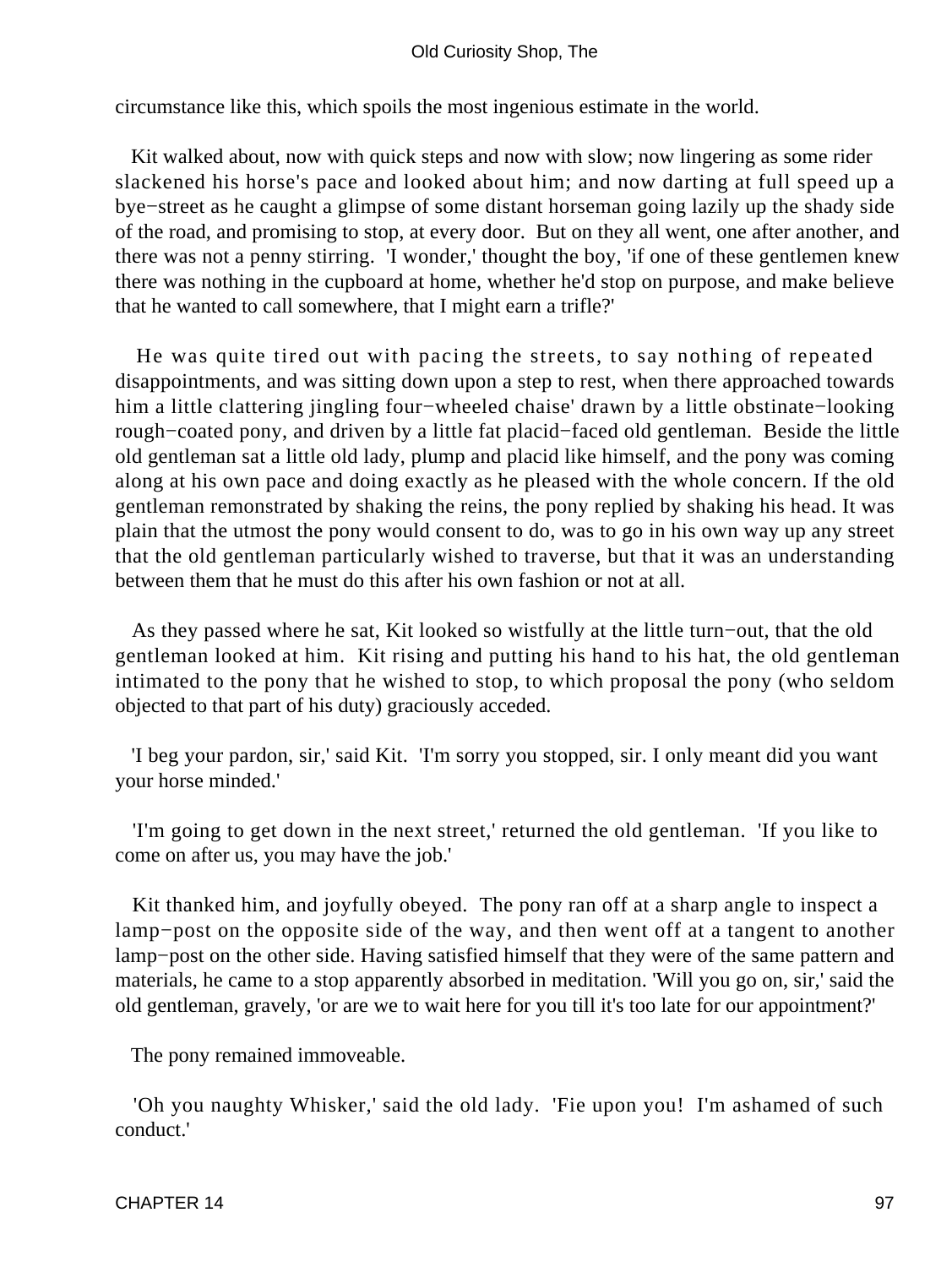The pony appeared to be touched by this appeal to his feelings, for he trotted on directly, though in a sulky manner, and stopped no more until he came to a door whereon was a brass plate with the words 'Witherden – Notary.' Here the old gentleman got out and helped out the old lady, and then took from under the seat a nosegay resembling in shape and dimensions a full−sized warming−pan with the handle cut short off. This, the old lady carried into the house with a staid and stately air, and the old gentleman (who had a club−foot) followed close upon her.

 They went, as it was easy to tell from the sound of their voices, into the front parlour, which seemed to be a kind of office. The day being very warm and the street a quiet one, the windows were wide open; and it was easy to hear through the Venetian blinds all that passed inside.

 At first there was a great shaking of hands and shuffling of feet, succeeded by the presentation of the nosegay; for a voice, supposed by the listener to be that of Mr Witherden the Notary, was heard to exclaim a great many times, 'oh, delicious!' 'oh, fragrant, indeed!' and a nose, also supposed to be the property of that gentleman, was heard to inhale the scent with a snuffle of exceeding pleasure.

'I brought it in honour of the occasion, Sir,' said the old lady.

 'Ah! an occasion indeed, ma'am, an occasion which does honour to me, ma'am, honour to me,' rejoined Mr Witherden, the notary. 'I have had many a gentleman articled to me, ma'am, many a one. Some of them are now rolling in riches, unmindful of their old companion and friend, ma'am, others are in the habit of calling upon me to this day and saying, «Mr Witherden, some of the pleasantest hours I ever spent in my life were spent in this office – were spent, Sir, upon this very stool»; but there was never one among the number, ma'am, attached as I have been to many of them, of whom I augured such bright things as I do of your only son.'

 'Oh dear!' said the old lady. 'How happy you do make us when you tell us that, to be sure!'

 'I tell you, ma'am,' said Mr Witherden, 'what I think as an honest man, which, as the poet observes, is the noblest work of God. I agree with the poet in every particular, ma'am. The mountainous Alps on the one hand, or a humming−bird on the other, is nothing, in point of workmanship, to an honest man – or woman – or woman.'

 'Anything that Mr Witherden can say of me,' observed a small quiet voice, 'I can say, with interest, of him, I am sure.'

 'It's a happy circumstance, a truly happy circumstance,' said the Notary, 'to happen too upon his eight−and−twentieth birthday, and I hope I know how to appreciate it. I trust, Mr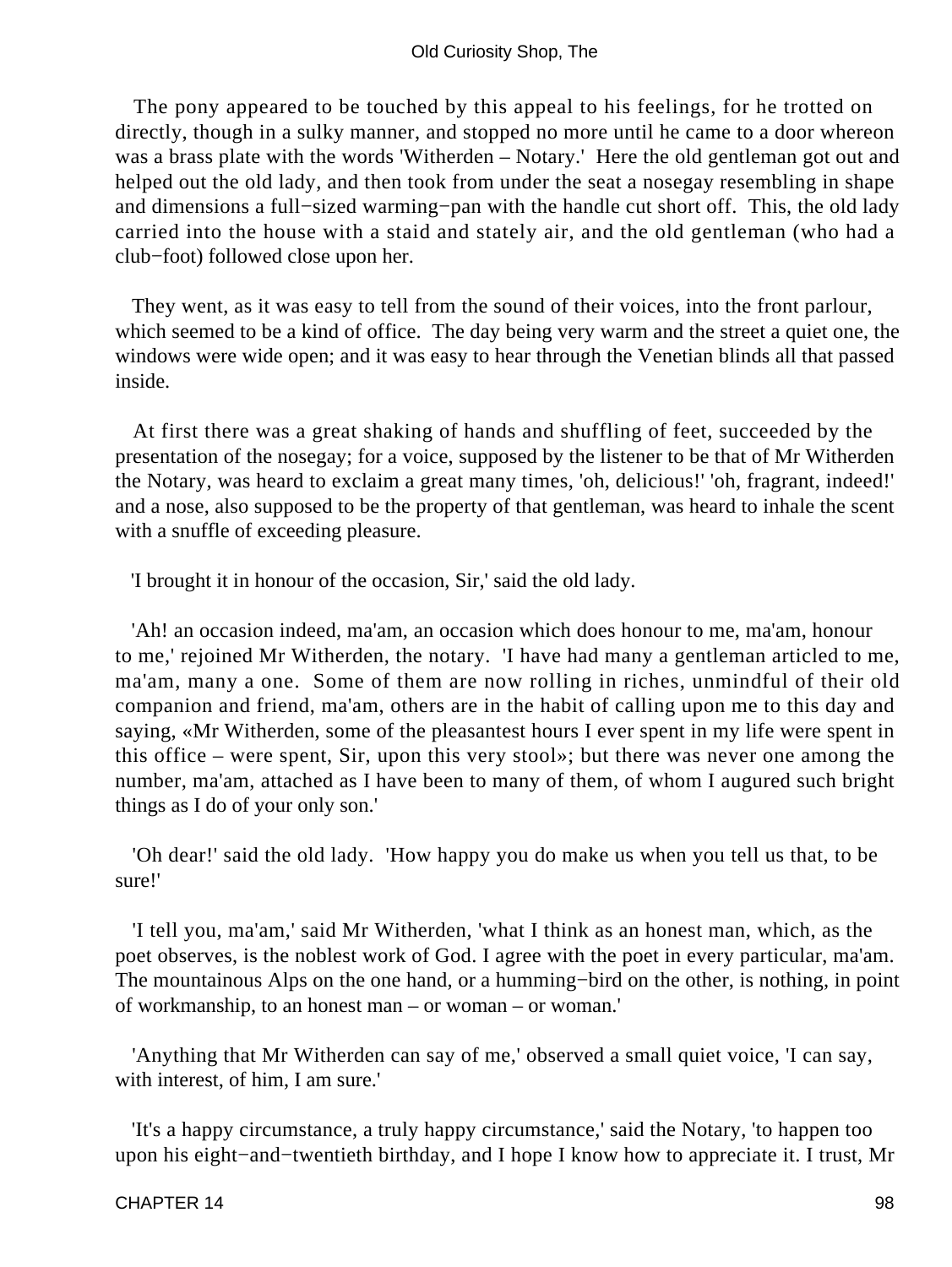Garland, my dear Sir, that we may mutually congratulate each other upon this auspicious occasion.'

 To this the old gentleman replied that he felt assured they might. There appeared to be another shaking of hands in consequence, and when it was over, the old gentleman said that, though he said it who should not, he believed no son had ever been a greater comfort to his parents than Abel Garland had been to his.

 'Marrying as his mother and I did, late in life, sir, after waiting for a great many years, until we were well enough off – coming together when we were no longer young, and then being blessed with one child who has always been dutiful and affectionate – why, it's a source of great happiness to us both, sir.'

 'Of course it is, I have no doubt of it,' returned the Notary in a sympathising voice. 'It's the contemplation of this sort of thing, that makes me deplore my fate in being a bachelor. There was a young lady once, sir, the daughter of an outfitting warehouse of the first respectability – but that's a weakness. Chuckster, bring in Mr Abel's articles.'

 'You see, Mr Witherden,' said the old lady, 'that Abel has not been brought up like the run of young men. He has always had a pleasure in our society, and always been with us. Abel has never been absent from us, for a day; has he, my dear?'

 'Never, my dear,' returned the old gentleman, 'except when he went to Margate one Saturday with Mr Tomkinley that had been a teacher at that school he went to, and came back upon the Monday; but he was very ill after that, you remember, my dear; it was quite a dissipation.'

 'He was not used to it, you know,' said the old lady, 'and he couldn't bear it, that's the truth. Besides he had no comfort in being there without us, and had nobody to talk to or enjoy himself with.'

 'That was it, you know,' interposed the same small quiet voice that had spoken once before. 'I was quite abroad, mother, quite desolate, and to think that the sea was between us – oh, I never shall forget what I felt when I first thought that the sea was between us!'

 'Very natural under the circumstances,' observed the Notary. 'Mr Abel's feelings did credit to his nature, and credit to your nature, ma'am, and his father's nature, and human nature. I trace the same current now, flowing through all his quiet and unobtrusive proceedings. – −I am about to sign my name, you observe, at the foot of the articles which Mr Chuckster will witness; and placing my finger upon this blue wafer with the vandyked corners, I am constrained to remark in a distinct tone of voice – don't be alarmed, ma'am, it is merely a form of law – that I deliver this, as my act and deed. Mr Abel will place his name against the other wafer, repeating the same cabalistic words, and the business is over. Ha ha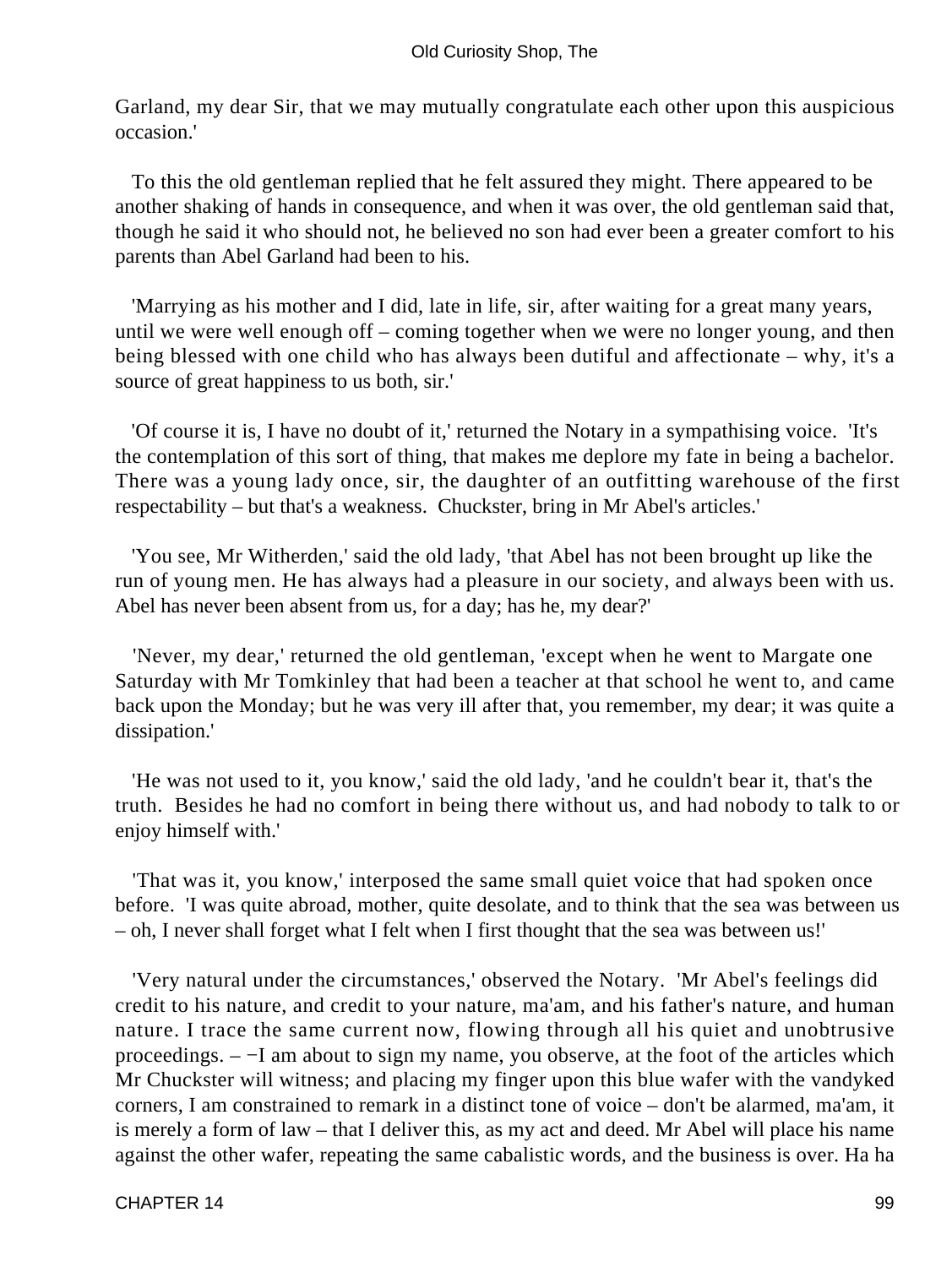ha! You see how easily these things are done!'

 There was a short silence, apparently, while Mr Abel went through the prescribed form, and then the shaking of hands and shuffling of feet were renewed, and shortly afterwards there was a clinking of wine−glasses and a great talkativeness on the part of everybody. In about a quarter of an hour Mr Chuckster (with a pen behind his ear and his face inflamed with wine) appeared at the door, and condescending to address Kit by the jocose appellation of 'Young Snob,' informed him that the visitors were coming out.

 Out they came forthwith; Mr Witherden, who was short, chubby, fresh−coloured, brisk, and pompous, leading the old lady with extreme politeness, and the father and son following them, arm in arm. Mr Abel, who had a quaint old−fashioned air about him, looked nearly of the same age as his father, and bore a wonderful resemblance to him in face and figure, though wanting something of his full, round, cheerfulness, and substituting in its place a timid reserve. In all other respects, in the neatness of the dress, and even in the club−foot, he and the old gentleman were precisely alike.

 Having seen the old lady safely in her seat, and assisted in the arrangement of her cloak and a small basket which formed an indispensable portion of her equipage, Mr Abel got into a little box behind which had evidently been made for his express accommodation, and smiled at everybody present by turns, beginning with his mother and ending with the pony. There was then a great to−do to make the pony hold up his head that the bearing−rein might be fastened; at last even this was effected; and the old gentleman, taking his seat and the reins, put his hand in his pocket to find a sixpence for Kit.

 He had no sixpence, neither had the old lady, nor Mr Abel, nor the Notary, nor Mr Chuckster. The old gentleman thought a shilling too much, but there was no shop in the street to get change at, so he gave it to the boy.

 'There,' he said jokingly, 'I'm coming here again next Monday at the same time, and mind you're here, my lad, to work it out.'

'Thank you, Sir,' said Kit. 'I'll be sure to be here.'

 He was quite serious, but they all laughed heartily at his saying so, especially Mr Chuckster, who roared outright and appeared to relish the joke amazingly. As the pony, with a presentiment that he was going home, or a determination that he would not go anywhere else (which was the same thing) trotted away pretty nimbly, Kit had no time to justify himself, and went his way also. Having expended his treasure in such purchases as he knew would be most acceptable at home, not forgetting some seed for the wonderful bird, he hastened back as fast as he could, so elated with his success and great good fortune, that he more than half expected Nell and the old man would have arrived before him.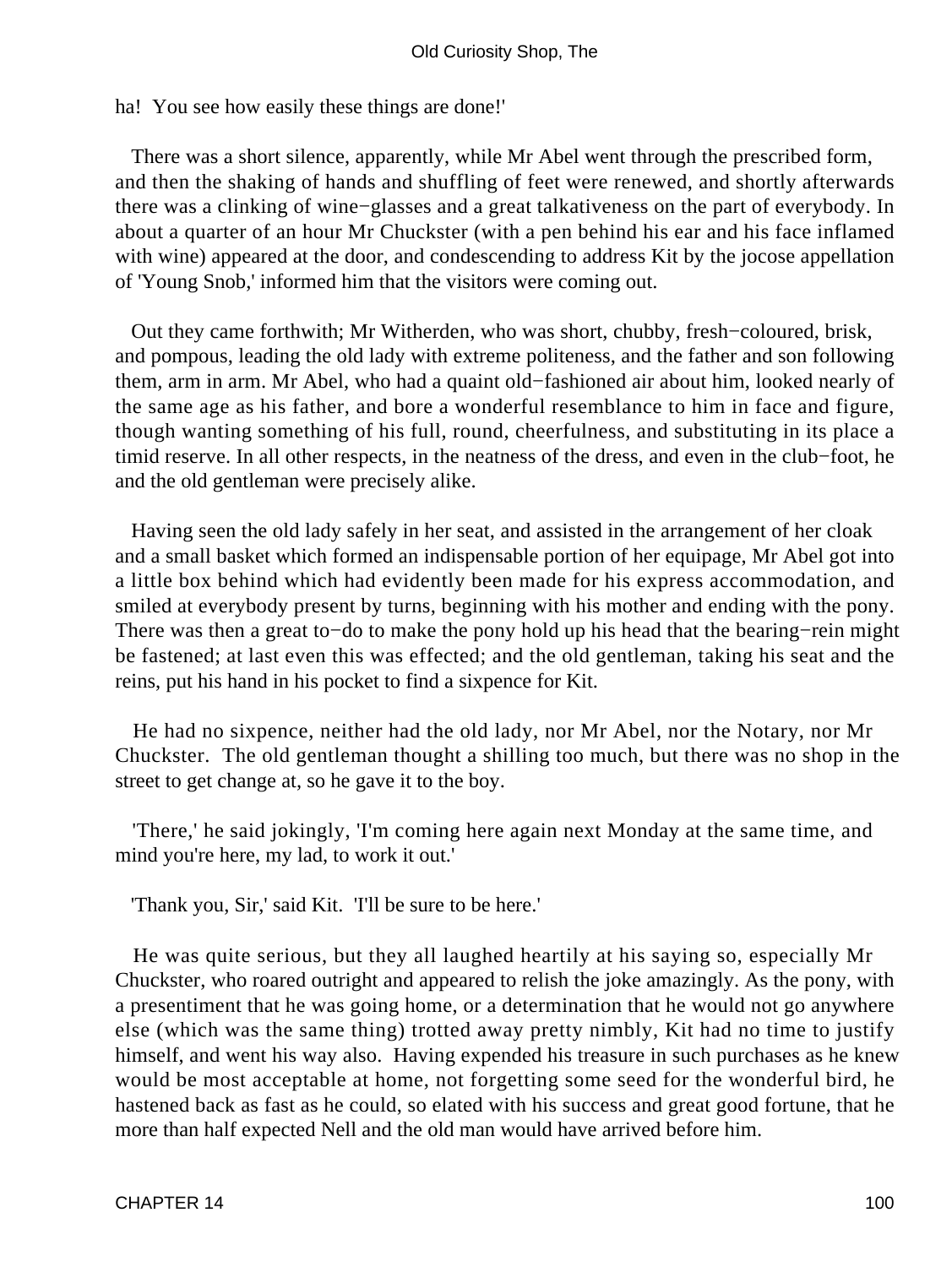## **[CHAPTER 15](#page-494-0)**

*O*ften, while they were yet pacing the silent streets of the town on the morning of their departure, the child trembled with a mingled sensation of hope and fear as in some far−off figure imperfectly seen in the clear distance, her fancy traced a likeness to honest Kit. But although she would gladly have given him her hand and thanked him for what he had said at their last meeting, it was always a relief to find, when they came nearer to each other, that the person who approached was not he, but a stranger; for even if she had not dreaded the effect which the sight of him might have wrought upon her fellow−traveller, she felt that to bid farewell to anybody now, and most of all to him who had been so faithful and so true, was more than she could bear. It was enough to leave dumb things behind, and objects that were insensible both to her love and sorrow. To have parted from her only other friend upon the threshold of that wild journey, would have wrung her heart indeed.

 Why is it that we can better bear to part in spirit than in body, and while we have the fortitude to act farewell have not the nerve to say it? On the eve of long voyages or an absence of many years, friends who are tenderly attached will separate with the usual look, the usual pressure of the hand, planning one final interview for the morrow, while each well knows that it is but a poor feint to save the pain of uttering that one word, and that the meeting will never be. Should possibilities be worse to bear than certainties? We do not shun our dying friends; the not having distinctly taken leave of one among them, whom we left in all kindness and affection, will often embitter the whole remainder of a life.

 The town was glad with morning light; places that had shown ugly and distrustful all night long, now wore a smile; and sparkling sunbeams dancing on chamber windows, and twinkling through blind and curtain before sleepers' eyes, shed light even into dreams, and chased away the shadows of the night. Birds in hot rooms, covered up close and dark, felt it was morning, and chafed and grew restless in their little cells; bright−eyed mice crept back to their tiny homes and nestled timidly together; the sleek house−cat, forgetful of her prey, sat winking at the rays of sun starting through keyhole and cranny in the door, and longed for her stealthy run and warm sleek bask outside. The nobler beasts confined in dens, stood motionless behind their bars and gazed on fluttering boughs, and sunshine peeping through some little window, with eyes in which old forests gleamed – then trod impatiently the track their prisoned feet had worn – and stopped and gazed again. Men in their dungeons stretched their cramp cold limbs and cursed the stone that no bright sky could warm. The flowers that sleep by night, opened their gentle eyes and turned them to the day. The light, creation's mind, was everywhere, and all things owned its power.

 The two pilgrims, often pressing each other's hands, or exchanging a smile or cheerful look, pursued their way in silence. Bright and happy as it was, there was something solemn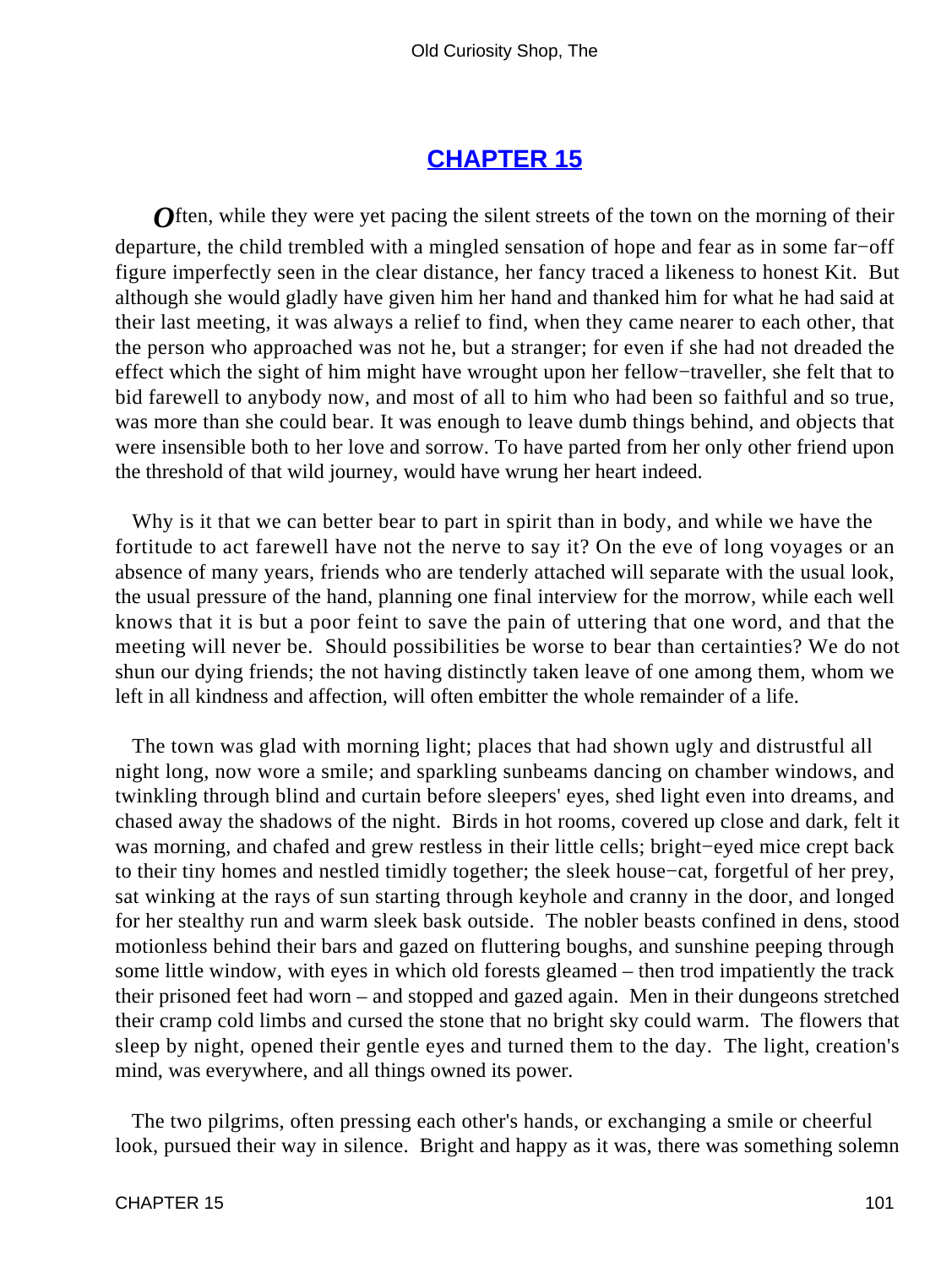in the long, deserted streets, from which, like bodies without souls, all habitual character and expression had departed, leaving but one dead uniform repose, that made them all alike. All was so still at that early hour, that the few pale people whom they met seemed as much unsuited to the scene, as the sickly lamp which had been here and there left burning, was powerless and faint in the full glory of the sun.

 Before they had penetrated very far into the labyrinth of men's abodes which yet lay between them and the outskirts, this aspect began to melt away, and noise and bustle to usurp its place. Some straggling carts and coaches rumbling by, first broke the charm, then others came, then others yet more active, then a crowd. The wonder was, at first, to see a tradesman's window open, but it was a rare thing soon to see one closed; then, smoke rose slowly from the chimneys, and sashes were thrown up to let in air, and doors were opened, and servant girls, looking lazily in all directions but their brooms, scattered brown clouds of dust into the eyes of shrinking passengers, or listened disconsolately to milkmen who spoke of country fairs, and told of waggons in the mews, with awnings and all things complete, and gallant swains to boot, which another hour would see upon their journey.

 This quarter passed, they came upon the haunts of commerce and great traffic, where many people were resorting, and business was already rife. The old man looked about him with a startled and bewildered gaze, for these were places that he hoped to shun. He pressed his finger on his lip, and drew the child along by narrow courts and winding ways, nor did he seem at ease until they had left it far behind, often casting a backward look towards it, murmuring that ruin and self−murder were crouching in every street, and would follow if they scented them; and that they could not fly too fast.

 Again this quarter passed, they came upon a straggling neighbourhood, where the mean houses parcelled off in rooms, and windows patched with rags and paper, told of the populous poverty that sheltered there. The shops sold goods that only poverty could buy, and sellers and buyers were pinched and griped alike. Here were poor streets where faded gentility essayed with scanty space and shipwrecked means to make its last feeble stand, but tax−gatherer and creditor came there as elsewhere, and the poverty that yet faintly struggled was hardly less squalid and manifest than that which had long ago submitted and given up the game.

 This was a wide, wide track – for the humble followers of the camp of wealth pitch their tents round about it for many a mile – but its character was still the same. Damp rotten houses, many to let, many yet building, many half−built and mouldering away – lodgings, where it would be hard to tell which needed pity most, those who let or those who came to take – children, scantily fed and clothed, spread over every street, and sprawling in the dust – scolding mothers, stamping their slipshod feet with noisy threats upon the pavement – shabby fathers, hurrying with dispirited looks to the occupation which brought them 'daily bread' and little more – mangling−women, washer−women, cobblers, tailors, chandlers, driving their trades in parlours and kitchens and back room and garrets, and sometimes all of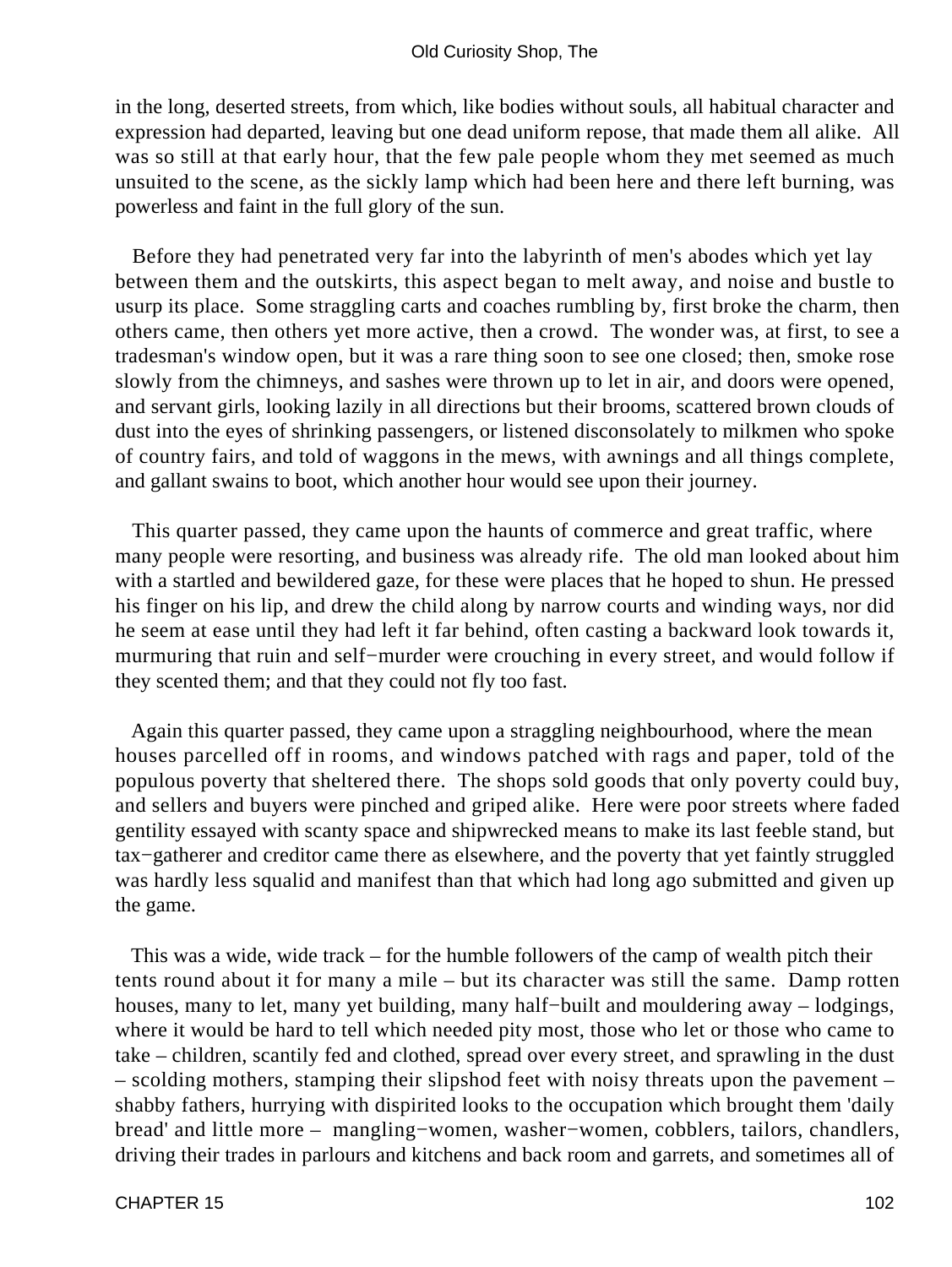them under the same roof – brick−fields skirting gardens paled with staves of old casks, or timber pillaged from houses burnt down, and blackened and blistered by the flames – mounds of dock−weed, nettles, coarse grass and oyster−shells, heaped in rank confusion – small dissenting chapels to teach, with no lack of illustration, the miseries of Earth, and plenty of new churches, erected with a little superfluous wealth, to show the way to Heaven.

 At length these streets becoming more straggling yet, dwindled and dwindled away, until there were only small garden patches bordering the road, with many a summer house innocent of paint and built of old timber or some fragments of a boat, green as the tough cabbage−stalks that grew about it, and grottoed at the seams with toad−stools and tight−sticking snails. To these succeeded pert cottages, two and two with plots of ground in front, laid out in angular beds with stiff box borders and narrow paths between, where footstep never strayed to make the gravel rough. Then came the public−house, freshly painted in green and white, with tea−gardens and a bowling green, spurning its old neighbour with the horse−trough where the waggons stopped; then, fields; and then, some houses, one by one, of goodly size with lawns, some even with a lodge where dwelt a porter and his wife. Then came a turnpike; then fields again with trees and hay−stacks; then, a hill, and on the top of that, the traveller might stop, and – looking back at old Saint Paul's looming through the smoke, its cross peeping above the cloud (if the day were clear), and glittering in the sun; and casting his eyes upon the Babel out of which it grew until he traced it down to the furthest outposts of the invading army of bricks and mortar whose station lay for the present nearly at his feet – might feel at last that he was clear of London.

 Near such a spot as this, and in a pleasant field, the old man and his little guide (if guide she were, who knew not whither they were bound) sat down to rest. She had had the precaution to furnish her basket with some slices of bread and meat, and here they made their frugal breakfast.

 The freshness of the day, the singing of the birds, the beauty of the waving grass, the deep green leaves, the wild flowers, and the thousand exquisite scents and sounds that floated in the air – deep joys to most of us, but most of all to those whose life is in a crowd or who live solitarily in great cities as in the bucket of a human well – sunk into their breasts and made them very glad. The child had repeated her artless prayers once that morning, more earnestly perhaps than she had ever done in all her life, but as she felt all this, they rose to her lips again. The old man took off his hat – he had no memory for the words – but he said amen, and that they were very good.

 There had been an old copy of the Pilgrim's Progress, with strange plates, upon a shelf at home, over which she had often pored whole evenings, wondering whether it was true in every word, and where those distant countries with the curious names might be. As she looked back upon the place they had left, one part of it came strongly on her mind.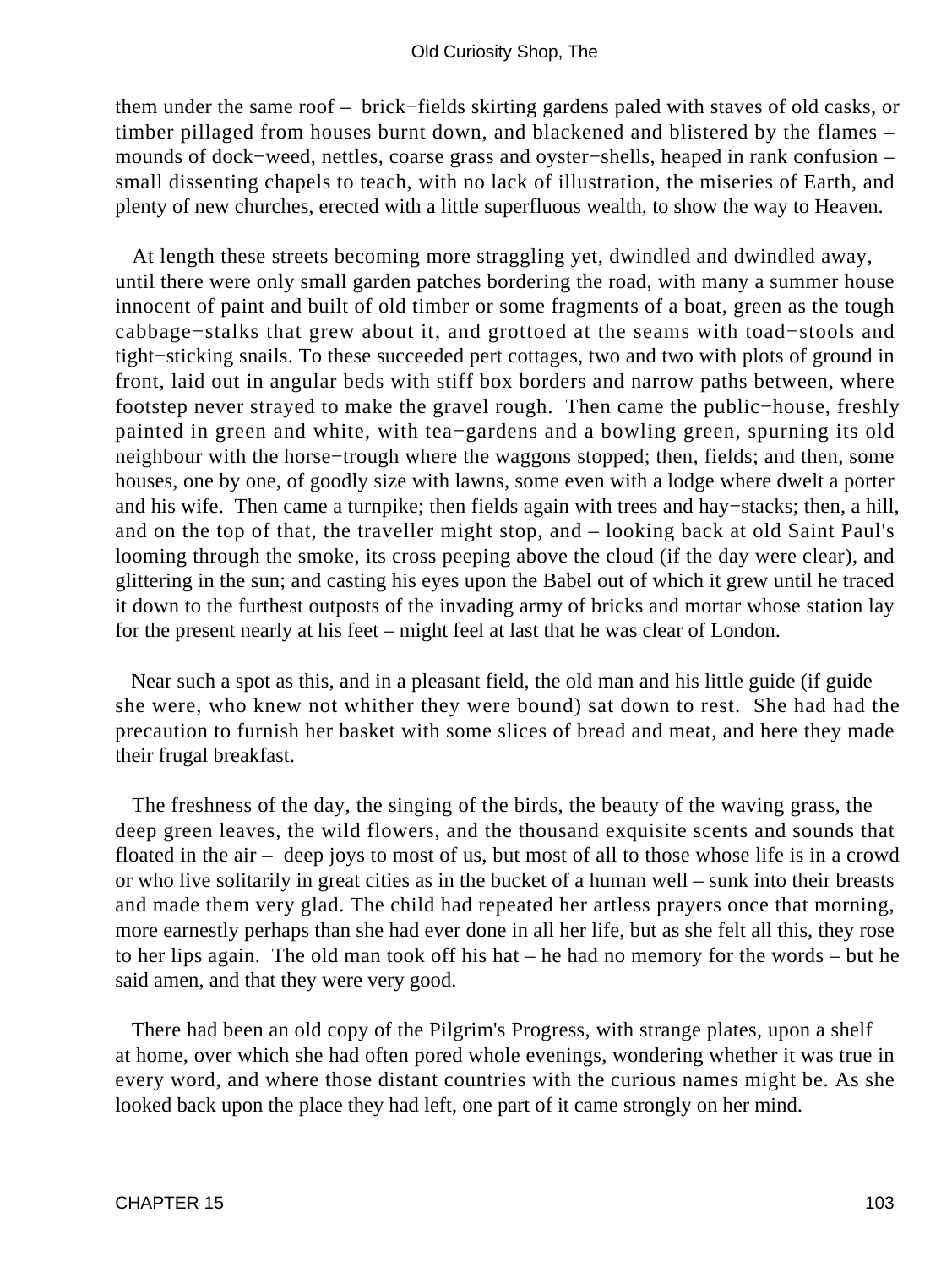'Dear grandfather,' she said, 'only that this place is prettier and a great deal better than the real one, if that in the book is like it, I feel as if we were both Christian, and laid down on this grass all the cares and troubles we brought with us; never to take them up again.'

 'No – never to return – never to return' – replied the old man, waving his hand towards the city. 'Thou and I are free of it now, Nell. They shall never lure us back.'

'Are you tired?' said the child, 'are you sure you don't feel ill from this long walk?'

 'I shall never feel ill again, now that we are once away,' was his reply. 'Let us be stirring, Nell. We must be further away – a long, long way further. We are too near to stop, and be at rest. Come!'

 There was a pool of clear water in the field, in which the child laved her hands and face, and cooled her feet before setting forth to walk again. She would have the old man refresh himself in this way too, and making him sit down upon the grass, cast the water on him with her hands, and dried it with her simple dress.

 'I can do nothing for myself, my darling,' said the grandfather; 'I don't know how it is, I could once, but the time's gone. Don't leave me, Nell; say that thou'lt not leave me. I loved thee all the while, indeed I did. If I lose thee too, my dear, I must die!'

 He laid his head upon her shoulder and moaned piteously. The time had been, and a very few days before, when the child could not have restrained her tears and must have wept with him. But now she soothed him with gentle and tender words, smiled at his thinking they could ever part, and rallied him cheerfully upon the jest. He was soon calmed and fell asleep, singing to himself in a low voice, like a little child.

 He awoke refreshed, and they continued their journey. The road was pleasant, lying between beautiful pastures and fields of corn, about which, poised high in the clear blue sky, the lark trilled out her happy song. The air came laden with the fragrance it caught upon its way, and the bees, upborne upon its scented breath, hummed forth their drowsy satisfaction as they floated by.

 They were now in the open country; the houses were very few and scattered at long intervals, often miles apart. Occasionally they came upon a cluster of poor cottages, some with a chair or low board put across the open door to keep the scrambling children from the road, others shut up close while all the family were working in the fields. These were often the commencement of a little village: and after an interval came a wheelwright's shed or perhaps a blacksmith's forge; then a thriving farm with sleepy cows lying about the yard, and horses peering over the low wall and scampering away when harnessed horses passed upon the road, as though in triumph at their freedom. There were dull pigs too, turning up the ground in search of dainty food, and grunting their monotonous grumblings as they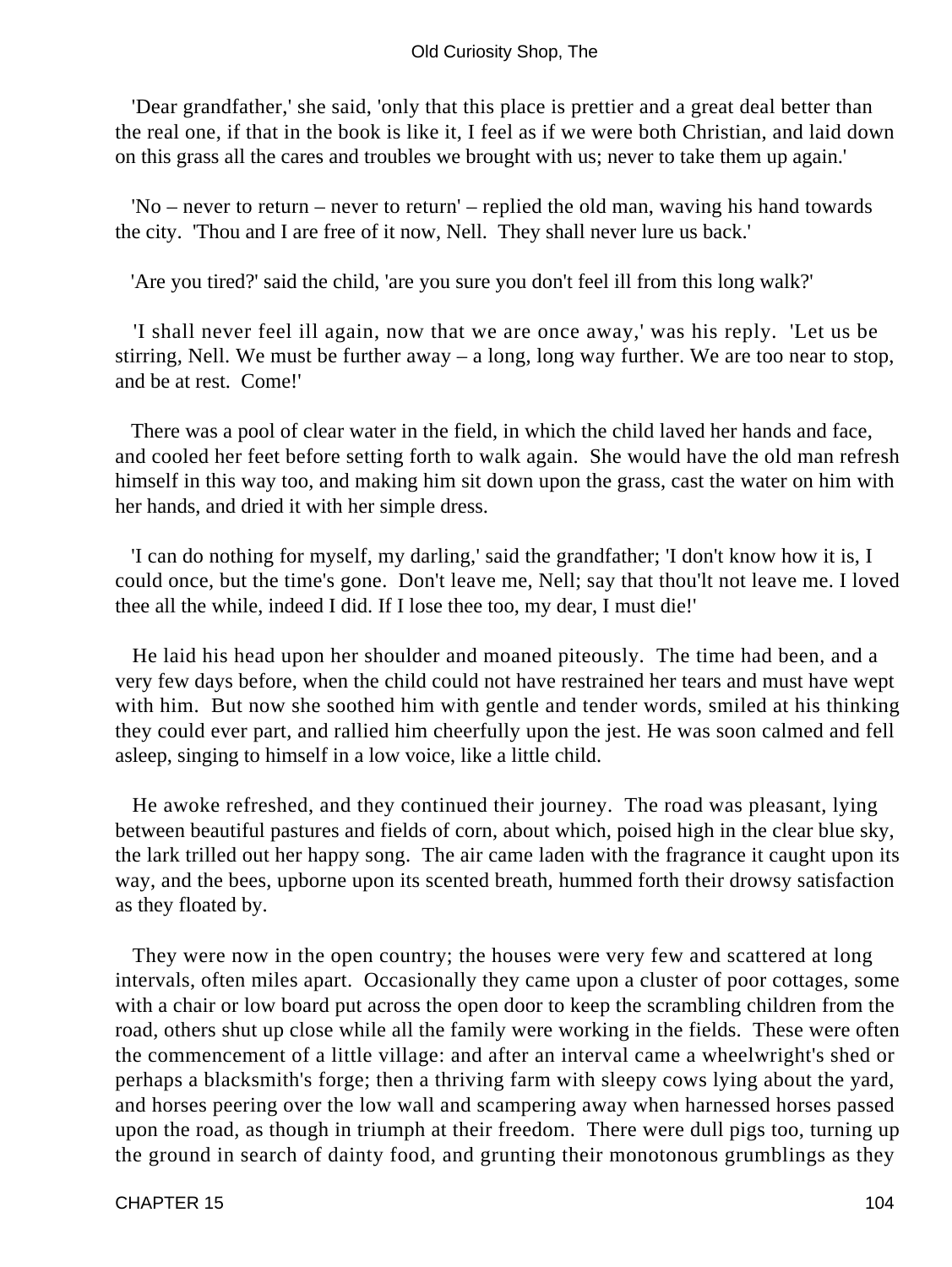prowled about, or crossed each other in their quest; plump pigeons skimming round the roof or strutting on the eaves; and ducks and geese, far more graceful in their own conceit, waddling awkwardly about the edges of the pond or sailing glibly on its surface. The farm−yard passed, then came the little inn; the humbler beer−shop; and the village tradesman's; then the lawyer's and the parson's, at whose dread names the beer−shop trembled; the church then peeped out modestly from a clump of trees; then there were a few more cottages; then the cage, and pound, and not unfrequently, on a bank by the way−side, a deep old dusty well. Then came the trim−hedged fields on either hand, and the open road again.

 They walked all day, and slept that night at a small cottage where beds were let to travellers. Next morning they were afoot again, and though jaded at first, and very tired, recovered before long and proceeded briskly forward.

 They often stopped to rest, but only for a short space at a time, and still kept on, having had but slight refreshment since the morning. It was nearly five o'clock in the afternoon, when drawing near another cluster of labourers' huts, the child looked wistfully in each, doubtful at which to ask for permission to rest awhile, and buy a draught of milk.

 It was not easy to determine, for she was timid and fearful of being repulsed. Here was a crying child, and there a noisy wife. In this, the people seemed too poor; in that, too many. At length she stopped at one where the family were seated round the table – chiefly because there was an old man sitting in a cushioned chair beside the hearth, and she thought he was a grandfather and would feel for hers.

 There were besides, the cottager and his wife, and three young sturdy children, brown as berries. The request was no sooner preferred, than granted. The eldest boy ran out to fetch some milk, the second dragged two stools towards the door, and the youngest crept to his mother's gown, and looked at the strangers from beneath his sunburnt hand.

 'God save you, master,' said the old cottager in a thin piping voice; 'are you travelling far?'

'Yes, Sir, a long way' – replied the child; for her grandfather appealed to her.

'From London?' inquired the old man.

The child said yes.

 Ah! He had been in London many a time – used to go there often once, with waggons. It was nigh two−and−thirty year since he had been there last, and he did hear say there were great changes. Like enough! He had changed, himself, since then. Two−and−thirty year was a long time and eighty−four a great age, though there was some he had known that had lived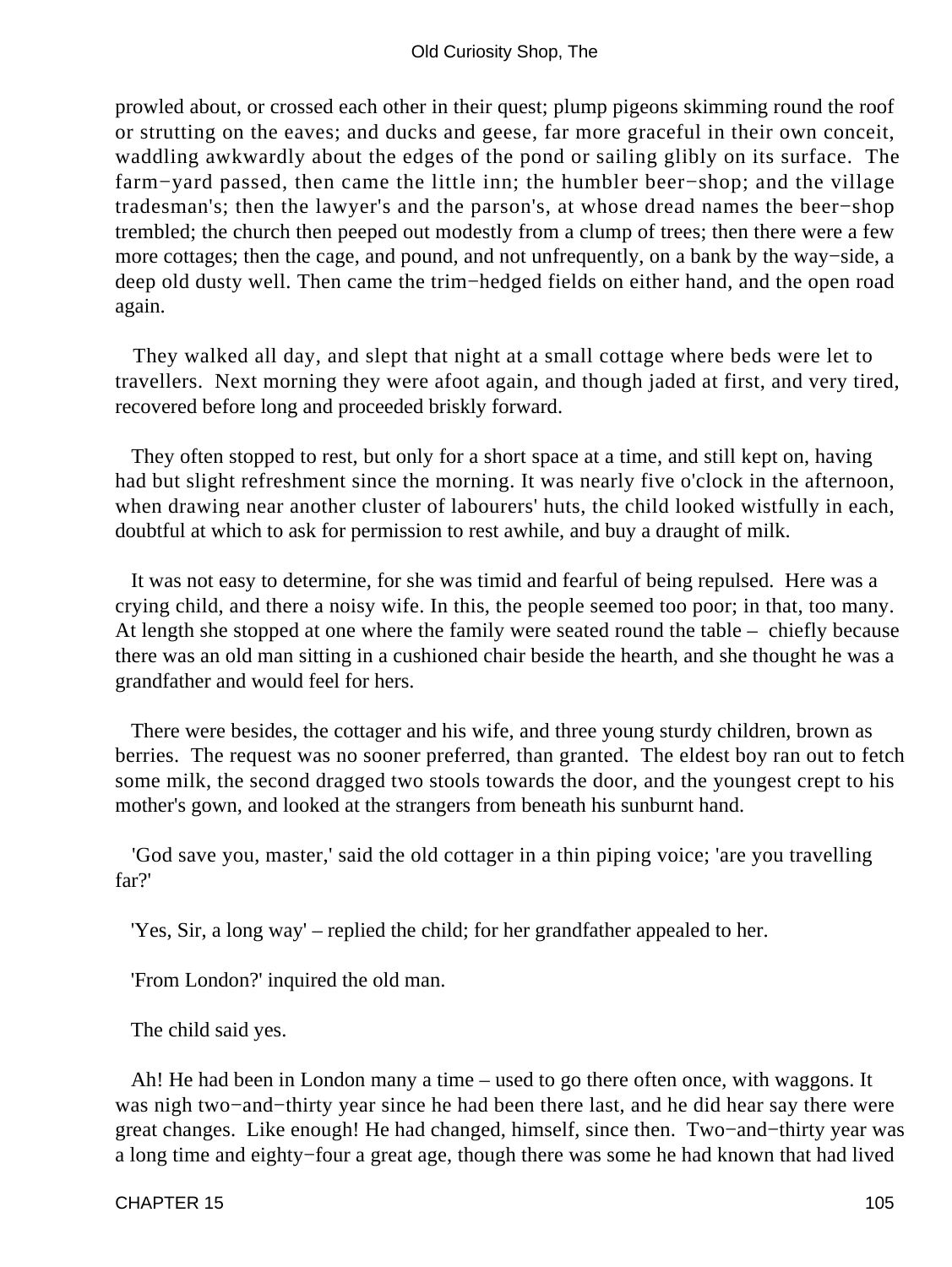#### Old Curiosity Shop, The

to very hard upon a hundred – and not so hearty as he, neither – no, nothing like it.

 'Sit thee down, master, in the elbow chair,' said the old man, knocking his stick upon the brick floor, and trying to do so sharply. 'Take a pinch out o' that box; I don't take much myself, for it comes dear, but I find it wakes me up sometimes, and ye're but a boy to me. I should have a son pretty nigh as old as you if he'd lived, but they listed him for a so'ger – he come back home though, for all he had but one poor leg. He always said he'd be buried near the sun−dial he used to climb upon when he was a baby, did my poor boy, and his words come true – you can see the place with your own eyes; we've kept the turf up, ever since.'

 He shook his head, and looking at his daughter with watery eyes, said she needn't be afraid that he was going to talk about that, any more. He didn't wish to trouble nobody, and if he had troubled anybody by what he said, he asked pardon, that was all.

 The milk arrived, and the child producing her little basket, and selecting its best fragments for her grandfather, they made a hearty meal. The furniture of the room was very homely of course – a few rough chairs and a table, a corner cupboard with their little stock of crockery and delf, a gaudy tea−tray, representing a lady in bright red, walking out with a very blue parasol, a few common, coloured scripture subjects in frames upon the wall and chimney, an old dwarf clothes−press and an eight−day clock, with a few bright saucepans and a kettle, comprised the whole. But everything was clean and neat, and as the child glanced round, she felt a tranquil air of comfort and content to which she had long been unaccustomed.

'How far is it to any town or village?' she asked of the husband.

'A matter of good five mile, my dear,' was the reply, 'but you're not going on to−night?'

 'Yes, yes, Nell,' said the old man hastily, urging her too by signs. 'Further on, further on, darling, further away if we walk till midnight.'

 'There's a good barn hard by, master,' said the man, 'or there's travellers' lodging, I know, at the Plow an' Harrer. Excuse me, but you do seem a little tired, and unless you're very anxious to get on  $-$ '

 'Yes, yes, we are,' returned the old man fretfully. 'Further away, dear Nell, pray further away.'

 'We must go on, indeed,' said the child, yielding to his restless wish. 'We thank you very much, but we cannot stop so soon. I'm quite ready, grandfather.'

 But the woman had observed, from the young wanderer's gait, that one of her little feet was blistered and sore, and being a woman and a mother too, she would not suffer her to go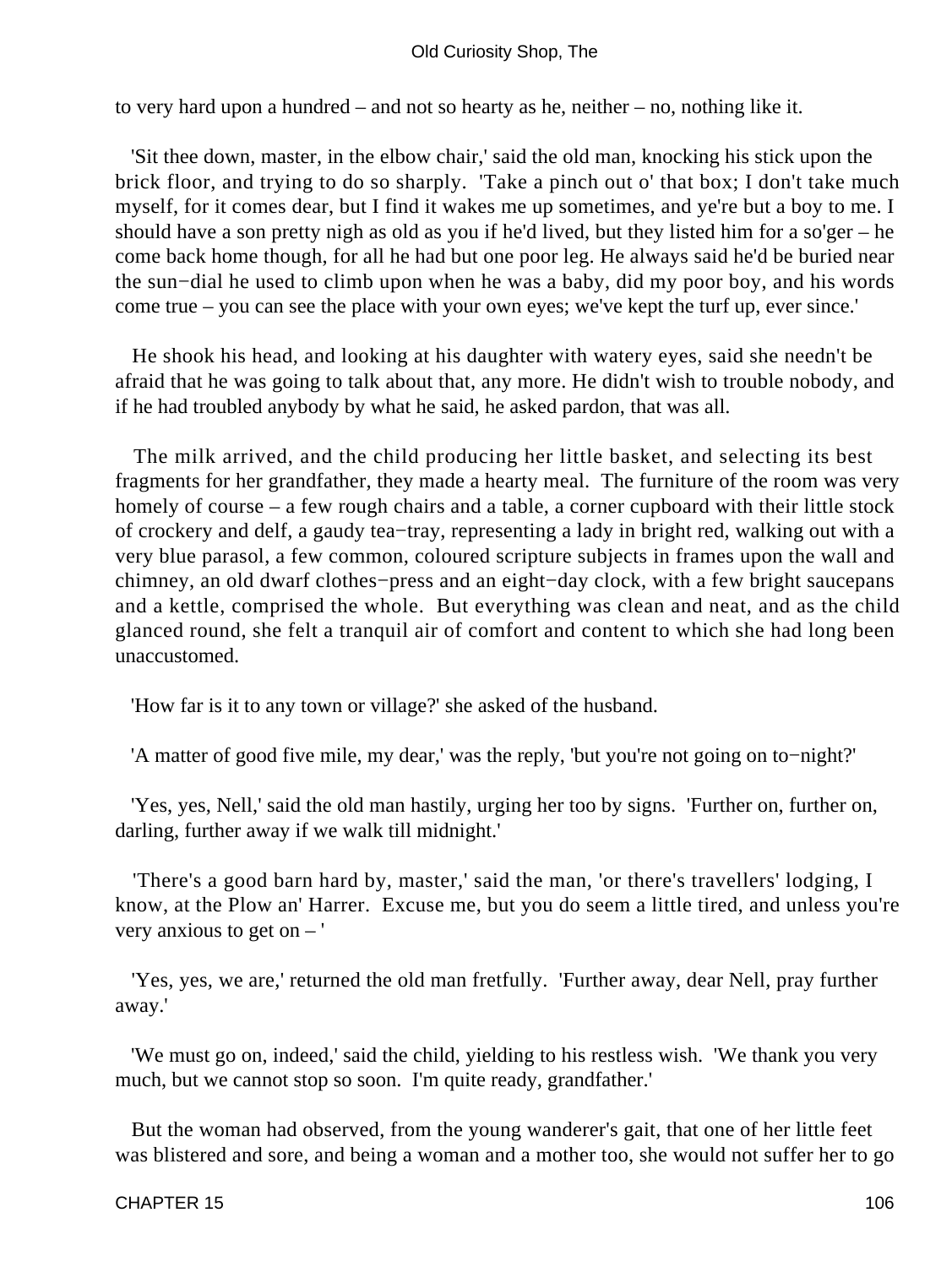until she had washed the place and applied some simple remedy, which she did so carefully and with such a gentle hand – rough−grained and hard though it was, with work – that the child's heart was too full to admit of her saying more than a fervent 'God bless you!' nor could she look back nor trust herself to speak, until they had left the cottage some distance behind. When she turned her head, she saw that the whole family, even the old grandfather, were standing in the road watching them as they went, and so, with many waves of the hand, and cheering nods, and on one side at least not without tears, they parted company.

 They trudged forward, more slowly and painfully than they had done yet, for another mile or thereabouts, when they heard the sound of wheels behind them, and looking round observed an empty cart approaching pretty briskly. The driver on coming up to them stopped his horse and looked earnestly at Nell.

'Didn't you stop to rest at a cottage yonder?' he said.

'Yes, sir,' replied the child.

 'Ah! They asked me to look out for you,' said the man. 'I'm going your way. Give me your hand – jump up, master.'

 This was a great relief, for they were very much fatigued and could scarcely crawl along. To them the jolting cart was a luxurious carriage, and the ride the most delicious in the world. Nell had scarcely settled herself on a little heap of straw in one corner, when she fell asleep, for the first time that day.

 She was awakened by the stopping of the cart, which was about to turn up a bye−lane. The driver kindly got down to help her out, and pointing to some trees at a very short distance before them, said that the town lay there, and that they had better take the path which they would see leading through the churchyard. Accordingly, towards this spot, they directed their weary steps.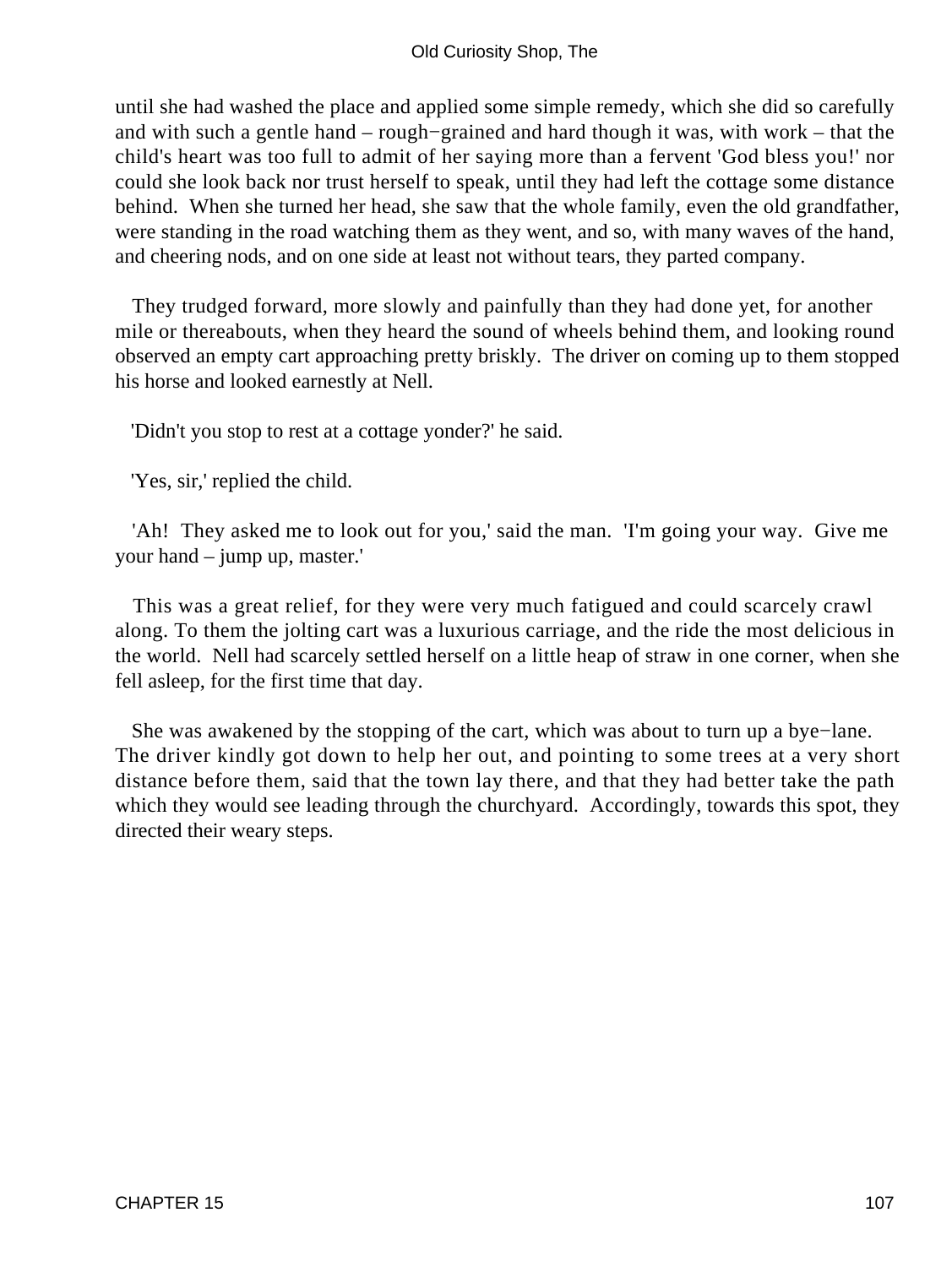## **[CHAPTER 16](#page-494-0)**

*T*he sun was setting when they reached the wicket−gate at which the path began, and, as the rain falls upon the just and unjust alike, it shed its warm tint even upon the resting−places of the dead, and bade them be of good hope for its rising on the morrow. The church was old and grey, with ivy clinging to the walls, and round the porch. Shunning the tombs, it crept about the mounds, beneath which slept poor humble men: twining for them the first wreaths they had ever won, but wreaths less liable to wither and far more lasting in their kind, than some which were graven deep in stone and marble, and told in pompous terms of virtues meekly hidden for many a year, and only revealed at last to executors and mourning legatees.

 The clergyman's horse, stumbling with a dull blunt sound among the graves, was cropping the grass; at once deriving orthodox consolation from the dead parishioners, and enforcing last Sunday's text that this was what all flesh came to; a lean ass who had sought to expound it also, without being qualified and ordained, was pricking his ears in an empty pound hard by, and looking with hungry eyes upon his priestly neighbour.

 The old man and the child quitted the gravel path, and strayed among the tombs; for there the ground was soft, and easy to their tired feet. As they passed behind the church, they heard voices near at hand, and presently came on those who had spoken.

 They were two men who were seated in easy attitudes upon the grass, and so busily engaged as to be at first unconscious of intruders. It was not difficult to divine that they were of a class of itinerant showmen – exhibitors of the freaks of Punch – for, perched cross−legged upon a tombstone behind them, was a figure of that hero himself, his nose and chin as hooked and his face as beaming as usual. Perhaps his imperturbable character was never more strikingly developed, for he preserved his usual equable smile notwithstanding that his body was dangling in a most uncomfortable position, all loose and limp and shapeless, while his long peaked cap, unequally balanced against his exceedingly slight legs, threatened every instant to bring him toppling down.

 In part scattered upon the ground at the feet of the two men, and in part jumbled together in a long flat box, were the other persons of the Drama. The hero's wife and one child, the hobby−horse, the doctor, the foreign gentleman who not being familiar with the language is unable in the representation to express his ideas otherwise than by the utterance of the word 'Shallabalah' three distinct times, the radical neighbour who will by no means admit that a tin bell is an organ, the executioner, and the devil, were all here. Their owners had evidently come to that spot to make some needful repairs in the stage arrangements, for one of them was engaged in binding together a small gallows with thread, while the other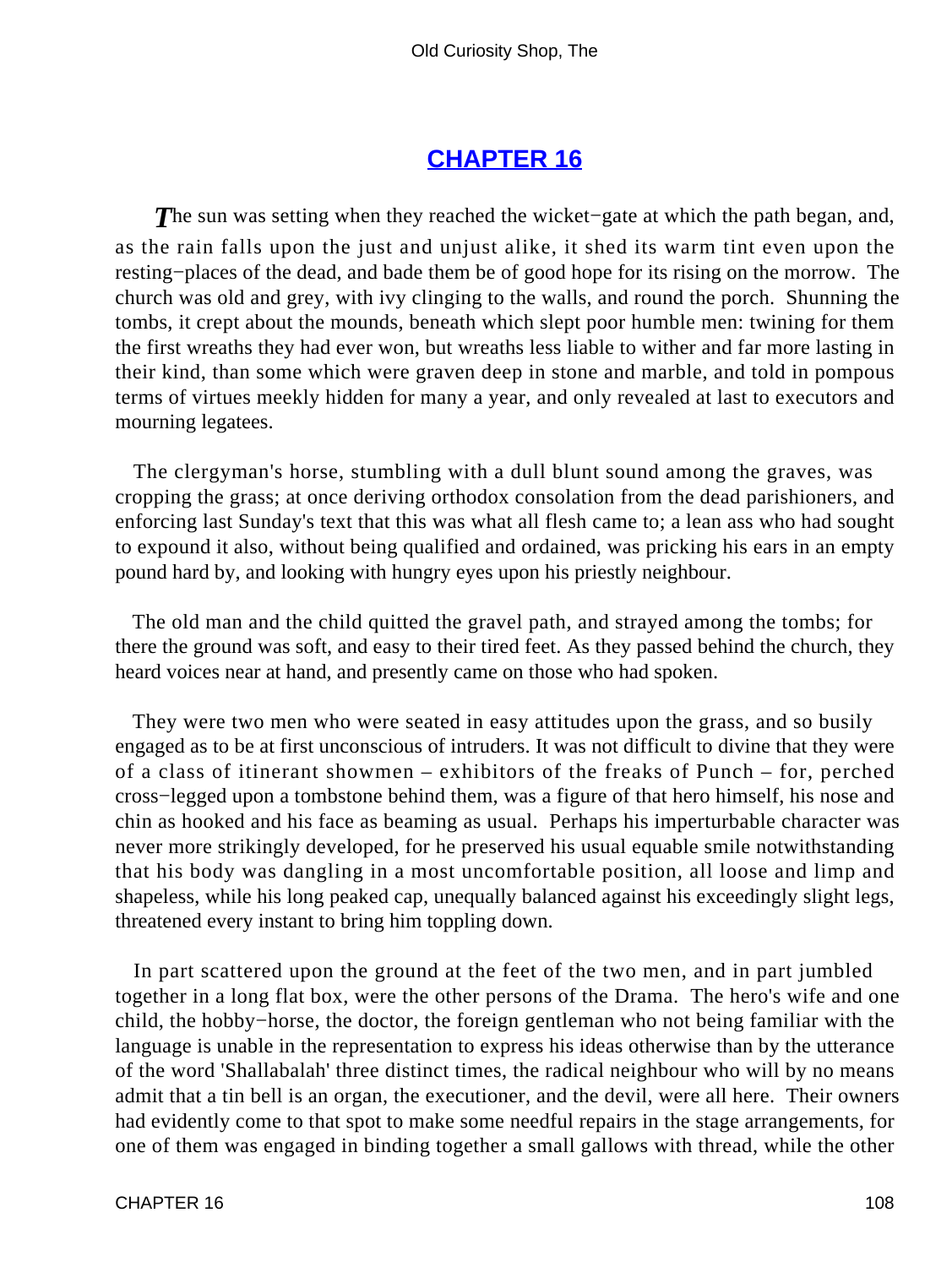#### Old Curiosity Shop, The

was intent upon fixing a new black wig, with the aid of a small hammer and some tacks, upon the head of the radical neighbour, who had been beaten bald.

 They raised their eyes when the old man and his young companion were close upon them, and pausing in their work, returned their looks of curiosity. One of them, the actual exhibitor no doubt, was a little merry−faced man with a twinkling eye and a red nose, who seemed to have unconsciously imbibed something of his hero's character. The other – that was he who took the money – had rather a careful and cautious look, which was perhaps inseparable from his occupation also.

 The merry man was the first to greet the strangers with a nod; and following the old man's eyes, he observed that perhaps that was the first time he had ever seen a Punch off the stage. (Punch, it may be remarked, seemed to be pointing with the tip of his cap to a most flourishing epitaph, and to be chuckling over it with all his heart.)

 'Why do you come here to do this?' said the old man, sitting down beside them, and looking at the figures with extreme delight.

 'Why you see,' rejoined the little man, 'we're putting up for to−night at the public−house yonder, and it wouldn't do to let 'em see the present company undergoing repair.'

'No!' cried the old man, making signs to Nell to listen, 'why not, eh? why not?'

 'Because it would destroy all the delusion, and take away all the interest, wouldn't it?' replied the little man. 'Would you care a ha'penny for the Lord Chancellor if you know'd him in private and without his wig? – −certainly not.'

 'Good!' said the old man, venturing to touch one of the puppets, and drawing away his hand with a shrill laugh. 'Are you going to show 'em to−night? are you?'

 'That is the intention, governor,' replied the other, 'and unless I'm much mistaken, Tommy Codlin is a calculating at this minute what we've lost through your coming upon us. Cheer up, Tommy, it can't be much.'

 The little man accompanied these latter words with a wink, expressive of the estimate he had formed of the travellers' finances.

 To this Mr Codlin, who had a surly, grumbling manner, replied, as he twitched Punch off the tombstone and flung him into the box, 'I don't care if we haven't lost a farden, but you're too free. If you stood in front of the curtain and see the public's faces as I do, you'd know human natur' better.'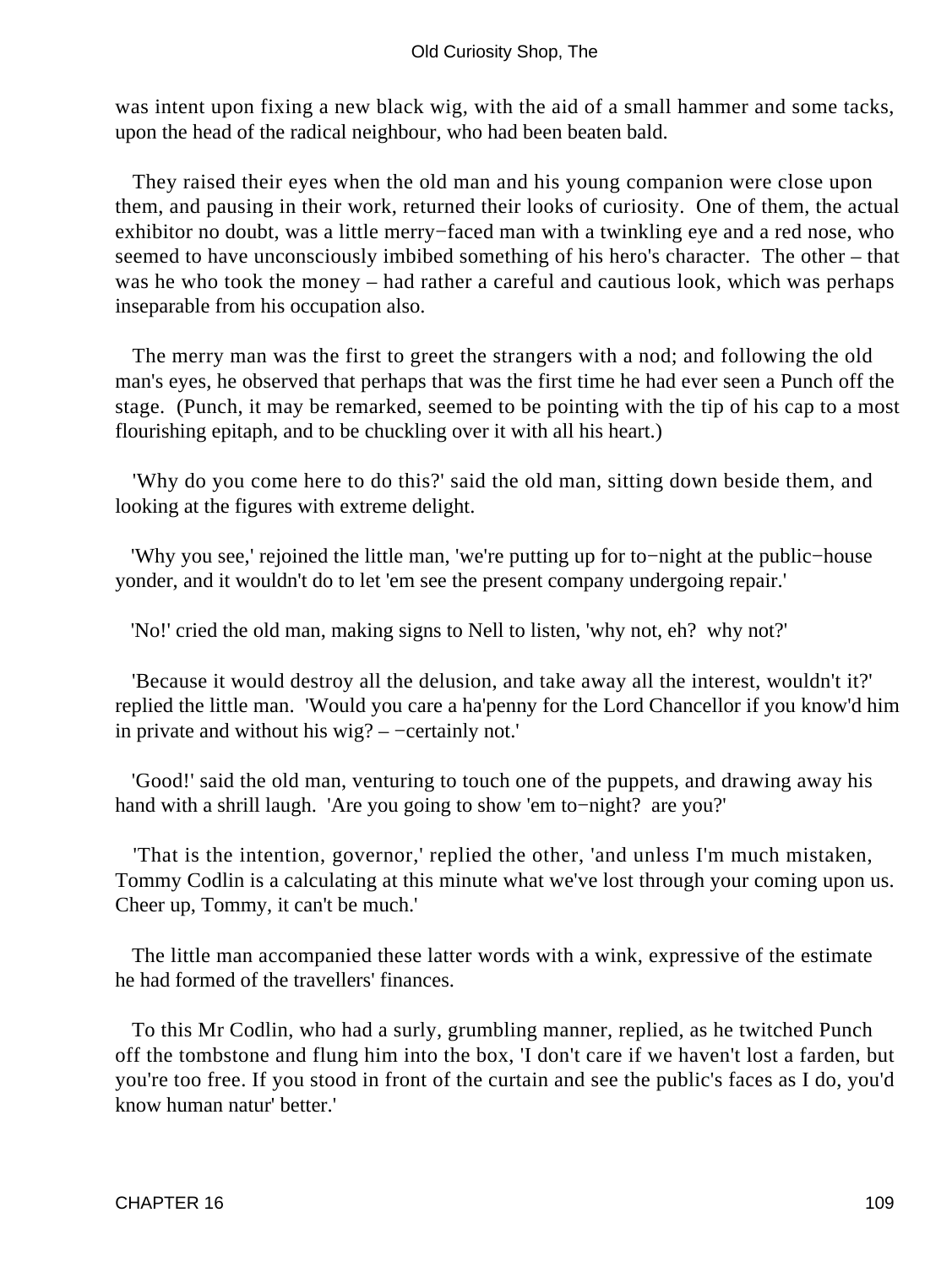#### Old Curiosity Shop, The

 'Ah! it's been the spoiling of you, Tommy, your taking to that branch,' rejoined his companion. 'When you played the ghost in the reg'lar drama in the fairs, you believed in everything – except ghosts. But now you're a universal mistruster. I never see a man so changed.'

 'Never mind,' said Mr Codlin, with the air of a discontented philosopher. 'I know better now, and p'raps I'm sorry for it.'

 Turning over the figures in the box like one who knew and despised them, Mr Codlin drew one forth and held it up for the inspection of his friend:

 'Look here; here's all this judy's clothes falling to pieces again. You haven't got a needle and thread I suppose?'

 The little man shook his head, and scratched it ruefully as he contemplated this severe indisposition of a principal performer. Seeing that they were at a loss, the child said timidly:

 'I have a needle, Sir, in my basket, and thread too. Will you let me try to mend it for you? I think I could do it neater than you could.'

 Even Mr Codlin had nothing to urge against a proposal so seasonable. Nelly, kneeling down beside the box, was soon busily engaged in her task, and accomplishing it to a miracle.

 While she was thus engaged, the merry little man looked at her with an interest which did not appear to be diminished when he glanced at her helpless companion. When she had finished her work he thanked her, and inquired whither they were travelling.

'N – no further to−night, I think,' said the child, looking towards her grandfather.

 'If you're wanting a place to stop at,' the man remarked, 'I should advise you to take up at the same house with us. That's it. The long, low, white house there. It's very cheap.'

 The old man, notwithstanding his fatigue, would have remained in the churchyard all night if his new acquaintances had remained there too. As he yielded to this suggestion a ready and rapturous assent, they all rose and walked away together; he keeping close to the box of puppets in which he was quite absorbed, the merry little man carrying it slung over his arm by a strap attached to it for the purpose, Nelly having hold of her grandfather's hand, and Mr Codlin sauntering slowly behind, casting up at the church tower and neighbouring trees such looks as he was accustomed in town−practice to direct to drawing−room and nursery windows, when seeking for a profitable spot on which to plant the show.

 The public−house was kept by a fat old landlord and landlady who made no objection to receiving their new guests, but praised Nelly's beauty and were at once prepossessed in her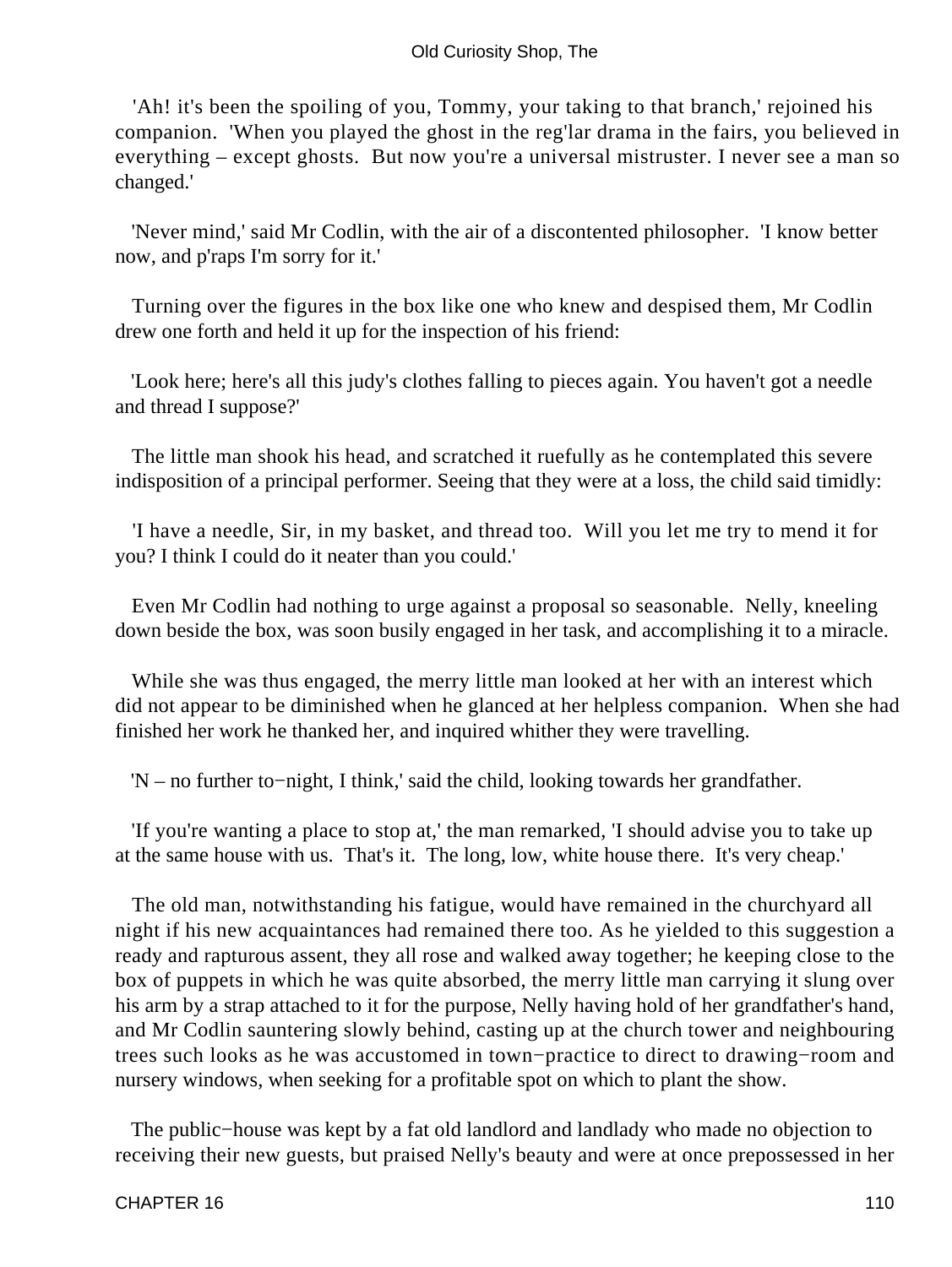behalf. There was no other company in the kitchen but the two showmen, and the child felt very thankful that they had fallen upon such good quarters. The landlady was very much astonished to learn that they had come all the way from London, and appeared to have no little curiosity touching their farther destination. The child parried her inquiries as well as she could, and with no great trouble, for finding that they appeared to give her pain, the old lady desisted.

 'These two gentlemen have ordered supper in an hour's time,' she said, taking her into the bar; 'and your best plan will be to sup with them. Meanwhile you shall have a little taste of something that'll do you good, for I'm sure you must want it after all you've gone through to−day. Now, don't look after the old gentleman, because when you've drank that, he shall have some too.'

 As nothing could induce the child to leave him alone, however, or to touch anything in which he was not the first and greatest sharer, the old lady was obliged to help him first. When they had been thus refreshed, the whole house hurried away into an empty stable where the show stood, and where, by the light of a few flaring candles stuck round a hoop which hung by a line from the ceiling, it was to be forthwith exhibited.

 And now Mr Thomas Codlin, the misanthrope, after blowing away at the Pan's pipes until he was intensely wretched, took his station on one side of the checked drapery which concealed the mover of the figures, and putting his hands in his pockets prepared to reply to all questions and remarks of Punch, and to make a dismal feint of being his most intimate private friend, of believing in him to the fullest and most unlimited extent, of knowing that he enjoyed day and night a merry and glorious existence in that temple, and that he was at all times and under every circumstance the same intelligent and joyful person that the spectators then beheld him. All this Mr Codlin did with the air of a man who had made up his mind for the worst and was quite resigned; his eye slowly wandering about during the briskest repartee to observe the effect upon the audience, and particularly the impression made upon the landlord and landlady, which might be productive of very important results in connexion with the supper.

 Upon this head, however, he had no cause for any anxiety, for the whole performance was applauded to the echo, and voluntary contributions were showered in with a liberality which testified yet more strongly to the general delight. Among the laughter none was more loud and frequent than the old man's. Nell's was unheard, for she, poor child, with her head drooping on his shoulder, had fallen asleep, and slept too soundly to be roused by any of his efforts to awaken her to a participation in his glee.

 The supper was very good, but she was too tired to eat, and yet would not leave the old man until she had kissed him in his bed. He, happily insensible to every care and anxiety, sat listening with a vacant smile and admiring face to all that his new friend said; and it was not until they retired yawning to their room, that he followed the child up stairs.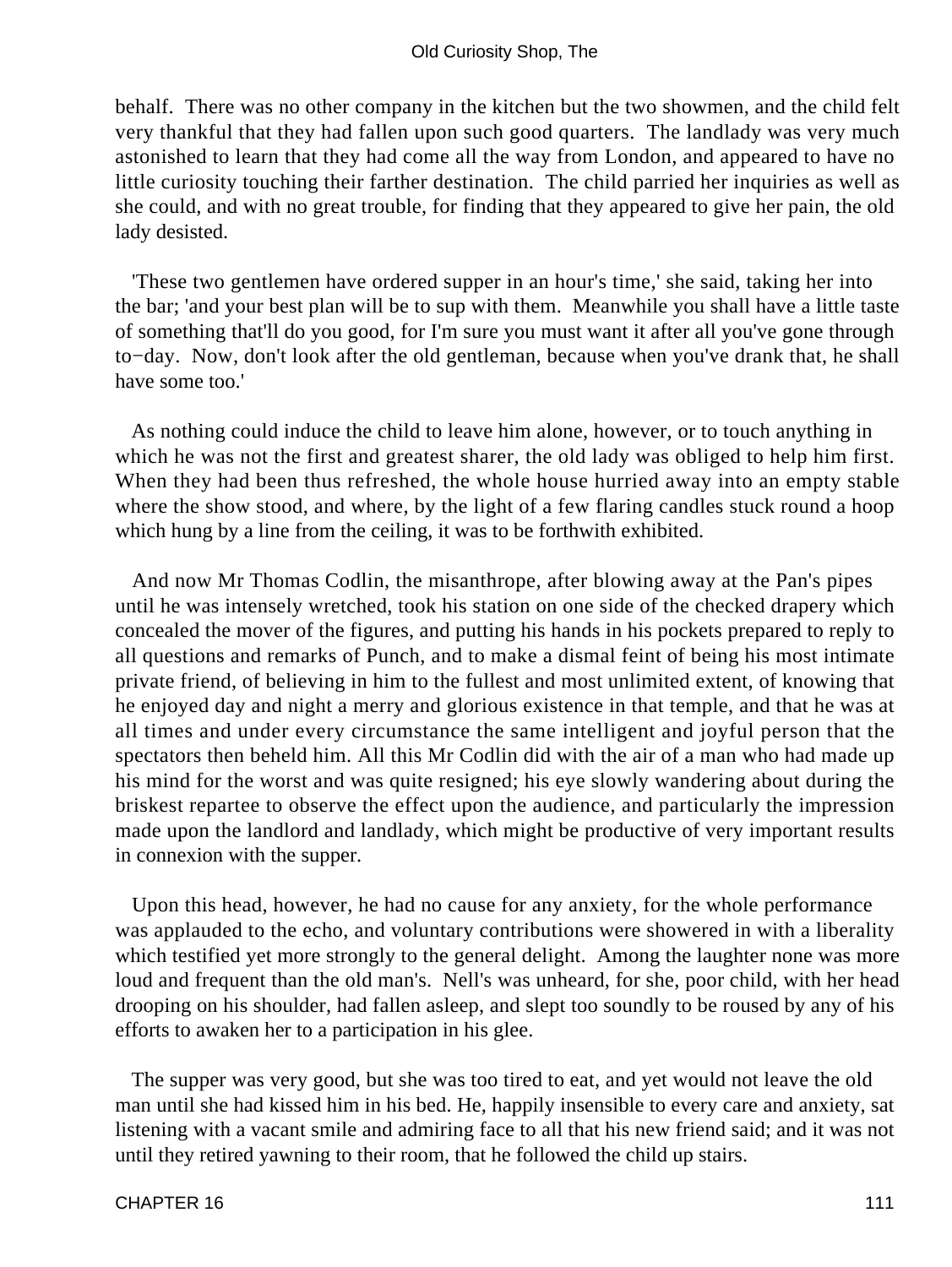### Old Curiosity Shop, The

 It was but a loft partitioned into two compartments, where they were to rest, but they were well pleased with their lodging and had hoped for none so good. The old man was uneasy when he had lain down, and begged that Nell would come and sit at his bedside as she had done for so many nights. She hastened to him, and sat there till he slept.

 There was a little window, hardly more than a chink in the wall, in her room, and when she left him, she opened it, quite wondering at the silence. The sight of the old church, and the graves about it in the moonlight, and the dark trees whispering among themselves, made her more thoughtful than before. She closed the window again, and sitting down upon the bed, thought of the life that was before them.

 She had a little money, but it was very little, and when that was gone, they must begin to beg. There was one piece of gold among it, and an emergency might come when its worth to them would be increased a hundred fold. It would be best to hide this coin, and never produce it unless their case was absolutely desperate, and no other resource was left them.

 Her resolution taken, she sewed the piece of gold into her dress, and going to bed with a lighter heart sunk into a deep slumber.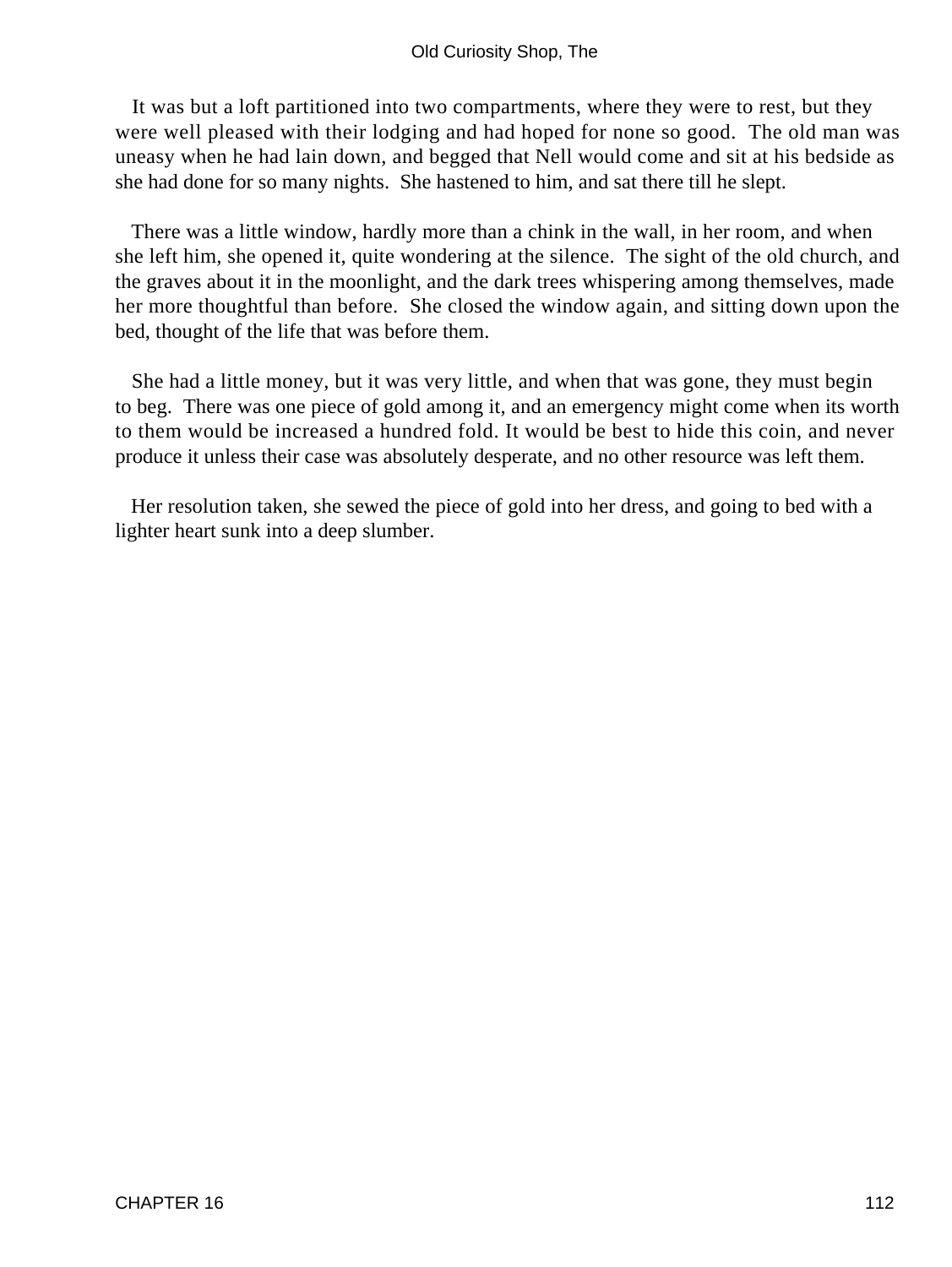# **[CHAPTER 17](#page-494-0)**

*A*nother bright day shining in through the small casement, and claiming fellowship with the kindred eyes of the child, awoke her. At sight of the strange room and its unaccustomed objects she started up in alarm, wondering how she had been moved from the familiar chamber in which she seemed to have fallen asleep last night, and whither she had been conveyed. But, another glance around called to her mind all that had lately passed, and she sprung from her bed, hoping and trustful.

 It was yet early, and the old man being still asleep, she walked out into the churchyard, brushing the dew from the long grass with her feet, and often turning aside into places where it grew longer than in others, that she might not tread upon the graves. She felt a curious kind of pleasure in lingering among these houses of the dead, and read the inscriptions on the tombs of the good people (a great number of good people were buried there), passing on from one to another with increasing interest.

 It was a very quiet place, as such a place should be, save for the cawing of the rooks who had built their nests among the branches of some tall old trees, and were calling to one another, high up in the air. First, one sleek bird, hovering near his ragged house as it swung and dangled in the wind, uttered his hoarse cry, quite by chance as it would seem, and in a sober tone as though he were but talking to himself. Another answered, and he called again, but louder than before; then another spoke and then another; and each time the first, aggravated by contradiction, insisted on his case more strongly. Other voices, silent till now, struck in from boughs lower down and higher up and midway, and to the right and left, and from the tree−tops; and others, arriving hastily from the grey church turrets and old belfry window, joined the clamour which rose and fell, and swelled and dropped again, and still went on; and all this noisy contention amidst a skimming to and fro, and lighting on fresh branches, and frequent change of place, which satirised the old restlessness of those who lay so still beneath the moss and turf below, and the strife in which they had worn away their lives.

 Frequently raising her eyes to the trees whence these sounds came down, and feeling as though they made the place more quiet than perfect silence would have done, the child loitered from grave to grave, now stopping to replace with careful hands the bramble which had started from some green mound it helped to keep in shape, and now peeping through one of the low latticed windows into the church, with its worm−eaten books upon the desks, and baize of whitened−green mouldering from the pew sides and leaving the naked wood to view. There were the seats where the poor old people sat, worn spare, and yellow like themselves; the rugged font where children had their names, the homely altar where they knelt in after life, the plain black tressels that bore their weight on their last visit to the cool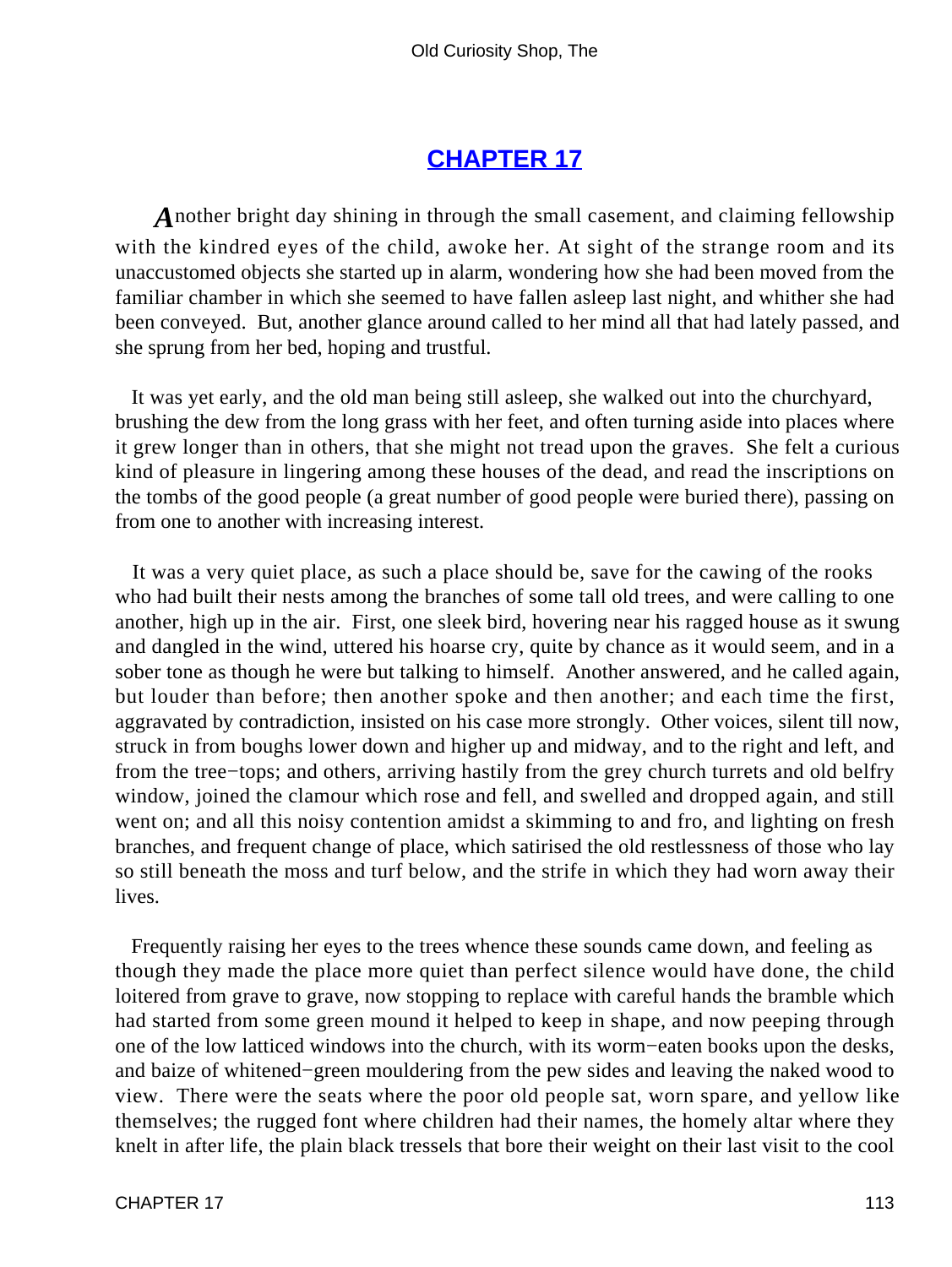old shady church. Everything told of long use and quiet slow decay; the very bell−rope in the porch was frayed into a fringe, and hoary with old age.

 She was looking at a humble stone which told of a young man who had died at twenty−three years old, fifty−five years ago, when she heard a faltering step approaching, and looking round saw a feeble woman bent with the weight of years, who tottered to the foot of that same grave and asked her to read the writing on the stone. The old woman thanked her when she had done, saying that she had had the words by heart for many a long, long year, but could not see them now.

'Were you his mother?' said the child.

'I was his wife, my dear.'

She the wife of a young man of three−and−twenty! Ah, true! It was fifty−five years ago.

 'You wonder to hear me say that,' remarked the old woman, shaking her head. 'You're not the first. Older folk than you have wondered at the same thing before now. Yes, I was his wife. Death doesn't change us more than life, my dear.'

'Do you come here often?' asked the child.

 'I sit here very often in the summer time,' she answered, 'I used to come here once to cry and mourn, but that was a weary while ago, bless God!'

 'I pluck the daisies as they grow, and take them home,' said the old woman after a short silence. 'I like no flowers so well as these, and haven't for five−and−fifty years. It's a long time, and I'm getting very old.'

 Then growing garrulous upon a theme which was new to one listener though it were but a child, she told her how she had wept and moaned and prayed to die herself, when this happened; and how when she first came to that place, a young creature strong in love and grief, she had hoped that her heart was breaking as it seemed to be. But that time passed by, and although she continued to be sad when she came there, still she could bear to come, and so went on until it was pain no longer, but a solemn pleasure, and a duty she had learned to like. And now that five−and−fifty years were gone, she spoke of the dead man as if he had been her son or grandson, with a kind of pity for his youth, growing out of her own old age, and an exalting of his strength and manly beauty as compared with her own weakness and decay; and yet she spoke about him as her husband too, and thinking of herself in connexion with him, as she used to be and not as she was now, talked of their meeting in another world, as if he were dead but yesterday, and she, separated from her former self, were thinking of the happiness of that comely girl who seemed to have died with him.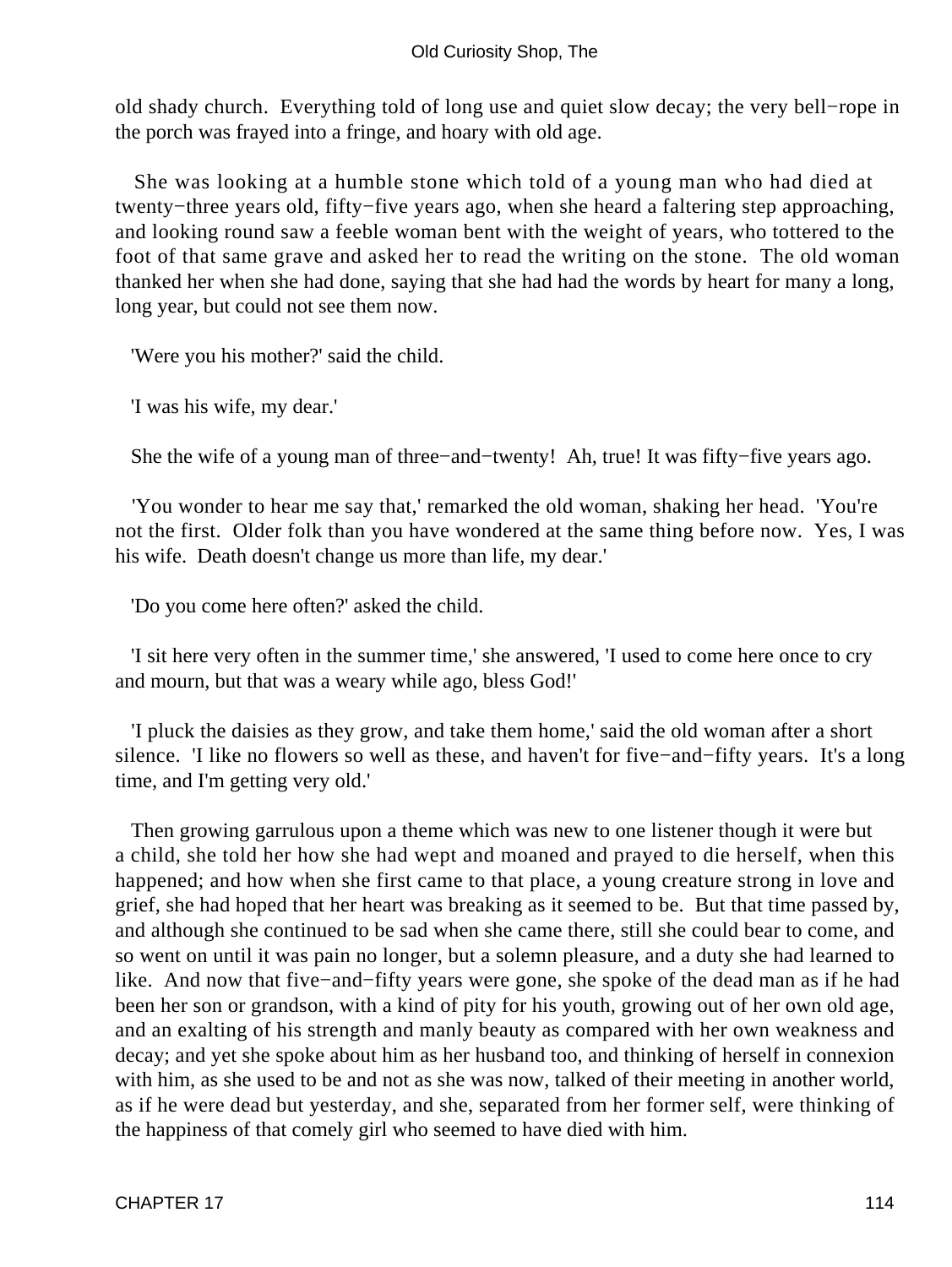The child left her gathering the flowers that grew upon the grave, and thoughtfully retraced her steps.

 The old man was by this time up and dressed. Mr Codlin, still doomed to contemplate the harsh realities of existence, was packing among his linen the candle−ends which had been saved from the previous night's performance; while his companion received the compliments of all the loungers in the stable−yard, who, unable to separate him from the master−mind of Punch, set him down as next in importance to that merry outlaw, and loved him scarcely less. When he had sufficiently acknowledged his popularity he came in to breakfast, at which meal they all sat down together.

'And where are you going to−day?' said the little man, addressing himself to Nell.

'Indeed I hardly know – we have not determined yet,' replied the child.

 'We're going on to the races,' said the little man. 'If that's your way and you like to have us for company, let us travel together. If you prefer going alone, only say the word and you'll find that we shan't trouble you.'

'We'll go with you,' said the old man. 'Nell – with them, with them.'

 The child considered for a moment, and reflecting that she must shortly beg, and could scarcely hope to do so at a better place than where crowds of rich ladies and gentlemen were assembled together for purposes of enjoyment and festivity, determined to accompany these men so far. She therefore thanked the little man for his offer, and said, glancing timidly towards his friend, that if there was no objection to their accompanying them as far as the race town –

 'Objection!' said the little man. 'Now be gracious for once, Tommy, and say that you'd rather they went with us. I know you would. Be gracious, Tommy.'

 'Trotters,' said Mr Codlin, who talked very slowly and ate very greedily, as is not uncommon with philosophers and misanthropes; 'you're too free.'

 'Why what harm can it do?' urged the other. 'No harm at all in this particular case, perhaps,' replied Mr Codlin; 'but the principle's a dangerous one, and you're too free I tell you.'

'Well, are they to go with us or not?'

'Yes, they are,' said Mr Codlin; 'but you might have made a favour of it, mightn't you?'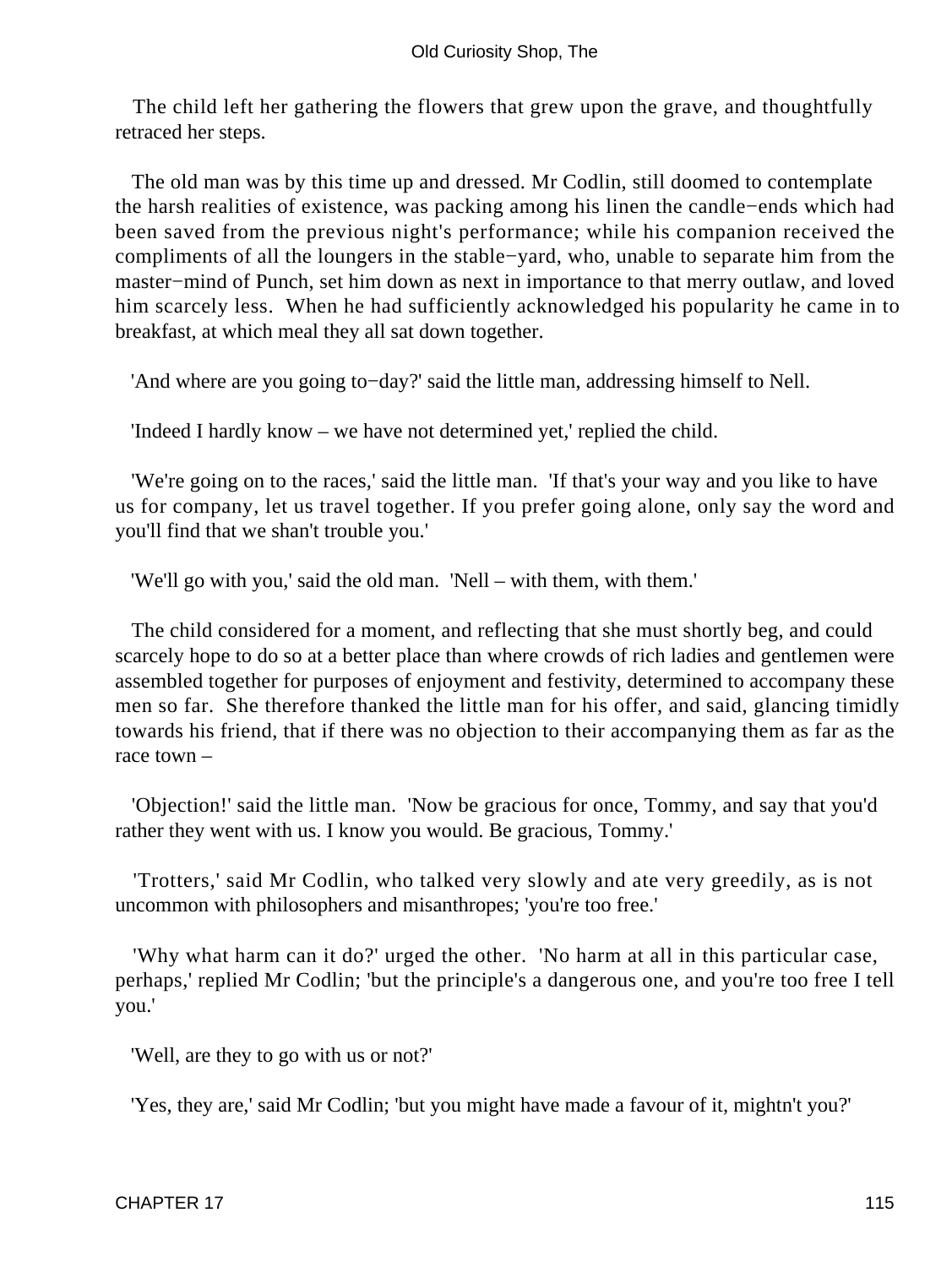The real name of the little man was Harris, but it had gradually merged into the less euphonious one of Trotters, which, with the prefatory adjective, Short, had been conferred upon him by reason of the small size of his legs. Short Trotters however, being a compound name, inconvenient of use in friendly dialogue, the gentleman on whom it had been bestowed was known among his intimates either as 'Short,' or 'Trotters,' and was seldom accosted at full length as Short Trotters, except in formal conversations and on occasions of ceremony.

 Short, then, or Trotters, as the reader pleases, returned unto the remonstrance of his friend Mr Thomas Codlin a jocose answer calculated to turn aside his discontent; and applying himself with great relish to the cold boiled beef, the tea, and bread and butter, strongly impressed upon his companions that they should do the like. Mr Codlin indeed required no such persuasion, as he had already eaten as much as he could possibly carry and was now moistening his clay with strong ale, whereof he took deep draughts with a silent relish and invited nobody to partake – thus again strongly indicating his misanthropical turn of mind.

 Breakfast being at length over, Mr Codlin called the bill, and charging the ale to the company generally (a practice also savouring of misanthropy) divided the sum−total into two fair and equal parts, assigning one moiety to himself and friend, and the other to Nelly and her grandfather. These being duly discharged and all things ready for their departure, they took farewell of the landlord and landlady and resumed their journey.

 And here Mr Codlin's false position in society and the effect it wrought upon his wounded spirit, were strongly illustrated; for whereas he had been last night accosted by Mr Punch as 'master,' and had by inference left the audience to understand that he maintained that individual for his own luxurious entertainment and delight, here he was, now, painfully walking beneath the burden of that same Punch's temple, and bearing it bodily upon his shoulders on a sultry day and along a dusty road. In place of enlivening his patron with a constant fire of wit or the cheerful rattle of his quarter−staff on the heads of his relations and acquaintance, here was that beaming Punch utterly devoid of spine, all slack and drooping in a dark box, with his legs doubled up round his neck, and not one of his social qualities remaining.

 Mr Codlin trudged heavily on, exchanging a word or two at intervals with Short, and stopping to rest and growl occasionally. Short led the way; with the flat box, the private luggage (which was not extensive) tied up in a bundle, and a brazen trumpet slung from his shoulder−blade. Nell and her grandfather walked next him on either hand, and Thomas Codlin brought up the rear.

 When they came to any town or village, or even to a detached house of good appearance, Short blew a blast upon the brazen trumpet and carolled a fragment of a song in that hilarious tone common to Punches and their consorts. If people hurried to the windows,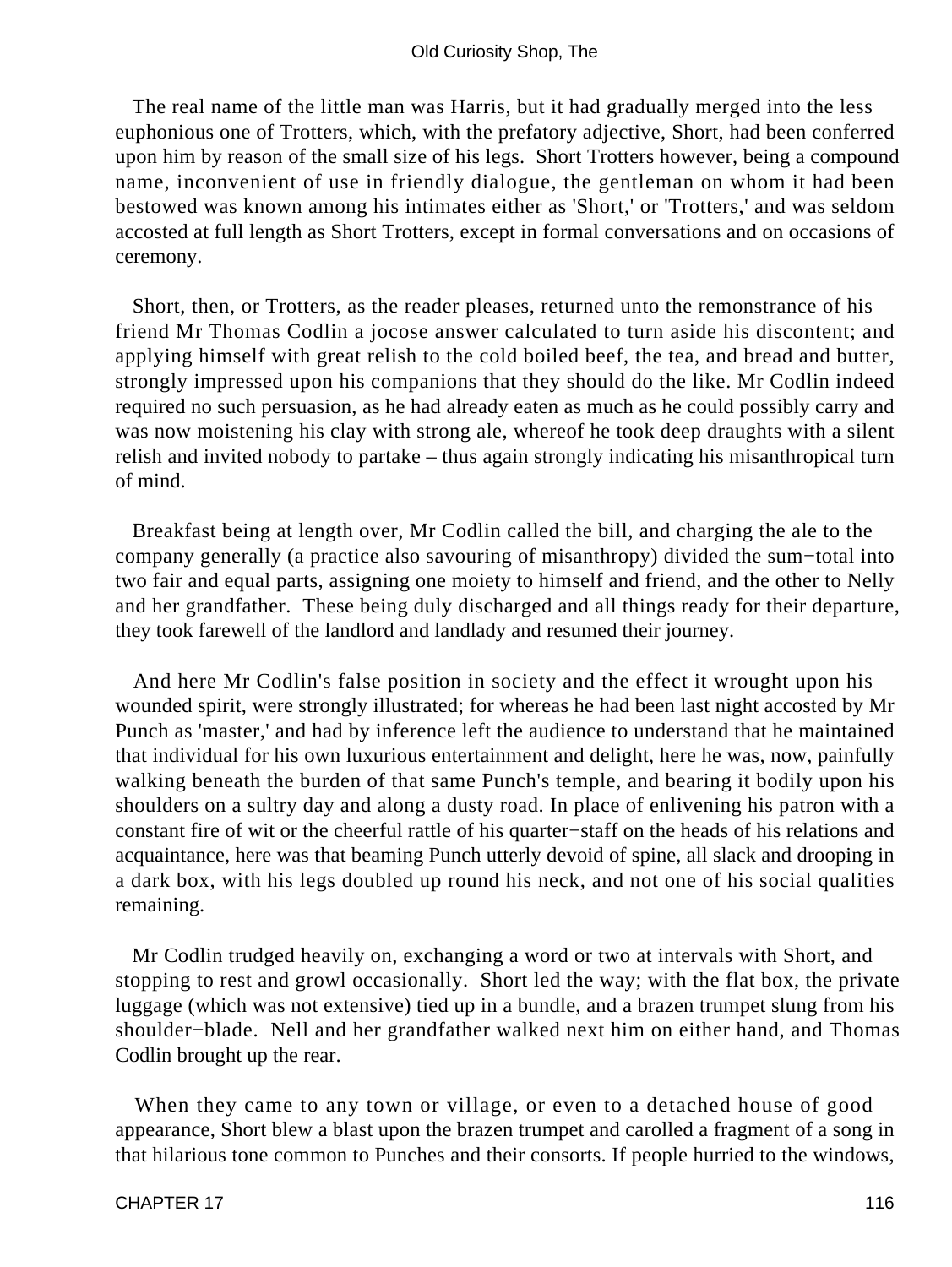Mr Codlin pitched the temple, and hastily unfurling the drapery and concealing Short therewith, flourished hysterically on the pipes and performed an air. Then the entertainment began as soon as might be; Mr Codlin having the responsibility of deciding on its length and of protracting or expediting the time for the hero's final triumph over the enemy of mankind, according as he judged that the after−crop of half−pence would be plentiful or scant. When it had been gathered in to the last farthing, he resumed his load and on they went again.

 Sometimes they played out the toll across a bridge or ferry, and once exhibited by particular desire at a turnpike, where the collector, being drunk in his solitude, paid down a shilling to have it to himself. There was one small place of rich promise in which their hopes were blighted, for a favourite character in the play having gold−lace upon his coat and being a meddling wooden−headed fellow was held to be a libel on the beadle, for which reason the authorities enforced a quick retreat; but they were generally well received, and seldom left a town without a troop of ragged children shouting at their heels.

 They made a long day's journey, despite these interruptions, and were yet upon the road when the moon was shining in the sky. Short beguiled the time with songs and jests, and made the best of everything that happened. Mr Codlin on the other hand, cursed his fate, and all the hollow things of earth (but Punch especially), and limped along with the theatre on his back, a prey to the bitterest chagrin.

 They had stopped to rest beneath a finger−post where four roads met, and Mr Codlin in his deep misanthropy had let down the drapery and seated himself in the bottom of the show, invisible to mortal eyes and disdainful of the company of his fellow creatures, when two monstrous shadows were seen stalking towards them from a turning in the road by which they had come. The child was at first quite terrified by the sight of these gaunt giants – for such they looked as they advanced with lofty strides beneath the shadow of the trees – but Short, telling her there was nothing to fear, blew a blast upon the trumpet, which was answered by a cheerful shout.

'It's Grinder's lot, an't it?' cried Mr Short in a loud key.

'Yes,' replied a couple of shrill voices.

'Come on then,' said Short. 'Let's have a look at you. I thought it was you.'

 Thus invited, 'Grinder's lot' approached with redoubled speed and soon came up with the little party.

 Mr Grinder's company, familiarly termed a lot, consisted of a young gentleman and a young lady on stilts, and Mr Grinder himself, who used his natural legs for pedestrian purposes and carried at his back a drum. The public costume of the young people was of the Highland kind, but the night being damp and cold, the young gentleman wore over his kilt a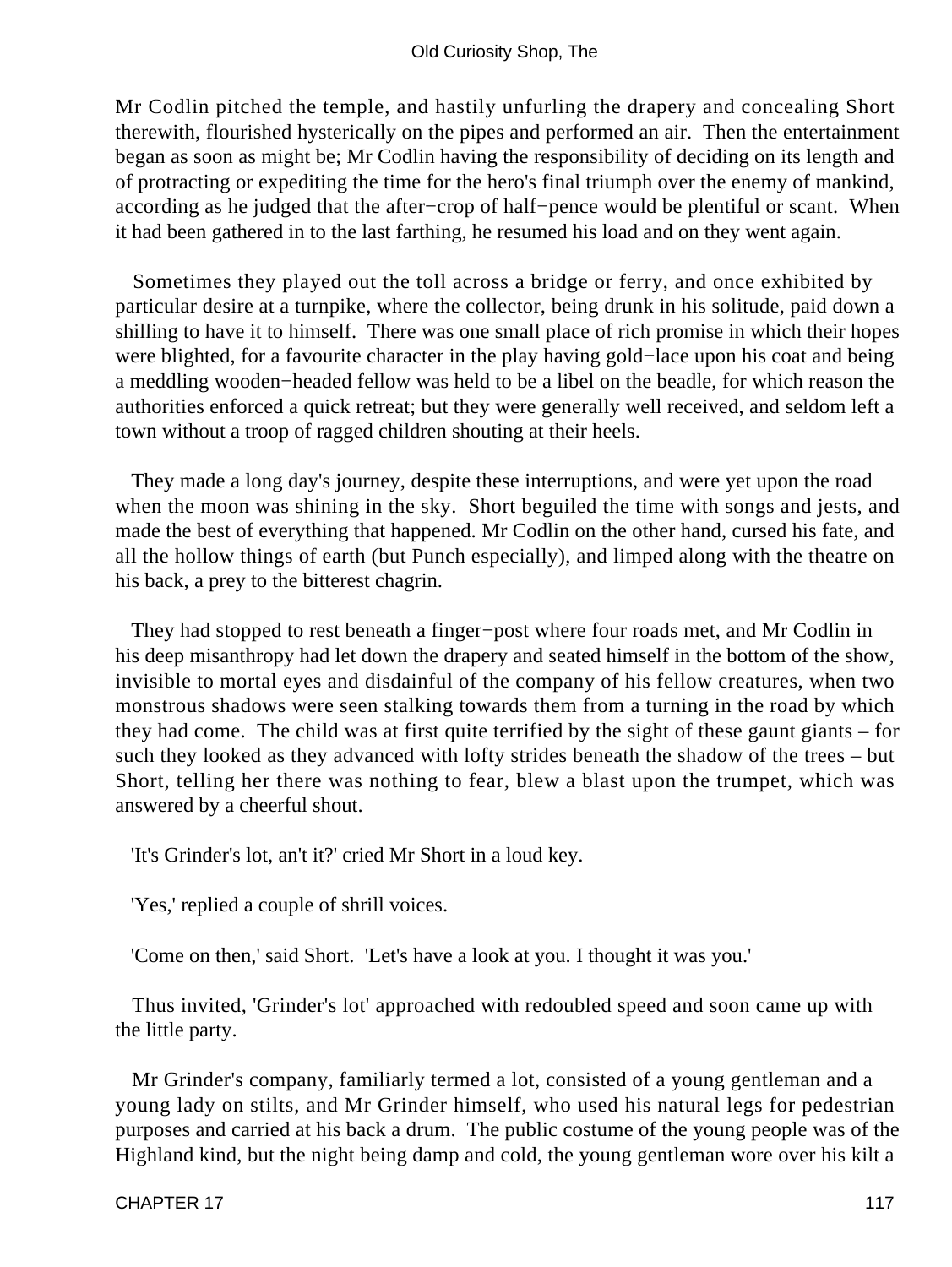man's pea jacket reaching to his ankles, and a glazed hat; the young lady too was muffled in an old cloth pelisse and had a handkerchief tied about her head. Their Scotch bonnets, ornamented with plumes of jet black feathers, Mr Grinder carried on his instrument.

 'Bound for the races, I see,' said Mr Grinder coming up out of breath. 'So are we. How are you, Short?' With that they shook hands in a very friendly manner. The young people being too high up for the ordinary salutations, saluted Short after their own fashion. The young gentleman twisted up his right stilt and patted him on the shoulder, and the young lady rattled her tambourine.

'Practice?' said Short, pointing to the stilts.

 'No,' returned Grinder. 'It comes either to walkin' in 'em or carryin' of 'em, and they like walkin' in 'em best. It's wery pleasant for the prospects. Which road are you takin'? We go the nighest.'

 'Why, the fact is,' said Short, 'that we are going the longest way, because then we could stop for the night, a mile and a half on. But three or four mile gained to−night is so many saved to−morrow, and if you keep on, I think our best way is to do the same.'

'Where's your partner?' inquired Grinder.

 'Here he is,' cried Mr Thomas Codlin, presenting his head and face in the proscenium of the stage, and exhibiting an expression of countenance not often seen there; 'and he'll see his partner boiled alive before he'll go on to−night. That's what he says.'

 'Well, don't say such things as them, in a spear which is dewoted to something pleasanter,' urged Short. 'Respect associations, Tommy, even if you do cut up rough.'

 'Rough or smooth,' said Mr Codlin, beating his hand on the little footboard where Punch, when suddenly struck with the symmetry of his legs and their capacity for silk stockings, is accustomed to exhibit them to popular admiration, 'rough or smooth, I won't go further than the mile and a half to−night. I put up at the Jolly Sandboys and nowhere else. If you like to come there, come there. If you like to go on by yourself, go on by yourself, and do without me if you can.'

 So saying, Mr Codlin disappeared from the scene and immediately presented himself outside the theatre, took it on his shoulders at a jerk, and made off with most remarkable agility.

 Any further controversy being now out of the question, Short was fain to part with Mr Grinder and his pupils and to follow his morose companion. After lingering at the finger−post for a few minutes to see the stilts frisking away in the moonlight and the bearer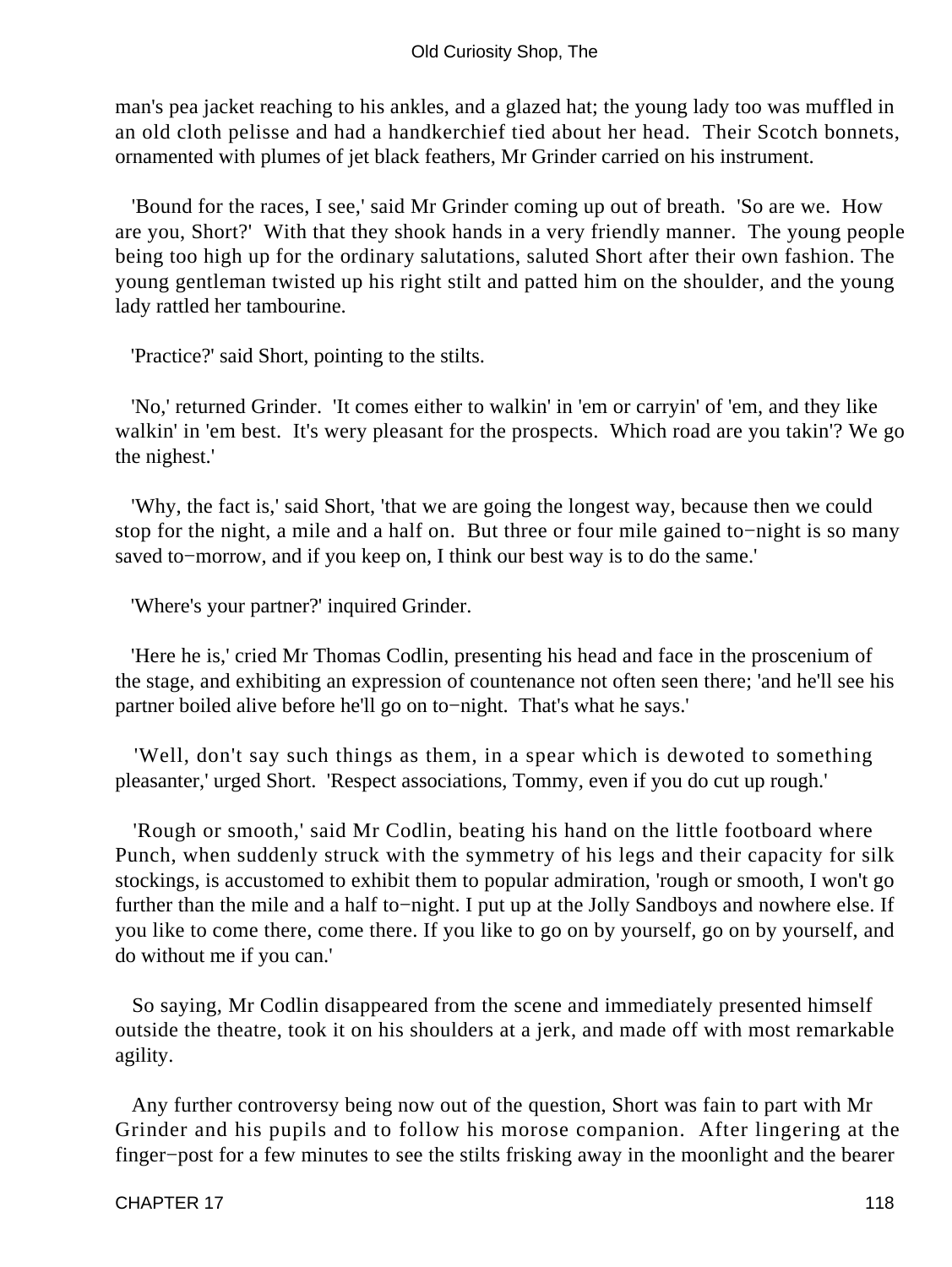of the drum toiling slowly after them, he blew a few notes upon the trumpet as a parting salute, and hastened with all speed to follow Mr Codlin. With this view he gave his unoccupied hand to Nell, and bidding her be of good cheer as they would soon be at the end of their journey for that night, and stimulating the old man with a similar assurance, led them at a pretty swift pace towards their destination, which he was the less unwilling to make for, as the moon was now overcast and the clouds were threatening rain.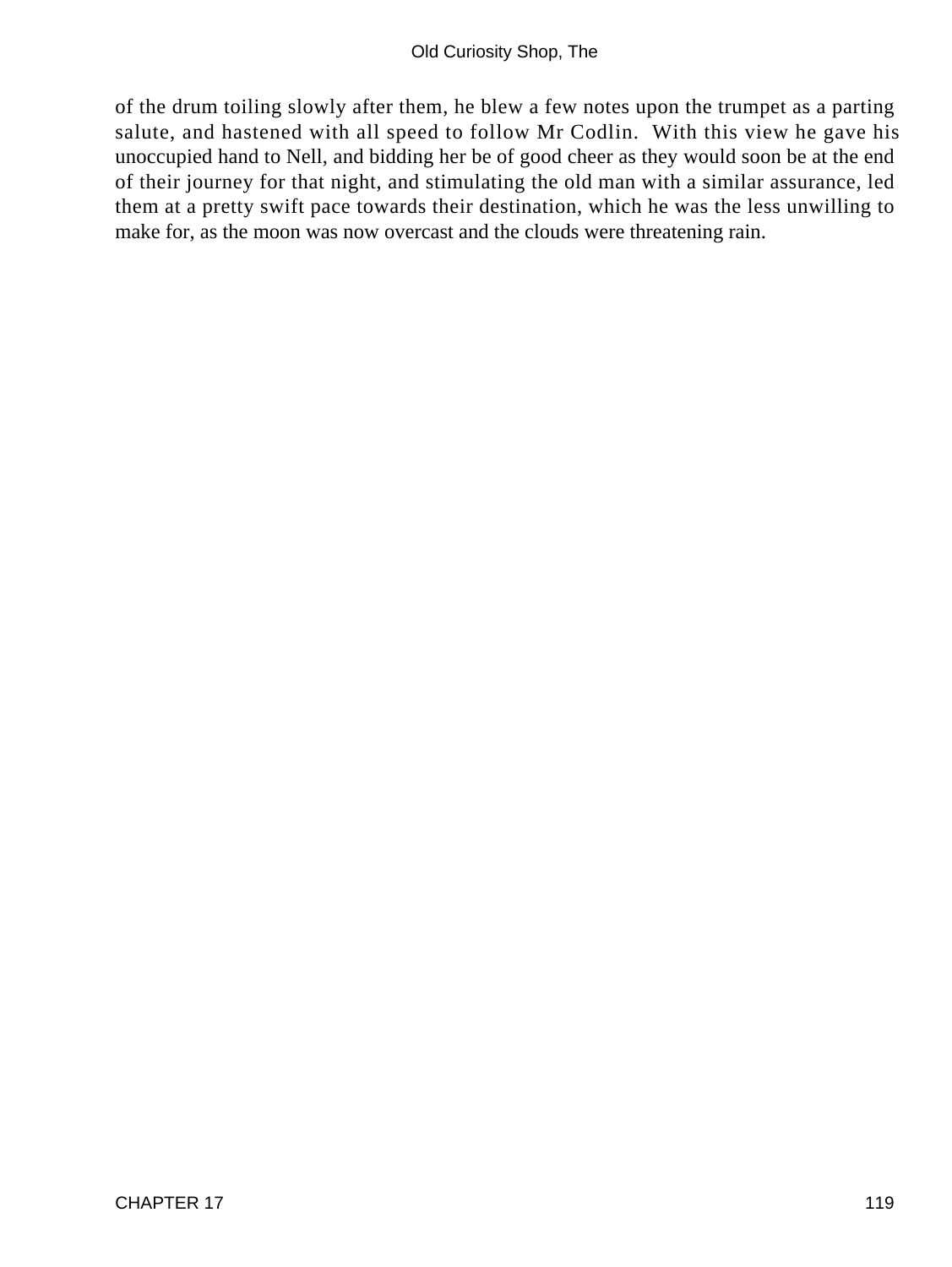# **[CHAPTER 18](#page-494-0)**

*T*he Jolly Sandboys was a small road−side inn of pretty ancient date, with a sign, representing three Sandboys increasing their jollity with as many jugs of ale and bags of gold, creaking and swinging on its post on the opposite side of the road. As the travellers had observed that day many indications of their drawing nearer and nearer to the race town, such as gipsy camps, carts laden with gambling booths and their appurtenances, itinerant showmen of various kinds, and beggars and trampers of every degree, all wending their way in the same direction, Mr Codlin was fearful of finding the accommodations forestalled; this fear increasing as he diminished the distance between himself and the hostelry, he quickened his pace, and notwithstanding the burden he had to carry, maintained a round trot until he reached the threshold. Here he had the gratification of finding that his fears were without foundation, for the landlord was leaning against the door−post looking lazily at the rain, which had by this time begun to descend heavily, and no tinkling of cracked bell, nor boisterous shout, nor noisy chorus, gave note of company within.

'All alone?' said Mr Codlin, putting down his burden and wiping his forehead.

 'All alone as yet,' rejoined the landlord, glancing at the sky, 'but we shall have more company to−night I expect. Here one of you boys, carry that show into the barn. Make haste in out of the wet, Tom; when it came on to rain I told 'em to make the fire up, and there's a glorious blaze in the kitchen, I can tell you.'

 Mr Codlin followed with a willing mind, and soon found that the landlord had not commended his preparations without good reason. A mighty fire was blazing on the hearth and roaring up the wide chimney with a cheerful sound, which a large iron cauldron, bubbling and simmering in the heat, lent its pleasant aid to swell. There was a deep red ruddy blush upon the room, and when the landlord stirred the fire, sending the flames skipping and leaping up – when he took off the lid of the iron pot and there rushed out a savoury smell, while the bubbling sound grew deeper and more rich, and an unctuous steam came floating out, hanging in a delicious mist above their heads – when he did this, Mr Codlin's heart was touched. He sat down in the chimney−corner and smiled.

 Mr Codlin sat smiling in the chimney−corner, eyeing the landlord as with a roguish look he held the cover in his hand, and, feigning that his doing so was needful to the welfare of the cookery, suffered the delightful steam to tickle the nostrils of his guest. The glow of the fire was upon the landlord's bald head, and upon his twinkling eye, and upon his watering mouth, and upon his pimpled face, and upon his round fat figure. Mr Codlin drew his sleeve across his lips, and said in a murmuring voice, 'What is it?'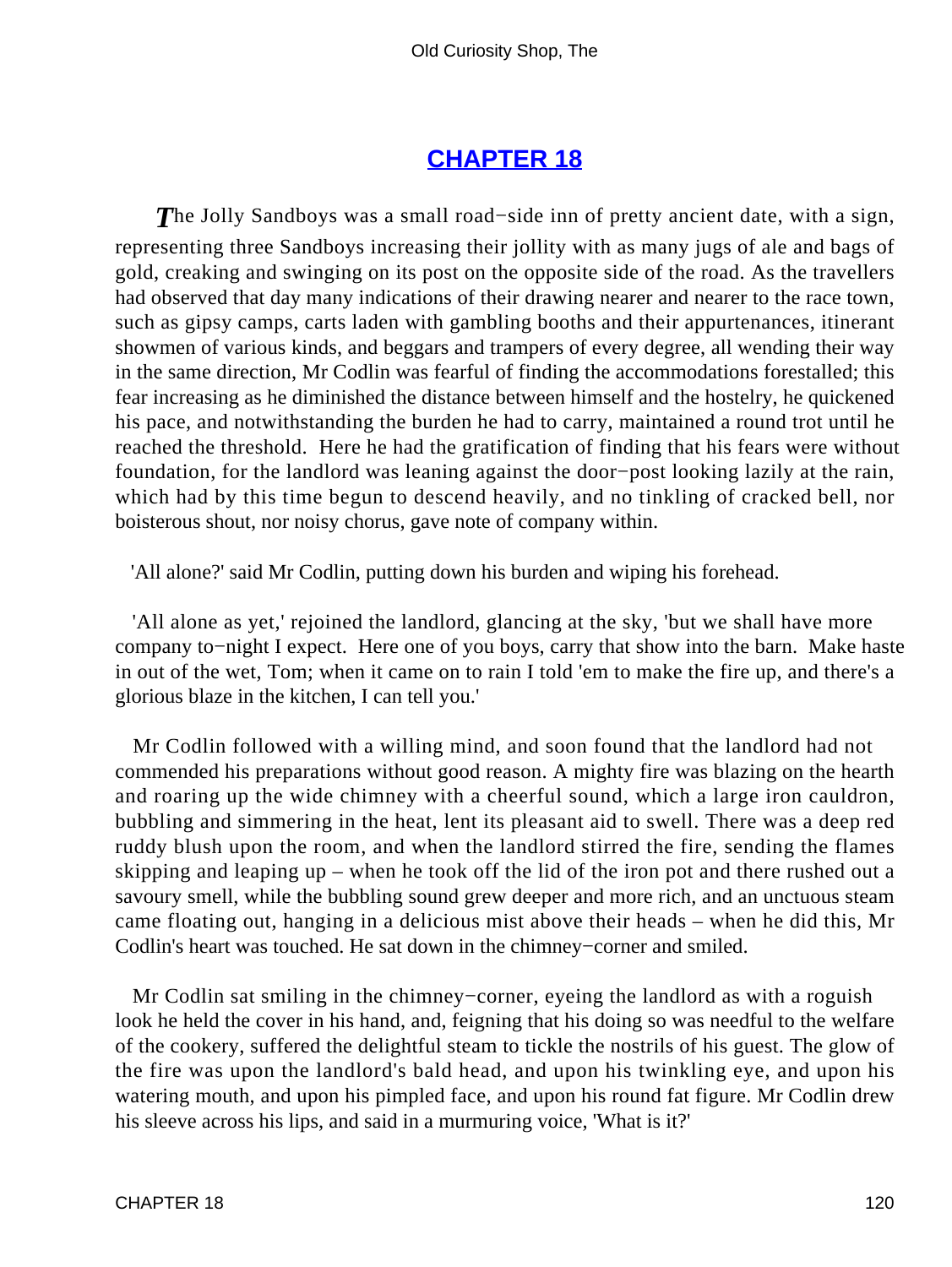'It's a stew of tripe,' said the landlord smacking his lips, 'and cow−heel,' smacking them again, 'and bacon,' smacking them once more, 'and steak,' smacking them for the fourth time, 'and peas, cauliflowers, new potatoes, and sparrow−grass, all working up together in one delicious gravy.' Having come to the climax, he smacked his lips a great many times, and taking a long hearty sniff of the fragrance that was hovering about, put on the cover again with the air of one whose toils on earth were over.

'At what time will it be ready?' asked Mr Codlin faintly.

 'It'll be done to a turn,' said the landlord looking up to the clock – and the very clock had a colour in its fat white face, and looked a clock for jolly Sandboys to consult – 'it'll be done to a turn at twenty−two minutes before eleven.'

 'Then,' said Mr Codlin, 'fetch me a pint of warm ale, and don't let nobody bring into the room even so much as a biscuit till the time arrives.'

 Nodding his approval of this decisive and manly course of procedure, the landlord retired to draw the beer, and presently returning with it, applied himself to warm the same in a small tin vessel shaped funnel−wise, for the convenience of sticking it far down in the fire and getting at the bright places. This was soon done, and he handed it over to Mr Codlin with that creamy froth upon the surface which is one of the happy circumstances attendant on mulled malt.

 Greatly softened by this soothing beverage, Mr Codlin now bethought him of his companions, and acquainted mine host of the Sandboys that their arrival might be shortly looked for. The rain was rattling against the windows and pouring down in torrents, and such was Mr Codlin's extreme amiability of mind, that he more than once expressed his earnest hope that they would not be so foolish as to get wet.

 At length they arrived, drenched with the rain and presenting a most miserable appearance, notwithstanding that Short had sheltered the child as well as he could under the skirts of his own coat, and they were nearly breathless from the haste they had made. But their steps were no sooner heard upon the road than the landlord, who had been at the outer door anxiously watching for their coming, rushed into the kitchen and took the cover off. The effect was electrical. They all came in with smiling faces though the wet was dripping from their clothes upon the floor, and Short's first remark was, 'What a delicious smell!'

 It is not very difficult to forget rain and mud by the side of a cheerful fire, and in a bright room. They were furnished with slippers and such dry garments as the house or their own bundles afforded, and ensconcing themselves, as Mr Codlin had already done, in the warm chimney−corner, soon forgot their late troubles or only remembered them as enhancing the delights of the present time. Overpowered by the warmth and comfort and the fatigue they had undergone, Nelly and the old man had not long taken their seats here, when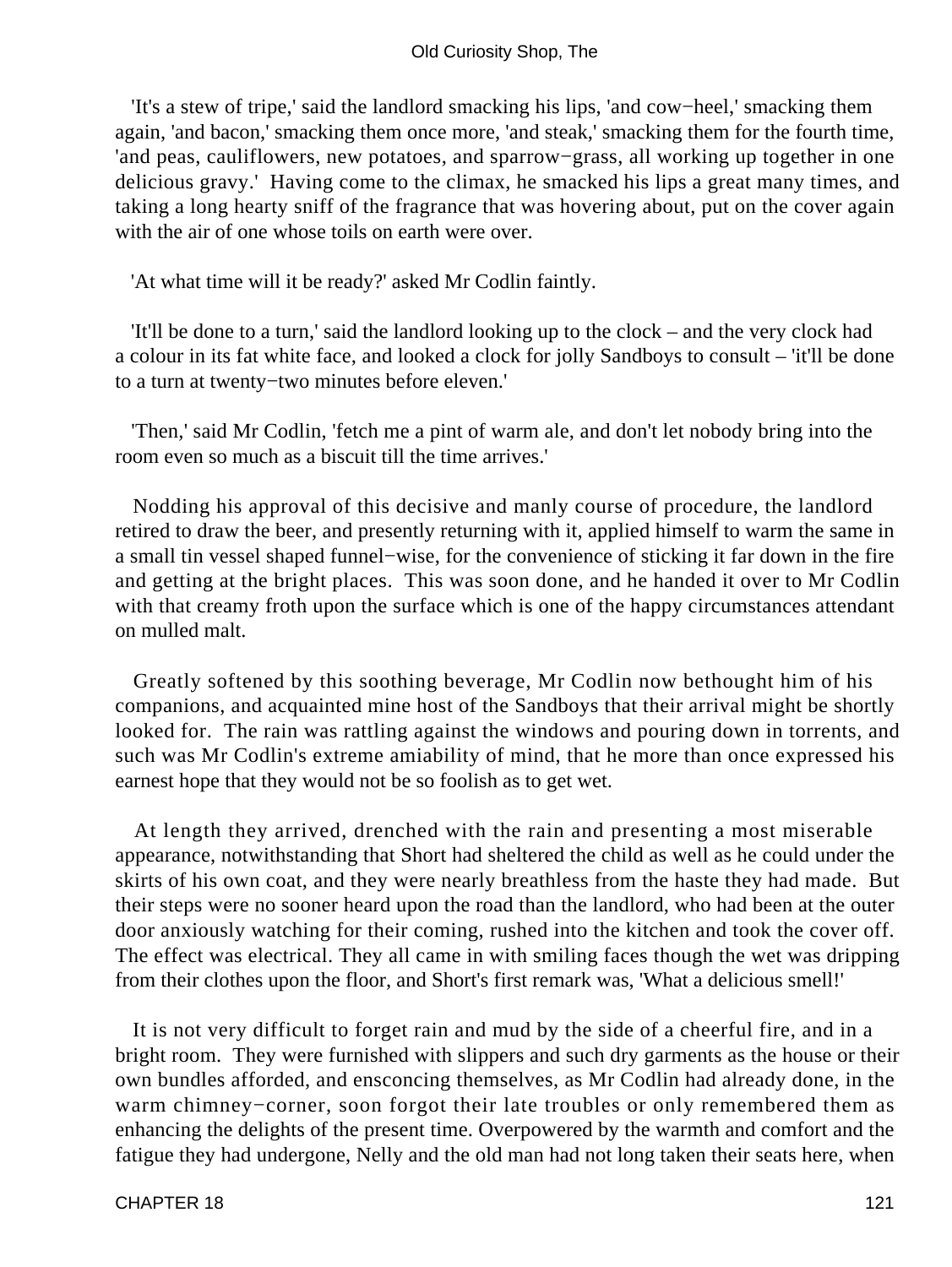they fell asleep.

 'Who are they?' whispered the landlord. Short shook his head, and wished he knew himself. 'Don't you know?' asked the host, turning to Mr Codlin. 'Not I,' he replied. 'They're no good, I suppose.'

 'They're no harm,' said Short. 'Depend upon that. I tell you what – it's plain that the old man an't in his right mind – '

 'If you haven't got anything newer than that to say,' growled Mr Codlin, glancing at the clock, 'you'd better let us fix our minds upon the supper, and not disturb us.'

 'Here me out, won't you?' retorted his friend. 'It's very plain to me, besides, that they're not used to this way of life. Don't tell me that that handsome child has been in the habit of prowling about as she's done these last two or three days. I know better.'

 'Well, who **Does** tell you she has?' growled Mr Codlin, again glancing at the clock and from it to the cauldron, 'can't you think of anything more suitable to present circumstances than saying things and then contradicting 'em?'

 'I wish somebody would give you your supper,' returned Short, 'for there'll be no peace till you've got it. Have you seen how anxious the old man is to get on – always wanting to be furder away – furder away. Have you seen that?'

'Ah! what then?' muttered Thomas Codlin.

 'This, then,' said Short. 'He has given his friends the slip. Mind what I say – he has given his friends the slip, and persuaded this delicate young creetur all along of her fondness for him to be his guide and travelling companion – where to, he knows no more than the man in the moon. Now I'm not a going to stand that.'

 'YOU'RE not a going to stand that!' cried Mr Codlin, glancing at the clock again and pulling his hair with both hands in a kind of frenzy, but whether occasioned by his companion's observation or the tardy pace of Time, it was difficult to determine. 'Here's a world to live in!'

 'I,' repeated Short emphatically and slowly, 'am not a−going to stand it. I am not a−going to see this fair young child a falling into bad hands, and getting among people that she's no more fit for, than they are to get among angels as their ordinary chums. Therefore when they dewelope an intention of parting company from us, I shall take measures for detaining of 'em, and restoring 'em to their friends, who I dare say have had their disconsolation pasted up on every wall in London by this time.'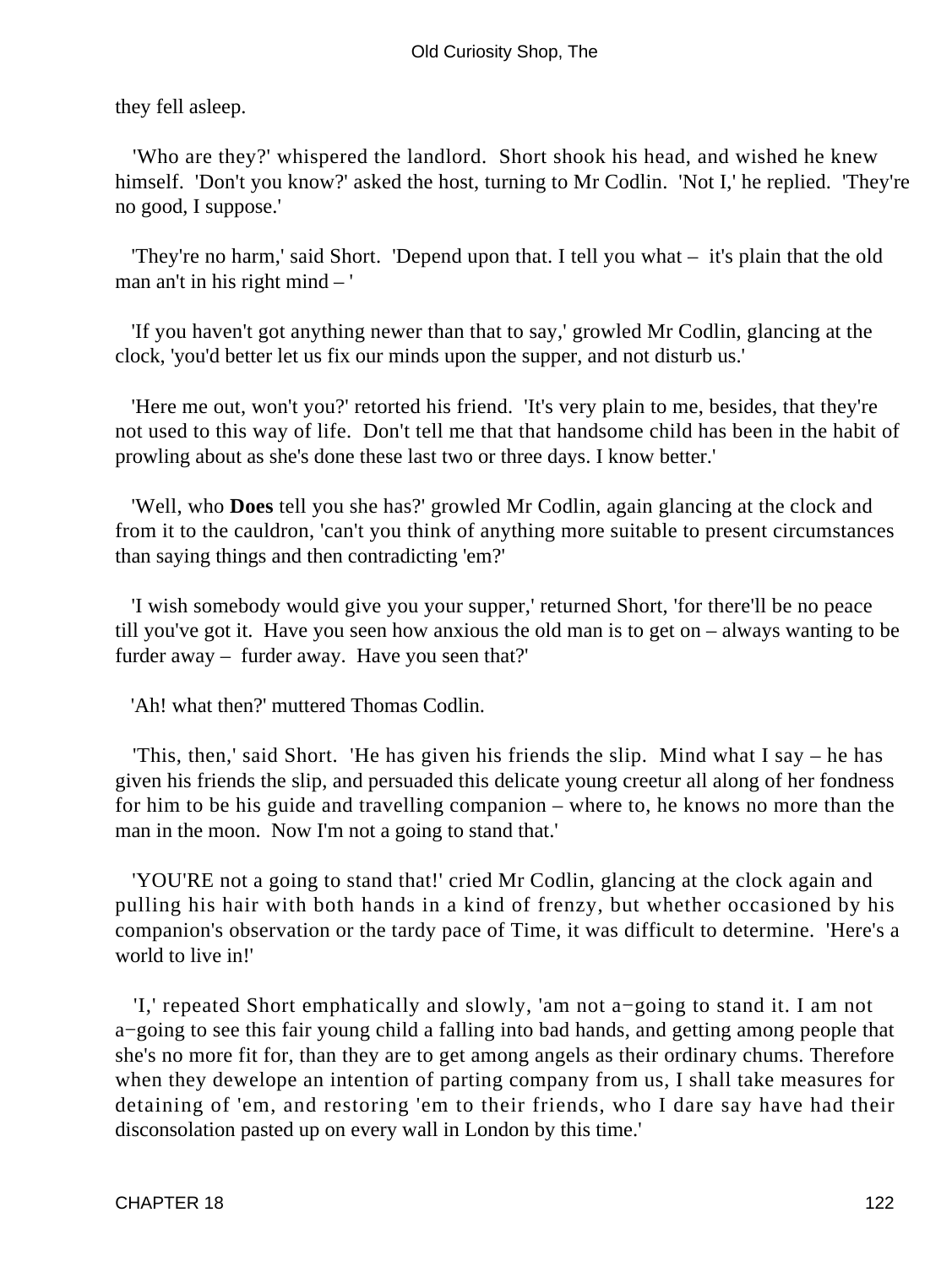'Short,' said Mr Codlin, who with his head upon his hands, and his elbows on his knees, had been shaking himself impatiently from side to side up to this point and occasionally stamping on the ground, but who now looked up with eager eyes; 'it's possible that there may be uncommon good sense in what you've said. If there is, and there should be a reward, Short, remember that we're partners in everything!'

 His companion had only time to nod a brief assent to this position, for the child awoke at the instant. They had drawn close together during the previous whispering, and now hastily separated and were rather awkwardly endeavouring to exchange some casual remarks in their usual tone, when strange footsteps were heard without, and fresh company entered.

 These were no other than four very dismal dogs, who came pattering in one after the other, headed by an old bandy dog of particularly mournful aspect, who, stopping when the last of his followers had got as far as the door, erected himself upon his hind legs and looked round at his companions, who immediately stood upon their hind legs, in a grave and melancholy row. Nor was this the only remarkable circumstance about these dogs, for each of them wore a kind of little coat of some gaudy colour trimmed with tarnished spangles, and one of them had a cap upon his head, tied very carefully under his chin, which had fallen down upon his nose and completely obscured one eye; add to this, that the gaudy coats were all wet through and discoloured with rain, and that the wearers were splashed and dirty, and some idea may be formed of the unusual appearance of these new visitors to the Jolly Sandboys.

 Neither Short nor the landlord nor Thomas Codlin, however, was in the least surprised, merely remarking that these were Jerry's dogs and that Jerry could not be far behind. So there the dogs stood, patiently winking and gaping and looking extremely hard at the boiling pot, until Jerry himself appeared, when they all dropped down at once and walked about the room in their natural manner. This posture it must be confessed did not much improve their appearance, as their own personal tails and their coat tails – both capital things in their way – did not agree together.

 Jerry, the manager of these dancing dogs, was a tall black− whiskered man in a velveteen coat, who seemed well known to the landlord and his guests and accosted them with great cordiality. Disencumbering himself of a barrel organ which he placed upon a chair, and retaining in his hand a small whip wherewith to awe his company of comedians, he came up to the fire to dry himself, and entered into conversation.

 'Your people don't usually travel in character, do they?' said Short, pointing to the dresses of the dogs. 'It must come expensive if they do?'

 'No,' replied Jerry, 'no, it's not the custom with us. But we've been playing a little on the road to−day, and we come out with a new wardrobe at the races, so I didn't think it worth while to stop to undress. Down, Pedro!'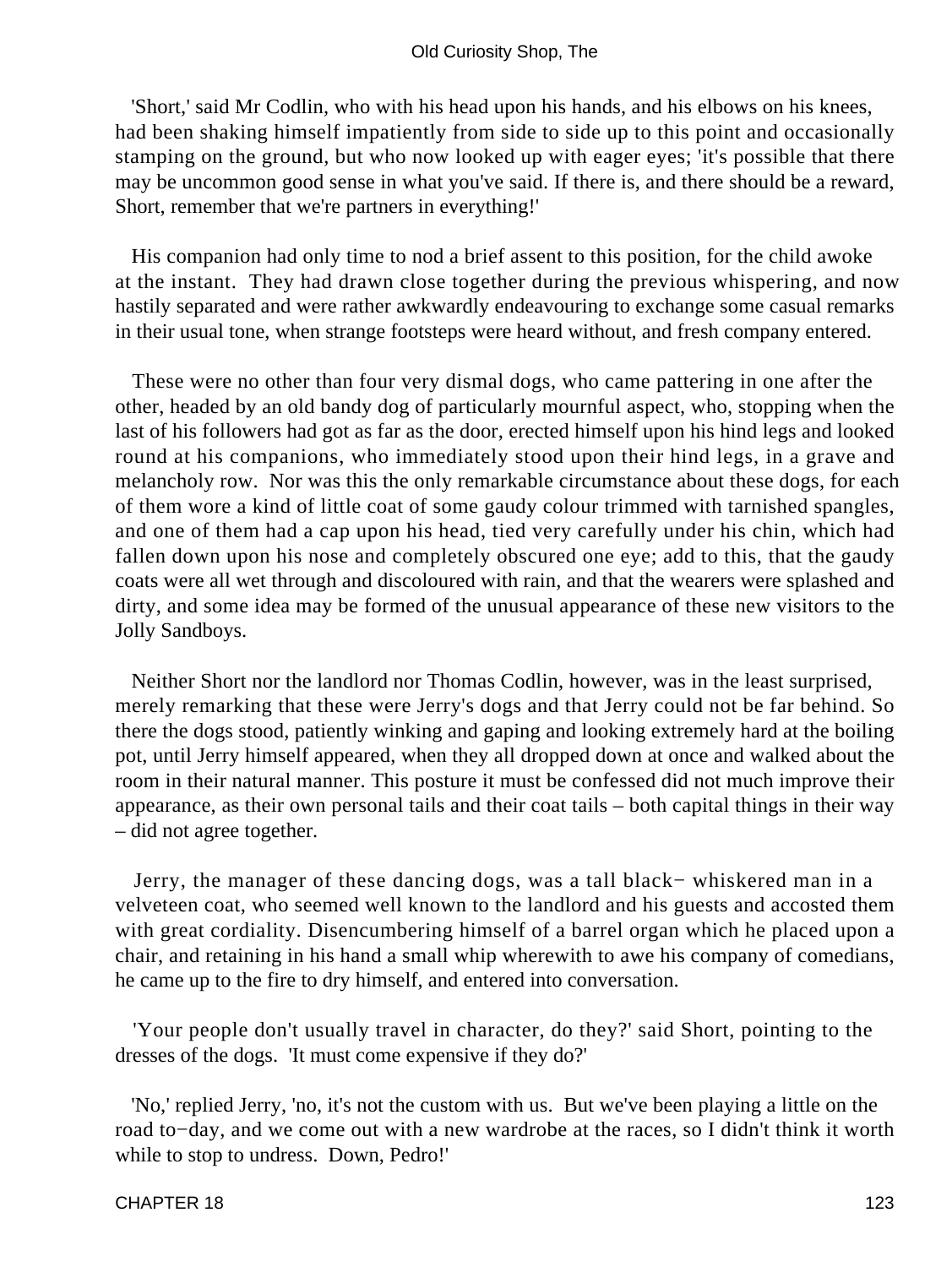This was addressed to the dog with the cap on, who being a new member of the company, and not quite certain of his duty, kept his unobscured eye anxiously on his master, and was perpetually starting upon his hind legs when there was no occasion, and falling down again.

 'I've got a animal here,' said Jerry, putting his hand into the capacious pocket of his coat, and diving into one corner as if he were feeling for a small orange or an apple or some such article, 'a animal here, wot I think you know something of, Short.'

'Ah!' cried Short, 'let's have a look at him.'

 'Here he is,' said Jerry, producing a little terrier from his pocket. 'He was once a Toby of yours, warn't he!'

In some versions of the great drama of Punch there is a small  $\log - a$  modern innovation – supposed to be the private property of that gentleman, whose name is always Toby. This Toby has been stolen in youth from another gentleman, and fraudulently sold to the confiding hero, who having no guile himself has no suspicion that it lurks in others; but Toby, entertaining a grateful recollection of his old master, and scorning to attach himself to any new patrons, not only refuses to smoke a pipe at the bidding of Punch, but to mark his old fidelity more strongly, seizes him by the nose and wrings the same with violence, at which instance of canine attachment the spectators are deeply affected. This was the character which the little terrier in question had once sustained; if there had been any doubt upon the subject he would speedily have resolved it by his conduct; for not only did he, on seeing Short, give the strongest tokens of recognition, but catching sight of the flat box he barked so furiously at the pasteboard nose which he knew was inside, that his master was obliged to gather him up and put him into his pocket again, to the great relief of the whole company.

 The landlord now busied himself in laying the cloth, in which process Mr Codlin obligingly assisted by setting forth his own knife and fork in the most convenient place and establishing himself behind them. When everything was ready, the landlord took off the cover for the last time, and then indeed there burst forth such a goodly promise of supper, that if he had offered to put it on again or had hinted at postponement, he would certainly have been sacrificed on his own hearth.

 However, he did nothing of the kind, but instead thereof assisted a stout servant girl in turning the contents of the cauldron into a large tureen; a proceeding which the dogs, proof against various hot splashes which fell upon their noses, watched with terrible eagerness. At length the dish was lifted on the table, and mugs of ale having been previously set round, little Nell ventured to say grace, and supper began.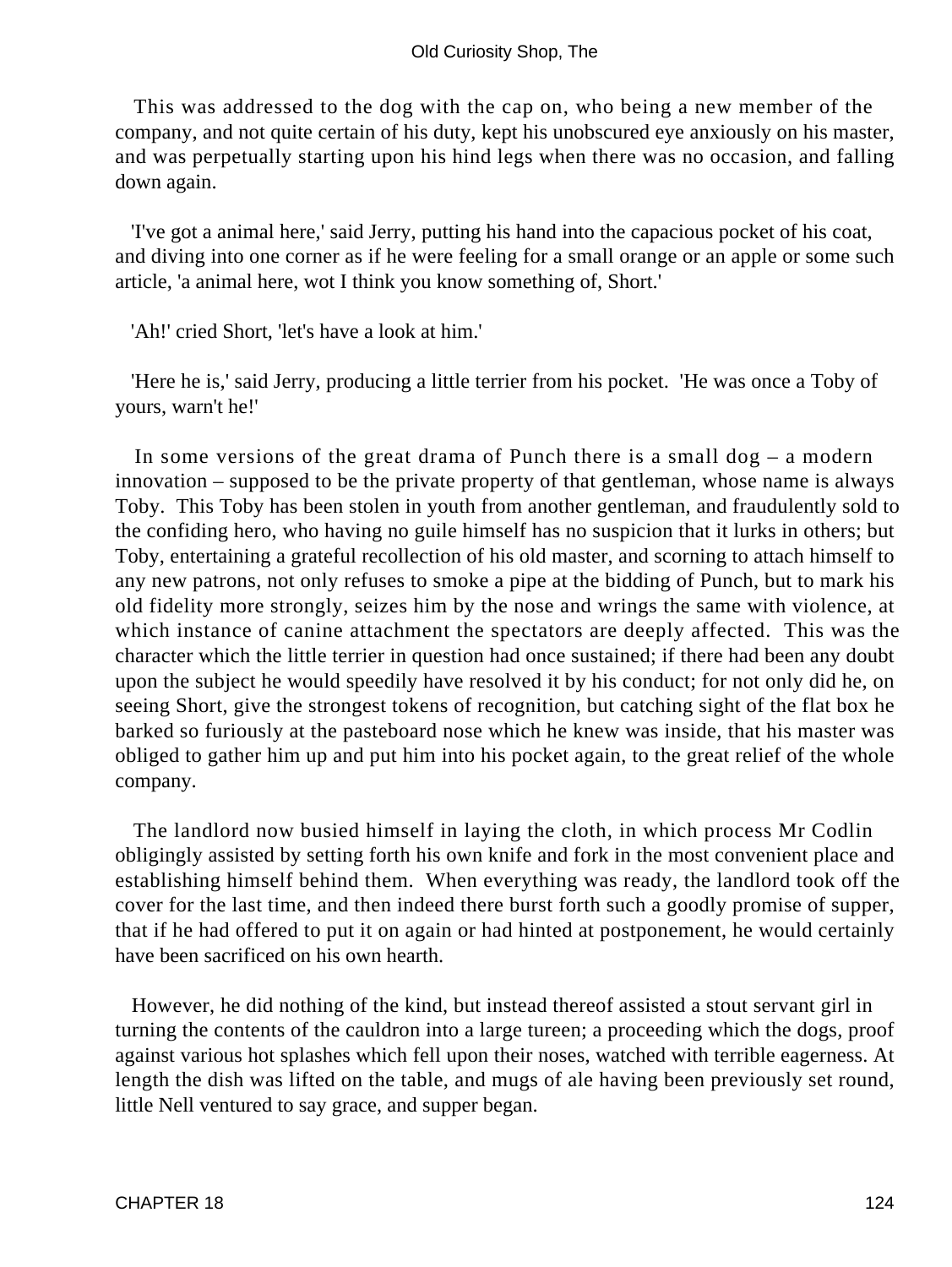### Old Curiosity Shop, The

 At this juncture the poor dogs were standing on their hind legs quite surprisingly; the child, having pity on them, was about to cast some morsels of food to them before she tasted it herself, hungry though she was, when their master interposed.

 'No, my dear, no, not an atom from anybody's hand but mine if you please. That dog,' said Jerry, pointing out the old leader of the troop, and speaking in a terrible voice, 'lost a halfpenny to−day. He goes without his supper.'

 The unfortunate creature dropped upon his fore−legs directly, wagged his tail, and looked imploringly at his master.

 'You must be more careful, Sir,' said Jerry, walking coolly to the chair where he had placed the organ, and setting the stop. 'Come here. Now, Sir, you play away at that, while we have supper, and leave off if you dare.'

 The dog immediately began to grind most mournful music. His master having shown him the whip resumed his seat and called up the others, who, at his directions, formed in a row, standing upright as a file of soldiers.

 'Now, gentlemen,' said Jerry, looking at them attentively. 'The dog whose name's called, eats. The dogs whose names an't called, keep quiet. Carlo!'

 The lucky individual whose name was called, snapped up the morsel thrown towards him, but none of the others moved a muscle. In this manner they were fed at the discretion of their master. Meanwhile the dog in disgrace ground hard at the organ, sometimes in quick time, sometimes in slow, but never leaving off for an instant. When the knives and forks rattled very much, or any of his fellows got an unusually large piece of fat, he accompanied the music with a short howl, but he immediately checked it on his master looking round, and applied himself with increased diligence to the Old Hundredth.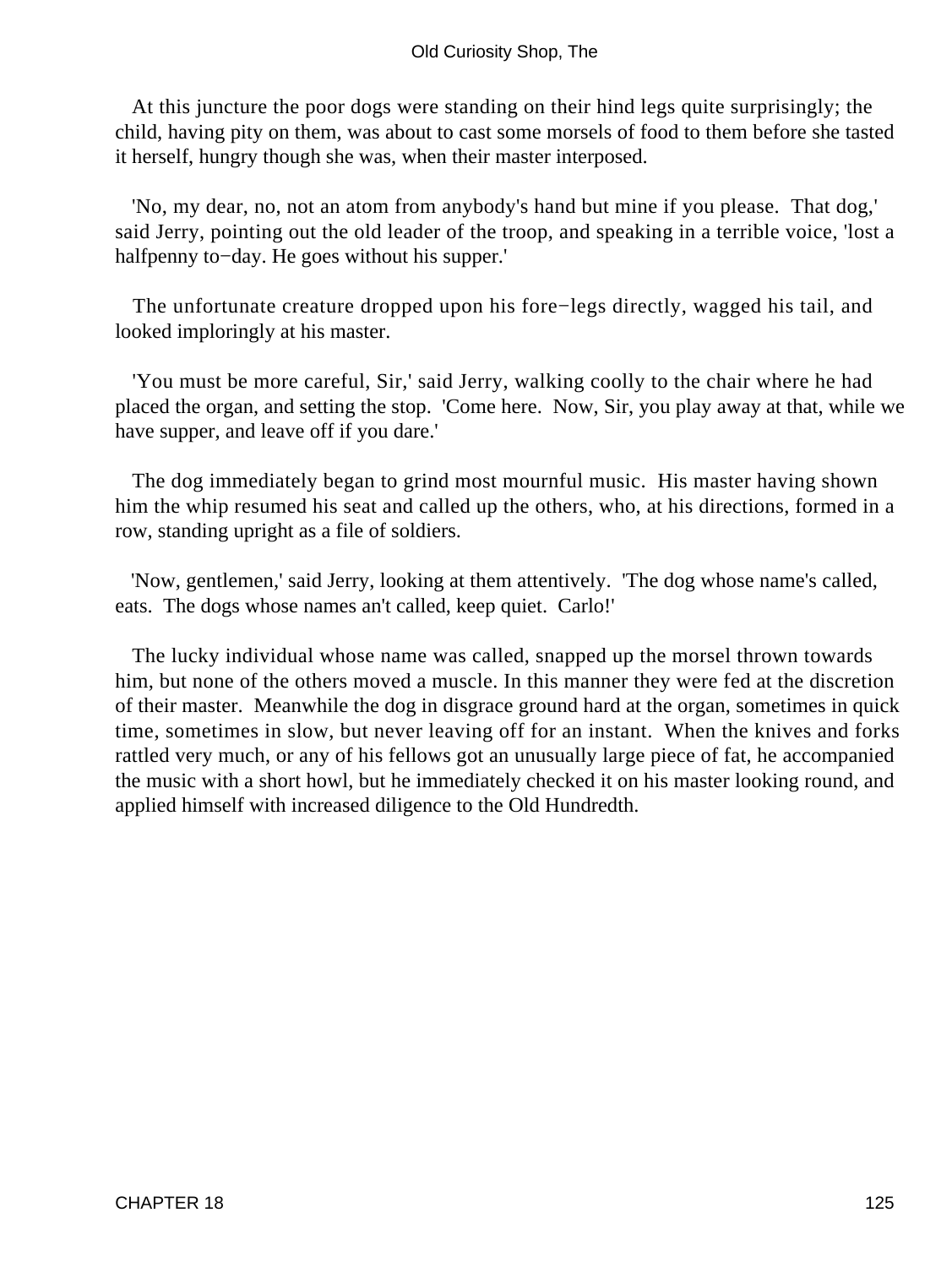# **[CHAPTER 19](#page-494-0)**

*S*upper was not yet over, when there arrived at the Jolly Sandboys two more travellers bound for the same haven as the rest, who had been walking in the rain for some hours, and came in shining and heavy with water. One of these was the proprietor of a giant, and a little lady without legs or arms, who had jogged forward in a van; the other, a silent gentleman who earned his living by showing tricks upon the cards, and who had rather deranged the natural expression of his countenance by putting small leaden lozenges into his eyes and bringing them out at his mouth, which was one of his professional accomplishments. The name of the first of these newcomers was Vuffin; the other, probably as a pleasant satire upon his ugliness, was called Sweet William. To render them as comfortable as he could, the landlord bestirred himself nimbly, and in a very short time both gentlemen were perfectly at their ease.

'How's the Giant?' said Short, when they all sat smoking round the fire.

 'Rather weak upon his legs,' returned Mr Vuffin. 'I begin to be afraid he's going at the knees.'

'That's a bad look−out,' said Short.

 'Aye! Bad indeed,' replied Mr Vuffin, contemplating the fire with a sigh. 'Once get a giant shaky on his legs, and the public care no more about him than they do for a dead cabbage stalk.'

'What becomes of old giants?' said Short, turning to him again after a little reflection.

'They're usually kept in carawans to wait upon the dwarfs,' said Mr Vuffin.

 'The maintaining of 'em must come expensive, when they can't be shown, eh?' remarked Short, eyeing him doubtfully.

 'It's better that, than letting 'em go upon the parish or about the streets," said Mr Vuffin. 'Once make a giant common and giants will never draw again. Look at wooden legs. If there was only one man with a wooden leg what a property he'd be!'

'So he would!' observed the landlord and Short both together. 'That's very true.'

 'Instead of which,' pursued Mr Vuffin, 'if you was to advertise Shakspeare played entirely by wooden legs,' it's my belief you wouldn't draw a sixpence.'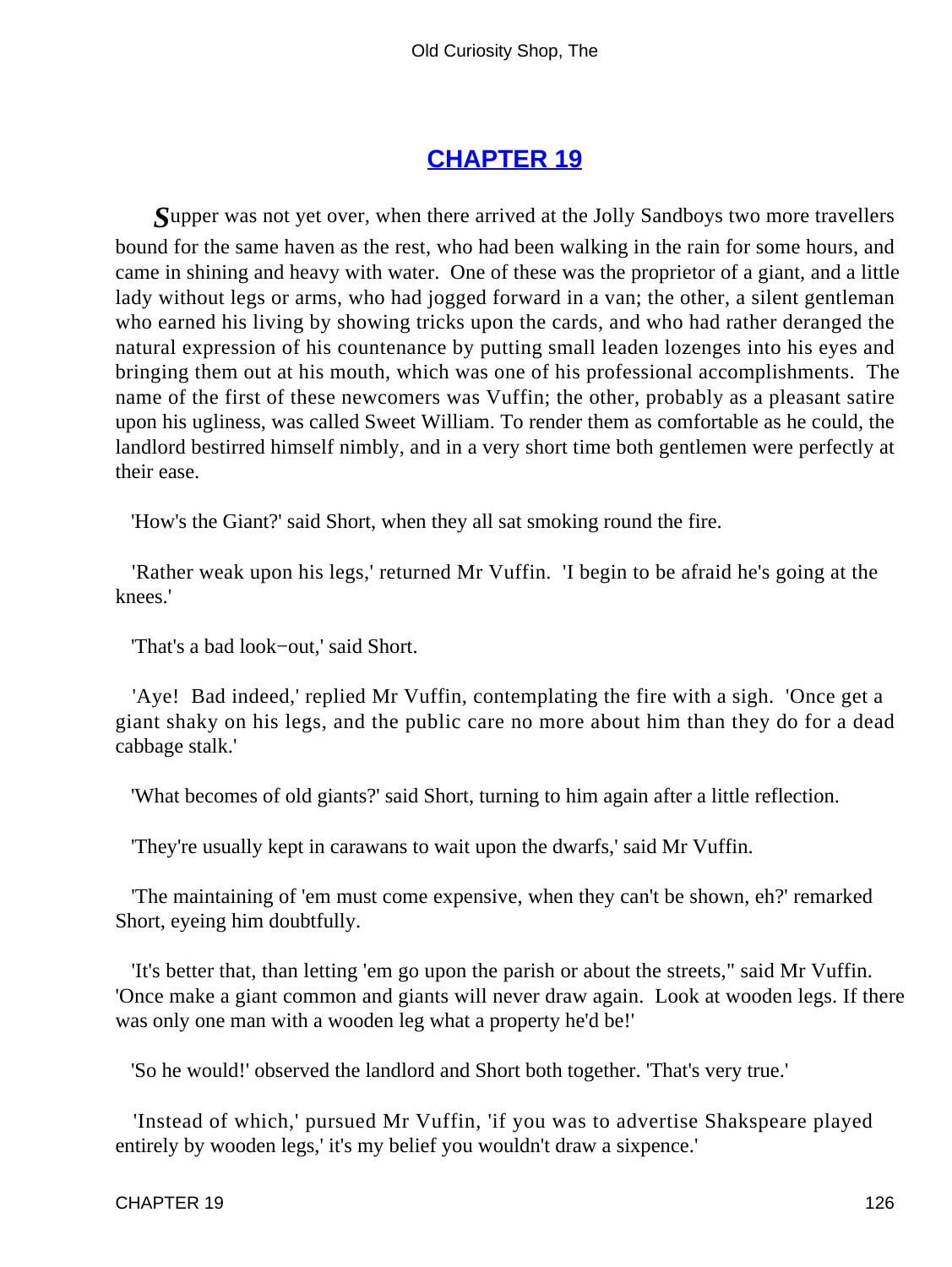#### Old Curiosity Shop, The

'I don't suppose you would,' said Short. And the landlord said so too.

 'This shows, you see,' said Mr Vuffin, waving his pipe with an argumentative air, 'this shows the policy of keeping the used−up giants still in the carawans, where they get food and lodging for nothing, all their lives, and in general very glad they are to stop there. There was one giant – a black 'un – as left his carawan some year ago and took to carrying coach−bills about London, making himself as cheap as crossing−sweepers. He died. I make no insinuation against anybody in particular,' said Mr Vuffin, looking solemnly round, 'but he was ruining the trade; – and he died.'

 The landlord drew his breath hard, and looked at the owner of the dogs, who nodded and said gruffly that he remembered.

 'I know you do, Jerry,' said Mr Vuffin with profound meaning. 'I know you remember it, Jerry, and the universal opinion was, that it served him right. Why, I remember the time when old Maunders as had three−and−twenty wans – I remember the time when old Maunders had in his cottage in Spa Fields in the winter time, when the season was over, eight male and female dwarfs setting down to dinner every day, who was waited on by eight old giants in green coats, red smalls, blue cotton stockings, and high−lows: and there was one dwarf as had grown elderly and wicious who whenever his giant wasn't quick enough to please him, used to stick pins in his legs, not being able to reach up any higher. I know that's a fact, for Maunders told it me himself.'

'What about the dwarfs when they get old?' inquired the landlord.

 'The older a dwarf is, the better worth he is,' returned Mr Vuffin; 'a grey−headed dwarf, well wrinkled, is beyond all suspicion. But a giant weak in the legs and not standing upright! – keep him in the carawan, but never show him, never show him, for any persuasion that can be offered.'

 While Mr Vuffin and his two friends smoked their pipes and beguiled the time with such conversation as this, the silent gentleman sat in a warm corner, swallowing, or seeming to swallow, sixpennyworth of halfpence for practice, balancing a feather upon his nose, and rehearsing other feats of dexterity of that kind, without paying any regard whatever to the company, who in their turn left him utterly unnoticed. At length the weary child prevailed upon her grandfather to retire, and they withdrew, leaving the company yet seated round the fire, and the dogs fast asleep at a humble distance.

 After bidding the old man good night, Nell retired to her poor garret, but had scarcely closed the door, when it was gently tapped at. She opened it directly, and was a little startled by the sight of Mr Thomas Codlin, whom she had left, to all appearance, fast asleep down stairs.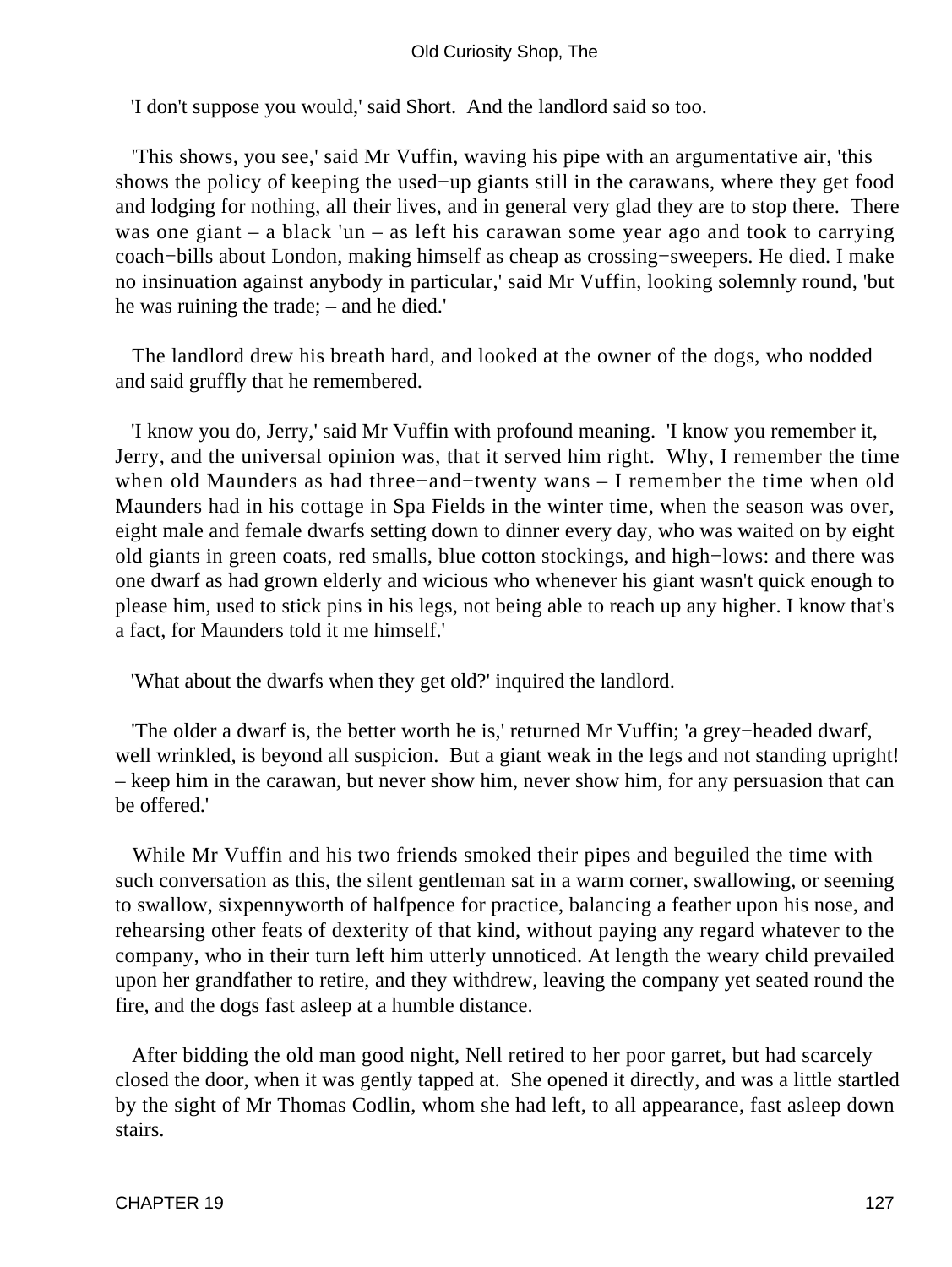'What is the matter?' said the child.

 'Nothing's the matter, my dear,' returned her visitor. 'I'm your friend. Perhaps you haven't thought so, but it's me that's your friend – not him.'

'Not who?' the child inquired.

 'Short, my dear. I tell you what,' said Codlin, 'for all his having a kind of way with him that you'd be very apt to like, I'm the real, open−hearted man. I mayn't look it, but I am indeed.'

 The child began to be alarmed, considering that the ale had taken effect upon Mr Codlin, and that this commendation of himself was the consequence.

 'Short's very well, and seems kind,' resumed the misanthrope, 'but he overdoes it. Now I don't.'

 Certainly if there were any fault in Mr Codlin's usual deportment, it was that he rather underdid his kindness to those about him, than overdid it. But the child was puzzled, and could not tell what to say.

 'Take my advice,' said Codlin: 'don't ask me why, but take it. As long as you travel with us, keep as near me as you can. Don't offer to leave us – not on any account – but always stick to me and say that I'm your friend. Will you bear that in mind, my dear, and always say that it was me that was your friend?'

'Say so where – and when?' inquired the child innocently.

 'O, nowhere in particular,' replied Codlin, a little put out as it seemed by the question; 'I'm only anxious that you should think me so, and do me justice. You can't think what an interest I have in you. Why didn't you tell me your little history – that about you and the poor old gentleman? I'm the best adviser that ever was, and so interested in you – so much more interested than Short. I think they're breaking up down stairs; you needn't tell Short, you know, that we've had this little talk together. God bless you. Recollect the friend. Codlin's the friend, not Short. Short's very well as far as he goes, but the real friend is Codlin – not Short.'

 Eking out these professions with a number of benevolent and protecting looks and great fervour of manner, Thomas Codlin stole away on tiptoe, leaving the child in a state of extreme surprise. She was still ruminating upon his curious behaviour, when the floor of the crazy stairs and landing cracked beneath the tread of the other travellers who were passing to their beds. When they had all passed, and the sound of their footsteps had died away, one of them returned, and after a little hesitation and rustling in the passage, as if he were doubtful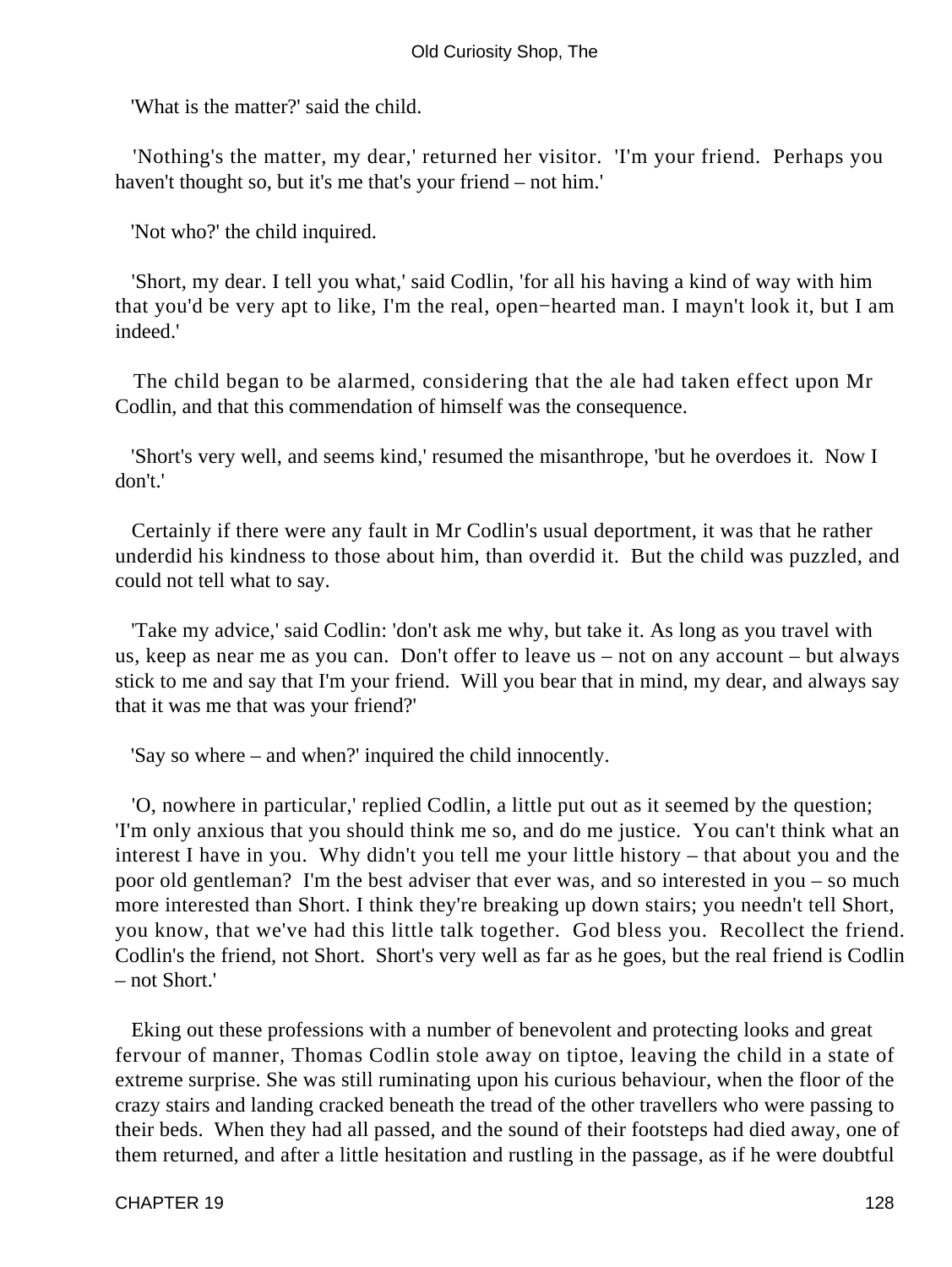what door to knock at, knocked at hers.

'Yes,' said the child from within.

 'It's me – Short' – a voice called through the keyhole. 'I only wanted to say that we must be off early to−morrow morning, my dear, because unless we get the start of the dogs and the conjuror, the villages won't be worth a penny. You'll be sure to be stirring early and go with us? I'll call you.'

 The child answered in the affirmative, and returning his 'good night' heard him creep away. She felt some uneasiness at the anxiety of these men, increased by the recollection of their whispering together down stairs and their slight confusion when she awoke, nor was she quite free from a misgiving that they were not the fittest companions she could have stumbled on. Her uneasiness, however, was nothing, weighed against her fatigue; and she soon forgot it in sleep. Very early next morning, Short fulfilled his promise, and knocking softly at her door, entreated that she would get up directly, as the proprietor of the dogs was still snoring, and if they lost no time they might get a good deal in advance both of him and the conjuror, who was talking in his sleep, and from what he could be heard to say, appeared to be balancing a donkey in his dreams. She started from her bed without delay, and roused the old man with so much expedition that they were both ready as soon as Short himself, to that gentleman's unspeakable gratification and relief.

 After a very unceremonious and scrambling breakfast, of which the staple commodities were bacon and bread, and beer, they took leave of the landlord and issued from the door of the jolly Sandboys. The morning was fine and warm, the ground cool to the feet after the late rain, the hedges gayer and more green, the air clear, and everything fresh and healthful. Surrounded by these influences, they walked on pleasantly enough.

 They had not gone very far, when the child was again struck by the altered behaviour of Mr Thomas Codlin, who instead of plodding on sulkily by himself as he had heretofore done, kept close to her, and when he had an opportunity of looking at her unseen by his companion, warned her by certain wry faces and jerks of the head not to put any trust in Short, but to reserve all confidences for Codlin. Neither did he confine himself to looks and gestures, for when she and her grandfather were walking on beside the aforesaid Short, and that little man was talking with his accustomed cheerfulness on a variety of indifferent subjects, Thomas Codlin testified his jealousy and distrust by following close at her heels, and occasionally admonishing her ankles with the legs of the theatre in a very abrupt and painful manner.

 All these proceedings naturally made the child more watchful and suspicious, and she soon observed that whenever they halted to perform outside a village alehouse or other place, Mr Codlin while he went through his share of the entertainments kept his eye steadily upon her and the old man, or with a show of great friendship and consideration invited the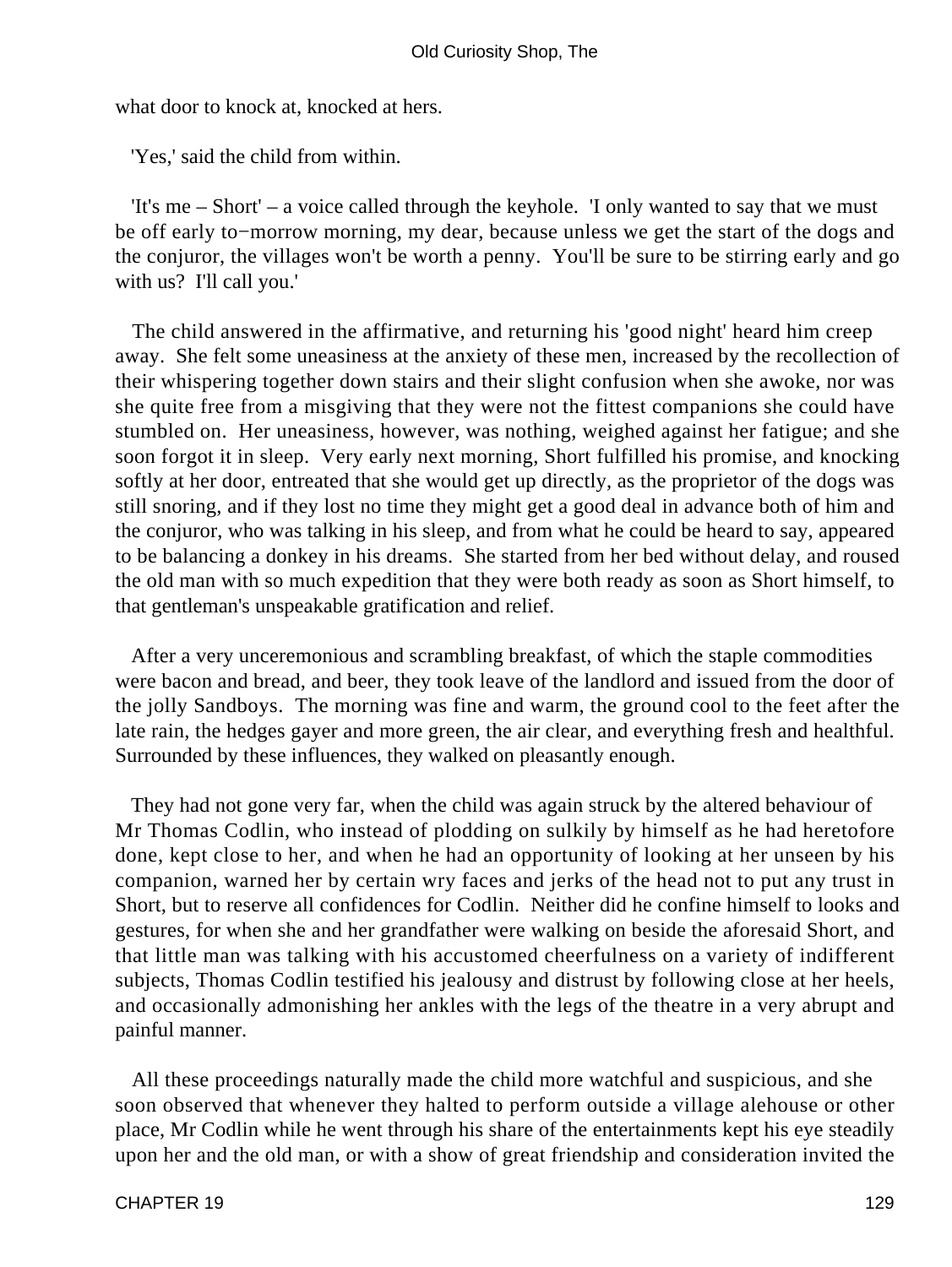latter to lean upon his arm, and so held him tight until the representation was over and they again went forward. Even Short seemed to change in this respect, and to mingle with his good−nature something of a desire to keep them in safe custody. This increased the child's misgivings, and made her yet more anxious and uneasy.

 Meanwhile, they were drawing near the town where the races were to begin next day; for, from passing numerous groups of gipsies and trampers on the road, wending their way towards it, and straggling out from every by−way and cross−country lane, they gradually fell into a stream of people, some walking by the side of covered carts, others with horses, others with donkeys, others toiling on with heavy loads upon their backs, but all tending to the same point. The public−houses by the wayside, from being empty and noiseless as those in the remoter parts had been, now sent out boisterous shouts and clouds of smoke; and, from the misty windows, clusters of broad red faces looked down upon the road. On every piece of waste or common ground, some small gambler drove his noisy trade, and bellowed to the idle passersby to stop and try their chance; the crowd grew thicker and more noisy; gilt gingerbread in blanket−stalls exposed its glories to the dust; and often a four−horse carriage, dashing by, obscured all objects in the gritty cloud it raised, and left them, stunned and blinded, far behind.

 It was dark before they reached the town itself, and long indeed the few last miles had been. Here all was tumult and confusion; the streets were filled with throngs of people – many strangers were there, it seemed, by the looks they cast about – the church−bells rang out their noisy peals, and flags streamed from windows and house−tops. In the large inn−yards waiters flitted to and fro and ran against each other, horses clattered on the uneven stones, carriage steps fell rattling down, and sickening smells from many dinners came in a heavy lukewarm breath upon the sense. In the smaller public−houses, fiddles with all their might and main were squeaking out the tune to staggering feet; drunken men, oblivious of the burden of their song, joined in a senseless howl, which drowned the tinkling of the feeble bell and made them savage for their drink; vagabond groups assembled round the doors to see the stroller woman dance, and add their uproar to the shrill flageolet and deafening drum.

 Through this delirious scene, the child, frightened and repelled by all she saw, led on her bewildered charge, clinging close to her conductor, and trembling lest in the press she should be separated from him and left to find her way alone. Quickening their steps to get clear of all the roar and riot, they at length passed through the town and made for the race−course, which was upon an open heath, situated on an eminence, a full mile distant from its furthest bounds.

 Although there were many people here, none of the best favoured or best clad, busily erecting tents and driving stakes in the ground, and hurrying to and fro with dusty feet and many a grumbled oath – although there were tired children cradled on heaps of straw between the wheels of carts, crying themselves to sleep – and poor lean horses and donkeys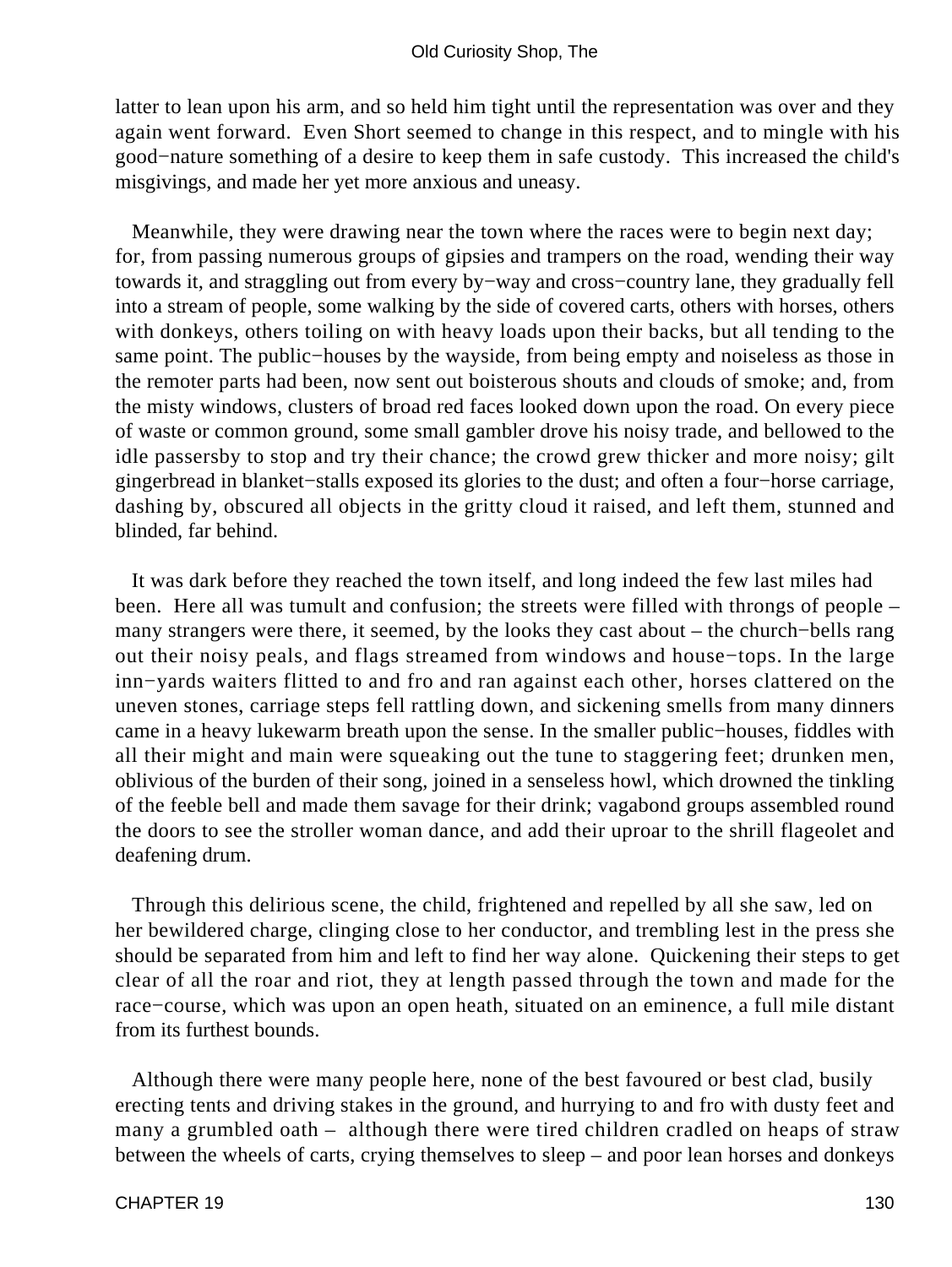just turned loose, grazing among the men and women, and pots and kettles, and half−lighted fires, and ends of candles flaring and wasting in the air – for all this, the child felt it an escape from the town and drew her breath more freely. After a scanty supper, the purchase of which reduced her little stock so low, that she had only a few halfpence with which to buy a breakfast on the morrow, she and the old man lay down to rest in a corner of a tent, and slept, despite the busy preparations that were going on around them all night long.

 And now they had come to the time when they must beg their bread. Soon after sunrise in the morning she stole out from the tent, and rambling into some fields at a short distance, plucked a few wild roses and such humble flowers, purposing to make them into little nosegays and offer them to the ladies in the carriages when the company arrived. Her thoughts were not idle while she was thus employed; when she returned and was seated beside the old man in one corner of the tent, tying her flowers together, while the two men lay dozing in another corner, she plucked him by the sleeve, and slightly glancing towards them, said, in a low voice –

 'Grandfather, don't look at those I talk of, and don't seem as if I spoke of anything but what I am about. What was that you told me before we left the old house? That if they knew what we were going to do, they would say that you were mad, and part us?'

 The old man turned to her with an aspect of wild terror; but she checked him by a look, and bidding him hold some flowers while she tied them up, and so bringing her lips closer to his ear, said –

 'I know that was what you told me. You needn't speak, dear. I recollect it very well. It was not likely that I should forget it. Grandfather, these men suspect that we have secretly left our friends, and mean to carry us before some gentleman and have us taken care of and sent back. If you let your hand tremble so, we can never get away from them, but if you're only quiet now, we shall do so, easily.'

 'How?' muttered the old man. 'Dear Nelly, how? They will shut me up in a stone room, dark and cold, and chain me up to the wall, Nell – flog me with whips, and never let me see thee more!'

 'You're trembling again,' said the child. 'Keep close to me all day. Never mind them, don't look at them, but me. I shall find a time when we can steal away. When I do, mind you come with me, and do not stop or speak a word. Hush! That's all.'

 'Halloa! what are you up to, my dear?' said Mr Codlin, raising his head, and yawning. Then observing that his companion was fast asleep, he added in an earnest whisper, 'Codlin's the friend, remember – not Short.'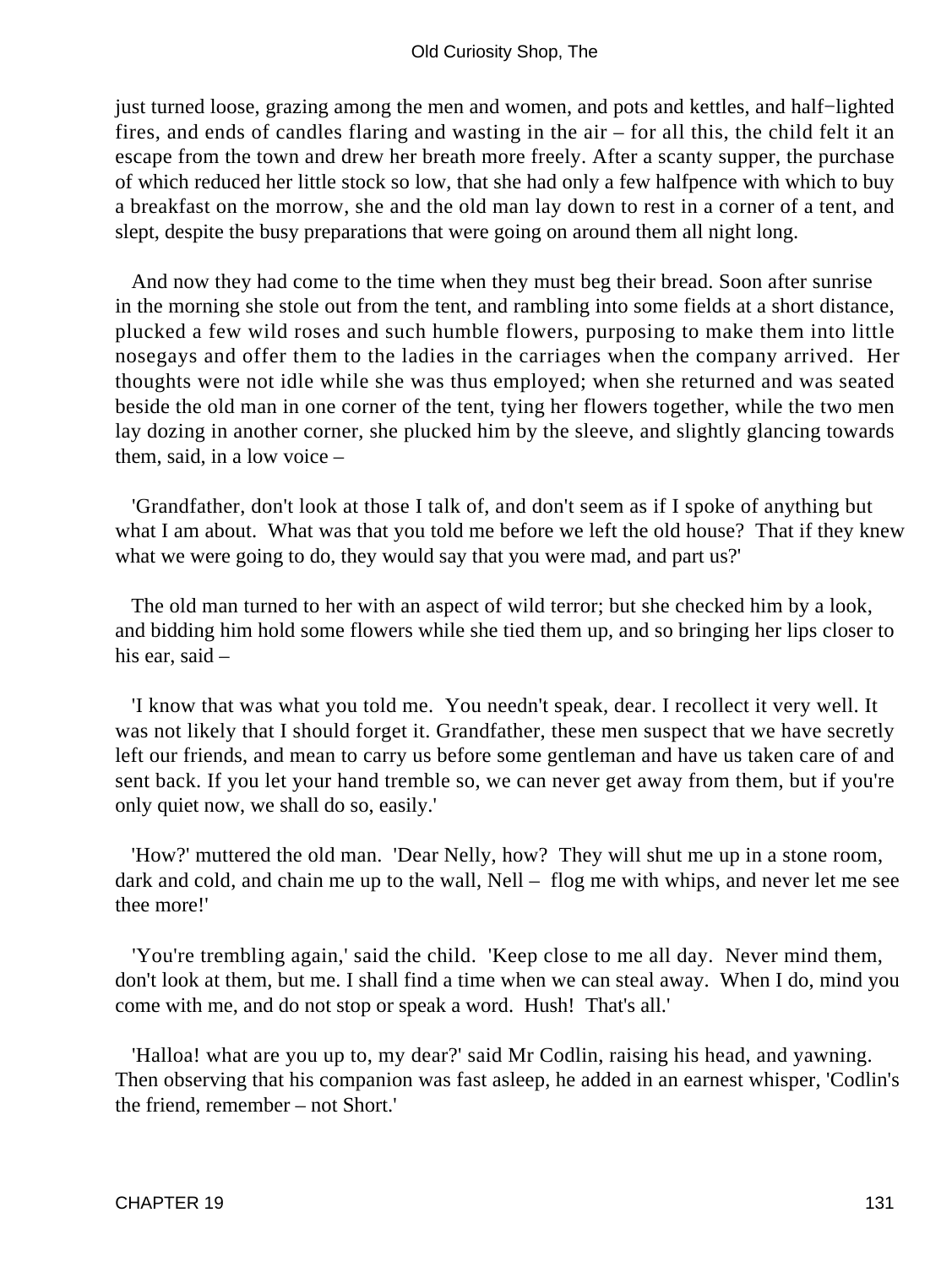'Making some nosegays,' the child replied; 'I am going to try and sell some, these three days of the races. Will you have one – as a present I mean?'

 Mr Codlin would have risen to receive it, but the child hurried towards him and placed it in his hand. He stuck it in his buttonhole with an air of ineffable complacency for a misanthrope, and leering exultingly at the unconscious Short, muttered, as he laid himself down again, 'Tom Codlin's the friend, by  $G -$ !'

 As the morning wore on, the tents assumed a gayer and more brilliant appearance, and long lines of carriages came rolling softly on the turf. Men who had lounged about all night in smock−frocks and leather leggings, came out in silken vests and hats and plumes, as jugglers or mountebanks; or in gorgeous liveries as soft−spoken servants at gambling booths; or in sturdy yeoman dress as decoys at unlawful games. Black−eyed gipsy girls, hooded in showy handkerchiefs, sallied forth to tell fortunes, and pale slender women with consumptive faces lingered upon the footsteps of ventriloquists and conjurors, and counted the sixpences with anxious eyes long before they were gained. As many of the children as could be kept within bounds, were stowed away, with all the other signs of dirt and poverty, among the donkeys, carts, and horses; and as many as could not be thus disposed of ran in and out in all intricate spots, crept between people's legs and carriage wheels, and came forth unharmed from under horses' hoofs. The dancing−dogs, the stilts, the little lady and the tall man, and all the other attractions, with organs out of number and bands innumerable, emerged from the holes and corners in which they had passed the night, and flourished boldly in the sun.

 Along the uncleared course, Short led his party, sounding the brazen trumpet and revelling in the voice of Punch; and at his heels went Thomas Codlin, bearing the show as usual, and keeping his eye on Nelly and her grandfather, as they rather lingered in the rear. The child bore upon her arm the little basket with her flowers, and sometimes stopped, with timid and modest looks, to offer them at some gay carriage; but alas! there were many bolder beggars there, gipsies who promised husbands, and other adepts in their trade, and although some ladies smiled gently as they shook their heads, and others cried to the gentlemen beside them 'See, what a pretty face!' they let the pretty face pass on, and never thought that it looked tired or hungry.

 There was but one lady who seemed to understand the child, and she was one who sat alone in a handsome carriage, while two young men in dashing clothes, who had just dismounted from it, talked and laughed loudly at a little distance, appearing to forget her, quite. There were many ladies all around, but they turned their backs, or looked another way, or at the two young men (not unfavourably at them), and left her to herself. She motioned away a gipsy−woman urgent to tell her fortune, saying that it was told already and had been for some years, but called the child towards her, and taking her flowers put money into her trembling hand, and bade her go home and keep at home for God's sake.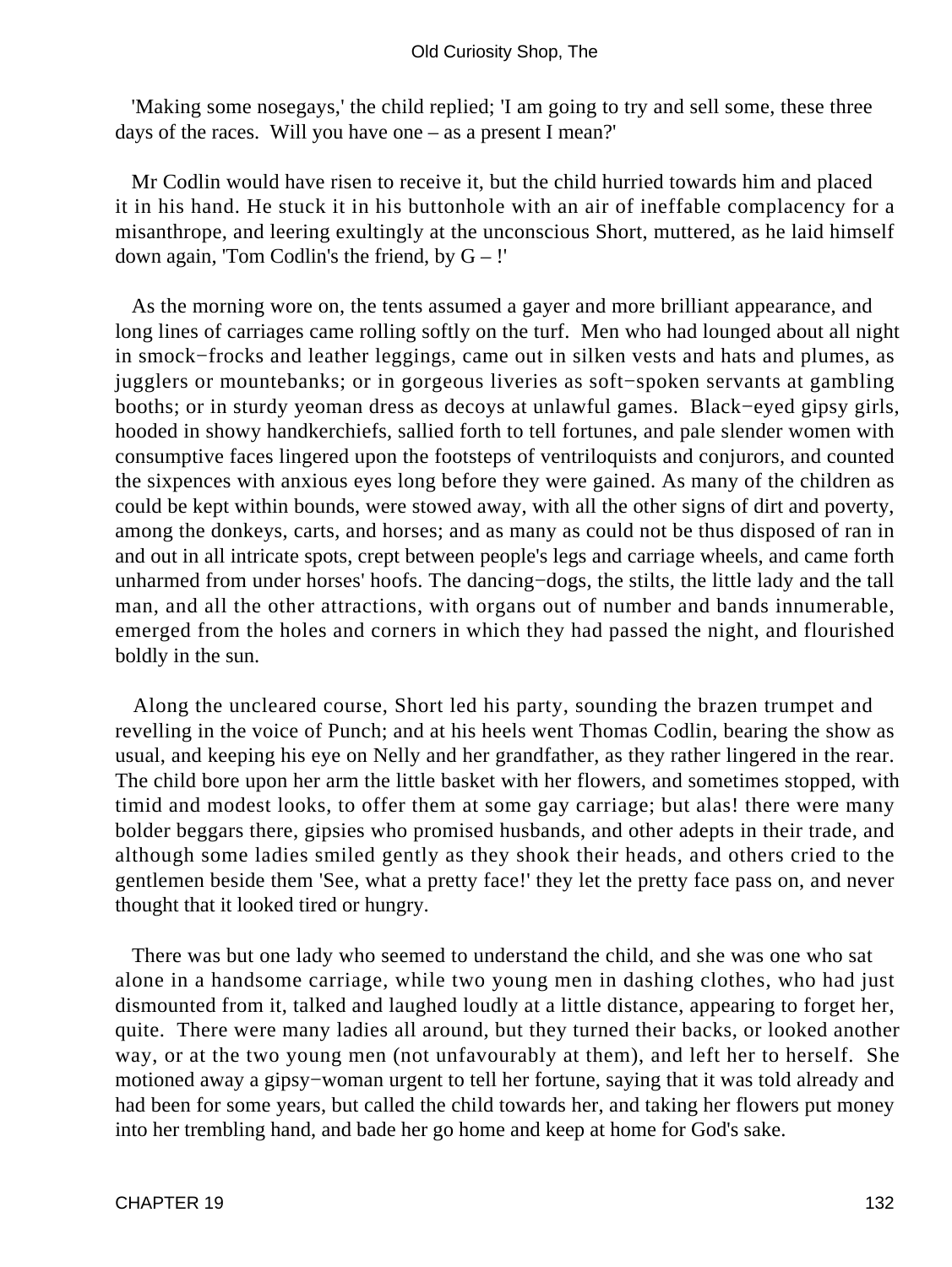Many a time they went up and down those long, long lines, seeing everything but the horses and the race; when the bell rang to clear the course, going back to rest among the carts and donkeys, and not coming out again until the heat was over. Many a time, too, was Punch displayed in the full zenith of his humour, but all this while the eye of Thomas Codlin was upon them, and to escape without notice was impracticable.

 At length, late in the day, Mr Codlin pitched the show in a convenient spot, and the spectators were soon in the very triumph of the scene. The child, sitting down with the old man close behind it, had been thinking how strange it was that horses who were such fine honest creatures should seem to make vagabonds of all the men they drew about them, when a loud laugh at some extemporaneous witticism of Mr Short's, having allusion to the circumstances of the day, roused her from her meditation and caused her to look around.

 If they were ever to get away unseen, that was the very moment. Short was plying the quarter−staves vigorously and knocking the characters in the fury of the combat against the sides of the show, the people were looking on with laughing faces, and Mr Codlin had relaxed into a grim smile as his roving eye detected hands going into waistcoat pockets and groping secretly for sixpences. If they were ever to get away unseen, that was the very moment. They seized it, and fled.

 They made a path through booths and carriages and throngs of people, and never once stopped to look behind. The bell was ringing and the course was cleared by the time they reached the ropes, but they dashed across it insensible to the shouts and screeching that assailed them for breaking in upon its sanctity, and creeping under the brow of the hill at a quick pace, made for the open fields.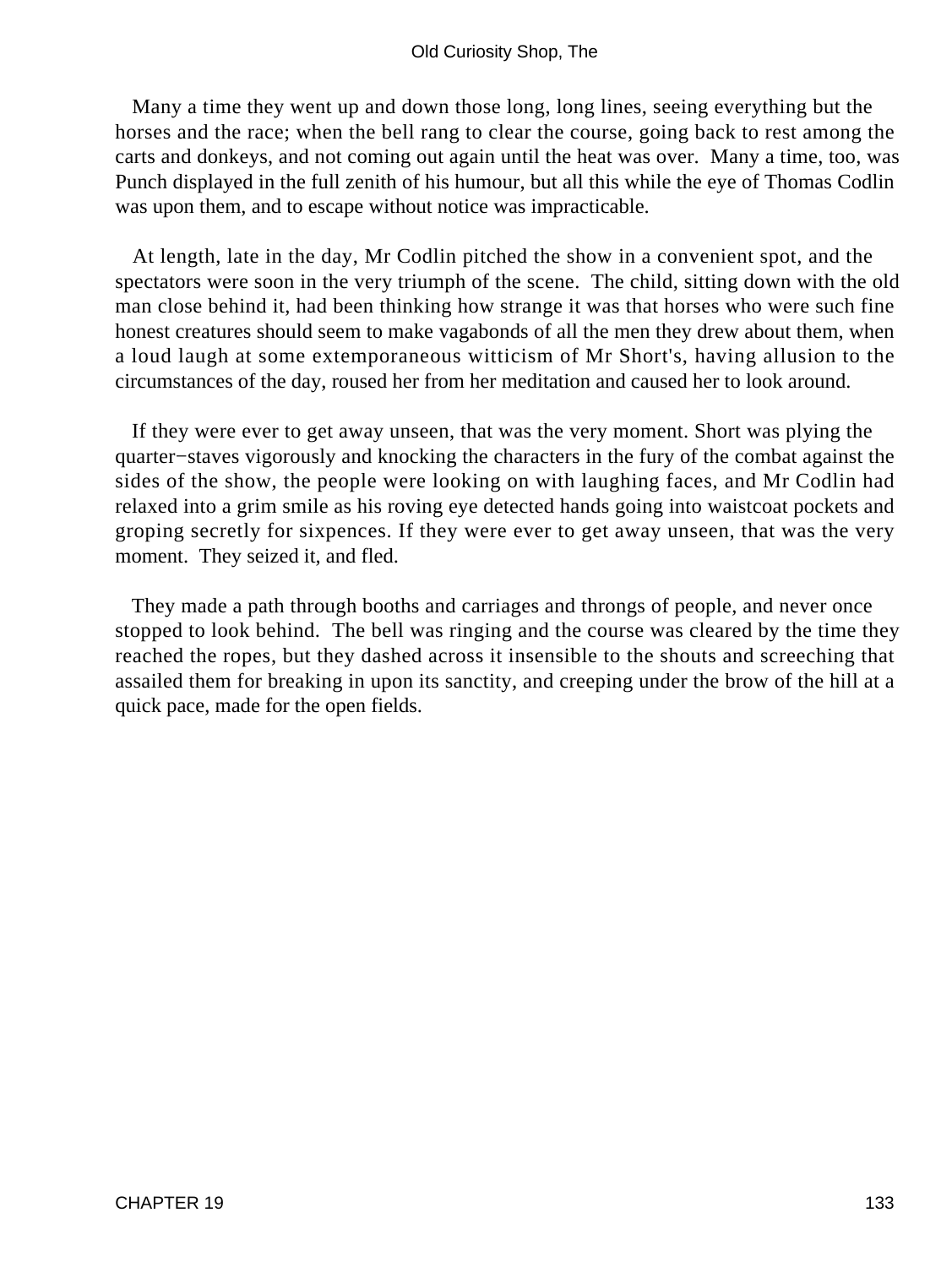# **[CHAPTER 20](#page-494-0)**

**Day** after day as he bent his steps homeward, returning from some new effort to procure employment, Kit raised his eyes to the window of the little room he had so much commended to the child, and hoped to see some indication of her presence. His own earnest wish, coupled with the assurance he had received from Quilp, filled him with the belief that she would yet arrive to claim the humble shelter he had offered, and from the death of each day's hope another hope sprung up to live to−morrow.

 'I think they must certainly come to−morrow, eh mother?' said Kit, laying aside his hat with a weary air and sighing as he spoke. 'They have been gone a week. They surely couldn't stop away more than a week, could they now?'

 The mother shook her head, and reminded him how often he had been disappointed already.

 'For the matter of that,' said Kit, 'you speak true and sensible enough, as you always do, mother. Still, I do consider that a week is quite long enough for 'em to be rambling about; don't you say so?'

'Quite long enough, Kit, longer than enough, but they may not come back for all that.'

 Kit was for a moment disposed to be vexed by this contradiction, and not the less so from having anticipated it in his own mind and knowing how just it was. But the impulse was only momentary, and the vexed look became a kind one before it had crossed the room.

 'Then what do you think, mother, has become of 'em? You don't think they've gone to sea, anyhow?'

 'Not gone for sailors, certainly,' returned the mother with a smile. 'But I can't help thinking that they have gone to some foreign country.'

'I say,' cried Kit with a rueful face, 'don't talk like that, mother.'

 'I am afraid they have, and that's the truth,' she said. 'It's the talk of all the neighbours, and there are some even that know of their having been seen on board ship, and can tell you the name of the place they've gone to, which is more than I can, my dear, for it's a very hard one.'

'I don't believe it,' said Kit. 'Not a word of it. A set of idle chatterboxes, how should they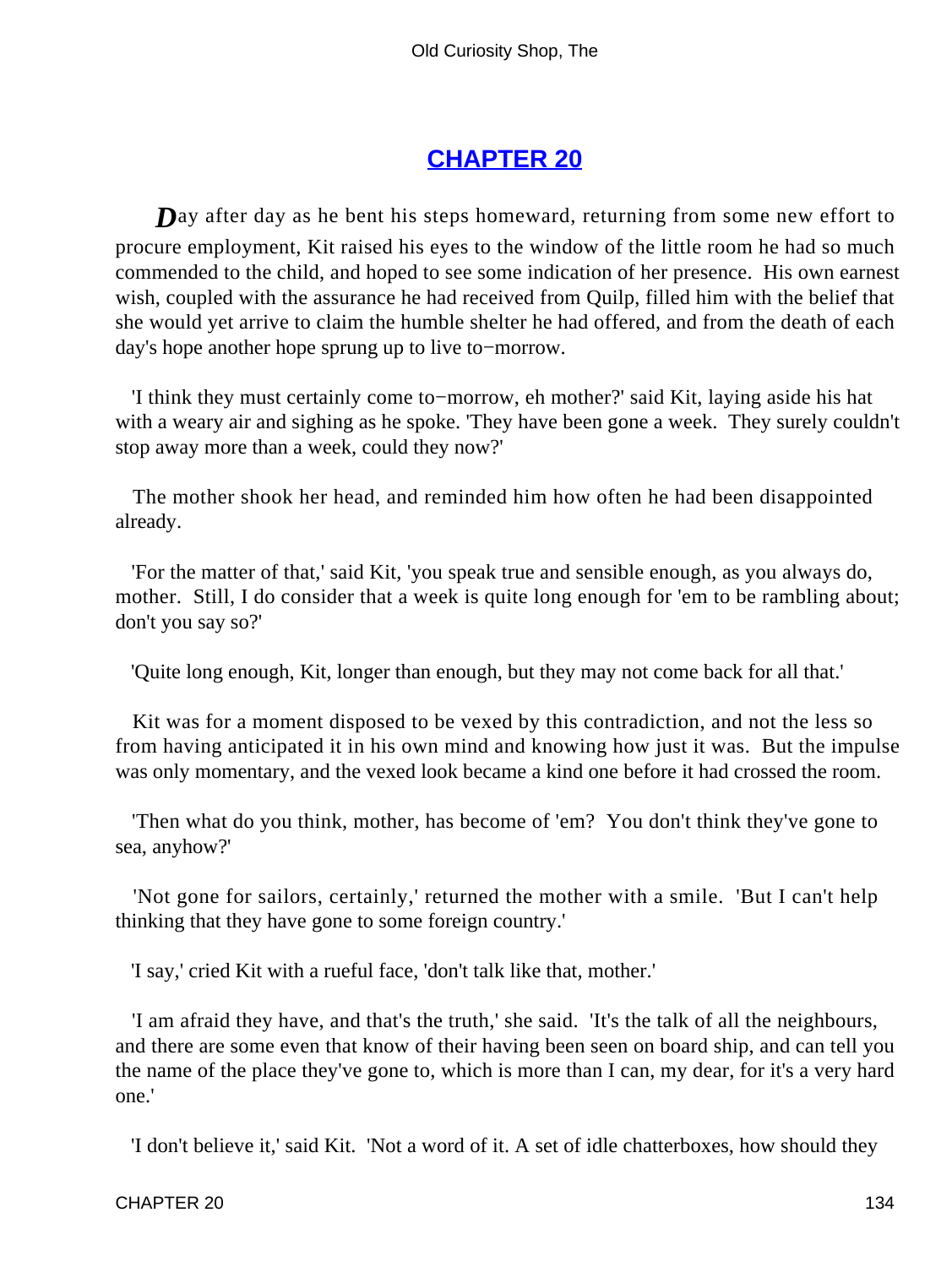### know!'

 'They may be wrong of course,' returned the mother, 'I can't tell about that, though I don't think it's at all unlikely that they're in the right, for the talk is that the old gentleman had put by a little money that nobody knew of, not even that ugly little man you talk to me about – what's his name – Quilp; and that he and Miss Nell have gone to live abroad where it can't be taken from them, and they will never be disturbed. That don't seem very far out of the way now, do it?'

 Kit scratched his head mournfully, in reluctant admission that it did not, and clambering up to the old nail took down the cage and set himself to clean it and to feed the bird. His thoughts reverting from this occupation to the little old gentleman who had given him the shilling, he suddenly recollected that that was the very day – nay, nearly the very hour – at which the little old gentleman had said he should be at the Notary's house again. He no sooner remembered this, than he hung up the cage with great precipitation, and hastily explaining the nature of his errand, went off at full speed to the appointed place.

 It was some two minutes after the time when he reached the spot, which was a considerable distance from his home, but by great good luck the little old gentleman had not yet arrived; at least there was no pony−chaise to be seen, and it was not likely that he had come and gone again in so short a space. Greatly relieved to find that he was not too late, Kit leant against a lamp−post to take breath, and waited the advent of the pony and his charge.

 Sure enough, before long the pony came trotting round the corner of the street, looking as obstinate as pony might, and picking his steps as if he were spying about for the cleanest places, and would by no means dirty his feet or hurry himself inconveniently. Behind the pony sat the little old gentleman, and by the old gentleman's side sat the little old lady, carrying just such a nosegay as she had brought before.

 The old gentleman, the old lady, the pony, and the chaise, came up the street in perfect unanimity, until they arrived within some half a dozen doors of the Notary's house, when the pony, deceived by a brass−plate beneath a tailor's knocker, came to a halt, and maintained by a sturdy silence, that that was the house they wanted.

 'Now, Sir, will you ha' the goodness to go on; this is not the place,' said the old gentleman.

 The pony looked with great attention into a fire−plug which was near him, and appeared to be quite absorbed in contemplating it.

 'Oh dear, such a naughty Whisker" cried the old lady. 'After being so good too, and coming along so well! I am quite ashamed of him. I don't know what we are to do with him, I really don't.'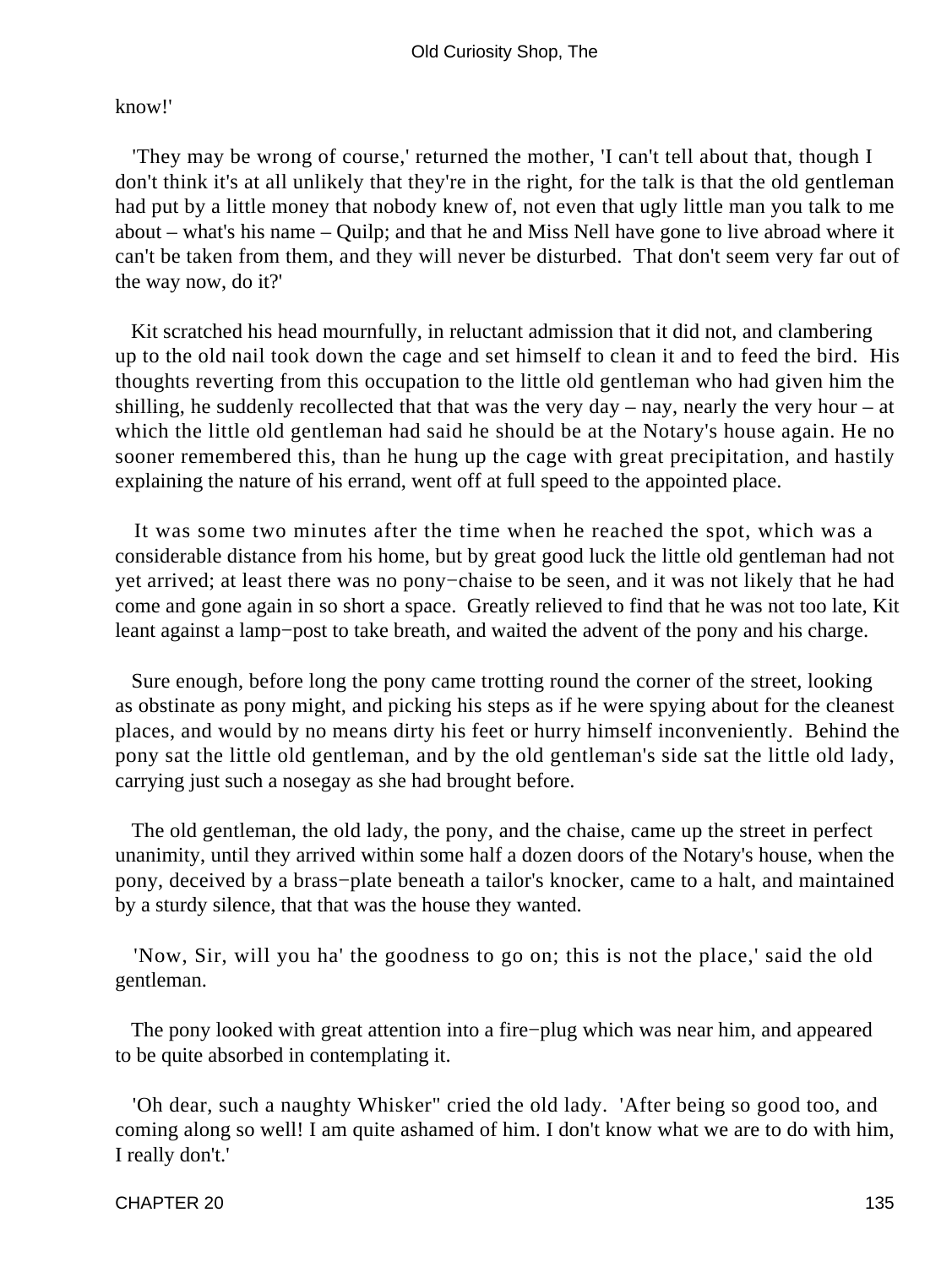#### Old Curiosity Shop, The

 The pony having thoroughly satisfied himself as to the nature and properties of the fire−plug, looked into the air after his old enemies the flies, and as there happened to be one of them tickling his ear at that moment he shook his head and whisked his tail, after which he appeared full of thought but quite comfortable and collected. The old gentleman having exhausted his powers of persuasion, alighted to lead him; whereupon the pony, perhaps because he held this to be a sufficient concession, perhaps because he happened to catch sight of the other brass−plate, or perhaps because he was in a spiteful humour, darted off with the old lady and stopped at the right house, leaving the old gentleman to come panting on behind.

 It was then that Kit presented himself at the pony's head, and touched his hat with a smile.

'Why, bless me,' cried the old gentleman, 'the lad is here! My dear, do you see?'

 'I said I'd be here, Sir,' said Kit, patting Whisker's neck. 'I hope you've had a pleasant ride, sir. He's a very nice little pony.'

'My dear,' said the old gentleman. 'This is an uncommon lad; a good lad, I'm sure.'

'I'm sure he is,' rejoined the old lady. 'A very good lad, and I am sure he is a good son.'

 Kit acknowledged these expressions of confidence by touching his hat again and blushing very much. The old gentleman then handed the old lady out, and after looking at him with an approving smile, they went into the house – talking about him as they went, Kit could not help feeling. Presently Mr Witherden, smelling very hard at the nosegay, came to the window and looked at him, and after that Mr Abel came and looked at him, and after that the old gentleman and lady came and looked at him again, and after that they all came and looked at him together, which Kit, feeling very much embarrassed by, made a pretence of not observing. Therefore he patted the pony more and more; and this liberty the pony most handsomely permitted.

 The faces had not disappeared from the window many moments, when Mr Chuckster in his official coat, and with his hat hanging on his head just as it happened to fall from its peg, appeared upon the pavement, and telling him he was wanted inside, bade him go in and he would mind the chaise the while. In giving him this direction Mr Chuckster remarked that he wished that he might be blessed if he could make out whether he (Kit) was 'precious raw' or 'precious deep,' but intimated by a distrustful shake of the head, that he inclined to the latter opinion.

 Kit entered the office in a great tremor, for he was not used to going among strange ladies and gentlemen, and the tin boxes and bundles of dusty papers had in his eyes an awful and venerable air. Mr Witherden too was a bustling gentleman who talked loud and fast, and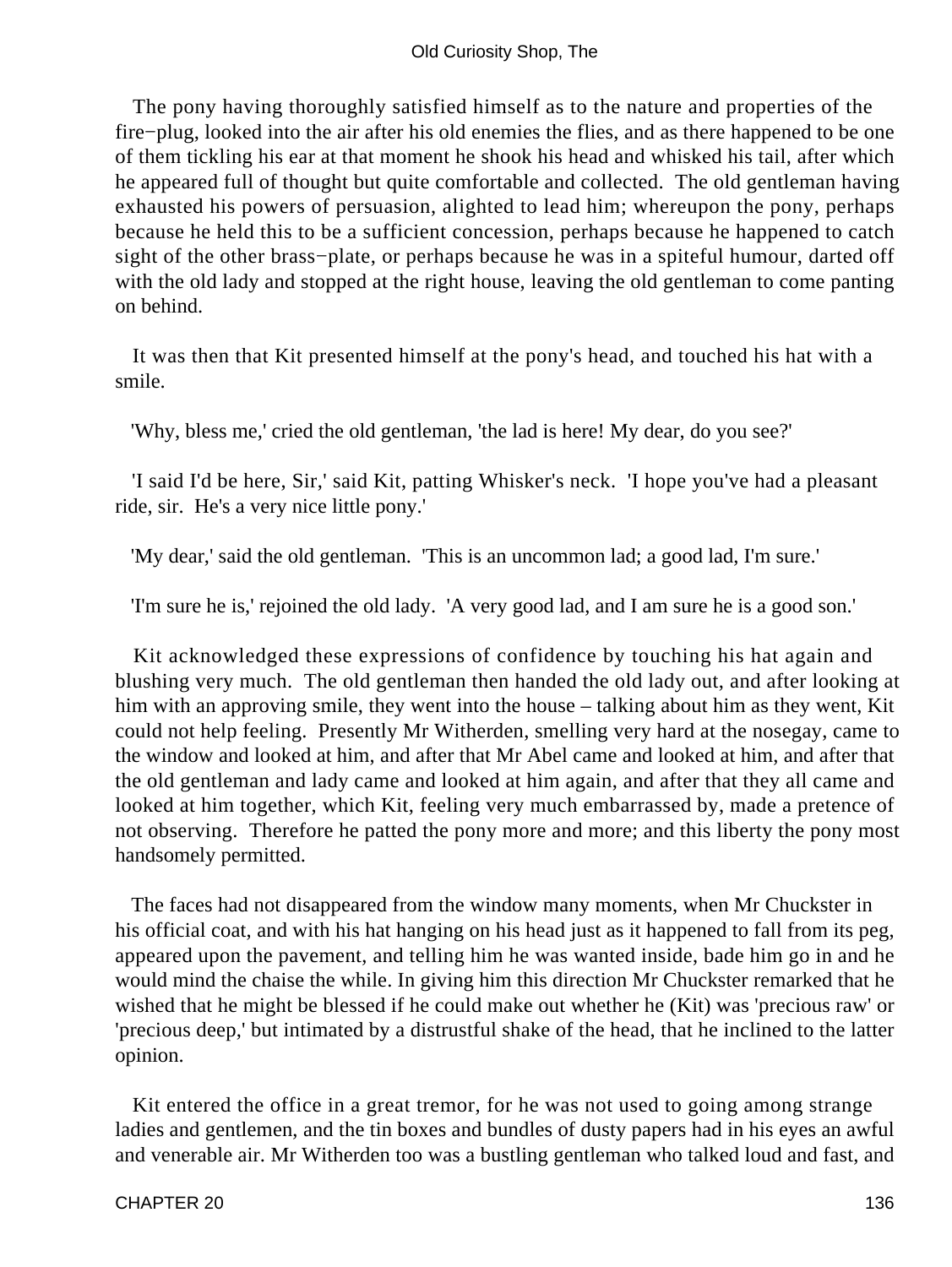all eyes were upon him, and he was very shabby.

 'Well, boy,' said Mr Witherden, 'you came to work out that shilling; – not to get another, hey?'

'No indeed, sir,' replied Kit, taking courage to look up. 'I never thought of such a thing.'

'Father alive?' said the Notary.

'Dead, sir.'

'Mother?'

'Yes, sir.'

'Married again – eh?'

 Kit made answer, not without some indignation, that she was a widow with three children, and that as to her marrying again, if the gentleman knew her he wouldn't think of such a thing. At this reply Mr Witherden buried his nose in the flowers again, and whispered behind the nosegay to the old gentleman that he believed the lad was as honest a lad as need be.

 'Now,' said Mr Garland when they had made some further inquiries of him, 'I am not going to give you anything – '

 'Thank you, sir,' Kit replied; and quite seriously too, for this announcement seemed to free him from the suspicion which the Notary had hinted.

 ' – But,' resumed the old gentleman, 'perhaps I may want to know something more about you, so tell me where you live, and I'll put it down in my pocket−book.'

 Kit told him, and the old gentleman wrote down the address with his pencil. He had scarcely done so, when there was a great uproar in the street, and the old lady hurrying to the window cried that Whisker had run away, upon which Kit darted out to the rescue, and the others followed.

 It seemed that Mr Chuckster had been standing with his hands in his pockets looking carelessly at the pony, and occasionally insulting him with such admonitions as 'Stand still,' – 'Be quiet,' – 'Wo−a−a,' and the like, which by a pony of spirit cannot be borne. Consequently, the pony being deterred by no considerations of duty or obedience, and not having before him the slightest fear of the human eye, had at length started off, and was at that moment rattling down the street – Mr Chuckster, with his hat off and a pen behind his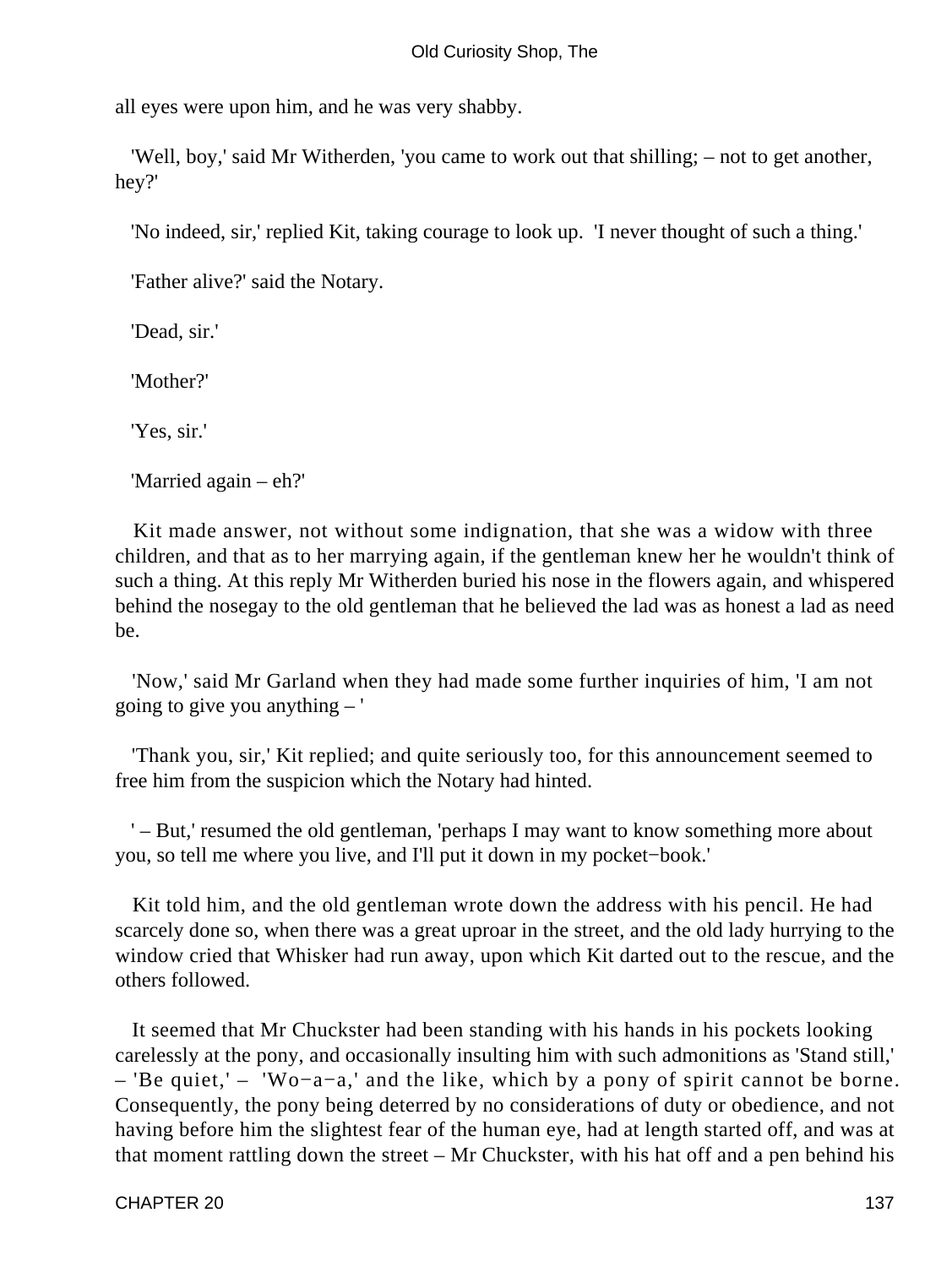ear, hanging on in the rear of the chaise and making futile attempts to draw it the other way, to the unspeakable admiration of all beholders. Even in running away, however, Whisker was perverse, for he had not gone very far when he suddenly stopped, and before assistance could be rendered, commenced backing at nearly as quick a pace as he had gone forward. By these means Mr Chuckster was pushed and hustled to the office again, in a most inglorious manner, and arrived in a state of great exhaustion and discomfiture.

 The old lady then stepped into her seat, and Mr Abel (whom they had come to fetch) into his. The old gentleman, after reasoning with the pony on the extreme impropriety of his conduct, and making the best amends in his power to Mr Chuckster, took his place also, and they drove away, waving a farewell to the Notary and his clerk, and more than once turning to nod kindly to Kit as he watched them from the road.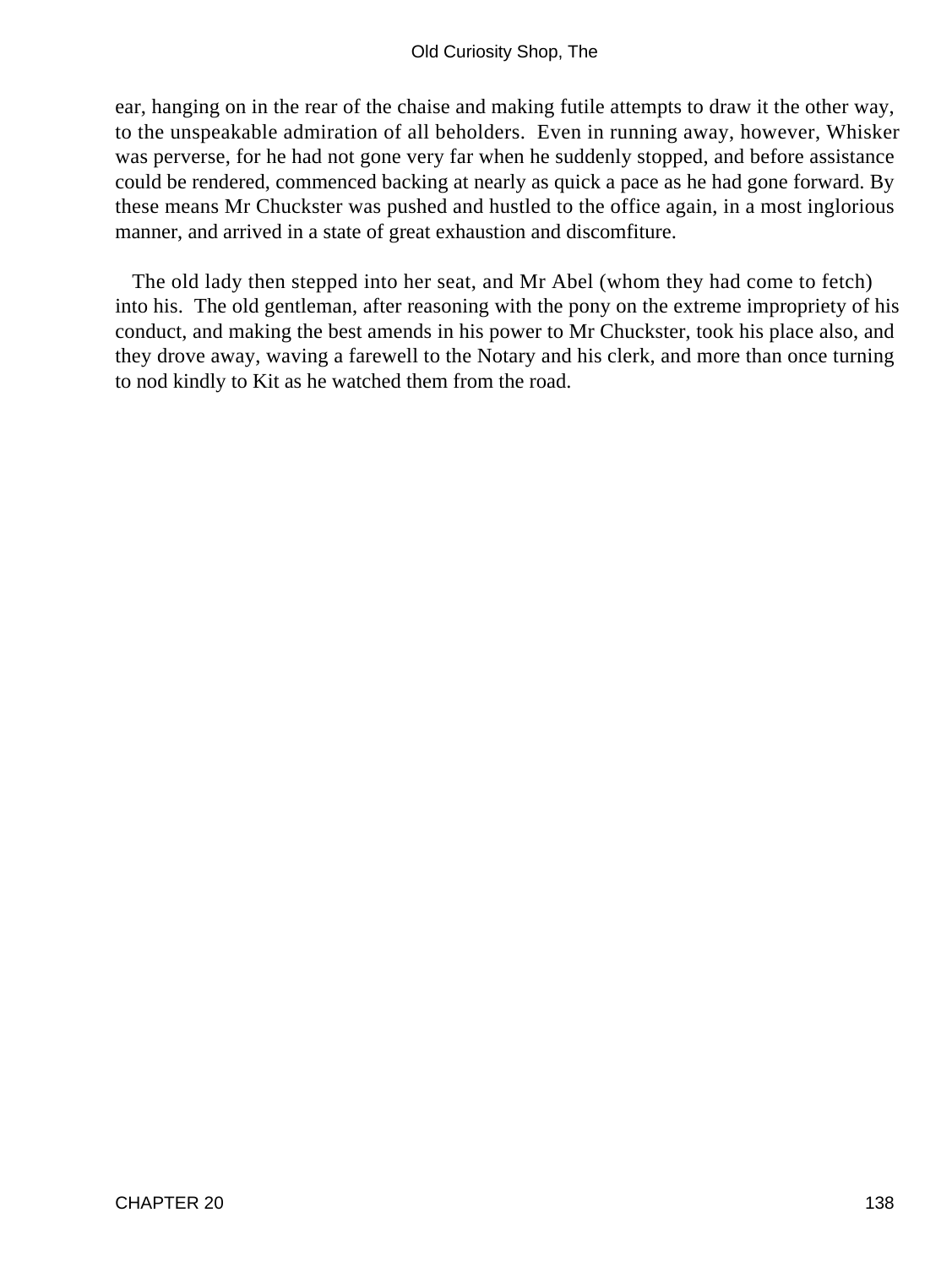# **[CHAPTER 21](#page-495-0)**

**K**it turned away and very soon forgot the pony, and the chaise, and the little old lady, and the little old gentleman, and the little young gentleman to boot, in thinking what could have become of his late master and his lovely grandchild, who were the fountain−head of all his meditations. Still casting about for some plausible means of accounting for their non−appearance, and of persuading himself that they must soon return, he bent his steps towards home, intending to finish the task which the sudden recollection of his contract had interrupted, and then to sally forth once more to seek his fortune for the day.

 When he came to the corner of the court in which he lived, lo and behold there was the pony again! Yes, there he was, looking more obstinate than ever; and alone in the chaise, keeping a steady watch upon his every wink, sat Mr Abel, who, lifting up his eyes by chance and seeing Kit pass by, nodded to him as though he would have nodded his head off.

 Kit wondered to see the pony again, so near his own home too, but it never occurred to him for what purpose the pony might have come there, or where the old lady and the old gentleman had gone, until he lifted the latch of the door, and walking in, found them seated in the room in conversation with his mother, at which unexpected sight he pulled off his hat and made his best bow in some confusion.

'We are here before you, you see, Christopher,' said Mr Garland smiling.

 'Yes, sir,' said Kit; and as he said it, he looked towards his mother for an explanation of the visit.

 'The gentleman's been kind enough, my dear,' said she, in reply to this mute interrogation, 'to ask me whether you were in a good place, or in any place at all, and when I told him no, you were not in any, he was so good as to say that  $-$ '

 ' – That we wanted a good lad in our house,' said the old gentleman and the old lady both together, 'and that perhaps we might think of it, if we found everything as we would wish it to be.'

 As this thinking of it, plainly meant the thinking of engaging Kit, he immediately partook of his mother's anxiety and fell into a great flutter; for the little old couple were very methodical and cautious, and asked so many questions that he began to be afraid there was no chance of his success.

'You see, my good woman,' said Mrs Garland to Kit's mother, 'that it's necessary to be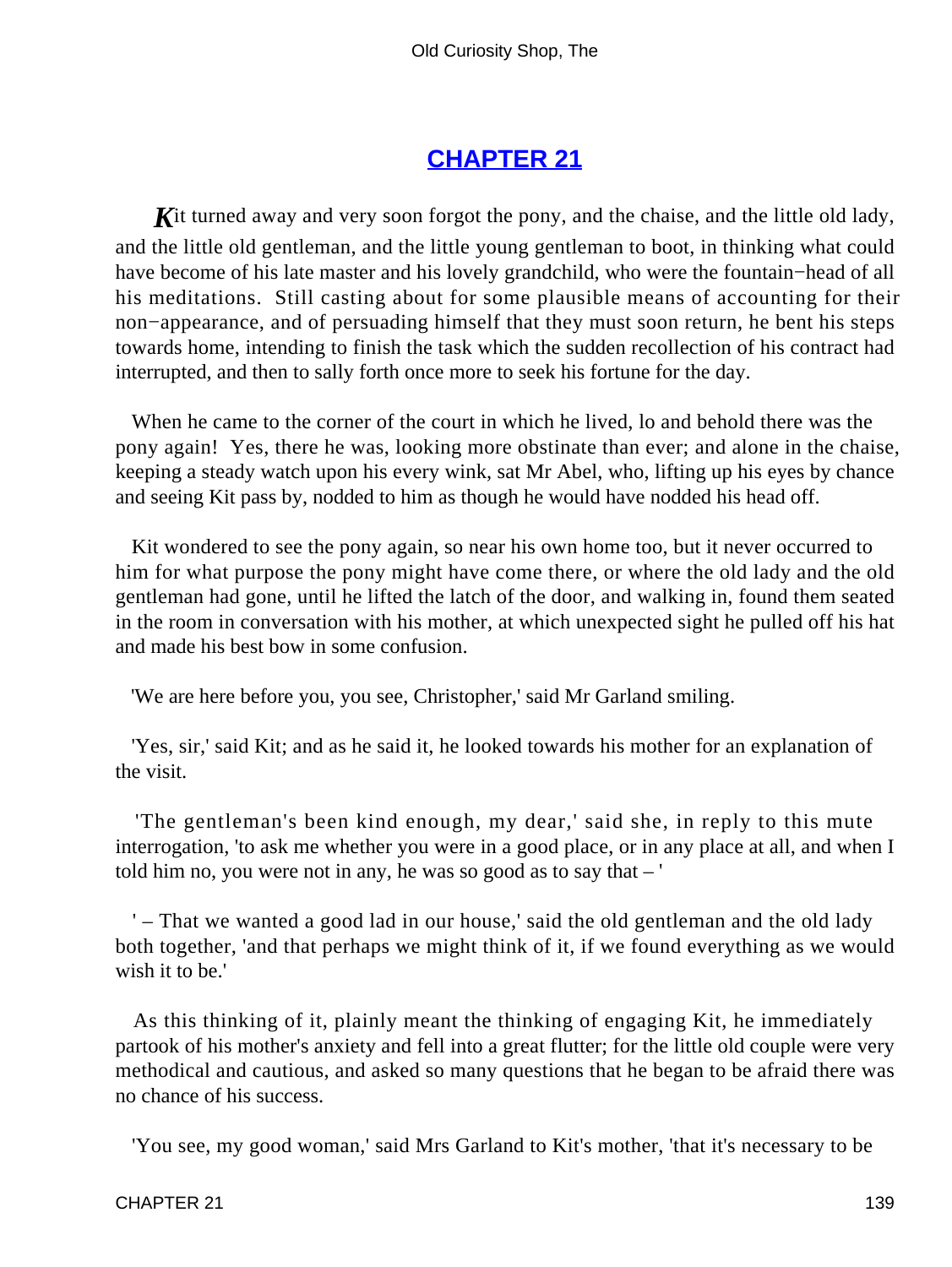very careful and particular in such a matter as this, for we're only three in family, and are very quiet regular folks, and it would be a sad thing if we made any kind of mistake, and found things different from what we hoped and expected.'

 To this, Kit's mother replied, that certainly it was quite true, and quite right, and quite proper, and Heaven forbid that she should shrink, or have cause to shrink, from any inquiry into her character or that of her son, who was a very good son though she was his mother, in which respect, she was bold to say, he took after his father, who was not only a good son to HIS mother, but the best of husbands and the best of fathers besides, which Kit could and would corroborate she knew, and so would little Jacob and the baby likewise if they were old enough, which unfortunately they were not, though as they didn't know what a loss they had had, perhaps it was a great deal better that they should be as young as they were; and so Kit's mother wound up a long story by wiping her eyes with her apron, and patting little Jacob's head, who was rocking the cradle and staring with all his might at the strange lady and gentleman.

 When Kit's mother had done speaking, the old lady struck in again, and said that she was quite sure she was a very honest and very respectable person or she never would have expressed herself in that manner, and that certainly the appearance of the children and the cleanliness of the house deserved great praise and did her the utmost credit, whereat Kit's mother dropped a curtsey and became consoled. Then the good woman entered in a long and minute account of Kit's life and history from the earliest period down to that time, not omitting to make mention of his miraculous fall out of a back−parlour window when an infant of tender years, or his uncommon sufferings in a state of measles, which were illustrated by correct imitations of the plaintive manner in which he called for toast and water, day and night, and said, 'don't cry, mother, I shall soon be better;' for proof of which statements reference was made to Mrs Green, lodger, at the cheesemonger's round the corner, and divers other ladies and gentlemen in various parts of England and Wales (and one Mr Brown who was supposed to be then a corporal in the East Indies, and who could of course be found with very little trouble), within whose personal knowledge the circumstances had occurred. This narration ended, Mr Garland put some questions to Kit respecting his qualifications and general acquirements, while Mrs Garland noticed the children, and hearing from Kit's mother certain remarkable circumstances which had attended the birth of each, related certain other remarkable circumstances which had attended the birth of her own son, Mr Abel, from which it appeared that both Kit's mother and herself had been, above and beyond all other women of what condition or age soever, peculiarly hemmed in with perils and dangers. Lastly, inquiry was made into the nature and extent of Kit's wardrobe, and a small advance being made to improve the same, he was formally hired at an annual income of Six Pounds, over and above his board and lodging, by Mr and Mrs Garland, of Abel Cottage, Finchley.

 It would be difficult to say which party appeared most pleased with this arrangement, the conclusion of which was hailed with nothing but pleasant looks and cheerful smiles on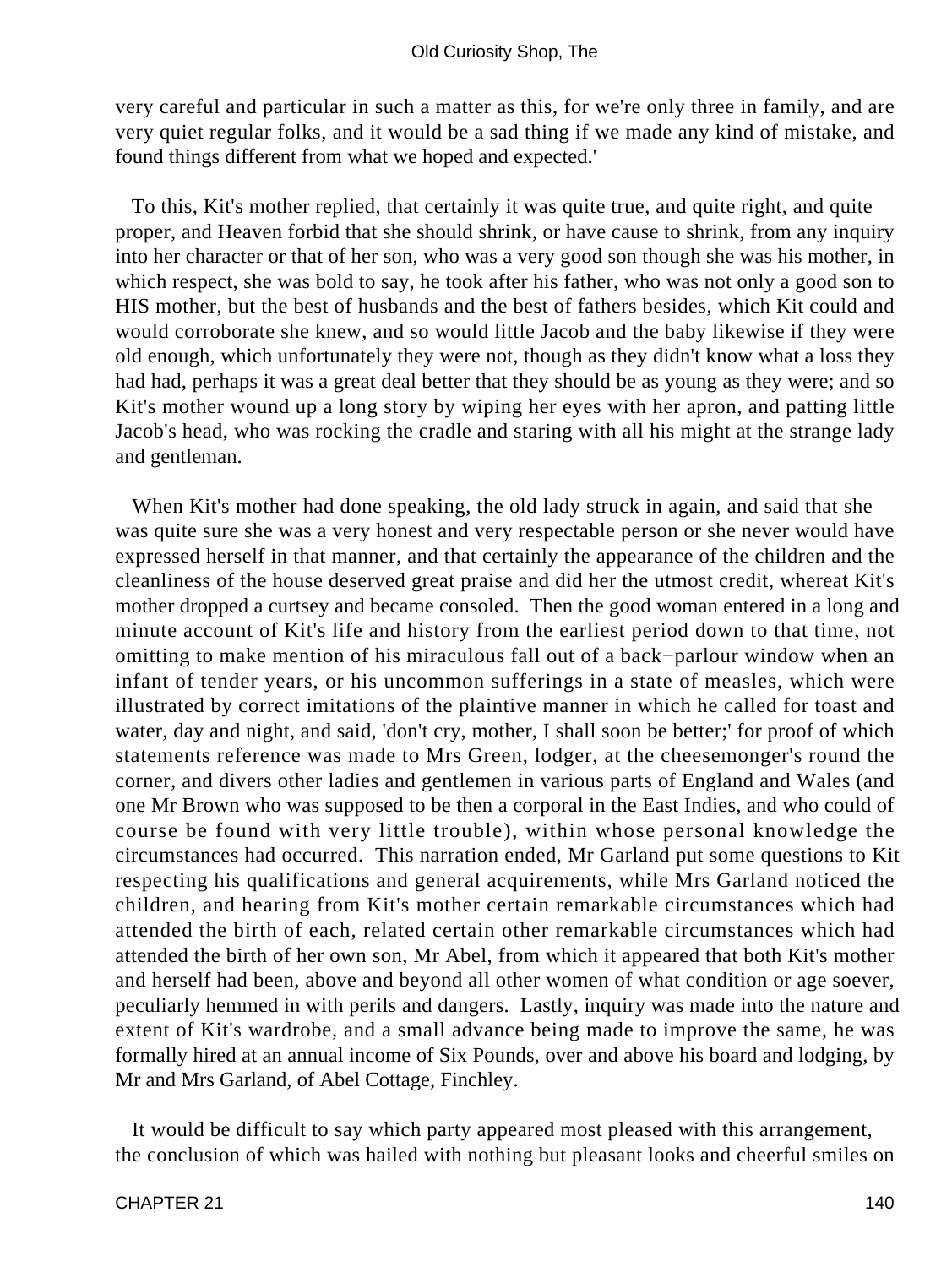both sides. It was settled that Kit should repair to his new abode on the next day but one, in the morning; and finally, the little old couple, after bestowing a bright half−crown on little Jacob and another on the baby, took their leaves; being escorted as far as the street by their new attendant, who held the obdurate pony by the bridle while they took their seats, and saw them drive away with a lightened heart.

 'Well, mother,' said Kit, hurrying back into the house, 'I think my fortune's about made now.'

'I should think it was indeed, Kit,' rejoined his mother. 'Six pound a year! Only think!'

 'Ah!' said Kit, trying to maintain the gravity which the consideration of such a sum demanded, but grinning with delight in spite of himself. 'There's a property!'

 Kit drew a long breath when he had said this, and putting his hands deep into his pockets as if there were one year's wages at least in each, looked at his mother, as though he saw through her, and down an immense perspective of sovereigns beyond.

 'Please God we'll make such a lady of you for Sundays, mother! such a scholar of Jacob, such a child of the baby, such a room of the one up stairs! Six pound a year!'

 'Hem!' croaked a strange voice. 'What's that about six pound a year? What about six pound a year?' And as the voice made this inquiry, Daniel Quilp walked in with Richard Swiveller at his heels.

 'Who said he was to have six pound a year?' said Quilp, looking sharply round. 'Did the old man say it, or did little Nell say it? And what's he to have it for, and where are they, eh!' The good woman was so much alarmed by the sudden apparition of this unknown piece of ugliness, that she hastily caught the baby from its cradle and retreated into the furthest corner of the room; while little Jacob, sitting upon his stool with his hands on his knees, looked full at him in a species of fascination, roaring lustily all the time. Richard Swiveller took an easy observation of the family over Mr Quilp's head, and Quilp himself, with his hands in his pockets, smiled in an exquisite enjoyment of the commotion he occasioned.

 'Don't be frightened, mistress,' said Quilp, after a pause. 'Your son knows me; I don't eat babies; I don't like 'em. It will be as well to stop that young screamer though, in case I should be tempted to do him a mischief. Holloa, sir! Will you be quiet?'

 Little Jacob stemmed the course of two tears which he was squeezing out of his eyes, and instantly subsided into a silent horror.

 'Mind you don't break out again, you villain,' said Quilp, looking sternly at him, 'or I'll make faces at you and throw you into fits, I will. Now you sir, why haven't you been to me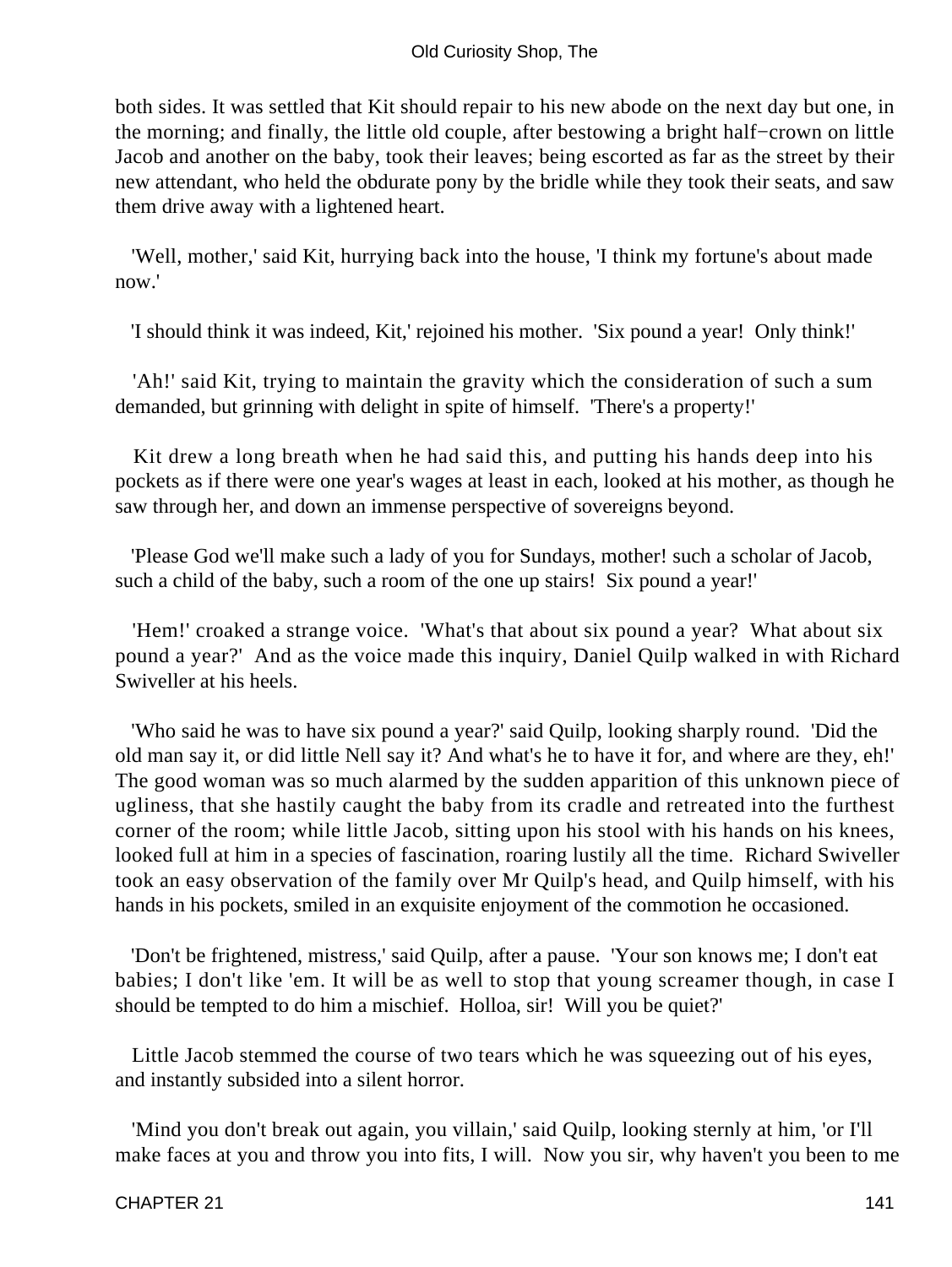as you promised?'

 'What should I come for?' retorted Kit. 'I hadn't any business with you, no more than you had with me.'

 'Here, mistress,' said Quilp, turning quickly away, and appealing from Kit to his mother. 'When did his old master come or send here last? Is he here now? If not, where's he gone?'

 'He has not been here at all,' she replied. 'I wish we knew where they have gone, for it would make my son a good deal easier in his mind, and me too. If you're the gentleman named Mr Quilp, I should have thought you'd have known, and so I told him only this very day.'

 'Humph!' muttered Quilp, evidently disappointed to believe that this was true. 'That's what you tell this gentleman too, is it?'

 'If the gentleman comes to ask the same question, I can't tell him anything else, sir; and I only wish I could, for our own sakes,' was the reply.

 Quilp glanced at Richard Swiveller, and observed that having met him on the threshold, he assumed that he had come in search of some intelligence of the fugitives. He supposed he was right?

 'Yes,' said Dick, 'that was the object of the present expedition. I fancied it possible – but let us go ring fancy's knell. I'll begin it.'

'You seem disappointed,' observed Quilp.

 'A baffler, Sir, a baffler, that's all,' returned Dick. 'I have entered upon a speculation which has proved a baffler; and a Being of brightness and beauty will be offered up a sacrifice at Cheggs's altar. That's all, sir.'

 The dwarf eyed Richard with a sarcastic smile, but Richard, who had been taking a rather strong lunch with a friend, observed him not, and continued to deplore his fate with mournful and despondent looks. Quilp plainly discerned that there was some secret reason for this visit and his uncommon disappointment, and, in the hope that there might be means of mischief lurking beneath it, resolved to worm it out. He had no sooner adopted this resolution, than he conveyed as much honesty into his face as it was capable of expressing, and sympathised with Mr Swiveller exceedingly.

 'I am disappointed myself,' said Quilp, 'out of mere friendly feeling for them; but you have real reasons, private reasons I have no doubt, for your disappointment, and therefore it comes heavier than mine.'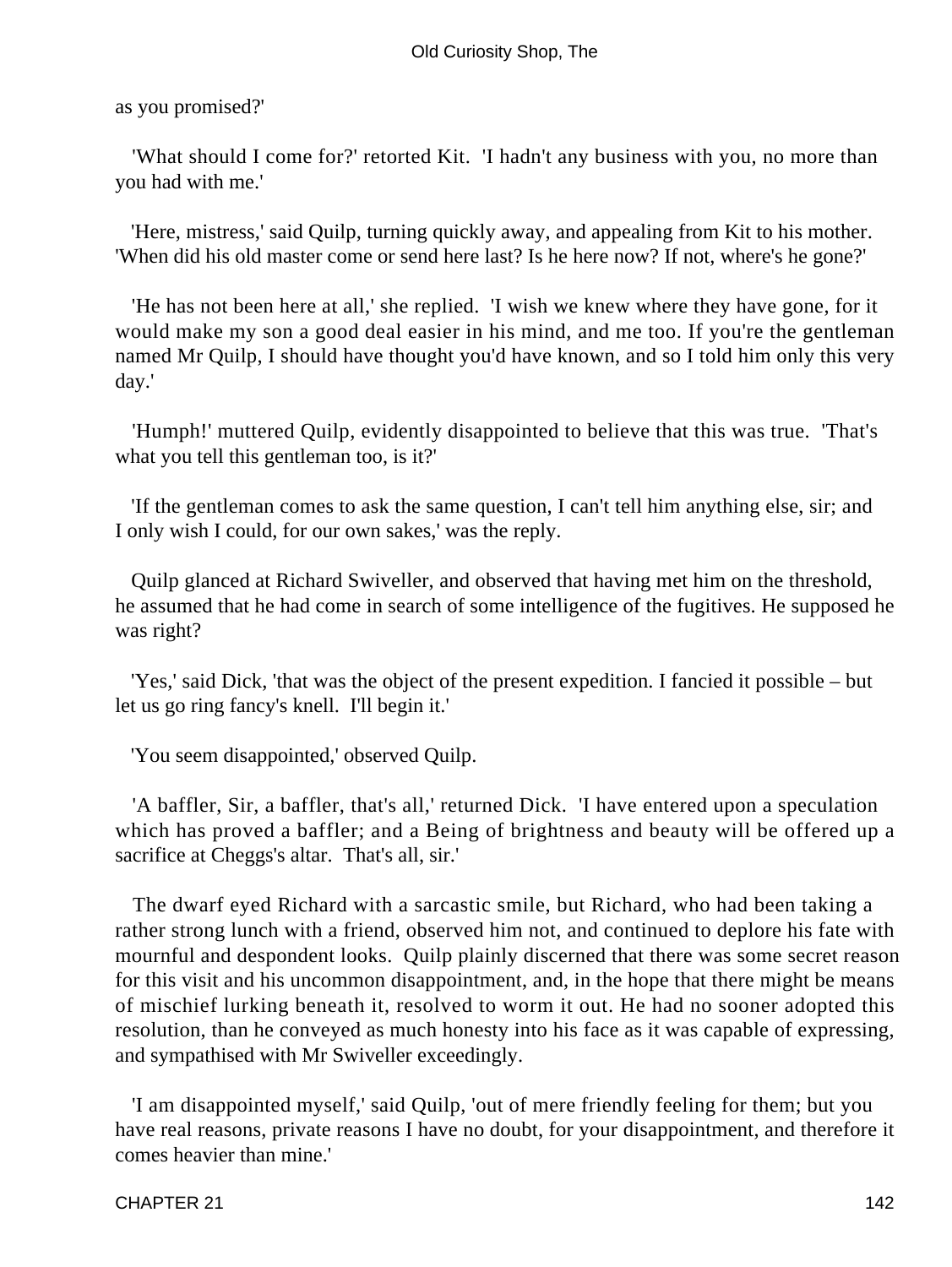#### Old Curiosity Shop, The

'Why, of course it does,' Dick observed, testily.

 'Upon my word, I'm very sorry, very sorry. I'm rather cast down myself. As we are companions in adversity, shall we be companions in the surest way of forgetting it? If you had no particular business, now, to lead you in another direction,' urged Quilp, plucking him by the sleeve and looking slyly up into his face out of the corners of his eyes, 'there is a house by the water−side where they have some of the noblest Schiedam – reputed to be smuggled, but that's between ourselves – that can be got in all the world. The landlord knows me. There's a little summer−house overlooking the river, where we might take a glass of this delicious liquor with a whiff of the best tobacco – it's in this case, and of the rarest quality, to my certain knowledge – and be perfectly snug and happy, could we possibly contrive it; or is there any very particular engagement that peremptorily takes you another way, Mr Swiveller, eh?'

 As the dwarf spoke, Dick's face relaxed into a compliant smile, and his brows slowly unbent. By the time he had finished, Dick was looking down at Quilp in the same sly manner as Quilp was looking up at him, and there remained nothing more to be done but to set out for the house in question. This they did, straightway. The moment their backs were turned, little Jacob thawed, and resumed his crying from the point where Quilp had frozen him.

 The summer−house of which Mr Quilp had spoken was a rugged wooden box, rotten and bare to see, which overhung the river's mud, and threatened to slide down into it. The tavern to which it belonged was a crazy building, sapped and undermined by the rats, and only upheld by great bars of wood which were reared against its walls, and had propped it up so long that even they were decaying and yielding with their load, and of a windy night might be heard to creak and crack as if the whole fabric were about to come toppling down. The house stood – if anything so old and feeble could be said to stand – on a piece of waste ground, blighted with the unwholesome smoke of factory chimneys, and echoing the clank of iron wheels and rush of troubled water. Its internal accommodations amply fulfilled the promise of the outside. The rooms were low and damp, the clammy walls were pierced with chinks and holes, the rotten floors had sunk from their level, the very beams started from their places and warned the timid stranger from their neighbourhood.

 To this inviting spot, entreating him to observe its beauties as they passed along, Mr Quilp led Richard Swiveller, and on the table of the summer−house, scored deep with many a gallows and initial letter, there soon appeared a wooden keg, full of the vaunted liquor. Drawing it off into the glasses with the skill of a practised hand, and mixing it with about a third part of water, Mr Quilp assigned to Richard Swiveller his portion, and lighting his pipe from an end of a candle in a very old and battered lantern, drew himself together upon a seat and puffed away.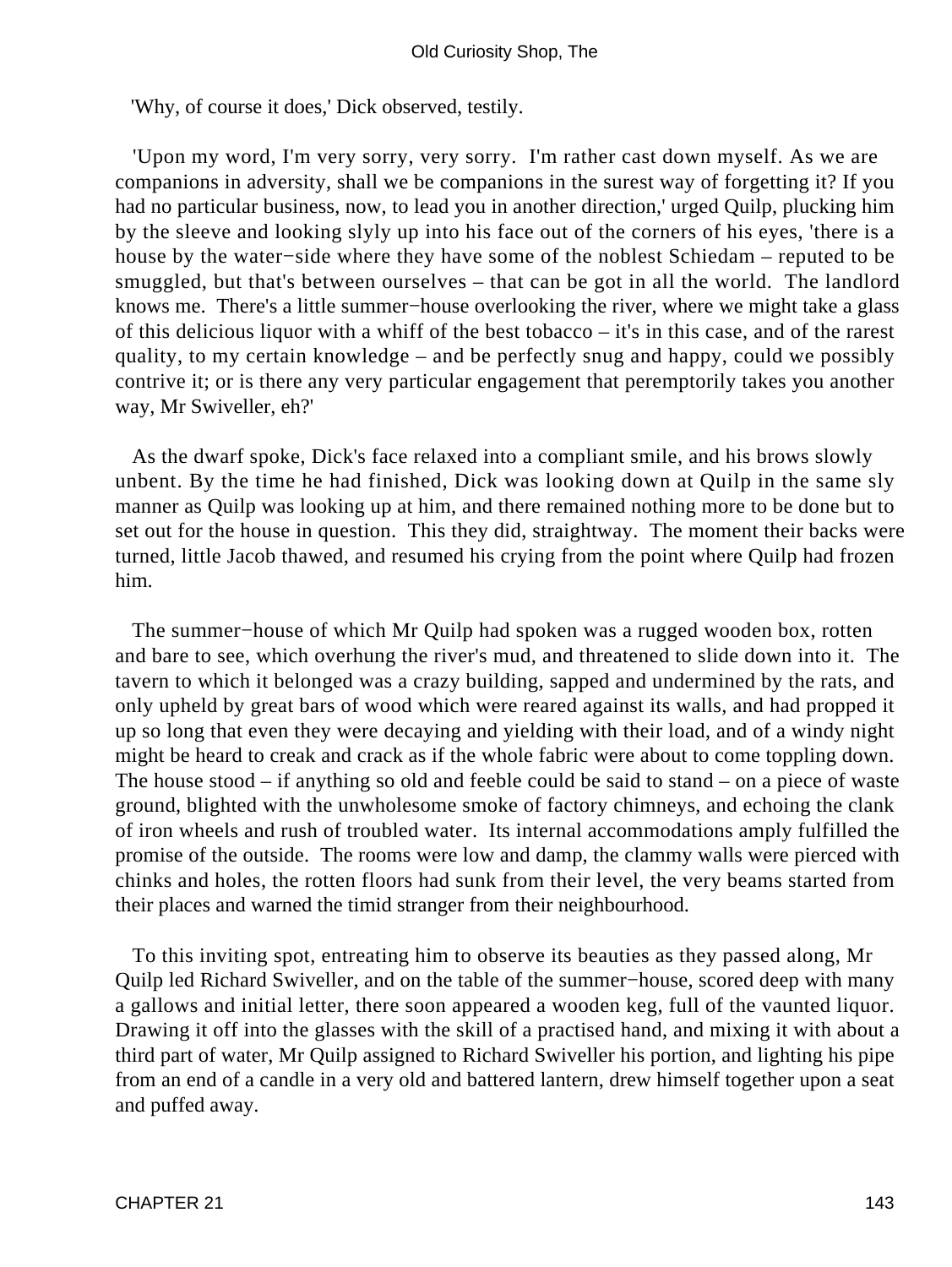'Is it good?' said Quilp, as Richard Swiveller smacked his lips, 'is it strong and fiery? Does it make you wink, and choke, and your eyes water, and your breath come short – does it?'

 'Does it?' cried Dick, throwing away part of the contents of his glass, and filling it up with water, 'why, man, you don't mean to tell me that you drink such fire as this?'

'No!' rejoined Quilp, 'Not drink it! Look here. And here. And here again. Not drink it!'

 As he spoke, Daniel Quilp drew off and drank three small glassfuls of the raw spirit, and then with a horrible grimace took a great many pulls at his pipe, and swallowing the smoke, discharged it in a heavy cloud from his nose. This feat accomplished he drew himself together in his former position, and laughed excessively.

 'Give us a toast!' cried Quilp, rattling on the table in a dexterous manner with his fist and elbow alternately, in a kind of tune, 'a woman, a beauty. Let's have a beauty for our toast and empty our glasses to the last drop. Her name, come!'

'If you want a name,' said Dick, 'here's Sophy Wackles.'

 'Sophy Wackles,' screamed the dwarf, 'Miss Sophy Wackles that is – Mrs Richard Swiveller that shall be  $-$  that shall be  $-$  ha ha ha!'

 'Ah!' said Dick, 'you might have said that a few weeks ago, but it won't do now, my buck. Immolating herself upon the shrine of Cheggs – '

 'Poison Cheggs, cut Cheggs's ears off,' rejoined Quilp. 'I won't hear of Cheggs. Her name is Swiveller or nothing. I'll drink her health again, and her father's, and her mother's; and to all her sisters and brothers – the glorious family of the Wackleses – all the Wackleses in one glass – down with it to the dregs!'

 'Well,' said Richard Swiveller, stopping short in the act of raising the glass to his lips and looking at the dwarf in a species of stupor as he flourished his arms and legs about: 'you're a jolly fellow, but of all the jolly fellows I ever saw or heard of, you have the queerest and most extraordinary way with you, upon my life you have.'

 This candid declaration tended rather to increase than restrain Mr Quilp's eccentricities, and Richard Swiveller, astonished to see him in such a roystering vein, and drinking not a little himself, for company – began imperceptibly to become more companionable and confiding, so that, being judiciously led on by Mr Quilp, he grew at last very confiding indeed. Having once got him into this mood, and knowing now the key−note to strike whenever he was at a loss, Daniel Quilp's task was comparatively an easy one, and he was soon in possession of the whole details of the scheme contrived between the easy Dick and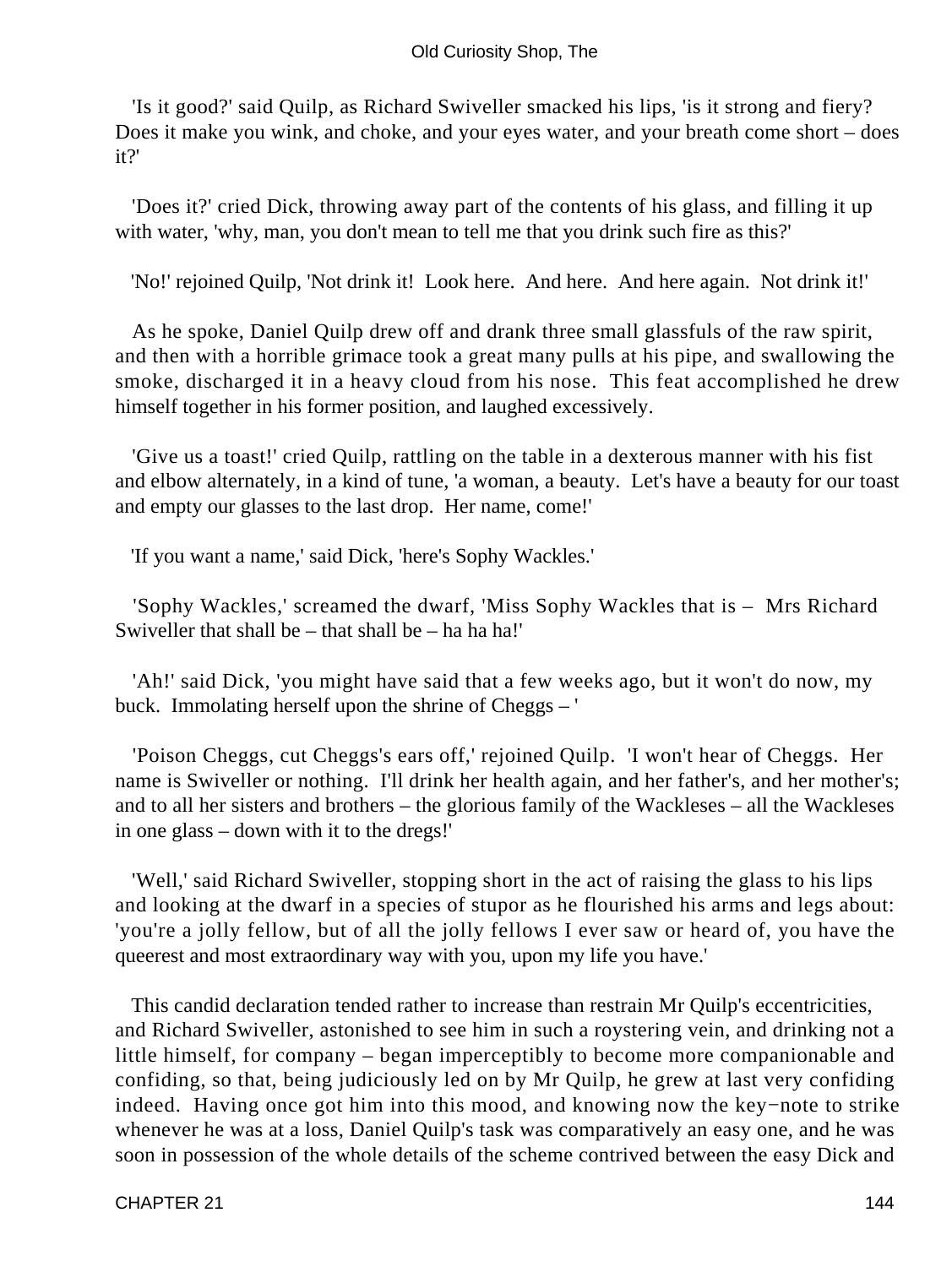his more designing friend.

 'Stop!' said Quilp. 'That's the thing, that's the thing. It can be brought about, it shall be brought about. There's my hand upon it; I am your friend from this minute.'

 'What! do you think there's still a chance?' inquired Dick, in surprise at this encouragement.

 'A chance!' echoed the dwarf, 'a certainty! Sophy Wackles may become a Cheggs or anything else she likes, but not a Swiveller. Oh you lucky dog! He's richer than any Jew alive; you're a made man. I see in you now nothing but Nelly's husband, rolling in gold and silver. I'll help you. It shall be done. Mind my words, it shall be done.'

'But how?' said Dick.

 'There's plenty of time,' rejoined the dwarf, 'and it shall be done. We'll sit down and talk it over again all the way through. Fill your glass while I'm gone. I shall be back directly – directly.' With these hasty words, Daniel Quilp withdrew into a dismantled skittle−ground behind the public−house, and, throwing himself upon the ground actually screamed and rolled about in uncontrollable delight.

 'Here's sport!' he cried, 'sport ready to my hand, all invented and arranged, and only to be enjoyed. It was this shallow−pated fellow who made my bones ache t'other day, was it? It was his friend and fellow−plotter, Mr Trent, that once made eyes at Mrs Quilp, and leered and looked, was it? After labouring for two or three years in their precious scheme, to find that they've got a beggar at last, and one of them tied for life. Ha ha ha! He shall marry Nell. He shall have her, and I'll be the first man, when the knot's tied hard and fast, to tell 'em what they've gained and what I've helped 'em to. Here will be a clearing of old scores, here will be a time to remind 'em what a capital friend I was, and how I helped them to the heiress. Ha ha ha!'

 In the height of his ecstasy, Mr Quilp had like to have met with a disagreeable check, for rolling very near a broken dog−kennel, there leapt forth a large fierce dog, who, but that his chain was of the shortest, would have given him a disagreeable salute. As it was, the dwarf remained upon his back in perfect safety, taunting the dog with hideous faces, and triumphing over him in his inability to advance another inch, though there were not a couple of feet between them.

 'Why don't you come and bite me, why don't you come and tear me to pieces, you coward?' said Quilp, hissing and worrying the animal till he was nearly mad. 'You're afraid, you bully, you're afraid, you know you are.'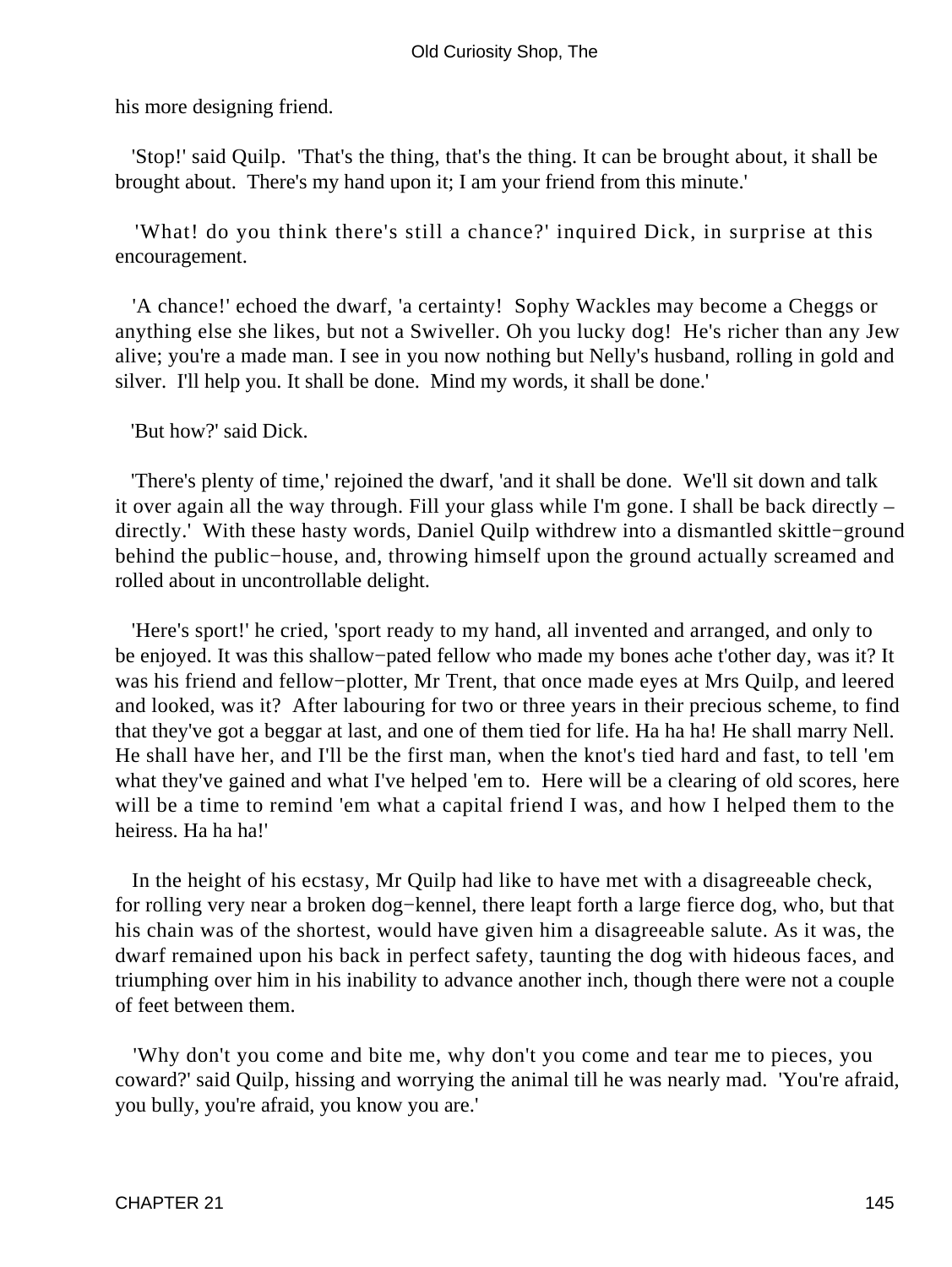The dog tore and strained at his chain with starting eyes and furious bark, but there the dwarf lay, snapping his fingers with gestures of defiance and contempt. When he had sufficiently recovered from his delight, he rose, and with his arms a−kimbo, achieved a kind of demon−dance round the kennel, just without the limits of the chain, driving the dog quite wild. Having by this means composed his spirits and put himself in a pleasant train, he returned to his unsuspicious companion, whom he found looking at the tide with exceeding gravity, and thinking of that same gold and silver which Mr Quilp had mentioned.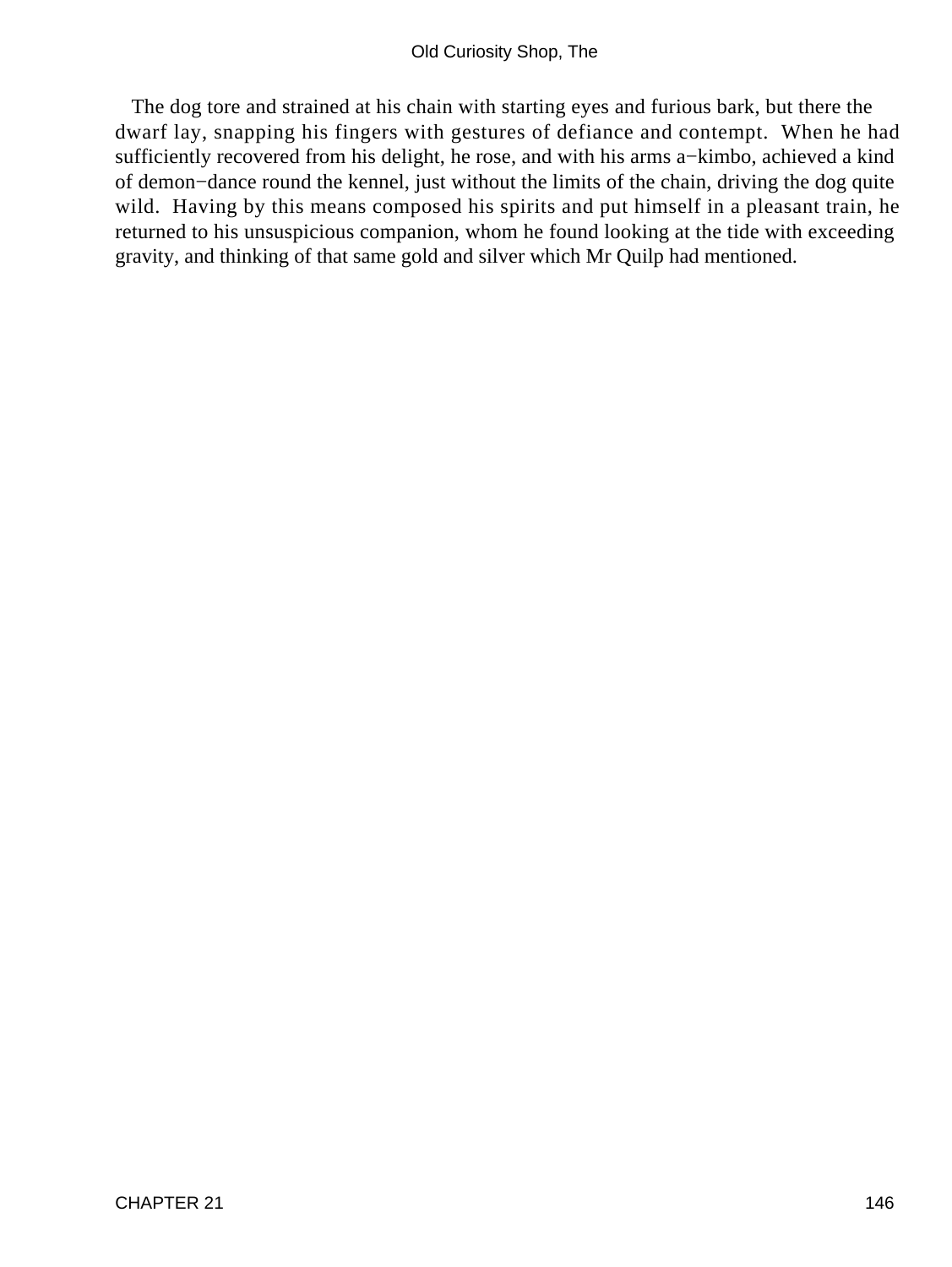# **[CHAPTER 22](#page-495-0)**

**The remainder of that day and the whole of the next were a busy time for the Nubbles** family, to whom everything connected with Kit's outfit and departure was matter of as great moment as if he had been about to penetrate into the interior of Africa, or to take a cruise round the world. It would be difficult to suppose that there ever was a box which was opened and shut so many times within four−and−twenty hours, as that which contained his wardrobe and necessaries; and certainly there never was one which to two small eyes presented such a mine of clothing, as this mighty chest with its three shirts and proportionate allowance of stockings and pocket−handkerchiefs, disclosed to the astonished vision of little Jacob. At last it was conveyed to the carrier's, at whose house at Finchley Kit was to find it next day; and the box being gone, there remained but two questions for consideration: firstly, whether the carrier would lose, or dishonestly feign to lose, the box upon the road; secondly, whether Kit's mother perfectly understood how to take care of herself in the absence of her son.

 'I don't think there's hardly a chance of his really losing it, but carriers are under great temptation to pretend they lose things, no doubt,' said Mrs Nubbles apprehensively, in reference to the first point.

 'No doubt about it,' returned Kit, with a serious look; 'upon my word, mother, I don't think it was right to trust it to itself. Somebody ought to have gone with it, I'm afraid.'

 'We can't help it now,' said his mother; 'but it was foolish and wrong. People oughtn't to be tempted.'

 Kit inwardly resolved that he would never tempt a carrier any more, save with an empty box; and having formed this Christian determination, he turned his thoughts to the second question.

 'YOU know you must keep up your spirits, mother, and not be lonesome because I'm not at home. I shall very often be able to look in when I come into town I dare say, and I shall send you a letter sometimes, and when the quarter comes round, I can get a holiday of course; and then see if we don't take little Jacob to the play, and let him know what oysters means.'

'I hope plays mayn't be sinful, Kit, but I'm a'most afraid,' said Mrs Nubbles.

 'I know who has been putting that in your head,' rejoined her son disconsolately; 'that's Little Bethel again. Now I say, mother, pray don't take to going there regularly, for if I was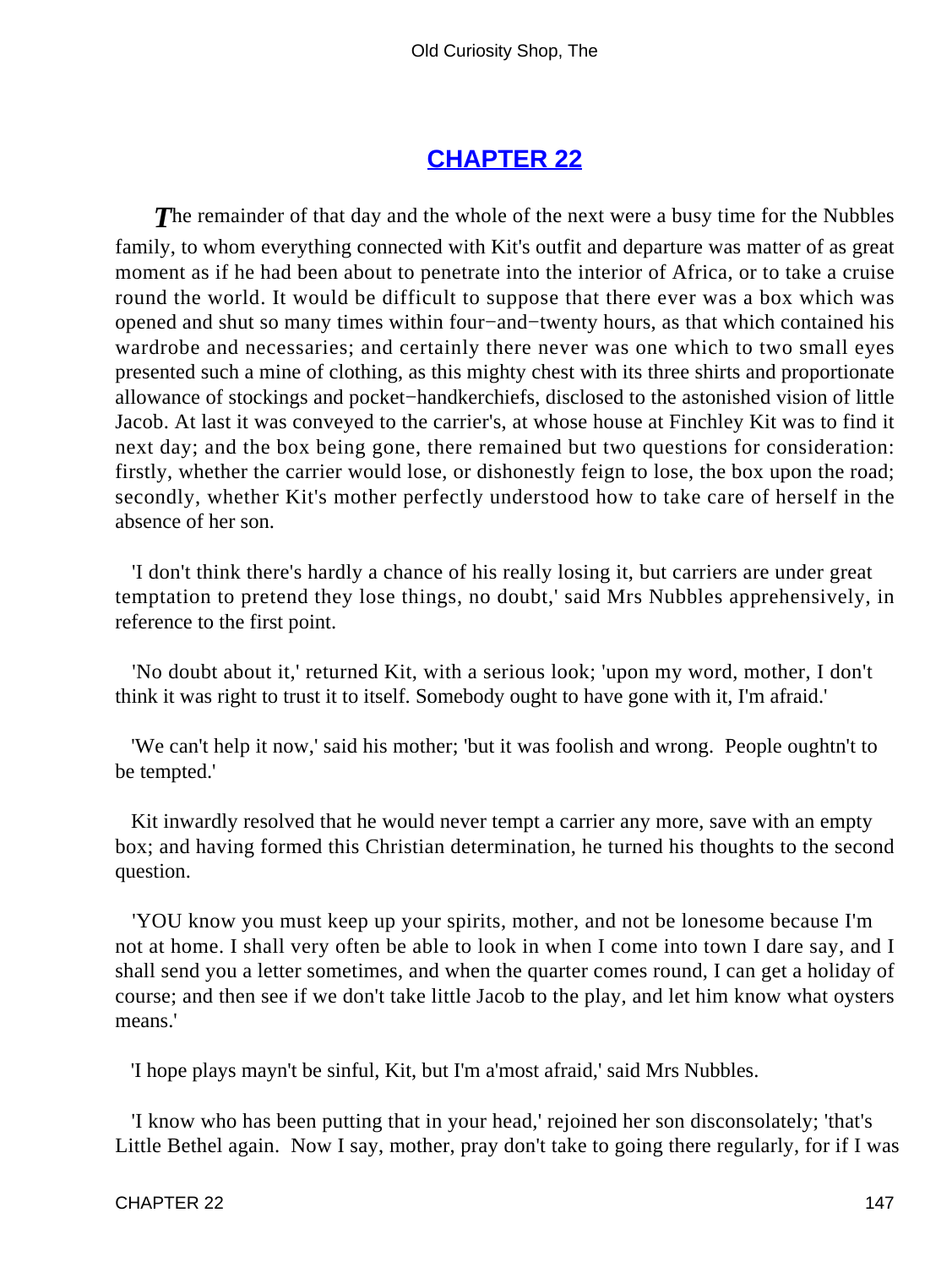to see your good−humoured face that has always made home cheerful, turned into a grievous one, and the baby trained to look grievous too, and to call itself a young sinner (bless its heart) and a child of the devil (which is calling its dead father names); if I was to see this, and see little Jacob looking grievous likewise, I should so take it to heart that I'm sure I should go and list for a soldier, and run my head on purpose against the first cannon−ball I saw coming my way.'

'Oh, Kit, don't talk like that.'

 'I would, indeed, mother, and unless you want to make me feel very wretched and uncomfortable, you'll keep that bow on your bonnet, which you'd more than half a mind to pull off last week. Can you suppose there's any harm in looking as cheerful and being as cheerful as our poor circumstances will permit? Do I see anything in the way I'm made, which calls upon me to be a snivelling, solemn, whispering chap, sneaking about as if I couldn't help it, and expressing myself in a most unpleasant snuffle? on the contrary, don't I see every reason why I shouldn't? just hear this! Ha ha ha! An't that as nat'ral as walking, and as good for the health? Ha ha ha! An't that as nat'ral as a sheep's bleating, or a pig's grunting, or a horse's neighing, or a bird's singing? Ha ha ha! Isn't it, mother?'

 There was something contagious in Kit's laugh, for his mother, who had looked grave before, first subsided into a smile, and then fell to joining in it heartily, which occasioned Kit to say that he knew it was natural, and to laugh the more. Kit and his mother, laughing together in a pretty loud key, woke the baby, who, finding that there was something very jovial and agreeable in progress, was no sooner in its mother's arms than it began to kick and laugh, most vigorously. This new illustration of his argument so tickled Kit, that he fell backward in his chair in a state of exhaustion, pointing at the baby and shaking his sides till he rocked again. After recovering twice or thrice, and as often relapsing, he wiped his eyes and said grace; and a very cheerful meal their scanty supper was.

 With more kisses, and hugs, and tears, than many young gentlemen who start upon their travels, and leave well−stocked homes behind them, would deem within the bounds of probability (if matter so low could be herein set down), Kit left the house at an early hour next morning, and set out to walk to Finchley; feeling a sufficient pride in his appearance to have warranted his excommunication from Little Bethel from that time forth, if he had ever been one of that mournful congregation.

 Lest anybody should feel a curiosity to know how Kit was clad, it may be briefly remarked that he wore no livery, but was dressed in a coat of pepper−and−salt with waistcoat of canary colour, and nether garments of iron−grey; besides these glories, he shone in the lustre of a new pair of boots and an extremely stiff and shiny hat, which on being struck anywhere with the knuckles, sounded like a drum. And in this attire, rather wondering that he attracted so little attention, and attributing the circumstance to the insensibility of those who got up early, he made his way towards Abel Cottage.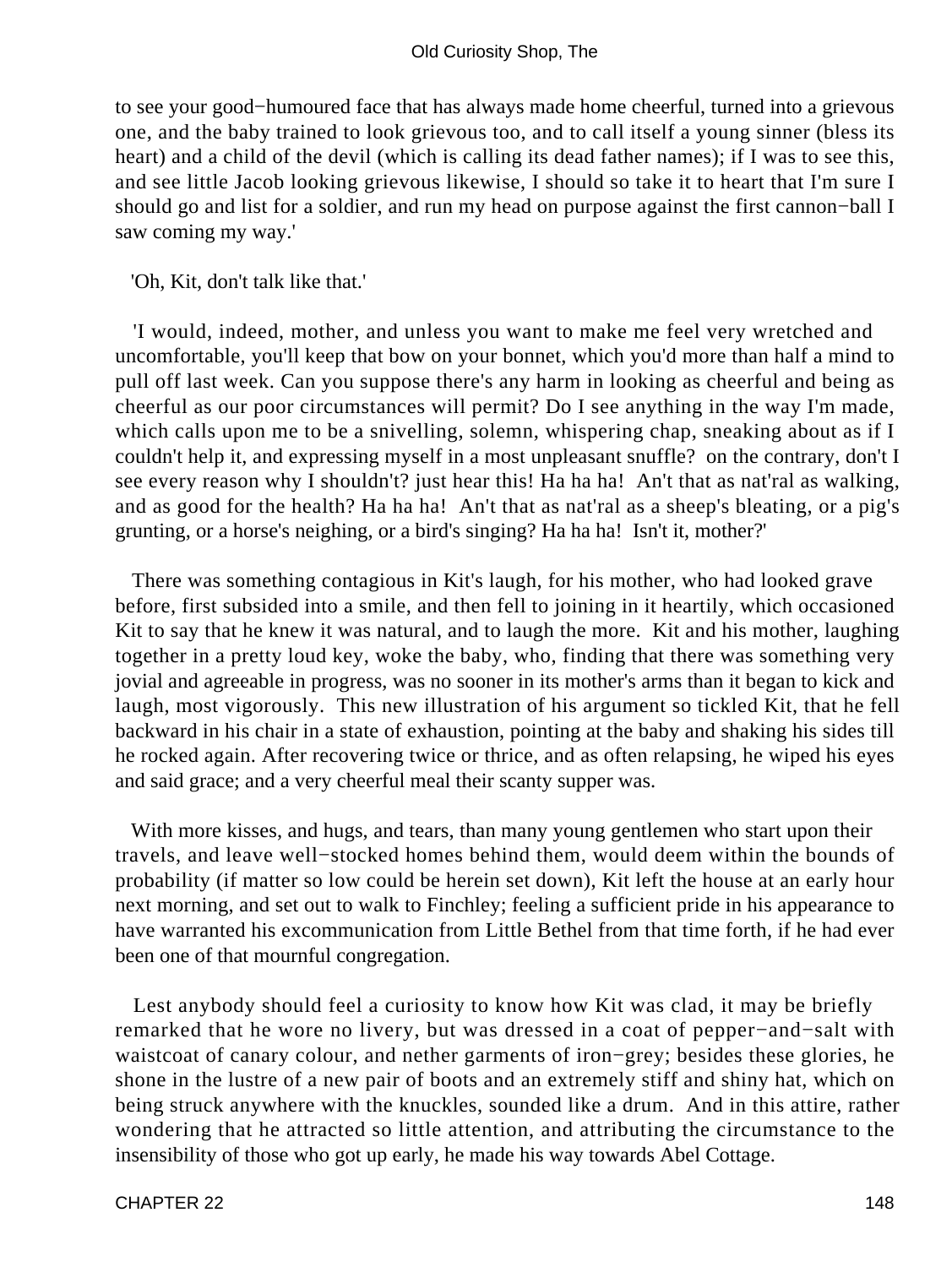Without encountering any more remarkable adventure on the road, than meeting a lad in a brimless hat, the exact counterpart of his old one, on whom he bestowed half the sixpence he possessed, Kit arrived in course of time at the carrier's house, where, to the lasting honour of human nature, he found the box in safety. Receiving from the wife of this immaculate man, a direction to Mr Garland's, he took the box upon his shoulder and repaired thither directly.

 To be sure, it was a beautiful little cottage with a thatched roof and little spires at the gable−ends, and pieces of stained glass in some of the windows, almost as large as pocket−books. On one side of the house was a little stable, just the size for the pony, with a little room over it, just the size for Kit. White curtains were fluttering, and birds in cages that looked as bright as if they were made of gold, were singing at the windows; plants were arranged on either side of the path, and clustered about the door; and the garden was bright with flowers in full bloom, which shed a sweet odour all round, and had a charming and elegant appearance. Everything within the house and without, seemed to be the perfection of neatness and order. In the garden there was not a weed to be seen, and to judge from some dapper gardening−tools, a basket, and a pair of gloves which were lying in one of the walks, old Mr Garland had been at work in it that very morning.

 Kit looked about him, and admired, and looked again, and this a great many times before he could make up his mind to turn his head another way and ring the bell. There was abundance of time to look about him again though, when he had rung it, for nobody came, so after ringing it twice or thrice he sat down upon his box, and waited.

 He rang the bell a great many times, and yet nobody came. But at last, as he was sitting upon the box thinking about giants' castles, and princesses tied up to pegs by the hair of their heads, and dragons bursting out from behind gates, and other incidents of the like nature, common in story−books to youths of low degree on their first visit to strange houses, the door was gently opened, and a little servant−girl, very tidy, modest, and demure, but very pretty too, appeared. 'I suppose you're Christopher,sir,' said the servant−girl.

Kit got off the box, and said yes, he was.

 'I'm afraid you've rung a good many times perhaps,' she rejoined, 'but we couldn't hear you, because we've been catching the pony.'

 Kit rather wondered what this meant, but as he couldn't stop there, asking questions, he shouldered the box again and followed the girl into the hall, where through a back−door he descried Mr Garland leading Whisker in triumph up the garden, after that self−willed pony had (as he afterwards learned) dodged the family round a small paddock in the rear, for one hour and three quarters.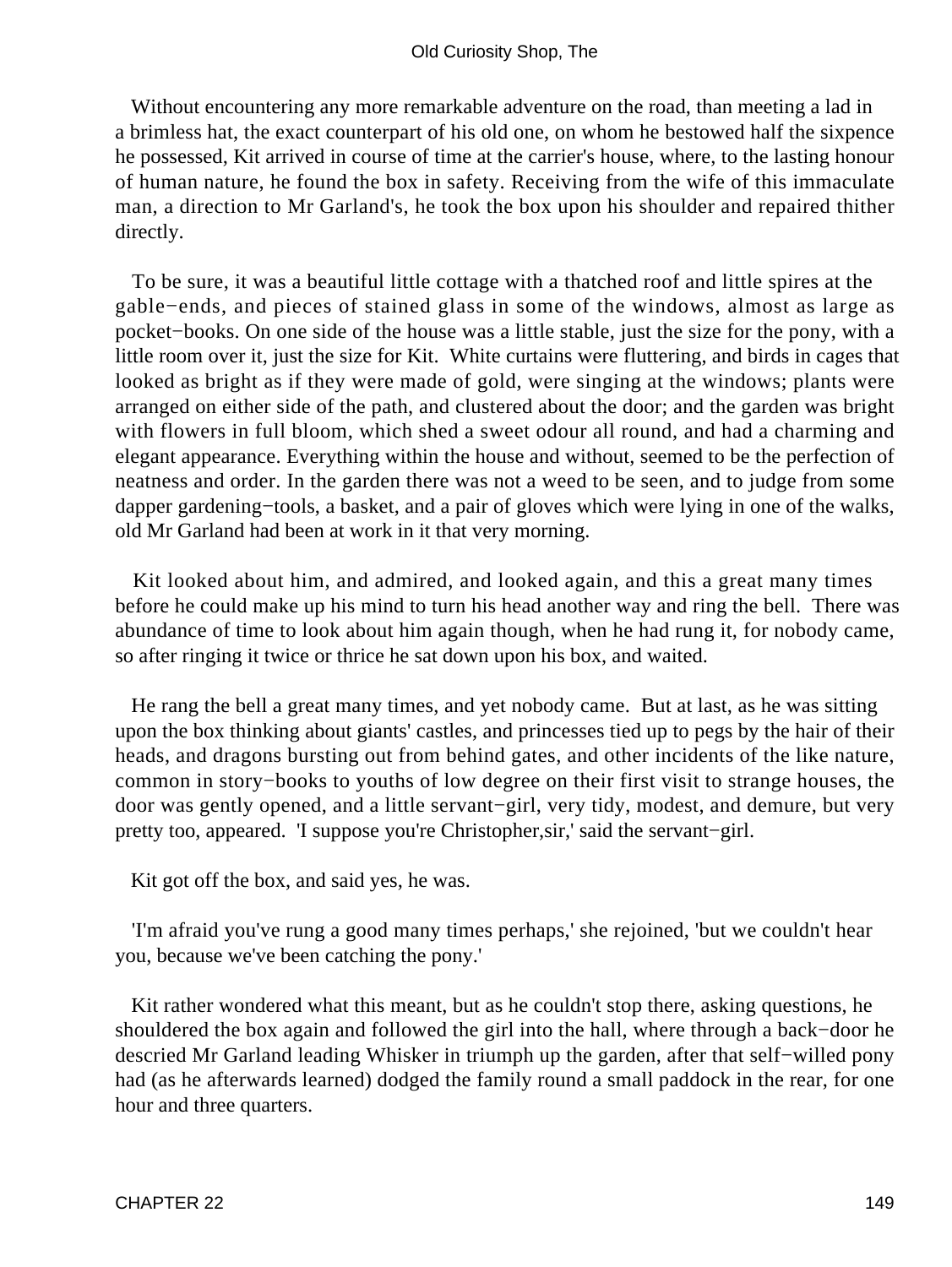The old gentleman received him very kindly and so did the old lady, whose previous good opinion of him was greatly enhanced by his wiping his boots on the mat until the soles of his feet burnt again. He was then taken into the parlour to be inspected in his new clothes; and when he had been surveyed several times, and had afforded by his appearance unlimited satisfaction, he was taken into the stable (where the pony received him with uncommon complaisance); and thence into the little chamber he had already observed, which was very clean and comfortable: and thence into the garden, in which the old gentleman told him he would be taught to employ himself, and where he told him, besides, what great things he meant to do to make him comfortable, and happy, if he found he deserved it. All these kindnesses, Kit acknowledged with various expressions of gratitude, and so many touches of the new hat, that the brim suffered considerably. When the old gentleman had said all he had to say in the way of promise and advice, and Kit had said all he had to say in the way of assurance and thankfulness, he was handed over again to the old lady, who, summoning the little servant−girl (whose name was Barbara) instructed her to take him down stairs and give him something to eat and drink, after his walk.

 Down stairs, therefore, Kit went; and at the bottom of the stairs there was such a kitchen as was never before seen or heard of out of a toy−shop window, with everything in it as bright and glowing, and as precisely ordered too, as Barbara herself. And in this kitchen, Kit sat himself down at a table as white as a tablecloth, to eat cold meat, and drink small ale, and use his knife and fork the more awkwardly, because there was an unknown Barbara looking on and observing him.

 It did not appear, however, that there was anything remarkably tremendous about this strange Barbara, who having lived a very quiet life, blushed very much and was quite as embarrassed and uncertain what she ought to say or do, as Kit could possibly be. When he had sat for some little time, attentive to the ticking of the sober clock, he ventured to glance curiously at the dresser, and there, among the plates and dishes, were Barbara's little work−box with a sliding lid to shut in the balls of cotton, and Barbara's prayer−book, and Barbara's hymn−book, and Barbara's Bible. Barbara's little looking−glass hung in a good light near the window, and Barbara's bonnet was on a nail behind the door. From all these mute signs and tokens of her presence, he naturally glanced at Barbara herself, who sat as mute as they, shelling peas into a dish; and just when Kit was looking at her eyelashes and wondering – quite in the simplicity of his heart – what colour her eyes might be, it perversely happened that Barbara raised her head a little to look at him, when both pair of eyes were hastily withdrawn, and Kit leant over his plate, and Barbara over her pea−shells, each in extreme confusion at having been detected by the other.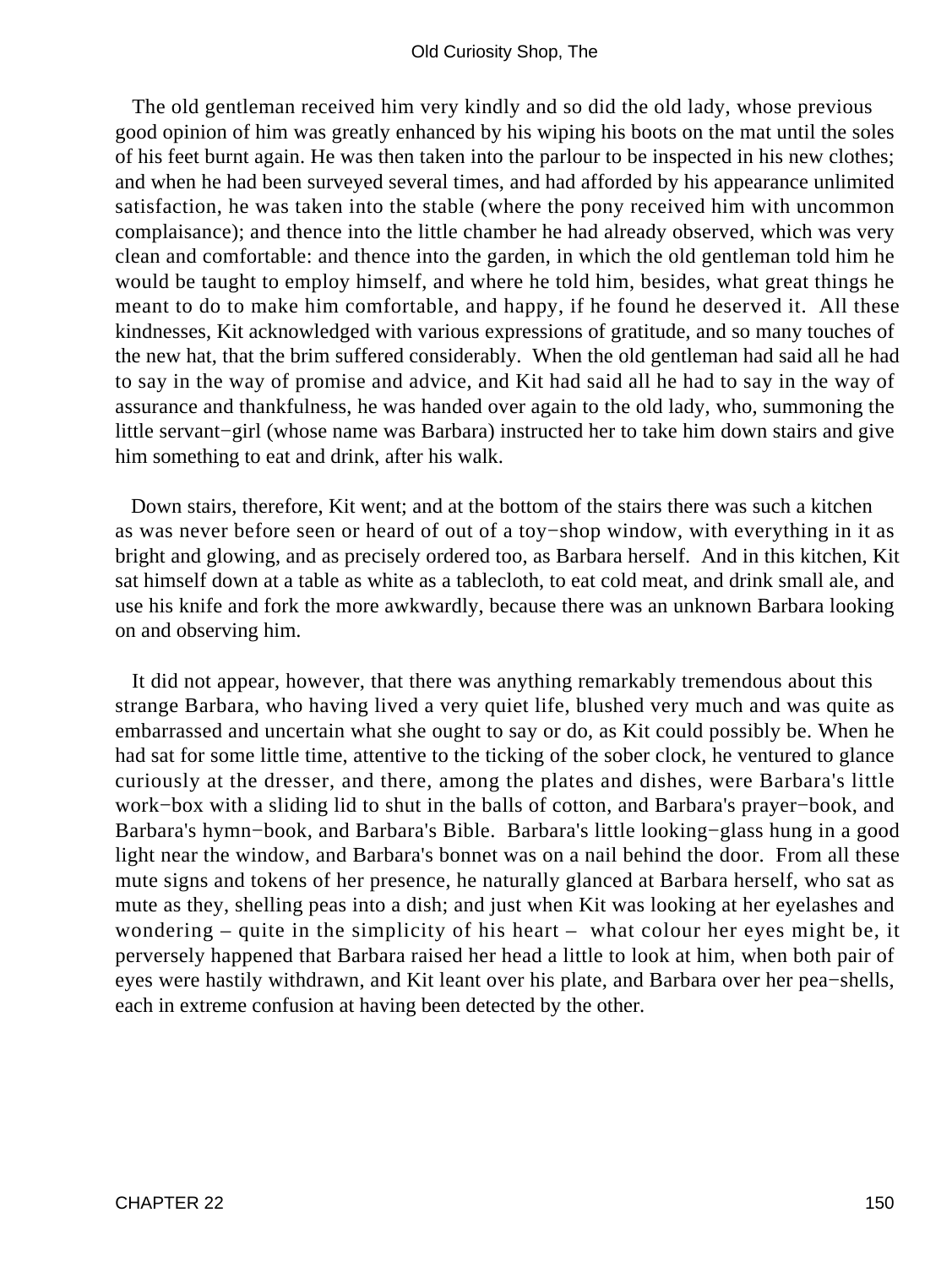### **[CHAPTER 23](#page-495-0)**

*M*r Richard Swiveller wending homeward from the Wilderness (for such was the appropriate name of Quilp's choice retreat), after a sinuous and corkscrew fashion, with many checks and stumbles; after stopping suddenly and staring about him, then as suddenly running forward for a few paces, and as suddenly halting again and shaking his head; doing everything with a jerk and nothing by premeditation; – Mr Richard Swiveller wending his way homeward after this fashion, which is considered by evil−minded men to be symbolical of intoxication, and is not held by such persons to denote that state of deep wisdom and reflection in which the actor knows himself to be, began to think that possibly he had misplaced his confidence and that the dwarf might not be precisely the sort of person to whom to entrust a secret of such delicacy and importance. And being led and tempted on by this remorseful thought into a condition which the evil−minded class before referred to would term the maudlin state or stage of drunkenness, it occurred to Mr Swiveller to cast his hat upon the ground, and moan, crying aloud that he was an unhappy orphan, and that if he had not been an unhappy orphan things had never come to this.

 'Left an infant by my parents, at an early age,' said Mr Swiveller, bewailing his hard lot, 'cast upon the world in my tenderest period, and thrown upon the mercies of a deluding dwarf, who can wonder at my weakness! Here's a miserable orphan for you. Here,' said Mr Swiveller raising his voice to a high pitch, and looking sleepily round, 'is a miserable orphan!'

'Then,' said somebody hard by, 'let me be a father to you.'

 Mr Swiveller swayed himself to and fro to preserve his balance, and, looking into a kind of haze which seemed to surround him, at last perceived two eyes dimly twinkling through the mist, which he observed after a short time were in the neighbourhood of a nose and mouth. Casting his eyes down towards that quarter in which, with reference to a man's face, his legs are usually to be found, he observed that the face had a body attached; and when he looked more intently he was satisfied that the person was Mr Quilp, who indeed had been in his company all the time, but whom he had some vague idea of having left a mile or two behind.

'You have deceived an orphan, Sir,' said Mr Swiveller solemnly.'

'I! I'm a second father to you,' replied Quilp.

 'You my father, Sir!' retorted Dick. 'Being all right myself, Sir, I request to be left alone – instantly, Sir.'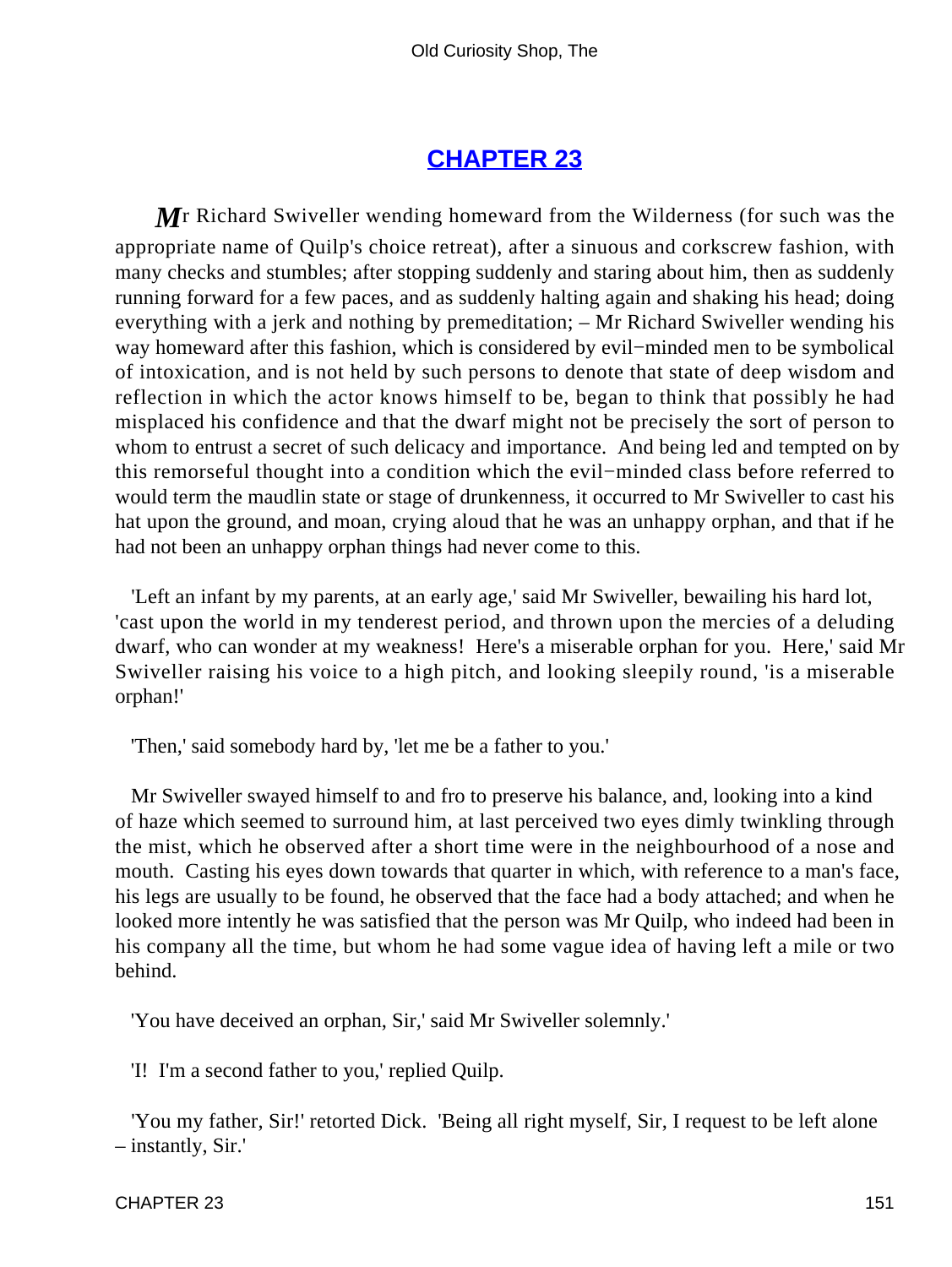'What a funny fellow you are!' cried Quilp.

 'Go, Sir,' returned Dick, leaning against a post and waving his hand. 'Go, deceiver, go, some day, Sir, p'r'aps you'll waken, from pleasure's dream to know, the grief of orphans forsaken. Will you go, Sir?'

 The dwarf taking no heed of this adjuration, Mr Swiveller advanced with the view of inflicting upon him condign chastisement. But forgetting his purpose or changing his mind before he came close to him, he seized his hand and vowed eternal friendship, declaring with an agreeable frankness that from that time forth they were brothers in everything but personal appearance. Then he told his secret over again, with the addition of being pathetic on the subject of Miss Wackles, who, he gave Mr Quilp to understand, was the occasion of any slight incoherency he might observe in his speech at that moment, which was attributable solely to the strength of his affection and not to rosy wine or other fermented liquor. And then they went on arm−in−arm, very lovingly together.

 'I'm as sharp,' said Quilp to him, at parting, 'as sharp as a ferret, and as cunning as a weazel. You bring Trent to me; assure him that I'm his friend though i fear he a little distrusts me (I don't know why, I have not deserved it); and you've both of you made your fortunes – in perspective.'

 'That's the worst of it,' returned Dick. 'These fortunes in perspective look such a long way off.'

 'But they look smaller than they really are, on that account,' said Quilp, pressing his arm. 'You'll have no conception of the value of your prize until you draw close to it. Mark that.'

'D'ye think not?' said Dick.

 'Aye, I do; and I am certain of what I say, that's better,' returned the dwarf. 'You bring Trent to me. Tell him I am his friend and yours – why shouldn't I be?'

 'There's no reason why you shouldn't, certainly,' replied Dick, 'and perhaps there are a great many why you should – at least there would be nothing strange in your wanting to be my friend, if you were a choice spirit, but then you know you're not a choice spirit.'

'I not a choice spirit?' cried Quilp.

 'Devil a bit,sir,' returned Dick. 'A man of your appearance couldn't be. If you're any spirit at all,sir, you're an evil spirit. Choice spirits,' added Dick, smiting himself on the breast, 'are quite a different looking sort of people, you may take your oath of that,sir.'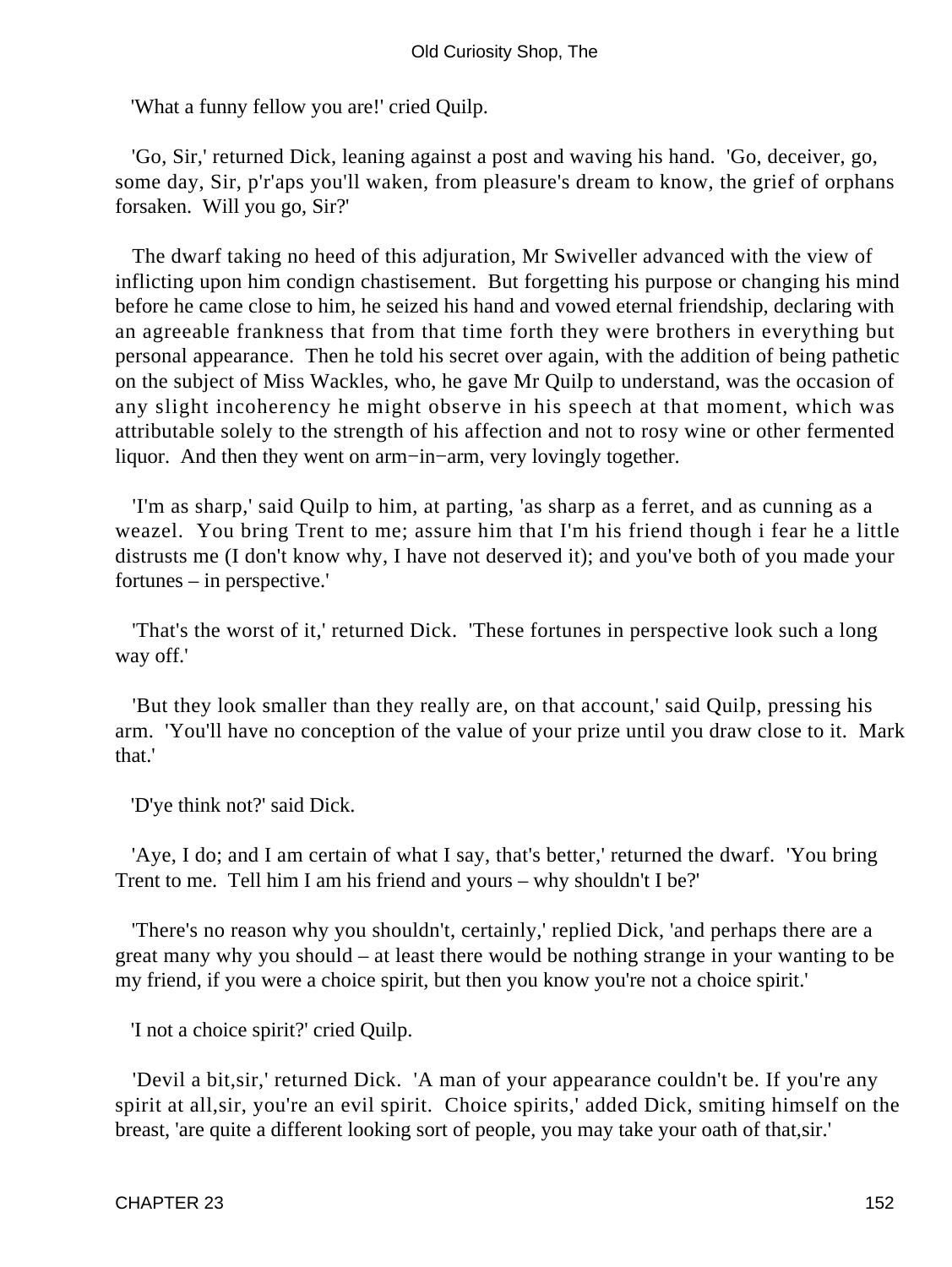Quilp glanced at his free−spoken friend with a mingled expression of cunning and dislike, and wringing his hand almost at the same moment, declared that he was an uncommon character and had his warmest esteem. With that they parted; Mr Swiveller to make the best of his way home and sleep himself sober; and Quilp to cogitate upon the discovery he had made, and exult in the prospect of the rich field of enjoyment and reprisal it opened to him.

 It was not without great reluctance and misgiving that Mr Swiveller, next morning, his head racked by the fumes of the renowned Schiedam, repaired to the lodging of his friend Trent (which was in the roof of an old house in an old ghostly inn), and recounted by very slow degrees what had yesterday taken place between him and Quilp. Nor was it without great surprise and much speculation on Quilp's probable motives, nor without many bitter comments on Dick Swiveller's folly, that his friend received the tale.

 'I don't defend myself, Fred,' said the penitent Richard; 'but the fellow has such a queer way with him and is such an artful dog, that first of all he set me upon thinking whether there was any harm in telling him, and while I was thinking, screwed it out of me. If you had seen him drink and smoke, as I did, you couldn't have kept anything from him. He's a Salamander you know, that's what he is.'

 Without inquiring whether Salamanders were of necessity good confidential agents, or whether a fire−proof man was as a matter of course trustworthy, Frederick Trent threw himself into a chair, and, burying his head in his hands, endeavoured to fathom the motives which had led Quilp to insinuate himself into Richard Swiveller's confidence; – for that the disclosure was of his seeking, and had not been spontaneously revealed by Dick, was sufficiently plain from Quilp's seeking his company and enticing him away.

 The dwarf had twice encountered him when he was endeavouring to obtain intelligence of the fugitives. This, perhaps, as he had not shown any previous anxiety about them, was enough to awaken suspicion in the breast of a creature so jealous and distrustful by nature, setting aside any additional impulse to curiosity that he might have derived from Dick's incautious manner. But knowing the scheme they had planned, why should he offer to assist it? This was a question more difficult of solution; but as knaves generally overreach themselves by imputing their own designs to others, the idea immediately presented itself that some circumstances of irritation between Quilp and the old man, arising out of their secret transactions and not unconnected perhaps with his sudden disappearance, now rendered the former desirous of revenging himself upon him by seeking to entrap the sole object of his love and anxiety into a connexion of which he knew he had a dread and hatred. As Frederick Trent himself, utterly regardless of his sister, had this object at heart, only second to the hope of gain, it seemed to him the more likely to be Quilp's main principle of action. Once investing the dwarf with a design of his own in abetting them, which the attainment of their purpose would serve, it was easy to believe him sincere and hearty in the cause; and as there could be no doubt of his proving a powerful and useful auxiliary, Trent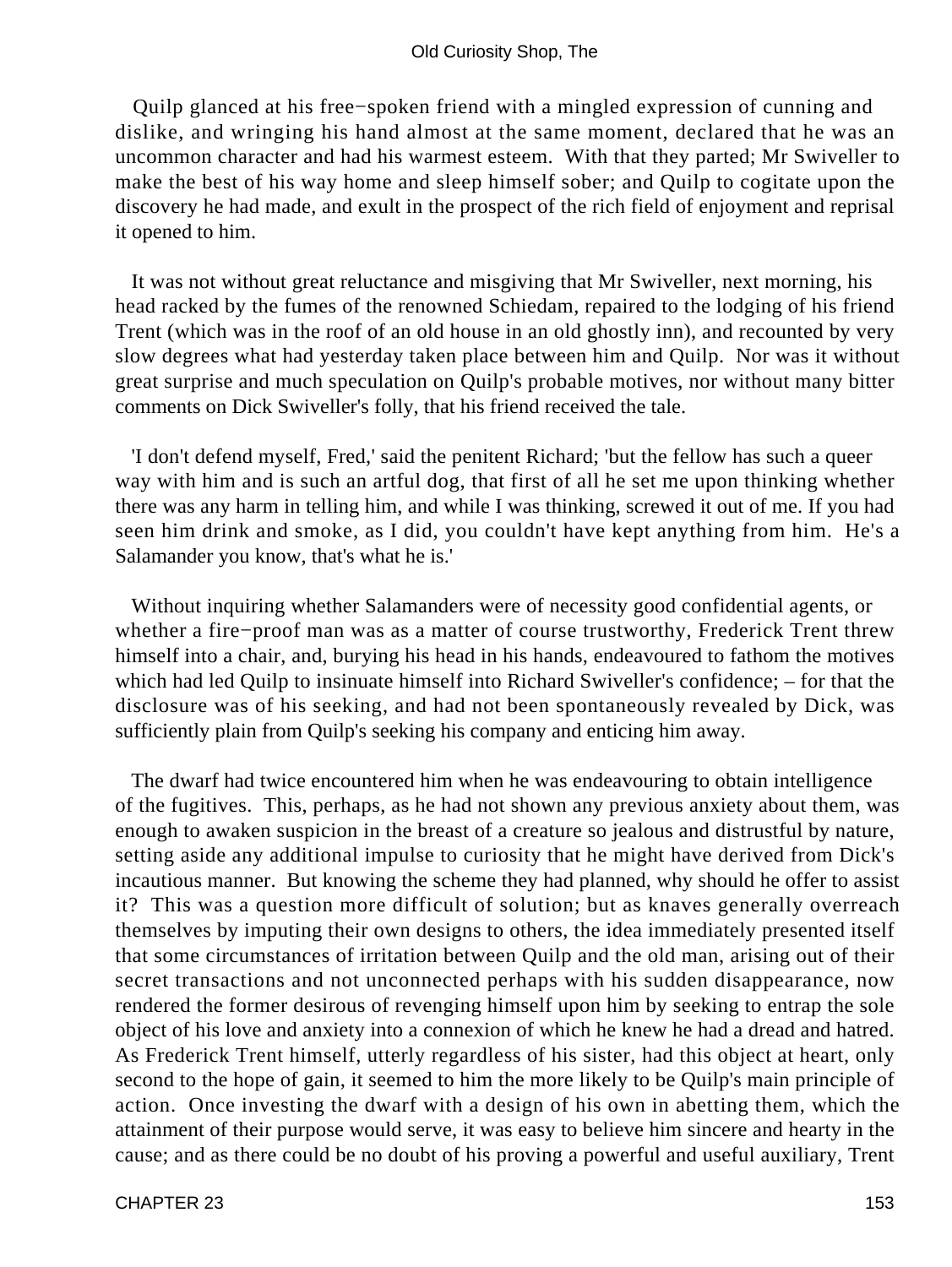determined to accept his invitation and go to his house that night, and if what he said and did confirmed him in the impression he had formed, to let him share the labour of their plan, but not the profit.

 Having revolved these things in his mind and arrived at this conclusion, he communicated to Mr Swiveller as much of his meditations as he thought proper (Dick would have been perfectly satisfied with less), and giving him the day to recover himself from his late salamandering, accompanied him at evening to Mr Quilp's house.

 Mighty glad Mr Quilp was to see them, or mightily glad he seemed to be; and fearfully polite Mr Quilp was to Mrs Quilp and Mrs jiniwin; and very sharp was the look he cast on his wife to observe how she was affected by the recognition of young Trent. Mrs Quilp was as innocent as her own mother of any emotion, painful or pleasant, which the sight of him awakened, but as her husband's glance made her timid and confused, and uncertain what to do or what was required of her, Mr Quilp did not fail to assign her embarrassment to the cause he had in his mind, and while he chuckled at his penetration was secretly exasperated by his jealousy.

 Nothing of this appeared, however. On the contrary, Mr Quilp was all blandness and suavity, and presided over the case−bottle of rum with extraordinary open−heartedness.

 'Why, let me see,' said Quilp. 'It must be a matter of nearly two years since we were first acquainted.'

'Nearer three, I think,' said Trent.

 'Nearer three!' cried Quilp. 'How fast time flies. Does it seem as long as that to you, Mrs Quilp?'

'Yes, I think it seems full three years, Quilp,' was the unfortunate reply.

 'Oh indeed, ma'am,' thought Quilp, 'you have been pining, have you? Very good, ma'am.'

 'It seems to me but yesterday that you went out to Demerara in the Mary Anne,' said Quilp; 'but yesterday, I declare. Well, I like a little wildness. I was wild myself once.'

 Mr Quilp accompanied this admission with such an awful wink, indicative of old rovings and backslidings, that Mrs Jiniwin was indignant, and could not forbear from remarking under her breath that he might at least put off his confessions until his wife was absent; for which act of boldness and insubordination Mr Quilp first stared her out of countenance and then drank her health ceremoniously.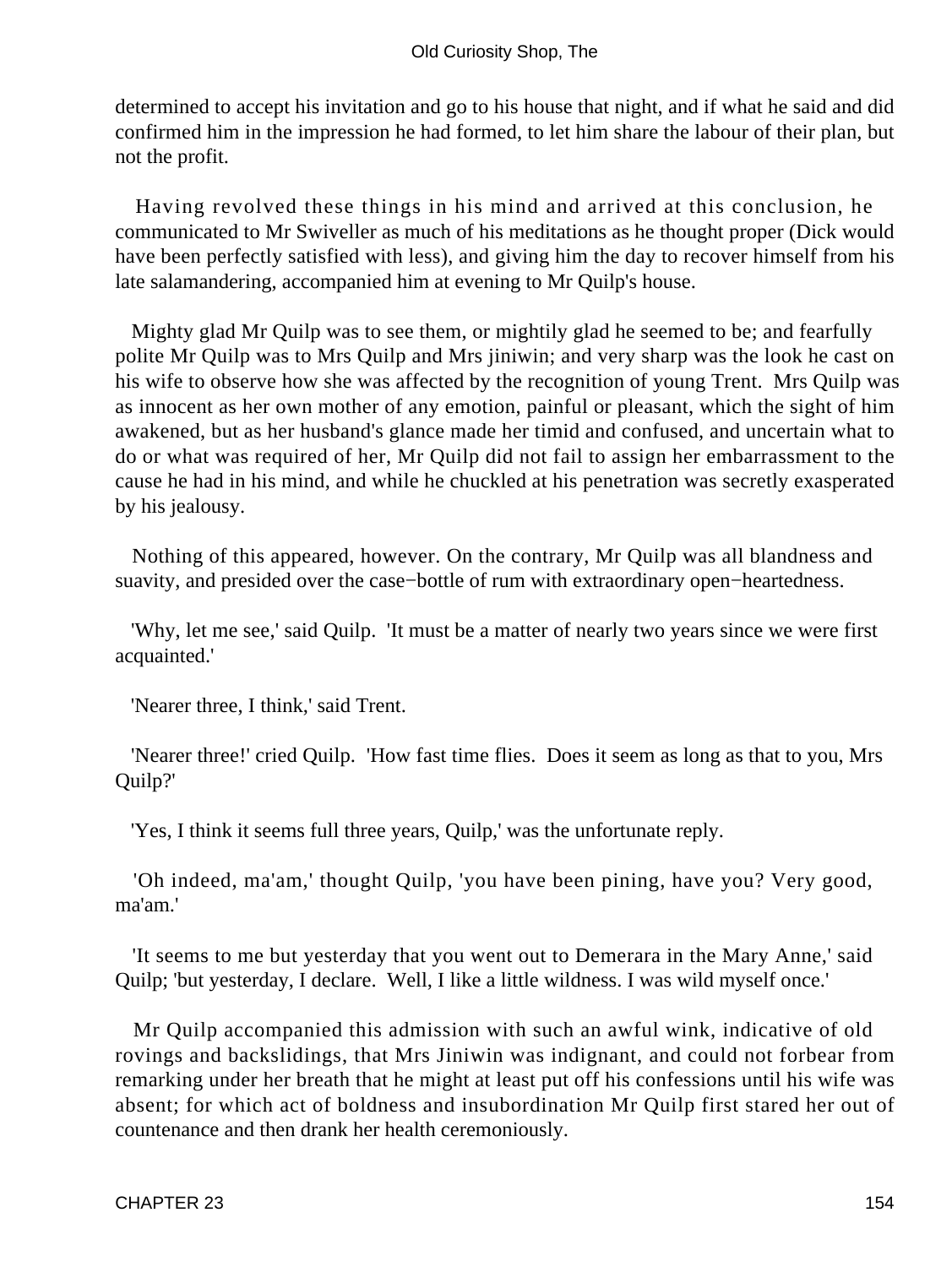'I thought you'd come back directly, Fred. I always thought that,' said Quilp setting down his glass. 'And when the Mary Anne returned with you on board, instead of a letter to say what a contrite heart you had, and how happy you were in the situation that had been provided for you, I was amused – exceedingly amused. Ha ha ha!'

 The young man smiled, but not as though the theme was the most agreeable one that could have been selected for his entertainment; and for that reason Quilp pursued it.

 'I always will say,' he resumed, 'that when a rich relation having two young people – sisters or brothers, or brother and sister – dependent on him, attaches himself exclusively to one, and casts off the other, he does wrong.'

 The young man made a movement of impatience, but Quilp went on as calmly as if he were discussing some abstract question in which nobody present had the slightest personal interest.

 'It's very true,' said Quilp, 'that your grandfather urged repeated forgiveness, ingratitude, riot, and extravagance, and all that; but as I told him «these are common faults.» «But he's a scoundrel,» said he. «Granting that,» said I (for the sake of argument of course), «a great many young noblemen and gentlemen are scoundrels too!» But he wouldn't be convinced.'

'I wonder at that, Mr Quilp,' said the young man sarcastically.

 'Well, so did I at the time,' returned Quilp, 'but he was always obstinate. He was in a manner a friend of mine, but he was always obstinate and wrong−headed. Little Nell is a nice girl, a charming girl, but you're her brother, Frederick. You're her brother after all; as you told him the last time you met, he can't alter that.'

 'He would if he could, confound him for that and all other kindnesses,' said the young man impatiently. 'But nothing can come of this subject now, and let us have done with it in the Devil's name.'

 'Agreed,' returned Quilp, 'agreed on my part readily. Why have I alluded to it? Just to show you, Frederick, that I have always stood your friend. You little knew who was your friend, and who your foe; now did you? You thought I was against you, and so there has been a coolness between us; but it was all on your side, entirely on your side. Let's shake hands again, Fred.'

 With his head sunk down between his shoulders, and a hideous grin over−spreading his face, the dwarf stood up and stretched his short arm across the table. After a moment's hesitation, the young man stretched out his to meet it; Quilp clutched his fingers in a grip that for the moment stopped the current of the blood within them, and pressing his other hand upon his lip and frowning towards the unsuspicious Richard, released them and sat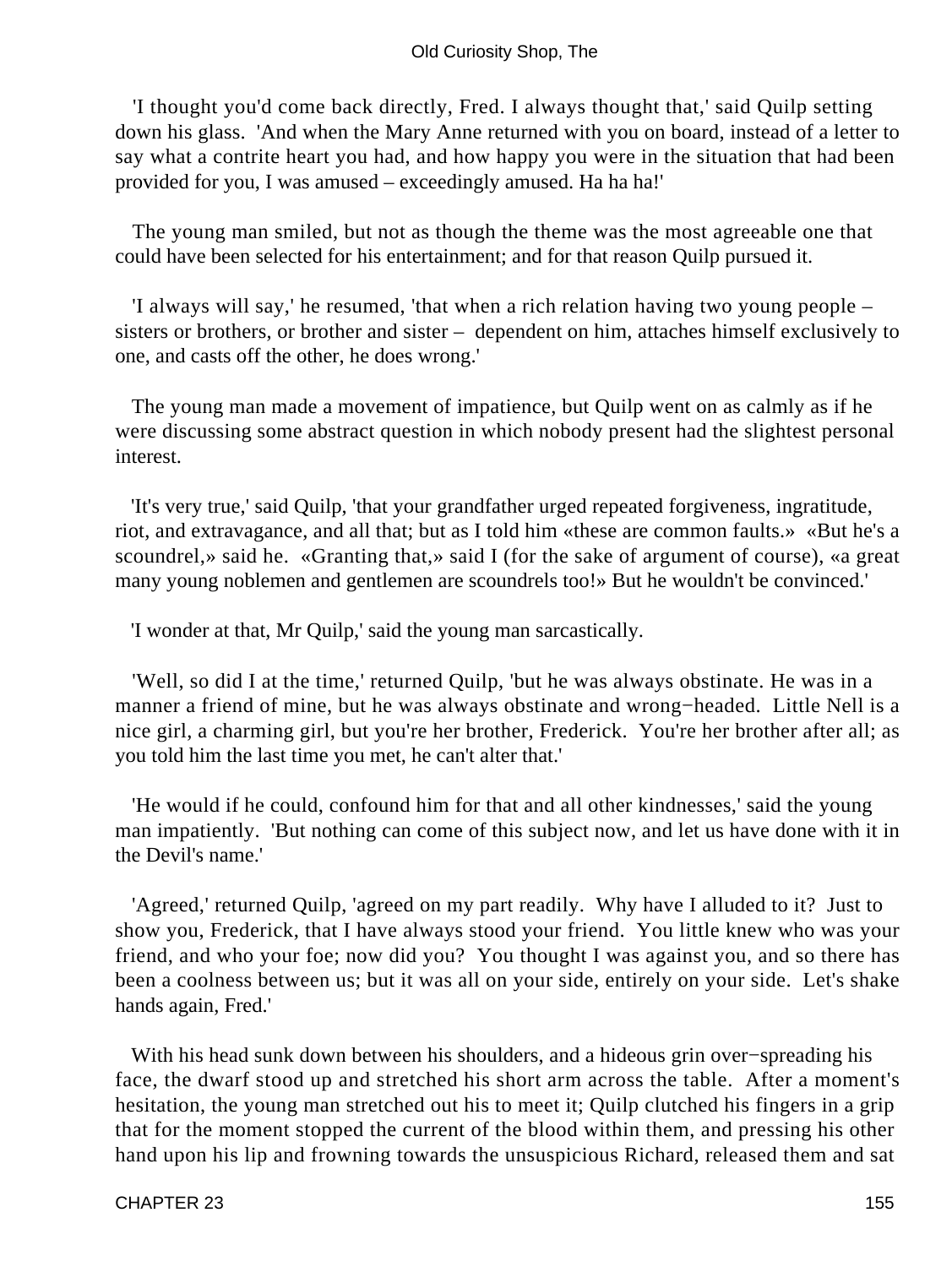down.

 This action was not lost upon Trent, who, knowing that Richard Swiveller was a mere tool in his hands and knew no more of his designs than he thought proper to communicate, saw that the dwarf perfectly understood their relative position, and fully entered into the character of his friend. It is something to be appreciated, even in knavery. This silent homage to his superior abilities, no less than a sense of the power with which the dwarf's quick perception had already invested him, inclined the young man towards that ugly worthy, and determined him to profit by his aid.

 It being now Mr Quilp's cue to change the subject with all convenient expedition, lest Richard Swiveller in his heedlessness should reveal anything which it was inexpedient for the women to know, he proposed a game at four−handed cribbage, and partners being cut for, Mrs Quilp fell to Frederick Trent, and Dick himself to Quilp. Mrs Jiniwin being very fond of cards was carefully excluded by her son−in−law from any participation in the game, and had assigned to her the duty of occasionally replenishing the glasses from the case−bottle; Mr Quilp from that moment keeping one eye constantly upon her, lest she should by any means procure a taste of the same, and thereby tantalising the wretched old lady (who was as much attached to the case−bottle as the cards) in a double degree and most ingenious manner.

 But it was not to Mrs Jiniwin alone that Mr Quilp's attention was restricted, as several other matters required his constant vigilance. Among his various eccentric habits he had a humorous one of always cheating at cards, which rendered necessary on his part, not only a close observance of the game, and a sleight−of−hand in counting and scoring, but also involved the constant correction, by looks, and frowns, and kicks under the table, of Richard Swiveller, who being bewildered by the rapidity with which his cards were told, and the rate at which the pegs travelled down the board, could not be prevented from sometimes expressing his surprise and incredulity. Mrs Quilp too was the partner of young Trent, and for every look that passed between them, and every word they spoke, and every card they played, the dwarf had eyes and ears; not occupied alone with what was passing above the table, but with signals that might be exchanging beneath it, which he laid all kinds of traps to detect; besides often treading on his wife's toes to see whether she cried out or remained silent under the infliction, in which latter case it would have been quite clear that Trent had been treading on her toes before. Yet, in the most of all these distractions, the one eye was upon the old lady always, and if she so much as stealthily advanced a tea−spoon towards a neighbouring glass (which she often did), for the purpose of abstracting but one sup of its sweet contents, Quilp's hand would overset it in the very moment of her triumph, and Quilp's mocking voice implore her to regard her precious health. And in any one of these his many cares, from first to last, Quilp never flagged nor faltered.

 At length, when they had played a great many rubbers and drawn pretty freely upon the case−bottle, Mr Quilp warned his lady to retire to rest, and that submissive wife complying,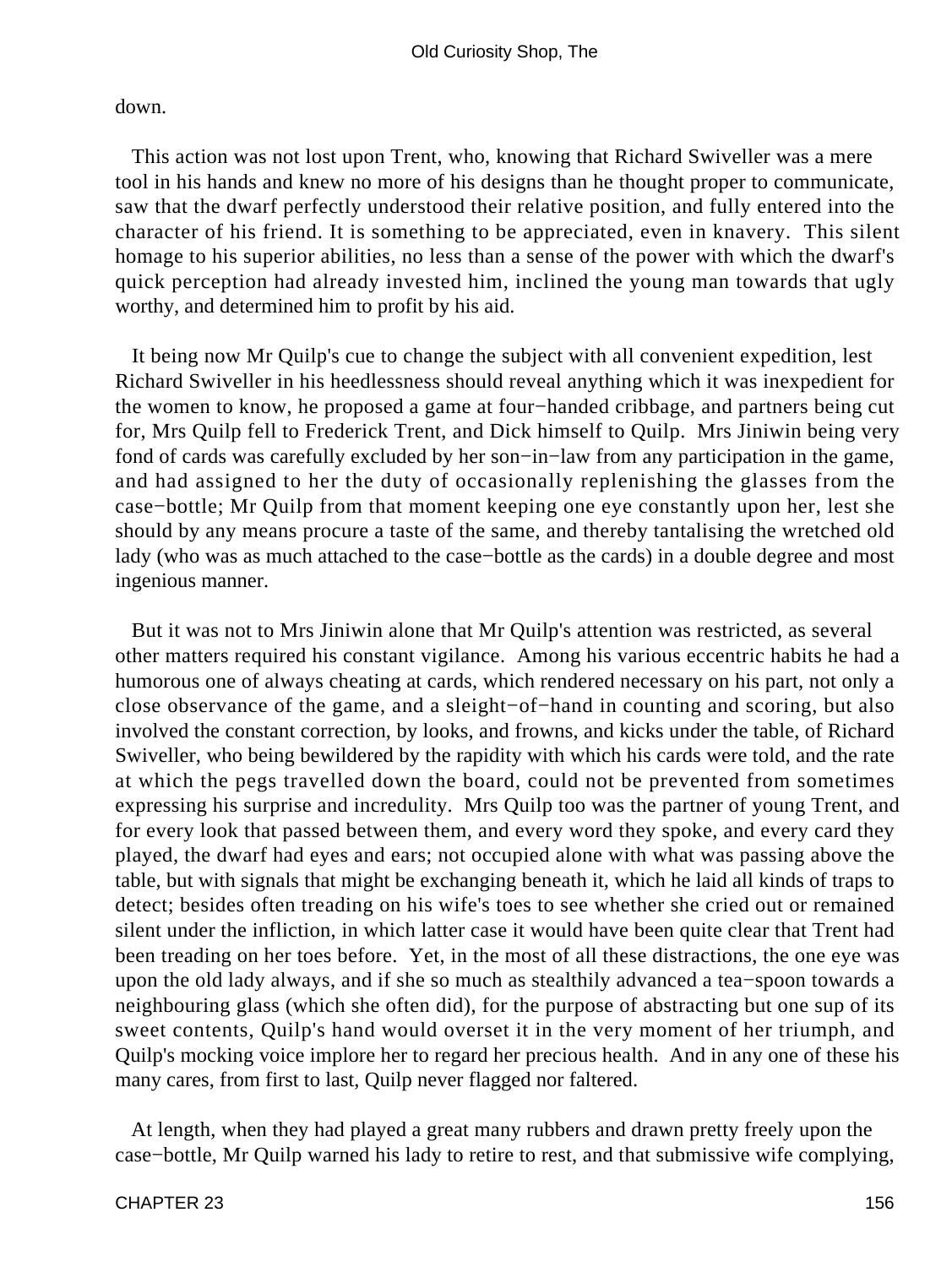and being followed by her indignant mother, Mr Swiveller fell asleep. The dwarf beckoning his remaining companion to the other end of the room, held a short conference with him in whispers.

 'It's as well not to say more than one can help before our worthy friend,' said Quilp, making a grimace towards the slumbering Dick. 'Is it a bargain between us, Fred? Shall he marry little rosy Nell by−and−by?'

'You have some end of your own to answer, of course,' returned the other.

 'Of course I have, dear Fred,' said Quilp, grinning to think how little he suspected what the real end was. 'It's retaliation perhaps; perhaps whim. I have influence, Fred, to help or oppose. Which way shall I use it? There are a pair of scales, and it goes into one.'

'Throw it into mine then,' said Trent.

 'It's done, Fred,' rejoined Quilp, stretching out his clenched hand and opening it as if he had let some weight fall out. 'It's in the scale from this time, and turns it, Fred. Mind that.'

'Where have they gone?' asked Trent.

 Quilp shook his head, and said that point remained to be discovered, which it might be, easily. When it was, they would begin their preliminary advances. He would visit the old man, or even Richard Swiveller might visit him, and by affecting a deep concern in his behalf, and imploring him to settle in some worthy home, lead to the child's remembering him with gratitude and favour. Once impressed to this extent, it would be easy, he said, to win her in a year or two, for she supposed the old man to be poor, as it was a part of his jealous policy (in common with many other misers) to feign to be so, to those about him.

'He has feigned it often enough to me, of late,' said Trent.

 'Oh! and to me too!' replied the dwarf. 'Which is more extraordinary, as I know how rich he really is.'

'I suppose you should,' said Trent.

'I think I should indeed,' rejoined the dwarf; and in that, at least, he spoke the truth.

 After a few more whispered words, they returned to the table, and the young man rousing Richard Swiveller informed him that he was waiting to depart. This was welcome news to Dick, who started up directly. After a few words of confidence in the result of their project had been exchanged, they bade the grinning Quilp good night.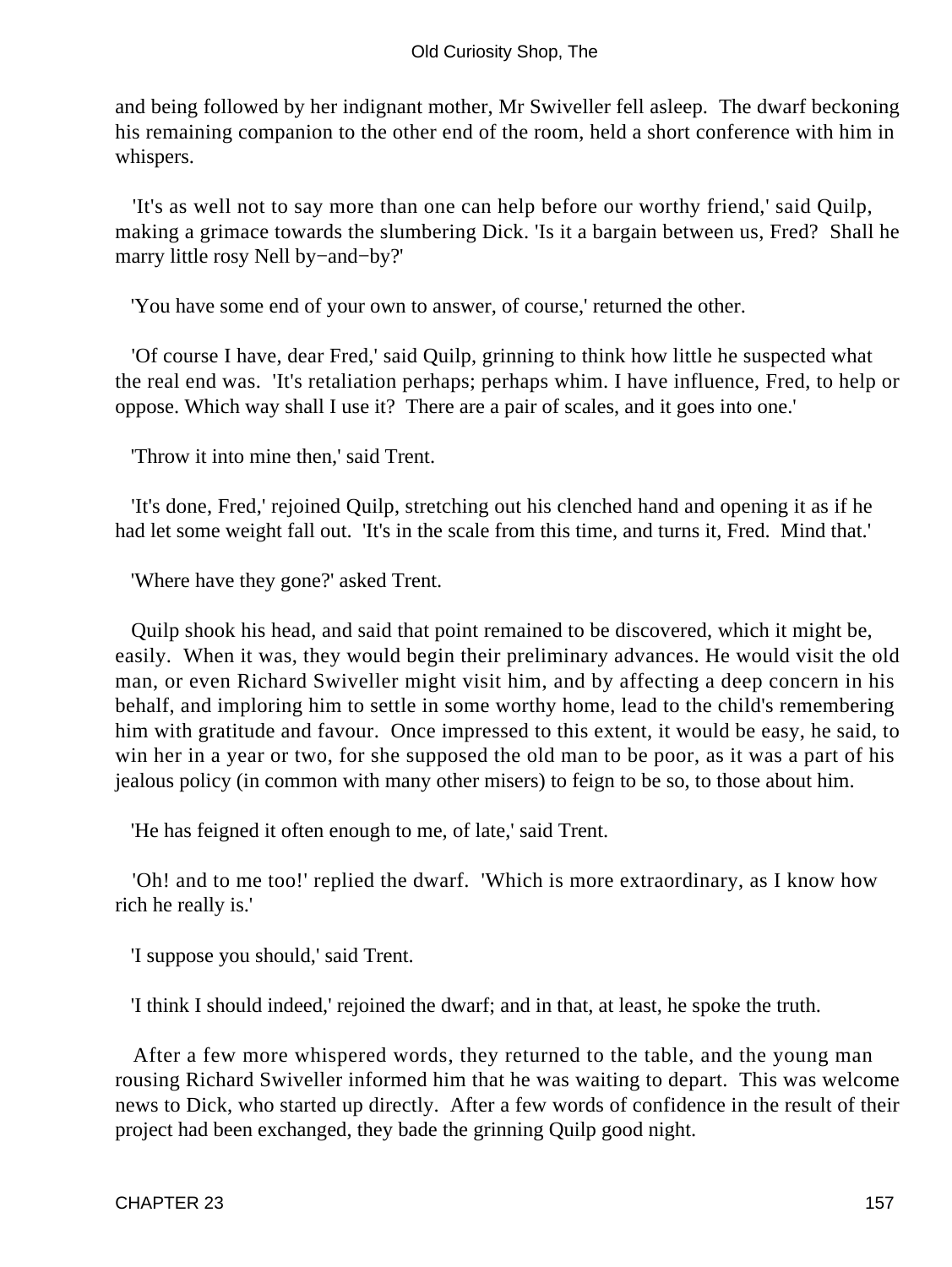Quilp crept to the window as they passed in the street below, and listened. Trent was pronouncing an encomium upon his wife, and they were both wondering by what enchantment she had been brought to marry such a misshapen wretch as he. The dwarf after watching their retreating shadows with a wider grin than his face had yet displayed, stole softly in the dark to bed.

 In this hatching of their scheme, neither Trent nor Quilp had had one thought about the happiness or misery of poor innocent Nell. It would have been strange if the careless profligate, who was the butt of both, had been harassed by any such consideration; for his high opinion of his own merits and deserts rendered the project rather a laudable one than otherwise; and if he had been visited by so unwonted a guest as reflection, he would – being a brute only in the gratification of his appetites – have soothed his conscience with the plea that he did not mean to beat or kill his wife, and would therefore, after all said and done, be a very tolerable, average husband.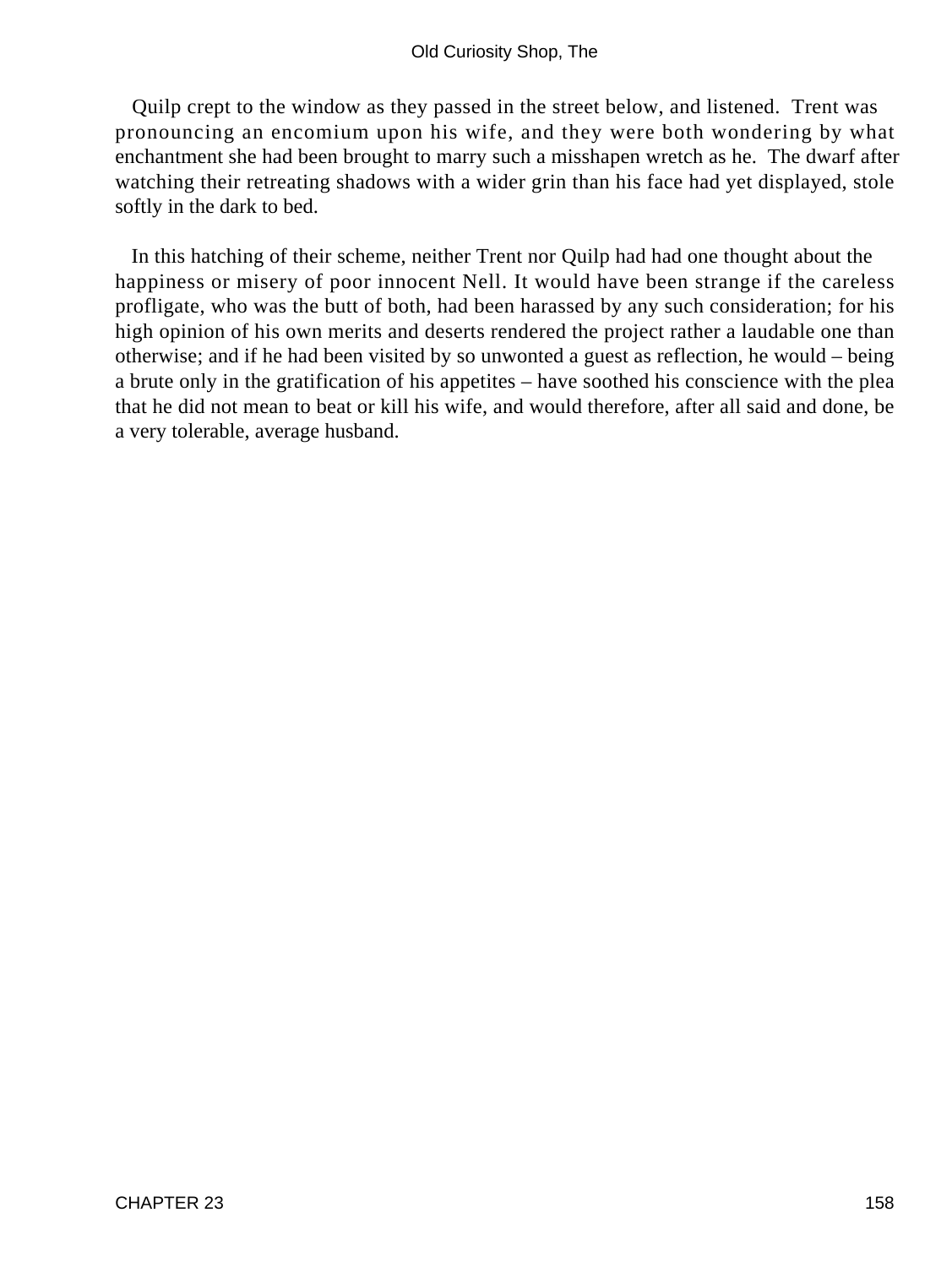### **[CHAPTER 24](#page-495-0)**

*I*t was not until they were quite exhausted and could no longer maintain the pace at which they had fled from the race−ground, that the old man and the child ventured to stop, and sit down to rest upon the borders of a little wood. Here, though the course was hidden from their view, they could yet faintly distinguish the noise of distant shouts, the hum of voices, and the beating of drums. Climbing the eminence which lay between them and the spot they had left, the child could even discern the fluttering flags and white tops of booths; but no person was approaching towards them, and their resting−place was solitary and still.

 Some time elapsed before she could reassure her trembling companion, or restore him to a state of moderate tranquillity. His disordered imagination represented to him a crowd of persons stealing towards them beneath the cover of the bushes, lurking in every ditch, and peeping from the boughs of every rustling tree. He was haunted by apprehensions of being led captive to some gloomy place where he would be chained and scourged, and worse than all, where Nell could never come to see him, save through iron bars and gratings in the wall. His terrors affected the child. Separation from her grandfather was the greatest evil she could dread; and feeling for the time as though, go where they would, they were to be hunted down, and could never be safe but in hiding, her heart failed her, and her courage drooped.

 In one so young, and so unused to the scenes in which she had lately moved, this sinking of the spirit was not surprising. But, Nature often enshrines gallant and noble hearts in weak bosoms – oftenest, God bless her, in female breasts – and when the child, casting her tearful eyes upon the old man, remembered how weak he was, and how destitute and helpless he would be if she failed him, her heart swelled within her, and animated her with new strength and fortitude.

'We are quite safe now, and have nothing to fear indeed, dear grandfather,' she said.

 'Nothing to fear!' returned the old man. 'Nothing to fear if they took me from thee! Nothing to fear if they parted us! Nobody is true to me. No, not one. Not even Nell!'

 'Oh! do not say that,' replied the child, 'for if ever anybody was true at heart, and earnest, I am. I am sure you know I am.'

 'Then how,' said the old man, looking fearfully round, 'how can you bear to think that we are safe, when they are searching for me everywhere, and may come here, and steal upon us, even while we're talking?'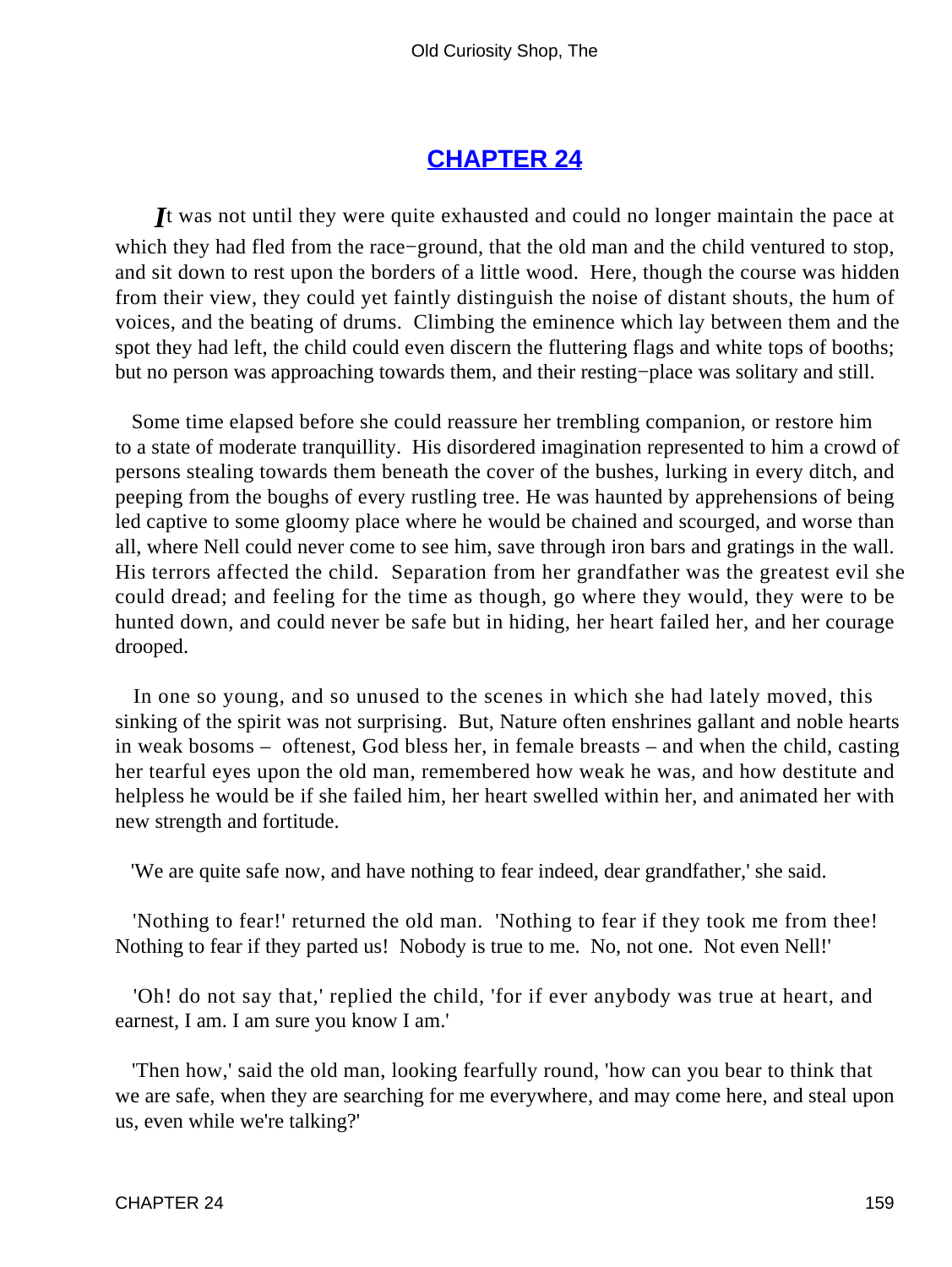#### Old Curiosity Shop, The

 'Because I'm sure we have not been followed,' said the child. 'Judge for yourself, dear grandfather: look round, and see how quiet and still it is. We are alone together, and may ramble where we like. Not safe! Could I feel easy – did I feel at ease – when any danger threatened you?'

 'True, too,' he answered, pressing her hand, but still looking anxiously about. 'What noise was that?'

 'A bird,' said the child, 'flying into the wood, and leading the way for us to follow.' You remember that we said we would walk in woods and fields, and by the side of rivers, and how happy we would be – you remember that? But here, while the sun shines above our heads, and everything is bright and happy, we are sitting sadly down, and losing time. See what a pleasant path; and there's the bird – the same bird – now he flies to another tree, and stays to sing. Come!'

When they rose up from the ground, and took the shady track which led them through the wood, she bounded on before, printing her tiny footsteps in the moss, which rose elastic from so light a pressure and gave it back as mirrors throw off breath; and thus she lured the old man on, with many a backward look and merry beck, now pointing stealthily to some lone bird as it perched and twittered on a branch that strayed across their path, now stopping to listen to the songs that broke the happy silence, or watch the sun as it trembled through the leaves, and stealing in among the ivied trunks of stout old trees, opened long paths of light. As they passed onward, parting the boughs that clustered in their way, the serenity which the child had first assumed, stole into her breast in earnest; the old man cast no longer fearful looks behind, but felt at ease and cheerful, for the further they passed into the deep green shade, the more they felt that the tranquil mind of God was there, and shed its peace on them.

 At length the path becoming clearer and less intricate, brought them to the end of the wood, and into a public road. Taking their way along it for a short distance, they came to a lane, so shaded by the trees on either hand that they met together over−head, and arched the narrow way. A broken finger−post announced that this led to a village three miles off; and thither they resolved to bend their steps.

 The miles appeared so long that they sometimes thought they must have missed their road. But at last, to their great joy, it led downwards in a steep descent, with overhanging banks over which the footpaths led; and the clustered houses of the village peeped from the woody hollow below.

 It was a very small place. The men and boys were playing at cricket on the green; and as the other folks were looking on, they wandered up and down, uncertain where to seek a humble lodging. There was but one old man in the little garden before his cottage, and him they were timid of approaching, for he was the schoolmaster, and had 'School' written up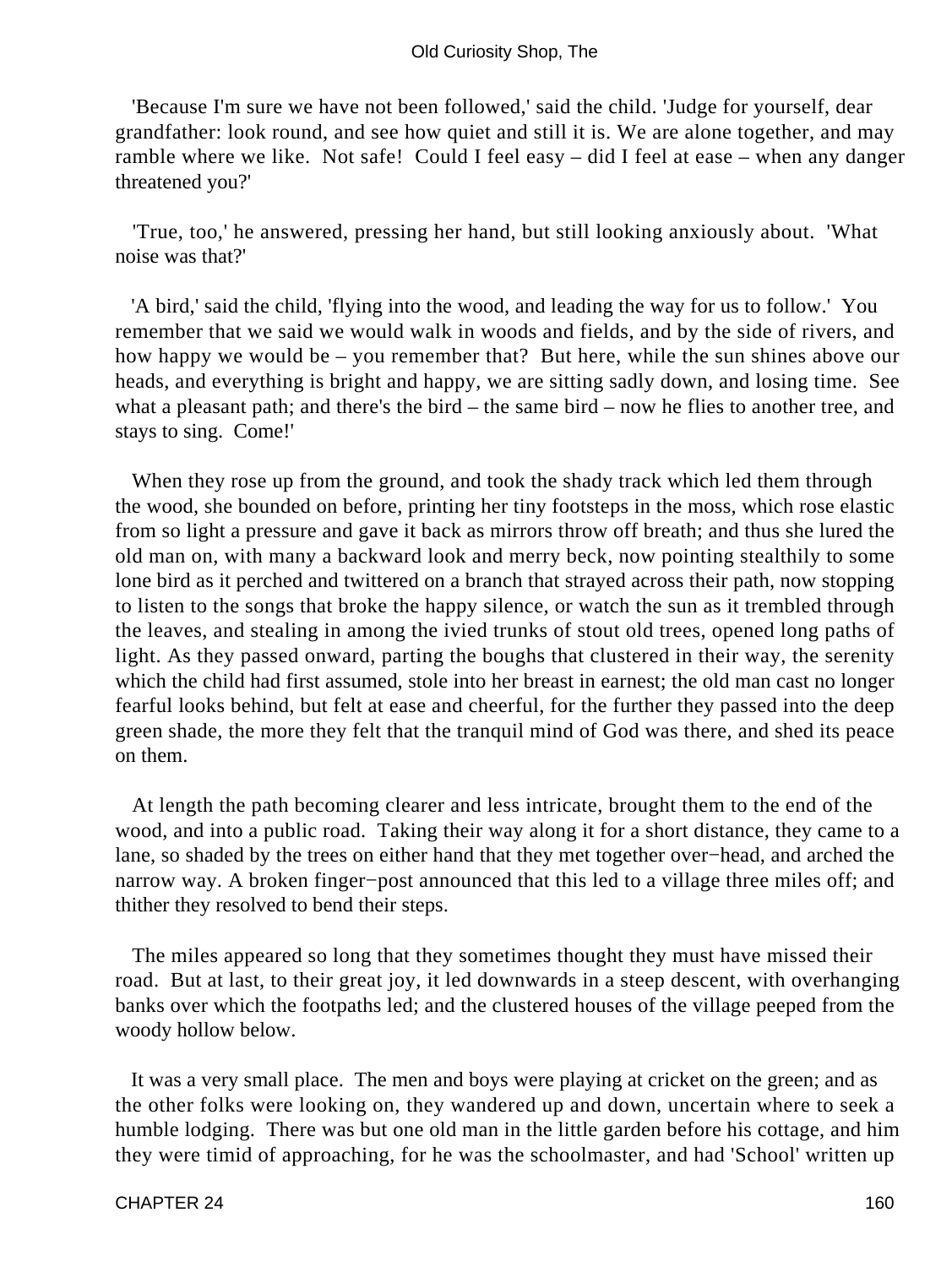over his window in black letters on a white board. He was a pale, simple−looking man, of a spare and meagre habit, and sat among his flowers and beehives, smoking his pipe, in the little porch before his door.

'Speak to him, dear,' the old man whispered.

 'I am almost afraid to disturb him,' said the child timidly. 'He does not seem to see us. Perhaps if we wait a little, he may look this way.'

 They waited, but the schoolmaster cast no look towards them, and still sat, thoughtful and silent, in the little porch. He had a kind face. In his plain old suit of black, he looked pale and meagre. They fancied, too, a lonely air about him and his house, but perhaps that was because the other people formed a merry company upon the green, and he seemed the only solitary man in all the place.

 They were very tired, and the child would have been bold enough to address even a schoolmaster, but for something in his manner which seemed to denote that he was uneasy or distressed. As they stood hesitating at a little distance, they saw that he sat for a few minutes at a time like one in a brown study, then laid aside his pipe and took a few turns in his garden, then approached the gate and looked towards the green, then took up his pipe again with a sigh, and sat down thoughtfully as before.

 As nobody else appeared and it would soon be dark, Nell at length took courage, and when he had resumed his pipe and seat, ventured to draw near, leading her grandfather by the hand. The slight noise they made in raising the latch of the wicket−gate, caught his attention. He looked at them kindly but seemed disappointed too, and slightly shook his head.

 Nell dropped a curtsey, and told him they were poor travellers who sought a shelter for the night which they would gladly pay for, so far as their means allowed. The schoolmaster looked earnestly at her as she spoke, laid aside his pipe, and rose up directly.

'If you could direct us anywhere,sir,' said the child, 'we should take it very kindly.'

'You have been walking a long way,' said the schoolmaster.

'A long way, Sir,' the child replied.

 'You're a young traveller, my child,' he said, laying his hand gently on her head. 'Your grandchild, friend? '

'Aye, Sir,' cried the old man, 'and the stay and comfort of my life.'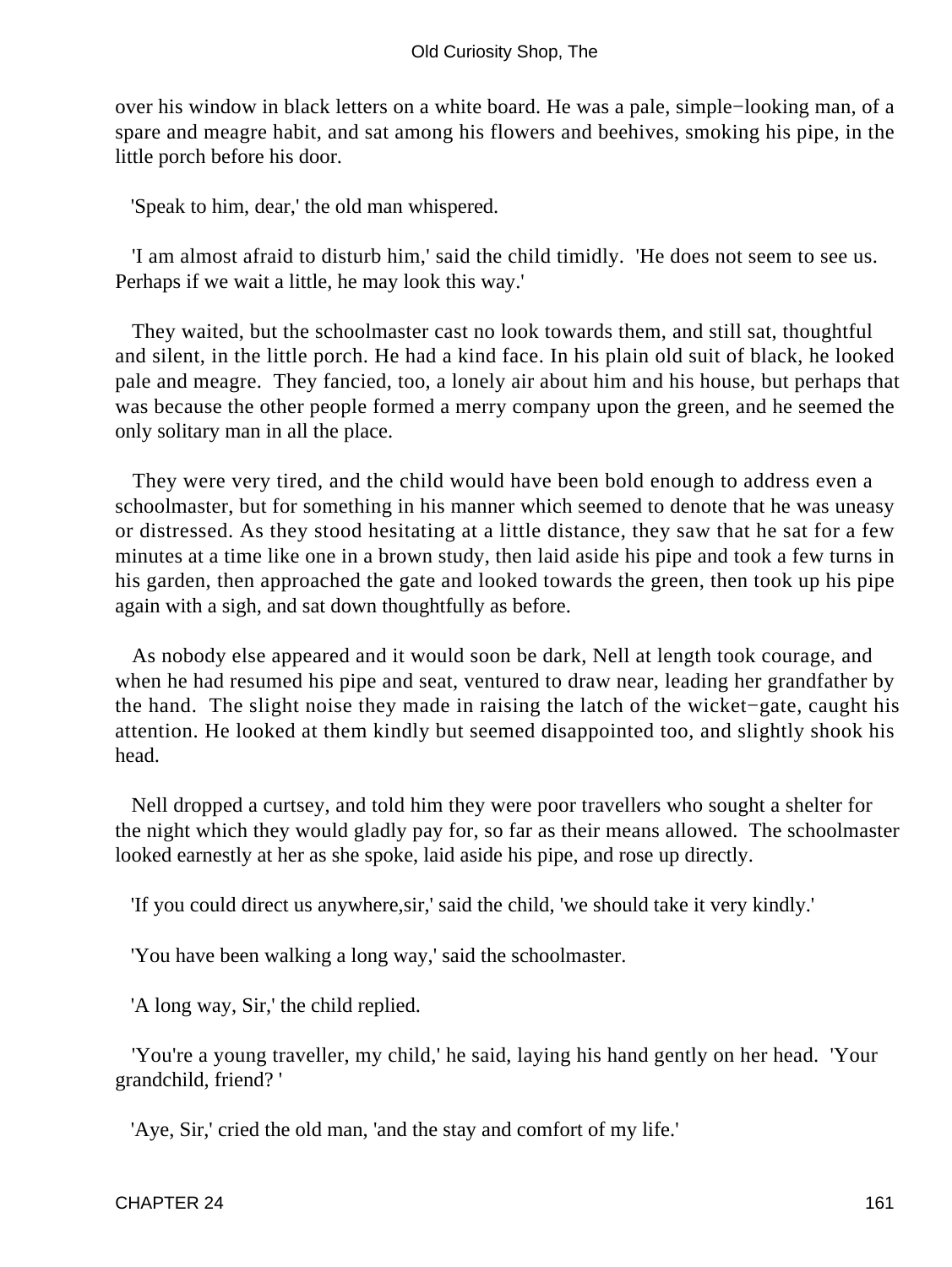'Come in,' said the schoolmaster.

 Without further preface he conducted them into his little school−room, which was parlour and kitchen likewise, and told them that they were welcome to remain under his roof till morning. Before they had done thanking him, he spread a coarse white cloth upon the table, with knives and platters; and bringing out some bread and cold meat and a jug of beer, besought them to eat and drink.

 The child looked round the room as she took her seat. There were a couple of forms, notched and cut and inked all over; a small deal desk perched on four legs, at which no doubt the master sat; a few dog's−eared books upon a high shelf; and beside them a motley collection of peg−tops, balls, kites, fishing−lines, marbles, half−eaten apples, and other confiscated property of idle urchins. Displayed on hooks upon the wall in all their terrors, were the cane and ruler; and near them, on a small shelf of its own, the dunce's cap, made of old newspapers and decorated with glaring wafers of the largest size. But, the great ornaments of the walls were certain moral sentences fairly copied in good round text, and well−worked sums in simple addition and multiplication, evidently achieved by the same hand, which were plentifully pasted all round the room: for the double purpose, as it seemed, of bearing testimony to the excellence of the school, and kindling a worthy emulation in the bosoms of the scholars.

 'Yes,' said the old schoolmaster, observing that her attention was caught by these latter specimens. 'That's beautiful writing, my dear.'

'Very, Sir,' replied the child modestly, 'is it yours?'

 'Mine!' he returned, taking out his spectacles and putting them on, to have a better view of the triumphs so dear to his heart. 'I couldn't write like that, now−a−days. No. They're all done by one hand; a little hand it is, not so old as yours, but a very clever one.'

 As the schoolmaster said this, he saw that a small blot of ink had been thrown on one of the copies, so he took a penknife from his pocket, and going up to the wall, carefully scraped it out. When he had finished, he walked slowly backward from the writing, admiring it as one might contemplate a beautiful picture, but with something of sadness in his voice and manner which quite touched the child, though she was unacquainted with its cause.

 'A little hand indeed,' said the poor schoolmaster. 'Far beyond all his companions, in his learning and his sports too, how did he ever come to be so fond of me! That I should love him is no wonder, but that he should love me – ' and there the schoolmaster stopped, and took off his spectacles to wipe them, as though they had grown dim.

'I hope there is nothing the matter,sir,' said Nell anxiously.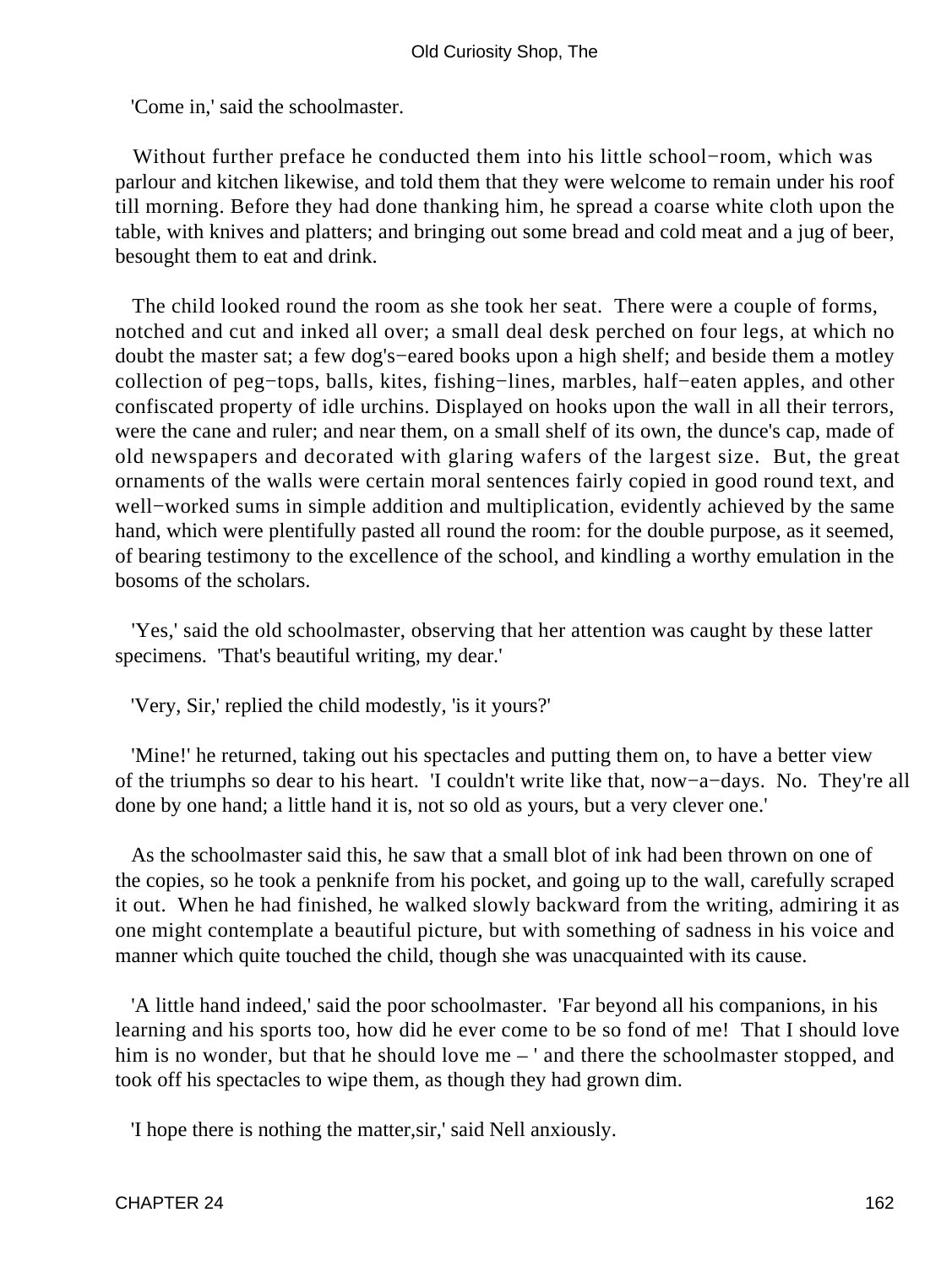#### Old Curiosity Shop, The

 'Not much, my dear,' returned the schoolmaster. 'I hoped to have seen him on the green to−night. He was always foremost among them. But he'll be there to−morrow.'

'Has he been ill?' asked the child, with a child's quick sympathy.

 'Not very. They said he was wandering in his head yesterday, dear boy, and so they said the day before. But that's a part of that kind of disorder; it's not a bad sign – not at all a bad sign.' The child was silent. He walked to the door, and looked wistfully out. The shadows of night were gathering, and all was still.

 'If he could lean upon anybody's arm, he would come to me, I know,' he said, returning into the room. 'He always came into the garden to say good night. But perhaps his illness has only just taken a favourable turn, and it's too late for him to come out, for it's very damp and there's a heavy dew. it's much better he shouldn't come to−night.'

 The schoolmaster lighted a candle, fastened the window−shutter, and closed the door. But after he had done this, and sat silent a little time, he took down his hat, and said he would go and satisfy himself, if Nell would sit up till he returned. The child readily complied, and he went out.

 She sat there half−an−hour or more, feeling the place very strange and lonely, for she had prevailed upon the old man to go to bed, and there was nothing to be heard but the ticking of an old clock, and the whistling of the wind among the trees. When he returned, he took his seat in the chimney corner, but remained silent for a long time. At length he turned to her, and speaking very gently, hoped she would say a prayer that night for a sick child.

 'My favourite scholar!' said the poor schoolmaster, smoking a pipe he had forgotten to light, and looking mournfully round upon the walls. 'It is a little hand to have done all that, and waste away with sickness. It is a very, very little hand!'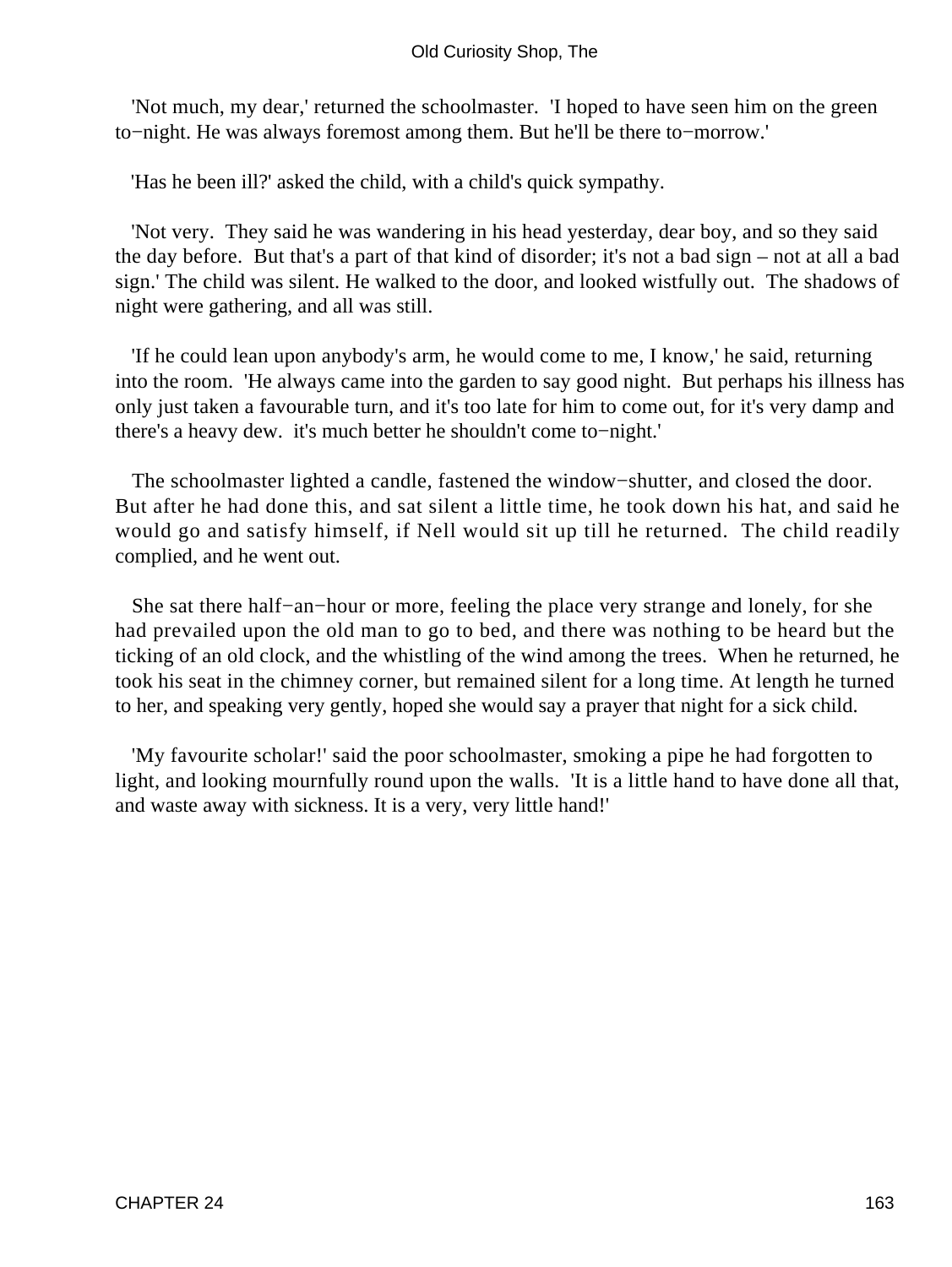# **[CHAPTER 25](#page-495-0)**

After a sound night's rest in a chamber in the thatched roof, in which it seemed the sexton had for some years been a lodger, but which he had lately deserted for a wife and a cottage of his own, the child rose early in the morning and descended to the room where she had supped last night. As the schoolmaster had already left his bed and gone out, she bestirred herself to make it neat and comfortable, and had just finished its arrangement when the kind host returned.

 He thanked her many times, and said that the old dame who usually did such offices for him had gone to nurse the little scholar whom he had told her of. The child asked how he was, and hoped he was better.

 'No,' rejoined the schoolmaster shaking his head sorrowfully, 'no better. They even say he is worse.'

'I am very sorry for that, Sir,' said the child.

 The poor schoolmaster appeared to be gratified by her earnest manner, but yet rendered more uneasy by it, for he added hastily that anxious people often magnified an evil and thought it greater than it was; 'for my part,' he said, in his quiet, patient way, 'I hope it's not so. I don't think he can be worse.'

 The child asked his leave to prepare breakfast, and her grandfather coming down stairs, they all three partook of it together. While the meal was in progress, their host remarked that the old man seemed much fatigued, and evidently stood in need of rest.

 'If the journey you have before you is a long one,' he said, 'and don't press you for one day, you're very welcome to pass another night here. I should really be glad if you would, friend.'

 He saw that the old man looked at Nell, uncertain whether to accept or decline his offer; and added,

 'I shall be glad to have your young companion with me for one day. If you can do a charity to a lone man, and rest yourself at the same time, do so. If you must proceed upon your journey, I wish you well through it, and will walk a little way with you before school begins.'

'What are we to do, Nell?' said the old man irresolutely, 'say what we're to do, dear.'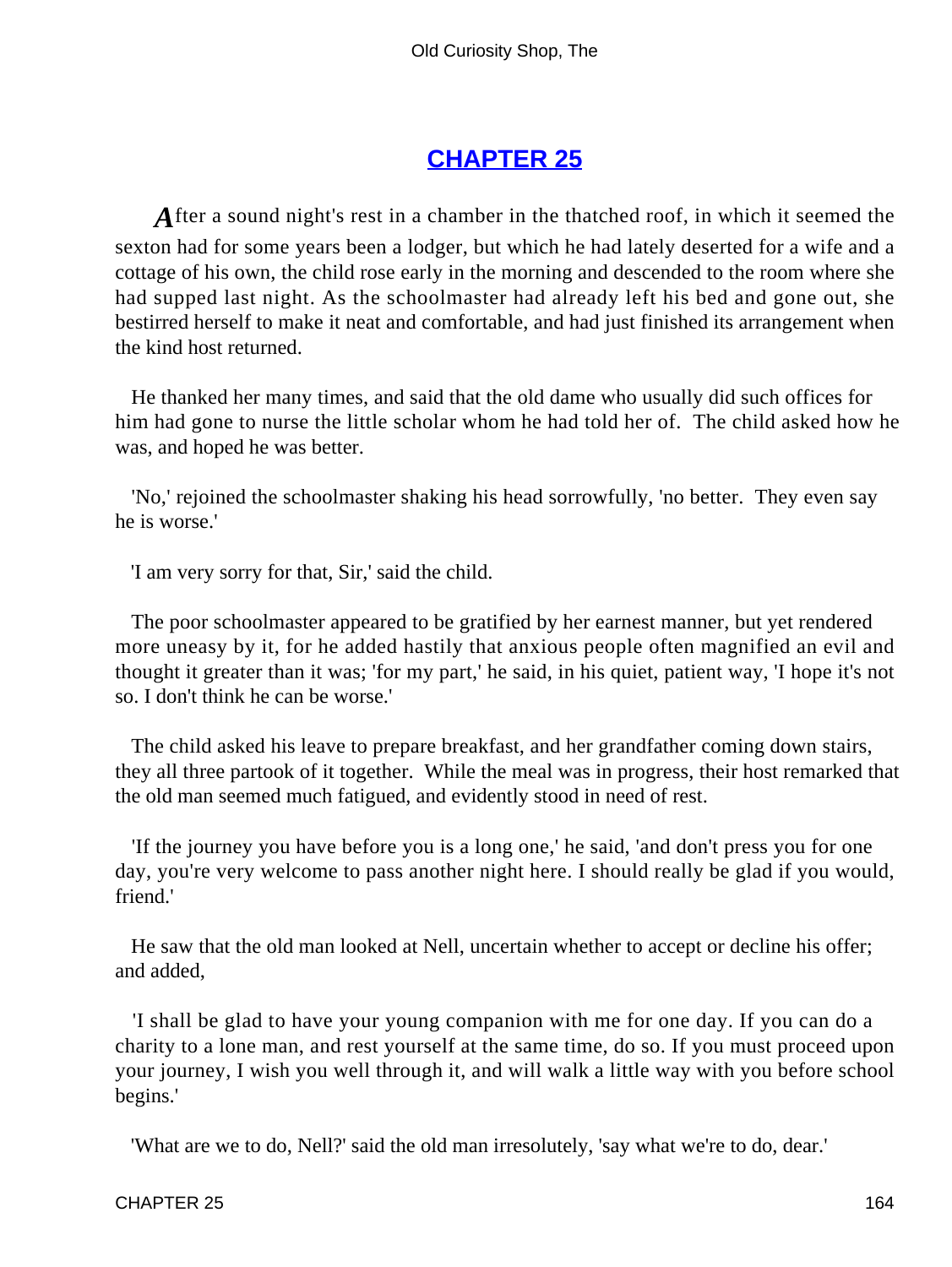#### Old Curiosity Shop, The

 It required no great persuasion to induce the child to answer that they had better accept the invitation and remain. She was happy to show her gratitude to the kind schoolmaster by busying herself in the performance of such household duties as his little cottage stood in need of. When these were done, she took some needle−work from her basket, and sat herself down upon a stool beside the lattice, where the honeysuckle and woodbine entwined their tender stems, and stealing into the room filled it with their delicious breath. Her grandfather was basking in the sun outside, breathing the perfume of the flowers, and idly watching the clouds as they floated on before the light summer wind.

 As the schoolmaster, after arranging the two forms in due order, took his seat behind his desk and made other preparations for school, the child was apprehensive that she might be in the way, and offered to withdraw to her little bedroom. But this he would not allow, and as he seemed pleased to have her there, she remained, busying herself with her work.

'Have you many scholars, sir?' she asked.

The poor schoolmaster shook his head, and said that they barely filled the two forms.

'Are the others clever, sir?' asked the child, glancing at the trophies on the wall.

 'Good boys,' returned the schoolmaster, 'good boys enough, my dear, but they'll never do like that.'

 A small white−headed boy with a sunburnt face appeared at the door while he was speaking, and stopping there to make a rustic bow, came in and took his seat upon one of the forms. The white−headed boy then put an open book, astonishingly dog's−eared upon his knees, and thrusting his hands into his pockets began counting the marbles with which they were filled; displaying in the expression of his face a remarkable capacity of totally abstracting his mind from the spelling on which his eyes were fixed. Soon afterwards another white−headed little boy came straggling in, and after him a red−headed lad, and after him two more with white heads, and then one with a flaxen poll, and so on until the forms were occupied by a dozen boys or thereabouts, with heads of every colour but grey, and ranging in their ages from four years old to fourteen years or more; for the legs of the youngest were a long way from the floor when he sat upon the form, and the eldest was a heavy good−tempered foolish fellow, about half a head taller than the schoolmaster.

 At the top of the first form – the post of honour in the school – was the vacant place of the little sick scholar, and at the head of the row of pegs on which those who came in hats or caps were wont to hang them up, one was left empty. No boy attempted to violate the sanctity of seat or peg, but many a one looked from the empty spaces to the schoolmaster, and whispered his idle neighbour behind his hand.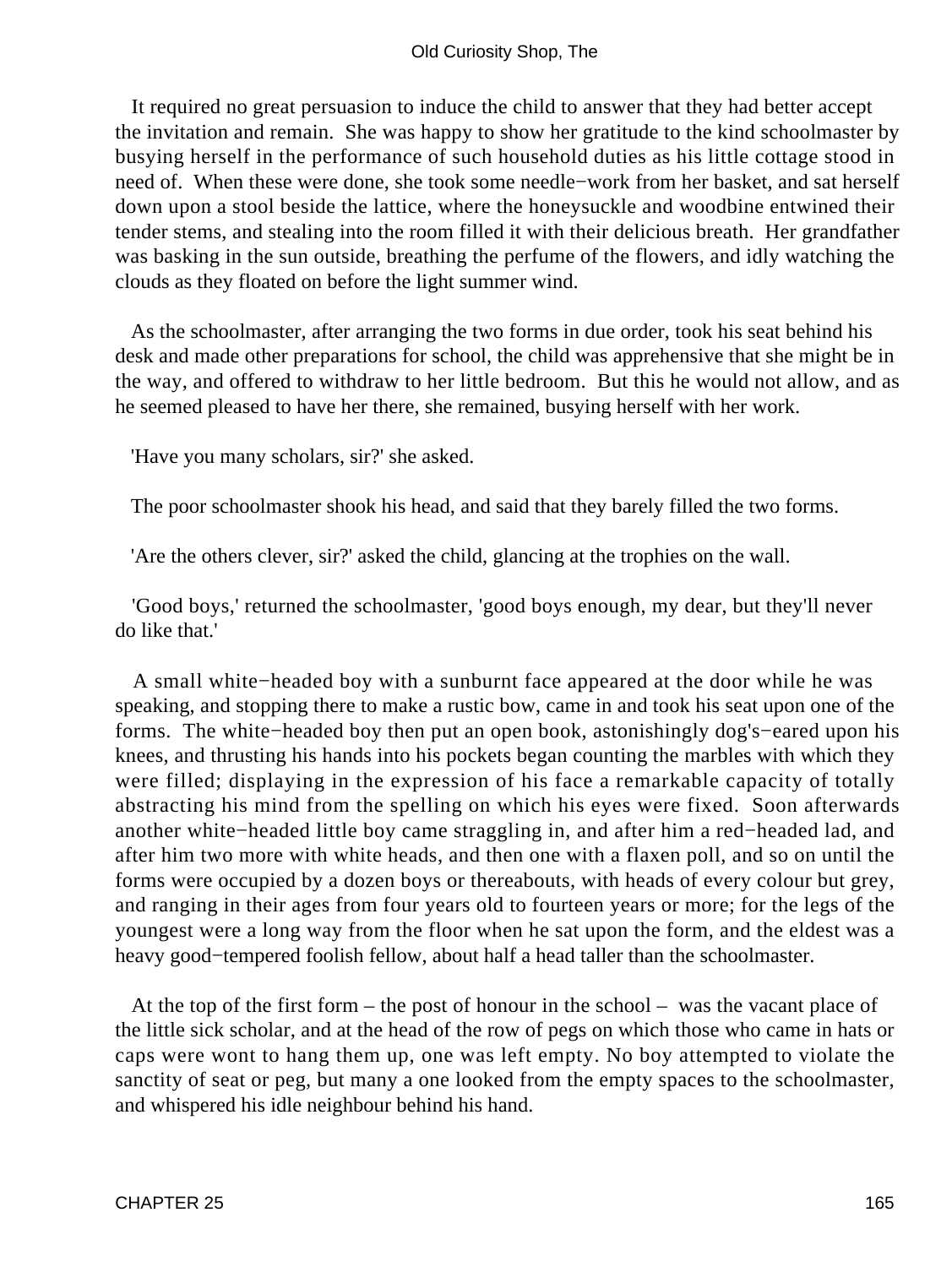Then began the hum of conning over lessons and getting them by heart, the whispered jest and stealthy game, and all the noise and drawl of school; and in the midst of the din sat the poor schoolmaster, the very image of meekness and simplicity, vainly attempting to fix his mind upon the duties of the day, and to forget his little friend. But the tedium of his office reminded him more strongly of the willing scholar, and his thoughts were rambling from his pupils – it was plain.

 None knew this better than the idlest boys, who, growing bolder with impunity, waxed louder and more daring; playing odd−or−even under the master's eye, eating apples openly and without rebuke, pinching each other in sport or malice without the least reserve, and cutting their autographs in the very legs of his desk. The puzzled dunce, who stood beside it to say his lesson out of book, looked no longer at the ceiling for forgotten words, but drew closer to the master's elbow and boldly cast his eye upon the page; the wag of the little troop squinted and made grimaces (at the smallest boy of course), holding no book before his face, and his approving audience knew no constraint in their delight. If the master did chance to rouse himself and seem alive to what was going on, the noise subsided for a moment and no eyes met his but wore a studious and a deeply humble look; but the instant he relapsed again, it broke out afresh, and ten times louder than before.

 Oh! how some of those idle fellows longed to be outside, and how they looked at the open door and window, as if they half meditated rushing violently out, plunging into the woods, and being wild boys and savages from that time forth. What rebellious thoughts of the cool river, and some shady bathing−place beneath willow trees with branches dipping in the water, kept tempting and urging that sturdy boy, who, with his shirt−collar unbuttoned and flung back as far as it could go, sat fanning his flushed face with a spelling−book, wishing himself a whale, or a tittlebat, or a fly, or anything but a boy at school on that hot, broiling day! Heat! ask that other boy, whose seat being nearest to the door gave him opportunities of gliding out into the garden and driving his companions to madness by dipping his face into the bucket of the well and then rolling on the grass – ask him if there were ever such a day as that, when even the bees were diving deep down into the cups of flowers and stopping there, as if they had made up their minds to retire from business and be manufacturers of honey no more. The day was made for laziness, and lying on one's back in green places, and staring at the sky till its brightness forced one to shut one's eyes and go to sleep; and was this a time to be poring over musty books in a dark room, slighted by the very sun itself? Monstrous!

 Nell sat by the window occupied with her work, but attentive still to all that passed, though sometimes rather timid of the boisterous boys. The lessons over, writing time began; and there being but one desk and that the master's, each boy sat at it in turn and laboured at his crooked copy, while the master walked about. This was a quieter time; for he would come and look over the writer's shoulder, and tell him mildly to observe how such a letter was turned in such a copy on the wall, praise such an up−stroke here and such a down−stroke there, and bid him take it for his model. Then he would stop and tell them what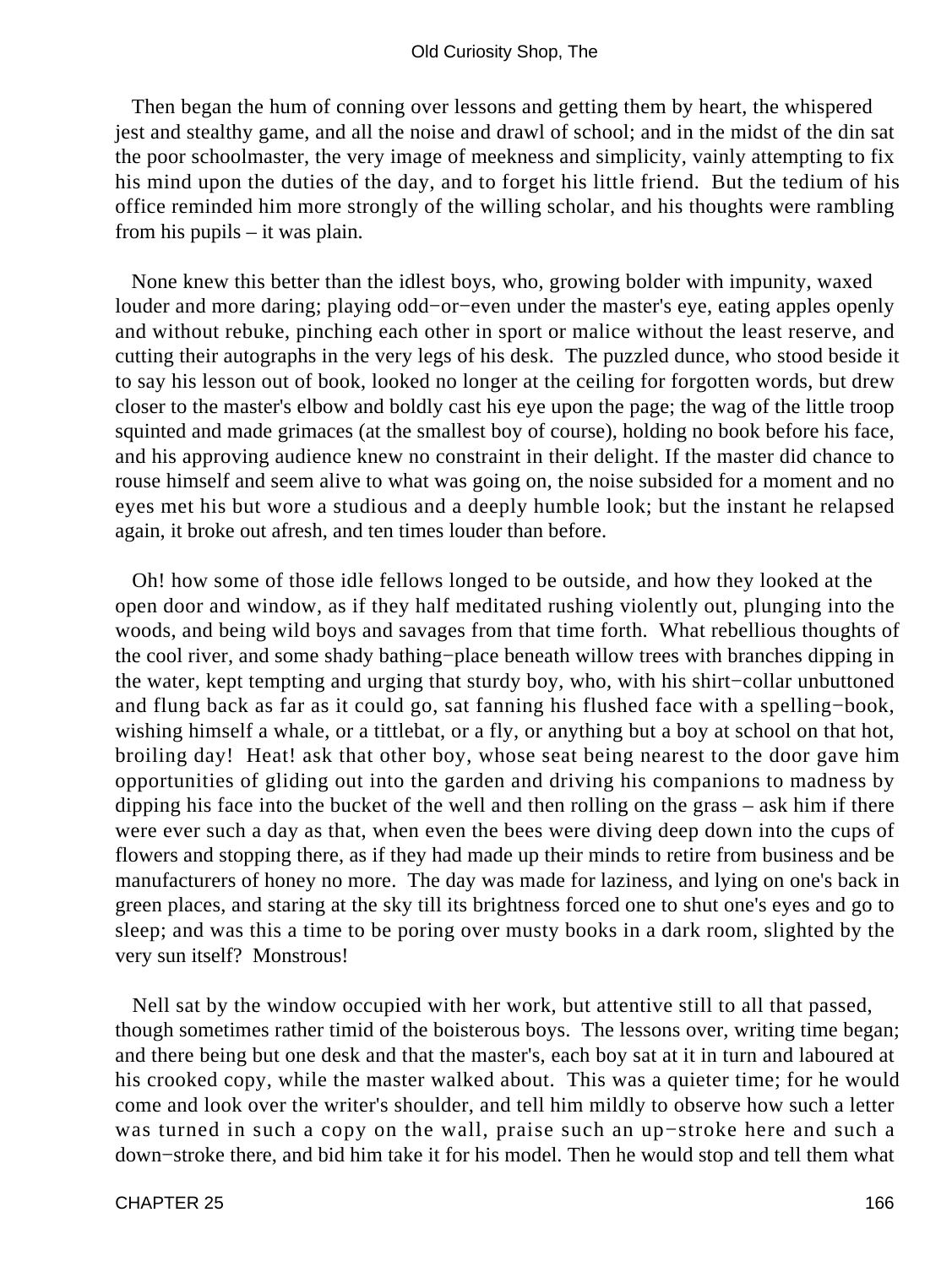the sick child had said last night, and how he had longed to be among them once again; and such was the poor schoolmaster's gentle and affectionate manner, that the boys seemed quite remorseful that they had worried him so much, and were absolutely quiet; eating no apples, cutting no names, inflicting no pinches, and making no grimaces, for full two minutes afterwards.

 'I think, boys,' said the schoolmaster when the clock struck twelve, 'that I shall give an extra half−holiday this afternoon.'

 At this intelligence, the boys, led on and headed by the tall boy, raised a great shout, in the midst of which the master was seen to speak, but could not be heard. As he held up his hand, however, in token of his wish that they should be silent, they were considerate enough to leave off, as soon as the longest−winded among them were quite out of breath.

 'You must promise me first,' said the schoolmaster, 'that you'll not be noisy, or at least, if you are, that you'll go away and be so – away out of the village I mean. I'm sure you wouldn't disturb your old playmate and companion.'

 There was a general murmur (and perhaps a very sincere one, for they were but boys) in the negative; and the tall boy, perhaps as sincerely as any of them, called those about him to witness that he had only shouted in a whisper.

 'Then pray don't forget, there's my dear scholars,' said the schoolmaster, 'what I have asked you, and do it as a favour to me. Be as happy as you can, and don't be unmindful that you are blessed with health. Good−bye all!'

 'Thank'ee, Sir,' and 'good−bye, Sir,' were said a good many times in a variety of voices, and the boys went out very slowly and softly. But there was the sun shining and there were the birds singing, as the sun only shines and the birds only sing on holidays and half−holidays; there were the trees waving to all free boys to climb and nestle among their leafy branches; the hay, entreating them to come and scatter it to the pure air; the green corn, gently beckoning towards wood and stream; the smooth ground, rendered smoother still by blending lights and shadows, inviting to runs and leaps, and long walks God knows whither. It was more than boy could bear, and with a joyous whoop the whole cluster took to their heels and spread themselves about, shouting and laughing as they went.

 'It's natural, thank Heaven!' said the poor schoolmaster, looking after them. 'I'm very glad they didn't mind me!'

 It is difficult, however, to please everybody, as most of us would have discovered, even without the fable which bears that moral, and in the course of the afternoon several mothers and aunts of pupils looked in to express their entire disapproval of the schoolmaster's proceeding. A few confined themselves to hints, such as politely inquiring what red−letter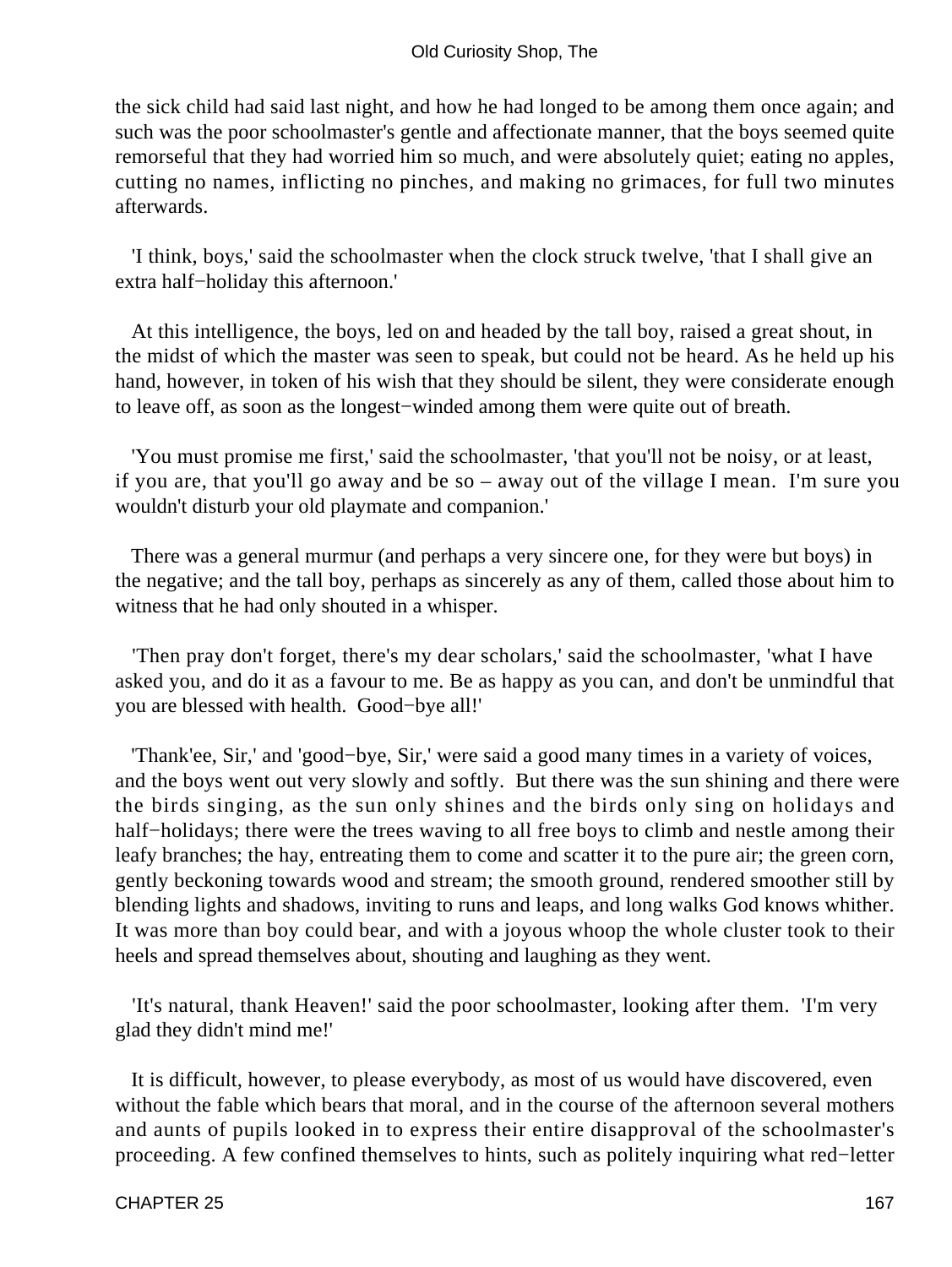day or saint's day the almanack said it was; a few (these were the profound village politicians) argued that it was a slight to the throne and an affront to church and state, and savoured of revolutionary principles, to grant a half–holiday upon any lighter occasion than the birthday of the Monarch; but the majority expressed their displeasure on private grounds and in plain terms, arguing that to put the pupils on this short allowance of learning was nothing but an act of downright robbery and fraud: and one old lady, finding that she could not inflame or irritate the peaceable schoolmaster by talking to him, bounced out of his house and talked at him for half−an−hour outside his own window, to another old lady, saying that of course he would deduct this half−holiday from his weekly charge, or of course he would naturally expect to have an opposition started against him; there was no want of idle chaps in that neighbourhood (here the old lady raised her voice), and some chaps who were too idle even to be schoolmasters, might soon find that there were other chaps put over their heads, and so she would have them take care, and look pretty sharp about them. But all these taunts and vexations failed to elicit one word from the meek schoolmaster, who sat with the child by his side – a little more dejected perhaps, but quite silent and uncomplaining.

 Towards night an old woman came tottering up the garden as speedily as she could, and meeting the schoolmaster at the door, said he was to go to Dame West's directly, and had best run on before her. He and the child were on the point of going out together for a walk, and without relinquishing her hand, the schoolmaster hurried away, leaving the messenger to follow as she might.

 They stopped at a cottage−door, and the schoolmaster knocked softly at it with his hand. It was opened without loss of time. They entered a room where a little group of women were gathered about one, older than the rest, who was crying very bitterly, and sat wringing her hands and rocking herself to and fro.

'Oh, dame!' said the schoolmaster, drawing near her chair, 'is it so bad as this?'

 'He's going fast,' cried the old woman; 'my grandson's dying. It's all along of you. You shouldn't see him now, but for his being so earnest on it. This is what his learning has brought him to. Oh dear, dear, dear, what can I do!'

 'Do not say that I am in any fault,' urged the gentle school− master. 'I am not hurt, dame. No, no. You are in great distress of mind, and don't mean what you say. I am sure you don't.'

 'I do,' returned the old woman. 'I mean it all. If he hadn't been poring over his books out of fear of you, he would have been well and merry now, I know he would.'

 The schoolmaster looked round upon the other women as if to entreat some one among them to say a kind word for him, but they shook their heads, and murmured to each other that they never thought there was much good in learning, and that this convinced them.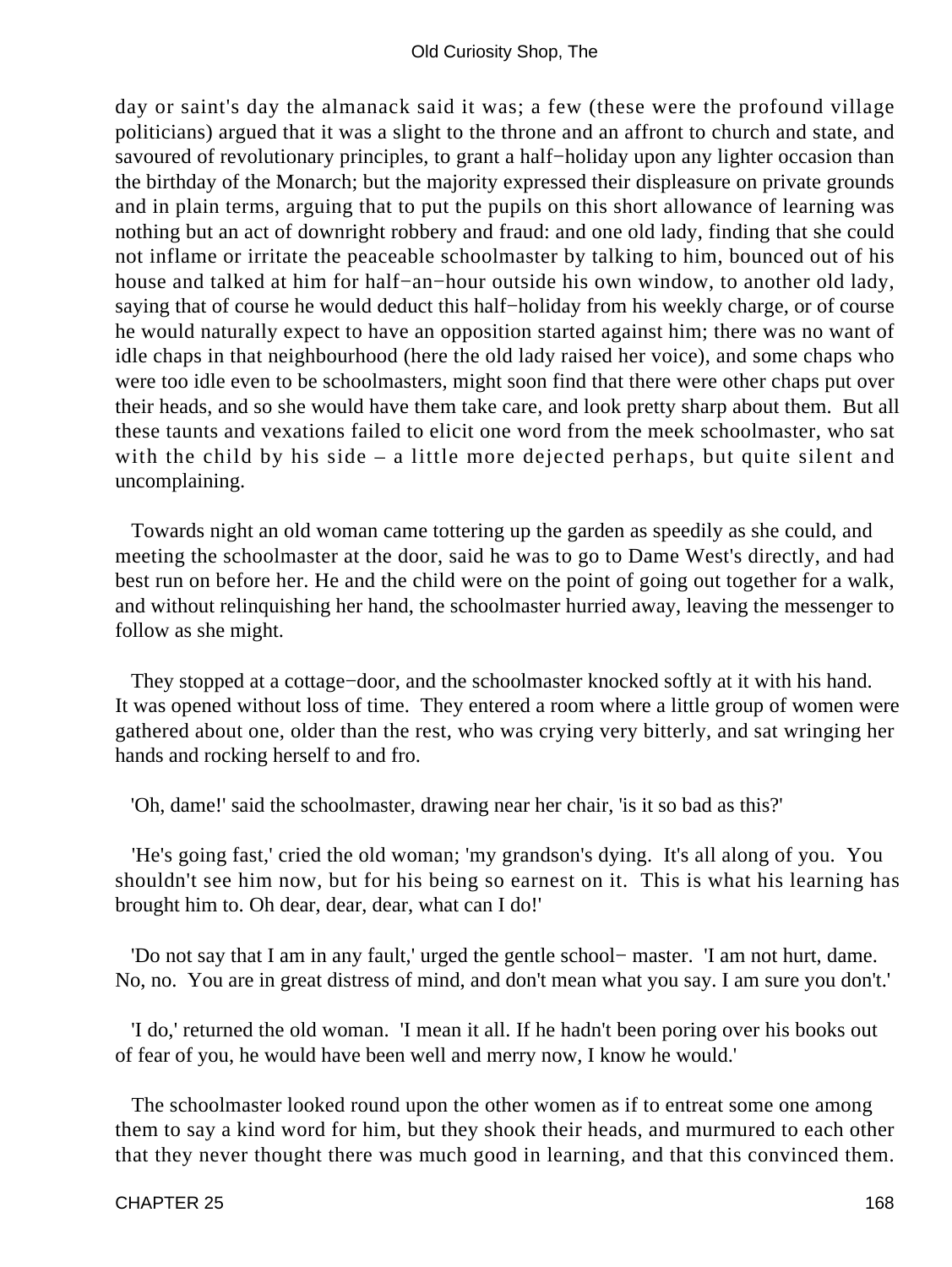Without saying a word in reply, or giving them a look of reproach, he followed the old woman who had summoned him (and who had now rejoined them) into another room, where his infant friend, half−dressed, lay stretched upon a bed.

 He was a very young boy; quite a little child. His hair still hung in curls about his face, and his eyes were very bright; but their light was of Heaven, not earth. The schoolmaster took a seat beside him, and stooping over the pillow, whispered his name. The boy sprung up, stroked his face with his hand, and threw his wasted arms round his neck, crying out that he was his dear kind friend.

'I hope I always was. I meant to be, God knows,' said the poor schoolmaster.

 'Who is that?' said the boy, seeing Nell. 'I am afraid to kiss her, lest I should make her ill. Ask her to shake hands with me.' The sobbing child came closer up, and took the little languid hand in hers. Releasing his again after a time, the sick boy laid him gently down.

 'You remember the garden, Harry,' whispered the schoolmaster, anxious to rouse him, for a dulness seemed gathering upon the child, 'and how pleasant it used to be in the evening time? You must make haste to visit it again, for I think the very flowers have missed you, and are less gay than they used to be. You will come soon, my dear, very soon now – won't you?'

The boy smiled faintly – so very, very faintly – and put his hand upon his friend's grey head. He moved his lips too, but no voice came from them; no, not a sound.

 In the silence that ensued, the hum of distant voices borne upon the evening air came floating through the open window. 'What's that?' said the sick child, opening his eyes.

'The boys at play upon the green.'

 He took a handkerchief from his pillow, and tried to wave it above his head. But the feeble arm dropped powerless down.

'Shall I do it?' said the schoolmaster.

 'Please wave it at the window,' was the faint reply. 'Tie it to the lattice. Some of them may see it there. Perhaps they'll think of me, and look this way.'

 He raised his head, and glanced from the fluttering signal to his idle bat, that lay with slate and book and other boyish property upon a table in the room. And then he laid him softly down once more, and asked if the little girl were there, for he could not see her.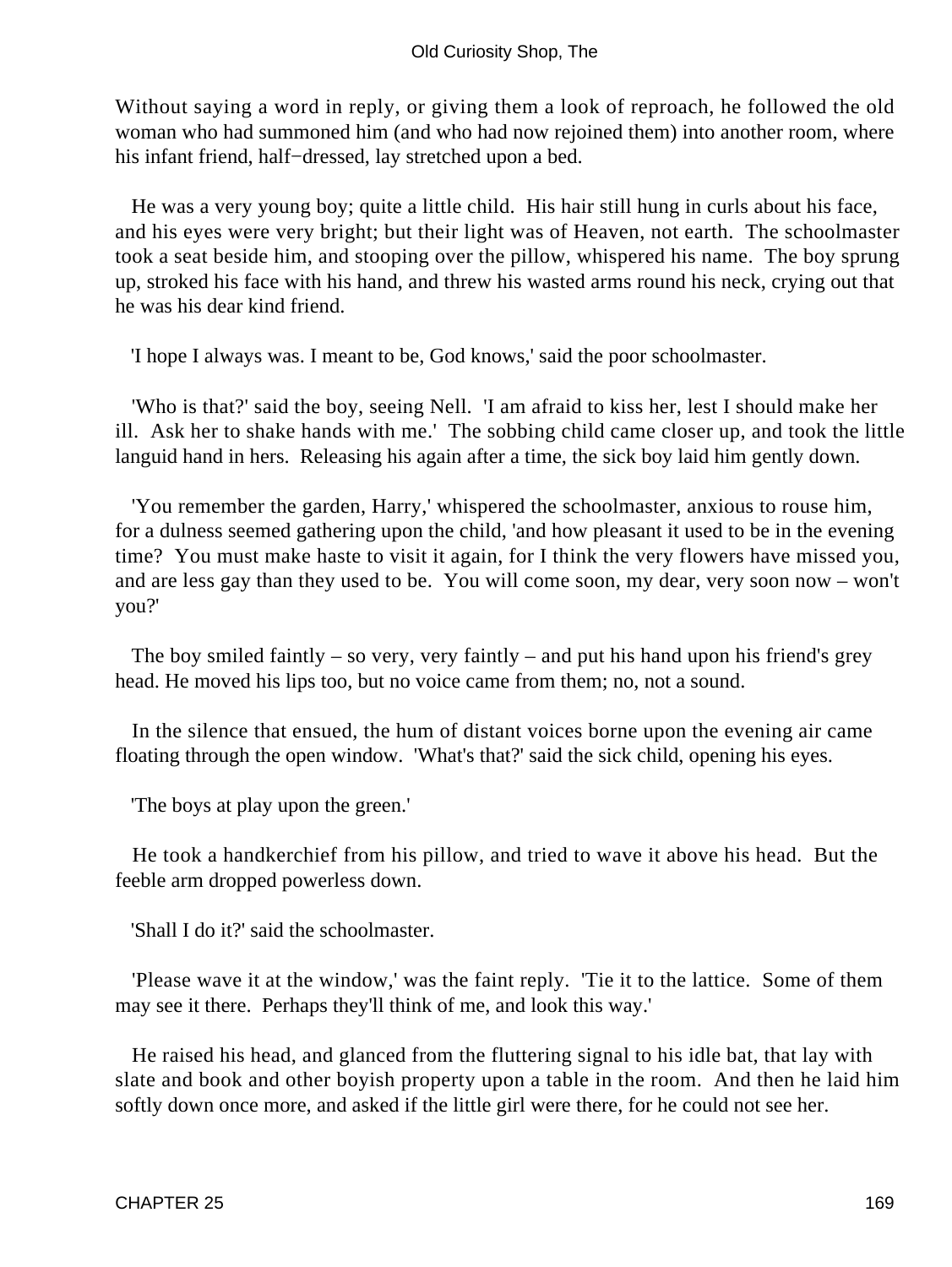### Old Curiosity Shop, The

 She stepped forward, and pressed the passive hand that lay upon the coverlet. The two old friends and companions – for such they were, though they were man and child – held each other in a long embrace, and then the little scholar turned his face towards the wall, and fell asleep.

 The poor schoolmaster sat in the same place, holding the small cold hand in his, and chafing it. It was but the hand of a dead child. He felt that; and yet he chafed it still, and could not lay it down.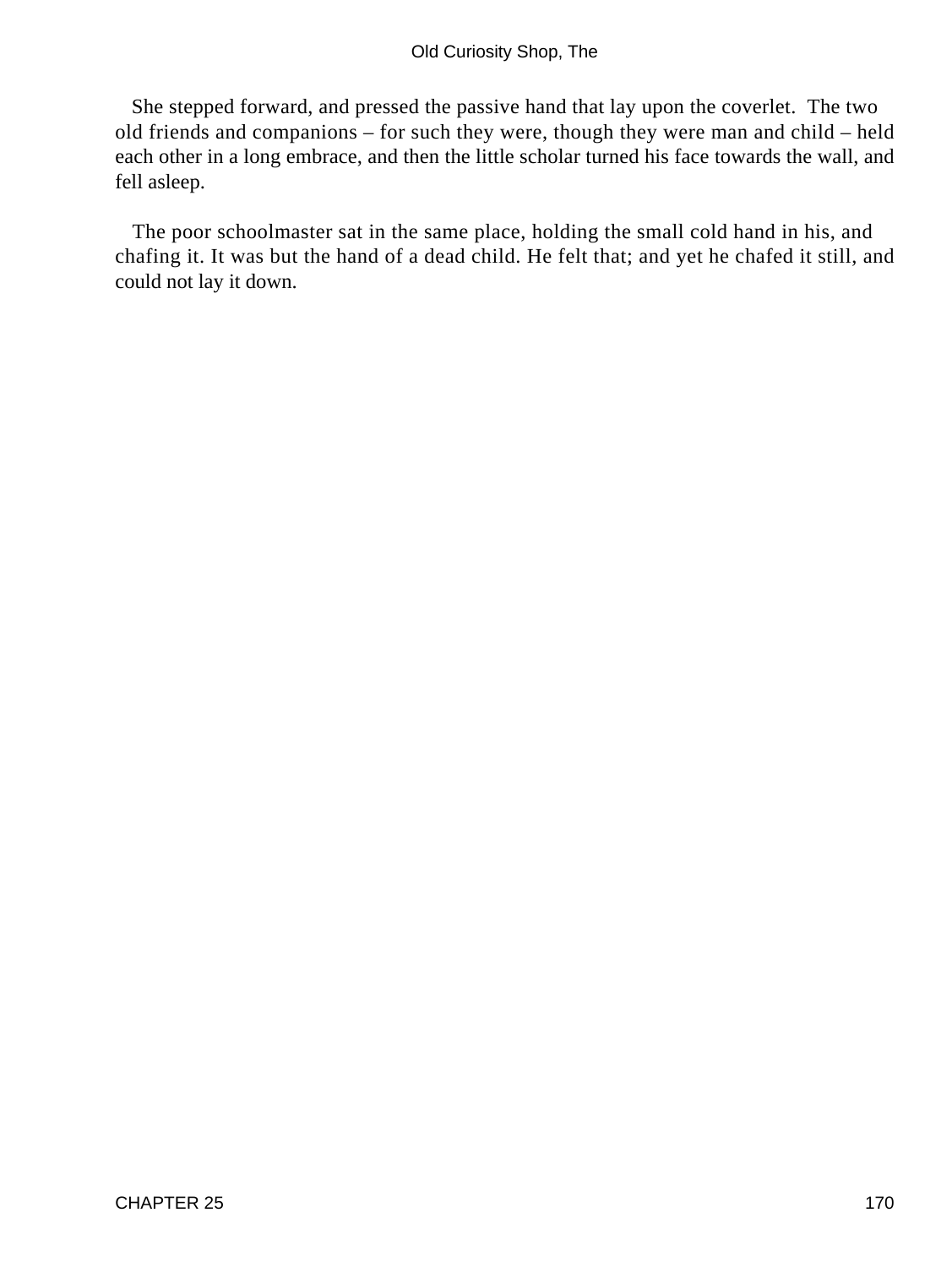### **[CHAPTER 26](#page-495-0)**

*A*lmost broken−hearted, Nell withdrew with the schoolmaster from the bedside and returned to his cottage. In the midst of her grief and tears she was yet careful to conceal their real cause from the old man, for the dead boy had been a grandchild, and left but one aged relative to mourn his premature decay.

 She stole away to bed as quickly as she could, and when she was alone, gave free vent to the sorrow with which her breast was overcharged. But the sad scene she had witnessed, was not without its lesson of content and gratitude; of content with the lot which left her health and freedom; and gratitude that she was spared to the one relative and friend she loved, and to live and move in a beautiful world, when so many young creatures – as young and full of hope as she – were stricken down and gathered to their graves. How many of the mounds in that old churchyard where she had lately strayed, grew green above the graves of children! And though she thought as a child herself, and did not perhaps sufficiently consider to what a bright and happy existence those who die young are borne, and how in death they lose the pain of seeing others die around them, bearing to the tomb some strong affection of their hearts (which makes the old die many times in one long life), still she thought wisely enough, to draw a plain and easy moral from what she had seen that night, and to store it, deep in her mind.

 Her dreams were of the little scholar: not coffined and covered up, but mingling with angels, and smiling happily. The sun darting his cheerful rays into the room, awoke her; and now there remained but to take leave of the poor schoolmaster and wander forth once more.

 By the time they were ready to depart, school had begun. In the darkened room, the din of yesterday was going on again: a little sobered and softened down, perhaps, but only a very little, if at all. The schoolmaster rose from his desk and walked with them to the gate.

 It was with a trembling and reluctant hand, that the child held out to him the money which the lady had given her at the races for her flowers: faltering in her thanks as she thought how small the sum was, and blushing as she offered it. But he bade her put it up, and stooping to kiss her cheek, turned back into his house.

They had not gone half–a–dozen paces when he was at the door again; the old man retraced his steps to shake hands, and the child did the same.

 'Good fortune and happiness go with you!' said the poor schoolmaster. 'I am quite a solitary man now. If you ever pass this way again, you'll not forget the little village−school.'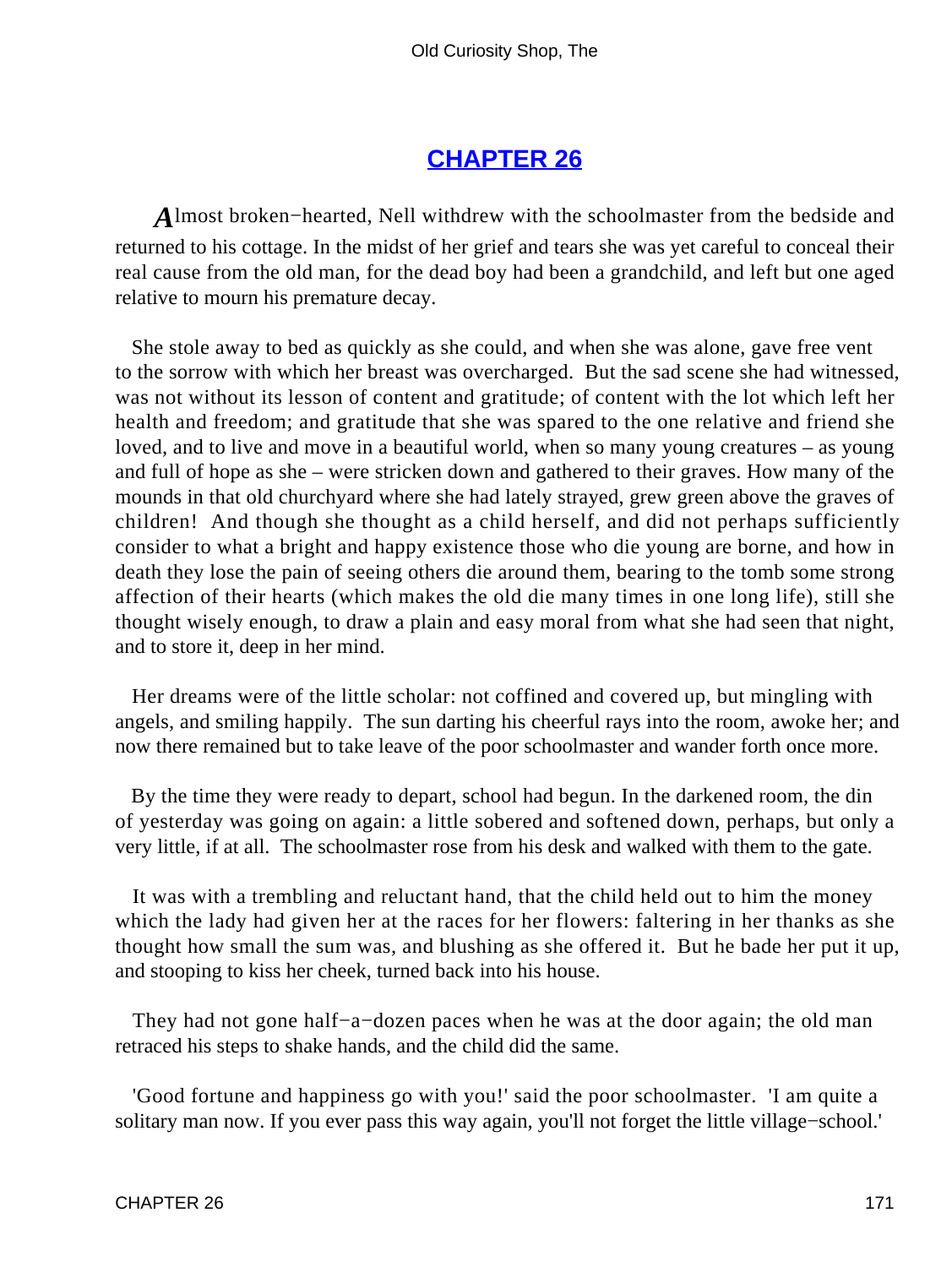'We shall never forget it, sir,' rejoined Nell; 'nor ever forget to be grateful to you for your kindness to us.'

 'I have heard such words from the lips of children very often,' said the schoolmaster, shaking his head, and smiling thoughtfully, 'but they were soon forgotten. I had attached one young friend to me, the better friend for being young – but that's over – God bless you!'

 They bade him farewell very many times, and turned away, walking slowly and often looking back, until they could see him no more. At length they had left the village far behind, and even lost sight of the smoke among the trees. They trudged onward now, at a quicker pace, resolving to keep the main road, and go wherever it might lead them.

 But main roads stretch a long, long way. With the exception of two or three inconsiderable clusters of cottages which they passed, without stopping, and one lonely road−side public−house where they had some bread and cheese, this highway had led them to nothing – late in the afternoon – and still lengthened out, far in the distance, the same dull, tedious, winding course, that they had been pursuing all day. As they had no resource, however, but to go forward, they still kept on, though at a much slower pace, being very weary and fatigued.

 The afternoon had worn away into a beautiful evening, when they arrived at a point where the road made a sharp turn and struck across a common. On the border of this common, and close to the hedge which divided it from the cultivated fields, a caravan was drawn up to rest; upon which, by reason of its situation, they came so suddenly that they could not have avoided it if they would.

 It was not a shabby, dingy, dusty cart, but a smart little house upon wheels, with white dimity curtains festooning the windows, and window−shutters of green picked out with panels of a staring red, in which happily−contrasted colours the whole concern shone brilliant. Neither was it a poor caravan drawn by a single donkey or emaciated horse, for a pair of horses in pretty good condition were released from the shafts and grazing on the frouzy grass. Neither was it a gipsy caravan, for at the open door (graced with a bright brass knocker) sat a Christian lady, stout and comfortable to look upon, who wore a large bonnet trembling with bows. And that it was not an unprovided or destitute caravan was clear from this lady's occupation, which was the very pleasant and refreshing one of taking tea. The tea−things, including a bottle of rather suspicious character and a cold knuckle of ham, were set forth upon a drum, covered with a white napkin; and there, as if at the most convenient round−table in all the world, sat this roving lady, taking her tea and enjoying the prospect.

 It happened that at that moment the lady of the caravan had her cup (which, that everything about her might be of a stout and comfortable kind, was a breakfast cup) to her lips, and that having her eyes lifted to the sky in her enjoyment of the full flavour of the tea, not unmingled possibly with just the slightest dash or gleam of something out of the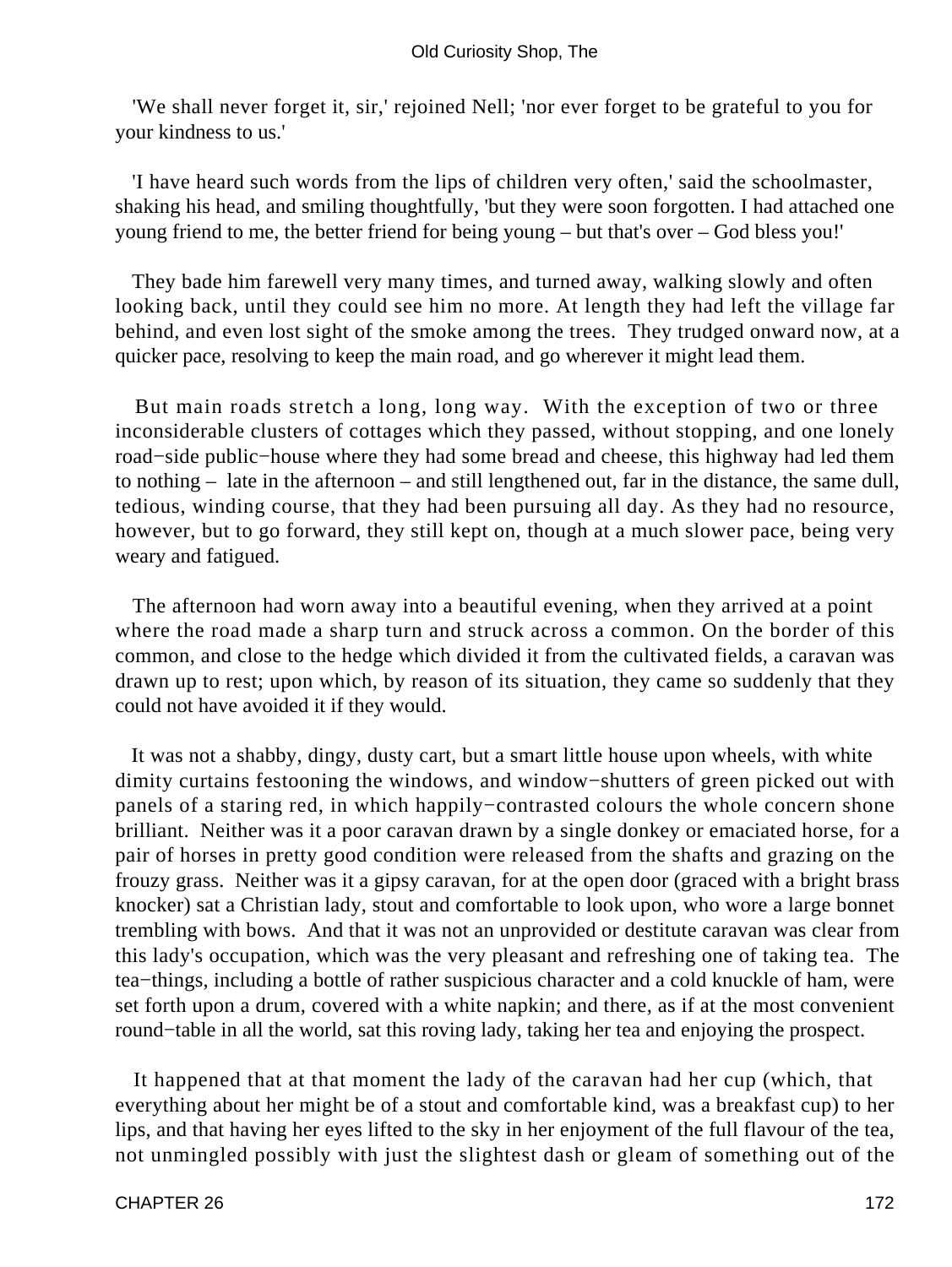### Old Curiosity Shop, The

suspicious bottle – but this is mere speculation and not distinct matter of history – it happened that being thus agreeably engaged, she did not see the travellers when they first came up. It was not until she was in the act of getting down the cup, and drawing a long breath after the exertion of causing its contents to disappear, that the lady of the caravan beheld an old man and a young child walking slowly by, and glancing at her proceedings with eyes of modest but hungry admiration.

 'Hey!' cried the lady of the caravan, scooping the crumbs out of her lap and swallowing the same before wiping her lips. 'Yes, to be sure – Who won the Helter−Skelter Plate, child?'

'Won what, ma'am?' asked Nell.

 'The Helter−Skelter Plate at the races, child – the plate that was run for on the second day.'

'On the second day, ma'am?'

 'Second day! Yes, second day,' repeated the lady with an air of impatience. 'Can't you say who won the Helter−Skelter Plate when you're asked the question civilly?'

'I don't know, ma'am.'

 'Don't know!' repeated the lady of the caravan; 'why, you were there. I saw you with my own eyes.'

 Nell was not a little alarmed to hear this, supposing that the lady might be intimately acquainted with the firm of Short and Codlin; but what followed tended to reassure her.

 'And very sorry I was,' said the lady of the caravan, 'to see you in company with a Punch; a low, practical, wulgar wretch, that people should scorn to look at.'

 'I was not there by choice,' returned the child; 'we didn't know our way, and the two men were very kind to us, and let us travel with them. Do you – do you know them, ma'am?'

 'Know 'em, child!' cried the lady of the caravan in a sort of shriek. 'Know them! But you're young and inexperienced, and that's your excuse for asking sich a question. Do I look as if I know'd 'em, does the caravan look as if it know'd 'em?'

 'No, ma'am, no,' said the child, fearing she had committed some grievous fault. 'I beg your pardon.'

 It was granted immediately, though the lady still appeared much ruffled and discomposed by the degrading supposition. The child then explained that they had left the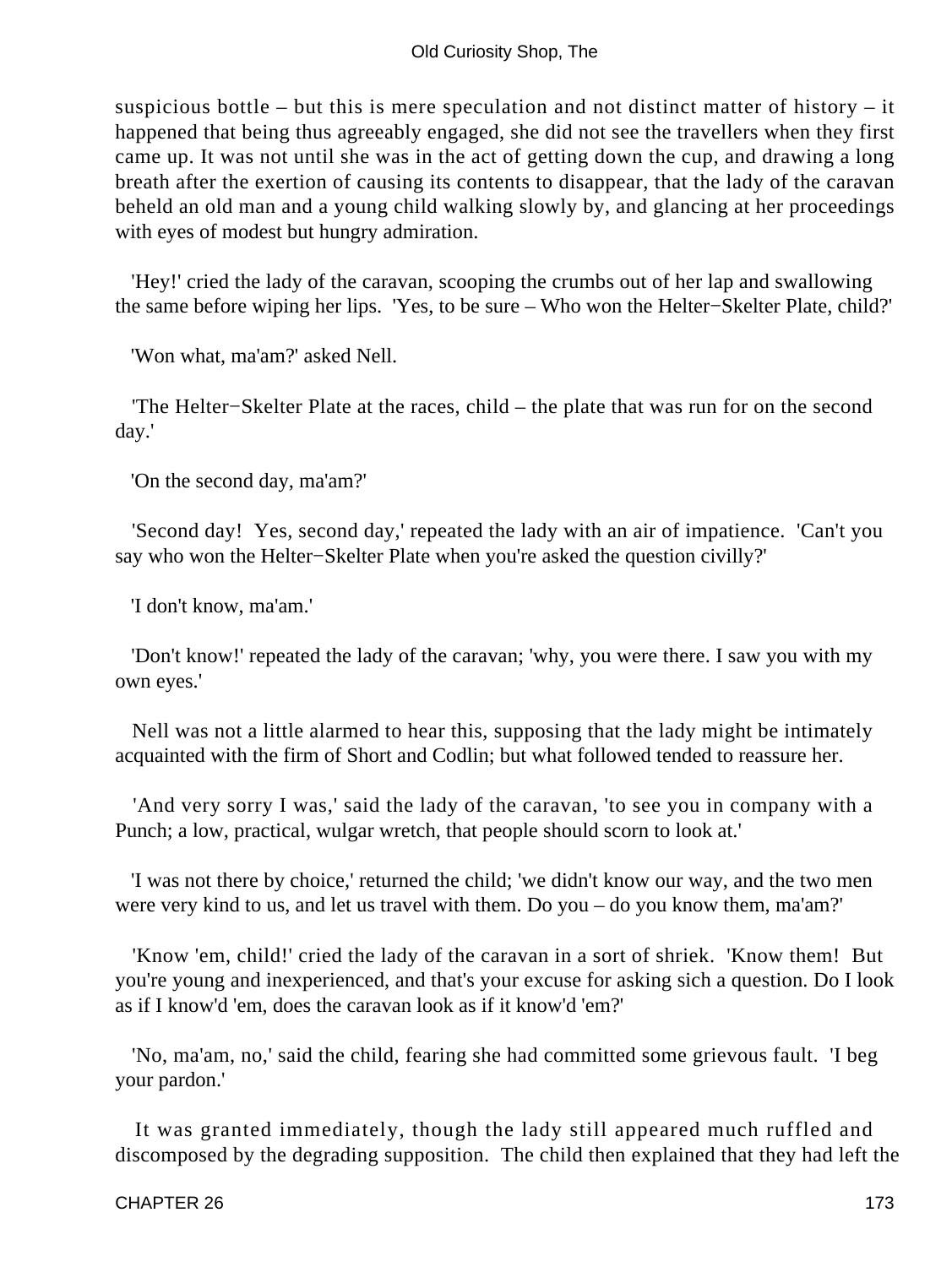races on the first day, and were travelling to the next town on that road, where they purposed to spend the night. As the countenance of the stout lady began to clear up, she ventured to inquire how far it was. The reply – which the stout lady did not come to, until she had thoroughly explained that she went to the races on the first day in a gig, and as an expedition of pleasure, and that her presence there had no connexion with any matters of business or profit – was, that the town was eight miles off.

 This discouraging information a little dashed the child, who could scarcely repress a tear as she glanced along the darkening road. Her grandfather made no complaint, but he sighed heavily as he leaned upon his staff, and vainly tried to pierce the dusty distance.

 The lady of the caravan was in the act of gathering her tea equipage together preparatory to clearing the table, but noting the child's anxious manner she hesitated and stopped. The child curtseyed, thanked her for her information, and giving her hand to the old man had already got some fifty yards or so away, when the lady of the caravan called to her to return.

 'Come nearer, nearer still,' said she, beckoning to her to ascend the steps. 'Are you hungry, child?'

'Not very, but we are tired, and it's – it **Is a** long way.'

 'Well, hungry or not, you had better have some tea,' rejoined her new acquaintance. 'I suppose you are agreeable to that, old gentleman?'

 The grandfather humbly pulled off his hat and thanked her. The lady of the caravan then bade him come up the steps likewise, but the drum proving an inconvenient table for two, they descended again, and sat upon the grass, where she handed down to them the tea−tray, the bread and butter, the knuckle of ham, and in short everything of which she had partaken herself, except the bottle which she had already embraced an opportunity of slipping into her pocket.

 'Set 'em out near the hind wheels, child, that's the best place,' said their friend, superintending the arrangements from above. 'Now hand up the teapot for a little more hot water, and a pinch of fresh tea, and then both of you eat and drink as much as you can, and don't spare anything; that's all I ask of you.'

 They might perhaps have carried out the lady's wish, if it had been less freely expressed, or even if it had not been expressed at all. But as this direction relieved them from any shadow of delicacy or uneasiness, they made a hearty meal and enjoyed it to the utmost.

 While they were thus engaged, the lady of the caravan alighted on the earth, and with her hands clasped behind her, and her large bonnet trembling excessively, walked up and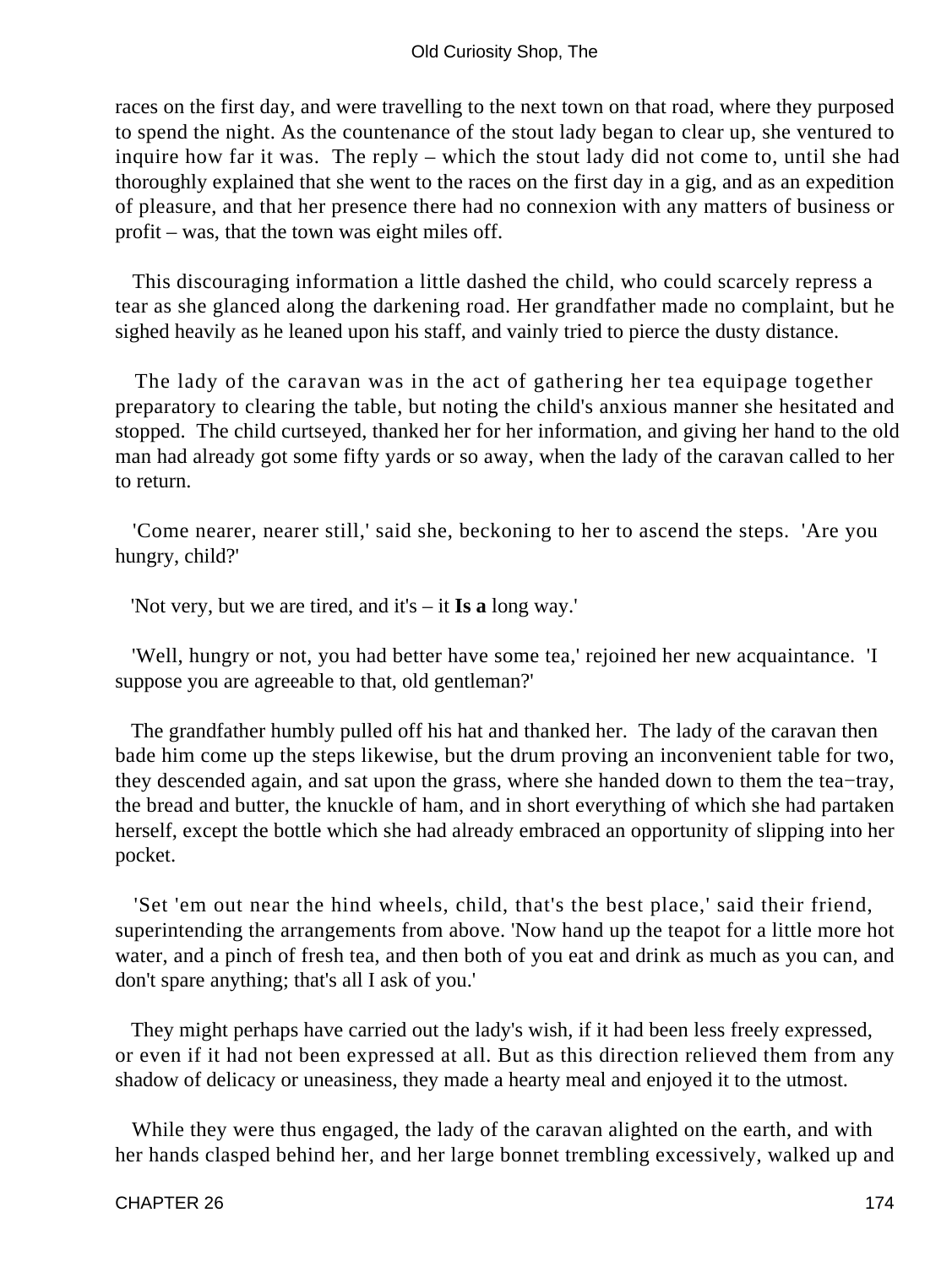down in a measured tread and very stately manner, surveying the caravan from time to time with an air of calm delight, and deriving particular gratification from the red panels and the brass knocker. When she had taken this gentle exercise for some time, she sat down upon the steps and called 'George'; whereupon a man in a carter's frock, who had been so shrouded in a hedge up to this time as to see everything that passed without being seen himself, parted the twigs that concealed him, and appeared in a sitting attitude, supporting on his legs a baking−dish and a half−gallon stone bottle, and bearing in his right hand a knife, and in his left a fork.

'Yes, Missus,' said George.

'How did you find the cold pie, George?'

'It warn't amiss, mum.'

 'And the beer,' said the lady of the caravan, with an appearance of being more interested in this question than the last; 'is it passable, George?'

'It's more flatterer than it might be,' George returned, 'but it an't so bad for all that.'

 To set the mind of his mistress at rest, he took a sip (amounting in quantity to a pint or thereabouts) from the stone bottle, and then smacked his lips, winked his eye, and nodded his head. No doubt with the same amiable desire, he immediately resumed his knife and fork, as a practical assurance that the beer had wrought no bad effect upon his appetite.

The lady of the caravan looked on approvingly for some time, and then said,

'Have you nearly finished?'

 'Wery nigh, mum.' And indeed, after scraping the dish all round with his knife and carrying the choice brown morsels to his mouth, and after taking such a scientific pull at the stone bottle that, by degrees almost imperceptible to the sight, his head went further and further back until he lay nearly at his full length upon the ground, this gentleman declared himself quite disengaged, and came forth from his retreat.

 'I hope I haven't hurried you, George,' said his mistress, who appeared to have a great sympathy with his late pursuit.

 'If you have,' returned the follower, wisely reserving himself for any favourable contingency that might occur, 'we must make up for it next time, that's all.'

'We are not a heavy load, George?'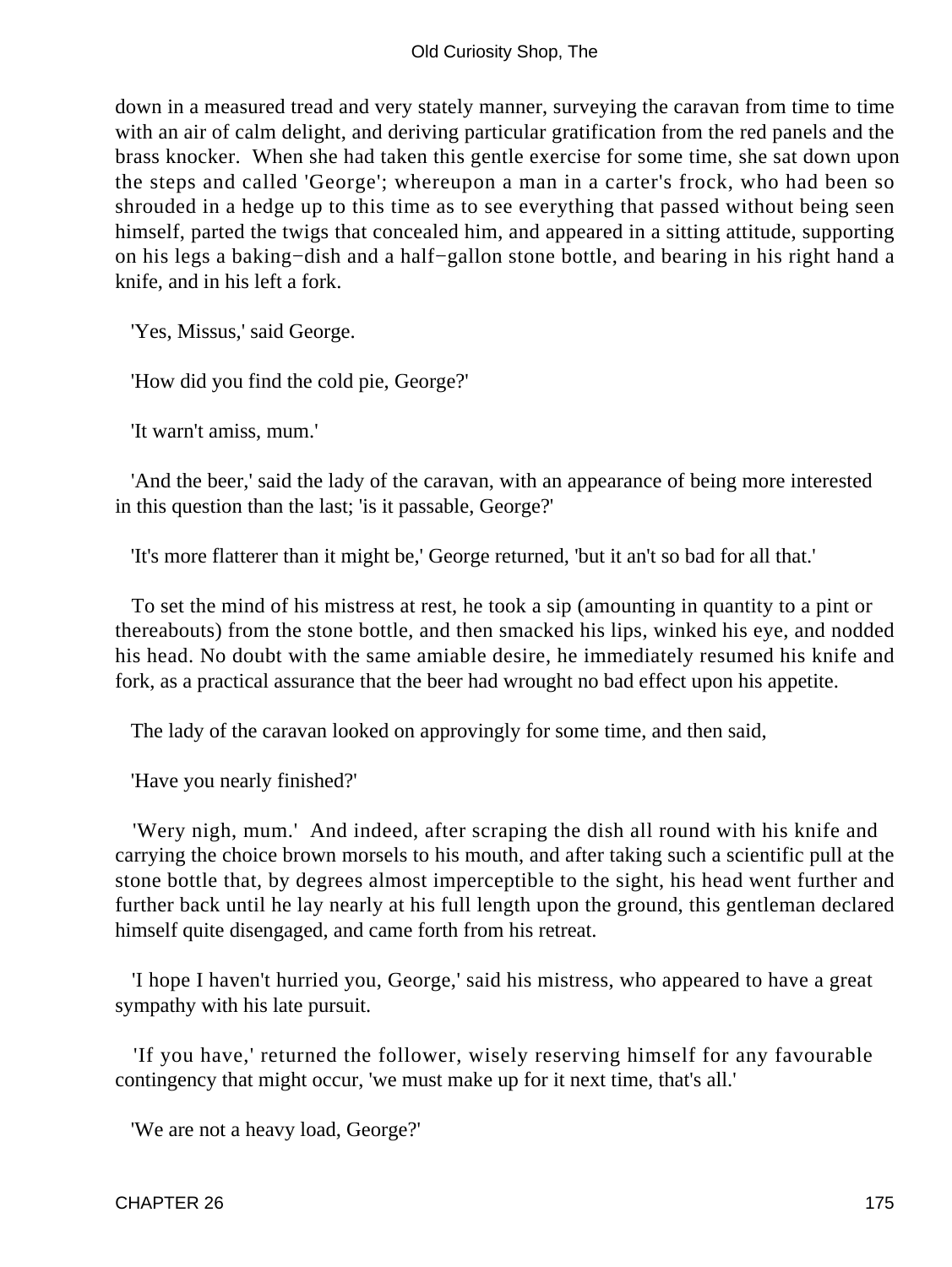'That's always what the ladies say,' replied the man, looking a long way round, as if he were appealing to Nature in general against such monstrous propositions. 'If you see a woman a driving, you'll always perceive that she never will keep her whip still; the horse can't go fast enough for her. If cattle have got their proper load, you never can persuade a woman that they'll not bear something more. What is ' the cause of this here?'

 'Would these two travellers make much difference to the horses, if we took them with us?' asked his mistress, offering no reply to the philosophical inquiry, and pointing to Nell and the old man, who were painfully preparing to resume their journey on foot.

'They'd make a difference in course,' said George doggedly.

'Would they make much difference?' repeated his mistress. 'They can't be very heavy.'

 'The weight o' the pair, mum,' said George, eyeing them with the look of a man who was calculating within half an ounce or so, 'would be a trifle under that of Oliver Cromwell."

 Nell was very much surprised that the man should be so accurately acquainted with the weight of one whom she had read of in books as having lived considerably before their time, but speedily forgot the subject in the joy of hearing that they were to go forward in the caravan, for which she thanked its lady with unaffected earnestness. She helped with great readiness and alacrity to put away the tea−things and other matters that were lying about, and, the horses being by that time harnessed, mounted into the vehicle, followed by her delighted grandfather. Their patroness then shut the door and sat herself down by her drum at an open window; and, the steps being struck by George and stowed under the carriage, away they went, with a great noise of flapping and creaking and straining, and the bright brass knocker, which nobody ever knocked at, knocking one perpetual double knock of its own accord as they jolted heavily along.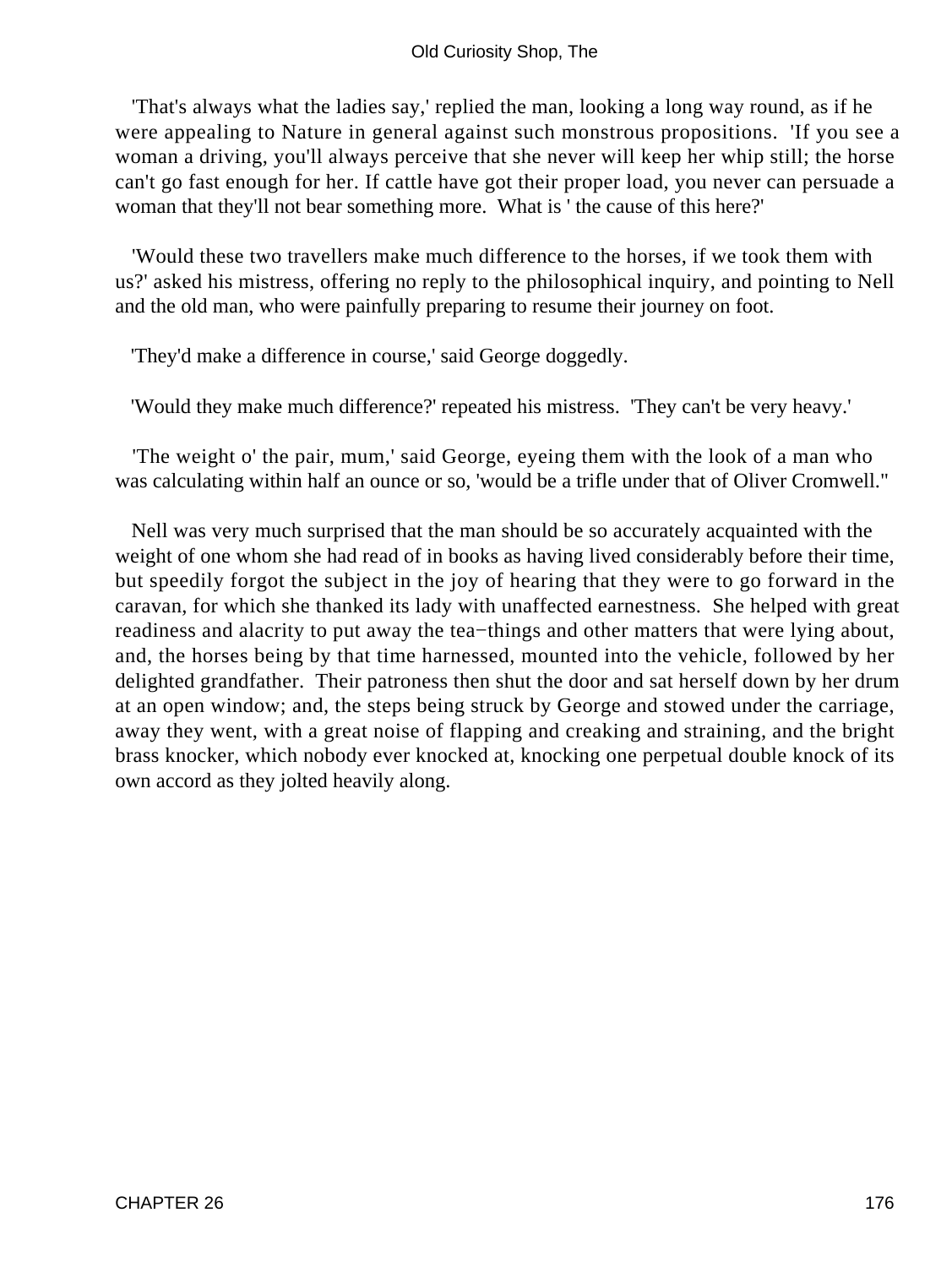# **[CHAPTER 27](#page-495-0)**

**When they had travelled slowly forward for some short distance, Nell ventured to steal** a look round the caravan and observe it more closely. One half of it – that moiety in which the comfortable proprietress was then seated – was carpeted, and so partitioned off at the further end as to accommodate a sleeping−place, constructed after the fashion of a berth on board ship, which was shaded, like the little windows, with fair white curtains, and looked comfortable enough, though by what kind of gymnastic exercise the lady of the caravan ever contrived to get into it, was an unfathomable mystery. The other half served for a kitchen, and was fitted up with a stove whose small chimney passed through the roof. It held also a closet or larder, several chests, a great pitcher of water, and a few cooking−utensils and articles of crockery. These latter necessaries hung upon the walls, which, in that portion of the establishment devoted to the lady of the caravan, were ornamented with such gayer and lighter decorations as a triangle and a couple of well−thumbed tambourines.

 The lady of the caravan sat at one window in all the pride and poetry of the musical instruments, and little Nell and her grandfather sat at the other in all the humility of the kettle and saucepans, while the machine jogged on and shifted the darkening prospect very slowly. At first the two travellers spoke little, and only in whispers, but as they grew more familiar with the place they ventured to converse with greater freedom, and talked about the country through which they were passing, and the different objects that presented themselves, until the old man fell asleep; which the lady of the caravan observing, invited Nell to come and sit beside her.

'Well, child,' she said, 'how do you like this way of travelling?'

 Nell replied that she thought it was very pleasant indeed, to which the lady assented in the case of people who had their spirits. For herself, she said, she was troubled with a lowness in that respect which required a constant stimulant; though whether the aforesaid stimulant was derived from the suspicious bottle of which mention has been already made or from other sources, she did not say.

 'That's the happiness of you young people,' she continued. 'You don't know what it is to be low in your feelings. You always have your appetites too, and what a comfort that is.'

 Nell thought that she could sometimes dispense with her own appetite very conveniently; and thought, moreover, that there was nothing either in the lady's personal appearance or in her manner of taking tea, to lead to the conclusion that her natural relish for meat and drink had at all failed her. She silently assented, however, as in duty bound, to what the lady had said, and waited until she should speak again.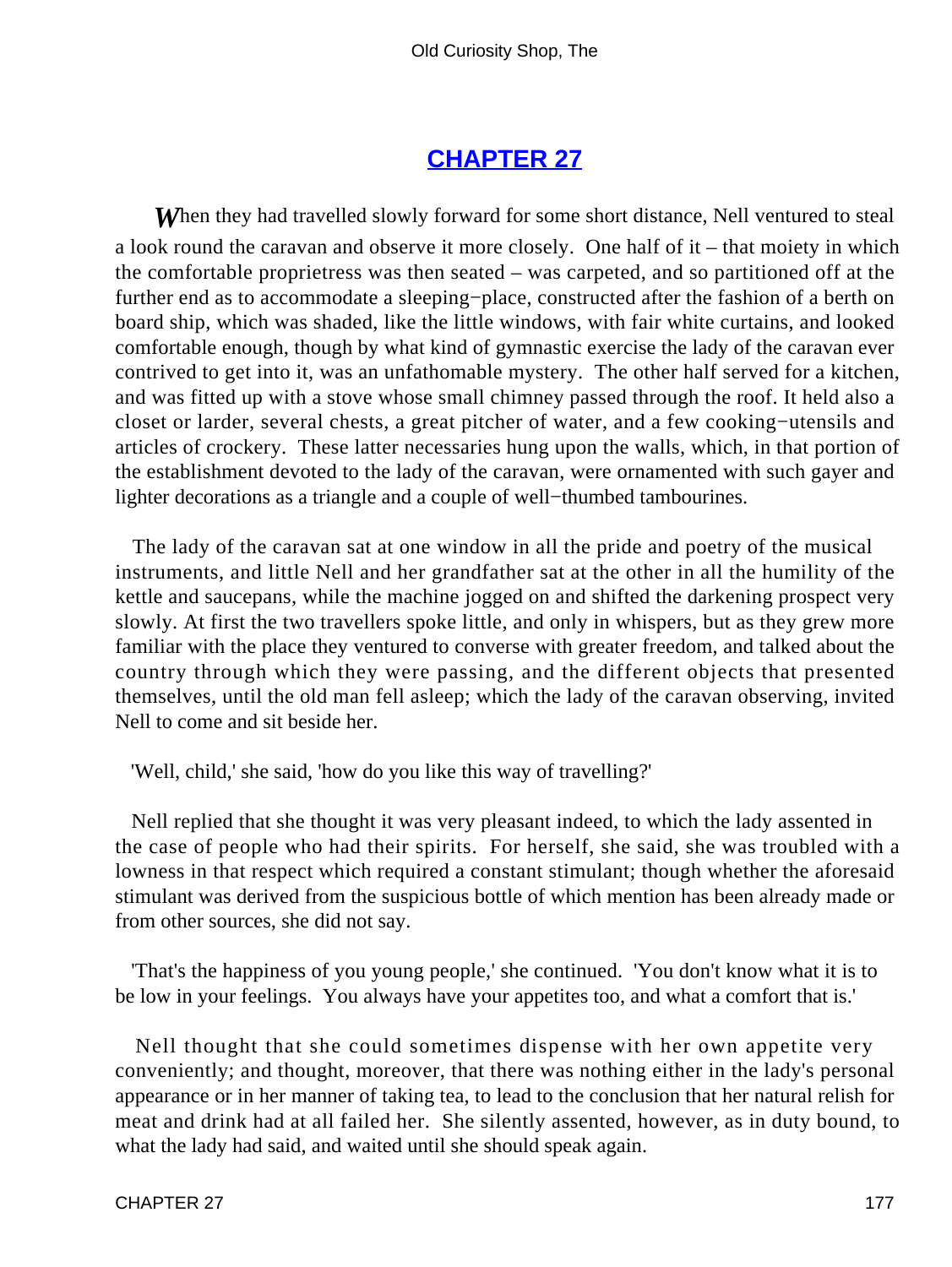Instead of speaking, however, she sat looking at the child for a long time in silence, and then getting up, brought out from a corner a large roll of canvas about a yard in width, which she laid upon the floor and spread open with her foot until it nearly reached from one end of the caravan to the other.

'There, child,' she said, 'read that.'

 Nell walked down it, and read aloud, in enormous black letters, the inscription, 'Jarley's WAX−WORK.'

'Read it again,' said the lady, complacently.

'Jarley's Wax−Work,' repeated Nell.

'That's me,' said the lady. 'I am Mrs Jarley.'

 Giving the child an encouraging look, intended to reassure her and let her know, that, although she stood in the presence of the original Jarley, she must not allow herself to be utterly overwhelmed and borne down, the lady of the caravan unfolded another scroll, whereon was the inscription, 'One hundred figures the full size of life,' and then another scroll, on which was written, 'The only stupendous collection of real wax−work in the world,' and then several smaller scrolls with such inscriptions as 'Now exhibiting within' – 'The genuine and only Jarley' – 'Jarley's unrivalled collection' – 'Jarley is the delight of the Nobility and Gentry' – 'The Royal Family are the patrons of Jarley.' When she had exhibited these leviathans of public announcement to the astonished child, she brought forth specimens of the lesser fry in the shape of hand−bills, some of which were couched in the form of parodies on popular melodies, as 'Believe me if all Jarley's wax−work so rare' – 'I saw thy show in youthful prime' – 'Over the water to Jarley;' while, to consult all tastes, others were composed with a view to the lighter and more facetious spirits, as a parody on the favourite air of 'If I had a donkey,' beginning

 If I know'd a donkey wot wouldn't go To see Mrs JARLEY'S wax−work show, Do you think I'd acknowledge him? Oh no no! Then run to Jarley's –

 – besides several compositions in prose, purporting to be dialogues between the Emperor of China and an oyster, or the Archbishop of Canterbury and a dissenter on the subject of church−rates, but all having the same moral, namely, that the reader must make haste to Jarley's, and that children and servants were admitted at half−price. When she had brought all these testimonials of her important position in society to bear upon her young companion, Mrs Jarley rolled them up, and having put them carefully away, sat down again, and looked at the child in triumph.

'Never go into the company of a filthy Punch any more,' said Mrs Jarley, 'after this.'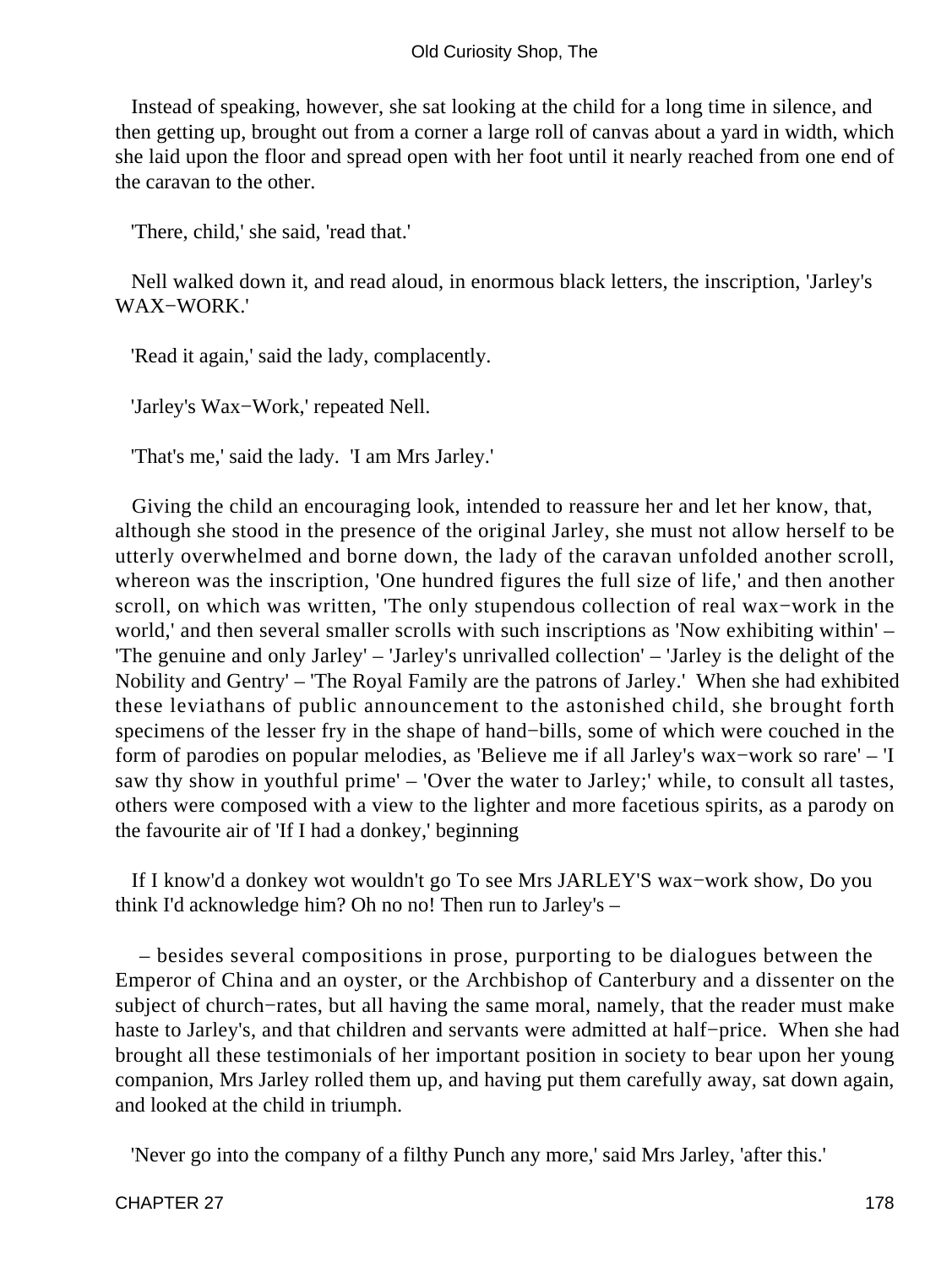### Old Curiosity Shop, The

'I never saw any wax−work, ma'am,' said Nell. 'Is it funnier than Punch?'

'Funnier!' said Mrs Jarley in a shrill voice. 'It is not funny at all.'

'Oh!' said Nell, with all possible humility.

 'It isn't funny at all,' repeated Mrs Jarley. 'It's calm and – what's that word again – critical?  $-$  no  $-$  classical, that's it  $-$  it's calm and classical. No low beatings and knockings about, no jokings and squeakings like your precious Punches, but always the same, with a constantly unchanging air of coldness and gentility; and so like life, that if wax−work only spoke and walked about, you'd hardly know the difference. I won't go so far as to say, that, as it is, I've seen wax−work quite like life, but I've certainly seen some life that was exactly like wax−work.'

'Is it here, ma'am?' asked Nell, whose curiosity was awakened by this description.

'Is what here, child?'

'The wax−work, ma'am.'

 'Why, bless you, child, what are you thinking of? How could such a collection be here, where you see everything except the inside of one little cupboard and a few boxes? It's gone on in the other wans to the assembly−rooms, and there it'll be exhibited the day after to−morrow. You are going to the same town, and you'll see it I dare say. It's natural to expect that you'll see it, and I've no doubt you will. I suppose you couldn't stop away if you was to try ever so much.'

'I shall not be in the town, I think, ma'am,' said the child.

'Not there!' cried Mrs Jarley. 'Then where will you be?'

'I – I – don't quite know. I am not certain.'

 'You don't mean to say that you're travelling about the country without knowing where you're going to?' said the lady of the caravan. 'What curious people you are! What line are you in? You looked to me at the races, child, as if you were quite out of your element, and had got there by accident.'

 'We were there quite by accident,' returned Nell, confused by this abrupt questioning. 'We are poor people, ma'am, and are only wandering about. We have nothing to do; – I wish we had.'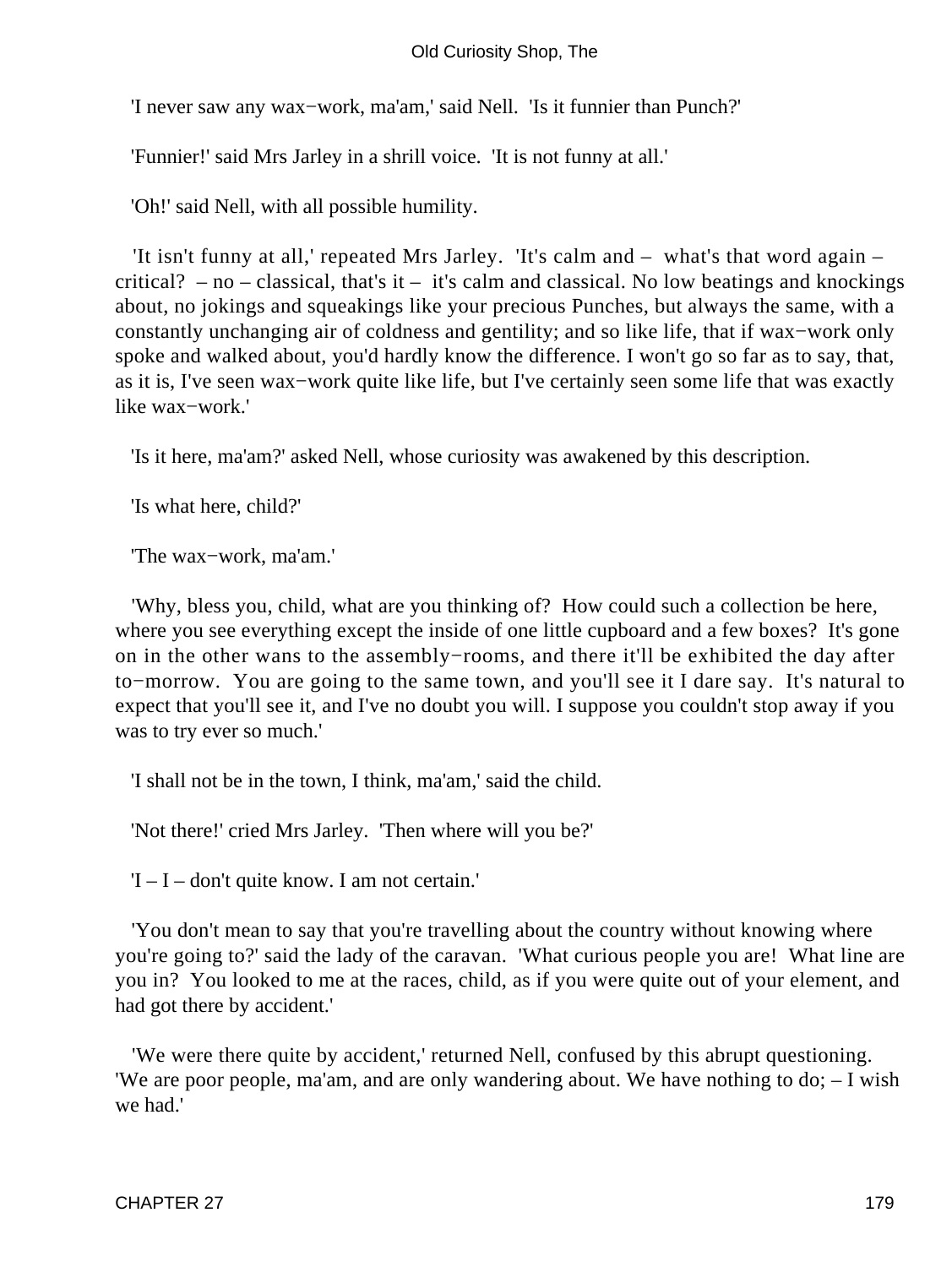'You amaze me more and more,' said Mrs Jarley, after remaining for some time as mute as one of her own figures. 'Why, what do you call yourselves? Not beggars?'

'Indeed, ma'am, I don't know what else we are,' returned the child.

 'Lord bless me,' said the lady of the caravan. 'I never heard of such a thing. Who'd have thought it!'

 She remained so long silent after this exclamation, that Nell feared she felt her having been induced to bestow her protection and conversation upon one so poor, to be an outrage upon her dignity that nothing could repair. This persuasion was rather confirmed than otherwise by the tone in which she at length broke silence and said,

'And yet you can read. And write too, I shouldn't wonder?'

'Yes, ma'am,' said the child, fearful of giving new offence by the confession.

'Well, and what a thing that is,' returned Mrs Jarley. 'I can't!'

 Nell said 'indeed' in a tone which might imply, either that she was reasonably surprised to find the genuine and only Jarley, who was the delight of the Nobility and Gentry and the peculiar pet of the Royal Family, destitute of these familiar arts; or that she presumed so great a lady could scarcely stand in need of such ordinary accomplishments. In whatever way Mrs Jarley received the response, it did not provoke her to further questioning, or tempt her into any more remarks at the time, for she relapsed into a thoughtful silence, and remained in that state so long that Nell withdrew to the other window and rejoined her grandfather, who was now awake.

 At length the lady of the caravan shook off her fit of meditation, and, summoning the driver to come under the window at which she was seated, held a long conversation with him in a low tone of voice, as if she were asking his advice on an important point, and discussing the pros and cons of some very weighty matter. This conference at length concluded, she drew in her head again, and beckoned Nell to approach.

 'And the old gentleman too,' said Mrs Jarley; 'for I want to have a word with him. Do you want a good situation for your grand−daughter, master? If you do, I can put her in the way of getting one. What do you say?'

 'I can't leave her,' answered the old man. 'We can't separate. What would become of me without her?'

 'I should have thought you were old enough to take care of yourself, if you ever will be,' retorted Mrs Jarley sharply.

#### CHAPTER 27 180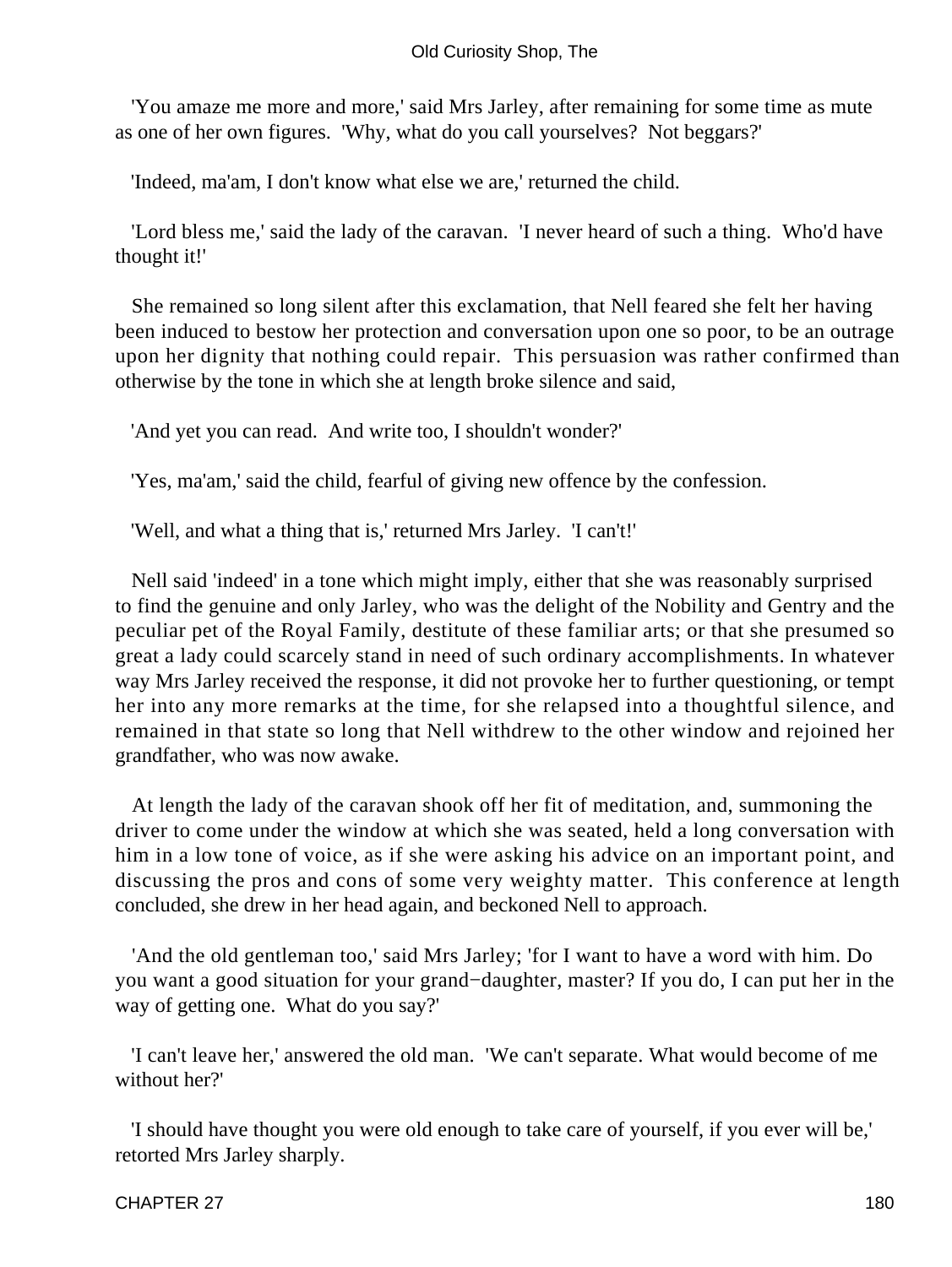'But he never will be,' said the child in an earnest whisper. 'I fear he never will be again. Pray do not speak harshly to him. We are very thankful to you,' she added aloud; 'but neither of us could part from the other if all the wealth of the world were halved between us.'

 Mrs Jarley was a little disconcerted by this reception of her proposal, and looked at the old man, who tenderly took Nell's hand and detained it in his own, as if she could have very well dispensed with his company or even his earthly existence. After an awkward pause, she thrust her head out of the window again, and had another conference with the driver upon some point on which they did not seem to agree quite so readily as on their former topic of discussion; but they concluded at last, and she addressed the grandfather again.

 'If you're really disposed to employ yourself,' said Mrs Jarley, 'there would be plenty for you to do in the way of helping to dust the figures, and take the checks, and so forth. What I want your grand−daughter for, is to point 'em out to the company; they would be soon learnt, and she has a way with her that people wouldn't think unpleasant, though she does come after me; for I've been always accustomed to go round with visitors myself, which I should keep on doing now, only that my spirits make a little ease absolutely necessary. It's not a common offer, bear in mind,' said the lady, rising into the tone and manner in which she was accustomed to address her audiences; 'it's Jarley's wax−work, remember. The duty's very light and genteel, the company particularly select, the exhibition takes place in assembly−rooms, town−halls, large rooms at inns, or auction galleries. There is none of your open−air wagrancy at Jarley's, recollect; there is no tarpaulin and sawdust at Jarley's, remember. Every expectation held out in the handbills is realised to the utmost, and the whole forms an effect of imposing brilliancy hitherto unrivalled in this kingdom. Remember that the price of admission is only sixpence, and that this is an opportunity which may never occur again!'

 Descending from the sublime when she had reached this point, to the details of common life, Mrs Jarley remarked that with reference to salary she could pledge herself to no specific sum until she had sufficiently tested Nell's abilities, and narrowly watched her in the performance of her duties. But board and lodging, both for her and her grandfather, she bound herself to provide, and she furthermore passed her word that the board should always be good in quality, and in quantity plentiful.

 Nell and her grandfather consulted together, and while they were so engaged, Mrs Jarley with her hands behind her walked up and down the caravan, as she had walked after tea on the dull earth, with uncommon dignity and self−esteem. Nor will this appear so slight a circumstance as to be unworthy of mention, when it is remembered that the caravan was in uneasy motion all the time, and that none but a person of great natural stateliness and acquired grace could have forborne to stagger.

'Now, child?' cried Mrs Jarley, coming to a halt as Nell turned towards her.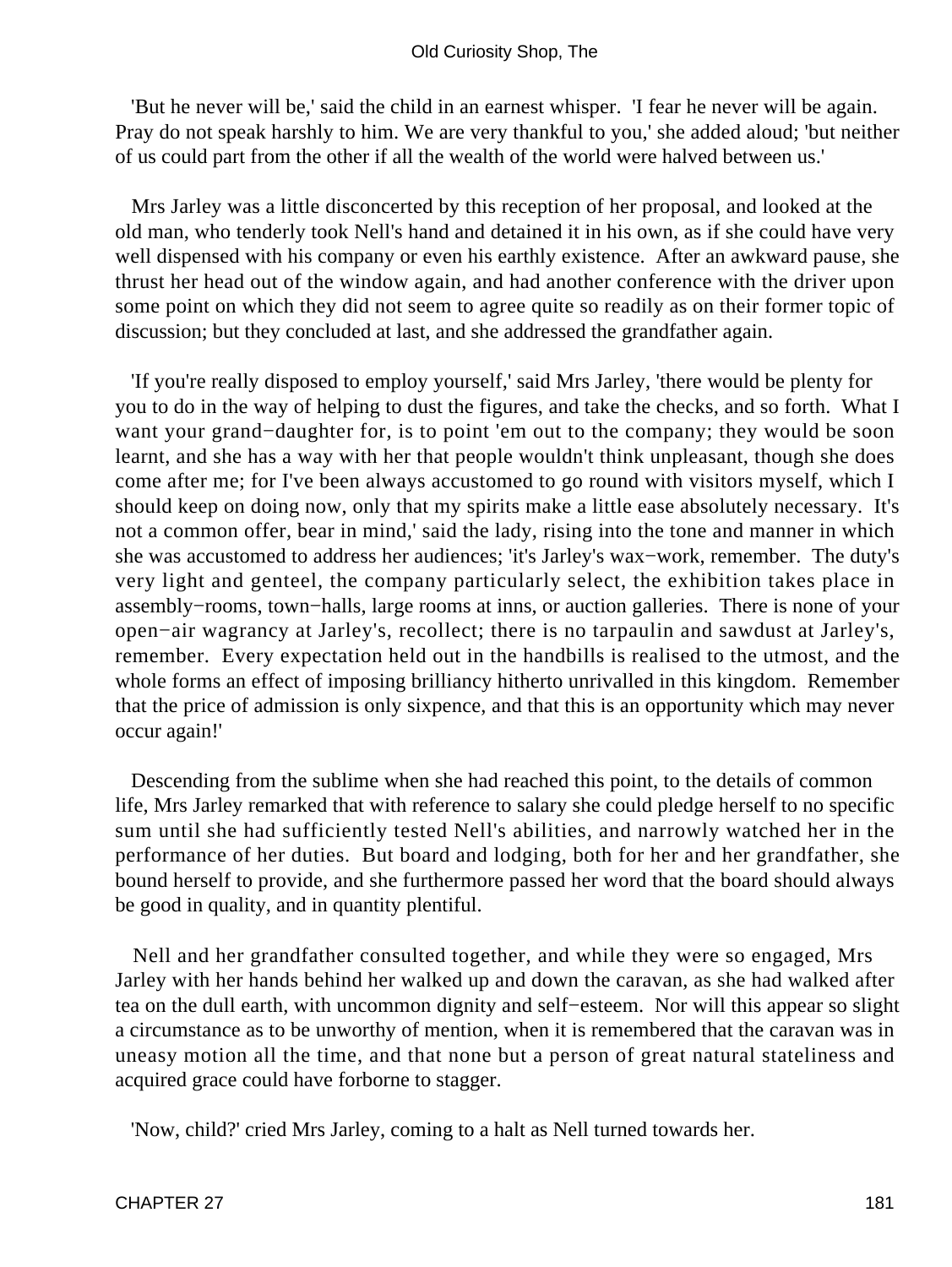'We are very much obliged to you, ma'am,' said Nell, 'and thankfully accept your offer.'

 'And you'll never be sorry for it,' returned Mrs Jarley. 'I'm pretty sure of that. So as that's all settled, let us have a bit of supper.'

 In the meanwhile, the caravan blundered on as if it too had been drinking strong beer and was drowsy, and came at last upon the paved streets of a town which were clear of passengers, and quiet, for it was by this time near midnight, and the townspeople were all abed. As it was too late an hour to repair to the exhibition room, they turned aside into a piece of waste ground that lay just within the old town−gate, and drew up there for the night, near to another caravan, which, notwithstanding that it bore on the lawful panel the great name of Jarley, and was employed besides in conveying from place to place the wax−work which was its country's pride, was designated by a grovelling stamp−office as a 'Common Stage Waggon,' and numbered too – seven thousand odd hundred – as though its precious freight were mere flour or coals!

 This ill−used machine being empty (for it had deposited its burden at the place of exhibition, and lingered here until its services were again required) was assigned to the old man as his sleeping−place for the night; and within its wooden walls, Nell made him up the best bed she could, from the materials at hand. For herself, she was to sleep in Mrs Jarley's own travelling− carriage, as a signal mark of that lady's favour and confidence.

 She had taken leave of her grandfather and was returning to the other waggon, when she was tempted by the coolness of the night to linger for a little while in the air. The moon was shining down upon the old gateway of the town, leaving the low archway very black and dark; and with a mingled sensation of curiosity and fear, she slowly approached the gate, and stood still to look up at it, wondering to see how dark, and grim, and old, and cold, it looked.

 There was an empty niche from which some old statue had fallen or been carried away hundreds of years ago, and she was thinking what strange people it must have looked down upon when it stood there, and how many hard struggles might have taken place, and how many murders might have been done, upon that silent spot, when there suddenly emerged from the black shade of the arch, a man. The instant he appeared, she recognised him – Who could have failed to recognise, in that instant, the ugly misshapen Quilp!

 The street beyond was so narrow, and the shadow of the houses on one side of the way so deep, that he seemed to have risen out of the earth. But there he was. The child withdrew into a dark corner, and saw him pass close to her. He had a stick in his hand, and, when he had got clear of the shadow of the gateway, he leant upon it, looked back – directly, as it seemed, towards where she stood – and beckoned.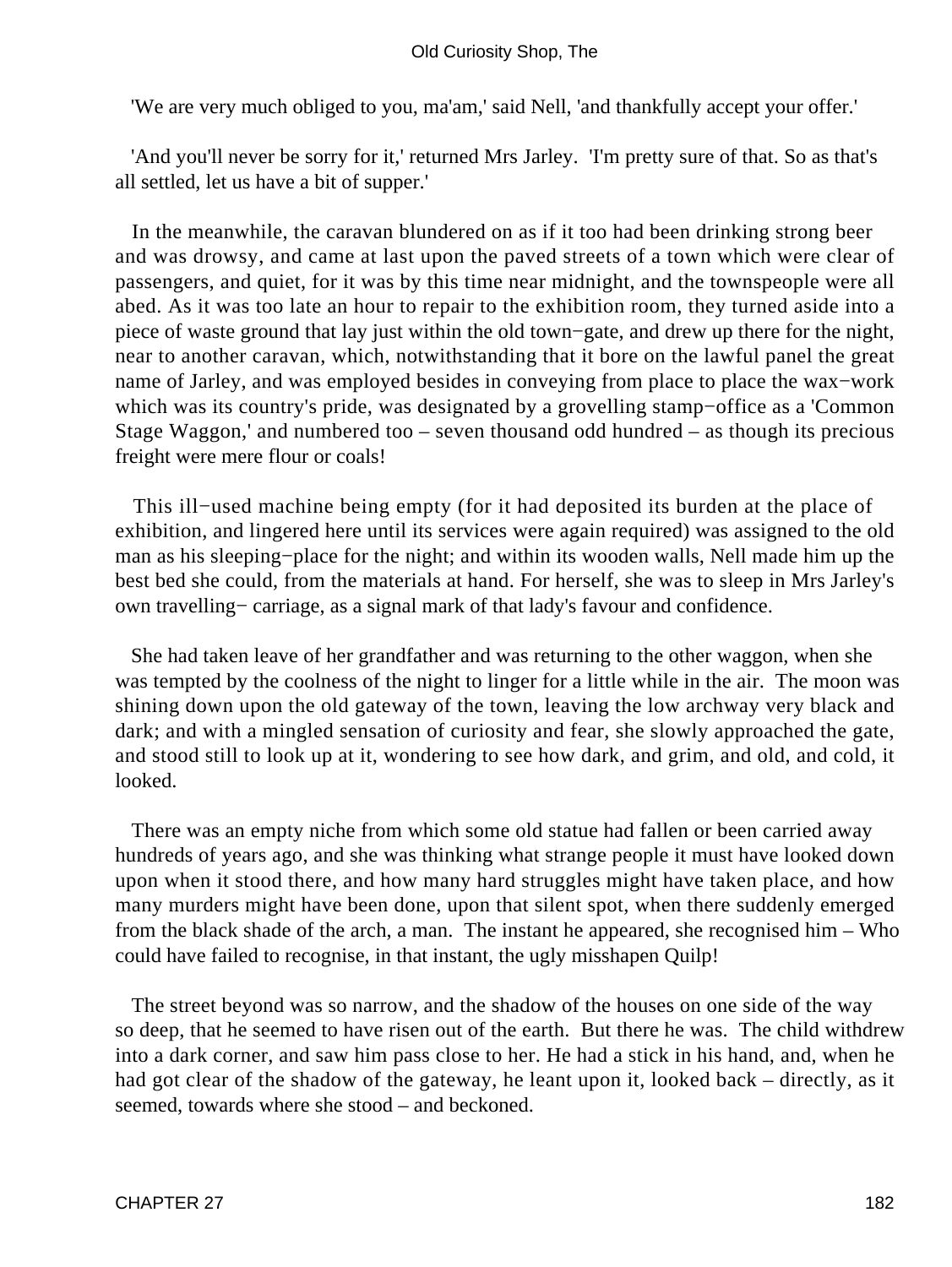To her? oh no, thank God, not to her; for as she stood, in an extremity of fear, hesitating whether to scream for help, or come from her hiding−place and fly, before he should draw nearer, there issued slowly forth from the arch another figure – that of a boy – who carried on his back a trunk.

 'Faster, sirrah!' cried Quilp, looking up at the old gateway, and showing in the moonlight like some monstrous image that had come down from its niche and was casting a backward glance at its old house, 'faster!'

'It's a dreadful heavy load, Sir,' the boy pleaded. 'I've come on very fast, considering.'

 'YOU have come fast, considering!' retorted Quilp; 'you creep, you dog, you crawl, you measure distance like a worm. There are the chimes now, half−past twelve.'

 He stopped to listen, and then turning upon the boy with a suddenness and ferocity that made him start, asked at what hour that London coach passed the corner of the road. The boy replied, at one.

'Come on then,' said Quilp, 'or I shall be too late. Faster – do you hear me? Faster.'

 The boy made all the speed he could, and Quilp led onward, constantly turning back to threaten him, and urge him to greater haste. Nell did not dare to move until they were out of sight and hearing, and then hurried to where she had left her grandfather, feeling as if the very passing of the dwarf so near him must have filled him with alarm and terror. But he was sleeping soundly, and she softly withdrew.

 As she was making her way to her own bed, she determined to say nothing of this adventure, as upon whatever errand the dwarf had come (and she feared it must have been in search of them) it was clear by his inquiry about the London coach that he was on his way homeward, and as he had passed through that place, it was but reasonable to suppose that they were safer from his inquiries there, than they could be elsewhere. These reflections did not remove her own alarm, for she had been too much terrified to be easily composed, and felt as if she were hemmed in by a legion of Quilps, and the very air itself were filled with them.

 The delight of the Nobility and Gentry and the patronised of Royalty had, by some process of self−abridgment known only to herself, got into her travelling bed, where she was snoring peacefully, while the large bonnet, carefully disposed upon the drum, was revealing its glories by the light of a dim lamp that swung from the roof. The child's bed was already made upon the floor, and it was a great comfort to her to hear the steps removed as soon as she had entered, and to know that all easy communication between persons outside and the brass knocker was by this means effectually prevented. Certain guttural sounds, too, which from time to time ascended through the floor of the caravan, and a rustling of straw in the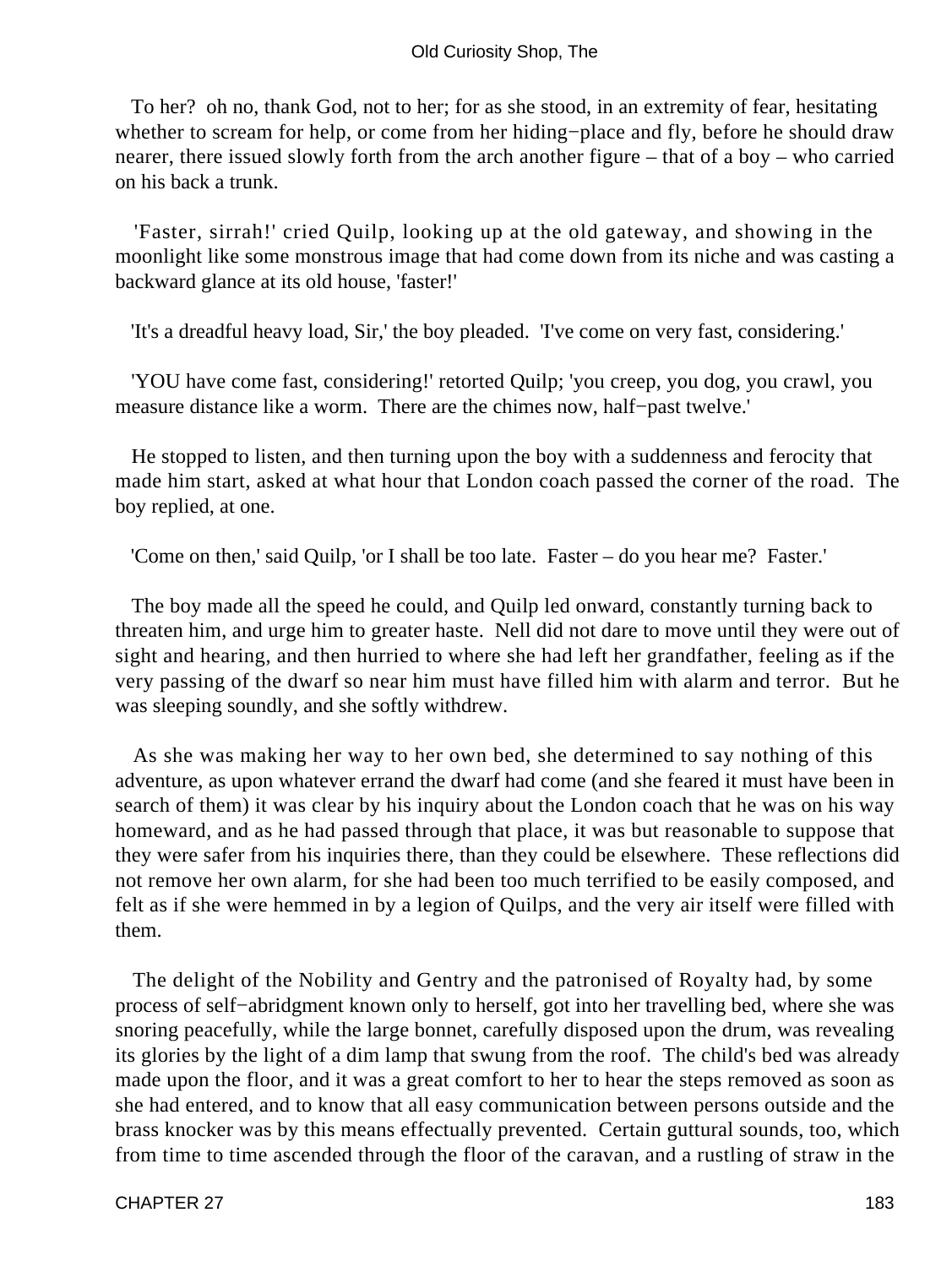same direction, apprised her that the driver was couched upon the ground beneath, and gave her an additional feeling of security.

 Notwithstanding these protections, she could get none but broken sleep by fits and starts all night, for fear of Quilp, who throughout her uneasy dreams was somehow connected with the wax−work, or was wax−work himself, or was Mrs Jarley and wax−work too, or was himself, Mrs Jarley, wax−work, and a barrel organ all in one, and yet not exactly any of them either. At length, towards break of day, that deep sleep came upon her which succeeds to weariness and over−watching, and which has no consciousness but one of overpowering and irresistible enjoyment.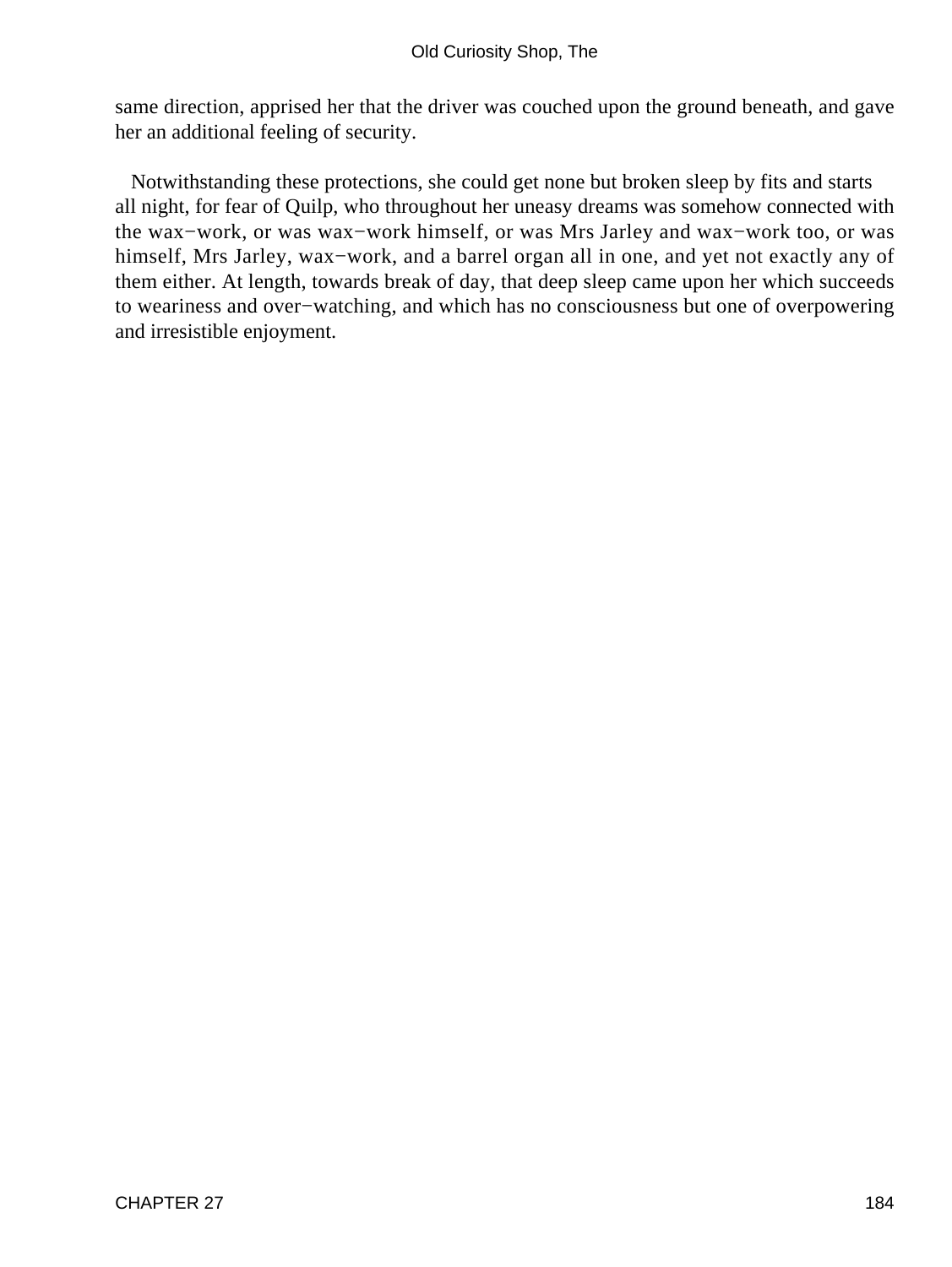# **[CHAPTER 28](#page-495-0)**

*S*leep hung upon the eyelids of the child so long, that, when she awoke, Mrs Jarley was already decorated with her large bonnet, and actively engaged in preparing breakfast. She received Nell's apology for being so late with perfect good humour, and said that she should not have roused her if she had slept on until noon.

 'Because it does you good,' said the lady of the caravan, 'when you're tired, to sleep as long as ever you can, and get the fatigue quite off; and that's another blessing of your time of life – you can sleep so very sound.'

'Have you had a bad night, ma'am?' asked Nell.

 'I seldom have anything else, child,' replied Mrs Jarley, with the air of a martyr. 'I sometimes wonder how I bear it.'

 Remembering the snores which had proceeded from that cleft in the caravan in which the proprietress of the wax−work passed the night, Nell rather thought she must have been dreaming of lying awake. However, she expressed herself very sorry to hear such a dismal account of her state of health, and shortly afterwards sat down with her grandfather and Mrs Jarley to breakfast. The meal finished, Nell assisted to wash the cups and saucers, and put them in their proper places, and these household duties performed, Mrs Jarley arrayed herself in an exceedingly bright shawl for the purpose of making a progress through the streets of the town.

 'The wan will come on to bring the boxes,' said Mrs Jarley, and you had better come in it, child. I am obliged to walk, very much against my will; but the people expect it of me, and public characters can't be their own masters and mistresses in such matters as these. How do I look, child?'

 Nell returned a satisfactory reply, and Mrs Jarley, after sticking a great many pins into various parts of her figure, and making several abortive attempts to obtain a full view of her own back, was at last satisfied with her appearance, and went forth majestically.

 The caravan followed at no great distance. As it went jolting through the streets, Nell peeped from the window, curious to see in what kind of place they were, and yet fearful of encountering at every turn the dreaded face of Quilp. It was a pretty large town, with an open square which they were crawling slowly across, and in the middle of which was the Town−Hall, with a clock−tower and a weather−cock. There were houses of stone, houses of red brick, houses of yellow brick, houses of lath and plaster; and houses of wood, many of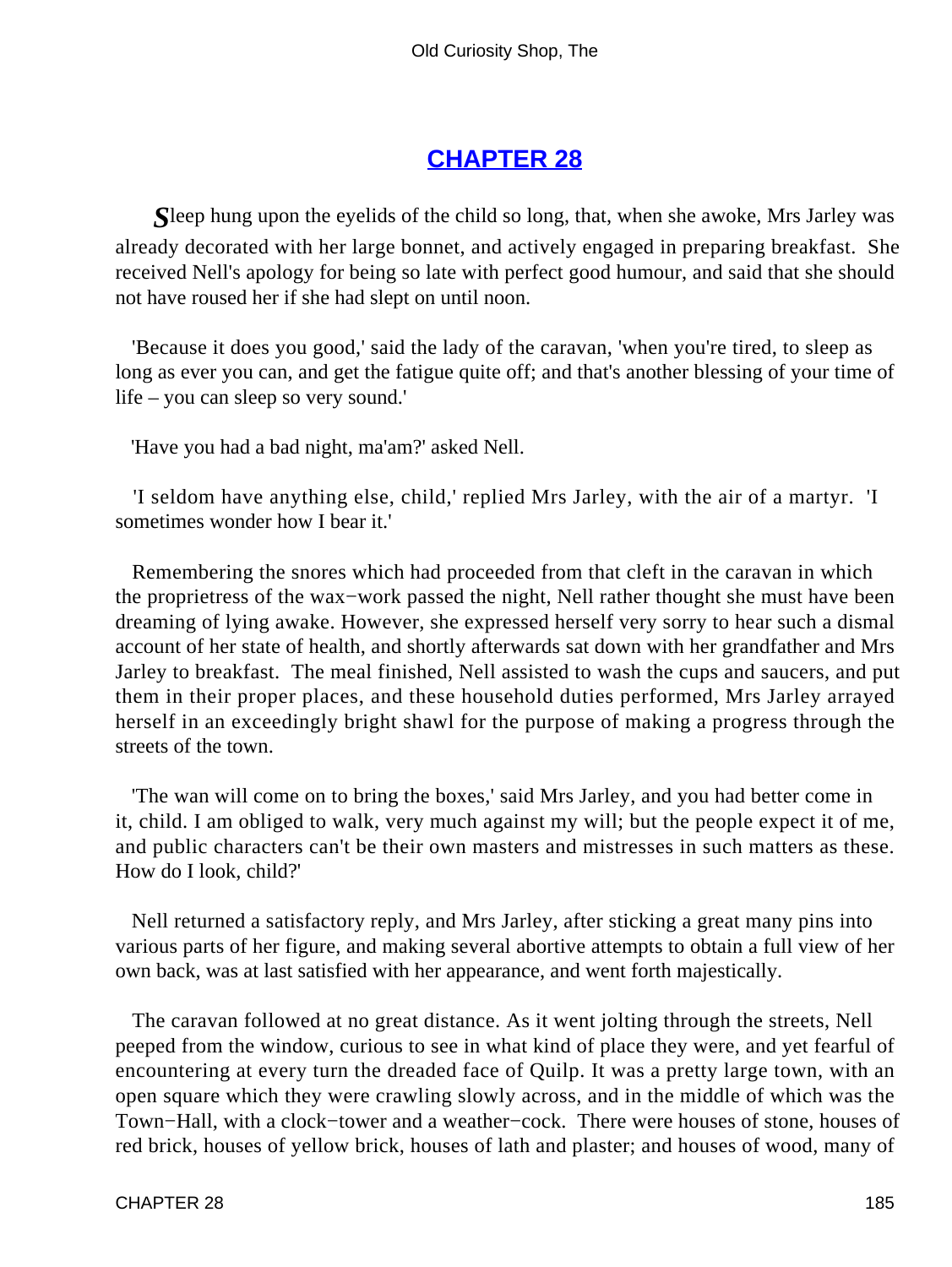them very old, with withered faces carved upon the beams, and staring down into the street. These had very little winking windows, and low−arched doors, and, in some of the narrower ways, quite overhung the pavement. The streets were very clean, very sunny, very empty, and very dull. A few idle men lounged about the two inns, and the empty market−place, and the tradesmen's doors, and some old people were dozing in chairs outside an alms−house wall; but scarcely any passengers who seemed bent on going anywhere, or to have any object in view, went by; and if perchance some straggler did, his footsteps echoed on the hot bright pavement for minutes afterwards. Nothing seemed to be going on but the clocks, and they had such drowzy faces, such heavy lazy hands, and such cracked voices that they surely must have been too slow. The very dogs were all asleep, and the flies, drunk with moist sugar in the grocer's shop, forgot their wings and briskness, and baked to death in dusty corners of the window.

 Rumbling along with most unwonted noise, the caravan stopped at last at the place of exhibition, where Nell dismounted amidst an admiring group of children, who evidently supposed her to be an important item of the curiosities, and were fully impressed with the belief that her grandfather was a cunning device in wax. The chests were taken out with all convenient despatch, and taken in to be unlocked by Mrs Jarley, who, attended by George and another man in velveteen shorts and a drab hat ornamented with turnpike tickets, were waiting to dispose their contents (consisting of red festoons and other ornamental devices in upholstery work) to the best advantage in the decoration of the room.

 They all got to work without loss of time, and very busy they were. As the stupendous collection were yet concealed by cloths, lest the envious dust should injure their complexions, Nell bestirred herself to assist in the embellishment of the room, in which her grandfather also was of great service. The two men being well used to it, did a great deal in a short time; and Mrs Jarley served out the tin tacks from a linen pocket like a toll−collector's which she wore for the purpose, and encouraged her assistants to renewed exertion.

 While they were thus employed, a tallish gentleman with a hook nose and black hair, dressed in a military surtout very short and tight in the sleeves, and which had once been frogged and braided all over, but was now sadly shorn of its garniture and quite threadbare – dressed too in ancient grey pantaloons fitting tight to the leg, and a pair of pumps in the winter of their existence – looked in at the door and smiled affably. Mrs Jarley's back being then towards him, the military gentleman shook his forefinger as a sign that her myrmidons were not to apprise her of his presence, and stealing up close behind her, tapped her on the neck, and cried playfully 'Boh!'

 'What, Mr Slum!' cried the lady of the wax−work. 'Lot! who'd have thought of seeing you here!'

 ''Pon my soul and honour,' said Mr Slum, 'that's a good remark. 'Pon my soul and honour that's a wise remark. Who would have thought it! George, my faithful feller, how are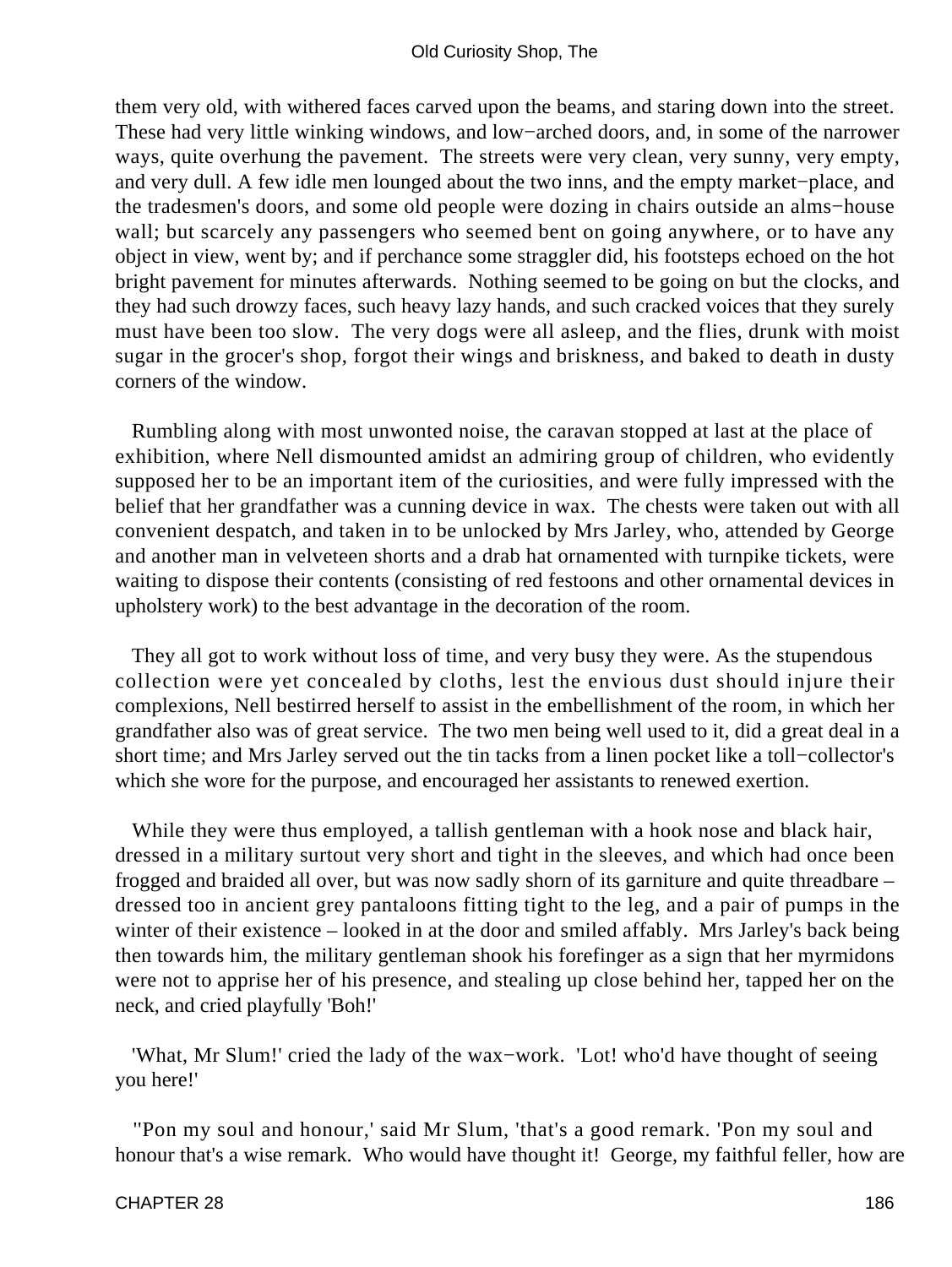you?'

 George received this advance with a surly indifference, observing that he was well enough for the matter of that, and hammering lustily all the time.

 'I came here,' said the military gentleman turning to Mrs Jarley – ''pon my soul and honour I hardly know what I came here for. It would puzzle me to tell you, it would by Gad. I wanted a little inspiration, a little freshening up, a little change of ideas, and – 'Pon my soul and honour,' said the military gentleman, checking himself and looking round the room, 'what a devilish classical thing this is! by Gad, it's quite Minervian.'

'It'll look well enough when it comes to be finished,' observed Mrs Jarley.

'Well enough!' said Mr Slum. 'Will you believe me when I say it's the delight of my life to have dabbled in poetry, when I think I've exercised my pen upon this charming theme? By the way – any orders? Is there any little thing I can do for you?'

 'It comes so very expensive, sir,' replied Mrs Jarley, 'and I really don't think it does much good.'

 'Hush! No, no!' returned Mr Slum, elevating his hand. 'No fibs. I'll not hear it. Don't say it don't do good. Don't say it. I know better!'

'I don't think it does,' said Mrs Jarley.

 'Ha, ha!' cried Mr Slum, 'you're giving way, you're coming down. Ask the perfumers, ask the blacking−makers, ask the hatters, ask the old lottery−office−keepers – ask any man among 'em what my poetry has done for him, and mark my words, he blesses the name of Slum. If he's an honest man, he raises his eyes to heaven, and blesses the name of Slum – mark that! You are acquainted with Westminster Abbey, Mrs Jarley?'

'Yes, surely.'

 'Then upon my soul and honour, ma'am, you'll find in a certain angle of that dreary pile, called Poets' Corner, a few smaller names than Slum,' retorted that gentleman, tapping himself expressively on the forehead to imply that there was some slight quantity of brain behind it. 'I've got a little trifle here, now,' said Mr Slum, taking off his hat which was full of scraps of paper, 'a little trifle here, thrown off in the heat of the moment, which I should say was exactly the thing you wanted to set this place on fire with. It's an acrostic – the name at this moment is Warren, and the idea's a convertible one, and a positive inspiration for Jarley. Have the acrostic.'

'I suppose it's very dear,' said Mrs Jarley.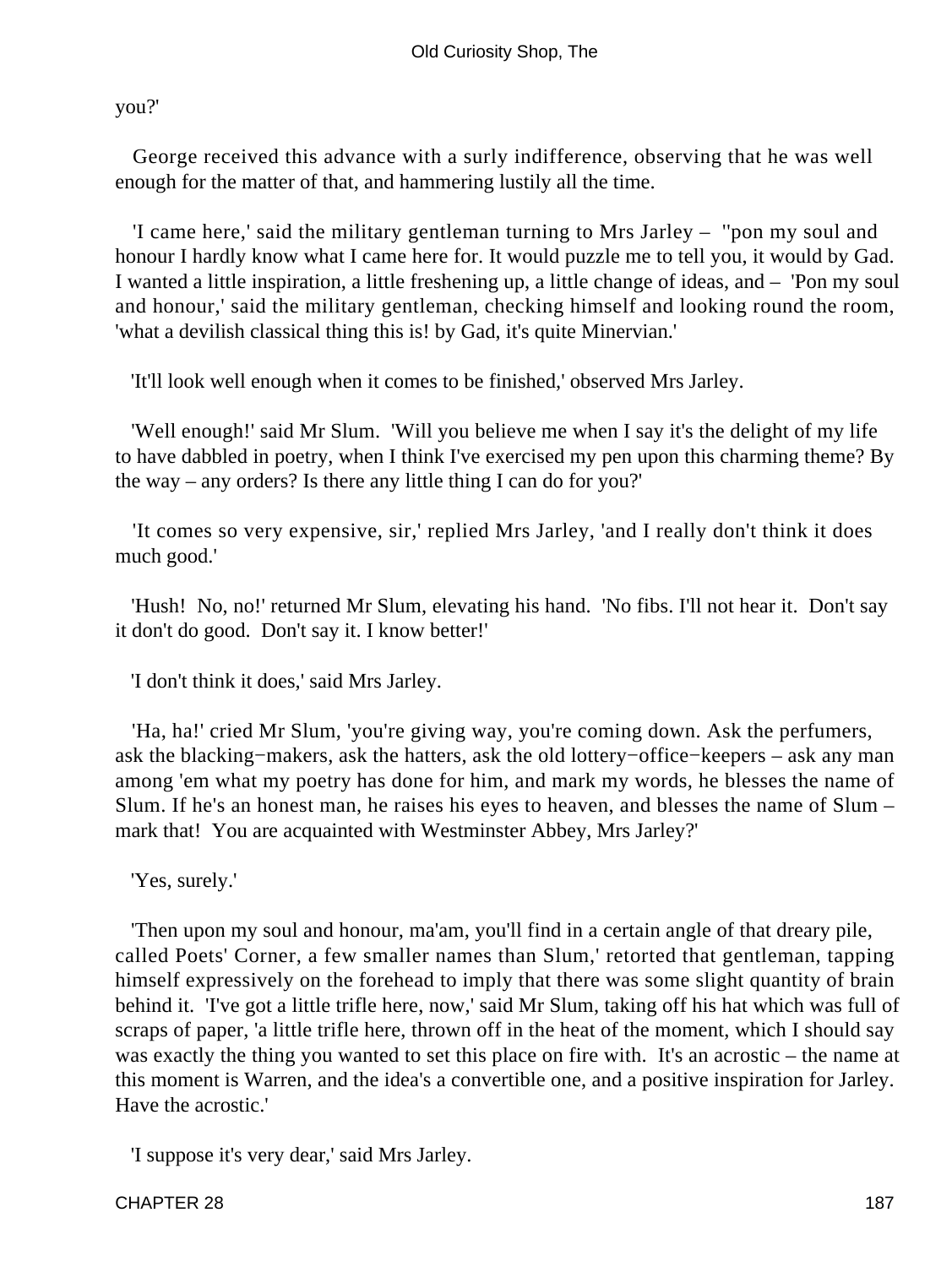'Five shillings,' returned Mr Slum, using his pencil as a toothpick. 'Cheaper than any prose.'

'I couldn't give more than three,' said Mrs Jarley.

' – And six,' retorted Slum. 'Come. Three−and−six.'

 Mrs Jarley was not proof against the poet's insinuating manner, and Mr Slum entered the order in a small note−book as a three−and−sixpenny one. Mr Slum then withdrew to alter the acrostic, after taking a most affectionate leave of his patroness, and promising to return, as soon as he possibly could, with a fair copy for the printer.

 As his presence had not interfered with or interrupted the preparations, they were now far advanced, and were completed shortly after his departure. When the festoons were all put up as tastily as they might be, the stupendous collection was uncovered, and there were displayed, on a raised platform some two feet from the floor, running round the room and parted from the rude public by a crimson rope breast high, divers sprightly effigies of celebrated characters, singly and in groups, clad in glittering dresses of various climes and times, and standing more or less unsteadily upon their legs, with their eyes very wide open, and their nostrils very much inflated, and the muscles of their legs and arms very strongly developed, and all their countenances expressing great surprise. All the gentlemen were very pigeon−breasted and very blue about the beards; and all the ladies were miraculous figures; and all the ladies and all the gentlemen were looking intensely nowhere, and staring with extraordinary earnestness at nothing.

 When Nell had exhausted her first raptures at this glorious sight, Mrs Jarley ordered the room to be cleared of all but herself and the child, and, sitting herself down in an arm−chair in the centre, formally invested Nell with a willow wand, long used by herself for pointing out the characters, and was at great pains to instruct her in her duty.

 'That,' said Mrs Jarley in her exhibition tone, as Nell touched a figure at the beginning of the platform, 'is an unfortunate Maid of Honour in the Time of Queen Elizabeth, who died from pricking her finger in consequence of working upon a Sunday. Observe the blood which is trickling from her finger; also the gold−eyed needle of the period, with which she is at work.'

 All this, Nell repeated twice or thrice: pointing to the finger and the needle at the right times: and then passed on to the next.

 'That, ladies and gentlemen,' said Mrs Jarley, 'is jasper Packlemerton of atrocious memory, who courted and married fourteen wives, and destroyed them all, by tickling the soles of their feet when they were sleeping in the consciousness of innocence and virtue. On being brought to the scaffold and asked if he was sorry for what he had done, he replied yes,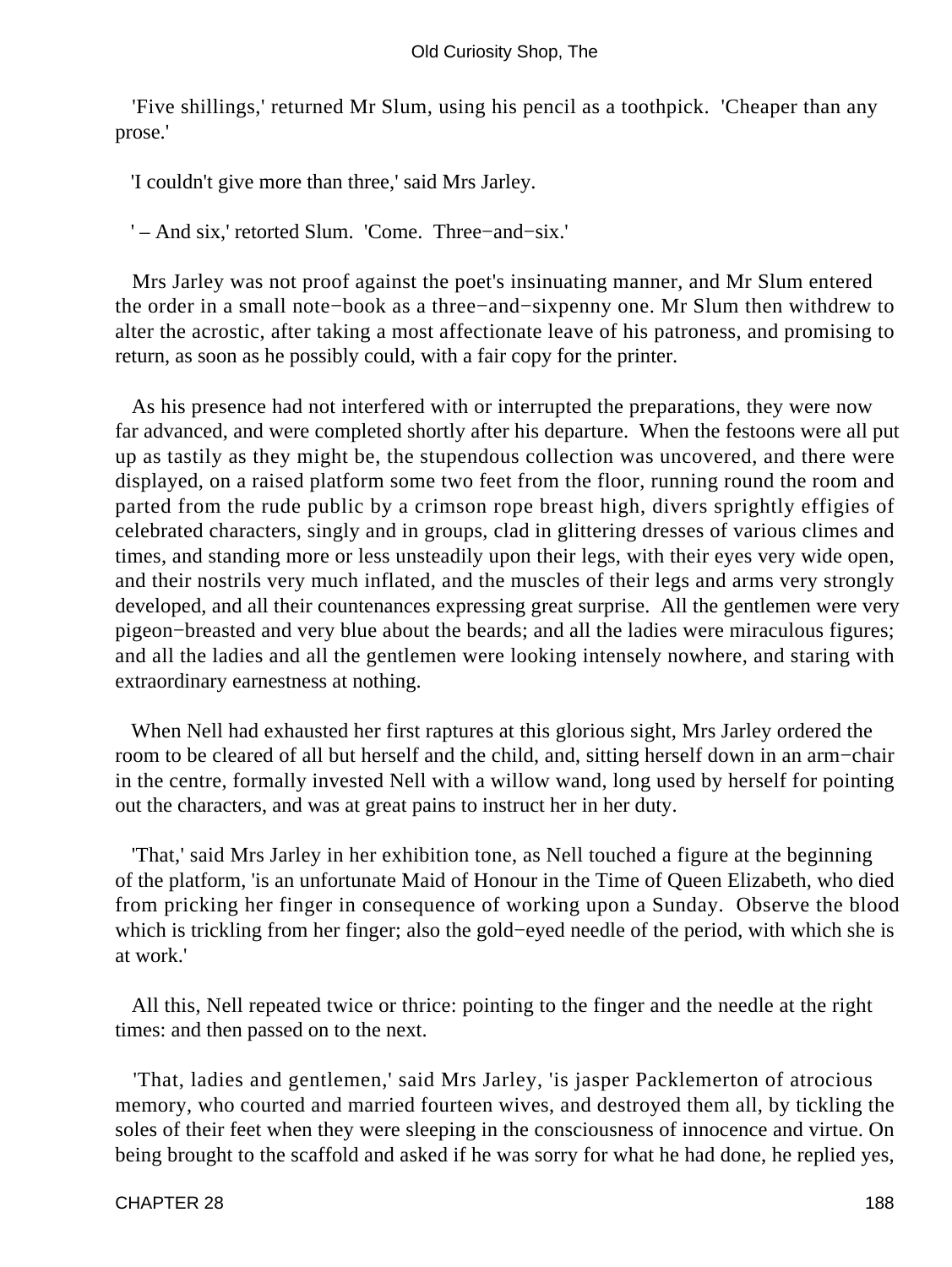he was sorry for having let 'em off so easy, and hoped all Christian husbands would pardon him the offence. Let this be a warning to all young ladies to be particular in the character of the gentlemen of their choice. Observe that his fingers are curled as if in the act of tickling, and that his face is represented with a wink, as he appeared when committing his barbarous murders.'

 When Nell knew all about Mr Packlemerton, and could say it without faltering, Mrs Jarley passed on to the fat man, and then to the thin man, the tall man, the short man, the old lady who died of dancing at a hundred and thirty−two, the wild boy of the woods, the woman who poisoned fourteen families with pickled walnuts, and other historical characters and interesting but misguided individuals. And so well did Nell profit by her instructions, and so apt was she to remember them, that by the time they had been shut up together for a couple of hours, she was in full possession of the history of the whole establishment, and perfectly competent to the enlightenment of visitors.

 Mrs Jarley was not slow to express her admiration at this happy result, and carried her young friend and pupil to inspect the remaining arrangements within doors, by virtue of which the passage had been already converted into a grove of green−baize hung with the inscription she had already seen (Mr Slum's productions), and a highly ornamented table placed at the upper end for Mrs Jarley herself, at which she was to preside and take the money, in company with his Majesty King George the Third, Mr Grimaldi as clown, Mary Queen of Scots, an anonymous gentleman of the Quaker persuasion, and Mr Pitt holding in his hand a correct model of the bill for the imposition of the window duty. The preparations without doors had not been neglected either; a nun of great personal attractions was telling her beads on the little portico over the door; and a brigand with the blackest possible head of hair, and the clearest possible complexion, was at that moment going round the town in a cart, consulting the miniature of a lady.

 It now only remained that Mr Slum's compositions should be judiciously distributed; that the pathetic effusions should find their way to all private houses and tradespeople; and that the parody commencing 'If I know'd a donkey,' should be confined to the taverns, and circulated only among the lawyers' clerks and choice spirits of the place. When this had been done, and Mrs Jarley had waited upon the boarding−schools in person, with a handbill composed expressly for them, in which it was distinctly proved that wax−work refined the mind, cultivated the taste, and enlarged the sphere of the human understanding, that indefatigable lady sat down to dinner, and drank out of the suspicious bottle to a flourishing campaign.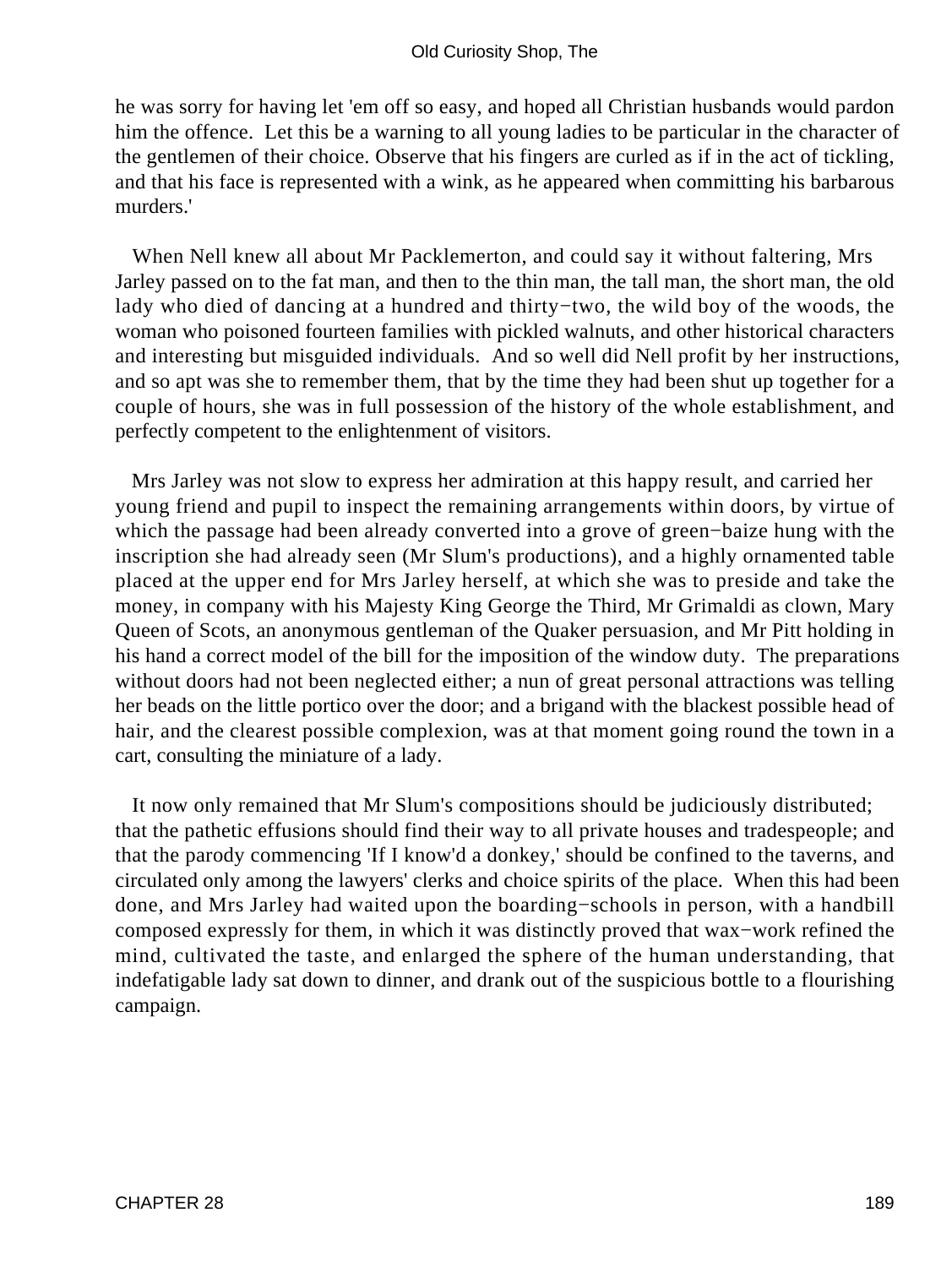## **[CHAPTER 29](#page-495-0)**

*U*nquestionably Mrs Jarley had an inventive genius. In the midst of the various devices for attracting visitors to the exhibition, little Nell was not forgotten. The light cart in which the Brigand usually made his perambulations being gaily dressed with flags and streamers, and the Brigand placed therein, contemplating the miniature of his beloved as usual, Nell was accommodated with a seat beside him, decorated with artificial flowers, and in this state and ceremony rode slowly through the town every morning, dispersing handbills from a basket, to the sound of drum and trumpet. The beauty of the child, coupled with her gentle and timid bearing, produced quite a sensation in the little country place. The Brigand, heretofore a source of exclusive interest in the streets, became a mere secondary consideration, and to be important only as a part of the show of which she was the chief attraction. Grown−up folks began to be interested in the bright−eyed girl, and some score of little boys fell desperately in love, and constantly left enclosures of nuts and apples, directed in small−text, at the wax−work door.

 This desirable impression was not lost on Mrs Jarley, who, lest Nell should become too cheap, soon sent the Brigand out alone again, and kept her in the exhibition room, where she described the figures every half−hour to the great satisfaction of admiring audiences. And these audiences were of a very superior description, including a great many young ladies' boarding−schools, whose favour Mrs Jarley had been at great pains to conciliate, by altering the face and costume of Mr Grimaldi as clown to represent Mr Lindley Murray as he appeared when engaged in the composition of his English Grammar, and turning a murderess of great renown into Mrs Hannah More – both of which likenesses were admitted by Miss Monflathers, who was at the head of the head Boarding and Day Establishment in the town, and who condescended to take a Private View with eight chosen young ladies, to be quite startling from their extreme correctness. Mr Pitt in a nightcap and bedgown, and without his boots, represented the poet Cowper with perfect exactness; and Mary Queen of Scots in a dark wig, white shirt−collar, and male attire, was such a complete image of Lord Byron that the young ladies quite screamed when they saw it. Miss Monflathers, however, rebuked this enthusiasm, and took occasion to reprove Mrs Jarley for not keeping her collection more select: observing that His Lordship had held certain opinions quite incompatible with wax−work honours, and adding something about a Dean and Chapter, which Mrs Jarley did not understand.

 Although her duties were sufficiently laborious, Nell found in the lady of the caravan a very kind and considerate person, who had not only a peculiar relish for being comfortable herself, but for making everybody about her comfortable also; which latter taste, it may be remarked, is, even in persons who live in much finer places than caravans, a far more rare and uncommon one than the first, and is not by any means its necessary consequence. As her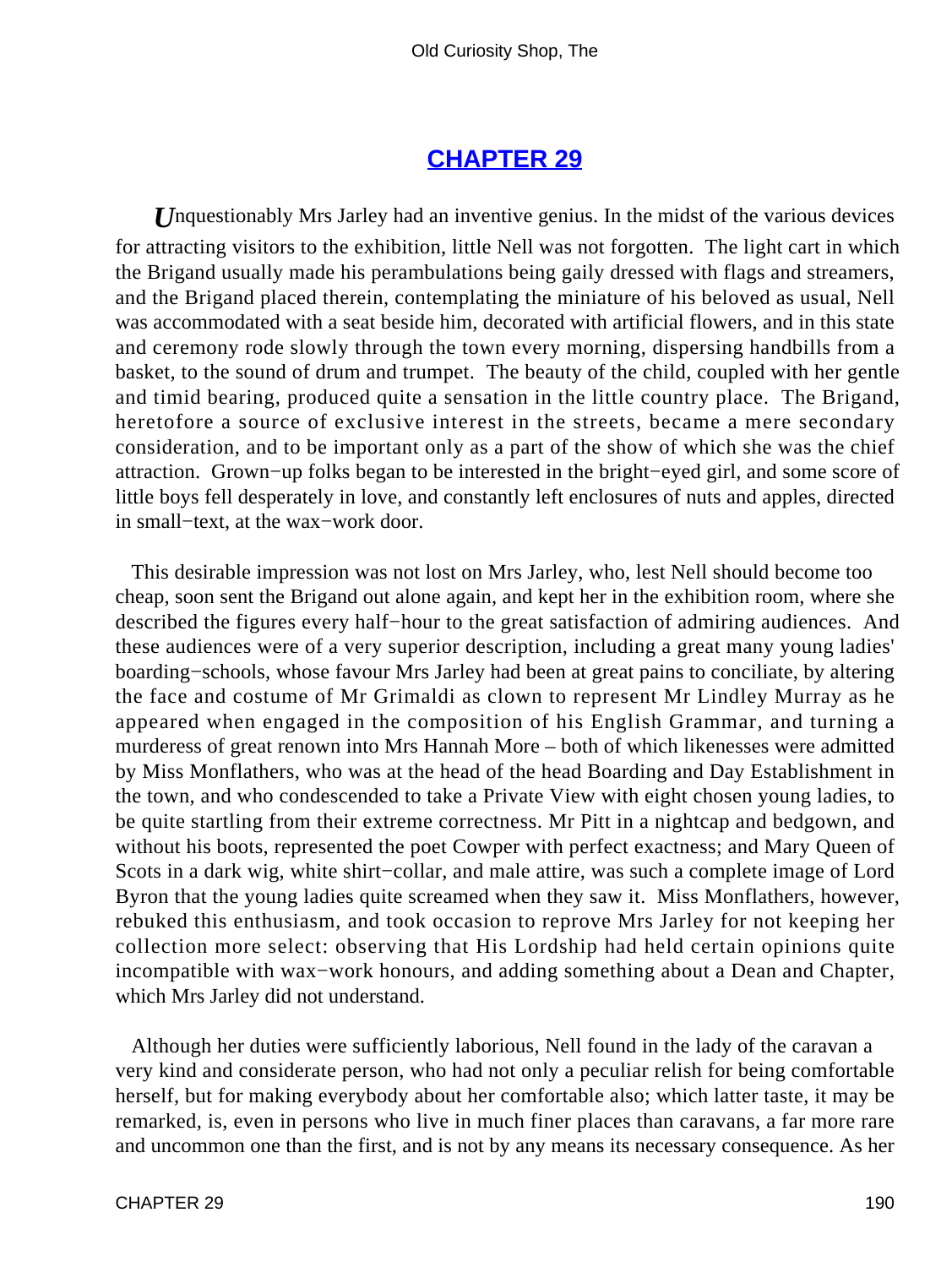popularity procured her various little fees from the visitors on which her patroness never demanded any toll, and as her grandfather too was well−treated and useful, she had no cause of anxiety in connexion with the wax−work, beyond that which sprung from her recollection of Quilp, and her fears that he might return and one day suddenly encounter them.

 Quilp indeed was a perpetual night−mare to the child, who was constantly haunted by a vision of his ugly face and stunted figure. She slept, for their better security, in the room where the wax−work figures were, and she never retired to this place at night but she tortured herself – she could not help it – with imagining a resemblance, in some one or other of their death−like faces, to the dwarf, and this fancy would sometimes so gain upon her that she would almost believe he had removed the figure and stood within the clothes. Then there were so many of them with their great glassy eyes – and, as they stood one behind the other all about her bed, they looked so like living creatures, and yet so unlike in their grim stillness and silence, that she had a kind of terror of them for their own sakes, and would often lie watching their dusky figures until she was obliged to rise and light a candle, or go and sit at the open window and feel a companionship in the bright stars. At these times, she would recall the old house and the window at which she used to sit alone; and then she would think of poor Kit and all his kindness, until the tears came into her eyes, and she would weep and smile together.

 Often and anxiously at this silent hour, her thoughts reverted to her grandfather, and she would wonder how much he remembered of their former life, and whether he was ever really mindful of the change in their condition and of their late helplessness and destitution. When they were wandering about, she seldom thought of this, but now she could not help considering what would become of them if he fell sick, or her own strength were to fail her. He was very patient and willing, happy to execute any little task, and glad to be of use; but he was in the same listless state, with no prospect of improvement – a mere child – a poor, thoughtless, vacant creature – a harmless fond old man, susceptible of tender love and regard for her, and of pleasant and painful impressions, but alive to nothing more. It made her very sad to know that this was so – so sad to see it that sometimes when he sat idly by, smiling and nodding to her when she looked round, or when he caressed some little child and carried it to and fro, as he was fond of doing by the hour together, perplexed by its simple questions, yet patient under his own infirmity, and seeming almost conscious of it too, and humbled even before the mind of an infant – so sad it made her to see him thus, that she would burst into tears, and, withdrawing into some secret place, fall down upon her knees and pray that he might be restored.

 But, the bitterness of her grief was not in beholding him in this condition, when he was at least content and tranquil, nor in her solitary meditations on his altered state, though these were trials for a young heart. Cause for deeper and heavier sorrow was yet to come.

 One evening, a holiday night with them, Nell and her grandfather went out to walk. They had been rather closely confined for some days, and the weather being warm, they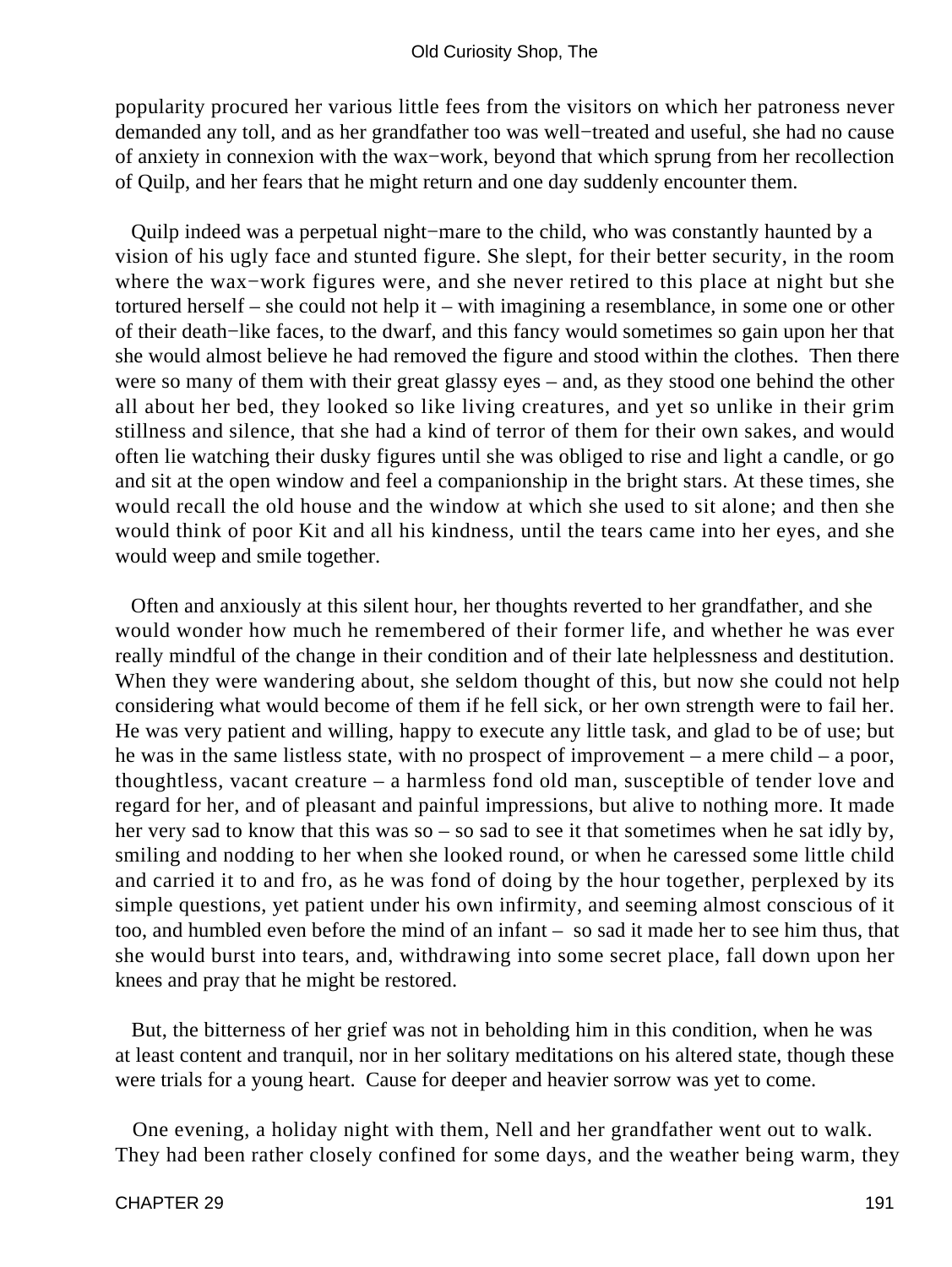strolled a long distance. Clear of the town, they took a footpath which struck through some pleasant fields, judging that it would terminate in the road they quitted and enable them to return that way. It made, however, a much wider circuit than they had supposed, and thus they were tempted onward until sunset, when they reached the track of which they were in search, and stopped to rest.

 It had been gradually getting overcast, and now the sky was dark and lowering, save where the glory of the departing sun piled up masses of gold and burning fire, decaying embers of which gleamed here and there through the black veil, and shone redly down upon the earth. The wind began to moan in hollow murmurs, as the sun went down carrying glad day elsewhere; and a train of dull clouds coming up against it, menaced thunder and lightning. Large drops of rain soon began to fall, and, as the storm clouds came sailing onward, others supplied the void they left behind and spread over all the sky. Then was heard the low rumbling of distant thunder, then the lightning quivered, and then the darkness of an hour seemed to have gathered in an instant.

 Fearful of taking shelter beneath a tree or hedge, the old man and the child hurried along the high road, hoping to find some house in which they could seek a refuge from the storm, which had now burst forth in earnest, and every moment increased in violence. Drenched with the pelting rain, confused by the deafening thunder, and bewildered by the glare of the forked lightning, they would have passed a solitary house without being aware of its vicinity, had not a man, who was standing at the door, called lustily to them to enter.

 'Your ears ought to be better than other folks' at any rate, if you make so little of the chance of being struck blind,' he said, retreating from the door and shading his eyes with his hands as the jagged lightning came again. 'What were you going past for, eh?' he added, as he closed the door and led the way along a passage to a room behind.

'We didn't see the house, sir, till we heard you calling,' Nell replied.

 'No wonder,' said the man, 'with this lightning in one's eyes, by−the−by. You had better stand by the fire here, and dry yourselves a bit. You can call for what you like if you want anything. If you don't want anything, you are not obliged to give an order. Don't be afraid of that. This is a public−house, that's all. The Valiant Soldier is pretty well known hereabouts.'

'Is this house called the Valiant Soldier, Sir?' asked Nell.

 'I thought everybody knew that,' replied the landlord. 'Where have you come from, if you don't know the Valiant Soldier as well as the church catechism? This is the Valiant Soldier, by James Groves – Jem Groves – honest Jem Groves, as is a man of unblemished moral character, and has a good dry skittle−ground. If any man has got anything to say again Jem Groves, let him say it TO Jem Groves, and Jem Groves can accommodate him with a customer on any terms from four pound a side to forty.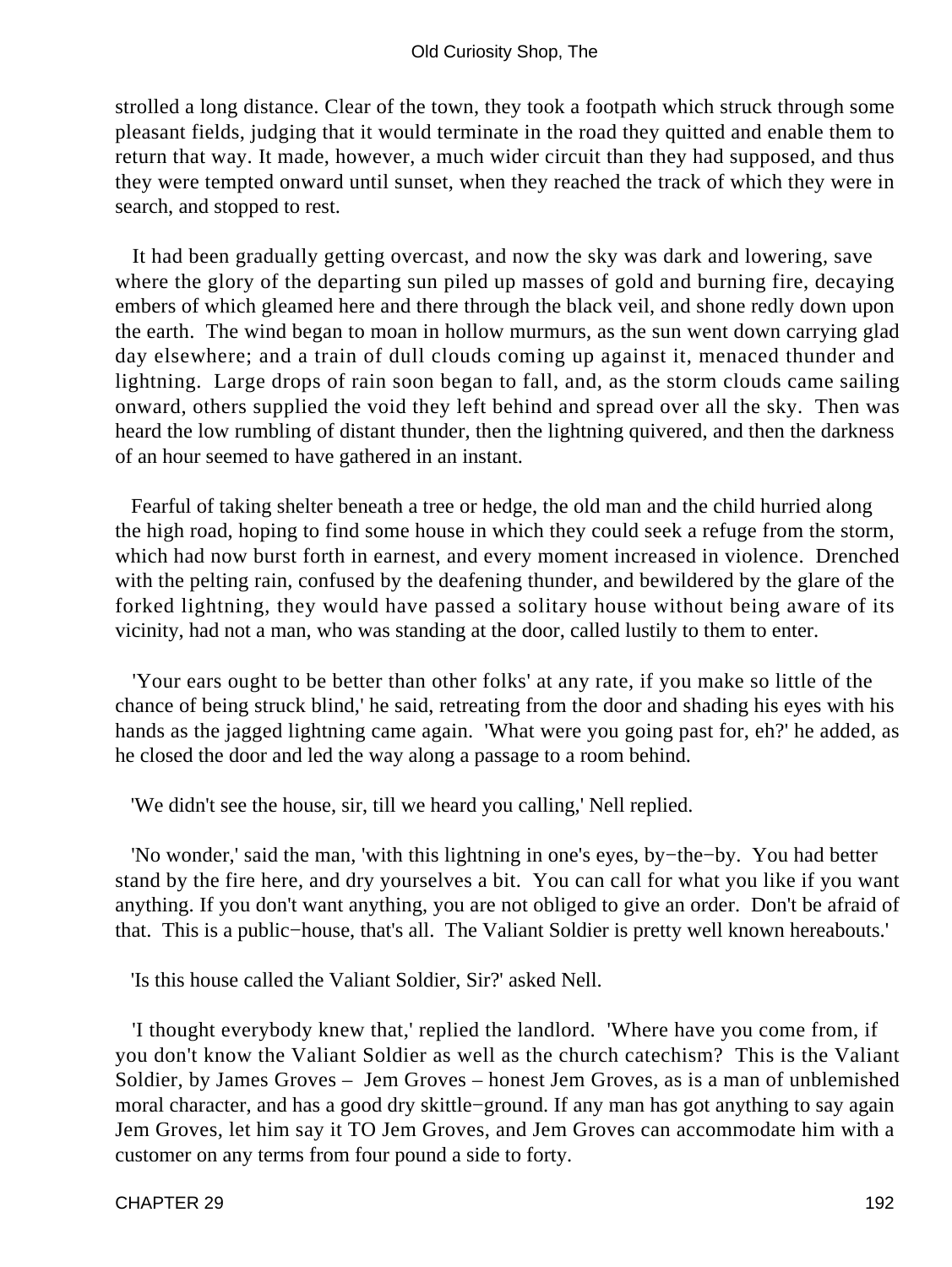With these words, the speaker tapped himself on the waistcoat to intimate that he was the Jem Groves so highly eulogized; sparred scientifically at a counterfeit Jem Groves, who was sparring at society in general from a black frame over the chimney−piece; and, applying a half−emptied glass of spirits and water to his lips, drank Jem Groves's health.

 The night being warm, there was a large screen drawn across the room, for a barrier against the heat of the fire. It seemed as if somebody on the other side of this screen had been insinuating doubts of Mr Groves's prowess, and had thereby given rise to these egotistical expressions, for Mr Groves wound up his defiance by giving a loud knock upon it with his knuckles and pausing for a reply from the other side.

 'There an't many men,' said Mr Groves, no answer being returned, 'who would ventur' to cross Jem Groves under his own roof. There's only one man, I know, that has nerve enough for that, and that man's not a hundred mile from here neither. But he's worth a dozen men, and I let him say of me whatever he likes in consequence – he knows that.'

 In return for this complimentary address, a very gruff hoarse voice bade Mr Groves 'hold his noise and light a candle.' And the same voice remarked that the same gentleman 'needn't waste his breath in brag, for most people knew pretty well what sort of stuff he was made of.'

 'Nell, they're – they're playing cards,' whispered the old man, suddenly interested. 'Don't you hear them?'

 'Look sharp with that candle,' said the voice; 'it's as much as I can do to see the pips on the cards as it is; and get this shutter closed as quick as you can, will you? Your beer will be the worse for to−night's thunder I expect. – Game! Seven−and−sixpence to me, old Isaac. Hand over.'

 'Do you hear, Nell, do you hear them?' whispered the old man again, with increased earnestness, as the money chinked upon the table.

 'I haven't seen such a storm as this,' said a sharp cracked voice of most disagreeable quality, when a tremendous peal of thunder had died away, 'since the night when old Luke Withers won thirteen times running on the red. We all said he had the Devil's luck and his own, and as it was the kind of night for the Devil to be out and busy, I suppose he was looking over his shoulder, if anybody could have seen him.'

 'Ah!' returned the gruff voice; 'for all old Luke's winning through thick and thin of late years, I remember the time when he was the unluckiest and unfortunatest of men. He never took a dice−box in his hand, or held a card, but he was plucked, pigeoned, and cleaned out completely.'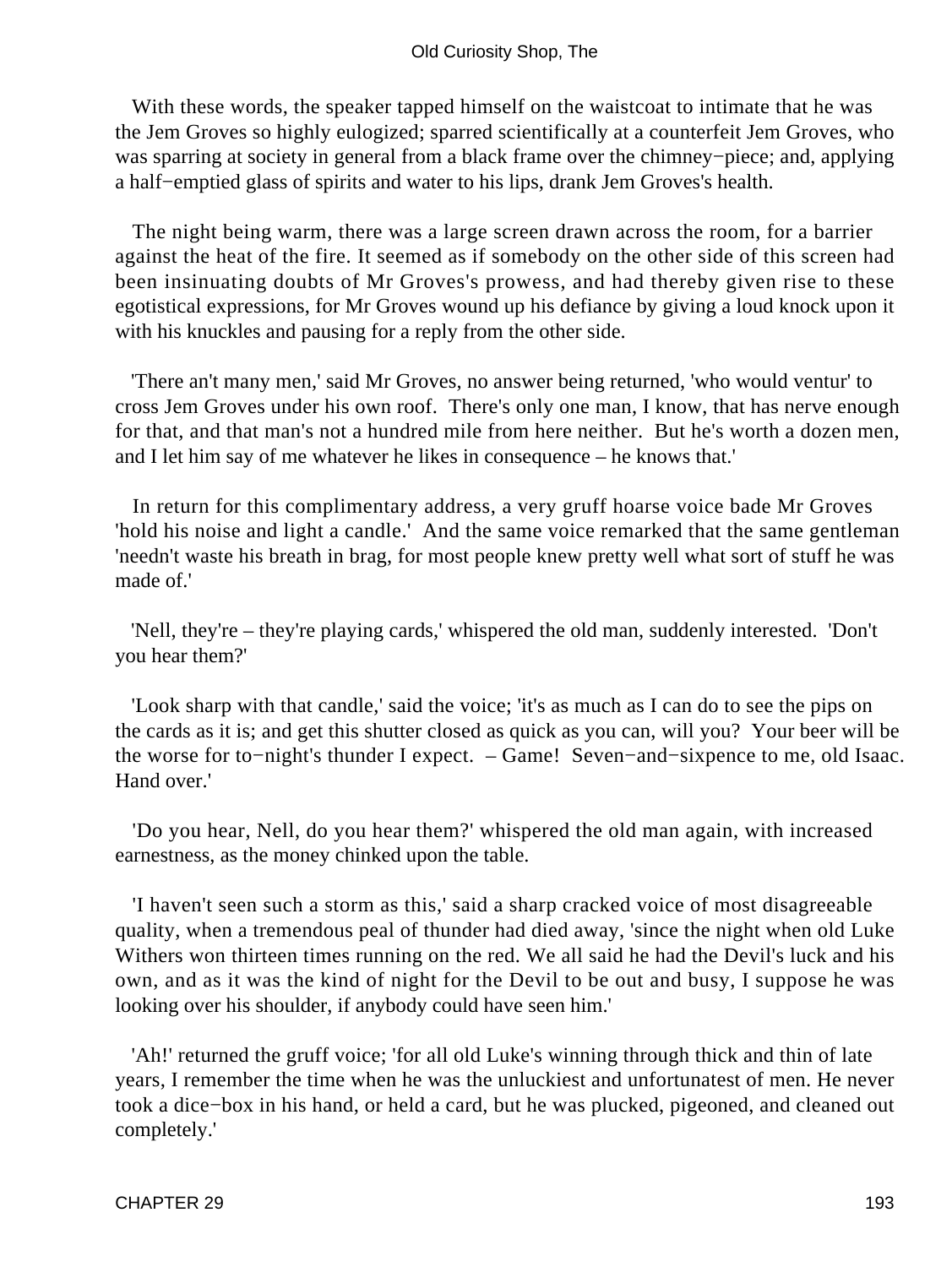'Do you hear what he says?' whispered the old man. 'Do you hear that, Nell?'

 The child saw with astonishment and alarm that his whole appearance had undergone a complete change. His face was flushed and eager, his eyes were strained, his teeth set, his breath came short and thick, and the hand he laid upon her arm trembled so violently that she shook beneath its grasp.

 'Bear witness,' he muttered, looking upward, 'that I always said it; that I knew it, dreamed of it, felt it was the truth, and that it must be so! What money have we, Nell? Come! I saw you with money yesterday. What money have we? Give it to me.'

 'No, no, let me keep it, grandfather,' said the frightened child. 'Let us go away from here. Do not mind the rain. Pray let us go.'

 'Give it to me, I say,' returned the old man fiercely. 'Hush, hush, don't cry, Nell. If I spoke sharply, dear, I didn't mean it. It's for thy good. I have wronged thee, Nell, but I will right thee yet, I will indeed. Where is the money?'

 'Do not take it,' said the child. 'Pray do not take it, dear. For both our sakes let me keep it, or let me throw it away – better let me throw it away, than you take it now. Let us go; do let us go.'

 'Give me the money,' returned the old man, 'I must have it. There – there – that's my dear Nell. I'll right thee one day, child, I'll right thee, never fear!'

 She took from her pocket a little purse. He seized it with the same rapid impatience which had characterised his speech, and hastily made his way to the other side of the screen. It was impossible to restrain him, and the trembling child followed close behind.

 The landlord had placed a light upon the table, and was engaged in drawing the curtain of the window. The speakers whom they had heard were two men, who had a pack of cards and some silver money between them, while upon the screen itself the games they had played were scored in chalk. The man with the rough voice was a burly fellow of middle age, with large black whiskers, broad cheeks, a coarse wide mouth, and bull neck, which was pretty freely displayed as his shirt collar was only confined by a loose red neckerchief. He wore his hat, which was of a brownish−white, and had beside him a thick knotted stick. The other man, whom his companion had called Isaac, was of a more slender figure – stooping, and high in the shoulders – with a very ill−favoured face, and a most sinister and villainous squint.

 'Now old gentleman,' said Isaac, looking round. 'Do you know either of us? This side of the screen is private, sir.'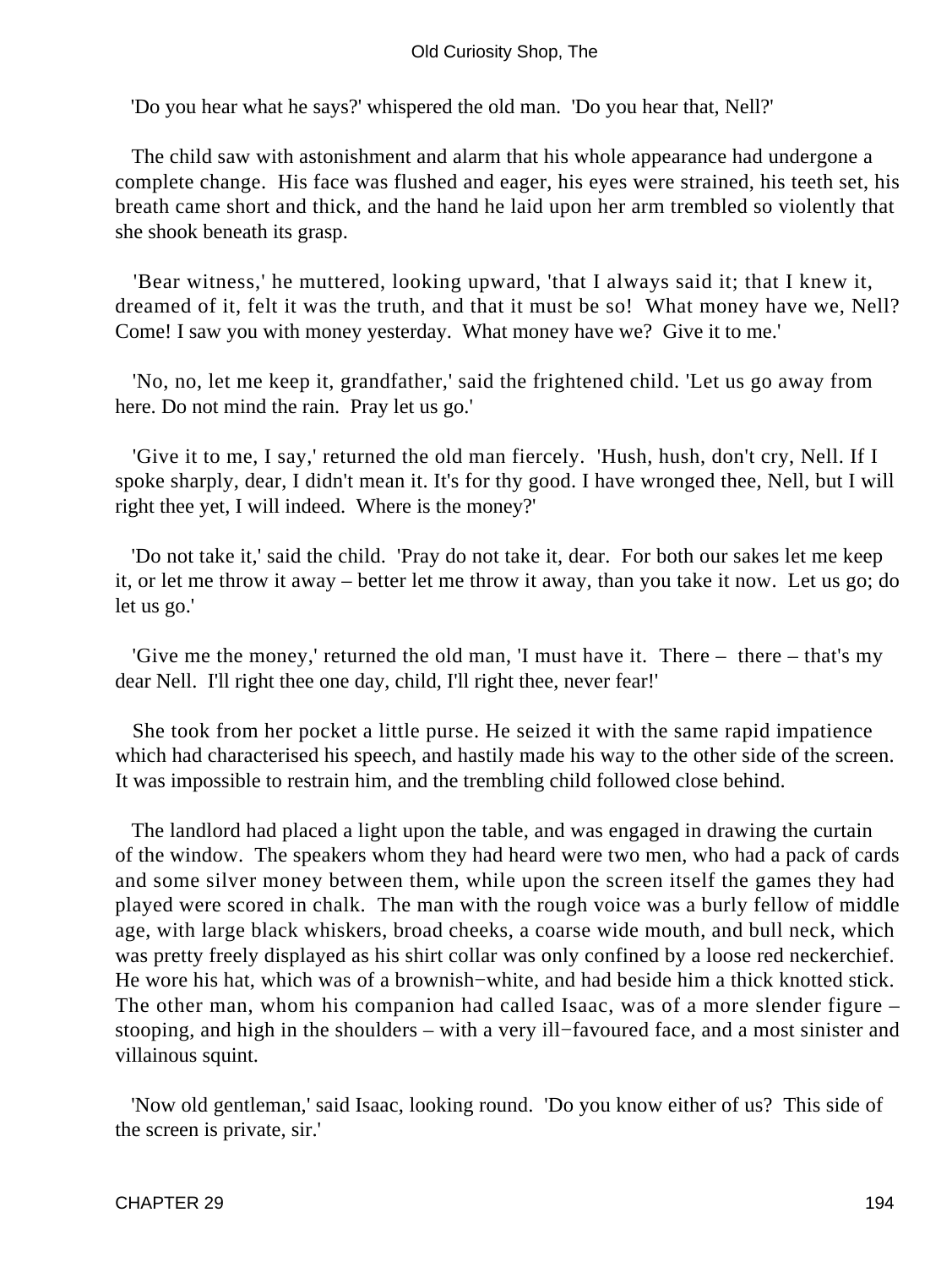'No offence, I hope,' returned the old man.

'But by  $G -$ , sir, there is offence,' said the other, interrupting him, 'when you intrude yourself upon a couple of gentlemen who are particularly engaged.'

 'I had no intention to offend,' said the old man, looking anxiously at the cards. 'I thought that  $-$ '

 'But you had no right to think, sir,' retorted the other. 'What the devil has a man at your time of life to do with thinking?'

 'Now bully boy,' said the stout man, raising his eyes from his cards for the first time, 'can't you let him speak?'

 The landlord, who had apparently resolved to remain neutral until he knew which side of the question the stout man would espouse, chimed in at this place with 'Ah, to be sure, can't you let him speak, Isaac List?'

 'Can't I let him speak,' sneered Isaac in reply, mimicking as nearly as he could, in his shrill voice, the tones of the landlord. 'Yes, I can let him speak, Jemmy Groves.'

'Well then, do it, will you?' said the landlord.

 Mr List's squint assumed a portentous character, which seemed to threaten a prolongation of this controversy, when his companion, who had been looking sharply at the old man, put a timely stop to it.

 'Who knows,' said he, with a cunning look, 'but the gentleman may have civilly meant to ask if he might have the honour to take a hand with us!'

'I did mean it,' cried the old man. 'That is what I mean. That is what I want now!'

 'I thought so,' returned the same man. 'Then who knows but the gentleman, anticipating our objection to play for love, civilly desired to play for money?'

 The old man replied by shaking the little purse in his eager hand, and then throwing it down upon the table, and gathering up the cards as a miser would clutch at gold.

 'Oh! That indeed,' said Isaac; 'if that's what the gentleman meant, I beg the gentleman's pardon. Is this the gentleman's little purse? A very pretty little purse. Rather a light purse,' added Isaac, throwing it into the air and catching it dexterously, 'but enough to amuse a gentleman for half an hour or so.'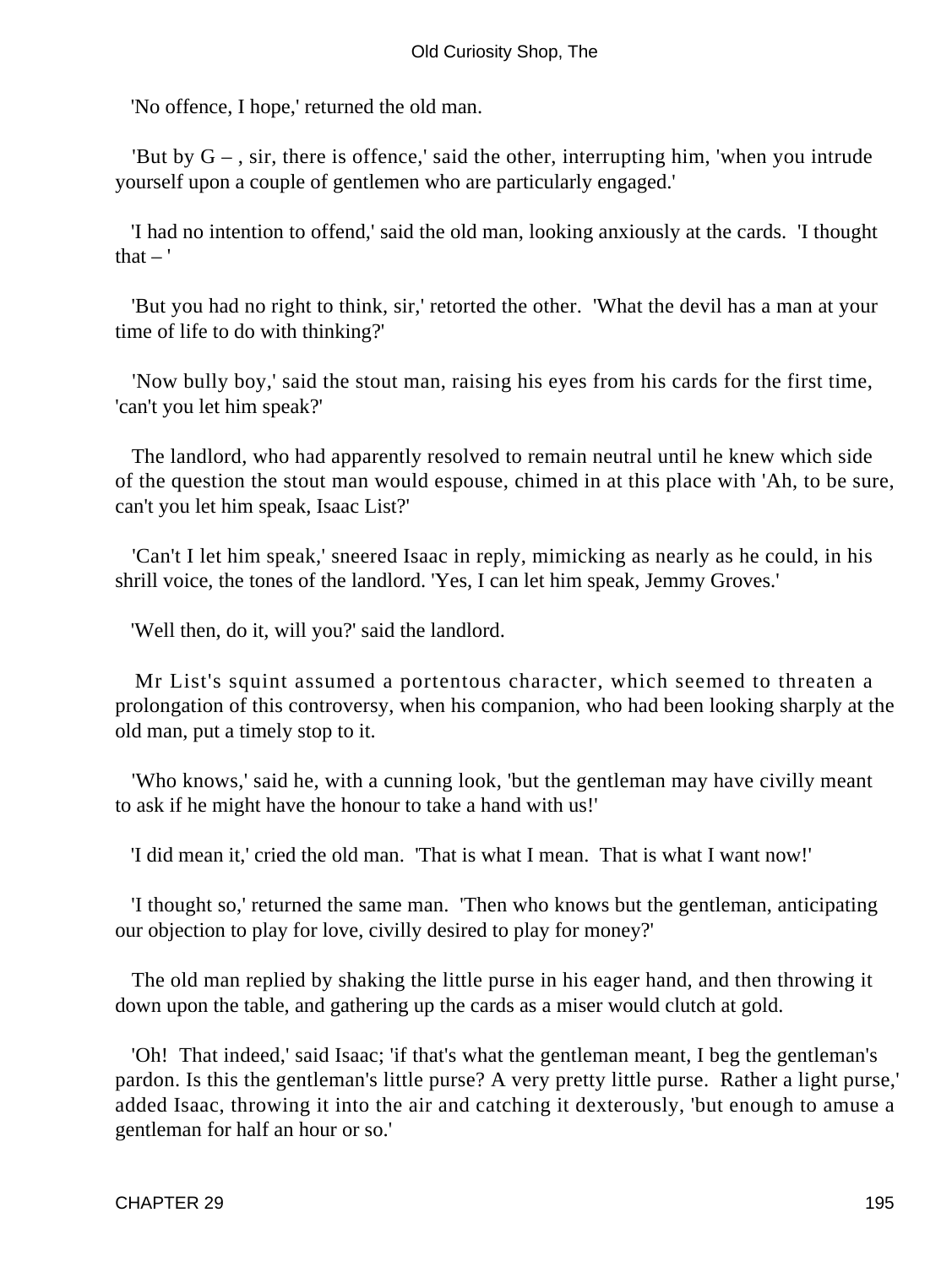'We'll make a four−handed game of it, and take in Groves,' said the stout man. 'Come, Jemmy.'

 The landlord, who conducted himself like one who was well used to such little parties, approached the table and took his seat. The child, in a perfect agony, drew her grandfather aside, and implored him, even then, to come away.

'Come; and we may be so happy,' said the child.

 'We **Will** be happy,' replied the old man hastily. 'Let me go, Nell. The means of happiness are on the cards and the dice. We must rise from little winnings to great. There's little to be won here; but great will come in time. I shall but win back my own, and it's all for thee, my darling.'

'God help us!' cried the child. 'Oh! what hard fortune brought us here?'

 'Hush!' rejoined the old man laying his hand upon her mouth, 'Fortune will not bear chiding. We must not reproach her, or she shuns us; I have found that out.'

 'Now, mister,' said the stout man. 'If you're not coming yourself, give us the cards, will you?'

 'I am coming,' cried the old man. 'Sit thee down, Nell, sit thee down and look on. Be of good heart, it's all for thee – all – every penny. I don't tell them, no, no, or else they wouldn't play, dreading the chance that such a cause must give me. Look at them. See what they are and what thou art. Who doubts that we must win!'

 'The gentleman has thought better of it, and isn't coming,' said Isaac, making as though he would rise from the table. 'I'm sorry the gentleman's daunted – nothing venture, nothing have – but the gentleman knows best.'

 'Why I am ready. You have all been slow but me,' said the old man. 'I wonder who is more anxious to begin than I.'

 As he spoke he drew a chair to the table; and the other three closing round it at the same time, the game commenced.

 The child sat by, and watched its progress with a troubled mind. Regardless of the run of luck, and mindful only of the desperate passion which had its hold upon her grandfather, losses and gains were to her alike. Exulting in some brief triumph, or cast down by a defeat, there he sat so wild and restless, so feverishly and intensely anxious, so terribly eager, so ravenous for the paltry stakes, that she could have almost better borne to see him dead. And yet she was the innocent cause of all this torture, and he, gambling with such a savage thirst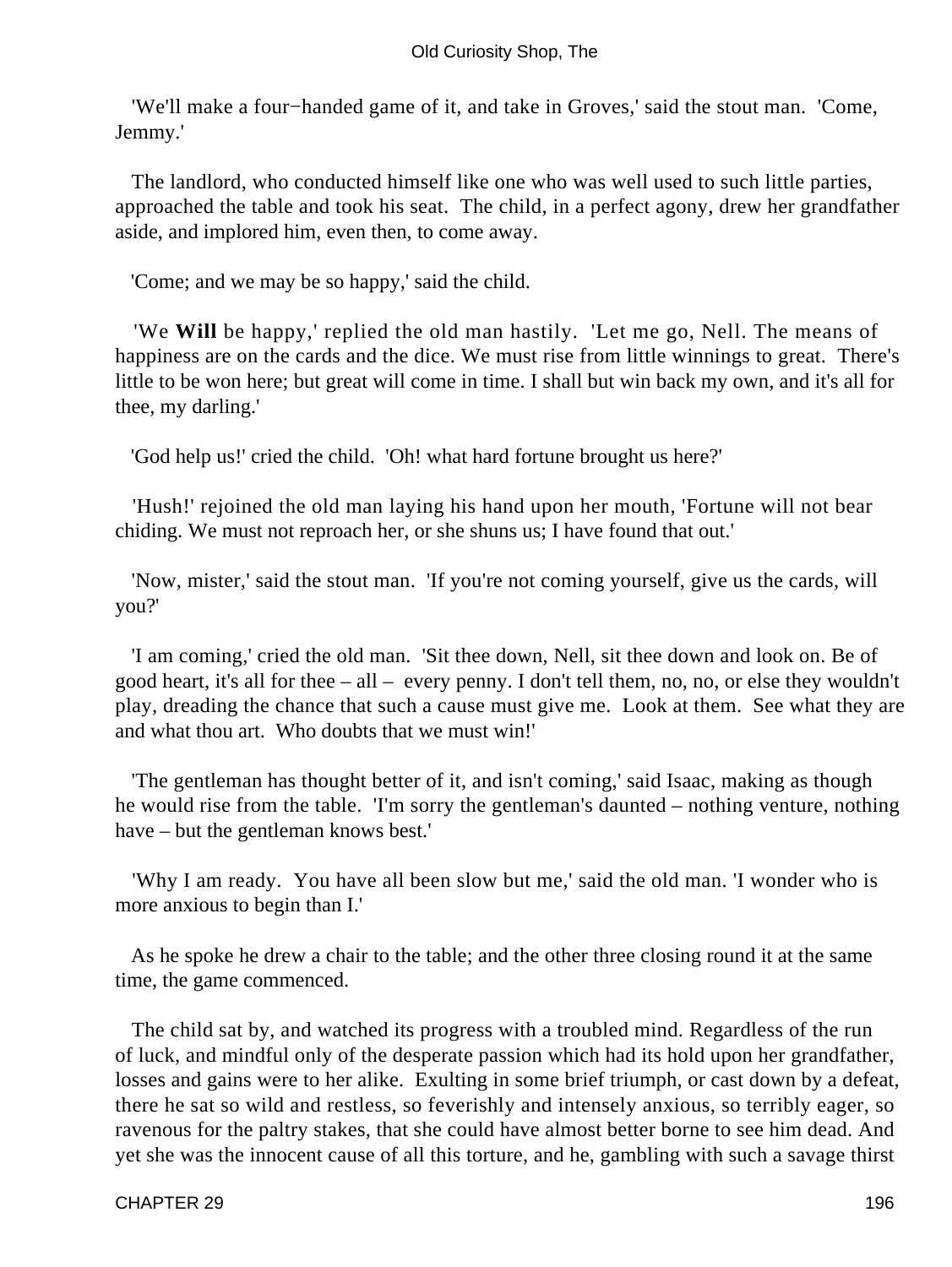for gain as the most insatiable gambler never felt, had not one selfish thought!

 On the contrary, the other three – knaves and gamesters by their trade – while intent upon their game, were yet as cool and quiet as if every virtue had been centered in their breasts. Sometimes one would look up to smile to another, or to snuff the feeble candle, or to glance at the lightning as it shot through the open window and fluttering curtain, or to listen to some louder peal of thunder than the rest, with a kind of momentary impatience, as if it put him out; but there they sat, with a calm indifference to everything but their cards, perfect philosophers in appearance, and with no greater show of passion or excitement than if they had been made of stone.

 The storm had raged for full three hours; the lightning had grown fainter and less frequent; the thunder, from seeming to roll and break above their heads, had gradually died away into a deep hoarse distance; and still the game went on, and still the anxious child was quite forgotten.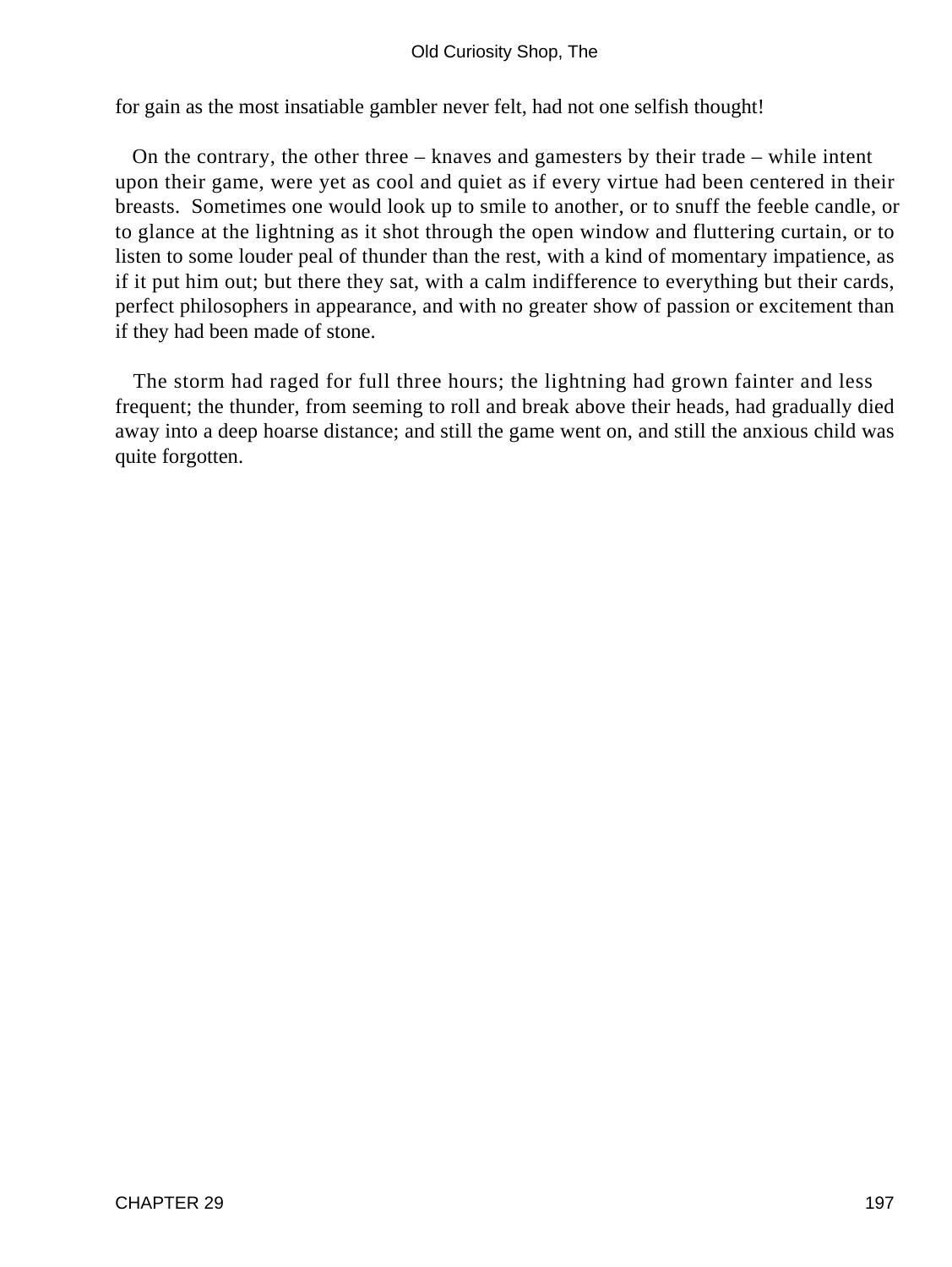# **[CHAPTER 30](#page-495-0)**

*A*t length the play came to an end, and Mr Isaac List rose the only winner. Mat and the landlord bore their losses with professional fortitude. Isaac pocketed his gains with the air of a man who had quite made up his mind to win, all along, and was neither surprised nor pleased.

 Nell's little purse was exhausted; but although it lay empty by his side, and the other players had now risen from the table, the old man sat poring over the cards, dealing them as they had been dealt before, and turning up the different hands to see what each man would have held if they had still been playing. He was quite absorbed in this occupation, when the child drew near and laid her hand upon his shoulder, telling him it was near midnight.

 'See the curse of poverty, Nell,' he said, pointing to the packs he had spread out upon the table. 'If I could have gone on a little longer, only a little longer, the luck would have turned on my side. Yes, it's as plain as the marks upon the cards. See here – and there – and here again.'

'Put them away,' urged the child. 'Try to forget them.'

 'Try to forget them!' he rejoined, raising his haggard face to hers, and regarding her with an incredulous stare. 'To forget them! How are we ever to grow rich if I forget them?'

The child could only shake her head.

 'No, no, Nell,' said the old man, patting her cheek; 'they must not be forgotten. We must make amends for this as soon as we can. Patience – patience, and we'll right thee yet, I promise thee. Lose to−day, win to−morrow. And nothing can be won without anxiety and care – nothing. Come, I am ready.'

 'Do you know what the time is?' said Mr Groves, who was smoking with his friends. 'Past twelve o'clock – '

' – And a rainy night,' added the stout man.

 'The Valiant Soldier, by James Groves. Good beds. Cheap entertainment for man and beast,' said Mr Groves, quoting his sign−board. 'Half−past twelve o'clock.'

 'It's very late,' said the uneasy child. 'I wish we had gone before. What will they think of us! It will be two o'clock by the time we get back. What would it cost, sir, if we stopped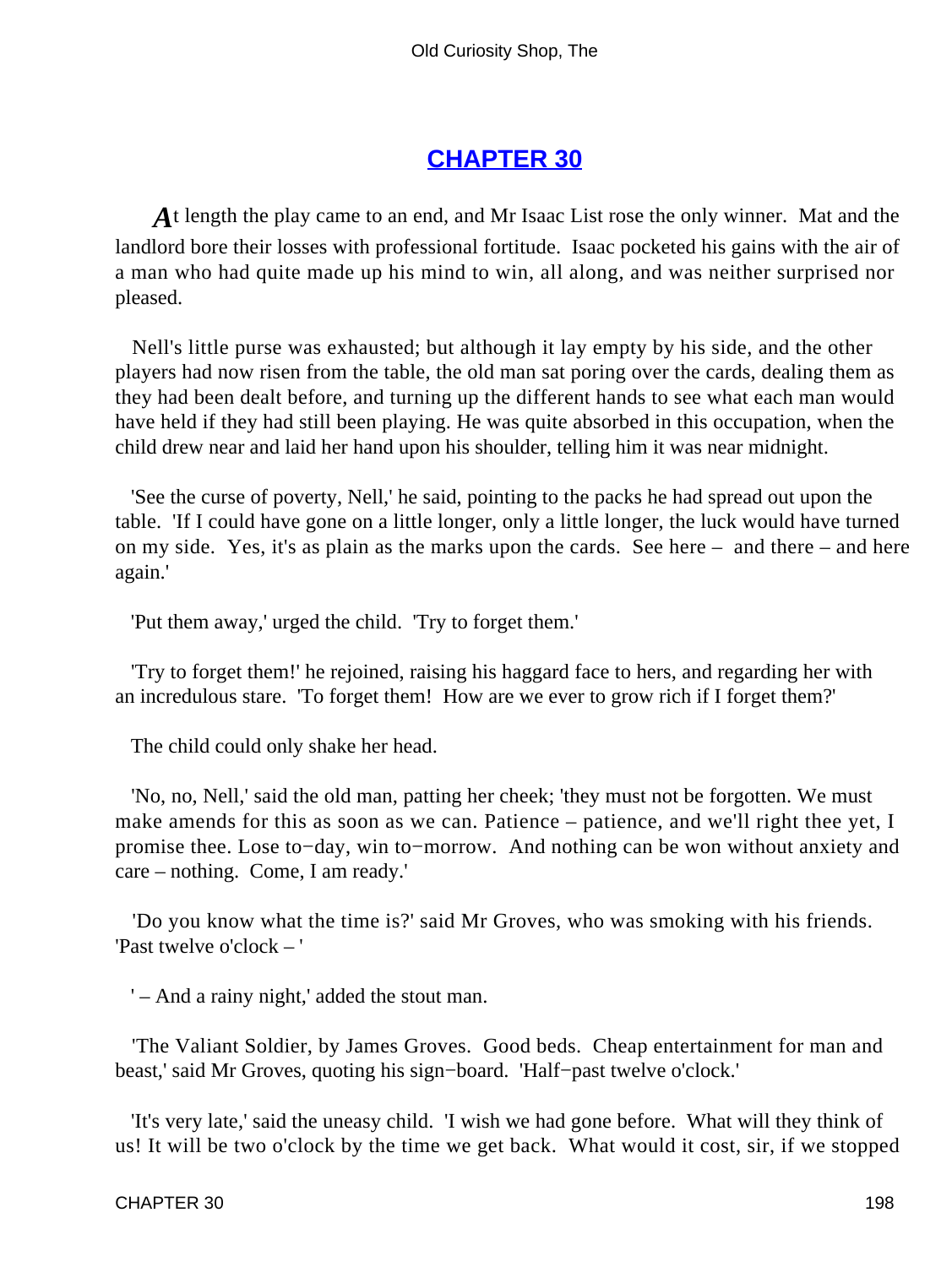here?'

 'Two good beds, one−and−sixpence; supper and beer one shilling; total two shillings and sixpence,' replied the Valiant Soldier.

 Now, Nell had still the piece of gold sewn in her dress; and when she came to consider the lateness of the hour, and the somnolent habits of Mrs Jarley, and to imagine the state of consternation in which they would certainly throw that good lady by knocking her up in the middle of the night – and when she reflected, on the other hand, that if they remained where they were, and rose early in the morning, they might get back before she awoke, and could plead the violence of the storm by which they had been overtaken, as a good apology for their absence – she decided, after a great deal of hesitation, to remain. She therefore took her grandfather aside, and telling him that she had still enough left to defray the cost of their lodging, proposed that they should stay there for the night.

 'If I had had but that money before – If I had only known of it a few minutes ago!' muttered the old man.

'We will decide to stop here if you please,' said Nell, turning hastily to the landlord.

'I think that's prudent,' returned Mr Groves. 'You shall have your suppers directly.'

 Accordingly, when Mr Groves had smoked his pipe out, knocked out the ashes, and placed it carefully in a corner of the fire−place, with the bowl downwards, he brought in the bread and cheese, and beer, with many high encomiums upon their excellence, and bade his guests fall to, and make themselves at home. Nell and her grandfather ate sparingly, for both were occupied with their own reflections; the other gentlemen, for whose constitutions beer was too weak and tame a liquid, consoled themselves with spirits and tobacco.

 As they would leave the house very early in the morning, the child was anxious to pay for their entertainment before they retired to bed. But as she felt the necessity of concealing her little hoard from her grandfather, and had to change the piece of gold, she took it secretly from its place of concealment, and embraced an opportunity of following the landlord when he went out of the room, and tendered it to him in the little bar.

'Will you give me the change here, if you please?' said the child.

 Mr James Groves was evidently surprised, and looked at the money, and rang it, and looked at the child, and at the money again, as though he had a mind to inquire how she came by it. The coin being genuine, however, and changed at his house, he probably felt, like a wise landlord, that it was no business of his. At any rate, he counted out the change, and gave it her. The child was returning to the room where they had passed the evening, when she fancied she saw a figure just gliding in at the door. There was nothing but a long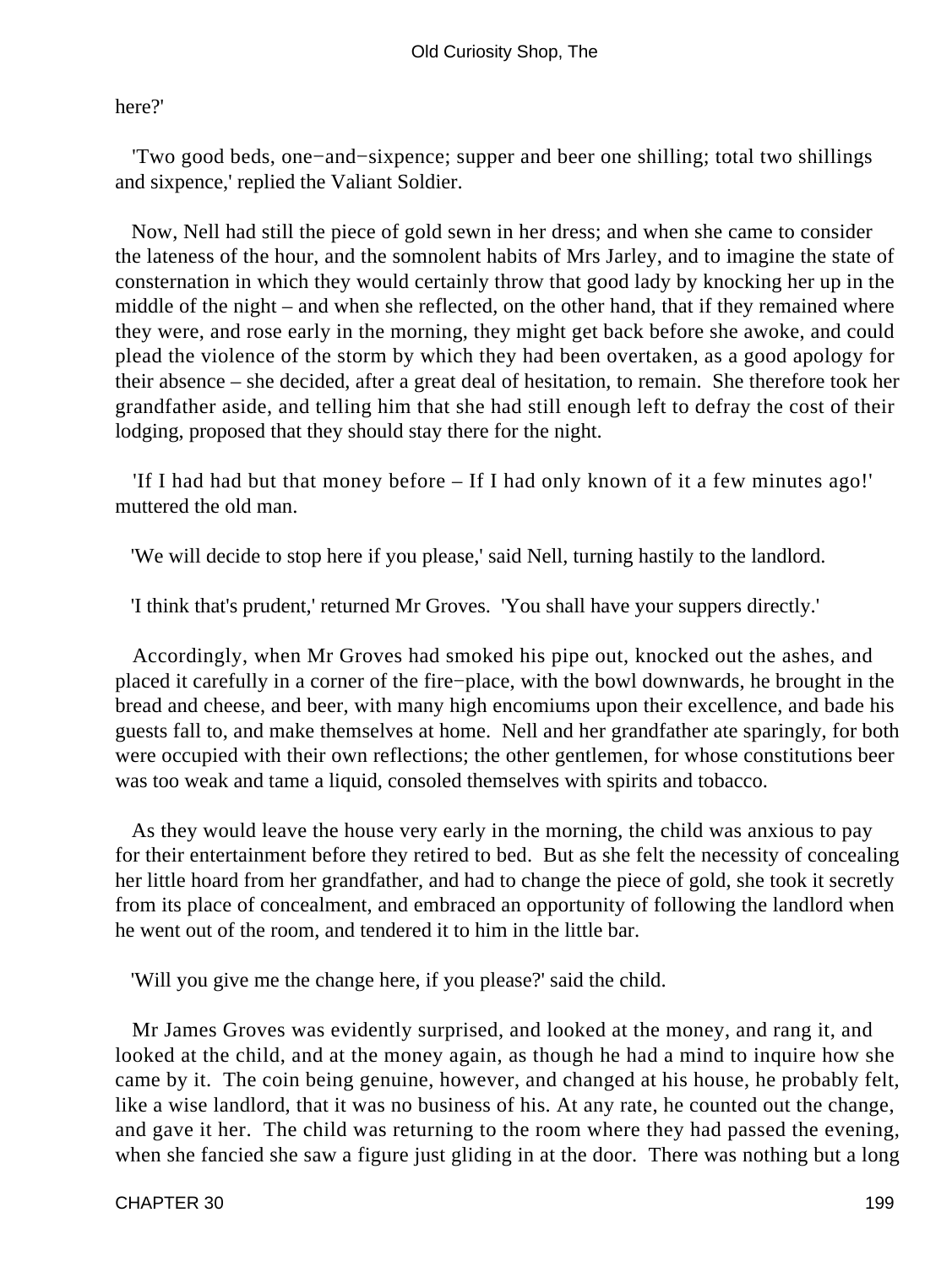dark passage between this door and the place where she had changed the money, and, being very certain that no person had passed in or out while she stood there, the thought struck her that she had been watched.

 But by whom? When she re−entered the room, she found its inmates exactly as she had left them. The stout fellow lay upon two chairs, resting his head on his hand, and the squinting man reposed in a similar attitude on the opposite side of the table. Between them sat her grandfather, looking intently at the winner with a kind of hungry admiration, and hanging upon his words as if he were some superior being. She was puzzled for a moment, and looked round to see if any else were there. No. Then she asked her grandfather in a whisper whether anybody had left the room while she was absent. 'No,' he said, 'nobody.'

 It must have been her fancy then; and yet it was strange, that, without anything in her previous thoughts to lead to it, she should have imagined this figure so very distinctly. She was still wondering and thinking of it, when a girl came to light her to bed.

 The old man took leave of the company at the same time, and they went up stairs together. It was a great, rambling house, with dull corridors and wide staircases which the flaring candles seemed to make more gloomy. She left her grandfather in his chamber, and followed her guide to another, which was at the end of a passage, and approached by some half−dozen crazy steps. This was prepared for her. The girl lingered a little while to talk, and tell her grievances. She had not a good place, she said; the wages were low, and the work was hard. She was going to leave it in a fortnight; the child couldn't recommend her to another, she supposed? Instead she was afraid another would be difficult to get after living there, for the house had a very indifferent character; there was far too much card−playing, and such like. She was very much mistaken if some of the people who came there oftenest were quite as honest as they might be, but she wouldn't have it known that she had said so, for the world. Then there were some rambling allusions to a rejected sweetheart, who had threatened to go a soldiering – a final promise of knocking at the door early in the morning – and 'Good night.'

 The child did not feel comfortable when she was left alone. She could not help thinking of the figure stealing through the passage down stairs; and what the girl had said did not tend to reassure her. The men were very ill−looking. They might get their living by robbing and murdering travellers. Who could tell?

 Reasoning herself out of these fears, or losing sight of them for a little while, there came the anxiety to which the adventures of the night gave rise. Here was the old passion awakened again in her grandfather's breast, and to what further distraction it might tempt him Heaven only knew. What fears their absence might have occasioned already! Persons might be seeking for them even then. Would they be forgiven in the morning, or turned adrift again! Oh! why had they stopped in that strange place? It would have been better, under any circumstances, to have gone on!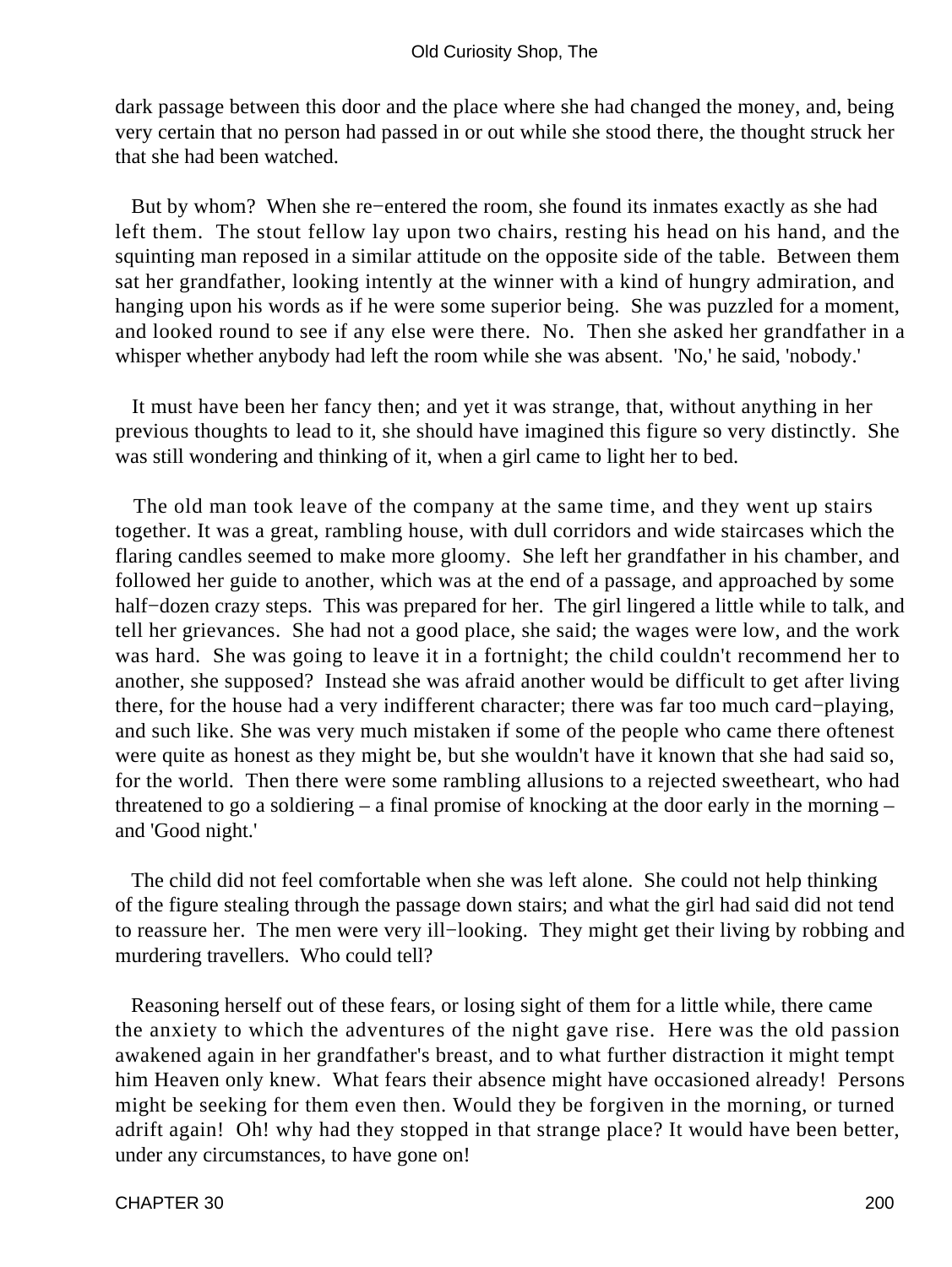At last, sleep gradually stole upon her – a broken, fitful sleep, troubled by dreams of falling from high towers, and waking with a start and in great terror. A deeper slumber followed this – and then – What! That figure in the room.

 A figure was there. Yes, she had drawn up the blind to admit the light when it should be dawn, and there, between the foot of the bed and the dark casement, it crouched and slunk along, groping its way with noiseless hands, and stealing round the bed. She had no voice to cry for help, no power to move, but lay still, watching it.

 On it came – on, silently and stealthily, to the bed's head. The breath so near her pillow, that she shrunk back into it, lest those wandering hands should light upon her face. Back again it stole to the window – then turned its head towards her.

 The dark form was a mere blot upon the lighter darkness of the room, but she saw the turning of the head, and felt and knew how the eyes looked and the ears listened. There it remained, motionless as she. At length, still keeping the face towards her, it busied its hands in something, and she heard the chink of money.

 Then, on it came again, silent and stealthy as before, and replacing the garments it had taken from the bedside, dropped upon its hands and knees, and crawled away. How slowly it seemed to move, now that she could hear but not see it, creeping along the floor! It reached the door at last, and stood upon its feet. The steps creaked beneath its noiseless tread, and it was gone.

 The first impulse of the child was to fly from the terror of being by herself in that room – to have somebody by – not to be alone – and then her power of speech would be restored. With no consciousness of having moved, she gained the door.

There was the dreadful shadow, pausing at the bottom of the steps.

 She could not pass it; she might have done so, perhaps, in the darkness without being seized, but her blood curdled at the thought. The figure stood quite still, and so did she; not boldly, but of necessity; for going back into the room was hardly less terrible than going on.

 The rain beat fast and furiously without, and ran down in plashing streams from the thatched roof. Some summer insect, with no escape into the air, flew blindly to and fro, beating its body against the walls and ceiling, and filling the silent place with murmurs. The figure moved again. The child involuntarily did the same. Once in her grandfather's room, she would be safe.

 It crept along the passage until it came to the very door she longed so ardently to reach. The child, in the agony of being so near, had almost darted forward with the design of bursting into the room and closing it behind her, when the figure stopped again.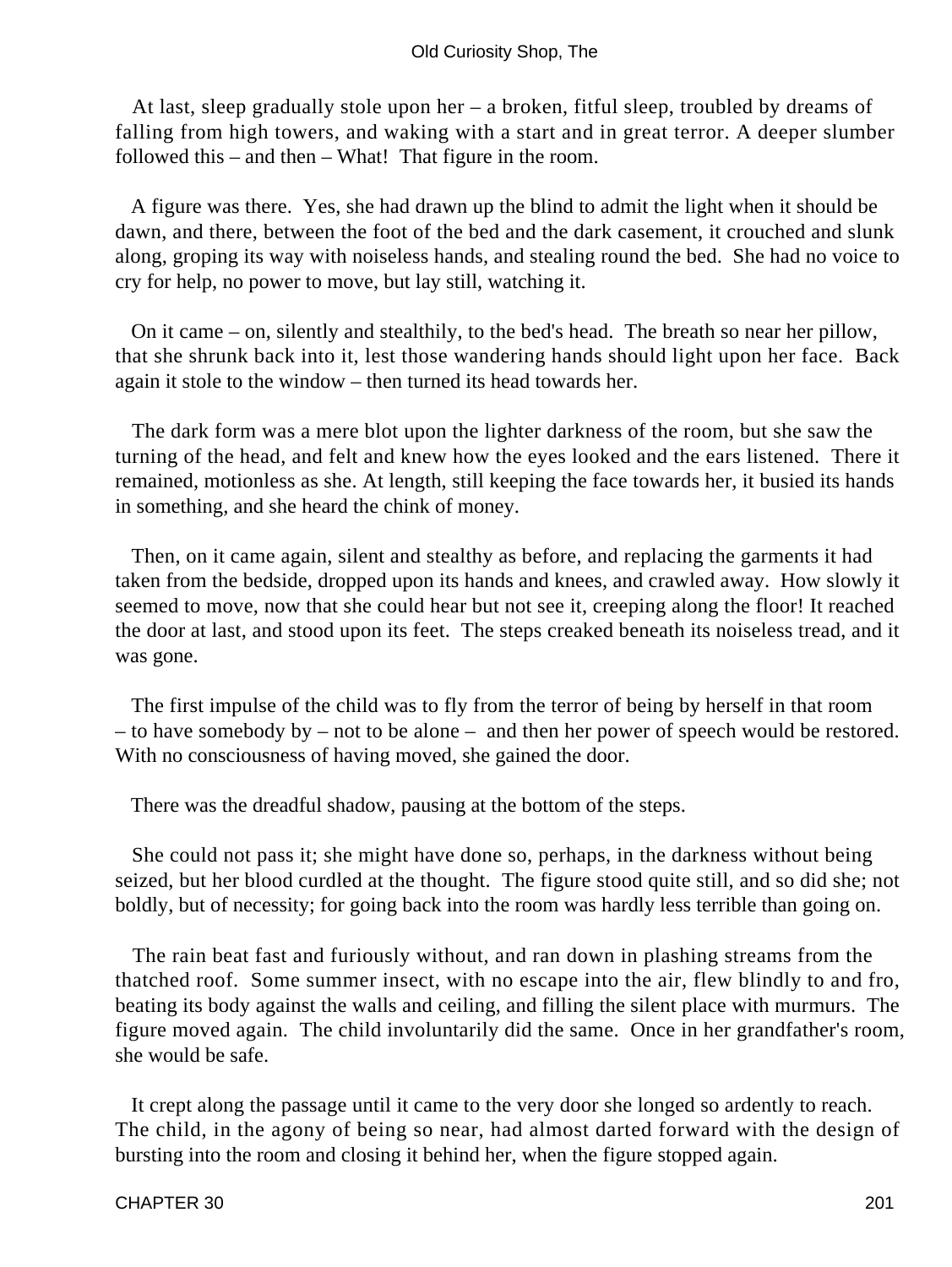The idea flashed suddenly upon her – what if it entered there, and had a design upon the old man's life! She turned faint and sick. It did. It went in. There was a light inside. The figure was now within the chamber, and she, still dumb – quite dumb, and almost senseless – stood looking on.

 The door was partly open. Not knowing what she meant to do, but meaning to preserve him or be killed herself, she staggered forward and looked in.

What sight was that which met her view!

 The bed had not been lain on, but was smooth and empty. And at a table sat the old man himself; the only living creature there; his white face pinched and sharpened by the greediness which made his eyes unnaturally bright – counting the money of which his hands had robbed her.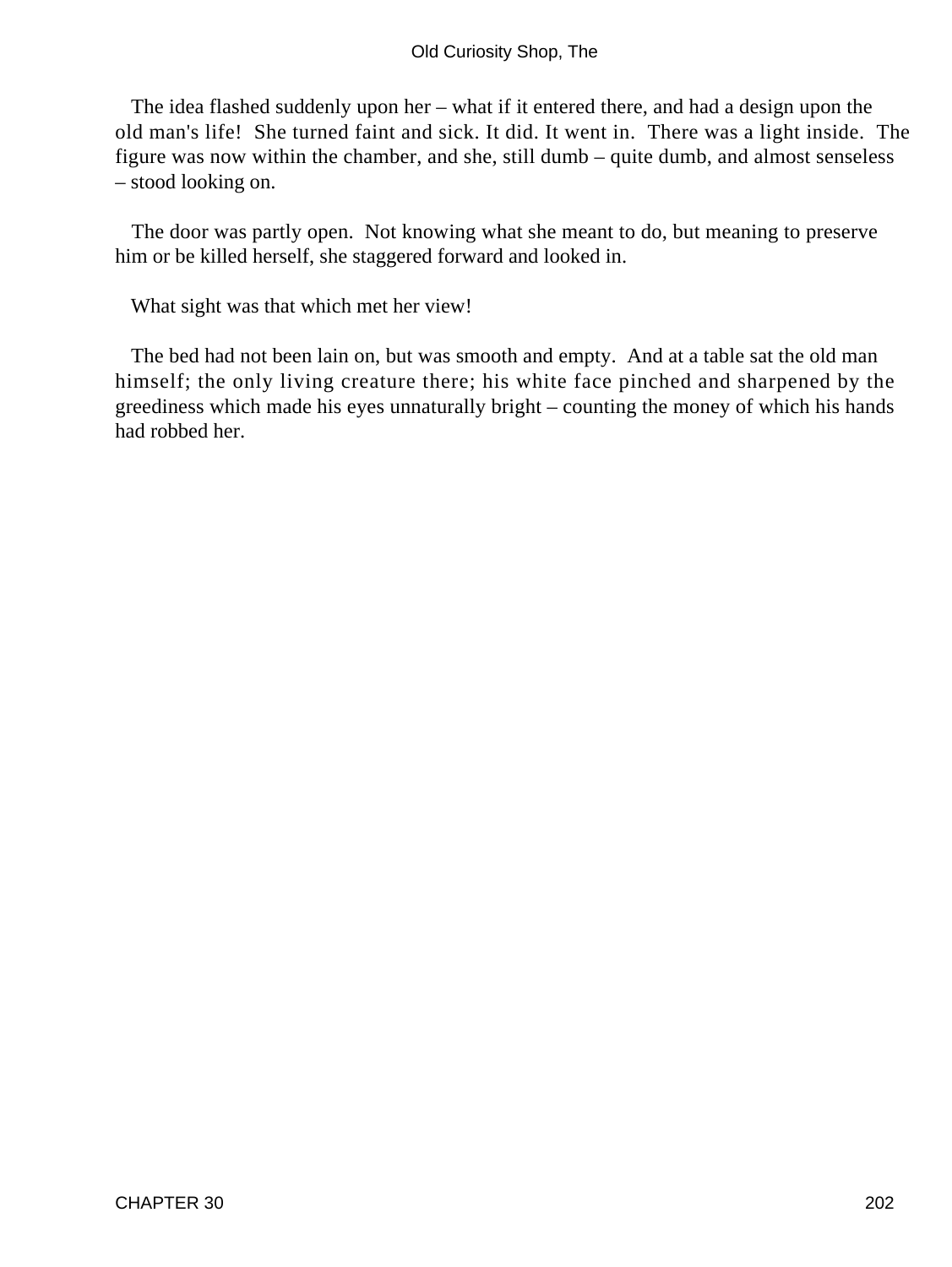## **[CHAPTER 31](#page-495-0)**

**W**ith steps more faltering and unsteady than those with which she had approached the room, the child withdrew from the door, and groped her way back to her own chamber. The terror she had lately felt was nothing compared with that which now oppressed her. No strange robber, no treacherous host conniving at the plunder of his guests, or stealing to their beds to kill them in their sleep, no nightly prowler, however terrible and cruel, could have awakened in her bosom half the dread which the recognition of her silent visitor inspired. The grey−headed old man gliding like a ghost into her room and acting the thief while he supposed her fast asleep, then bearing off his prize and hanging over it with the ghastly exultation she had witnessed, was worse – immeasurably worse, and far more dreadful, for the moment, to reflect upon – than anything her wildest fancy could have suggested. If he should return – there was no lock or bolt upon the door, and if, distrustful of having left some money yet behind, he should come back to seek for more – a vague awe and horror surrounded the idea of his slinking in again with stealthy tread, and turning his face toward the empty bed, while she shrank down close at his feet to avoid his touch, which was almost insupportable. She sat and listened. Hark! A footstep on the stairs, and now the door was slowly opening. It was but imagination, yet imagination had all the terrors of reality; nay, it was worse, for the reality would have come and gone, and there an end, but in imagination it was always coming, and never went away.

 The feeling which beset the child was one of dim uncertain horror. She had no fear of the dear old grandfather, in whose love for her this disease of the brain had been engendered; but the man she had seen that night, wrapt in the game of chance, lurking in her room, and counting the money by the glimmering light, seemed like another creature in his shape, a monstrous distortion of his image, a something to recoil from, and be the more afraid of, because it bore a likeness to him, and kept close about her, as he did. She could scarcely connect her own affectionate companion, save by his loss, with this old man, so like yet so unlike him. She had wept to see him dull and quiet. How much greater cause she had for weeping now!

 The child sat watching and thinking of these things, until the phantom in her mind so increased in gloom and terror, that she felt it would be a relief to hear the old man's voice, or, if he were asleep, even to see him, and banish some of the fears that clustered round his image. She stole down the stairs and passage again. The door was still ajar as she had left it, and the candle burning as before.

 She had her own candle in her hand, prepared to say, if he were waking, that she was uneasy and could not rest, and had come to see if his were still alight. Looking into the room, she saw him lying calmly on his bed, and so took courage to enter.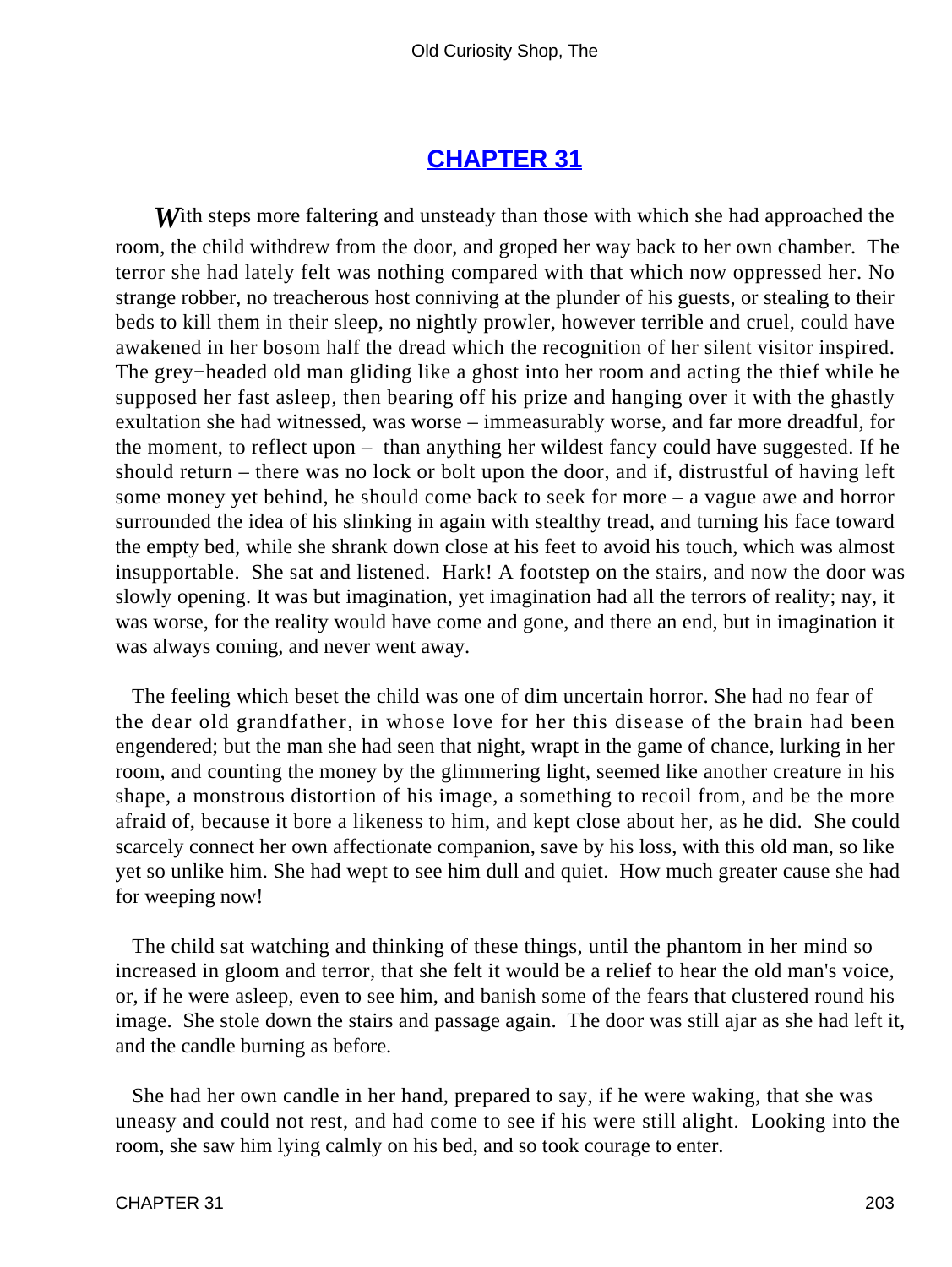Fast asleep. No passion in the face, no avarice, no anxiety, no wild desire; all gentle, tranquil, and at peace. This was not the gambler, or the shadow in her room; this was not even the worn and jaded man whose face had so often met her own in the grey morning light; this was her dear old friend, her harmless fellow− traveller, her good, kind grandfather.

 She had no fear as she looked upon his slumbering features, but she had a deep and weighty sorrow, and it found its relief in tears.

 'God bless him!' said the child, stooping softly to kiss his placid cheek. 'I see too well now, that they would indeed part us if they found us out, and shut him up from the light of the sun and sky. He has only me to help him. God bless us both!'

 Lighting her candle, she retreated as silently as she had come, and, gaining her own room once more, sat up during the remainder of that long, long, miserable night.

 At last the day turned her waning candle pale, and she fell asleep. She was quickly roused by the girl who had shown her up to bed; and, as soon as she was dressed, prepared to go down to her grandfather. But first she searched her pocket and found that her money was all gone – not a sixpence remained.

 The old man was ready, and in a few seconds they were on their road. The child thought he rather avoided her eye, and appeared to expect that she would tell him of her loss. She felt she must do that, or he might suspect the truth.

 'Grandfather,' she said in a tremulous voice, after they had walked about a mile in silence, 'do you think they are honest people at the house yonder?'

 'Why?' returned the old man trembling. 'Do I think them honest – yes, they played honestly.'

 'I'll tell you why I ask,' rejoined Nell. 'I lost some money last night – out of my bedroom, I am sure. Unless it was taken by somebody in jest – only in jest, dear grandfather, which would make me laugh heartily if I could but know it  $-$ '

 'Who would take money in jest?' returned the old man in a hurried manner. 'Those who take money, take it to keep. Don't talk of jest.'

 'Then it was stolen out of my room, dear,' said the child, whose last hope was destroyed by the manner of this reply.

 'But is there no more, Nell?' said the old man; 'no more anywhere? Was it all taken – every farthing of it – was there nothing left?'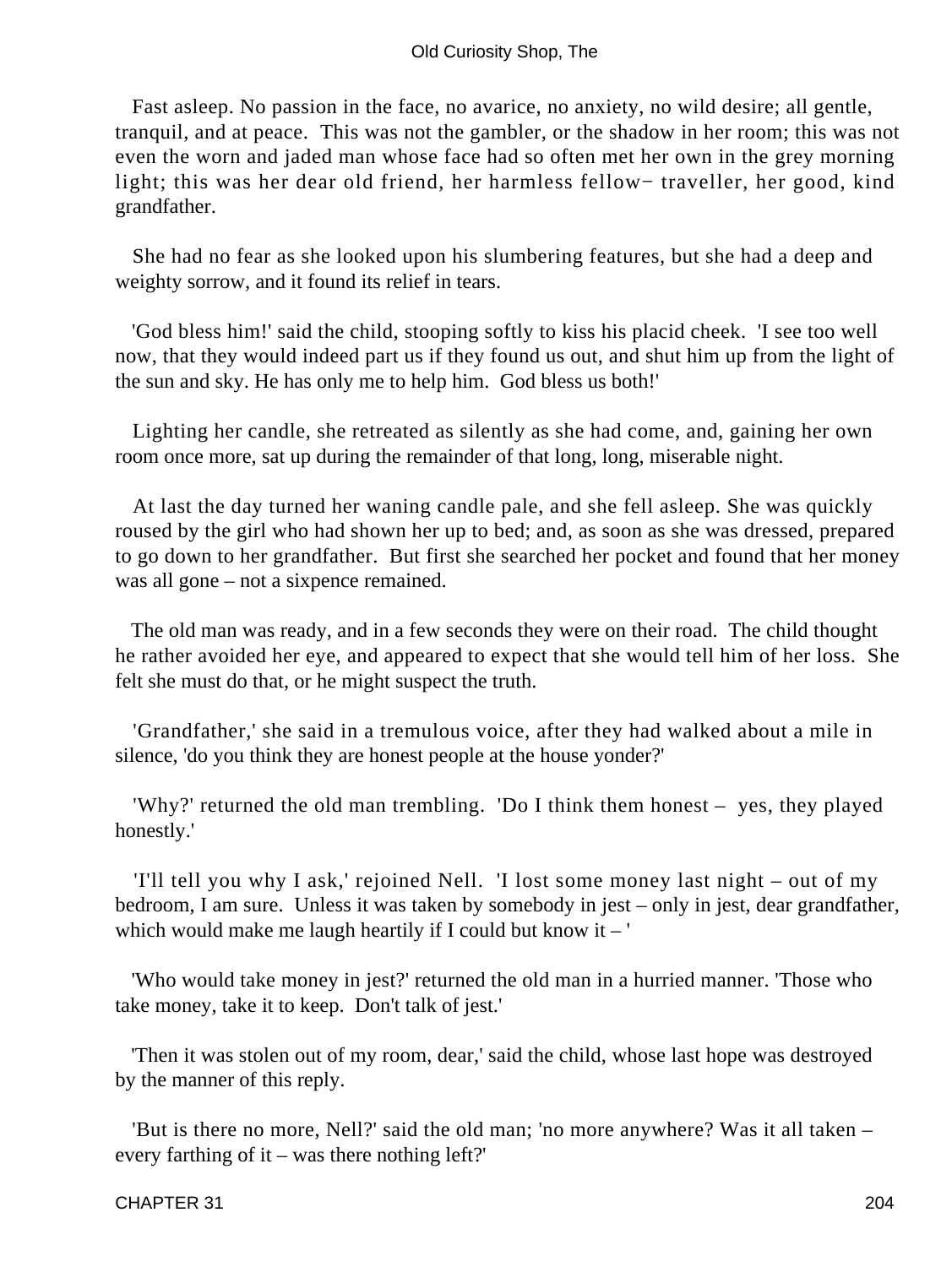'Nothing,' replied the child.

 'We must get more,' said the old man, 'we must earn it, Nell, hoard it up, scrape it together, come by it somehow. Never mind this loss. Tell nobody of it, and perhaps we may regain it. Don't ask how; – we may regain it, and a great deal more; – but tell nobody, or trouble may come of it. And so they took it out of thy room, when thou wert asleep!' he added in a compassionate tone, very different from the secret, cunning way in which he had spoken until now. 'Poor Nell, poor little Nell!'

 The child hung down her head and wept. The sympathising tone in which he spoke, was quite sincere; she was sure of that. It was not the lightest part of her sorrow to know that this was done for her.

 'Not a word about it to any one but me,' said the old man, 'no, not even to me,' he added hastily, 'for it can do no good. All the losses that ever were, are not worth tears from thy eyes, darling. Why should they be, when we will win them back?'

 'Let them go,' said the child looking up. 'Let them go, once and for ever, and I would never shed another tear if every penny had been a thousand pounds.'

 'Well, well,' returned the old man, checking himself as some impetuous answer rose to his lips, 'she knows no better. I ought to be thankful of it.'

'But listen to me,' said the child earnestly, 'will you listen to me?'

 'Aye, aye, I'll listen,' returned the old man, still without looking at her; 'a pretty voice. It has always a sweet sound to me. It always had when it was her mother's, poor child.'

 'Let me persuade you, then – oh, do let me persuade you,' said the child, 'to think no more of gains or losses, and to try no fortune but the fortune we pursue together.'

 'We pursue this aim together,' retorted her grandfather, still looking away and seeming to confer with himself. 'Whose image sanctifies the game?'

 'Have we been worse off,' resumed the child, 'since you forgot these cares, and we have been travelling on together? Have we not been much better and happier without a home to shelter us, than ever we were in that unhappy house, when they were on your mind?'

 'She speaks the truth,' murmured the old man in the same tone as before. 'It must not turn me, but it is the truth; no doubt it is.'

 'Only remember what we have been since that bright morning when we turned our backs upon it for the last time,' said Nell, 'only remember what we have been since we have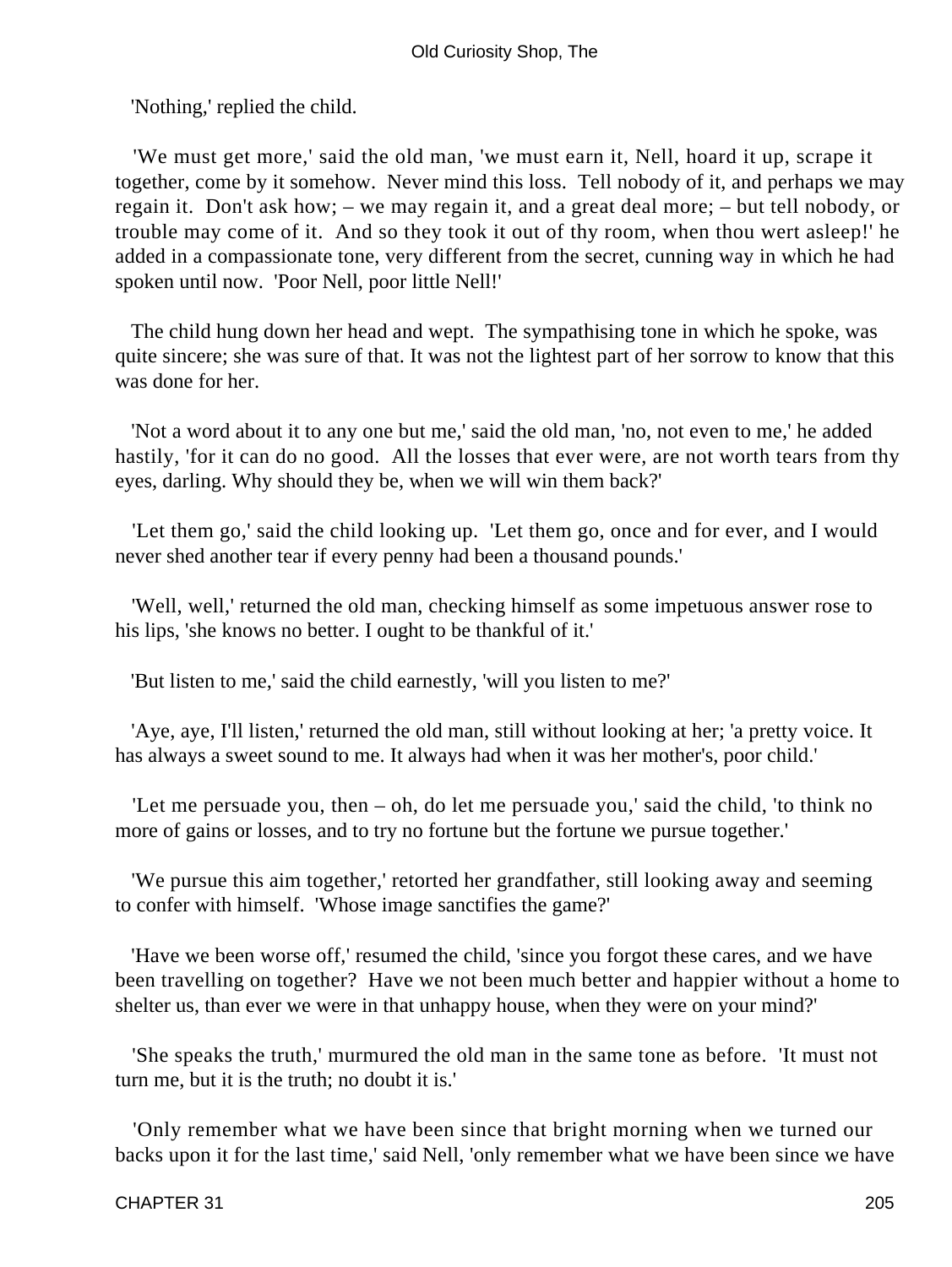been free of all those miseries – what peaceful days and quiet nights we have had – what pleasant times we have known – what happiness we have enjoyed. If we have been tired or hungry, we have been soon refreshed, and slept the sounder for it. Think what beautiful things we have seen, and how contented we have felt. And why was this blessed change?'

 He stopped her with a motion of his hand, and bade her talk to him no more just then, for he was busy. After a time he kissed her cheek, still motioning her to silence, and walked on, looking far before him, and sometimes stopping and gazing with a puckered brow upon the ground, as if he were painfully trying to collect his disordered thoughts. Once she saw tears in his eyes. When he had gone on thus for some time, he took her hand in his as he was accustomed to do, with nothing of the violence or animation of his late manner; and so, by degrees so fine that the child could not trace them, he settled down into his usual quiet way, and suffered her to lead him where she would.

 When they presented themselves in the midst of the stupendous collection, they found, as Nell had anticipated, that Mrs Jarley was not yet out of bed, and that, although she had suffered some uneasiness on their account overnight, and had indeed sat up for them until past eleven o'clock, she had retired in the persuasion, that, being overtaken by storm at some distance from home, they had sought the nearest shelter, and would not return before morning. Nell immediately applied herself with great assiduity to the decoration and preparation of the room, and had the satisfaction of completing her task, and dressing herself neatly, before the beloved of the Royal Family came down to breakfast.

 'We haven't had,' said Mrs Jarley when the meal was over, 'more than eight of Miss Monflathers's young ladies all the time we've been here, and there's twenty−six of 'em, as I was told by the cook when I asked her a question or two and put her on the free−list. We must try 'em with a parcel of new bills, and you shall take it, my dear, and see what effect that has upon 'em.'

 The proposed expedition being one of paramount importance, Mrs Jarley adjusted Nell's bonnet with her own hands, and declaring that she certainly did look very pretty, and reflected credit on the establishment, dismissed her with many commendations, and certain needful directions as to the turnings on the right which she was to take, and the turnings on the left which she was to avoid. Thus instructed, Nell had no difficulty in finding out Miss Monflathers's Boarding and Day Establishment, which was a large house, with a high wall, and a large garden−gate with a large brass plate, and a small grating through which Miss Monflathers's parlour−maid inspected all visitors before admitting them; for nothing in the shape of a man – no, not even a milkman – was suffered, without special license, to pass that gate. Even the tax−gatherer, who was stout, and wore spectacles and a broad−brimmed hat, had the taxes handed through the grating. More obdurate than gate of adamant or brass, this gate of Miss Monflathers's frowned on all mankind. The very butcher respected it as a gate of mystery, and left off whistling when he rang the bell.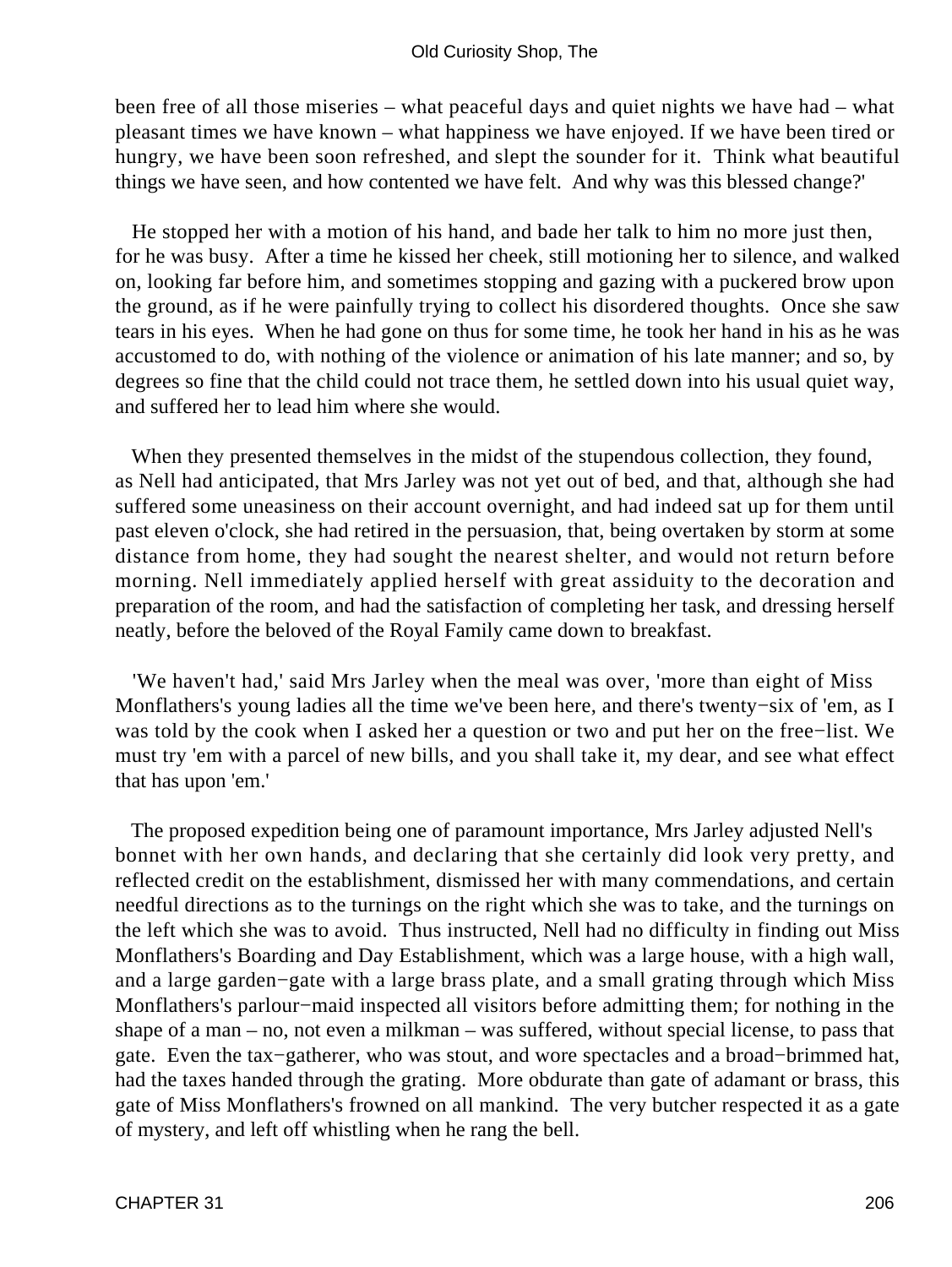As Nell approached the awful door, it turned slowly upon its hinges with a creaking noise, and, forth from the solemn grove beyond, came a long file of young ladies, two and two, all with open books in their hands, and some with parasols likewise. And last of the goodly procession came Miss Monflathers, bearing herself a parasol of lilac silk, and supported by two smiling teachers, each mortally envious of the other, and devoted unto Miss Monflathers.

 Confused by the looks and whispers of the girls, Nell stood with downcast eyes and suffered the procession to pass on, until Miss Monflathers, bringing up the rear, approached her, when she curtseyed and presented her little packet; on receipt whereof Miss Monflathers commanded that the line should halt.

'You're the wax−work child, are you not?' said Miss Monflathers.

 'Yes, ma'am,' replied Nell, colouring deeply, for the young ladies had collected about her, and she was the centre on which all eyes were fixed.

 'And don't you think you must be a very wicked little child,' said Miss Monflathers, who was of rather uncertain temper, and lost no opportunity of impressing moral truths upon the tender minds of the young ladies, 'to be a wax−work child at all?'

 Poor Nell had never viewed her position in this light, and not knowing what to say, remained silent, blushing more deeply than before.

 'Don't you know,' said Miss Monflathers, 'that it's very naughty and unfeminine, and a perversion of the properties wisely and benignantly transmitted to us, with expansive powers to be roused from their dormant state through the medium of cultivation?'

 The two teachers murmured their respectful approval of this home−thrust, and looked at Nell as though they would have said that there indeed Miss Monflathers had hit her very hard. Then they smiled and glanced at Miss Monflathers, and then, their eyes meeting, they exchanged looks which plainly said that each considered herself smiler in ordinary to Miss Monflathers, and regarded the other as having no right to smile, and that her so doing was an act of presumption and impertinence.

 'Don't you feel how naughty it is of you,' resumed Miss Monflathers, 'to be a wax−work child, when you might have the proud consciousness of assisting, to the extent of your infant powers, the manufactures of your country; of improving your mind by the constant contemplation of the steam−engine; and of earning a comfortable and independent subsistence of from two−and−ninepence to three shillings per week? Don't you know that the harder you are at work, the happier you are?'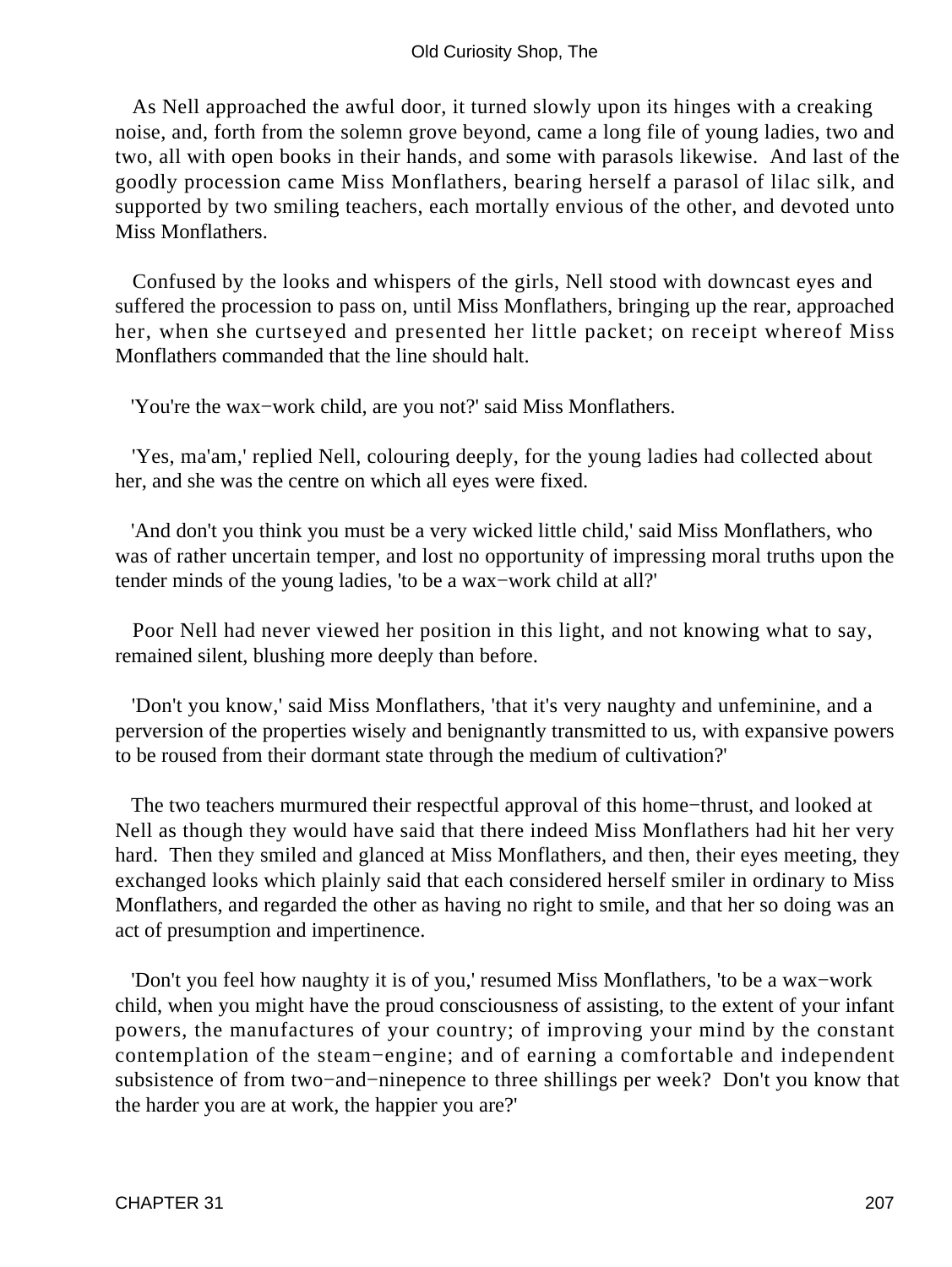'«How doth the little – »' murmured one of the teachers, in quotation from Doctor Watts.

'Eh?' said Miss Monflathers, turning smartly round. 'Who said that?'

 Of course the teacher who had not said it, indicated the rival who had, whom Miss Monflathers frowningly requested to hold her peace; by that means throwing the informing teacher into raptures of joy.

 'The little busy bee,' said Miss Monflathers, drawing herself up, 'is applicable only to genteel children.

«In books, or work, or healthful play»

 is quite right as far as they are concerned; and the work means painting on velvet, fancy needle−work, or embroidery. In such cases as these,' pointing to Nell, with her parasol, 'and in the case of all poor people's children, we should read it thus:

 «In work, work, work. In work alway Let my first years be past, That I may give for ev'ry day Some good account at last.»'

 A deep hum of applause rose not only from the two teachers, but from all the pupils, who were equally astonished to hear Miss Monflathers improvising after this brilliant style; for although she had been long known as a politician, she had never appeared before as an original poet. Just then somebody happened to discover that Nell was crying, and all eyes were again turned towards her.

 There were indeed tears in her eyes, and drawing out her handkerchief to brush them away, she happened to let it fall. Before she could stoop to pick it up, one young lady of about fifteen or sixteen, who had been standing a little apart from the others, as though she had no recognised place among them, sprang forward and put it in her hand. She was gliding timidly away again, when she was arrested by the governess.

 'It was Miss Edwards who did that, I KNOW,' said Miss Monflathers predictively. 'Now I am sure that was Miss Edwards.'

 It was Miss Edwards, and everybody said it was Miss Edwards, and Miss Edwards herself admitted that it was.

 'Is it not,' said Miss Monflathers, putting down her parasol to take a severer view of the offender, 'a most remarkable thing, Miss Edwards, that you have an attachment to the lower classes which always draws you to their sides; or, rather, is it not a most extraordinary thing that all I say and do will not wean you from propensities which your original station in life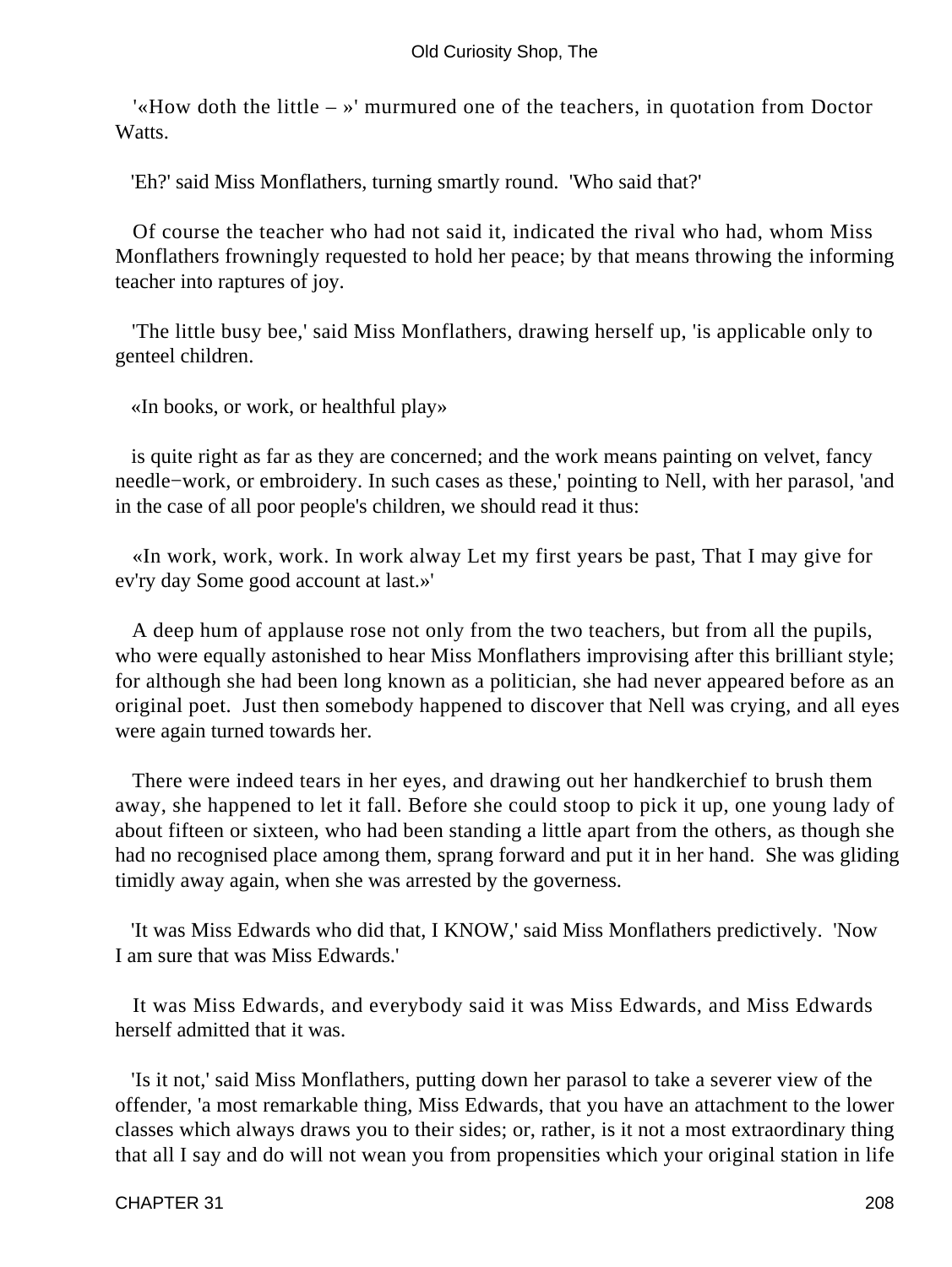have unhappily rendered habitual to you, you extremely vulgar−minded girl?'

 'I really intended no harm, ma'am,' said a sweet voice. 'It was a momentary impulse, indeed.'

 'An impulse!' repeated Miss Monflathers scornfully. 'I wonder that you presume to speak of impulses to me' – both the teachers assented – 'I am astonished' – both the teachers were astonished – 'I suppose it is an impulse which induces you to take the part of every grovelling and debased person that comes in your way' – both the teachers supposed so too.

 'But I would have you know, Miss Edwards,' resumed the governess in a tone of increased severity, 'that you cannot be permitted – if it be only for the sake of preserving a proper example and decorum in this establishment – that you cannot be permitted, and that you shall not be permitted, to fly in the face of your superiors in this exceedingly gross manner. If you have no reason to feel a becoming pride before wax–work children, there are young ladies here who have, and you must either defer to those young ladies or leave the establishment, Miss Edwards.'

 This young lady, being motherless and poor, was apprenticed at the school – taught for nothing – teaching others what she learnt, for nothing – boarded for nothing – lodged for nothing – and set down and rated as something immeasurably less than nothing, by all the dwellers in the house. The servant−maids felt her inferiority, for they were better treated; free to come and go, and regarded in their stations with much more respect. The teachers were infinitely superior, for they had paid to go to school in their time, and were paid now. The pupils cared little for a companion who had no grand stories to tell about home; no friends to come with post−horses, and be received in all humility, with cake and wine, by the governess; no deferential servant to attend and bear her home for the holidays; nothing genteel to talk about, and nothing to display. But why was Miss Monflathers always vexed and irritated with the poor apprentice – how did that come to pass?

 Why, the gayest feather in Miss Monflathers's cap, and the brightest glory of Miss Monflathers's school, was a baronet's daughter – the real live daughter of a real live baronet – who, by some extraordinary reversal of the Laws of Nature, was not only plain in features but dull in intellect, while the poor apprentice had both a ready wit, and a handsome face and figure. It seems incredible. Here was Miss Edwards, who only paid a small premium which had been spent long ago, every day outshining and excelling the baronet's daughter, who learned all the extras (or was taught them all) and whose half−yearly bill came to double that of any other young lady's in the school, making no account of the honour and reputation of her pupilage. Therefore, and because she was a dependent, Miss Monflathers had a great dislike to Miss Edwards, and was spiteful to her, and aggravated by her, and, when she had compassion on little Nell, verbally fell upon and maltreated her as we have already seen.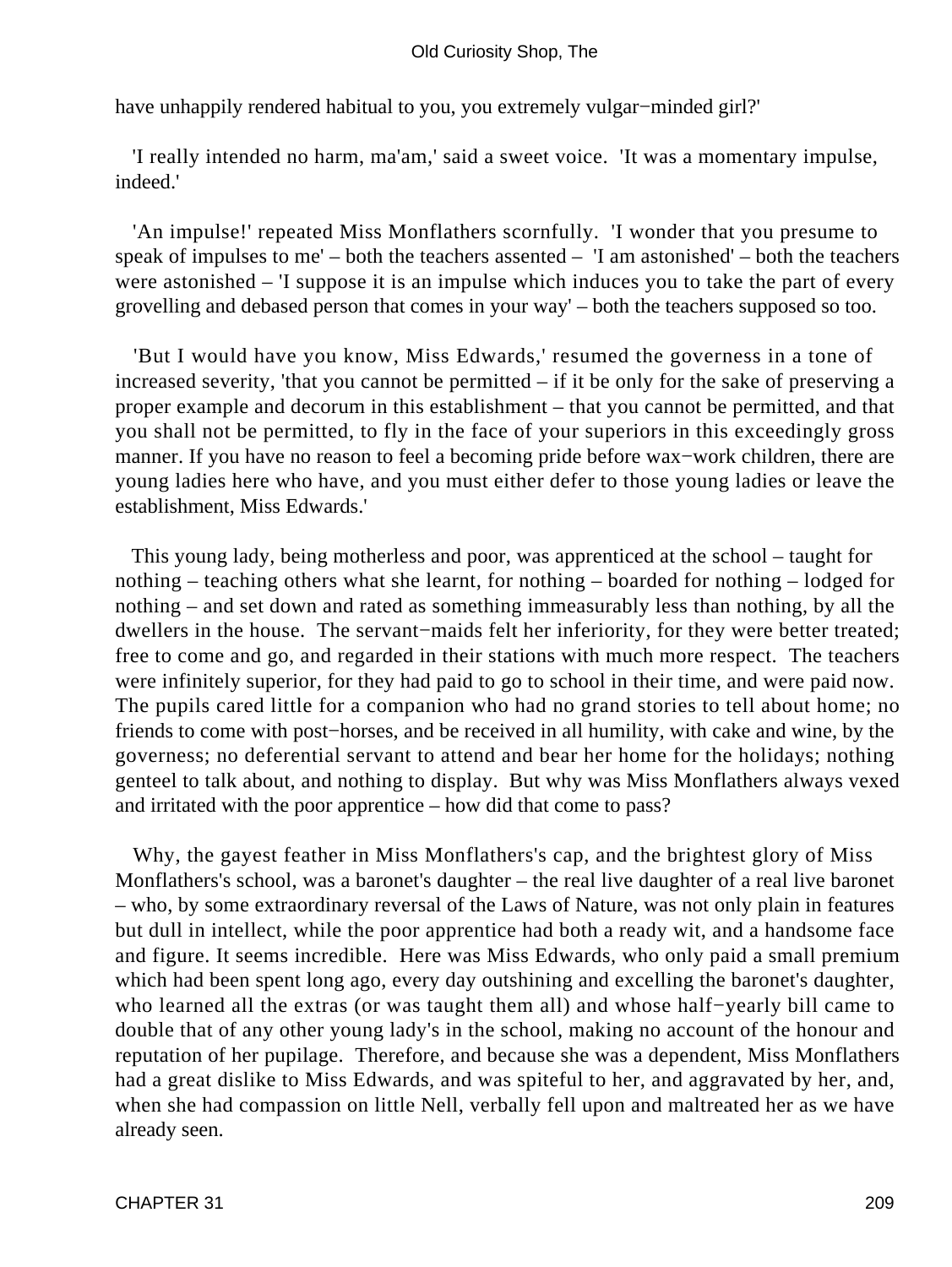'You will not take the air to−day, Miss Edwards,' said Miss Monflathers. 'Have the goodness to retire to your own room, and not to leave it without permission.'

 The poor girl was moving hastily away, when she was suddenly, in nautical phrase, 'brought to' by a subdued shriek from Miss Monflathers.

 'She has passed me without any salute!' cried the governess, raising her eyes to the sky. 'She has actually passed me without the slightest acknowledgment of my presence!'

 The young lady turned and curtsied. Nell could see that she raised her dark eyes to the face of her superior, and that their expression, and that of her whole attitude for the instant, was one of mute but most touching appeal against this ungenerous usage. Miss Monflathers only tossed her head in reply, and the great gate closed upon a bursting heart.

 'As for you, you wicked child,' said Miss Monflathers, turning to Nell, 'tell your mistress that if she presumes to take the liberty of sending to me any more, I will write to the legislative authorities and have her put in the stocks, or compelled to do penance in a white sheet; and you may depend upon it that you shall certainly experience the treadmill if you dare to come here again. Now ladies, on.'

 The procession filed off, two and two, with the books and parasols, and Miss Monflathers, calling the Baronet's daughter to walk with her and smooth her ruffled feelings, discarded the two teachers – who by this time had exchanged their smiles for looks of sympathy – and left them to bring up the rear, and hate each other a little more for being obliged to walk together.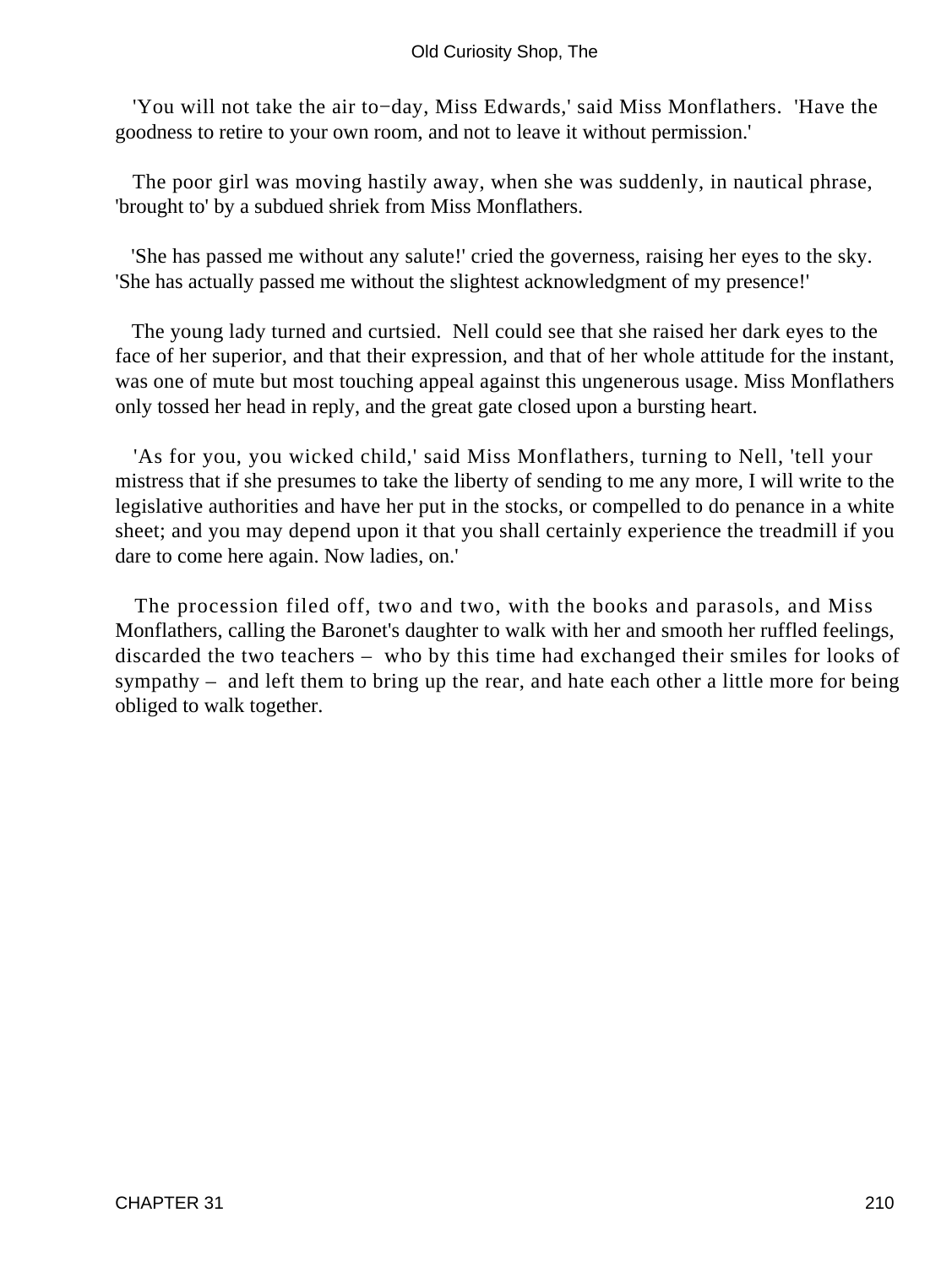# **[CHAPTER 32](#page-495-0)**

*M* is Jarley's wrath on first learning that she had been threatened with the indignity of Stocks and Penance, passed all description. The genuine and only Jarley exposed to public scorn, jeered by children, and flouted by beadles! The delight of the Nobility and Gentry shorn of a bonnet which a Lady Mayoress might have sighed to wear, and arrayed in a white sheet as a spectacle of mortification and humility! And Miss Monflathers, the audacious creature who presumed, even in the dimmest and remotest distance of her imagination, to conjure up the degrading picture, 'I am a'most inclined,' said Mrs Jarley, bursting with the fulness of her anger and the weakness of her means of revenge, 'to turn atheist when I think of it!'

 But instead of adopting this course of retaliation, Mrs Jarley, on second thoughts, brought out the suspicious bottle, and ordering glasses to be set forth upon her favourite drum, and sinking into a chair behind it, called her satellites about her, and to them several times recounted, word for word, the affronts she had received. This done, she begged them in a kind of deep despair to drink; then laughed, then cried, then took a little sip herself, then laughed and cried again, and took a little more; and so, by degrees, the worthy lady went on, increasing in smiles and decreasing in tears, until at last she could not laugh enough at Miss Monflathers, who, from being an object of dire vexation, became one of sheer ridicule and absurdity.

 'For which of us is best off, I wonder,' quoth Mrs Jarley, 'she or me! It's only talking, when all is said and done, and if she talks of me in the stocks, why I can talk of her in the stocks, which is a good deal funnier if we come to that. Lord, what does it matter, after all!'

 Having arrived at this comfortable frame of mind (to which she had been greatly assisted by certain short interjectional remarks of the philosophical George), Mrs Jarley consoled Nell with many kind words, and requested as a personal favour that whenever she thought of Miss Monflathers, she would do nothing else but laugh at her, all the days of her life.

 So ended Mrs Jarley's wrath, which subsided long before the going down of the sun. Nell's anxieties, however, were of a deeper kind, and the checks they imposed upon her cheerfulness were not so easily removed.

 That evening, as she had dreaded, her grandfather stole away, and did not come back until the night was far spent. Worn out as she was, and fatigued in mind and body, she sat up alone, counting the minutes, until he returned – penniless, broken−spirited, and wretched, but still hotly bent upon his infatuation.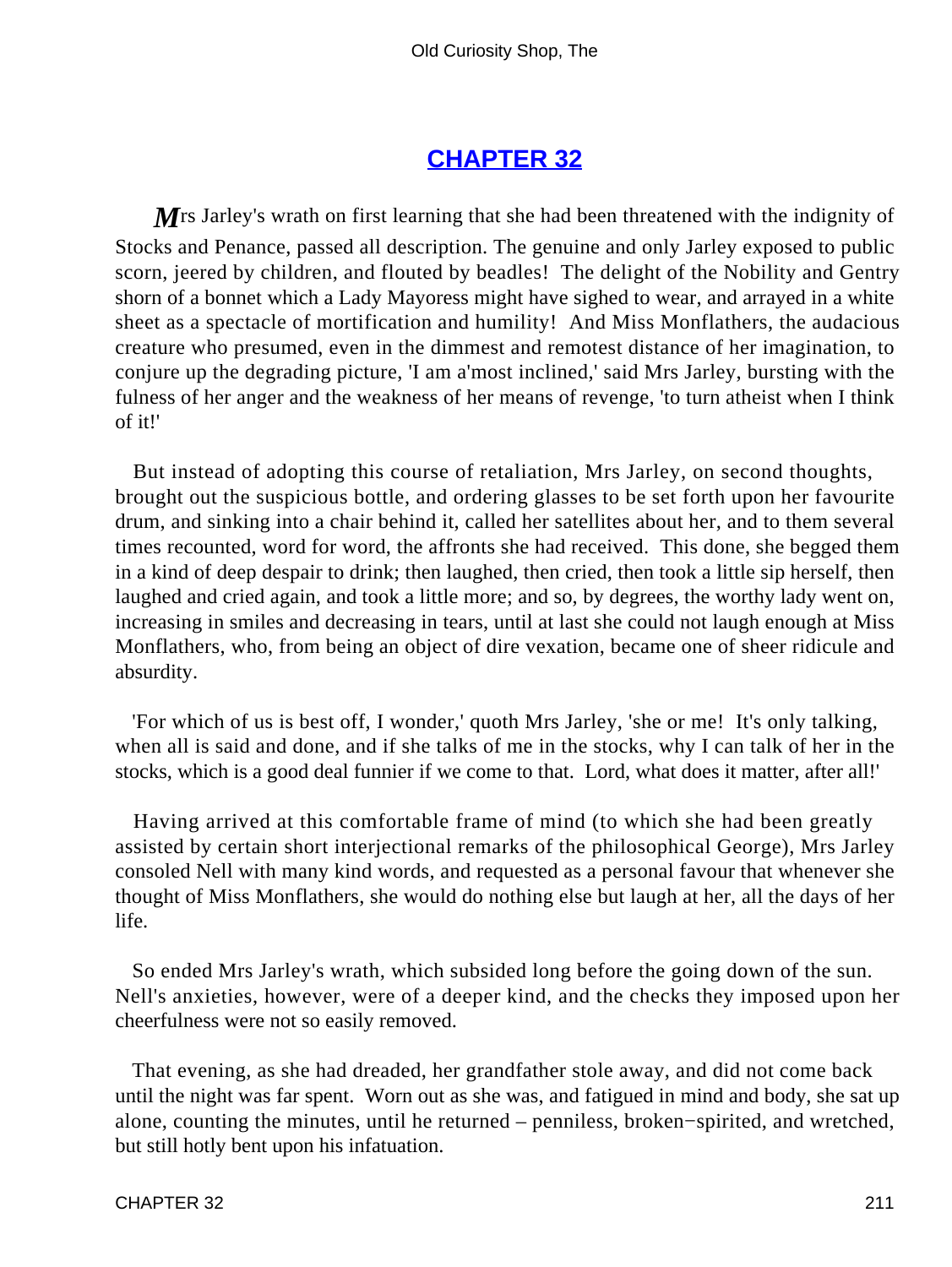'Get me money,' he said wildly, as they parted for the night. 'I must have money, Nell. It shall be paid thee back with gallant interest one day, but all the money that comes into thy hands, must be mine – not for myself, but to use for thee. Remember, Nell, to use for thee!'

 What could the child do with the knowledge she had, but give him every penny that came into her hands, lest he should be tempted on to rob their benefactress? If she told the truth (so thought the child) he would be treated as a madman; if she did not supply him with money, he would supply himself; supplying him, she fed the fire that burnt him up, and put him perhaps beyond recovery. Distracted by these thoughts, borne down by the weight of the sorrow which she dared not tell, tortured by a crowd of apprehensions whenever the old man was absent, and dreading alike his stay and his return, the colour forsook her cheek, her eye grew dim, and her heart was oppressed and heavy. All her old sorrows had come back upon her, augmented by new fears and doubts; by day they were ever present to her mind; by night they hovered round her pillow, and haunted her in dreams.

 It was natural that, in the midst of her affliction, she should often revert to that sweet young lady of whom she had only caught a hasty glance, but whose sympathy, expressed in one slight brief action, dwelt in her memory like the kindnesses of years. She would often think, if she had such a friend as that to whom to tell her griefs, how much lighter her heart would be – that if she were but free to hear that voice, she would be happier. Then she would wish that she were something better, that she were not quite so poor and humble, that she dared address her without fearing a repulse; and then feel that there was an immeasurable distance between them, and have no hope that the young lady thought of her any more.

 It was now holiday−time at the schools, and the young ladies had gone home, and Miss Monflathers was reported to be flourishing in London, and damaging the hearts of middle−aged gentlemen, but nobody said anything about Miss Edwards, whether she had gone home, or whether she had any home to go to, whether she was still at the school, or anything about her. But one evening, as Nell was returning from a lonely walk, she happened to pass the inn where the stage−coaches stopped, just as one drove up, and there was the beautiful girl she so well remembered, pressing forward to embrace a young child whom they were helping down from the roof.

 Well, this was her sister, her little sister, much younger than Nell, whom she had not seen (so the story went afterwards) for five years, and to bring whom to that place on a short visit, she had been saving her poor means all that time. Nell felt as if her heart would break when she saw them meet. They went a little apart from the knot of people who had congregated about the coach, and fell upon each other's neck, and sobbed, and wept with joy. Their plain and simple dress, the distance which the child had come alone, their agitation and delight, and the tears they shed, would have told their history by themselves.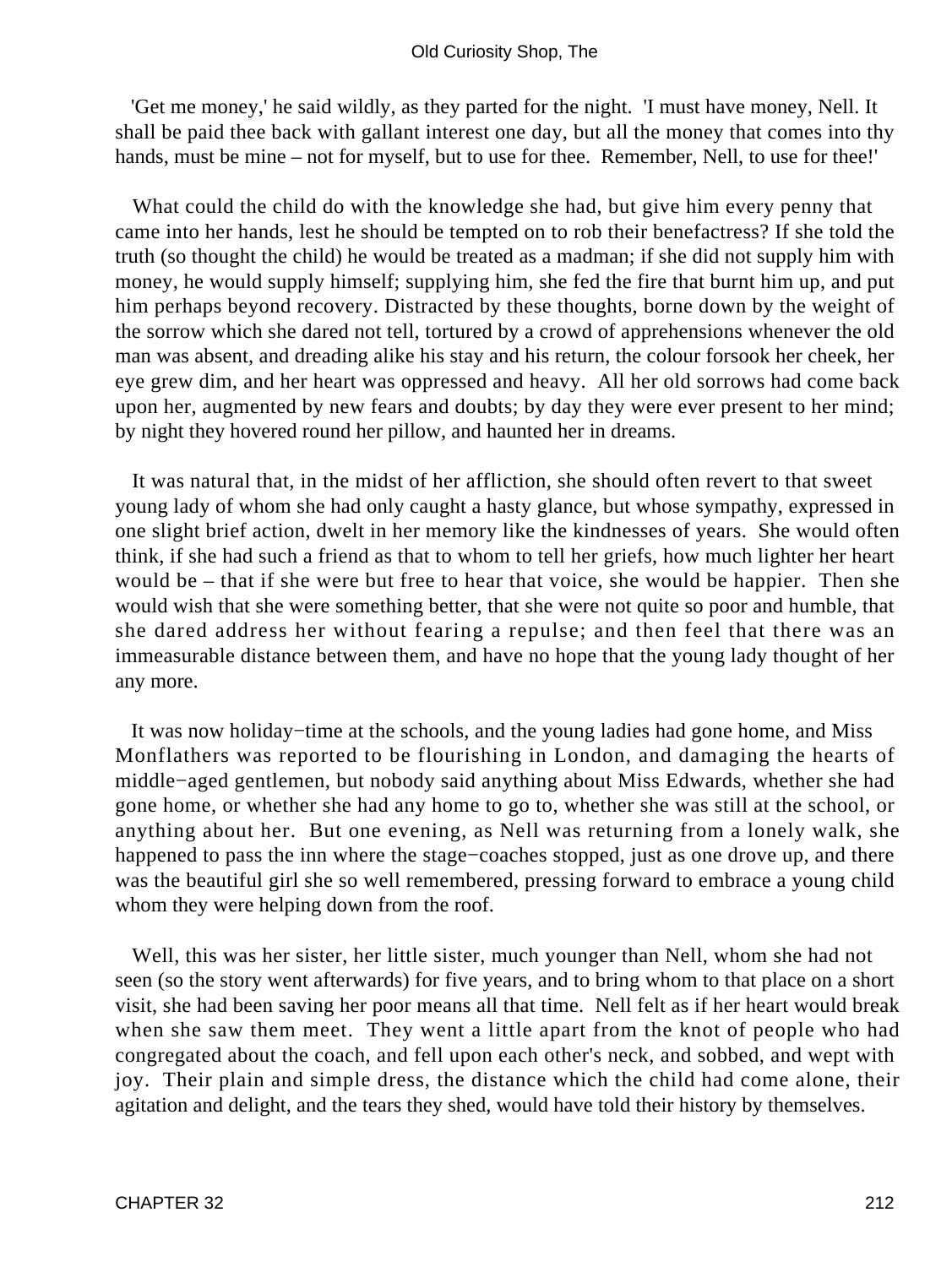They became a little more composed in a short time, and went away, not so much hand in hand as clinging to each other. 'Are you sure you're happy, sister?' said the child as they passed where Nell was standing. 'Quite happy now,' she answered. 'But always?' said the child. 'Ah, sister, why do you turn away your face?'

 Nell could not help following at a little distance. They went to the house of an old nurse, where the elder sister had engaged a bed−room for the child. 'I shall come to you early every morning,' she said, 'and we can be together all the day.−'−'Why not at night−time too? Dear sister, would they be angry with you for that?'

 Why were the eyes of little Nell wet, that night, with tears like those of the two sisters? Why did she bear a grateful heart because they had met, and feel it pain to think that they would shortly part? Let us not believe that any selfish reference – unconscious though it might have been – to her own trials awoke this sympathy, but thank God that the innocent joys of others can strongly move us, and that we, even in our fallen nature, have one source of pure emotion which must be prized in Heaven!

 By morning's cheerful glow, but oftener still by evening's gentle light, the child, with a respect for the short and happy intercourse of these two sisters which forbade her to approach and say a thankful word, although she yearned to do so, followed them at a distance in their walks and rambles, stopping when they stopped, sitting on the grass when they sat down, rising when they went on, and feeling it a companionship and delight to be so near them. Their evening walk was by a river's side. Here, every night, the child was too, unseen by them, unthought of, unregarded; but feeling as if they were her friends, as if they had confidences and trusts together, as if her load were lightened and less hard to bear; as if they mingled their sorrows, and found mutual consolation. It was a weak fancy perhaps, the childish fancy of a young and lonely creature; but night after night, and still the sisters loitered in the same place, and still the child followed with a mild and softened heart.

 She was much startled, on returning home one night, to find that Mrs Jarley had commanded an announcement to be prepared, to the effect that the stupendous collection would only remain in its present quarters one day longer; in fulfilment of which threat (for all announcements connected with public amusements are well known to be irrevocable and most exact), the stupendous collection shut up next day.

'Are we going from this place directly, ma'am?' said Nell.

 'Look here, child,' returned Mrs Jarley. 'That'll inform you.' And so saying Mrs Jarley produced another announcement, wherein it was stated, that, in consequence of numerous inquiries at the wax−work door, and in consequence of crowds having been disappointed in obtaining admission, the Exhibition would be continued for one week longer, and would re−open next day.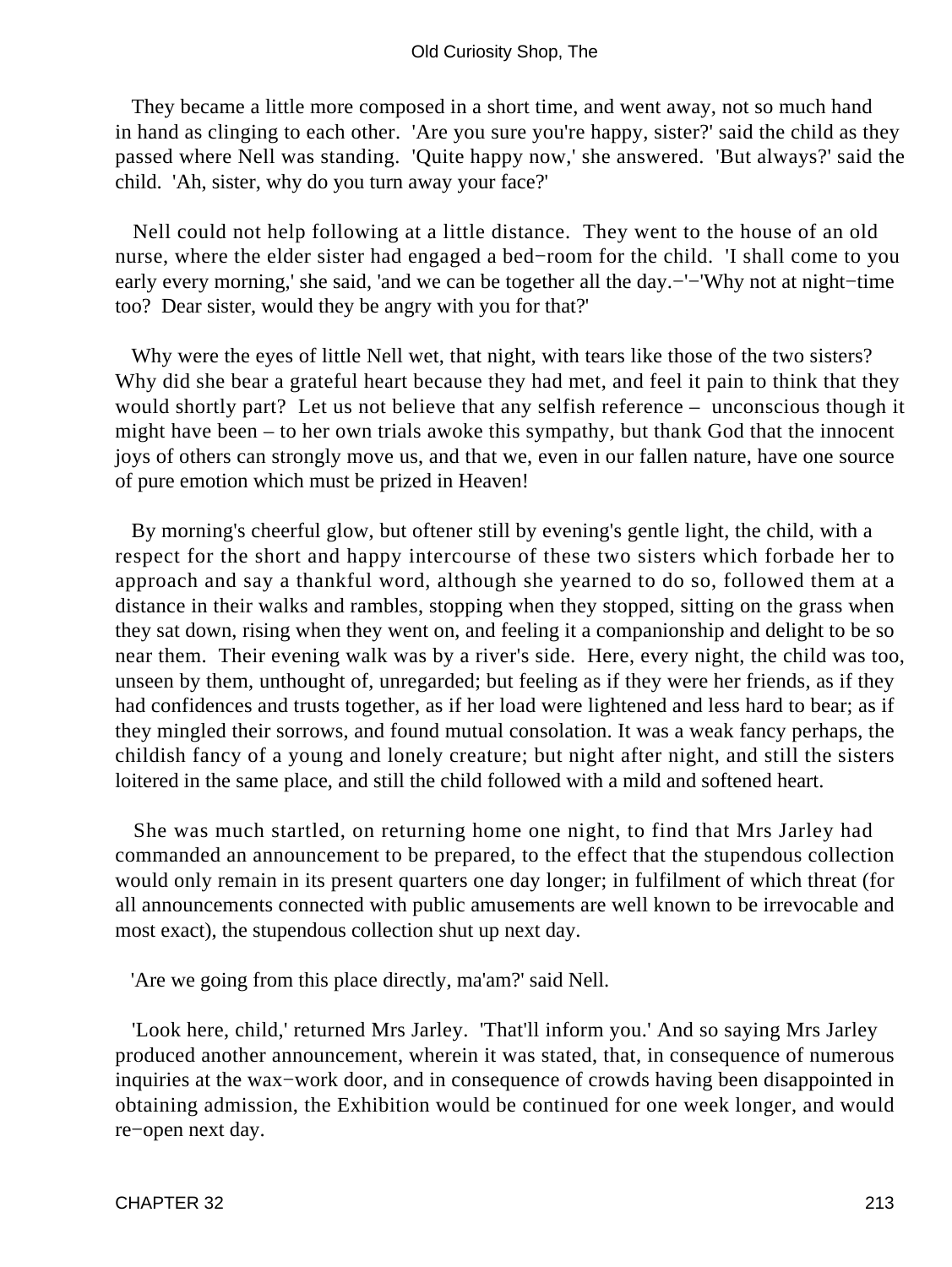'For now that the schools are gone, and the regular sight−seers exhausted,' said Mrs Jarley, 'we come to the General Public, and they want stimulating.'

 Upon the following day at noon, Mrs Jarley established herself behind the highly−ornamented table, attended by the distinguished effigies before mentioned, and ordered the doors to be thrown open for the readmission of a discerning and enlightened public. But the first day's operations were by no means of a successful character, inasmuch as the general public, though they manifested a lively interest in Mrs Jarley personally, and such of her waxen satellites as were to be seen for nothing, were not affected by any impulses moving them to the payment of sixpence a head. Thus, notwithstanding that a great many people continued to stare at the entry and the figures therein displayed; and remained there with great perseverance, by the hour at a time, to hear the barrel−organ played and to read the bills; and notwithstanding that they were kind enough to recommend their friends to patronise the exhibition in the like manner, until the door−way was regularly blockaded by half the population of the town, who, when they went off duty, were relieved by the other half; it was not found that the treasury was any the richer, or that the prospects of the establishment were at all encouraging.

 In this depressed state of the classical market, Mrs Jarley made extraordinary efforts to stimulate the popular taste, and whet the popular curiosity. Certain machinery in the body of the nun on the leads over the door was cleaned up and put in motion, so that the figure shook its head paralytically all day long, to the great admiration of a drunken, but very Protestant, barber over the way, who looked upon the said paralytic motion as typical of the degrading effect wrought upon the human mind by the ceremonies of the Romish Church and discoursed upon that theme with great eloquence and morality. The two carters constantly passed in and out of the exhibition−room, under various disguises, protesting aloud that the sight was better worth the money than anything they had beheld in all their lives, and urging the bystanders, with tears in their eyes, not to neglect such a brilliant gratification. Mrs Jarley sat in the pay−place, chinking silver moneys from noon till night, and solemnly calling upon the crowd to take notice that the price of admission was only sixpence, and that the departure of the whole collection, on a short tour among the Crowned Heads of Europe, was positively fixed for that day week.

 'So be in time, be in time, be in time,' said Mrs Jarley at the close of every such address. 'Remember that this is Jarley's stupendous collection of upwards of One Hundred Figures, and that it is the only collection in the world; all others being imposters and deceptions. Be in time, be in time, be in time!'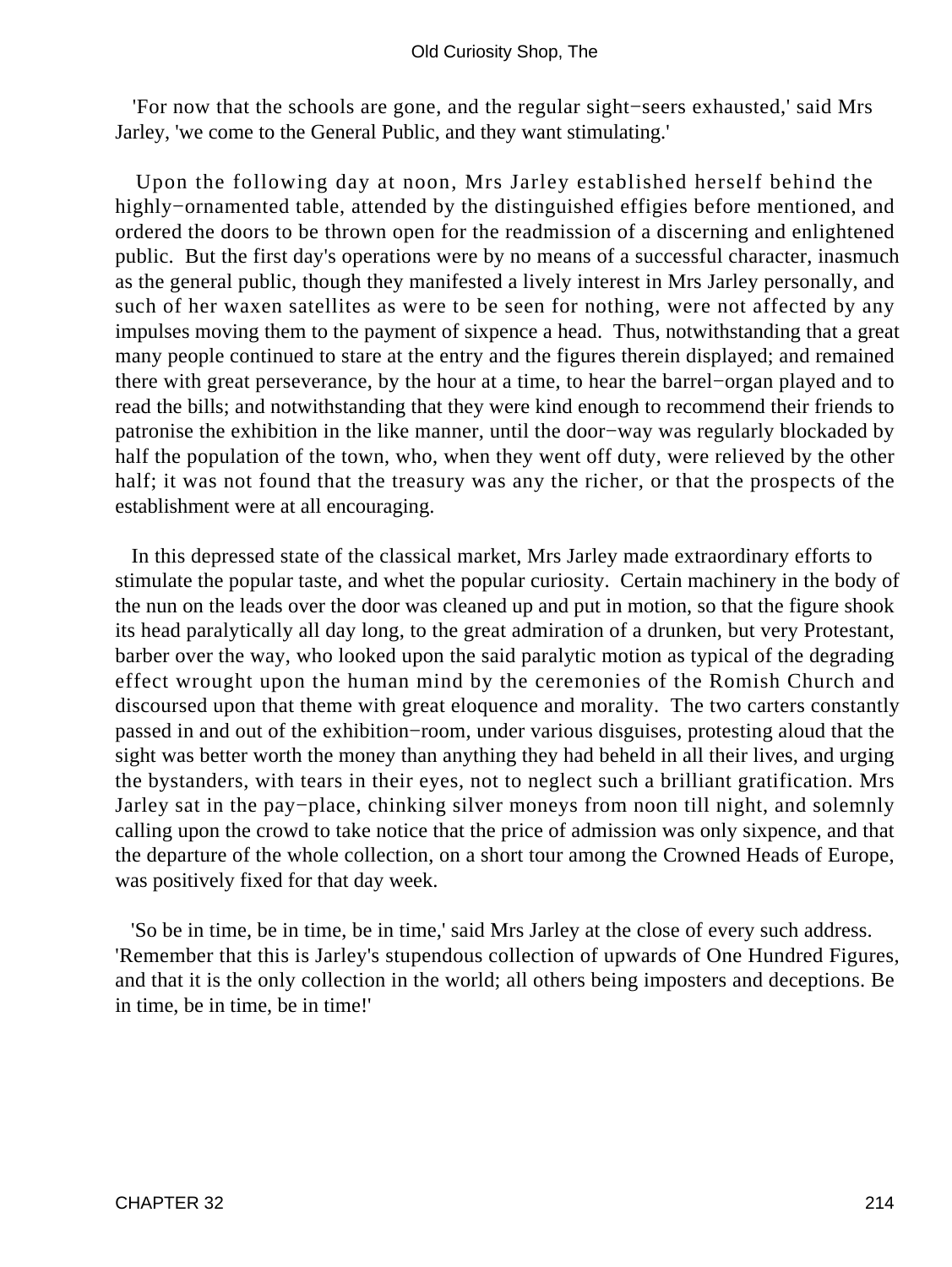## **[CHAPTER 33](#page-495-0)**

As the course of this tale requires that we should become acquainted, somewhere hereabouts, with a few particulars connected with the domestic economy of Mr Sampson Brass, and as a more convenient place than the present is not likely to occur for that purpose, the historian takes the friendly reader by the hand, and springing with him into the air, and cleaving the same at a greater rate than ever Don Cleophas Leandro Perez Zambullo and his familiar travelled through that pleasant region in company, alights with him upon the pavement of Bevis Marks.

 The intrepid aeronauts alight before a small dark house, once the residence of Mr Sampson Brass.

 In the parlour window of this little habitation, which is so close upon the footway that the passenger who takes the wall brushes the dim glass with his coat sleeve – much to its improvement, for it is very dirty – in this parlour window in the days of its occupation by Sampson Brass, there hung, all awry and slack, and discoloured by the sun, a curtain of faded green, so threadbare from long service as by no means to intercept the view of the little dark room, but rather to afford a favourable medium through which to observe it accurately. There was not much to look at. A rickety table, with spare bundles of papers, yellow and ragged from long carriage in the pocket, ostentatiously displayed upon its top; a couple of stools set face to face on opposite sides of this crazy piece of furniture; a treacherous old chair by the fire−place, whose withered arms had hugged full many a client and helped to squeeze him dry; a second−hand wig box, used as a depository for blank writs and declarations and other small forms of law, once the sole contents of the head which belonged to the wig which belonged to the box, as they were now of the box itself; two or three common books of practice; a jar of ink, a pounce box, a stunted hearth−broom, a carpet trodden to shreds but still clinging with the tightness of desperation to its tacks – these, with the yellow wainscot of the walls, the smoke−discoloured ceiling, the dust and cobwebs, were among the most prominent decorations of the office of Mr Sampson Brass.

 But this was mere still−life, of no greater importance than the plate, 'BRASS, Solicitor,' upon the door, and the bill, 'First floor to let to a single gentleman,' which was tied to the knocker. The office commonly held two examples of animated nature, more to the purpose of this history, and in whom it has a stronger interest and more particular concern.

 Of these, one was Mr Brass himself, who has already appeared in these pages. The other was his clerk, assistant, housekeeper, secretary, confidential plotter, adviser, intriguer, and bill of cost increaser, Miss Brass – a kind of amazon at common law, of whom it may be desirable to offer a brief description.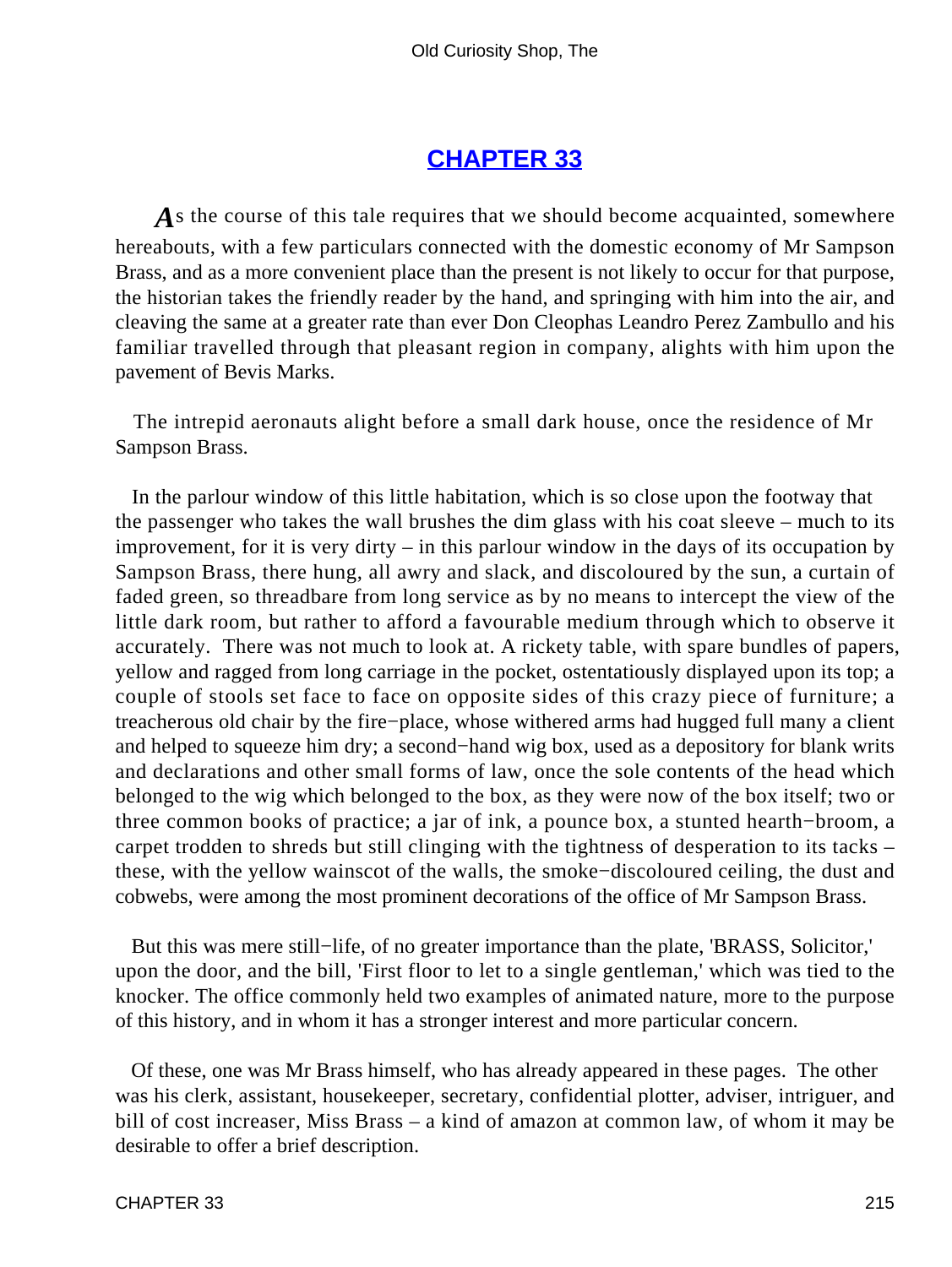Miss Sally Brass, then, was a lady of thirty−five or thereabouts, of a gaunt and bony figure, and a resolute bearing, which if it repressed the softer emotions of love, and kept admirers at a distance, certainly inspired a feeling akin to awe in the breasts of those male strangers who had the happiness to approach her. In face she bore a striking resemblance to her brother, Sampson – so exact, indeed, was the likeness between them, that had it consorted with Miss Brass's maiden modesty and gentle womanhood to have assumed her brother's clothes in a frolic and sat down beside him, it would have been difficult for the oldest friend of the family to determine which was Sampson and which Sally, especially as the lady carried upon her upper lip certain reddish demonstrations, which, if the imagination had been assisted by her attire, might have been mistaken for a beard. These were, however, in all probability, nothing more than eyelashes in a wrong place, as the eyes of Miss Brass were quite free from any such natural impertinencies. In complexion Miss Brass was sallow – rather a dirty sallow, so to speak – but this hue was agreeably relieved by the healthy glow which mantled in the extreme tip of her laughing nose. Her voice was exceedingly impressive – deep and rich in quality, and, once heard, not easily forgotten. Her usual dress was a green gown, in colour not unlike the curtain of the office window, made tight to the figure, and terminating at the throat, where it was fastened behind by a peculiarly large and massive button. Feeling, no doubt, that simplicity and plainness are the soul of elegance, Miss Brass wore no collar or kerchief except upon her head, which was invariably ornamented with a brown gauze scarf, like the wing of the fabled vampire, and which, twisted into any form that happened to suggest itself, formed an easy and graceful head−dress.

 Such was Miss Brass in person. In mind, she was of a strong and vigorous turn, having from her earliest youth devoted herself with uncommon ardour to the study of law; not wasting her speculations upon its eagle flights, which are rare, but tracing it attentively through all the slippery and eel−like crawlings in which it commonly pursues its way. Nor had she, like many persons of great intellect, confined herself to theory, or stopped short where practical usefulness begins; inasmuch as she could ingross, fair−copy, fill up printed forms with perfect accuracy, and, in short, transact any ordinary duty of the office down to pouncing a skin of parchment or mending a pen. It is difficult to understand how, possessed of these combined attractions, she should remain Miss Brass; but whether she had steeled her heart against mankind, or whether those who might have wooed and won her, were deterred by fears that, being learned in the law, she might have too near her fingers' ends those particular statutes which regulate what are familiarly termed actions for breach, certain it is that she was still in a state of celibacy, and still in daily occupation of her old stool opposite to that of her brother Sampson. And equally certain it is, by the way, that between these two stools a great many people had come to the ground.

 One morning Mr Sampson Brass sat upon his stool copying some legal process, and viciously digging his pen deep into the paper, as if he were writing upon the very heart of the party against whom it was directed; and Miss Sally Brass sat upon her stool making a new pen preparatory to drawing out a little bill, which was her favourite occupation; and so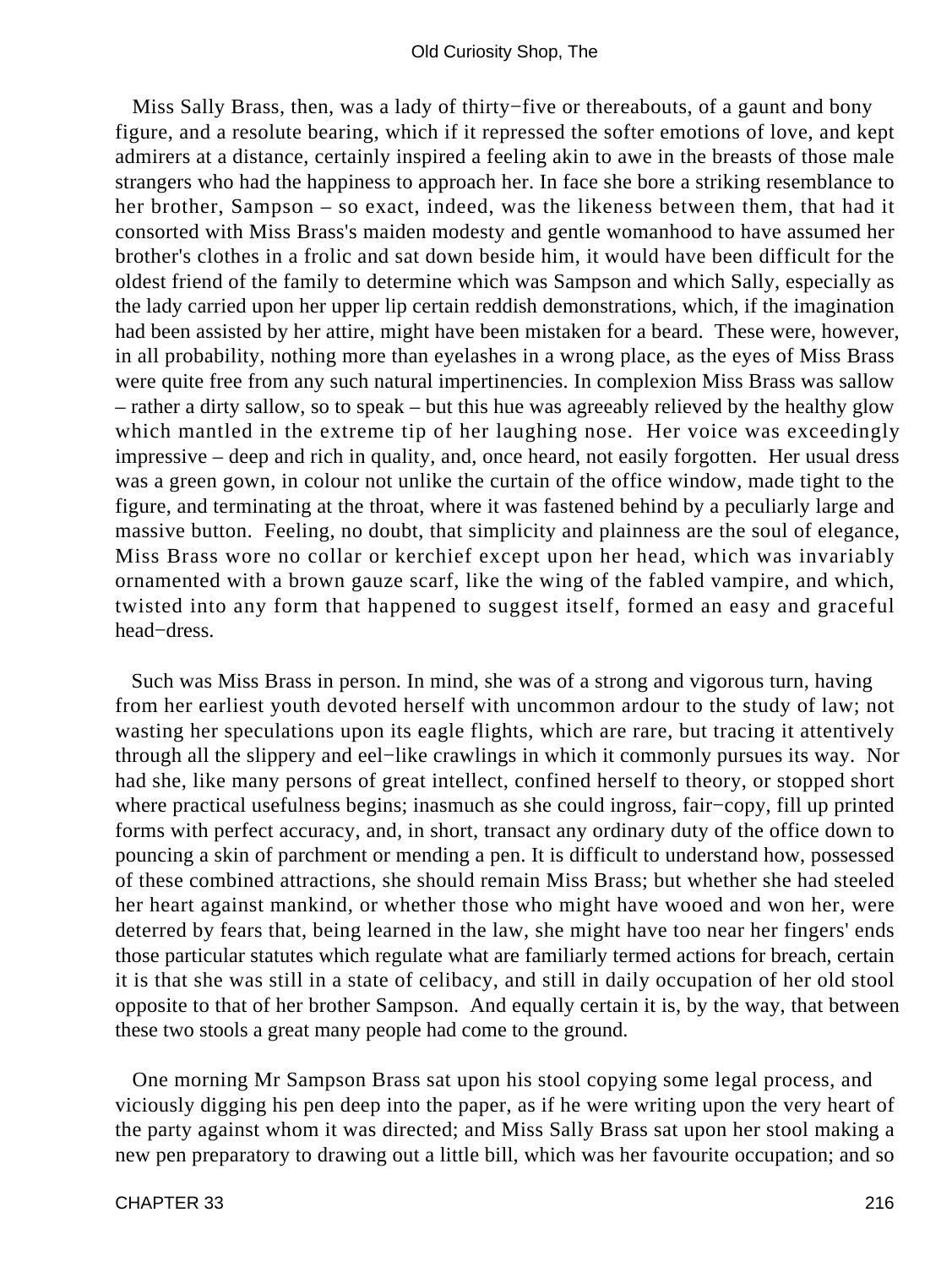they sat in silence for a long time, until Miss Brass broke silence.

 'Have you nearly done, Sammy?' said Miss Brass; for in her mild and feminine lips, Sampson became Sammy, and all things were softened down.

 'No,' returned her brother. 'It would have been all done though, if you had helped at the right time.'

 'Oh yes, indeed,' cried Miss Sally; 'you want my help, don't you? – YOU, too, that are going to keep a clerk!'

 'Am I going to keep a clerk for my own pleasure, or because of my own wish, you provoking rascal!' said Mr Brass, putting his pen in his mouth, and grinning spitefully at his sister. 'What do you taunt me about going to keep a clerk for?'

 It may be observed in this place, lest the fact of Mr Brass calling a lady a rascal, should occasion any wonderment or surprise, that he was so habituated to having her near him in a man's capacity, that he had gradually accustomed himself to talk to her as though she were really a man. And this feeling was so perfectly reciprocal, that not only did Mr Brass often call Miss Brass a rascal, or even put an adjective before the rascal, but Miss Brass looked upon it as quite a matter of course, and was as little moved as any other lady would be by being called an angel.

 'What do you taunt me, after three hours' talk last night, with going to keep a clerk for?' repeated Mr Brass, grinning again with the pen in his mouth, like some nobleman's or gentleman's crest. Is it my fault?'

 'All I know is,' said Miss Sally, smiling drily, for she delighted in nothing so much as irritating her brother, 'that if every one of your clients is to force us to keep a clerk, whether we want to or not, you had better leave off business, strike yourself off the roll, and get taken in execution, as soon as you can.'

 'Have we got any other client like him?' said Brass. 'Have we got another client like him now – will you answer me that?'

'Do you mean in the face!' said his sister.

 'Do I mean in the face!' sneered Sampson Brass, reaching over to take up the bill−book, and fluttering its leaves rapidly. 'Look here – Daniel Quilp, Esquire – Daniel Quilp, Esquire – Daniel Quilp, Esquire – all through. Whether should I take a clerk that he recommends, and says, «this is the man for you,» or lose all this, eh?'

Miss Sally deigned to make no reply, but smiled again, and went on with her work.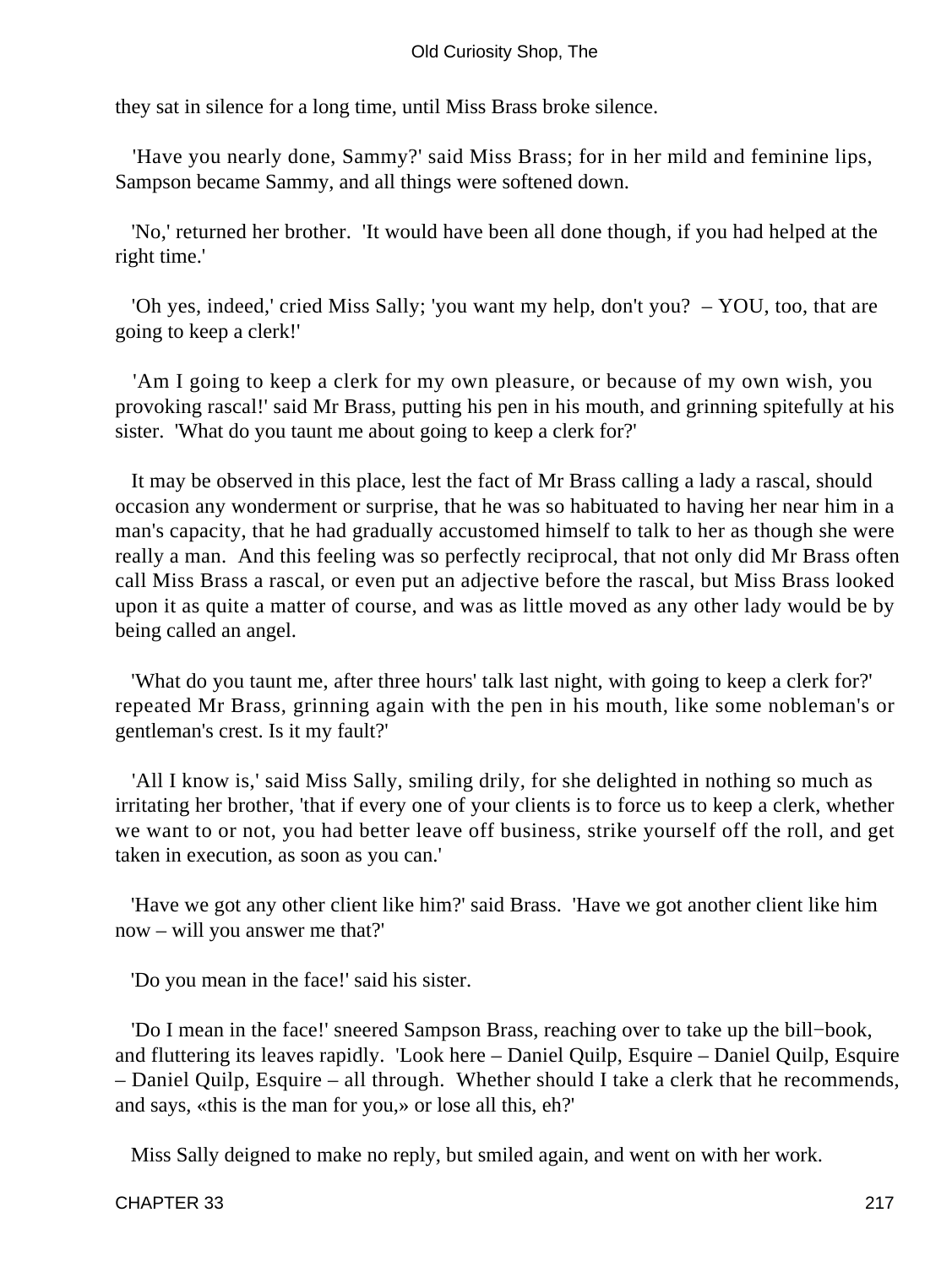#### Old Curiosity Shop, The

 'But I know what it is,' resumed Brass after a short silence. 'You're afraid you won't have as long a finger in the business as you've been used to have. Do you think I don't see through that?'

 'The business wouldn't go on very long, I expect, without me,' returned his sister composedly. 'Don't you be a fool and provoke me, Sammy, but mind what you're doing, and do it.'

 Sampson Brass, who was at heart in great fear of his sister, sulkily bent over his writing again, and listened as she said:

 'If I determined that the clerk ought not to come, of course he wouldn't be allowed to come. You know that well enough, so don't talk nonsense.'

 Mr Brass received this observation with increased meekness, merely remarking, under his breath, that he didn't like that kind of joking, and that Miss Sally would be 'a much better fellow' if she forbore to aggravate him. To this compliment Miss Sally replied, that she had a relish for the amusement, and had no intention to forego its gratification. Mr Brass not caring, as it seemed, to pursue the subject any further, they both plied their pens at a great pace, and there the discussion ended.

 While they were thus employed, the window was suddenly darkened, as by some person standing close against it. As Mr Brass and Miss Sally looked up to ascertain the cause, the top sash was nimbly lowered from without, and Quilp thrust in his head.

 'Hallo!' he said, standing on tip−toe on the window−sill, and looking down into the room. 'is there anybody at home? Is there any of the Devil's ware here? Is Brass at a premium, eh?'

 'Ha, ha, ha!' laughed the lawyer in an affected ecstasy. 'Oh, very good, Sir! Oh, very good indeed! Quite eccentric! Dear me, what humour he has!'

 'Is that my Sally?' croaked the dwarf, ogling the fair Miss Brass. 'Is it Justice with the bandage off her eyes, and without the sword and scales? Is it the Strong Arm of the Law? Is it the Virgin of Bevis?'

'What an amazing flow of spirits!' cried Brass. 'Upon my word, it's quite extraordinary!'

'Open the door,' said Quilp, 'I've got him here. Such a clerk for you, Brass, such a prize, such an ace of trumps. Be quick and open the door, or if there's another lawyer near and he should happen to look out of window, he'll snap him up before your eyes, he will.'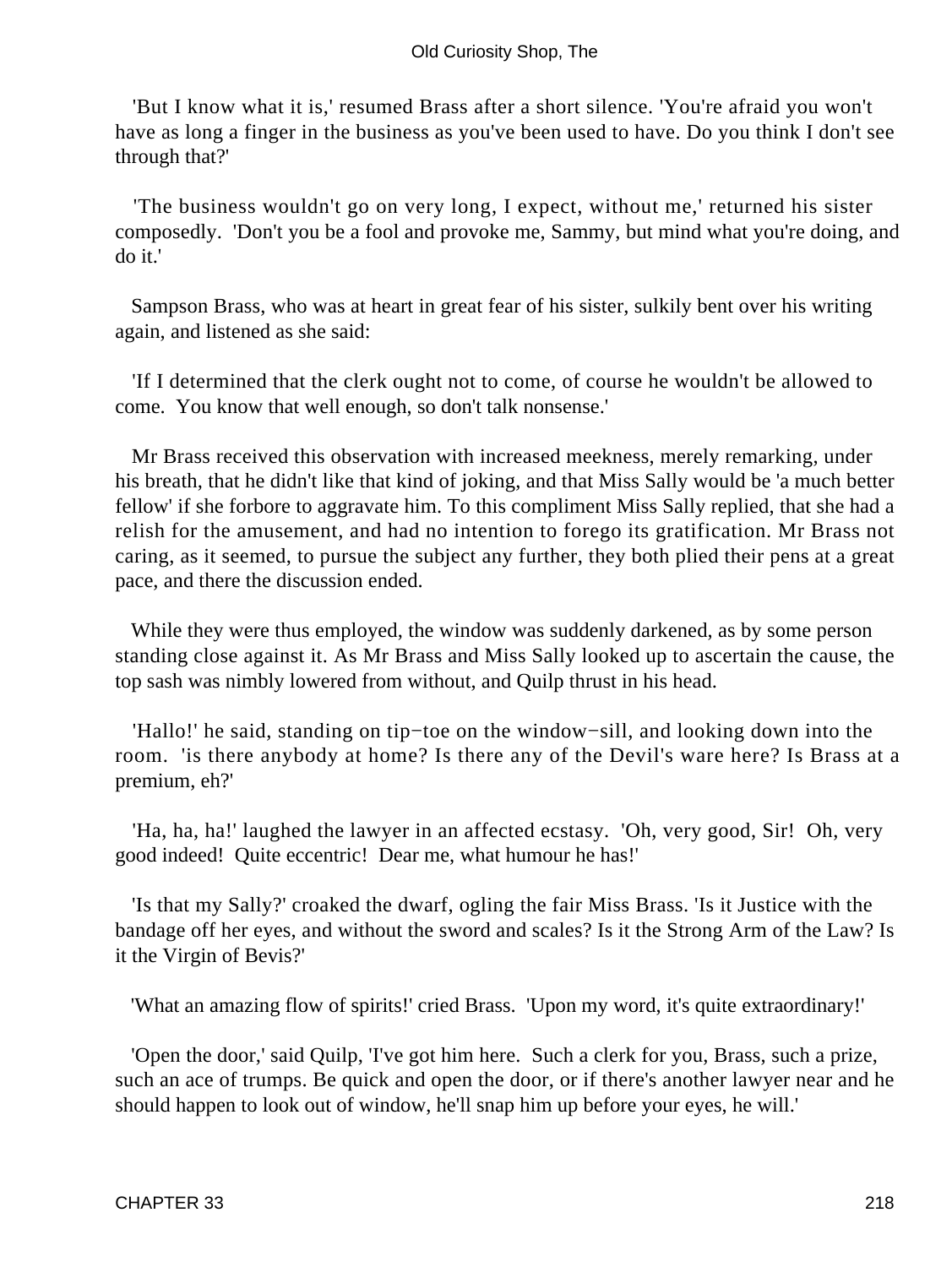It is probable that the loss of the phoenix of clerks, even to a rival practitioner, would not have broken Mr Brass's heart; but, pretending great alacrity, he rose from his seat, and going to the door, returned, introducing his client, who led by the hand no less a person than Mr Richard Swiveller.

 'There she is,' said Quilp, stopping short at the door, and wrinkling up his eyebrows as he looked towards Miss Sally; 'there is the woman I ought to have married – there is the beautiful Sarah – there is the female who has all the charms of her sex and none of their weaknesses. Oh Sally, Sally!'

To this amorous address Miss Brass briefly responded 'Bother!'

 'Hard−hearted as the metal from which she takes her name,' said Quilp. 'Why don't she change it – melt down the brass, and take another name?'

 'Hold your nonsense, Mr Quilp, do,' returned Miss Sally, with a grim smile. 'I wonder you're not ashamed of yourself before a strange young man.'

 'The strange young man,' said Quilp, handing Dick Swiveller forward, 'is too susceptible himself not to understand me well. This is Mr Swiveller, my intimate friend – a gentleman of good family and great expectations, but who, having rather involved himself by youthful indiscretion, is content for a time to fill the humble station of a clerk – humble, but here most enviable. What a delicious atmosphere!'

 If Mr Quilp spoke figuratively, and meant to imply that the air breathed by Miss Sally Brass was sweetened and rarefied by that dainty creature, he had doubtless good reason for what he said. But if he spoke of the delights of the atmosphere of Mr Brass's office in a literal sense, he had certainly a peculiar taste, as it was of a close and earthy kind, and, besides being frequently impregnated with strong whiffs of the second−hand wearing apparel exposed for sale in Duke's Place and Houndsditch, had a decided flavour of rats and mice, and a taint of mouldiness. Perhaps some doubts of its pure delight presented themselves to Mr Swiveller, as he gave vent to one or two short abrupt sniffs, and looked incredulously at the grinning dwarf.

 'Mr Swiveller,' said Quilp, 'being pretty well accustomed to the agricultural pursuits of sowing wild oats, Miss Sally, prudently considers that half a loaf is better than no bread. To be out of harm's way he prudently thinks is something too, and therefore he accepts your brother's offer. Brass, Mr Swiveller is yours.'

 'I am very glad, Sir,' said Mr Brass, 'very glad indeed. Mr Swiveller, Sir, is fortunate enough to have your friendship. You may be very proud, Sir, to have the friendship of Mr Quilp.'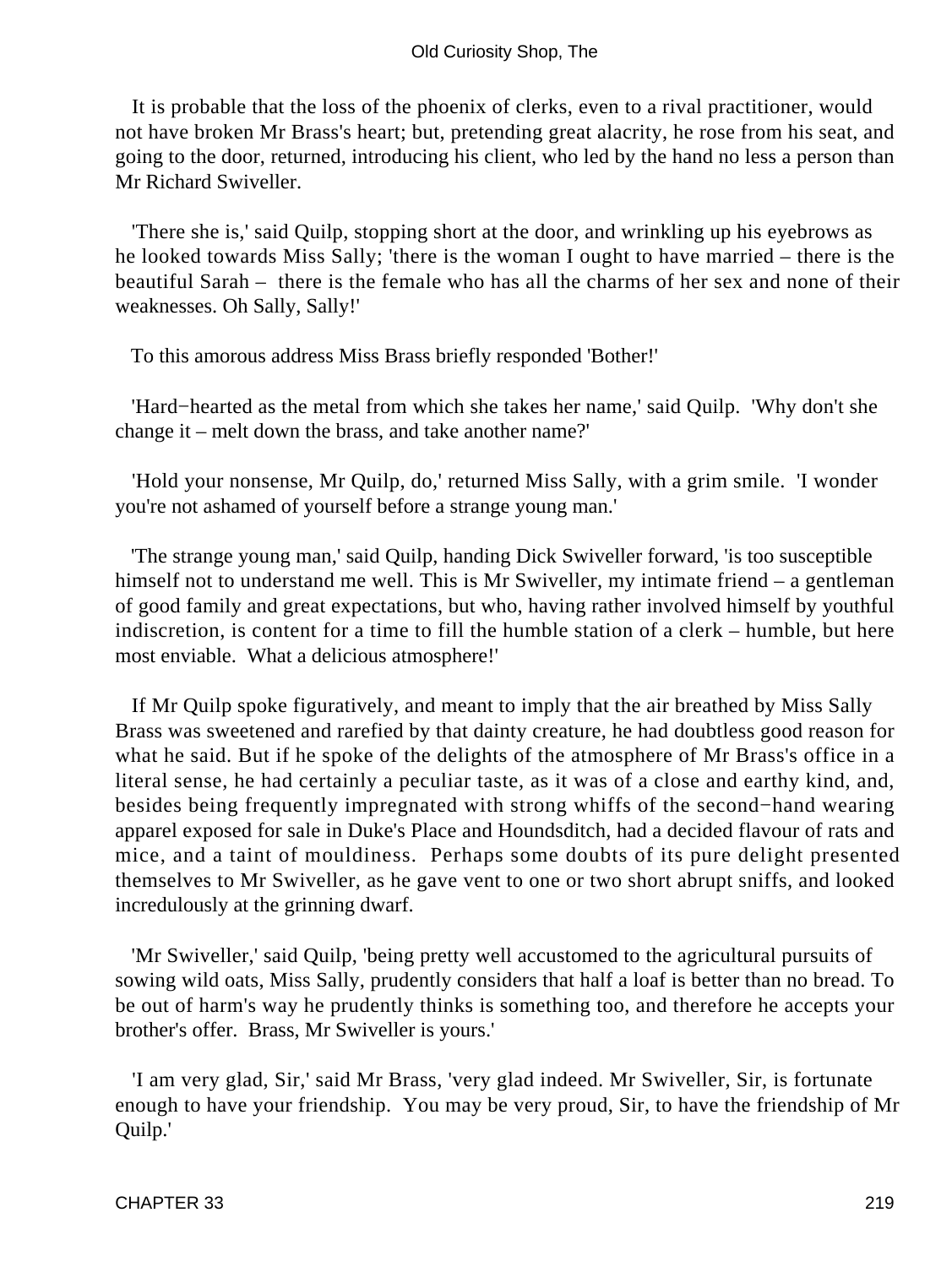Dick murmured something about never wanting a friend or a bottle to give him, and also gasped forth his favourite allusion to the wing of friendship and its never moulting a feather; but his faculties appeared to be absorbed in the contemplation of Miss Sally Brass, at whom he stared with blank and rueful looks, which delighted the watchful dwarf beyond measure. As to the divine Miss Sally herself, she rubbed her hands as men of business do, and took a few turns up and down the office with her pen behind her ear.

 'I suppose,' said the dwarf, turning briskly to his legal friend, 'that Mr Swiveller enters upon his duties at once? It's Monday morning.'

'At once, if you please, Sir, by all means,' returned Brass.

 'Miss Sally will teach him law, the delightful study of the law,' said Quilp; 'she'll be his guide, his friend, his companion, his Blackstone, his Coke upon Littleton, his Young Lawyer's Best Companion.'

 'He is exceedingly eloquent,' said Brass, like a man abstracted, and looking at the roofs of the opposite houses, with his hands in his pockets; 'he has an extraordinary flow of language. Beautiful, really.'

 'With Miss Sally,' Quilp went on, 'and the beautiful fictions of the law, his days will pass like minutes. Those charming creations of the poet, John Doe and Richard Roe, when they first dawn upon him, will open a new world for the enlargement of his mind and the improvement of his heart.'

'Oh, beautiful, beautiful! Beau−ti−ful indeed!' cried Brass. 'It's a treat to hear him!'

'Where will Mr Swiveller sit?' said Quilp, looking round.

 'Why, we'll buy another stool, sir,' returned Brass. 'We hadn't any thoughts of having a gentleman with us, sir, until you were kind enough to suggest it, and our accommodation's not extensive. We'll look about for a second−hand stool, sir. In the meantime, if Mr Swiveller will take my seat, and try his hand at a fair copy of this ejectment, as I shall be out pretty well all the morning – '

 'Walk with me,' said Quilp. 'I have a word or two to say to you on points of business. Can you spare the time?'

 'Can I spare the time to walk with you, sir? You're joking, sir, you're joking with me,' replied the lawyer, putting on his hat. 'I'm ready, sir, quite ready. My time must be fully occupied indeed, sir, not to leave me time to walk with you. It's not everybody, sir, who has an opportunity of improving himself by the conversation of Mr Quilp.'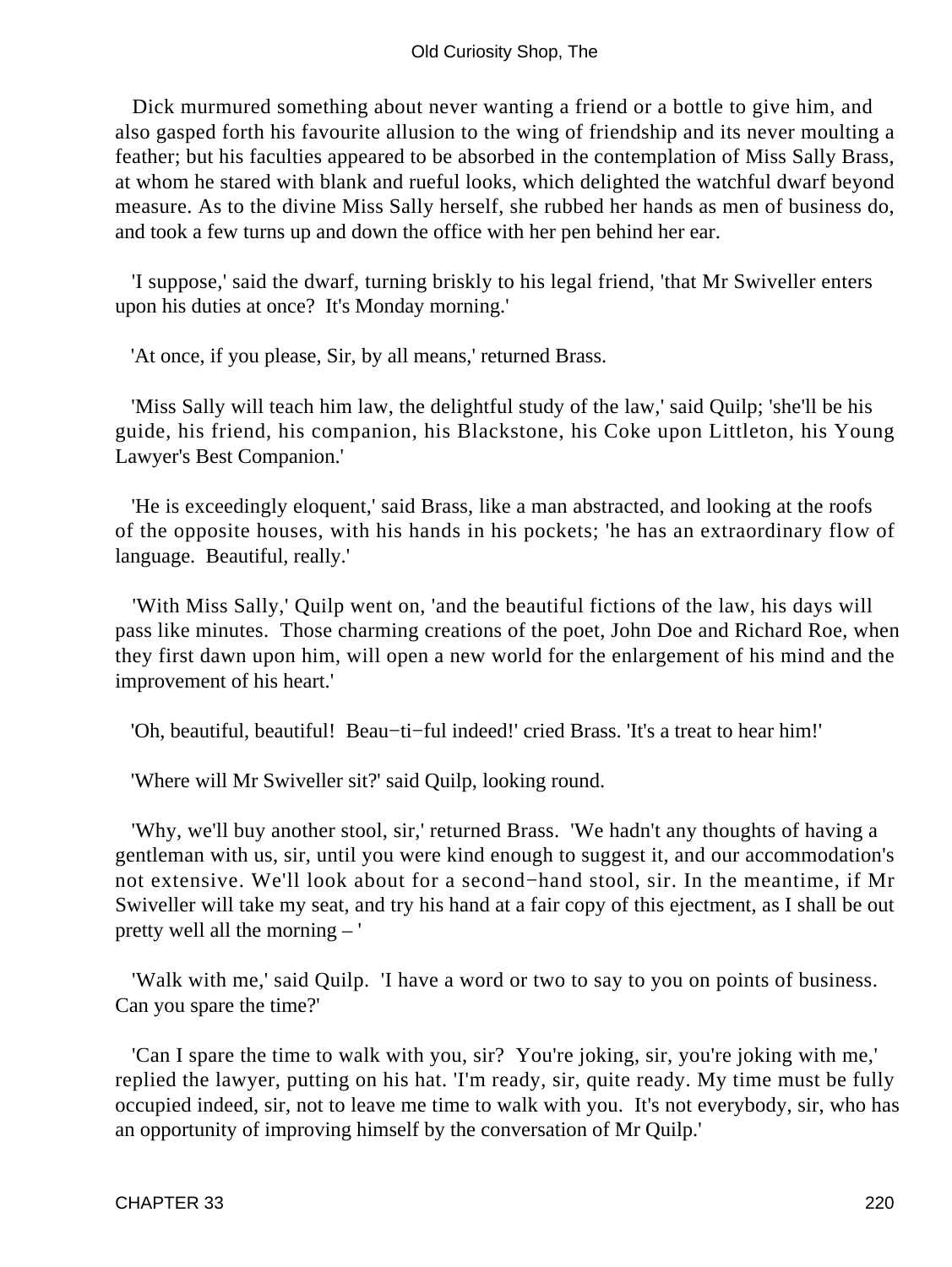The dwarf glanced sarcastically at his brazen friend, and, with a short dry cough, turned upon his heel to bid adieu to Miss Sally. After a very gallant parting on his side, and a very cool and gentlemanly sort of one on hers, he nodded to Dick Swiveller, and withdrew with the attorney.

 Dick stood at the desk in a state of utter stupefaction, staring with all his might at the beauteous Sally, as if she had been some curious animal whose like had never lived. When the dwarf got into the street, he mounted again upon the window−sill, and looked into the office for a moment with a grinning face, as a man might peep into a cage. Dick glanced upward at him, but without any token of recognition; and long after he had disappeared, still stood gazing upon Miss Sally Brass, seeing or thinking of nothing else, and rooted to the spot.

 Miss Brass being by this time deep in the bill of costs, took no notice whatever of Dick, but went scratching on, with a noisy pen, scoring down the figures with evident delight, and working like a steam−engine. There stood Dick, gazing now at the green gown, now at the brown head−dress, now at the face, and now at the rapid pen, in a state of stupid perplexity, wondering how he got into the company of that strange monster, and whether it was a dream and he would ever wake. At last he heaved a deep sigh, and began slowly pulling off his coat.

 Mr Swiveller pulled off his coat, and folded it up with great elaboration, staring at Miss Sally all the time; then put on a blue jacket with a double row of gilt buttons, which he had originally ordered for aquatic expeditions, but had brought with him that morning for office purposes; and, still keeping his eye upon her, suffered himself to drop down silently upon Mr Brass's stool. Then he underwent a relapse, and becoming powerless again, rested his chin upon his hand, and opened his eyes so wide, that it appeared quite out of the question that he could ever close them any more.

 When he had looked so long that he could see nothing, Dick took his eyes off the fair object of his amazement, turned over the leaves of the draft he was to copy, dipped his pen into the inkstand, and at last, and by slow approaches, began to write. But he had not written half−a−dozen words when, reaching over to the inkstand to take a fresh dip, he happened to raise his eyes. There was the intolerable brown head−dress – there was the green gown – there, in short, was Miss Sally Brass, arrayed in all her charms, and more tremendous than ever.

 This happened so often, that Mr Swiveller by degrees began to feel strange influences creeping over him – horrible desires to annihilate this Sally Brass – mysterious promptings to knock her head−dress off and try how she looked without it. There was a very large ruler on the table; a large, black, shining ruler. Mr Swiveller took it up and began to rub his nose with it.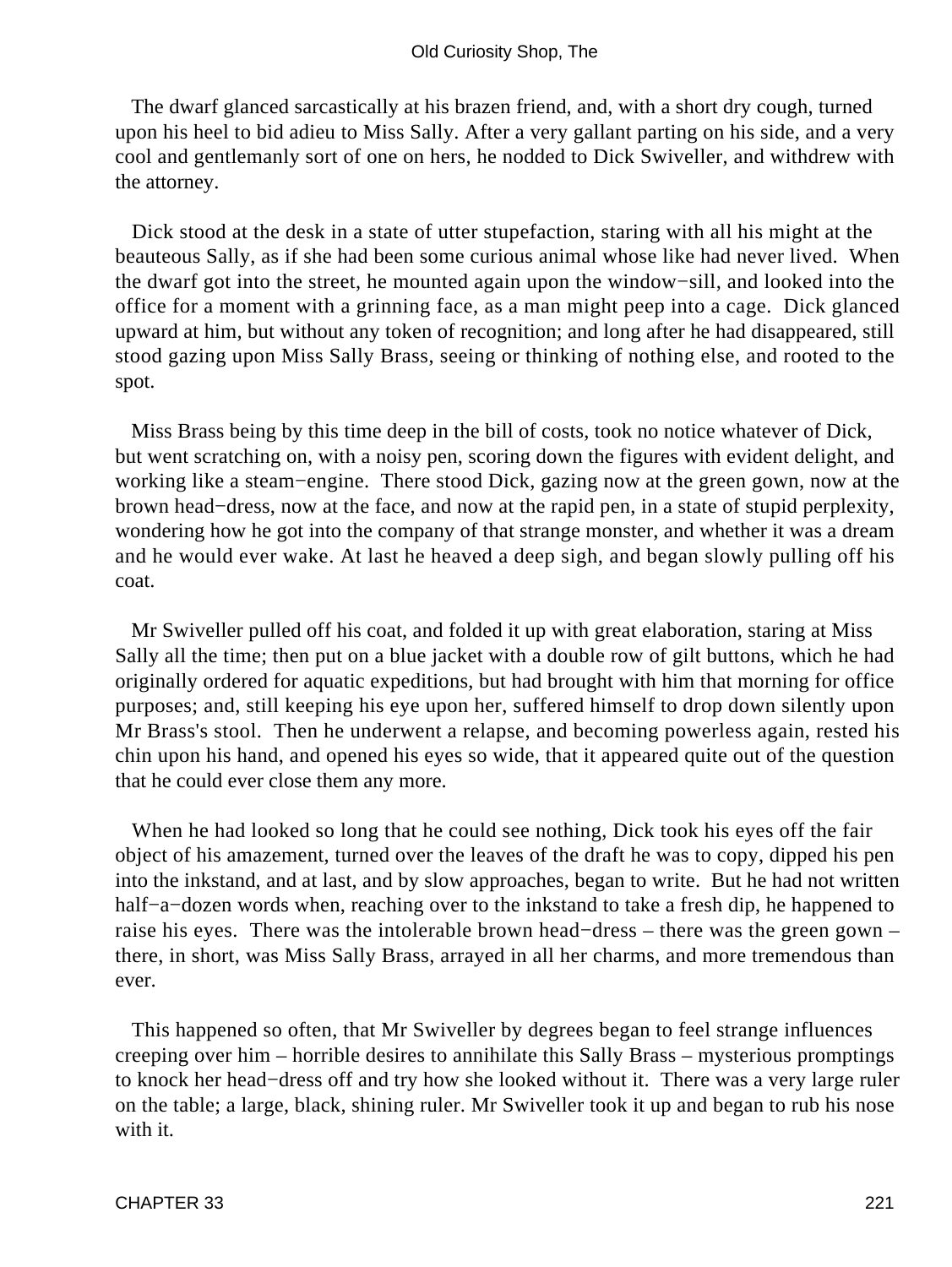From rubbing his nose with the ruler, to poising it in his hand and giving it an occasional flourish after the tomahawk manner, the transition was easy and natural. In some of these flourishes it went close to Miss Sally's head; the ragged edges of the head− dress fluttered with the wind it raised; advance it but an inch, and that great brown knot was on the ground: yet still the unconscious maiden worked away, and never raised her eyes.

 Well, this was a great relief. It was a good thing to write doggedly and obstinately until he was desperate, and then snatch up the ruler and whirl it about the brown head−dress with the consciousness that he could have it off if he liked. It was a good thing to draw it back, and rub his nose very hard with it, if he thought Miss Sally was going to look up, and to recompense himself with more hardy flourishes when he found she was still absorbed. By these means Mr Swiveller calmed the agitation of his feelings, until his applications to the ruler became less fierce and frequent, and he could even write as many as half−a−dozen consecutive lines without having recourse to it – which was a great victory.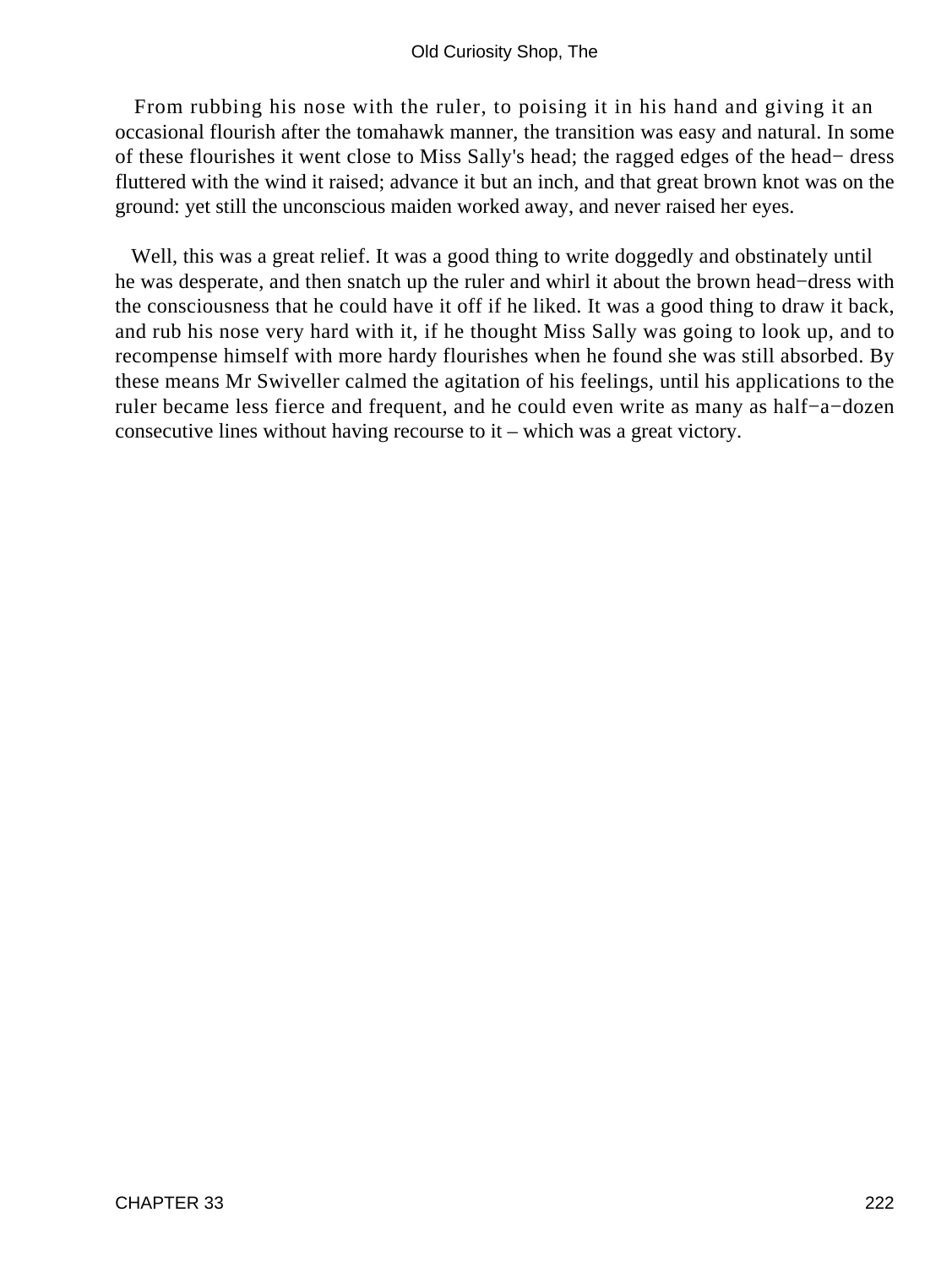# **[CHAPTER 34](#page-495-0)**

*I*n course of time, that is to say, after a couple of hours or so, of diligent application, Miss Brass arrived at the conclusion of her task, and recorded the fact by wiping her pen upon the green gown, and taking a pinch of snuff from a little round tin box which she carried in her pocket. Having disposed of this temperate refreshment, she arose from her stool, tied her papers into a formal packet with red tape, and taking them under her arm, marched out of the office.

 Mr Swiveller had scarcely sprung off his seat and commenced the performance of a maniac hornpipe, when he was interrupted, in the fulness of his joy at being again alone, by the opening of the door, and the reappearance of Miss Sally's head.

'I am going out,' said Miss Brass.

 'Very good, ma'am,' returned Dick. 'And don't hurry yourself on my account to come back, ma'am,' he added inwardly.

 'If anybody comes on office business, take their messages, and say that the gentleman who attends to that matter isn't in at present, will you?' said Miss Brass.

'I will, ma'am,' replied Dick.

'I shan't be very long,' said Miss Brass, retiring.

 'I'm sorry to hear it, ma'am,' rejoined Dick when she had shut the door. 'I hope you may be unexpectedly detained, ma'am. If you could manage to be run over, ma'am, but not seriously, so much the better.'

 Uttering these expressions of good−will with extreme gravity, Mr Swiveller sat down in the client's chair and pondered; then took a few turns up and down the room and fell into the chair again.

 'So I'm Brass's clerk, am I?' said Dick. 'Brass's clerk, eh? And the clerk of Brass's sister – clerk to a female Dragon. Very good, very good! What shall I be next? Shall I be a convict in a felt hat and a grey suit, trotting about a dockyard with my number neatly embroidered on my uniform, and the order of the garter on my leg, restrained from chafing my ankle by a twisted belcher handkerchief? Shall I be that? Will that do, or is it too genteel? Whatever you please, have it your own way, of course.'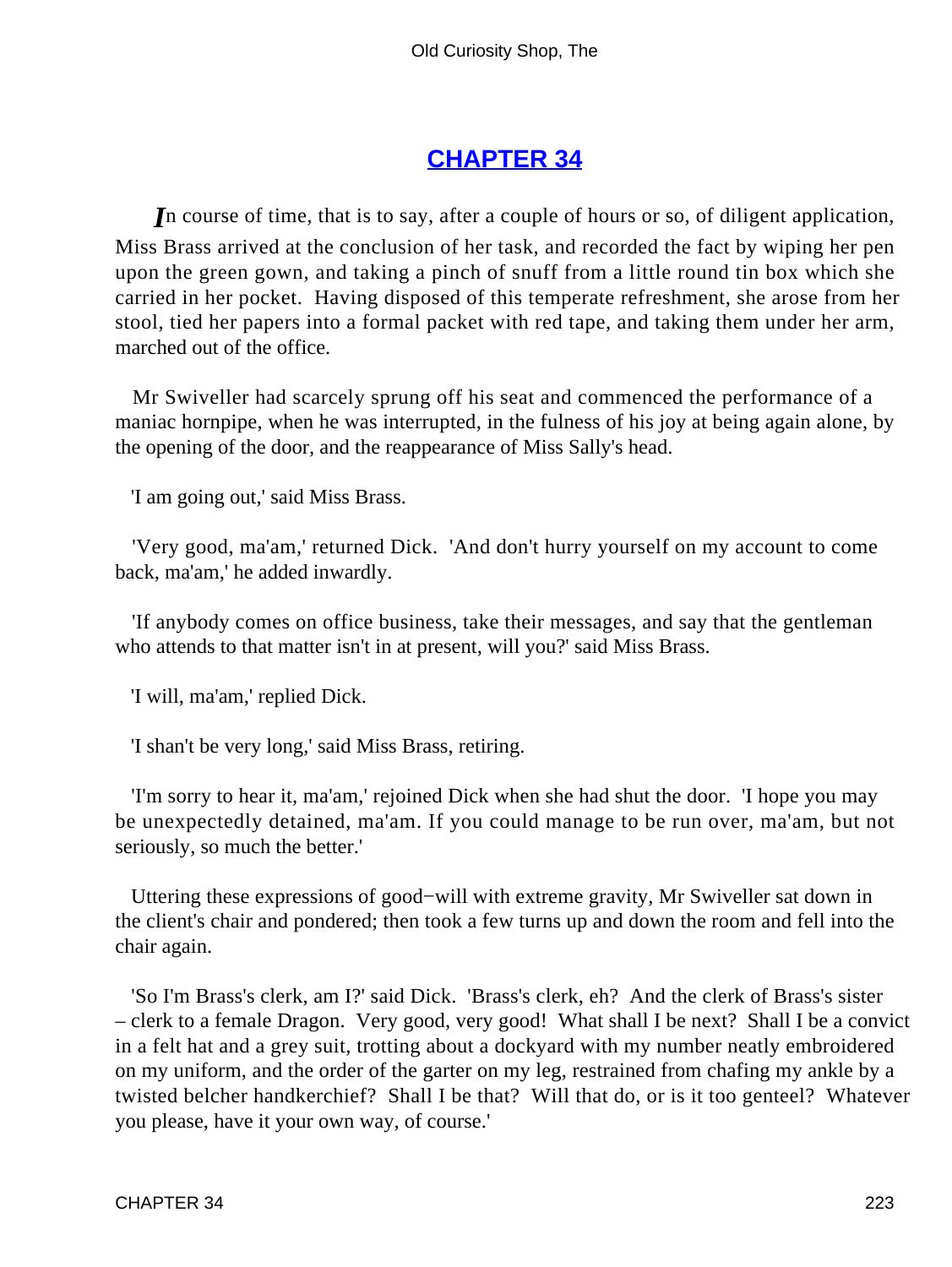As he was entirely alone, it may be presumed that, in these remarks, Mr Swiveller addressed himself to his fate or destiny, whom, as we learn by the precedents, it is the custom of heroes to taunt in a very bitter and ironical manner when they find themselves in situations of an unpleasant nature. This is the more probable from the circumstance of Mr Swiveller directing his observations to the ceiling, which these bodily personages are usually supposed to inhabit – except in theatrical cases, when they live in the heart of the great chandelier.

 'Quilp offers me this place, which he says he can insure me,' resumed Dick after a thoughtful silence, and telling off the circumstances of his position, one by one, upon his fingers; 'Fred, who, I could have taken my affidavit, would not have heard of such a thing, backs Quilp to my astonishment, and urges me to take it also – staggerer, number one! My aunt in the country stops the supplies, and writes an affectionate note to say that she has made a new will, and left me out of it – staggerer, number two. No money; no credit; no support from Fred, who seems to turn steady all at once; notice to quit the old lodgings – staggerers, three, four, five, and six! Under an accumulation of staggerers, no man can be considered a free agent. No man knocks himself down; if his destiny knocks him down, his destiny must pick him up again. Then I'm very glad that mine has brought all this upon itself, and I shall be as careless as I can, and make myself quite at home to spite it. So go on my buck,' said Mr Swiveller, taking his leave of the ceiling with a significant nod, 'and let us see which of us will be tired first!'

 Dismissing the subject of his downfall with these reflections, which were no doubt very profound, and are indeed not altogether unknown in certain systems of moral philosophy, Mr Swiveller shook off his despondency and assumed the cheerful ease of an irresponsible clerk.

 As a means towards his composure and self−possession, he entered into a more minute examination of the office than he had yet had time to make; looked into the wig−box, the books, and ink−bottle; untied and inspected all the papers; carved a few devices on the table with a sharp blade of Mr Brass's penknife; and wrote his name on the inside of the wooden coal−scuttle. Having, as it were, taken formal possession of his clerkship in virtue of these proceedings, he opened the window and leaned negligently out of it until a beer−boy happened to pass, whom he commanded to set down his tray and to serve him with a pint of mild porter, which he drank upon the spot and promptly paid for, with the view of breaking ground for a system of future credit and opening a correspondence tending thereto, without loss of time. Then, three or four little boys dropped in, on legal errands from three or four attorneys of the Brass grade: whom Mr Swiveller received and dismissed with about as professional a manner, and as correct and comprehensive an understanding of their business, as would have been shown by a clown in a pantomime under similar circumstances. These things done and over, he got upon his stool again and tried his hand at drawing caricatures of Miss Brass with a pen and ink, whistling very cheerfully all the time.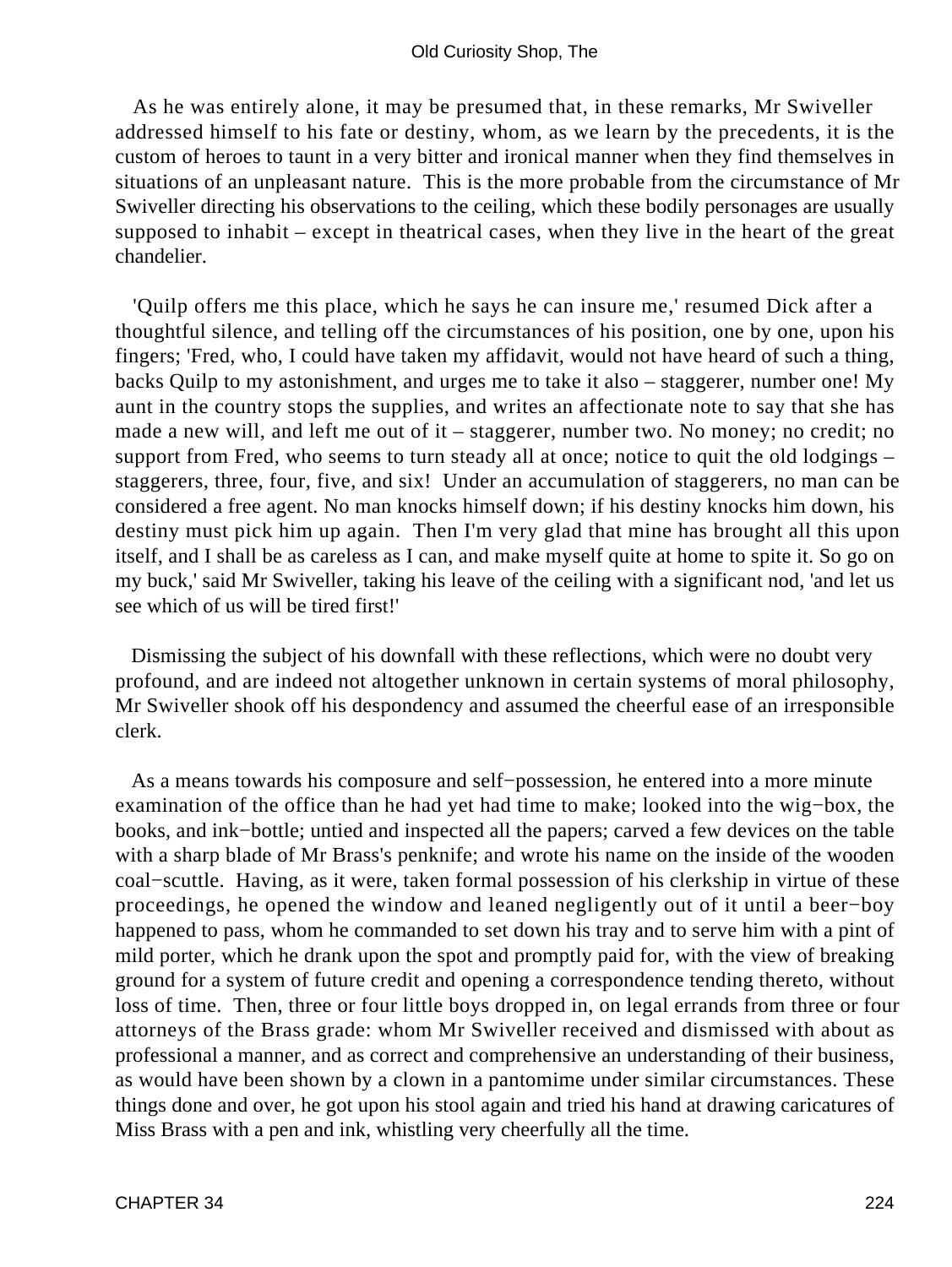He was occupied in this diversion when a coach stopped near the door, and presently afterwards there was a loud double−knock. As this was no business of Mr Swiveller's, the person not ringing the office bell, he pursued his diversion with perfect composure, notwithstanding that he rather thought there was nobody else in the house.

 In this, however, he was mistaken; for, after the knock had been repeated with increased impatience, the door was opened, and somebody with a very heavy tread went up the stairs and into the room above. Mr Swiveller was wondering whether this might be another Miss Brass, twin sister to the Dragon, when there came a rapping of knuckles at the office door.

 'Come in!' said Dick. 'Don't stand upon ceremony. The business will get rather complicated if I've many more customers. Come in!'

 'Oh, please,' said a little voice very low down in the doorway, 'will you come and show the lodgings?'

 Dick leant over the table, and descried a small slipshod girl in a dirty coarse apron and bib, which left nothing of her visible but her face and feet. She might as well have been dressed in a violin−case.

'Why, who are you?' said Dick.

To which the only reply was, 'Oh, please will you come and show the lodgings?'

 There never was such an old−fashioned child in her looks and manner. She must have been at work from her cradle. She seemed as much afraid of Dick, as Dick was amazed at her.

'I hav'n't got anything to do with the lodgings,' said Dick. 'Tell 'em to call again.'

 'Oh, but please will you come and show the lodgings,' returned the girl; 'It's eighteen shillings a week and us finding plate and linen. Boots and clothes is extra, and fires in winter−time is eightpence a day.'

'Why don't you show 'em yourself? You seem to know all about 'em,' said Dick.

 'Miss Sally said I wasn't to, because people wouldn't believe the attendance was good if they saw how small I was first.'

'Well, but they'll see how small you are afterwards, won't they?' said Dick.

 'Ah! But then they'll have taken 'em for a fortnight certain,' replied the child with a shrewd look; 'and people don't like moving when they're once settled.'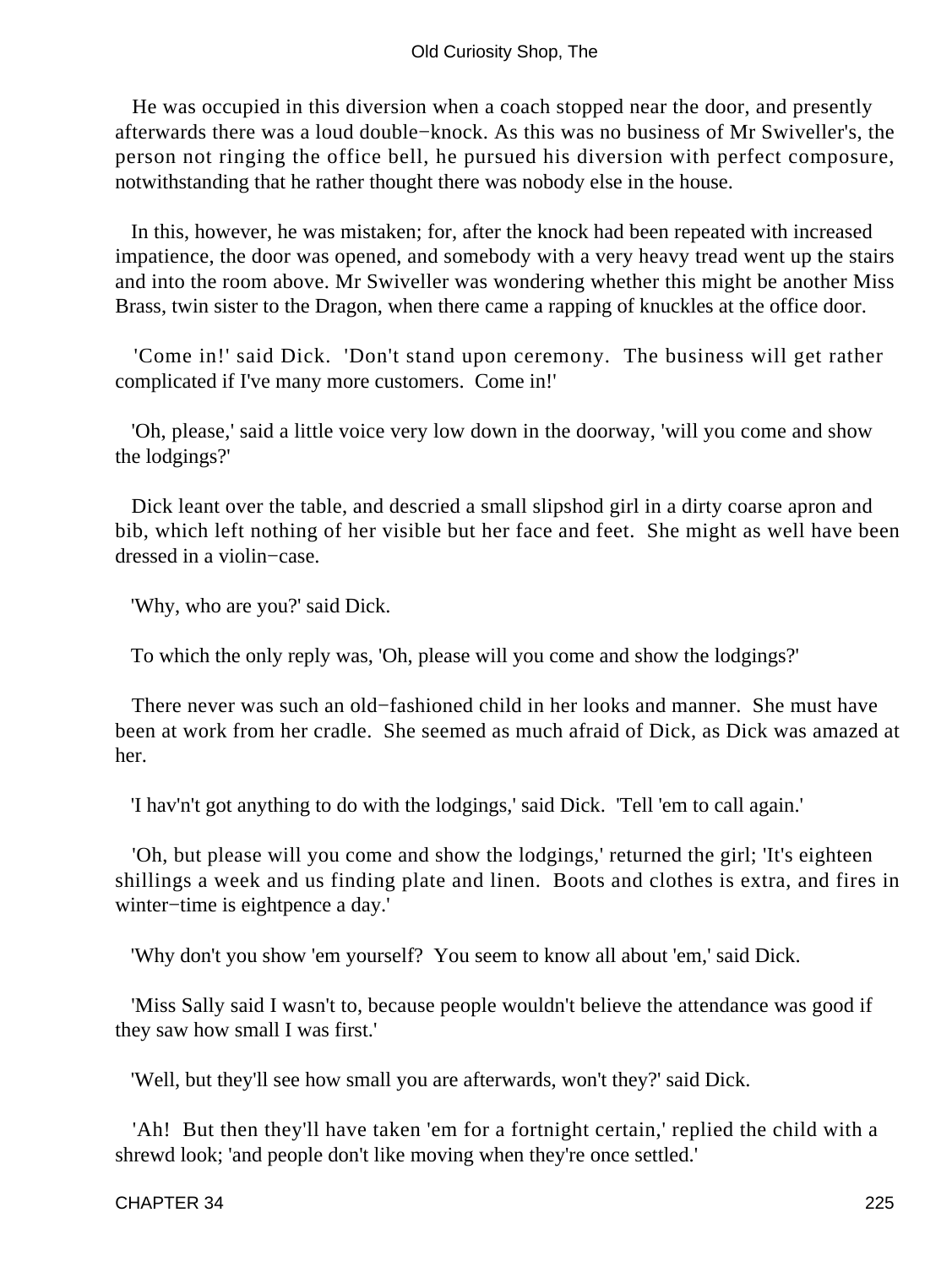'This is a queer sort of thing,' muttered Dick, rising. 'What do you mean to say you are – the cook?'

 'Yes, I do plain cooking;' replied the child. 'I'm housemaid too; I do all the work of the house.'

 'I suppose Brass and the Dragon and I do the dirtiest part of it,' thought Dick. And he might have thought much more, being in a doubtful and hesitating mood, but that the girl again urged her request, and certain mysterious bumping sounds on the passage and staircase seemed to give note of the applicant's impatience. Richard Swiveller, therefore, sticking a pen behind each ear, and carrying another in his mouth as a token of his great importance and devotion to business, hurried out to meet and treat with the single gentleman.

 He was a little surprised to perceive that the bumping sounds were occasioned by the progress up−stairs of the single gentleman's trunk, which, being nearly twice as wide as the staircase, and exceedingly heavy withal, it was no easy matter for the united exertions of the single gentleman and the coachman to convey up the steep ascent. But there they were, crushing each other, and pushing and pulling with all their might, and getting the trunk tight and fast in all kinds of impossible angles, and to pass them was out of the question; for which sufficient reason, Mr Swiveller followed slowly behind, entering a new protest on every stair against the house of Mr Sampson Brass being thus taken by storm.

 To these remonstrances, the single gentleman answered not a word, but when the trunk was at last got into the bed−room, sat down upon it and wiped his bald head and face with his handkerchief. He was very warm, and well he might be; for, not to mention the exertion of getting the trunk up stairs, he was closely muffled in winter garments, though the thermometer had stood all day at eighty−one in the shade.

 'I believe, sir,' said Richard Swiveller, taking his pen out of his mouth, 'that you desire to look at these apartments. They are very charming apartments, sir. They command an uninterrupted view of – of over the way, and they are within one minute's walk of – of the corner of the street. There is exceedingly mild porter, sir, in the immediate vicinity, and the contingent advantages are extraordinary.'

'What's the rent?' said the single gentleman.

'One pound per week,' replied Dick, improving on the terms.

'I'll take 'em.'

'The boots and clothes are extras,' said Dick; 'and the fires in winter time are – '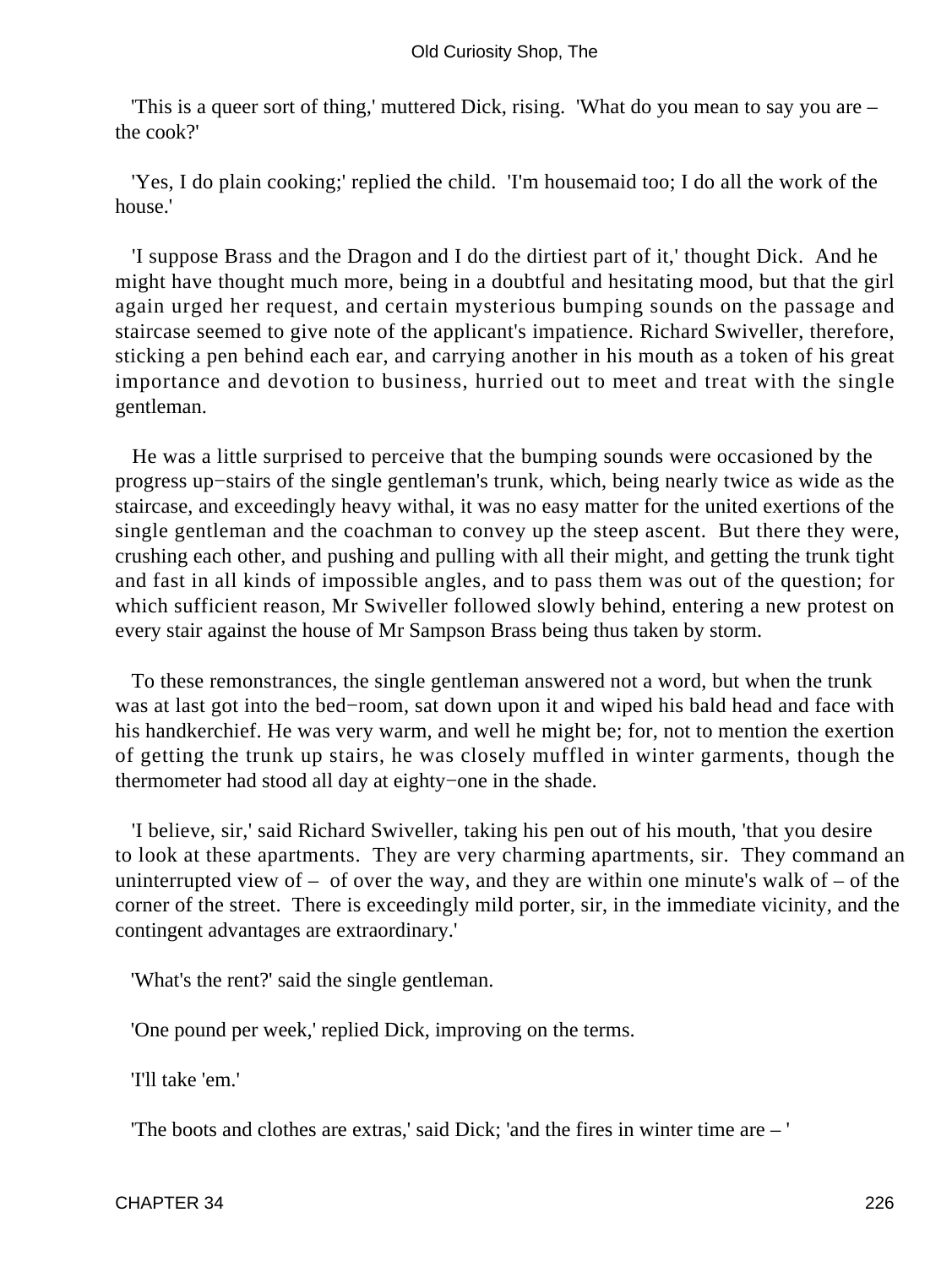'Are all agreed to,' answered the single gentleman.

'Two weeks certain,' said Dick, 'are the – '

 'Two weeks!' cried the single gentleman gruffly, eyeing him from top to toe. 'Two years. I shall live here for two years. Here. Ten pounds down. The bargain's made.'

'Why you see,' said Dick, 'my name is not Brass, and – '

'Who said it was? My name's not Brass. What then?'

'The name of the master of the house is,' said Dick.

 'I'm glad of it,' returned the single gentleman; 'it's a good name for a lawyer. Coachman, you may go. So may you, Sir.'

 Mr Swiveller was so much confounded by the single gentleman riding roughshod over him at this rate, that he stood looking at him almost as hard as he had looked at Miss Sally. The single gentleman, however, was not in the slightest degree affected by this circumstance, but proceeded with perfect composure to unwind the shawl which was tied round his neck, and then to pull off his boots. Freed of these encumbrances, he went on to divest himself of his other clothing, which he folded up, piece by piece, and ranged in order on the trunk. Then, he pulled down the window−blinds, drew the curtains, wound up his watch, and, quite leisurely and methodically, got into bed.

 'Take down the bill,' were his parting words, as he looked out from between the curtains; 'and let nobody call me till I ring the bell.'

With that the curtains closed, and he seemed to snore immediately.

 'This is a most remarkable and supernatural sort of house!' said Mr Swiveller, as he walked into the office with the bill in his hand. 'She−dragons in the business, conducting themselves like professional gentlemen; plain cooks of three feet high appearing mysteriously from under ground; strangers walking in and going to bed without leave or licence in the middle of the day! If he should be one of the miraculous fellows that turn up now and then, and has gone to sleep for two years, I shall be in a pleasant situation. It's my destiny, however, and I hope Brass may like it. I shall be sorry if he don't. But it's no business of mine – I have nothing whatever to do with it!'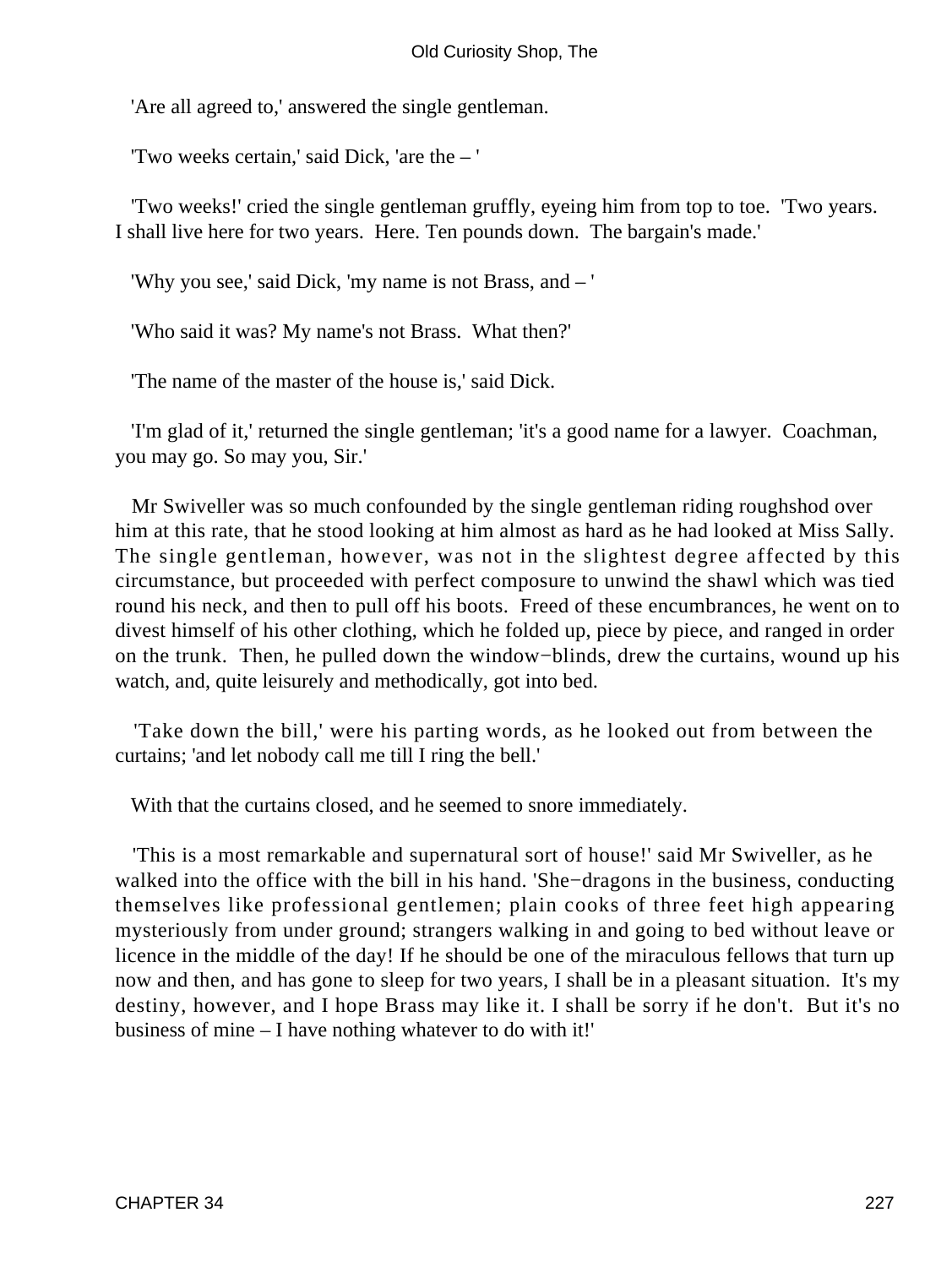### **[CHAPTER 35](#page-495-0)**

**M Brass** on returning home received the report of his clerk with much complacency and satisfaction, and was particular in inquiring after the ten−pound note, which, proving on examination to be a good and lawful note of the Governor and Company of the Bank of England, increased his good−humour considerably. Indeed he so overflowed with liberality and condescension, that, in the fulness of his heart, he invited Mr Swiveller to partake of a bowl of punch with him at that remote and indefinite period which is currently denominated 'one of these days,' and paid him many handsome compliments on the uncommon aptitude for business which his conduct on the first day of his devotion to it had so plainly evinced.

 It was a maxim with Mr Brass that the habit of paying compliments kept a man's tongue oiled without any expense; and, as that useful member ought never to grow rusty or creak in turning on its hinges in the case of a practitioner of the law, in whom it should be always glib and easy, he lost few opportunities of improving himself by the utterance of handsome speeches and eulogistic expressions. And this had passed into such a habit with him, that, if he could not be correctly said to have his tongue at his fingers' ends, he might certainly be said to have it anywhere but in his face: which being, as we have already seen, of a harsh and repulsive character, was not oiled so easily, but frowned above all the smooth speeches – one of nature's beacons, warning off those who navigated the shoals and breakers of the World, or of that dangerous strait the Law, and admonishing them to seek less treacherous harbours and try their fortune elsewhere.

 While Mr Brass by turns overwhelmed his clerk with compliments and inspected the ten−pound note, Miss Sally showed little emotion and that of no pleasurable kind, for as the tendency of her legal practice had been to fix her thoughts on small gains and gripings, and to whet and sharpen her natural wisdom, she was not a little disappointed that the single gentleman had obtained the lodgings at such an easy rate, arguing that when he was seen to have set his mind upon them, he should have been at the least charged double or treble the usual terms, and that, in exact proportion as he pressed forward, Mr Swiveller should have hung back. But neither the good opinion of Mr Brass, nor the dissatisfaction of Miss Sally, wrought any impression upon that young gentleman, who, throwing the responsibility of this and all other acts and deeds thereafter to be done by him, upon his unlucky destiny, was quite resigned and comfortable: fully prepared for the worst, and philosophically indifferent to the best.

 'Good morning, Mr Richard,' said Brass, on the second day of Mr Swiveller's clerkship. 'Sally found you a second−hand stool, Sir, yesterday evening, in Whitechapel. She's a rare fellow at a bargain, I can tell you, Mr Richard. You'll find that a first−rate stool, Sir, take my word for it.'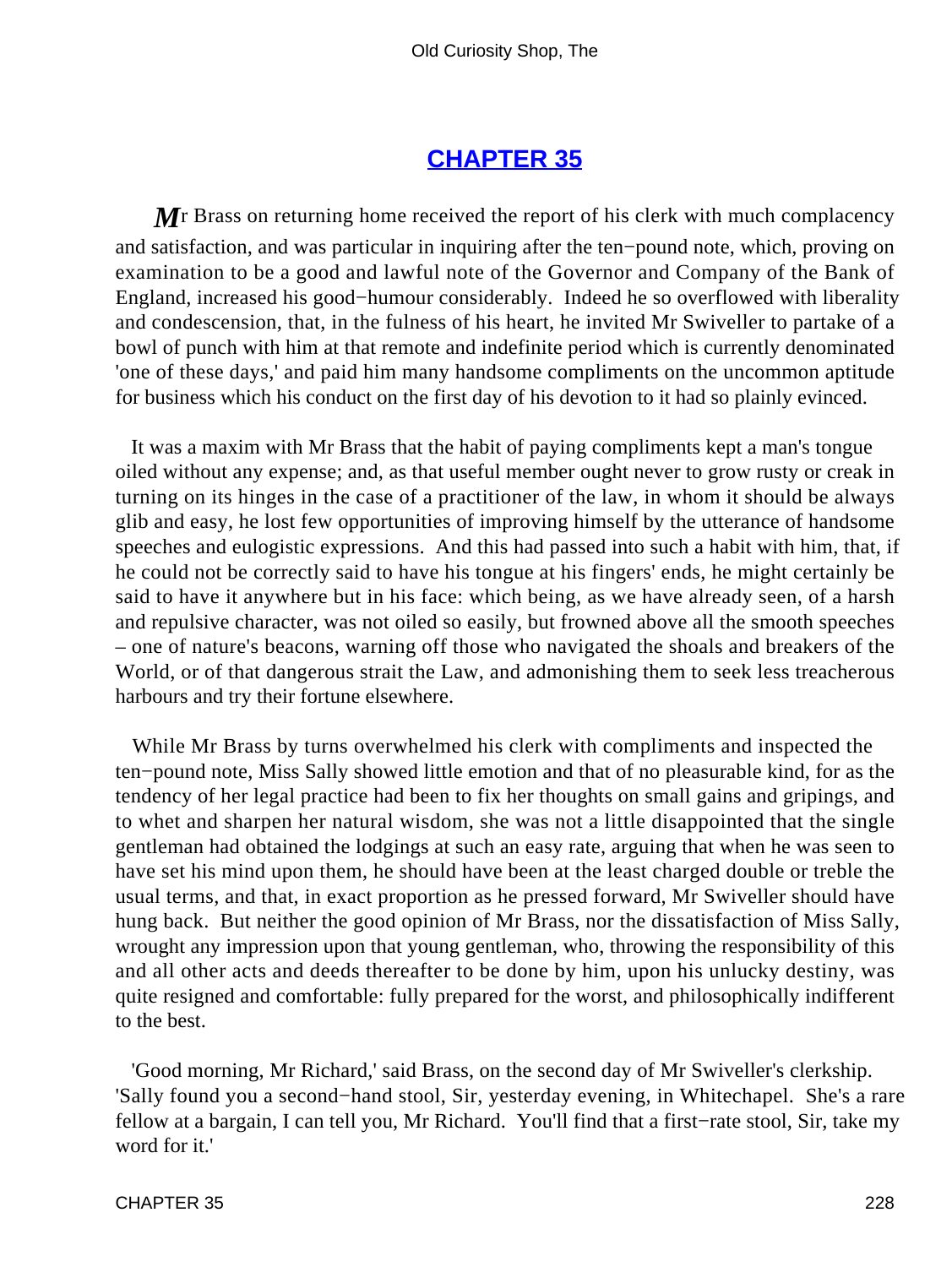'It's rather a crazy one to look at,' said Dick.

 'You'll find it a most amazing stool to sit down upon, you may depend,' returned Mr Brass. 'It was bought in the open street just opposite the hospital, and as it has been standing there a month of two, it has got rather dusty and a little brown from being in the sun, that's all.'

 'I hope it hasn't got any fevers or anything of that sort in it,' said Dick, sitting himself down discontentedly, between Mr Sampson and the chaste Sally. 'One of the legs is longer than the others.'

 'Then we get a bit of timber in, Sir,' retorted Brass. 'Ha, ha, ha! We get a bit of timber in, Sir, and that's another advantage of my sister's going to market for us. Miss Brass, Mr Richard is the – '

 'Will you keep quiet?' interrupted the fair subject of these remarks, looking up from her papers. 'How am I to work if you keep on chattering?'

 'What an uncertain chap you are!' returned the lawyer. 'Sometimes you're all for a chat. At another time you're all for work. A man never knows what humour he'll find you in.'

 'I'm in a working humour now,' said Sally, 'so don't disturb me, if you please. And don't take him,' Miss Sally pointed with the feather of her pen to Richard, 'off his business. He won't do more than he can help, I dare say.'

 Mr Brass had evidently a strong inclination to make an angry reply, but was deterred by prudent or timid considerations, as he only muttered something about aggravation and a vagabond; not associating the terms with any individual, but mentioning them as connected with some abstract ideas which happened to occur to him. They went on writing for a long time in silence after this – in such a dull silence that Mr Swiveller (who required excitement) had several times fallen asleep, and written divers strange words in an unknown character with his eyes shut, when Miss Sally at length broke in upon the monotony of the office by pulling out the little tin box, taking a noisy pinch of snuff, and then expressing her opinion that Mr Richard Swiveller had 'done it.'

'Done what, ma'am?' said Richard.

 'Do you know,' returned Miss Brass, 'that the lodger isn't up yet – that nothing has been seen or heard of him since he went to bed yesterday afternoon?'

 'Well, ma'am,' said Dick, 'I suppose he may sleep his ten pound out, in peace and quietness, if he likes.'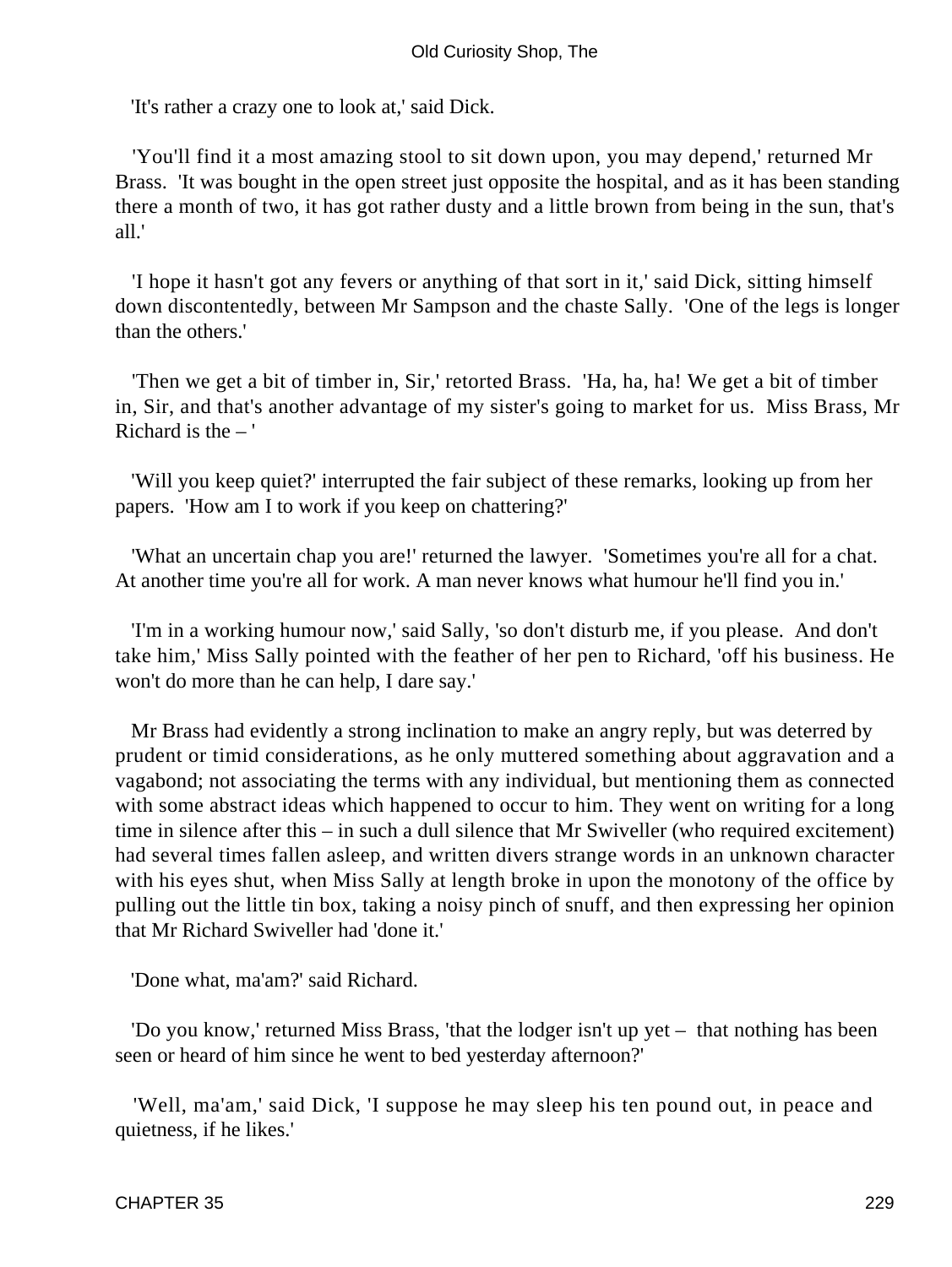'Ah! I begin to think he'll never wake,' observed Miss Sally.

 'It's a very remarkable circumstance,' said Brass, laying down his pen; 'really, very remarkable. Mr Richard, you'll remember, if this gentleman should be found to have hung himself to the bed−post, or any unpleasant accident of that kind should happen – you'll remember, Mr Richard, that this ten pound note was given to you in part payment of two years' rent? You'll bear that in mind, Mr Richard; you had better make a note of it, sir, in case you should ever be called upon to give evidence.'

 Mr Swiveller took a large sheet of foolscap, and with a countenance of profound gravity, began to make a very small note in one corner.

 'We can never be too cautious,' said Mr Brass. 'There is a deal of wickedness going about the world, a deal of wickedness. Did the gentleman happen to say, Sir – but never mind that at present, sir; finish that little memorandum first.'

 Dick did so, and handed it to Mr Brass, who had dismounted from his stool, and was walking up and down the office.

 'Oh, this is the memorandum, is it?' said Brass, running his eye over the document. 'Very good. Now, Mr Richard, did the gentleman say anything else?'

'No.'

'Are you sure, Mr Richard,' said Brass, solemnly, 'that the gentleman said nothing else?'

'Devil a word, Sir,' replied Dick.

 'Think again, Sir,' said Brass; 'it's my duty, Sir, in the position in which I stand, and as an honourable member of the legal profession – the first profession in this country, Sir, or in any other country, or in any of the planets that shine above us at night and are supposed to be inhabited – it's my duty, Sir, as an honourable member of that profession, not to put to you a leading question in a matter of this delicacy and importance. Did the gentleman, Sir, who took the first floor of you yesterday afternoon, and who brought with him a box of property – a box of property – say anything more than is set down in this memorandum?'

'Come, don't be a fool,' said Miss Sally.

Dick looked at her, and then at Brass, and then at Miss Sally again, and still said 'No.'

 'Pooh, pooh! Deuce take it, Mr Richard, how dull you are!' cried Brass, relaxing into a smile. 'Did he say anything about his property? – there!'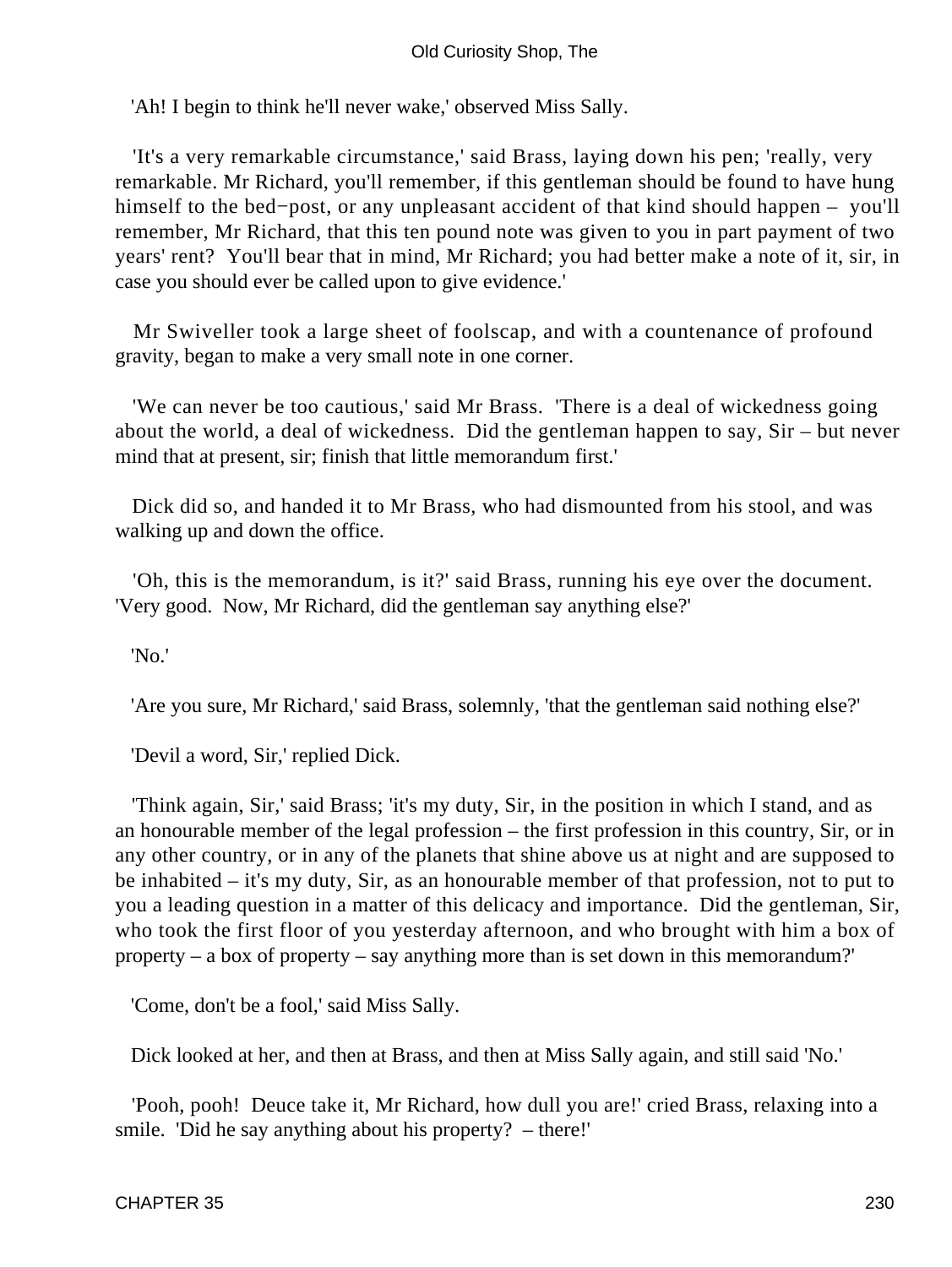#### Old Curiosity Shop, The

'That's the way to put it,' said Miss Sally, nodding to her brother.

 'Did he say, for instance,' added Brass, in a kind of comfortable, cozy tone – 'I don't assert that he did say so, mind; I only ask you, to refresh your memory – did he say, for instance, that he was a stranger in London – that it was not his humour or within his ability to give any references – that he felt we had a right to require them – and that, in case anything should happen to him, at any time, he particularly desired that whatever property he had upon the premises should be considered mine, as some slight recompense for the trouble and annoyance I should sustain – and were you, in short,' added Brass, still more comfortably and cozily than before, 'were you induced to accept him on my behalf, as a tenant, upon those conditions?'

'Certainly not,' replied Dick.

 'Why then, Mr Richard,' said Brass, darting at him a supercilious and reproachful look, 'it's my opinion that you've mistaken your calling, and will never make a lawyer.'

 'Not if you live a thousand years,' added Miss Sally. Whereupon the brother and sister took each a noisy pinch of snuff from the little tin box, and fell into a gloomy thoughtfulness.

 Nothing further passed up to Mr Swiveller's dinner−time, which was at three o'clock, and seemed about three weeks in coming. At the first stroke of the hour, the new clerk disappeared. At the last stroke of five, he reappeared, and the office, as if by magic, became fragrant with the smell of gin and water and lemon−peel.

 'Mr Richard,' said Brass, 'this man's not up yet. Nothing will wake him, sir. What's to be done?'

'I should let him have his sleep out,' returned Dick.

 'Sleep out!' cried Brass; 'why he has been asleep now, six− and−twenty hours. We have been moving chests of drawers over his head, we have knocked double knocks at the street−door, we have made the servant−girl fall down stairs several times (she's a light weight, and it don't hurt her much,) but nothing wakes him.'

'Perhaps a ladder,' suggested Dick, 'and getting in at the first− floor window – '

 'But then there's a door between; besides, the neighbours would be up in arms,' said Brass.

 'What do you say to getting on the roof of the house through the trap−door, and dropping down the chimney?' suggested Dick.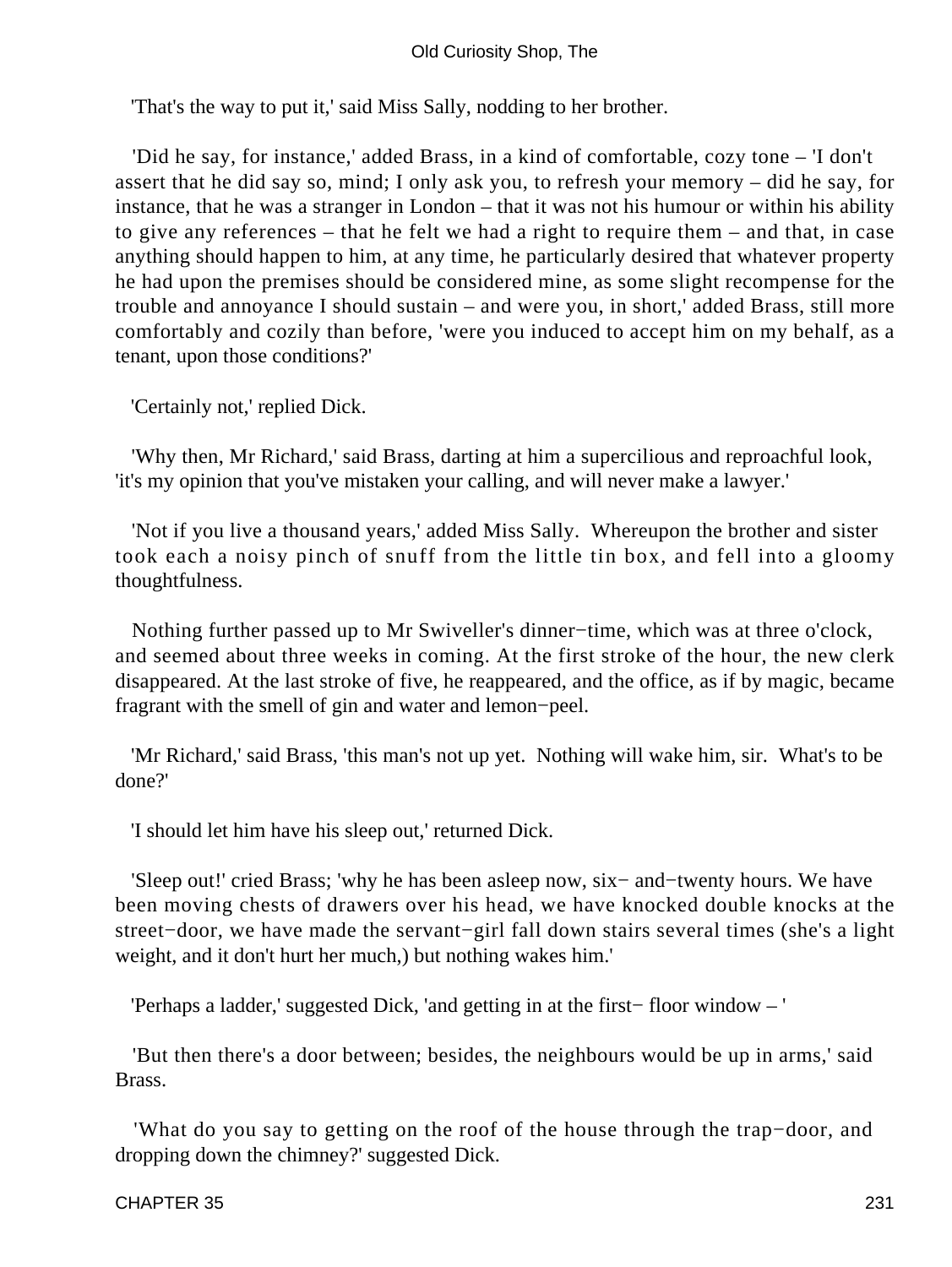'That would be an excellent plan,' said Brass, 'if anybody would be – ' and here he looked very hard at Mr Swiveller – 'would be kind, and friendly, and generous enough, to undertake it. I dare say it would not be anything like as disagreeable as one supposes.'

 Dick had made the suggestion, thinking that the duty might possibly fall within Miss Sally's department. As he said nothing further, and declined taking the hint, Mr Brass was fain to propose that they should go up stairs together, and make a last effort to awaken the sleeper by some less violent means, which, if they failed on this last trial, must positively be succeeded by stronger measures. Mr Swiveller, assenting, armed himself with his stool and the large ruler, and repaired with his employer to the scene of action, where Miss Brass was already ringing a hand−bell with all her might, and yet without producing the smallest effect upon their mysterious lodger.

'There are his boots, Mr Richard!' said Brass.

 'Very obstinate−looking articles they are too,' quoth Richard Swiveller. And truly, they were as sturdy and bluff a pair of boots as one would wish to see; as firmly planted on the ground as if their owner's legs and feet had been in them; and seeming, with their broad soles and blunt toes, to hold possession of their place by main force.

 'I can't see anything but the curtain of the bed,' said Brass, applying his eye to the keyhole of the door. 'Is he a strong man, Mr Richard?'

Very,' answered Dick.

 It would be an extremely unpleasant circumstance if he was to bounce out suddenly,' said Brass. 'Keep the stairs clear. I should be more than a match for him, of course, but I'm the master of the house, and the laws of hospitality must be respected. – Hallo there! Hallo, hallo!'

 While Mr Brass, with his eye curiously twisted into the keyhole, uttered these sounds as a means of attracting the lodger's attention, and while Miss Brass plied the hand−bell, Mr Swiveller put his stool close against the wall by the side of the door, and mounting on the top and standing bolt upright, so that if the lodger did make a rush, he would most probably pass him in its onward fury, began a violent battery with the ruler upon the upper panels of the door. Captivated with his own ingenuity, and confident in the strength of his position, which he had taken up after the method of those hardy individuals who open the pit and gallery doors of theatres on crowded nights, Mr Swiveller rained down such a shower of blows, that the noise of the bell was drowned; and the small servant, who lingered on the stairs below, ready to fly at a moment's notice, was obliged to hold her ears lest she should be rendered deaf for life.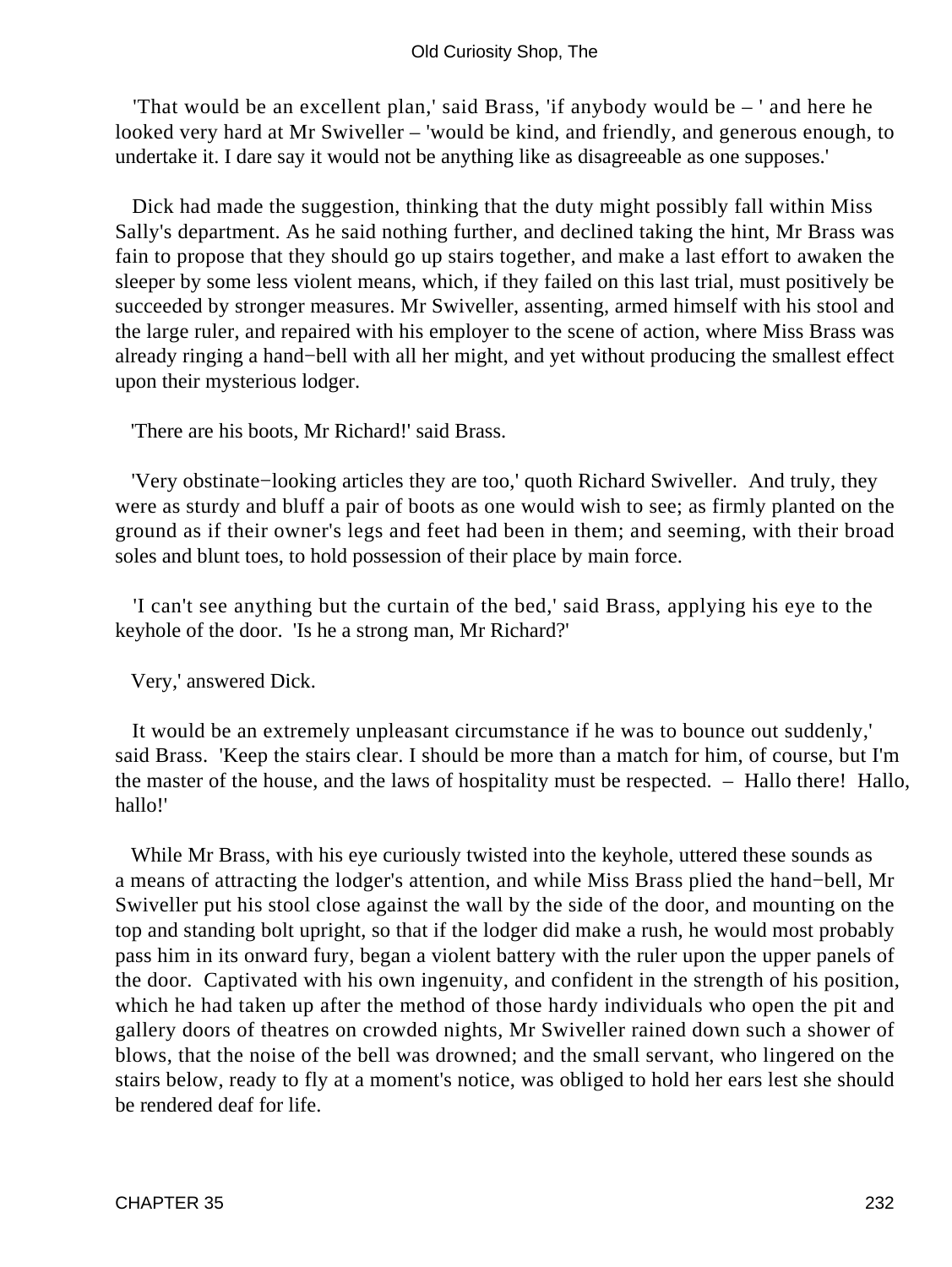Suddenly the door was unlocked on the inside, and flung violently open. The small servant flew to the coal−cellar; Miss Sally dived into her own bed−room; Mr Brass, who was not remarkable for personal courage, ran into the next street, and finding that nobody followed him, armed with a poker or other offensive weapon, put his hands in his pockets, walked very slowly all at once, and whistled.

 Meanwhile, Mr Swiveller, on the top of the stool, drew himself into as flat a shape as possible against the wall, and looked, not unconcernedly, down upon the single gentleman, who appeared at the door growling and cursing in a very awful manner, and, with the boots in his hand, seemed to have an intention of hurling them down stairs on speculation. This idea, however, he abandoned. He was turning into his room again, still growling vengefully, when his eyes met those of the watchful Richard.

'Have YOU been making that horrible noise?' said the single gentleman.

 'I have been helping, sir,' returned Dick, keeping his eye upon him, and waving the ruler gently in his right hand, as an indication of what the single gentleman had to expect if he attempted any violence.

'How dare you then,' said the lodger, 'Eh?'

 To this, Dick made no other reply than by inquiring whether the lodger held it to be consistent with the conduct and character of a gentleman to go to sleep for six−and−twenty hours at a stretch, and whether the peace of an amiable and virtuous family was to weigh as nothing in the balance.

'Is my peace nothing?' said the single gentleman.

 'Is their peace nothing, sir?' returned Dick. 'I don't wish to hold out any threats, sir – indeed the law does not allow of threats, for to threaten is an indictable offence – but if ever you do that again, take care you're not sat upon by the coroner and buried in a cross road before you wake. We have been distracted with fears that you were dead, Sir,' said Dick, gently sliding to the ground, 'and the short and the long of it is, that we cannot allow single gentlemen to come into this establishment and sleep like double gentlemen without paying extra for it.'

'Indeed!' cried the lodger.

 'Yes, Sir, indeed,' returned Dick, yielding to his destiny and saying whatever came uppermost; 'an equal quantity of slumber was never got out of one bed and bedstead, and if you're going to sleep in that way, you must pay for a double−bedded room.' .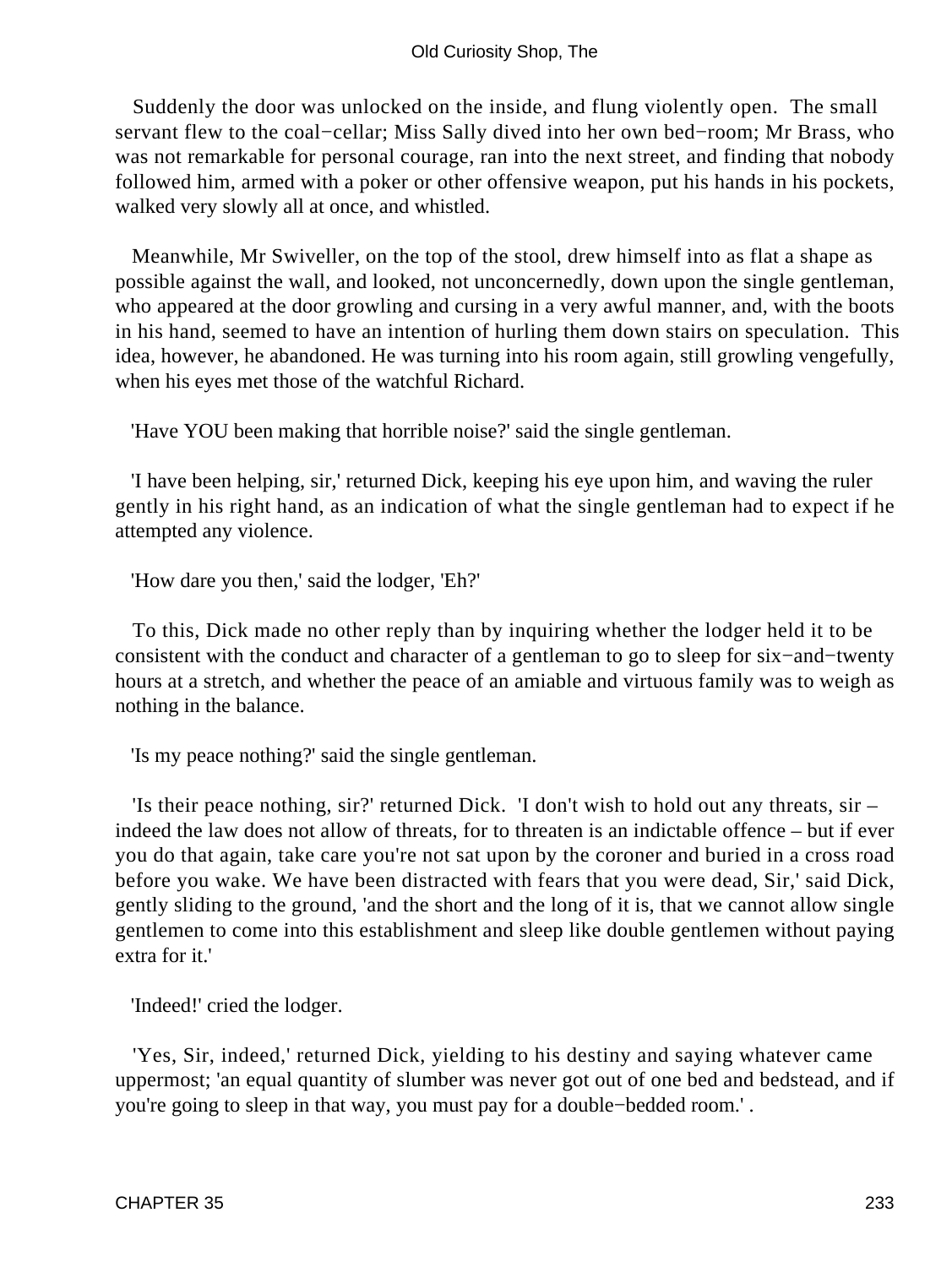Instead of being thrown into a greater passion by these remarks, the lodger lapsed into a broad grin and looked at Mr Swiveller with twinkling eyes. He was a brown−faced sun−burnt man, and appeared browner and more sun−burnt from having a white nightcap on. As it was clear that he was a choleric fellow in some respects, Mr Swiveller was relieved to find him in such good humour, and, to encourage him in it, smiled himself.

 The lodger, in the testiness of being so rudely roused, had pushed his nightcap very much on one side of his bald head. This gave him a rakish eccentric air which, now that he had leisure to observe it, charmed Mr Swiveller exceedingly; therefore, by way of propitiation, he expressed his hope that the gentleman was going to get up, and further that he would never do so any more.

'Come here, you impudent rascal!' was the lodger's answer as he re−entered his room.

 Mr Swiveller followed him in, leaving the stool outside, but reserving the ruler in case of a surprise. He rather congratulated himself on his prudence when the single gentleman, without notice or explanation of any kind, double−locked the door.

'Can you drink anything?' was his next inquiry.

 Mr Swiveller replied that he had very recently been assuaging the pangs of thirst, but that he was still open to 'a modest quencher,' if the materials were at hand. Without another word spoken on either side, the lodger took from his great trunk, a kind of temple, shining as of polished silver, and placed it carefully on the table.

 Greatly interested in his proceedings, Mr Swiveller observed him closely. Into one little chamber of this temple, he dropped an egg; into another some coffee; into a third a compact piece of raw steak from a neat tin case; into a fourth, he poured some water. Then, with the aid of a phosphorus−box and some matches, he procured a light and applied it to a spirit−lamp which had a place of its own below the temple; then, he shut down the lids of all the little chambers; then he opened them; and then, by some wonderful and unseen agency, the steak was done, the egg was boiled, the coffee was accurately prepared, and his breakfast was ready.

 'Hot water – ' said the lodger, handing it to Mr Swiveller with as much coolness as if he had a kitchen fire before him – 'extraordinary rum – sugar – and a travelling glass. Mix for yourself. And make haste.'

 Dick complied, his eyes wandering all the time from the temple on the table, which seemed to do everything, to the great trunk which seemed to hold everything. The lodger took his breakfast like a man who was used to work these miracles, and thought nothing of them.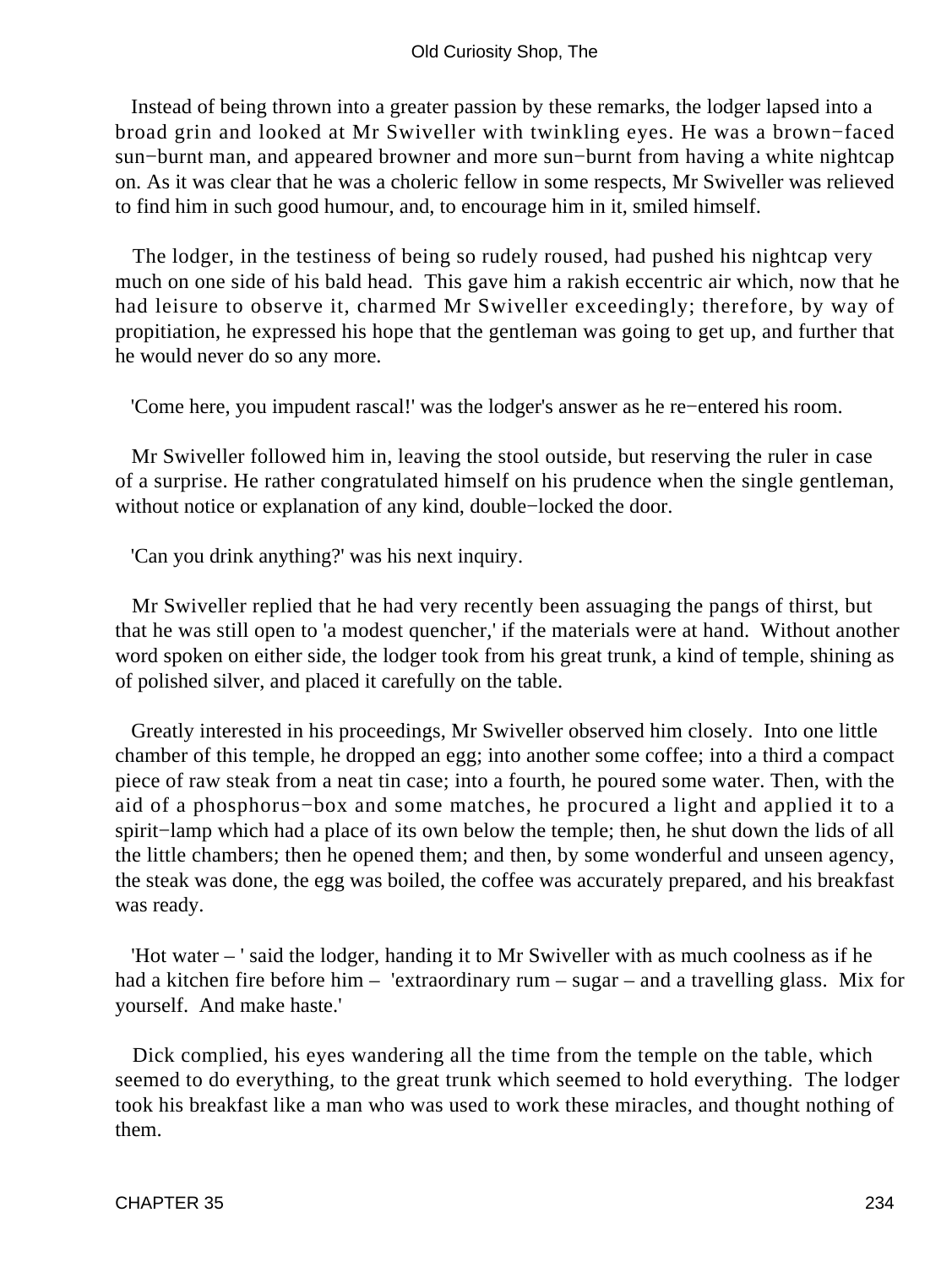'The man of the house is a lawyer, is he not?' said the lodger.

Dick nodded. The rum was amazing.

'The woman of the house – what's she?'

'A dragon,' said Dick.

 The single gentleman, perhaps because he had met with such things in his travels, or perhaps because he **Was a** single gentleman, evinced no surprise, but merely inquired 'Wife or Sister?' – 'Sister,' said Dick. – 'So much the better,' said the single gentleman, 'he can get rid of her when he likes.'

 'I want to do as I like, young man,' he added after a short silence; 'to go to bed when I like, get up when I like, come in when I like, go out when I like – to be asked no questions and be surrounded by no spies. In this last respect, servants are the devil. There's only one here.'

'And a very little one,' said Dick.

'And a very little one,' repeated the lodger. 'Well, the place will suit me, will it?'

'Yes,' said Dick.

'Sharks, I suppose?' said the lodger.

Dick nodded assent, and drained his glass.

 'Let them know my humour,' said the single gentleman, rising. 'If they disturb me, they lose a good tenant. If they know me to be that, they know enough. If they try to know more, it's a notice to quit. It's better to understand these things at once. Good day.'

 'I beg your pardon,' said Dick, halting in his passage to the door, which the lodger prepared to open. 'When he who adores thee has left but the name – '

'What do you mean?'

' – But the name,' said Dick – 'has left but the name – in case of letters or parcels – '

'I never have any,' returned the lodger.

'Or in the case anybody should call.'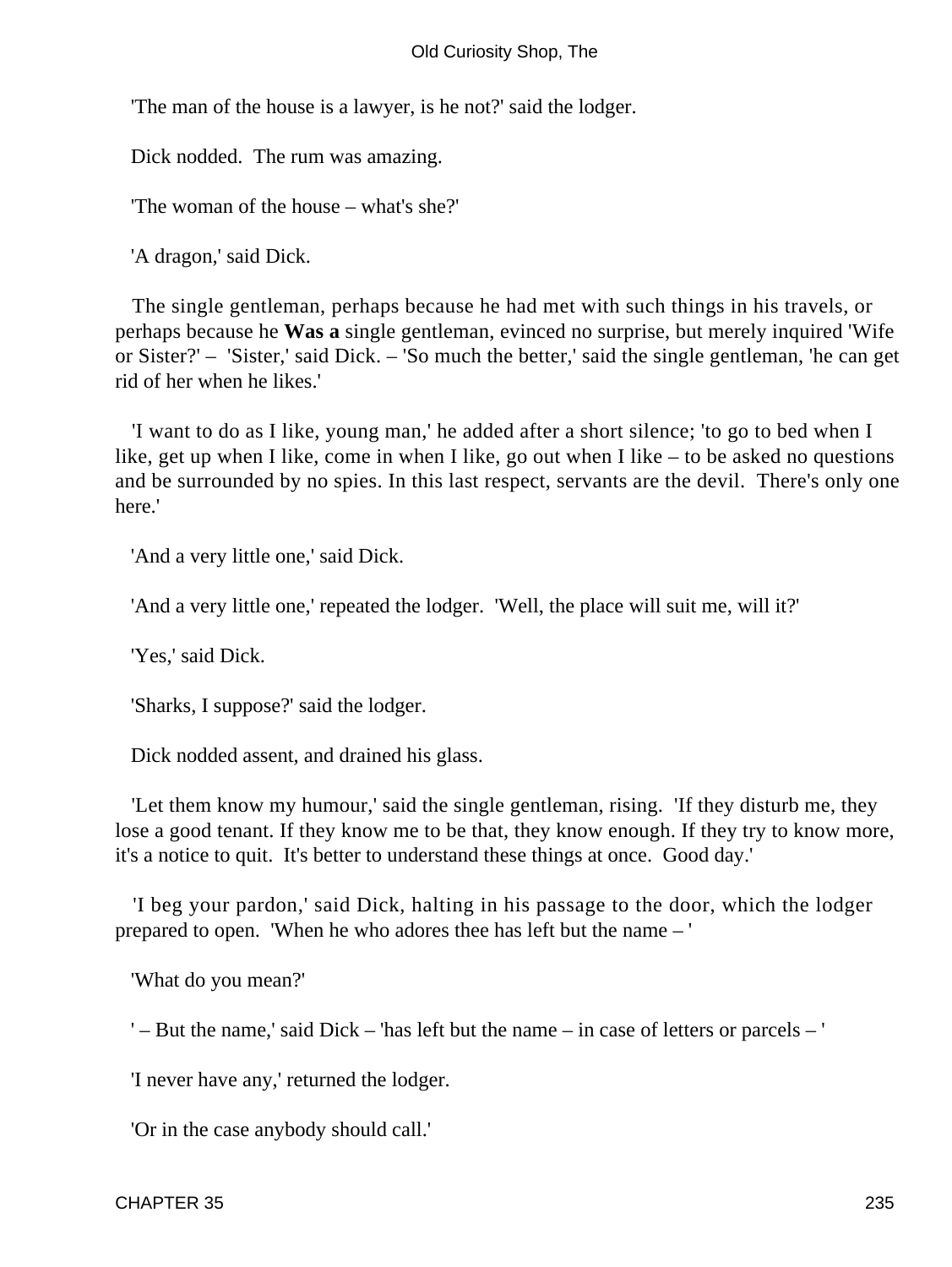'Nobody ever calls on me.'

 'If any mistake should arise from not having the name, don't say it was my fault, Sir,' added Dick, still lingering. – 'Oh blame not the bard – '

 'I'll blame nobody,' said the lodger, with such irascibility that in a moment Dick found himself on the staircase, and the locked door between them.

 Mr Brass and Miss Sally were lurking hard by, having been, indeed, only routed from the keyhole by Mr Swiveller's abrupt exit. As their utmost exertions had not enabled them to overhear a word of the interview, however, in consequence of a quarrel for precedence, which, though limited of necessity to pushes and pinches and such quiet pantomime, had lasted the whole time, they hurried him down to the office to hear his account of the conversation.

 This Mr Swiveller gave them – faithfully as regarded the wishes and character of the single gentleman, and poetically as concerned the great trunk, of which he gave a description more remarkable for brilliancy of imagination than a strict adherence to truth; declaring, with many strong asseverations, that it contained a specimen of every kind of rich food and wine, known in these times, and in particular that it was of a self−acting kind and served up whatever was required, as he supposed by clock−work. He also gave them to understand that the cooking apparatus roasted a fine piece of sirloin of beef, weighing about six pounds avoir−dupoise, in two minutes and a quarter, as he had himself witnessed, and proved by his sense of taste; and further, that, however the effect was produced, he had distinctly seen water boil and bubble up when the single gentleman winked; from which facts he (Mr Swiveller) was led to infer that the lodger was some great conjuror or chemist, or both, whose residence under that roof could not fail at some future days to shed a great credit and distinction on the name of Brass, and add a new interest to the history of Bevis Marks.

 There was one point which Mr Swiveller deemed it unnecessary to enlarge upon, and that was the fact of the modest quencher, which, by reason of its intrinsic strength and its coming close upon the heels of the temperate beverage he had discussed at dinner, awakened a slight degree of fever, and rendered necessary two or three other modest quenchers at the public−house in the course of the evening.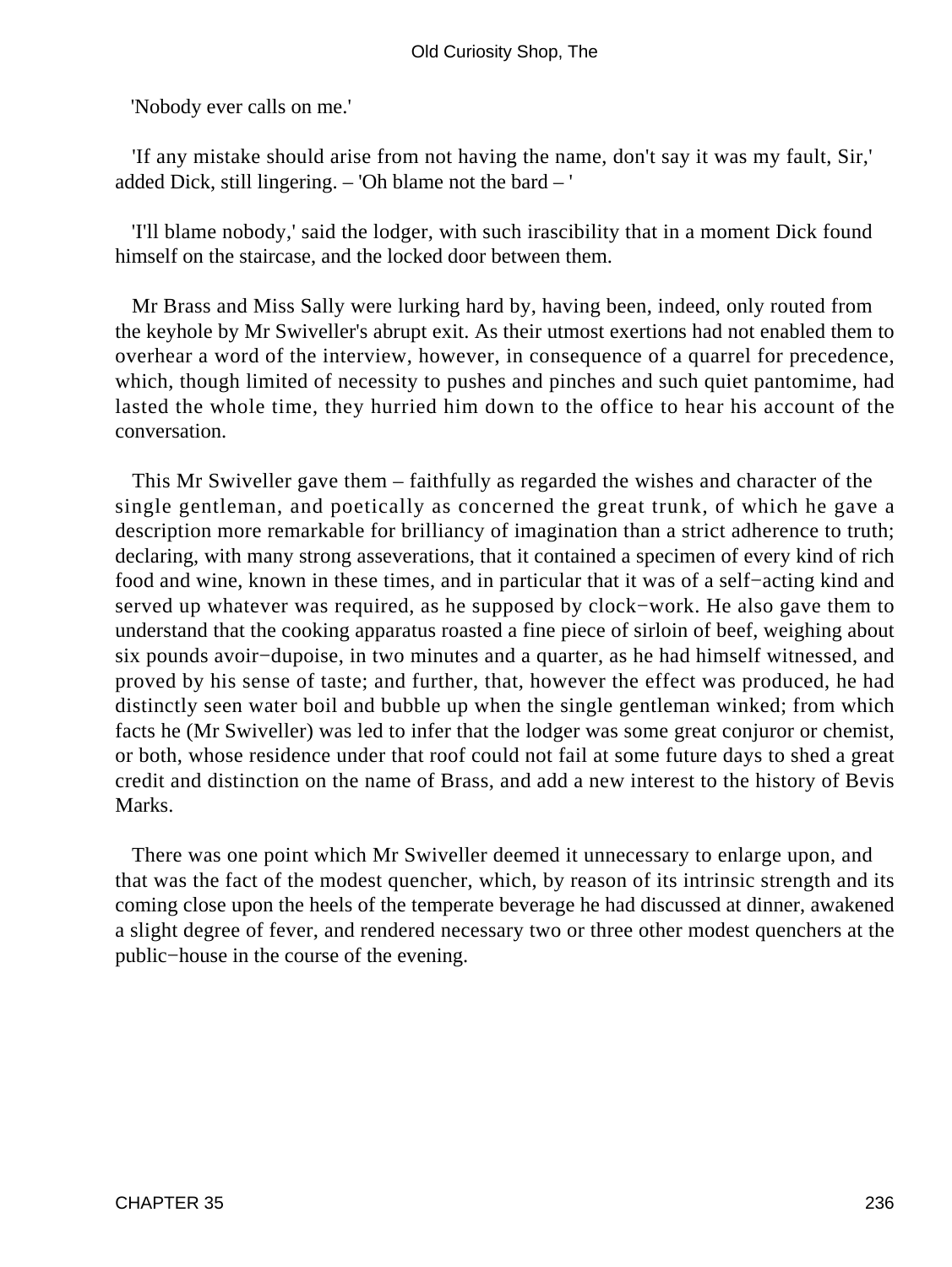### **[CHAPTER 36](#page-495-0)**

As the single gentleman after some weeks' occupation of his lodgings, still declined to correspond, by word or gesture, either with Mr Brass or his sister Sally, but invariably chose Richard Swiveller as his channel of communication; and as he proved himself in all respects a highly desirable inmate, paying for everything beforehand, giving very little trouble, making no noise, and keeping early hours; Mr Richard imperceptibly rose to an important position in the family, as one who had influence over this mysterious lodger, and could negotiate with him, for good or evil, when nobody else durst approach his person.

 If the truth must be told, even Mr Swiveller's approaches to the single gentleman were of a very distant kind, and met with small encouragement; but, as he never returned from a monosyllabic conference with the unknown, without quoting such expressions as 'Swiveller, I know I can rely upon you,' – 'I have no hesitation in saying, Swiveller, that I entertain a regard for you,' – 'Swiveller, you are my friend, and will stand by me I am sure,' with many other short speeches of the same familiar and confiding kind, purporting to have been addressed by the single gentleman to himself, and to form the staple of their ordinary discourse, neither Mr Brass nor Miss Sally for a moment questioned the extent of his influence, but accorded to him their fullest and most unqualified belief. But quite apart from, and independent of, this source of popularity, Mr Swiveller had another, which promised to be equally enduring, and to lighten his position considerably.

 He found favour in the eyes of Miss Sally Brass. Let not the light scorners of female fascination erect their ears to listen to a new tale of love which shall serve them for a jest; for Miss Brass, however accurately formed to be beloved, was not of the loving kind. That amiable virgin, having clung to the skirts of the Law from her earliest youth; having sustained herself by their aid, as it were, in her first running alone, and maintained a firm grasp upon them ever since; had passed her life in a kind of legal childhood. She had been remarkable, when a tender prattler for an uncommon talent in counterfeiting the walk and manner of a bailiff: in which character she had learned to tap her little playfellows on the shoulder, and to carry them off to imaginary sponging−houses, with a correctness of imitation which was the surprise and delight of all who witnessed her performances, and which was only to be exceeded by her exquisite manner of putting an execution into her doll's house, and taking an exact inventory of the chairs and tables. These artless sports had naturally soothed and cheered the decline of her widowed father: a most exemplary gentleman (called 'old Foxey' by his friends from his extreme sagacity,) who encouraged them to the utmost, and whose chief regret, on finding that he drew near to Houndsditch churchyard, was, that his daughter could not take out an attorney's certificate and hold a place upon the roll. Filled with this affectionate and touching sorrow, he had solemnly confided her to his son Sampson as an invaluable auxiliary; and from the old gentleman's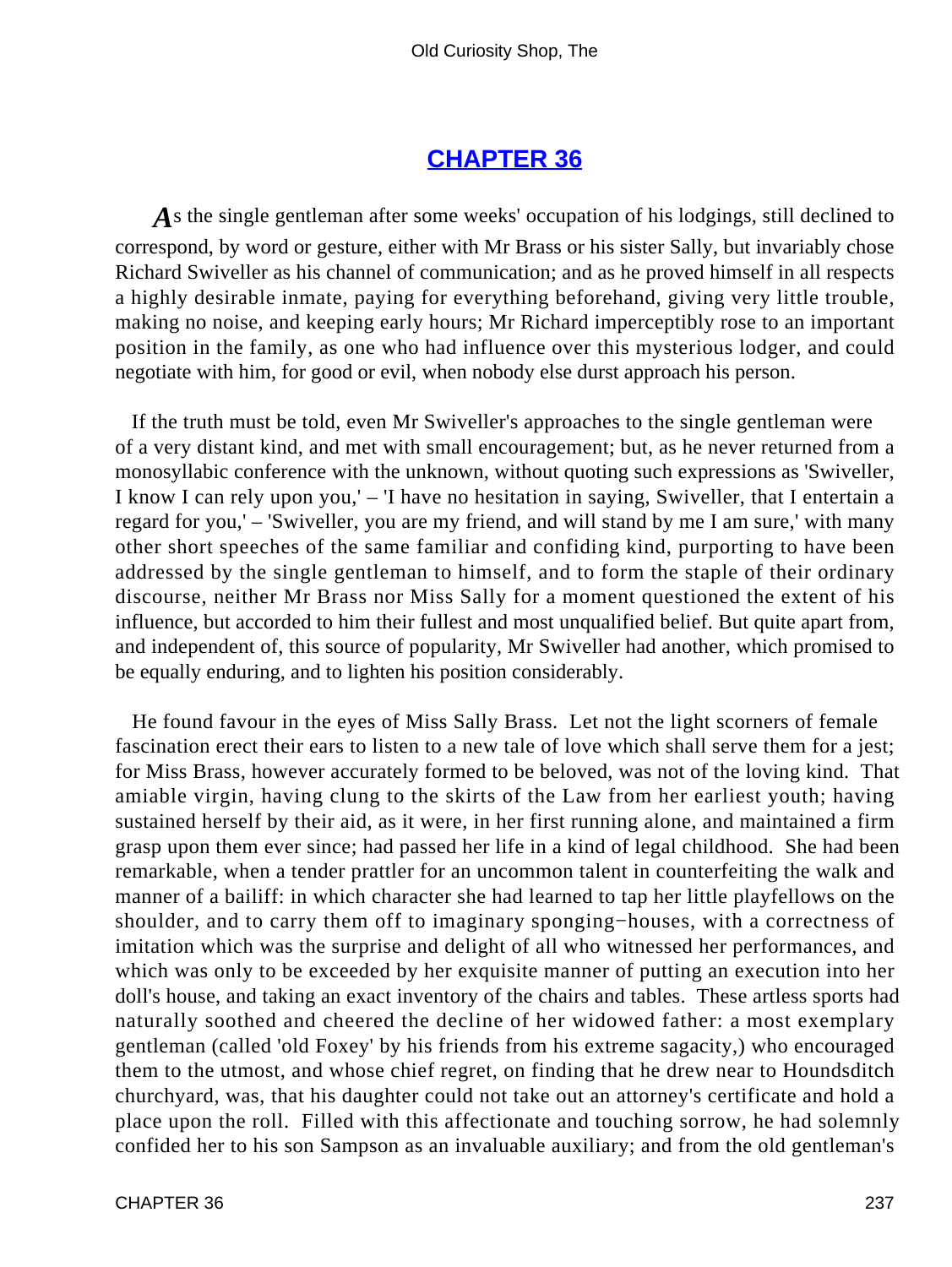decease to the period of which we treat, Miss Sally Brass had been the prop and pillar of his business.

 It is obvious that, having devoted herself from infancy to this one pursuit and study, Miss Brass could know but little of the world, otherwise than in connection with the law; and that from a lady gifted with such high tastes, proficiency in those gentler and softer arts in which women usually excel, was scarcely to be looked for. Miss Sally's accomplishments were all of a masculine and strictly legal kind. They began with the practice of an attorney and they ended with it. She was in a state of lawful innocence, so to speak. The law had been her nurse. And, as bandy−legs or such physical deformities in children are held to be the consequence of bad nursing, so, if in a mind so beautiful any moral twist or handiness could be found, Miss Sally Brass's nurse was alone to blame.

 It was on this lady, then, that Mr Swiveller burst in full freshness as something new and hitherto undreamed of, lighting up the office with scraps of song and merriment, conjuring with inkstands and boxes of wafers, catching three oranges in one hand, balancing stools upon his chin and penknives on his nose, and constantly performing a hundred other feats with equal ingenuity; for with such unbendings did Richard, in Mr Brass's absence, relieve the tedium of his confinement. These social qualities, which Miss Sally first discovered by accident, gradually made such an impression upon her, that she would entreat Mr Swiveller to relax as though she were not by, which Mr Swiveller, nothing loth, would readily consent to do. By these means a friendship sprung up between them. Mr Swiveller gradually came to look upon her as her brother Sampson did, and as he would have looked upon any other clerk. He imparted to her the mystery of going the odd man or plain Newmarket for fruit, ginger−beer, baked potatoes, or even a modest quencher, of which Miss Brass did not scruple to partake. He would often persuade her to undertake his share of writing in addition to her own; nay, he would sometimes reward her with a hearty slap on the back, and protest that she was a devilish good fellow, a jolly dog, and so forth; all of which compliments Miss Sally would receive in entire good part and with perfect satisfaction.

 One circumstance troubled Mr Swiveller's mind very much, and that was that the small servant always remained somewhere in the bowels of the earth under Bevis Marks, and never came to the surface unless the single gentleman rang his bell, when she would answer it and immediately disappear again. She never went out, or came into the office, or had a clean face, or took off the coarse apron, or looked out of any one of the windows, or stood at the street−door for a breath of air, or had any rest or enjoyment whatever. Nobody ever came to see her, nobody spoke of her, nobody cared about her. Mr Brass had said once, that he believed she was a 'love−child' (which means anything but a child of love), and that was all the information Richard Swiveller could obtain.

 'It's of no use asking the dragon,' thought Dick one day, as he sat contemplating the features of Miss Sally Brass. 'I suspect if I asked any questions on that head, our alliance would be at an end. I wonder whether she is a dragon by−the−bye, or something in the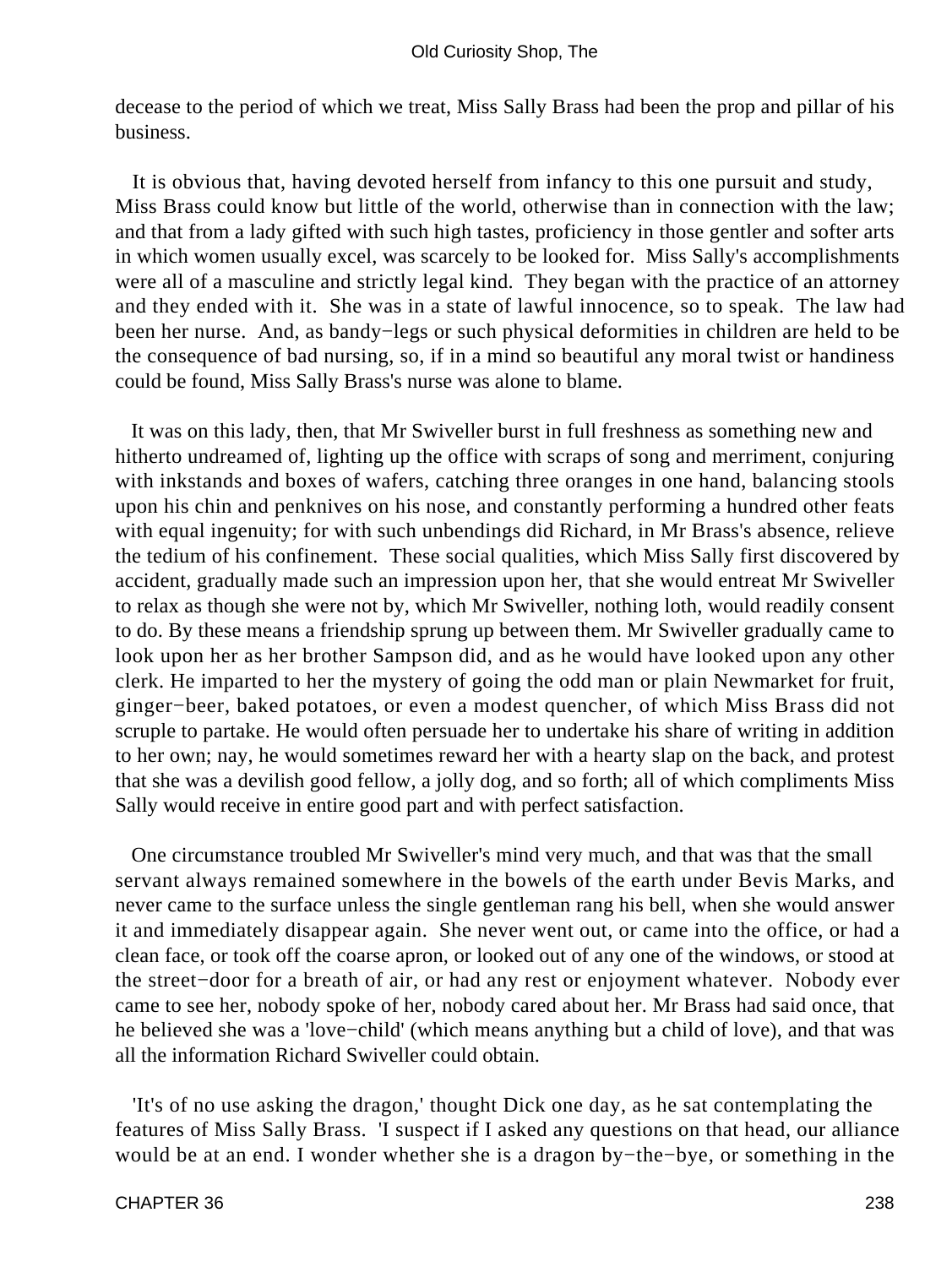mermaid way. She has rather a scaly appearance. But mermaids are fond of looking at themselves in the glass, which she can't be. And they have a habit of combing their hair, which she hasn't. No, she's a dragon.'

 'Where are you going, old fellow?' said Dick aloud, as Miss Sally wiped her pen as usual on the green dress, and uprose from her seat.

'To dinner,' answered the dragon.

 'To dinner!' thought Dick, 'that's another circumstance. I don't believe that small servant ever has anything to eat.'

'Sammy won't be home,' said Miss Brass. 'Stop till I come back. I sha'n't be long.'

 Dick nodded, and followed Miss Brass – with his eyes to the door, and with his ears to a little back parlour, where she and her brother took their meals.

 'Now,' said Dick, walking up and down with his hands in his pockets, 'I'd give something  $-$  if I had it  $-$  to know how they use that child, and where they keep her. My mother must have been a very inquisitive woman; I have no doubt I'm marked with a note of interrogation somewhere. My feelings I smother, but thou hast been the cause of this anguish, my – upon my word,' said Mr Swiveller, checking himself and falling thoughtfully into the client's chair, 'I should like to know how they use her!'

 After running on, in this way, for some time, Mr Swiveller softly opened the office door, with the intention of darting across the street for a glass of the mild porter. At that moment he caught a parting glimpse of the brown head−dress of Miss Brass flitting down the kitchen stairs. 'And by Jove!' thought Dick, 'she's going to feed the small servant. Now or never!'

 First peeping over the handrail and allowing the head−dress to disappear in the darkness below, he groped his way down, and arrived at the door of a back kitchen immediately after Miss Brass had entered the same, bearing in her hand a cold leg of mutton. It was a very dark miserable place, very low and very damp: the walls disfigured by a thousand rents and blotches. The water was trickling out of a leaky butt, and a most wretched cat was lapping up the drops with the sickly eagerness of starvation. The grate, which was a wide one, was wound and screwed up tight, so as to hold no more than a little thin sandwich of fire. Everything was locked up; the coal−cellar, the candle−box, the salt−box, the meat−safe, were all padlocked. There was nothing that a beetle could have lunched upon. The pinched and meagre aspect of the place would have killed a chameleon. He would have known, at the first mouthful, that the air was not eatable, and must have given up the ghost in despair.

The small servant stood with humility in presence of Miss Sally, and hung her head.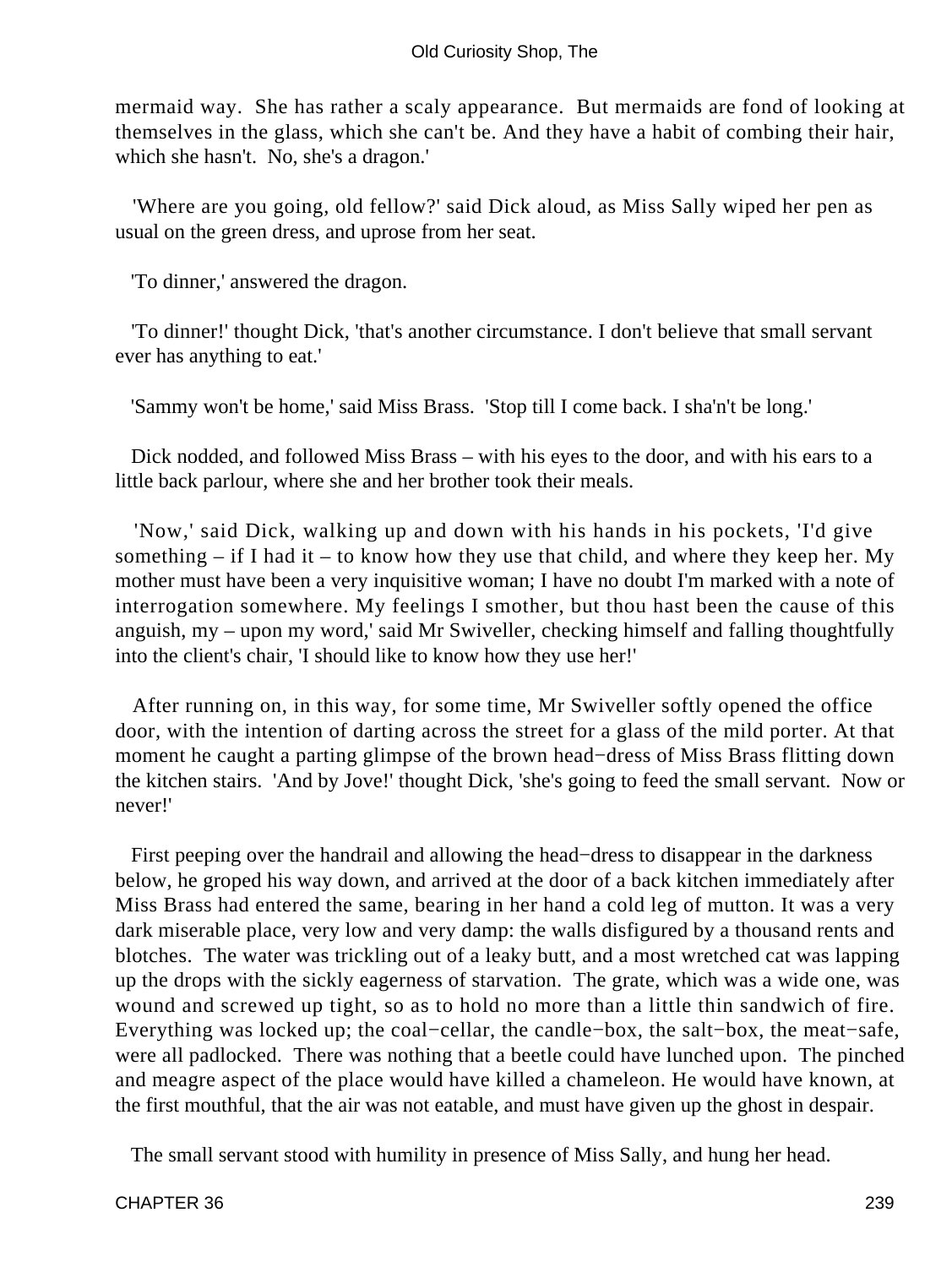'Are you there?' said Miss Sally.

'Yes, ma'am,' was the answer in a weak voice.

 'Go further away from the leg of mutton, or you'll be picking it, I know,' said Miss Sally.

 The girl withdrew into a corner, while Miss Brass took a key from her pocket, and opening the safe, brought from it a dreary waste of cold potatoes, looking as eatable as Stonehenge. This she placed before the small servant, ordering her to sit down before it, and then, taking up a great carving−knife, made a mighty show of sharpening it upon the carving−fork.

 'Do you see this?' said Miss Brass, slicing off about two square inches of cold mutton, after all this preparation, and holding it out on the point of the fork.

 The small servant looked hard enough at it with her hungry eyes to see every shred of it, small as it was, and answered, 'yes.'

 'Then don't you ever go and say,' retorted Miss Sally, 'that you hadn't meat here. There, eat it up.'

This was soon done. 'Now, do you want any more?' said Miss Sally.

 The hungry creature answered with a faint 'No.' They were evidently going through an established form.

 'You've been helped once to meat,' said Miss Brass, summing up the facts; 'you have had as much as you can eat, you're asked if you want any more, and you answer, 'no!' Then don't you ever go and say you were allowanced, mind that.'

 With those words, Miss Sally put the meat away and locked the safe, and then drawing near to the small servant, overlooked her while she finished the potatoes.

 It was plain that some extraordinary grudge was working in Miss Brass's gentle breast, and that it was that which impelled her, without the smallest present cause, to rap the child with the blade of the knife, now on her hand, now on her head, and now on her back, as if she found it quite impossible to stand so close to her without administering a few slight knocks. But Mr Swiveller was not a little surprised to see his fellow−clerk, after walking slowly backwards towards the door, as if she were trying to withdraw herself from the room but could not accomplish it, dart suddenly forward, and falling on the small servant give her some hard blows with her clenched hand. The victim cried, but in a subdued manner as if she feared to raise her voice, and Miss Sally, comforting herself with a pinch of snuff,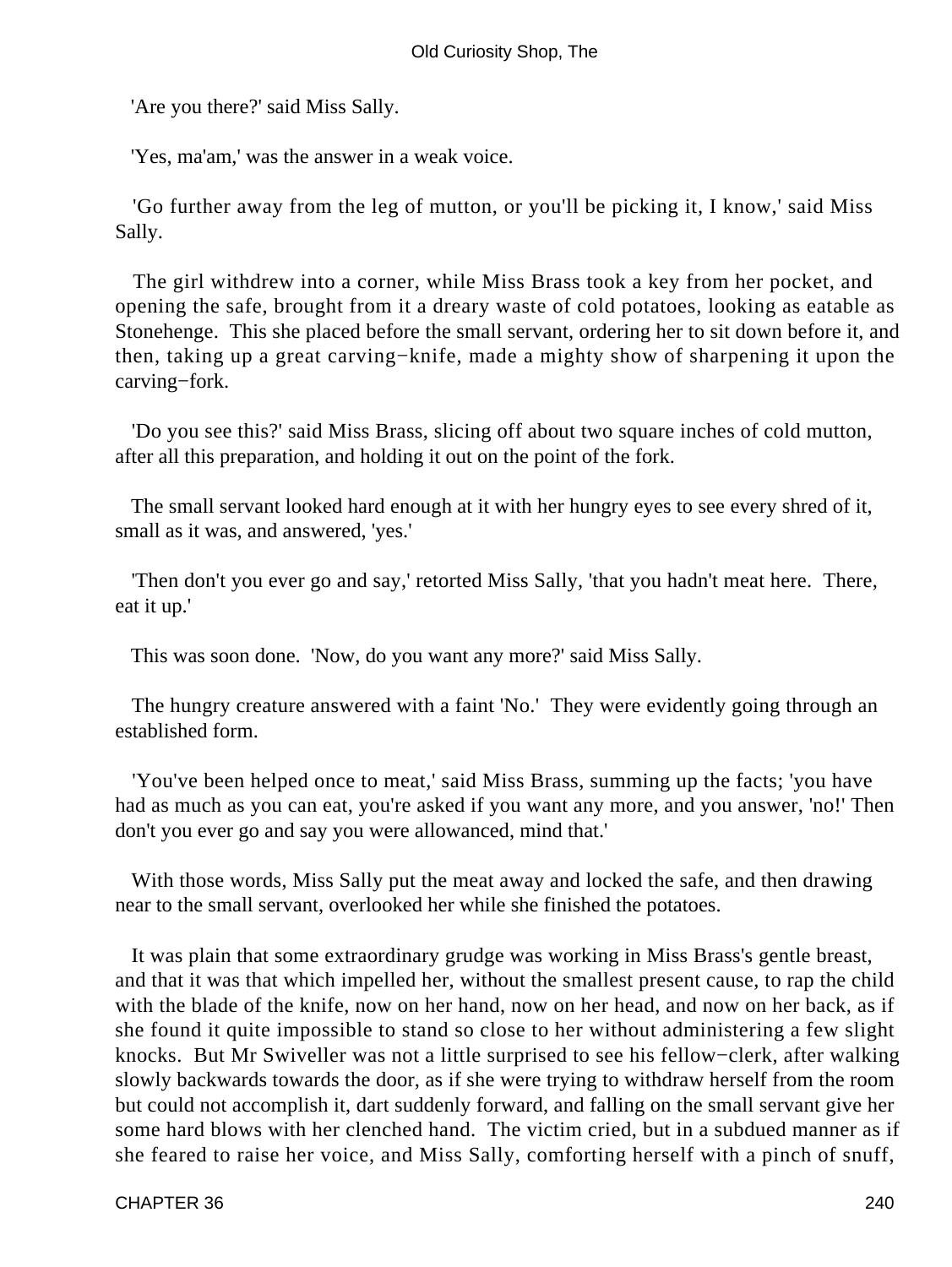# Old Curiosity Shop, The

ascended the stairs, just as Richard had safely reached the office.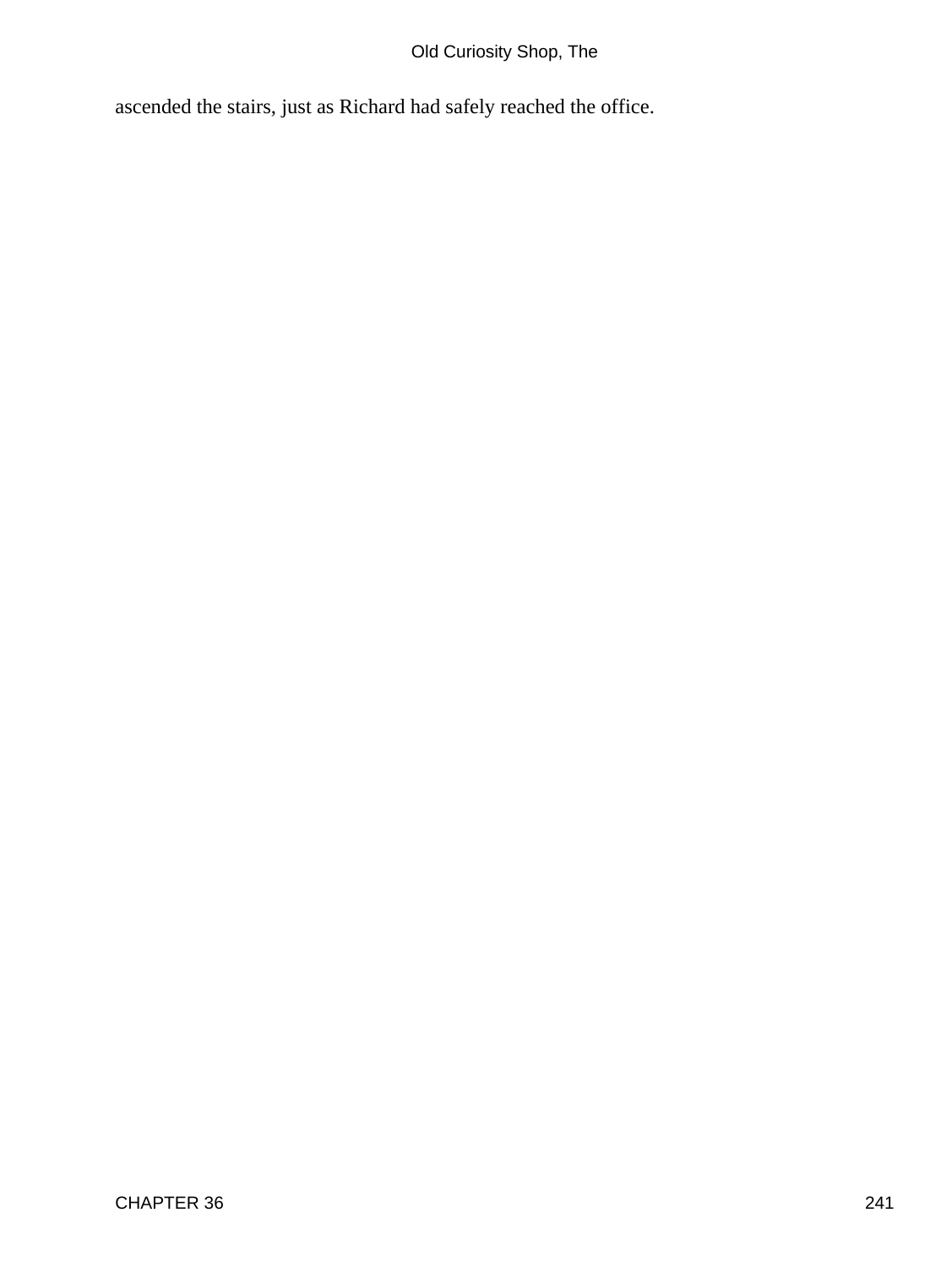# **[CHAPTER 37](#page-495-0)**

**The single gentleman among his other peculiarities – and he had a very plentiful stock,** of which he every day furnished some new specimen – took a most extraordinary and remarkable interest in the exhibition of Punch. If the sound of a Punch's voice, at ever so remote a distance, reached Bevis Marks, the single gentleman, though in bed and asleep, would start up, and, hurrying on his clothes, make for the spot with all speed, and presently return at the head of a long procession of idlers, having in the midst the theatre and its proprietors. Straightway, the stage would be set up in front of Mr Brass's house; the single gentleman would establish himself at the first floor window; and the entertainment would proceed, with all its exciting accompaniments of fife and drum and shout, to the excessive consternation of all sober votaries of business in that silent thoroughfare. It might have been expected that when the play was done, both players and audience would have dispersed; but the epilogue was as bad as the play, for no sooner was the Devil dead, than the manager of the puppets and his partner were summoned by the single gentleman to his chamber, where they were regaled with strong waters from his private store, and where they held with him long conversations, the purport of which no human being could fathom. But the secret of these discussions was of little importance. It was sufficient to know that while they were proceeding, the concourse without still lingered round the house; that boys beat upon the drum with their fists, and imitated Punch with their tender voices; that the office−window was rendered opaque by flattened noses, and the key−hole of the street−door luminous with eyes; that every time the single gentleman or either of his guests was seen at the upper window, or so much as the end of one of their noses was visible, there was a great shout of execration from the excluded mob, who remained howling and yelling, and refusing consolation, until the exhibitors were delivered up to them to be attended elsewhere. It was sufficient, in short, to know that Bevis Marks was revolutionised by these popular movements, and that peace and quietness fled from its precincts.

 Nobody was rendered more indignant by these proceedings than Mr Sampson Brass, who, as he could by no means afford to lose so profitable an inmate, deemed it prudent to pocket his lodger's affront along with his cash, and to annoy the audiences who clustered round his door by such imperfect means of retaliation as were open to him, and which were confined to the trickling down of foul water on their heads from unseen watering pots, pelting them with fragments of tile and mortar from the roof of the house, and bribing the drivers of hackney cabriolets to come suddenly round the corner and dash in among them precipitately. It may, at first sight, be matter of surprise to the thoughtless few that Mr Brass, being a professional gentleman, should not have legally indicted some party or parties, active in the promotion of the nuisance, but they will be good enough to remember, that as Doctors seldom take their own prescriptions, and Divines do not always practise what they preach, so lawyers are shy of meddling with the Law on their own account: knowing it to be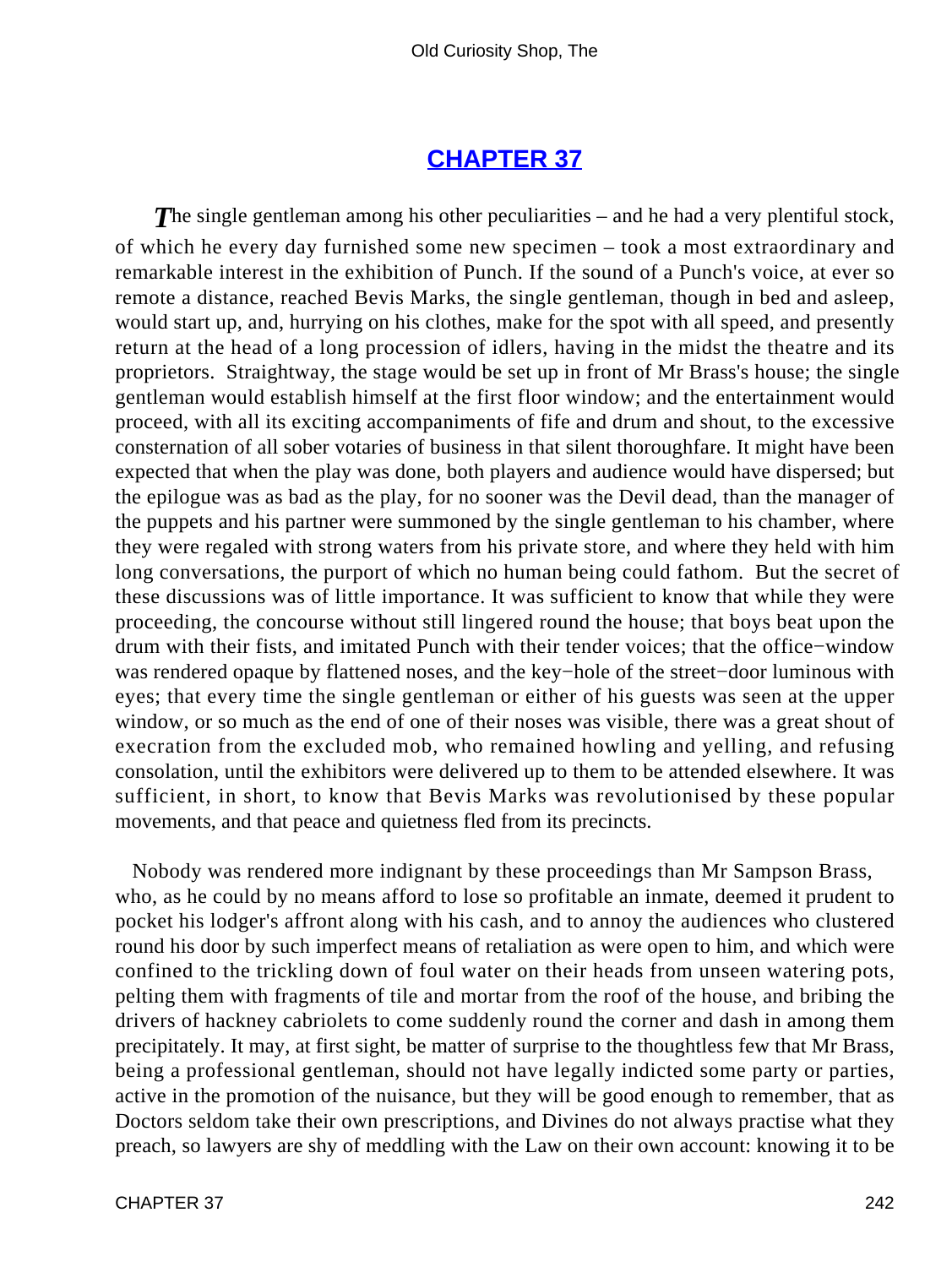an edged tool of uncertain application, very expensive in the working, and rather remarkable for its properties of close shaving, than for its always shaving the right person.

 'Come,' said Mr Brass one afternoon, 'this is two days without a Punch. I'm in hopes he has run through 'em all, at last.'

'Why are you in hopes?' returned Miss Sally. 'What harm do they do?'

 'Here's a pretty sort of a fellow!' cried Brass, laying down his pen in despair. 'Now here's an aggravating animal!'

'Well, what harm do they do?' retorted Sally.

 'What harm!' cried Brass. 'Is it no harm to have a constant hallooing and hooting under one's very nose, distracting one from business, and making one grind one's teeth with vexation? Is it no harm to be blinded and choked up, and have the king's highway stopped with a set of screamers and roarers whose throats must be made of  $-$  of  $-$ '

'Brass,' suggested Mr Swiveller.

 'Ah! of brass,' said the lawyer, glancing at his clerk, to assure himself that he had suggested the word in good faith and without any sinister intention. 'Is that no harm?'

 The lawyer stopped short in his invective, and listening for a moment, and recognising the well−known voice, rested his head upon his hand, raised his eyes to the ceiling, and muttered faintly,

'There's another!'

Up went the single gentleman's window directly.

 'There's another,' repeated Brass; 'and if I could get a break and four blood horses to cut into the Marks when the crowd is at its thickest, I'd give eighteen−pence and never grudge it!'

 The distant squeak was heard again. The single gentleman's door burst open. He ran violently down the stairs, out into the street, and so past the window, without any hat, towards the quarter whence the sound proceeded – bent, no doubt, upon securing the strangers' services directly.

 'I wish I only knew who his friends were,' muttered Sampson, filling his pocket with papers; 'if they'd just get up a pretty little Commission de lunatico at the Gray's Inn Coffee House and give me the job, I'd be content to have the lodgings empty for one while, at all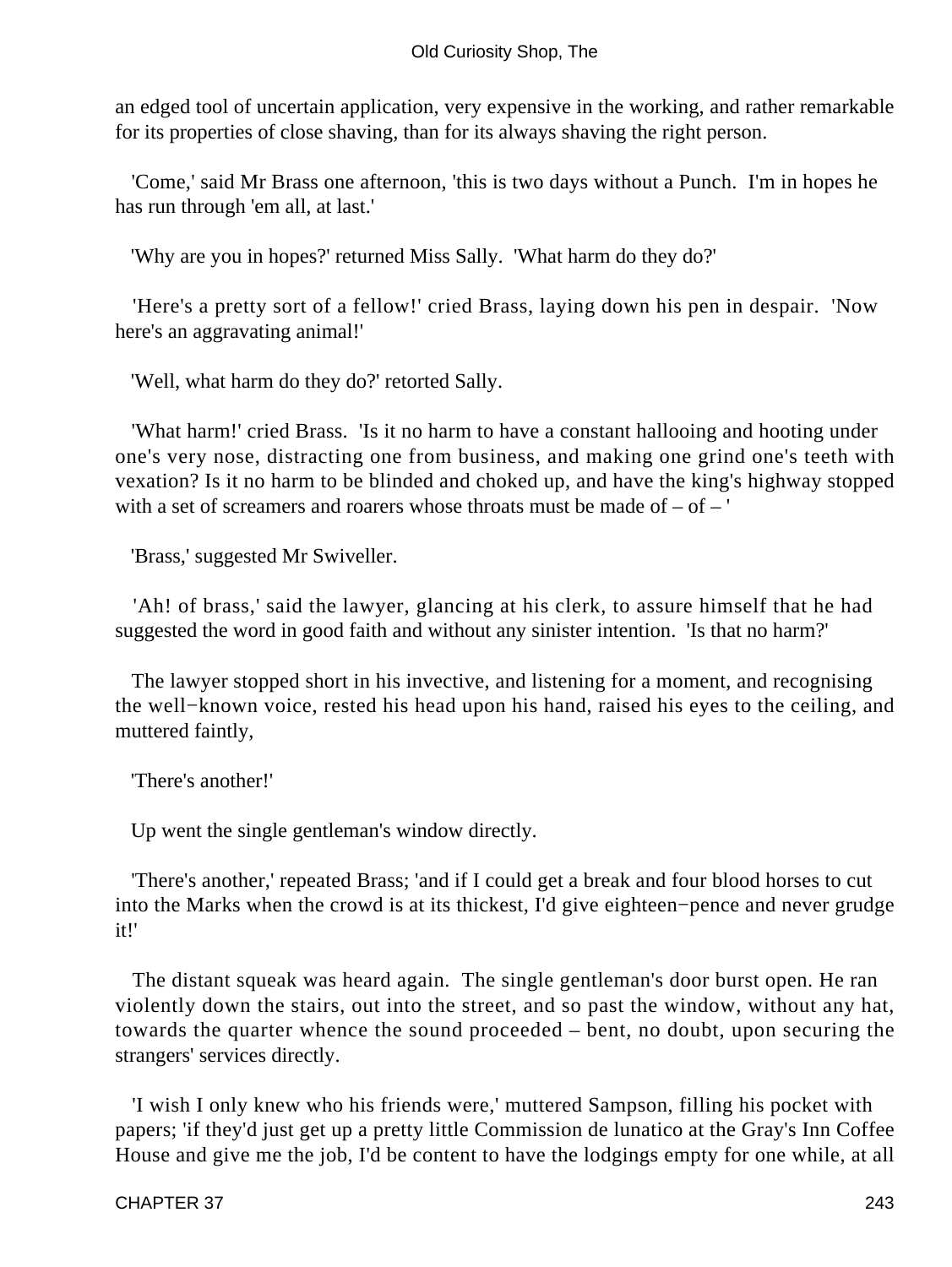events.'

With which words, and knocking his hat over his eyes as if for the purpose of shutting out even a glimpse of the dreadful visitation, Mr Brass rushed from the house and hurried away.

 As Mr Swiveller was decidedly favourable to these performances, upon the ground that looking at a Punch, or indeed looking at anything out of window, was better than working; and as he had been, for this reason, at some pains to awaken in his fellow clerk a sense of their beauties and manifold deserts; both he and Miss Sally rose as with one accord and took up their positions at the window: upon the sill whereof, as in a post of honour, sundry young ladies and gentlemen who were employed in the dry nurture of babies, and who made a point of being present, with their young charges, on such occasions, had already established themselves as comfortably as the circumstances would allow.

 The glass being dim, Mr Swiveller, agreeably to a friendly custom which he had established between them, hitched off the brown head−dress from Miss Sally's head, and dusted it carefully therewith. By the time he had handed it back, and its beautiful wearer had put it on again (which she did with perfect composure and indifference), the lodger returned with the show and showmen at his heels, and a strong addition to the body of spectators. The exhibitor disappeared with all speed behind the drapery; and his partner, stationing himself by the side of the Theatre, surveyed the audience with a remarkable expression of melancholy, which became more remarkable still when he breathed a hornpipe tune into that sweet musical instrument which is popularly termed a mouth−organ, without at all changing the mournful expression of the upper part of his face, though his mouth and chin were, of necessity, in lively spasms.

 The drama proceeded to its close, and held the spectators enchained in the customary manner. The sensation which kindles in large assemblies, when they are relieved from a state of breathless suspense and are again free to speak and move, was yet rife, when the lodger, as usual, summoned the men up stairs.

 'Both of you,' he called from the window; for only the actual exhibitor – a little fat man – prepared to obey the summons. 'I want to talk to you. Come both of you!'

Come, Tommy,' said the little man.

I an't a talker,' replied the other. 'Tell him so. What should I go and talk for?'

'Don't you see the gentleman's got a bottle and glass up there?' returned the little man.

 'And couldn't you have said so at first?' retorted the other with sudden alacrity. 'Now, what are you waiting for? Are you going to keep the gentleman expecting us all day? haven't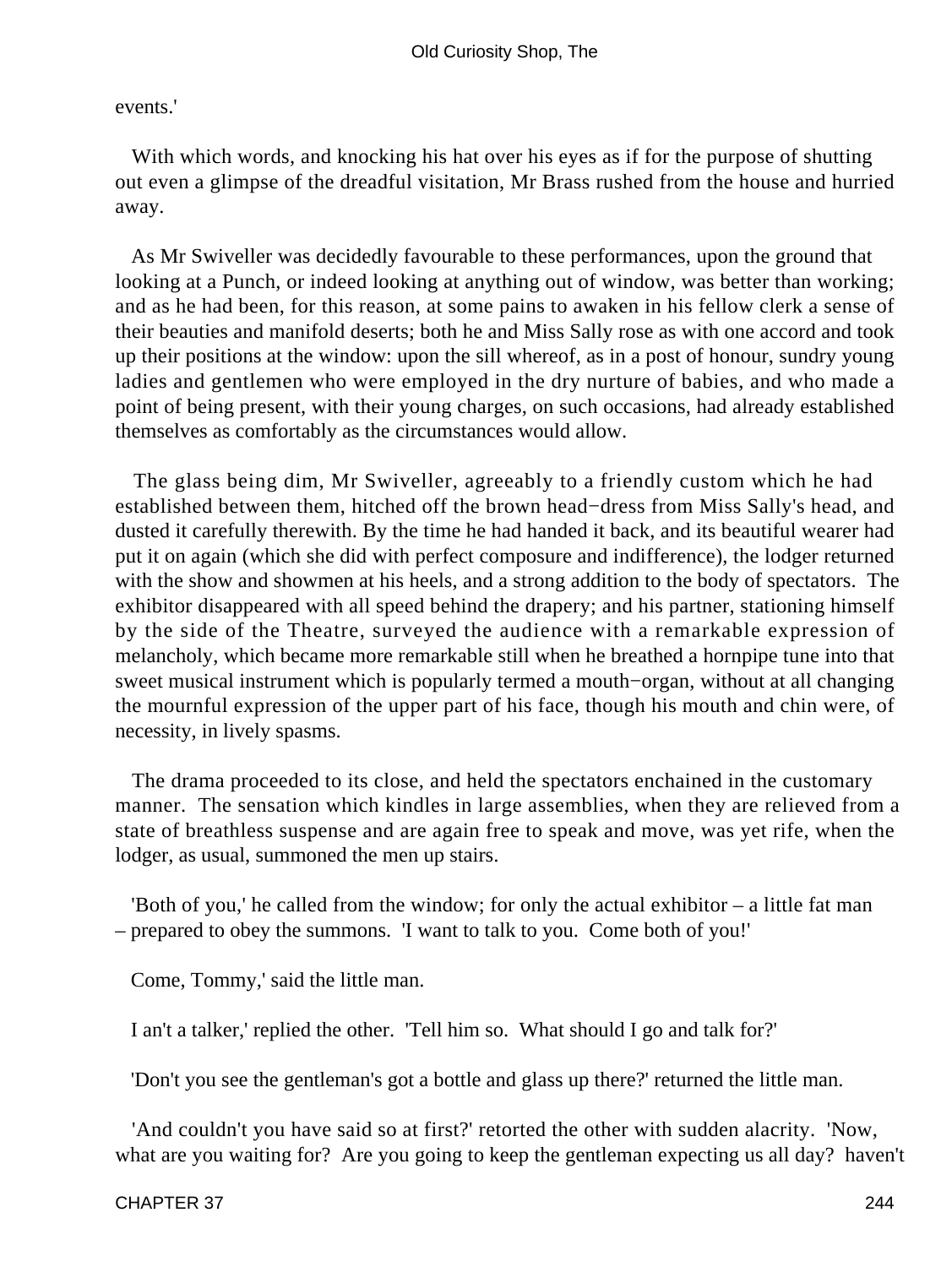you no manners?'

 With this remonstrance, the melancholy man, who was no other than Mr Thomas Codlin, pushed past his friend and brother in the craft, Mr Harris, otherwise Short or Trotters, and hurried before him to the single gentleman's apartment.

 'Now, my men,' said the single gentleman; 'you have done very well. What will you take? Tell that little man behind, to shut the door.'

 'Shut the door, can't you?' said Mr Codlin, turning gruffly to his friend. 'You might have knowed that the gentleman wanted the door shut, without being told, I think.'

 Mr Short obeyed, observing under his breath that his friend seemed unusually 'cranky,' and expressing a hope that there was no dairy in the neighbourhood, or his temper would certainly spoil its contents.

 The gentleman pointed to a couple of chairs, and intimated by an emphatic nod of his head that he expected them to be seated. Messrs Codlin and Short, after looking at each other with considerable doubt and indecision, at length sat down – each on the extreme edge of the chair pointed out to him – and held their hats very tight, while the single gentleman filled a couple of glasses from a bottle on the table beside him, and presented them in due form.

 'You're pretty well browned by the sun, both of you,' said their entertainer. 'Have you been travelling?'

 Mr Short replied in the affirmative with a nod and a smile. Mr Codlin added a corroborative nod and a short groan, as if he still felt the weight of the Temple on his shoulders.

'To fairs, markets, races, and so forth, I suppose?' pursued the single gentleman.

'Yes, sir,' returned Short, 'pretty nigh all over the West of England.'

 'I have talked to men of your craft from North, East, and South,' returned their host, in rather a hasty manner; 'but I never lighted on any from the West before.'

 'It's our reg'lar summer circuit is the West, master,' said Short; 'that's where it is. We takes the East of London in the spring and winter, and the West of England in the summer time. Many's the hard day's walking in rain and mud, and with never a penny earned, we've had down in the West.'

'Let me fill your glass again.'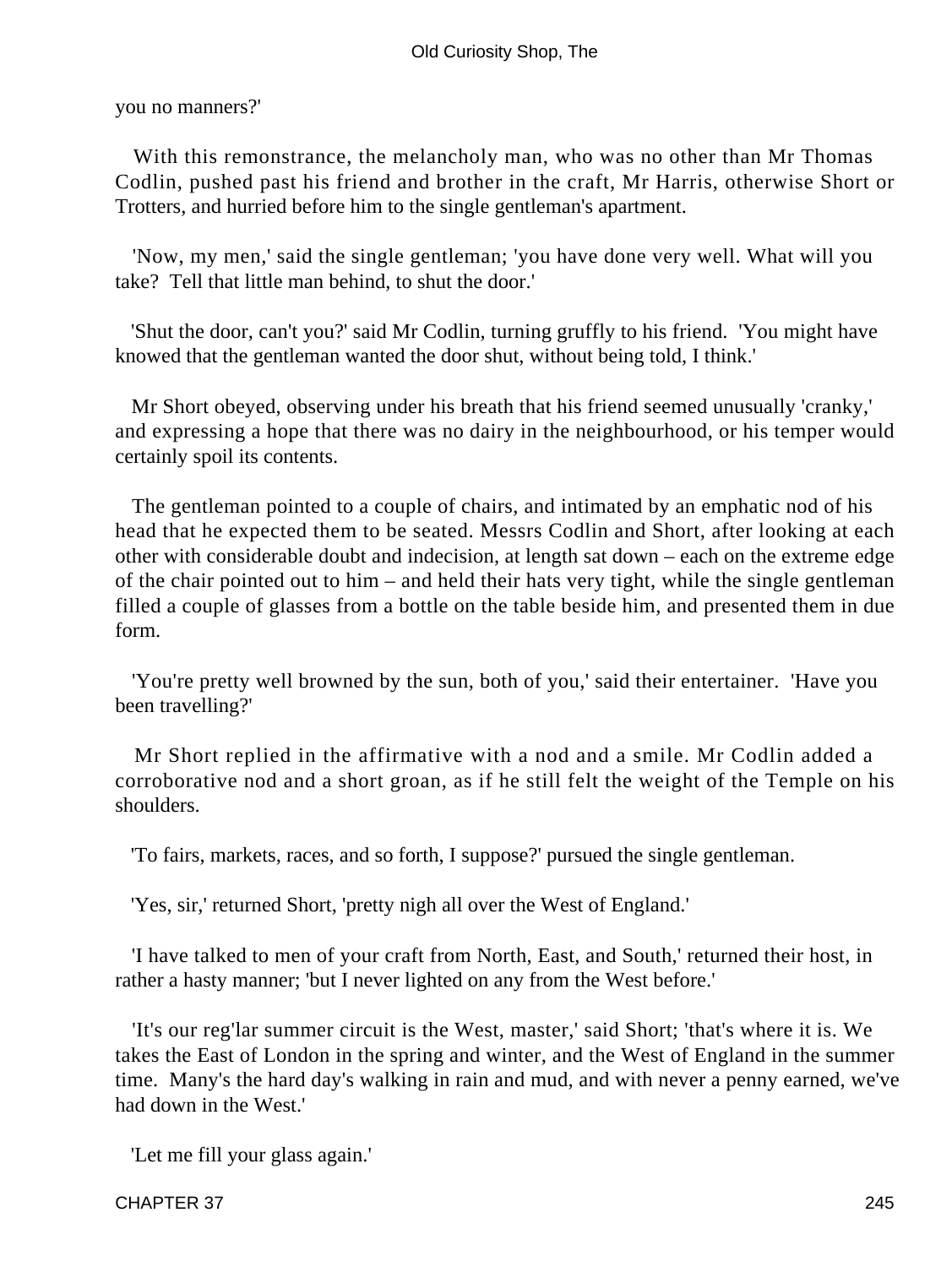'Much obleeged to you sir, I think I will,' said Mr Codlin, suddenly thrusting in his own and turning Short's aside. 'I'm the sufferer, sir, in all the travelling, and in all the staying at home. In town or country, wet or dry, hot or cold, Tom Codlin suffers. But Tom Codlin isn't to complain for all that. Oh, no! Short may complain, but if Codlin grumbles by so much as a word – oh dear, down with him, down with him directly. It isn't his place to grumble. That's quite out of the question.'

 'Codlin an't without his usefulness,' observed Short with an arch look, 'but he don't always keep his eyes open. He falls asleep sometimes, you know. Remember them last races, Tommy.'

 'Will you never leave off aggravating a man?' said Codlin. 'It's very like I was asleep when five−and−tenpence was collected, in one round, isn't it? I was attending to my business, and couldn't have my eyes in twenty places at once, like a peacock, no more than you could. If I an't a match for an old man and a young child, you an't neither, so don't throw that out against me, for the cap fits your head quite as correct as it fits mine."

 'You may as well drop the subject, Tom,' said Short. 'It isn't particular agreeable to the gentleman, I dare say.'

 'Then you shouldn't have brought it up,' returned Mr Codlin; 'and I ask the gentleman's pardon on your account, as a giddy chap that likes to hear himself talk, and don't much care what he talks about, so that he does talk.'

 Their entertainer had sat perfectly quiet in the beginning of this dispute, looking first at one man and then at the other, as if he were lying in wait for an opportunity of putting some further question, or reverting to that from which the discourse had strayed. But, from the point where Mr Codlin was charged with sleepiness, he had shown an increasing interest in the discussion: which now attained a very high pitch.

 'You are the two men I want,' he said, 'the two men I have been looking for, and searching after! Where are that old man and that child you speak of?'

'Sir?' said Short, hesitating, and looking towards his friend.

 'The old man and his grandchild who travelled with you – where are they? It will be worth your while to speak out, I assure you; much better worth your while than you believe. They left you, you say – at those races, as I understand. They have been traced to that place, and there lost sight of. Have you no clue, can you suggest no clue, to their recovery?'

 'Did I always say, Thomas,' cried Short, turning with a look of amazement to his friend, 'that there was sure to be an inquiry after them two travellers?'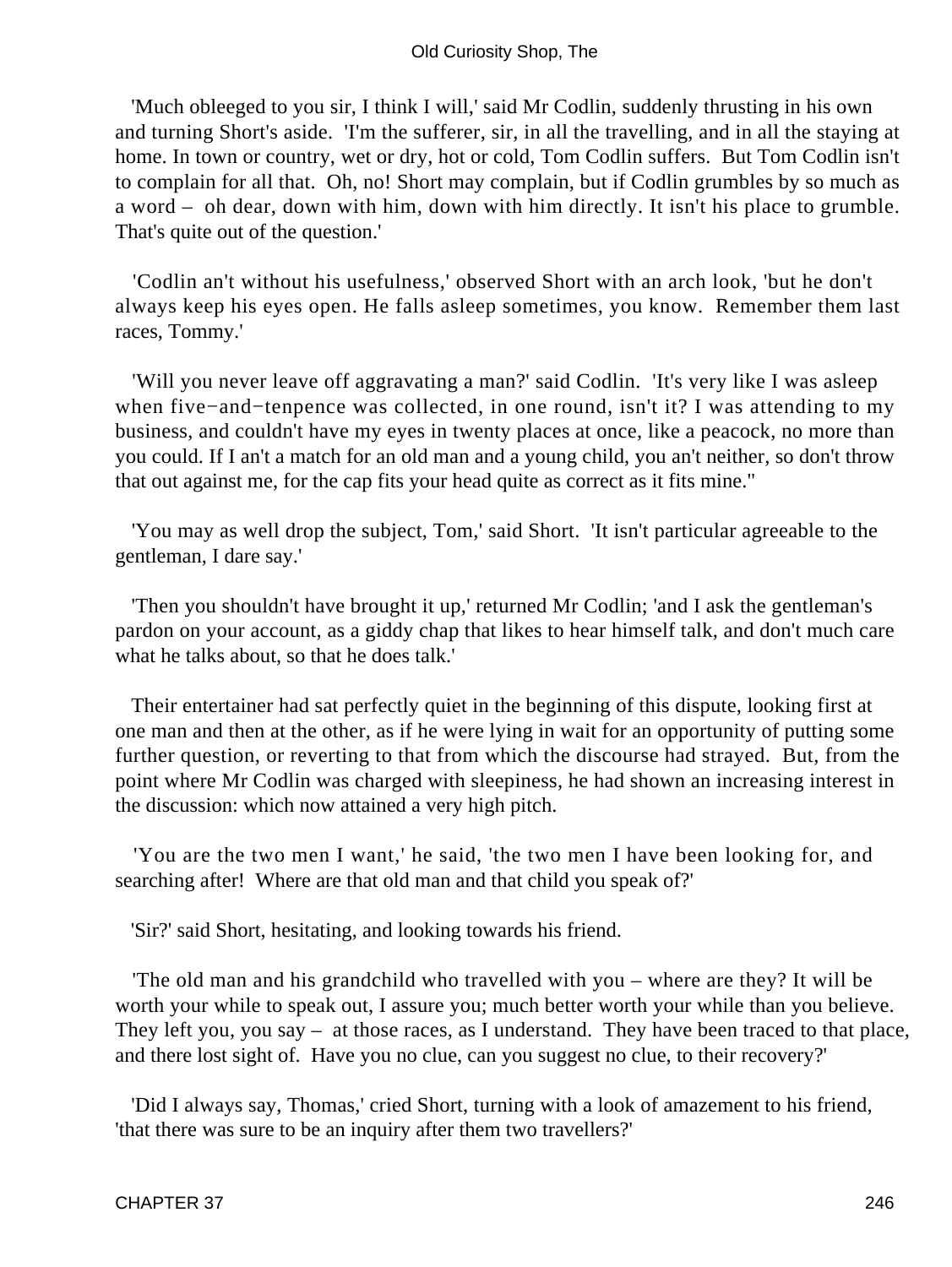#### Old Curiosity Shop, The

 'YOU said!' returned Mr Codlin. 'Did I always say that that 'ere blessed child was the most interesting I ever see? Did I always say I loved her, and doated on her? Pretty creetur, I think I hear her now. «Codlin's my friend,» she says, with a tear of gratitude a trickling down her little eye; «Codlin's my friend,» she says – «not Short. Short's very well,» she says; «I've no quarrel with Short; he means kind, I dare say; but Codlin,» she says, «has the feelings for my money, though he mayn't look it.»'

 Repeating these words with great emotion, Mr Codlin rubbed the bridge of his nose with his coat−sleeve, and shaking his head mournfully from side to side, left the single gentleman to infer that, from the moment when he lost sight of his dear young charge, his peace of mind and happiness had fled.

 'Good Heaven!' said the single gentleman, pacing up and down the room, 'have I found these men at last, only to discover that they can give me no information or assistance! It would have been better to have lived on, in hope, from day to day, and never to have lighted on them, than to have my expectations scattered thus.'

'Stay a minute,' said Short. 'A man of the name of Jerry – you know Jerry, Thomas?'

 'Oh, don't talk to me of Jerrys,' replied Mr Codlin. 'How can I care a pinch of snuff for Jerrys, when I think of that 'ere darling child? «Codlin's my friend,» she says, «dear, good, kind Codlin, as is always a devising pleasures for me! I don't object to Short,» she says, «but I cotton to Codlin.» Once,' said that gentleman reflectively, 'she called me Father Codlin. I thought I should have bust!'

 'A man of the name of Jerry, sir,' said Short, turning from his selfish colleague to their new acquaintance, 'wot keeps a company of dancing dogs, told me, in a accidental sort of way, that he had seen the old gentleman in connexion with a travelling wax−work, unbeknown to him. As they'd given us the slip, and nothing had come of it, and this was down in the country that he'd been seen, I took no measures about it, and asked no questions – But I can, if you like.'

'Is this man in town?' said the impatient single gentleman. 'Speak faster.'

 'No he isn't, but he will be to−morrow, for he lodges in our house,' replied Mr Short rapidly.

 'Then bring him here,' said the single gentleman. 'Here's a sovereign a−piece. If I can find these people through your means, it is but a prelude to twenty more. Return to me to−morrow, and keep your own counsel on this subject – though I need hardly tell you that; for you'll do so for your own sakes. Now, give me your address, and leave me.'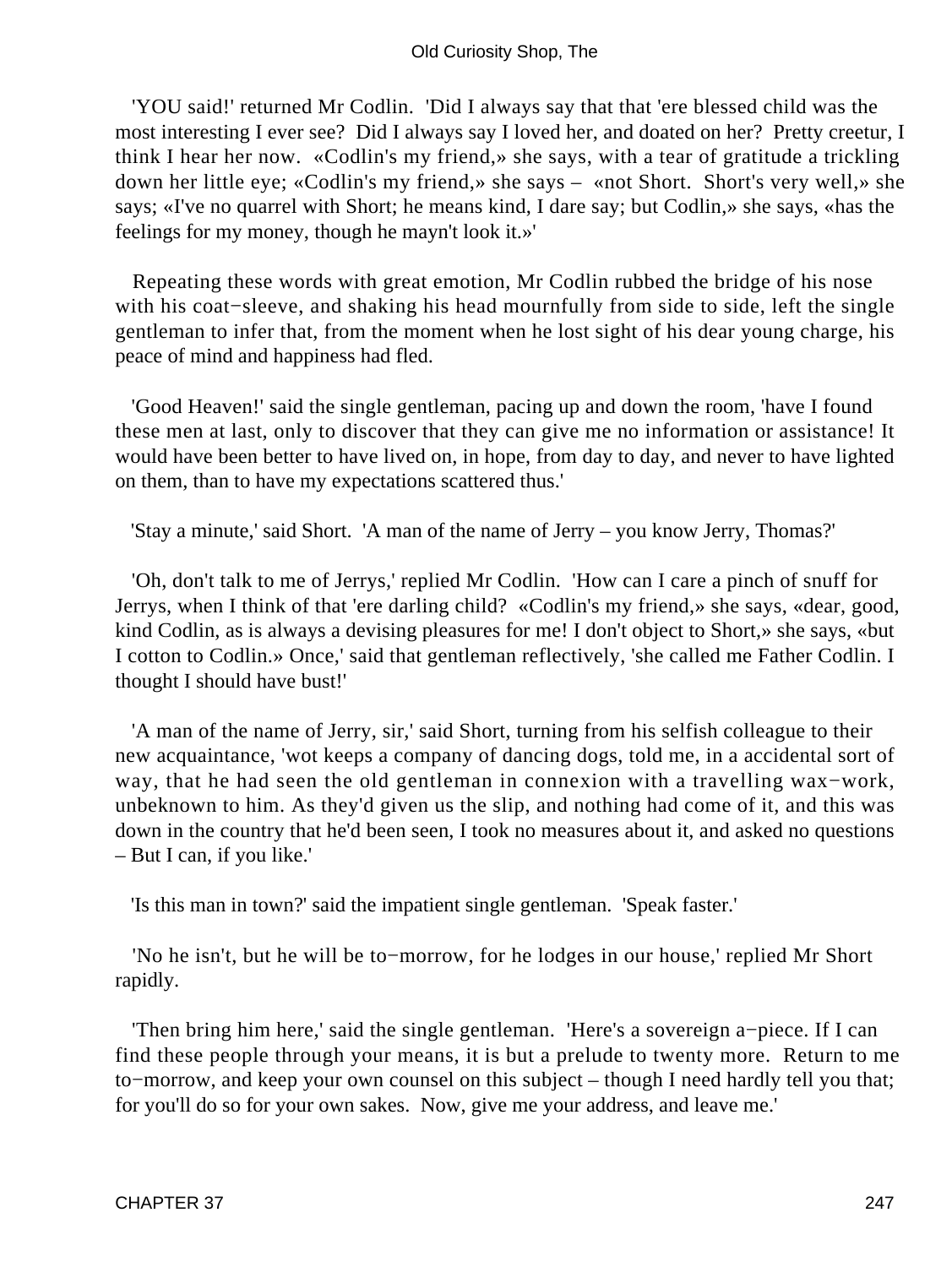The address was given, the two men departed, the crowd went with them, and the single gentleman for two mortal hours walked in uncommon agitation up and down his room, over the wondering heads of Mr Swiveller and Miss Sally Brass.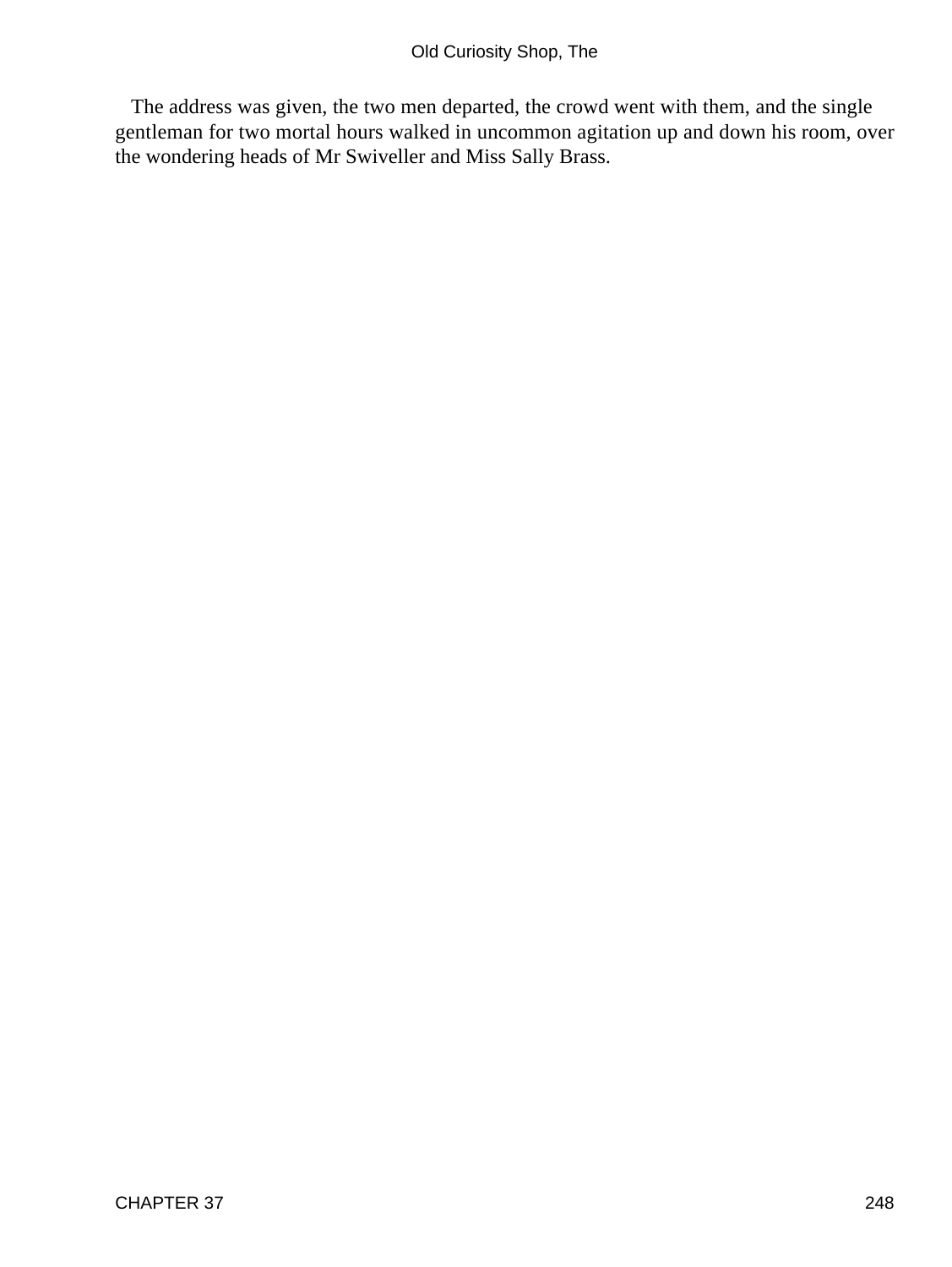### **[CHAPTER 38](#page-495-0)**

 $\chi$ <sup>it</sup> – for it happens at this juncture, not only that we have breathing time to follow his fortunes, but that the necessities of these adventures so adapt themselves to our ease and inclination as to call upon us imperatively to pursue the track we most desire to take – Kit, while the matters treated of in the last fifteen chapters were yet in progress, was, as the reader may suppose, gradually familiarising himself more and more with Mr and Mrs Garland, Mr Abel, the pony, and Barbara, and gradually coming to consider them one and all as his particular private friends, and Abel Cottage, Finchley, as his own proper home.

 Stay – the words are written, and may go, but if they convey any notion that Kit, in the plentiful board and comfortable lodging of his new abode, began to think slightingly of the poor fare and furniture of his old dwelling, they do their office badly and commit injustice. Who so mindful of those he left at home – albeit they were but a mother and two young babies – as Kit? What boastful father in the fulness of his heart ever related such wonders of his infant prodigy, as Kit never wearied of telling Barbara in the evening time, concerning little Jacob? Was there ever such a mother as Kit's mother, on her son's showing; or was there ever such comfort in poverty as in the poverty of Kit's family, if any correct judgment might be arrived at, from his own glowing account!

 And let me linger in this place, for an instant, to remark that if ever household affections and loves are graceful things, they are graceful in the poor. The ties that bind the wealthy and the proud to home may be forged on earth, but those which link the poor man to his humble hearth are of the truer metal and bear the stamp of Heaven. The man of high descent may love the halls and lands of his inheritance as part of himself: as trophies of his birth and power; his associations with them are associations of pride and wealth and triumph; the poor man's attachment to the tenements he holds, which strangers have held before, and may to−morrow occupy again, has a worthier root, struck deep into a purer soil. His household gods are of flesh and blood, with no alloy of silver, gold, or precious stone; he has no property but in the affections of his own heart; and when they endear bare floors and walls, despite of rags and toil and scanty fare, that man has his love of home from God, and his rude hut becomes a solemn place.

 Oh! if those who rule the destinies of nations would but remember this – if they would but think how hard it is for the very poor to have engendered in their hearts, that love of home from which all domestic virtues spring, when they live in dense and squalid masses where social decency is lost, or rather never found – if they would but turn aside from the wide thoroughfares and great houses, and strive to improve the wretched dwellings in bye−ways where only Poverty may walk – many low roofs would point more truly to the sky, than the loftiest steeple that now rears proudly up from the midst of guilt, and crime,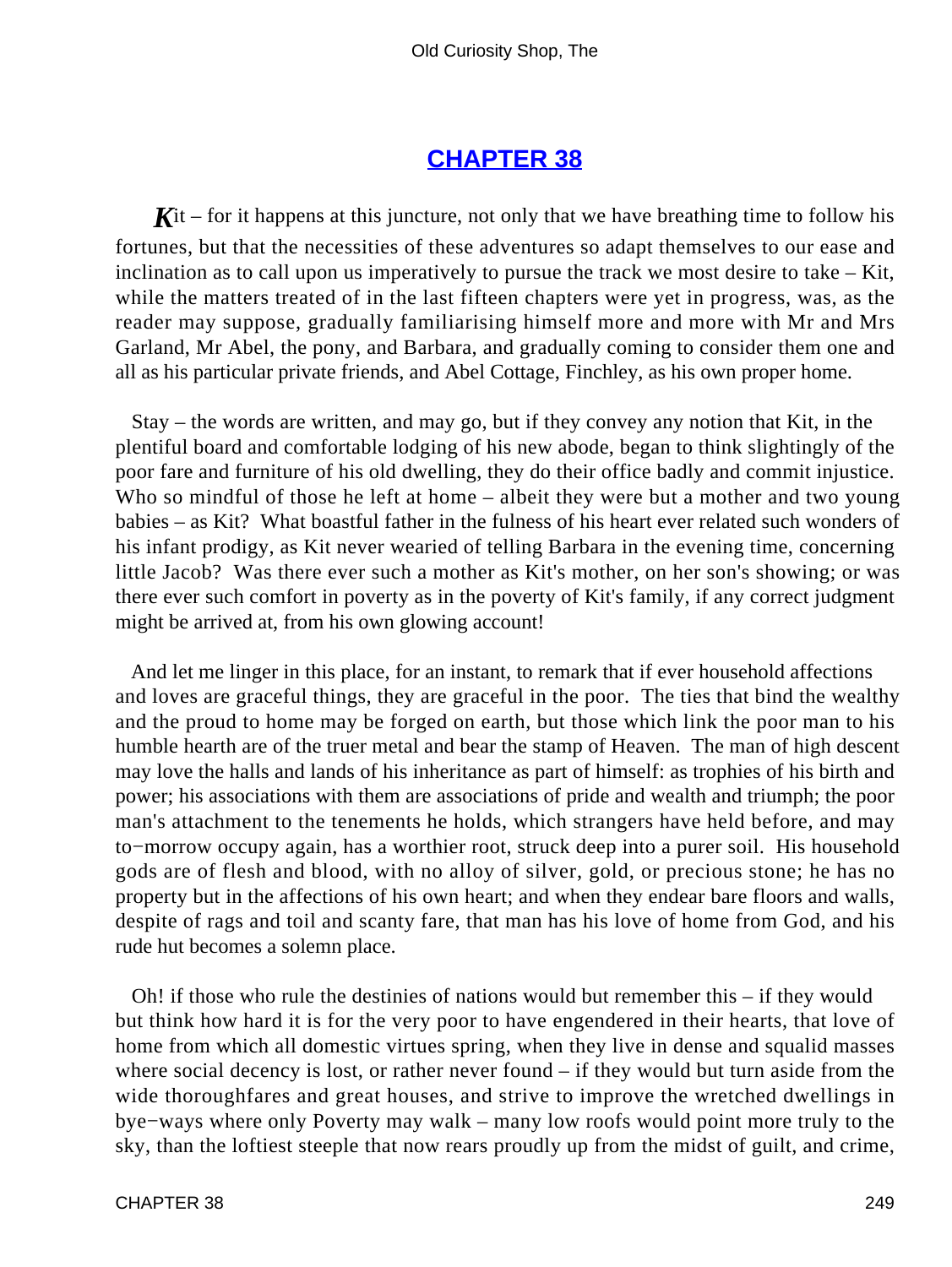and horrible disease, to mock them by its contrast. In hollow voices from Workhouse, Hospital, and jail, this truth is preached from day to day, and has been proclaimed for years. It is no light matter – no outcry from the working vulgar – no mere question of the people's health and comforts that may be whistled down on Wednesday nights. In love of home, the love of country has its rise; and who are the truer patriots or the better in time of need – those who venerate the land, owning its wood, and stream, and earth, and all that they produce? or those who love their country, boasting not a foot of ground in all its wide domain!

 Kit knew nothing about such questions, but he knew that his old home was a very poor place, and that his new one was very unlike it, and yet he was constantly looking back with grateful satisfaction and affectionate anxiety, and often indited square− folded letters to his mother, enclosing a shilling or eighteenpence or such other small remittance, which Mr Abel's liberality enabled him to make. Sometimes being in the neighbourhood, he had leisure to call upon her, and then great was the joy and pride of Kit's mother, and extremely noisy the satisfaction of little Jacob and the baby, and cordial the congratulations of the whole court, who listened with admiring ears to the accounts of Abel Cottage, and could never be told too much of its wonders and magnificence.

 Although Kit was in the very highest favour with the old lady and gentleman, and Mr Abel, and Barbara, it is certain that no member of the family evinced such a remarkable partiality for him as the self−willed pony, who, from being the most obstinate and opinionated pony on the face of the earth, was, in his hands, the meekest and most tractable of animals. It is true that in exact proportion as he became manageable by Kit he became utterly ungovernable by anybody else (as if he had determined to keep him in the family at all risks and hazards), and that, even under the guidance of his favourite, he would sometimes perform a great variety of strange freaks and capers, to the extreme discomposure of the old lady's nerves; but as Kit always represented that this was only his fun, or a way he had of showing his attachment to his employers, Mrs Garland gradually suffered herself to be persuaded into the belief, in which she at last became so strongly confirmed, that if, in one of these ebullitions, he had overturned the chaise, she would have been quite satisfied that he did it with the very best intentions.

 Besides becoming in a short time a perfect marvel in all stable matters, Kit soon made himself a very tolerable gardener, a handy fellow within doors, and an indispensable attendant on Mr Abel, who every day gave him some new proof of his confidence and approbation. Mr Witherden the notary, too, regarded him with a friendly eye; and even Mr Chuckster would sometimes condescend to give him a slight nod, or to honour him with that peculiar form of recognition which is called 'taking a sight,' or to favour him with some other salute combining pleasantry with patronage.

 One morning Kit drove Mr Abel to the Notary's office, as he sometimes did, and having set him down at the house, was about to drive off to a livery stable hard by, when this same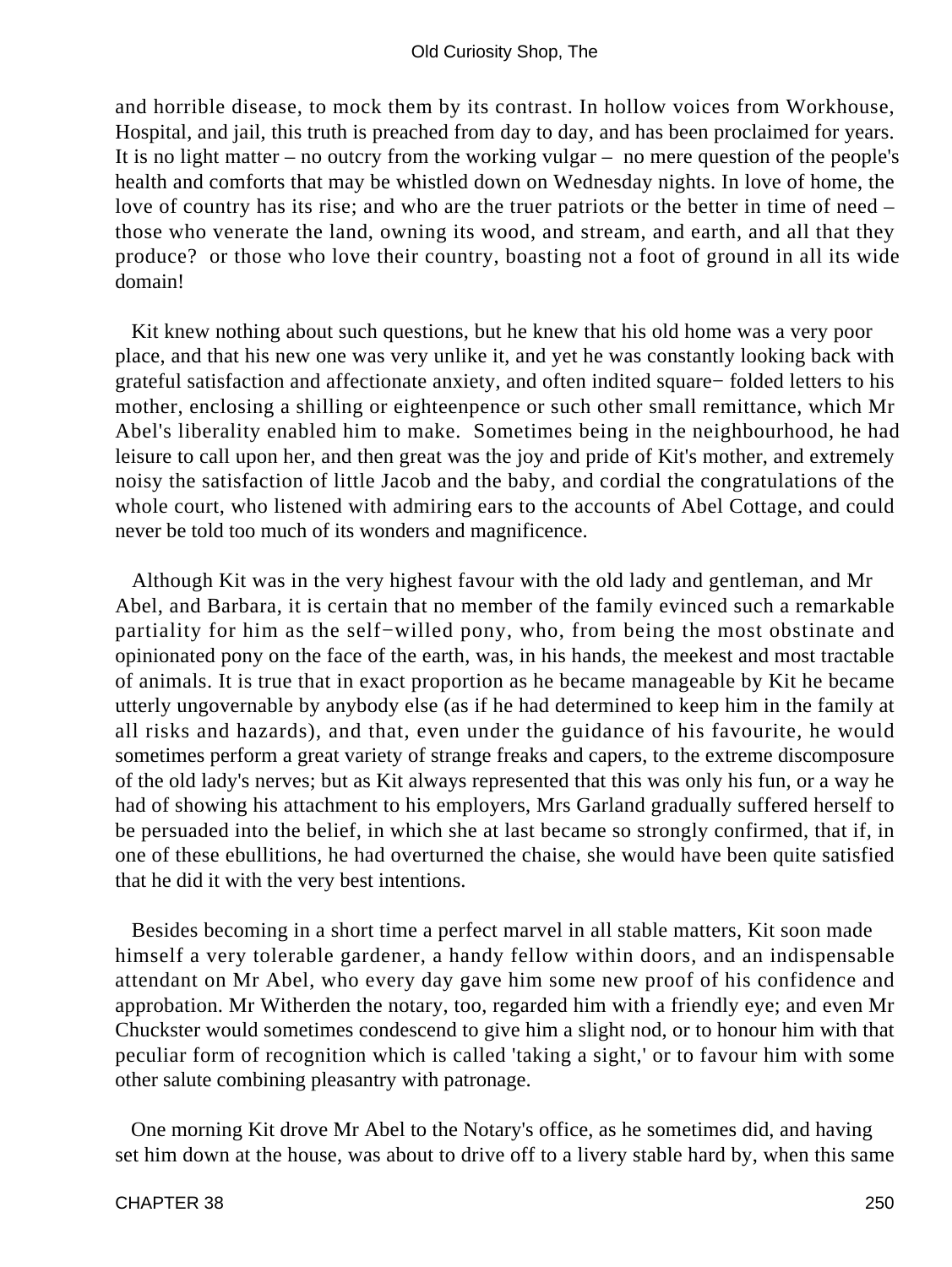Mr Chuckster emerged from the office door, and cried 'Woa−a−a−a−a−a!' – dwelling upon the note a long time, for the purpose of striking terror into the pony's heart, and asserting the supremacy of man over the inferior animals.

 'Pull up, Snobby,' cried Mr Chuckster, addressing himself to Kit. 'You're wanted inside here.'

'Has Mr Abel forgotten anything, I wonder?' said Kit as he dismounted.

 'Ask no questions, Snobby,' returned Mr Chuckster, 'but go and see. Woa−a−a then, will you? If that pony was mine, I'd break him.'

 'You must be very gentle with him, if you please,' said Kit, 'or you'll find him troublesome. You'd better not keep on pulling his ears, please. I know he won't like it.'

 To this remonstrance Mr Chuckster deigned no other answer, than addressing Kit with a lofty and distant air as 'young feller,' and requesting him to cut and come again with all speed. The 'young feller' complying, Mr Chuckster put his hands in his pockets, and tried to look as if he were not minding the pony, but happened to be lounging there by accident.

 Kit scraped his shoes very carefully (for he had not yet lost his reverence for the bundles of papers and the tin boxes,) and tapped at the office−door, which was quickly opened by the Notary himself.

'Oh! come in, Christopher,' said Mr Witherden.

 'Is that the lad?' asked an elderly gentleman, but of a stout, bluff figure – who was in the room.

 'That's the lad,' said Mr Witherden. 'He fell in with my client, Mr Garland, sir, at this very door. I have reason to think he is a good lad, sir, and that you may believe what he says. Let me introduce Mr Abel Garland, sir – his young master; my articled pupil, sir, and most particular friend: – my most particular friend, sir,' repeated the Notary, drawing out his silk handkerchief and flourishing it about his face.

'Your servant, sir,' said the stranger gentleman.

 'Yours, sir, I'm sure,' replied Mr Abel mildly. 'You were wishing to speak to Christopher, sir?'

'Yes, I was. Have I your permission?'

'By all means.'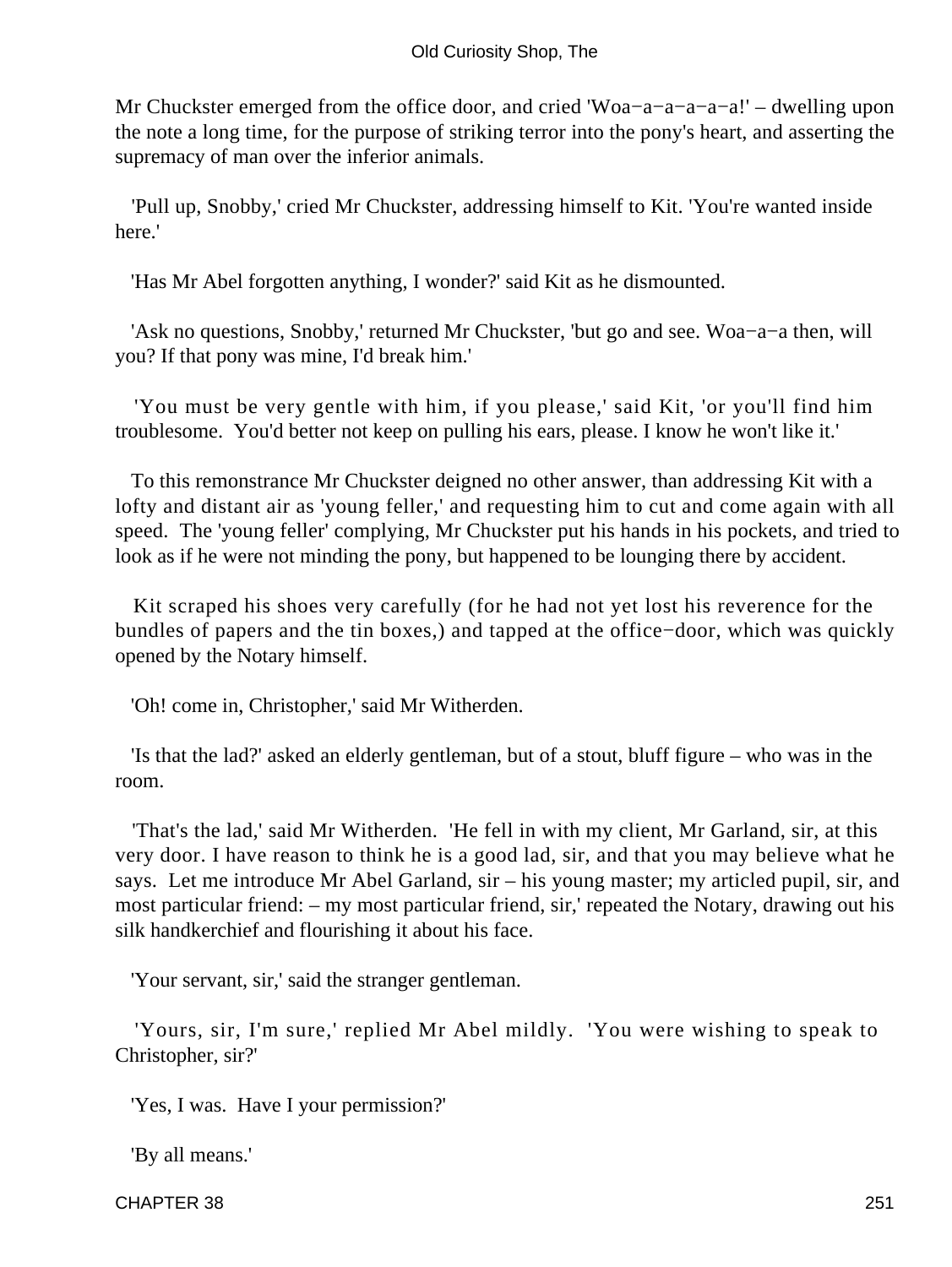'My business is no secret; or I should rather say it need be no secret here,' said the stranger, observing that Mr Abel and the Notary were preparing to retire. 'It relates to a dealer in curiosities with whom he lived, and in whom I am earnestly and warmly interested. I have been a stranger to this country, gentlemen, for very many years, and if I am deficient in form and ceremony, I hope you will forgive me.'

 'No forgiveness is necessary, sir; – none whatever,' replied the Notary. And so said Mr Abel.

 'I have been making inquiries in the neighbourhood in which his old master lived,' said the stranger, 'and I learn that he was served by this lad. I have found out his mother's house, and have been directed by her to this place as the nearest in which I should be likely to find him. That's the cause of my presenting myself here this morning.'

 'I am very glad of any cause, sir,' said the Notary, 'which procures me the honour of this visit.'

 'Sir,' retorted the stranger, 'you speak like a mere man of the world, and I think you something better. Therefore, pray do not sink your real character in paying unmeaning compliments to me.'

'Hem!' coughed the Notary. 'You're a plain speaker, sir.'

 'And a plain dealer,' returned the stranger. 'It may be my long absence and inexperience that lead me to the conclusion; but if plain speakers are scarce in this part of the world, I fancy plain dealers are still scarcer. If my speaking should offend you, sir, my dealing, I hope, will make amends.'

 Mr Witherden seemed a little disconcerted by the elderly gentleman's mode of conducting the dialogue; and as for Kit, he looked at him in open−mouthed astonishment: wondering what kind of language he would address to him, if he talked in that free and easy way to a Notary. It was with no harshness, however, though with something of constitutional irritability and haste, that he turned to Kit and said:

 'If you think, my lad, that I am pursuing these inquiries with any other view than that of serving and reclaiming those I am in search of, you do me a very great wrong, and deceive yourself. Don't be deceived, I beg of you, but rely upon my assurance. The fact is, gentlemen,' he added, turning again to the Notary and his pupil, 'that I am in a very painful and wholly unexpected position. I came to this city with a darling object at my heart, expecting to find no obstacle or difficulty in the way of its attainment. I find myself suddenly checked and stopped short, in the execution of my design, by a mystery which I cannot penetrate. Every effort I have made to penetrate it, has only served to render it darker and more obscure; and I am afraid to stir openly in the matter, lest those whom I anxiously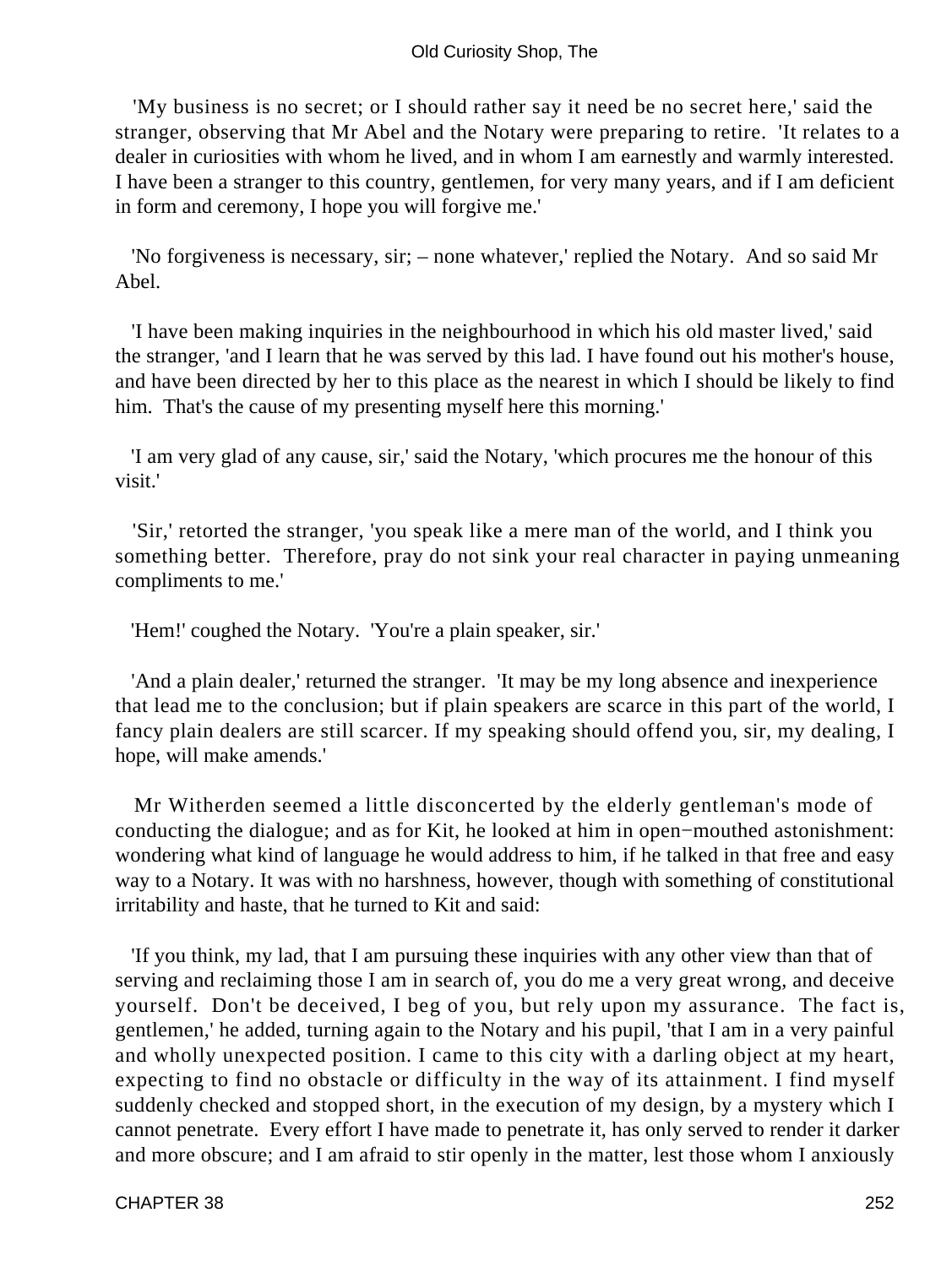pursue, should fly still farther from me. I assure you that if you could give me any assistance, you would not be sorry to do so, if you knew how greatly I stand in need of it, and what a load it would relieve me from.'

 There was a simplicity in this confidence which occasioned it to find a quick response in the breast of the good−natured Notary, who replied, in the same spirit, that the stranger had not mistaken his desire, and that if he could be of service to him, he would, most readily.

 Kit was then put under examination and closely questioned by the unknown gentleman, touching his old master and the child, their lonely way of life, their retired habits, and strict seclusion. The nightly absence of the old man, the solitary existence of the child at those times, his illness and recovery, Quilp's possession of the house, and their sudden disappearance, were all the subjects of much questioning and answer. Finally, Kit informed the gentleman that the premises were now to let, and that a board upon the door referred all inquirers to Mr Sampson Brass, Solicitor, of Bevis Marks, from whom he might perhaps learn some further particulars.

'Not by inquiry,' said the gentleman shaking his head. 'I live there.'

 'Live at Brass's the attorney's!' cried Mr Witherden in some surprise: having professional knowledge of the gentleman in question.

 'Aye,' was the reply. 'I entered on his lodgings t'other day, chiefly because I had seen this very board. it matters little to me where I live, and I had a desperate hope that some intelligence might be cast in my way there, which would not reach me elsewhere. Yes, I live at Brass's – more shame for me, I suppose?'

 'That's a mere matter of opinion,' said the Notary, shrugging his shoulders. 'He is looked upon as rather a doubtful character.'

 'Doubtful?' echoed the other. 'I am glad to hear there's any doubt about it. I supposed that had been thoroughly settled, long ago. But will you let me speak a word or two with you in private?'

 Mr Witherden consenting, they walked into that gentleman's private closet, and remained there, in close conversation, for some quarter of an hour, when they returned into the outer office. The stranger had left his hat in Mr Witherden's room, and seemed to have established himself in this short interval on quite a friendly footing.

 'I'll not detain you any longer now,' he said, putting a crown into Kit's hand, and looking towards the Notary. 'You shall hear from me again. Not a word of this, you know, except to your master and mistress.'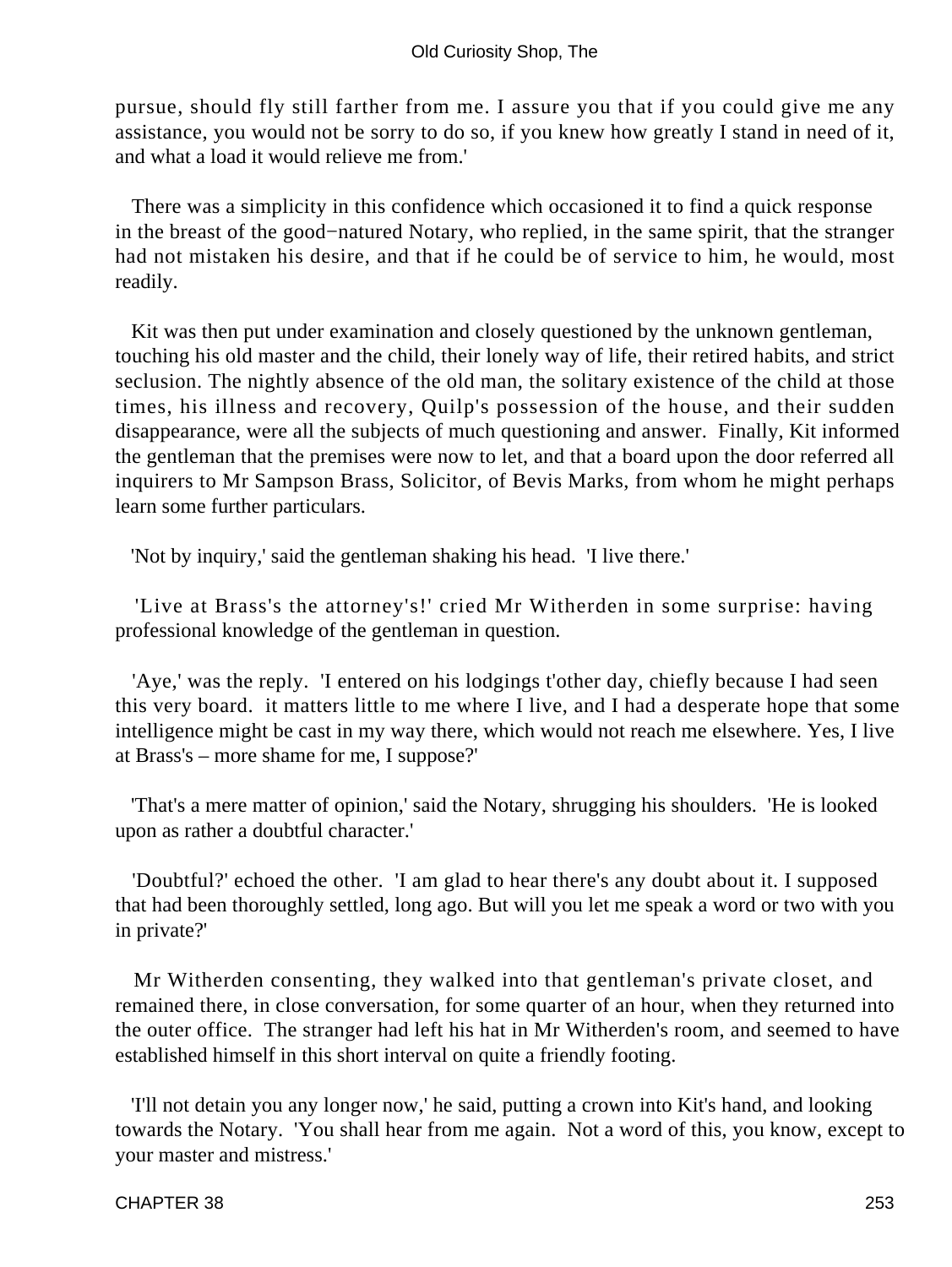'Mother, sir, would be glad to know – ' said Kit, faltering.

'Glad to know what?'

'Anything – so that it was no harm – about Miss Nell.'

 'Would she? Well then, you may tell her if she can keep a secret. But mind, not a word of this to anybody else. Don't forget that. Be particular.'

'I'll take care, sir,' said Kit. 'Thankee, sir, and good morning.'

 Now, it happened that the gentleman, in his anxiety to impress upon Kit that he was not to tell anybody what had passed between them, followed him out to the door to repeat his caution, and it further happened that at that moment the eyes of Mr Richard Swiveller were turned in that direction, and beheld his mysterious friend and Kit together.

 It was quite an accident, and the way in which it came about was this. Mr Chuckster, being a gentleman of a cultivated taste and refined spirit, was one of that Lodge of Glorious Apollos whereof Mr Swiveller was Perpetual Grand. Mr Swiveller, passing through the street in the execution of some Brazen errand, and beholding one of his Glorious Brotherhood intently gazing on a pony, crossed over to give him that fraternal greeting with which Perpetual Grands are, by the very constitution of their office, bound to cheer and encourage their disciples. He had scarcely bestowed upon him his blessing, and followed it with a general remark touching the present state and prospects of the weather, when, lifting up his eyes, he beheld the single gentleman of Bevis Marks in earnest conversation with Christopher Nubbles.

'Hallo!' said Dick, 'who is that?'

 'He called to see my Governor this morning,' replied Mr Chuckster; 'beyond that, I don't know him from Adam.'

'At least you know his name?' said Dick.

 To which Mr Chuckster replied, with an elevation of speech becoming a Glorious Apollo, that he was 'everlastingly blessed' if he did.

 'All I know, my dear feller,' said Mr Chuckster, running his fingers through his hair, 'is, that he is the cause of my having stood here twenty minutes, for which I hate him with a mortal and undying hatred, and would pursue him to the confines of eternity if I could afford the time.'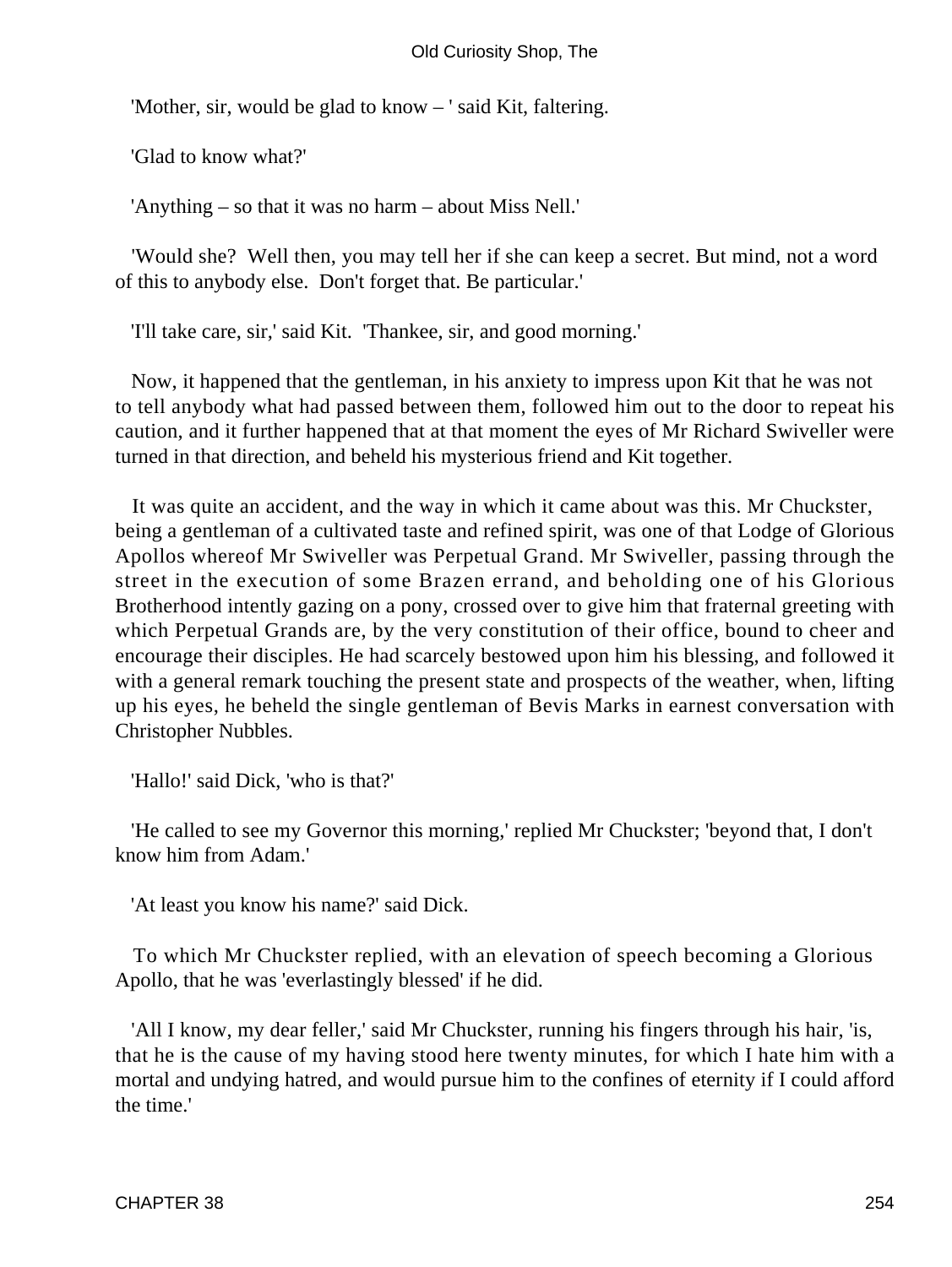While they were thus discoursing, the subject of their conversation (who had not appeared to recognise Mr Richard Swiveller) re−entered the house, and Kit came down the steps and joined them; to whom Mr Swiveller again propounded his inquiry with no better success.

'He is a very nice gentleman, Sir,' said Kit, 'and that's all I know about him.'

 Mr Chuckster waxed wroth at this answer, and without applying the remark to any particular case, mentioned, as a general truth, that it was expedient to break the heads of Snobs, and to tweak their noses. Without expressing his concurrence in this sentiment, Mr Swiveller after a few moments of abstraction inquired which way Kit was driving, and, being informed, declared it was his way, and that he would trespass on him for a lift. Kit would gladly have declined the proffered honour, but as Mr Swiveller was already established in the seat beside him, he had no means of doing so, otherwise than by a forcible ejectment, and therefore, drove briskly off – so briskly indeed, as to cut short the leave−taking between Mr Chuckster and his Grand Master, and to occasion the former gentleman some inconvenience from having his corns squeezed by the impatient pony.

 As Whisker was tired of standing, and Mr Swiveller was kind enough to stimulate him by shrill whistles, and various sporting cries, they rattled off at too sharp a pace to admit of much conversation: especially as the pony, incensed by Mr Swiveller's admonitions, took a particular fancy for the lamp−posts and cart−wheels, and evinced a strong desire to run on the pavement and rasp himself against the brick walls. It was not, therefore, until they had arrived at the stable, and the chaise had been extricated from a very small doorway, into which the pony dragged it under the impression that he could take it along with him into his usual stall, that Mr Swiveller found time to talk.

'It's hard work,' said Richard. 'What do you say to some beer?'

 Kit at first declined, but presently consented, and they adjourned to the neighbouring bar together.

 'We'll drink our friend what's−his−name,' said Dick, holding up the bright frothy pot; ' – that was talking to you this morning, you know – I know him – a good fellow, but eccentric – very – here's what's−his−name!'

Kit pledged him.

 'He lives in my house,' said Dick; 'at least in the house occupied by the firm in which I'm a sort of  $a - of a$  managing partner – a difficult fellow to get anything out of, but we like him – we like him.'

'I must be going, sir, if you please,' said Kit, moving away.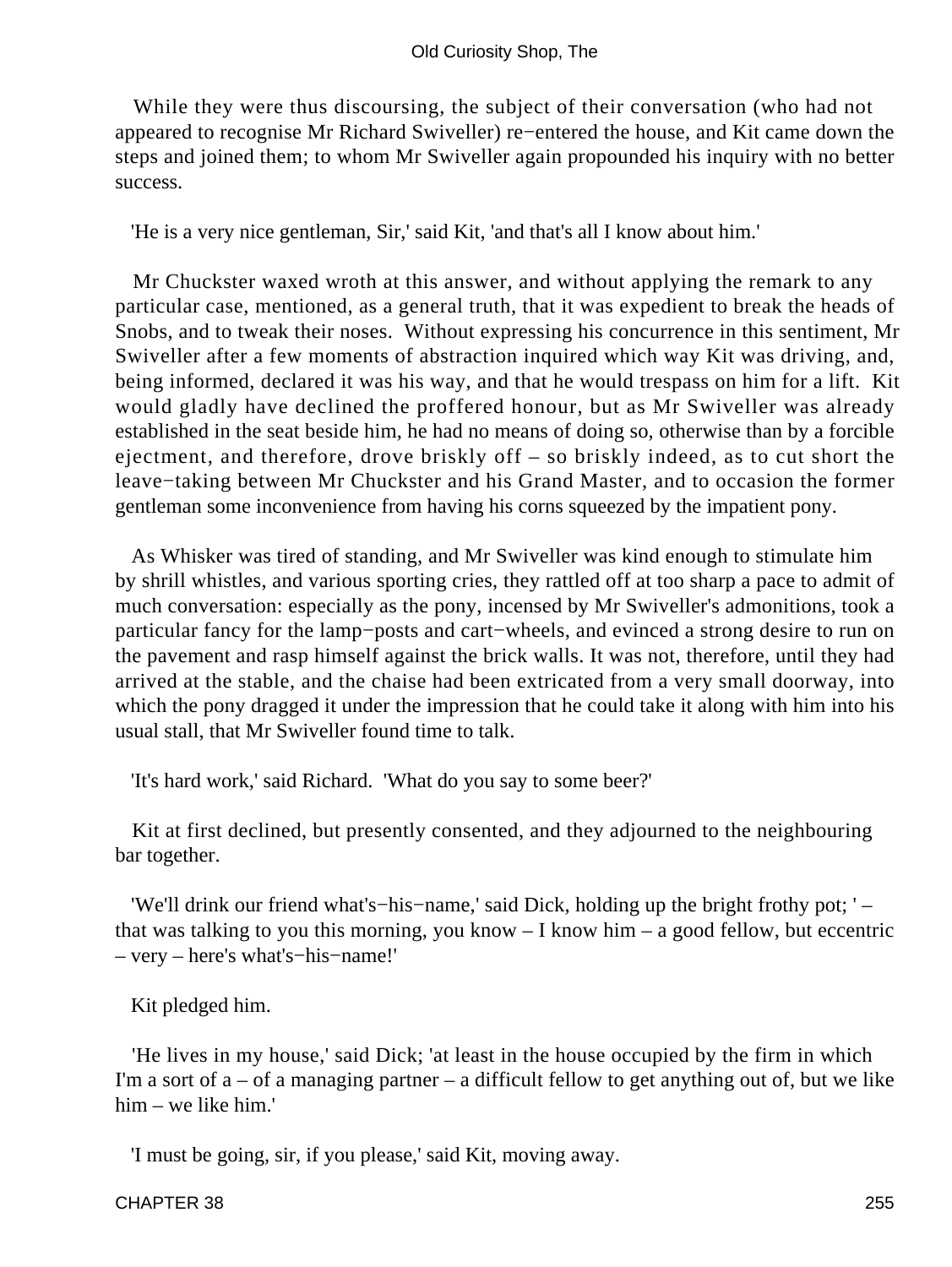'Don't be in a hurry, Christopher,' replied his patron, 'we'll drink your mother.'

'Thank you, sir.'

 'An excellent woman that mother of yours, Christopher,' said Mr Swiveller. 'Who ran to catch me when I fell, and kissed the place to make it well? My mother. A charming woman. He's a liberal sort of fellow. We must get him to do something for your mother. Does he know her, Christopher?'

 Kit shook his head, and glancing slyly at his questioner, thanked him, and made off before he could say another word.

 'Humph!' said Mr Swiveller pondering, 'this is queer. Nothing but mysteries in connection with Brass's house. I'll keep my own counsel, however. Everybody and anybody has been in my confidence as yet, but now I think I'll set up in business for myself. Queer – very queer!'

 After pondering deeply and with a face of exceeding wisdom for some time, Mr Swiveller drank some more of the beer, and summoning a small boy who had been watching his proceedings, poured forth the few remaining drops as a libation on the gravel, and bade him carry the empty vessel to the bar with his compliments, and above all things to lead a sober and temperate life, and abstain from all intoxicating and exciting liquors. Having given him this piece of moral advice for his trouble (which, as he wisely observed, was far better than half−pence) the Perpetual Grand Master of the Glorious Apollos thrust his hands into his pockets and sauntered away: still pondering as he went.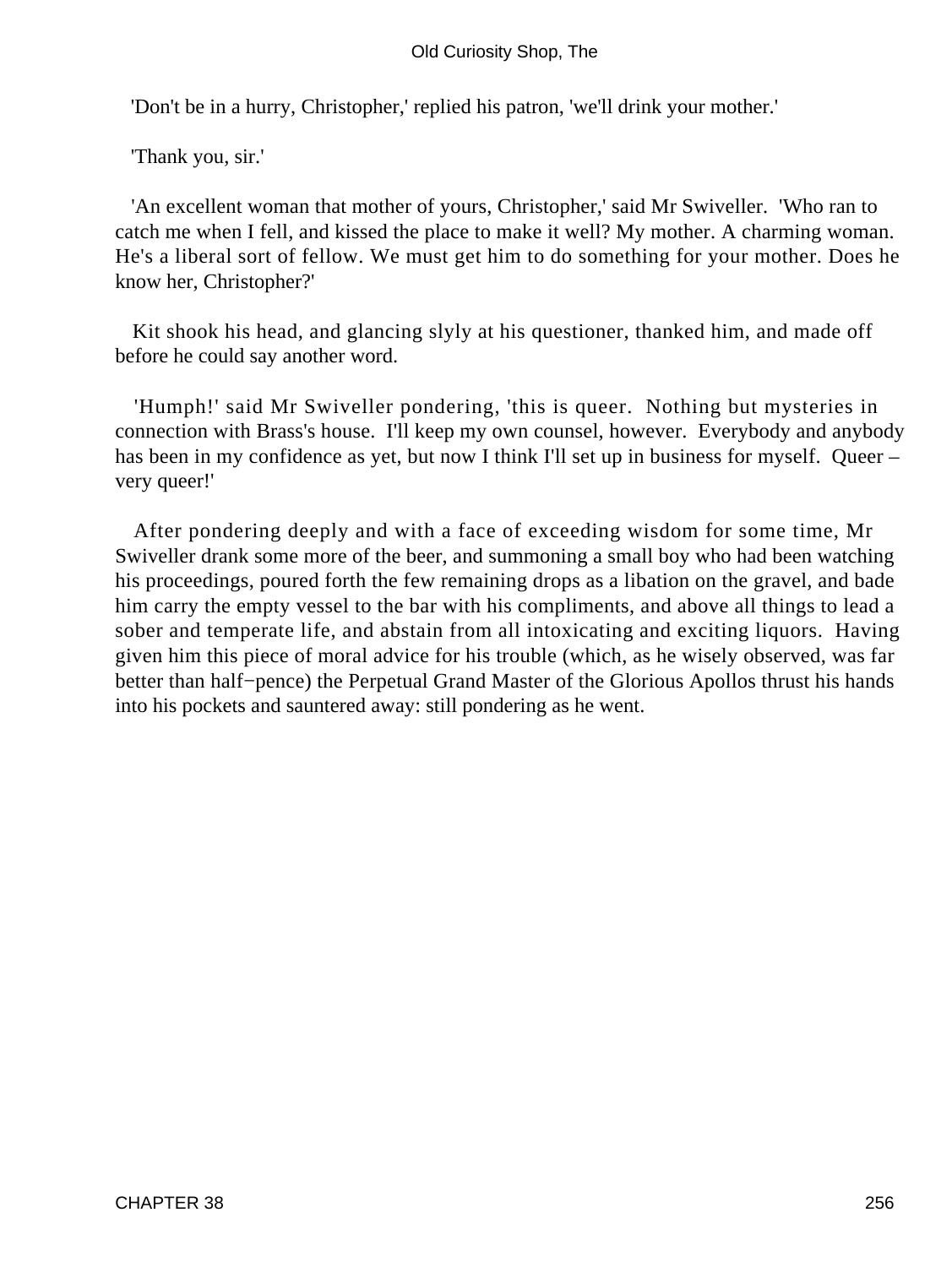### **[CHAPTER 39](#page-495-0)**

*A*ll that day, though he waited for Mr Abel until evening, Kit kept clear of his mother's house, determined not to anticipate the pleasures of the morrow, but to let them come in their full rush of delight; for to−morrow was the great and long looked−for epoch in his life – to−morrow was the end of his first quarter – the day of receiving, for the first time, one fourth part of his annual income of Six Pounds in one vast sum of Thirty Shillings – to−morrow was to be a half−holiday devoted to a whirl of entertainments, and little Jacob was to know what oysters meant, and to see a play.

 All manner of incidents combined in favour of the occasion: not only had Mr and Mrs Garland forewarned him that they intended to make no deduction for his outfit from the great amount, but to pay it him unbroken in all its gigantic grandeur; not only had the unknown gentleman increased the stock by the sum of five shillings, which was a perfect god−send and in itself a fortune; not only had these things come to pass which nobody could have calculated upon, or in their wildest dreams have hoped; but it was Barbara's quarter too – Barbara's quarter, that very day – and Barbara had a half−holiday as well as Kit, and Barbara's mother was going to make one of the party, and to take tea with Kit's mother, and cultivate her acquaintance.

 To be sure Kit looked out of his window very early that morning to see which way the clouds were flying, and to be sure Barbara would have been at hers too, if she had not sat up so late over−night, starching and ironing small pieces of muslin, and crimping them into frills, and sewing them on to other pieces to form magnificent wholes for next day's wear. But they were both up very early for all that, and had small appetites for breakfast and less for dinner, and were in a state of great excitement when Barbara's mother came in, with astonishing accounts of the fineness of the weather out of doors (but with a very large umbrella notwithstanding, for people like Barbara's mother seldom make holiday without one), and when the bell rang for them to go up stairs and receive their quarter's money in gold and silver.

 Well, wasn't Mr Garland kind when he said 'Christopher, here's your money, and you have earned it well;' and wasn't Mrs Garland kind when she said 'Barbara, here's yours, and I'm much pleased with you;' and didn't Kit sign his name bold to his receipt, and didn't Barbara sign her name all a trembling to hers; and wasn't it beautiful to see how Mrs Garland poured out Barbara's mother a glass of wine; and didn't Barbara's mother speak up when she said 'Here's blessing you, ma'am, as a good lady, and you, sir, as a good gentleman, and Barbara, my love to you, and here's towards you, Mr Christopher;' and wasn't she as long drinking it as if it had been a tumblerful; and didn't she look genteel, standing there with her gloves on; and wasn't there plenty of laughing and talking among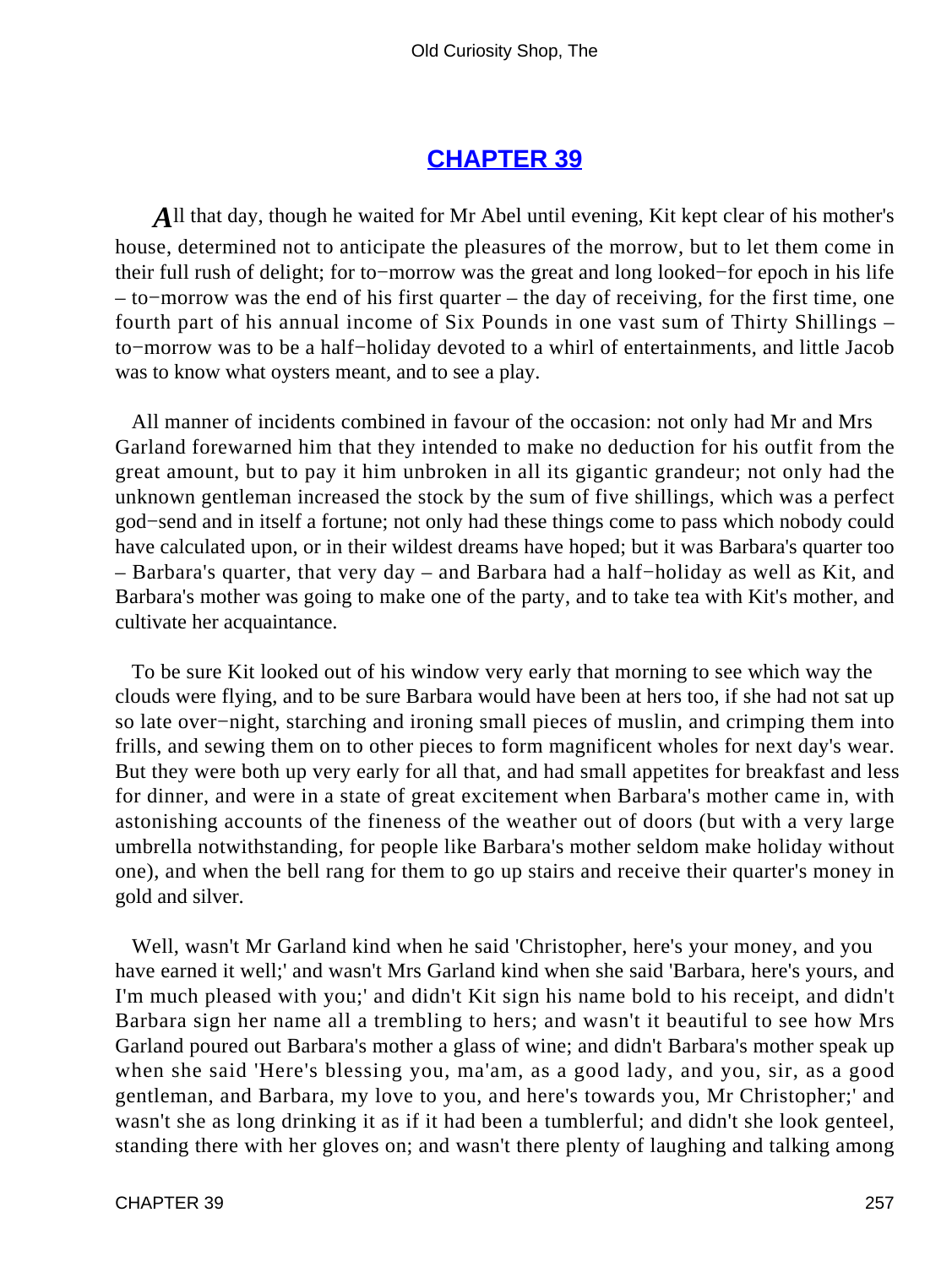them as they reviewed all these things upon the top of the coach, and didn't they pity the people who hadn't got a holiday!

 But Kit's mother, again – wouldn't anybody have supposed she had come of a good stock and been a lady all her life! There she was, quite ready to receive them, with a display of tea−things that might have warmed the heart of a china−shop; and little Jacob and the baby in such a state of perfection that their clothes looked as good as new, though Heaven knows they were old enough! Didn't she say before they had sat down five minutes that Barbara's mother was exactly the sort of lady she expected, and didn't Barbara's mother say that Kit's mother was the very picture of what she had expected, and didn't Kit's mother compliment Barbara's mother on Barbara, and didn't Barbara's mother compliment Kit's mother on Kit, and wasn't Barbara herself quite fascinated with little Jacob, and did ever a child show off when he was wanted, as that child did, or make such friends as he made!

 'And we are both widows too!' said Barbara's mother. 'We must have been made to know each other.'

 'I haven't a doubt about it,' returned Mrs Nubbles. 'And what a pity it is we didn't know each other sooner.'

 'But then, you know, it's such a pleasure,' said Barbara's mother, 'to have it brought about by one's son and daughter, that it's fully made up for. Now, an't it?'

 To this, Kit's mother yielded her full assent, and tracing things back from effects to causes, they naturally reverted to their deceased husbands, respecting whose lives, deaths, and burials, they compared notes, and discovered sundry circumstances that tallied with wonderful exactness; such as Barbara's father having been exactly four years and ten months older than Kit's father, and one of them having died on a Wednesday and the other on a Thursday, and both of them having been of a very fine make and remarkably good−looking, with other extraordinary coincidences. These recollections being of a kind calculated to cast a shadow on the brightness of the holiday, Kit diverted the conversation to general topics, and they were soon in great force again, and as merry as before. Among other things, Kit told them about his old place, and the extraordinary beauty of Nell (of whom he had talked to Barbara a thousand times already); but the last−named circumstance failed to interest his hearers to anything like the extent he had supposed, and even his mother said (looking accidentally at Barbara at the same time) that there was no doubt Miss Nell was very pretty, but she was but a child after all, and there were many young women quite as pretty as she; and Barbara mildly observed that she should think so, and that she never could help believing Mr Christopher must be under a mistake – which Kit wondered at very much, not being able to conceive what reason she had for doubting him. Barbara's mother too, observed that it was very common for young folks to change at about fourteen or fifteen, and whereas they had been very pretty before, to grow up quite plain; which truth she illustrated by many forcible examples, especially one of a young man, who, being a builder with great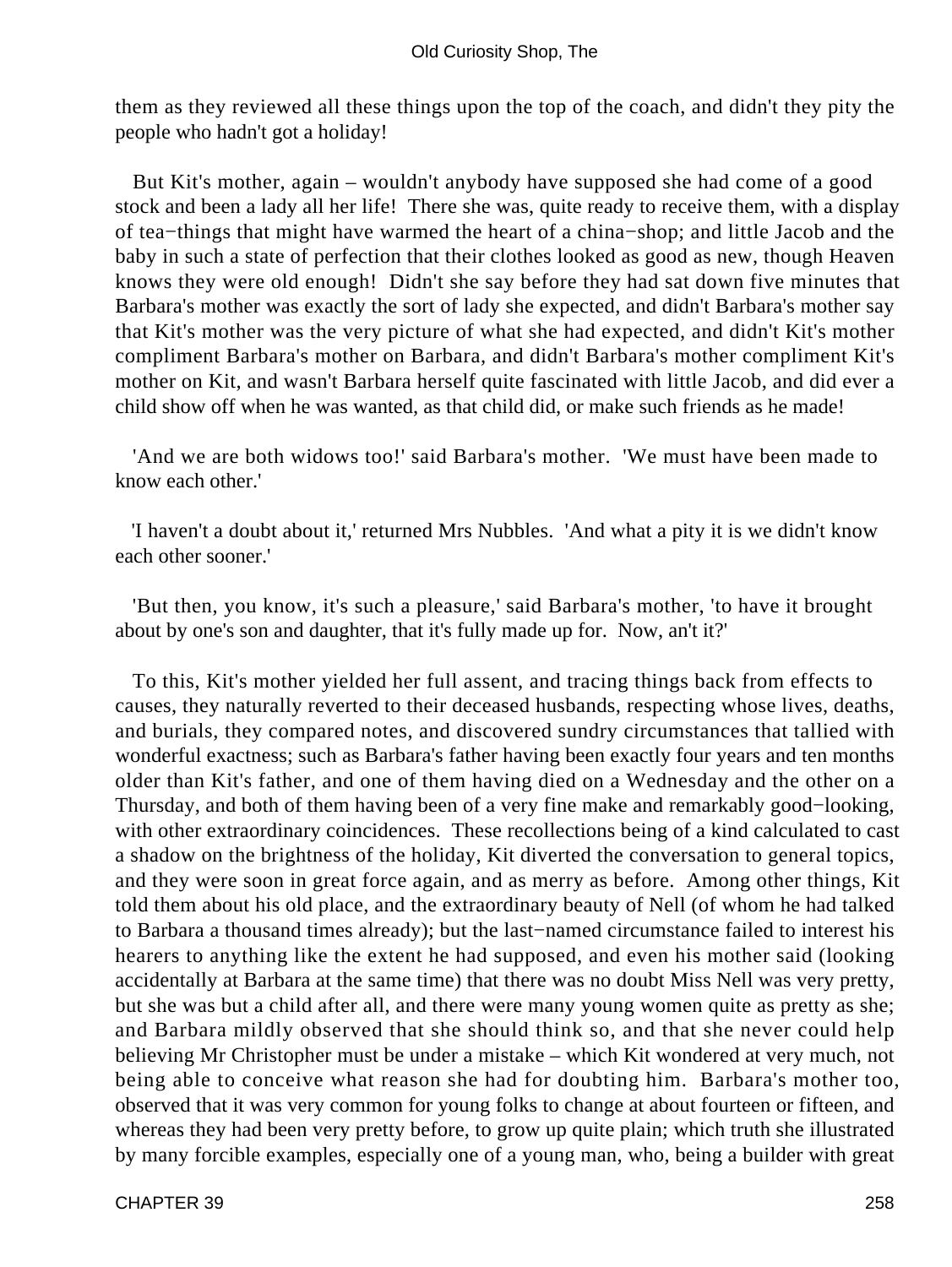prospects, had been particular in his attentions to Barbara, but whom Barbara would have nothing to say to; which (though everything happened for the best) she almost thought was a pity. Kit said he thought so too, and so he did honestly, and he wondered what made Barbara so silent all at once, and why his mother looked at him as if he shouldn't have said it.

 However, it was high time now to be thinking of the play; for which great preparation was required, in the way of shawls and bonnets, not to mention one handkerchief full of oranges and another of apples, which took some time tying up, in consequence of the fruit having a tendency to roll out at the corners. At length, everything was ready, and they went off very fast; Kit's mother carrying the baby, who was dreadfully wide awake, and Kit holding little Jacob in one hand, and escorting Barbara with the other – a state of things which occasioned the two mothers, who walked behind, to declare that they looked quite family folks, and caused Barbara to blush and say, 'Now don't, mother!' But Kit said she had no call to mind what they said; and indeed she need not have had, if she had known how very far from Kit's thoughts any love−making was. Poor Barbara!

 At last they got to the theatre, which was Astley's: and in some two minutes after they had reached the yet unopened door, little Jacob was squeezed flat, and the baby had received divers concussions, and Barbara's mother's umbrella had been carried several yards off and passed back to her over the shoulders of the people, and Kit had hit a man on the head with the handkerchief of apples for 'scrowdging' his parent with unnecessary violence, and there was a great uproar. But, when they were once past the pay−place and tearing away for very life with their checks in their hands, and, above all, when they were fairly in the theatre, and seated in such places that they couldn't have had better if they had picked them out, and taken them beforehand, all this was looked upon as quite a capital joke, and an essential part of the entertainment.

 Dear, dear, what a place it looked, that Astley's; with all the paint, gilding, and looking−glass; the vague smell of horses suggestive of coming wonders; the curtain that hid such gorgeous mysteries; the clean white sawdust down in the circus; the company coming in and taking their places; the fiddlers looking carelessly up at them while they tuned their instruments, as if they didn't want the play to begin, and knew it all beforehand! What a glow was that, which burst upon them all, when that long, clear, brilliant row of lights came slowly up; and what the feverish excitement when the little bell rang and the music began in good earnest, with strong parts for the drums, and sweet effects for the triangles! Well might Barbara's mother say to Kit's mother that the gallery was the place to see from, and wonder it wasn't much dearer than the boxes; well might Barbara feel doubtful whether to laugh or cry, in her flutter of delight.

 Then the play itself! the horses which little Jacob believed from the first to be alive, and the ladies and gentlemen of whose reality he could be by no means persuaded, having never seen or heard anything at all like them – the firing, which made Barbara wink – the forlorn lady, who made her cry – the tyrant, who made her tremble – the man who sang the song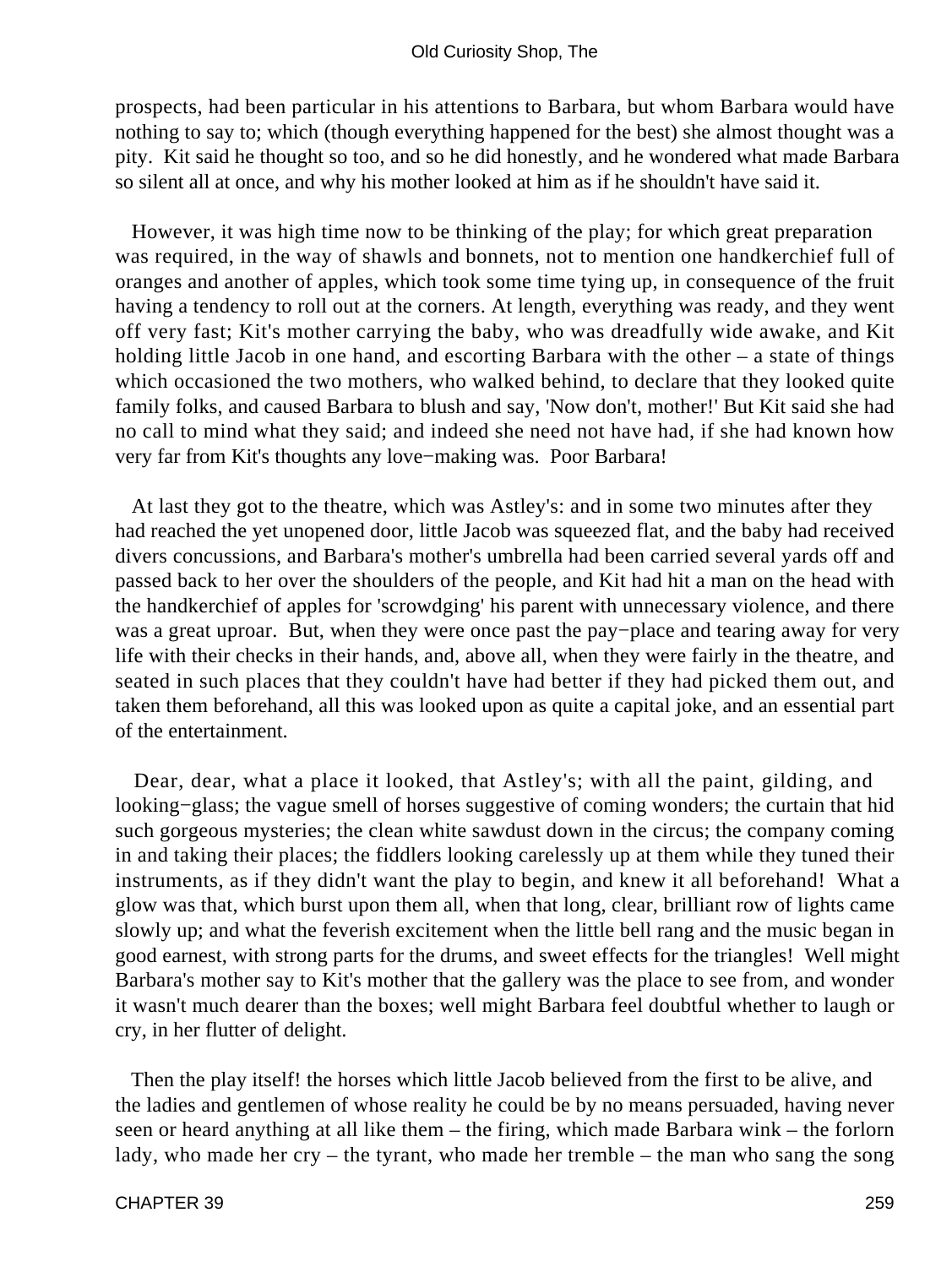with the lady's−maid and danced the chorus, who made her laugh – the pony who reared up on his hind legs when he saw the murderer, and wouldn't hear of walking on all fours again until he was taken into custody – the clown who ventured on such familiarities with the military man in boots – the lady who jumped over the nine−and−twenty ribbons and came down safe upon the horse's back – everything was delightful, splendid, and surprising! Little Jacob applauded till his hands were sore; Kit cried 'an−kor' at the end of everything, the three−act piece included; and Barbara's mother beat her umbrella on the floor, in her ecstasies, until it was nearly worn down to the gingham.

 In the midst of all these fascinations, Barbara's thoughts seemed to have been still running on what Kit had said at tea−time; for, when they were coming out of the play, she asked him, with an hysterical simper, if Miss Nell was as handsome as the lady who jumped over the ribbons.

'As handsome as her?' said Kit. 'Double as handsome.'

'Oh Christopher! I'm sure she was the beautifullest creature ever was,' said Barbara.

 'Nonsense!' returned Kit. 'She was well enough, I don't deny that; but think how she was dressed and painted, and what a difference that made. Why YOU are a good deal better looking than her, Barbara.'

'Oh Christopher!' said Barbara, looking down.

'You are, any day,' said Kit, ' – and so's your mother.'

Poor Barbara!

What was all this though – even all this – to the extraordinary dissipation that ensued, when Kit, walking into an oyster−shop as bold as if he lived there, and not so much as looking at the counter or the man behind it, led his party into a box – a private box, fitted up with red curtains, white table−cloth, and cruet− stand complete – and ordered a fierce gentleman with whiskers, who acted as waiter and called him, him Christopher Nubbles, 'sir,' to bring three dozen of his largest−sized oysters, and to look sharp about it! Yes, Kit told this gentleman to look sharp, and he not only said he would look sharp, but he actually did, and presently came running back with the newest loaves, and the freshest butter, and the largest oysters, ever seen. Then said Kit to this gentleman, 'a pot of beer' – just so – and the gentleman, instead of replying, 'Sir, did you address that language to me?' only said, 'Pot o' beer, sir? Yes, sir,' and went off and fetched it, and put it on the table in a small decanter−stand, like those which blind−men's dogs carry about the streets in their mouths, to catch the half−pence in; and both Kit's mother and Barbara's mother declared as he turned away that he was one of the slimmest and gracefullest young men she had ever looked upon.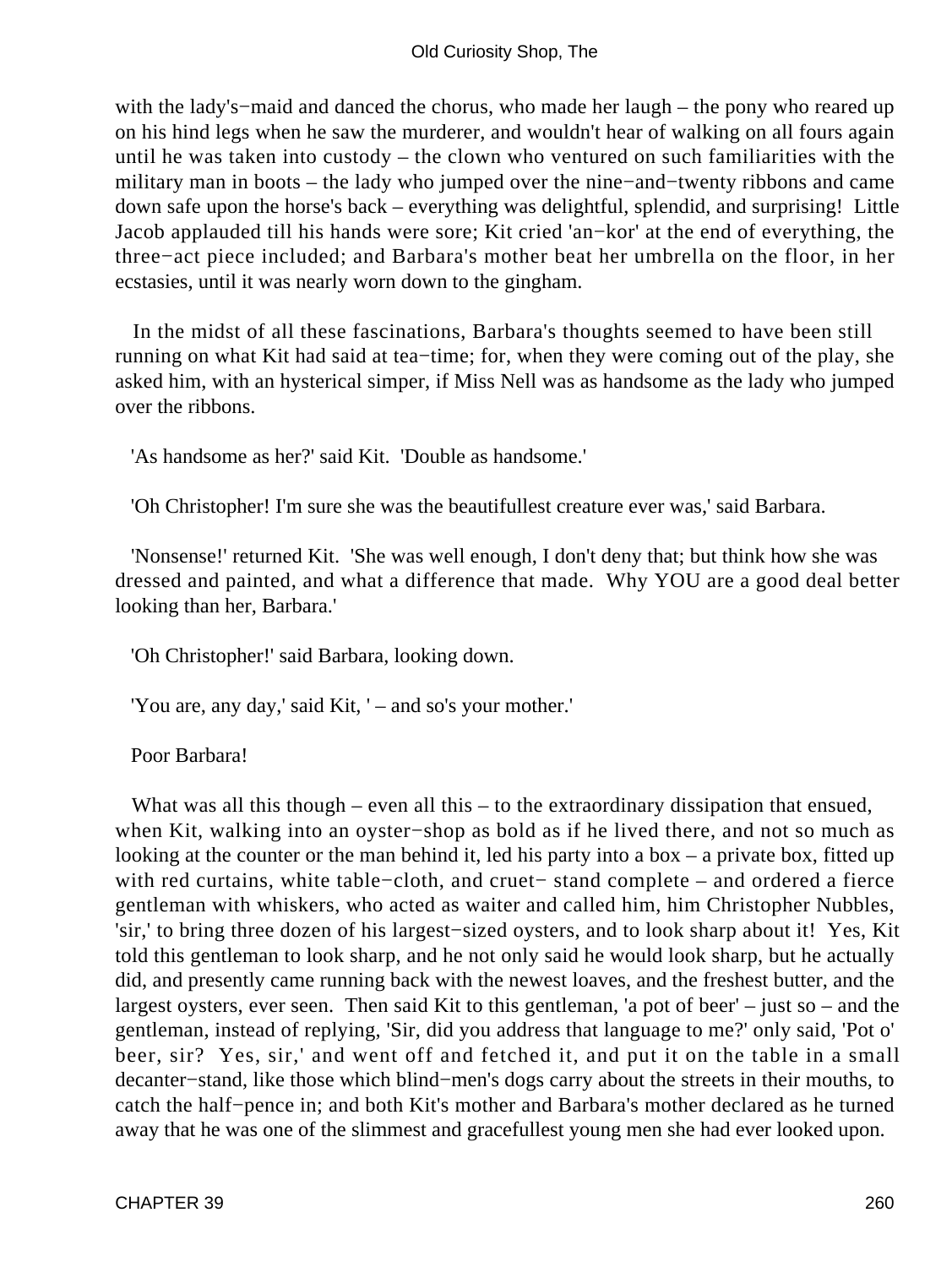Then they fell to work upon the supper in earnest; and there was Barbara, that foolish Barbara, declaring that she could not eat more than two, and wanting more pressing than you would believe before she would eat four: though her mother and Kit's mother made up for it pretty well, and ate and laughed and enjoyed themselves so thoroughly that it did Kit good to see them, and made him laugh and eat likewise from strong sympathy. But the greatest miracle of the night was little Jacob, who ate oysters as if he had been born and bred to the business – sprinkled the pepper and the vinegar with a discretion beyond his years – and afterwards built a grotto on the table with the shells. There was the baby too, who had never closed an eye all night, but had sat as good as gold, trying to force a large orange into his mouth, and gazing intently at the lights in the chandelier – there he was, sitting up in his mother's lap, staring at the gas without winking, and making indentations in his soft visage with an oyster−shell, to that degree that a heart of iron must have loved him! In short, there never was a more successful supper; and when Kit ordered in a glass of something hot to finish with, and proposed Mr and Mrs Garland before sending it round, there were not six happier people in all the world.

 But all happiness has an end – hence the chief pleasure of its next beginning – and as it was now growing late, they agreed it was time to turn their faces homewards. So, after going a little out of their way to see Barbara and Barbara's mother safe to a friend's house where they were to pass the night, Kit and his mother left them at the door, with an early appointment for returning to Finchley next morning, and a great many plans for next quarter's enjoyment. Then, Kit took little Jacob on his back, and giving his arm to his mother, and a kiss to the baby, they all trudged merrily home together.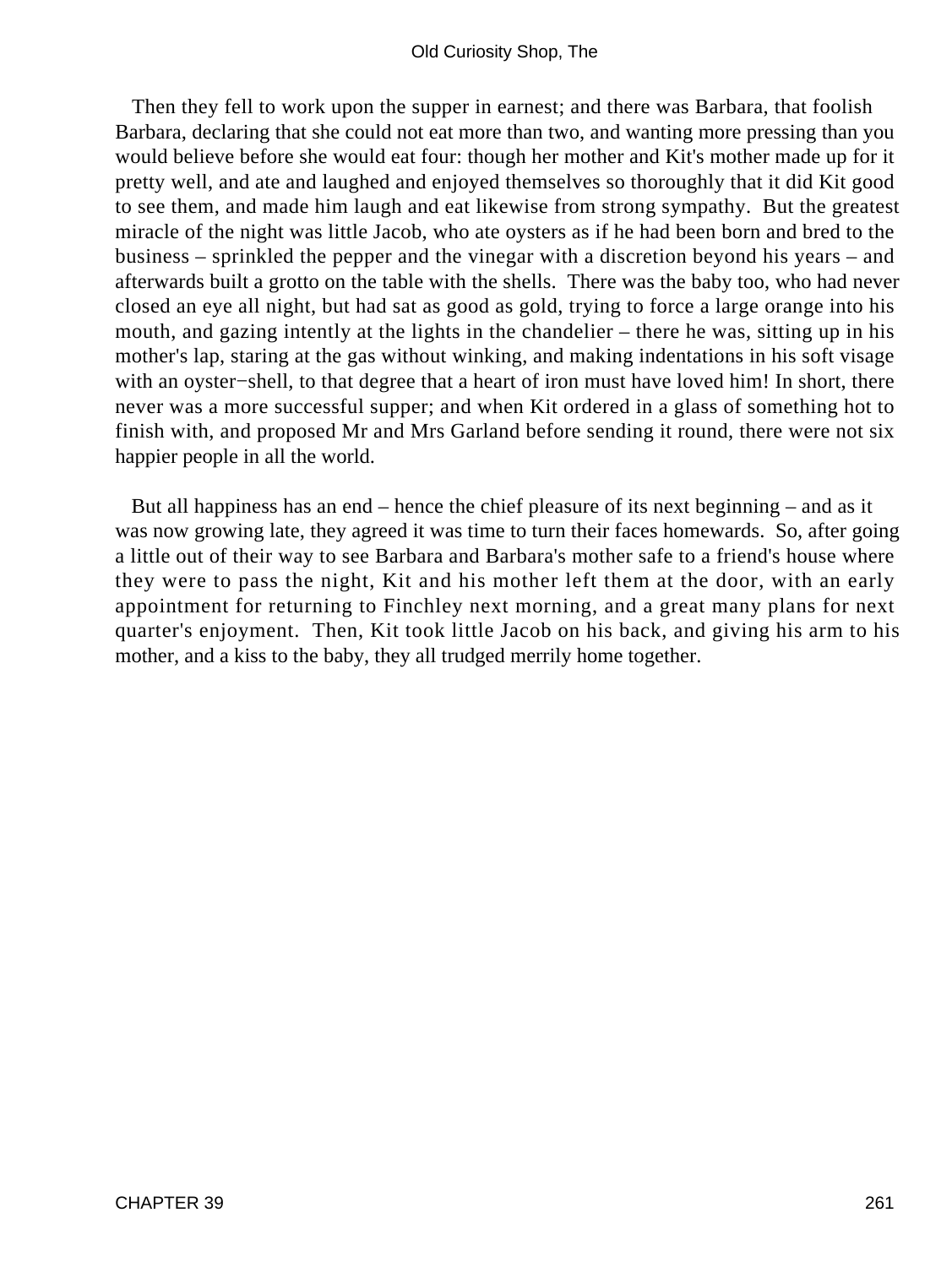# **[CHAPTER 40](#page-495-0)**

*F*ull of that vague kind of penitence which holidays awaken next morning, Kit turned out at sunrise, and, with his faith in last night's enjoyments a little shaken by cool daylight and the return to every−day duties and occupations, went to meet Barbara and her mother at the appointed place. And being careful not to awaken any of the little household, who were yet resting from their unusual fatigues, Kit left his money on the chimney−piece, with an inscription in chalk calling his mother's attention to the circumstance, and informing her that it came from her dutiful son; and went his way, with a heart something heavier than his pockets, but free from any very great oppression notwithstanding.

 Oh these holidays! why will they leave us some regret? why cannot we push them back, only a week or two in our memories, so as to put them at once at that convenient distance whence they may be regarded either with a calm indifference or a pleasant effort of recollection! why will they hang about us, like the flavour of yesterday's wine, suggestive of headaches and lassitude, and those good intentions for the future, which, under the earth, form the everlasting pavement of a large estate, and, upon it, usually endure until dinner−time or thereabouts!

 Who will wonder that Barbara had a headache, or that Barbara's mother was disposed to be cross, or that she slightly underrated Astley's, and thought the clown was older than they had taken him to be last night? Kit was not surprised to hear her say so – not he. He had already had a misgiving that the inconstant actors in that dazzling vision had been doing the same thing the night before last, and would do it again that night, and the next, and for weeks and months to come, though he would not be there. Such is the difference between yesterday and today. We are all going to the play, or coming home from it.

 However, the Sun himself is weak when he first rises, and gathers strength and courage as the day gets on. By degrees, they began to recall circumstances more and more pleasant in their nature, until, what between talking, walking, and laughing, they reached Finchley in such good heart, that Barbara's mother declared she never felt less tired or in better spirits. And so said Kit. Barbara had been silent all the way, but she said so too. Poor little Barbara! She was very quiet.

 They were at home in such good time that Kit had rubbed down the pony and made him as spruce as a race−horse, before Mr Garland came down to breakfast; which punctual and industrious conduct the old lady, and the old gentleman, and Mr Abel, highly extolled. At his usual hour (or rather at his usual minute and second, for he was the soul of punctuality) Mr Abel walked out, to be overtaken by the London coach, and Kit and the old gentleman went to work in the garden.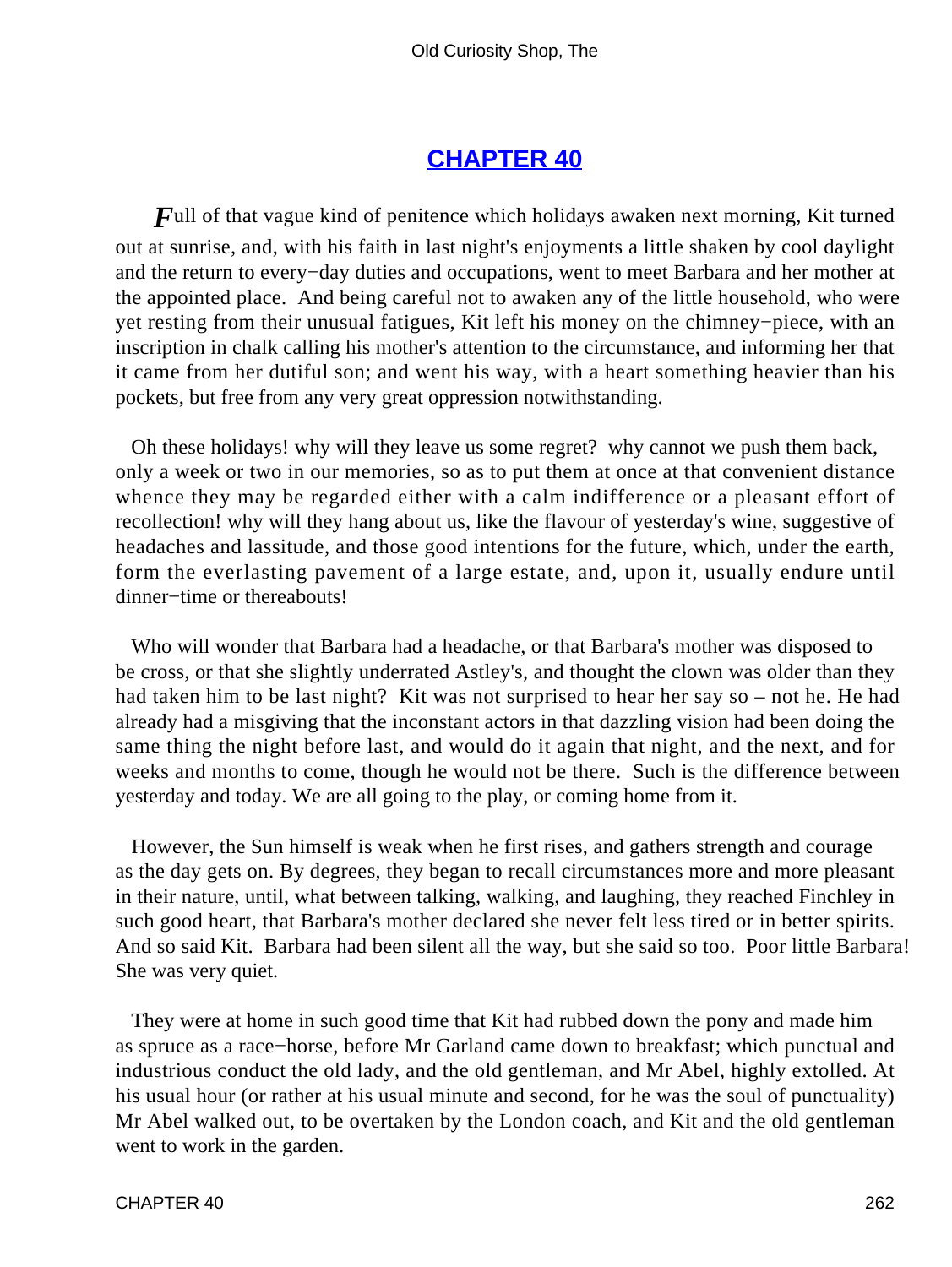This was not the least pleasant of Kit's employments. On a fine day they were quite a family party; the old lady sitting hard by with her work−basket on a little table; the old gentleman digging, or pruning, or clipping about with a large pair of shears, or helping Kit in some way or other with great assiduity; and Whisker looking on from his paddock in placid contemplation of them all. To−day they were to trim the grape−vine, so Kit mounted half−way up a short ladder, and began to snip and hammer away, while the old gentleman, with a great interest in his proceedings, handed up the nails and shreds of cloth as he wanted them. The old lady and Whisker looked on as usual.

'Well, Christopher,' said Mr Garland, 'and so you have made a new friend, eh?'

'I beg your pardon, Sir?' returned Kit, looking down from the ladder.

 'You have made a new friend, I hear from Mr Abel,' said the old gentleman, 'at the office!'

'Oh! Yes Sir, yes. He behaved very handsome, Sir.'

 'I'm glad to hear it,' returned the old gentlemen with a smile. 'He is disposed to behave more handsomely still, though, Christopher.'

 'Indeed, Sir! It's very kind in him, but I don't want him to, I'm sure,' said Kit, hammering stoutly at an obdurate nail.

 'He is rather anxious,' pursued the old gentleman, 'to have you in his own service – take care what you're doing, or you will fall down and hurt yourself.'

 'To have me in his service, Sir?' cried Kit, who had stopped short in his work and faced about on the ladder like some dexterous tumbler. 'Why, Sir, I don't think he can be in earnest when he says that.'

'Oh! But he is indeed,' said Mr Garland. 'And he has told Mr Abel so.'

 'I never heard of such a thing!' muttered Kit, looking ruefully at his master and mistress. 'I wonder at him; that I do.'

 'You see, Christopher,' said Mr Garland, 'this is a point of much importance to you, and you should understand and consider it in that light. This gentleman is able to give you more money than I – not, I hope, to carry through the various relations of master and servant, more kindness and confidence, but certainly, Christopher, to give you more money.'

'Well,' said Kit, 'after that, Sir – '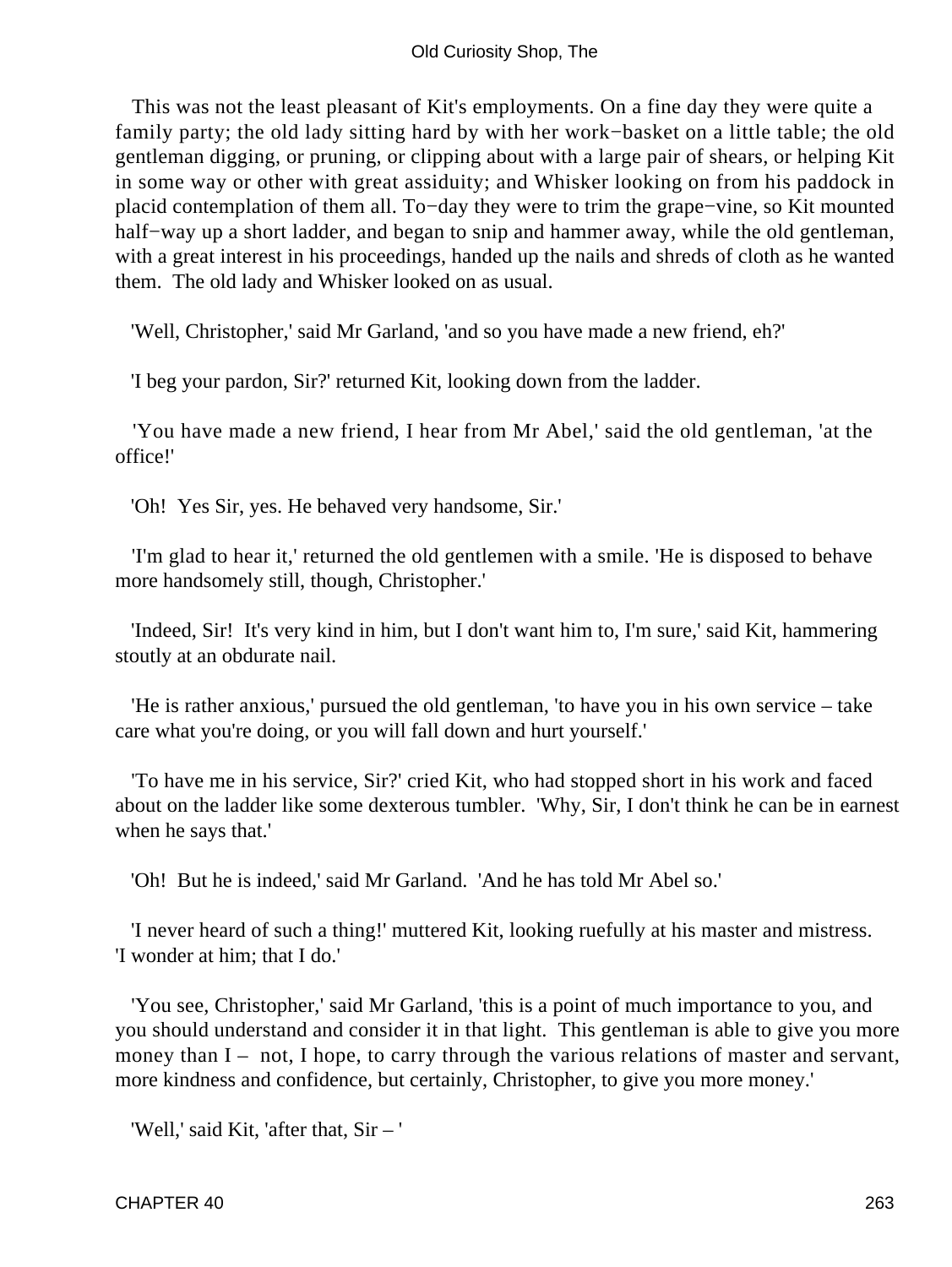'Wait a moment,' interposed Mr Garland. 'That is not all. You were a very faithful servant to your old employers, as I understand, and should this gentleman recover them, as it is his purpose to attempt doing by every means in his power, I have no doubt that you, being in his service, would meet with your reward. Besides,' added the old gentleman with stronger emphasis, 'besides having the pleasure of being again brought into communication with those to whom you seem to be very strongly and disinterestedly attached. You must think of all this, Christopher, and not be rash or hasty in your choice.'

 Kit did suffer one twinge, one momentary pang, in keeping the resolution he had already formed, when this last argument passed swiftly into his thoughts, and conjured up the realization of all his hopes and fancies. But it was gone in a minute, and he sturdily rejoined that the gentleman must look out for somebody else, as he did think he might have done at first.

 'He has no right to think that I'd be led away to go to him, sir,' said Kit, turning round again after half a minute's hammering. 'Does he think I'm a fool?'

'He may, perhaps, Christopher, if you refuse his offer,' said Mr Garland gravely.

 'Then let him, sir,' retorted Kit; 'what do I care, sir, what he thinks? why should I care for his thinking, sir, when I know that I should be a fool, and worse than a fool, sir, to leave the kindest master and mistress that ever was or can be, who took me out of the streets a very poor and hungry lad indeed – poorer and hungrier perhaps than even you think for, sir – to go to him or anybody? If Miss Nell was to come back, ma'am,' added Kit, turning suddenly to his mistress, 'why that would be another thing, and perhaps if she wanted me, I might ask you now and then to let me work for her when all was done at home. But when she comes back, I see now that she'll be rich as old master always said she would, and being a rich young lady, what could she want of me? No, no,' added Kit, shaking his head sorrowfully, 'she'll never want me any more, and bless her, I hope she never may, though I should like to see her too!'

 Here Kit drove a nail into the wall, very hard – much harder than was necessary – and having done so, faced about again.

 'There's the pony, sir,' said Kit – 'Whisker, ma'am (and he knows so well I'm talking about him that he begins to neigh directly, Sir) – would he let anybody come near him but me, ma'am? Here's the garden, sir, and Mr Abel, ma'am. Would Mr Abel part with me, Sir, or is there anybody that could be fonder of the garden, ma'am? It would break mother's heart, Sir, and even little Jacob would have sense enough to cry his eyes out, ma'am, if he thought that Mr Abel could wish to part with me so soon, after having told me, only the other day, that he hoped we might be together for years to come – '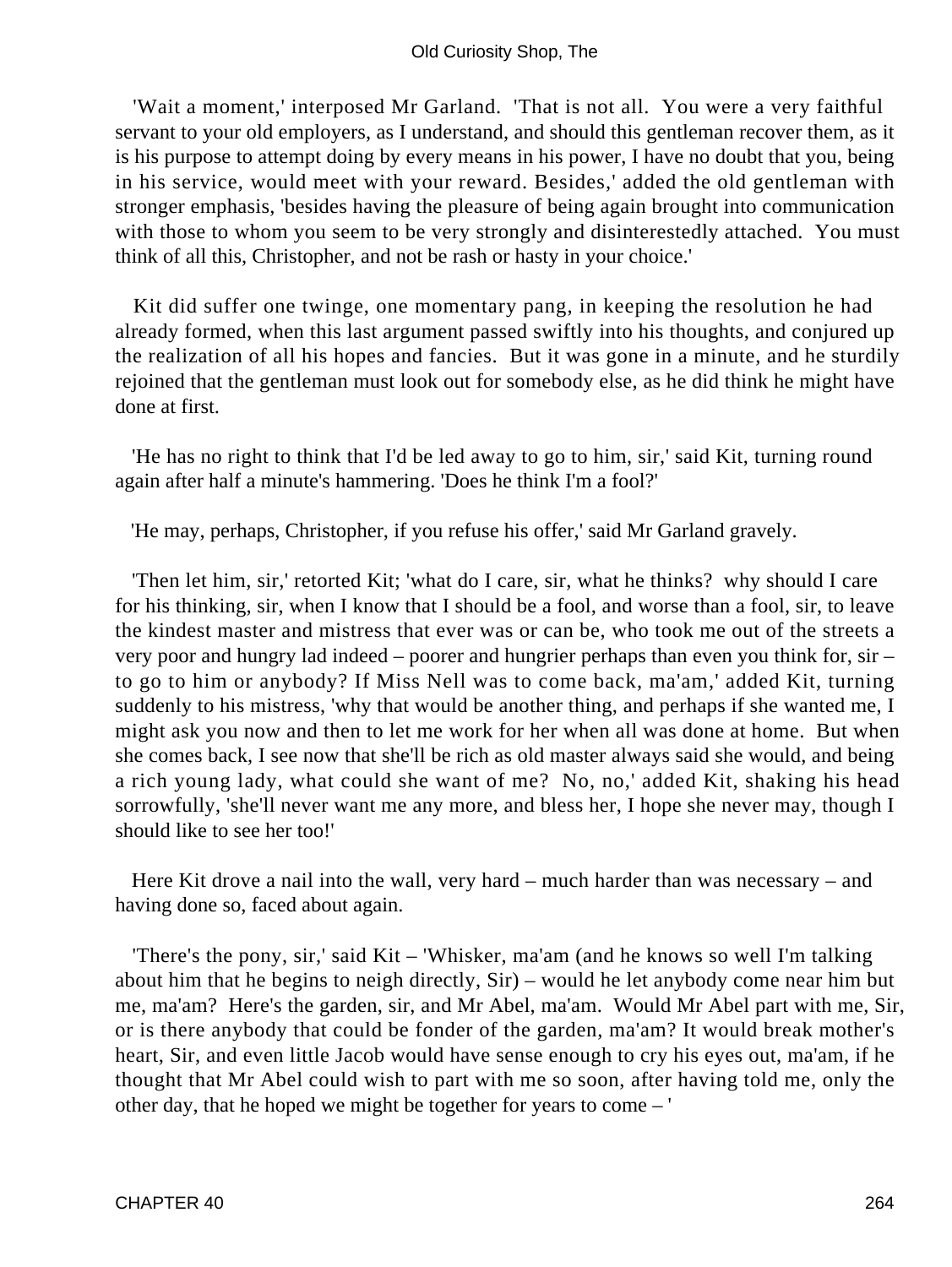#### Old Curiosity Shop, The

 There is no telling how long Kit might have stood upon the ladder, addressing his master and mistress by turns, and generally turning towards the wrong person, if Barbara had not at that moment come running up to say that a messenger from the office had brought a note, which, with an expression of some surprise at Kit's oratorical appearance, she put into her master's hand.

 'Oh!' said the old gentleman after reading it, 'ask the messenger to walk this way.' Barbara tripping off to do as she was bid, he turned to Kit and said that they would not pursue the subject any further, and that Kit could not be more unwilling to part with them, than they would be to part with Kit; a sentiment which the old lady very generously echoed.

 'At the same time, Christopher,' added Mr Garland, glancing at the note in his hand, 'if the gentleman should want to borrow you now and then for an hour or so, or even a day or so, at a time, we must consent to lend you, and you must consent to be lent. – Oh! here is the young gentleman. How do you do, Sir?'

 This salutation was addressed to Mr Chuckster, who, with his hat extremely on one side, and his hair a long way beyond it, came swaggering up the walk.

 'Hope I see you well sir,' returned that gentleman. 'Hope I see YOU well, ma'am. Charming box' this, sir. Delicious country to be sure.'

'You want to take Kit back with you, I find?' observed Mr Garland.

 'I have got a chariot−cab waiting on purpose,' replied the clerk. 'A very spanking grey in that cab, sir, if you're a judge of horse−flesh.'

 Declining to inspect the spanking grey, on the plea that he was but poorly acquainted with such matters, and would but imperfectly appreciate his beauties, Mr Garland invited Mr Chuckster to partake of a slight repast in the way of lunch. That gentleman readily consenting, certain cold viands, flanked with ale and wine, were speedily prepared for his refreshment.

 At this repast, Mr Chuckster exerted his utmost abilities to enchant his entertainers, and impress them with a conviction of the mental superiority of those who dwelt in town; with which view he led the discourse to the small scandal of the day, in which he was justly considered by his friends to shine prodigiously. Thus, he was in a condition to relate the exact circumstances of the difference between the Marquis of Mizzler and Lord Bobby, which it appeared originated in a disputed bottle of champagne, and not in a pigeon−pie, as erroneously reported in the newspapers; neither had Lord Bobby said to the Marquis of Mizzler, 'Mizzler, one of us two tells a lie, and I'm not the man,' as incorrectly stated by the same authorities; but 'Mizzler, you know where I'm to be found, and damme, sir, find me if you want me' – which, of course, entirely changed the aspect of this interesting question, and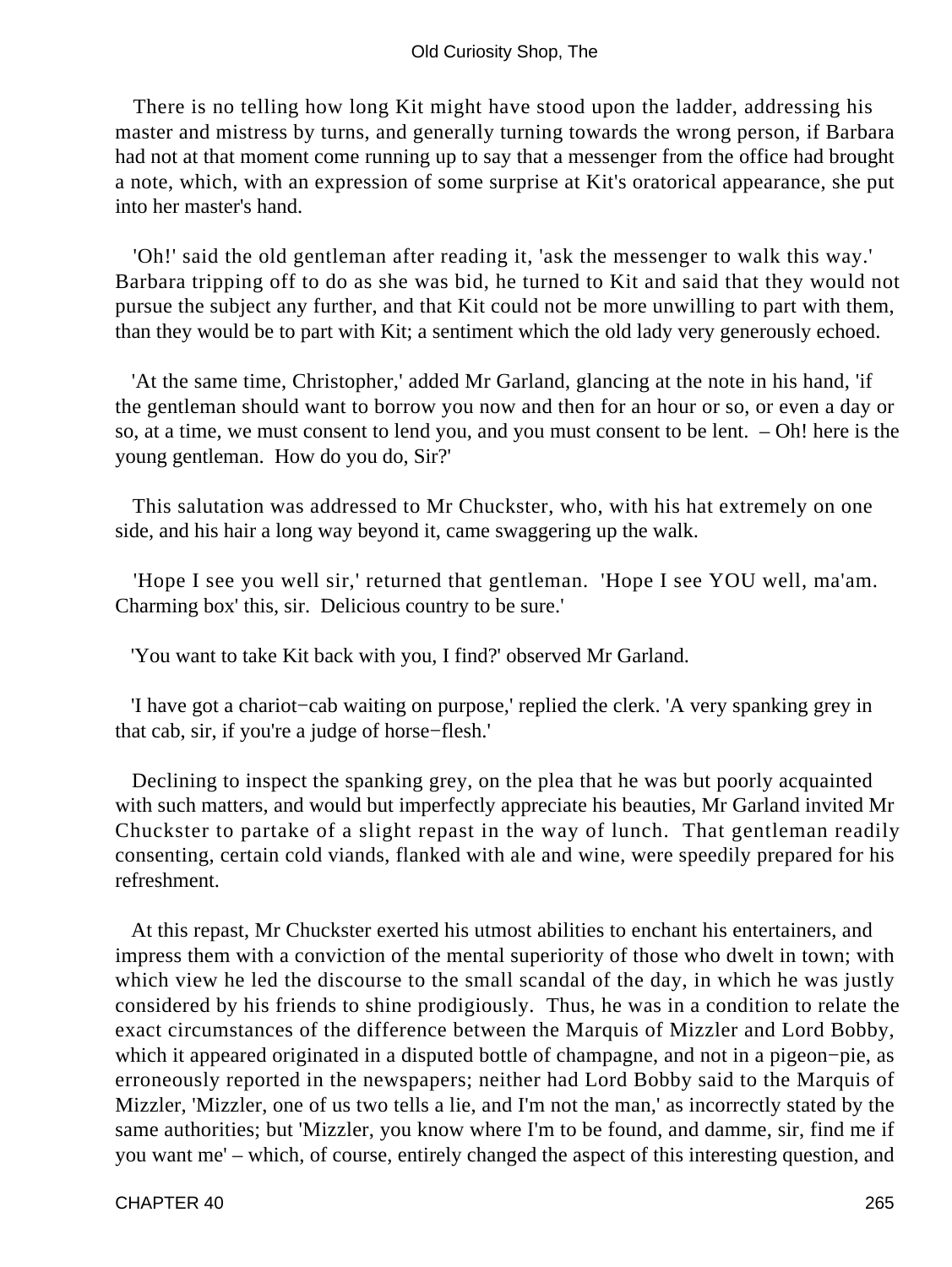placed it in a very different light. He also acquainted them with the precise amount of the income guaranteed by the Duke of Thigsberry to Violetta Stetta of the Italian Opera, which it appeared was payable quarterly, and not half−yearly, as the public had been given to understand, and which was EXclusive, and not INclusive (as had been monstrously stated,) of jewellery, perfumery, hair−powder for five footmen, and two daily changes of kid−gloves for a page. Having entreated the old lady and gentleman to set their minds at rest on these absorbing points, for they might rely on his statement being the correct one, Mr Chuckster entertained them with theatrical chit−chat and the court circular; and so wound up a brilliant and fascinating conversation which he had maintained alone, and without any assistance whatever, for upwards of three−quarters of an hour.

 'And now that the nag has got his wind again,' said Mr Chuckster rising in a graceful manner, 'I'm afraid I must cut my stick.'

 Neither Mr nor Mrs Garland offered any opposition to his tearing himself away (feeling, no doubt, that such a man could ill be spared from his proper sphere of action), and therefore Mr Chuckster and Kit were shortly afterwards upon their way to town; Kit being perched upon the box of the cabriolet beside the driver, and Mr Chuckster seated in solitary state inside, with one of his boots sticking out at each of the front windows.

 When they reached the Notary's house, Kit followed into the office, and was desired by Mr Abel to sit down and wait, for the gentleman who wanted him had gone out, and perhaps might not return for some time. This anticipation was strictly verified, for Kit had had his dinner, and his tea, and had read all the lighter matter in the Law−List, and the Post−Office Directory, and had fallen asleep a great many times, before the gentleman whom he had seen before, came in; which he did at last in a very great hurry.

 He was closeted with Mr Witherden for some little time, and Mr Abel had been called in to assist at the conference, before Kit, wondering very much what he was wanted for, was summoned to attend them.

 'Christopher,' said the gentleman, turning to him directly he entered the room, 'I have found your old master and young mistress.'

 'No, Sir! Have you, though?' returned Kit, his eyes sparkling with delight. 'Where are they, Sir? How are they, Sir? Are they – are they near here?'

 'A long way from here,' returned the gentleman, shaking his head. 'But I am going away to−night to bring them back, and I want you to go with me.'

'Me, Sir?' cried Kit, full of joy and surprise.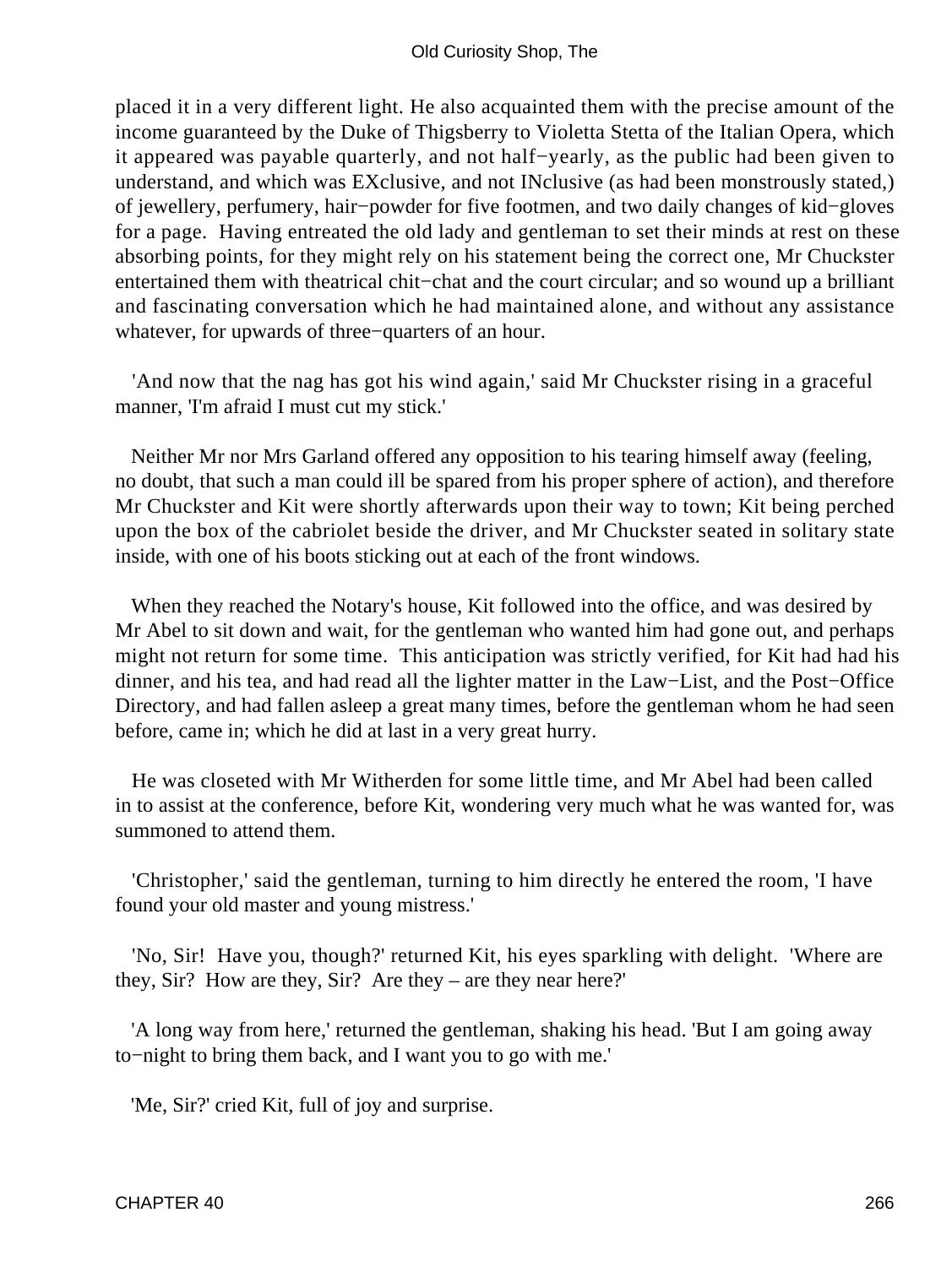'The place,' said the strange gentleman, turning thoughtfully to the Notary, 'indicated by this man of the dogs, is – how far from here – sixty miles?'

'From sixty to seventy.'

 'Humph! If we travel post all night, we shall reach there in good time to−morrow morning. Now, the only question is, as they will not know me, and the child, God bless her, would think that any stranger pursuing them had a design upon her grandfather's liberty – can I do better than take this lad, whom they both know and will readily remember, as an assurance to them of my friendly intentions?'

'Certainly not,' replied the Notary. 'Take Christopher by all means.'

 'I beg your pardon, Sir,' said Kit, who had listened to this discourse with a lengthening countenance, 'but if that's the reason, I'm afraid I should do more harm than good – Miss Nell, Sir, she knows me, and would trust in me, I am sure; but old master – I don't know why, gentlemen; nobody does – would not bear me in his sight after he had been ill, and Miss Nell herself told me that I must not go near him or let him see me any more. I should spoil all that you were doing if I went, I'm afraid. I'd give the world to go, but you had better not take me, Sir.'

 'Another difficulty!' cried the impetuous gentleman. 'Was ever man so beset as I? Is there nobody else that knew them, nobody else in whom they had any confidence? Solitary as their lives were, is there no one person who would serve my purpose?'

'IS there, Christopher?' said the Notary.

'Not one, Sir,' replied Kit. – 'Yes, though – there's my mother.'

'Did they know her?' said the single gentleman.

 'Know her, Sir! why, she was always coming backwards and forwards. They were as kind to her as they were to me. Bless you, Sir, she expected they'd come back to her house.'

 'Then where the devil is the woman?' said the impatient gentleman, catching up his hat. 'Why isn't she here? Why is that woman always out of the way when she is most wanted?'

 In a word, the single gentleman was bursting out of the office, bent upon laying violent hands on Kit's mother, forcing her into a post−chaise, and carrying her off, when this novel kind of abduction was with some difficulty prevented by the joint efforts of Mr Abel and the Notary, who restrained him by dint of their remonstrances, and persuaded him to sound Kit upon the probability of her being able and willing to undertake such a journey on so short a notice.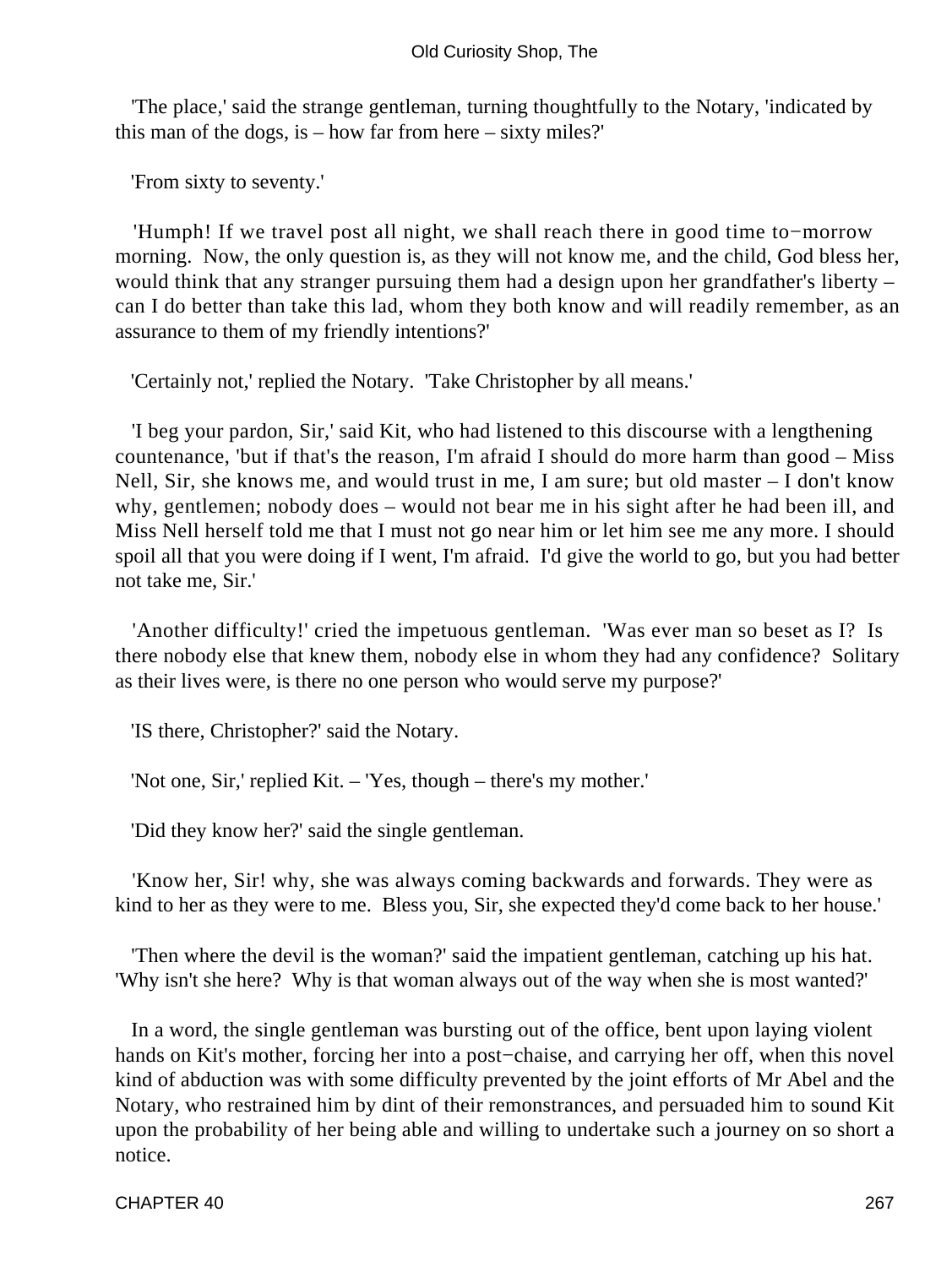This occasioned some doubts on the part of Kit, and some violent demonstrations on that of the single gentleman, and a great many soothing speeches on that of the Notary and Mr Abel. The upshot of the business was, that Kit, after weighing the matter in his mind and considering it carefully, promised, on behalf of his mother, that she should be ready within two hours from that time to undertake the expedition, and engaged to produce her in that place, in all respects equipped and prepared for the journey, before the specified period had expired.

 Having given this pledge, which was rather a bold one, and not particularly easy of redemption, Kit lost no time in sallying forth, and taking measures for its immediate fulfilment.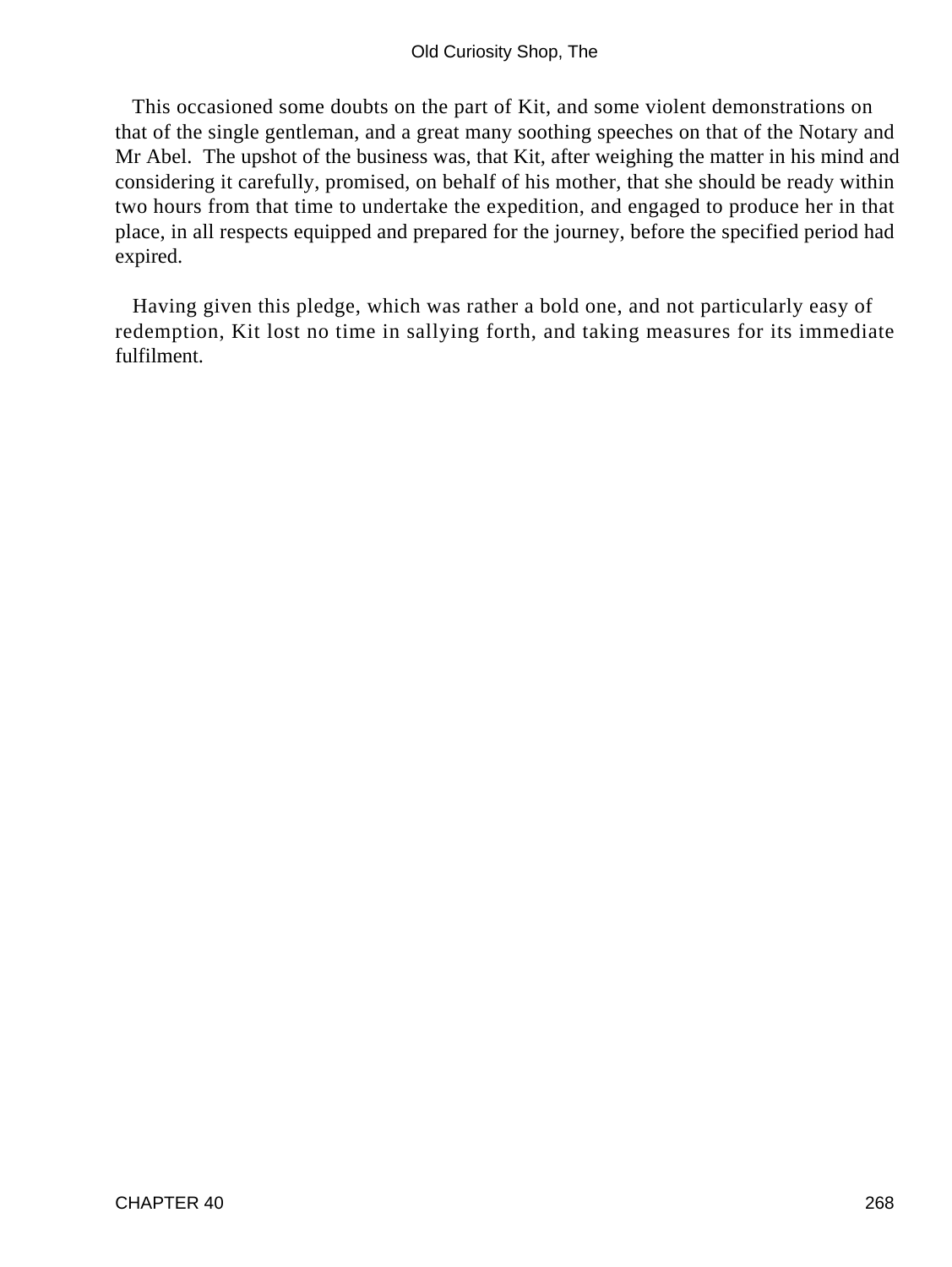# **[CHAPTER 41](#page-495-0)**

**K**it made his way through the crowded streets, dividing the stream of people, dashing across the busy road−ways, diving into lanes and alleys, and stopping or turning aside for nothing, until he came in front of the Old Curiosity Shop, when he came to a stand; partly from habit and partly from being out of breath.

 It was a gloomy autumn evening, and he thought the old place had never looked so dismal as in its dreary twilight. The windows broken, the rusty sashes rattling in their frames, the deserted house a dull barrier dividing the glaring lights and bustle of the street into two long lines, and standing in the midst, cold, dark, and empty – presented a cheerless spectacle which mingled harshly with the bright prospects the boy had been building up for its late inmates, and came like a disappointment or misfortune. Kit would have had a good fire roaring up the empty chimneys, lights sparkling and shining through the windows, people moving briskly to and fro, voices in cheerful conversation, something in unison with the new hopes that were astir. He had not expected that the house would wear any different aspect – had known indeed that it could not – but coming upon it in the midst of eager thoughts and expectations, it checked the current in its flow, and darkened it with a mournful shadow.

 Kit, however, fortunately for himself, was not learned enough or contemplative enough to be troubled with presages of evil afar off, and, having no mental spectacles to assist his vision in this respect, saw nothing but the dull house, which jarred uncomfortably upon his previous thoughts. So, almost wishing that he had not passed it, though hardly knowing why, he hurried on again, making up by his increased speed for the few moments he had lost.

 'Now, if she should be out,' thought Kit, as he approached the poor dwelling of his mother, 'and I not able to find her, this impatient gentleman would be in a pretty taking. And sure enough there's no light, and the door's fast. Now, God forgive me for saying so, but if this is Little Bethel's doing, I wish Little Bethel was – was farther off,' said Kit checking himself, and knocking at the door.

 A second knock brought no reply from within the house; but caused a woman over the way to look out and inquire who that was, awanting Mrs Nubbles.

 'Me,' said Kit. 'She's at – at Little Bethel, I suppose?' – getting out the name of the obnoxious conventicle with some reluctance, and laying a spiteful emphasis upon the words.

The neighbour nodded assent.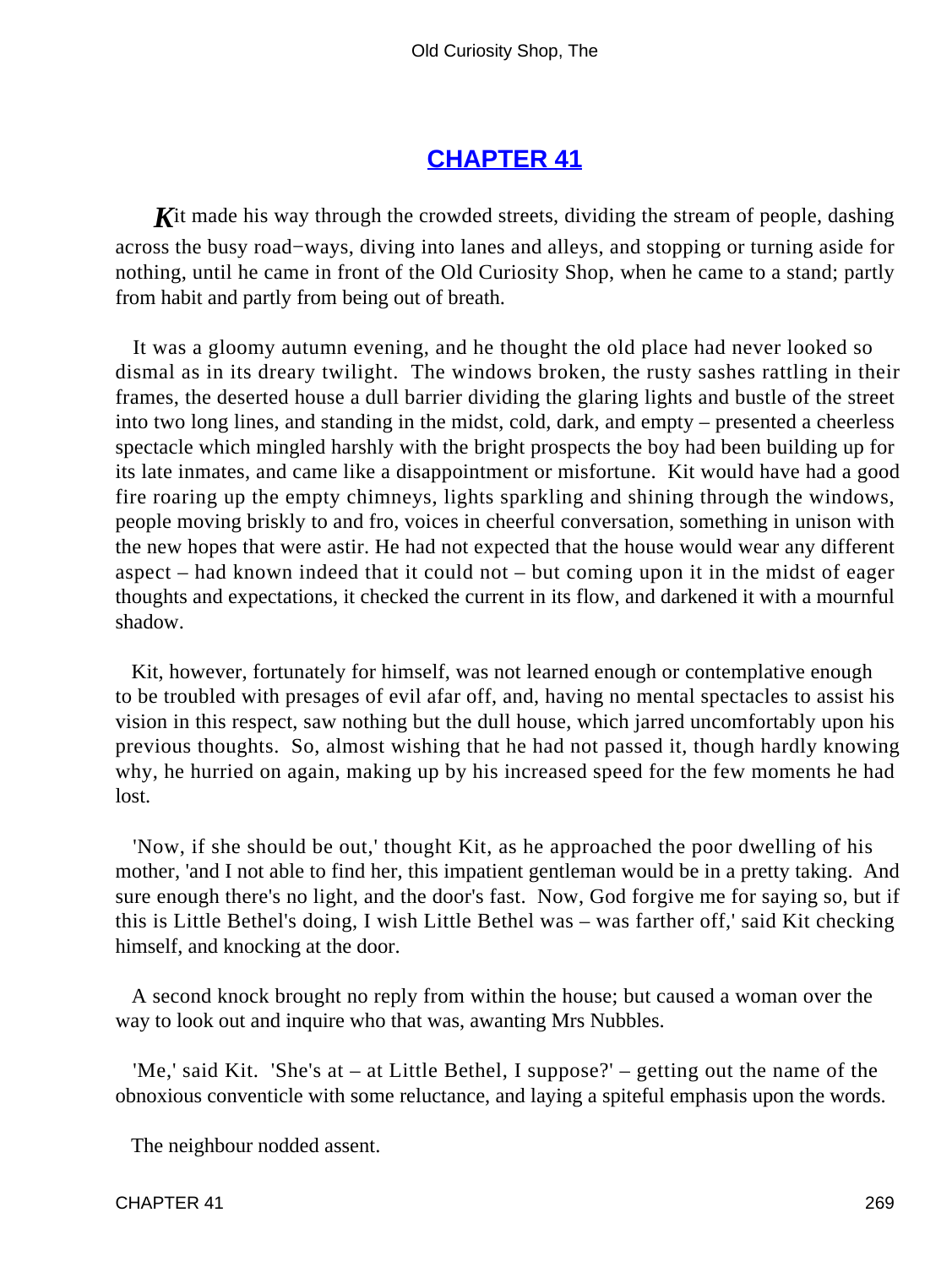'Then pray tell me where it is,' said Kit, 'for I have come on a pressing matter, and must fetch her out, even if she was in the pulpit.'

 It was not very easy to procure a direction to the fold in question, as none of the neighbours were of the flock that resorted thither, and few knew anything more of it than the name. At last, a gossip of Mrs Nubbles's, who had accompanied her to chapel on one or two occasions when a comfortable cup of tea had preceded her devotions, furnished the needful information, which Kit had no sooner obtained than he started off again.

 Little Bethel might have been nearer, and might have been in a straighter road, though in that case the reverend gentleman who presided over its congregation would have lost his favourite allusion to the crooked ways by which it was approached, and which enabled him to liken it to Paradise itself, in contradistinction to the parish church and the broad thoroughfare leading thereunto. Kit found it, at last, after some trouble, and pausing at the door to take breath that he might enter with becoming decency, passed into the chapel.

 It was not badly named in one respect, being in truth a particularly little Bethel – a Bethel of the smallest dimensions – with a small number of small pews, and a small pulpit, in which a small gentleman (by trade a Shoemaker, and by calling a Divine) was delivering in a by no means small voice, a by no means small sermon, judging of its dimensions by the condition of his audience, which, if their gross amount were but small, comprised a still smaller number of hearers, as the majority were slumbering.

 Among these was Kit's mother, who, finding it matter of extreme difficulty to keep her eyes open after the fatigues of last night, and feeling their inclination to close strongly backed and seconded by the arguments of the preacher, had yielded to the drowsiness that overpowered her, and fallen asleep; though not so soundly but that she could, from time to time, utter a slight and almost inaudible groan, as if in recognition of the orator's doctrines. The baby in her arms was as fast asleep as she; and little Jacob, whose youth prevented him from recognising in this prolonged spiritual nourishment anything half as interesting as oysters, was alternately very fast asleep and very wide awake, as his inclination to slumber, or his terror of being personally alluded to in the discourse, gained the mastery over him.

 'And now I'm here,' thought Kit, gliding into the nearest empty pew which was opposite his mother's, and on the other side of the little aisle, 'how am I ever to get at her, or persuade her to come out! I might as well be twenty miles off. She'll never wake till it's all over, and there goes the clock again! If he would but leave off for a minute, or if they'd only sing!'

 But there was little encouragement to believe that either event would happen for a couple of hours to come. The preacher went on telling them what he meant to convince them of before he had done, and it was clear that if he only kept to one−half of his promises and forgot the other, he was good for that time at least.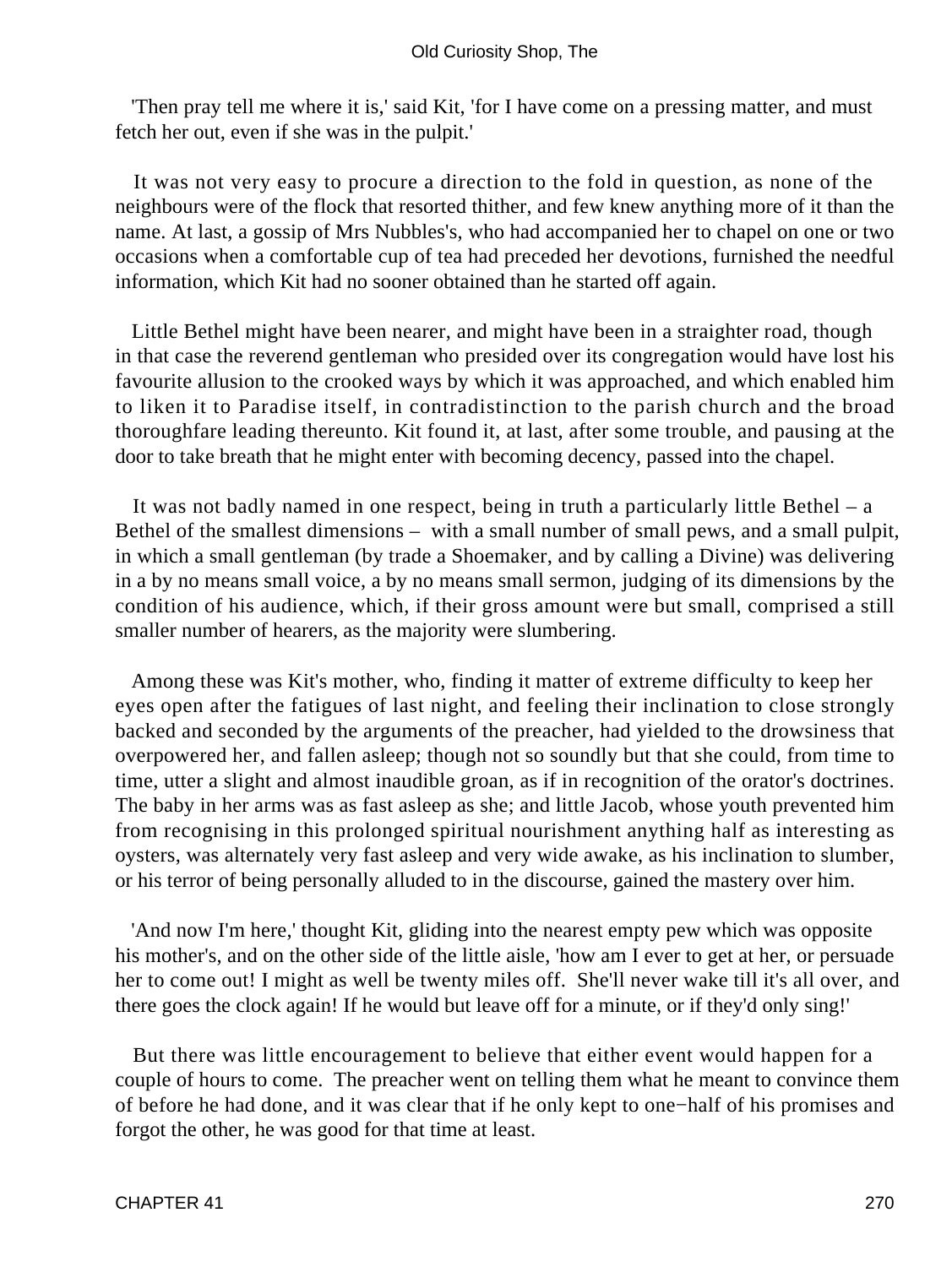In his desperation and restlessness Kit cast his eyes about the chapel, and happening to let them fall upon a little seat in front of the clerk's desk, could scarcely believe them when they showed him – Quilp!

 He rubbed them twice or thrice, but still they insisted that Quilp was there, and there indeed he was, sitting with his hands upon his knees, and his hat between them on a little wooden bracket, with the accustomed grin on his dirty face, and his eyes fixed upon the ceiling. He certainly did not glance at Kit or at his mother, and appeared utterly unconscious of their presence; still Kit could not help feeling, directly, that the attention of the sly little fiend was fastened upon them, and upon nothing else.

 But, astounded as he was by the apparition of the dwarf among the Little Bethelites, and not free from a misgiving that it was the forerunner of some trouble or annoyance, he was compelled to subdue his wonder and to take active measures for the withdrawal of his parent, as the evening was now creeping on, and the matter grew serious. Therefore, the next time little Jacob woke, Kit set himself to attract his wandering attention, and this not being a very difficult task (one sneeze effected it), he signed to him to rouse his mother.

 Ill−luck would have it, however, that, just then, the preacher, in a forcible exposition of one head of his discourse, leaned over upon the pulpit−desk so that very little more of him than his legs remained inside; and, while he made vehement gestures with his right hand, and held on with his left, stared, or seemed to stare, straight into little Jacob's eyes, threatening him by his strained look and attitude – so it appeared to the child – that if he so much as moved a muscle, he, the preacher, would be literally, and not figuratively, 'down upon him' that instant. In this fearful state of things, distracted by the sudden appearance of Kit, and fascinated by the eyes of the preacher, the miserable Jacob sat bolt upright, wholly incapable of motion, strongly disposed to cry but afraid to do so, and returning his pastor's gaze until his infant eyes seemed starting from their sockets.

 'If I must do it openly, I must,' thought Kit. With that he walked softly out of his pew and into his mother's, and as Mr Swiveller would have observed if he had been present, 'collared' the baby without speaking a word.

'Hush, mother!' whispered Kit. 'Come along with me, I've got something to tell you.'

'Where am I?' said Mrs Nubbles.

'In this blessed Little Bethel,' returned her son, peevishly.

 'Blessed indeed!' cried Mrs Nubbles, catching at the word. 'Oh, Christopher, how have I been edified this night!'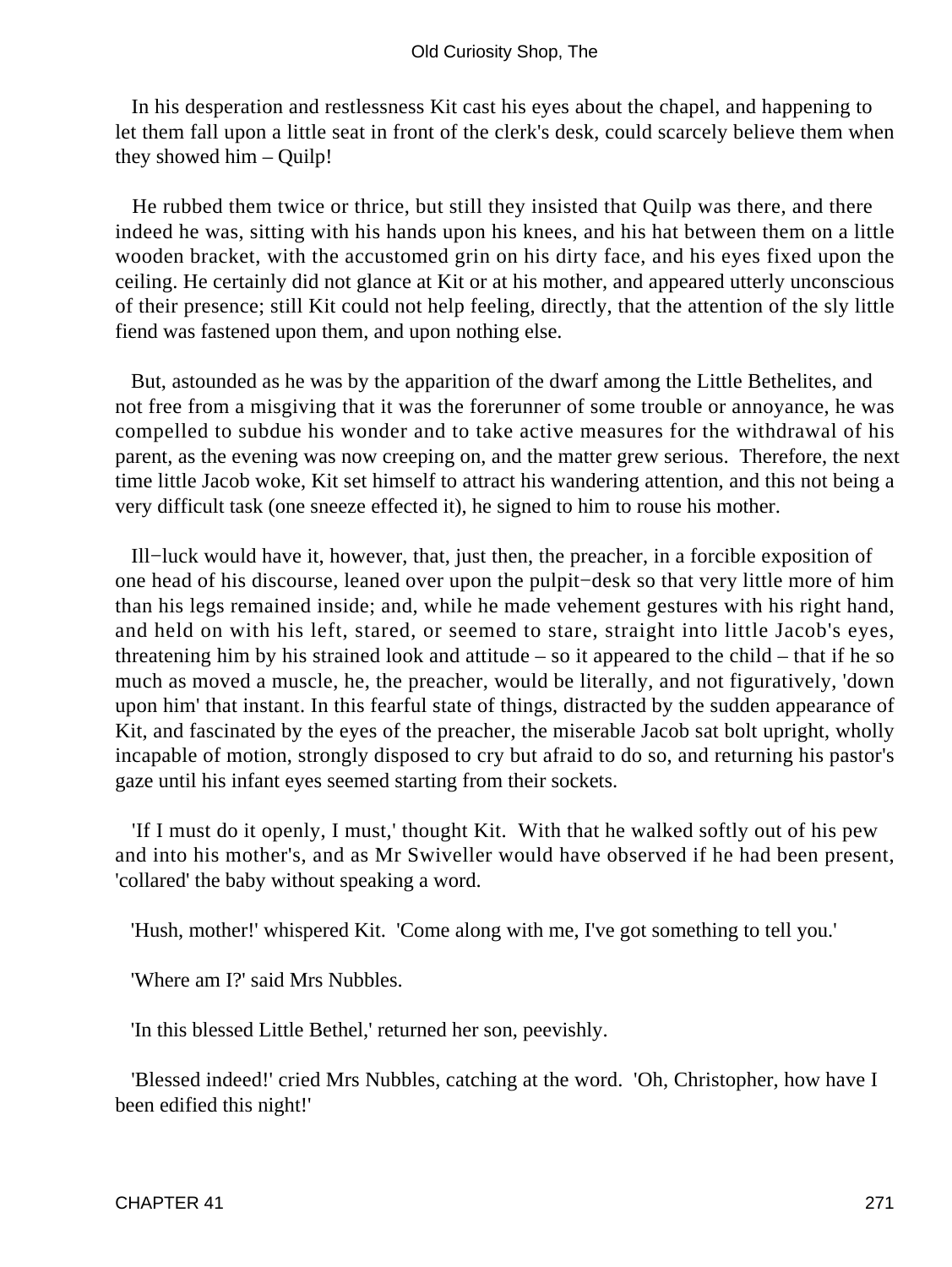'Yes, yes, I know,' said Kit hastily; 'but come along, mother, everybody's looking at us. Don't make a noise – bring Jacob – that's right!'

'Stay, Satan, stay!' cried the preacher, as Kit was moving off.

'This gentleman says you're to stay, Christopher,' whispered his mother.

 'Stay, Satan, stay!' roared the preacher again. 'Tempt not the woman that doth incline her ear to thee, but harken to the voice of him that calleth. He hath a lamb from the fold!' cried the preacher, raising his voice still higher and pointing to the baby. 'He beareth off a lamb, a precious lamb! He goeth about, like a wolf in the night season, and inveigleth the tender lambs!'

 Kit was the best−tempered fellow in the world, but considering this strong language, and being somewhat excited by the circumstances in which he was placed, he faced round to the pulpit with the baby in his arms, and replied aloud, 'No, I don't. He's my brother.'

'He's MY brother!' cried the preacher.

 'He isn't,' said Kit indignantly. 'How can you say such a thing? And don't call me names if you please; what harm have I done? I shouldn't have come to take 'em away, unless I was obliged, you may depend upon that. I wanted to do it very quiet, but you wouldn't let me. Now, you have the goodness to abuse Satan and them, as much as you like, Sir, and to let me alone if you please.'

 So saying, Kit marched out of the chapel, followed by his mother and little Jacob, and found himself in the open air, with an indistinct recollection of having seen the people wake up and look surprised, and of Quilp having remained, throughout the interruption, in his old attitude, without moving his eyes from the ceiling, or appearing to take the smallest notice of anything that passed.

 'Oh Kit!' said his mother, with her handkerchief to her eyes, 'what have you done! I never can go there again – never!'

 'I'm glad of it, mother. What was there in the little bit of pleasure you took last night that made it necessary for you to be low−spirited and sorrowful tonight? That's the way you do. If you're happy or merry ever, you come here to say, along with that chap, that you're sorry for it. More shame for you, mother, I was going to say.'

 'Hush, dear!' said Mrs Nubbles; 'you don't mean what you say I know, but you're talking sinfulness.'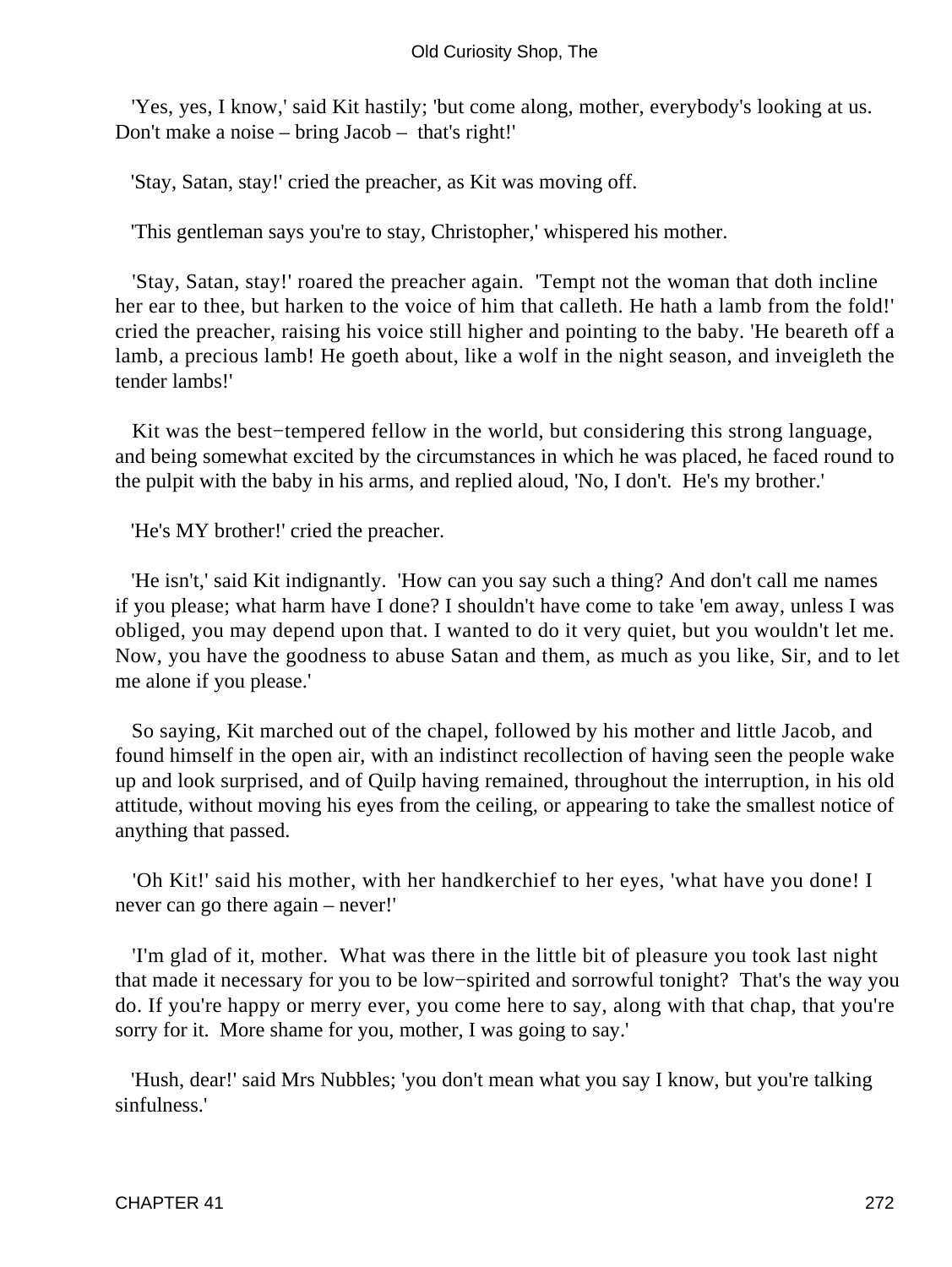'Don't mean it? But I do mean it!' retorted Kit. 'I don't believe, mother, that harmless cheerfulness and good humour are thought greater sins in Heaven than shirt−collars are, and I do believe that those chaps are just about as right and sensible in putting down the one as in leaving off the other – that's my belief. But I won't say anything more about it, if you'll promise not to cry, that's all; and you take the baby that's a lighter weight, and give me little Jacob; and as we go along (which we must do pretty quick) I'll give you the news I bring, which will surprise you a little, I can tell you. There – that's right. Now you look as if you'd never seen Little Bethel in all your life, as I hope you never will again; and here's the baby; and little Jacob, you get atop of my back and catch hold of me tight round the neck, and whenever a Little Bethel parson calls you a precious lamb or says your brother's one, you tell him it's the truest things he's said for a twelvemonth, and that if he'd got a little more of the lamb himself, and less of the mint−sauce – not being quite so sharp and sour over it – I should like him all the better. That's what you've got to say to him, Jacob.'

 Talking on in this way, half in jest and half in earnest, and cheering up his mother, the children, and himself, by the one simple process of determining to be in a good humour, Kit led them briskly forward; and on the road home, he related what had passed at the Notary's house, and the purpose with which he had intruded on the solemnities of Little Bethel.

 His mother was not a little startled on learning what service was required of her, and presently fell into a confusion of ideas, of which the most prominent were that it was a great honour and dignity to ride in a post−chaise, and that it was a moral impossibility to leave the children behind. But this objection, and a great many others, founded on certain articles of dress being at the wash, and certain other articles having no existence in the wardrobe of Mrs Nubbles, were overcome by Kit, who opposed to each and every of them, the pleasure of recovering Nell, and the delight it would be to bring her back in triumph.

 'There's only ten minutes now, mother,' said Kit when they reached home. 'There's a bandbox. Throw in what you want, and we'll be off directly.'

 To tell how Kit then hustled into the box all sorts of things which could, by no remote contingency, be wanted, and how he left out everything likely to be of the smallest use; how a neighbour was persuaded to come and stop with the children, and how the children at first cried dismally, and then laughed heartily on being promised all kinds of impossible and unheard−of toys; how Kit's mother wouldn't leave off kissing them, and how Kit couldn't make up his mind to be vexed with her for doing it; would take more time and room than you and I can spare. So, passing over all such matters, it is sufficient to say that within a few minutes after the two hours had expired, Kit and his mother arrived at the Notary's door, where a post−chaise was already waiting.

'With four horses I declare!' said Kit, quite aghast at the preparations. 'Well you ARE going to do it, mother! Here she is, Sir. Here's my mother. She's quite ready, sir.'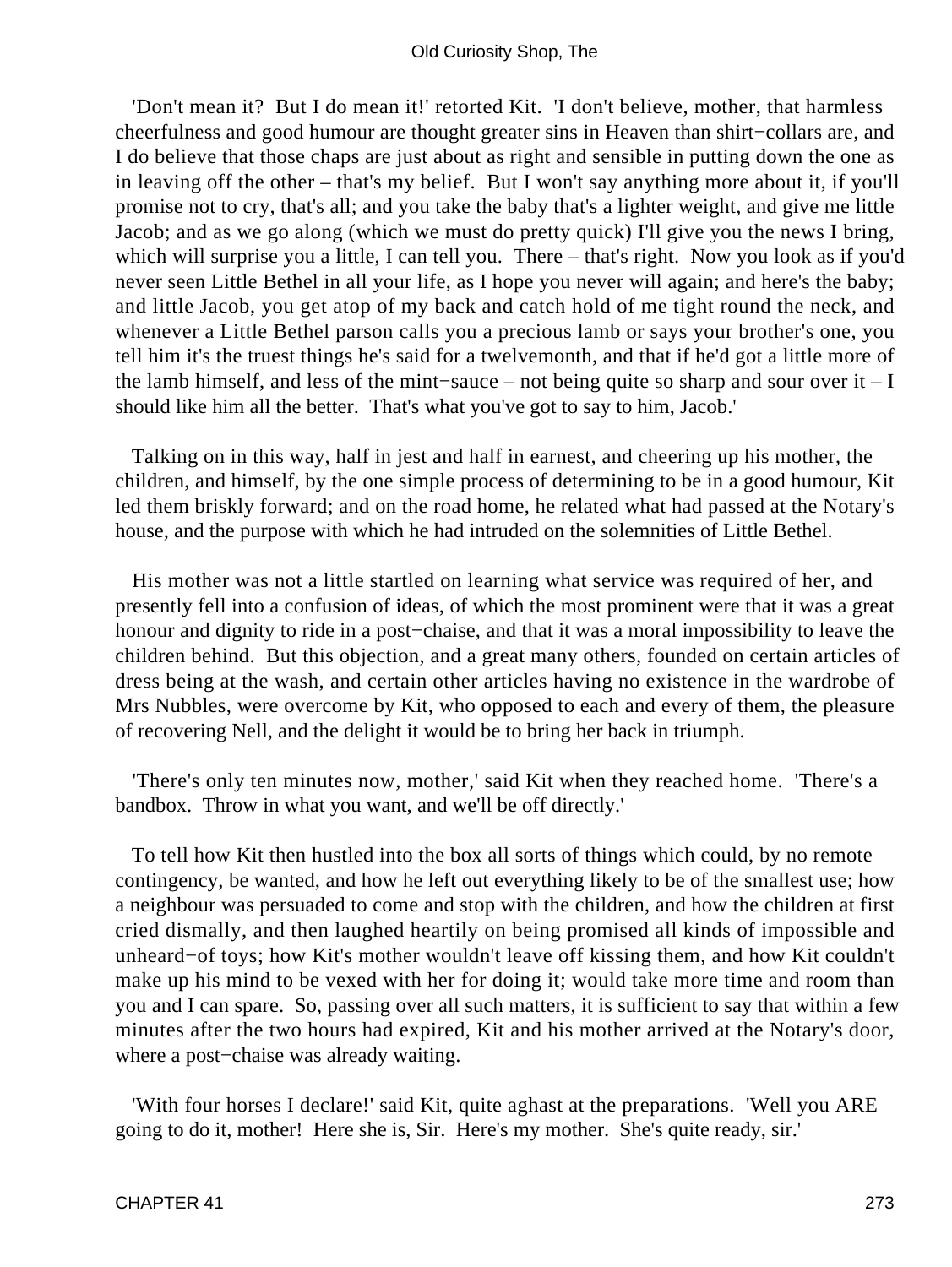'That's well,' returned the gentleman. 'Now, don't be in a flutter, ma'am; you'll be taken great care of. Where's the box with the new clothing and necessaries for them?'

'Here it is,' said the Notary. 'In with it, Christopher.'

'All right, Sir,' replied Kit. 'Quite ready now, sir.'

 'Then come along,' said the single gentleman. And thereupon he gave his arm to Kit's mother, handed her into the carriage as politely as you please, and took his seat beside her.

 Up went the steps, bang went the door, round whirled the wheels, and off they rattled, with Kit's mother hanging out at one window waving a damp pocket−handkerchief and screaming out a great many messages to little Jacob and the baby, of which nobody heard a word.

 Kit stood in the middle of the road, and looked after them with tears in his eyes – not brought there by the departure he witnessed, but by the return to which he looked forward. 'They went away,' he thought, 'on foot with nobody to speak to them or say a kind word at parting, and they'll come back, drawn by four horses, with this rich gentleman for their friend, and all their troubles over! She'll forget that she taught me to write – '

 Whatever Kit thought about after this, took some time to think of, for he stood gazing up the lines of shining lamps, long after the chaise had disappeared, and did not return into the house until the Notary and Mr Abel, who had themselves lingered outside till the sound of the wheels was no longer distinguishable, had several times wondered what could possibly detain him.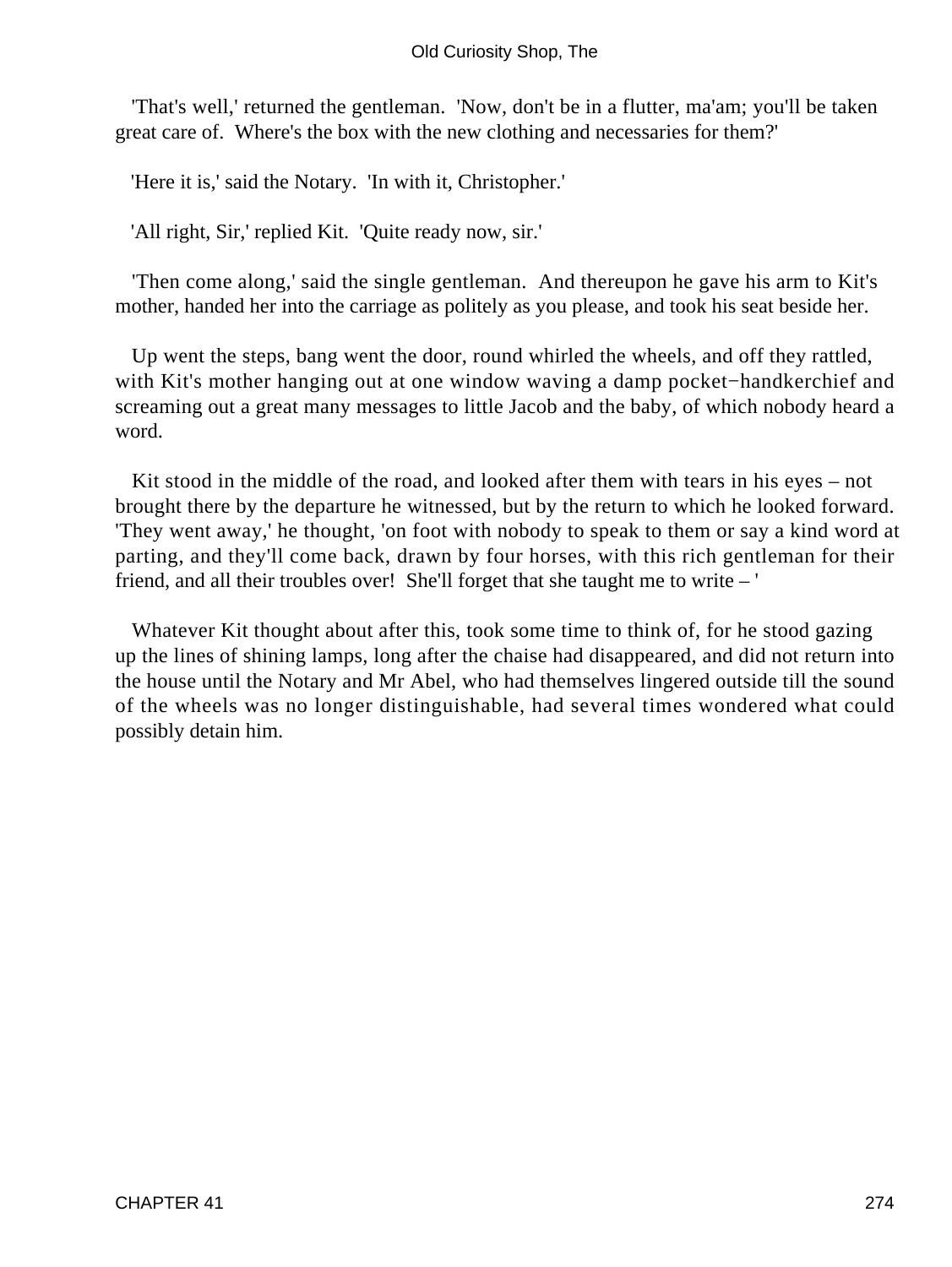### **[CHAPTER 42](#page-495-0)**

*I*t behoves us to leave Kit for a while, thoughtful and expectant, and to follow the fortunes of little Nell; resuming the thread of the narrative at the point where it was left, some chapters back.

 In one of those wanderings in the evening time, when, following the two sisters at a humble distance, she felt, in her sympathy with them and her recognition in their trials of something akin to her own loneliness of spirit, a comfort and consolation which made such moments a time of deep delight, though the softened pleasure they yielded was of that kind which lives and dies in tears – in one of those wanderings at the quiet hour of twilight, when sky, and earth, and air, and rippling water, and sound of distant bells, claimed kindred with the emotions of the solitary child, and inspired her with soothing thoughts, but not of a child's world or its easy joys – in one of those rambles which had now become her only pleasure or relief from care, light had faded into darkness and evening deepened into night, and still the young creature lingered in the gloom; feeling a companionship in Nature so serene and still, when noise of tongues and glare of garish lights would have been solitude indeed.

 The sisters had gone home, and she was alone. She raised her eyes to the bright stars, looking down so mildly from the wide worlds of air, and, gazing on them, found new stars burst upon her view, and more beyond, and more beyond again, until the whole great expanse sparkled with shining spheres, rising higher and higher in immeasurable space, eternal in their numbers as in their changeless and incorruptible existence. She bent over the calm river, and saw them shining in the same majestic order as when the dove beheld them gleaming through the swollen waters, upon the mountain tops down far below, and dead mankind, a million fathoms deep.

 The child sat silently beneath a tree, hushed in her very breath by the stillness of the night, and all its attendant wonders. The time and place awoke reflection, and she thought with a quiet hope – less hope, perhaps, than resignation – on the past, and present, and what was yet before her. Between the old man and herself there had come a gradual separation, harder to bear than any former sorrow. Every evening, and often in the day−time too, he was absent, alone; and although she well knew where he went, and why – too well from the constant drain upon her scanty purse and from his haggard looks – he evaded all inquiry, maintained a strict reserve, and even shunned her presence.

 She sat meditating sorrowfully upon this change, and mingling it, as it were, with everything about her, when the distant church−clock bell struck nine. Rising at the sound, she retraced her steps, and turned thoughtfully towards the town.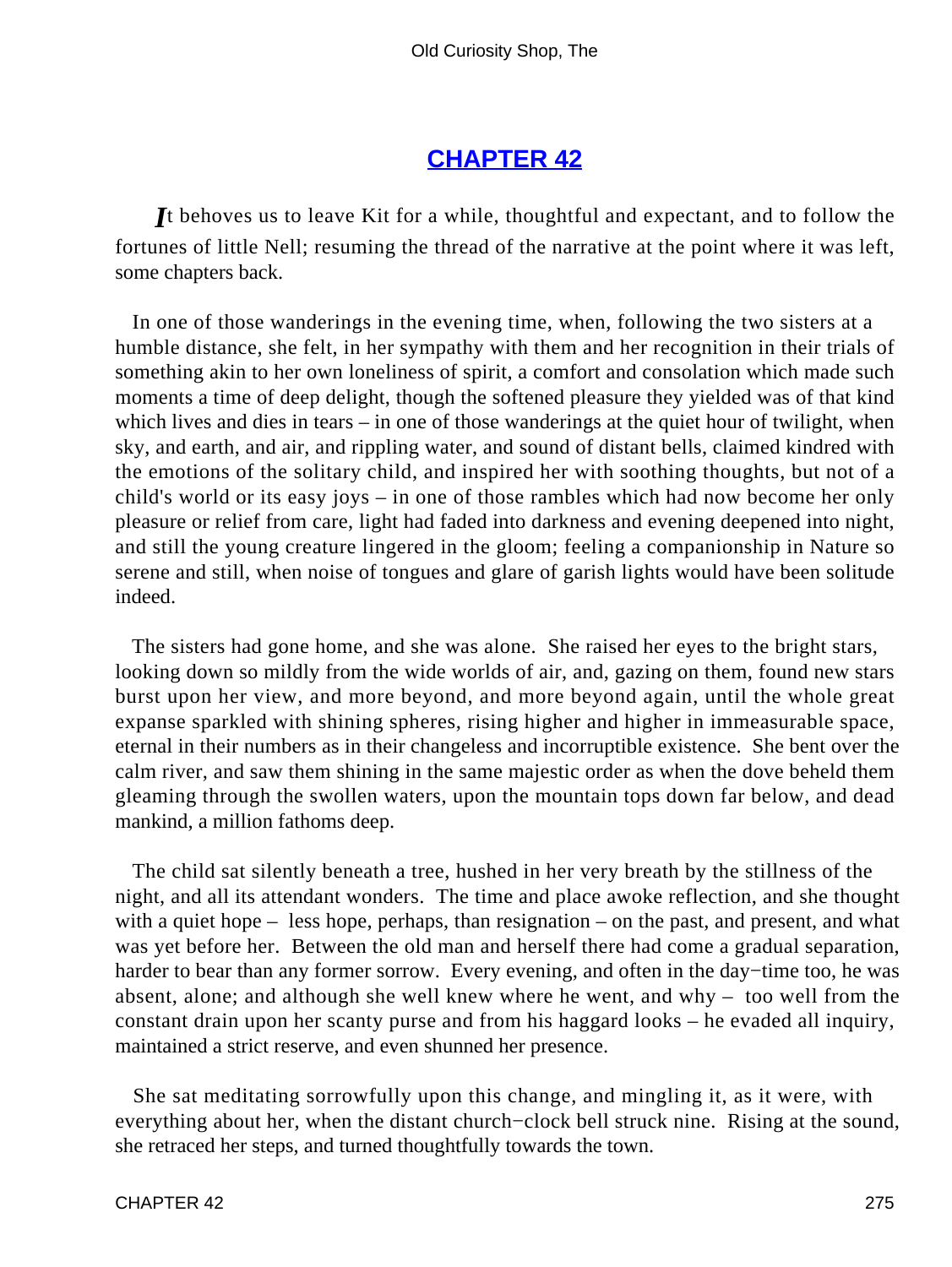She had gained a little wooden bridge, which, thrown across the stream, led into a meadow in her way, when she came suddenly upon a ruddy light, and looking forward more attentively, discerned that it proceeded from what appeared to be an encampment of gipsies, who had made a fire in one corner at no great distance from the path, and were sitting or lying round it. As she was too poor to have any fear of them, she did not alter her course (which, indeed, she could not have done without going a long way round), but quickened her pace a little, and kept straight on.

 A movement of timid curiosity impelled her, when she approached the spot, to glance towards the fire. There was a form between it and her, the outline strongly developed against the light, which caused her to stop abruptly. Then, as if she had reasoned with herself and were assured that it could not be, or had satisfied herself that it was not that of the person she had supposed, she went on again.

 But at that instant the conversation, whatever it was, which had been carrying on near this fire was resumed, and the tones of the voice that spoke – she could not distinguish words – sounded as familiar to her as her own.

 She turned, and looked back. The person had been seated before, but was now in a standing posture, and leaning forward on a stick on which he rested both hands. The attitude was no less familiar to her than the tone of voice had been. It was her grandfather.

 Her first impulse was to call to him; her next to wonder who his associates could be, and for what purpose they were together. Some vague apprehension succeeded, and, yielding to the strong inclination it awakened, she drew nearer to the place; not advancing across the open field, however, but creeping towards it by the hedge.

 In this way she advanced within a few feet of the fire, and standing among a few young trees, could both see and hear, without much danger of being observed.

 There were no women or children, as she had seen in other gipsy camps they had passed in their wayfaring, and but one gipsy – a tall athletic man, who stood with his arms folded, leaning against a tree at a little distance off, looking now at the fire, and now, under his black eyelashes, at three other men who were there, with a watchful but half−concealed interest in their conversation. Of these, her grandfather was one; the others she recognised as the first card−players at the public−house on the eventful night of the storm – the man whom they had called Isaac List, and his gruff companion. One of the low, arched gipsy−tents, common to that people, was pitched hard by, but it either was, or appeared to be, empty.

 'Well, are you going?' said the stout man, looking up from the ground where he was lying at his ease, into her grandfather's face. 'You were in a mighty hurry a minute ago. Go, if you like. You're your own master, I hope?'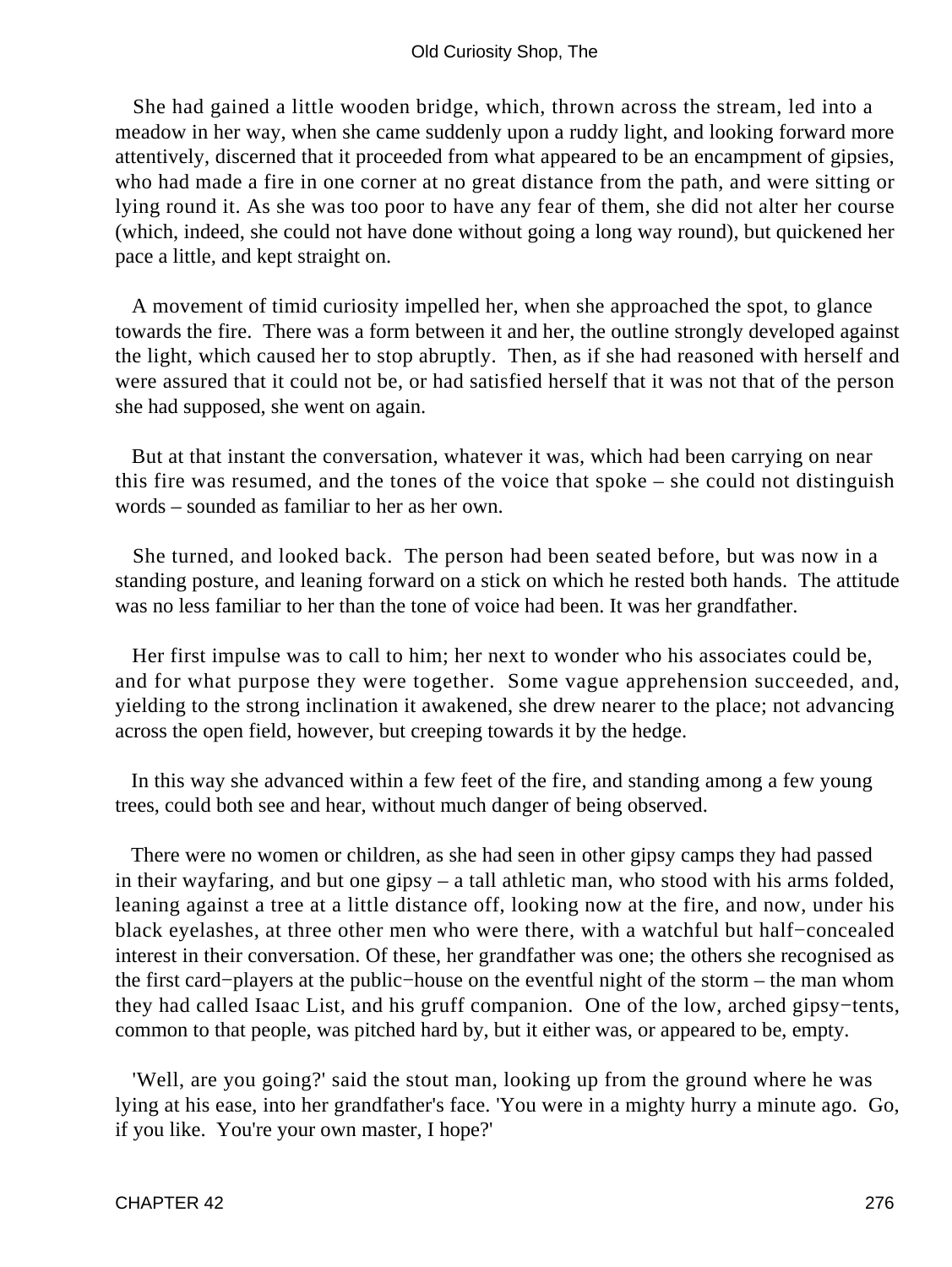'Don't vex him,' returned Isaac List, who was squatting like a frog on the other side of the fire, and had so screwed himself up that he seemed to be squinting all over; 'he didn't mean any offence.'

 'You keep me poor, and plunder me, and make a sport and jest of me besides,' said the old man, turning from one to the other. 'Ye'll drive me mad among ye.'

 The utter irresolution and feebleness of the grey−haired child, contrasted with the keen and cunning looks of those in whose hands he was, smote upon the little listener's heart. But she constrained herself to attend to all that passed, and to note each look and word.

 'Confound you, what do you mean?' said the stout man rising a little, and supporting himself on his elbow. 'Keep you poor! You'd keep us poor if you could, wouldn't you? That's the way with you whining, puny, pitiful players. When you lose, you're martyrs; but I don't find that when you win, you look upon the other losers in that light. As to plunder!' cried the fellow, raising his voice – 'Damme, what do you mean by such ungentlemanly language as plunder, eh?'

 The speaker laid himself down again at full length, and gave one or two short, angry kicks, as if in further expression of his unbounded indignation. It was quite plain that he acted the bully, and his friend the peacemaker, for some particular purpose; or rather, it would have been to any one but the weak old man; for they exchanged glances quite openly, both with each other and with the gipsy, who grinned his approval of the jest until his white teeth shone again.

 The old man stood helplessly among them for a little time, and then said, turning to his assailant:

 'You yourself were speaking of plunder just now, you know. Don't be so violent with me. You were, were you not?'

 'Not of plundering among present company! Honour among – among gentlemen, Sir,' returned the other, who seemed to have been very near giving an awkward termination to the sentence.

 'Don't be hard upon him, Jowl,' said Isaac List. 'He's very sorry for giving offence. There – go on with what you were saying – go on.'

 'I'm a jolly old tender−hearted lamb, I am,' cried Mr Jowl, 'to be sitting here at my time of life giving advice when I know it won't be taken, and that I shall get nothing but abuse for my pains. But that's the way I've gone through life. Experience has never put a chill upon my warm−heartedness.'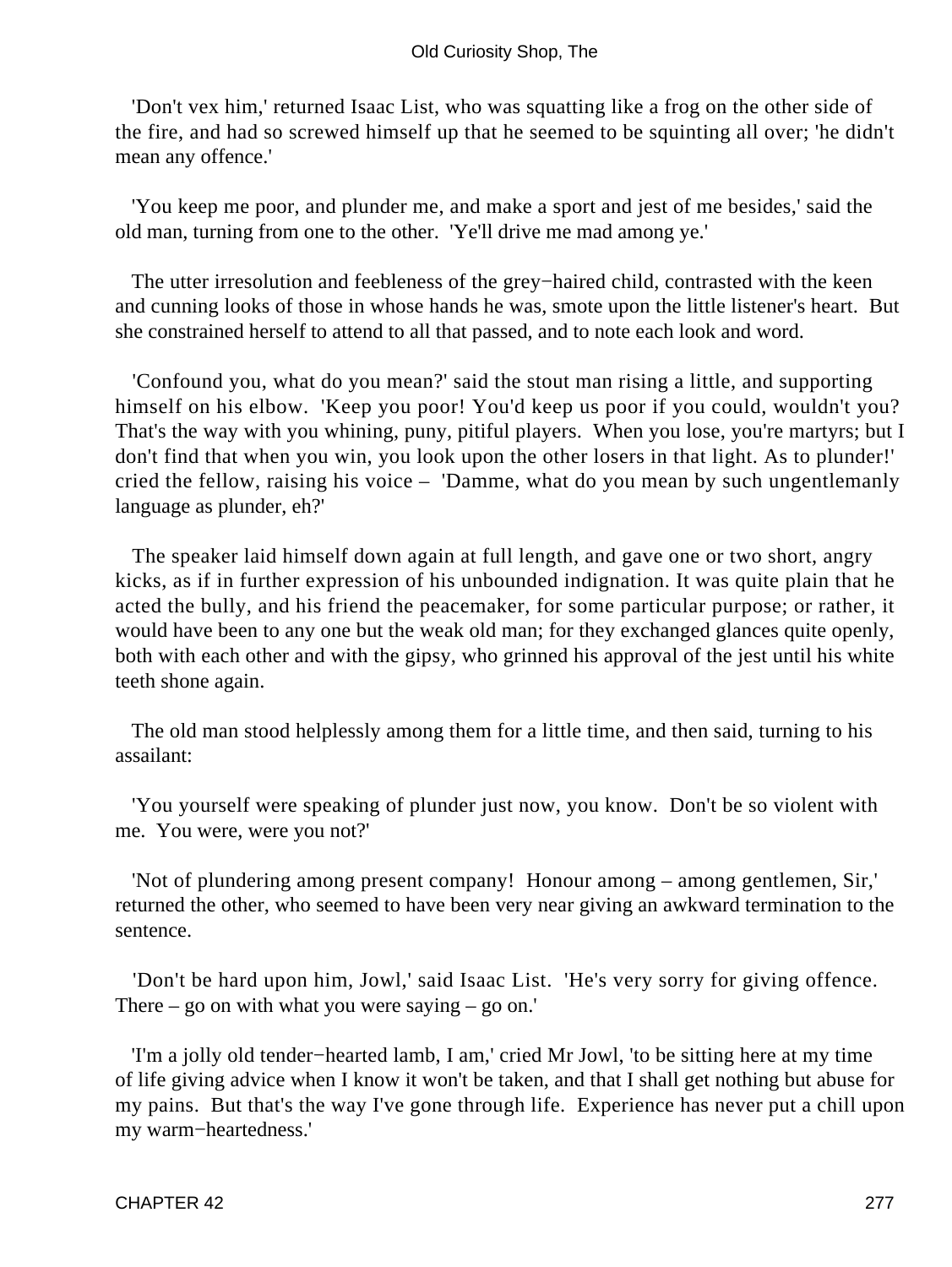'I tell you he's very sorry, don't I?' remonstrated Isaac List, 'and that he wishes you'd go on.'

'Does he wish it?' said the other.

 'Ay,' groaned the old man sitting down, and rocking himself to and fro. 'Go on, go on. It's in vain to fight with it; I can't do it; go on.'

 'I go on then,' said Jowl, 'where I left off, when you got up so quick. If you're persuaded that it's time for luck to turn, as it certainly is, and find that you haven't means enough to try it (and that's where it is, for you know, yourself, that you never have the funds to keep on long enough at a sitting), help yourself to what seems put in your way on purpose. Borrow it, I say, and, when you're able, pay it back again.'

 'Certainly,' Isaac List struck in, 'if this good lady as keeps the wax−works has money, and does keep it in a tin box when she goes to bed, and doesn't lock her door for fear of fire, it seems a easy thing; quite a Providence, I should call it – but then I've been religiously brought up.'

 'You see, Isaac,' said his friend, growing more eager, and drawing himself closer to the old man, while he signed to the gipsy not to come between them; 'you see, Isaac, strangers are going in and out every hour of the day; nothing would be more likely than for one of these strangers to get under the good lady's bed, or lock himself in the cupboard; suspicion would be very wide, and would fall a long way from the mark, no doubt. I'd give him his revenge to the last farthing he brought, whatever the amount was.'

'But could you?' urged Isaac List. 'Is your bank strong enough?'

 'Strong enough!' answered the other, with assumed disdain. 'Here, you Sir, give me that box out of the straw!'

 This was addressed to the gipsy, who crawled into the low tent on all fours, and after some rummaging and rustling returned with a cash−box, which the man who had spoken opened with a key he wore about his person.

 'Do you see this?' he said, gathering up the money in his hand and letting it drop back into the box, between his fingers, like water. 'Do you hear it? Do you know the sound of gold? There, put it back – and don't talk about banks again, Isaac, till you've got one of your own.'

 Isaac List, with great apparent humility, protested that he had never doubted the credit of a gentleman so notorious for his honourable dealing as Mr Jowl, and that he had hinted at the production of the box, not for the satisfaction of his doubts, for he could have none, but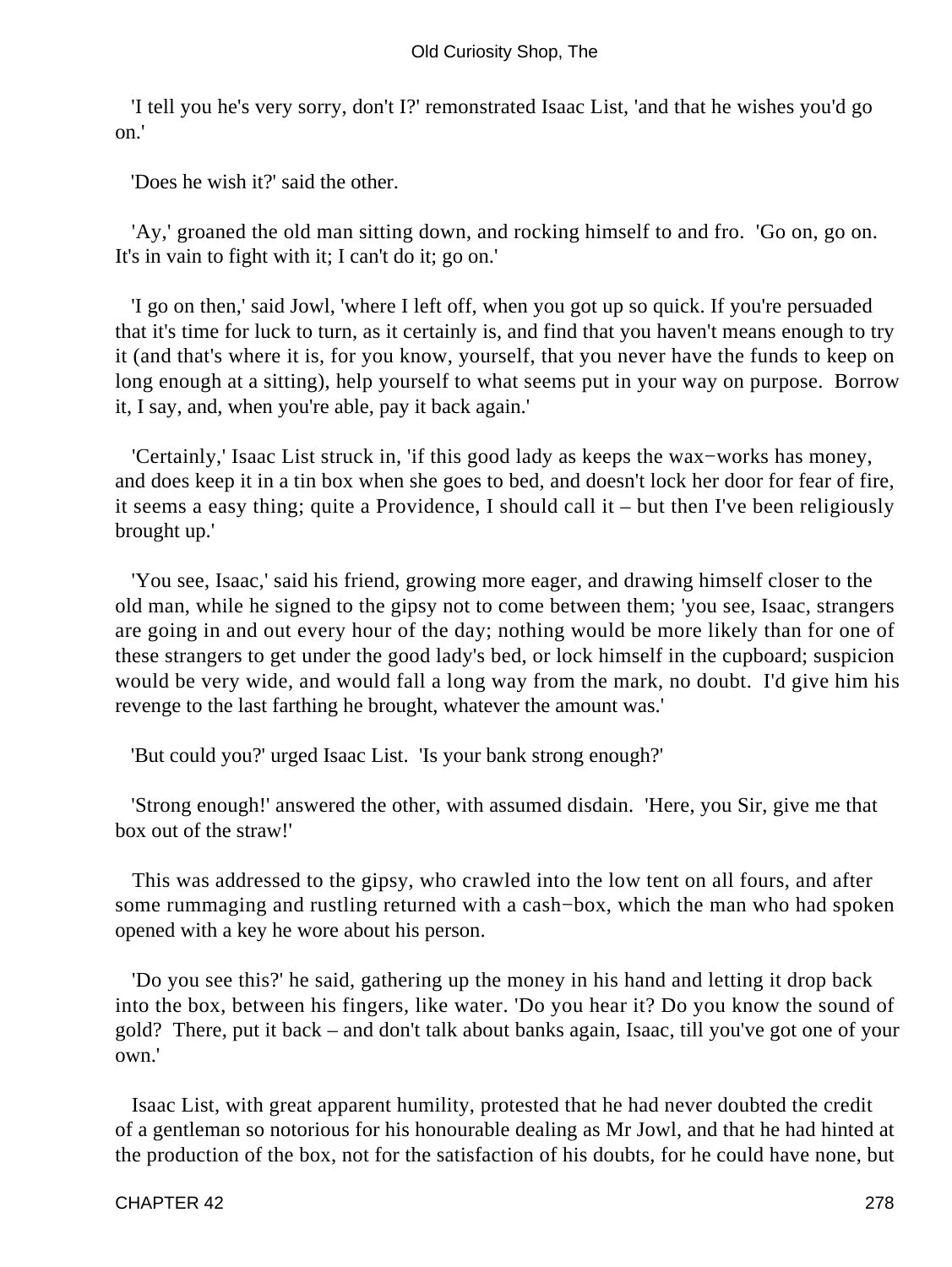with a view to being regaled with a sight of so much wealth, which, though it might be deemed by some but an unsubstantial and visionary pleasure, was to one in his circumstances a source of extreme delight, only to be surpassed by its safe depository in his own personal pockets. Although Mr List and Mr Jowl addressed themselves to each other, it was remarkable that they both looked narrowly at the old man, who, with his eyes fixed upon the fire, sat brooding over it, yet listening eagerly – as it seemed from a certain involuntary motion of the head, or twitching of the face from time to time – to all they said.

 'My advice,' said Jowl, lying down again with a careless air, 'is plain – I have given it, in fact. I act as a friend. Why should I help a man to the means perhaps of winning all I have, unless I considered him my friend? It's foolish, I dare say, to be so thoughtful of the welfare of other people, but that's my constitution, and I can't help it; so don't blame me, Isaac List.'

 'I blame you!' returned the person addressed; 'not for the world, Mr Jowl. I wish I could afford to be as liberal as you; and, as you say, he might pay it back if he won – and if he lost – '

'You're not to take that into consideration at all,' said Jowl.

 'But suppose he did (and nothing's less likely, from all I know of chances), why, it's better to lose other people's money than one's own, I hope?'

 'Ah!' cried Isaac List rapturously, 'the pleasures of winning! The delight of picking up the money – the bright, shining yellow−boys – and sweeping 'em into one's pocket! The deliciousness of having a triumph at last, and thinking that one didn't stop short and turn back, but went half−way to meet it! The – but you're not going, old gentleman?'

 'I'll do it,' said the old man, who had risen and taken two or three hurried steps away, and now returned as hurriedly. 'I'll have it, every penny.'

 'Why, that's brave,' cried Isaac, jumping up and slapping him on the shoulder; 'and I respect you for having so much young blood left. Ha, ha, ha! Joe Jowl's half sorry he advised you now. We've got the laugh against him. Ha, ha, ha!'

 'He gives me my revenge, mind,' said the old man, pointing to him eagerly with his shrivelled hand: 'mind – he stakes coin against coin, down to the last one in the box, be there many or few. Remember that!'

'I'm witness,' returned Isaac. 'I'll see fair between you.'

 'I have passed my word,' said Jowl with feigned reluctance, 'and I'll keep it. When does this match come off? I wish it was over. – To−night?'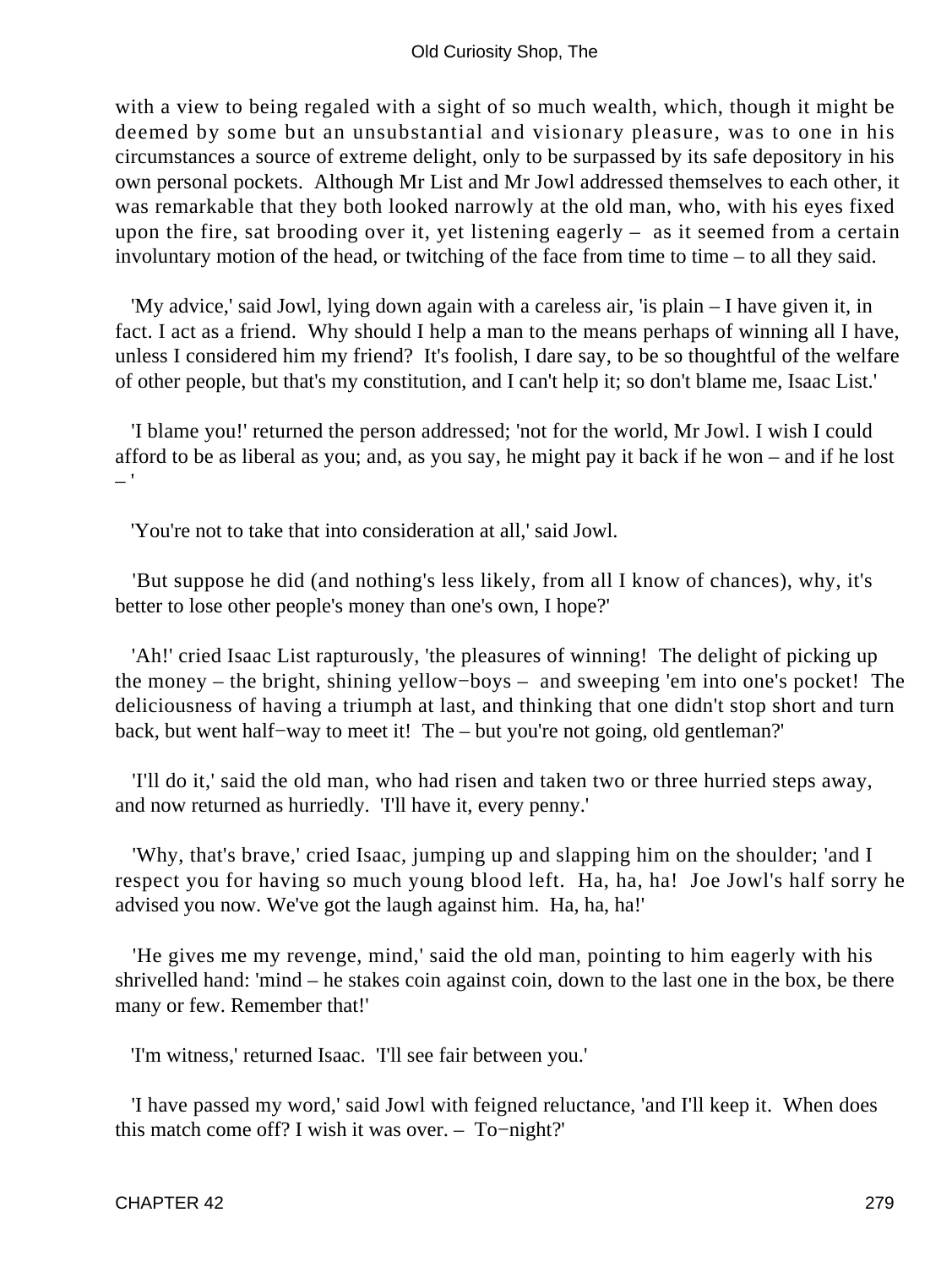'I must have the money first,' said the old man; 'and that I'll have to−morrow – '

'Why not to−night?' urged Jowl.

 'It's late now, and I should be flushed and flurried,' said the old man. 'It must be softly done. No, to−morrow night.'

 'Then to−morrow be it,' said Jowl. 'A drop of comfort here. Luck to the best man! Fill!' The gipsy produced three tin cups, and filled them to the brim with brandy. The old man turned aside and muttered to himself before he drank. Her own name struck upon the listener's ear, coupled with some wish so fervent, that he seemed to breathe it in an agony of supplication.

 'God be merciful to us!' cried the child within herself, 'and help us in this trying hour! What shall I do to save him!'

 The remainder of their conversation was carried on in a lower tone of voice, and was sufficiently concise; relating merely to the execution of the project, and the best precautions for diverting suspicion. The old man then shook hands with his tempters, and withdrew.

 They watched his bowed and stooping figure as it retreated slowly, and when he turned his head to look back, which he often did, waved their hands, or shouted some brief encouragement. It was not until they had seen him gradually diminish into a mere speck upon the distant road, that they turned to each other, and ventured to laugh aloud.

 'So,' said Jowl, warming his hands at the fire, 'it's done at last. He wanted more persuading than I expected. It's three weeks ago, since we first put this in his head. What'll he bring, do you think?'

'Whatever he brings, it's halved between us,' returned Isaac List.

 The other man nodded. 'We must make quick work of it,' he said, 'and then cut his acquaintance, or we may be suspected. Sharp's the word.'

 List and the gipsy acquiesced. When they had all three amused themselves a little with their victim's infatuation, they dismissed the subject as one which had been sufficiently discussed, and began to talk in a jargon which the child did not understand. As their discourse appeared to relate to matters in which they were warmly interested, however, she deemed it the best time for escaping unobserved; and crept away with slow and cautious steps, keeping in the shadow of the hedges, or forcing a path through them or the dry ditches, until she could emerge upon the road at a point beyond their range of vision. Then she fled homeward as quickly as she could, torn and bleeding from the wounds of thorns and briars, but more lacerated in mind, and threw herself upon her bed, distracted.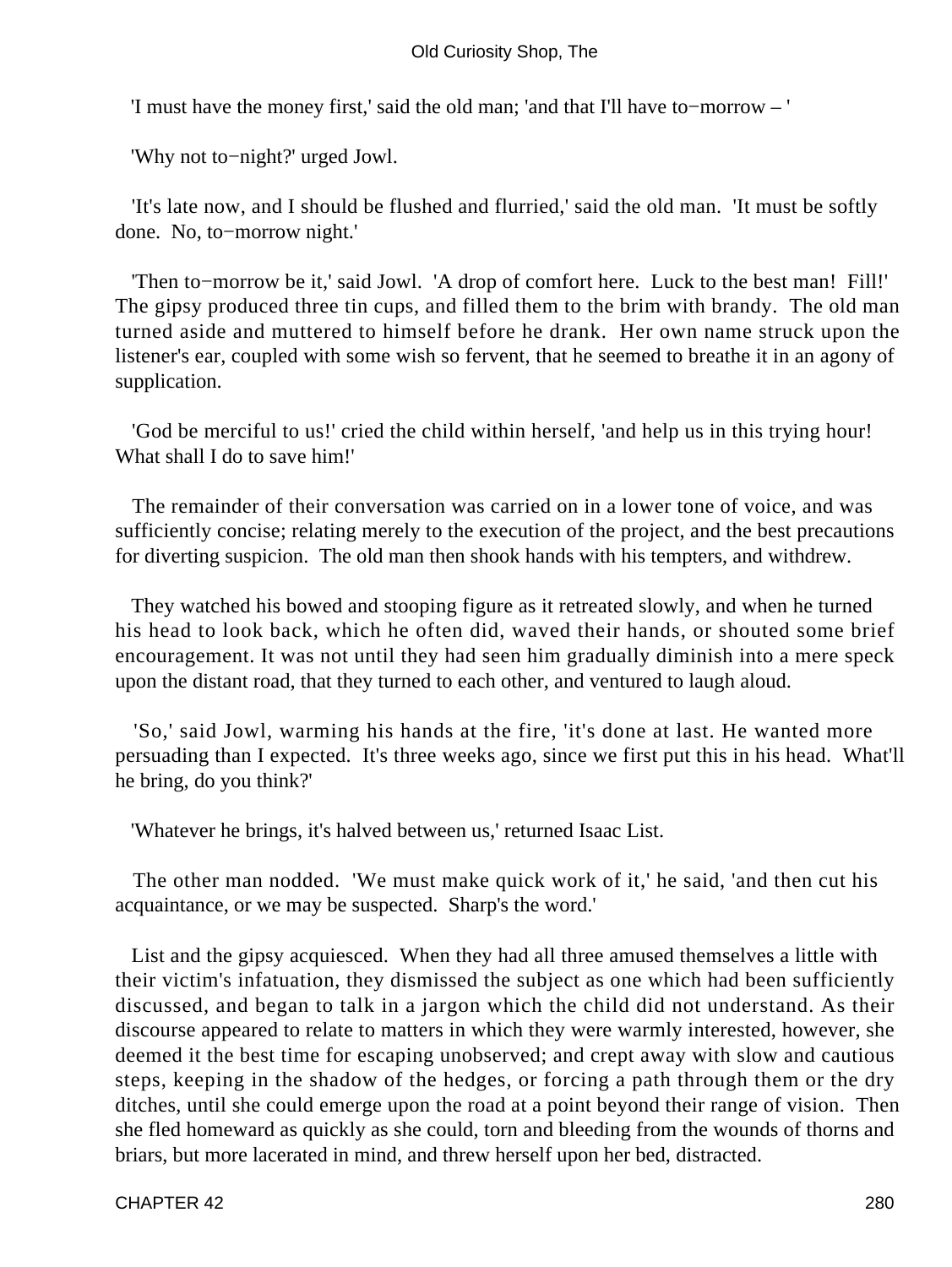### Old Curiosity Shop, The

 The first idea that flashed upon her mind was flight, instant flight; dragging him from that place, and rather dying of want upon the roadside, than ever exposing him again to such terrible temptations. Then, she remembered that the crime was not to be committed until next night, and there was the intermediate time for thinking, and resolving what to do. Then, she was distracted with a horrible fear that he might be committing it at that moment; with a dread of hearing shrieks and cries piercing the silence of the night; with fearful thoughts of what he might be tempted and led on to do, if he were detected in the act, and had but a woman to struggle with. It was impossible to bear such torture. She stole to the room where the money was, opened the door, and looked in. God be praised! He was not there, and she was sleeping soundly.

 She went back to her own room, and tried to prepare herself for bed. But who could sleep – sleep! who could lie passively down, distracted by such terrors? They came upon her more and more strongly yet. Half undressed, and with her hair in wild disorder, she flew to the old man's bedside, clasped him by the wrist, and roused him from his sleep.

'What's this!' he cried, starting up in bed, and fixing his eyes upon her spectral face.

 'I have had a dreadful dream,' said the child, with an energy that nothing but such terrors could have inspired. 'A dreadful, horrible dream. I have had it once before. It is a dream of grey−haired men like you, in darkened rooms by night, robbing sleepers of their gold. Up, up!'

The old man shook in every joint, and folded his hands like one who prays.

 'Not to me,' said the child, 'not to me – to Heaven, to save us from such deeds! This dream is too real. I cannot sleep, I cannot stay here, I cannot leave you alone under the roof where such dreams come. Up! We must fly.'

 He looked at her as if she were a spirit – she might have been for all the look of earth she had – and trembled more and more.

 'There is no time to lose; I will not lose one minute,' said the child. 'Up! and away with me!'

'To−night?' murmured the old man.

 'Yes, to−night,' replied the child. 'To−morrow night will be too late. The dream will have come again. Nothing but flight can save us. Up!'

 The old man rose from his bed: his forehead bedewed with the cold sweat of fear: and, bending before the child as if she had been an angel messenger sent to lead him where she would, made ready to follow her. She took him by the hand and led him on. As they passed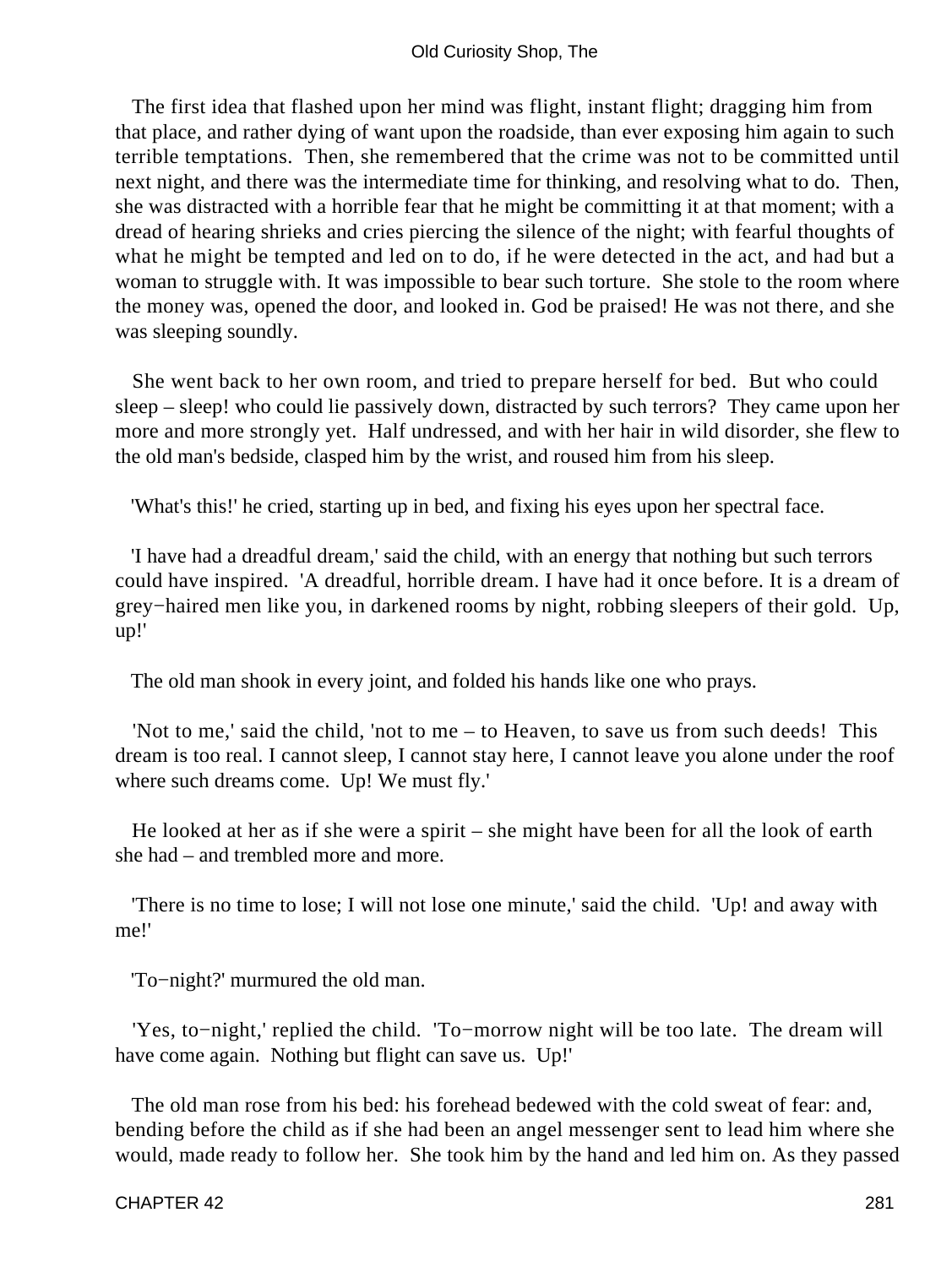the door of the room he had proposed to rob, she shuddered and looked up into his face. What a white face was that, and with what a look did he meet hers!

 She took him to her own chamber, and, still holding him by the hand as if she feared to lose him for an instant, gathered together the little stock she had, and hung her basket on her arm. The old man took his wallet from her hands and strapped it on his shoulders – his staff, too, she had brought away – and then she led him forth.

 Through the strait streets, and narrow crooked outskirts, their trembling feet passed quickly. Up the steep hill too, crowned by the old grey castle, they toiled with rapid steps, and had not once looked behind.

 But as they drew nearer the ruined walls, the moon rose in all her gentle glory, and, from their venerable age, garlanded with ivy, moss, and waving grass, the child looked back upon the sleeping town, deep in the valley's shade: and on the far−off river with its winding track of light: and on the distant hills; and as she did so, she clasped the hand she held, less firmly, and bursting into tears, fell upon the old man's neck.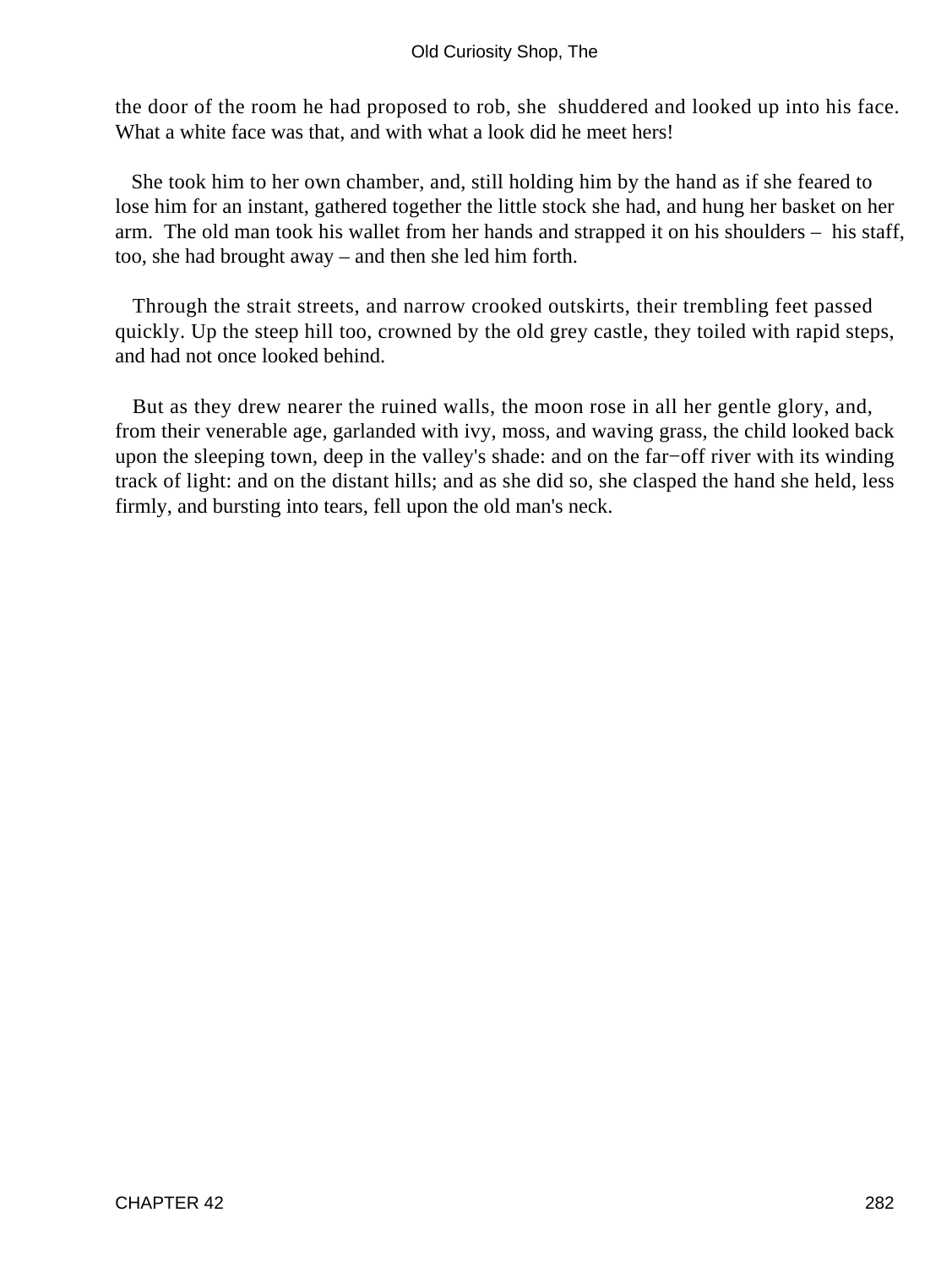# **[CHAPTER 43](#page-496-0)**

*H*er momentary weakness past, the child again summoned the resolution which had until now sustained her, and, endeavouring to keep steadily in her view the one idea that they were flying from disgrace and crime, and that her grandfather's preservation must depend solely on her firmness, unaided by one word of advice or any helping hand, urged him onward and looked back no more.

 While he, subdued and abashed, seemed to crouch before her, and to shrink and cower down, as if in the presence of some superior creature, the child herself was sensible of a new feeling within her, which elevated her nature, and inspired her with an energy and confidence she had never known. There was no divided responsibility now; the whole burden of their two lives had fallen upon her, and henceforth she must think and act for both. 'I have saved him,' she thought. 'In all dangers and distresses, I will remember that.'

 At any other time, the recollection of having deserted the friend who had shown them so much homely kindness, without a word of justification – the thought that they were guilty, in appearance, of treachery and ingratitude – even the having parted from the two sisters – would have filled her with sorrow and regret. But now, all other considerations were lost in the new uncertainties and anxieties of their wild and wandering life; and the very desperation of their condition roused and stimulated her.

 In the pale moonlight, which lent a wanness of its own to the delicate face where thoughtful care already mingled with the winning grace and loveliness of youth, the too bright eye, the spiritual head, the lips that pressed each other with such high resolve and courage of the heart, the slight figure firm in its bearing and yet so very weak, told their silent tale; but told it only to the wind that rustled by, which, taking up its burden, carried, perhaps to some mother's pillow, faint dreams of childhood fading in its bloom, and resting in the sleep that knows no waking.

 The night crept on apace, the moon went down, the stars grew pale and dim, and morning, cold as they, slowly approached. Then, from behind a distant hill, the noble sun rose up, driving the mists in phantom shapes before it, and clearing the earth of their ghostly forms till darkness came again. When it had climbed higher into the sky, and there was warmth in its cheerful beams, they laid them down to sleep, upon a bank, hard by some water.

 But Nell retained her grasp upon the old man's arm, and long after he was slumbering soundly, watched him with untiring eyes. Fatigue stole over her at last; her grasp relaxed, tightened, relaxed again, and they slept side by side.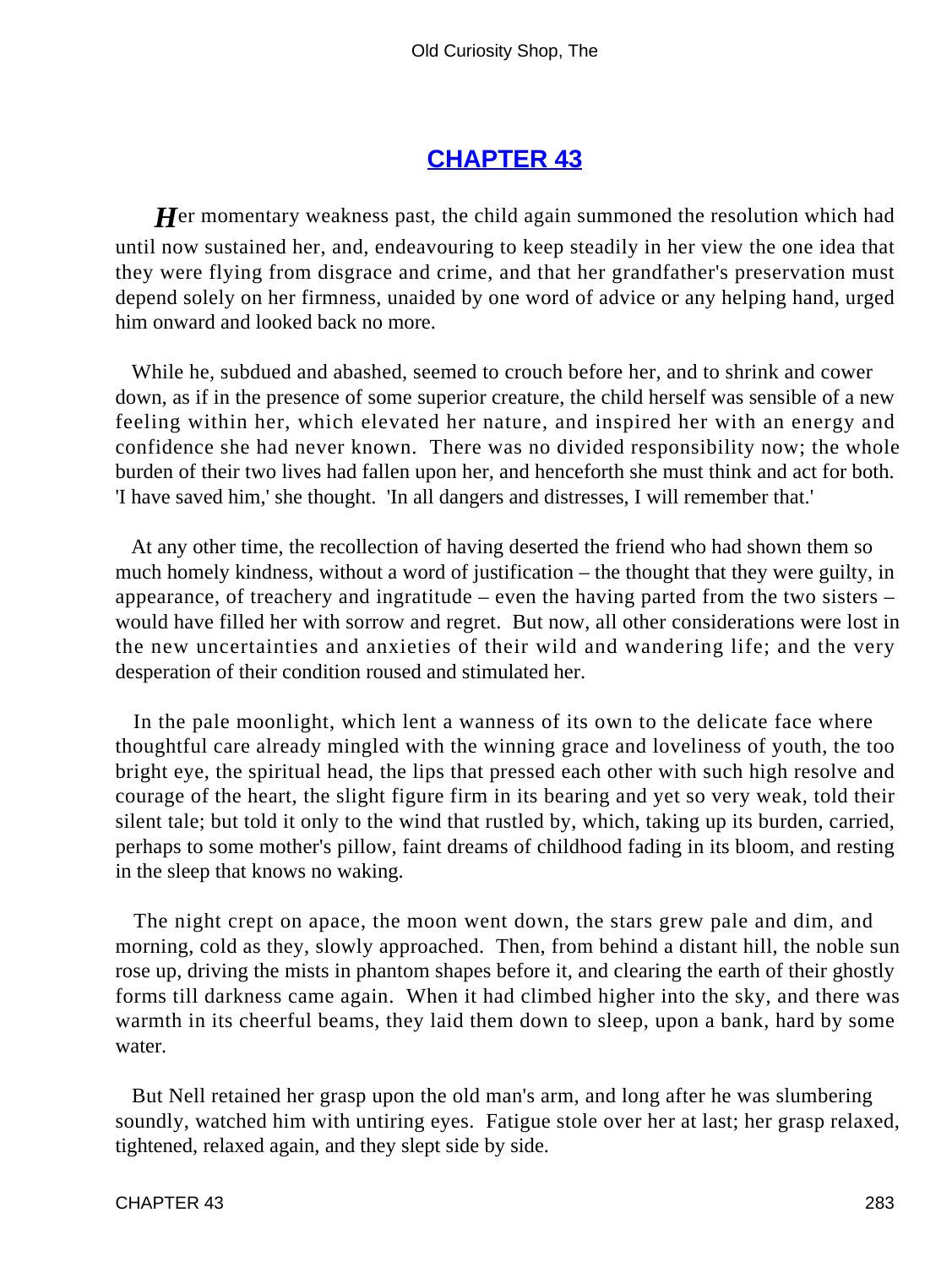### Old Curiosity Shop, The

 A confused sound of voices, mingling with her dreams, awoke her. A man of very uncouth and rough appearance was standing over them, and two of his companions were looking on, from a long heavy boat which had come close to the bank while they were sleeping. The boat had neither oar nor sail, but was towed by a couple of horses, who, with the rope to which they were harnessed slack and dripping in the water, were resting on the path.

'Holloa!' said the man roughly. 'What's the matter here?'

'We were only asleep, Sir,' said Nell. 'We have been walking all night.'

 'A pair of queer travellers to be walking all night,' observed the man who had first accosted them. 'One of you is a trifle too old for that sort of work, and the other a trifle too young. Where are you going?'

 Nell faltered, and pointed at hazard towards the West, upon which the man inquired if she meant a certain town which he named. Nell, to avoid more questioning, said 'Yes, that was the place.'

 'Where have you come from?' was the next question; and this being an easier one to answer, Nell mentioned the name of the village in which their friend the schoolmaster dwelt, as being less likely to be known to the men or to provoke further inquiry.

 'I thought somebody had been robbing and ill−using you, might be,' said the man. 'That's all. Good day.'

 Returning his salute and feeling greatly relieved by his departure, Nell looked after him as he mounted one of the horses, and the boat went on. It had not gone very far, when it stopped again, and she saw the men beckoning to her.

'Did you call to me?' said Nell, running up to them.

 'You may go with us if you like,' replied one of those in the boat. 'We're going to the same place.'

 The child hesitated for a moment. Thinking, as she had thought with great trepidation more than once before, that the men whom she had seen with her grandfather might, perhaps, in their eagerness for the booty, follow them, and regaining their influence over him, set hers at nought; and that if they went with these men, all traces of them must surely be lost at that spot; determined to accept the offer. The boat came close to the bank again, and before she had had any more time for consideration, she and her grandfather were on board, and gliding smoothly down the canal.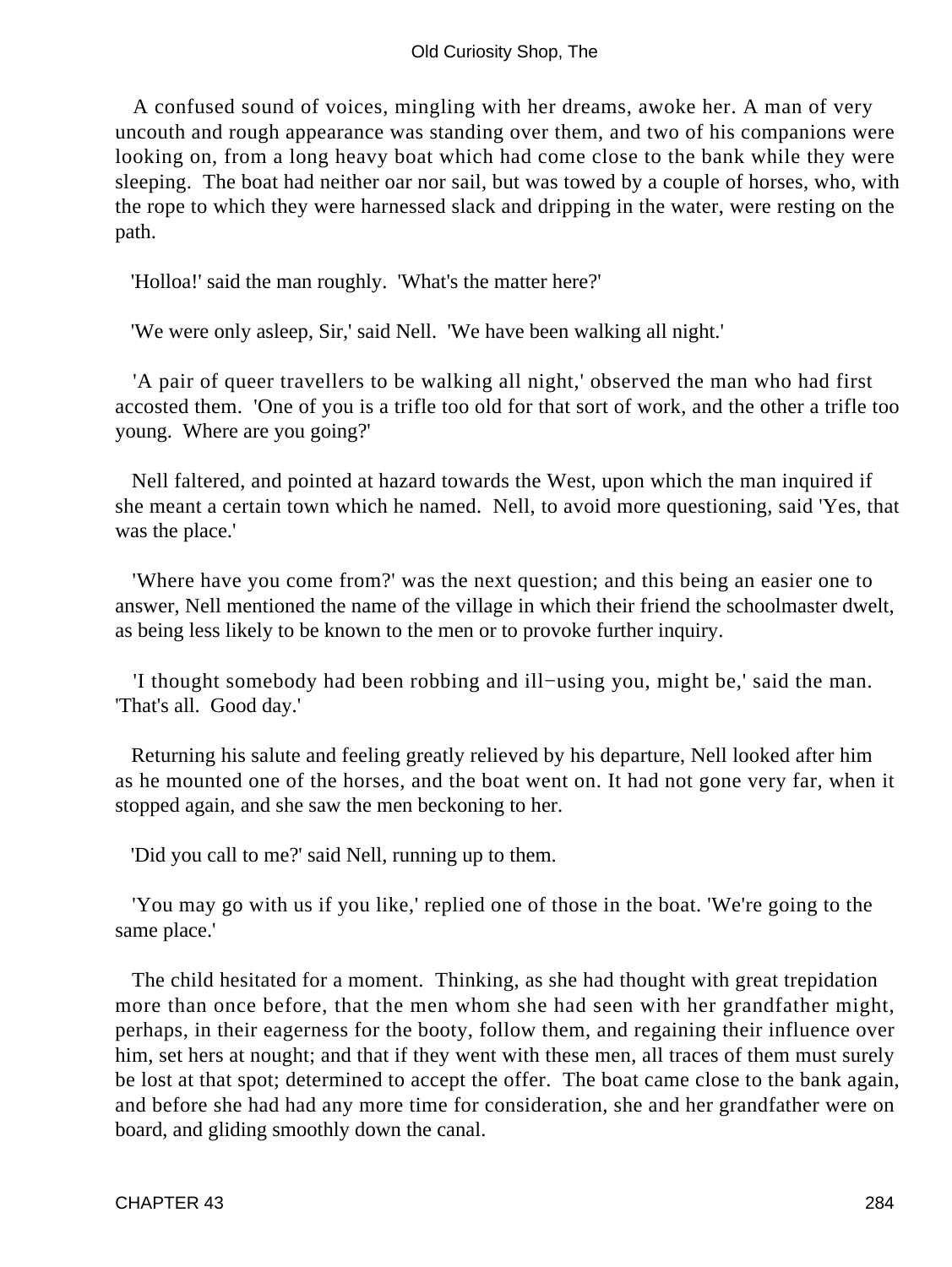The sun shone pleasantly on the bright water, which was sometimes shaded by trees, and sometimes open to a wide extent of country, intersected by running streams, and rich with wooded hills, cultivated land, and sheltered farms. Now and then, a village with its modest spire, thatched roofs, and gable−ends, would peep out from among the trees; and, more than once, a distant town, with great church towers looming through its smoke, and high factories or workshops rising above the mass of houses, would come in view, and, by the length of time it lingered in the distance, show them how slowly they travelled. Their way lay, for the most part, through the low grounds, and open plains; and except these distant places, and occasionally some men working in the fields, or lounging on the bridges under which they passed, to see them creep along, nothing encroached on their monotonous and secluded track.

 Nell was rather disheartened, when they stopped at a kind of wharf late in the afternoon, to learn from one of the men that they would not reach their place of destination until next day, and that, if she had no provision with her, she had better buy it there. She had but a few pence, having already bargained with them for some bread, but even of these it was necessary to be very careful, as they were on their way to an utterly strange place, with no resource whatever. A small loaf and a morsel of cheese, therefore, were all she could afford, and with these she took her place in the boat again, and, after half an hour's delay during which the men were drinking at the public−house, proceeded on the journey.

 They brought some beer and spirits into the boat with them, and what with drinking freely before, and again now, were soon in a fair way of being quarrelsome and intoxicated. Avoiding the small cabin, therefore, which was very dark and filthy, and to which they often invited both her and her grandfather, Nell sat in the open air with the old man by her side: listening to their boisterous hosts with a palpitating heart, and almost wishing herself safe on shore again though she should have to walk all night.

 They were, in truth, very rugged, noisy fellows, and quite brutal among themselves, though civil enough to their two passengers. Thus, when a quarrel arose between the man who was steering and his friend in the cabin, upon the question who had first suggested the propriety of offering Nell some beer, and when the quarrel led to a scuffle in which they beat each other fearfully, to her inexpressible terror, neither visited his displeasure upon her, but each contented himself with venting it on his adversary, on whom, in addition to blows, he bestowed a variety of compliments, which, happily for the child, were conveyed in terms, to her quite unintelligible. The difference was finally adjusted, by the man who had come out of the cabin knocking the other into it head first, and taking the helm into his own hands, without evincing the least discomposure himself, or causing any in his friend, who, being of a tolerably strong constitution and perfectly inured to such trifles, went to sleep as he was, with his heels upwards, and in a couple of minutes or so was snoring comfortably.

 By this time it was night again, and though the child felt cold, being but poorly clad, her anxious thoughts were far removed from her own suffering or uneasiness, and busily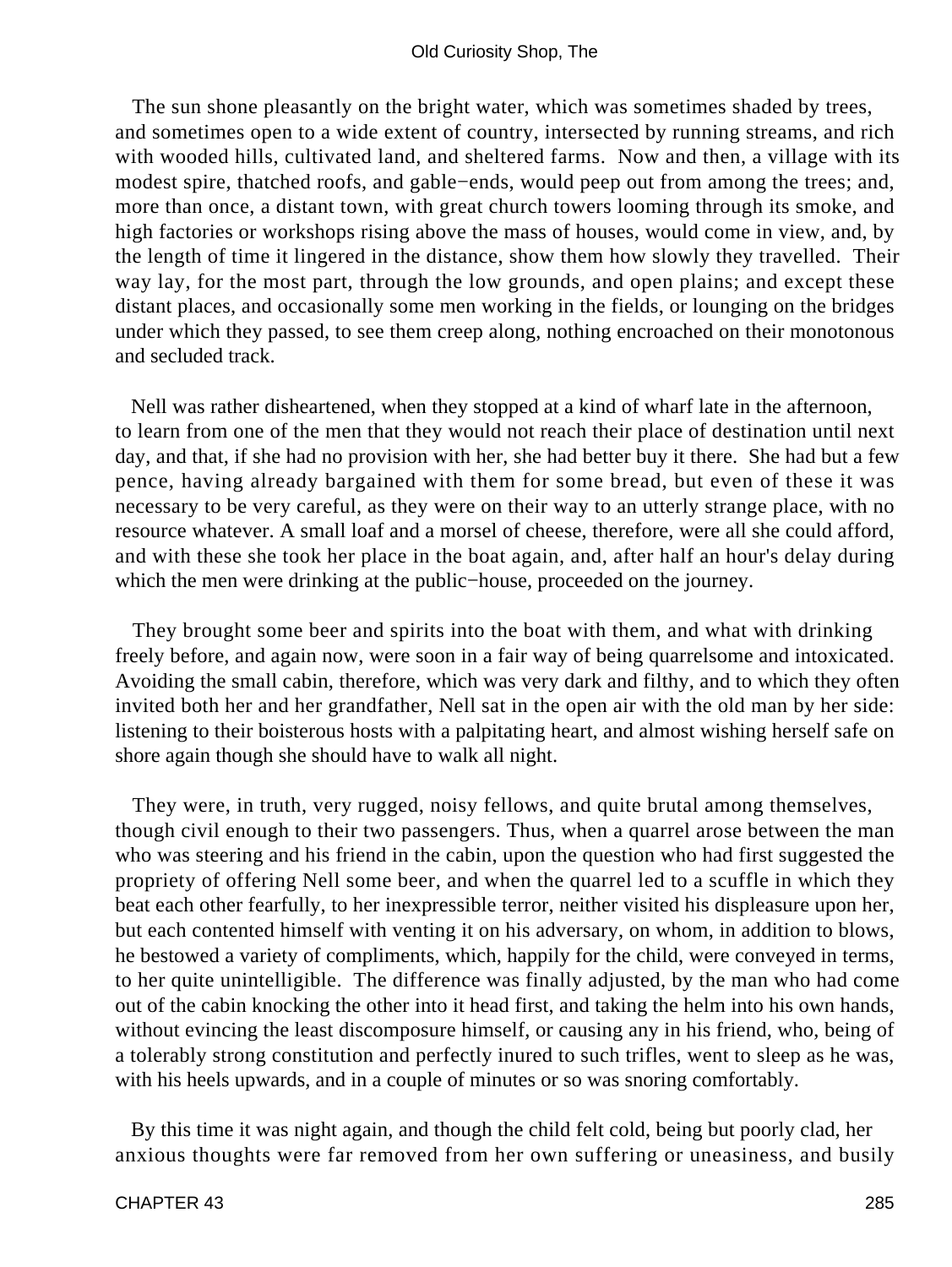engaged in endeavouring to devise some scheme for their joint subsistence. The same spirit which had supported her on the previous night, upheld and sustained her now. Her grandfather lay sleeping safely at her side, and the crime to which his madness urged him, was not committed. That was her comfort.

 How every circumstance of her short, eventful life, came thronging into her mind, as they travelled on! Slight incidents, never thought of or remembered until now; faces, seen once and ever since forgotten; words scarcely heeded at the time; scenes, of a year ago and those of yesterday, mixing up and linking themselves together; familiar places shaping themselves out in the darkness from things which, when approached, were, of all others, the most remote and most unlike them; sometimes, a strange confusion in her mind relative to the occasion of her being there, and the place to which she was going, and the people she was with; and imagination suggesting remarks and questions which sounded so plainly in her ears, that she would start, and turn, and be almost tempted to reply; – all the fancies and contradictions common in watching and excitement and restless change of place, beset the child.

 She happened, while she was thus engaged, to encounter the face of the man on deck, in whom the sentimental stage of drunkenness had now succeeded to the boisterous, and who, taking from his mouth a short pipe, quilted over with string for its longer preservation, requested that she would oblige him with a song.

 'You've got a very pretty voice, a very soft eye, and a very strong memory,' said this gentleman; 'the voice and eye I've got evidence for, and the memory's an opinion of my own. And I'm never wrong. Let me hear a song this minute.'

'I don't think I know one, sir,' returned Nell.

 'You know forty−seven songs,' said the man, with a gravity which admitted of no altercation on the subject. 'Forty−seven's your number. Let me hear one of 'em – the best. Give me a song this minute.'

 Not knowing what might be the consequences of irritating her friend, and trembling with the fear of doing so, poor Nell sang him some little ditty which she had learned in happier times, and which was so agreeable to his ear, that on its conclusion he in the same peremptory manner requested to be favoured with another, to which he was so obliging as to roar a chorus to no particular tune, and with no words at all, but which amply made up in its amazing energy for its deficiency in other respects. The noise of this vocal performance awakened the other man, who, staggering upon deck and shaking his late opponent by the hand, swore that singing was his pride and joy and chief delight, and that he desired no better entertainment. With a third call, more imperative than either of the two former, Nell felt obliged to comply, and this time a chorus was maintained not only by the two men together, but also by the third man on horseback, who being by his position debarred from a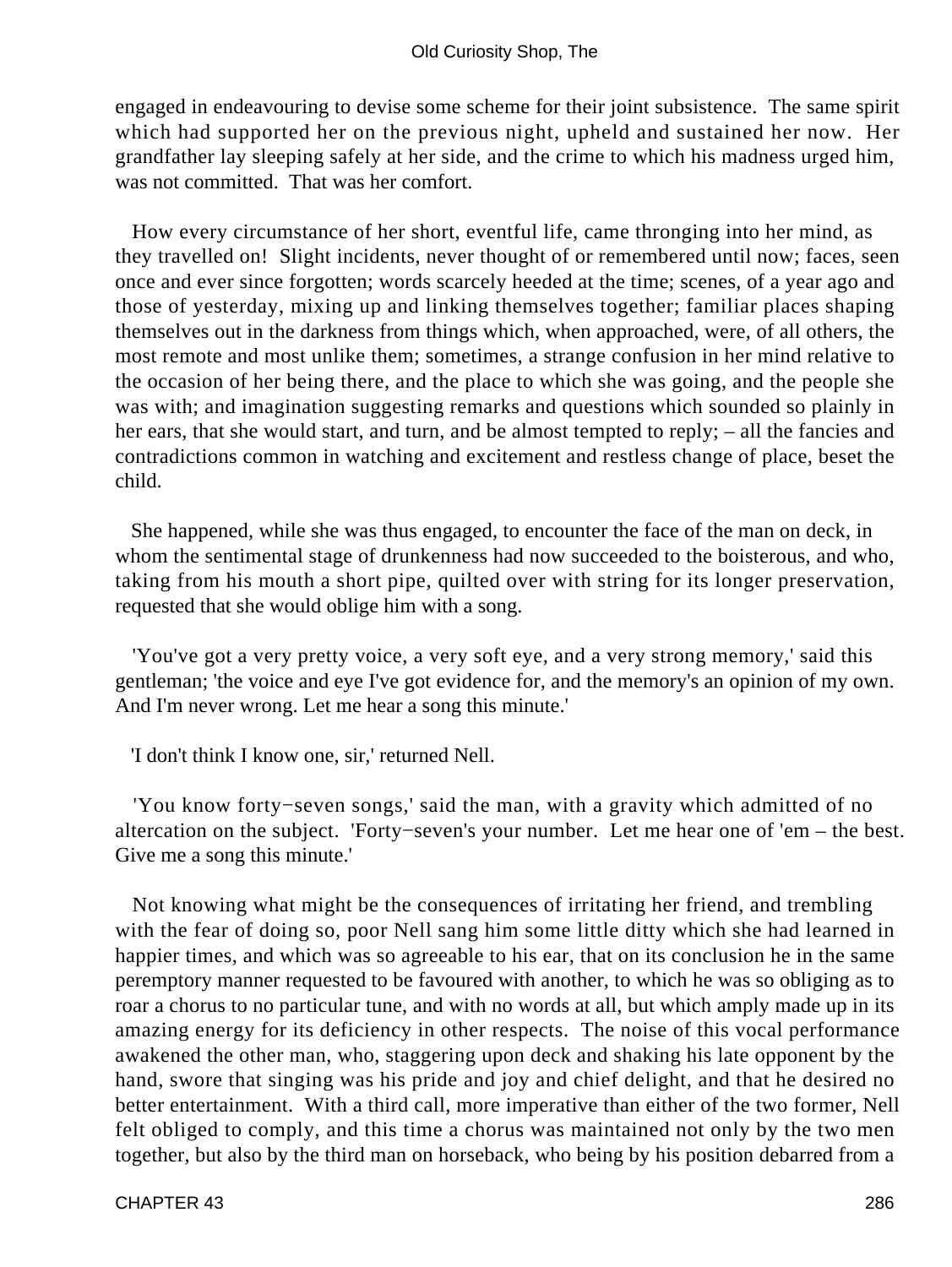nearer participation in the revels of the night, roared when his companions roared, and rent the very air. In this way, with little cessation, and singing the same songs again and again, the tired and exhausted child kept them in good humour all that night; and many a cottager, who was roused from his soundest sleep by the discordant chorus as it floated away upon the wind, hid his head beneath the bed−clothes and trembled at the sounds.

 At length the morning dawned. It was no sooner light than it began to rain heavily. As the child could not endure the intolerable vapours of the cabin, they covered her, in return for her exertions, with some pieces of sail−cloth and ends of tarpaulin, which sufficed to keep her tolerably dry and to shelter her grandfather besides. As the day advanced the rain increased. At noon it poured down more hopelessly and heavily than ever without the faintest promise of abatement.

 They had, for some time, been gradually approaching the place for which they were bound. The water had become thicker and dirtier; other barges, coming from it, passed them frequently; the paths of coal−ash and huts of staring brick, marked the vicinity of some great manufacturing town; while scattered streets and houses, and smoke from distant furnaces, indicated that they were already in the outskirts. Now, the clustered roofs, and piles of buildings, trembling with the working of engines, and dimly resounding with their shrieks and throbbings; the tall chimneys vomiting forth a black vapour, which hung in a dense ill−favoured cloud above the housetops and filled the air with gloom; the clank of hammers beating upon iron, the roar of busy streets and noisy crowds, gradually augmenting until all the various sounds blended into one and none was distinguishable for itself, announced the termination of their journey.

 The boat floated into the wharf to which it belonged. The men were occupied directly. The child and her grandfather, after waiting in vain to thank them or ask them whither they should go, passed through a dirty lane into a crowded street, and stood, amid its din and tumult, and in the pouring rain, as strange, bewildered, and confused, as if they had lived a thousand years before, and were raised from the dead and placed there by a miracle.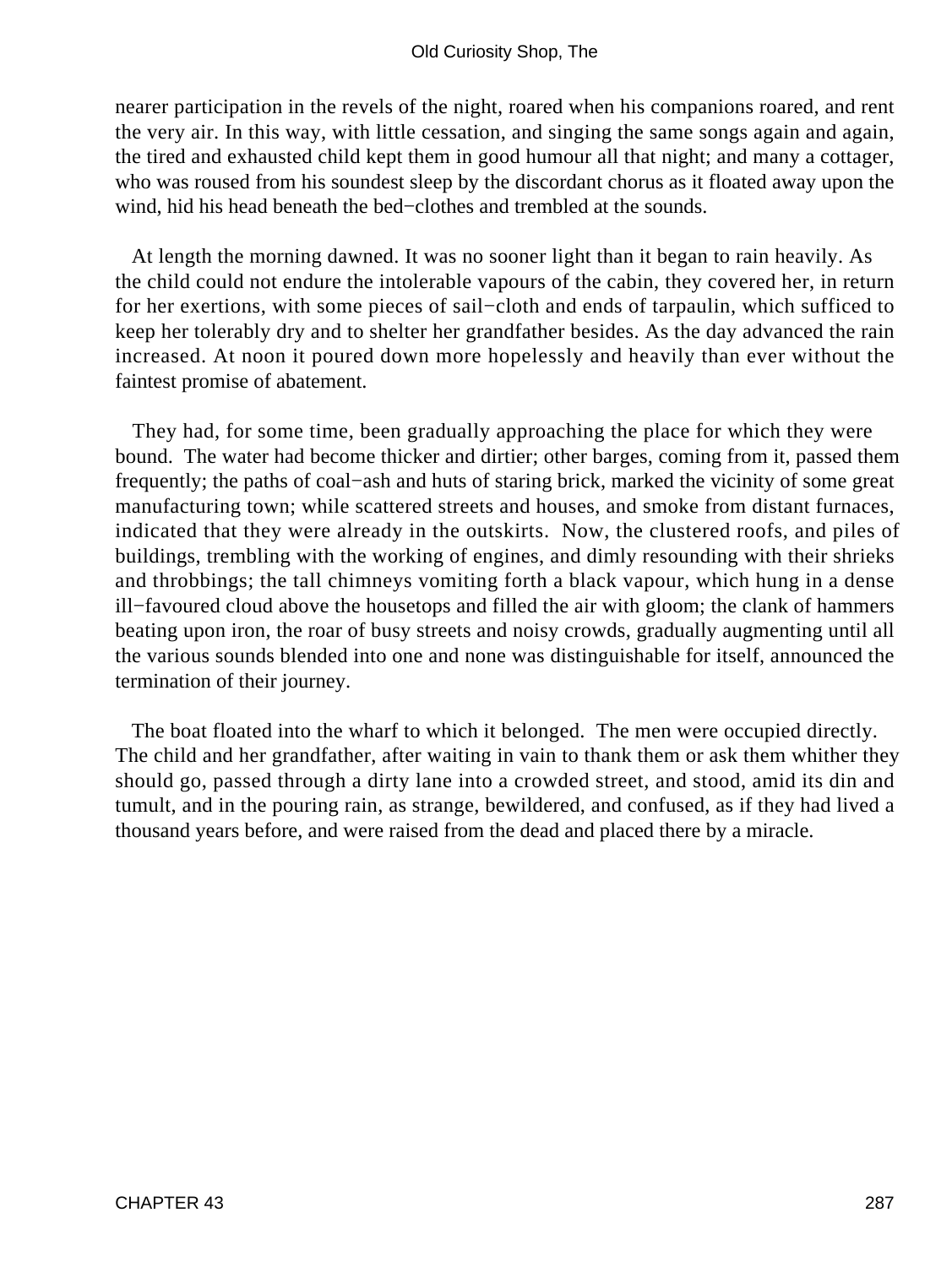#### **[CHAPTER 44](#page-496-0)**

**The throng of people hurried by, in two opposite streams, with no symptom of** cessation or exhaustion; intent upon their own affairs; and undisturbed in their business speculations, by the roar of carts and waggons laden with clashing wares, the slipping of horses' feet upon the wet and greasy pavement, the rattling of the rain on windows and umbrella−tops, the jostling of the more impatient passengers, and all the noise and tumult of a crowded street in the high tide of its occupation: while the two poor strangers, stunned and bewildered by the hurry they beheld but had no part in, looked mournfully on; feeling, amidst the crowd, a solitude which has no parallel but in the thirst of the shipwrecked mariner, who, tost to and fro upon the billows of a mighty ocean, his red eyes blinded by looking on the water which hems him in on every side, has not one drop to cool his burning tongue.

 They withdrew into a low archway for shelter from the rain, and watched the faces of those who passed, to find in one among them a ray of encouragement or hope. Some frowned, some smiled, some muttered to themselves, some made slight gestures, as if anticipating the conversation in which they would shortly be engaged, some wore the cunning look of bargaining and plotting, some were anxious and eager, some slow and dull; in some countenances, were written gain; in others, loss. It was like being in the confidence of all these people to stand quietly there, looking into their faces as they flitted past. In busy places, where each man has an object of his own, and feels assured that every other man has his, his character and purpose are written broadly in his face. In the public walks and lounges of a town, people go to see and to be seen, and there the same expression, with little variety, is repeated a hundred times. The working−day faces come nearer to the truth, and let it out more plainly.

 Falling into that kind of abstraction which such a solitude awakens, the child continued to gaze upon the passing crowd with a wondering interest, amounting almost to a temporary forgetfulness of her own condition. But cold, wet, hunger, want of rest, and lack of any place in which to lay her aching head, soon brought her thoughts back to the point whence they had strayed. No one passed who seemed to notice them, or to whom she durst appeal. After some time, they left their place of refuge from the weather, and mingled with the concourse.

 Evening came on. They were still wandering up and down, with fewer people about them, but with the same sense of solitude in their own breasts, and the same indifference from all around. The lights in the streets and shops made them feel yet more desolate, for with their help, night and darkness seemed to come on faster. Shivering with the cold and damp, ill in body, and sick to death at heart, the child needed her utmost firmness and resolution even to creep along.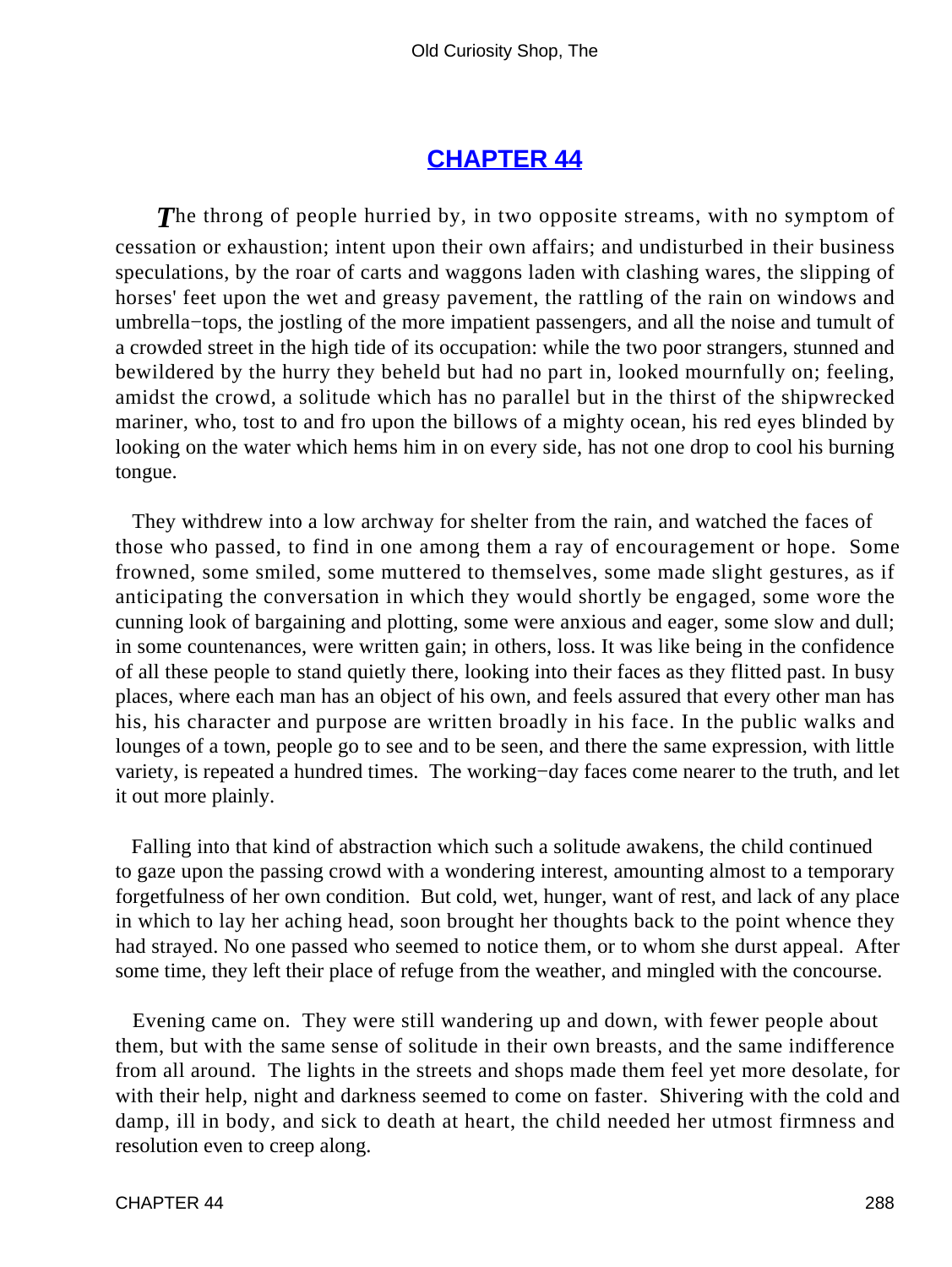Why had they ever come to this noisy town, when there were peaceful country places, in which, at least, they might have hungered and thirsted, with less suffering than in its squalid strife! They were but an atom, here, in a mountain heap of misery, the very sight of which increased their hopelessness and suffering.

 The child had not only to endure the accumulated hardships of their destitute condition, but to bear the reproaches of her grandfather, who began to murmur at having been led away from their late abode, and demand that they should return to it. Being now penniless, and no relief or prospect of relief appearing, they retraced their steps through the deserted streets, and went back to the wharf, hoping to find the boat in which they had come, and to be allowed to sleep on board that night. But here again they were disappointed, for the gate was closed, and some fierce dogs, barking at their approach, obliged them to retreat.

 'We must sleep in the open air to−night, dear,' said the child in a weak voice, as they turned away from this last repulse; 'and to−morrow we will beg our way to some quiet part of the country, and try to earn our bread in very humble work.'

 'Why did you bring me here?' returned the old man fiercely. 'I cannot bear these close eternal streets. We came from a quiet part. Why did you force me to leave it?'

 'Because I must have that dream I told you of, no more,' said the child, with a momentary firmness that lost itself in tears; 'and we must live among poor people, or it will come again. Dear grandfather, you are old and weak, I know; but look at me. I never will complain if you will not, but I have some suffering indeed.'

 'Ah! poor, houseless, wandering, motherless child!' cried the old man, clasping his hands and gazing as if for the first time upon her anxious face, her travel−stained dress, and bruised and swollen feet; 'has all my agony of care brought her to this at last! Was I a happy man once, and have I lost happiness and all I had, for this!'

 'If we were in the country now,' said the child, with assumed cheerfulness, as they walked on looking about them for a shelter, we should find some good old tree, stretching out his green arms as if he loved us, and nodding and rustling as if he would have us fall asleep, thinking of him while he watched. Please God, we shall be there soon – to−morrow or next day at the farthest – and in the meantime let us think, dear, that it was a good thing we came here; for we are lost in the crowd and hurry of this place, and if any cruel people should pursue us, they could surely never trace us further. There's comfort in that. And here's a deep old doorway – very dark, but quite dry, and warm too, for the wind don't blow in here – What's that!'

 Uttering a half shriek, she recoiled from a black figure which came suddenly out of the dark recess in which they were about to take refuge, and stood still, looking at them.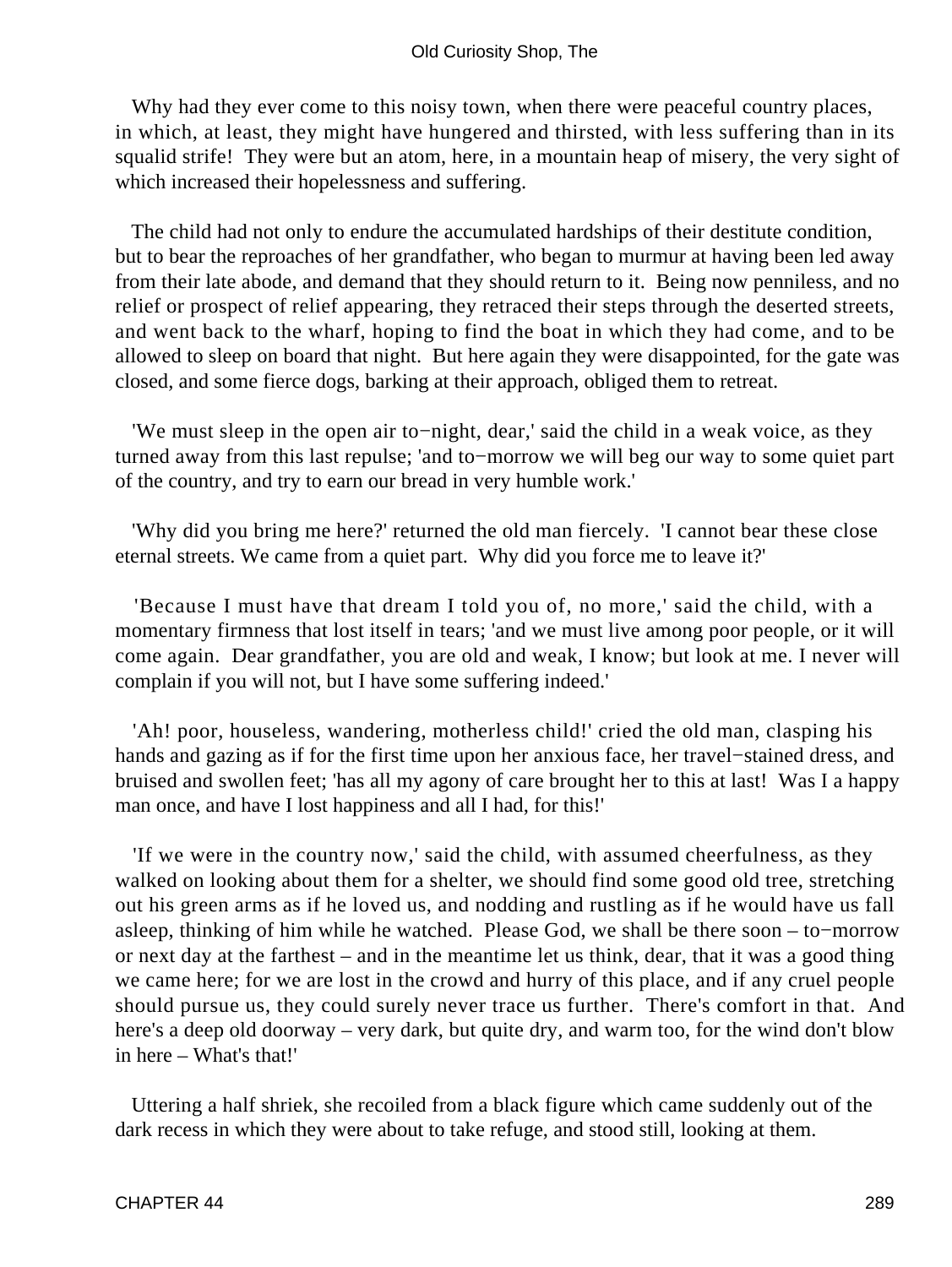'Speak again,' it said; 'do I know the voice?'

 'No,' replied the child timidly; 'we are strangers, and having no money for a night's lodging, were going to rest here.'

 There was a feeble lamp at no great distance; the only one in the place, which was a kind of square yard, but sufficient to show how poor and mean it was. To this, the figure beckoned them; at the same time drawing within its rays, as if to show that it had no desire to conceal itself or take them at an advantage. The form was that of a man, miserably clad and begrimed with smoke, which, perhaps by its contrast with the natural colour of his skin, made him look paler than he really was. That he was naturally of a very wan and pallid aspect, however, his hollow cheeks, sharp features, and sunken eyes, no less than a certain look of patient endurance, sufficiently testified. His voice was harsh by nature, but not brutal; and though his face, besides possessing the characteristics already mentioned, was overshadowed by a quantity of long dark hair, its expression was neither ferocious nor bad.

 'How came you to think of resting there?' he said. 'Or how,' he added, looking more attentively at the child, 'do you come to want a place of rest at this time of night?'

'Our misfortunes,' the grandfather answered, 'are the cause.'

 'Do you know,' said the man, looking still more earnestly at Nell, 'how wet she is, and that the damp streets are not a place for her?'

'I know it well, God help me,' he replied. 'What can I do!'

 The man looked at Nell again, and gently touched her garments, from which the rain was running off in little streams. 'I can give you warmth,' he said, after a pause; 'nothing else. Such lodging as I have, is in that house,' pointing to the doorway from which he had emerged, 'but she is safer and better there than here. The fire is in a rough place, but you can pass the night beside it safely, if you'll trust yourselves to me. You see that red light yonder?'

 They raised their eyes, and saw a lurid glare hanging in the dark sky; the dull reflection of some distant fire.

 'It's not far,' said the man. 'Shall I take you there? You were going to sleep upon cold bricks; I can give you a bed of warm ashes – nothing better.'

 Without waiting for any further reply than he saw in their looks, he took Nell in his arms, and bade the old man follow.

 Carrying her as tenderly, and as easily too, as if she had been an infant, and showing himself both swift and sure of foot, he led the way through what appeared to be the poorest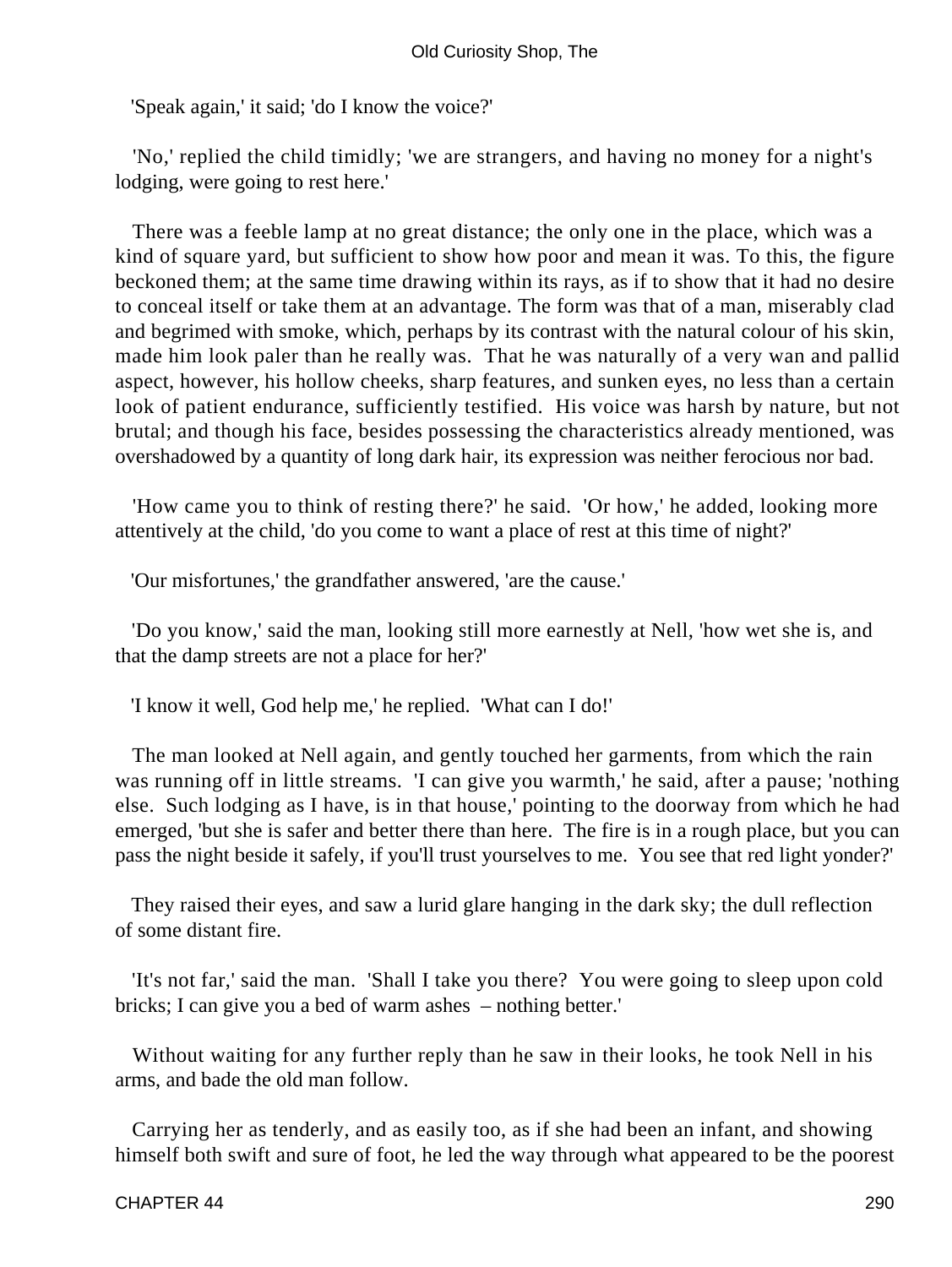and most wretched quarter of the town; and turning aside to avoid the overflowing kennels or running waterspouts, but holding his course, regardless of such obstructions, and making his way straight through them. They had proceeded thus, in silence, for some quarter of an hour, and had lost sight of the glare to which he had pointed, in the dark and narrow ways by which they had come, when it suddenly burst upon them again, streaming up from the high chimney of a building close before them.

 'This is the place,' he said, pausing at a door to put Nell down and take her hand. 'Don't be afraid. There's nobody here will harm you.'

 It needed a strong confidence in this assurance to induce them to enter, and what they saw inside did not diminish their apprehension and alarm. In a large and lofty building, supported by pillars of iron, with great black apertures in the upper walls, open to the external air; echoing to the roof with the beating of hammers and roar of furnaces, mingled with the hissing of red−hot metal plunged in water, and a hundred strange unearthly noises never heard elsewhere; in this gloomy place, moving like demons among the flame and smoke, dimly and fitfully seen, flushed and tormented by the burning fires, and wielding great weapons, a faulty blow from any one of which must have crushed some workman's skull, a number of men laboured like giants. Others, reposing upon heaps of coals or ashes, with their faces turned to the black vault above, slept or rested from their toil. Others again, opening the white−hot furnace−doors, cast fuel on the flames, which came rushing and roaring forth to meet it, and licked it up like oil. Others drew forth, with clashing noise, upon the ground, great sheets of glowing steel, emitting an insupportable heat, and a dull deep light like that which reddens in the eyes of savage beasts.

 Through these bewildering sights and deafening sounds, their conductor led them to where, in a dark portion of the building, one furnace burnt by night and day – so, at least, they gathered from the motion of his lips, for as yet they could only see him speak: not hear him. The man who had been watching this fire, and whose task was ended for the present, gladly withdrew, and left them with their friend, who, spreading Nell's little cloak upon a heap of ashes, and showing her where she could hang her outer−clothes to dry, signed to her and the old man to lie down and sleep. For himself, he took his station on a rugged mat before the furnace−door, and resting his chin upon his hands, watched the flame as it shone through the iron chinks, and the white ashes as they fell into their bright hot grave below.

 The warmth of her bed, hard and humble as it was, combined with the great fatigue she had undergone, soon caused the tumult of the place to fall with a gentler sound upon the child's tired ears, and was not long in lulling her to sleep. The old man was stretched beside her, and with her hand upon his neck she lay and dreamed.

 It was yet night when she awoke, nor did she know how long, or for how short a time, she had slept. But she found herself protected, both from any cold air that might find its way into the building, and from the scorching heat, by some of the workmen's clothes; and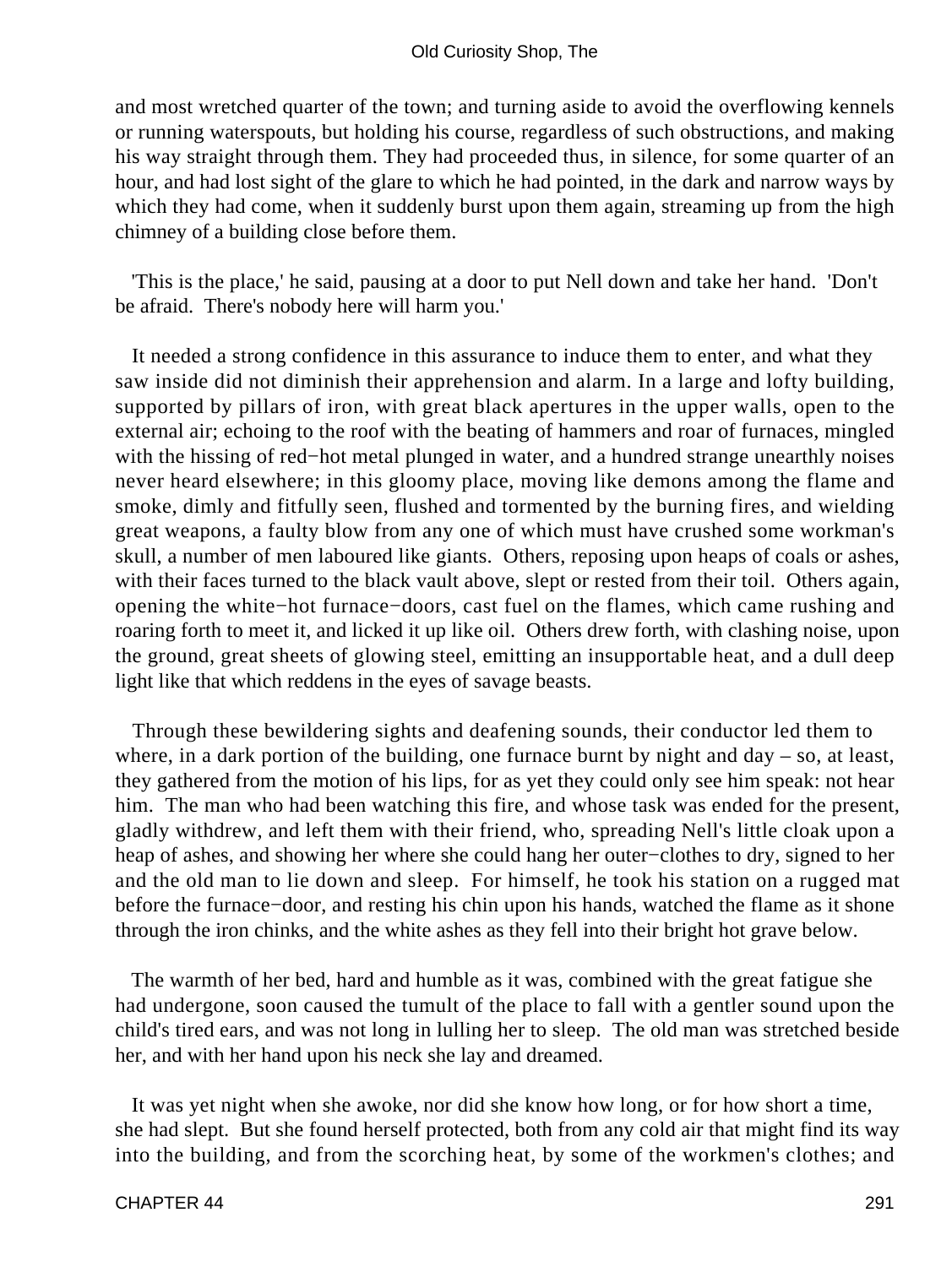glancing at their friend saw that he sat in exactly the same attitude, looking with a fixed earnestness of attention towards the fire, and keeping so very still that he did not even seem to breathe. She lay in the state between sleeping and waking, looking so long at his motionless figure that at length she almost feared he had died as he sat there; and softly rising and drawing close to him, ventured to whisper in his ear.

 He moved, and glancing from her to the place she had lately occupied, as if to assure himself that it was really the child so near him, looked inquiringly into her face.

 'I feared you were ill,' she said. 'The other men are all in motion, and you are so very quiet.'

 'They leave me to myself,' he replied. 'They know my humour. They laugh at me, but don't harm me in it. See yonder there – that's my friend.'

'The fire?' said the child.

 'It has been alive as long as I have,' the man made answer. 'We talk and think together all night long.'

 The child glanced quickly at him in her surprise, but he had turned his eyes in their former direction, and was musing as before.

 'It's like a book to me,' he said – 'the only book I ever learned to read; and many an old story it tells me. It's music, for I should know its voice among a thousand, and there are other voices in its roar. It has its pictures too. You don't know how many strange faces and different scenes I trace in the red−hot coals. It's my memory, that fire, and shows me all my life.'

 The child, bending down to listen to his words, could not help remarking with what brightened eyes he continued to speak and muse.

 'Yes,' he said, with a faint smile, 'it was the same when I was quite a baby, and crawled about it, till I fell asleep. My father watched it then.'

'Had you no mother?' asked the child.

 'No, she was dead. Women work hard in these parts. She worked herself to death they told me, and, as they said so then, the fire has gone on saying the same thing ever since. I suppose it was true. I have always believed it.'

'Were you brought up here, then?' said the child.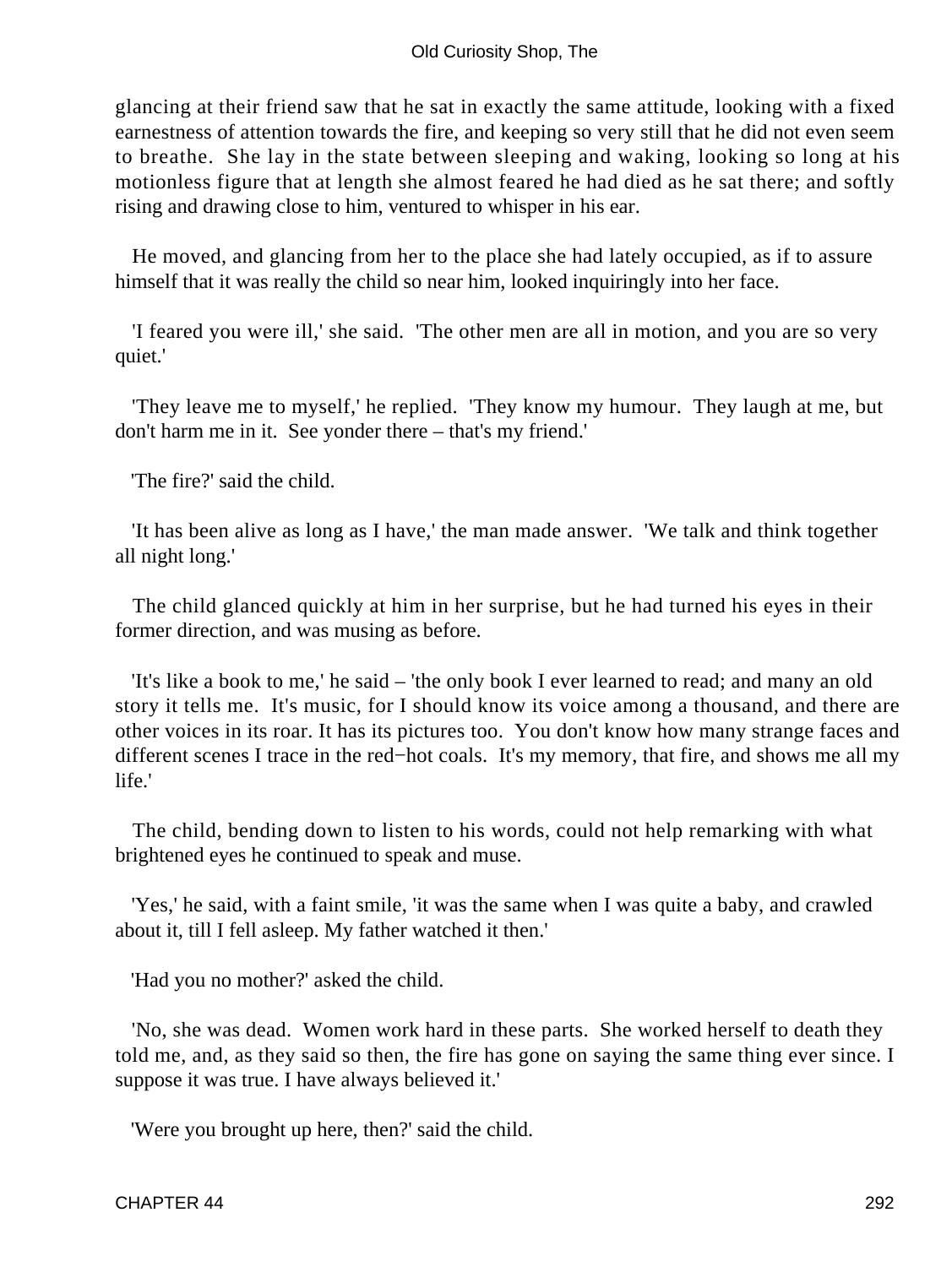'Summer and winter,' he replied. 'Secretly at first, but when they found it out, they let him keep me here. So the fire nursed me – the same fire. It has never gone out.'

'You are fond of it?' said the child.

 'Of course I am. He died before it. I saw him fall down – just there, where those ashes are burning now – and wondered, I remember, why it didn't help him.'

'Have you been here ever since?' asked the child.

 'Ever since I came to watch it; but there was a while between, and a very cold dreary while it was. It burned all the time though, and roared and leaped when I came back, as it used to do in our play days. You may guess, from looking at me, what kind of child I was, but for all the difference between us I was a child, and when I saw you in the street to−night, you put me in mind of myself, as I was after he died, and made me wish to bring you to the fire. I thought of those old times again, when I saw you sleeping by it. You should be sleeping now. Lie down again, poor child, lie down again!'

With that, he led her to her rude couch, and covering her with the clothes with which she had found herself enveloped when she woke, returned to his seat, whence he moved no more unless to feed the furnace, but remained motionless as a statue. The child continued to watch him for a little time, but soon yielded to the drowsiness that came upon her, and, in the dark strange place and on the heap of ashes, slept as peacefully as if the room had been a palace chamber, and the bed, a bed of down.

 When she awoke again, broad day was shining through the lofty openings in the walls, and, stealing in slanting rays but midway down, seemed to make the building darker than it had been at night. The clang and tumult were still going on, and the remorseless fires were burning fiercely as before; for few changes of night and day brought rest or quiet there.

 Her friend parted his breakfast – a scanty mess of coffee and some coarse bread – with the child and her grandfather, and inquired whither they were going. She told him that they sought some distant country place remote from towns or even other villages, and with a faltering tongue inquired what road they would do best to take.

 'I know little of the country,' he said, shaking his head, 'for such as I, pass all our lives before our furnace doors, and seldom go forth to breathe. But there are such places yonder.'

'And far from here?' said Nell.

 'Aye surely. How could they be near us, and be green and fresh? The road lies, too, through miles and miles, all lighted up by fires like ours – a strange black road, and one that would frighten you by night.'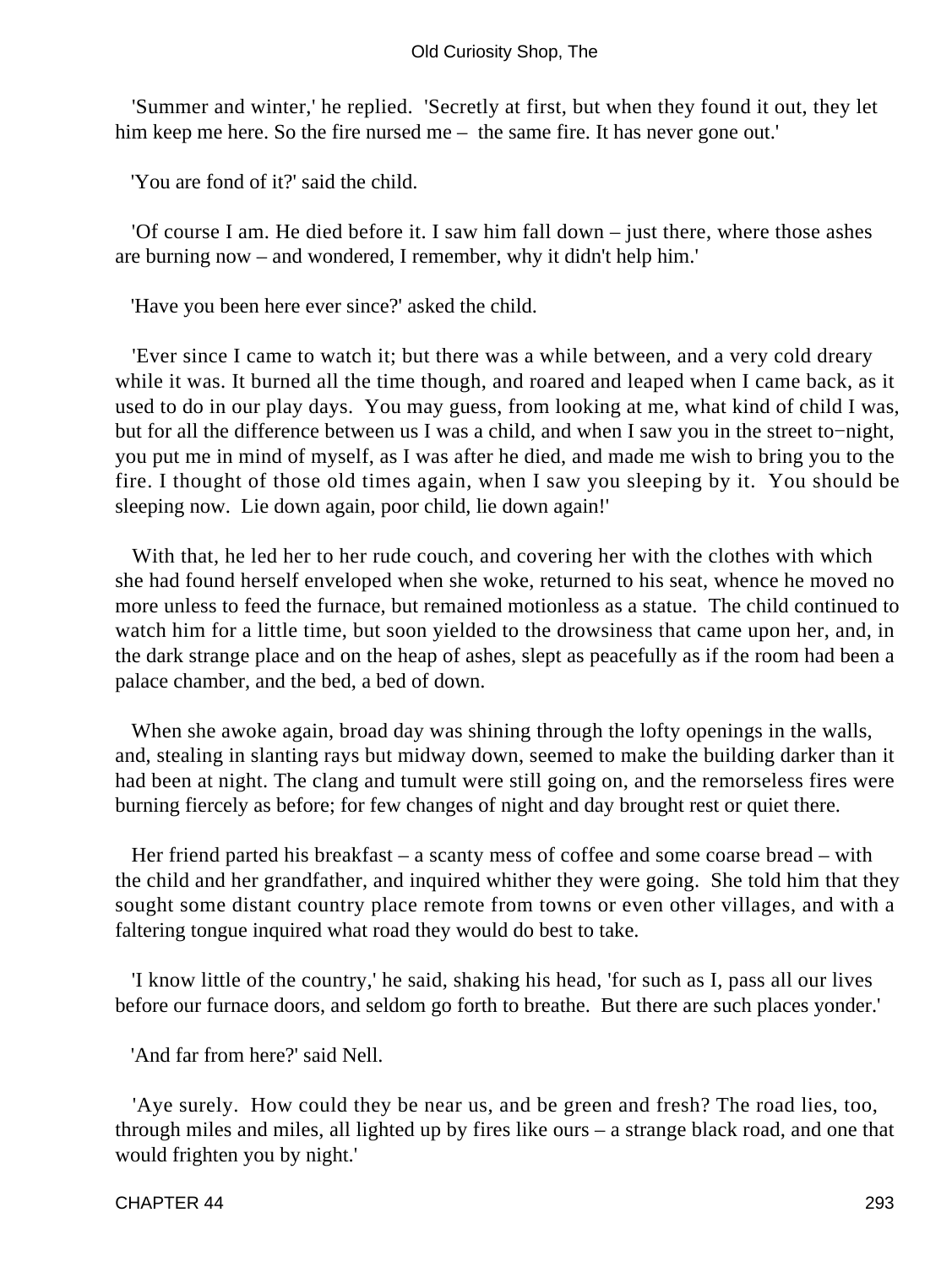'We are here and must go on,' said the child boldly; for she saw that the old man listened with anxious ears to this account.

'Rough people – paths never made for little feet like yours – a dismal blighted way – is there no turning back, my child!'

 'There is none,' cried Nell, pressing forward. 'If you can direct us, do. If not, pray do not seek to turn us from our purpose. Indeed you do not know the danger that we shun, and how right and true we are in flying from it, or you would not try to stop us, I am sure you would not.'

 'God forbid, if it is so!' said their uncouth protector, glancing from the eager child to her grandfather, who hung his head and bent his eyes upon the ground. 'I'll direct you from the door, the best I can. I wish I could do more.'

 He showed them, then, by which road they must leave the town, and what course they should hold when they had gained it. He lingered so long on these instructions, that the child, with a fervent blessing, tore herself away, and stayed to hear no more.

 But, before they had reached the corner of the lane, the man came running after them, and, pressing her hand, left something in it – two old, battered, smoke−encrusted penny pieces. Who knows but they shone as brightly in the eyes of angels, as golden gifts that have been chronicled on tombs?

 And thus they separated; the child to lead her sacred charge farther from guilt and shame; the labourer to attach a fresh interest to the spot where his guests had slept, and read new histories in his furnace fire.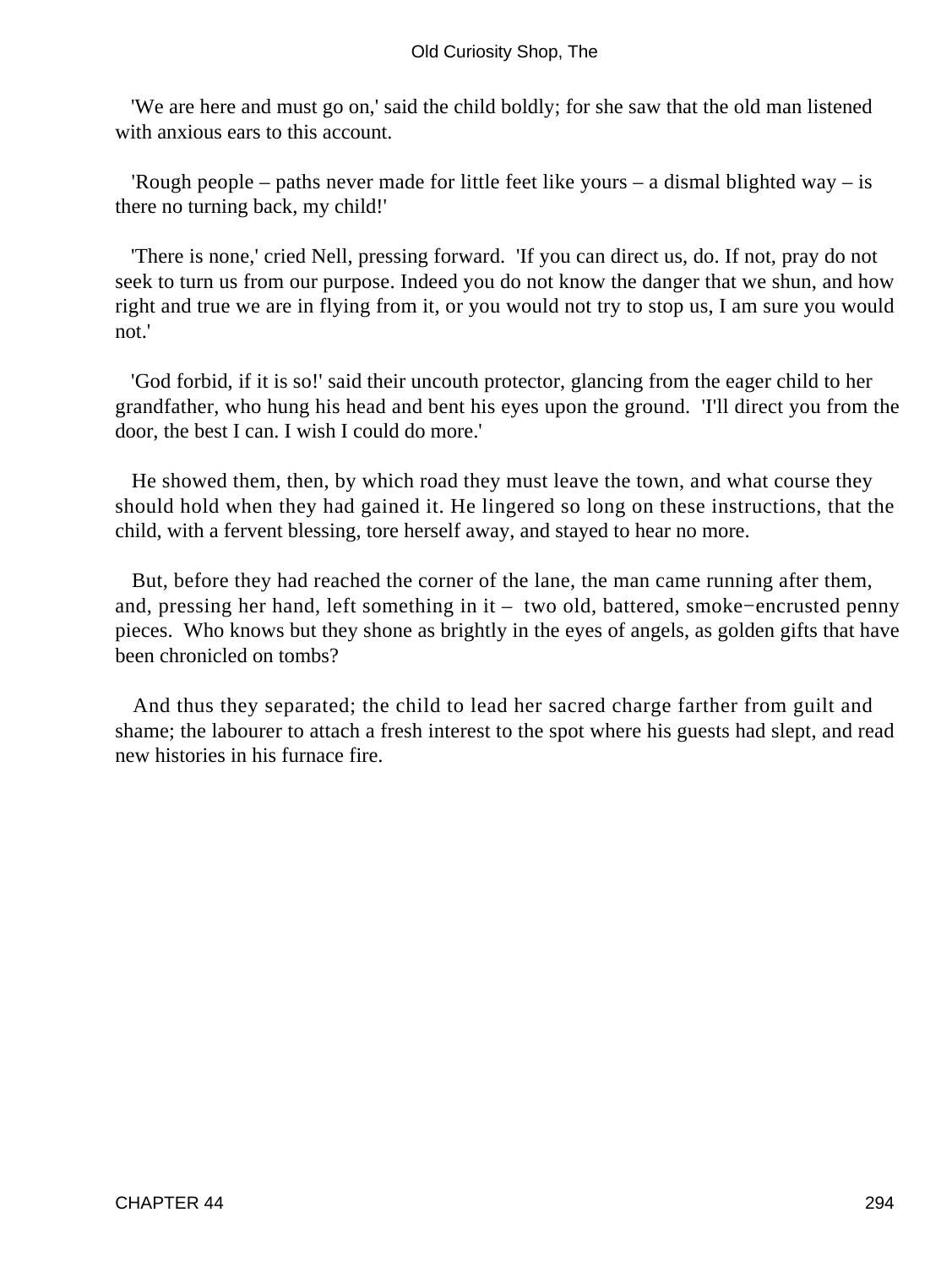## **[CHAPTER 45](#page-496-0)**

*I*n all their journeying, they had never longed so ardently, they had never so pined and wearied, for the freedom of pure air and open country, as now. No, not even on that memorable morning, when, deserting their old home, they abandoned themselves to the mercies of a strange world, and left all the dumb and senseless things they had known and loved, behind – not even then, had they so yearned for the fresh solitudes of wood, hillside, and field, as now, when the noise and dirt and vapour, of the great manufacturing town reeking with lean misery and hungry wretchedness, hemmed them in on every side, and seemed to shut out hope, and render escape impossible.

 'Two days and nights!' thought the child. 'He said two days and nights we should have to spend among such scenes as these. Oh! if we live to reach the country once again, if we get clear of these dreadful places, though it is only to lie down and die, with what a grateful heart I shall thank God for so much mercy!'

With thoughts like this, and with some vague design of travelling to a great distance among streams and mountains, where only very poor and simple people lived, and where they might maintain themselves by very humble helping work in farms, free from such terrors as that from which they fled – the child, with no resource but the poor man's gift, and no encouragement but that which flowed from her own heart, and its sense of the truth and right of what she did, nerved herself to this last journey and boldly pursued her task.

 'We shall be very slow to−day, dear,' she said, as they toiled painfully through the streets; 'my feet are sore, and I have pains in all my limbs from the wet of yesterday. I saw that he looked at us and thought of that, when he said how long we should be upon the road.'

 'It was a dreary way he told us of,' returned her grandfather, piteously. 'Is there no other road? Will you not let me go some other way than this?'

 'Places lie beyond these,' said the child, firmly, 'where we may live in peace, and be tempted to do no harm. We will take the road that promises to have that end, and we would not turn out of it, if it were a hundred times worse than our fears lead us to expect. We would not, dear, would we?'

 'No,' replied the old man, wavering in his voice, no less than in his manner. 'No. Let us go on. I am ready. I am quite ready, Nell.'

 The child walked with more difficulty than she had led her companion to expect, for the pains that racked her joints were of no common severity, and every exertion increased them.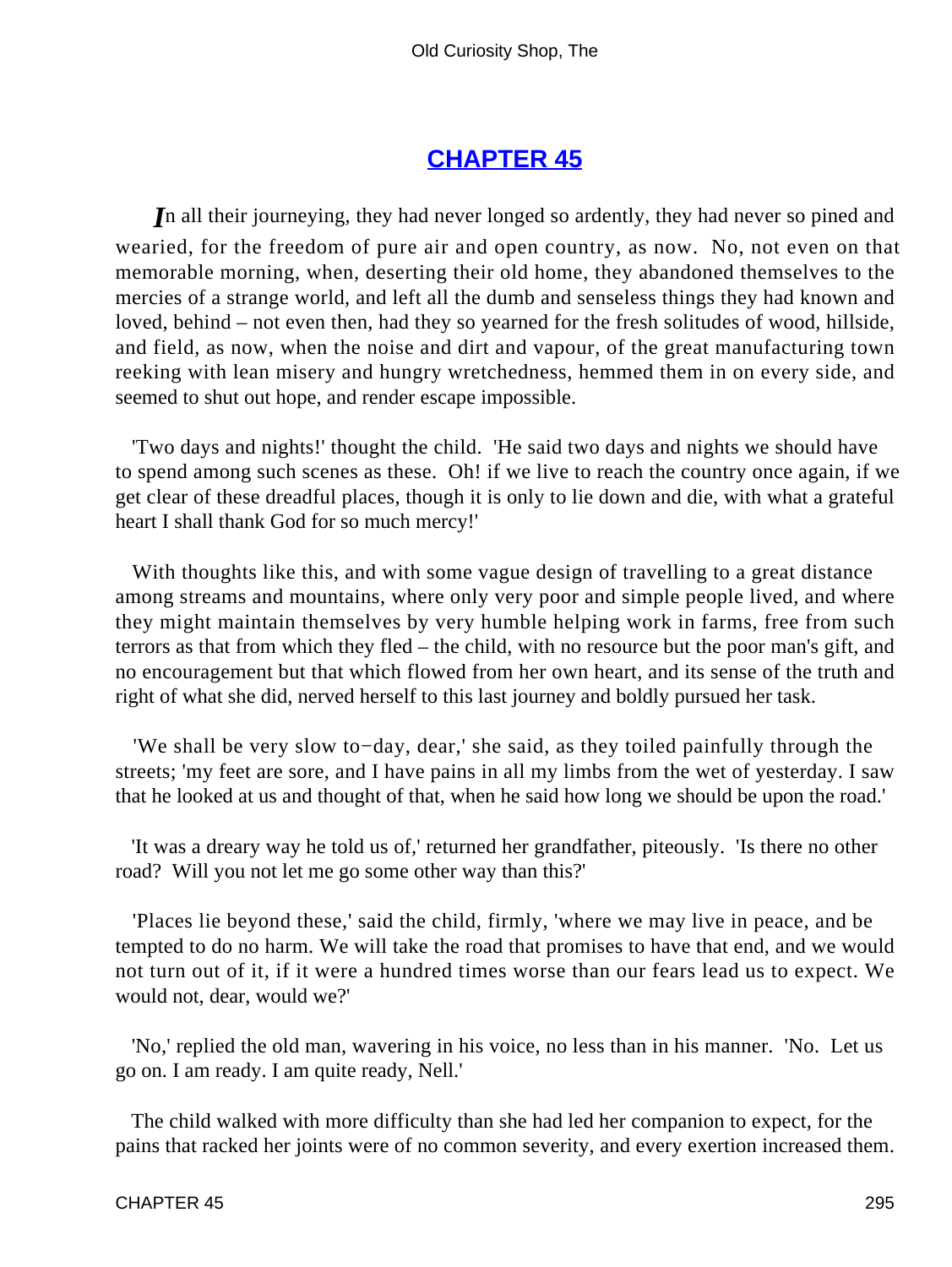But they wrung from her no complaint, or look of suffering; and, though the two travellers proceeded very slowly, they did proceed. Clearing the town in course of time, they began to feel that they were fairly on their way.

 A long suburb of red brick houses – some with patches of garden−ground, where coal−dust and factory smoke darkened the shrinking leaves, and coarse rank flowers, and where the struggling vegetation sickened and sank under the hot breath of kiln and furnace, making them by its presence seem yet more blighting and unwholesome than in the town itself – a long, flat, straggling suburb passed, they came, by slow degrees, upon a cheerless region, where not a blade of grass was seen to grow, where not a bud put forth its promise in the spring, where nothing green could live but on the surface of the stagnant pools, which here and there lay idly sweltering by the black road−side.

 Advancing more and more into the shadow of this mournful place, its dark depressing influence stole upon their spirits, and filled them with a dismal gloom. On every side, and far as the eye could see into the heavy distance, tall chimneys, crowding on each other, and presenting that endless repetition of the same dull, ugly form, which is the horror of oppressive dreams, poured out their plague of smoke, obscured the light, and made foul the melancholy air. On mounds of ashes by the wayside, sheltered only by a few rough boards, or rotten pent−house roofs, strange engines spun and writhed like tortured creatures; clanking their iron chains, shrieking in their rapid whirl from time to time as though in torment unendurable, and making the ground tremble with their agonies. Dismantled houses here and there appeared, tottering to the earth, propped up by fragments of others that had fallen down, unroofed, windowless, blackened, desolate, but yet inhabited. Men, women, children, wan in their looks and ragged in attire, tended the engines, fed their tributary fire, begged upon the road, or scowled half−naked from the doorless houses. Then came more of the wrathful monsters, whose like they almost seemed to be in their wildness and their untamed air, screeching and turning round and round again; and still, before, behind, and to the right and left, was the same interminable perspective of brick towers, never ceasing in their black vomit, blasting all things living or inanimate, shutting out the face of day, and closing in on all these horrors with a dense dark cloud.

 But night−time in this dreadful spot! – night, when the smoke was changed to fire; when every chimney spirited up its flame; and places, that had been dark vaults all day, now shone red−hot, with figures moving to and fro within their blazing jaws, and calling to one another with hoarse cries – night, when the noise of every strange machine was aggravated by the darkness; when the people near them looked wilder and more savage; when bands of unemployed labourers paraded the roads, or clustered by torch−light round their leaders, who told them, in stern language, of their wrongs, and urged them on to frightful cries and threats; when maddened men, armed with sword and firebrand, spurning the tears and prayers of women who would restrain them, rushed forth on errands of terror and destruction, to work no ruin half so surely as their own – night, when carts came rumbling by, filled with rude coffins (for contagious disease and death had been busy with the living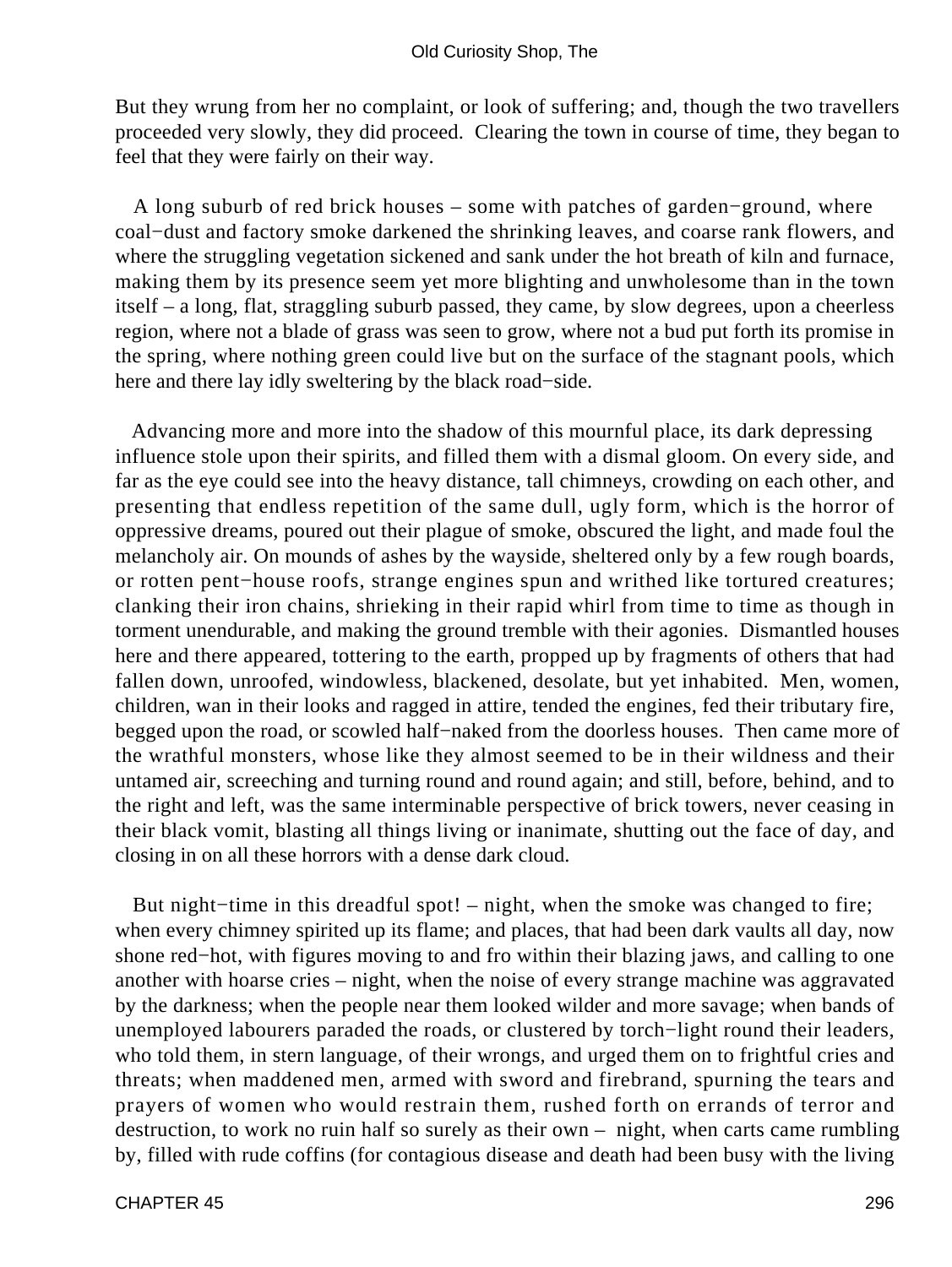crops); when orphans cried, and distracted women shrieked and followed in their wake – night, when some called for bread, and some for drink to drown their cares, and some with tears, and some with staggering feet, and some with bloodshot eyes, went brooding home – night, which, unlike the night that Heaven sends on earth, brought with it no peace, nor quiet, nor signs of blessed sleep – who shall tell the terrors of the night to the young wandering child!

 And yet she lay down, with nothing between her and the sky; and, with no fear for herself, for she was past it now, put up a prayer for the poor old man. So very weak and spent, she felt, so very calm and unresisting, that she had no thought of any wants of her own, but prayed that God would raise up some friend for him. She tried to recall the way they had come, and to look in the direction where the fire by which they had slept last night was burning. She had forgotten to ask the name of the poor man, their friend, and when she had remembered him in her prayers, it seemed ungrateful not to turn one look towards the spot where he was watching.

 A penny loaf was all they had had that day. It was very little, but even hunger was forgotten in the strange tranquillity that crept over her senses. She lay down, very gently, and, with a quiet smile upon her face, fell into a slumber. It was not like sleep – and yet it must have been, or why those pleasant dreams of the little scholar all night long! Morning came. Much weaker, diminished powers even of sight and hearing, and yet the child made no complaint – perhaps would have made none, even if she had not had that inducement to be silent, travelling by her side. She felt a hopelessness of their ever being extricated together from that forlorn place; a dull conviction that she was very ill, perhaps dying; but no fear or anxiety.

 A loathing of food that she was not conscious of until they expended their last penny in the purchase of another loaf, prevented her partaking even of this poor repast. Her grandfather ate greedily, which she was glad to see.

 Their way lay through the same scenes as yesterday, with no variety or improvement. There was the same thick air, difficult to breathe; the same blighted ground, the same hopeless prospect, the same misery and distress. Objects appeared more dim, the noise less, the path more rugged and uneven, for sometimes she stumbled, and became roused, as it were, in the effort to prevent herself from falling. Poor child! the cause was in her tottering feet.

 Towards the afternoon, her grandfather complained bitterly of hunger. She approached one of the wretched hovels by the way−side, and knocked with her hand upon the door.

'What would you have here?' said a gaunt man, opening it.

'Charity. A morsel of bread.'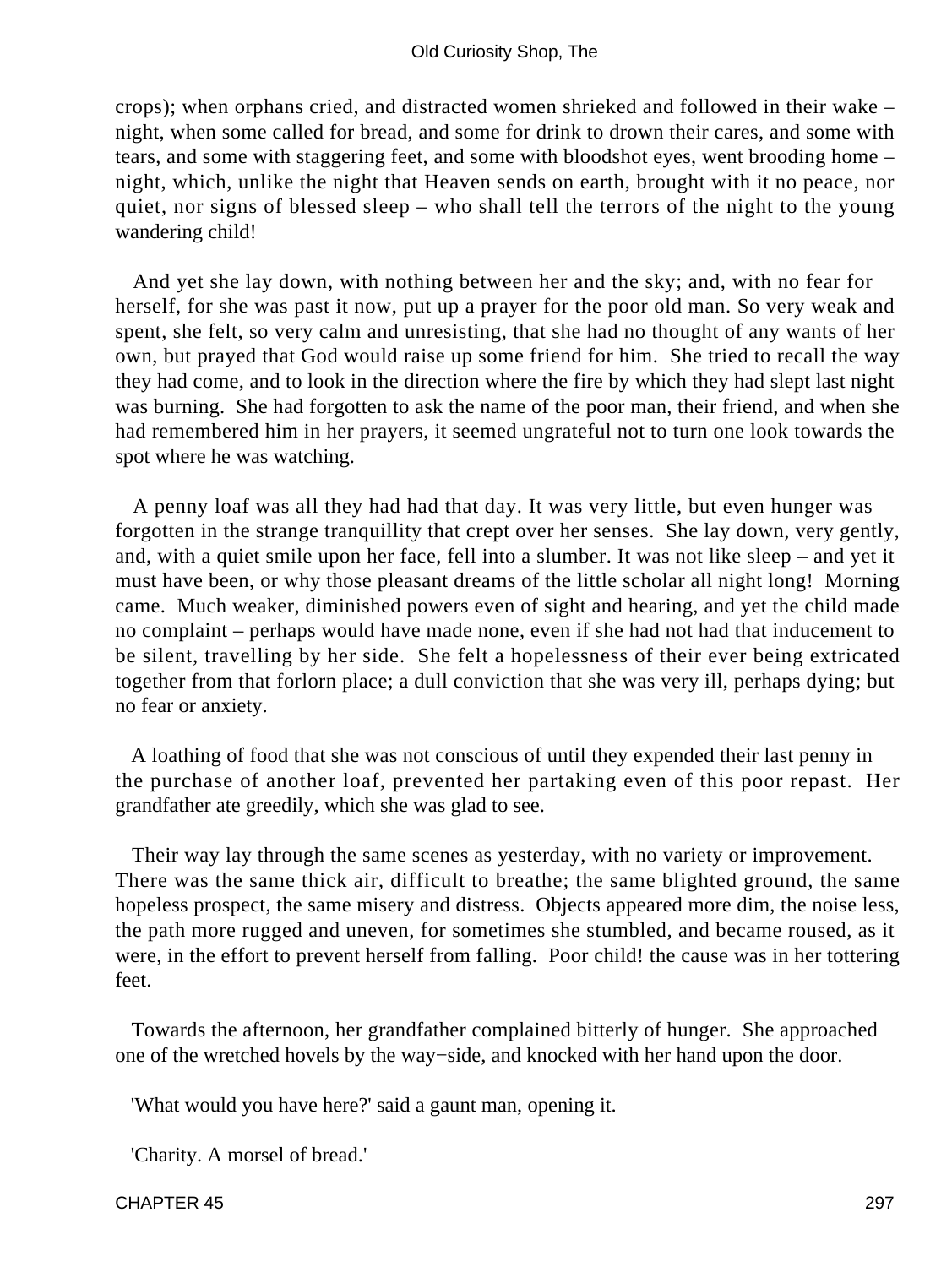'Do you see that?' returned the man hoarsely, pointing to a kind of bundle on the ground. 'That's a dead child. I and five hundred other men were thrown out of work, three months ago. That is my third dead child, and last. Do you think I have charity to bestow, or a morsel of bread to spare?'

 The child recoiled from the door, and it closed upon her. Impelled by strong necessity, she knocked at another: a neighbouring one, which, yielding to the slight pressure of her hand, flew open.

 It seemed that a couple of poor families lived in this hovel, for two women, each among children of her own, occupied different portions of the room. In the centre, stood a grave gentleman in black who appeared to have just entered, and who held by the arm a boy.

 'Here, woman,' he said, 'here's your deaf and dumb son. You may thank me for restoring him to you. He was brought before me, this morning, charged with theft; and with any other boy it would have gone hard, I assure you. But, as I had compassion on his infirmities, and thought he might have learnt no better, I have managed to bring him back to you. Take more care of him for the future.'

'And won't you give me back MY son!' said the other woman, hastily rising and confronting him. 'Won't you give me back MY son, Sir, who was transported for the same offence!'

'Was he deaf and dumb, woman?' asked the gentleman sternly.

'Was he not, Sir?'

'You know he was not.'

 'He was,' cried the woman. 'He was deaf, dumb, and blind, to all that was good and right, from his cradle. Her boy may have learnt no better! where did mine learn better? where could he? who was there to teach him better, or where was it to be learnt?'

'Peace, woman,' said the gentleman, 'your boy was in possession of all his senses.'

 'He was,' cried the mother; 'and he was the more easy to be led astray because he had them. If you save this boy because he may not know right from wrong, why did you not save mine who was never taught the difference? You gentlemen have as good a right to punish her boy, that God has kept in ignorance of sound and speech, as you have to punish mine, that you kept in ignorance yourselves. How many of the girls and boys – ah, men and women too – that are brought before you and you don't pity, are deaf and dumb in their minds, and go wrong in that state, and are punished in that state, body and soul, while you gentlemen are quarrelling among yourselves whether they ought to learn this or that? – Be a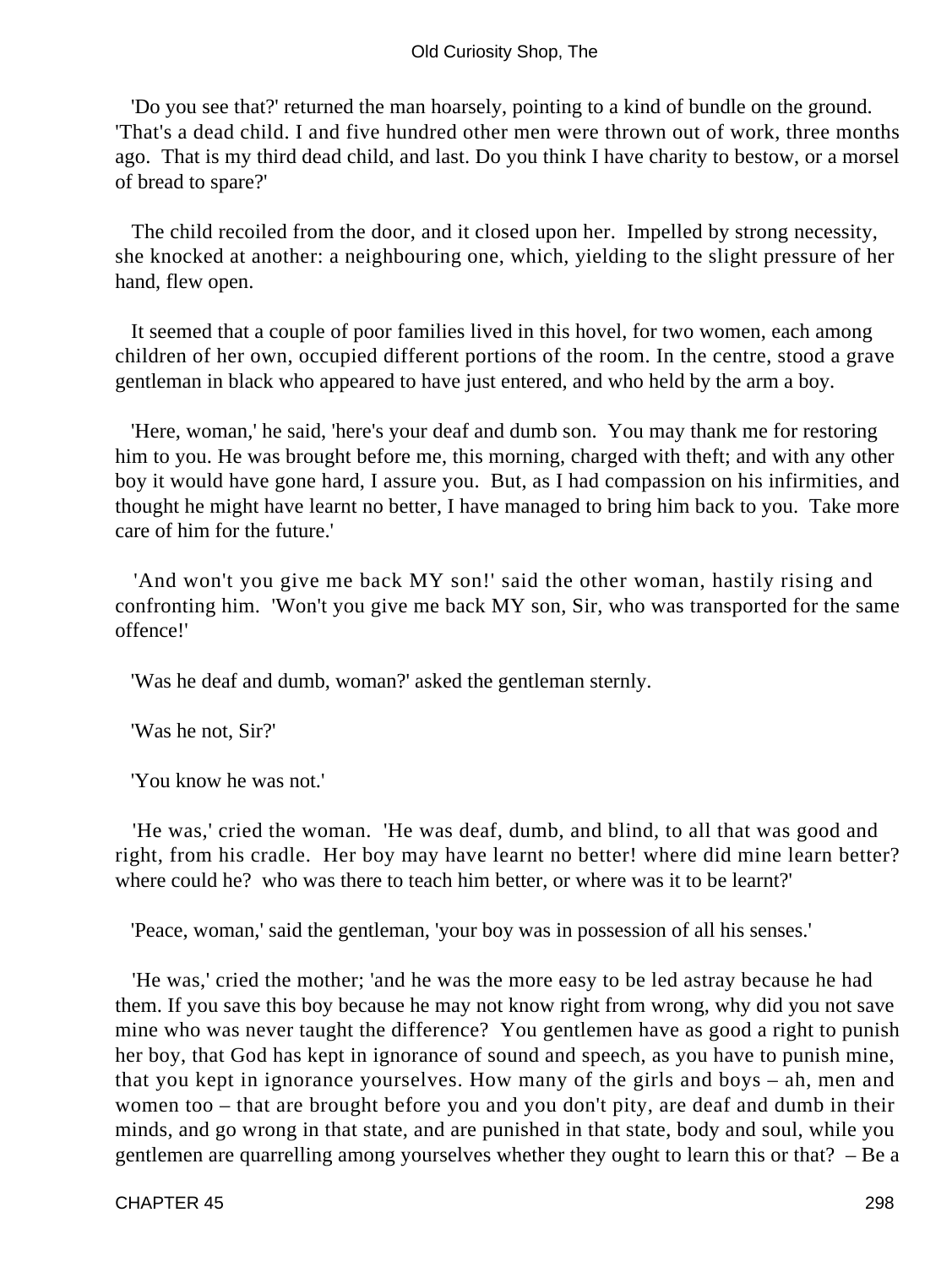just man, Sir, and give me back my son.'

 'You are desperate,' said the gentleman, taking out his snuff−box, 'and I am sorry for you.'

 'I AM desperate,' returned the woman, 'and you have made me so. Give me back my son, to work for these helpless children. Be a just man, Sir, and, as you have had mercy upon this boy, give me back my son!'

 The child had seen and heard enough to know that this was not a place at which to ask for alms. She led the old man softly from the door, and they pursued their journey.

 With less and less of hope or strength, as they went on, but with an undiminished resolution not to betray by any word or sigh her sinking state, so long as she had energy to move, the child, throughout the remainder of that hard day, compelled herself to proceed: not even stopping to rest as frequently as usual, to compensate in some measure for the tardy pace at which she was obliged to walk. Evening was drawing on, but had not closed in, when – still travelling among the same dismal objects – they came to a busy town.

 Faint and spiritless as they were, its streets were insupportable. After humbly asking for relief at some few doors, and being repulsed, they agreed to make their way out of it as speedily as they could, and try if the inmates of any lone house beyond, would have more pity on their exhausted state.

 They were dragging themselves along through the last street, and the child felt that the time was close at hand when her enfeebled powers would bear no more. There appeared before them, at this juncture, going in the same direction as themselves, a traveller on foot, who, with a portmanteau strapped to his back, leaned upon a stout stick as he walked, and read from a book which he held in his other hand.

 It was not an easy matter to come up with him, and beseech his aid, for he walked fast, and was a little distance in advance. At length, he stopped, to look more attentively at some passage in his book. Animated with a ray of hope, the child shot on before her grandfather, and, going close to the stranger without rousing him by the sound of her footsteps, began, in a few faint words, to implore his help.

 He turned his head. The child clapped her hands together, uttered a wild shriek, and fell senseless at his feet.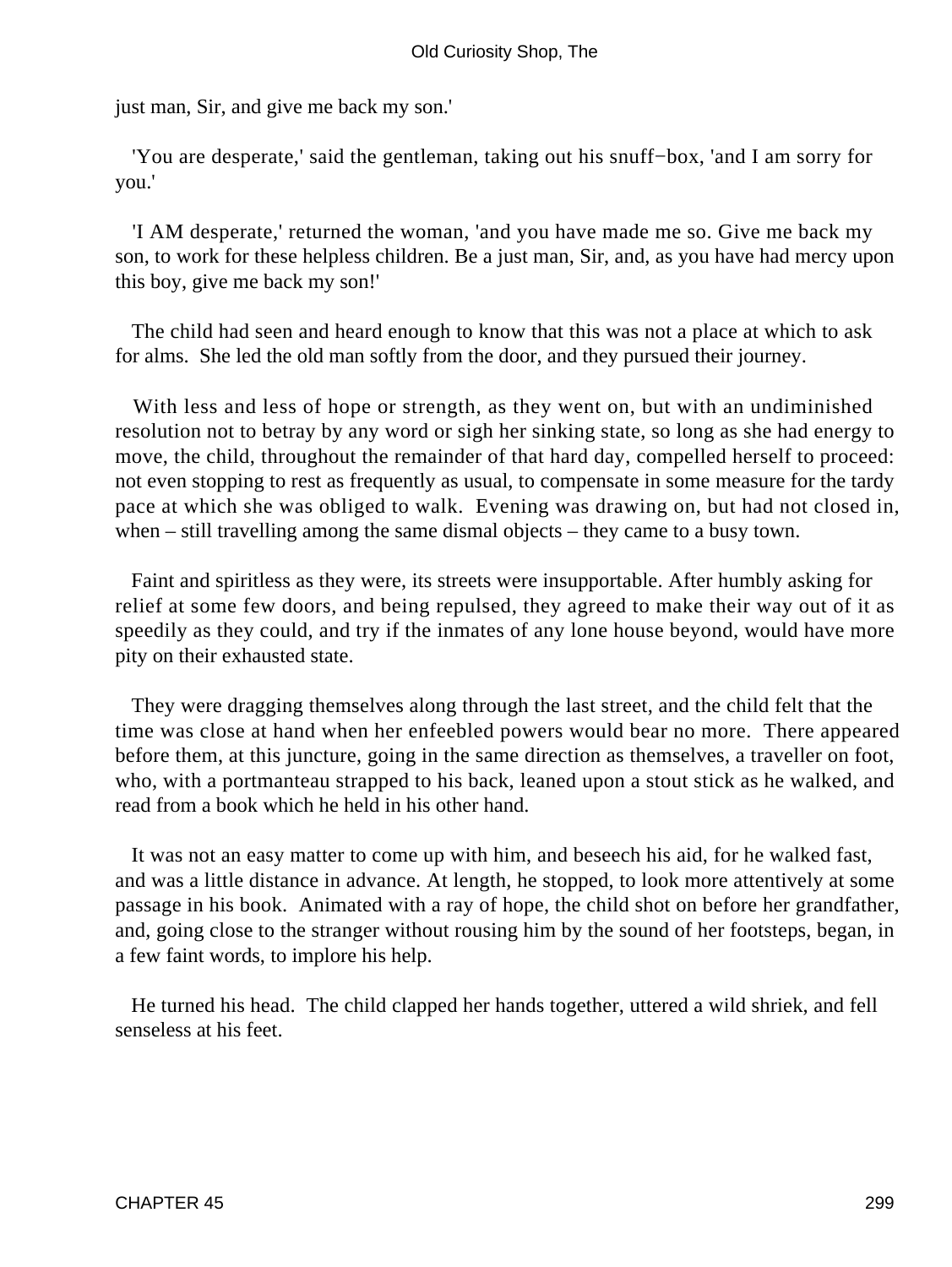## **[CHAPTER 46](#page-496-0)**

*I*t was the poor schoolmaster. No other than the poor schoolmaster. Scarcely less moved and surprised by the sight of the child than she had been on recognising him, he stood, for a moment, silent and confounded by this unexpected apparition, without even the presence of mind to raise her from the ground.

 But, quickly recovering his self−possession, he threw down his stick and book, and dropping on one knee beside her, endeavoured, by such simple means as occurred to him, to restore her to herself; while her grandfather, standing idly by, wrung his hands, and implored her with many endearing expressions to speak to him, were it only a word.

 'She is quite exhausted,' said the schoolmaster, glancing upward into his face. 'You have taxed her powers too far, friend.'

 'She is perishing of want,' rejoined the old man. 'I never thought how weak and ill she was, till now.'

 Casting a look upon him, half−reproachful and half−compassionate, the schoolmaster took the child in his arms, and, bidding the old man gather up her little basket and follow him directly, bore her away at his utmost speed.

 There was a small inn within sight, to which, it would seem, he had been directing his steps when so unexpectedly overtaken. Towards this place he hurried with his unconscious burden, and rushing into the kitchen, and calling upon the company there assembled to make way for God's sake, deposited it on a chair before the fire.

 The company, who rose in confusion on the schoolmaster's entrance, did as people usually do under such circumstances. Everybody called for his or her favourite remedy, which nobody brought; each cried for more air, at the same time carefully excluding what air there was, by closing round the object of sympathy; and all wondered why somebody else didn't do what it never appeared to occur to them might be done by themselves.

 The landlady, however, who possessed more readiness and activity than any of them, and who had withal a quicker perception of the merits of the case, soon came running in, with a little hot brandy and water, followed by her servant−girl, carrying vinegar, hartshorn, smelling–salts, and such other restoratives; which, being duly administered, recovered the child so far as to enable her to thank them in a faint voice, and to extend her hand to the poor schoolmaster, who stood, with an anxious face, hard by. Without suffering her to speak another word, or so much as to stir a finger any more, the women straightway carried her off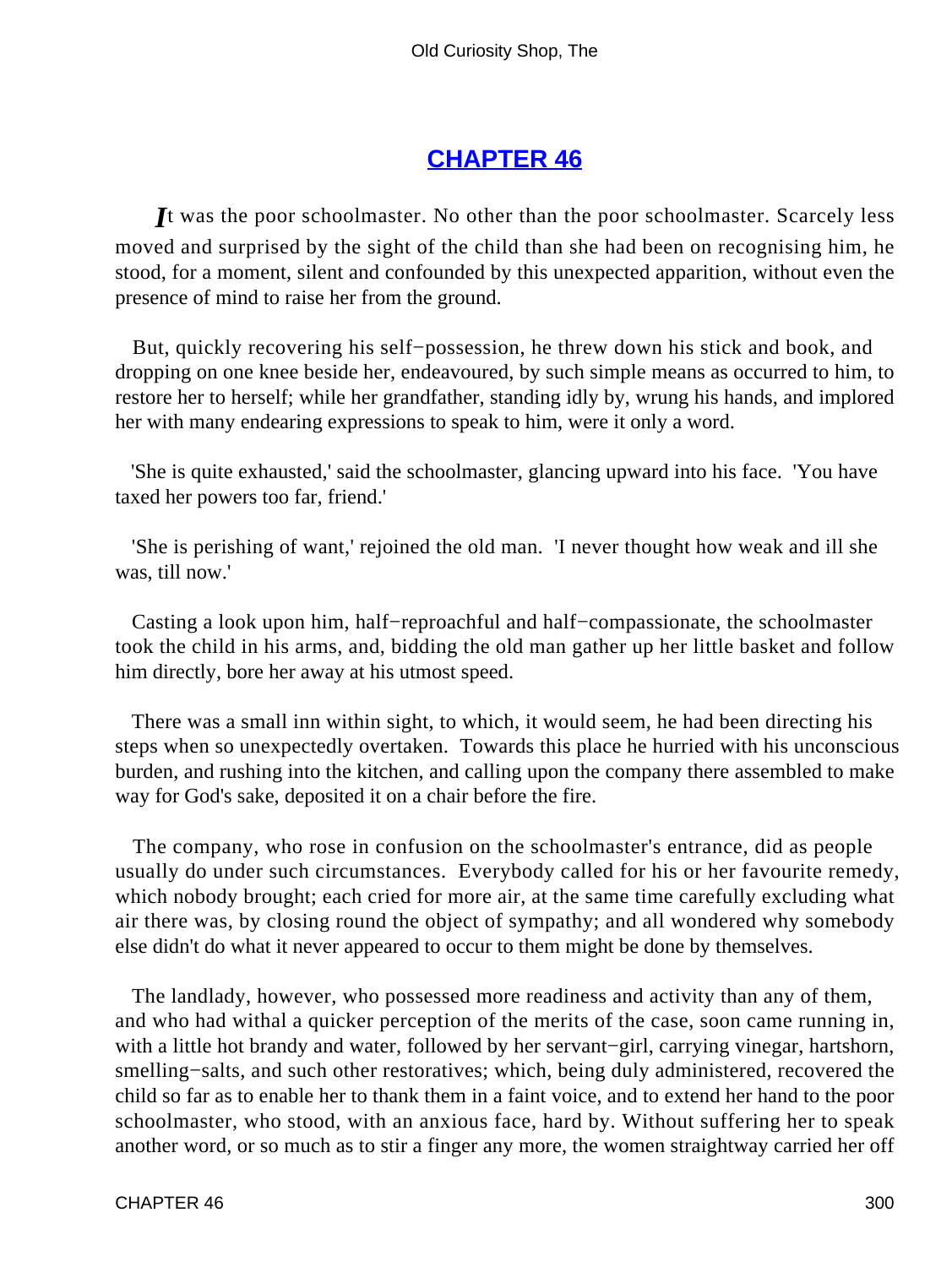to bed; and, having covered her up warm, bathed her cold feet, and wrapped them in flannel, they despatched a messenger for the doctor.

 The doctor, who was a red−nosed gentleman with a great bunch of seals dangling below a waistcoat of ribbed black satin, arrived with all speed, and taking his seat by the bedside of poor Nell, drew out his watch, and felt her pulse. Then he looked at her tongue, then he felt her pulse again, and while he did so, he eyed the half−emptied wine−glass as if in profound abstraction.

 'I should give her,' said the doctor at length, 'a tea−spoonful, every now and then, of hot brandy and water.'

'Why, that's exactly what we've done, sir!' said the delighted landlady.

 'I should also,' observed the doctor, who had passed the foot−bath on the stairs, 'I should also,' said the doctor, in the voice of an oracle, 'put her feet in hot water, and wrap them up in flannel. I should likewise,' said the doctor with increased solemnity, 'give her something light for supper – the wing of a roasted fowl now – '

 'Why, goodness gracious me, sir, it's cooking at the kitchen fire this instant!' cried the landlady. And so indeed it was, for the schoolmaster had ordered it to be put down, and it was getting on so well that the doctor might have smelt it if he had tried; perhaps he did.

 'You may then,' said the doctor, rising gravely, 'give her a glass of hot mulled port wine, if she likes wine – '

 'And a toast, Sir?' suggested the landlady. 'Ay,' said the doctor, in the tone of a man who makes a dignified concession. 'And a toast – of bread. But be very particular to make it of bread, if you please, ma'am.'

 With which parting injunction, slowly and portentously delivered, the doctor departed, leaving the whole house in admiration of that wisdom which tallied so closely with their own. Everybody said he was a very shrewd doctor indeed, and knew perfectly what people's constitutions were; which there appears some reason to suppose he did.

While her supper was preparing, the child fell into a refreshing sleep, from which they were obliged to rouse her when it was ready. As she evinced extraordinary uneasiness on learning that her grandfather was below stairs, and as she was greatly troubled at the thought of their being apart, he took his supper with her. Finding her still very restless on this head, they made him up a bed in an inner room, to which he presently retired. The key of this chamber happened by good fortune to be on that side of the door which was in Nell's room; she turned it on him when the landlady had withdrawn, and crept to bed again with a thankful heart.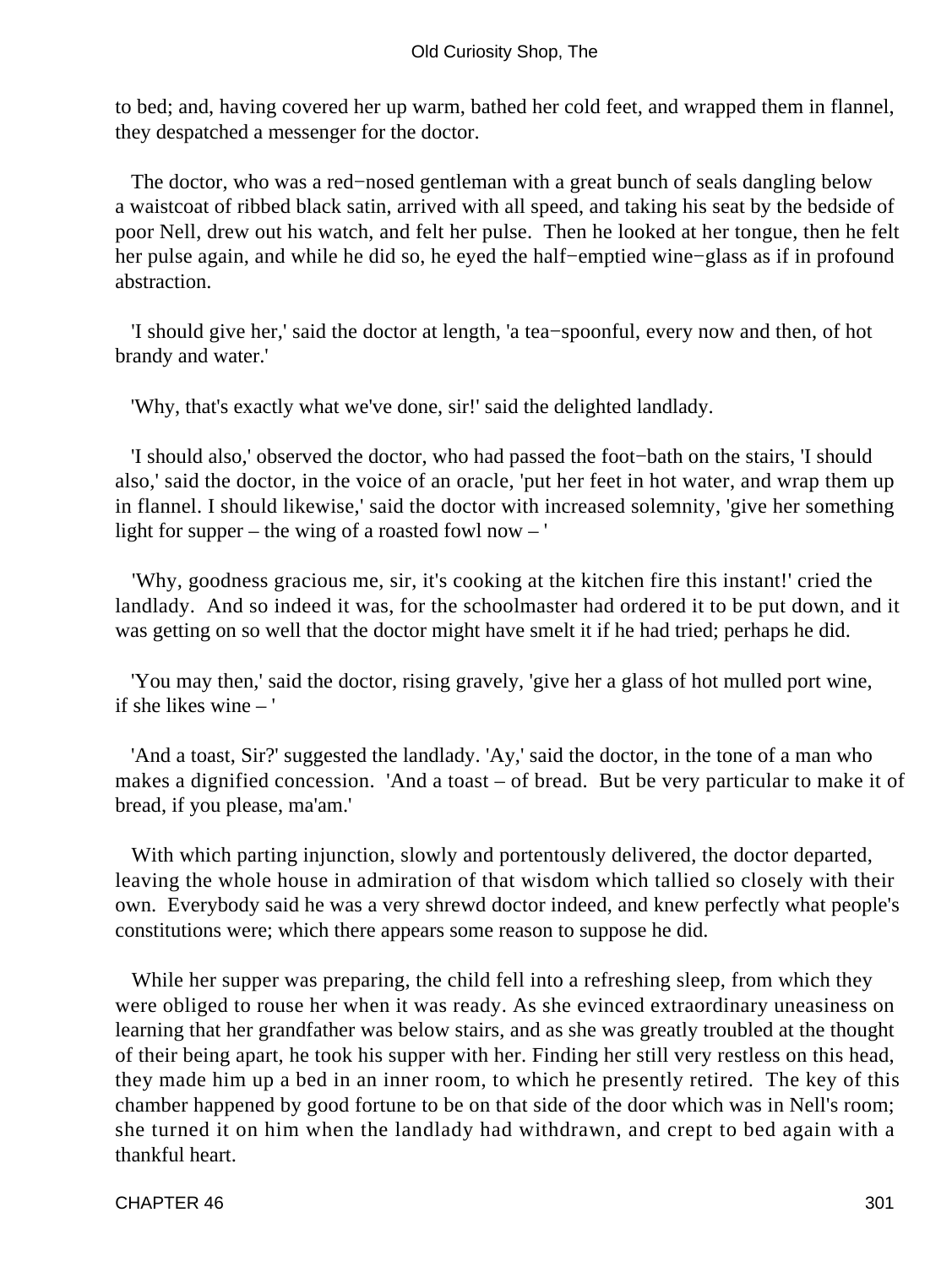The schoolmaster sat for a long time smoking his pipe by the kitchen fire, which was now deserted, thinking, with a very happy face, on the fortunate chance which had brought him so opportunely to the child's assistance, and parrying, as well as in his simple way he could, the inquisitive cross−examination of the landlady, who had a great curiosity to be made acquainted with every particular of Nell's life and history. The poor schoolmaster was so open−hearted, and so little versed in the most ordinary cunning or deceit, that she could not have failed to succeed in the first five minutes, but that he happened to be unacquainted with what she wished to know; and so he told her. The landlady, by no means satisfied with this assurance, which she considered an ingenious evasion of the question, rejoined that he had his reasons of course. Heaven forbid that she should wish to pry into the affairs of her customers, which indeed were no business of hers, who had so many of her own. She had merely asked a civil question, and to be sure she knew it would meet with a civil answer. She was quite satisfied – quite. She had rather perhaps that he would have said at once that he didn't choose to be communicative, because that would have been plain and intelligible. However, she had no right to be offended of course. He was the best judge, and had a perfect right to say what he pleased; nobody could dispute that for a moment. Oh dear, no!

 'I assure you, my good lady,' said the mild schoolmaster, 'that I have told you the plain truth. As I hope to be saved, I have told you the truth.'

 'Why then, I do believe you are in earnest,' rejoined the landlady, with ready good−humour, 'and I'm very sorry I have teazed you. But curiosity you know is the curse of our sex, and that's the fact.' The landlord scratched his head, as if he thought the curse sometimes involved the other sex likewise; but he was prevented from making any remark to that effect, if he had it in contemplation to do so, by the schoolmaster's rejoinder.

 'You should question me for half−a−dozen hours at a sitting, and welcome, and I would answer you patiently for the kindness of heart you have shown to−night, if I could,' he said. 'As it is, please to take care of her in the morning, and let me know early how she is; and to understand that I am paymaster for the three.'

 So, parting with them on most friendly terms (not the less cordial perhaps for this last direction), the schoolmaster went to his bed, and the host and hostess to theirs.

 The report in the morning was, that the child was better, but was extremely weak, and would at least require a day's rest, and careful nursing, before she could proceed upon her journey. The schoolmaster received this communication with perfect cheerfulness, observing that he had a day to spare – two days for that matter – and could very well afford to wait. As the patient was to sit up in the evening, he appointed to visit her in her room at a certain hour, and rambling out with his book, did not return until the hour arrived.

 Nell could not help weeping when they were left alone; whereat, and at sight of her pale face and wasted figure, the simple schoolmaster shed a few tears himself, at the same time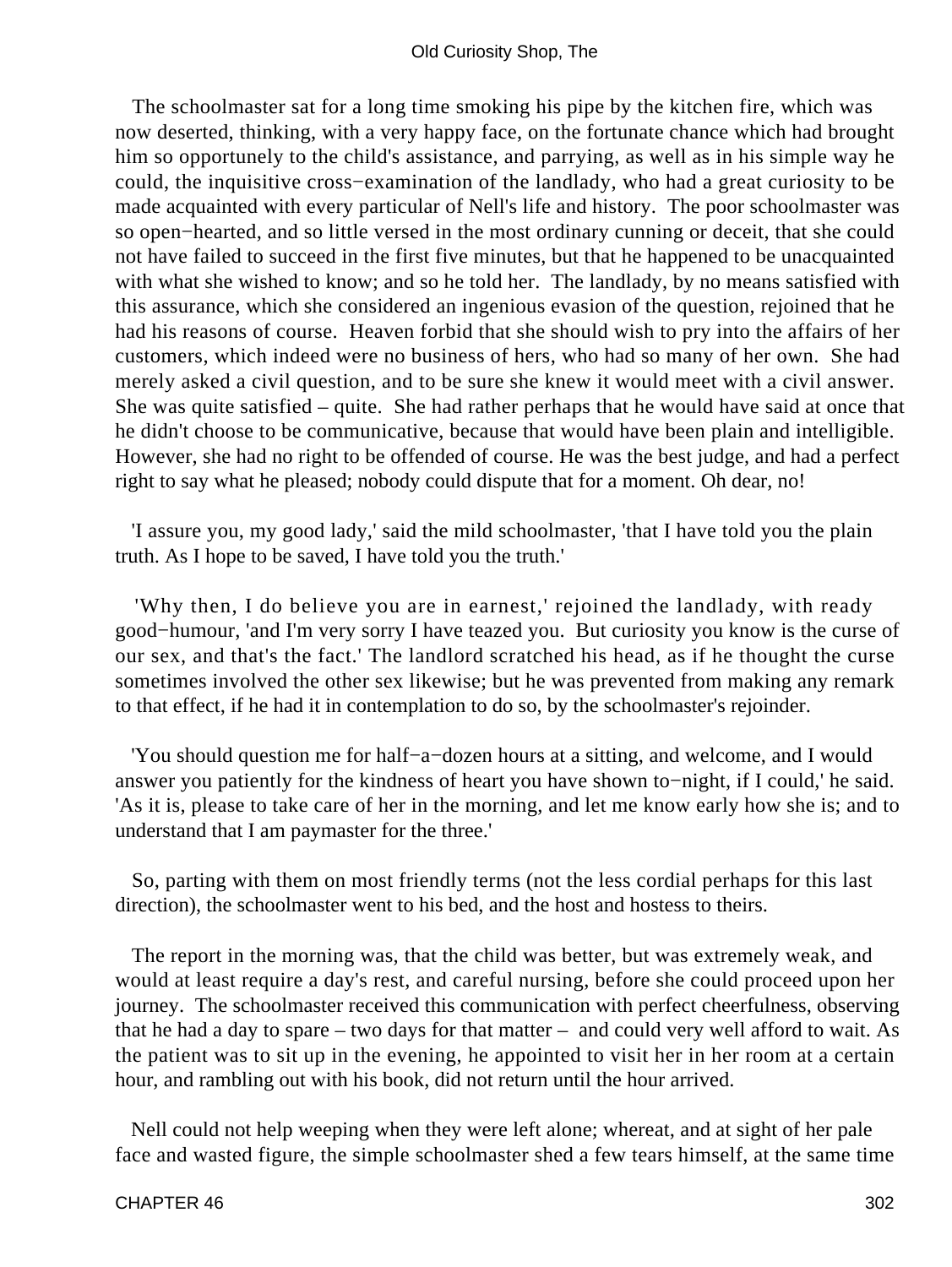showing in very energetic language how foolish it was to do so, and how very easily it could be avoided, if one tried.

 'It makes me unhappy even in the midst of all this kindness' said the child, 'to think that we should be a burden upon you. How can I ever thank you? If I had not met you so far from home, I must have died, and he would have been left alone.'

 'We'll not talk about dying,' said the schoolmaster; 'and as to burdens, I have made my fortune since you slept at my cottage.'

'Indeed!' cried the child joyfully.

 'Oh yes,' returned her friend. 'I have been appointed clerk and schoolmaster to a village a long way from here – and a long way from the old one as you may suppose – at five−and−thirty pounds a year. Five−and−thirty pounds!'

'I am very glad,' said the child, 'so very, very glad.'

 'I am on my way there now,' resumed the schoolmaster. 'They allowed me the stage−coach−hire – outside stage−coach−hire all the way. Bless you, they grudge me nothing. But as the time at which I am expected there, left me ample leisure, I determined to walk instead. How glad I am, to think I did so!'

'How glad should we be!'

 'Yes, yes,' said the schoolmaster, moving restlessly in his chair, 'certainly, that's very true. But you – where are you going, where are you coming from, what have you been doing since you left me, what had you been doing before? Now, tell me – do tell me. I know very little of the world, and perhaps you are better fitted to advise me in its affairs than I am qualified to give advice to you; but I am very sincere, and I have a reason (you have not forgotten it) for loving you. I have felt since that time as if my love for him who died, had been transferred to you who stood beside his bed. If this,' he added, looking upwards, 'is the beautiful creation that springs from ashes, let its peace prosper with me, as I deal tenderly and compassionately by this young child!'

 The plain, frank kindness of the honest schoolmaster, the affectionate earnestness of his speech and manner, the truth which was stamped upon his every word and look, gave the child a confidence in him, which the utmost arts of treachery and dissimulation could never have awakened in her breast. She told him all – that they had no friend or relative – that she had fled with the old man, to save him from a madhouse and all the miseries he dreaded – that she was flying now, to save him from himself – and that she sought an asylum in some remote and primitive place, where the temptation before which he fell would never enter, and her late sorrows and distresses could have no place.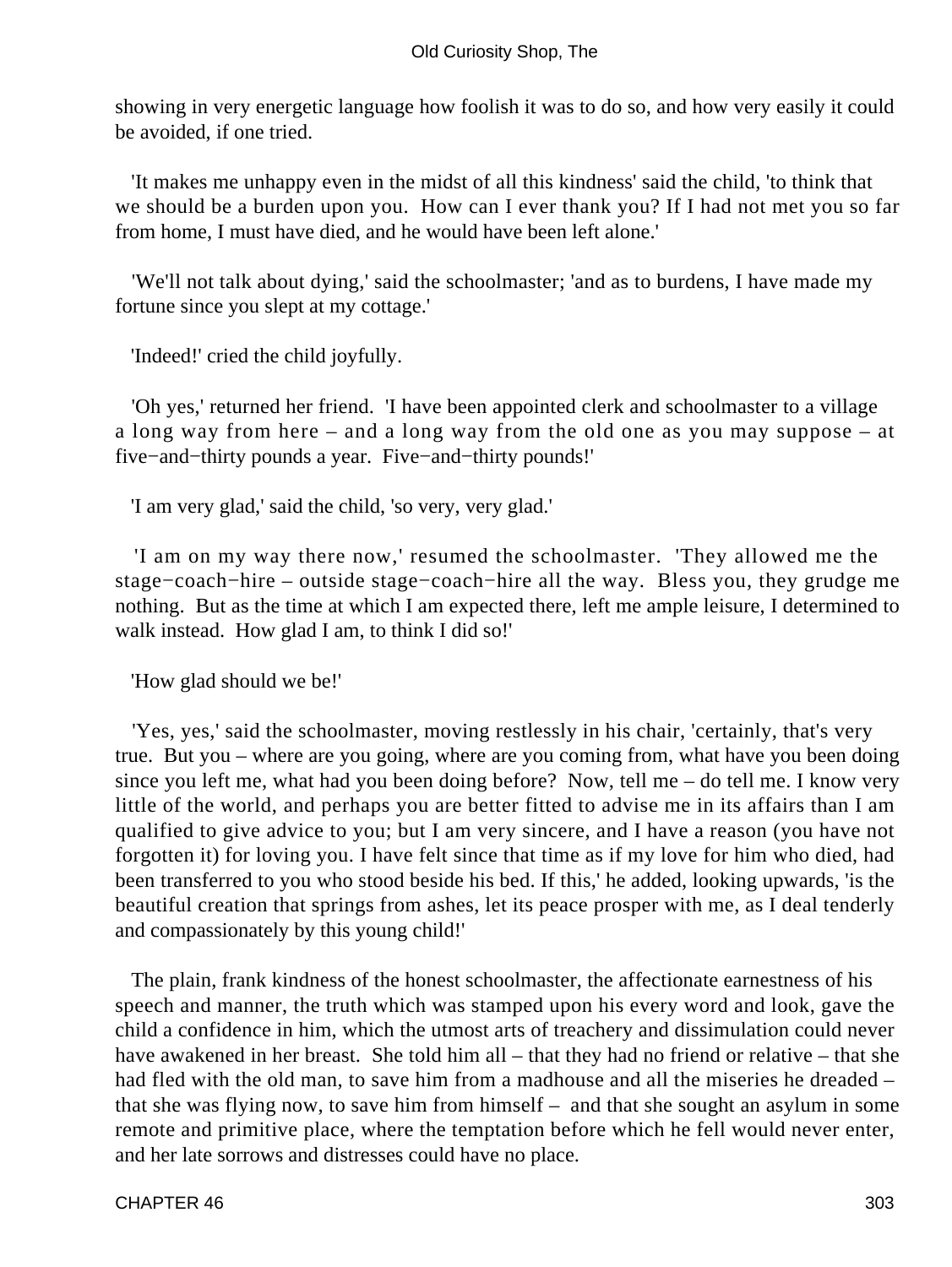The schoolmaster heard her with astonishment. 'This child!' – he thought – 'Has this child heroically persevered under all doubts and dangers, struggled with poverty and suffering, upheld and sustained by strong affection and the consciousness of rectitude alone! And yet the world is full of such heroism. Have I yet to learn that the hardest and best−borne trials are those which are never chronicled in any earthly record, and are suffered every day! And should I be surprised to hear the story of this child!'

 What more he thought or said, matters not. It was concluded that Nell and her grandfather should accompany him to the village whither he was bound, and that he should endeavour to find them some humble occupation by which they could subsist. 'We shall be sure to succeed,' said the schoolmaster, heartily. 'The cause is too good a one to fail.'

 They arranged to proceed upon their journey next evening, as a stage−waggon, which travelled for some distance on the same road as they must take, would stop at the inn to change horses, and the driver for a small gratuity would give Nell a place inside. A bargain was soon struck when the waggon came; and in due time it rolled away; with the child comfortably bestowed among the softer packages, her grandfather and the schoolmaster walking on beside the driver, and the landlady and all the good folks of the inn screaming out their good wishes and farewells.

 What a soothing, luxurious, drowsy way of travelling, to lie inside that slowly−moving mountain, listening to the tinkling of the horses' bells, the occasional smacking of the carter's whip, the smooth rolling of the great broad wheels, the rattle of the harness, the cheery good−nights of passing travellers jogging past on little short−stepped horses – all made pleasantly indistinct by the thick awning, which seemed made for lazy listening under, till one fell asleep! The very going to sleep, still with an indistinct idea, as the head jogged to and fro upon the pillow, of moving onward with no trouble or fatigue, and hearing all these sounds like dreamy music, lulling to the senses – and the slow waking up, and finding one's self staring out through the breezy curtain half−opened in the front, far up into the cold bright sky with its countless stars, and downward at the driver's lantern dancing on like its namesake Jack of the swamps and marshes, and sideways at the dark grim trees, and forward at the long bare road rising up, up, up, until it stopped abruptly at a sharp high ridge as if there were no more road, and all beyond was sky – and the stopping at the inn to bait, and being helped out, and going into a room with fire and candles, and winking very much, and being agreeably reminded that the night was cold, and anxious for very comfort's sake to think it colder than it was! – What a delicious journey was that journey in the waggon.

 Then the going on again – so fresh at first, and shortly afterwards so sleepy. The waking from a sound nap as the mail came dashing past like a highway comet, with gleaming lamps and rattling hoofs, and visions of a guard behind, standing up to keep his feet warm, and of a gentleman in a fur cap opening his eyes and looking wild and stupefied – the stopping at the turnpike where the man was gone to bed, and knocking at the door until he answered with a smothered shout from under the bed−clothes in the little room above, where the faint light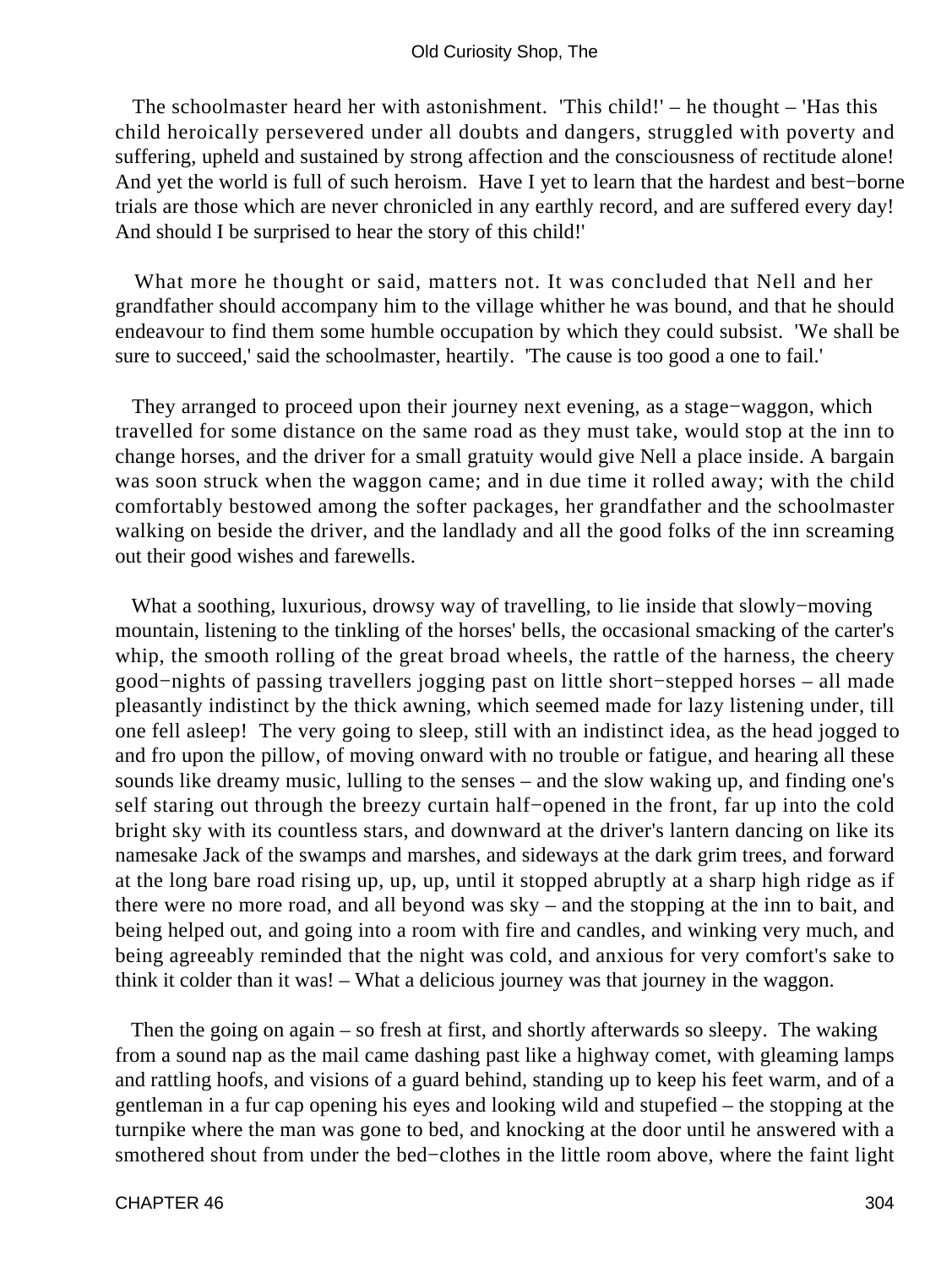was burning, and presently came down, night−capped and shivering, to throw the gate wide open, and wish all waggons off the road except by day. The cold sharp interval between night and morning – the distant streak of light widening and spreading, and turning from grey to white, and from white to yellow, and from yellow to burning red – the presence of day, with all its cheerfulness and life – men and horses at the plough – birds in the trees and hedges, and boys in solitary fields, frightening them away with rattles. The coming to a town – people busy in the markets; light carts and chaises round the tavern yard; tradesmen standing at their doors; men running horses up and down the street for sale; pigs plunging and grunting in the dirty distance, getting off with long strings at their legs, running into clean chemists' shops and being dislodged with brooms by 'prentices; the night coach changing horses – the passengers cheerless, cold, ugly, and discontented, with three months' growth of hair in one night – the coachman fresh as from a band−box, and exquisitely beautiful by contrast: – so much bustle, so many things in motion, such a variety of incidents – when was there a journey with so many delights as that journey in the waggon!

 Sometimes walking for a mile or two while her grandfather rode inside, and sometimes even prevailing upon the schoolmaster to take her place and lie down to rest, Nell travelled on very happily until they came to a large town, where the waggon stopped, and where they spent a night. They passed a large church; and in the streets were a number of old houses, built of a kind of earth or plaster, crossed and re−crossed in a great many directions with black beams, which gave them a remarkable and very ancient look. The doors, too, were arched and low, some with oaken portals and quaint benches, where the former inhabitants had sat on summer evenings. The windows were latticed in little diamond panes, that seemed to wink and blink upon the passengers as if they were dim of sight. They had long since got clear of the smoke and furnaces, except in one or two solitary instances, where a factory planted among fields withered the space about it, like a burning mountain. When they had passed through this town, they entered again upon the country, and began to draw near their place of destination.

 It was not so near, however, but that they spent another night upon the road; not that their doing so was quite an act of necessity, but that the schoolmaster, when they approached within a few miles of his village, had a fidgety sense of his dignity as the new clerk, and was unwilling to make his entry in dusty shoes, and travel−disordered dress. It was a fine, clear, autumn morning, when they came upon the scene of his promotion, and stopped to contemplate its beauties.

 'See – here's the church!' cried the delighted schoolmaster in a low voice; 'and that old building close beside it, is the school− house, I'll be sworn. Five−and−thirty pounds a−year in this beautiful place!'

 They admired everything – the old grey porch, the mullioned windows, the venerable gravestones dotting the green churchyard, the ancient tower, the very weathercock; the brown thatched roofs of cottage, barn, and homestead, peeping from among the trees; the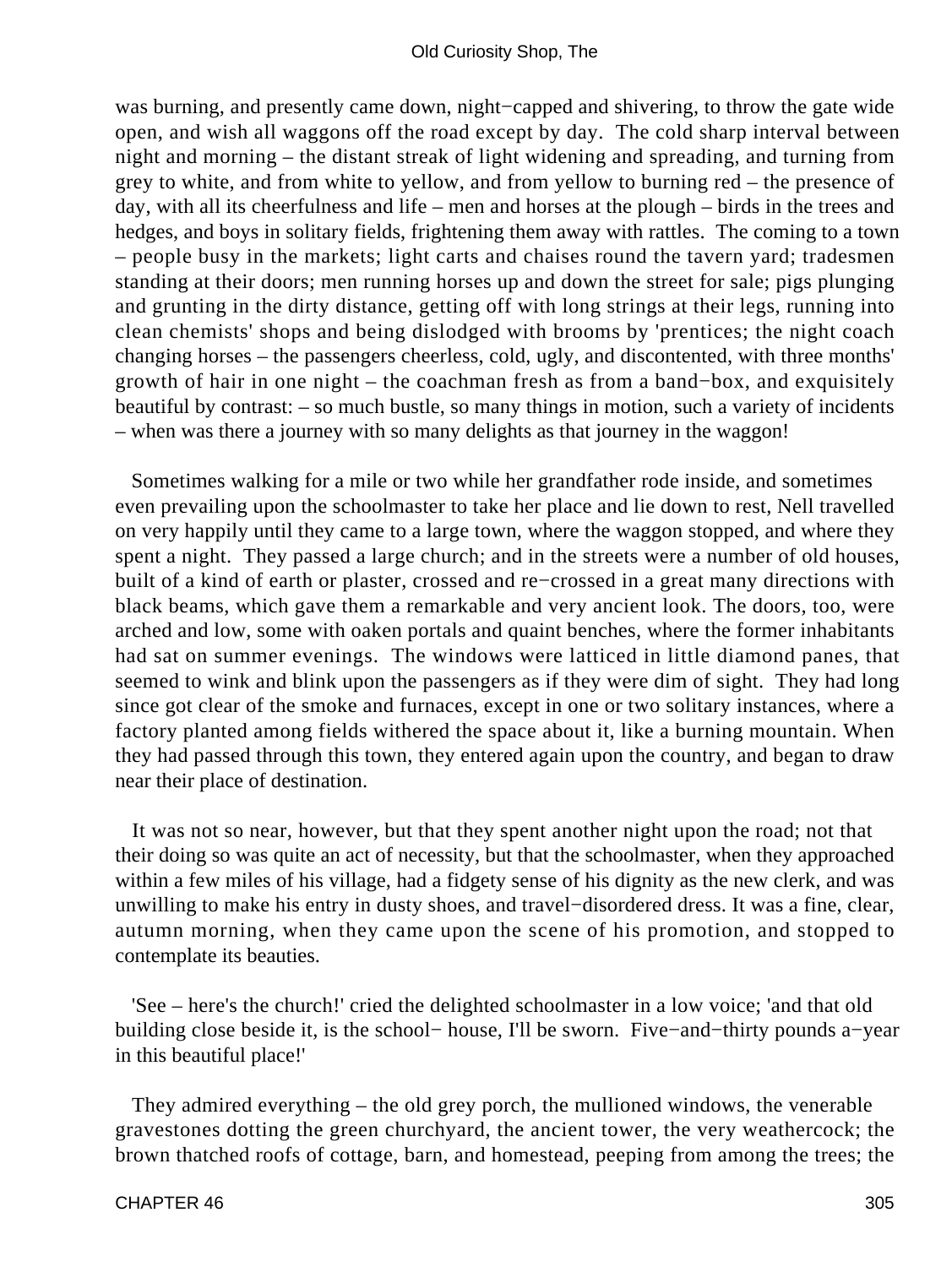stream that rippled by the distant water−mill; the blue Welsh mountains far away. It was for such a spot the child had wearied in the dense, dark, miserable haunts of labour. Upon her bed of ashes, and amidst the squalid horrors through which they had forced their way, visions of such scenes – beautiful indeed, but not more beautiful than this sweet reality – had been always present to her mind. They had seemed to melt into a dim and airy distance, as the prospect of ever beholding them again grew fainter; but, as they receded, she had loved and panted for them more.

 'I must leave you somewhere for a few minutes,' said the schoolmaster, at length breaking the silence into which they had fallen in their gladness. 'I have a letter to present, and inquiries to make, you know. Where shall I take you? To the little inn yonder?'

 'Let us wait here,' rejoined Nell. 'The gate is open. We will sit in the church porch till you come back.'

 'A good place too,' said the schoolmaster, leading the way towards it, disencumbering himself of his portmanteau, and placing it on the stone seat. 'Be sure that I come back with good news, and am not long gone!'

 So, the happy schoolmaster put on a bran−new pair of gloves which he had carried in a little parcel in his pocket all the way, and hurried off, full of ardour and excitement.

 The child watched him from the porch until the intervening foliage hid him from her view, and then stepped softly out into the old churchyard – so solemn and quiet that every rustle of her dress upon the fallen leaves, which strewed the path and made her footsteps noiseless, seemed an invasion of its silence. It was a very aged, ghostly place; the church had been built many hundreds of years ago, and had once had a convent or monastery attached; for arches in ruins, remains of oriel windows, and fragments of blackened walls, were yet standing−, while other portions of the old building, which had crumbled away and fallen down, were mingled with the churchyard earth and overgrown with grass, as if they too claimed a burying−place and sought to mix their ashes with the dust of men. Hard by these gravestones of dead years, and forming a part of the ruin which some pains had been taken to render habitable in modern times, were two small dwellings with sunken windows and oaken doors, fast hastening to decay, empty and desolate.

 Upon these tenements, the attention of the child became exclusively riveted. She knew not why. The church, the ruin, the antiquated graves, had equal claims at least upon a stranger's thoughts, but from the moment when her eyes first rested on these two dwellings, she could turn to nothing else. Even when she had made the circuit of the enclosure, and, returning to the porch, sat pensively waiting for their friend, she took her station where she could still look upon them, and felt as if fascinated towards that spot.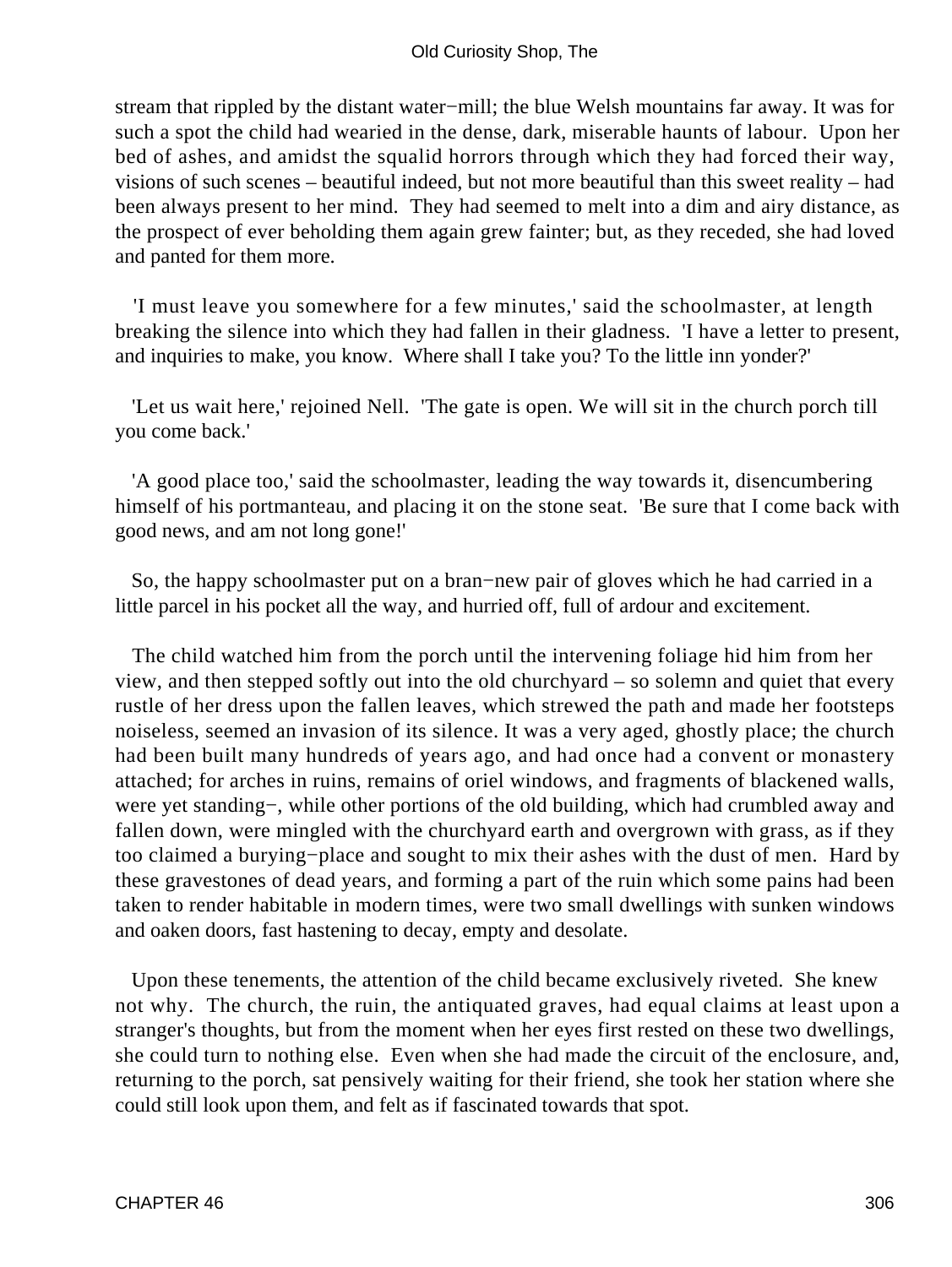### **[CHAPTER 47](#page-496-0)**

**K**it's mother and the single gentleman – upon whose track it is expedient to follow with hurried steps, lest this history should be chargeable with inconstancy, and the offence of leaving its characters in situations of uncertainty and doubt – Kit's mother and the single gentleman, speeding onward in the post−chaise− and−four whose departure from the Notary's door we have already witnessed, soon left the town behind them, and struck fire from the flints of the broad highway.

 The good woman, being not a little embarrassed by the novelty of her situation, and certain material apprehensions that perhaps by this time little Jacob, or the baby, or both, had fallen into the fire, or tumbled down stairs, or had been squeezed behind doors, or had scalded their windpipes in endeavouring to allay their thirst at the spouts of tea−kettles, preserved an uneasy silence; and meeting from the window the eyes of turnpike−men, omnibus−drivers, and others, felt in the new dignity of her position like a mourner at a funeral, who, not being greatly afflicted by the loss of the departed, recognizes his every−day acquaintance from the window of the mourning coach, but is constrained to preserve a decent solemnity, and the appearance of being indifferent to all external objects.

 To have been indifferent to the companionship of the single gentleman would have been tantamount to being gifted with nerves of steel. Never did chaise inclose, or horses draw, such a restless gentleman as he. He never sat in the same position for two minutes together, but was perpetually tossing his arms and legs about, pulling up the sashes and letting them violently down, or thrusting his head out of one window to draw it in again and thrust it out of another. He carried in his pocket, too, a fire−box of mysterious and unknown construction; and as sure as ever Kit's mother closed her eyes, so surely – whisk, rattle, fizz – there was the single gentleman consulting his watch by a flame of fire, and letting the sparks fall down among the straw as if there were no such thing as a possibility of himself and Kit's mother being roasted alive before the boys could stop their horses. Whenever they halted to change, there he was – out of the carriage without letting down the steps, bursting about the inn−yard like a lighted cracker, pulling out his watch by lamp−light and forgetting to look at it before he put it up again, and in short committing so many extravagances that Kit's mother was quite afraid of him. Then, when the horses were to, in he came like a Harlequin, and before they had gone a mile, out came the watch and the fire−box together, and Kit's mother as wide awake again, with no hope of a wink of sleep for that stage.

 'Are you comfortable?' the single gentleman would say after one of these exploits, turning sharply round.

'Quite, Sir, thank you.'

CHAPTER 47 307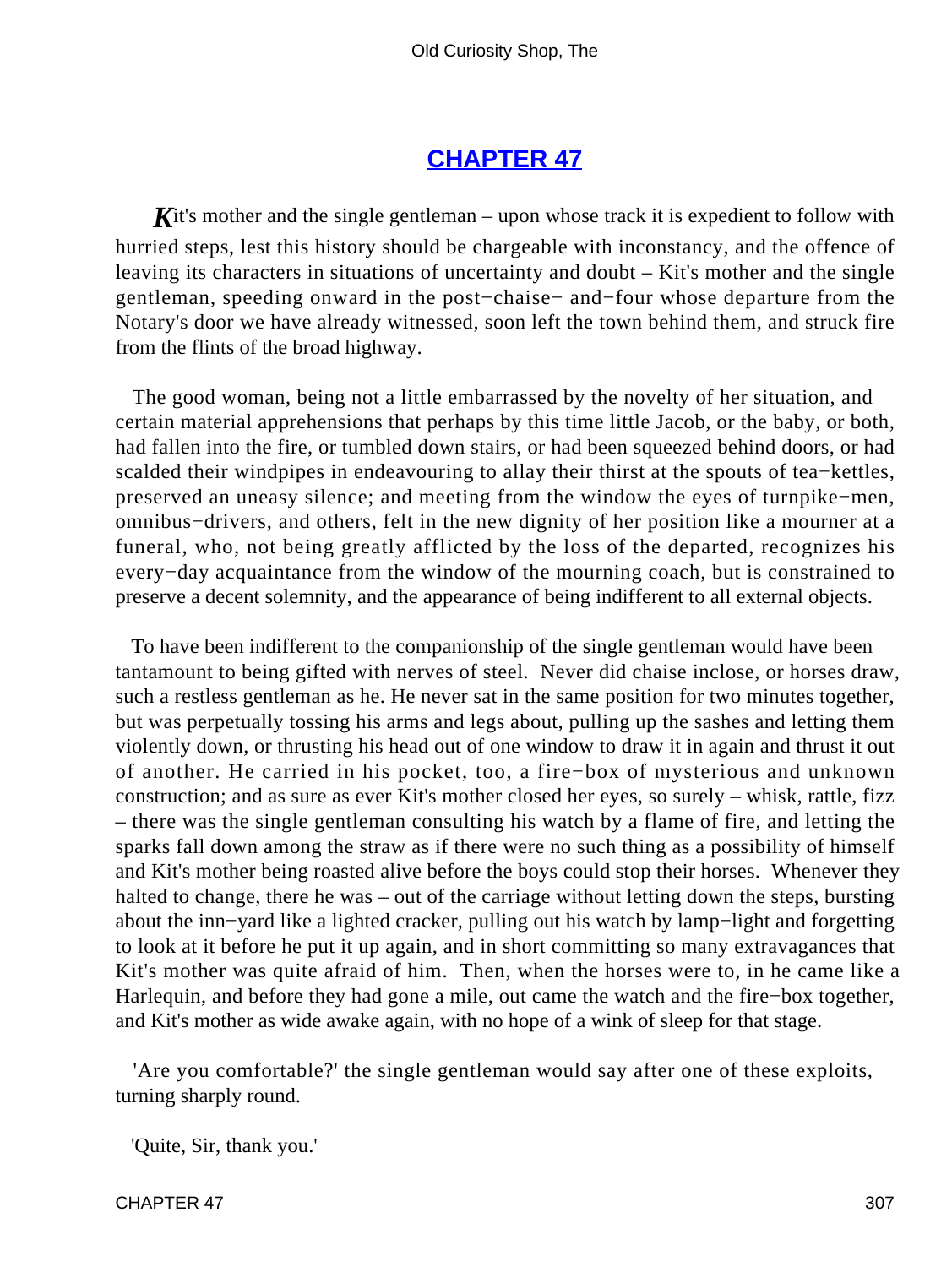'Are you sure? An't you cold?'

'It is a little chilly, Sir,' Kit's mother would reply.

 'I knew it!' cried the single gentleman, letting down one of the front glasses. 'She wants some brandy and water! Of course she does. How could I forget it? Hallo! Stop at the next inn, and call out for a glass of hot brandy and water.'

 It was in vain for Kit's mother to protest that she stood in need of nothing of the kind. The single gentleman was inexorable; and whenever he had exhausted all other modes and fashions of restlessness, it invariably occurred to him that Kit's mother wanted brandy and water.

 In this way they travelled on until near midnight, when they stopped to supper, for which meal the single gentleman ordered everything eatable that the house contained; and because Kit's mother didn't eat everything at once, and eat it all, he took it into his head that she must be ill.

 'You're faint,' said the single gentleman, who did nothing himself but walk about the room. 'I see what's the matter with you, ma'am. You're faint.'

'Thank you, sir, I'm not indeed.'

 'I know you are. I'm sure of it. I drag this poor woman from the bosom of her family at a minute's notice, and she goes on getting fainter and fainter before my eyes. I'm a pretty fellow! How many children have you got, ma'am?'

'Two, sir, besides Kit.'

'Boys, ma'am?'

'Yes, sir.'

'Are they christened?'

'Only half baptised as yet, sir.'

 'I'm godfather to both of 'em. Remember that, if you please, ma'am. You had better have some mulled wine.'

'I couldn't touch a drop indeed, sir.'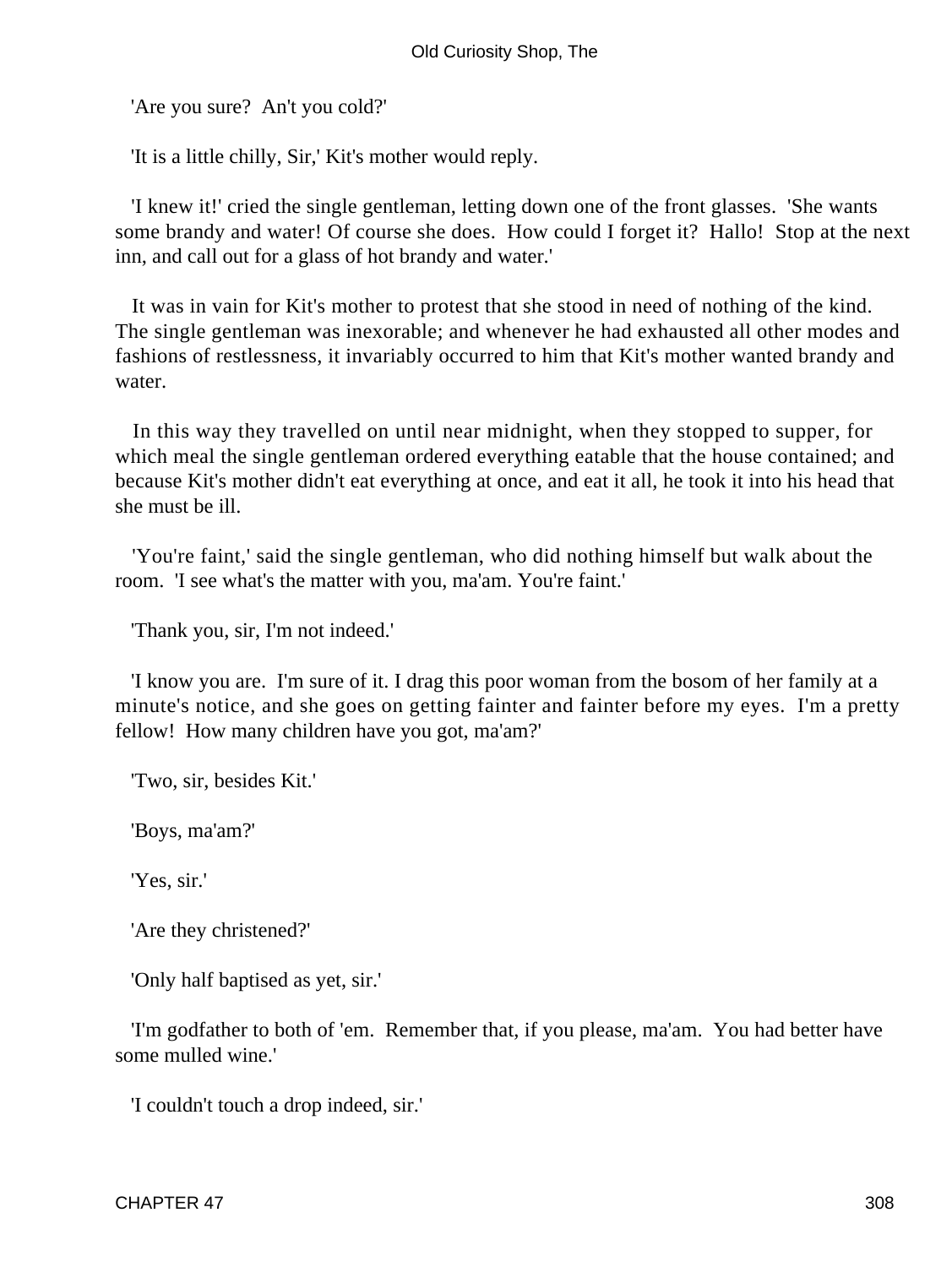'You must,' said the single gentleman. 'I see you want it. I ought to have thought of it before.'

 Immediately flying to the bell, and calling for mulled wine as impetuously as if it had been wanted for instant use in the recovery of some person apparently drowned, the single gentleman made Kit's mother swallow a bumper of it at such a high temperature that the tears ran down her face, and then hustled her off to the chaise again, where – not impossibly from the effects of this agreeable sedative – she soon became insensible to his restlessness, and fell fast asleep. Nor were the happy effects of this prescription of a transitory nature, as, notwithstanding that the distance was greater, and the journey longer, than the single gentleman had anticipated, she did not awake until it was broad day, and they were clattering over the pavement of a town.

 'This is the place!' cried her companion, letting down all the glasses. 'Drive to the wax−work!'

 The boy on the wheeler touched his hat, and setting spurs to his horse, to the end that they might go in brilliantly, all four broke into a smart canter, and dashed through the streets with a noise that brought the good folks wondering to their doors and windows, and drowned the sober voices of the town−clocks as they chimed out half−past eight. They drove up to a door round which a crowd of persons were collected, and there stopped.

 'What's this?' said the single gentleman thrusting out his head. 'Is anything the matter here?'

'A wedding Sir, a wedding!' cried several voices. 'Hurrah!'

 The single gentleman, rather bewildered by finding himself the centre of this noisy throng, alighted with the assistance of one of the postilions, and handed out Kit's mother, at sight of whom the populace cried out, 'Here's another wedding!' and roared and leaped for joy.

 'The world has gone mad, I think,' said the single gentleman, pressing through the concourse with his supposed bride. 'Stand back here, will you, and let me knock.'

 Anything that makes a noise is satisfactory to a crowd. A score of dirty hands were raised directly to knock for him, and seldom has a knocker of equal powers been made to produce more deafening sounds than this particular engine on the occasion in question. Having rendered these voluntary services, the throng modestly retired a little, preferring that the single gentleman should bear their consequences alone.

 'Now, sir, what do you want!' said a man with a large white bow at his button−hole, opening the door, and confronting him with a very stoical aspect.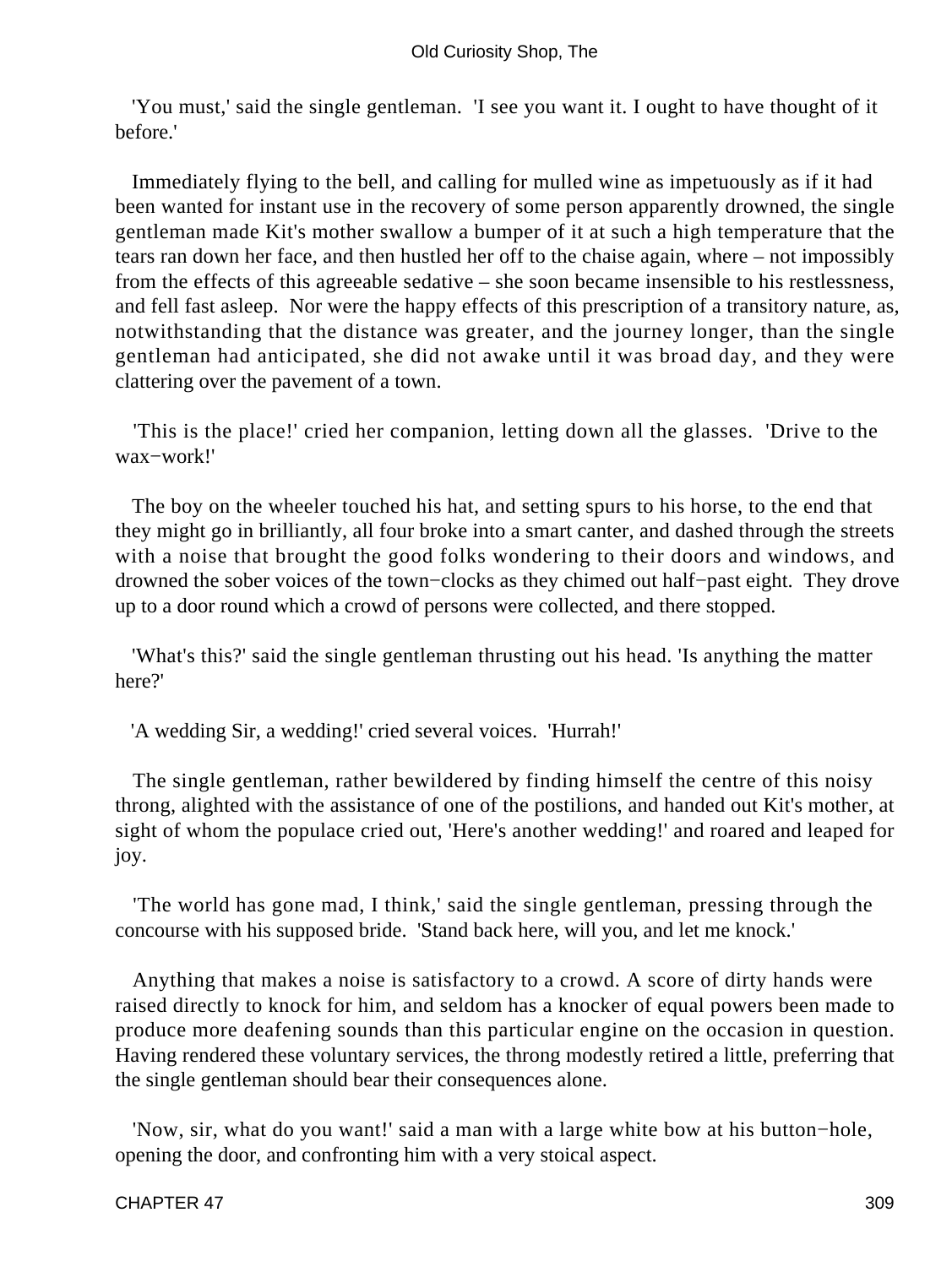'Who has been married here, my friend?' said the single gentleman.

'I have.'

'You! and to whom in the devil's name?'

'What right have you to ask?' returned the bridegroom, eyeing him from top to toe.

 'What right!' cried the single gentleman, drawing the arm of Kit's mother more tightly through his own, for that good woman evidently had it in contemplation to run away. 'A right you little dream of. Mind, good people, if this fellow has been marrying a minor – tut, tut, that can't be. Where is the child you have here, my good fellow. You call her Nell. Where is she?'

 As he propounded this question, which Kit's mother echoed, somebody in a room near at hand, uttered a great shriek, and a stout lady in a white dress came running to the door, and supported herself upon the bridegroom's arm.

 'Where is she!' cried this lady. 'What news have you brought me? What has become of her?'

 The single gentleman started back, and gazed upon the face of the late Mrs Jarley (that morning wedded to the philosophic George, to the eternal wrath and despair of Mr Slum the poet), with looks of conflicting apprehension, disappointment, and incredulity. At length he stammered out,

'I ask YOU where she is? What do you mean?'

 'Oh sir!' cried the bride, 'If you have come here to do her any good, why weren't you here a week ago?'

 'She is not – not dead?' said the person to whom she addressed herself, turning very pale.

'No, not so bad as that.'

'I thank God!' cried the single gentleman feebly. 'Let me come in.'

They drew back to admit him, and when he had entered, closed the door.

 'You see in me, good people,' he said, turning to the newly− married couple, 'one to whom life itself is not dearer than the two persons whom I seek. They would not know me. My features are strange to them, but if they or either of them are here, take this good woman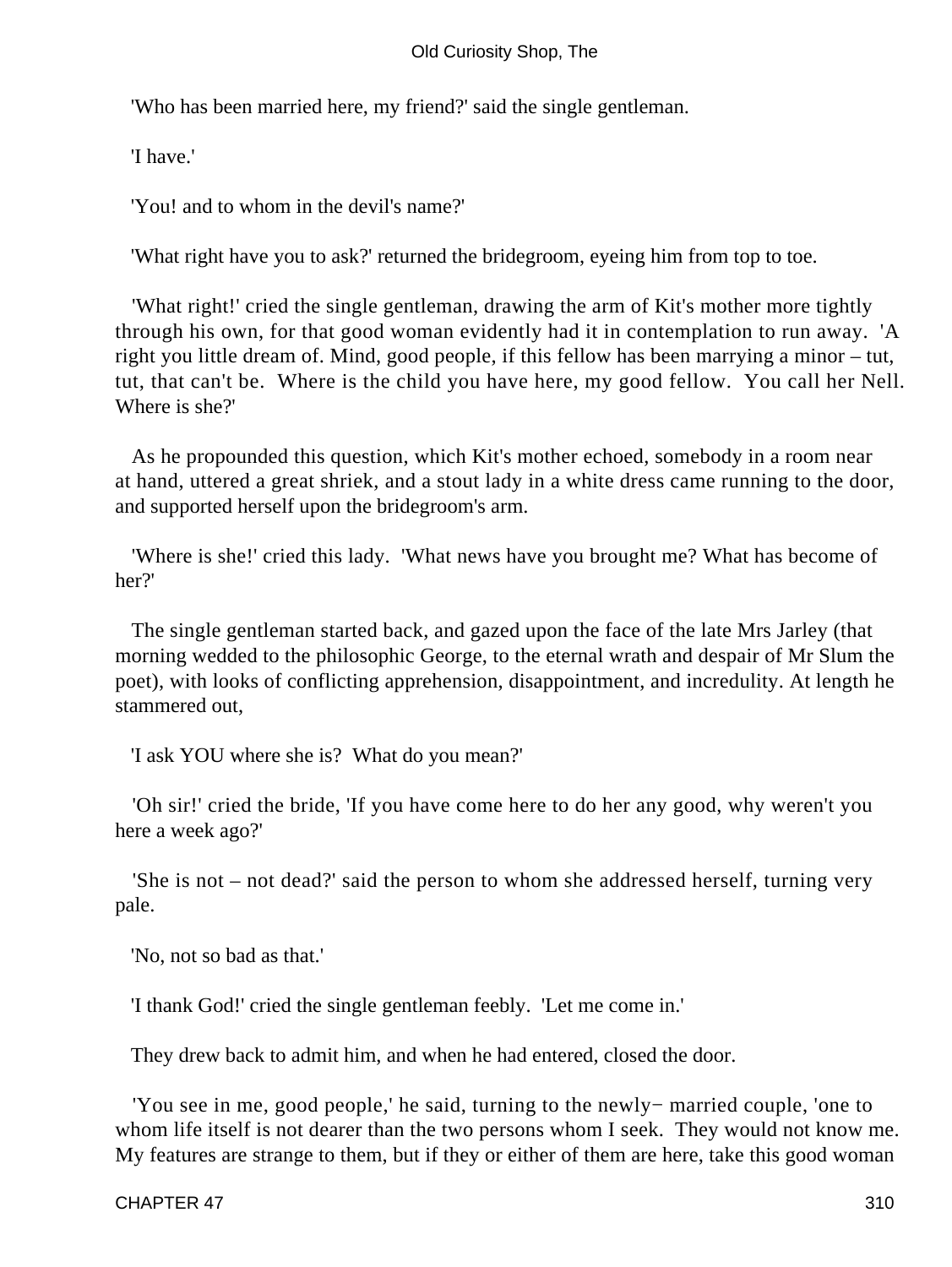with you, and let them see her first, for her they both know. If you deny them from any mistaken regard or fear for them, judge of my intentions by their recognition of this person as their old humble friend.'

 'I always said it!' cried the bride, 'I knew she was not a common child! Alas, sir! we have no power to help you, for all that we could do, has been tried in vain.'

 With that, they related to him, without disguise or concealment, all that they knew of Nell and her grandfather, from their first meeting with them, down to the time of their sudden disappearance; adding (which was quite true) that they had made every possible effort to trace them, but without success; having been at first in great alarm for their safety, as well as on account of the suspicions to which they themselves might one day be exposed in consequence of their abrupt departure. They dwelt upon the old man's imbecility of mind, upon the uneasiness the child had always testified when he was absent, upon the company he had been supposed to keep, and upon the increased depression which had gradually crept over her and changed her both in health and spirits. Whether she had missed the old man in the night, and knowing or conjecturing whither he had bent his steps, had gone in pursuit, or whether they had left the house together, they had no means of determining. Certain they considered it, that there was but slender prospect left of hearing of them again, and that whether their flight originated with the old man, or with the child, there was now no hope of their return. To all this, the single gentleman listened with the air of a man quite borne down by grief and disappointment. He shed tears when they spoke of the grandfather, and appeared in deep affliction.

 Not to protract this portion of our narrative, and to make short work of a long story, let it be briefly written that before the interview came to a close, the single gentleman deemed he had sufficient evidence of having been told the truth, and that he endeavoured to force upon the bride and bridegroom an acknowledgment of their kindness to the unfriended child, which, however, they steadily declined accepting. In the end, the happy couple jolted away in the caravan to spend their honeymoon in a country excursion; and the single gentleman and Kit's mother stood ruefully before their carriage−door.

'Where shall we drive you, sir?' said the post−boy.

 'You may drive me,' said the single gentleman, 'to the – ' He was not going to add 'inn,' but he added it for the sake of Kit's mother; and to the inn they went.

 Rumours had already got abroad that the little girl who used to show the wax−work, was the child of great people who had been stolen from her parents in infancy, and had only just been traced. Opinion was divided whether she was the daughter of a prince, a duke, an earl, a viscount, or a baron, but all agreed upon the main fact, and that the single gentleman was her father; and all bent forward to catch a glimpse, though it were only of the tip of his noble nose, as he rode away, desponding, in his four−horse chaise.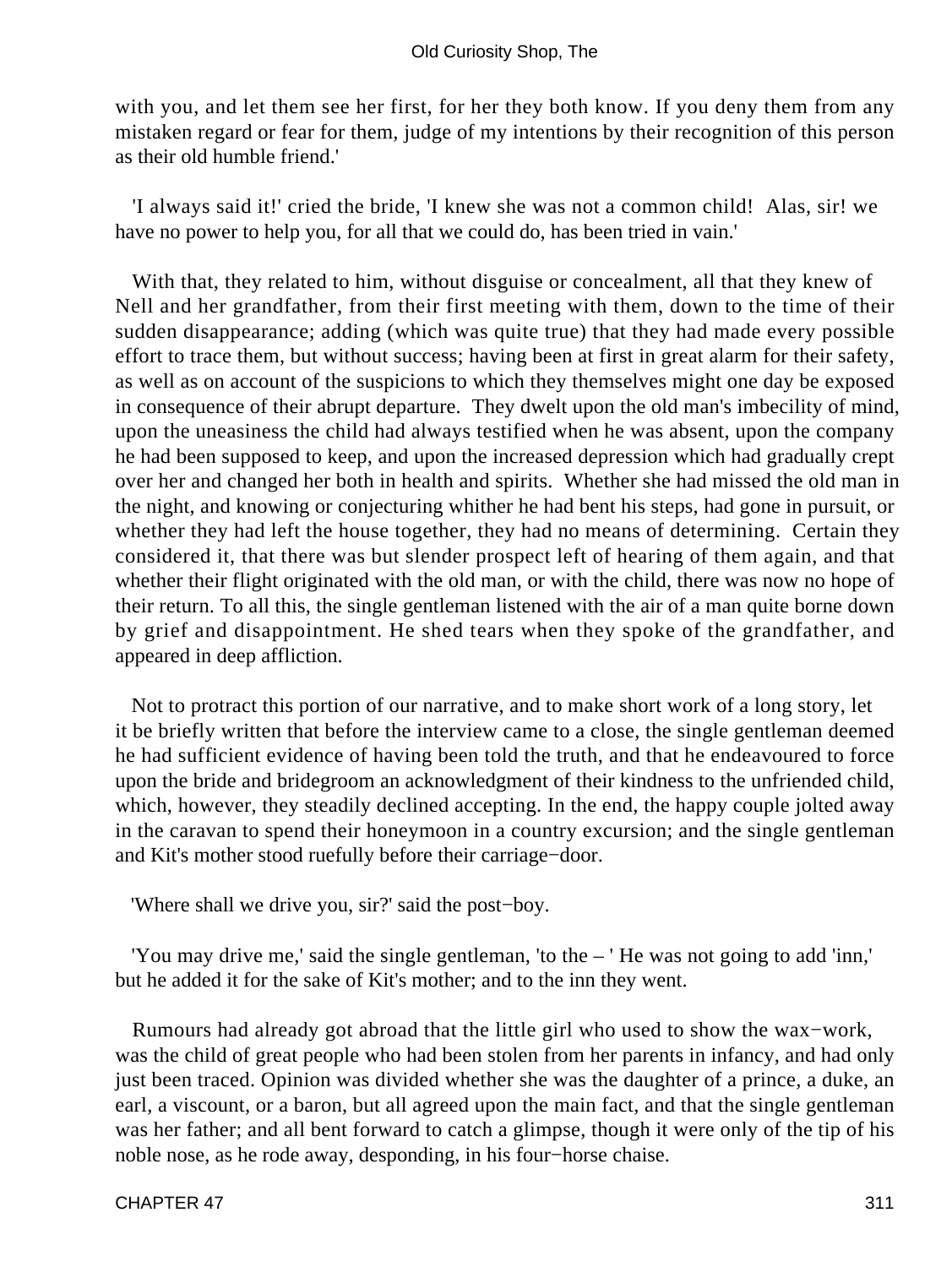What would he have given to know, and what sorrow would have been saved if he had only known, that at that moment both child and grandfather were seated in the old church porch, patiently awaiting the schoolmaster's return!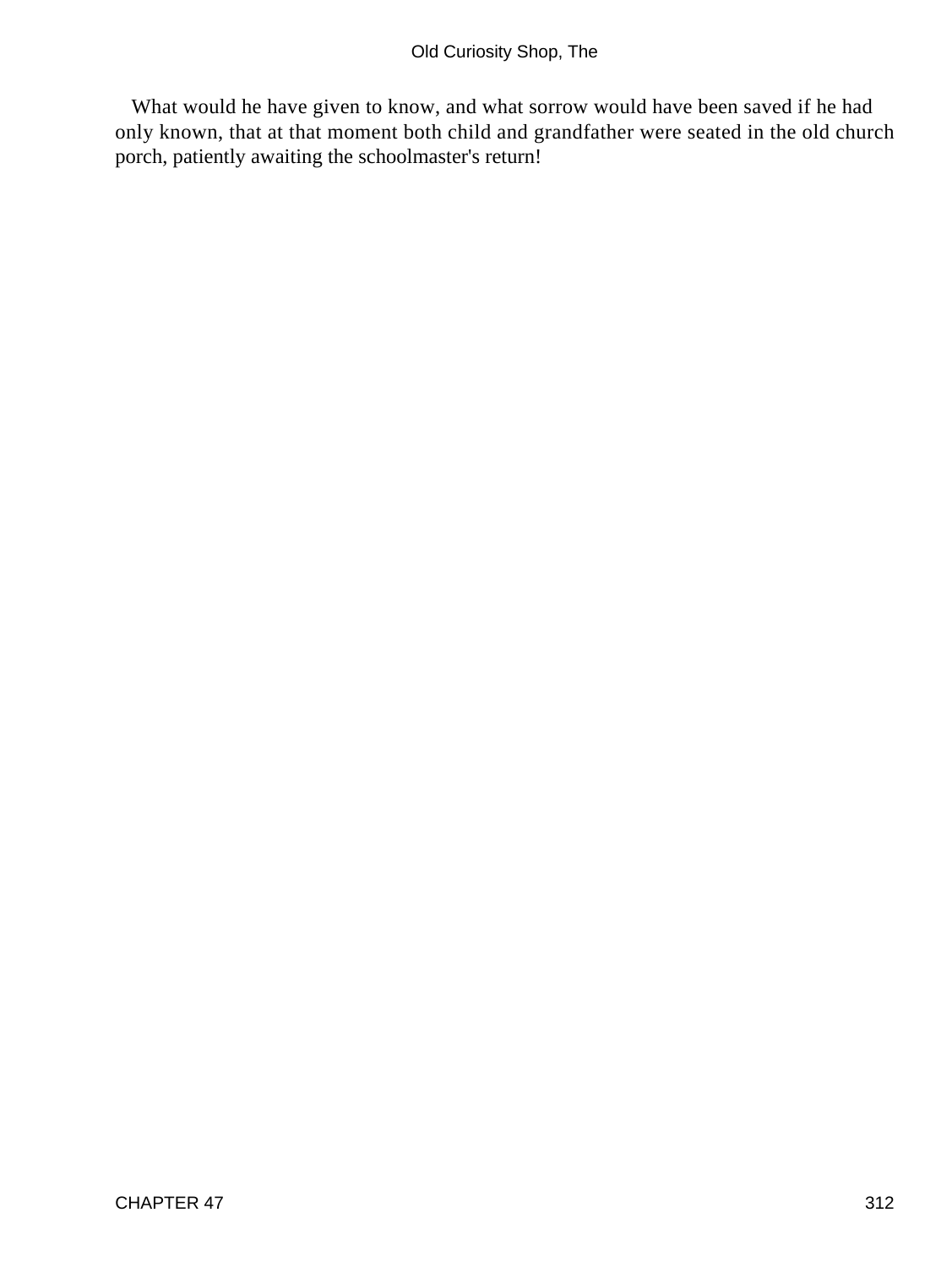# **[CHAPTER 48](#page-496-0)**

**P**opular rumour concerning the single gentleman and his errand, travelling from mouth to mouth, and waxing stronger in the marvellous as it was bandied about – for your popular rumour, unlike the rolling stone of the proverb, is one which gathers a deal of moss in its wanderings up and down – occasioned his dismounting at the inn−door to be looked upon as an exciting and attractive spectacle, which could scarcely be enough admired; and drew together a large concourse of idlers, who having recently been, as it were, thrown out of employment by the closing of the wax−work and the completion of the nuptial ceremonies, considered his arrival as little else than a special providence, and hailed it with demonstrations of the liveliest joy.

 Not at all participating in the general sensation, but wearing the depressed and wearied look of one who sought to meditate on his disappointment in silence and privacy, the single gentleman alighted, and handed out Kit's mother with a gloomy politeness which impressed the lookers−on extremely. That done, he gave her his arm and escorted her into the house, while several active waiters ran on before as a skirmishing party, to clear the way and to show the room which was ready for their reception.

'Any room will do,' said the single gentleman. 'Let it be near at hand, that's all.'

'Close here, sir, if you please to walk this way.'

 'Would the gentleman like this room?' said a voice, as a little out−of−the−way door at the foot of the well staircase flew briskly open and a head popped out. 'He's quite welcome to it. He's as welcome as flowers in May, or coals at Christmas. Would you like this room, sir? Honour me by walking in. Do me the favour, pray.'

 'Goodness gracious me!' cried Kit's mother, falling back in extreme surprise, 'only think of this!'

 She had some reason to be astonished, for the person who proffered the gracious invitation was no other than Daniel Quilp. The little door out of which he had thrust his head was close to the inn larder; and there he stood, bowing with grotesque politeness; as much at his ease as if the door were that of his own house; blighting all the legs of mutton and cold roast fowls by his close companionship, and looking like the evil genius of the cellars come from underground upon some work of mischief.

'Would you do me the honour?' said Quilp.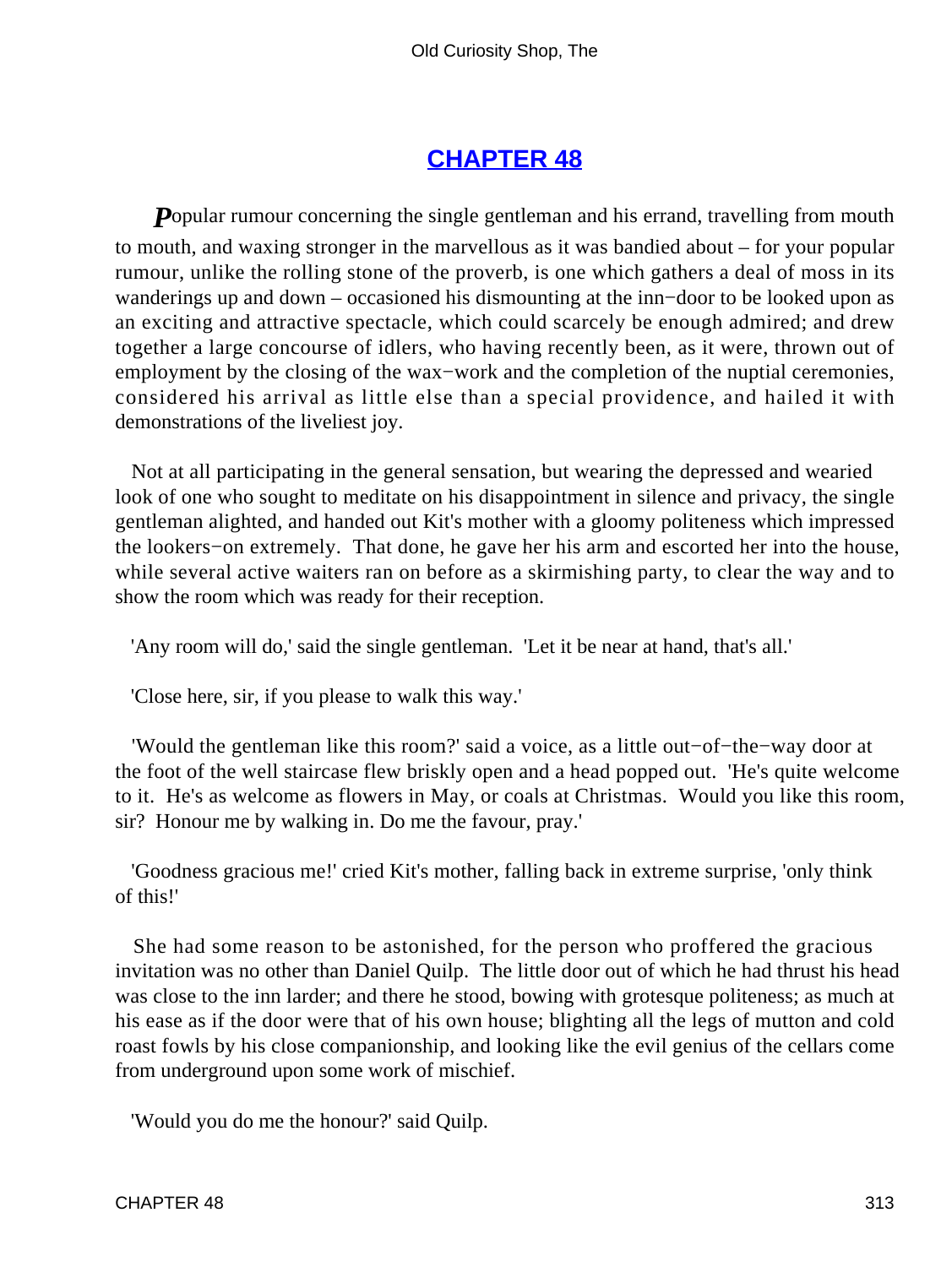'I prefer being alone,' replied the single gentleman.

 'Oh!' said Quilp. And with that, he darted in again with one jerk and clapped the little door to, like a figure in a Dutch clock when the hour strikes.

'Why it was only last night, sir,' whispered Kit's mother, 'that I left him in Little Bethel.'

'Indeed!' said her fellow−passenger. 'When did that person come here, waiter?'

'Come down by the night−coach, this morning, sir.'

'Humph! And when is he going?'

 'Can't say, sir, really. When the chambermaid asked him just now if he should want a bed, sir, he first made faces at her, and then wanted to kiss her.'

 'Beg him to walk this way,' said the single gentleman. 'I should be glad to exchange a word with him, tell him. Beg him to come at once, do you hear?'

 The man stared on receiving these instructions, for the single gentleman had not only displayed as much astonishment as Kit's mother at sight of the dwarf, but, standing in no fear of him, had been at less pains to conceal his dislike and repugnance. He departed on his errand, however, and immediately returned, ushering in its object.

 'Your servant, sir,' said the dwarf, 'I encountered your messenger half−way. I thought you'd allow me to pay my compliments to you. I hope you're well. I hope you're very well.'

 There was a short pause, while the dwarf, with half−shut eyes and puckered face, stood waiting for an answer. Receiving none, he turned towards his more familiar acquaintance.

 'Christopher's mother!' he cried. 'Such a dear lady, such a worthy woman, so blest in her honest son! How is Christopher's mother? Have change of air and scene improved her? Her little family too, and Christopher? Do they thrive? Do they flourish? Are they growing into worthy citizens, eh?'

 Making his voice ascend in the scale with every succeeding question, Mr Quilp finished in a shrill squeak, and subsided into the panting look which was customary with him, and which, whether it were assumed or natural, had equally the effect of banishing all expression from his face, and rendering it, as far as it afforded any index to his mood or meaning, a perfect blank.

'Mr Quilp,' said the single gentleman.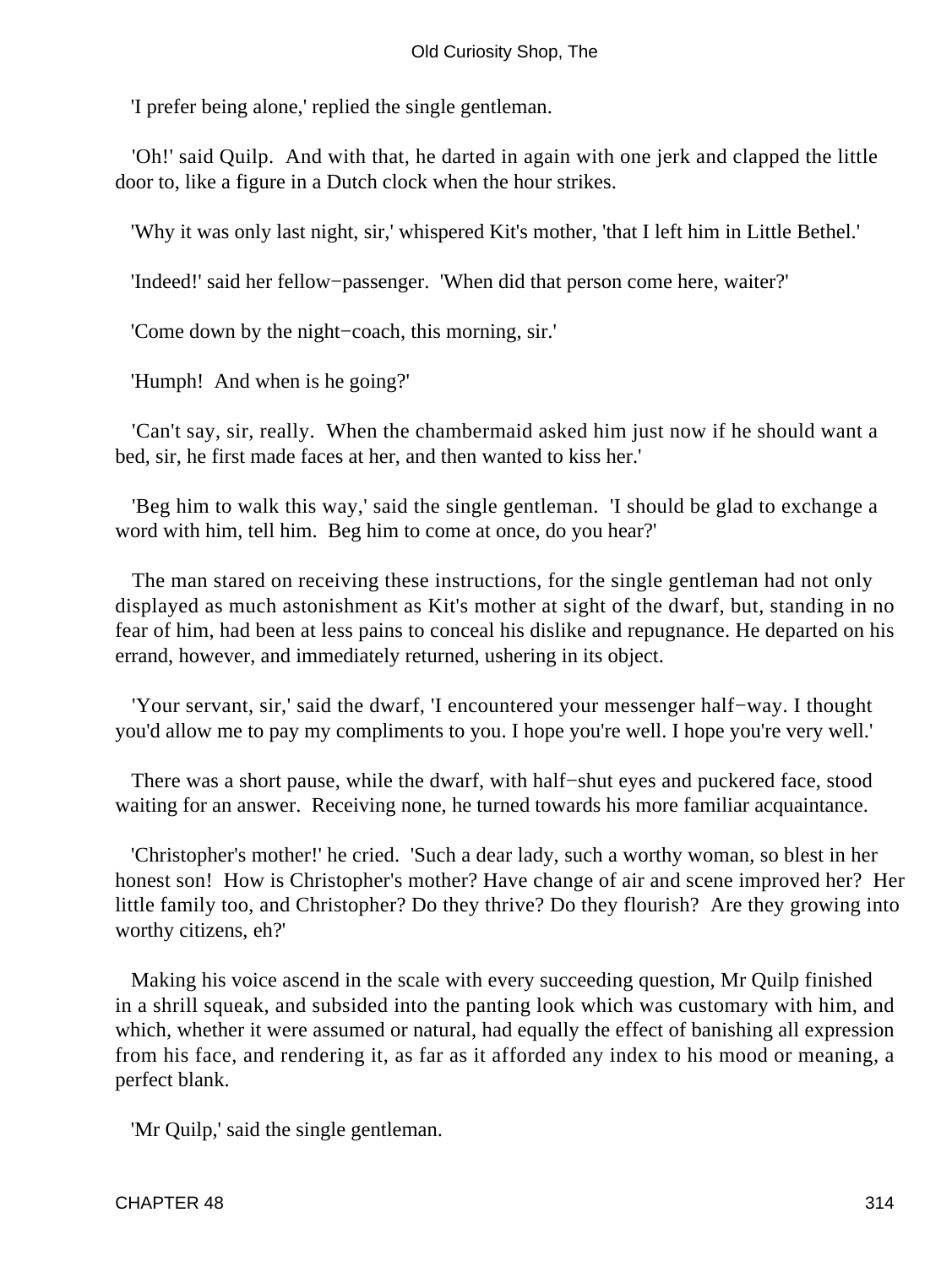The dwarf put his hand to his great flapped ear, and counterfeited the closest attention.

'We two have met before – '

 'Surely,' cried Quilp, nodding his head. 'Oh surely, sir. Such an honour and pleasure – it's both, Christopher's mother, it's both – is not to be forgotten so soon. By no means!'

 'You may remember that the day I arrived in London, and found the house to which I drove, empty and deserted, I was directed by some of the neighbours to you, and waited upon you without stopping for rest or refreshment?'

 'How precipitate that was, and yet what an earnest and vigorous measure!' said Quilp, conferring with himself, in imitation of his friend Mr Sampson Brass.

 'I found,' said the single gentleman, 'you most unaccountably, in possession of everything that had so recently belonged to another man, and that other man, who up to the time of your entering upon his property had been looked upon as affluent, reduced to sudden beggary, and driven from house and home.'

 'We had warrant for what we did, my good sir,' rejoined Quilp, 'we had our warrant. Don't say driven either. He went of his own accord – vanished in the night, sir.'

'No matter,' said the single gentleman angrily. 'He was gone.'

 'Yes, he was gone,' said Quilp, with the same exasperating composure. 'No doubt he was gone. The only question was, where. And it's a question still.'

 'Now, what am I to think,' said the single gentleman, sternly regarding him, 'of you, who, plainly indisposed to give me any information then – nay, obviously holding back, and sheltering yourself with all kinds of cunning, trickery, and evasion – are dogging my footsteps now?'

'I dogging!' cried Quilp.

 'Why, are you not?' returned his questioner, fretted into a state of the utmost irritation. 'Were you not a few hours since, sixty miles off, and in the chapel to which this good woman goes to say her prayers?'

 'She was there too, I think?' said Quilp, still perfectly unmoved. 'I might say, if I was inclined to be rude, how do I know but you are dogging MY footsteps. Yes, I was at chapel. What then? I've read in books that pilgrims were used to go to chapel before they went on journeys, to put up petitions for their safe return. Wise men! journeys are very perilous – especially outside the coach. Wheels come off, horses take fright, coachmen drive too fast,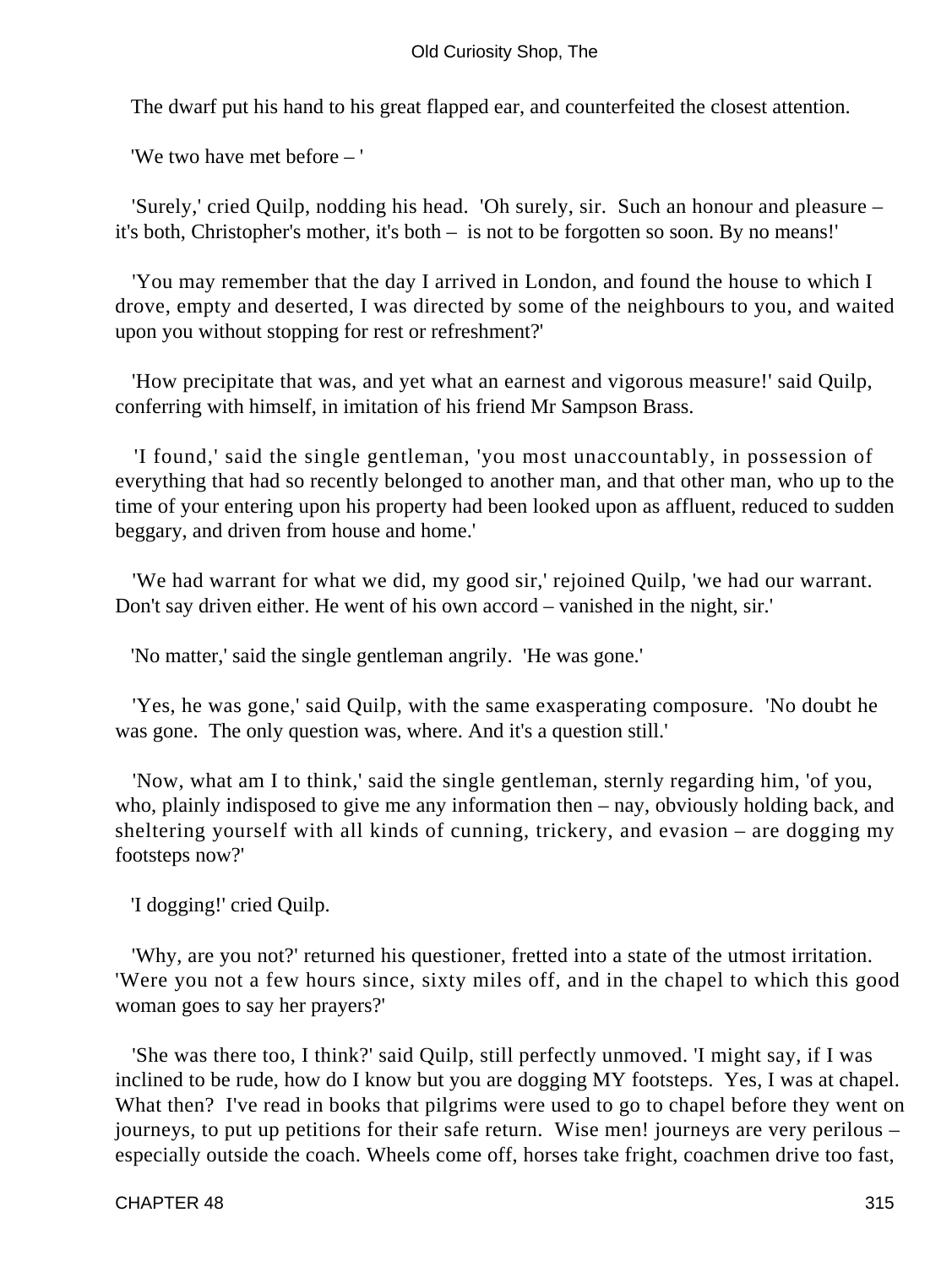coaches overturn. I always go to chapel before I start on journeys. It's the last thing I do on such occasions, indeed.'

 That Quilp lied most heartily in this speech, it needed no very great penetration to discover, although for anything that he suffered to appear in his face, voice, or manner, he might have been clinging to the truth with the quiet constancy of a martyr.

 'In the name of all that's calculated to drive one crazy, man,' said the unfortunate single gentleman, 'have you not, for some reason of your own, taken upon yourself my errand? don't you know with what object I have come here, and if you do know, can you throw no light upon it?'

 'You think I'm a conjuror, sir,' replied Quilp, shrugging up his shoulders. 'If I was, I should tell my own fortune – and make it.'

 'Ah! we have said all we need say, I see,' returned the other, throwing himself impatiently upon a sofa. 'Pray leave us, if you please.'

 'Willingly,' returned Quilp. 'Most willingly. Christopher's mother, my good soul, farewell. A pleasant journey – back, sir. Ahem!'

 With these parting words, and with a grin upon his features altogether indescribable, but which seemed to be compounded of every monstrous grimace of which men or monkeys are capable, the dwarf slowly retreated and closed the door behind him.

 'Oho!' he said when he had regained his own room, and sat himself down in a chair with his arms akimbo. 'Oho! Are you there, my friend? In−deed!'

 Chuckling as though in very great glee, and recompensing himself for the restraint he had lately put upon his countenance by twisting it into all imaginable varieties of ugliness, Mr Quilp, rocking himself to and fro in his chair and nursing his left leg at the same time, fell into certain meditations, of which it may be necessary to relate the substance.

 First, he reviewed the circumstances which had led to his repairing to that spot, which were briefly these. Dropping in at Mr Sampson Brass's office on the previous evening, in the absence of that gentleman and his learned sister, he had lighted upon Mr Swiveller, who chanced at the moment to be sprinkling a glass of warm gin and water on the dust of the law, and to be moistening his clay, as the phrase goes, rather copiously. But as clay in the abstract, when too much moistened, becomes of a weak and uncertain consistency, breaking down in unexpected places, retaining impressions but faintly, and preserving no strength or steadiness of character, so Mr Swiveller's clay, having imbibed a considerable quantity of moisture, was in a very loose and slippery state, insomuch that the various ideas impressed upon it were fast losing their distinctive character, and running into each other. It is not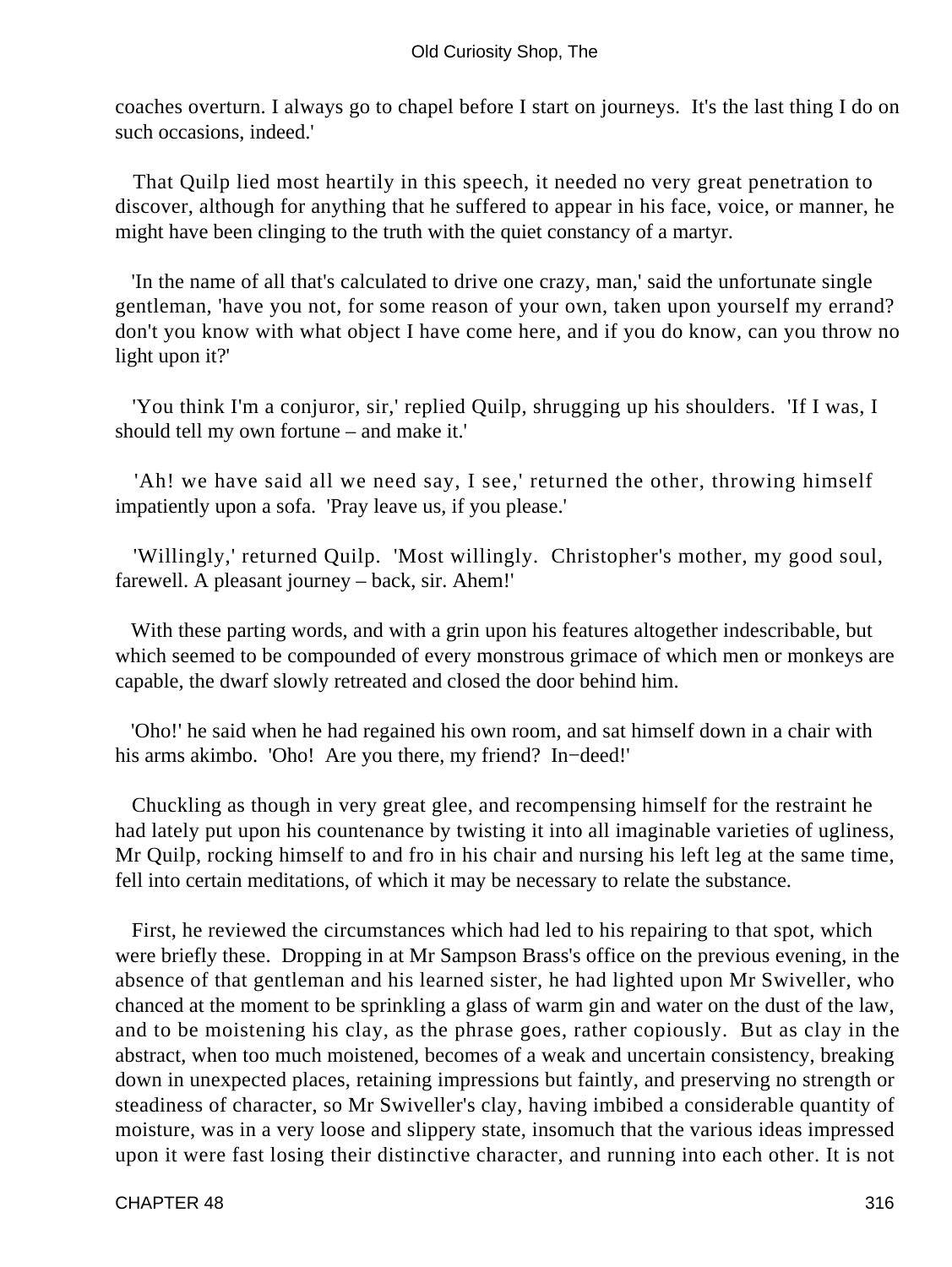#### Old Curiosity Shop, The

uncommon for human clay in this condition to value itself above all things upon its great prudence and sagacity; and Mr Swiveller, especially prizing himself upon these qualities, took occasion to remark that he had made strange discoveries in connection with the single gentleman who lodged above, which he had determined to keep within his own bosom, and which neither tortures nor cajolery should ever induce him to reveal. Of this determination Mr Quilp expressed his high approval, and setting himself in the same breath to goad Mr Swiveller on to further hints, soon made out that the single gentleman had been seen in communication with Kit, and that this was the secret which was never to be disclosed.

 Possessed of this piece of information, Mr Quilp directly supposed that the single gentleman above stairs must be the same individual who had waited on him, and having assured himself by further inquiries that this surmise was correct, had no difficulty in arriving at the conclusion that the intent and object of his correspondence with Kit was the recovery of his old client and the child. Burning with curiosity to know what proceedings were afoot, he resolved to pounce upon Kit's mother as the person least able to resist his arts, and consequently the most likely to be entrapped into such revelations as he sought; so taking an abrupt leave of Mr Swiveller, he hurried to her house. The good woman being from home, he made inquiries of a neighbour, as Kit himself did soon afterwards, and being directed to the chapel be took himself there, in order to waylay her, at the conclusion of the service.

 He had not sat in the chapel more than a quarter of an hour, and with his eyes piously fixed upon the ceiling was chuckling inwardly over the joke of his being there at all, when Kit himself appeared. Watchful as a lynx, one glance showed the dwarf that he had come on business. Absorbed in appearance, as we have seen, and feigning a profound abstraction, he noted every circumstance of his behaviour, and when he withdrew with his family, shot out after him. In fine, he traced them to the notary's house; learnt the destination of the carriage from one of the postilions; and knowing that a fast night−coach started for the same place, at the very hour which was on the point of striking, from a street hard by, darted round to the coach−office without more ado, and took his seat upon the roof. After passing and repassing the carriage on the road, and being passed and repassed by it sundry times in the course of the night, according as their stoppages were longer or shorter; or their rate of travelling varied, they reached the town almost together. Quilp kept the chaise in sight, mingled with the crowd, learnt the single gentleman's errand, and its failure, and having possessed himself of all that it was material to know, hurried off, reached the inn before him, had the interview just now detailed, and shut himself up in the little room in which he hastily reviewed all these occurrences.

 'You are there, are you, my friend?' he repeated, greedily biting his nails. 'I am suspected and thrown aside, and Kit's the confidential agent, is he? I shall have to dispose of him, I fear. If we had come up with them this morning,' he continued, after a thoughtful pause, 'I was ready to prove a pretty good claim. I could have made my profit. But for these canting hypocrites, the lad and his mother, I could get this fiery gentleman as comfortably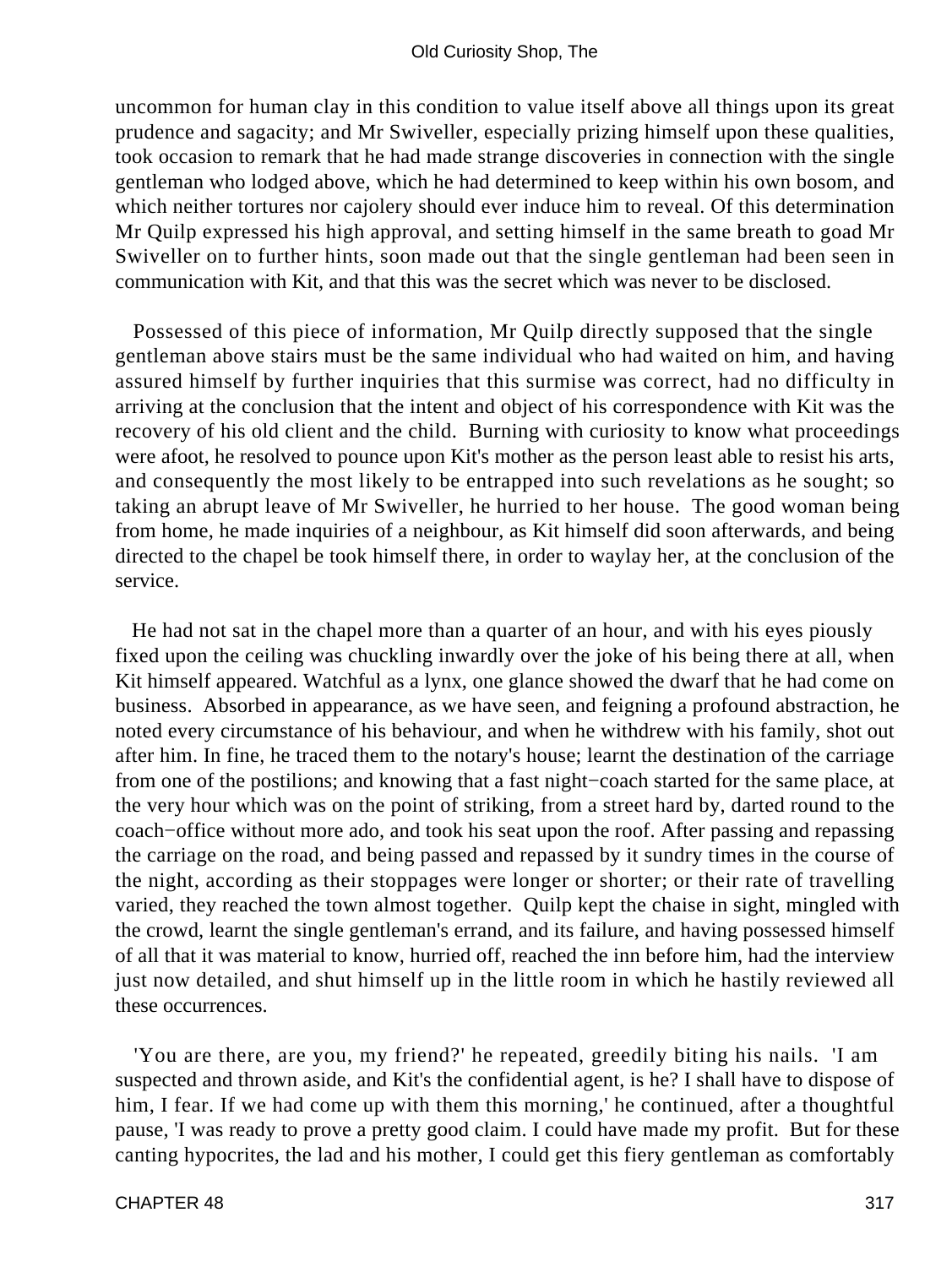into my net as our old friend – our mutual friend, ha! ha! – and chubby, rosy Nell. At the worst, it's a golden opportunity, not to be lost. Let us find them first, and I'll find means of draining you of some of your superfluous cash, sir, while there are prison bars, and bolts, and locks, to keep your friend or kinsman safely. I hate your virtuous people!' said the dwarf, throwing off a bumper of brandy, and smacking his lips, 'ah! I hate 'em every one!'

 This was not a mere empty vaunt, but a deliberate avowal of his real sentiments; for Mr Quilp, who loved nobody, had by little and little come to hate everybody nearly or remotely connected with his ruined client: – the old man himself, because he had been able to deceive him and elude his vigilance – the child, because she was the object of Mrs Quilp's commiseration and constant self−reproach – the single gentleman, because of his unconcealed aversion to himself – Kit and his mother, most mortally, for the reasons shown. Above and beyond that general feeling of opposition to them, which would have been inseparable from his ravenous desire to enrich himself by these altered circumstances, Daniel Quilp hated them every one.

 In this amiable mood, Mr Quilp enlivened himself and his hatreds with more brandy, and then, changing his quarters, withdrew to an obscure alehouse, under cover of which seclusion he instituted all possible inquiries that might lead to the discovery of the old man and his grandchild. But all was in vain. Not the slightest trace or clue could be obtained. They had left the town by night; no one had seen them go; no one had met them on the road; the driver of no coach, cart, or waggon, had seen any travellers answering their description; nobody had fallen in with them, or heard of them. Convinced at last that for the present all such attempts were hopeless, he appointed two or three scouts, with promises of large rewards in case of their forwarding him any intelligence, and returned to London by next day's coach.

 It was some gratification to Mr Quilp to find, as he took his place upon the roof, that Kit's mother was alone inside; from which circumstance he derived in the course of the journey much cheerfulness of spirit, inasmuch as her solitary condition enabled him to terrify her with many extraordinary annoyances; such as hanging over the side of the coach at the risk of his life, and staring in with his great goggle eyes, which seemed in hers the more horrible from his face being upside down; dodging her in this way from one window to another; getting nimbly down whenever they changed horses and thrusting his head in at the window with a dismal squint: which ingenious tortures had such an effect upon Mrs Nubbles, that she was quite unable for the time to resist the belief that Mr Quilp did in his own person represent and embody that Evil Power, who was so vigorously attacked at Little Bethel, and who, by reason of her backslidings in respect of Astley's and oysters, was now frolicsome and rampant.

 Kit, having been apprised by letter of his mother's intended return, was waiting for her at the coach−office; and great was his surprise when he saw, leering over the coachman's shoulder like some familiar demon, invisible to all eyes but his, the well−known face of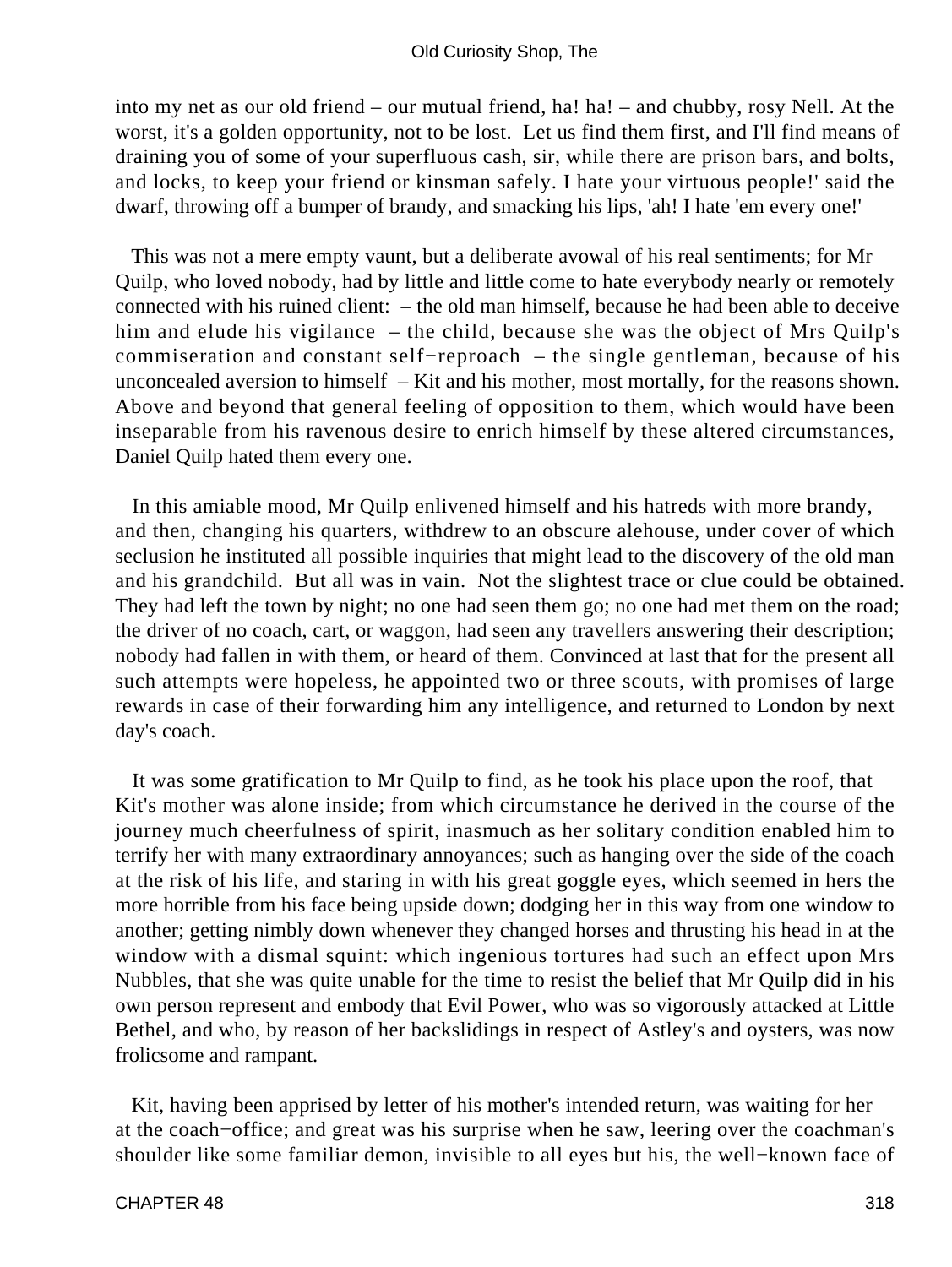Quilp.

 'How are you, Christopher?' croaked the dwarf from the coach−top. 'All right, Christopher. Mother's inside.'

'Why, how did he come here, mother?' whispered Kit.

 'I don't know how he came or why, my dear,' rejoined Mrs Nubbles, dismounting with her son's assistance, 'but he has been a terrifying of me out of my seven senses all this blessed day.'

'He has?' cried Kit.

 'You wouldn't believe it, that you wouldn't,' replied his mother, 'but don't say a word to him, for I really don't believe he's human. Hush! Don't turn round as if I was talking of him, but he's a squinting at me now in the full blaze of the coach−lamp, quite awful!'

 In spite of his mother's injunction, Kit turned sharply round to look. Mr Quilp was serenely gazing at the stars, quite absorbed in celestial contemplation.

 'Oh, he's the artfullest creetur!' cried Mrs Nubbles. 'But come away. Don't speak to him for the world.'

'Yes I will, mother. What nonsense. I say, sir – '

Mr Quilp affected to start, and looked smilingly round.

 'You let my mother alone, will you?' said Kit. 'How dare you tease a poor lone woman like her, making her miserable and melancholy as if she hadn't got enough to make her so, without you. An't you ashamed of yourself, you little monster?'

 'Monster!' said Quilp inwardly, with a smile. 'Ugliest dwarf that could be seen anywhere for a penny – monster – ah!'

 'You show her any of your impudence again,' resumed Kit, shouldering the bandbox, 'and I tell you what, Mr Quilp, I won't bear with you any more. You have no right to do it; I'm sure we never interfered with you. This isn't the first time; and if ever you worry or frighten her again, you'll oblige me (though I should be very sorry to do it, on account of your size) to beat you.'

 Quilp said not a word in reply, but walking so close to Kit as to bring his eyes within two or three inches of his face, looked fixedly at him, retreated a little distance without averting his gaze, approached again, again withdrew, and so on for half−a−dozen times, like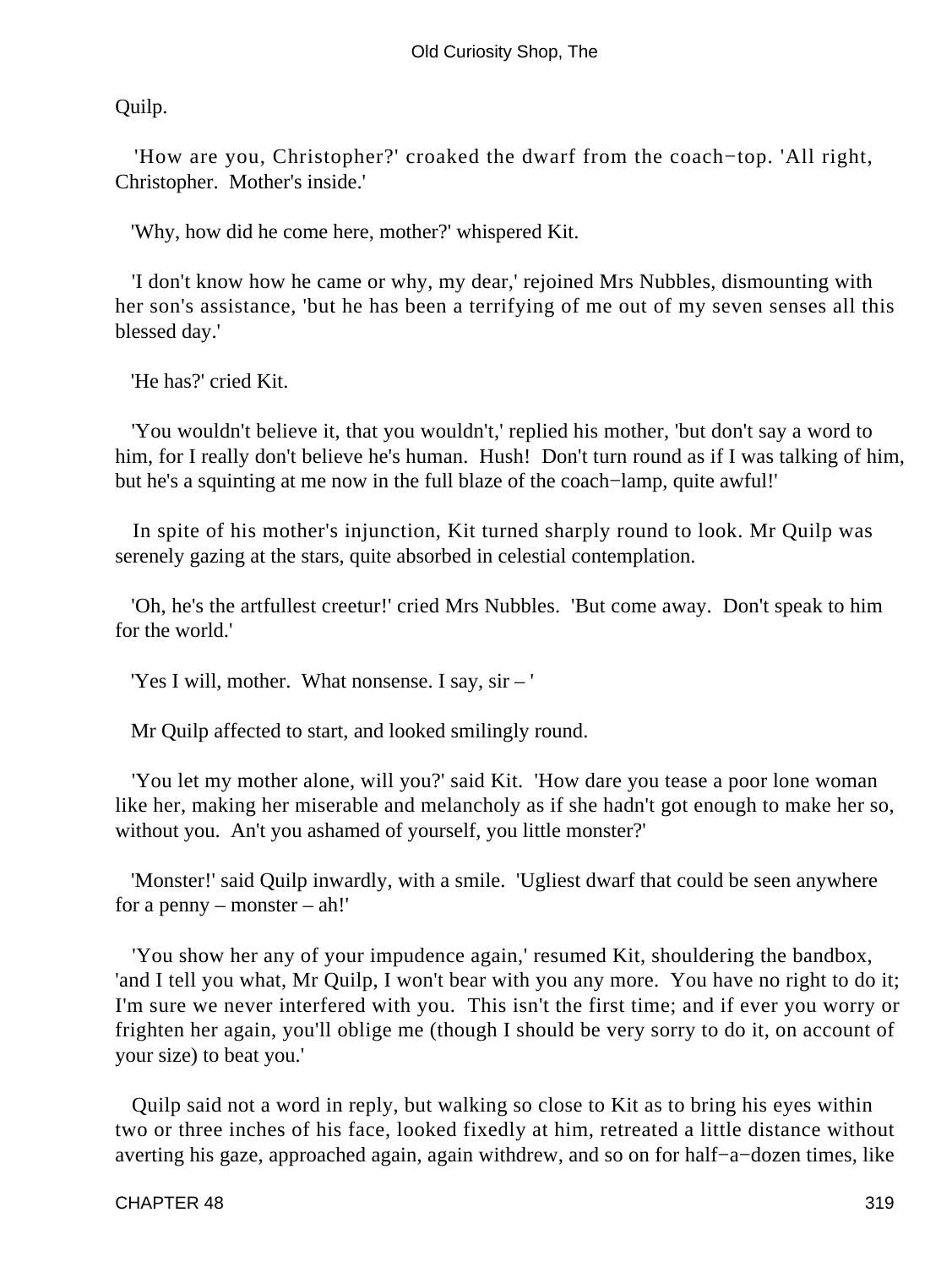a head in a phantasmagoria. Kit stood his ground as if in expectation of an immediate assault, but finding that nothing came of these gestures, snapped his fingers and walked away; his mother dragging him off as fast as she could, and, even in the midst of his news of little Jacob and the baby, looking anxiously over her shoulder to see if Quilp were following.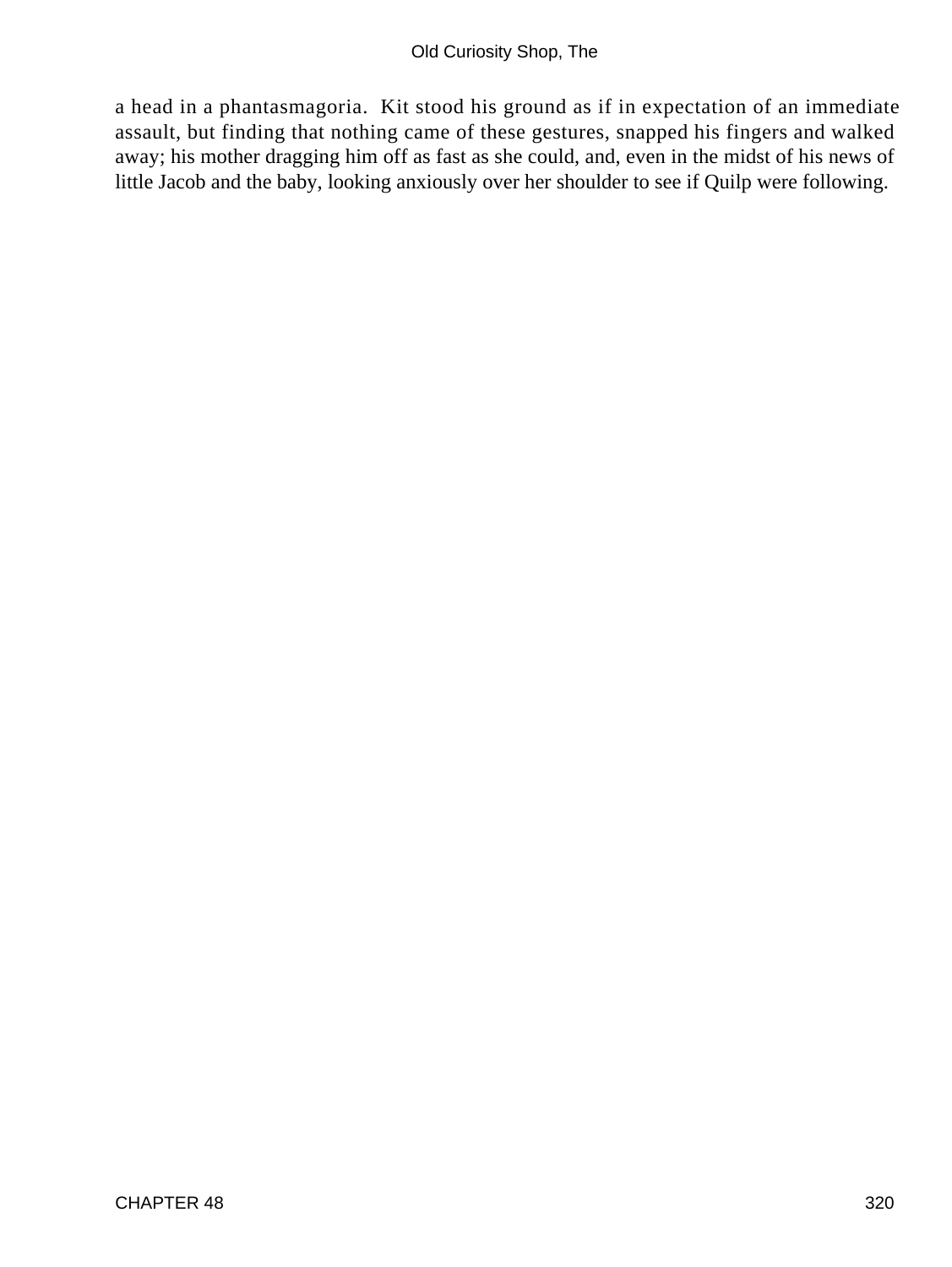# **[CHAPTER 49](#page-496-0)**

**K**it's mother might have spared herself the trouble of looking back so often, for nothing was further from Mr Quilp's thoughts than any intention of pursuing her and her son, or renewing the quarrel with which they had parted. He went his way, whistling from time to time some fragments of a tune; and with a face quite tranquil and composed, jogged pleasantly towards home; entertaining himself as he went with visions of the fears and terrors of Mrs Quilp, who, having received no intelligence of him for three whole days and two nights, and having had no previous notice of his absence, was doubtless by that time in a state of distraction, and constantly fainting away with anxiety and grief.

 This facetious probability was so congenial to the dwarf's humour, and so exquisitely amusing to him, that he laughed as he went along until the tears ran down his cheeks; and more than once, when he found himself in a bye−street, vented his delight in a shrill scream, which greatly terrifying any lonely passenger, who happened to be walking on before him expecting nothing so little, increased his mirth, and made him remarkably cheerful and light−hearted.

 In this happy flow of spirits, Mr Quilp reached Tower Hill, when, gazing up at the window of his own sitting−room, he thought he descried more light than is usual in a house of mourning. Drawing nearer, and listening attentively, he could hear several voices in earnest conversation, among which he could distinguish, not only those of his wife and mother−in−law, but the tongues of men.

'Ha!' cried the jealous dwarf, 'What's this! Do they entertain visitors while I'm away!'

 A smothered cough from above, was the reply. He felt in his pockets for his latch−key, but had forgotten it. There was no resource but to knock at the door.

 'A light in the passage,' said Quilp, peeping through the keyhole. 'A very soft knock; and, by your leave, my lady, I may yet steal upon you unawares. Soho!'

 A very low and gentle rap received no answer from within. But after a second application to the knocker, no louder than the first, the door was softly opened by the boy from the wharf, whom Quilp instantly gagged with one hand, and dragged into the street with the other.

'You'll throttle me, master,' whispered the boy. 'Let go, will you.'

'Who's up stairs, you dog?' retorted Quilp in the same tone. 'Tell me. And don't speak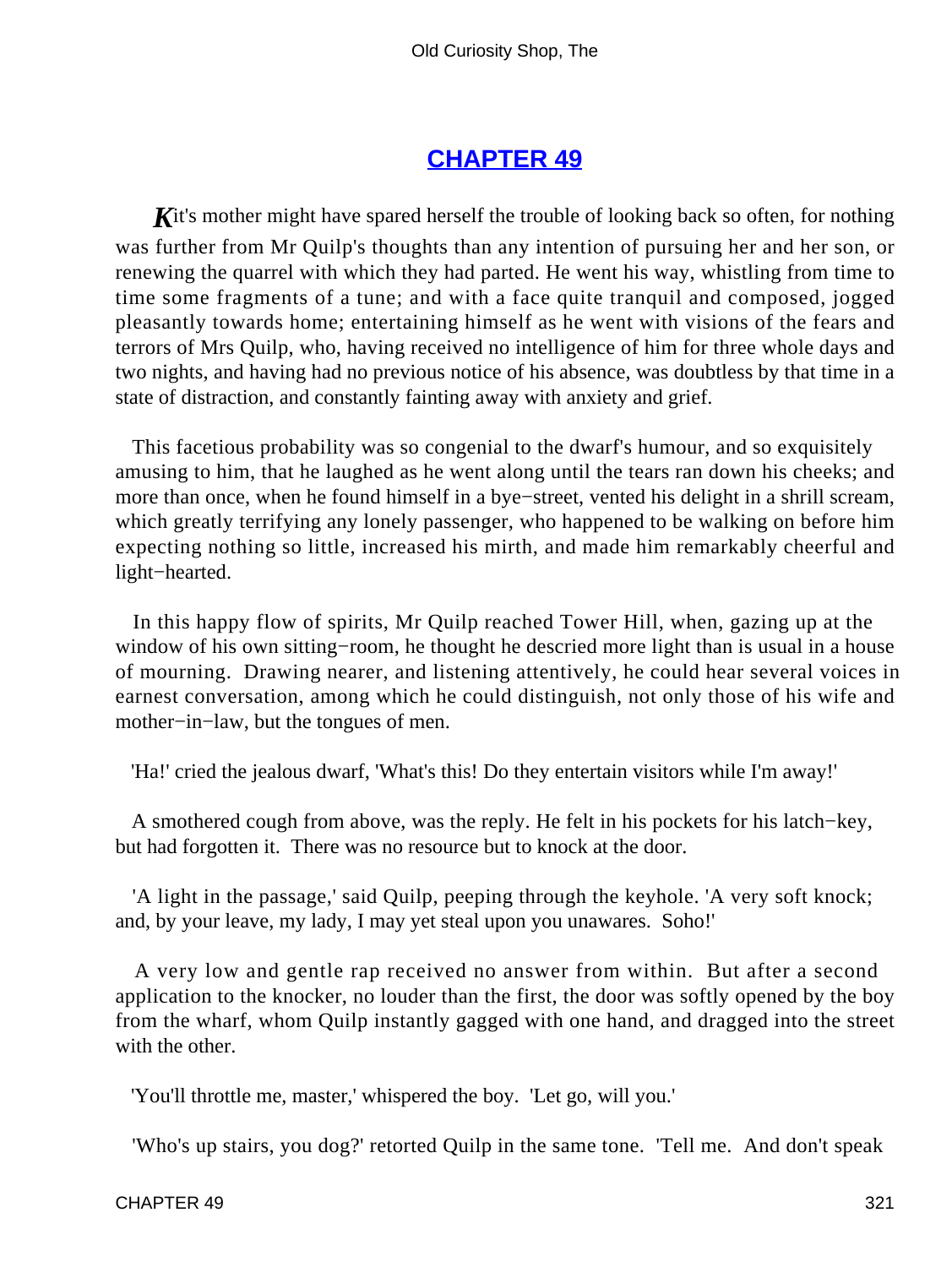above your breath, or I'll choke you in good earnest.'

 The boy could only point to the window, and reply with a stifled giggle, expressive of such intense enjoyment, that Quilp clutched him by the throat and might have carried his threat into execution, or at least have made very good progress towards that end, but for the boy's nimbly extricating himself from his grasp, and fortifying himself behind the nearest post, at which, after some fruitless attempts to catch him by the hair of the head, his master was obliged to come to a parley.

'Will you answer me?' said Quilp. 'What's going on, above?'

'You won't let one speak,' replied the boy. 'They – ha, ha, ha! – they think you're – you're dead. Ha ha ha!'

 'Dead!' cried Quilp, relaxing into a grim laugh himself. 'No. Do they? Do they really, you dog?'

 'They think you're – you're drowned,' replied the boy, who in his malicious nature had a strong infusion of his master. 'You was last seen on the brink of the wharf, and they think you tumbled over. Ha ha!'

 The prospect of playing the spy under such delicious circumstances, and of disappointing them all by walking in alive, gave more delight to Quilp than the greatest stroke of good fortune could possibly have inspired him with. He was no less tickled than his hopeful assistant, and they both stood for some seconds, grinning and gasping and wagging their heads at each other, on either side of the post, like an unmatchable pair of Chinese idols.

 'Not a word,' said Quilp, making towards the door on tiptoe. 'Not a sound, not so much as a creaking board, or a stumble against a cobweb. Drowned, eh, Mrs Quilp! Drowned!'

 So saying, he blew out the candle, kicked off his shoes, and groped his way up stairs; leaving his delighted young friend in an ecstasy of summersets on the pavement.

 The bedroom−door on the staircase being unlocked, Mr Quilp slipped in, and planted himself behind the door of communication between that chamber and the sitting−room, which standing ajar to render both more airy, and having a very convenient chink (of which he had often availed himself for purposes of espial, and had indeed enlarged with his pocket−knife), enabled him not only to hear, but to see distinctly, what was passing.

 Applying his eye to this convenient place, he descried Mr Brass seated at the table with pen, ink, and paper, and the case−bottle of rum – his own case−bottle, and his own particular Jamaica – convenient to his hand; with hot water, fragrant lemons, white lump sugar, and all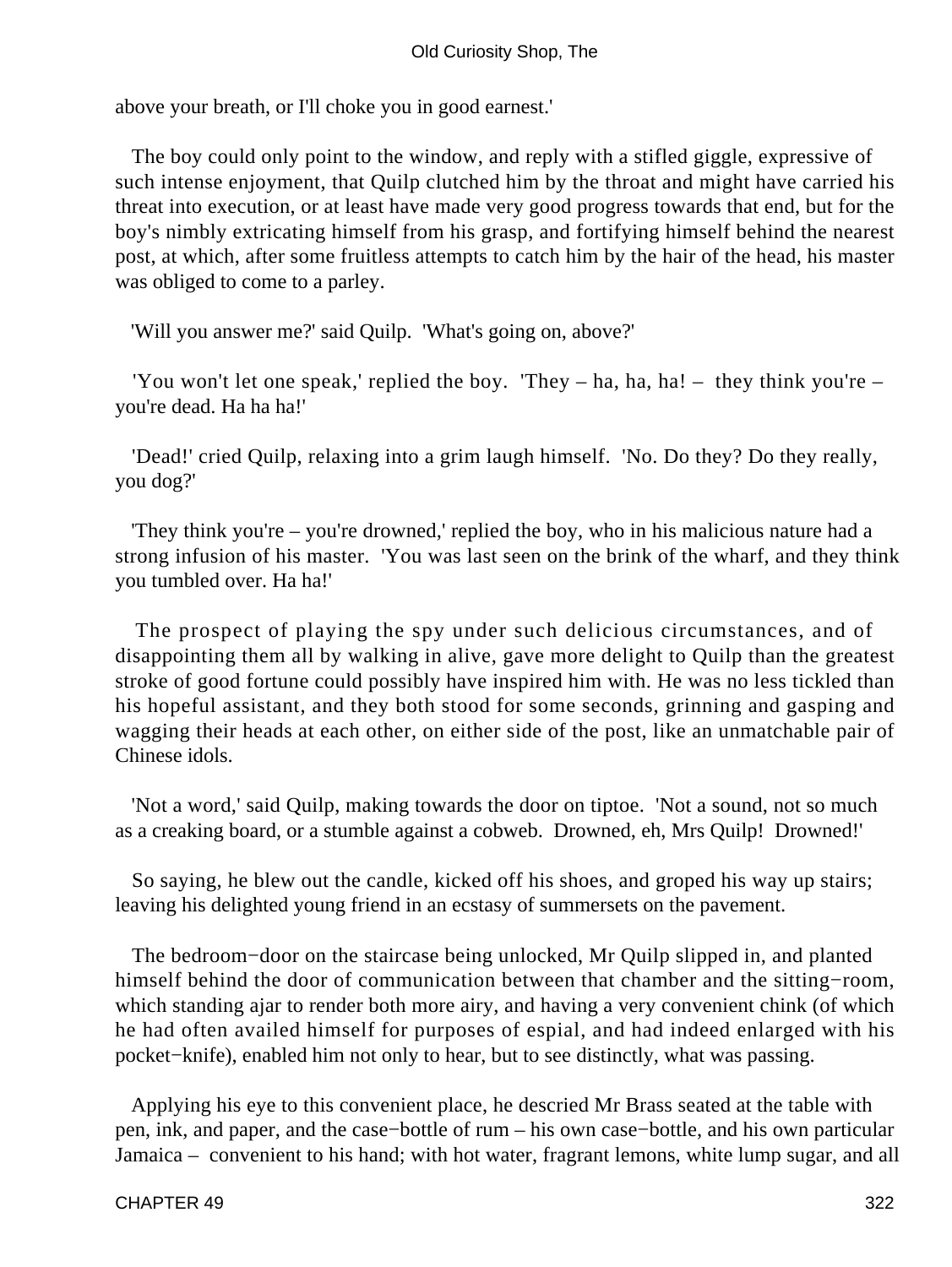things fitting; from which choice materials, Sampson, by no means insensible to their claims upon his attention, had compounded a mighty glass of punch reeking hot; which he was at that very moment stirring up with a teaspoon, and contemplating with looks in which a faint assumption of sentimental regret, struggled but weakly with a bland and comfortable joy. At the same table, with both her elbows upon it, was Mrs Jiniwin; no longer sipping other people's punch feloniously with teaspoons, but taking deep draughts from a jorum of her own; while her daughter – not exactly with ashes on her head, or sackcloth on her back, but preserving a very decent and becoming appearance of sorrow nevertheless – was reclining in an easy chair, and soothing her grief with a smaller allowance of the same glib liquid. There were also present, a couple of water−side men, bearing between them certain machines called drags; even these fellows were accommodated with a stiff glass a−piece; and as they drank with a great relish, and were naturally of a red−nosed, pimple−faced, convivial look, their presence rather increased than detracted from that decided appearance of comfort, which was the great characteristic of the party.

'If I could poison that dear old lady's rum and water,' murmured Quilp, 'I'd die happy.'

 'Ah!' said Mr Brass, breaking the silence, and raising his eyes to the ceiling with a sigh, 'Who knows but he may be looking down upon us now! Who knows but he may be surveying of us from – from somewheres or another, and contemplating us with a watchful eye! Oh Lor!'

 Here Mr Brass stopped to drink half his punch, and then resumed; looking at the other half, as he spoke, with a dejected smile.

 'I can almost fancy,' said the lawyer shaking his head, 'that I see his eye glistening down at the very bottom of my liquor. When shall we look upon his like again? Never, never!' One minute we are here' – holding his tumbler before his eyes – 'the next we are there' – gulping down its contents, and striking himself emphatically a little below the chest – 'in the silent tomb. To think that I should be drinking his very rum! It seems like a dream.'

 With the view, no doubt, of testing the reality of his position, Mr Brass pushed his tumbler as he spoke towards Mrs Jiniwin for the purpose of being replenished; and turned towards the attendant mariners.

'The search has been quite unsuccessful then?'

 'Quite, master. But I should say that if he turns up anywhere, he'll come ashore somewhere about Grinidge to−morrow, at ebb tide, eh, mate?'

 The other gentleman assented, observing that he was expected at the Hospital, and that several pensioners would be ready to receive him whenever he arrived.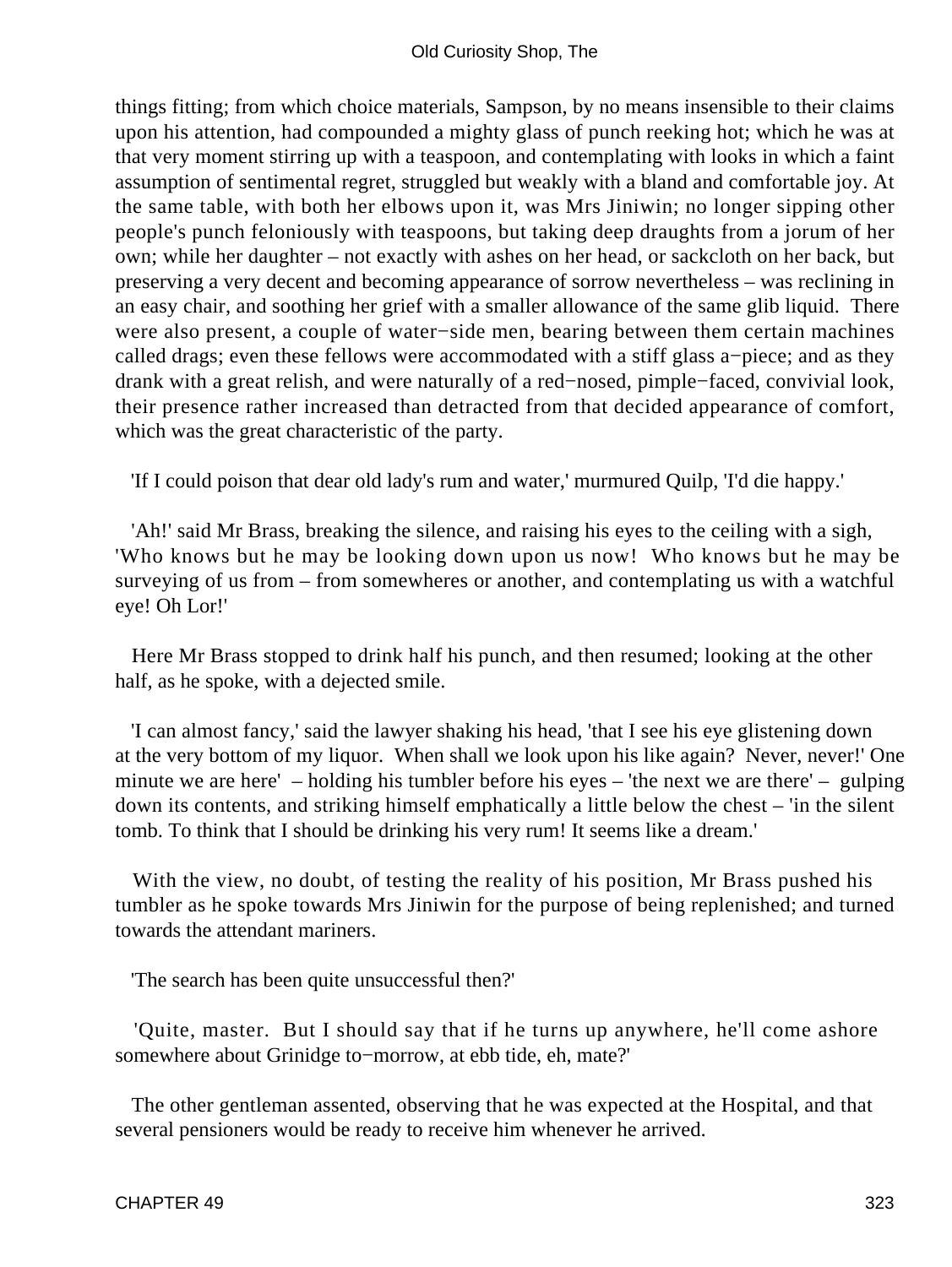'Then we have nothing for it but resignation,' said Mr Brass; 'nothing but resignation and expectation. It would be a comfort to have his body; it would be a dreary comfort.'

 'Oh, beyond a doubt,' assented Mrs Jiniwin hastily; 'if we once had that, we should be quite sure.'

 'With regard to the descriptive advertisement,' said Sampson Brass, taking up his pen. 'It is a melancholy pleasure to recall his traits. Respecting his legs now  $-$  ?'

 'Crooked, certainly,' said Mrs Jiniwin. 'Do you think they **Were** crooked?' said Brass, in an insinuating tone. 'I think I see them now coming up the street very wide apart, in nankeen' pantaloons a little shrunk and without straps. Ah! what a vale of tears we live in. Do we say crooked?'

'I think they were a little so,' observed Mrs Quilp with a sob.

'Legs crooked,' said Brass, writing as he spoke. 'Large head, short body, legs crooked – '

Very crooked,' suggested Mrs Jiniwin.

 'We'll not say very crooked, ma'am,' said Brass piously. 'Let us not bear hard upon the weaknesses of the deceased. He is gone, ma'am, to where his legs will never come in question. – We will content ourselves with crooked, Mrs Jiniwin.'

'I thought you wanted the truth,' said the old lady. 'That's all.'

 'Bless your eyes, how I love you,' muttered Quilp. 'There she goes again. Nothing but punch!'

 'This is an occupation,' said the lawyer, laying down his pen and emptying his glass, 'which seems to bring him before my eyes like the Ghost of Hamlet's father, in the very clothes that he wore on work−a−days. His coat, his waistcoat, his shoes and stockings, his trousers, his hat, his wit and humour, his pathos and his umbrella, all come before me like visions of my youth. His linen!' said Mr Brass smiling fondly at the wall, 'his linen which was always of a particular colour, for such was his whim and fancy – how plain I see his linen now!'

'You had better go on, sir,' said Mrs Jiniwin impatiently.

 'True, ma'am, true,' cried Mr Brass. 'Our faculties must not freeze with grief. I'll trouble you for a little more of that, ma'am. A question now arises, with relation to his nose.'

'Flat,' said Mrs Jiniwin.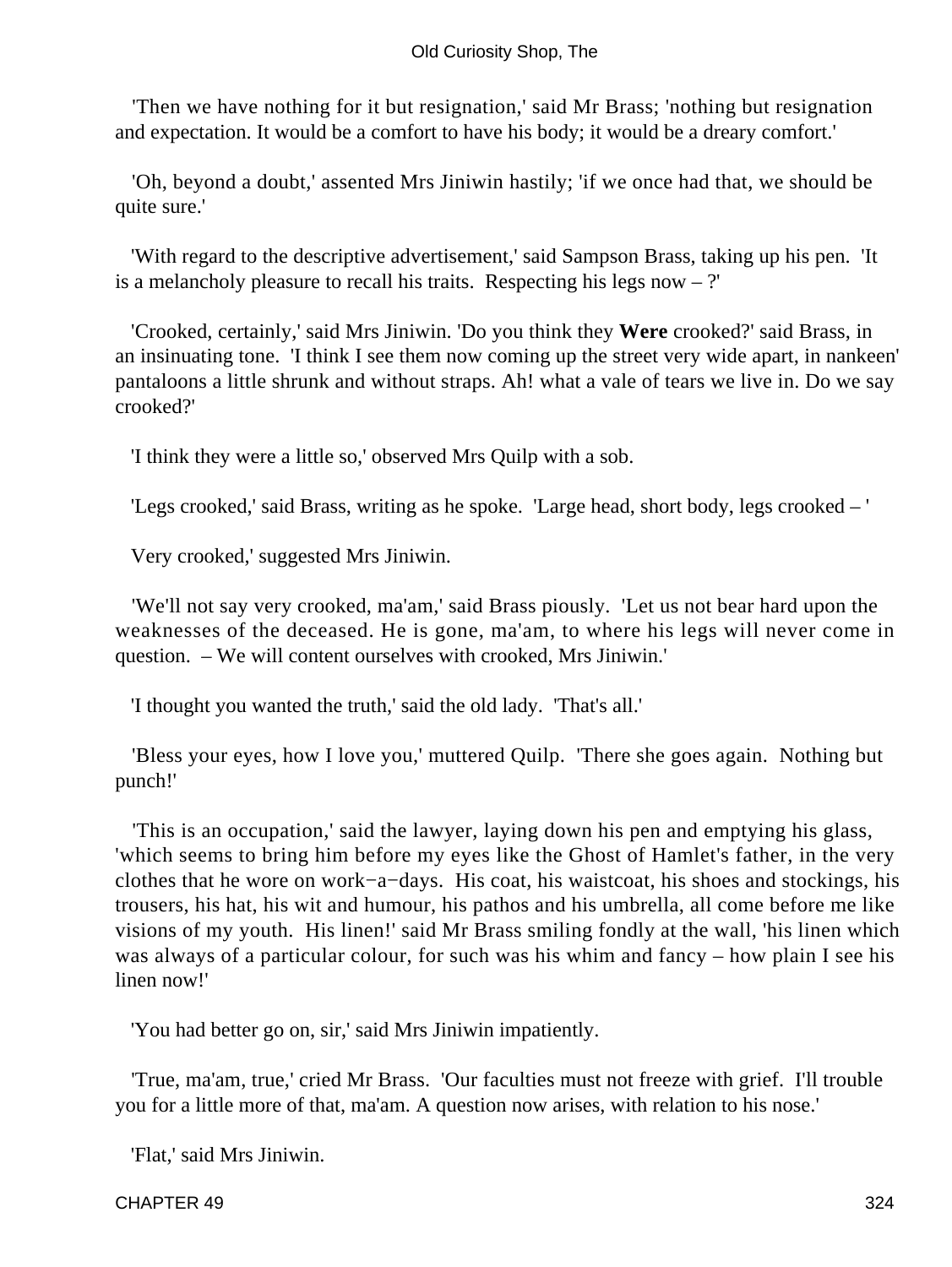'Aquiline!' cried Quilp, thrusting in his head, and striking the feature with his fist. 'Aquiline, you hag. Do you see it? Do you call this flat? Do you? Eh?'

 'Oh capital, capital!' shouted Brass, from the mere force of habit. 'Excellent! How very good he is! He's a most remarkable man – so extremely whimsical! Such an amazing power of taking people by surprise!'

 Quilp paid no regard whatever to these compliments, nor to the dubious and frightened look into which the lawyer gradually subsided, nor to the shrieks of his wife and mother−in−law, nor to the latter's running from the room, nor to the former's fainting away. Keeping his eye fixed on Sampson Brass, he walked up to the table, and beginning with his glass, drank off the contents, and went regularly round until he had emptied the other two, when he seized the case−bottle, and hugging it under his arm, surveyed him with a most extraordinary leer.

'Not yet, Sampson,' said Quilp. 'Not just yet!'

 'Oh very good indeed!' cried Brass, recovering his spirits a little. 'Ha ha ha! Oh exceedingly good! There's not another man alive who could carry it off like that. A most difficult position to carry off. But he has such a flow of good−humour, such an amazing flow!'

'Good night,' said the dwarf, nodding expressively.

 'Good night, sir, good night,' cried the lawyer, retreating backwards towards the door. 'This is a joyful occasion indeed, extremely joyful. Ha ha ha! oh very rich, very rich indeed, remarkably so!'

 Waiting until Mr Brass's ejaculations died away in the distance (for he continued to pour them out, all the way down stairs), Quilp advanced towards the two men, who yet lingered in a kind of stupid amazement.

 'Have you been dragging the river all day, gentlemen?' said the dwarf, holding the door open with great politeness.

'And yesterday too, master.'

 'Dear me, you've had a deal of trouble. Pray consider everything yours that you find upon the – upon the body. Good night!'

 The men looked at each other, but had evidently no inclination to argue the point just then, and shuffled out of the room. The speedy clearance effected, Quilp locked the doors; and still embracing the case−bottle with shrugged−up shoulders and folded arms, stood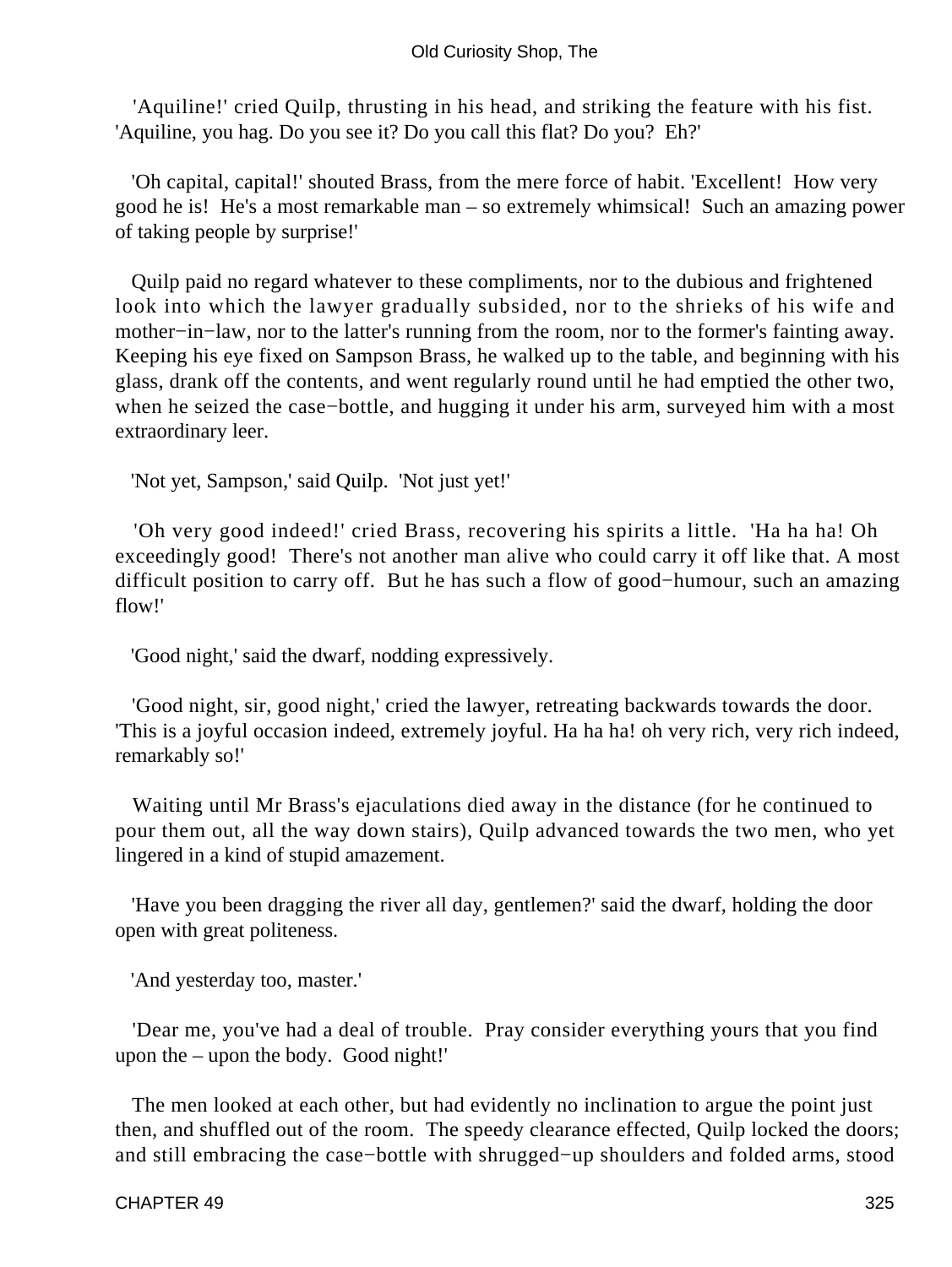looking at his insensible wife like a dismounted nightmare.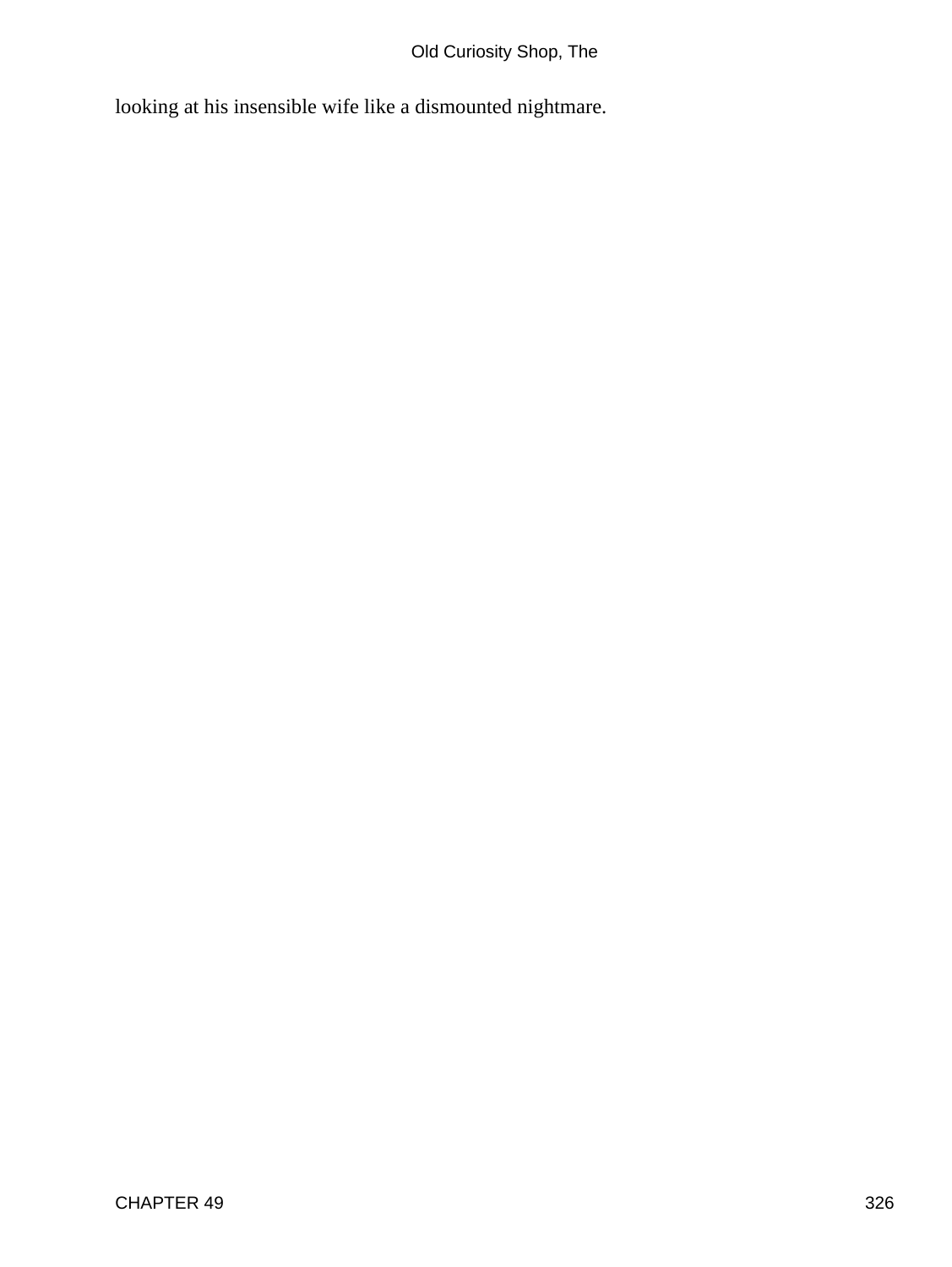### **[CHAPTER 50](#page-496-0)**

*M*atrimonial differences are usually discussed by the parties concerned in the form of dialogue, in which the lady bears at least her full half share. Those of Mr and Mrs Quilp, however, were an exception to the general rule; the remarks which they occasioned being limited to a long soliloquy on the part of the gentleman, with perhaps a few deprecatory observations from the lady, not extending beyond a trembling monosyllable uttered at long intervals, and in a very submissive and humble tone. On the present occasion, Mrs Quilp did not for a long time venture even on this gentle defence, but when she had recovered from her fainting−fit, sat in a tearful silence, meekly listening to the reproaches of her lord and master.

 Of these Mr Quilp delivered himself with the utmost animation and rapidity, and with so many distortions of limb and feature, that even his wife, although tolerably well accustomed to his proficiency in these respects, was well−nigh beside herself with alarm. But the Jamaica rum, and the joy of having occasioned a heavy disappointment, by degrees cooled Mr Quilp's wrath; which from being at savage heat, dropped slowly to the bantering or chuckling point, at which it steadily remained.

 'So you thought I was dead and gone, did you?' said Quilp. 'You thought you were a widow, eh? Ha, ha, ha, you jade."

'Indeed, Quilp,' returned his wife. 'I'm very sorry – '

 'Who doubts it!' cried the dwarf. 'You very sorry! to be sure you are. Who doubts that you're **Very** sorry!'

 'I don't mean sorry that you have come home again alive and well,' said his wife, 'but sorry that I should have been led into such a belief. I am glad to see you, Quilp; indeed I am.'

 In truth Mrs Quilp did seem a great deal more glad to behold her lord than might have been expected, and did evince a degree of interest in his safety which, all things considered, was rather unaccountable. Upon Quilp, however, this circumstance made no impression, farther than as it moved him to snap his fingers close to his wife's eyes, with divers grins of triumph and derision.

 'How could you go away so long, without saying a word to me or letting me hear of you or know anything about you?' asked the poor little woman, sobbing. 'How could you be so cruel, Quilp?'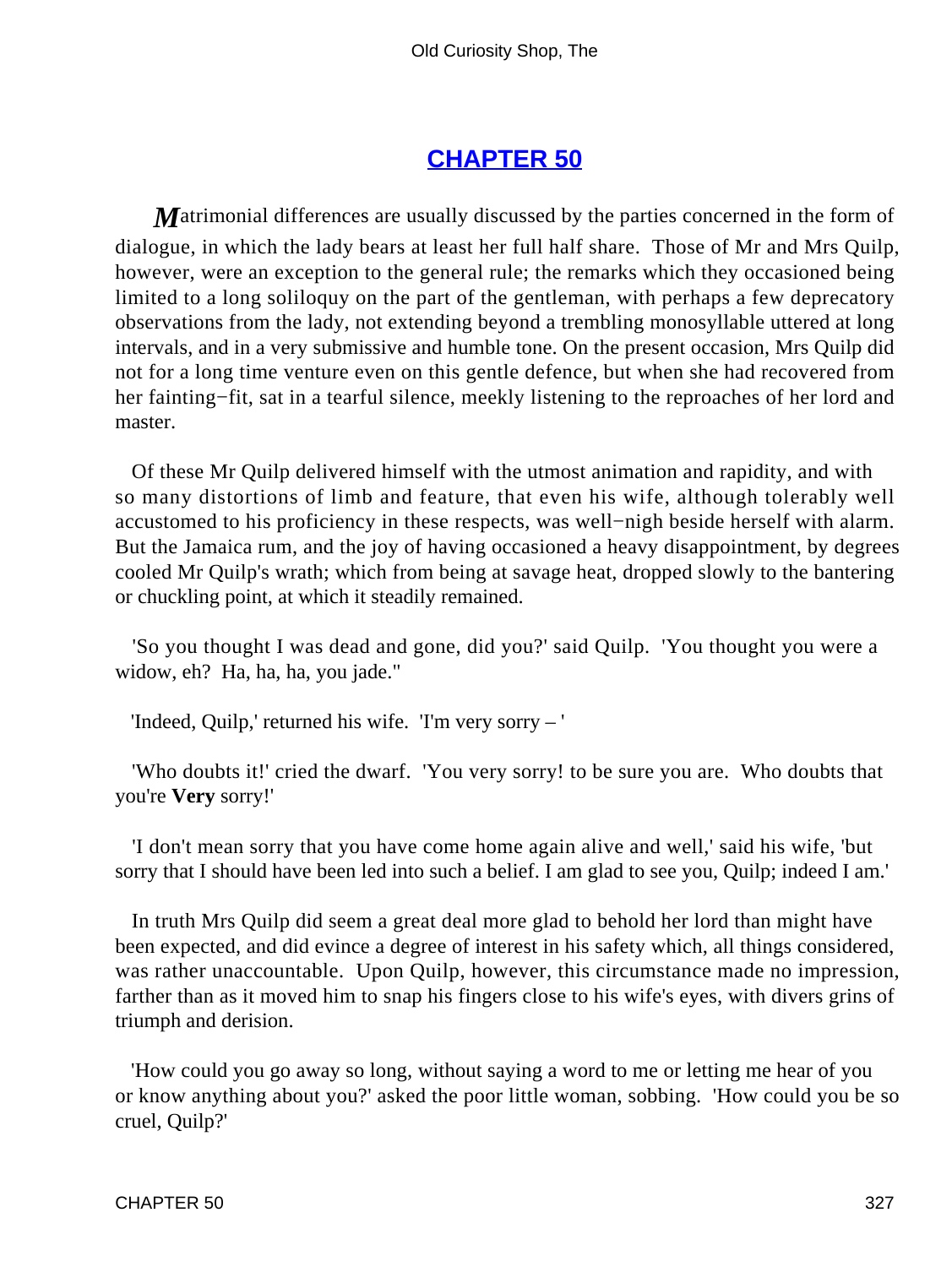'How could I be so cruel! cruel!' cried the dwarf. 'Because I was in the humour. I'm in the humour now. I shall be cruel when I like. I'm going away again.'

'Not again!'

 'Yes, again. I'm going away now. I'm off directly. I mean to go and live wherever the fancy seizes me – at the wharf – at the counting−house – and be a jolly bachelor. You were a widow in anticipation. Damme,' screamed the dwarf, 'I'll be a bachelor in earnest.'

'You can't be serious, Quilp,' sobbed his wife.

 'I tell you,' said the dwarf, exulting in his project, 'that I'll be a bachelor, a devil−may−care bachelor; and I'll have my bachelor's hall at the counting−house, and at such times come near it if you dare. And mind too that I don't pounce in upon you at unseasonable hours again, for I'll be a spy upon you, and come and go like a mole or a weazel. Tom Scott – where's Tom Scott?'

'Here I am, master,' cried the voice of the boy, as Quilp threw up the window.

 'Wait there, you dog,' returned the dwarf, 'to carry a bachelor's portmanteau. Pack it up, Mrs Quilp. Knock up the dear old lady to help; knock her up. Halloa there! Halloa!'

 With these exclamations, Mr Quilp caught up the poker, and hurrying to the door of the good lady's sleeping−closet, beat upon it therewith until she awoke in inexpressible terror, thinking that her amiable son−in−law surely intended to murder her in justification of the legs she had slandered. Impressed with this idea, she was no sooner fairly awake than she screamed violently, and would have quickly precipitated herself out of the window and through a neighbouring skylight, if her daughter had not hastened in to undeceive her, and implore her assistance. Somewhat reassured by her account of the service she was required to render, Mrs Jiniwin made her appearance in a flannel dressing−gown; and both mother and daughter, trembling with terror and cold – for the night was now far advanced – obeyed Mr Quilp's directions in submissive silence. Prolonging his preparations as much as possible, for their greater comfort, that eccentric gentleman superintended the packing of his wardrobe, and having added to it with his own hands, a plate, knife and fork, spoon, teacup and saucer, and other small household matters of that nature, strapped up the portmanteau, took it on his shoulders, and actually marched off without another word, and with the case−bottle (which he had never once put down) still tightly clasped under his arm. Consigning his heavier burden to the care of Tom Scott when he reached the street, taking a dram from the bottle for his own encouragement, and giving the boy a rap on the head with it as a small taste for himself, Quilp very deliberately led the way to the wharf, and reached it at between three and four o'clock in the morning.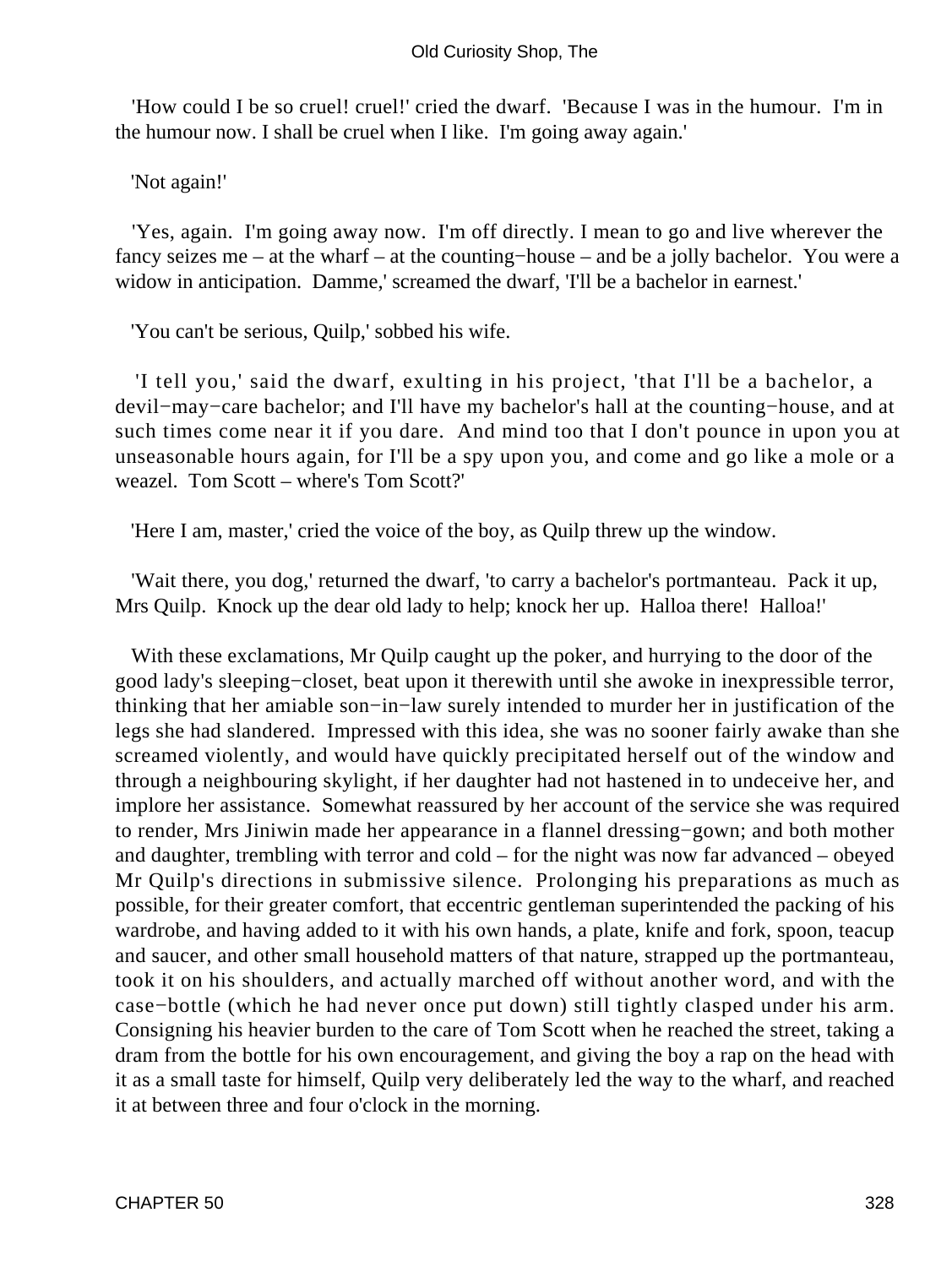'Snug!' said Quilp, when he had groped his way to the wooden counting−house, and opened the door with a key he carried about with him. 'Beautifully snug! Call me at eight, you dog.'

 With no more formal leave−taking or explanation, he clutched the portmanteau, shut the door on his attendant, and climbing on the desk, and rolling himself up as round as a hedgehog, in an old boat−cloak, fell fast asleep.

 Being roused in the morning at the appointed time, and roused with difficulty, after his late fatigues, Quilp instructed Tom Scott to make a fire in the yard of sundry pieces of old timber, and to prepare some coffee for breakfast; for the better furnishing of which repast he entrusted him with certain small moneys, to be expended in the purchase of hot rolls, butter, sugar, Yarmouth bloaters, and other articles of housekeeping; so that in a few minutes a savoury meal was smoking on the board. With this substantial comfort, the dwarf regaled himself to his heart's content; and being highly satisfied with this free and gipsy mode of life (which he had often meditated, as offering, whenever he chose to avail himself of it, an agreeable freedom from the restraints of matrimony, and a choice means of keeping Mrs Quilp and her mother in a state of incessant agitation and suspense), bestirred himself to improve his retreat, and render it more commodious and comfortable.

 With this view, he issued forth to a place hard by, where sea− stores were sold, purchased a second−hand hammock, and had it slung in seamanlike fashion from the ceiling of the counting−house. He also caused to be erected, in the same mouldy cabin, an old ship's stove with a rusty funnel to carry the smoke through the roof; and these arrangements completed, surveyed them with ineffable delight.

 'I've got a country−house like Robinson Crusoe," said the dwarf, ogling the accommodations; 'a solitary, sequestered, desolate−island sort of spot, where I can be quite alone when I have business on hand, and be secure from all spies and listeners. Nobody near me here, but rats, and they are fine stealthy secret fellows. I shall be as merry as a grig among these gentry. I'll look out for one like Christopher, and poison him – ha, ha, ha! Business though – business – we must be mindful of business in the midst of pleasure, and the time has flown this morning, I declare.'

 Enjoining Tom Scott to await his return, and not to stand upon his head, or throw a summerset, or so much as walk upon his hands meanwhile, on pain of lingering torments, the dwarf threw himself into a boat, and crossing to the other side of the river, and then speeding away on foot, reached Mr Swiveller's usual house of entertainment in Bevis Marks, just as that gentleman sat down alone to dinner in its dusky parlour.

 'Dick'− said the dwarf, thrusting his head in at the door, 'my pet, my pupil, the apple of my eye, hey, hey!'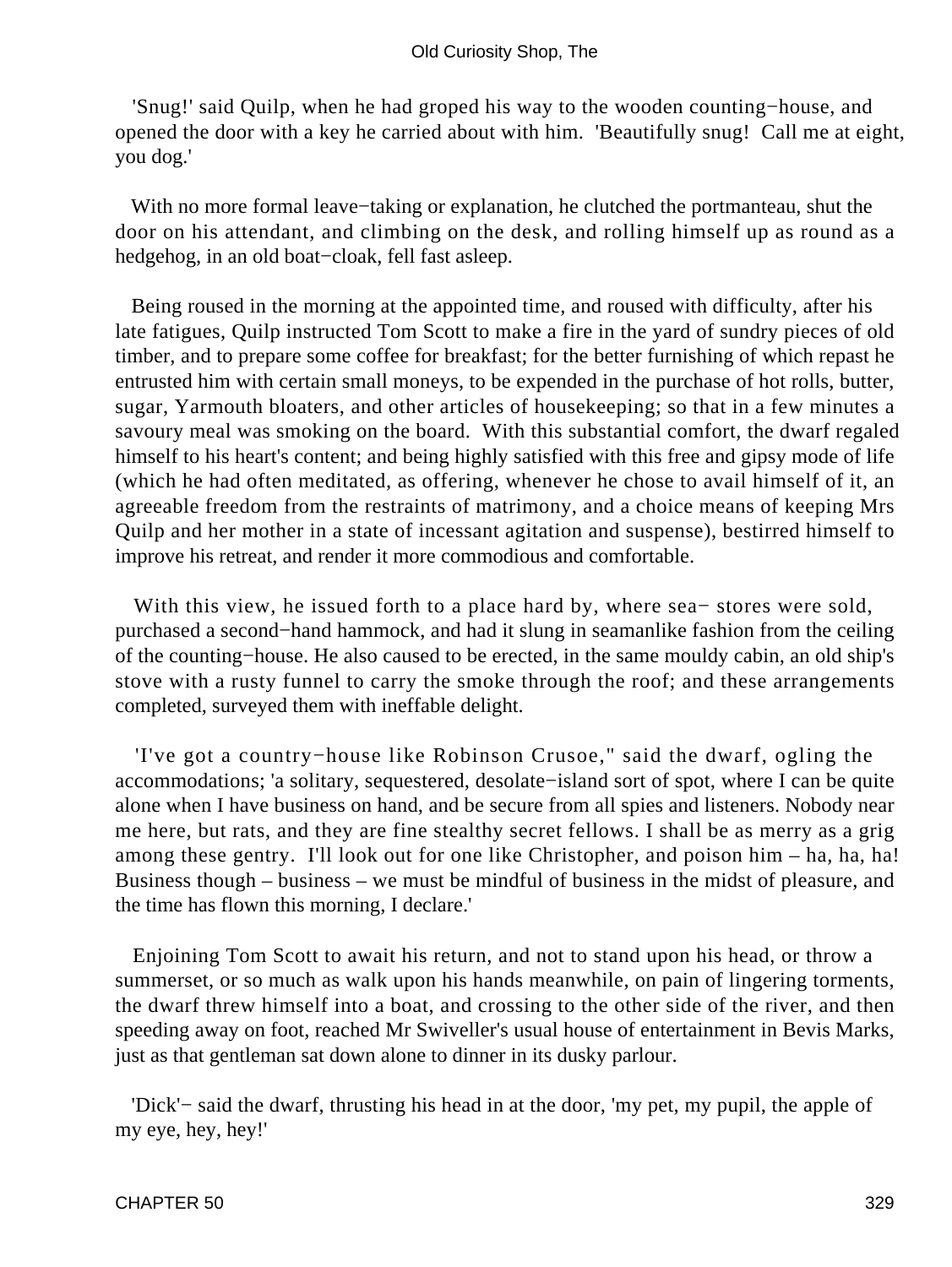'Oh you're there, are you?' returned Mr Swiveller; 'how are you?'

'How's Dick?' retorted Quilp. 'How's the cream of clerkship, eh?'

 'Why, rather sour, sir,' replied Mr Swiveller. 'Beginning to border upon cheesiness, in fact.'

 'What's the matter?' said the dwarf, advancing. 'Has Sally proved unkind. «Of all the girls that are so smart, there's none like  $-\infty$  eh, Dick!'

 'Certainly not,' replied Mr Swiveller, eating his dinner with great gravity, 'none like her. She's the sphynx of private life, is Sally B.'

'You're out of spirits,' said Quilp, drawing up a chair. 'What's the matter?'

 'The law don't agree with me,' returned Dick. 'It isn't moist enough, and there's too much confinement. I have been thinking of running away.'

'Bah!' said the dwarf. 'Where would you run to, Dick?'

 'I don't know' returned Mr Swiveller. 'Towards Highgate, I suppose. Perhaps the bells might strike up «Turn again Swiveller, Lord Mayor of London.» Whittington's name was Dick. I wish cats were scarcer."

 Quilp looked at his companion with his eyes screwed up into a comical expression of curiosity, and patiently awaited his further explanation; upon which, however, Mr Swiveller appeared in no hurry to enter, as he ate a very long dinner in profound silence, finally pushed away his plate, threw himself back into his chair, folded his arms, and stared ruefully at the fire, in which some ends of cigars were smoking on their own account, and sending up a fragrant odour.

 'Perhaps you'd like a bit of cake' – said Dick, at last turning to the dwarf. 'You're quite welcome to it. You ought to be, for it's of your making.'

'What do you mean?' said Quilp.

 Mr Swiveller replied by taking from his pocket a small and very greasy parcel, slowly unfolding it, and displaying a little slab of plum−cake extremely indigestible in appearance, and bordered with a paste of white sugar an inch and a half deep.

'What should you say this was?' demanded Mr Swiveller.

'It looks like bride−cake,' replied the dwarf, grinning.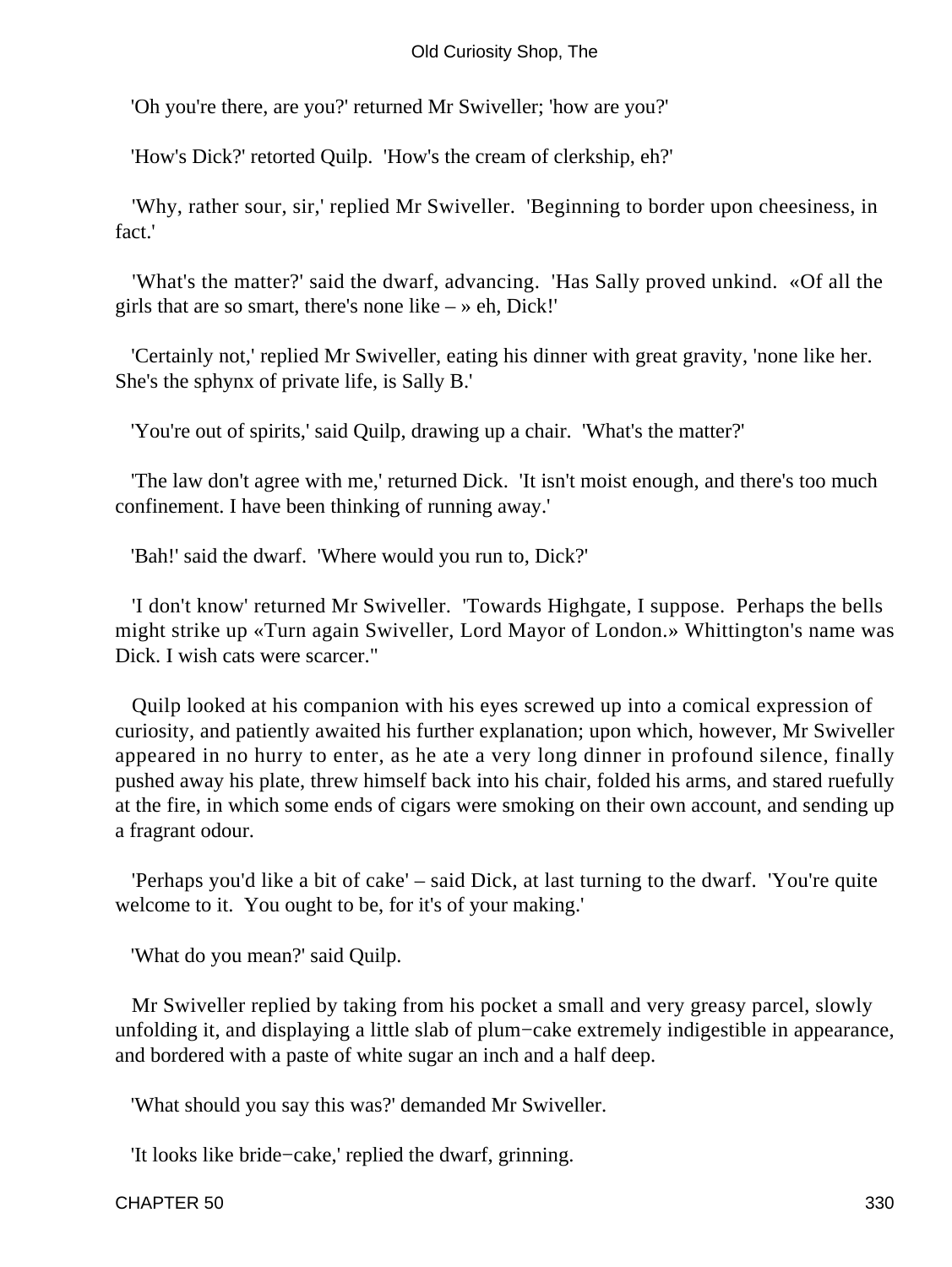'And whose should you say it was?' inquired Mr Swiveller, rubbing the pastry against his nose with a dreadful calmness. 'Whose?'

 $'Not -'$ 

 'Yes,' said Dick, 'the same. You needn't mention her name. There's no such name now. Her name is Cheggs now, Sophy Cheggs. Yet loved I as man never loved that hadn't wooden legs, and my heart, my heart is breaking for the love of Sophy Cheggs.'

 With this extemporary adaptation of a popular ballad to the distressing circumstances of his own case, Mr Swiveller folded up the parcel again, beat it very flat between the palms of his hands, thrust it into his breast, buttoned his coat over it, and folded his arms upon the whole.

 'Now, I hope you're satisfied, sir,' said Dick; 'and I hope Fred's satisfied. You went partners in the mischief, and I hope you like it. This is the triumph I was to have, is it? It's like the old country−dance of that name, where there are two gentlemen to one lady, and one has her, and the other hasn't, but comes limping up behind to make out the figure. But it's Destiny, and mine's a crusher.'

 Disguising his secret joy in Mr Swiveller's defeat, Daniel Quilp adopted the surest means of soothing him, by ringing the bell, and ordering in a supply of rosy wine (that is to say, of its usual representative), which he put about with great alacrity, calling upon Mr Swiveller to pledge him in various toasts derisive of Cheggs, and eulogistic of the happiness of single men. Such was their impression on Mr Swiveller, coupled with the reflection that no man could oppose his destiny, that in a very short space of time his spirits rose surprisingly, and he was enabled to give the dwarf an account of the receipt of the cake, which, it appeared, had been brought to Bevis Marks by the two surviving Miss Wackleses in person, and delivered at the office door with much giggling and joyfulness.

 'Ha!' said Quilp. 'It will be our turn to giggle soon. And that reminds me – you spoke of young Trent – where is he?'

 Mr Swiveller explained that his respectable friend had recently accepted a responsible situation in a locomotive gaming−house, and was at that time absent on a professional tour among the adventurous spirits of Great Britain.

 'That's unfortunate,' said the dwarf, 'for I came, in fact, to ask you about him. A thought has occurred to me, Dick; your friend over the way – '

'Which friend?'

'In the first floor.'

CHAPTER 50 331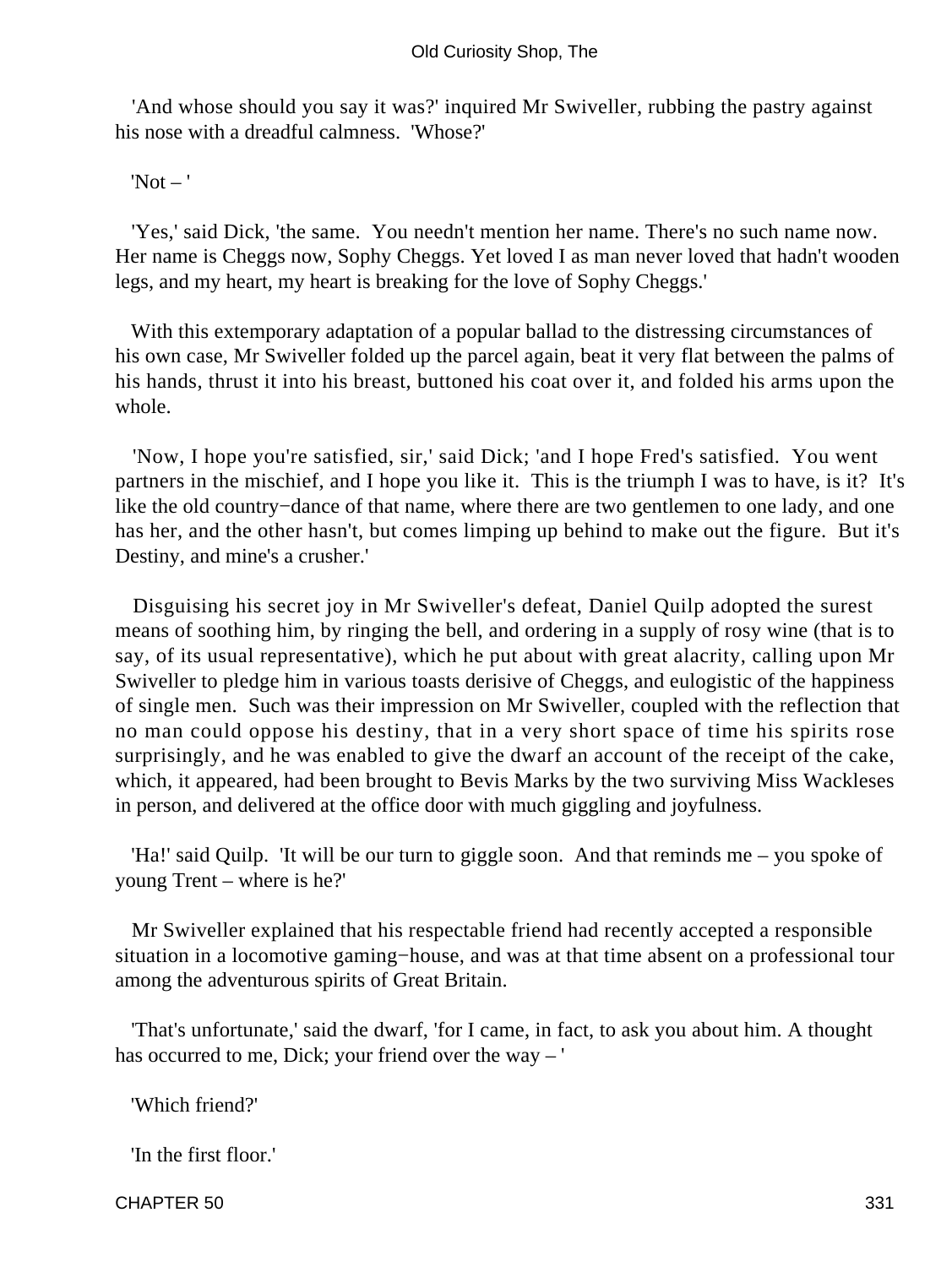'Yes?'

'Your friend in the first floor, Dick, may know him.'

'No, he don't,' said Mr Swiveller, shaking his head.

 'Don't! No, because he has never seen him,' rejoined Quilp; 'but if we were to bring them together, who knows, Dick, but Fred, properly introduced, would serve his turn almost as well as little Nell or her grandfather – who knows but it might make the young fellow's fortune, and, through him, yours, eh?'

'Why, the fact is, you see,' said Mr Swiveller, 'that they **Have** been brought together.'

 'Have been!' cried the dwarf, looking suspiciously at his companion. 'Through whose means?' 'Through mine,' said Dick, slightly confused. 'Didn't I mention it to you the last time you called over yonder?'

'You know you didn't,' returned the dwarf.

 'I believe you're right,' said Dick. 'No. I didn't, I recollect. Oh yes, I brought 'em together that very day. It was Fred's suggestion.'

'And what came of it?'

 'Why, instead of my friend's bursting into tears when he knew who Fred was, embracing him kindly, and telling him that he was his grandfather, or his grandmother in disguise (which we fully expected), he flew into a tremendous passion; called him all manner of names; said it was in a great measure his fault that little Nell and the old gentleman had ever been brought to poverty; didn't hint at our taking anything to drink; and – and in short rather turned us out of the room than otherwise.'

'That's strange,' said the dwarf, musing.

'So we remarked to each other at the time,' returned Dick coolly, 'but quite true.'

 Quilp was plainly staggered by this intelligence, over which he brooded for some time in moody silence, often raising his eyes to Mr Swiveller's face, and sharply scanning its expression. As he could read in it, however, no additional information or anything to lead him to believe he had spoken falsely; and as Mr Swiveller, left to his own meditations, sighed deeply, and was evidently growing maudlin on the subject of Mrs Cheggs; the dwarf soon broke up the conference and took his departure, leaving the bereaved one to his melancholy ruminations.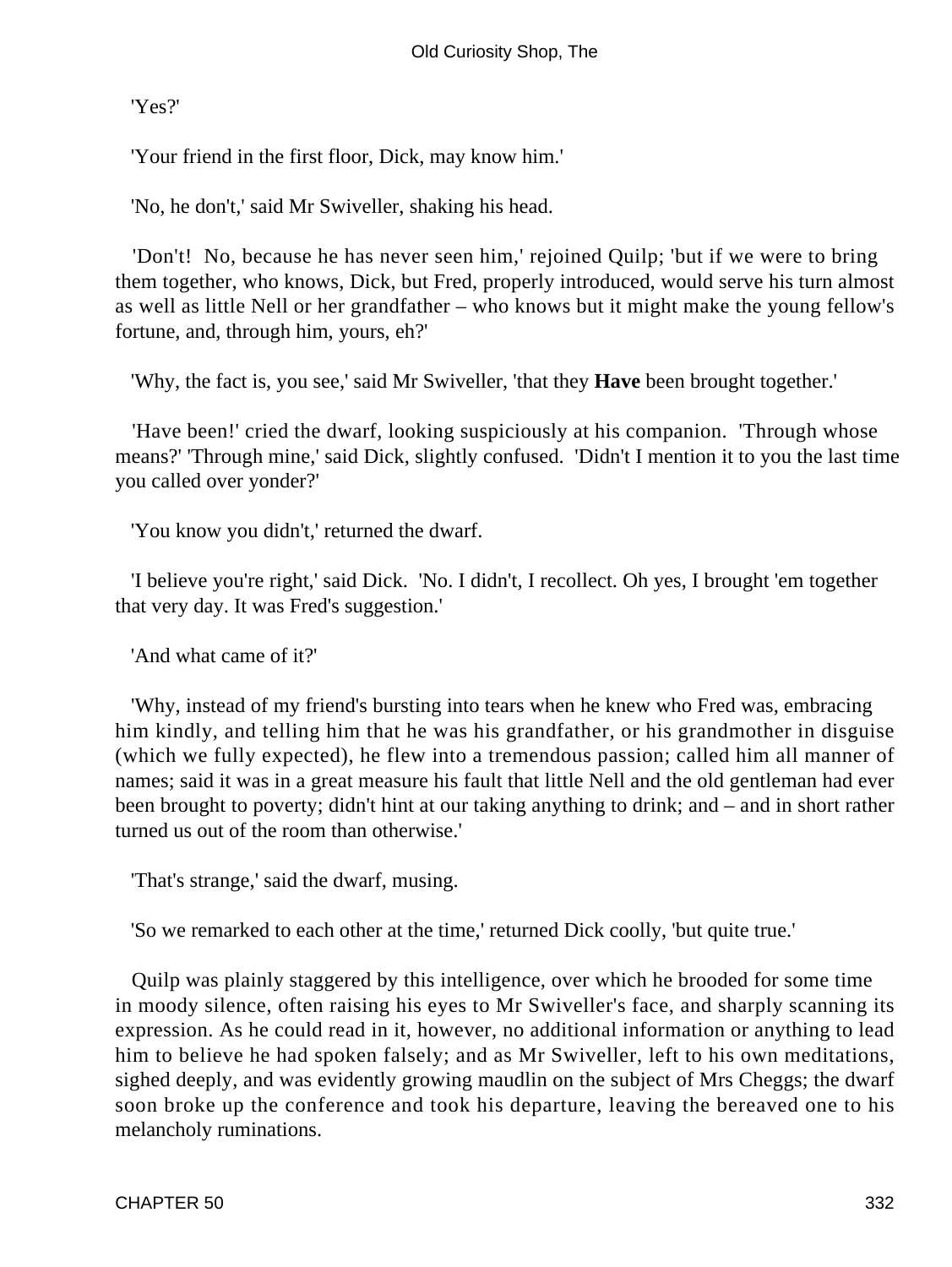'Have been brought together, eh?' said the dwarf as he walked the streets alone. 'My friend has stolen a march upon me. It led him to nothing, and therefore is no great matter, save in the intention. I'm glad he has lost his mistress. Ha ha! The blockhead mustn't leave the law at present. I'm sure of him where he is, whenever I want him for my own purposes, and, besides, he's a good unconscious spy on Brass, and tells, in his cups, all that he sees and hears. You're useful to me, Dick, and cost nothing but a little treating now and then. I am not sure that it may not be worth while, before long, to take credit with the stranger, Dick, by discovering your designs upon the child; but for the present we'll remain the best friends in the world, with your good leave.'

 Pursuing these thoughts, and gasping as he went along, after his own peculiar fashion, Mr Quilp once more crossed the Thames, and shut himself up in his Bachelor's Hall, which, by reason of its newly−erected chimney depositing the smoke inside the room and carrying none of it off, was not quite so agreeable as more fastidious people might have desired. Such inconveniences, however, instead of disgusting the dwarf with his new abode, rather suited his humour; so, after dining luxuriously from the public−house, he lighted his pipe, and smoked against the chimney until nothing of him was visible through the mist but a pair of red and highly inflamed eyes, with sometimes a dim vision of his head and face, as, in a violent fit of coughing, he slightly stirred the smoke and scattered the heavy wreaths by which they were obscured. In the midst of this atmosphere, which must infallibly have smothered any other man, Mr Quilp passed the evening with great cheerfulness; solacing himself all the time with the pipe and the case−bottle; and occasionally entertaining himself with a melodious howl, intended for a song, but bearing not the faintest resemblance to any scrap of any piece of music, vocal or instrumental, ever invented by man. Thus he amused himself until nearly midnight, when he turned into his hammock with the utmost satisfaction.

 The first sound that met his ears in the morning – as he half opened his eyes, and, finding himself so unusually near the ceiling, entertained a drowsy idea that he must have been transformed into a fly or blue−bottle in the course of the night, – was that of a stifled sobbing and weeping in the room. Peeping cautiously over the side of his hammock, he descried Mrs Quilp, to whom, after contemplating her for some time in silence, he communicated a violent start by suddenly yelling out – 'Halloa!'

'Oh, Quilp!' cried his poor little wife, looking up. 'How you frightened me!'

'I meant to, you jade,' returned the dwarf. 'What do you want here? I'm dead, an't I?'

 'Oh, please come home, do come home,' said Mrs Quilp, sobbing; 'we'll never do so any more, Quilp, and after all it was only a mistake that grew out of our anxiety.'

 'Out of your anxiety,' grinned the dwarf. 'Yes, I know that – out of your anxiety for my death. I shall come home when I please, I tell you. I shall come home when I please, and go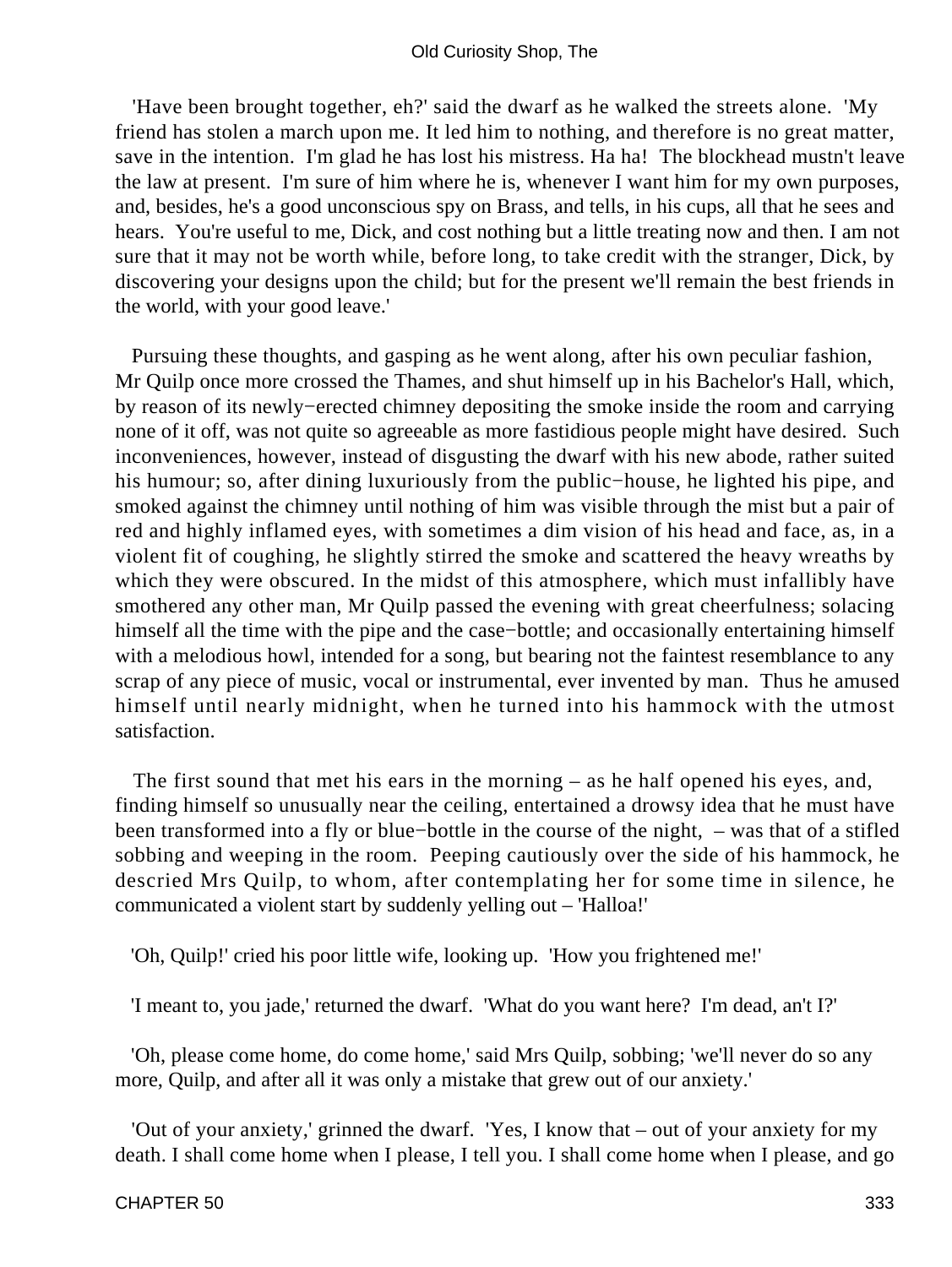when I please. I'll be a Will o' the Wisp, now here, now there, dancing about you always, starting up when you least expect me, and keeping you in a constant state of restlessness and irritation. Will you begone?'

Mrs Quilp durst only make a gesture of entreaty.

 'I tell you no,' cried the dwarf. 'No. If you dare to come here again unless you're sent for, I'll keep watch−dogs in the yard that'll growl and bite – I'll have man−traps, cunningly altered and improved for catching women – I'll have spring guns, that shall explode when you tread upon the wires, and blow you into little pieces. Will you begone?'

'Do forgive me. Do come back,' said his wife, earnestly.

 'No−o−o−o−o!' roared Quilp. 'Not till my own good time, and then I'll return again as often as I choose, and be accountable to nobody for my goings or comings. You see the door there. Will you go?'

 Mr Quilp delivered this last command in such a very energetic voice, and moreover accompanied it with such a sudden gesture, indicative of an intention to spring out of his hammock, and, night−capped as he was, bear his wife home again through the public streets, that she sped away like an arrow. Her worthy lord stretched his neck and eyes until she had crossed the yard, and then, not at all sorry to have had this opportunity of carrying his point, and asserting the sanctity of his castle, fell into an immoderate fit of laughter, and laid himself down to sleep again.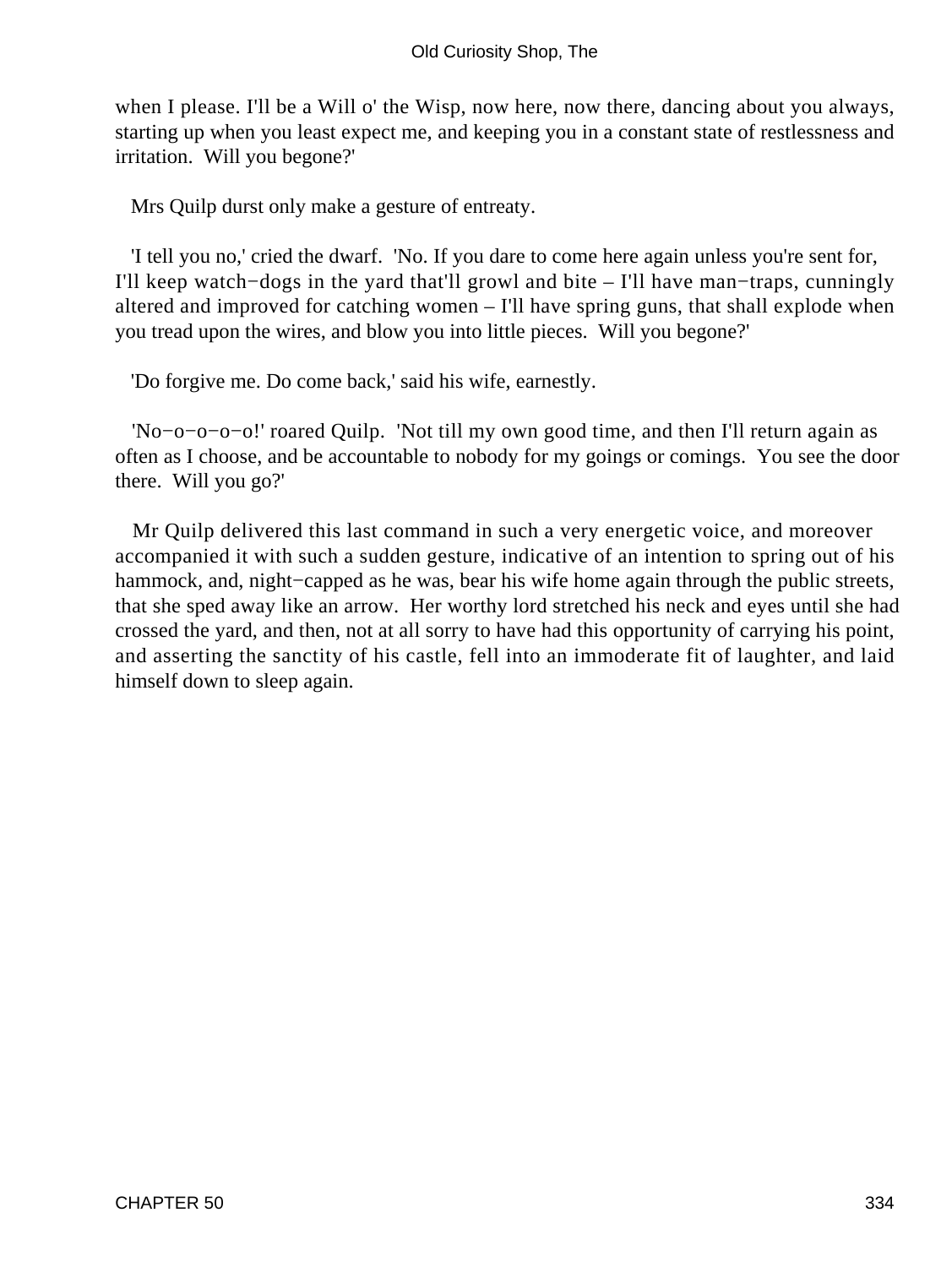# **[CHAPTER 51](#page-496-0)**

*T*he bland and open−hearted proprietor of Bachelor's Hall slept on amidst the congenial accompaniments of rain, mud, dirt, damp, fog, and rats, until late in the day; when, summoning his valet Tom Scott to assist him to rise, and to prepare breakfast, he quitted his couch, and made his toilet. This duty performed, and his repast ended, he again betook himself to Bevis Marks.

 This visit was not intended for Mr Swiveller, but for his friend and employer Mr Sampson Brass. Both gentlemen however were from home, nor was the life and light of law, Miss Sally, at her post either. The fact of their joint desertion of the office was made known to all comers by a scrap of paper in the hand−writing of Mr Swiveller, which was attached to the bell−handle, and which, giving the reader no clue to the time of day when it was first posted, furnished him with the rather vague and unsatisfactory information that that gentleman would 'return in an hour.'

'There's a servant, I suppose,' said the dwarf, knocking at the house−door. 'She'll do.'

 After a sufficiently long interval, the door was opened, and a small voice immediately accosted him with, 'Oh please will you leave a card or message?'

 'Eh?' said the dwarf, looking down, (it was something quite new to him) upon the small servant.

 To this, the child, conducting her conversation as upon the occasion of her first interview with Mr Swiveller, again replied, 'Oh please will you leave a card or message?'

 'I'll write a note,' said the dwarf, pushing past her into the office; 'and mind your master has it directly he comes home.' So Mr Quilp climbed up to the top of a tall stool to write the note, and the small servant, carefully tutored for such emergencies, looked on with her eyes wide open, ready, if he so much as abstracted a wafer, to rush into the street and give the alarm to the police.

 As Mr Quilp folded his note (which was soon written: being a very short one) he encountered the gaze of the small servant. He looked at her, long and earnestly.

'How are you?' said the dwarf, moistening a wafer with horrible grimaces.

 The small servant, perhaps frightened by his looks, returned no audible reply; but it appeared from the motion of her lips that she was inwardly repeating the same form of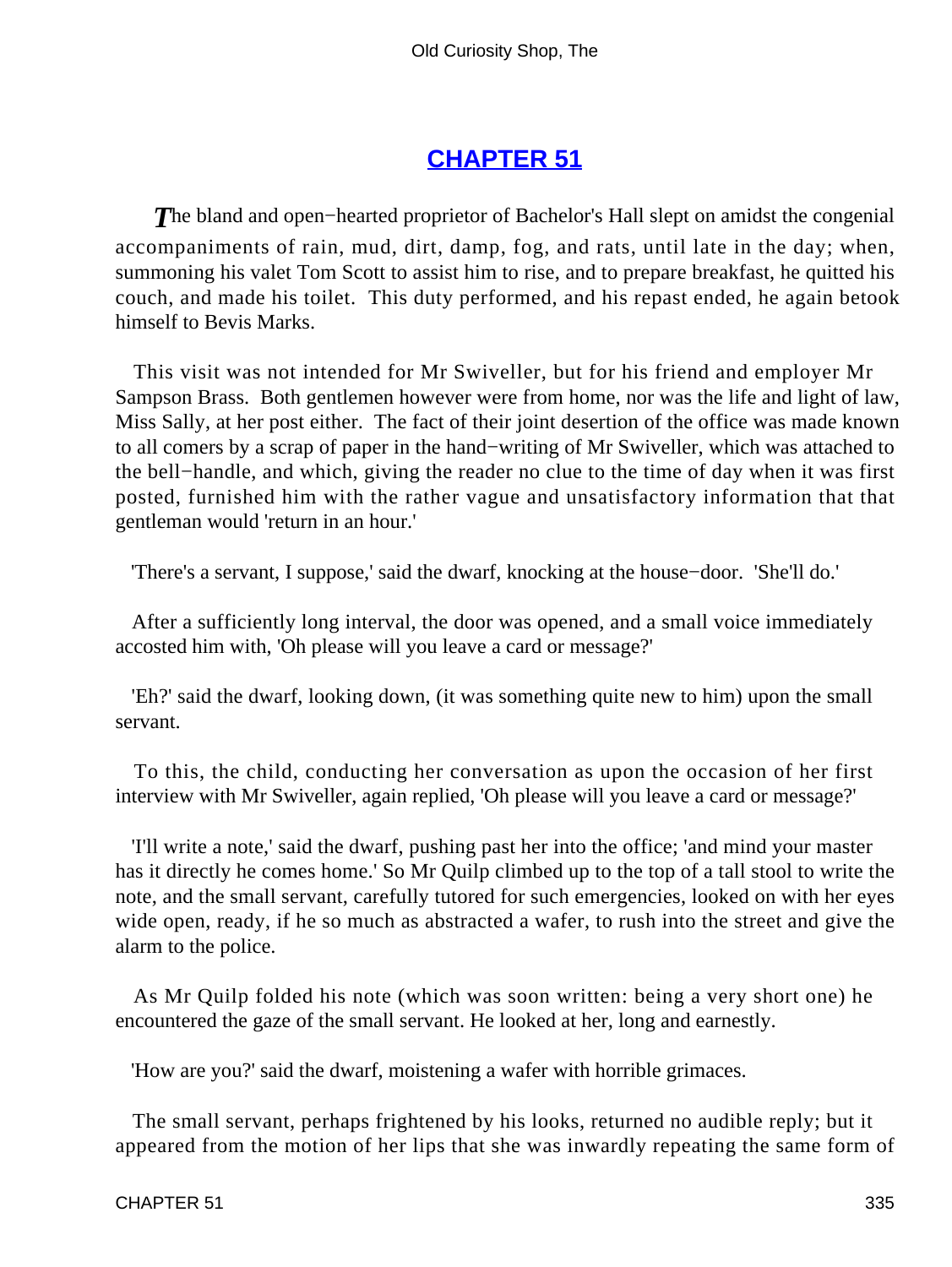expression concerning the note or message.

'Do they use you ill here? is your mistress a Tartar?' said Quilp with a chuckle.

 In reply to the last interrogation, the small servant, with a look of infinite cunning mingled with fear, screwed up her mouth very tight and round, and nodded violently. Whether there was anything in the peculiar slyness of her action which fascinated Mr Quilp, or anything in the expression of her features at the moment which attracted his attention for some other reason; or whether it merely occurred to him as a pleasant whim to stare the small servant out of countenance; certain it is, that he planted his elbows square and firmly on the desk, and squeezing up his cheeks with his hands, looked at her fixedly.

'Where do you come from?' he said after a long pause, stroking his chin.

'I don't know.'

'What's your name?'

'Nothing.'

'Nonsense!' retorted Quilp. 'What does your mistress call you when she wants you?'

'A little devil,' said the child.

 She added in the same breath, as if fearful of any further questioning, 'But please will you leave a card or message?'

 These unusual answers might naturally have provoked some more inquiries. Quilp, however, without uttering another word, withdrew his eyes from the small servant, stroked his chin more thoughtfully than before, and then, bending over the note as if to direct it with scrupulous and hair−breadth nicety, looked at her, covertly but very narrowly, from under his bushy eyebrows. The result of this secret survey was, that he shaded his face with his hands, and laughed slyly and noiselessly, until every vein in it was swollen almost to bursting. Pulling his hat over his brow to conceal his mirth and its effects, he tossed the letter to the child, and hastily withdrew.

 Once in the street, moved by some secret impulse, he laughed, and held his sides, and laughed again, and tried to peer through the dusty area railings as if to catch another glimpse of the child, until he was quite tired out. At last, he travelled back to the Wilderness, which was within rifle−shot of his bachelor retreat, and ordered tea in the wooden summer−house that afternoon for three persons; an invitation to Miss Sally Brass and her brother to partake of that entertainment at that place, having been the object both of his journey and his note.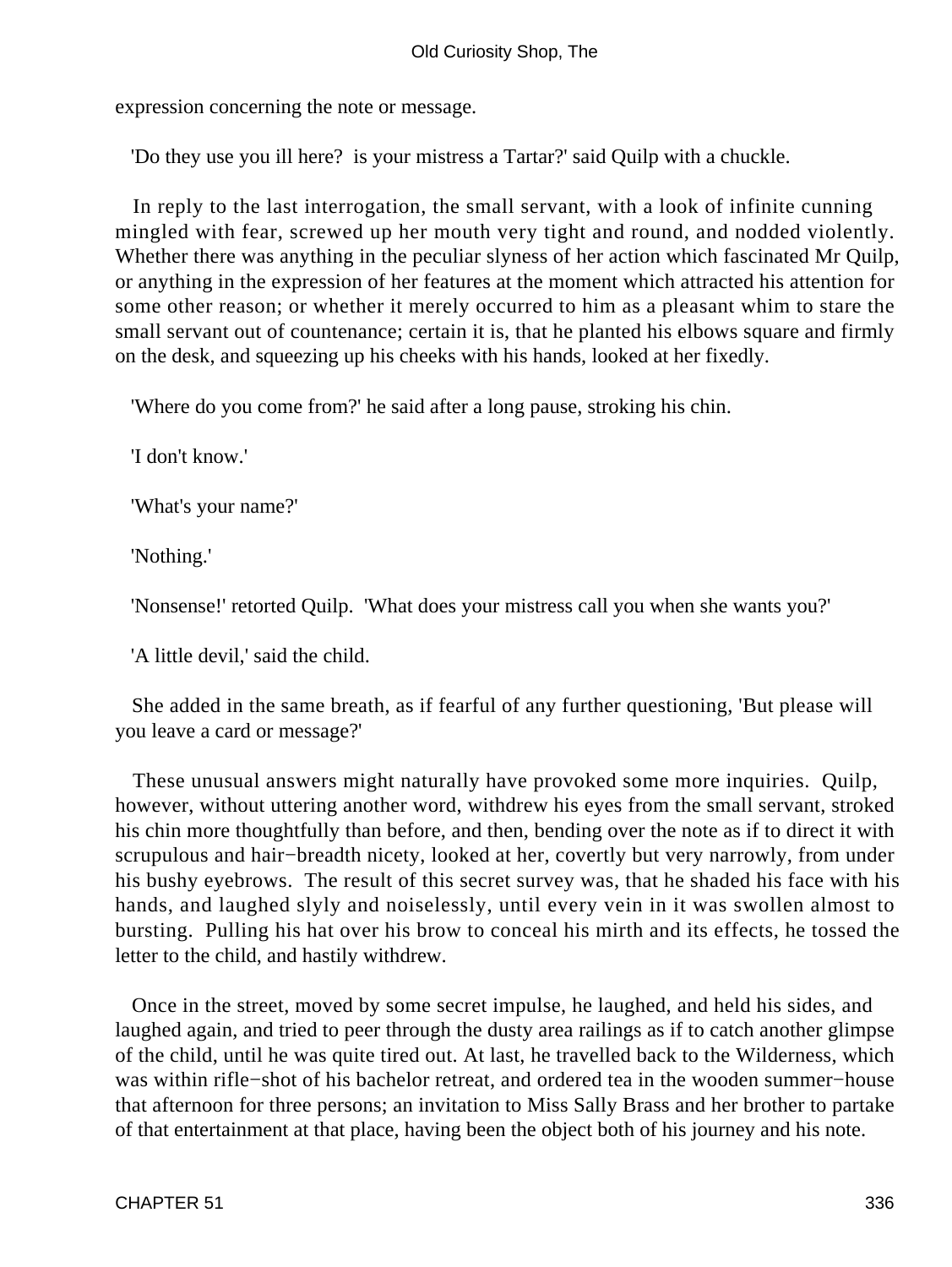It was not precisely the kind of weather in which people usually take tea in summer−houses, far less in summer−houses in an advanced state of decay, and overlooking the slimy banks of a great river at low water. Nevertheless, it was in this choice retreat that Mr Quilp ordered a cold collation to be prepared, and it was beneath its cracked and leaky roof that he, in due course of time, received Mr Sampson and his sister Sally.

 'You're fond of the beauties of nature,' said Quilp with a grin. 'Is this charming, Brass? Is it unusual, unsophisticated, primitive?'

'It's delightful indeed, sir,' replied the lawyer.

'Cool?' said Quilp.

'N−not particularly so, I think, sir,' rejoined Brass, with his teeth chattering in his head.

'Perhaps a little damp and ague−ish?' said Quilp.

'Just damp enough to be cheerful, sir,' rejoined Brass. 'Nothing more, sir, nothing more.'

'And Sally?' said the delighted dwarf. 'Does she like it?'

 'She'll like it better,' returned that strong−minded lady, 'when she has tea; so let us have it, and don't bother.'

 'Sweet Sally!' cried Quilp, extending his arms as if about to embrace her. 'Gentle, charming, overwhelming Sally.'

 'He's a very remarkable man indeed!' soliloquised Mr Brass. 'He's quite a Troubadour, you know; quite a Troubadour!'

 These complimentary expressions were uttered in a somewhat absent and distracted manner; for the unfortunate lawyer, besides having a bad cold in his head, had got wet in coming, and would have willingly borne some pecuniary sacrifice if he could have shifted his present raw quarters to a warm room, and dried himself at a fire. Quilp, however – who, beyond the gratification of his demon whims, owed Sampson some acknowledgment of the part he had played in the mourning scene of which he had been a hidden witness, marked these symptoms of uneasiness with a delight past all expression, and derived from them a secret joy which the costliest banquet could never have afforded him.

 It is worthy of remark, too, as illustrating a little feature in the character of Miss Sally Brass, that, although on her own account she would have borne the discomforts of the Wilderness with a very ill grace, and would probably, indeed, have walked off before the tea appeared, she no sooner beheld the latent uneasiness and misery of her brother than she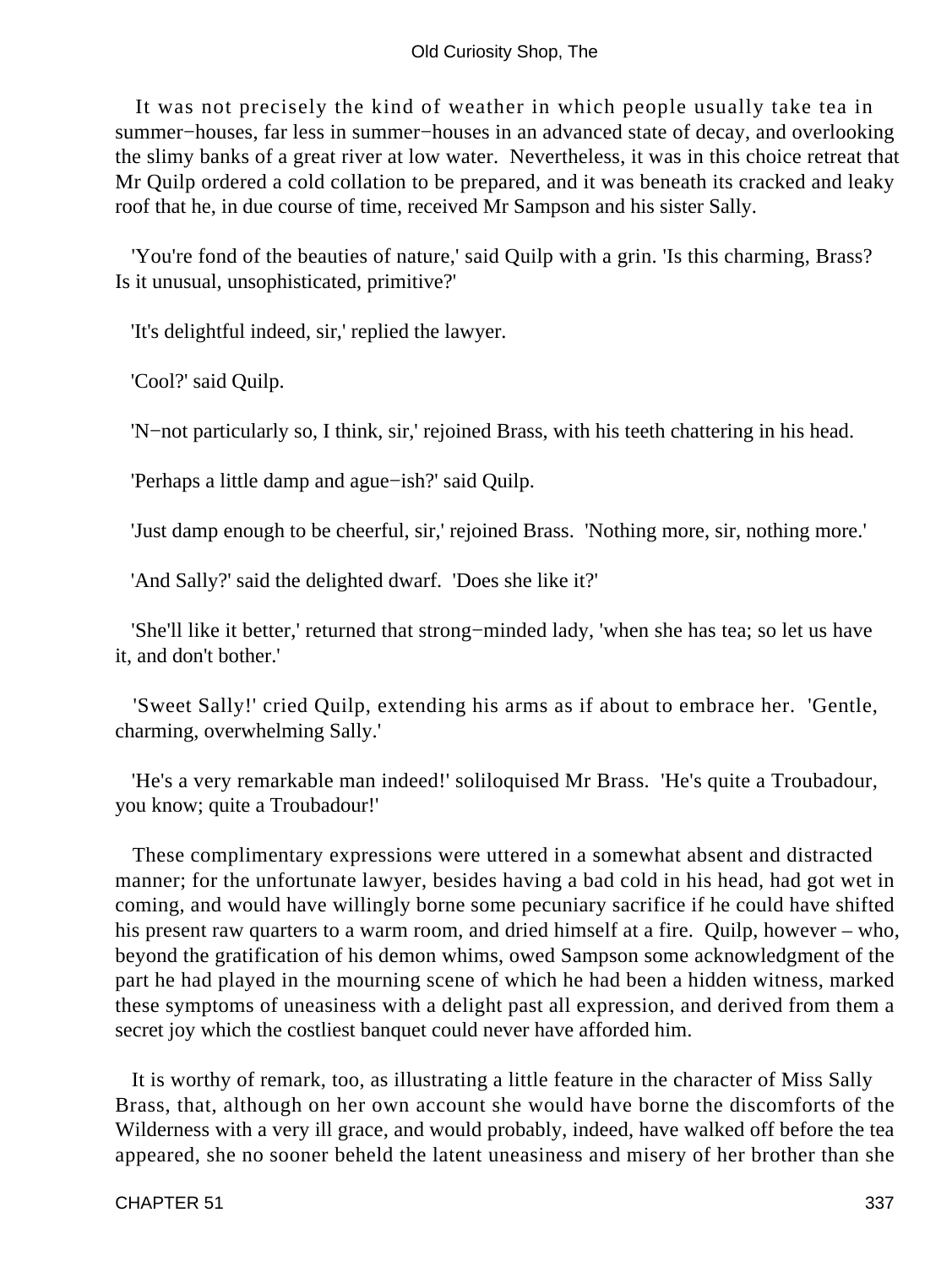developed a grim satisfaction, and began to enjoy herself after her own manner. Though the wet came stealing through the roof and trickling down upon their heads, Miss Brass uttered no complaint, but presided over the tea equipage with imperturbable composure. While Mr Quilp, in his uproarious hospitality, seated himself upon an empty beer−barrel, vaunted the place as the most beautiful and comfortable in the three kingdoms, and elevating his glass, drank to their next merry−meeting in that jovial spot; and Mr Brass, with the rain plashing down into his tea−cup, made a dismal attempt to pluck up his spirits and appear at his ease; and Tom Scott, who was in waiting at the door under an old umbrella, exulted in his agonies, and bade fair to split his sides with laughing; while all this was passing, Miss Sally Brass, unmindful of the wet which dripped down upon her own feminine person and fair apparel, sat placidly behind the tea−board, erect and grizzly, contemplating the unhappiness of her brother with a mind at ease, and content, in her amiable disregard of self, to sit there all night, witnessing the torments which his avaricious and grovelling nature compelled him to endure and forbade him to resent. And this, it must be observed, or the illustration would be incomplete, although in a business point of view she had the strongest sympathy with Mr Sampson, and would have been beyond measure indignant if he had thwarted their client in any one respect.

 In the height of his boisterous merriment, Mr Quilp, having on some pretence dismissed his attendant sprite for the moment, resumed his usual manner all at once, dismounted from his cask, and laid his hand upon the lawyer's sleeve.

'A word,' said the dwarf, 'before we go farther. Sally, hark'ee for a minute.'

 Miss Sally drew closer, as if accustomed to business conferences with their host which were the better for not having air.

 'Business,' said the dwarf, glancing from brother to sister. 'Very private business. Lay your heads together when you're by yourselves.'

 'Certainly, sir,' returned Brass, taking out his pocket−book and pencil. 'I'll take down the heads if you please, sir. Remarkable documents,' added the lawyer, raising his eyes to the ceiling, 'most remarkable documents. He states his points so clearly that it's a treat to have 'em! I don't know any act of parliament that's equal to him in clearness.'

 'I shall deprive you of a treat,' said Quilp. 'Put up your book. We don't want any documents. So. There's a lad named Kit – '

Miss Sally nodded, implying that she knew of him.

 'Kit!' said Mr Sampson. – 'Kit! Ha! I've heard the name before, but I don't exactly call to mind – I don't exactly – '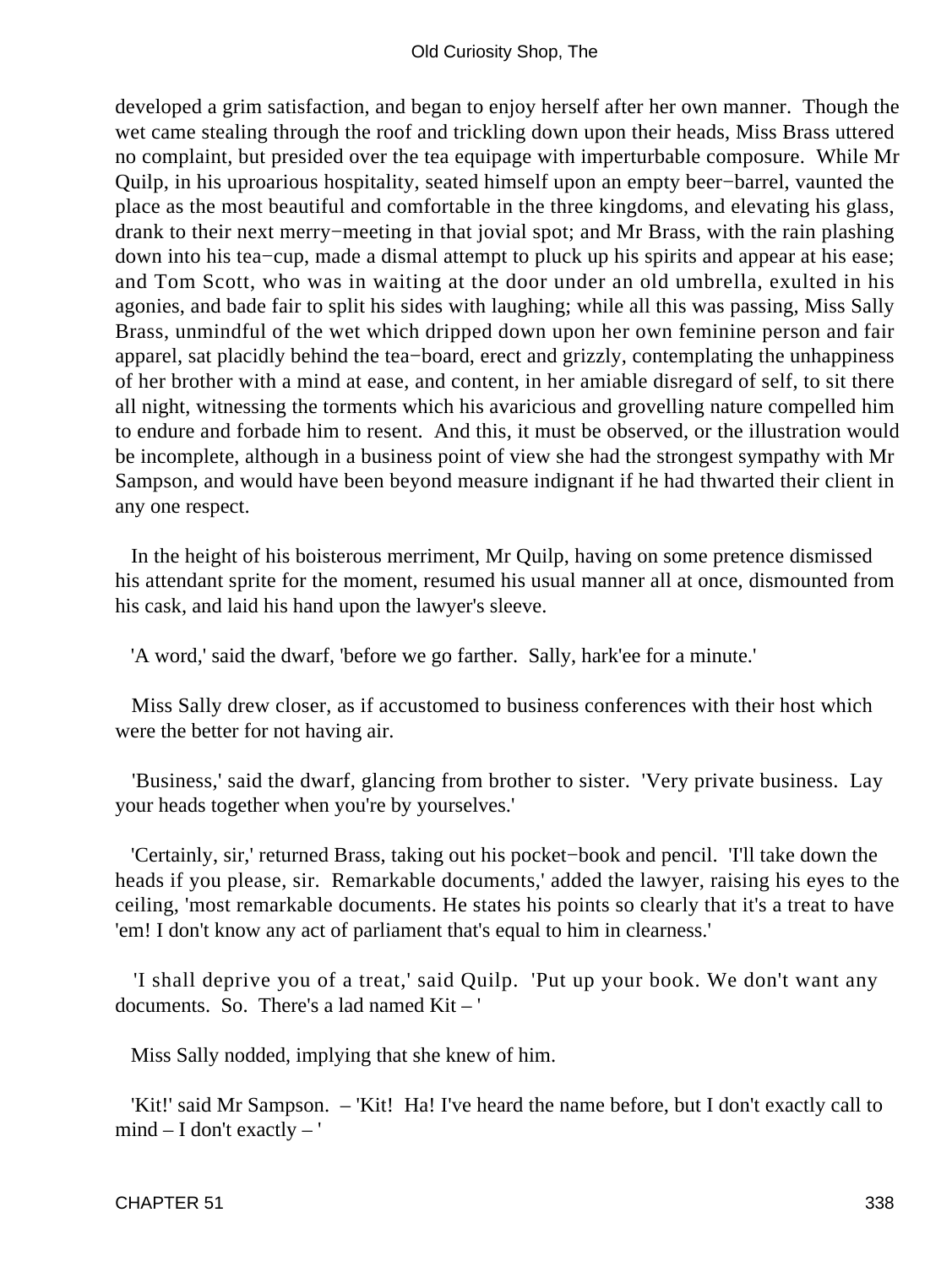'You're as slow as a tortoise, and more thick−headed than a rhinoceros,' returned his obliging client with an impatient gesture.

 'He's extremely pleasant!' cried the obsequious Sampson. 'His acquaintance with Natural History too is surprising. Quite a Buffoon, quite!'

 There is no doubt that Mr Brass intended some compliment or other; and it has been argued with show of reason that he would have said Buffon, but made use of a superfluous vowel. Be this as it may, Quilp gave him no time for correction, as he performed that office himself by more than tapping him on the head with the handle of his umbrella.

 'Don't let's have any wrangling,' said Miss Sally, staying his hand. 'I've showed you that I know him, and that's enough.'

 'She's always foremost!' said the dwarf, patting her on the back and looking contemptuously at Sampson. 'I don't like Kit, Sally.'

'Nor I,' rejoined Miss Brass.

'Nor I,' said Sampson.

 'Why, that's right!' cried Quilp. 'Half our work is done already. This Kit is one of your honest people; one of your fair characters; a prowling prying hound; a hypocrite; a double− faced, white− livered, sneaking spy; a crouching cur to those that feed and coax him, and a barking yelping dog to all besides.'

'Fearfully eloquent!' cried Brass with a sneeze. 'Quite appalling!'

'Come to the point,' said Miss Sally, 'and don't talk so much.'

 'Right again!' exclaimed Quilp, with another contemptuous look at Sampson, 'always foremost! I say, Sally, he is a yelping, insolent dog to all besides, and most of all, to me. In short, I owe him a grudge.' 'That's enough, sir,' said Sampson.

 'No, it's not enough, sir,' sneered Quilp; 'will you hear me out? Besides that I owe him a grudge on that account, he thwarts me at this minute, and stands between me and an end which might otherwise prove a golden one to us all. Apart from that, I repeat that he crosses my humour, and I hate him. Now, you know the lad, and can guess the rest. Devise your own means of putting him out of my way, and execute them. Shall it be done?'

'It shall, sir,' said Sampson.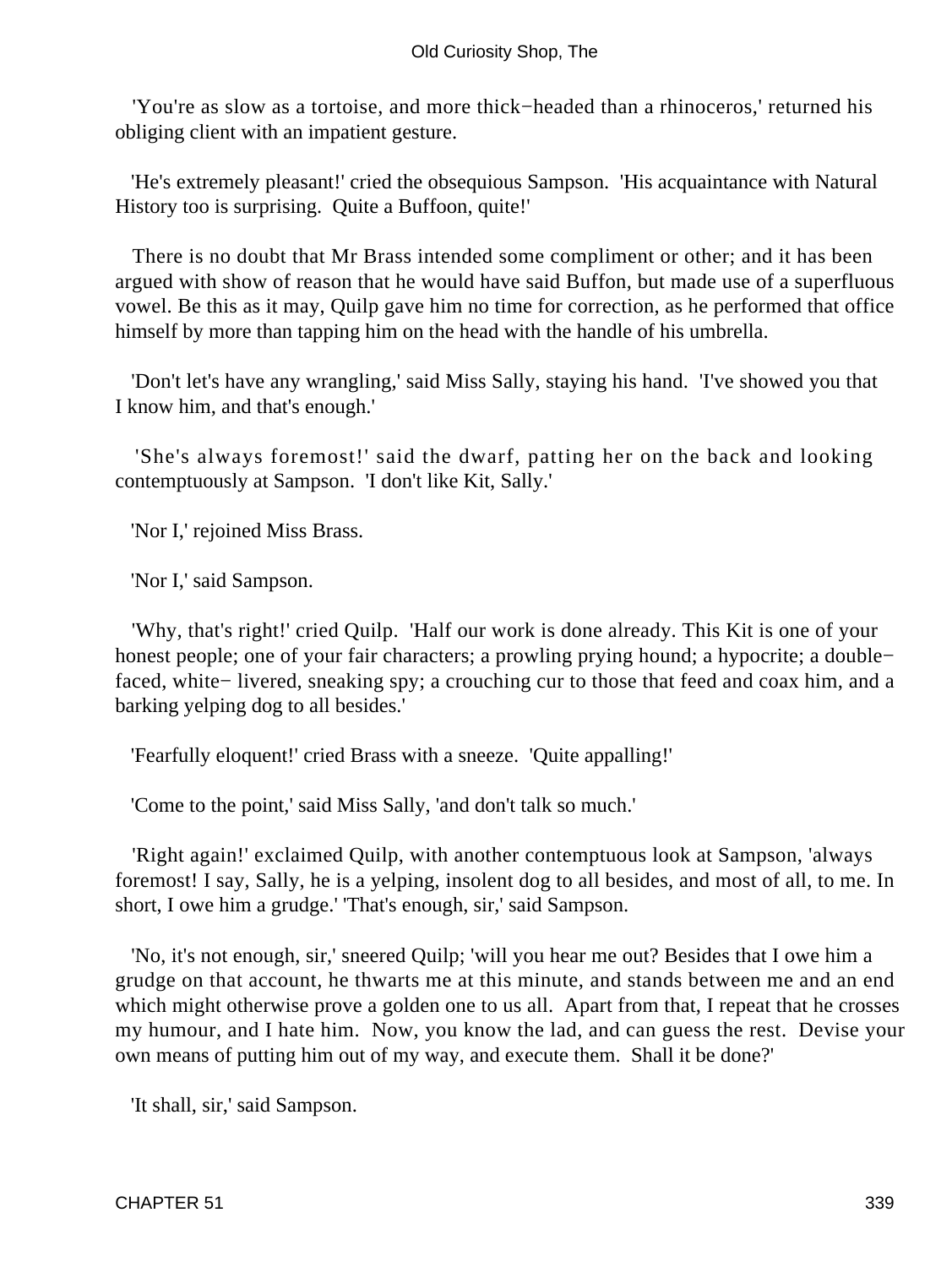'Then give me your hand,' retorted Quilp. 'Sally, girl, yours. I rely as much, or more, on you than him. Tom Scott comes back. Lantern, pipes, more grog, and a jolly night of it!'

 No other word was spoken, no other look exchanged, which had the slightest reference to this, the real occasion of their meeting. The trio were well accustomed to act together, and were linked to each other by ties of mutual interest and advantage, and nothing more was needed. Resuming his boisterous manner with the same ease with which he had thrown it off, Quilp was in an instant the same uproarious, reckless little savage he had been a few seconds before. It was ten o'clock at night before the amiable Sally supported her beloved and loving brother from the Wilderness, by which time he needed the utmost support her tender frame could render; his walk being from some unknown reason anything but steady, and his legs constantly doubling up in unexpected places.

 Overpowered, notwithstanding his late prolonged slumbers, by the fatigues of the last few days, the dwarf lost no time in creeping to his dainty house, and was soon dreaming in his hammock. Leaving him to visions, in which perhaps the quiet figures we quitted in the old church porch were not without their share, be it our task to rejoin them as they sat and watched.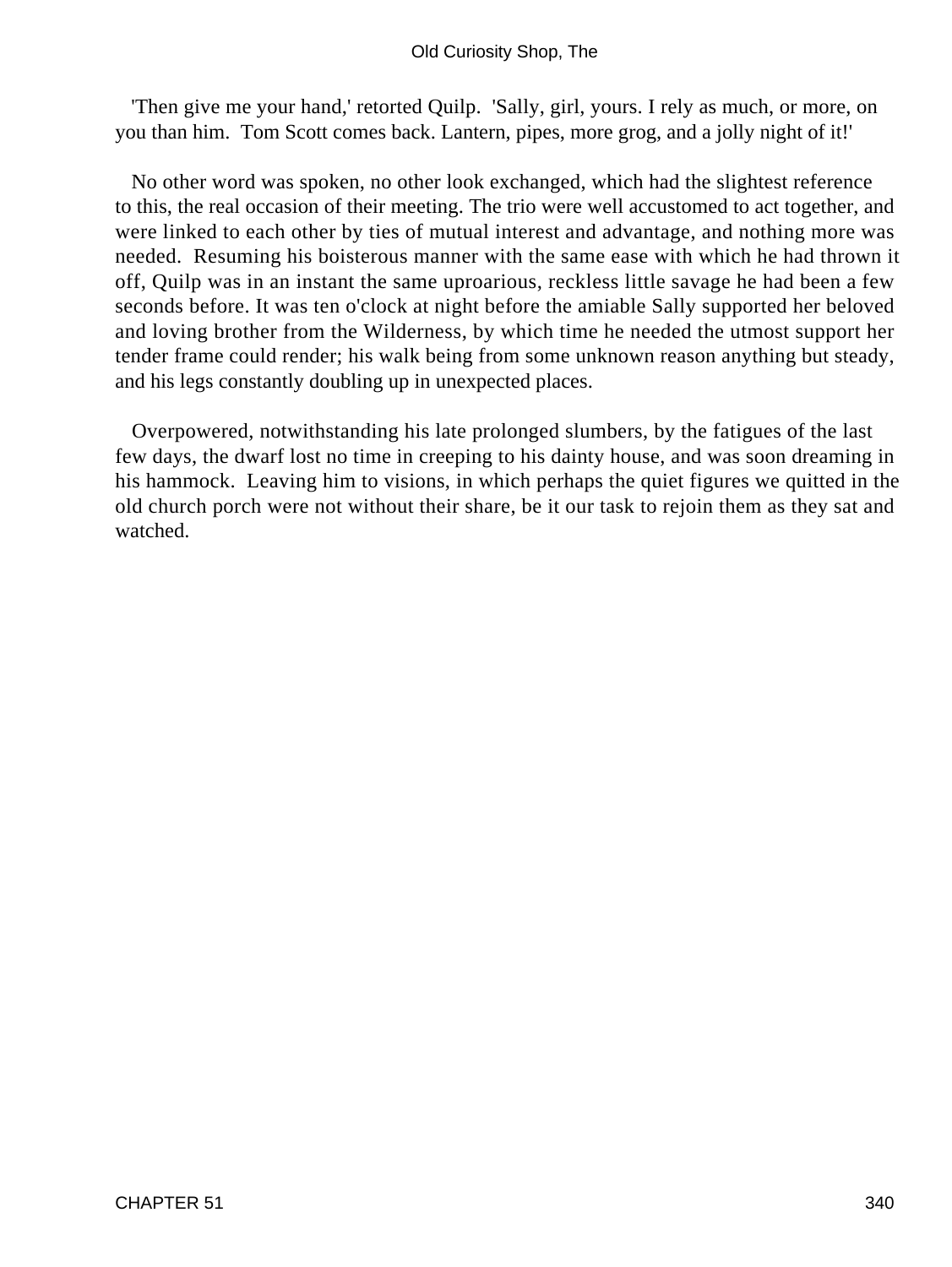# **[CHAPTER 52](#page-496-0)**

*A*fter a long time, the schoolmaster appeared at the wicket−gate of the churchyard, and hurried towards them, Tingling in his hand, as he came along, a bundle of rusty keys. He was quite breathless with pleasure and haste when he reached the porch, and at first could only point towards the old building which the child had been contemplating so earnestly.

'You see those two old houses,' he said at last.

 'Yes, surely,' replied Nell. 'I have been looking at them nearly all the time you have been away.'

 'And you would have looked at them more curiously yet, if you could have guessed what I have to tell you,' said her friend. 'One of those houses is mine.'

 Without saying any more, or giving the child time to reply, the schoolmaster took her hand, and, his honest face quite radiant with exultation, led her to the place of which he spoke.

 They stopped before its low arched door. After trying several of the keys in vain, the schoolmaster found one to fit the huge lock, which turned back, creaking, and admitted them into the house.

 The room into which they entered was a vaulted chamber once nobly ornamented by cunning architects, and still retaining, in its beautiful groined roof and rich stone tracery, choice remnants of its ancient splendour. Foliage carved in the stone, and emulating the mastery of Nature's hand, yet remained to tell how many times the leaves outside had come and gone, while it lived on unchanged. The broken figures supporting the burden of the chimney−piece, though mutilated, were still distinguishable for what they had been – far different from the dust without – and showed sadly by the empty hearth, like creatures who had outlived their kind, and mourned their own too slow decay.

 In some old time – for even change was old in that old place – a wooden partition had been constructed in one part of the chamber to form a sleeping−closet, into which the light was admitted at the same period by a rude window, or rather niche, cut in the solid wall. This screen, together with two seats in the broad chimney, had at some forgotten date been part of the church or convent; for the oak, hastily appropriated to its present purpose, had been little altered from its former shape, and presented to the eye a pile of fragments of rich carving from old monkish stalls.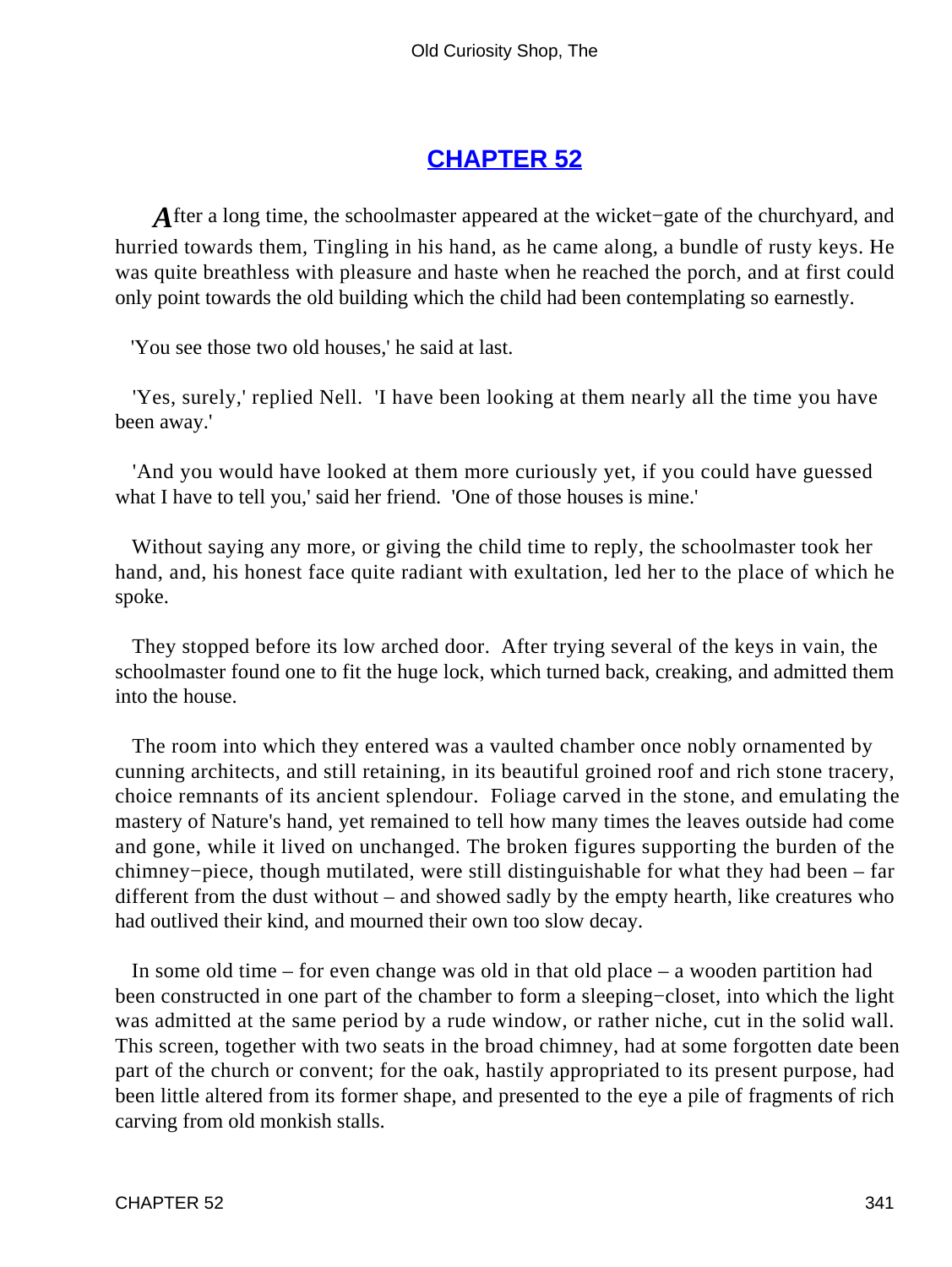An open door leading to a small room or cell, dim with the light that came through leaves of ivy, completed the interior of this portion of the ruin. It was not quite destitute of furniture. A few strange chairs, whose arms and legs looked as though they had dwindled away with age; a table, the very spectre of its race: a great old chest that had once held records in the church, with other quaintly−fashioned domestic necessaries, and store of fire−wood for the winter, were scattered around, and gave evident tokens of its occupation as a dwelling−place at no very distant time.

 The child looked around her, with that solemn feeling with which we contemplate the work of ages that have become but drops of water in the great ocean of eternity. The old man had followed them, but they were all three hushed for a space, and drew their breath softly, as if they feared to break the silence even by so slight a sound.

'It is a very beautiful place!' said the child, in a low voice.

 'I almost feared you thought otherwise,' returned the schoolmaster. 'You shivered when we first came in, as if you felt it cold or gloomy.'

 'It was not that,' said Nell, glancing round with a slight shudder. 'Indeed I cannot tell you what it was, but when I saw the outside, from the church porch, the same feeling came over me. It is its being so old and grey perhaps.'

'A peaceful place to live in, don't you think so)' said her friend.

 'Oh yes,' rejoined the child, clasping her hands earnestly. 'A quiet, happy place – a place to live and learn to die in!' She would have said more, but that the energy of her thoughts caused her voice to falter, and come in trembling whispers from her lips.

 'A place to live, and learn to live, and gather health of mind and body in,' said the schoolmaster; 'for this old house is yours.'

'Ours!' cried the child.

 'Ay,' returned the schoolmaster gaily, 'for many a merry year to come, I hope. I shall be a close neighbour – only next door – but this house is yours.'

 Having now disburdened himself of his great surprise, the schoolmaster sat down, and drawing Nell to his side, told her how he had learnt that ancient tenement had been occupied for a very long time by an old person, nearly a hundred years of age, who kept the keys of the church, opened and closed it for the services, and showed it to strangers; how she had died not many weeks ago, and nobody had yet been found to fill the office; how, learning all this in an interview with the sexton, who was confined to his bed by rheumatism, he had been bold to make mention of his fellow−traveller, which had been so favourably received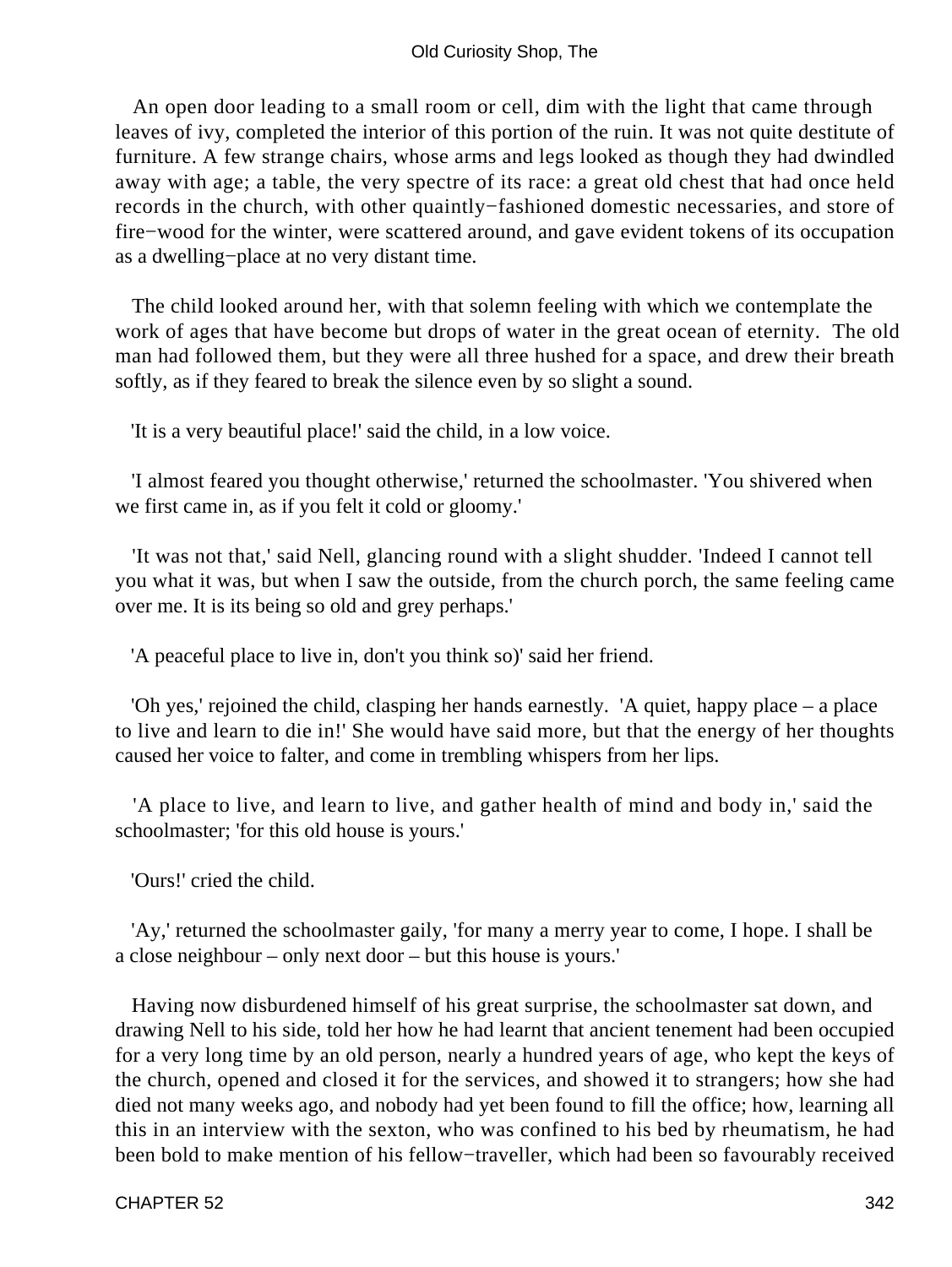by that high authority, that he had taken courage, acting on his advice, to propound the matter to the clergyman. In a word, the result of his exertions was, that Nell and her grandfather were to be carried before the last−named gentleman next day; and, his approval of their conduct and appearance reserved as a matter of form, that they were already appointed to the vacant post.

 'There's a small allowance of money,' said the schoolmaster. 'It is not much, but still enough to live upon in this retired spot. By clubbing our funds together, we shall do bravely; no fear of that.'

'Heaven bless and prosper you!' sobbed the child.

 'Amen, my dear,' returned her friend cheerfully; 'and all of us, as it will, and has, in leading us through sorrow and trouble to this tranquil life. But we must look at MY house now. Come!'

 They repaired to the other tenement; tried the rusty keys as before; at length found the right one; and opened the worm−eaten door. It led into a chamber, vaulted and old, like that from which they had come, but not so spacious, and having only one other little room attached. It was not difficult to divine that the other house was of right the schoolmaster's, and that he had chosen for himself the least commodious, in his care and regard for them. Like the adjoining habitation, it held such old articles of furniture as were absolutely necessary, and had its stack of fire−wood.

 To make these dwellings as habitable and full of comfort as they could, was now their pleasant care. In a short time, each had its cheerful fire glowing and crackling on the hearth, and reddening the pale old wall with a hale and healthy blush. Nell, busily plying her needle, repaired the tattered window−hangings, drew together the rents that time had worn in the threadbare scraps of carpet, and made them whole and decent. The schoolmaster swept and smoothed the ground before the door, trimmed the long grass, trained the ivy and creeping plants which hung their drooping heads in melancholy neglect; and gave to the outer walls a cheery air of home. The old man, sometimes by his side and sometimes with the child, lent his aid to both, went here and there on little patient services, and was happy. Neighbours, too, as they came from work, proffered their help; or sent their children with such small presents or loans as the strangers needed most. It was a busy day; and night came on, and found them wondering that there was yet so much to do, and that it should be dark so soon.

 They took their supper together, in the house which may be henceforth called the child's; and, when they had finished their meal, drew round the fire, and almost in whispers – their hearts were too quiet and glad for loud expression – discussed their future plans. Before they separated, the schoolmaster read some prayers aloud; and then, full of gratitude and happiness, they parted for the night.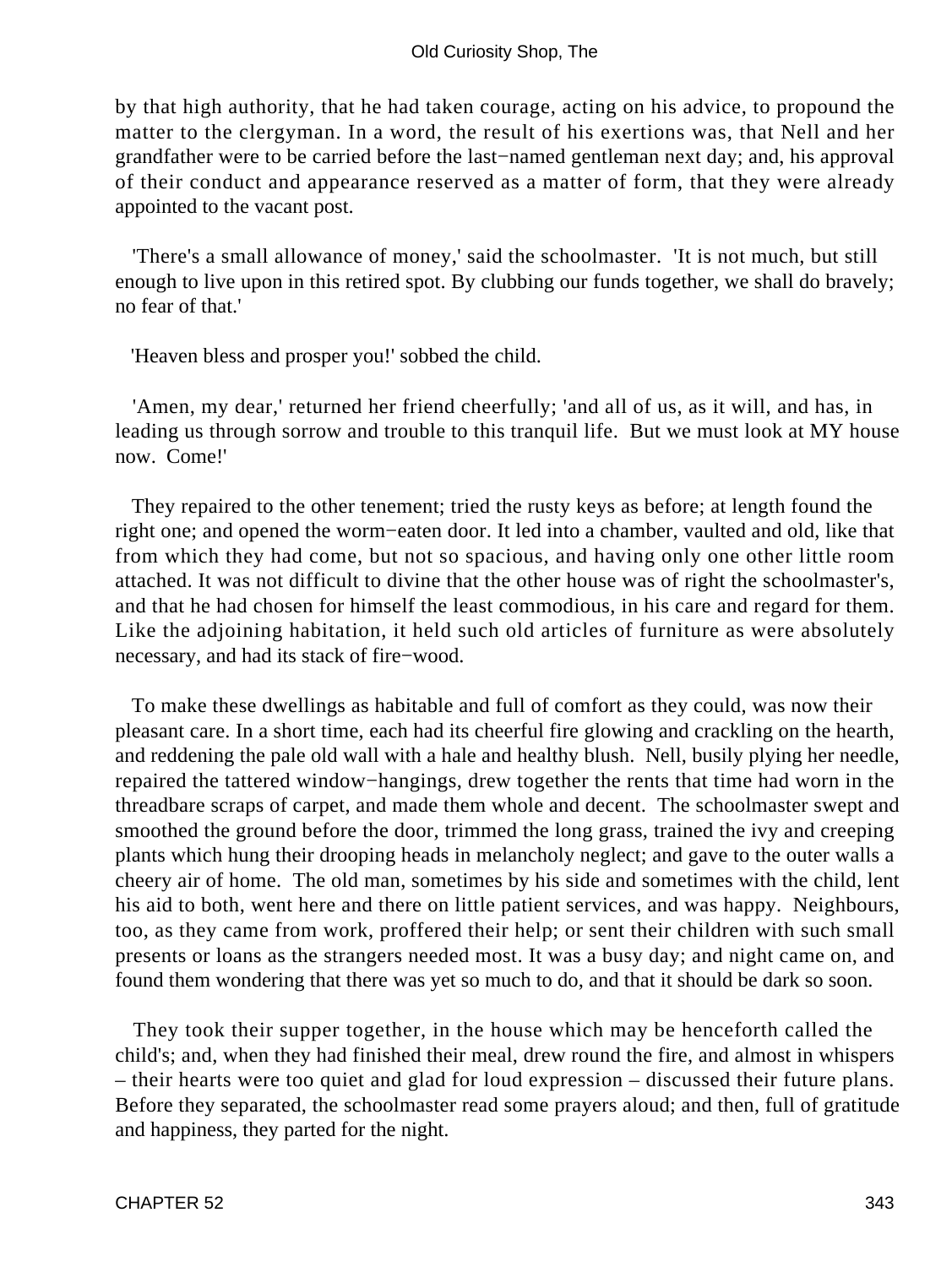At that silent hour, when her grandfather was sleeping peacefully in his bed, and every sound was hushed, the child lingered before the dying embers, and thought of her past fortunes as if they had been a dream And she only now awoke. The glare of the sinking flame, reflected in the oaken panels whose carved tops were dimly seen in the dusky roof – the aged walls, where strange shadows came and went with every flickering of the fire – the solemn presence, within, of that decay which falls on senseless things the most enduring in their nature: and, without, and round about on every side, of Death – filled her with deep and thoughtful feelings, but with none of terror or alarm. A change had been gradually stealing over her, in the time of her loneliness and sorrow. With failing strength and heightening resolution, there had sprung up a purified and altered mind; there had grown in her bosom blessed thoughts and hopes, which are the portion of few but the weak and drooping. There were none to see the frail, perishable figure, as it glided from the fire and leaned pensively at the open casement; none but the stars, to look into the upturned face and read its history. The old church bell rang out the hour with a mournful sound, as if it had grown sad from so much communing with the dead and unheeded warning to the living; the fallen leaves rustled; the grass stirred upon the graves; all else was still and sleeping.

 Some of those dreamless sleepers lay close within the shadow of the church – touching the wall, as if they clung to it for comfort and protection. Others had chosen to lie beneath the changing shade of trees; others by the path, that footsteps might come near them; others, among the graves of little children. Some had desired to rest beneath the very ground they had trodden in their daily walks; some, where the setting sun might shine upon their beds; some, where its light would fall upon them when it rose. Perhaps not one of the imprisoned souls had been able quite to separate itself in living thought from its old companion. If any had, it had still felt for it a love like that which captives have been known to bear towards the cell in which they have been long confined, and, even at parting, hung upon its narrow bounds affectionately.

 It was long before the child closed the window, and approached her bed. Again something of the same sensation as before – an involuntary chill – a momentary feeling akin to fear – but vanishing directly, and leaving no alarm behind. Again, too, dreams of the little scholar; of the roof opening, and a column of bright faces, rising far away into the sky, as she had seen in some old scriptural picture once, and looking down on her, asleep. It was a sweet and happy dream. The quiet spot, outside, seemed to remain the same, saving that there was music in the air, and a sound of angels' wings. After a time the sisters came there, hand in hand, and stood among the graves. And then the dream grew dim, and faded.

 With the brightness and joy of morning, came the renewal of yesterday's labours, the revival of its pleasant thoughts, the restoration of its energies, cheerfulness, and hope. They worked gaily in ordering and arranging their houses until noon, and then went to visit the clergyman.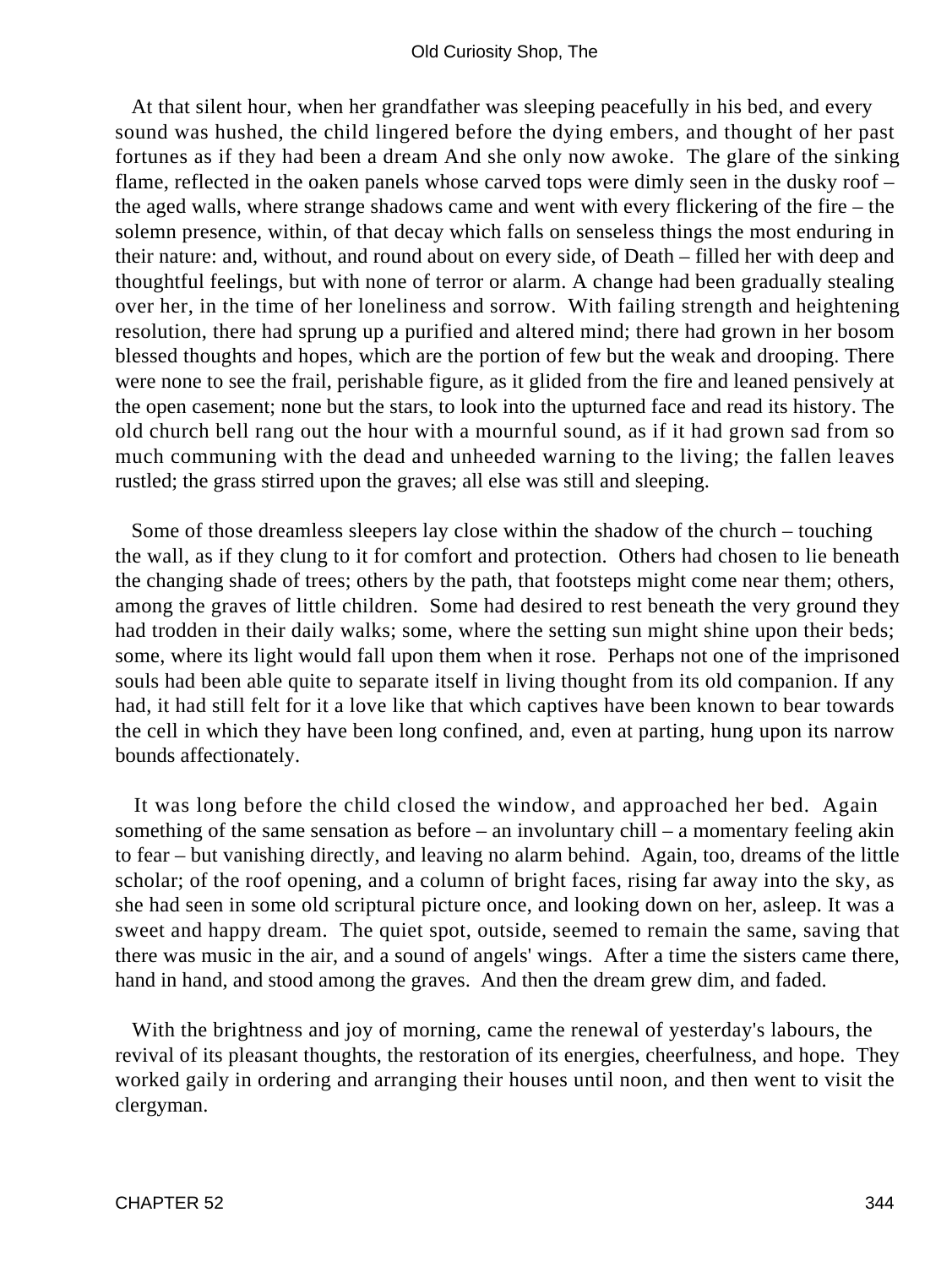He was a simple−hearted old gentleman, of a shrinking, subdued spirit, accustomed to retirement, and very little acquainted with the world, which he had left many years before to come and settle in that place. His wife had died in the house in which he still lived, and he had long since lost sight of any earthly cares or hopes beyond it.

 He received them very kindly, and at once showed an interest in Nell; asking her name, and age, her birthplace, the circumstances which had led her there, and so forth. The schoolmaster had already told her story. They had no other friends or home to leave, he said, and had come to share his fortunes. He loved the child as though she were his own.

 'Well, well,' said the clergyman. 'Let it be as you desire. She is very young.' 'Old in adversity and trial, sir,' replied the schoolmaster.

 'God help her. Let her rest, and forget them,' said the old gentleman. 'But an old church is a dull and gloomy place for one so young as you, my child.'

'Oh no, sir,' returned Nell. 'I have no such thoughts, indeed.'

 'I would rather see her dancing on the green at nights,' said the old gentleman, laying his hand upon her head, and smiling sadly, 'than have her sitting in the shadow of our mouldering arches. You must look to this, and see that her heart does not grow heavy among these solemn ruins. Your request is granted, friend.'

 After more kind words, they withdrew, and repaired to the child's house; where they were yet in conversation on their happy fortune, when another friend appeared.

 This was a little old gentleman, who lived in the parsonage−house, and had resided there (so they learnt soon afterwards) ever since the death of the clergyman's wife, which had happened fifteen years before. He had been his college friend and always his close companion; in the first shock of his grief he had come to console and comfort him; and from that time they had never parted company. The little old gentleman was the active spirit of the place, the adjuster of all differences, the promoter of all merry−makings, the dispenser of his friend's bounty, and of no small charity of his own besides; the universal mediator, comforter, and friend. None of the simple villagers had cared to ask his name, or, when they knew it, to store it in their memory. Perhaps from some vague rumour of his college honours which had been whispered abroad on his first arrival, perhaps because he was an unmarried, unencumbered gentleman, he had been called the bachelor. The name pleased him, or suited him as well as any other, and the Bachelor he had ever since remained. And the bachelor it was, it may be added, who with his own hands had laid in the stock of fuel which the wanderers had found in their new habitation.

The bachelor, then  $-$  to call him by his usual appellation  $-$  lifted the latch, showed his little round mild face for a moment at the door, and stepped into the room like one who was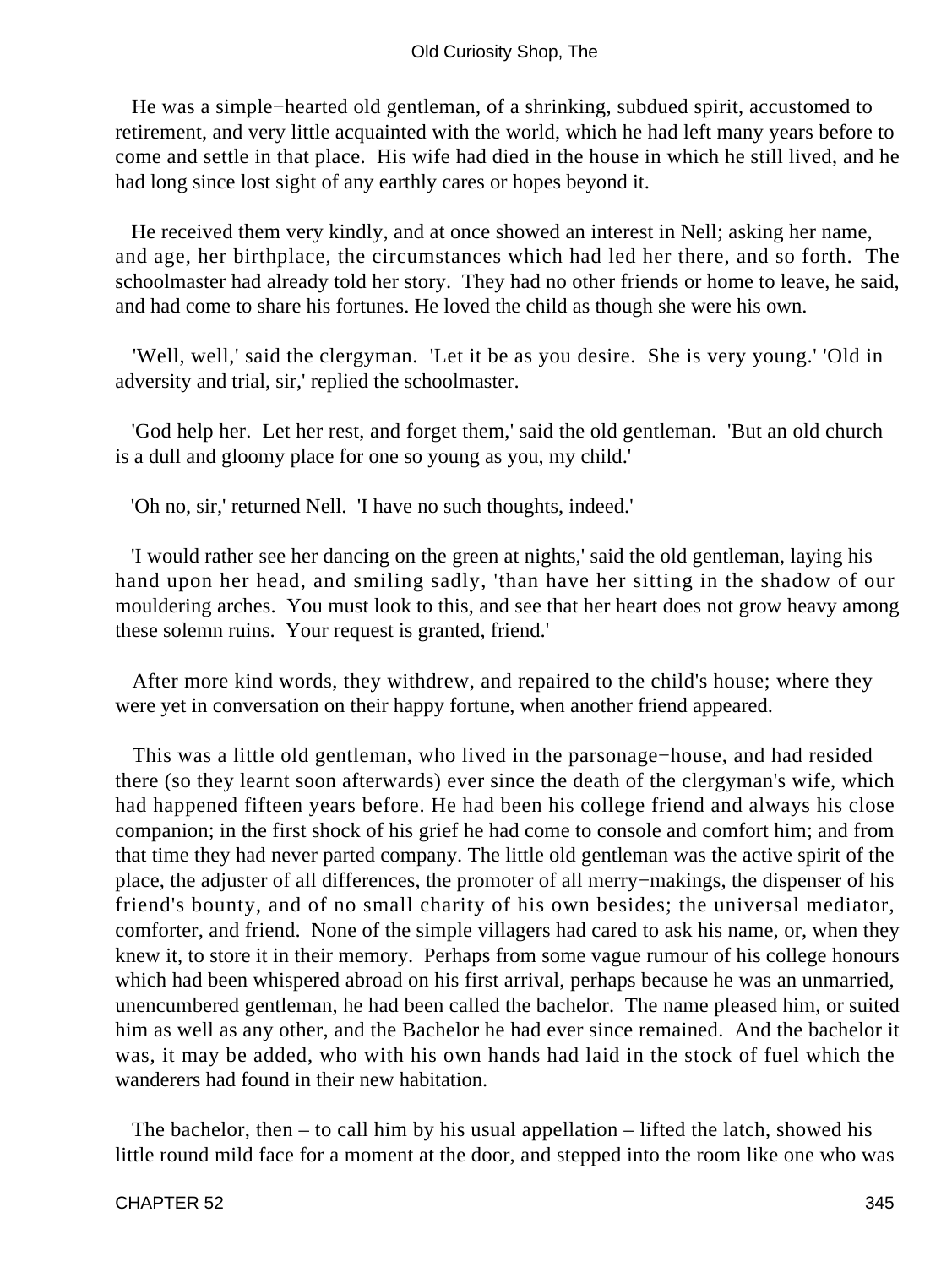no stranger to it.

'You are Mr Marton, the new schoolmaster?' he said, greeting Nell's kind friend.

'I am, sir.'

 'You come well recommended, and I am glad to see you. I should have been in the way yesterday, expecting you, but I rode across the country to carry a message from a sick mother to her daughter in service some miles off, and have but just now returned. This is our young church−keeper? You are not the less welcome, friend, for her sake, or for this old man's; nor the worse teacher for having learnt humanity.' 'She has been ill, sir, very lately,' said the schoolmaster, in answer to the look with which their visitor regarded Nell when he had kissed her cheek.

'Yes, yes. I know she has,' he rejoined. 'There have been suffering and heartache here.'

'Indeed there have, sir.'

 The little old gentleman glanced at the grandfather, and back again at the child, whose hand he took tenderly in his, and held.

 'You will be happier here,' he said; 'we will try, at least, to make you so. You have made great improvements here already. Are they the work of your hands?'

'Yes, sir.'

 'We may make some others – not better in themselves, but with better means perhaps,' said the bachelor. 'Let us see now, let us see.'

 Nell accompanied him into the other little rooms, and over both the houses, in which he found various small comforts wanting, which he engaged to supply from a certain collection of odds and ends he had at home, and which must have been a very miscellaneous and extensive one, as it comprehended the most opposite articles imaginable. They all came, however, and came without loss of time; for the little old gentleman, disappearing for some five or ten minutes, presently returned, laden with old shelves, rugs, blankets, and other household gear, and followed by a boy bearing a similar load. These being cast on the floor in a promiscuous heap, yielded a quantity of occupation in arranging, erecting, and putting away; the superintendence of which task evidently afforded the old gentleman extreme delight, and engaged him for some time with great briskness and activity. When nothing more was left to be done, he charged the boy to run off and bring his schoolmates to be marshalled before their new master, and solemnly reviewed.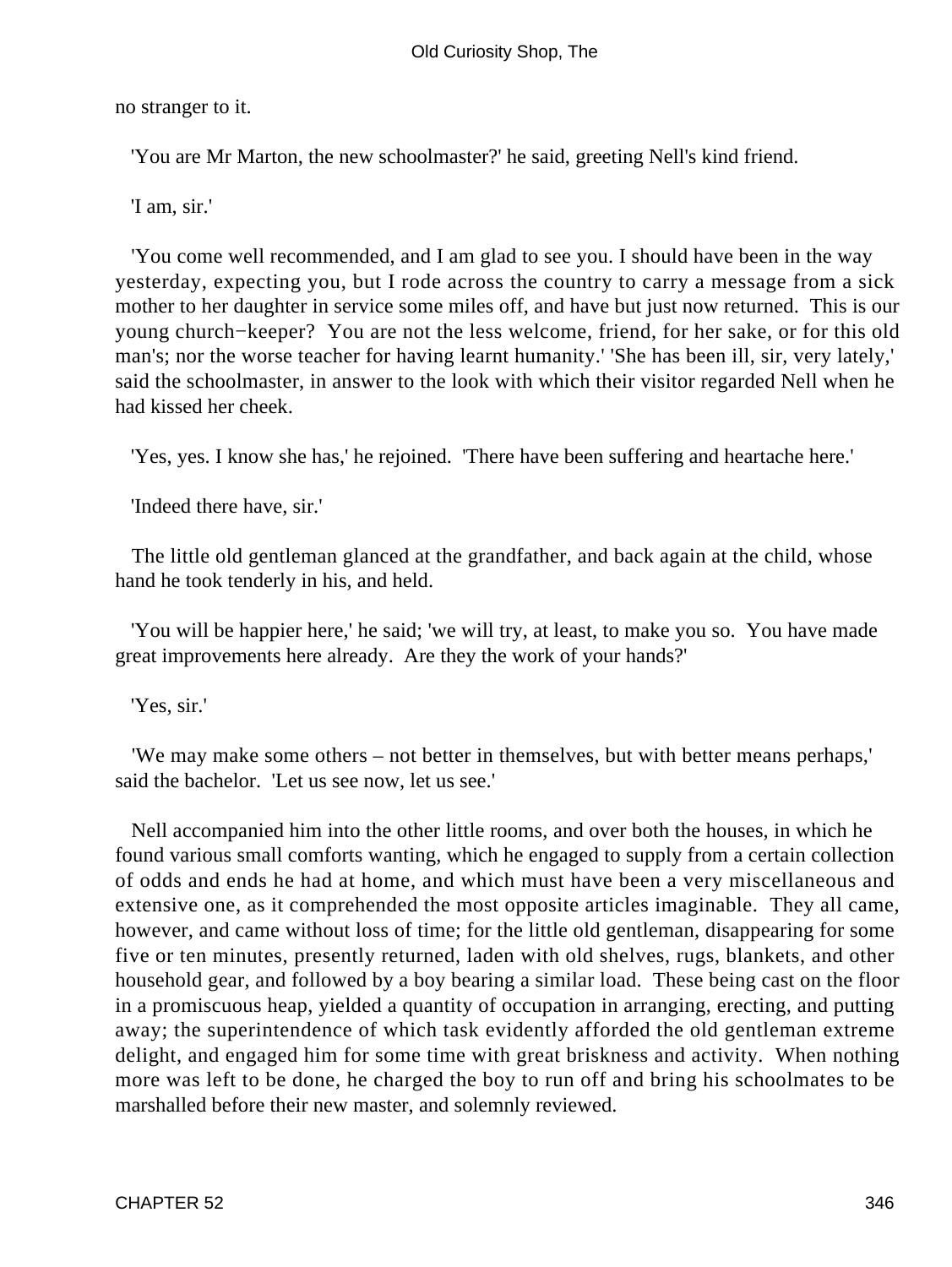'As good a set of fellows, Marton, as you'd wish to see,' he said, turning to the schoolmaster when the boy was gone; 'but I don't let 'em know I think so. That wouldn't do, at all.'

 The messenger soon returned at the head of a long row of urchins, great and small, who, being confronted by the bachelor at the house door, fell into various convulsions of politeness; clutching their hats and caps, squeezing them into the smallest possible dimensions, and making all manner of bows and scrapes, which the little old gentleman contemplated with excessive satisfaction, and expressed his approval of by a great many nods and smiles. Indeed, his approbation of the boys was by no means so scrupulously disguised as he had led the schoolmaster to suppose, inasmuch as it broke out in sundry loud whispers and confidential remarks which were perfectly audible to them every one. 'This first boy, schoolmaster,' said the bachelor, 'is John Owen; a lad of good parts, sir, and frank, honest temper; but too thoughtless, too playful, too light−headed by far. That boy, my good sir, would break his neck with pleasure, and deprive his parents of their chief comfort – and between ourselves, when you come to see him at hare and hounds, taking the fence and ditch by the finger−post, and sliding down the face of the little quarry, you'll never forget it. It's beautiful!'

 John Owen having been thus rebuked, and being in perfect possession of the speech aside, the bachelor singled out another boy.

 'Now, look at that lad, sir,' said the bachelor. 'You see that fellow? Richard Evans his name is, sir. An amazing boy to learn, blessed with a good memory, and a ready understanding, and moreover with a good voice and ear for psalm−singing, in which he is the best among us. Yet, sir, that boy will come to a bad end; he'll never die in his bed; he's always falling asleep in sermon−time – and to tell you the truth, Mr Marton, I always did the same at his age, and feel quite certain that it was natural to my constitution and I couldn't help it.'

This hopeful pupil edified by the above terrible reproval, the bachelor turned to another.

 'But if we talk of examples to be shunned,' said he, 'if we come to boys that should be a warning and a beacon to all their fellows, here's the one, and I hope you won't spare him. This is the lad, sir; this one with the blue eyes and light hair. This is a swimmer, sir, this fellow – a diver, Lord save us! This is a boy, sir, who had a fancy for plunging into eighteen feet of water, with his clothes on, and bringing up a blind man's dog, who was being drowned by the weight of his chain and collar, while his master stood wringing his hands upon the bank, bewailing the loss of his guide and friend. I sent the boy two guineas anonymously, sir,' added the bachelor, in his peculiar whisper, 'directly I heard of it; but never mention it on any account, for he hasn't the least idea that it came from me. '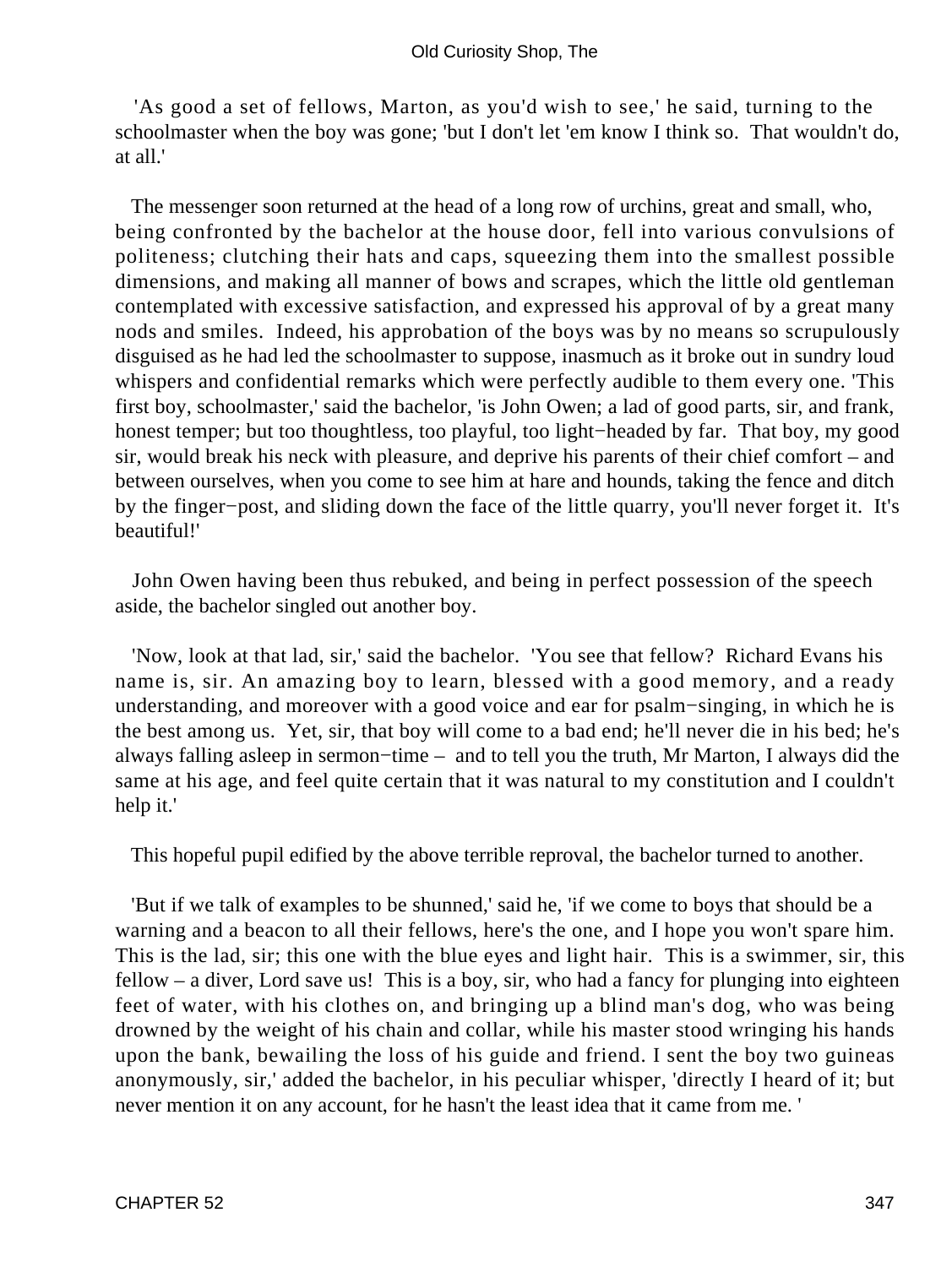Having disposed of this culprit, the bachelor turned to another, and from him to another, and so on through the whole array, laying, for their wholesome restriction within due bounds, the same cutting emphasis on such of their propensities as were dearest to his heart and were unquestionably referrable to his own precept and example. Thoroughly persuaded, in the end, that he had made them miserable by his severity, he dismissed them with a small present, and an admonition to walk quietly home, without any leapings, scufflings, or turnings out of the way; which injunction, he informed the schoolmaster in the same audible confidence, he did not think he could have obeyed when he was a boy, had his life depended on it.

 Hailing these little tokens of the bachelor's disposition as so many assurances of his own welcome course from that time, the schoolmaster parted from him with a light heart and joyous spirits, and deemed himself one of the happiest men on earth. The windows of the two old houses were ruddy again, that night, with the reflection of the cheerful fires that burnt within; and the bachelor and his friend, pausing to look upon them as they returned from their evening walk, spoke softly together of the beautiful child, and looked round upon the churchyard with a sigh.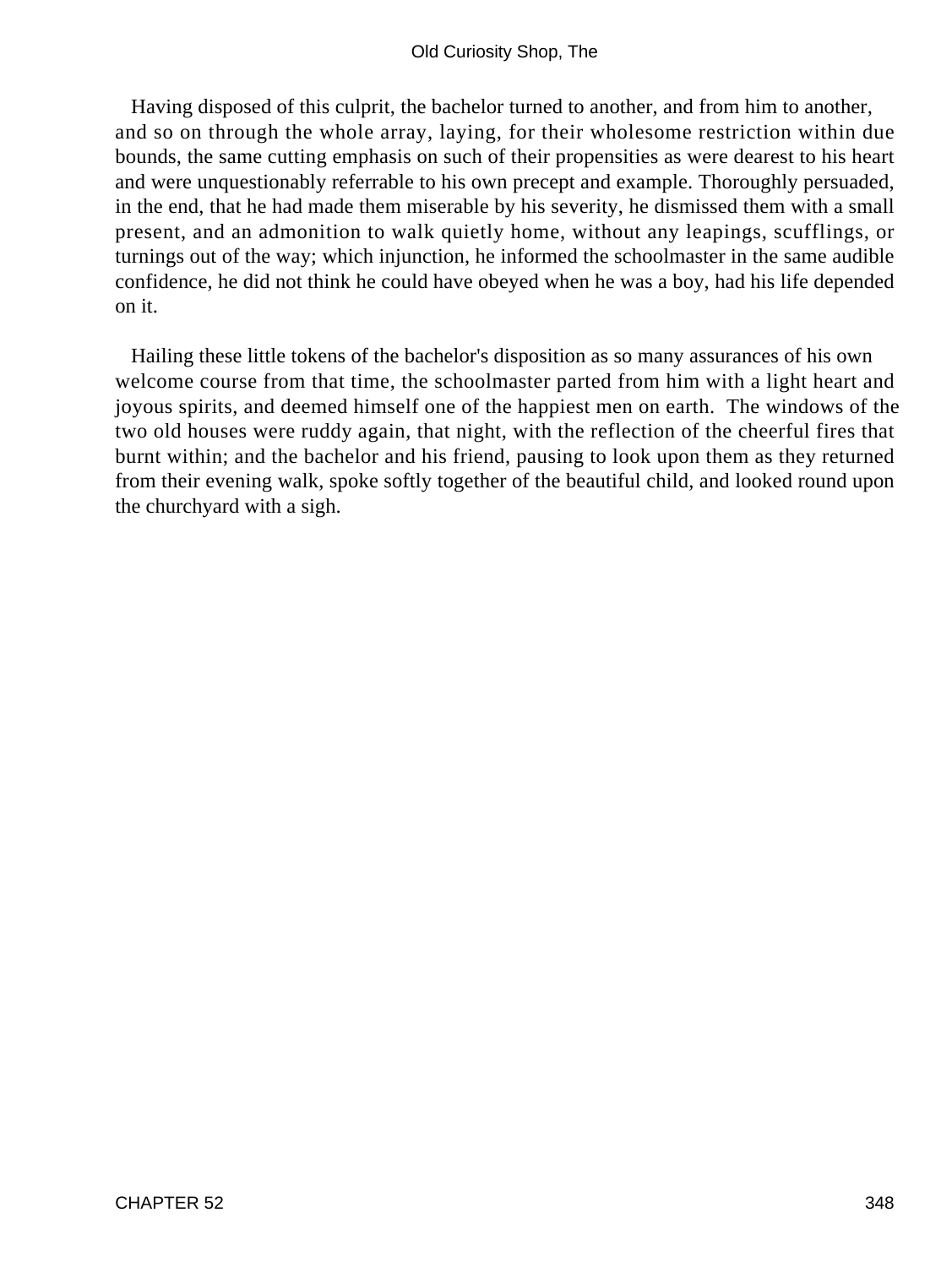### **[CHAPTER 53](#page-496-0)**

*Nell* was stirring early in the morning, and having discharged her household tasks, and put everything in order for the good schoolmaster (though sorely against his will, for he would have spared her the pains), took down, from its nail by the fireside, a little bundle of keys with which the bachelor had formally invested her on the previous day, and went out alone to visit the old church.

 The sky was serene and bright, the air clear, perfumed with the fresh scent of newly fallen leaves, and grateful to every sense. The neighbouring stream sparkled, and rolled onward with a tuneful sound; the dew glistened on the green mounds, like tears shed by Good Spirits over the dead. Some young children sported among the tombs, and hid from each other, with laughing faces. They had an infant with them, and had laid it down asleep upon a child's grave, in a little bed of leaves. It was a new grave – the resting−place, perhaps, of some little creature, who, meek and patient in its illness, had often sat and watched them, and now seemed, to their minds, scarcely changed.

 She drew near and asked one of them whose grave it was. The child answered that that was not its name; it was a garden – his brother's. It was greener, he said, than all the other gardens, and the birds loved it better because he had been used to feed them. When he had done speaking, he looked at her with a smile, and kneeling down and nestling for a moment with his cheek against the turf, bounded merrily away.

 She passed the church, gazing upward at its old tower, went through the wicket gate, and so into the village. The old sexton, leaning on a crutch, was taking the air at his cottage door, and gave her good morrow.

'You are better?' said the child, stopping to speak with him.

'Ay surely,' returned the old man. 'I'm thankful to say, much better.'

'YOU will be quite well soon.'

 'With Heaven's leave, and a little patience. But come in, come in!' The old man limped on before, and warning her of the downward step, which he achieved himself with no small difficulty, led the way into his little cottage.

 'It is but one room you see. There is another up above, but the stair has got harder to climb o' late years, and I never use it. I'm thinking of taking to it again, next summer, though.'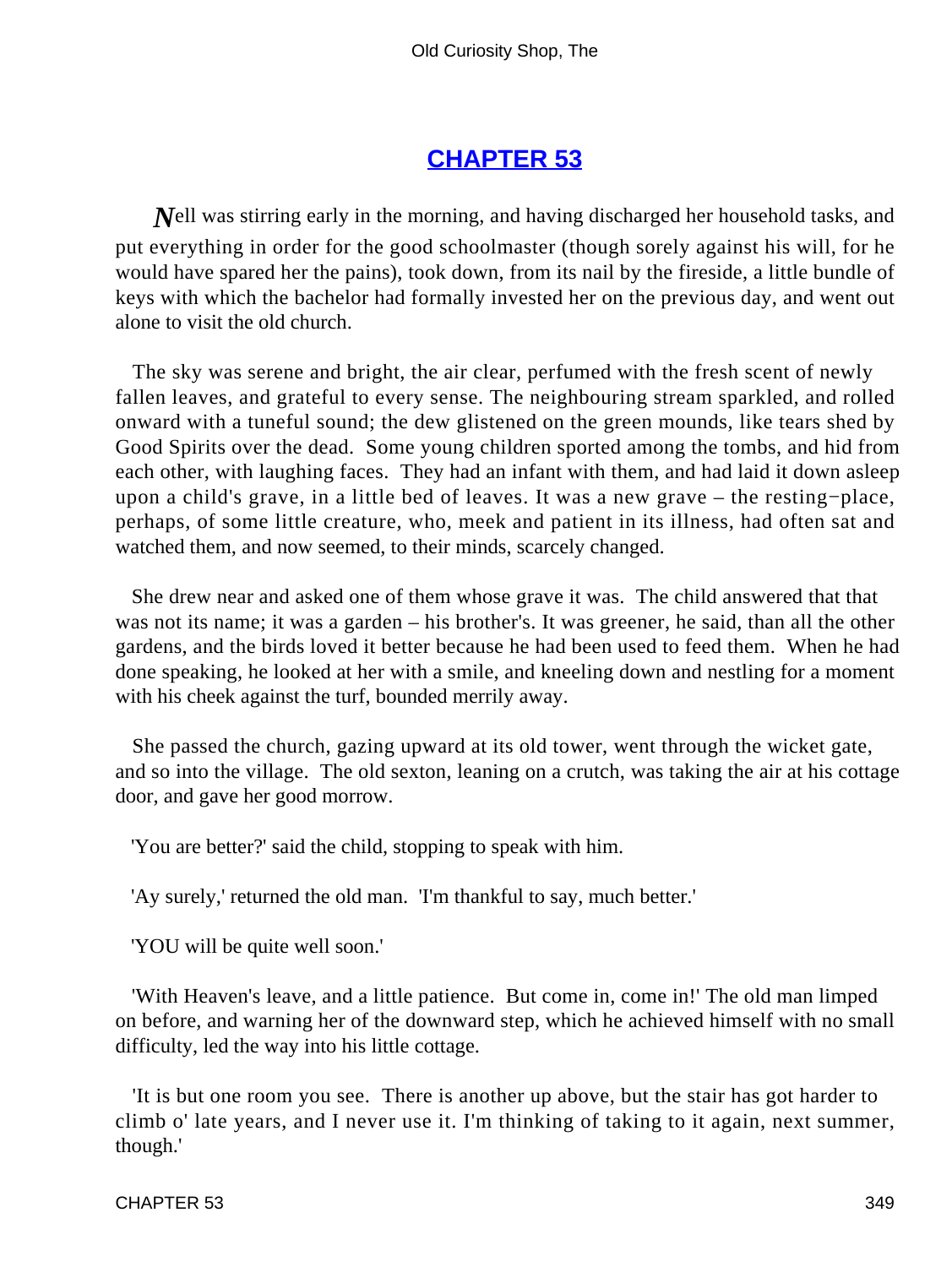The child wondered how a grey−headed man like him – one of his trade too – could talk of time so easily. He saw her eyes wandering to the tools that hung upon the wall, and smiled.

'I warrant now,' he said, 'that you think all those are used in making graves.'

'Indeed, I wondered that you wanted so many.'

 'And well you might. I am a gardener. I dig the ground, and plant things that are to live and grow. My works don't all moulder away, and rot in the earth. You see that spade in the centre?'

'The very old one – so notched and worn? Yes.'

 'That's the sexton's spade, and it's a well−used one, as you see. We're healthy people here, but it has done a power of work. If it could speak now, that spade, it would tell you of many an unexpected job that it and I have done together; but I forget 'em, for my memory's a poor one. – That's nothing new,' he added hastily. 'It always was.'

'There are flowers and shrubs to speak to your other work,' said the child.

 'Oh yes. And tall trees. But they are not so separate from the sexton's labours as you think.'

### 'No!'

 'Not in my mind, and recollection – such as it is,' said the old man. 'Indeed they often help it. For say that I planted such a tree for such a man. There it stands, to remind me that he died. When I look at its broad shadow, and remember what it was in his time, it helps me to the age of my other work, and I can tell you pretty nearly when I made his grave.'

'But it may remind you of one who is still alive,' said the child.

 'Of twenty that are dead, in connexion with that one who lives, then,' rejoined the old man; 'wife, husband, parents, brothers, sisters, children, friends – a score at least. So it happens that the sexton's spade gets worn and battered. I shall need a new one – next summer.'

 The child looked quickly towards him, thinking that he jested with his age and infirmity: but the unconscious sexton was quite in earnest.

 'Ah!' he said, after a brief silence. 'People never learn. They never learn. It's only we who turn up the ground, where nothing grows and everything decays, who think of such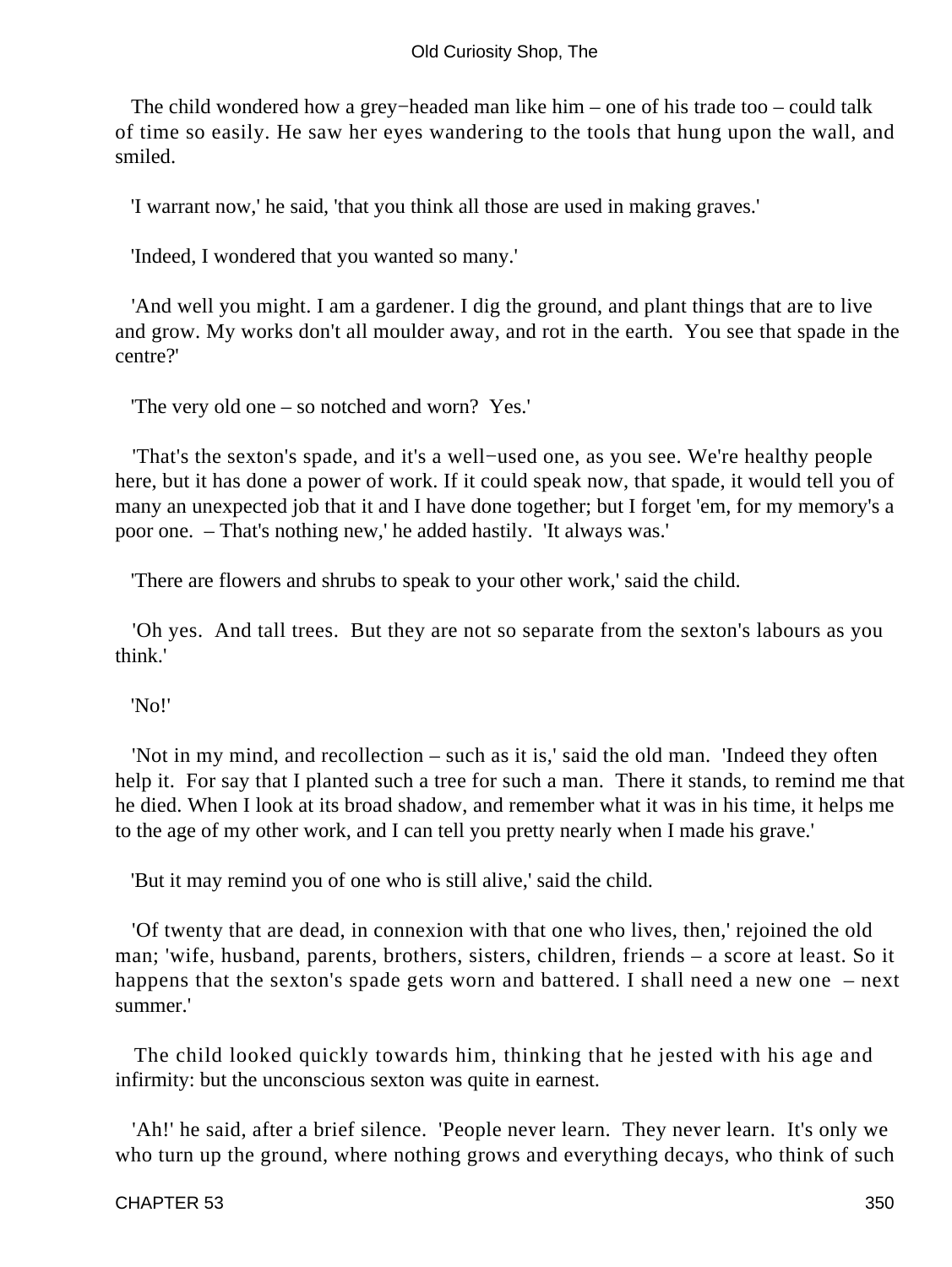things as these – who think of them properly, I mean. You have been into the church?'

'I am going there now,' the child replied.

 'There's an old well there,' said the sexton, 'right underneath the belfry; a deep, dark, echoing well. Forty year ago, you had only to let down the bucket till the first knot in the rope was free of the windlass, and you heard it splashing in the cold dull water. By little and little the water fell away, so that in ten year after that, a second knot was made, and you must unwind so much rope, or the bucket swung tight and empty at the end. In ten years' time, the water fell again, and a third knot was made. In ten years more, the well dried up; and now, if you lower the bucket till your arms are tired, and let out nearly all the cord, you'll hear it, of a sudden, clanking and rattling on the ground below; with a sound of being so deep and so far down, that your heart leaps into your mouth, and you start away as if you were falling in.'

 'A dreadful place to come on in the dark!' exclaimed the child, who had followed the old man's looks and words until she seemed to stand upon its brink.

 'What is it but a grave!' said the sexton. 'What else! And which of our old folks, knowing all this, thought, as the spring subsided, of their own failing strength, and lessening life? Not one!'

'Are you very old yourself?' asked the child, involuntarily.

'I shall be seventy−nine – next summer.'

'You still work when you are well?'

 'Work! To be sure. You shall see my gardens hereabout. Look at the window there. I made, and have kept, that plot of ground entirely with my own hands. By this time next year I shall hardly see the sky, the boughs will have grown so thick. I have my winter work at night besides.'

 He opened, as he spoke, a cupboard close to where he sat, and produced some miniature boxes, carved in a homely manner and made of old wood.

 'Some gentlefolks who are fond of ancient days, and what belongs to them,' he said, 'like to buy these keepsakes from our church and ruins. Sometimes, I make them of scraps of oak, that turn up here and there; sometimes of bits of coffins which the vaults have long preserved. See here – this is a little chest of the last kind, clasped at the edges with fragments of brass plates that had writing on 'em once, though it would be hard to read it now. I haven't many by me at this time of year, but these shelves will be full – next summer.'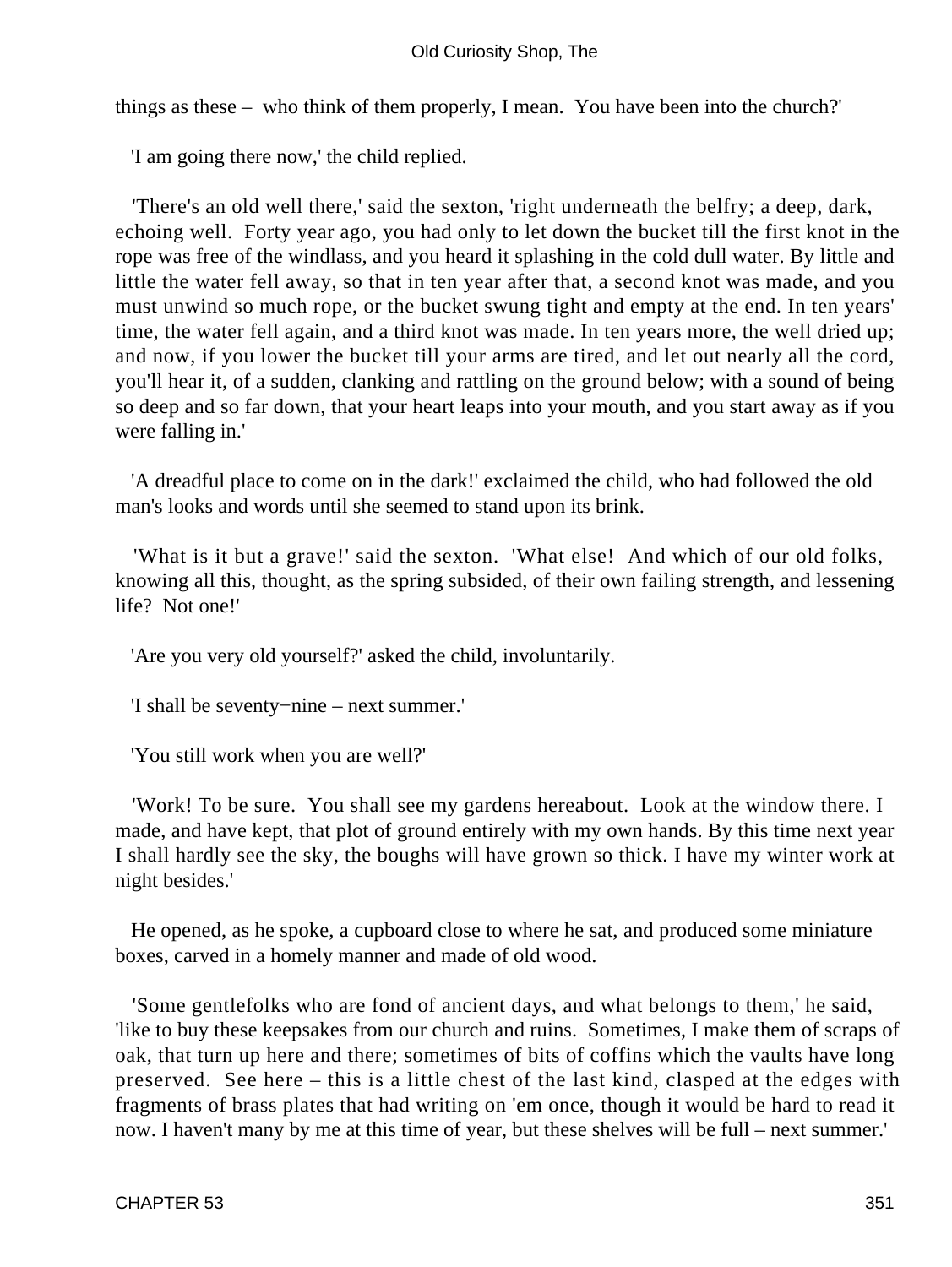The child admired and praised his work, and shortly afterwards departed; thinking, as she went, how strange it was, that this old man, drawing from his pursuits, and everything around him, one stern moral, never contemplated its application to himself; and, while he dwelt upon the uncertainty of human life, seemed both in word and deed to deem himself immortal. But her musings did not stop here, for she was wise enough to think that by a good and merciful adjustment this must be human nature, and that the old sexton, with his plans for next summer, was but a type of all mankind.

 Full of these meditations, she reached the church. It was easy to find the key belonging to the outer door, for each was labelled on a scrap of yellow parchment. Its very turning in the lock awoke a hollow sound, and when she entered with a faltering step, the echoes that it raised in closing, made her start.

 If the peace of the simple village had moved the child more strongly, because of the dark and troubled ways that lay beyond, and through which she had journeyed with such failing feet, what was the deep impression of finding herself alone in that solemn building, where the very light, coming through sunken windows, seemed old and grey, and the air, redolent of earth and mould, seemed laden with decay, purified by time of all its grosser particles, and sighing through arch and aisle, and clustered pillars, like the breath of ages gone! Here was the broken pavement, worn, so long ago, by pious feet, that Time, stealing on the pilgrims' steps, had trodden out their track, and left but crumbling stones. Here were the rotten beam, the sinking arch, the sapped and mouldering wall, the lowly trench of earth, the stately tomb on which no epitaph remained – all – marble, stone, iron, wood, and dust – one common monument of ruin. The best work and the worst, the plainest and the richest, the stateliest and the least imposing – both of Heaven's work and Man's – all found one common level here, and told one common tale.

 Some part of the edifice had been a baronial chapel, and here were effigies of warriors stretched upon their beds of stone with folded hands – cross−legged, those who had fought in the Holy Wars – girded with their swords, and cased in armour as they had lived. Some of these knights had their own weapons, helmets, coats of mail, hanging upon the walls hard by, and dangling from rusty hooks. Broken and dilapidated as they were, they yet retained their ancient form, and something of their ancient aspect. Thus violent deeds live after men upon the earth, and traces of war and bloodshed will survive in mournful shapes long after those who worked the desolation are but atoms of earth themselves.

 The child sat down, in this old, silent place, among the stark figures on the tombs – they made it more quiet there, than elsewhere, to her fancy – and gazing round with a feeling of awe, tempered with a calm delight, felt that now she was happy, and at rest. She took a Bible from the shelf, and read; then, laying it down, thought of the summer days and the bright springtime that would come – of the rays of sun that would fall in aslant, upon the sleeping forms – of the leaves that would flutter at the window, and play in glistening shadows on the pavement – of the songs of birds, and growth of buds and blossoms out of doors – of the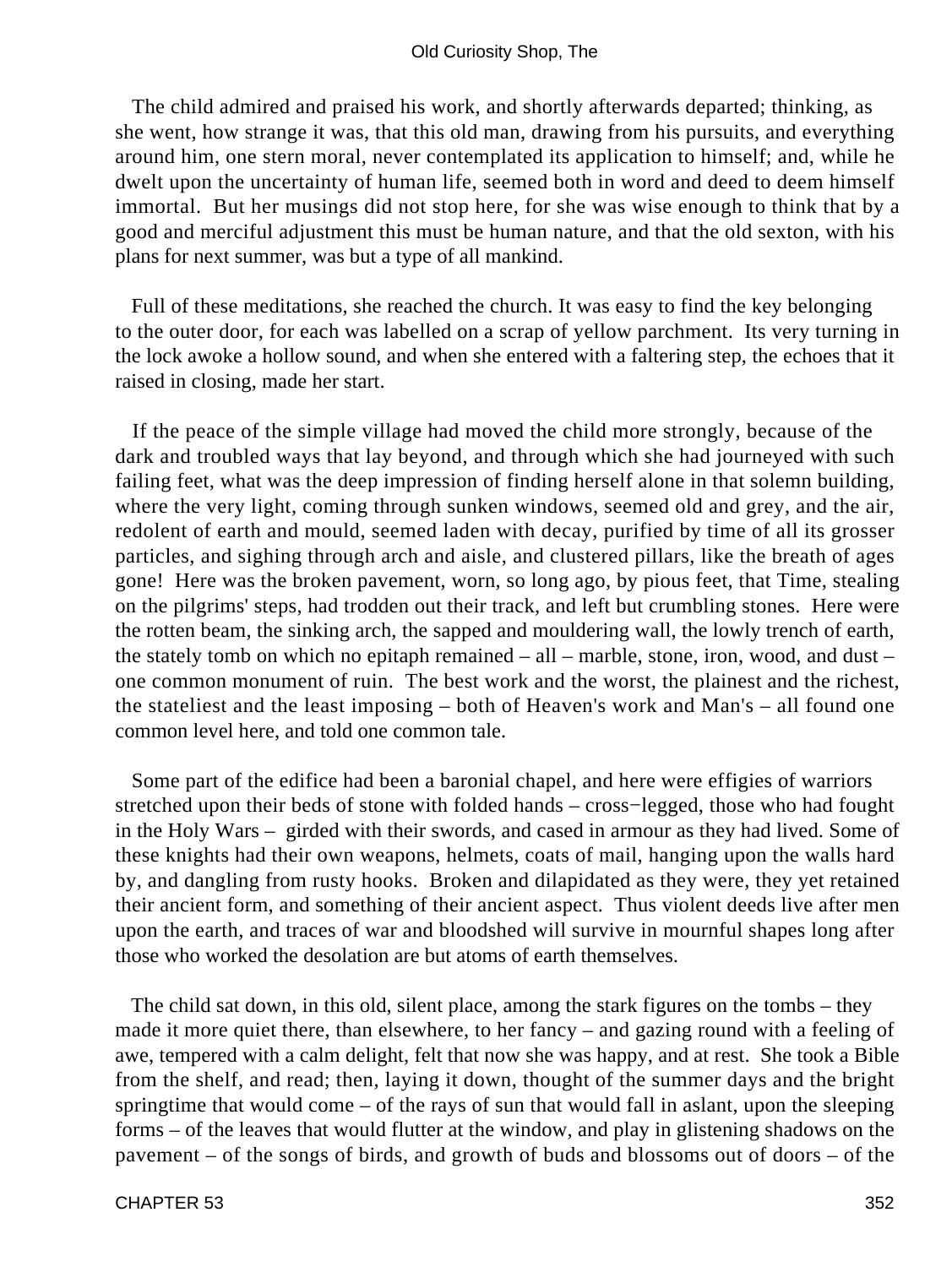sweet air, that would steal in, and gently wave the tattered banners overhead. What if the spot awakened thoughts of death! Die who would, it would still remain the same; these sights and sounds would still go on, as happily as ever. It would be no pain to sleep amidst them.

 She left the chapel – very slowly and often turning back to gaze again – and coming to a low door, which plainly led into the tower, opened it, and climbed the winding stair in darkness; save where she looked down, through narrow loopholes, on the place she had left, or caught a glimmering vision of the dusty bells. At length she gained the end of the ascent and stood upon the turret top.

 Oh! the glory of the sudden burst of light; the freshness of the fields and woods, stretching away on every side, and meeting the bright blue sky; the cattle grazing in the pasturage; the smoke, that, coming from among the trees, seemed to rise upward from the green earth; the children yet at their gambols down below – all, everything, so beautiful and happy! It was like passing from death to life; it was drawing nearer Heaven.

 The children were gone, when she emerged into the porch, and locked the door. As she passed the school−house she could hear the busy hum of voices. Her friend had begun his labours only on that day. The noise grew louder, and, looking back, she saw the boys come trooping out and disperse themselves with merry shouts and play. 'It's a good thing,' thought the child, 'I am very glad they pass the church.' And then she stopped, to fancy how the noise would sound inside, and how gently it would seem to die away upon the ear.

 Again that day, yes, twice again, she stole back to the old chapel, and in her former seat read from the same book, or indulged the same quiet train of thought. Even when it had grown dusk, and the shadows of coming night made it more solemn still, the child remained, like one rooted to the spot, and had no fear or thought of stirring.

 They found her there, at last, and took her home. She looked pale but very happy, until they separated for the night; and then, as the poor schoolmaster stooped down to kiss her cheek, he thought he felt a tear upon his face.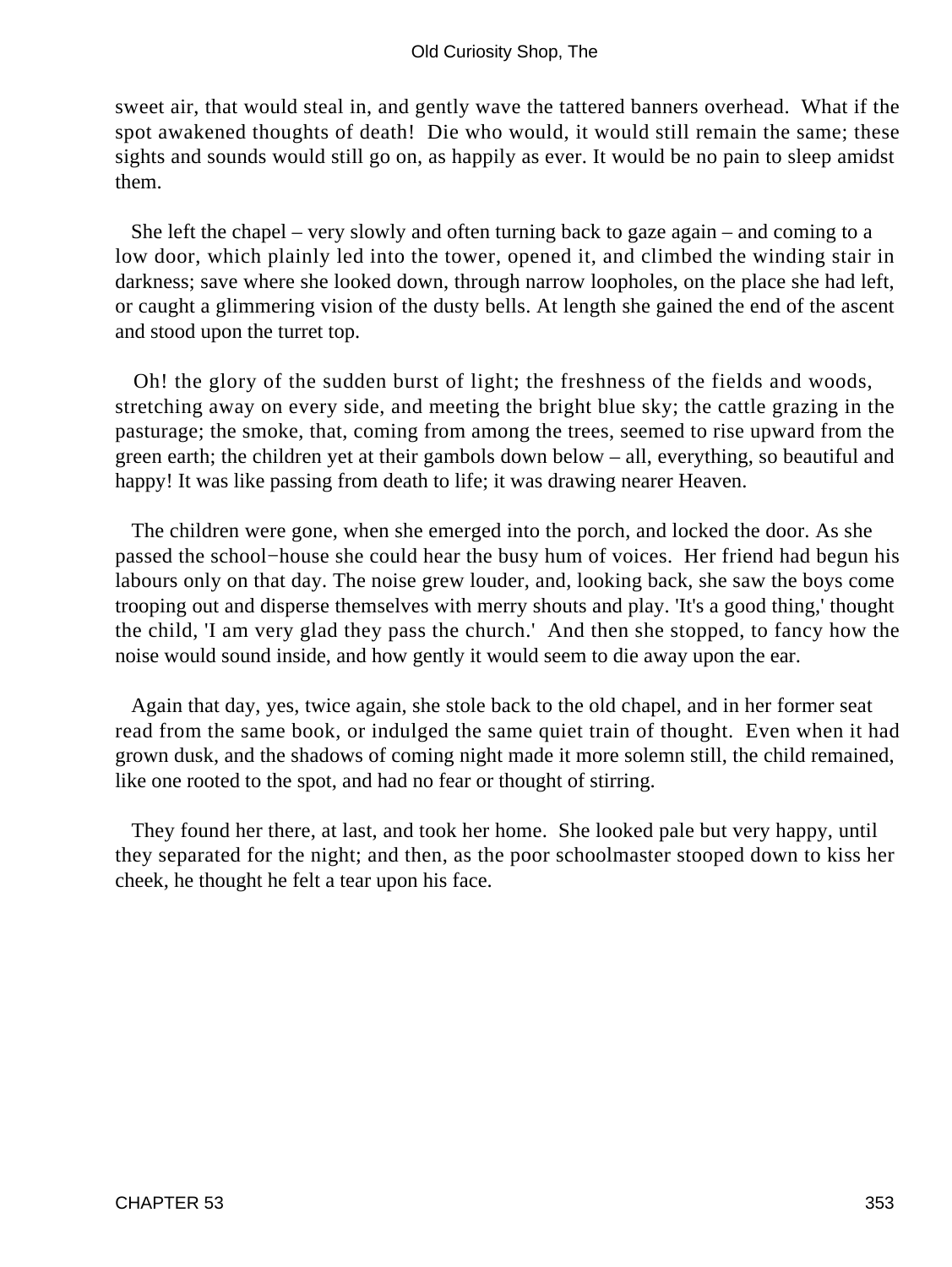### **[CHAPTER 54](#page-496-0)**

**The bachelor, among his various occupations, found in the old church a constant source** of interest and amusement. Taking that pride in it which men conceive for the wonders of their own little world, he had made its history his study; and many a summer day within its walls, and many a winter's night beside the parsonage fire, had found the bachelor still poring over, and adding to, his goodly store of tale and legend.

 As he was not one of those rough spirits who would strip fair Truth of every little shadowy vestment in which time and teeming fancies love to array her – and some of which become her pleasantly enough, serving, like the waters of her well, to add new graces to the charms they half conceal and half suggest, and to awaken interest and pursuit rather than languor and indifference – as, unlike this stern and obdurate class, he loved to see the goddess crowned with those garlands of wild flowers which tradition wreathes for her gentle wearing, and which are often freshest in their homeliest shapes – he trod with a light step and bore with a light hand upon the dust of centuries, unwilling to demolish any of the airy shrines that had been raised above it, if any good feeling or affection of the human heart were hiding thereabouts. Thus, in the case of an ancient coffin of rough stone, supposed, for many generations, to contain the bones of a certain baron, who, after ravaging, with cut, and thrust, and plunder, in foreign lands, came back with a penitent and sorrowing heart to die at home, but which had been lately shown by learned antiquaries to be no such thing, as the baron in question (so they contended) had died hard in battle, gnashing his teeth and cursing with his latest breath – the bachelor stoutly maintained that the old tale was the true one; that the baron, repenting him of the evil, had done great charities and meekly given up the ghost; and that, if ever baron went to heaven, that baron was then at peace. In like manner, when the aforesaid antiquaries did argue and contend that a certain secret vault was not the tomb of a grey−haired lady who had been hanged and drawn and quartered by glorious Queen Bess for succouring a wretched priest who fainted of thirst and hunger at her door, the bachelor did solemnly maintain, against all comers, that the church was hallowed by the said poor lady's ashes; that her remains had been collected in the night from four of the city's gates, and thither in secret brought, and there deposited; and the bachelor did further (being highly excited at such times) deny the glory of Queen Bess, and assert the immeasurably greater glory of the meanest woman in her realm, who had a merciful and tender heart. As to the assertion that the flat stone near the door was not the grave of the miser who had disowned his only child and left a sum of money to the church to buy a peal of bells, the bachelor did readily admit the same, and that the place had given birth to no such man. In a word, he would have had every stone, and plate of brass, the monument only of deeds whose memory should survive. All others he was willing to forget. They might be buried in consecrated ground, but he would have had them buried deep, and never brought to light again.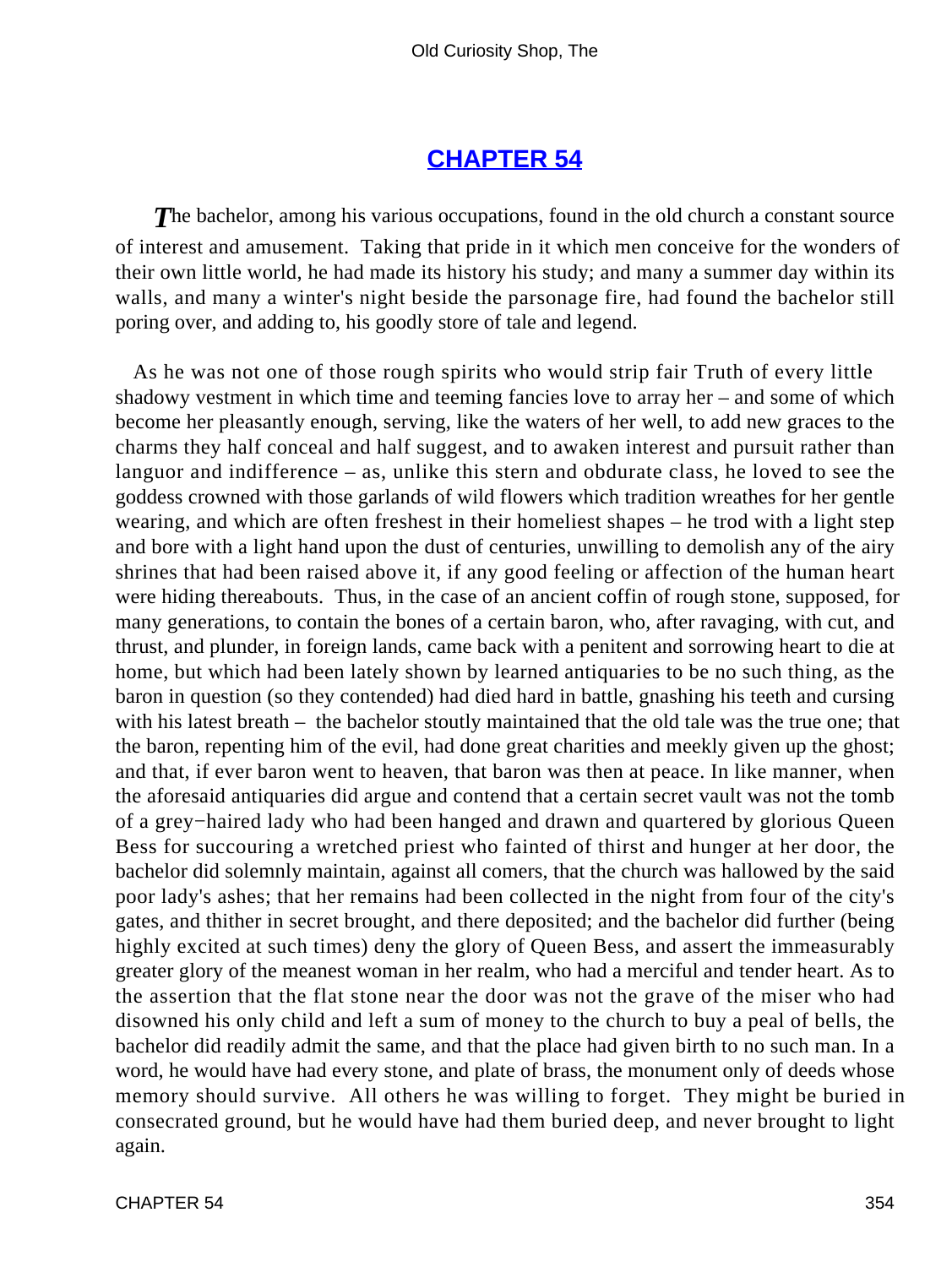It was from the lips of such a tutor, that the child learnt her easy task. Already impressed, beyond all telling, by the silent building and the peaceful beauty of the spot in which it stood – majestic age surrounded by perpetual youth – it seemed to her, when she heard these things, sacred to all goodness and virtue. It was another world, where sin and sorrow never came; a tranquil place of rest, where nothing evil entered.

 When the bachelor had given her in connection with almost every tomb and flat grave−stone some history of its own, he took her down into the old crypt, now a mere dull vault, and showed her how it had been lighted up in the time of the monks, and how, amid lamps depending from the roof, and swinging censers exhaling scented odours, and habits glittering with gold and silver, and pictures, and precious stuffs, and jewels all flashing and glistening through the low arches, the chaunt of aged voices had been many a time heard there, at midnight, in old days, while hooded figures knelt and prayed around, and told their rosaries of beads. Thence, he took her above ground again, and showed her, high up in the old walls, small galleries, where the nuns had been wont to glide along – dimly seen in their dark dresses so far off – or to pause like gloomy shadows, listening to the prayers. He showed her too, how the warriors, whose figures rested on the tombs, had worn those rotting scraps of armour up above – how this had been a helmet, and that a shield, and that a gauntlet – and how they had wielded the great two−handed swords, and beaten men down, with yonder iron mace. All that he told the child she treasured in her mind; and sometimes, when she awoke at night from dreams of those old times, and rising from her bed looked out at the dark church, she almost hoped to see the windows lighted up, and hear the organ's swell, and sound of voices, on the rushing wind.

 The old sexton soon got better, and was about again. From him the child learnt many other things, though of a different kind. He was not able to work, but one day there was a grave to be made, and he came to overlook the man who dug it. He was in a talkative mood; and the child, at first standing by his side, and afterwards sitting on the grass at his feet, with her thoughtful face raised towards his, began to converse with him.

 Now, the man who did the sexton's duty was a little older than he, though much more active. But he was deaf; and when the sexton (who peradventure, on a pinch, might have walked a mile with great difficulty in half−a−dozen hours) exchanged a remark with him about his work, the child could not help noticing that he did so with an impatient kind of pity for his infirmity, as if he were himself the strongest and heartiest man alive.

 'I'm sorry to see there is this to do,' said the child when she approached. 'I heard of no one having died.'

'She lived in another hamlet, my dear,' returned the sexton. 'Three mile away.'

'Was she young?'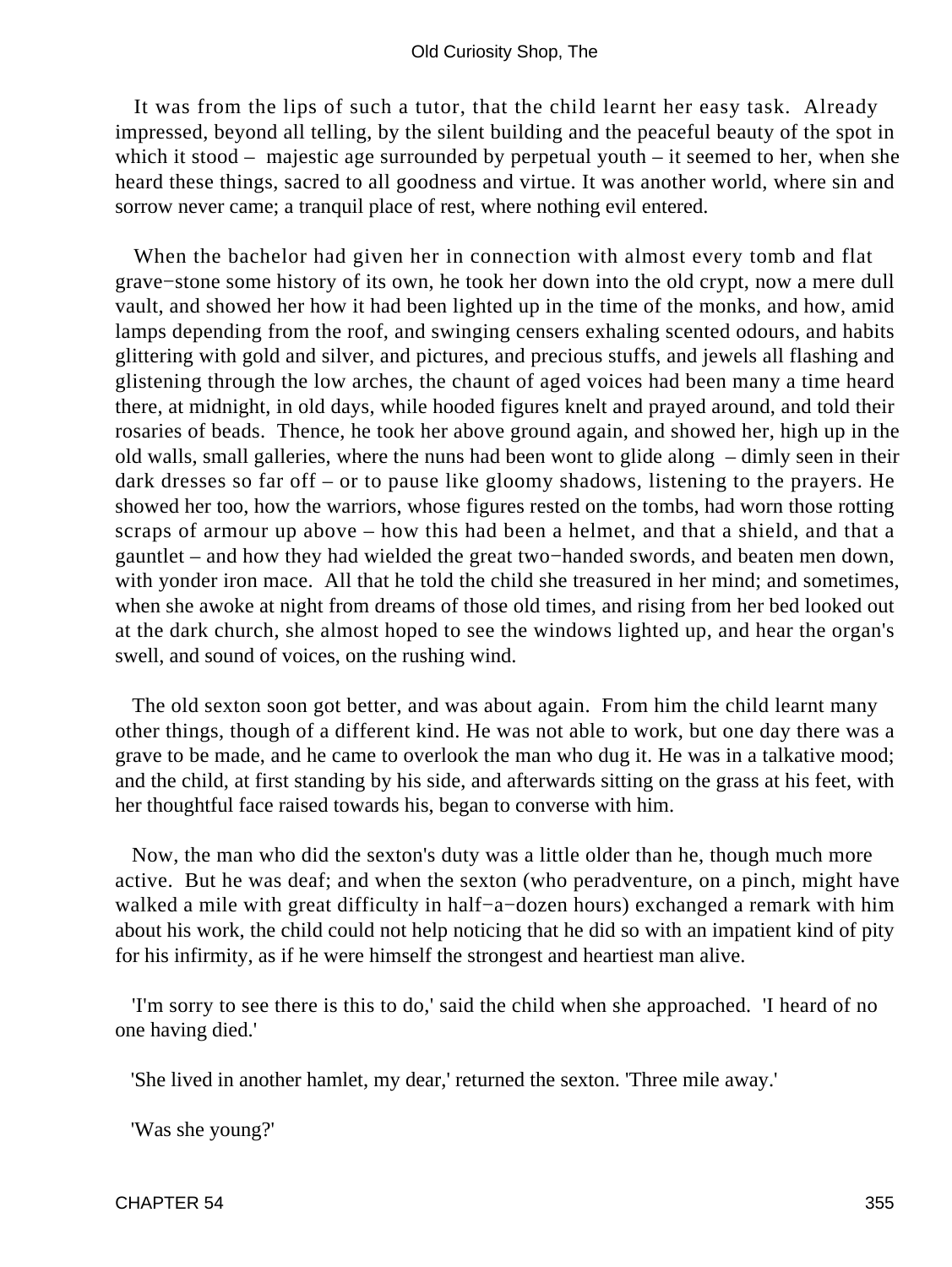'Ye−yes' said the sexton; not more than sixty−four, I think. David, was she more than sixty−four?'

 David, who was digging hard, heard nothing of the question. The sexton, as he could not reach to touch him with his crutch, and was too infirm to rise without assistance, called his attention by throwing a little mould upon his red nightcap.

'What's the matter now?' said David, looking up.

'How old was Becky Morgan?' asked the sexton.

'Becky Morgan?' repeated David.

 'Yes,' replied the sexton; adding in a half compassionate, half irritable tone, which the old man couldn't hear, 'you're getting very deaf, Davy, very deaf to be sure!'

 The old man stopped in his work, and cleansing his spade with a piece of slate he had by him for the purpose – and scraping off, in the process, the essence of Heaven knows how many Becky Morgans – set himself to consider the subject.

 'Let me think' quoth he. 'I saw last night what they had put upon the coffin – was it seventy−nine?'

'No, no,' said the sexton.

 'Ah yes, it was though,' returned the old man with a sigh. 'For I remember thinking she was very near our age. Yes, it was seventy−nine.'

 'Are you sure you didn't mistake a figure, Davy?' asked the sexton, with signs of some emotion.

'What?' said the old man. 'Say that again.'

 'He's very deaf. He's very deaf indeed,' cried the sexton petulantly; 'are you sure you're right about the figures?'

'Oh quite,' replied the old man. 'Why not?'

'He's exceedingly deaf,' muttered the sexton to himself. 'I think he's getting foolish.'

 The child rather wondered what had led him to this belief, as, to say the truth, the old man seemed quite as sharp as he, and was infinitely more robust. As the sexton said nothing more just then, however, she forgot it for the time, and spoke again.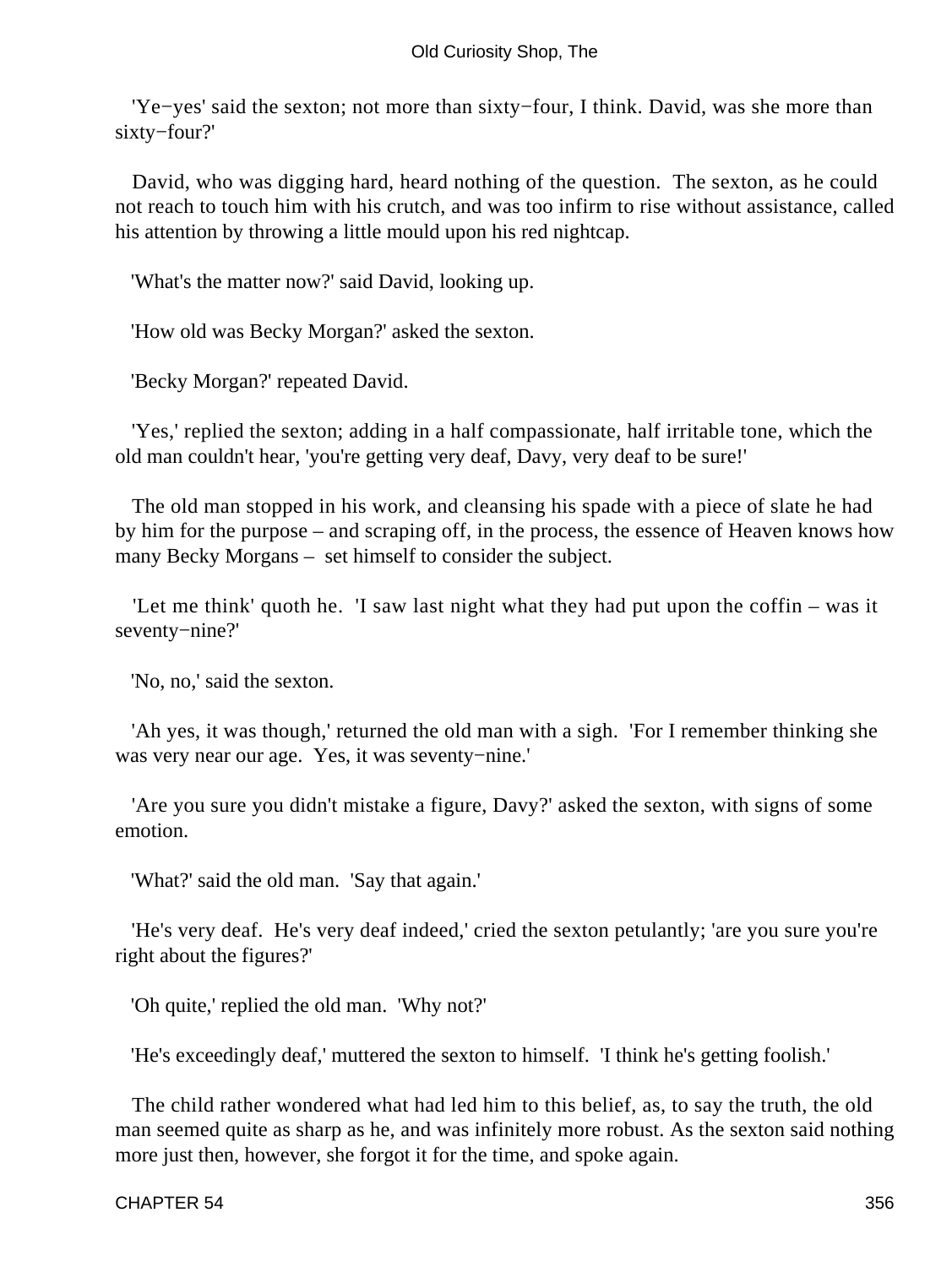'You were telling me,' she said, 'about your gardening. Do you ever plant things here?'

'In the churchyard?' returned the sexton, 'Not I.'

 'I have seen some flowers and little shrubs about,' the child rejoined; 'there are some over there, you see. I thought they were of your rearing, though indeed they grow but poorly.'

 'They grow as Heaven wills,' said the old man; 'and it kindly ordains that they shall never flourish here.'

'I do not understand you.'

 'Why, this it is,' said the sexton. 'They mark the graves of those who had very tender, loving friends.'

'I was sure they did!' the child exclaimed. 'I am very glad to know they do!'

 'Aye,' returned the old man, 'but stay. Look at them. See how they hang their heads, and droop, and wither. Do you guess the reason?'

'No,' the child replied.

 'Because the memory of those who lie below, passes away so soon. At first they tend them, morning, noon, and night; they soon begin to come less frequently; from once a day, to once a week; from once a week to once a month; then, at long and uncertain intervals; then, not at all. Such tokens seldom flourish long. I have known the briefest summer flowers outlive them.'

'I grieve to hear it,' said the child.

 'Ah! so say the gentlefolks who come down here to look about them,' returned the old man, shaking his head, 'but I say otherwise. «It's a pretty custom you have in this part of the country,» they say to me sometimes, «to plant the graves, but it's melancholy to see these things all withering or dead.» I crave their pardon and tell them that, as I take it, 'tis a good sign for the happiness of the living. And so it is. It's nature.'

 'Perhaps the mourners learn to look to the blue sky by day, and to the stars by night, and to think that the dead are there, and not in graves,' said the child in an earnest voice.

'Perhaps so,' replied the old man doubtfully. 'It may be.'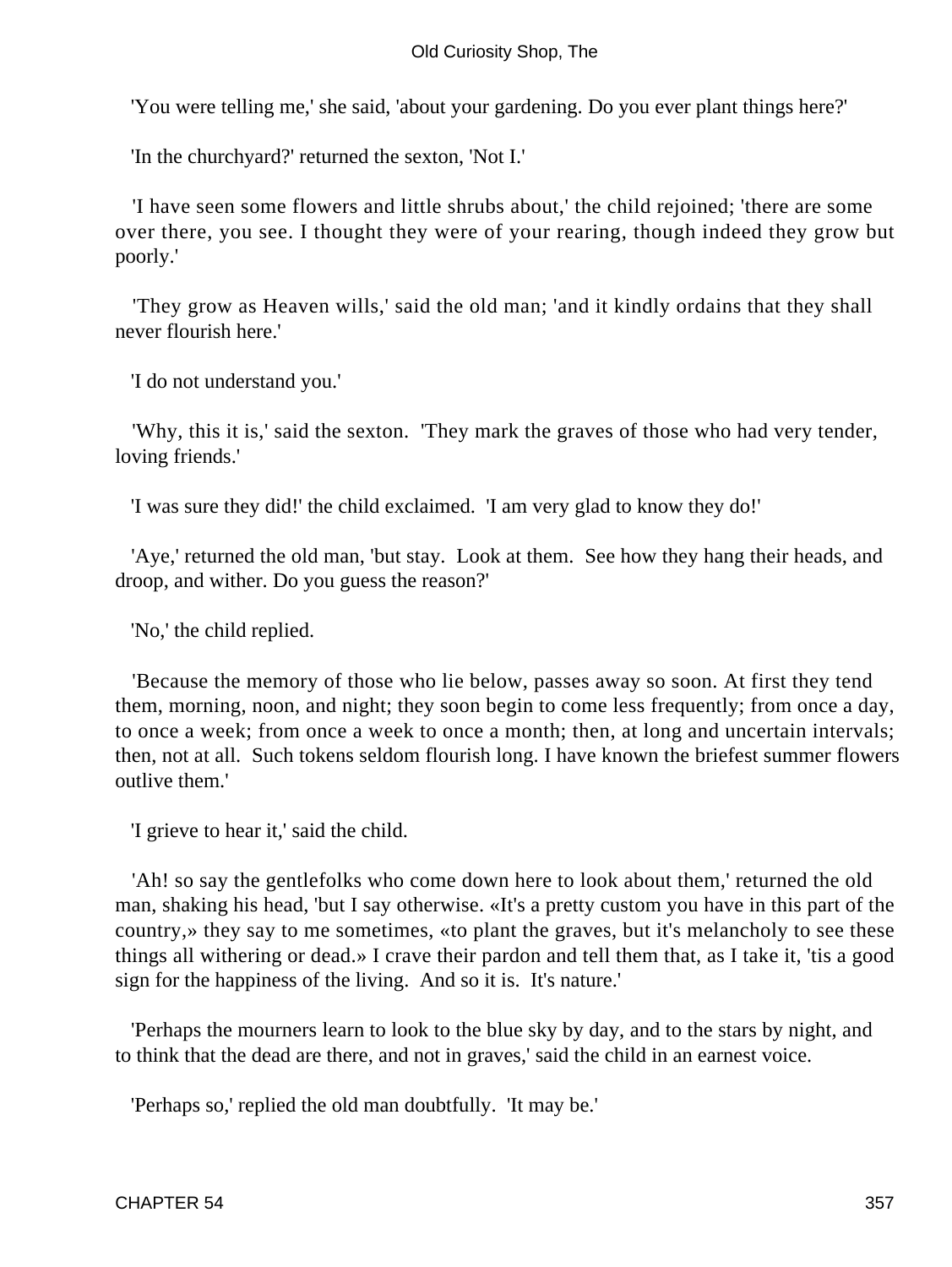'Whether it be as I believe it is, or no,' thought the child within herself, 'I'll make this place my garden. It will be no harm at least to work here day by day, and pleasant thoughts will come of it, I am sure.'

 Her glowing cheek and moistened eye passed unnoticed by the sexton, who turned towards old David, and called him by his name. It was plain that Becky Morgan's age still troubled him; though why, the child could scarcely understand.

 The second or third repetition of his name attracted the old man's attention. Pausing from his work, he leant on his spade, and put his hand to his dull ear.

'Did you call?' he said.

 'I have been thinking, Davy,' replied the sexton, 'that she,' he pointed to the grave, 'must have been a deal older than you or me.'

'Seventy−nine,' answered the old man with a shake of the head, 'I tell you that I saw it.'

 'Saw it?' replied the sexton; 'aye, but, Davy, women don't always tell the truth about their age.'

 'That's true indeed,' said the other old man, with a sudden sparkle in his eye. 'She might have been older.'

 'I'm sure she must have been. Why, only think how old she looked. You and I seemed but boys to her.'

'She did look old,' rejoined David. 'You're right. She did look old.'

 'Call to mind how old she looked for many a long, long year, and say if she could be but seventy−nine at last – only our age,' said the sexton.

'Five year older at the very least!' cried the other.

 'Five!' retorted the sexton. 'Ten. Good eighty−nine. I call to mind the time her daughter died. She was eighty−nine if she was a day, and tries to pass upon us now, for ten year younger. Oh! human vanity!'

 The other old man was not behindhand with some moral reflections on this fruitful theme, and both adduced a mass of evidence, of such weight as to render it doubtful – not whether the deceased was of the age suggested, but whether she had not almost reached the patriarchal term of a hundred. When they had settled this question to their mutual satisfaction, the sexton, with his friend's assistance, rose to go.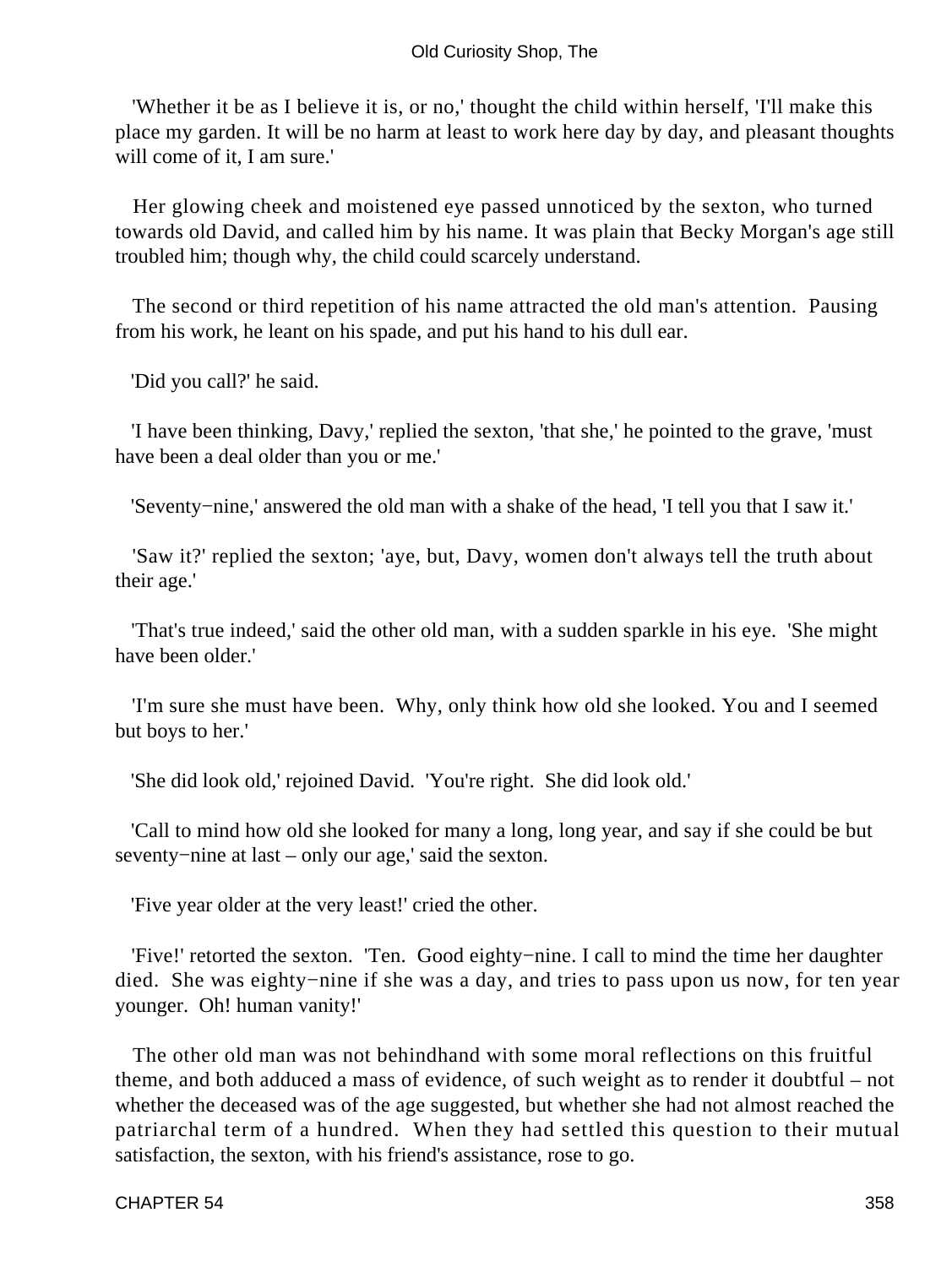'It's chilly, sitting here, and I must be careful – till the summer,' he said, as he prepared to limp away.

'What?' asked old David.

 'He's very deaf, poor fellow!' cried the sexton. 'Good−bye!' 'Ah!' said old David, looking after him. 'He's failing very fast. He ages every day.'

 And so they parted; each persuaded that the other had less life in him than himself; and both greatly consoled and comforted by the little fiction they had agreed upon, respecting Becky Morgan, whose decease was no longer a precedent of uncomfortable application, and would be no business of theirs for half a score of years to come.

 The child remained, for some minutes, watching the deaf old man as he threw out the earth with his shovel, and, often stopping to cough and fetch his breath, still muttered to himself, with a kind of sober chuckle, that the sexton was wearing fast. At length she turned away, and walking thoughtfully through the churchyard, came unexpectedly upon the schoolmaster, who was sitting on a green grave in the sun, reading.

 'Nell here?' he said cheerfully, as he closed his book. 'It does me good to see you in the air and light. I feared you were again in the church, where you so often are.'

'Feared!' replied the child, sitting down beside him. 'Is it not a good place?'

 'Yes, yes,' said the schoolmaster. 'But you must be gay sometimes – nay, don't shake your head and smile so sadly.'

 'Not sadly, if you knew my heart. Do not look at me as if you thought me sorrowful. There is not a happier creature on earth, than I am now.'

 Full of grateful tenderness, the child took his hand, and folded it between her own. 'It's God's will!' she said, when they had been silent for some time.

'What?'

 'All this,' she rejoined; 'all this about us. But which of us is sad now? You see that I am smiling.'

 'And so am I,' said the schoolmaster; 'smiling to think how often we shall laugh in this same place. Were you not talking yonder?'

'Yes,'the child rejoined.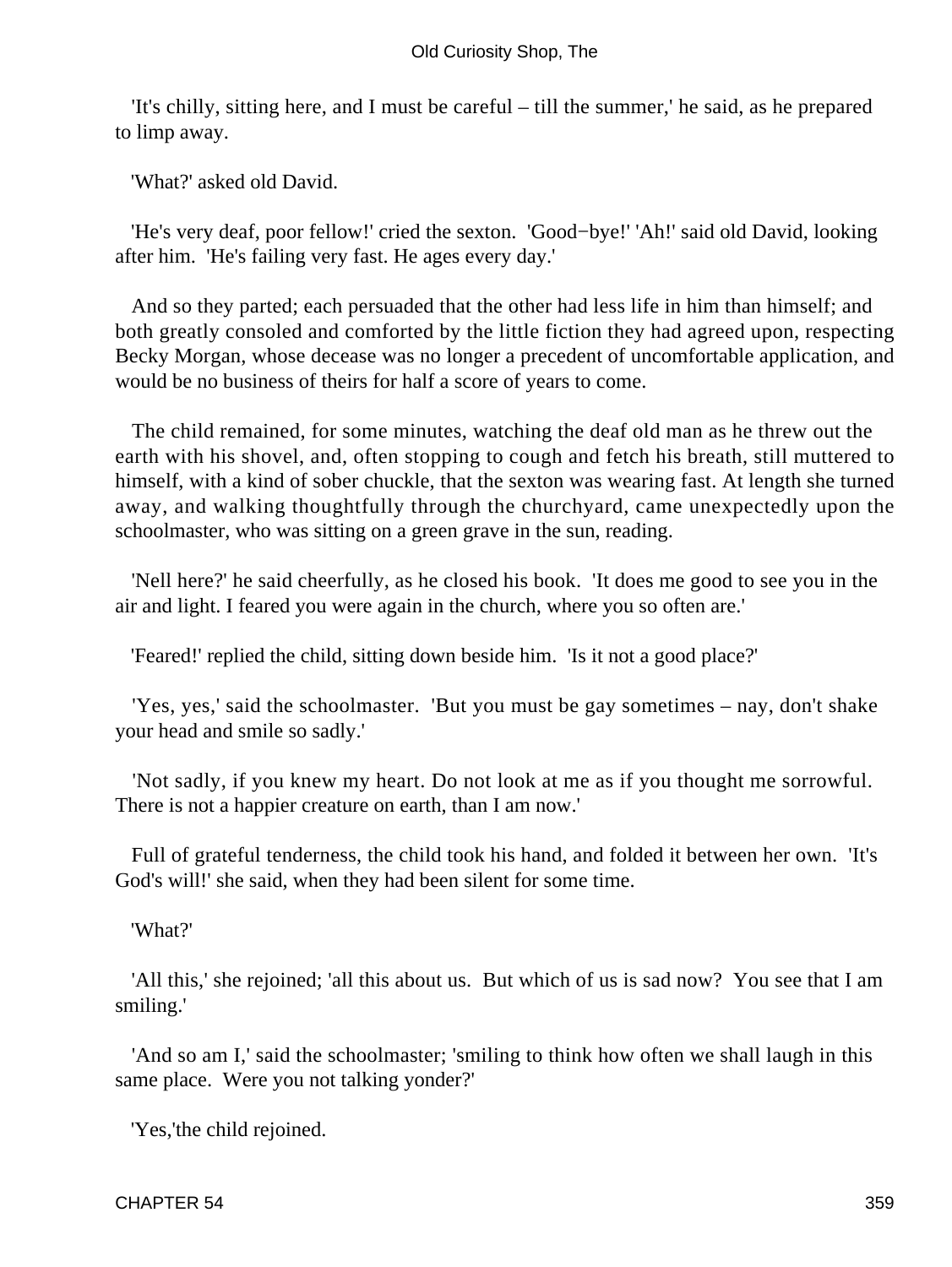'Of something that has made you sorrowful?'

There was a long pause.

'What was it?' said the schoolmaster, tenderly. 'Come. Tell me what it was.'

 'I rather grieve – I do rather grieve to think,' said the child, bursting into tears, 'that those who die about us, are so soon forgotten.'

 'And do you think,' said the schoolmaster, marking the glance she had thrown around, 'that an unvisited grave, a withered tree, a faded flower or two, are tokens of forgetfulness or cold neglect? Do you think there are no deeds, far away from here, in which these dead may be best remembered? Nell, Nell, there may be people busy in the world, at this instant, in whose good actions and good thoughts these very graves – neglected as they look to us – are the chief instruments.'

 'Tell me no more,' said the child quickly. 'Tell me no more. I feel, I know it. How could I be unmindful of it, when I thought of you?'

 'There is nothing,' cried her friend, 'no, nothing innocent or good, that dies, and is forgotten. Let us hold to that faith, or none. An infant, a prattling child, dying in its cradle, will live again in the better thoughts of those who loved it, and will play its part, through them, in the redeeming actions of the world, though its body be burnt to ashes or drowned in the deepest sea. There is not an angel added to the Host of Heaven but does its blessed work on earth in those that loved it here. Forgotten! oh, if the good deeds of human creatures could be traced to their source, how beautiful would even death appear; for how much charity, mercy, and purified affection, would be seen to have their growth in dusty graves!'

 'Yes,' said the child, 'it is the truth; I know it is. Who should feel its force so much as I, in whom your little scholar lives again! Dear, dear, good friend, if you knew the comfort you have given me!'

 The poor schoolmaster made her no answer, but bent over her in silence; for his heart was full.

 They were yet seated in the same place, when the grandfather approached. Before they had spoken many words together, the church clock struck the hour of school, and their friend withdrew.

 'A good man,' said the grandfather, looking after him; 'a kind man. Surely he will never harm us, Nell. We are safe here, at last, eh? We will never go away from here?'

The child shook her head and smiled.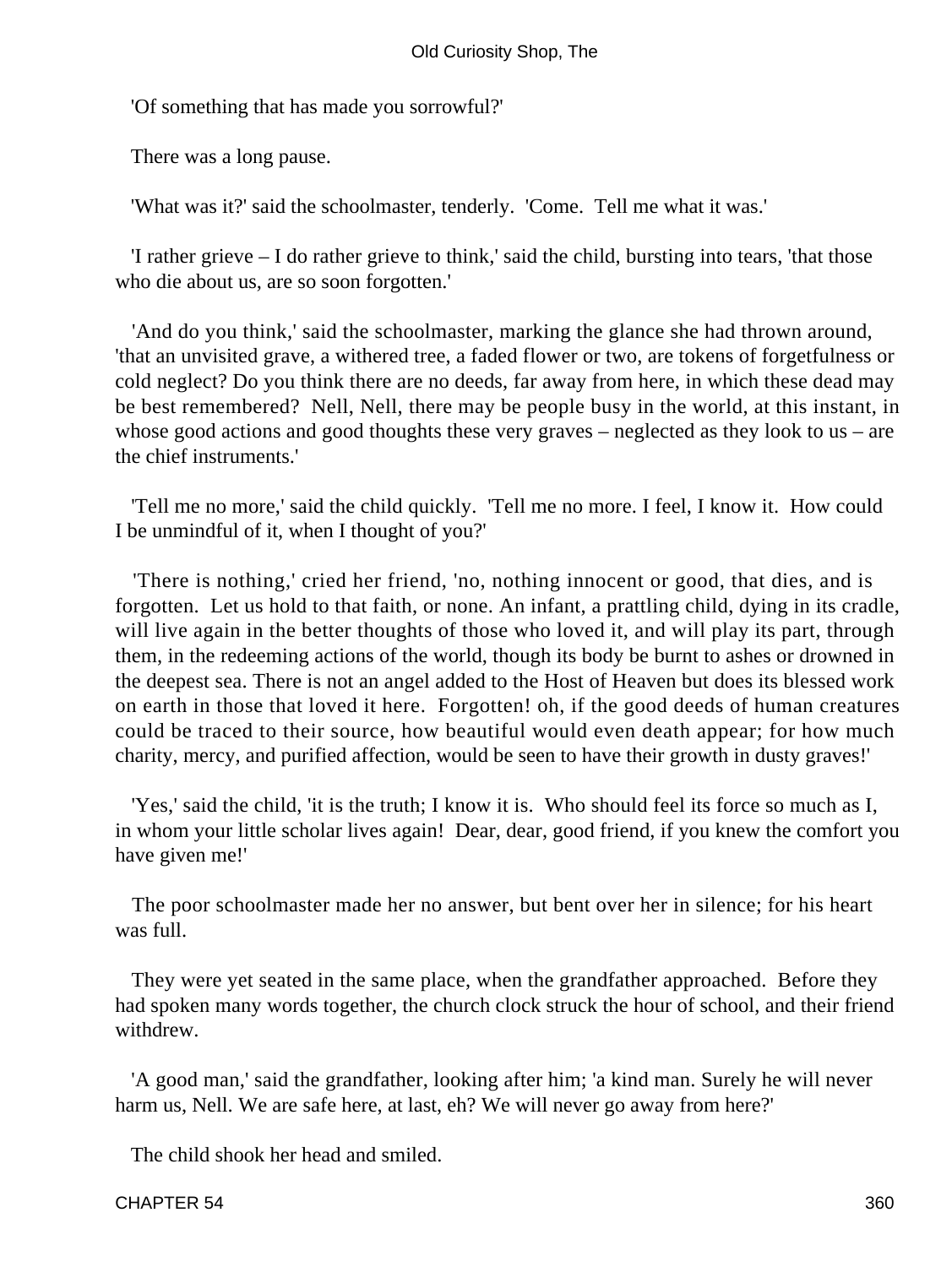'She needs rest,' said the old man, patting her cheek; 'too pale – too pale. She is not like what she was.'

When?' asked the child.

 'Ha!' said the old man, 'to be sure – when? How many weeks ago? Could I count them on my fingers? Let them rest though; they're better gone.' 'Much better, dear,' replied the child. 'We will forget them; or, if we ever call them to mind, it shall be only as some uneasy dream that has passed away.'

 'Hush!' said the old man, motioning hastily to her with his hand and looking over his shoulder; 'no more talk of the dream, and all the miseries it brought. There are no dreams here. 'Tis a quiet place, and they keep away. Let us never think about them, lest they should pursue us again. Sunken eyes and hollow cheeks – wet, cold, and famine – and horrors before them all, that were even worse – we must forget such things if we would be tranquil here.'

'Thank Heaven!' inwardly exclaimed the child, 'for this most happy change!'

 'I will be patient,' said the old man, 'humble, very thankful, and obedient, if you will let me stay. But do not hide from me; do not steal away alone; let me keep beside you. Indeed, I will be very true and faithful, Nell.'

 'I steal away alone! why that,' replied the child, with assumed gaiety, 'would be a pleasant jest indeed. See here, dear grandfather, we'll make this place our garden – why not! It is a very good one – and to−morrow we'll begin, and work together, side by side.'

'It is a brave thought!' cried her grandfather. 'Mind, darling – we begin to−morrow!'

 Who so delighted as the old man, when they next day began their labour! Who so unconscious of all associations connected with the spot, as he! They plucked the long grass and nettles from the tombs, thinned the poor shrubs and roots, made the turf smooth, and cleared it of the leaves and weeds. They were yet in the ardour of their work, when the child, raising her head from the ground over which she bent, observed that the bachelor was sitting on the stile close by, watching them in silence.

 'A kind office,' said the little gentleman, nodding to Nell as she curtseyed to him. 'Have you done all that, this morning?'

'It is very little, sir,' returned the child, with downcast eyes, 'to what we mean to do.'

 'Good work, good work,' said the bachelor. 'But do you only labour at the graves of children, and young people?'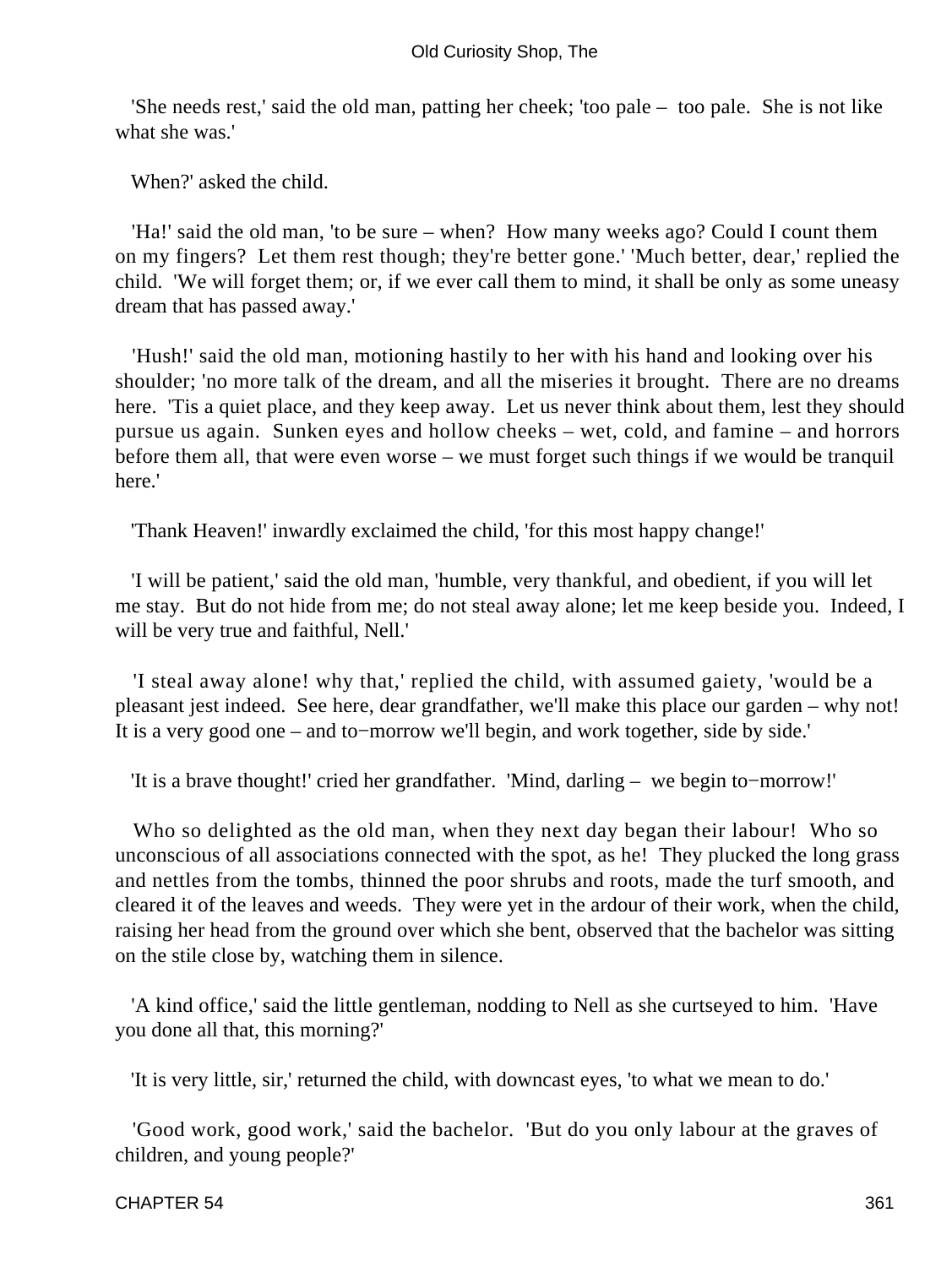'We shall come to the others in good time, sir,' replied Nell, turning her head aside, and speaking softly.

 It was a slight incident, and might have been design or accident, or the child's unconscious sympathy with youth. But it seemed to strike upon her grandfather, though he had not noticed it before. He looked in @ hurried manner at the graves, then anxiously at the child, then pressed her to his side, and bade her stop to rest. Something he had long forgotten, appeared to struggle faintly in his mind. It did not pass away, as weightier things had done; but came uppermost again, and yet again, and many times that day, and often afterwards. Once, while they were yet at work, the child, seeing that he often turned and looked uneasily at her, as though he were trying to resolve some painful doubts or collect some scattered thoughts, urged him to tell the reason. But he said it was nothing – nothing – and, laying her head upon his arm, patted her fair cheek with his hand, and muttered that she grew stronger every day, and would be a woman, soon.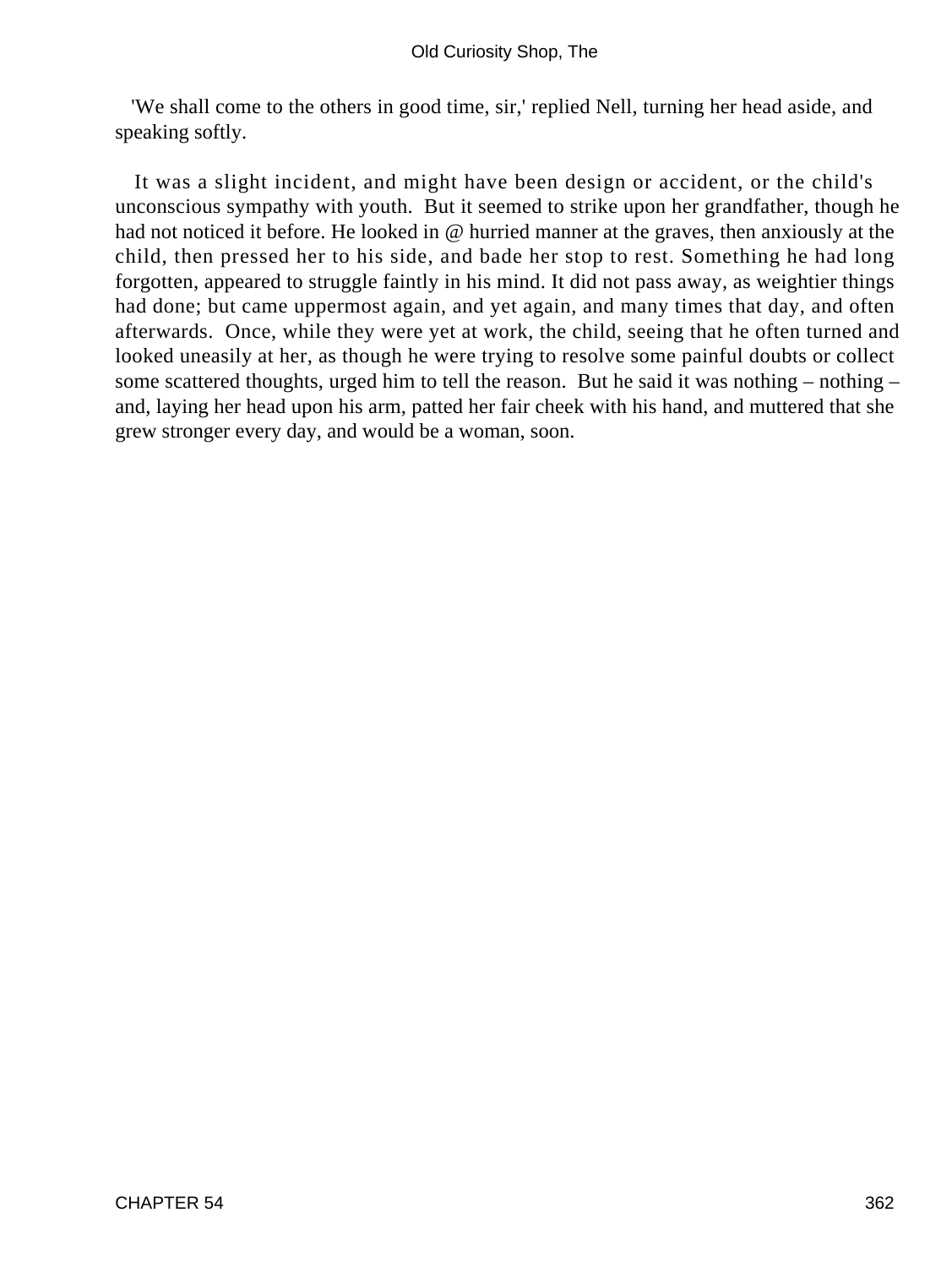### **[CHAPTER 55](#page-496-0)**

*F* rom that time, there sprung up in the old man's mind, a solicitude about the child which never slept or left him. There are chords in the human heart – strange, varying strings – which are only struck by accident; which will remain mute and senseless to appeals the most passionate and earnest, and respond at last to the slightest casual touch. In the most insensible or childish minds, there is some train of reflection which art can seldom lead, or skill assist, but which will reveal itself, as great truths have done, by chance, and when the discoverer has the plainest end in view. From that time, the old man never, for a moment, forgot the weakness and devotion of the child; from the time of that slight incident, he who had seen her toiling by his side through so much difficulty and suffering, and had scarcely thought of her otherwise than as the partner of miseries which he felt severely in his own person, and deplored for his own sake at least as much as hers, awoke to a sense of what he owed her, and what those miseries had made her. Never, no, never once, in one unguarded moment from that time to the end, did any care for himself, any thought of his own comfort, any selfish consideration or regard distract his thoughts from the gentle object of his love.

 He would follow her up and down, waiting till she should tire and lean upon his arm – he would sit opposite to her in the chimney−corner, content to watch, and look, until she raised her head and smiled upon him as of old – he would discharge by stealth, those household duties which tasked her powers too heavily – he would rise, in the cold dark nights, to listen to her breathing in her sleep, and sometimes crouch for hours by her bedside only to touch her hand. He who knows all, can only know what hopes, and fears, and thoughts of deep affection, were in that one disordered brain, and what a change had fallen on the poor old man. Sometimes – weeks had crept on, then – the child, exhausted, though with little fatigue, would pass whole evenings on a couch beside the fire. At such times, the schoolmaster would bring in books, and read to her aloud; and seldom an evening passed, but the bachelor came in, and took his turn of reading. The old man sat and listened – with little understanding for the words, but with his eyes fixed upon the child – and if she smiled or brightened with the story, he would say it was a good one, and conceive a fondness for the very book. When, in their evening talk, the bachelor told some tale that pleased her (as his tales were sure to do), the old man would painfully try to store it in his mind; nay, when the bachelor left them, he would sometimes slip out after him, and humbly beg that he would tell him such a part again, that he might learn to win a smile from Nell.

 But these were rare occasions, happily; for the child yearned to be out of doors, and walking in her solemn garden. Parties, too, would come to see the church; and those who came, speaking to others of the child, sent more; so even at that season of the year they had visitors almost daily. The old man would follow them at a little distance through the building, listening to the voice he loved so well; and when the strangers left, and parted from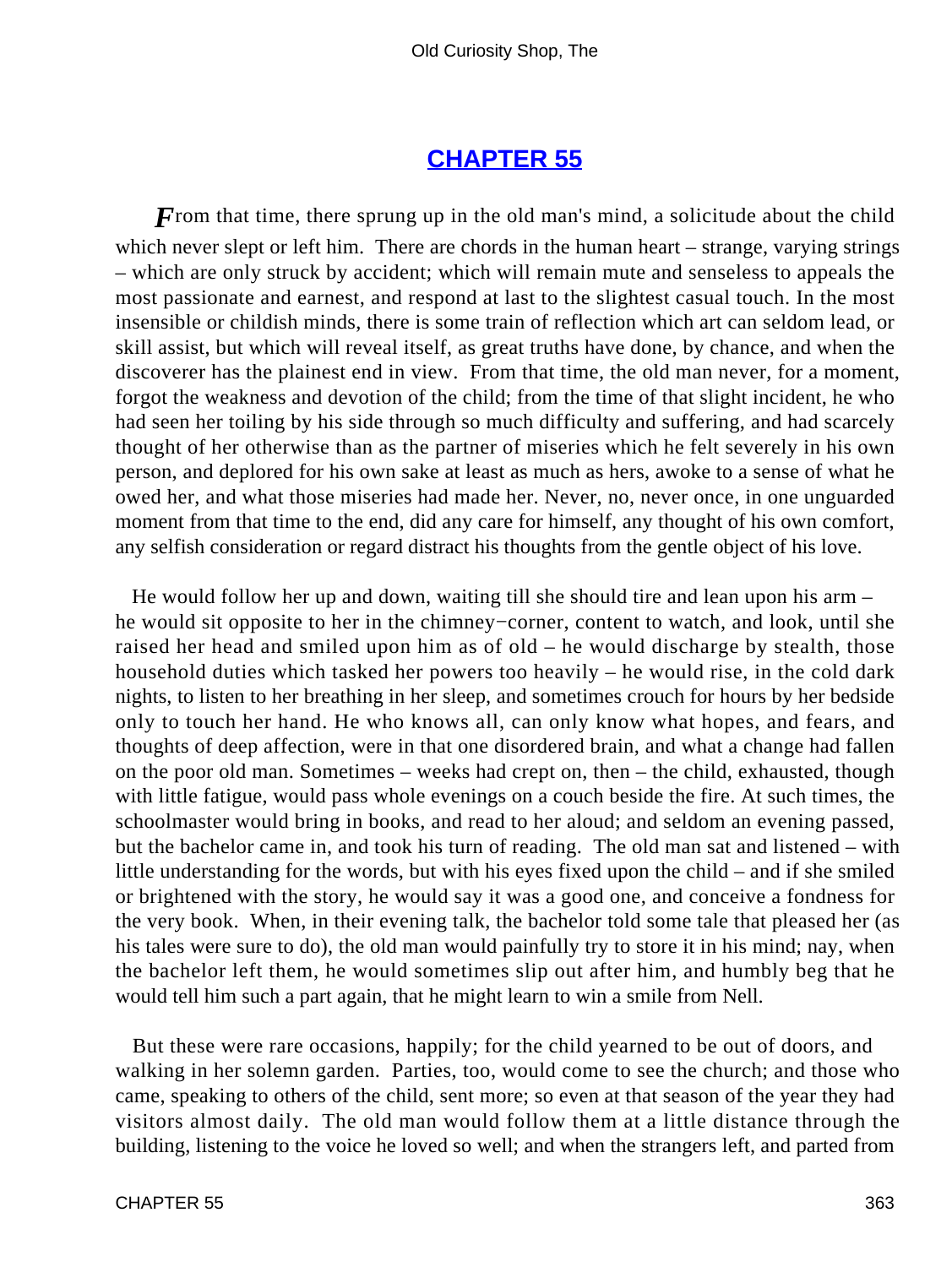Nell, he would mingle with them to catch up fragments of their conversation; or he would stand for the same purpose, with his grey head uncovered, at the gate as they passed through.

 They always praised the child, her sense and beauty, and he was proud to hear them! But what was that, so often added, which wrung his heart, and made him sob and weep alone, in some dull corner! Alas! even careless strangers – they who had no feeling for her, but the interest of the moment – they who would go away and forget next week that such a being lived – even they saw it – even they pitied her – even they bade him good day compassionately, and whispered as they passed.

 The people of the village, too, of whom there was not one but grew to have a fondness for poor Nell; even among them, there was the same feeling; a tenderness towards her  $- a$ compassionate regard for her, increasing every day. The very schoolboys, light−hearted and thoughtless as they were, even they cared for her. The roughest among them was sorry if he missed her in the usual place upon his way to school, and would turn out of the path to ask for her at the latticed window. If she were sitting in the church, they perhaps might peep in softly at the open door; but they never spoke to her, unless she rose and went to speak to them. Some feeling was abroad which raised the child above them all.

 So, when Sunday came. They were all poor country people in the church, for the castle in which the old family had lived, was an empty ruin, and there were none but humble folks for seven miles around. There, as elsewhere, they had an interest in Nell. They would gather round her in the porch, before and after service; young children would cluster at her skirts; and aged men and women forsake their gossips, to give her kindly greeting. None of them, young or old, thought of passing the child without a friendly word. Many who came from three or four miles distant, brought her little presents; the humblest and rudest had good wishes to bestow.

 She had sought out the young children whom she first saw playing in the churchyard. One of these – he who had spoken of his brother – was her little favourite and friend, and often sat by her side in the church, or climbed with her to the tower−top. It was his delight to help her, or to fancy that he did so, and they soon became close companions.

 It happened, that, as she was reading in the old spot by herself one day, this child came running in with his eyes full of tears, and after holding her from him, and looking at her eagerly for a moment, clasped his little arms passionately about her neck.

'What now?' said Nell, soothing him. 'What is the matter?'

'She is not one yet!' cried the boy, embracing her still more closely. 'No, no. Not yet.'

 She looked at him wonderingly, and putting his hair back from his face, and kissing him, asked what he meant.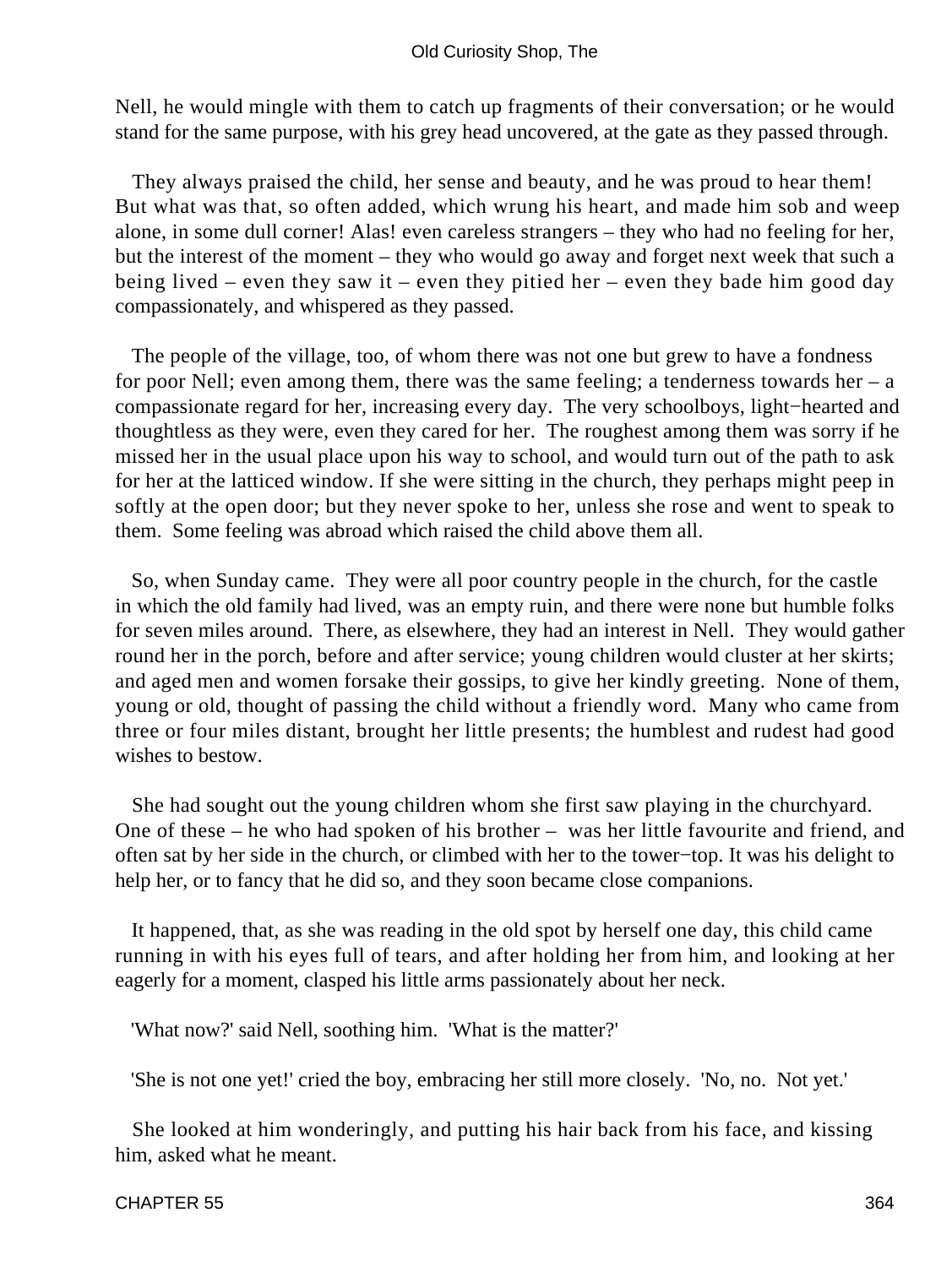'You must not be one, dear Nell,' cried the boy. 'We can't see them. They never come to play with us, or talk to us. Be what you are. You are better so.'

'I do not understand you,' said the child. 'Tell me what you mean.'

 'Why, they say , replied the boy, looking up into her face, that you will be an Angel, before the birds sing again. But you won't be, will you? Don't leave us Nell, though the sky is bright. Do not leave us!'

The child dropped her head, and put her hands before her face.

 'She cannot bear the thought!' cried the boy, exulting through his tears. 'You will not go. You know how sorry we should be. Dear Nell, tell me that you'll stay amongst us. Oh! Pray, pray, tell me that you will.'

The little creature folded his hands, and knelt down at her feet.

 'Only look at me, Nell,' said the boy, 'and tell me that you'll stop, and then I shall know that they are wrong, and will cry no more. Won't you say yes, Nell?'

Still the drooping head and hidden face, and the child quite silent – save for her sobs.

 'After a time,' pursued the boy, trying to draw away her hand, the kind angels will be glad to think that you are not among them, and that you stayed here to be with us. Willy went away, to join them; but if he had known how I should miss him in our little bed at night, he never would have left me, I am sure.'

 Yet the child could make him no answer, and sobbed as though her heart were bursting. 'Why would you go, dear Nell? I know you would not be happy when you heard that we were crying for your loss. They say that Willy is in Heaven now, and that it's always summer there, and yet I'm sure he grieves when I lie down upon his garden bed, and he cannot turn to kiss me. But if you do go, Nell,' said the boy, caressing her, and pressing his face to hers, 'be fond of him for my sake. Tell him how I love him still, and how much I loved you; and when I think that you two are together, and are happy, I'll try to bear it, and never give you pain by doing wrong – indeed I never will!'

 The child suffered him to move her hands, and put them round his neck. There was a tearful silence, but it was not long before she looked upon him with a smile, and promised him, in a very gentle, quiet voice, that she would stay, and be his friend, as long as Heaven would let her. He clapped his hands for joy, and thanked her many times; and being charged to tell no person what had passed between them, gave her an earnest promise that he never would.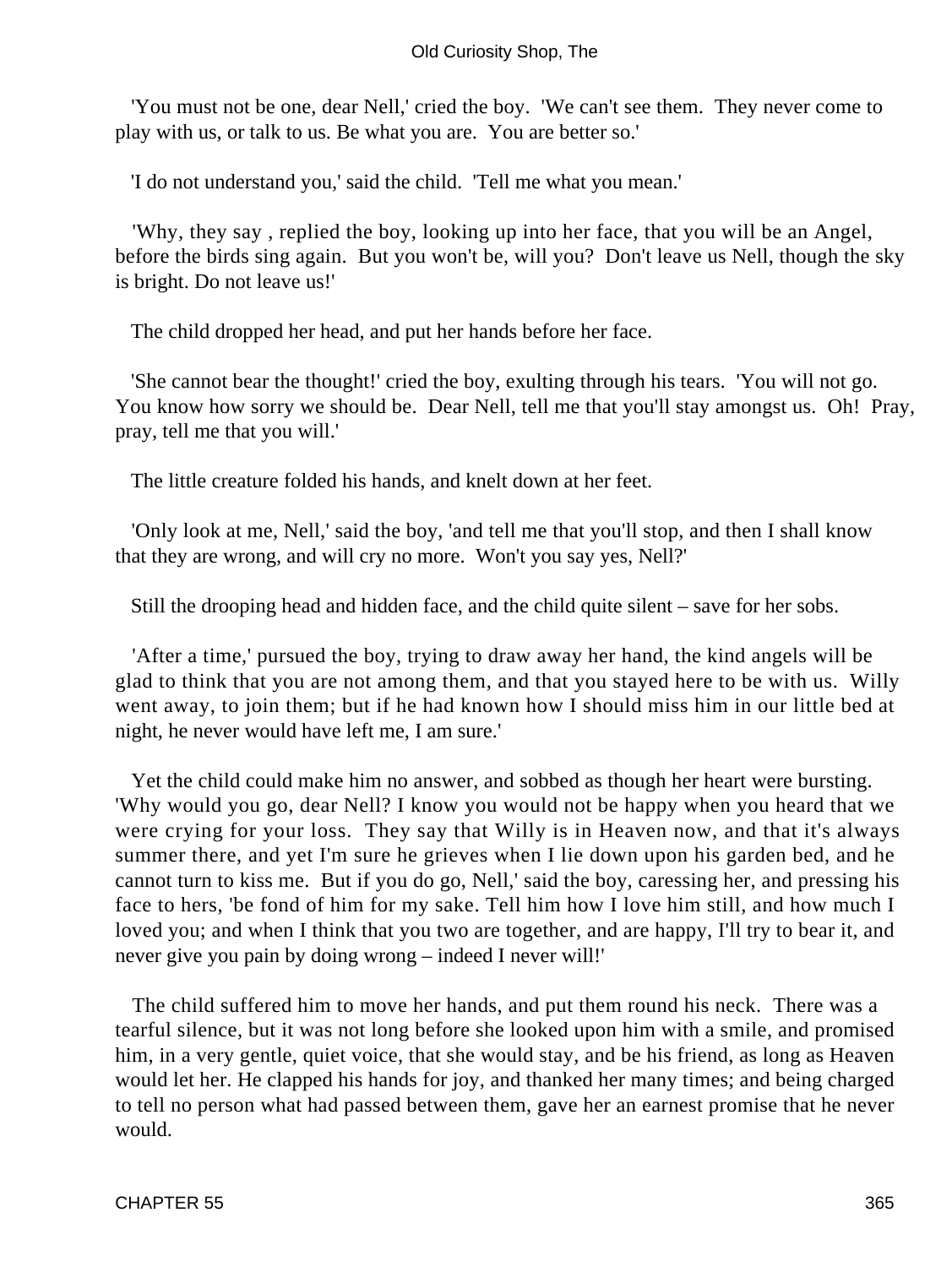Nor did he, so far as the child could learn; but was her quiet companion in all her walks and musings, and never again adverted to the theme, which he felt had given her pain, although he was unconscious of its cause. Something of distrust lingered about him still; for he would often come, even in the dark evenings, and call in a timid voice outside the door to know if she were safe within; and being answered yes, and bade to enter, would take his station on a low stool at her feet, and sit there patiently until they came to seek, and take him home. Sure as the morning came, it found him lingering near the house to ask if she were well; and, morning, noon, or night, go where she would, he would forsake his playmates and his sports to bear her company.

 'And a good little friend he is, too,' said the old sexton to her once. 'When his elder brother died – elder seems a strange word, for he was only seven years old – I remember this one took it sorely to heart.'

 The child thought of what the schoolmaster had told her, and felt how its truth was shadowed out even in this infant.

 'It has given him something of a quiet way, I think,' said the old man, 'though for that he is merry enough at times. I'd wager now that you and he have been listening by the old well.'

 'Indeed we have not,' the child replied. 'I have been afraid to go near it; for I am not often down in that part of the church, and do not know the ground.'

'Come down with me,' said the old man. 'I have known it from a boy. Come!'

 They descended the narrow steps which led into the crypt, and paused among the gloomy arches, in a dim and murky spot.

 'This is the place,' said the old man. 'Give me your hand while you throw back the cover, lest you should stumble and fall in. I am too old – I mean rheumatic – to stoop, myself.'

'A black and dreadful place!' exclaimed the child.

'Look in,' said the old man, pointing downward with his finger.

The child complied, and gazed down into the pit.

'It looks like a grave itself,' said the old man.

'It does,' replied the child.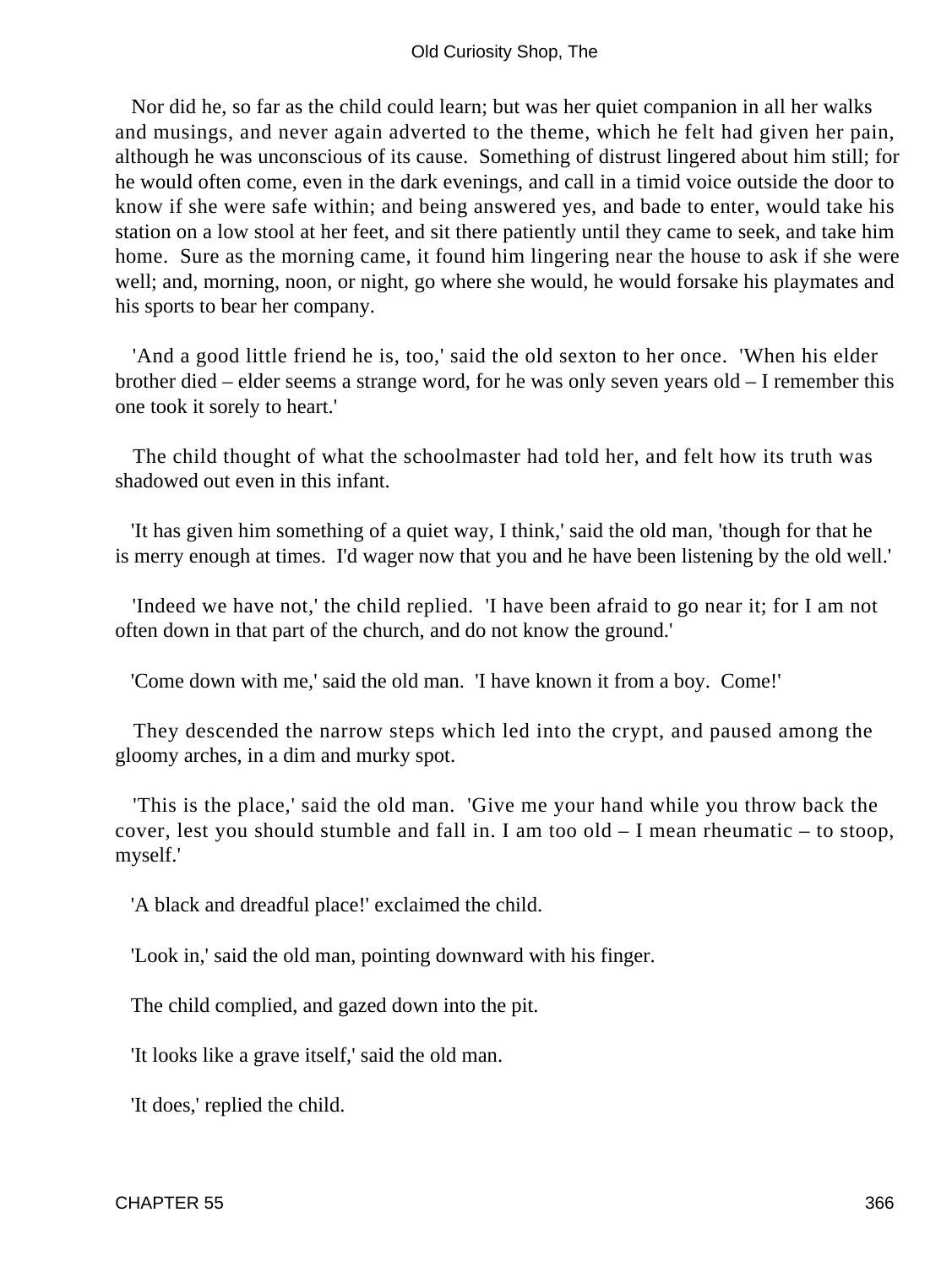'I have often had the fancy,' said the sexton, 'that it might have been dug at first to make the old place more gloomy, and the old monks more religious. It's to be closed up, and built over.'

The child still stood, looking thoughtfully into the vault.

 'We shall see,' said the sexton, 'on what gay heads other earth will have closed, when the light is shut out from here. God knows! They'll close it up, next spring.'

 'The birds sing again in spring,' thought the child, as she leaned at her casement window, and gazed at the declining sun. 'Spring! a beautiful and happy time!'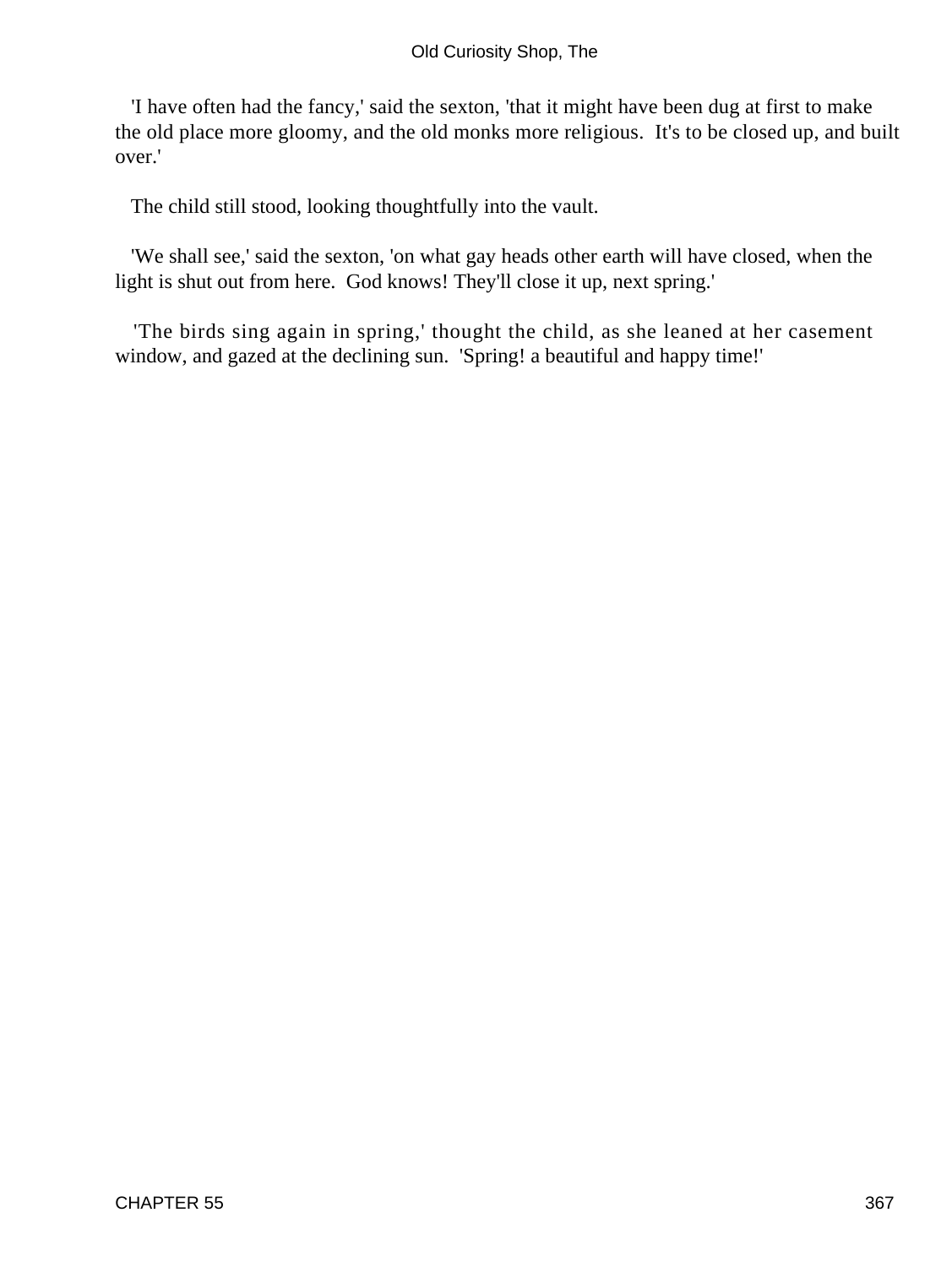### **[CHAPTER 56](#page-496-0)**

*A* day or two after the Quilp tea−party at the Wilderness, Mr Swiveller walked into Sampson Brass's office at the usual hour, and being alone in that Temple of Probity, placed his hat upon the desk, and taking from his pocket a small parcel of black crape, applied himself to folding and pinning the same upon it, after the manner of a hatband. Having completed the construction of this appendage, he surveyed his work with great complacency, and put his hat on again – very much over one eye, to increase the mournfulness of the effect. These arrangements perfected to his entire satisfaction, he thrust his hands into his pockets, and walked up and down the office with measured steps.

 'It has always been the same with me,' said Mr Swiveller, 'always. 'Twas ever thus – from childhood's hour I've seen my fondest hopes decay, I never loved a tree or flower but 'twas the first to fade away; I never nursed a dear Gazelle, to glad me with its soft black eye, but when it came to know me well, and love me, it was sure to marry a market−gardener.'

 Overpowered by these reflections, Mr Swiveller stopped short at the clients' chair, and flung himself into its open arms.

 'And this,' said Mr Swiveller, with a kind of bantering composure, 'is life, I believe. Oh, certainly. Why not! I'm quite satisfied. I shall wear,' added Richard, taking off his hat again and looking hard at it, as if he were only deterred by pecuniary considerations from spurning it with his foot, 'I shall wear this emblem of woman's perfidy, in remembrance of her with whom I shall never again thread the windings of the mazy; whom I shall never more pledge in the rosy; who, during the short remainder of my existence, will murder the balmy. Ha, ha, ha!'

 It may be necessary to observe, lest there should appear any incongruity in the close of this soliloquy, that Mr Swiveller did not wind up with a cheerful hilarious laugh, which would have been undoubtedly at variance with his solemn reflections, but that, being in a theatrical mood, he merely achieved that performance which is designated in melodramas 'laughing like a fiend,' – for it seems that your fiends always laugh in syllables, and always in three syllables, never more nor less, which is a remarkable property in such gentry, and one worthy of remembrance.

 The baleful sounds had hardly died away, and Mr Swiveller was still sitting in a very grim state in the clients' chair, when there came a ring  $-$  or, if we may adapt the sound to his then humour, a knell – at the office bell. Opening the door with all speed, he beheld the expressive countenance of Mr Chuckster, between whom and himself a fraternal greeting ensued.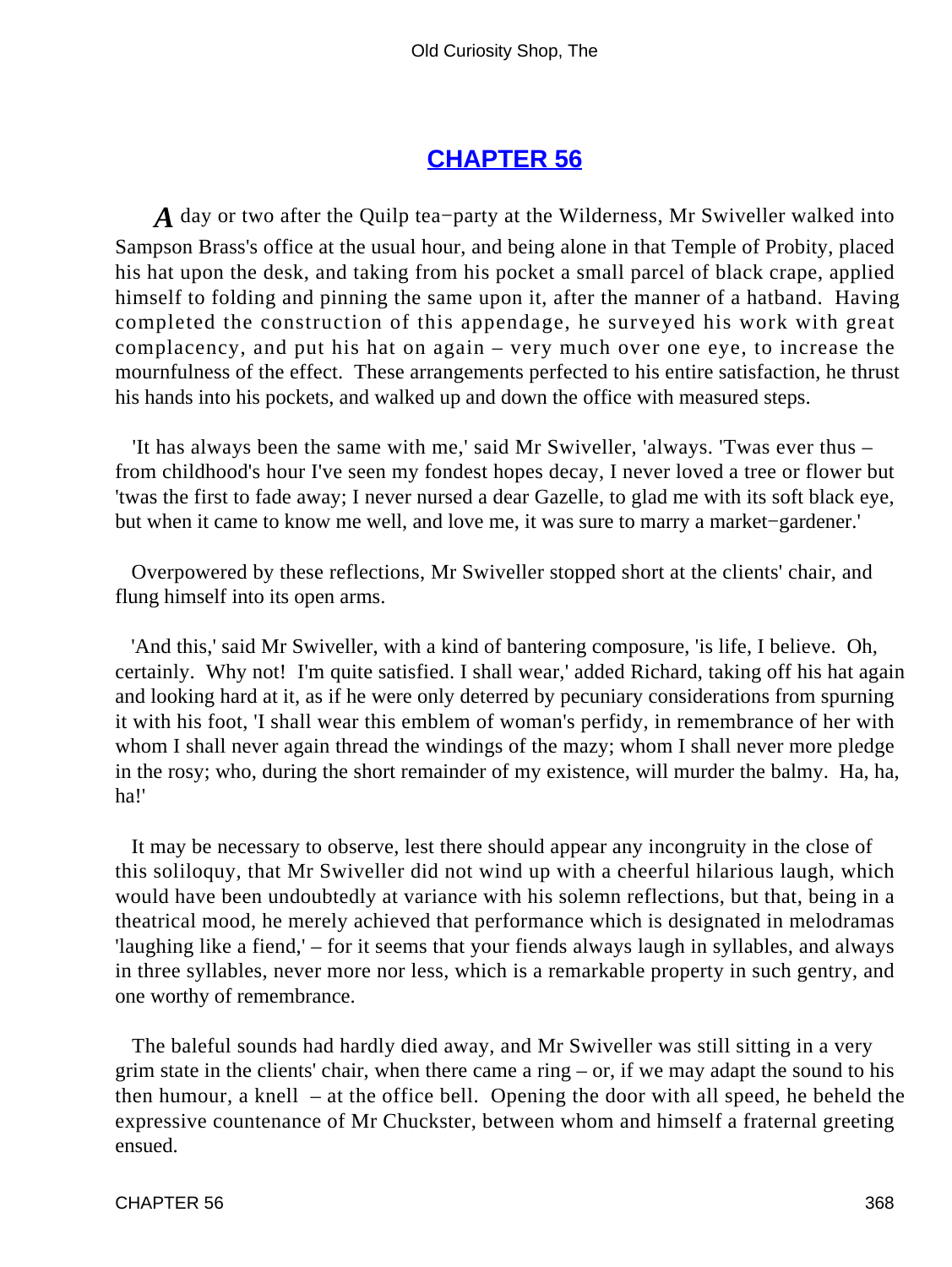'You're devilish early at this pestiferous old slaughter−house,' said that gentleman, poising himself on one leg, and shaking the other in an easy manner.

'Rather,' returned Dick.

 'Rather!' retorted Mr Chuckster, with that air of graceful trifling which so well became him. 'I should think so. Why, my good feller, do you know what o'clock it is – half−past nine a.m. in the morning?'

'Won't you come in?' said Dick. 'All alone. Swiveller solus. "'Tis now the witching – '

'«Hour of night!»'

'«When churchyards yawn,»'

'«And graves give up their dead.»'

 At the end of this quotation in dialogue, each gentleman struck an attitude, and immediately subsiding into prose walked into the office. Such morsels of enthusiasm are common among the Glorious Apollos, and were indeed the links that bound them together, and raised them above the cold dull earth.

 'Well, and how are you my buck?' said Mr Chuckster, taking a stool. 'I was forced to come into the City upon some little private matters of my own, and couldn't pass the corner of the street without looking in, but upon my soul I didn't expect to find you. It is so everlastingly early.'

 Mr Swiveller expressed his acknowledgments; and it appearing on further conversation that he was in good health, and that Mr Chuckster was in the like enviable condition, both gentlemen, in compliance with a solemn custom of the ancient Brotherhood to which they belonged, joined in a fragment of the popular duet of 'All's Well,' with a long shake' at the end.

'And what's the news?' said Richard.

 'The town's as flat, my dear feller,' replied Mr Chuckster, 'as the surface of a Dutch oven. There's no news. By−the−bye, that lodger of yours is a most extraordinary person. He quite eludes the most vigorous comprehension, you know. Never was such a feller!'

'What has he been doing now?' said Dick.

 'By Jove, Sir,' returned Mr Chuckster, taking out an oblong snuff−box, the lid whereof was ornamented with a fox's head curiously carved in brass, 'that man is an unfathomable.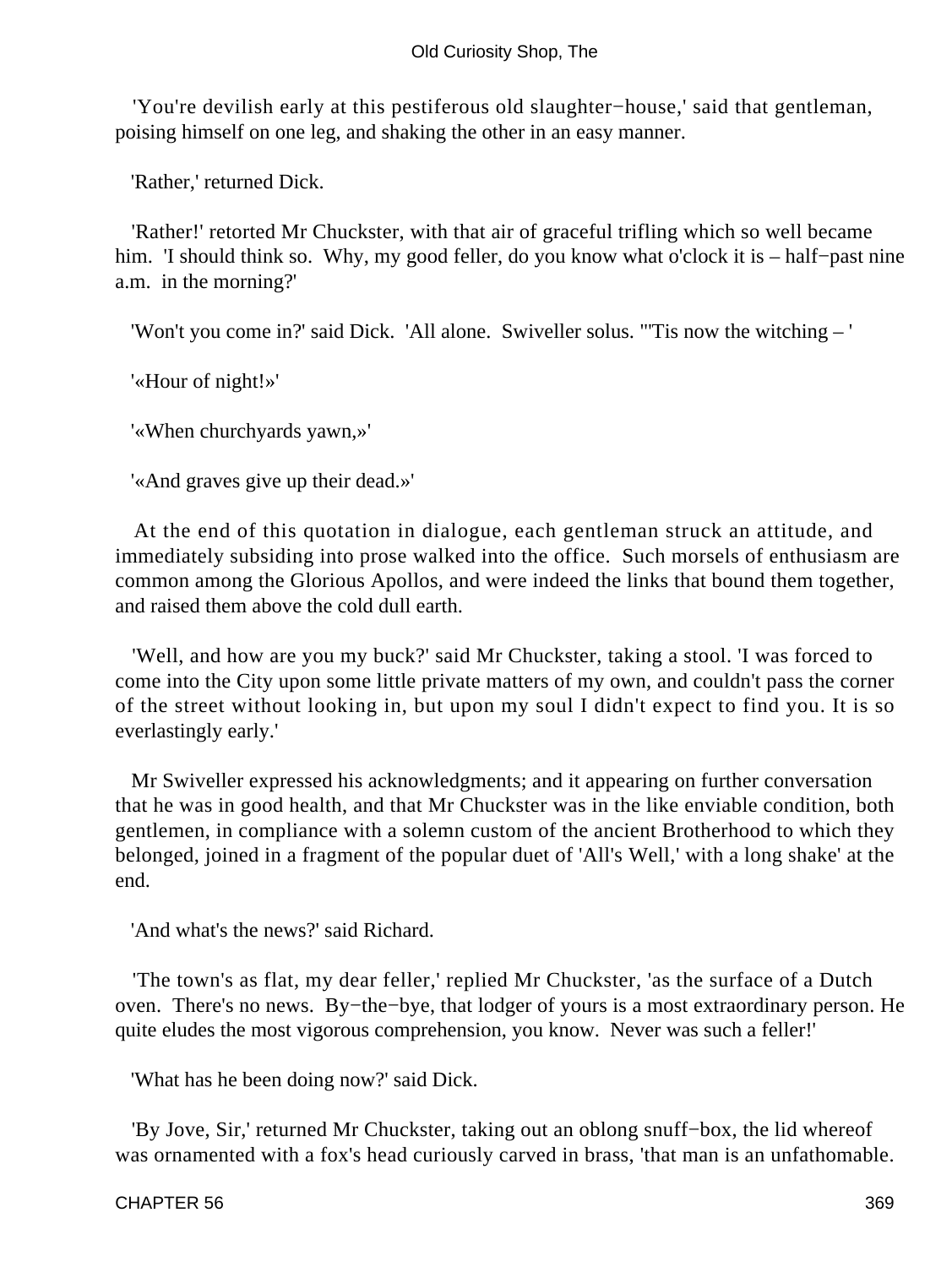Sir, that man has made friends with our articled clerk. There's no harm in him, but he is so amazingly slow and soft. Now, if he wanted a friend, why couldn't he have one that knew a thing or two, and could do him some good by his manners and conversation. I have my faults, sir,' said Mr Chuckster –

'No, no,' interposed Mr Swiveller.

 'Oh yes I have, I have my faults, no man knows his faults better than I know mine. But,' said Mr Chuckster, 'I'm not meek. My worst enemies – every man has his enemies, Sir, and I have mine – never accused me of being meek. And I tell you what, Sir, if I hadn't more of these qualities that commonly endear man to man, than our articled clerk has, I'd steal a Cheshire cheese, tie it round my neck, and drown myself. I'd die degraded, as I had lived. I would upon my honour.'

 Mr Chuckster paused, rapped the fox's head exactly on the nose with the knuckle of the fore−finger, took a pinch of snuff, and looked steadily at Mr Swiveller, as much as to say that if he thought he was going to sneeze, he would find himself mistaken.

 'Not contented, Sir,' said Mr Chuckster, 'with making friends with Abel, he has cultivated the acquaintance of his father and mother. Since he came home from that wild−goose chase, he has been there – actually been there. He patronises young Snobby besides; you'll find, Sir, that he'll be constantly coming backwards and forwards to this place: yet I don't suppose that beyond the common forms of civility, he has ever exchanged half−a−dozen words with me. Now, upon my soul, you know,' said Mr Chuckster, shaking his head gravely, as men are wont to do when they consider things are going a little too far, 'this is altogether such a low−minded affair, that if I didn't feel for the governor, and know that he could never get on without me, I should be obliged to cut the connection. I should have no alternative.'

 Mr Swiveller, who sat on another stool opposite to his friend, stirred the fire in an excess of sympathy, but said nothing.

 'As to young Snob, sir,' pursued Mr Chuckster with a prophetic look, 'you'll find he'll turn out bad. In our profession we know something of human nature, and take my word for it, that the feller that came back to work out that shilling, will show himself one of these days in his true colours. He's a low thief, sir. He must be.'

 Mr Chuckster being roused, would probably have pursued this subject further, and in more emphatic language, but for a tap at the door, which seeming to announce the arrival of somebody on business, caused him to assume a greater appearance of meekness than was perhaps quite consistent with his late declaration. Mr Swiveller, hearing the same sound, caused his stool to revolve rapidly on one leg until it brought him to his desk, into which, having forgotten in the sudden flurry of his spirits to part with the poker, he thrust it as he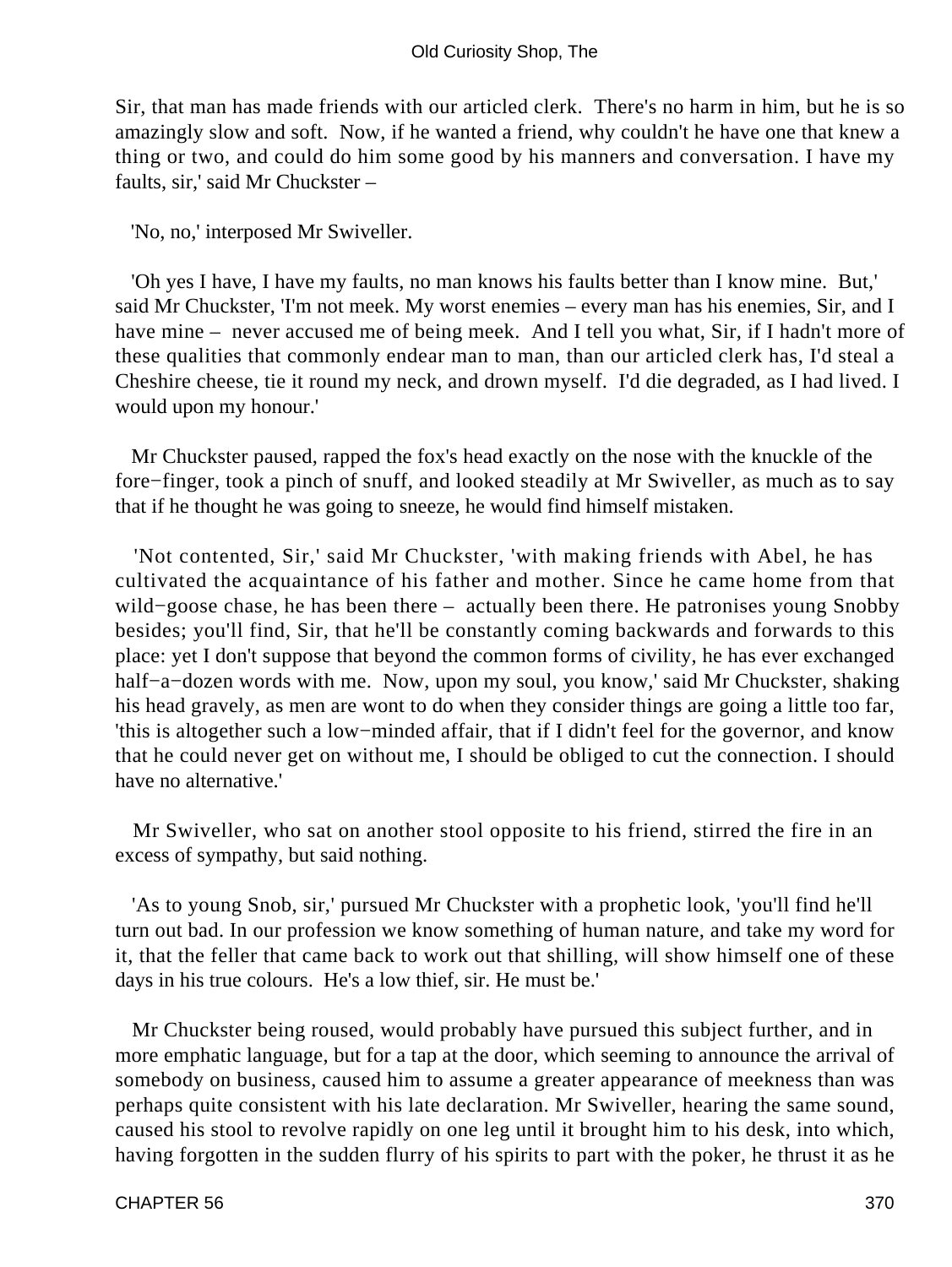cried 'Come in!'

 Who should present himself but that very Kit who had been the theme of Mr Chuckster's wrath! Never did man pluck up his courage so quickly, or look so fierce, as Mr Chuckster when he found it was he. Mr Swiveller stared at him for a moment, and then leaping from his stool, and drawing out the poker from its place of concealment, performed the broad−sword exercise with all the cuts and guards complete, in a species of frenzy.

'Is the gentleman at home?' said Kit, rather astonished by this uncommon reception.

 Before Mr Swiveller could make any reply, Mr Chuckster took occasion to enter his indignant protest against this form of inquiry; which he held to be of a disrespectful and snobbish tendency, inasmuch as the inquirer, seeing two gentlemen then and there present, should have spoken of the other gentleman; or rather (for it was not impossible that the object of his search might be of inferior quality) should have mentioned his name, leaving it to his hearers to determine his degree as they thought proper. Mr Chuckster likewise remarked, that he had some reason to believe this form of address was personal to himself, and that he was not a man to be trifled with – as certain snobs (whom he did not more particularly mention or describe) might find to their cost.

'I mean the gentleman up−stairs,' said Kit, turning to Richard Swiveller. 'Is he at home?'

'Why?' rejoined Dick.

'Because if he is, I have a letter for him.'

'From whom?' said Dick.

'From Mr Garland.'

 'Oh!' said Dick, with extreme politeness. 'Then you may hand it over, Sir. And if you're to wait for an answer, Sir, you may wait in the passage, Sir, which is an airy and well−ventilated apartment, sir.'

'Thank you,' returned Kit. 'But I am to give it to himself, if you please.'

 The excessive audacity of this retort so overpowered Mr Chuckster, and so moved his tender regard for his friend's honour, that he declared, if he were not restrained by official considerations, he must certainly have annihilated Kit upon the spot; a resentment of the affront which he did consider, under the extraordinary circumstances of aggravation attending it, could but have met with the proper sanction and approval of a jury of Englishmen, who, he had no doubt, would have returned a verdict of justifiable Homicide, coupled with a high testimony to the morals and character of the Avenger. Mr Swiveller,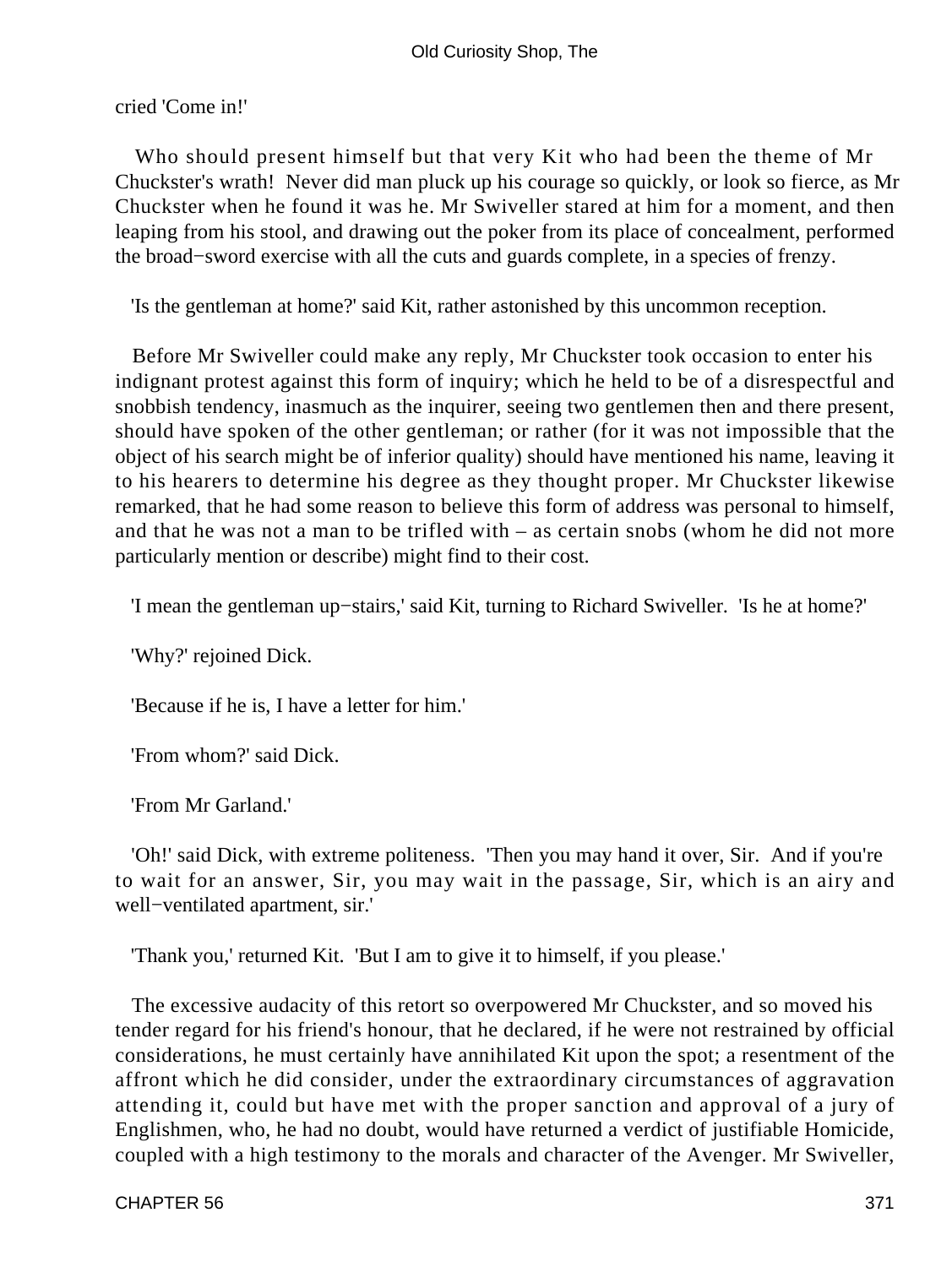without being quite so hot upon the matter, was rather shamed by his friend's excitement, and not a little puzzled how to act (Kit being quite cool and good−humoured), when the single gentleman was heard to call violently down the stairs.

'Didn't I see somebody for me, come in?' cried the lodger.

'Yes, Sir,' replied Dick. 'Certainly, Sir.'

'Then where is he?' roared the single gentleman.

 'He's here, sir,' rejoined Mr Swiveller. 'Now young man, don't you hear you're to go up−stairs? Are you deaf?'

 Kit did not appear to think it worth his while to enter into any altercation, but hurried off and left the Glorious Apollos gazing at each other in silence.

'Didn't I tell you so?' said Mr Chuckster. 'What do you think of that?'

 Mr Swiveller being in the main a good−natured fellow, and not perceiving in the conduct of Kit any villany of enormous magnitude, scarcely knew what answer to return. He was relieved from his perplexity, however, by the entrance of Mr Sampson and his sister, Sally, at sight of whom Mr Chuckster precipitately retired.

 Mr Brass and his lovely companion appeared to have been holding a consultation over their temperate breakfast, upon some matter of great interest and importance. On the occasion of such conferences, they generally appeared in the office some half an hour after their usual time, and in a very smiling state, as though their late plots and designs had tranquillised their minds and shed a light upon their toilsome way. In the present instance, they seemed particularly gay; Miss Sally's aspect being of a most oily kind, and Mr Brass rubbing his hands in an exceedingly jocose and light−hearted manner. 'Well, Mr Richard,' said Brass. 'How are we this morning? Are we pretty fresh and cheerful sir – eh, Mr Richard?'

'Pretty well, sir,' replied Dick.

 'That's well,' said Brass. 'Ha ha! We should be as gay as larks, Mr Richard – why not? It's a pleasant world we live in sir, a very pleasant world. There are bad people in it, Mr Richard, but if there were no bad people, there would be no good lawyers. Ha ha! Any letters by the post this morning, Mr Richard?'

Mr Swiveller answered in the negative.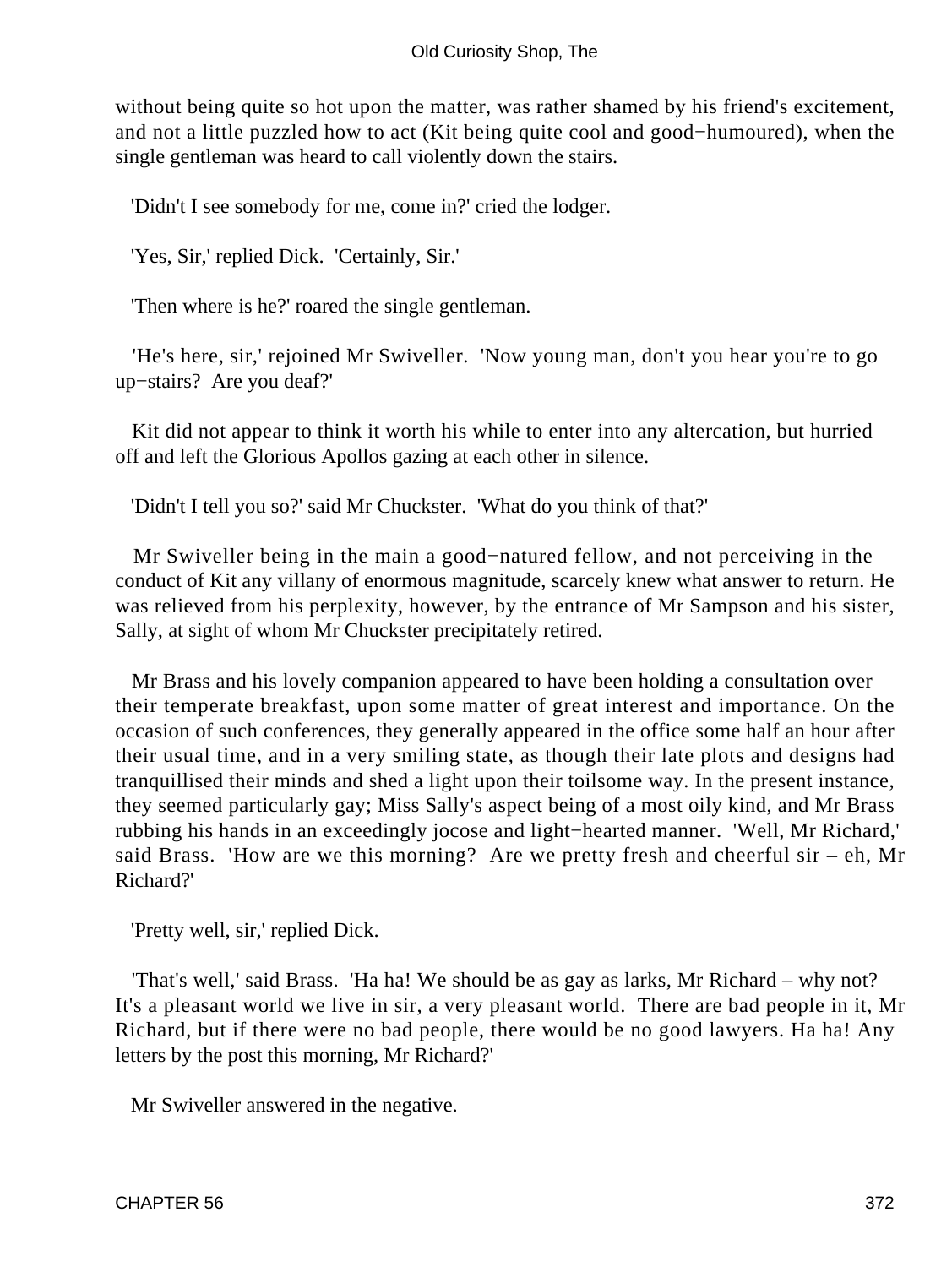'Ha!' said Brass, 'no matter. If there's little business to−day, there'll be more to−morrow. A contented spirit, Mr Richard, is the sweetness of existence. Anybody been here, sir?'

'Only my friend' – replied Dick. '"May we ne'er want a – '

 'Friend,' Brass chimed in quickly, 'or a bottle to give him.' Ha ha! That's the way the song runs, isn't it? A very good song, Mr Richard, very good. I like the sentiment of it. Ha ha! Your friend's the young man from Witherden's office I think – yes – May we ne'er want a – Nobody else at all, been, Mr Richard?'

'Only somebody to the lodger,' replied Mr Swiveller.

 'Oh indeed!' cried Brass. 'Somebody to the lodger eh? Ha ha! May we ne'er want a friend, or a – Somebody to the lodger, eh, Mr Richard?'

 'Yes,' said Dick, a little disconcerted by the excessive buoyancy of spirits which his employer displayed. 'With him now.'

 'With him now!' cried Brass; 'Ha ha! There let 'em be, merry and free, toor rul rol le. Eh, Mr Richard? Ha ha!'

'Oh certainly,' replied Dick.

 'And who,' said Brass, shuffling among his papers, 'who is the lodger's visitor – not a lady visitor, I hope, eh, Mr Richard? The morals of the Marks you know,  $\sin$  – «when lovely women stoops to folly» – and all that – eh, Mr Richard?'

 'Another young man, who belongs to Witherden's too, or half belongs there,' returned Richard. 'Kit, they call him.'

 'Kit, eh!' said Brass. 'Strange name – name of a dancing− master's fiddle, eh, Mr Richard? Ha ha! Kit's there, is he? Oh!'

 Dick looked at Miss Sally, wondering that she didn't check this uncommon exuberance on the part of Mr Sampson; but as she made no attempt to do so, and rather appeared to exhibit a tacit acquiescence in it, he concluded that they had just been cheating somebody, and receiving the bill.

 'Will you have the goodness, Mr Richard,' said Brass, taking a letter from his desk, 'just to step over to Peckham Rye with that? There's no answer, but it's rather particular and should go by hand. Charge the office with your coach−hire back, you know; don't spare the office; get as much out of it as you can – clerk's motto – Eh, Mr Richard? Ha ha!'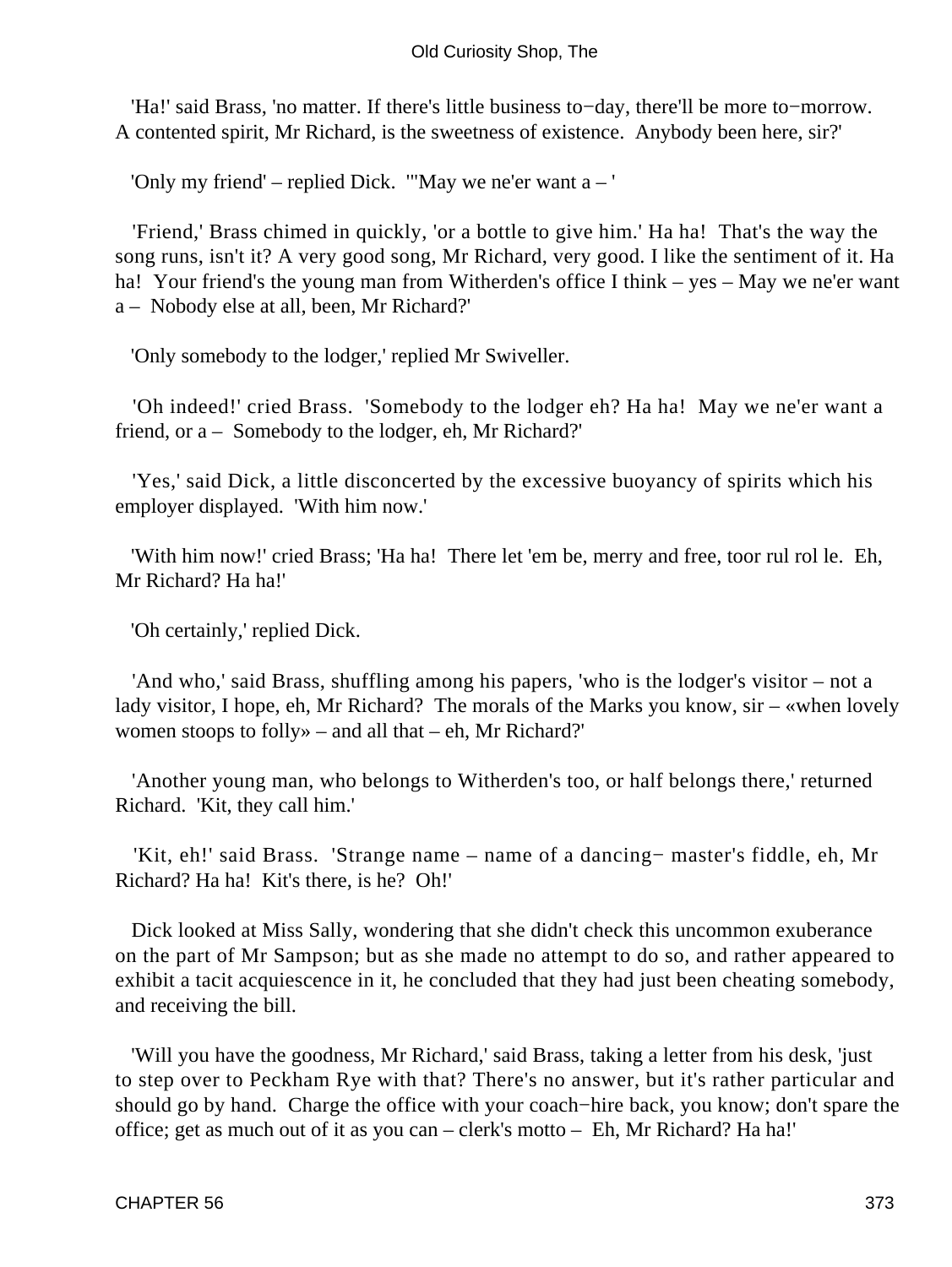Mr Swiveller solemnly doffed the aquatic jacket, put on his coat, took down his hat from its peg, pocketed the letter, and departed. As soon as he was gone, up rose Miss Sally Brass, and smiling sweetly at her brother (who nodded and smote his nose in return) withdrew also.

 Sampson Brass was no sooner left alone, than he set the office− door wide open, and establishing himself at his desk directly opposite, so that he could not fail to see anybody who came down−stairs and passed out at the street door, began to write with extreme cheerfulness and assiduity; humming as he did so, in a voice that was anything but musical, certain vocal snatches which appeared to have reference to the union between Church and State, inasmuch as they were compounded of the Evening Hymn and God save the King.

 Thus, the attorney of Bevis Marks sat, and wrote, and hummed, for a long time, except when he stopped to listen with a very cunning face, and hearing nothing, went on humming louder, and writing slower than ever. At length, in one of these pauses, he heard his lodger's door opened and shut, and footsteps coming down the stairs. Then, Mr Brass left off writing entirely, and, with his pen in his hand, hummed his very loudest; shaking his head meanwhile from side to side, like a man whose whole soul was in the music, and smiling in a manner quite seraphic.

 It was towards this moving spectacle that the staircase and the sweet sounds guided Kit; on whose arrival before his door, Mr Brass stopped his singing, but not his smiling, and nodded affably: at the same time beckoning to him with his pen.

'Kit,' said Mr Brass, in the pleasantest way imaginable, 'how do you do?'

 Kit, being rather shy of his friend, made a suitable reply, and had his hand upon the lock of the street door when Mr Brass called him softly back.

 'You are not to go, if you please, Kit,' said the attorney in a mysterious and yet business−like way. 'You are to step in here, if you please. Dear me, dear me! When I look at you,' said the lawyer, quitting his stool, and standing before the fire with his back towards it, 'I am reminded of the sweetest little face that ever my eyes beheld. I remember your coming there, twice or thrice, when we were in possession. Ah Kit, my dear fellow, gentleman in my profession have such painful duties to perform sometimes, that you needn't envy us – you needn't indeed!'

'I don't, sir,' said Kit, 'though it isn't for the like of me to judge.'

 'Our only consolation, Kit,' pursued the lawyer, looking at him in a sort of pensive abstraction, 'is, that although we cannot turn away the wind, we can soften it; we can temper it, if I may say so, to the shorn lambs.'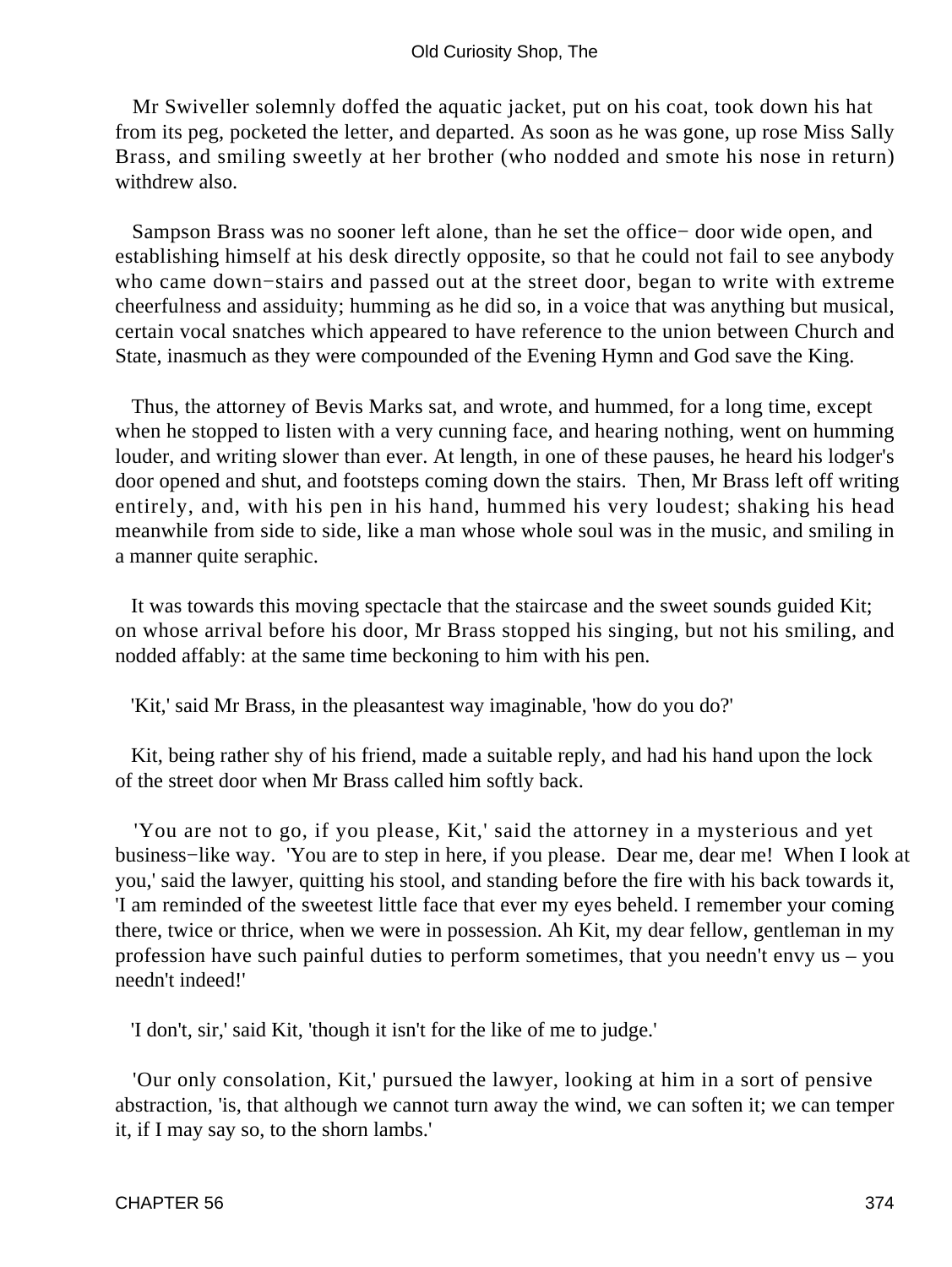'Shorn indeed!' thought Kit. 'Pretty close!' But he didn't say SO.

 'On that occasion, Kit,' said Mr Brass, 'on that occasion that I have just alluded to, I had a hard battle with Mr Quilp (for Mr Quilp is a very hard man) to obtain them the indulgence they had. It might have cost me a client. But suffering virtue inspired me, and I prevailed.'

 'He's not so bad after all,' thought honest Kit, as the attorney pursed up his lips and looked like a man who was struggling with his better feelings.

 'I respect you, Kit,' said Brass with emotion. 'I saw enough of your conduct, at that time, to respect you, though your station is humble, and your fortune lowly. It isn't the waistcoat that I look at. It is the heart. The checks in the waistcoat are but the wires of the cage. But the heart is the bird. Ah! How many sich birds are perpetually moulting, and putting their beaks through the wires to peck at all mankind!'

 This poetic figure, which Kit took to be in a special allusion to his own checked waistcoat, quite overcame him; Mr Brass's voice and manner added not a little to its effect, for he discoursed with all the mild austerity of a hermit, and wanted but a cord round the waist of his rusty surtout, and a skull on the chimney−piece, to be completely set up in that line of business.

 'Well, well,' said Sampson, smiling as good men smile when they compassionate their own weakness or that of their fellow− creatures, 'this is wide of the bull's−eye. You're to take that, if you please.' As he spoke, he pointed to a couple of half−crowns on the desk.

Kit looked at the coins, and then at Sampson, and hesitated.

'For yourself,' said Brass. 'From – '

 'No matter about the person they came from,' replied the lawyer. 'Say me, if you like. We have eccentric friends overhead, Kit, and we mustn't ask questions or talk too much – you understand? You're to take them, that's all; and between you and me, I don't think they'll be the last you'll have to take from the same place. I hope not. Good bye, Kit. Good bye!'

 With many thanks, and many more self−reproaches for having on such slight grounds suspected one who in their very first conversation turned out such a different man from what he had supposed, Kit took the money and made the best of his way home. Mr Brass remained airing himself at the fire, and resumed his vocal exercise, and his seraphic smile, simultaneously.

'May I come in?' said Miss Sally, peeping.

'Oh yes, you may come in,' returned her brother.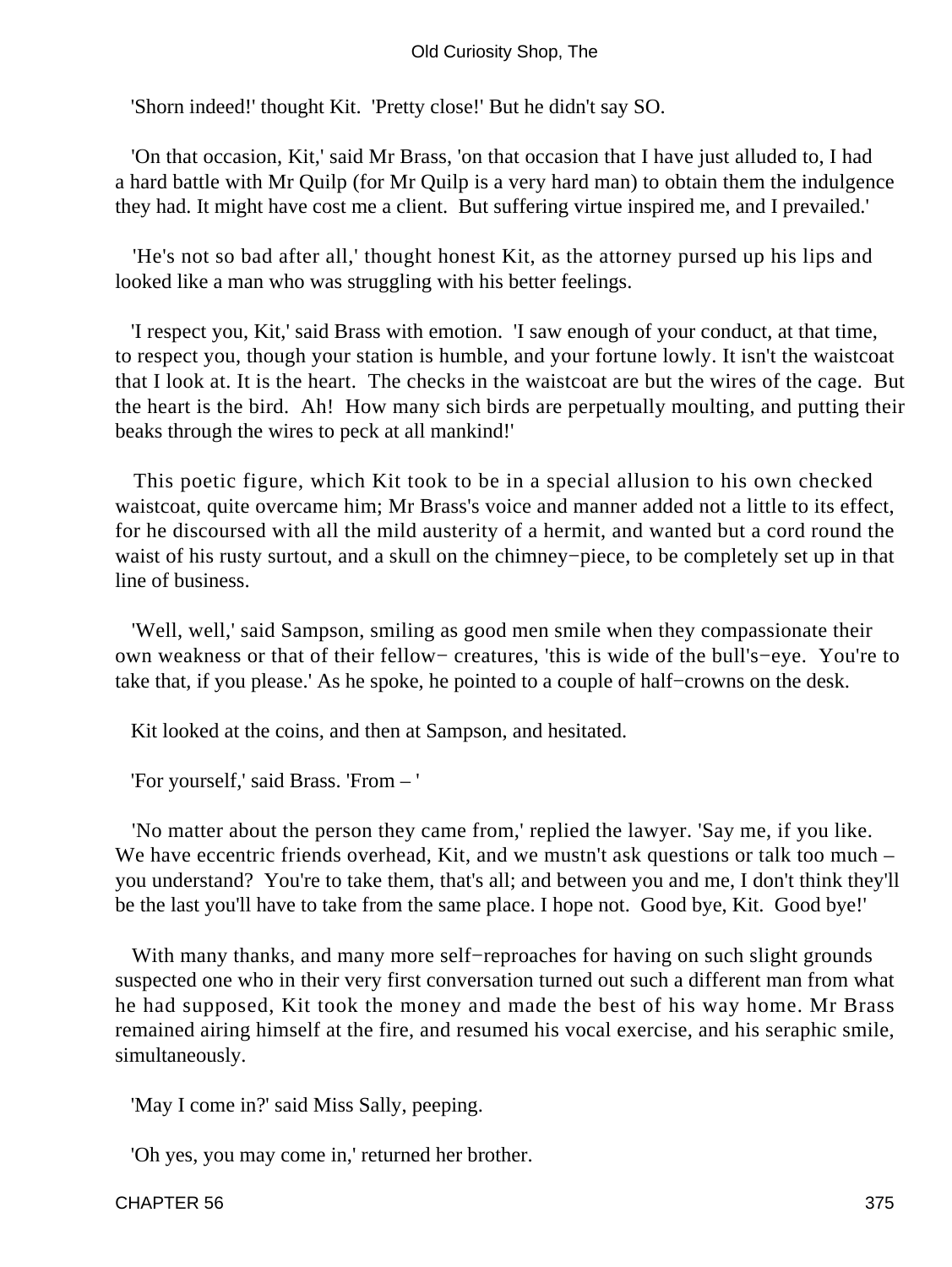'Ahem!' coughed Miss Brass interrogatively.

'Why, yes,' returned Sampson, 'I should say as good as done.'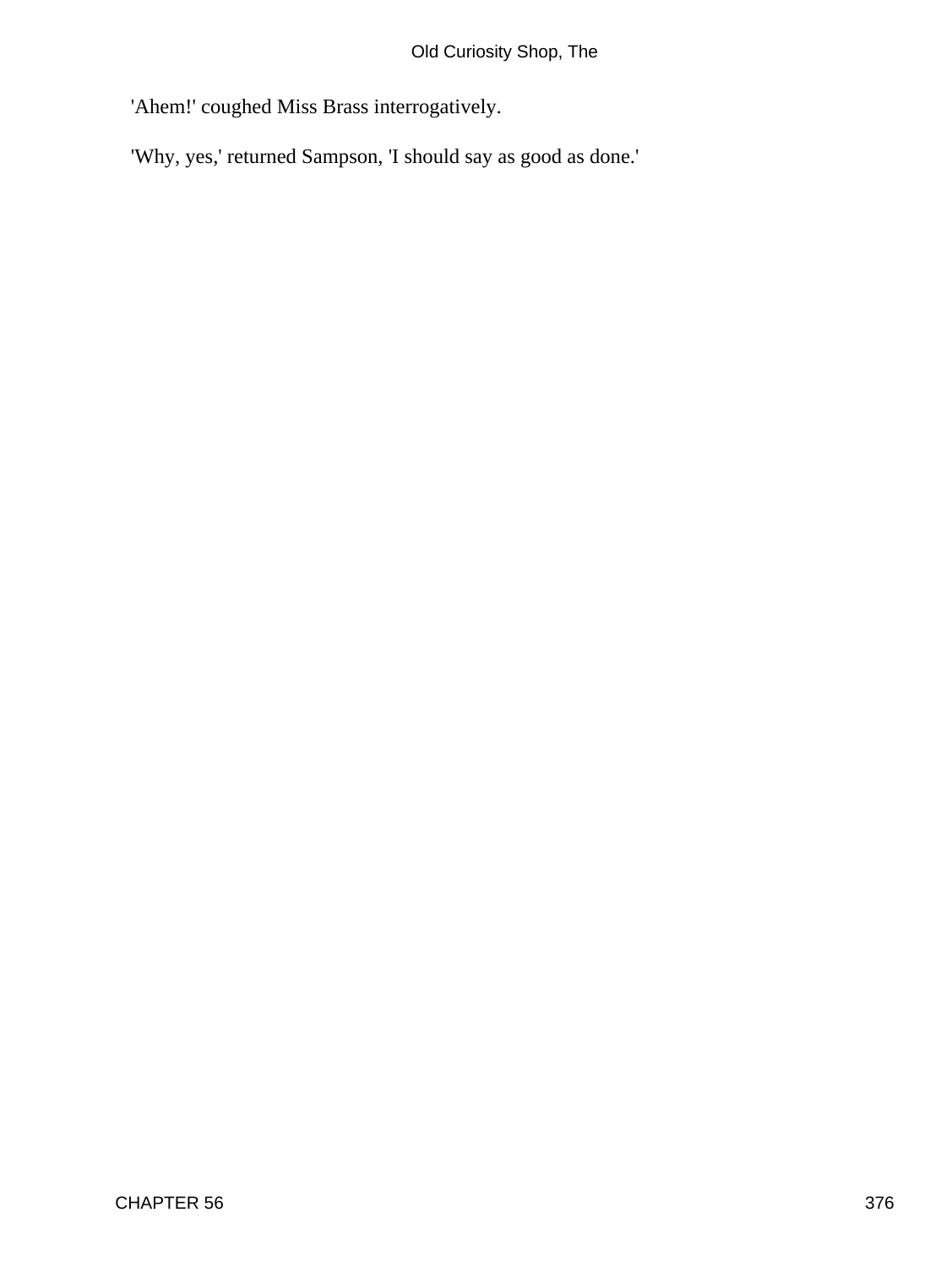# **[CHAPTER 57](#page-496-0)**

*M*r Chuckster's indignant apprehensions were not without foundation. Certainly the friendship between the single gentleman and Mr Garland was not suffered to cool, but had a rapid growth and flourished exceedingly. They were soon in habits of constant intercourse and communication; and the single gentleman labouring at this time under a slight attack of illness – the consequence most probably of his late excited feelings and subsequent disappointment – furnished a reason for their holding yet more frequent correspondence; so that some one of the inmates of Abel Cottage, Finchley, came backwards and forwards between that place and Bevis Marks, almost every day.

 As the pony had now thrown off all disguise, and without any mincing of the matter or beating about the bush, sturdily refused to be driven by anybody but Kit, it generally happened that whether old Mr Garland came, or Mr Abel, Kit was of the party. Of all messages and inquiries, Kit was, in right of his position, the bearer; thus it came about that, while the single gentleman remained indisposed, Kit turned into Bevis Marks every morning with nearly as much regularity as the General Postman.

 Mr Sampson Brass, who no doubt had his reasons for looking sharply about him, soon learnt to distinguish the pony's trot and the clatter of the little chaise at the corner of the street. Whenever the sound reached his ears, he would immediately lay down his pen and fall to rubbing his hands and exhibiting the greatest glee.

 'Ha ha!' he would cry. 'Here's the pony again! Most remarkable pony, extremely docile, eh, Mr Richard, eh sir?'

 Dick would return some matter−of−course reply, and Mr Brass standing on the bottom rail of his stool, so as to get a view of the street over the top of the window−blind, would take an observation of the visitors.

 'The old gentleman again!' he would exclaim, 'a very prepossessing old gentleman, Mr Richard – charming countenance sir – extremely calm – benevolence in every feature, sir. He quite realises my idea of King Lear, as he appeared when in possession of his kingdom, Mr Richard – the same good humour, the same white hair and partial baldness, the same liability to be imposed upon. Ah! A sweet subject for contemplation, sir, very sweet!'

 Then Mr Garland having alighted and gone up−stairs, Sampson would nod and smile to Kit from the window, and presently walk out into the street to greet him, when some such conversation as the following would ensue.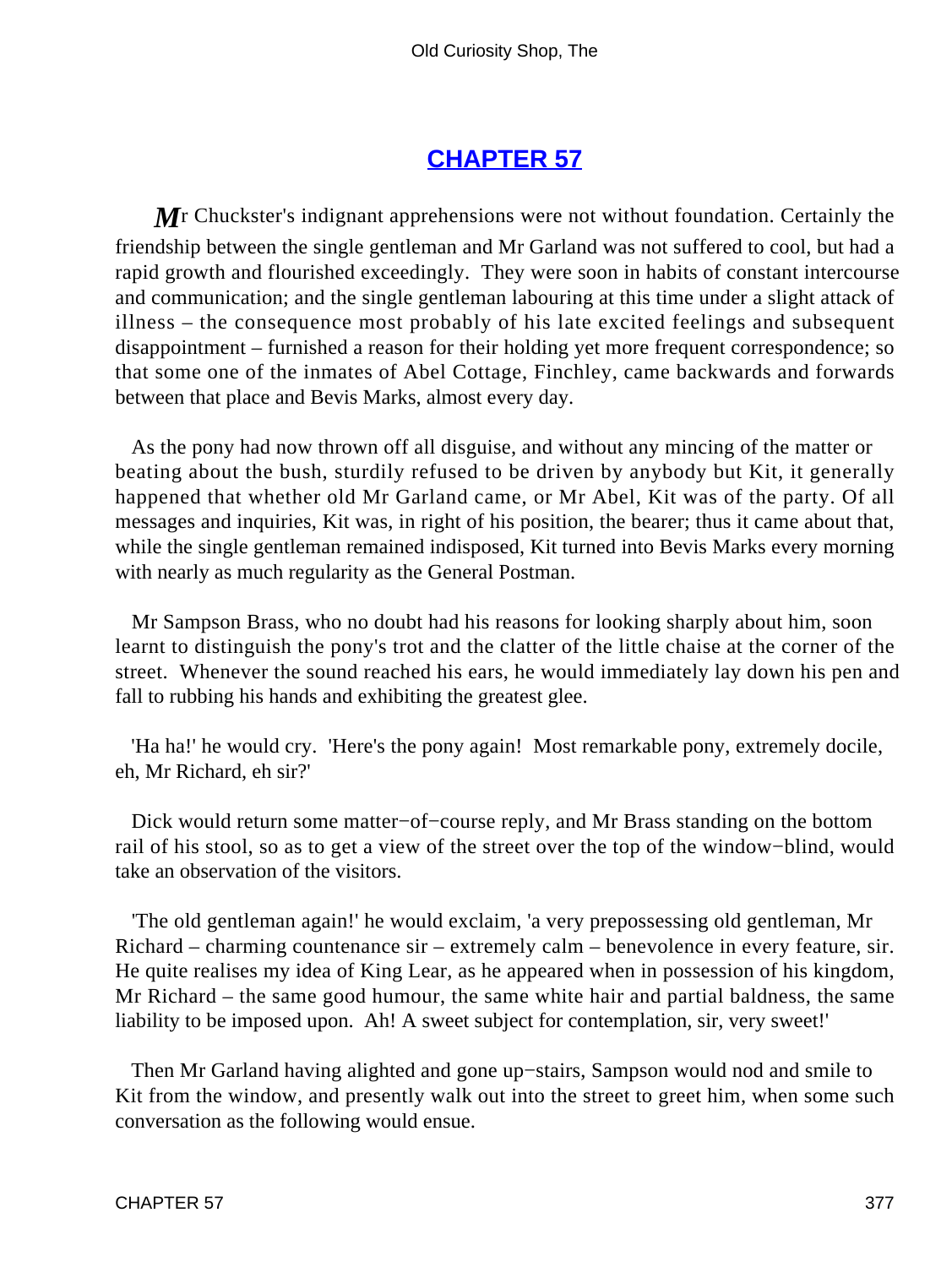'Admirably groomed, Kit' – Mr Brass is patting the pony – 'does you great credit – amazingly sleek and bright to be sure. He literally looks as if he had been varnished all over.'

 Kit touches his hat, smiles, pats the pony himself, and expresses his conviction, 'that Mr Brass will not find many like him.'

'A beautiful animal indeed!' cries Brass. 'Sagacious too?'

'Bless you!' replies Kit, 'he knows what you say to him as well as a Christian does.'

 'Does he indeed!' cries Brass, who has heard the same thing in the same place from the same person in the same words a dozen times, but is paralysed with astonishment notwithstanding. 'Dear me!'

 'I little thought the first time I saw him, Sir,' says Kit, pleased with the attorney's strong interest in his favourite, 'that I should come to be as intimate with him as I am now.'

 'Ah!' rejoins Mr Brass, brim−full of moral precepts and love of virtue. 'A charming subject of reflection for you, very charming. A subject of proper pride and congratulation, Christopher. Honesty is the best policy. – I always find it so myself. I lost forty−seven pound ten by being honest this morning. But it's all gain, it's gain!'

 Mr Brass slyly tickles his nose with his pen, and looks at Kit with the water standing in his eyes. Kit thinks that if ever there was a good man who belied his appearance, that man is Sampson Brass.

 'A man,' says Sampson, 'who loses forty−seven pound ten in one morning by his honesty, is a man to be envied. If it had been eighty pound, the luxuriousness of feeling would have been increased. Every pound lost, would have been a hundredweight of happiness gained. The still small voice, Christopher,' cries Brass, smiling, and tapping himself on the bosom, 'is a−singing comic songs within me, and all is happiness and joy!'

 Kit is so improved by the conversation, and finds it go so completely home to his feelings, that he is considering what he shall say, when Mr Garland appears. The old gentleman is helped into the chaise with great obsequiousness by Mr Sampson Brass; and the pony, after shaking his head several times, and standing for three or four minutes with all his four legs planted firmly on the ground, as if he had made up his mind never to stir from that spot, but there to live and die, suddenly darts off, without the smallest notice, at the rate of twelve English miles an hour. Then, Mr Brass and his sister (who has joined him at the door) exchange an odd kind of smile – not at all a pleasant one in its expression – and return to the society of Mr Richard Swiveller, who, during their absence, has been regaling himself with various feats of pantomime, and is discovered at his desk, in a very flushed and heated condition, violently scratching out nothing with half a penknife.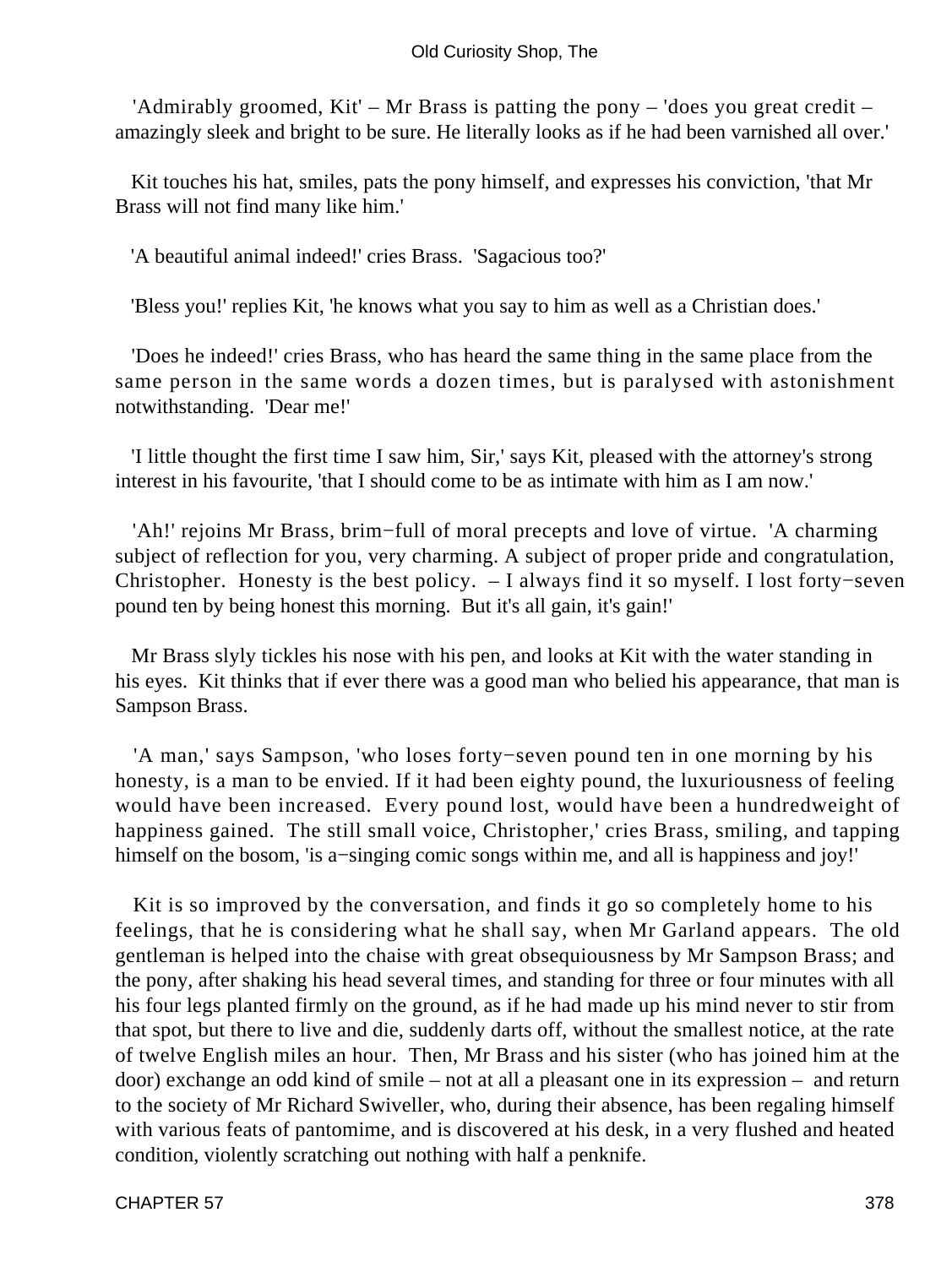Whenever Kit came alone, and without the chaise, it always happened that Sampson Brass was reminded of some mission, calling Mr Swiveller, if not to Peckham Rye again, at all events to some pretty distant place from Which he could not be expected to return for two or three hours, or in all probability a much longer period, as that gentleman was not, to say the truth, renowned for using great expedition on such occasions, but rather for protracting and spinning out the time to the very utmost limit of possibility. Mr Swiveller out of sight, Miss Sally immediately withdrew. Mr Brass would then set the office−door wide open, hum his old tune with great gaiety of heart, and smile seraphically as before. Kit coming down−stairs would be called in; entertained with some moral and agreeable conversation; perhaps entreated to mind the office for an instant while Mr Brass stepped over the way; and afterwards presented with one or two half−crowns as the case might be. This occurred so often, that Kit, nothing doubting but that they came from the single gentleman who had already rewarded his mother with great liberality, could not enough admire his generosity; and bought so many cheap presents for her, and for little Jacob, and for the baby, and for Barbara to boot, that one or other of them was having some new trifle every day of their lives.

 While these acts and deeds were in progress in and out of the office of Sampson Brass, Richard Swiveller, being often left alone therein, began to find the time hang heavy on his hands. For the better preservation of his cheerfulness therefore, and to prevent his faculties from rusting, he provided himself with a cribbage−board and pack of cards, and accustomed himself to play at cribbage with a dummy, for twenty, thirty, or sometimes even fifty thousand pounds aside, besides many hazardous bets to a considerable amount.

 As these games were very silently conducted, notwithstanding the magnitude of the interests involved, Mr Swiveller began to think that on those evenings when Mr and Miss Brass were out (and they often went out now) he heard a kind of snorting or hard−breathing sound in the direction of the door, which it occurred to him, after some reflection, must proceed from the small servant, who always had a cold from damp living. Looking intently that way one night, he plainly distinguished an eye gleaming and glistening at the keyhole; and having now no doubt that his suspicions were correct, he stole softly to the door, and pounced upon her before she was aware of his approach.

 'Oh! I didn't mean any harm indeed, upon my word I didn't,' cried the small servant, struggling like a much larger one. 'It's so very dull, down−stairs, Please don't you tell upon me, please don't.'

 'Tell upon you!' said Dick. 'Do you mean to say you were looking through the keyhole for company?'

'Yes, upon my word I was,' replied the small servant.

'How long have you been cooling your eye there?' said Dick.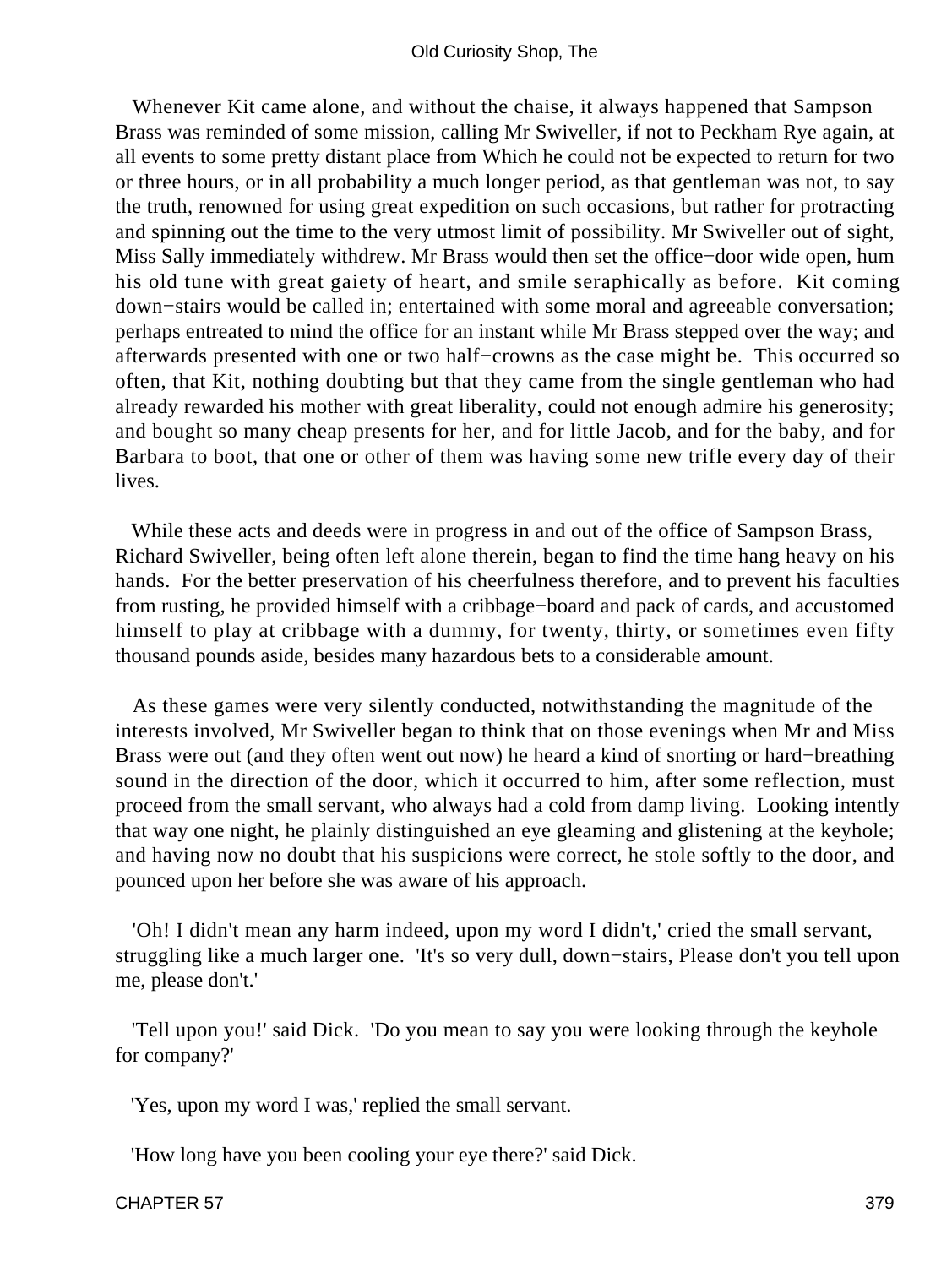'Oh ever since you first began to play them cards, and long before.'

 Vague recollections of several fantastic exercises with which he had refreshed himself after the fatigues of business, and to all of which, no doubt, the small servant was a party, rather disconcerted Mr Swiveller; but he was not very sensitive on such points, and recovered himself speedily.

 'Well – come in' – he said, after a little consideration. 'Here – sit down, and I'll teach you how to play.'

 'Oh! I durstn't do it,' rejoined the small servant; 'Miss Sally 'ud kill me, if she know'd I come up here.'

'Have you got a fire down−stairs?' said Dick.

'A very little one,' replied the small servant.

 'Miss Sally couldn't kill me if she know'd I went down there, so I'll come,' said Richard, putting the cards into his pocket. 'Why, how thin you are! What do you mean by it?'

'It ain't my fault.'

 'Could you eat any bread and meat?' said Dick, taking down his hat. 'Yes? Ah! I thought so. Did you ever taste beer?' 'I had a sip of it once,' said the small servant.

 'Here's a state of things!' cried Mr Swiveller, raising his eyes to the ceiling. 'She never tasted it – it can't be tasted in a sip! Why, how old are you?'

'I don't know.'

 Mr Swiveller opened his eyes very wide, and appeared thoughtful for a moment; then, bidding the child mind the door until he came back, vanished straightway.

 Presently, he returned, followed by the boy from the public− house, who bore in one hand a plate of bread and beef, and in the other a great pot, filled with some very fragrant compound, which sent forth a grateful steam, and was indeed choice purl, made after a particular recipe which Mr Swiveller had imparted to the landlord, at a period when he was deep in his books and desirous to conciliate his friendship. Relieving the boy of his burden at the door, and charging his little companion to fasten it to prevent surprise, Mr Swiveller followed her into the kitchen.

 'There!' said Richard, putting the plate before her. 'First of all clear that off, and then you'll see what's next.'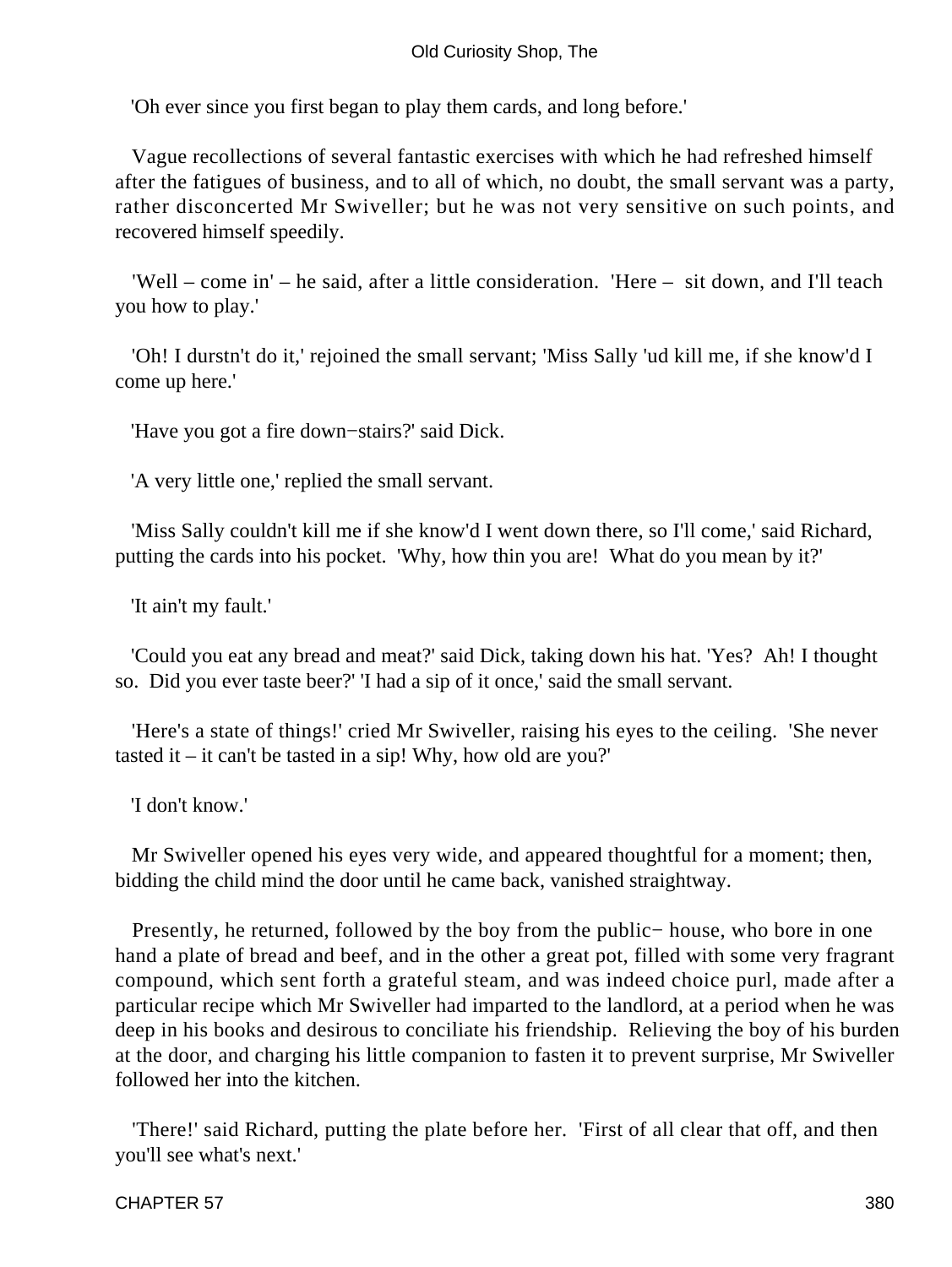The small servant needed no second bidding, and the plate was soon empty.

 'Next,' said Dick, handing the purl, 'take a pull at that; but moderate your transports, you know, for you're not used to it. Well, is it good?'

'Oh! isn't it?' said the small servant.

 Mr Swiveller appeared gratified beyond all expression by this reply, and took a long draught himself, steadfastly regarding his companion while he did so. These preliminaries disposed of, he applied himself to teaching her the game, which she soon learnt tolerably well, being both sharp−witted and cunning.

 'Now,' said Mr Swiveller, putting two sixpences into a saucer, and trimming the wretched candle, when the cards had been cut and dealt, 'those are the stakes. If you win, you get 'em all. If I win, I get 'em. To make it seem more real and pleasant, I shall call you the Marchioness, do you hear?'

The small servant nodded.

'Then, Marchioness,' said Mr Swiveller, 'fire away!'

 The Marchioness, holding her cards very tight in both hands, considered which to play, and Mr Swiveller, assuming the gay and fashionable air which such society required, took another pull at the tankard, and waited for her lead.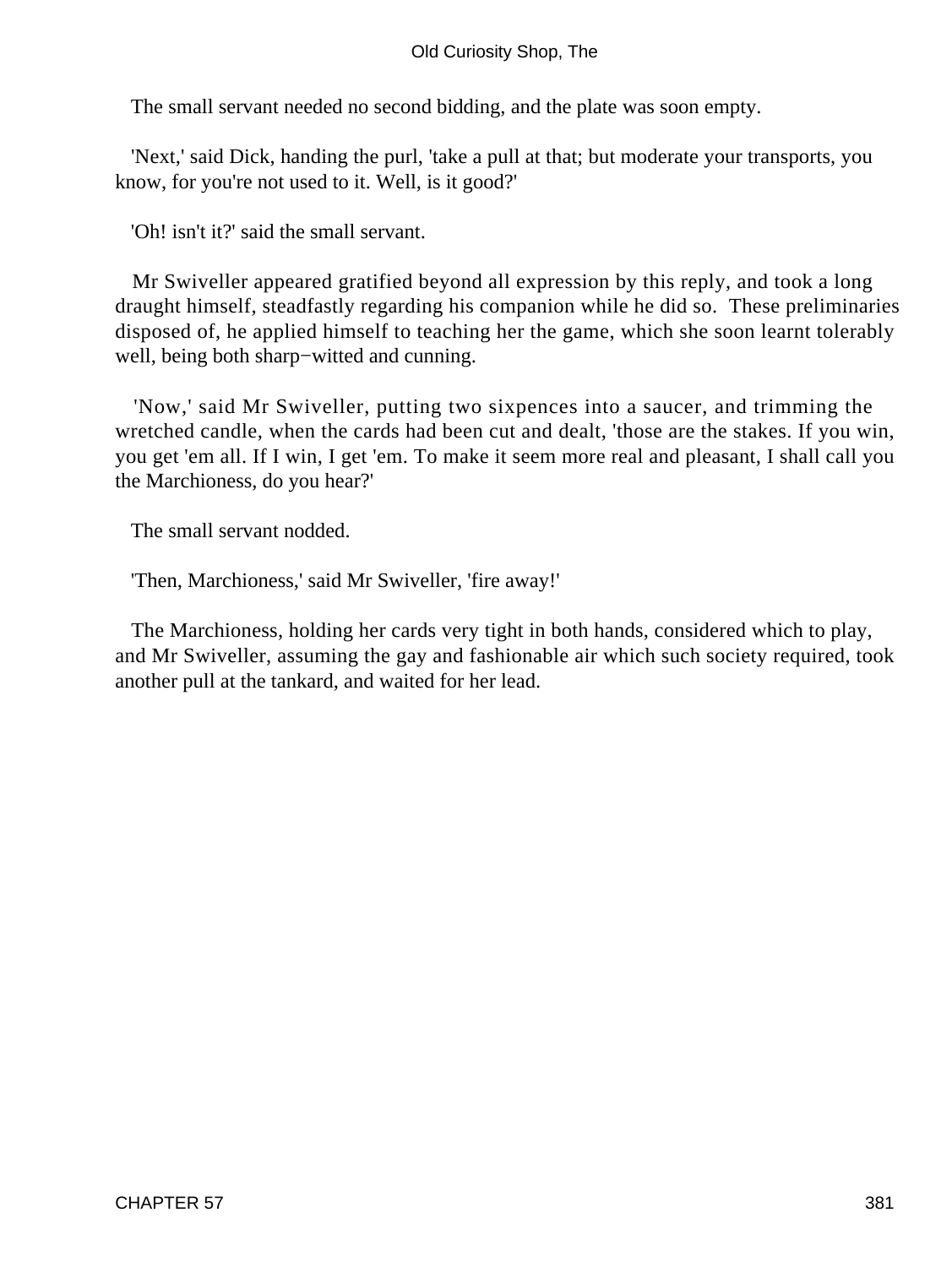## **[CHAPTER 58](#page-496-0)**

*M* Swiveller and his partner played several rubbers with varying success, until the loss of three sixpences, the gradual sinking of the purl, and the striking of ten o'clock, combined to render that gentleman mindful of the flight of Time, and the expediency of withdrawing before Mr Sampson and Miss Sally Brass returned.

 'With which object in view, Marchioness,' said Mr Swiveller gravely, 'I shall ask your ladyship's permission to put the board in my pocket, and to retire from the presence when I have finished this tankard; merely observing, Marchioness, that since life like a river is flowing, I care not how fast it rolls on, ma'am, on, while such purl on the bank still is growing, and such eyes light the waves as they run. Marchioness, your health. You will excuse my wearing my hat, but the palace is damp, and the marble floor is  $-$  if I may be allowed the expression – sloppy.'

 As a precaution against this latter inconvenience, Mr Swiveller had been sitting for some time with his feet on the hob, in which attitude he now gave utterance to these apologetic observations, and slowly sipped the last choice drops of nectar.

 'The Baron Sampsono Brasso and his fair sister are (you tell me) at the Play?' said Mr Swiveller, leaning his left arm heavily upon the table, and raising his voice and his right leg after the manner of a theatrical bandit.

The Marchioness nodded.

 'Ha!' said Mr Swiveller, with a portentous frown. ''Tis well. Marchioness! – but no matter. Some wine there. Ho!' He illustrated these melodramatic morsels by handing the tankard to himself with great humility, receiving it haughtily, drinking from it thirstily, and smacking his lips fiercely.

 The small servant, who was not so well acquainted with theatrical conventionalities as Mr Swiveller (having indeed never seen a play, or heard one spoken of, except by chance through chinks of doors and in other forbidden places), was rather alarmed by demonstrations so novel in their nature, and showed her concern so plainly in her looks, that Mr Swiveller felt it necessary to discharge his brigand manner for one more suitable to private life, as he asked,

'Do they often go where glory waits 'em, and leave you here?'

'Oh, yes; I believe you they do,' returned the small servant. 'Miss Sally's such a one−er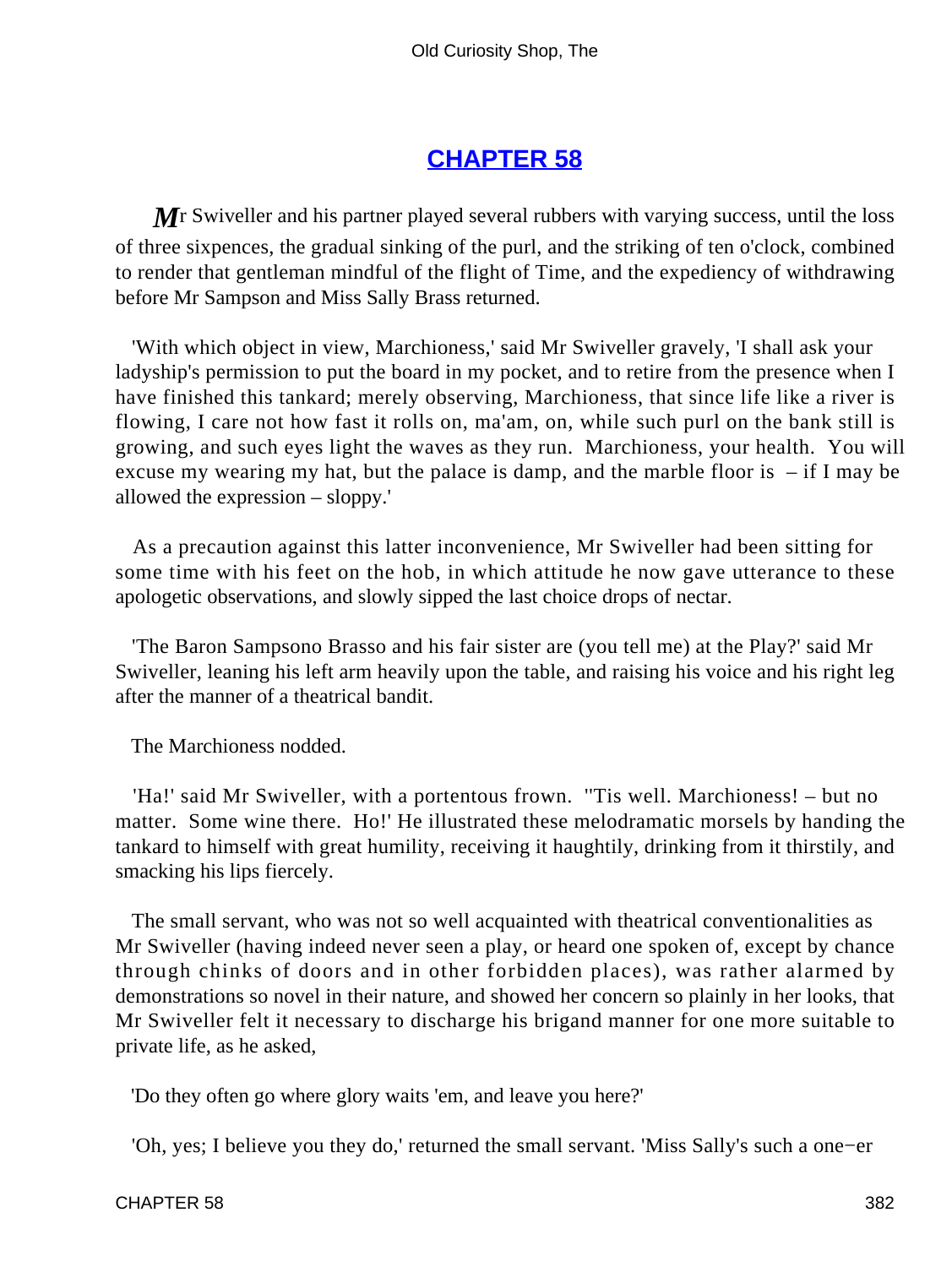for that, she is.'

'Such a what?' said Dick.

'Such a one−er,' returned the Marchioness.

 After a moment's reflection, Mr Swiveller determined to forego his responsible duty of setting her right, and to suffer her to talk on; as it was evident that her tongue was loosened by the purl, and her opportunities for conversation were not so frequent as to render a momentary check of little consequence.

 'They sometimes go to see Mr Quilp,' said the small servant with a shrewd look; 'they go to a many places, bless you!'

'Is Mr Brass a wunner?' said Dick.

 'Not half what Miss Sally is, he isn't,' replied the small servant, shaking her head. 'Bless you, he'd never do anything without her.'

'Oh! He wouldn't, wouldn't he?' said Dick.

 'Miss Sally keeps him in such order,' said the small servant; 'he always asks her advice, he does; and he catches it sometimes. Bless you, you wouldn't believe how much he catches it.'

 'I suppose,' said Dick, 'that they consult together, a good deal, and talk about a great many people – about me for instance, sometimes, eh, Marchioness?'

The Marchioness nodded amazingly.

'Complimentary?' said Mr Swiveller.

 The Marchioness changed the motion of her head, which had not yet left off nodding, and suddenly began to shake it from side to side, with a vehemence which threatened to dislocate her neck.

 'Humph!' Dick muttered. 'Would it be any breach of confidence, Marchioness, to relate what they say of the humble individual who has now the honour to  $-$  ?'

'Miss Sally says you're a funny chap,' replied his friend.

 'Well, Marchioness,' said Mr Swiveller, 'that's not uncomplimentary. Merriment, Marchioness, is not a bad or a degrading quality. Old King Cole was himself a merry old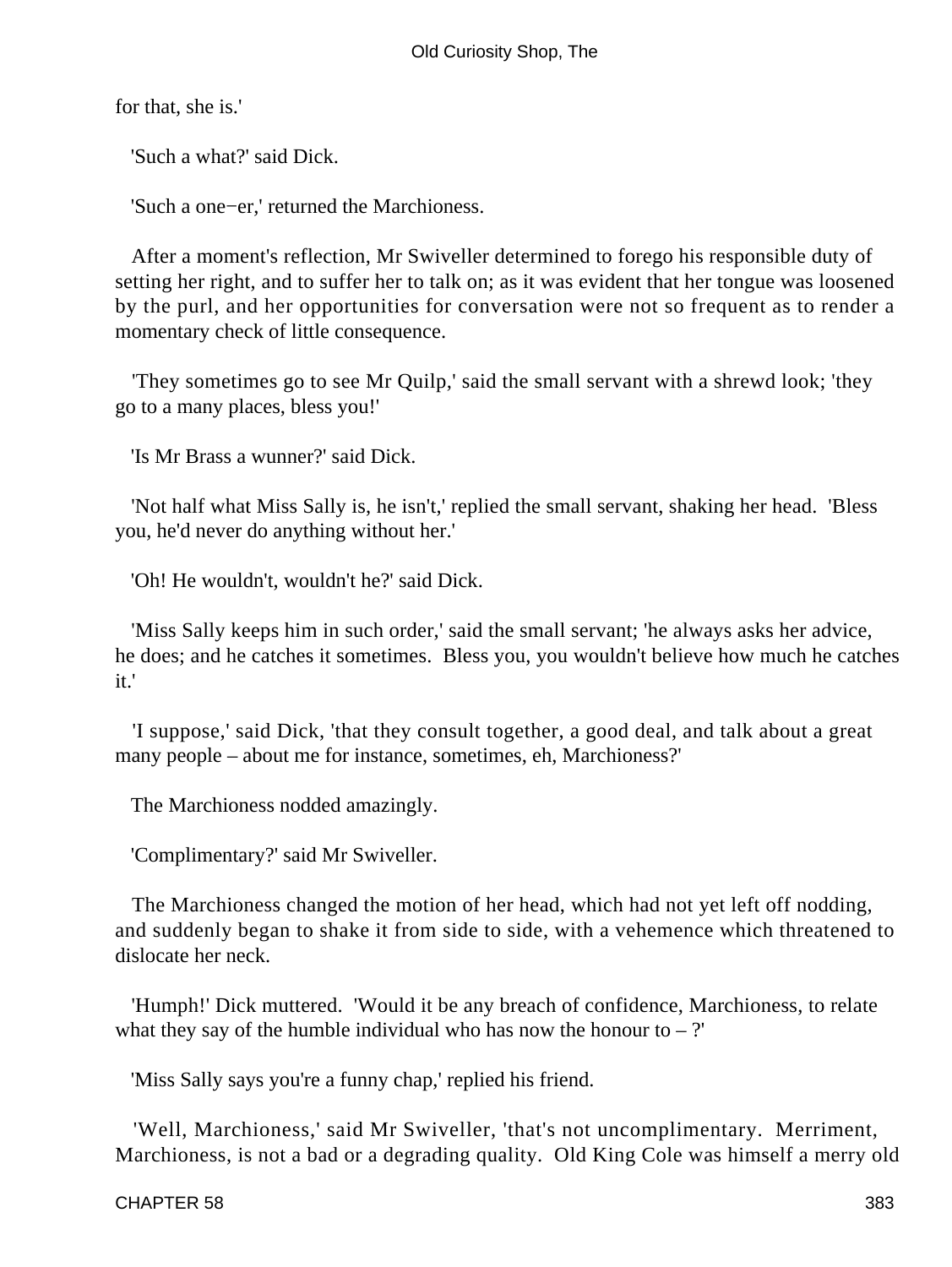soul, if we may put any faith in the pages of history.'

'But she says,' pursued his companion, 'that you an't to be trusted.'

 'Why, really Marchioness,' said Mr Swiveller, thoughtfully; 'several ladies and gentlemen – not exactly professional persons, but tradespeople, ma'am, tradespeople – have made the same remark. The obscure citizen who keeps the hotel over the way, inclined strongly to that opinion to−night when I ordered him to prepare the banquet. It's a popular prejudice, Marchioness; and yet I am sure I don't know why, for I have been trusted in my time to a considerable amount, and I can safely say that I never forsook my trust until it deserted me – never. Mr Brass is of the same opinion, I suppose?'

 His friend nodded again, with a cunning look which seemed to hint that Mr Brass held stronger opinions on the subject than his sister; and seeming to recollect herself, added imploringly, 'But don't you ever tell upon me, or I shall be beat to death.'

 'Marchioness,' said Mr Swiveller, rising, 'the word of a gentleman is as good as his bond – sometimes better, as in the present case, where his bond might prove but a doubtful sort of security. I am your friend, and I hope we shall play many more rubbers together in this same saloon. But, Marchioness,' added Richard, stopping in his way to the door, and wheeling slowly round upon the small servant, who was following with the candle; 'it occurs to me that you must be in the constant habit of airing your eye at keyholes, to know all this.'

 'I only wanted,' replied the trembling Marchioness, 'to know where the key of the safe was hid; that was all; and I wouldn't have taken much, if I had found it – only enough to squench my hunger.'

 'You didn't find it then?' said Dick. 'But of course you didn't, or you'd be plumper. Good night, Marchioness. Fare thee well, and if for ever, then for ever fare thee well – and put up the chain, Marchioness, in case of accidents.'

 With this parting injunction, Mr Swiveller emerged from the house; and feeling that he had by this time taken quite as much to drink as promised to be good for his constitution (purl being a rather strong and heady compound), wisely resolved to betake himself to his lodgings, and to bed at once. Homeward he went therefore; and his apartments (for he still retained the plural fiction) being at no great distance from the office, he was soon seated in his own bed−chamber, where, having pulled off one boot and forgotten the other, he fell into deep cogitation.

 'This Marchioness,' said Mr Swiveller, folding his arms, 'is a very extraordinary person – surrounded by mysteries, ignorant of the taste of beer, unacquainted with her own name (which is less remarkable), and taking a limited view of society through the keyholes of doors – can these things be her destiny, or has some unknown person started an opposition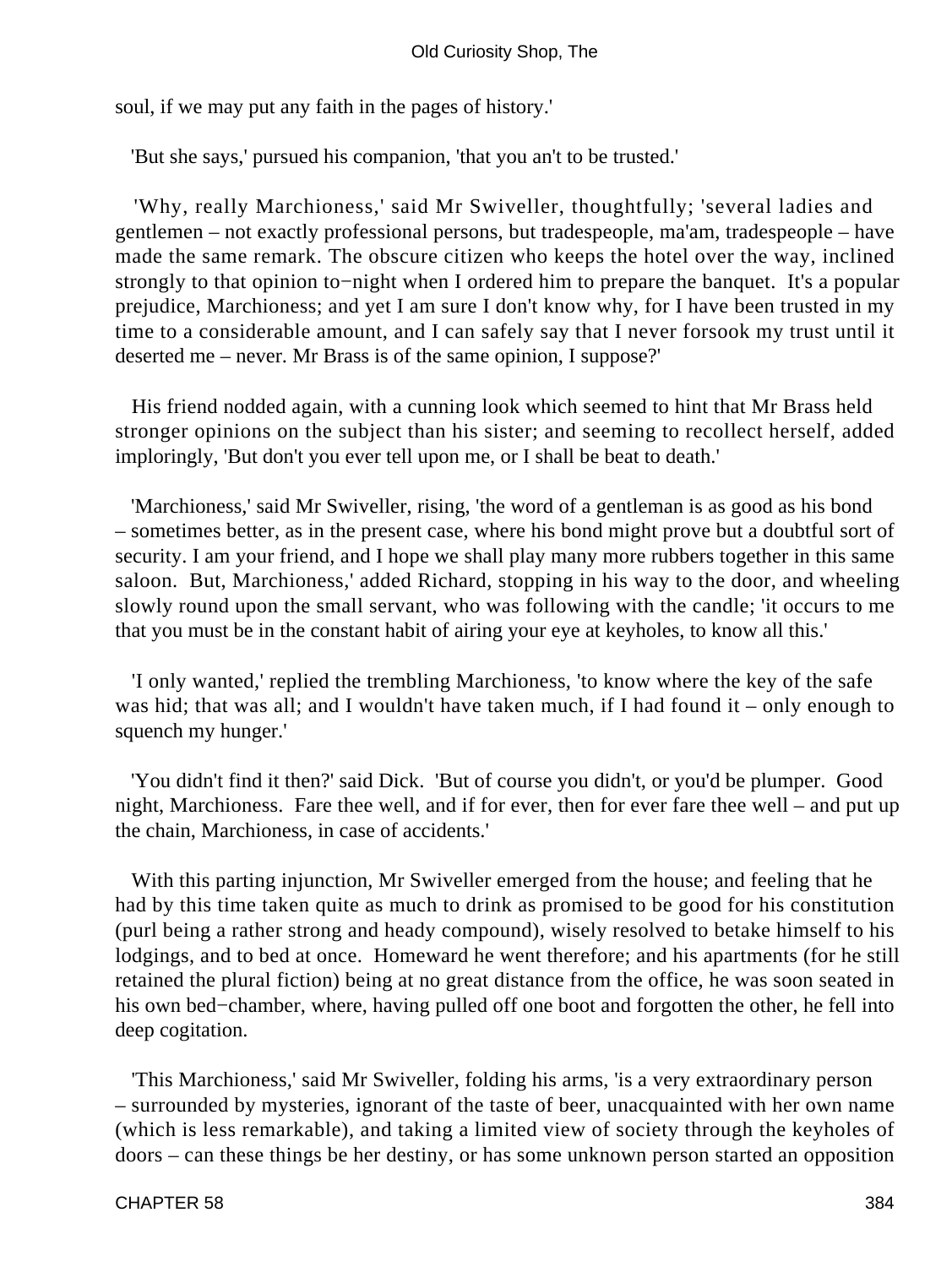to the decrees of fate? It is a most inscrutable and unmitigated staggerer!'

 When his meditations had attained this satisfactory point, he became aware of his remaining boot, of which, with unimpaired solemnity he proceeded to divest himself; shaking his head with exceeding gravity all the time, and sighing deeply.

 'These rubbers,' said Mr Swiveller, putting on his nightcap in exactly the same style as he wore his hat, 'remind me of the matrimonial fireside. Cheggs's wife plays cribbage; all−fours likewise. She rings the changes on 'em now. From sport to sport they hurry her to banish her regrets, and when they win a smile from her, they think that she forgets – but she don't. By this time, I should say,' added Richard, getting his left cheek into profile, and looking complacently at the reflection of a very little scrap of whisker in the looking−glass; 'by this time, I should say, the iron has entered into her soul. It serves her right!'

 Melting from this stern and obdurate, into the tender and pathetic mood, Mr Swiveller groaned a little, walked wildly up and down, and even made a show of tearing his hair, which, however, he thought better of, and wrenched the tassel from his nightcap instead. At last, undressing himself with a gloomy resolution, he got into bed.

 Some men in his blighted position would have taken to drinking; but as Mr Swiveller had taken to that before, he only took, on receiving the news that Sophy Wackles was lost to him for ever, to playing the flute; thinking after mature consideration that it was a good, sound, dismal occupation, not only in unison with his own sad thoughts, but calculated to awaken a fellow− feeling in the bosoms of his neighbours. In pursuance of this resolution, he now drew a little table to his bedside, and arranging the light and a small oblong music−book to the best advantage, took his flute from its box, and began to play most mournfully.

 The air was 'Away with melancholy' – a composition, which, when it is played very slowly on the flute, in bed, with the further disadvantage of being performed by a gentleman but imperfectly acquainted with the instrument, who repeats one note a great many times before he can find the next, has not a lively effect. Yet, for half the night, or more, Mr Swiveller, lying sometimes on his back with his eyes upon the ceiling, and sometimes half out of bed to correct himself by the book, played this unhappy tune over and over again; never leaving off, save for a minute or two at a time to take breath and soliloquise about the Marchioness, and then beginning again with renewed vigour. It was not until he had quite exhausted his several subjects of meditation, and had breathed into the flute the whole sentiment of the purl down to its very dregs, and had nearly maddened the people of the house, and at both the next doors, and over the way – that he shut up the music−book, extinguished the candle, and finding himself greatly lightened and relieved in his mind, turned round and fell asleep.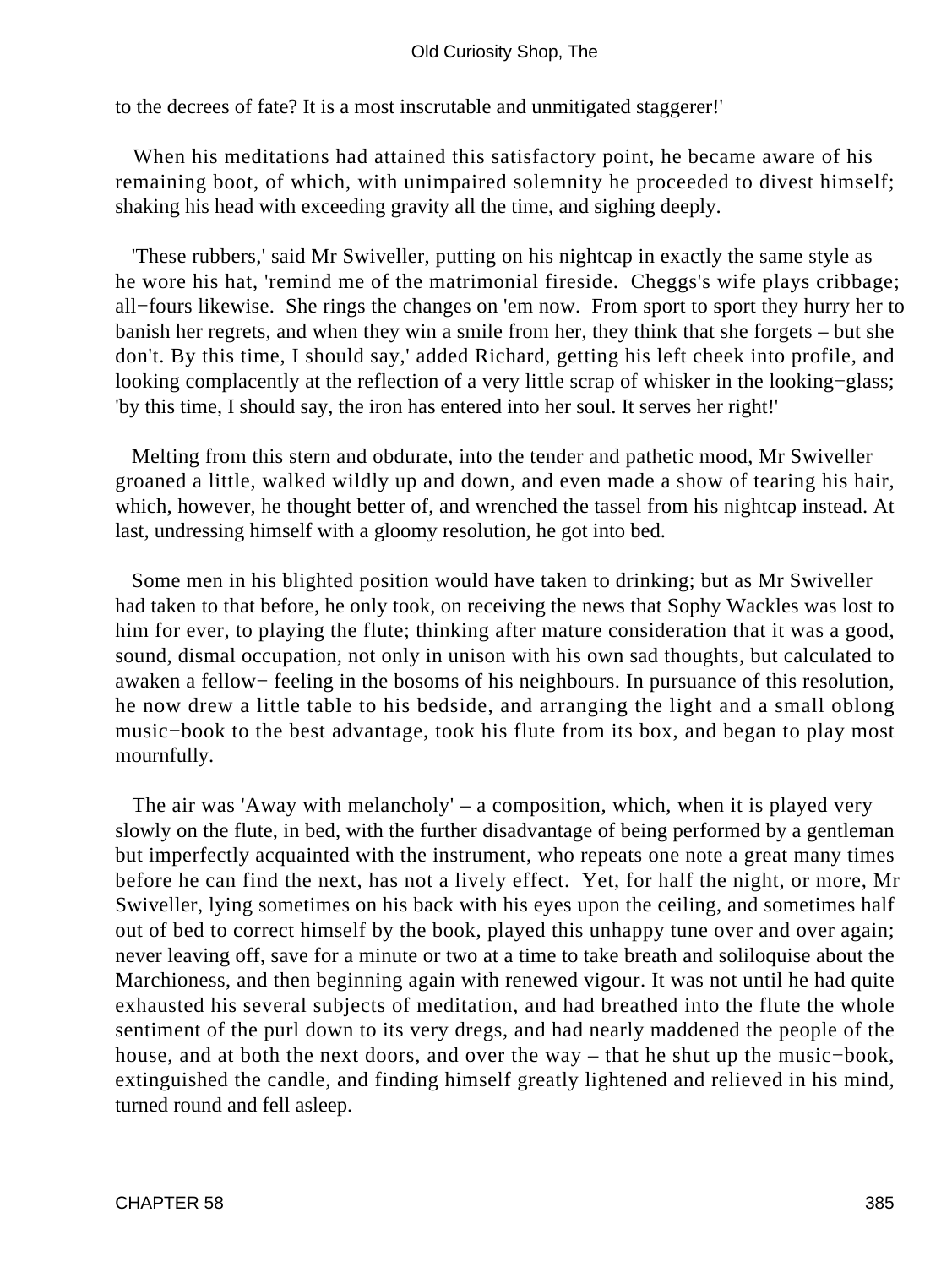He awoke in the morning, much refreshed; and having taken half an hour's exercise at the flute, and graciously received a notice to quit from his landlady, who had been in waiting on the stairs for that purpose since the dawn of day, repaired to Bevis Marks; where the beautiful Sally was already at her post, bearing in her looks a radiance, mild as that which beameth from the virgin moon.

 Mr Swiveller acknowledged her presence by a nod, and exchanged his coat for the aquatic jacket; which usually took some time fitting on, for in consequence of a tightness in the sleeves, it was only to be got into by a series of struggles. This difficulty overcome, he took his seat at the desk.

 'I say' – quoth Miss Brass, abruptly breaking silence, 'you haven't seen a silver pencil−case this morning, have you?'

 'I didn't meet many in the street,' rejoined Mr Swiveller. 'I saw one – a stout pencil−case of respectable appearance – but as he was in company with an elderly penknife, and a young toothpick with whom he was in earnest conversation, I felt a delicacy in speaking to him.'

'No, but have you?' returned Miss Brass. 'Seriously, you know.'

 'What a dull dog you must be to ask me such a question seriously,' said Mr Swiveller. 'Haven't I this moment come?'

 'Well, all I know is,' replied Miss Sally, 'that it's not to be found, and that it disappeared one day this week, when I left it on the desk.'

'Halloa!' thought Richard, 'I hope the Marchioness hasn't been at work here.'

 'There was a knife too,' said Miss Sally, 'of the same pattern. They were given to me by my father, years ago, and are both gone. You haven't missed anything yourself, have you?'

 Mr Swiveller involuntarily clapped his hands to the jacket to be quite sure that it **Was a** jacket and not a skirted coat; and having satisfied himself of the safety of this, his only moveable in Bevis Marks, made answer in the negative.

 'It's a very unpleasant thing, Dick,' said Miss Brass, pulling out the tin box and refreshing herself with a pinch of snuff; 'but between you and me – between friends you know, for if Sammy knew it, I should never hear the last of it – some of the office− money, too, that has been left about, has gone in the same way. In particular, I have missed three half−crowns at three different times.'

 'You don't mean that?' cried Dick. 'Be careful what you say, old boy, for this is a serious matter. Are you quite sure? Is there no mistake?'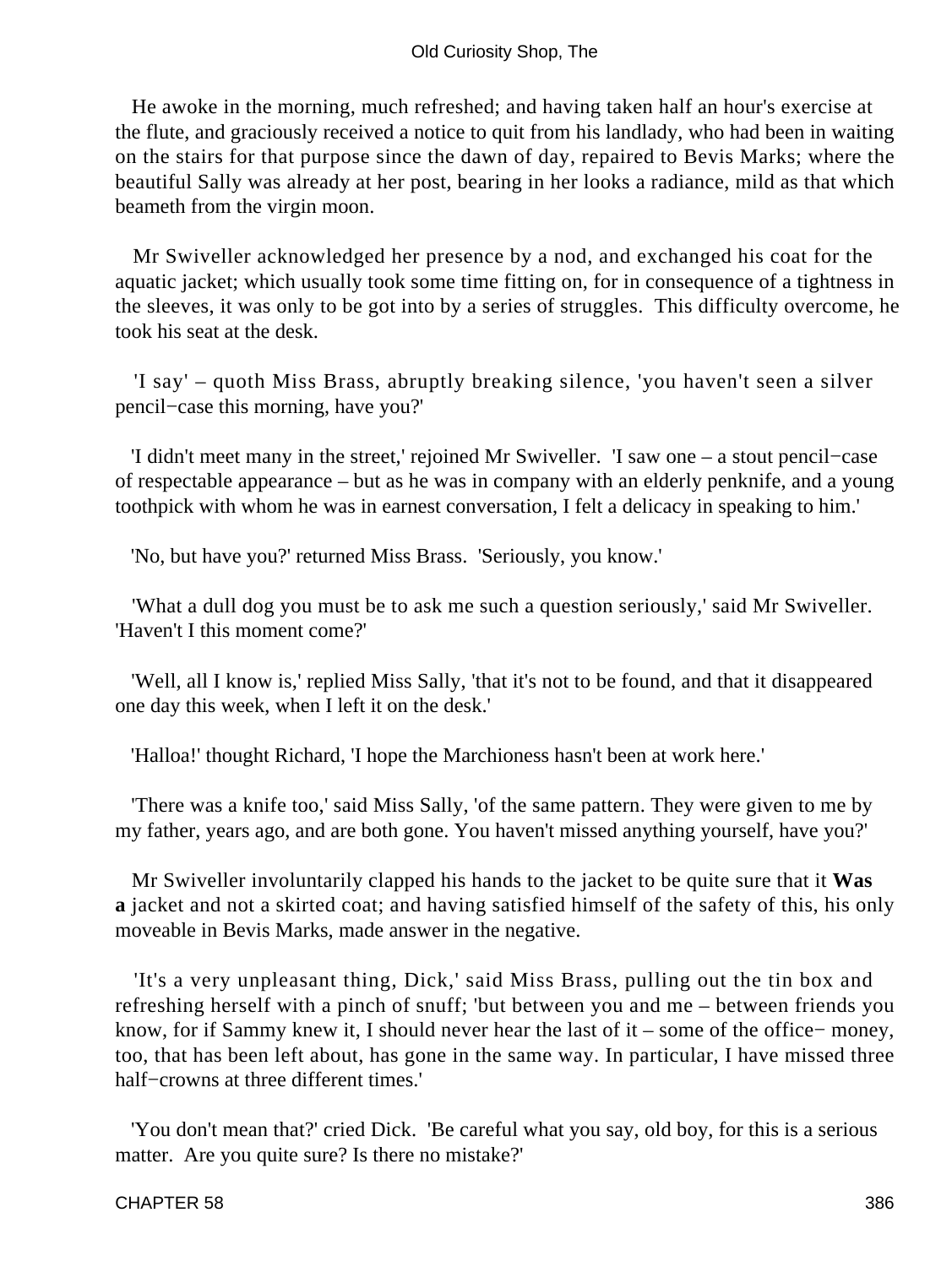'It is so, and there can't be any mistake at all,' rejoined Miss Brass emphatically.

 'Then by Jove,' thought Richard, laying down his pen, 'I am afraid the Marchioness is done for!'

 The more he discussed the subject in his thoughts, the more probable it appeared to Dick that the miserable little servant was the culprit. When he considered on what a spare allowance of food she lived, how neglected and untaught she was, and how her natural cunning had been sharpened by necessity and privation, he scarcely doubted it. And yet he pitied her so much, and felt so unwilling to have a matter of such gravity disturbing the oddity of their acquaintance, that he thought, and thought truly, that rather than receive fifty pounds down, he would have the Marchioness proved innocent.

 While he was plunged in very profound and serious meditation upon this theme, Miss Sally sat shaking her head with an air of great mystery and doubt; when the voice of her brother Sampson, carolling a cheerful strain, was heard in the passage, and that gentleman himself, beaming with virtuous smiles, appeared.

 'Mr Richard, sir, good morning! Here we are again, sir, entering upon another day, with our bodies strengthened by slumber and breakfast, and our spirits fresh and flowing. Here we are, Mr Richard, rising with the sun to run our little course – our course of duty, sir – and, like him, to get through our day's work with credit to ourselves and advantage to our fellow− creatures. A charming reflection sir, very charming!'

 While he addressed his clerk in these words, Mr Brass was, somewhat ostentatiously, engaged in minutely examining and holding up against the light a five−pound bank note, which he had brought in, in his hand.

 Mr Richard not receiving his remarks with anything like enthusiasm, his employer turned his eyes to his face, and observed that it wore a troubled expression.

 'You're out of spirits, sir,' said Brass. 'Mr Richard, sir, we should fall to work cheerfully, and not in a despondent state. It becomes us, Mr Richard, sir, to – '

Here the chaste Sarah heaved a loud sigh.

'Dear me!' said Mr Sampson, 'you too! Is anything the matter? Mr Richard, sir – '

 Dick, glancing at Miss Sally, saw that she was making signals to him, to acquaint her brother with the subject of their recent conversation. As his own position was not a very pleasant one until the matter was set at rest one way or other, he did so; and Miss Brass, plying her snuff−box at a most wasteful rate, corroborated his account.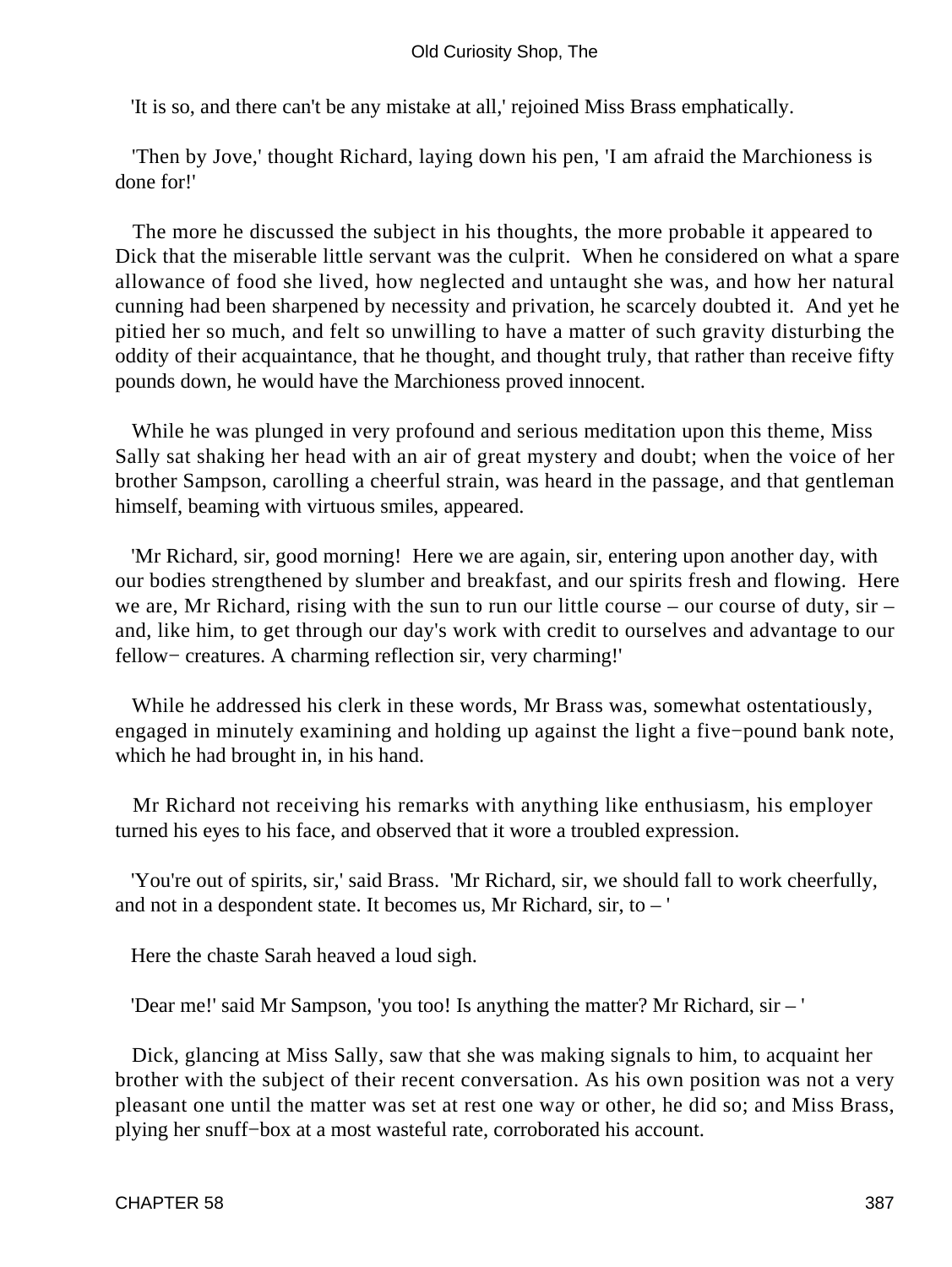The countenance of Sampson fell, and anxiety overspread his features. Instead of passionately bewailing the loss of his money, as Miss Sally had expected, he walked on tiptoe to the door, opened it, looked outside, shut it softly, returned on tiptoe, and said in a whisper,

 'This is a most extraordinary and painful circumstance – Mr Richard, sir, a most painful circumstance. The fact is, that I myself have missed several small sums from the desk, of late, and have refrained from mentioning it, hoping that accident would discover the offender; but it has not done so – it has not done so. Sally – Mr Richard, sir – this is a particularly distressing affair!'

 As Sampson spoke, he laid the bank−note upon the desk among some papers, in an absent manner, and thrust his hands into his pockets. Richard Swiveller pointed to it, and admonished him to take it up.

 'No, Mr Richard, sir,' rejoined Brass with emotion, 'I will not take it up. I will let it lie there, sir. To take it up, Mr Richard, sir, would imply a doubt of you; and in you, sir, I have unlimited confidence. We will let it lie there, Sir, if you please, and we will not take it up by any means.' With that, Mr Brass patted him twice or thrice on the shoulder, in a most friendly manner, and entreated him to believe that he had as much faith in his honesty as he had in his own.

 Although at another time Mr Swiveller might have looked upon this as a doubtful compliment, he felt it, under the then− existing circumstances, a great relief to be assured that he was not wrongfully suspected. When he had made a suitable reply, Mr Brass wrung him by the hand, and fell into a brown study, as did Miss Sally likewise. Richard too remained in a thoughtful state; fearing every moment to hear the Marchioness impeached, and unable to resist the conviction that she must be guilty.

 When they had severally remained in this condition for some minutes, Miss Sally all at once gave a loud rap upon the desk with her clenched fist, and cried, 'I've hit it!' – as indeed she had, and chipped a piece out of it too; but that was not her meaning.

'Well,' cried Brass anxiously. 'Go on, will you!'

 'Why,' replied his sister with an air of triumph, 'hasn't there been somebody always coming in and out of this office for the last three or four weeks; hasn't that somebody been left alone in it sometimes – thanks to you; and do you mean to tell me that that somebody isn't the thief!'

'What somebody?' blustered Brass.

'Why, what do you call him – Kit.'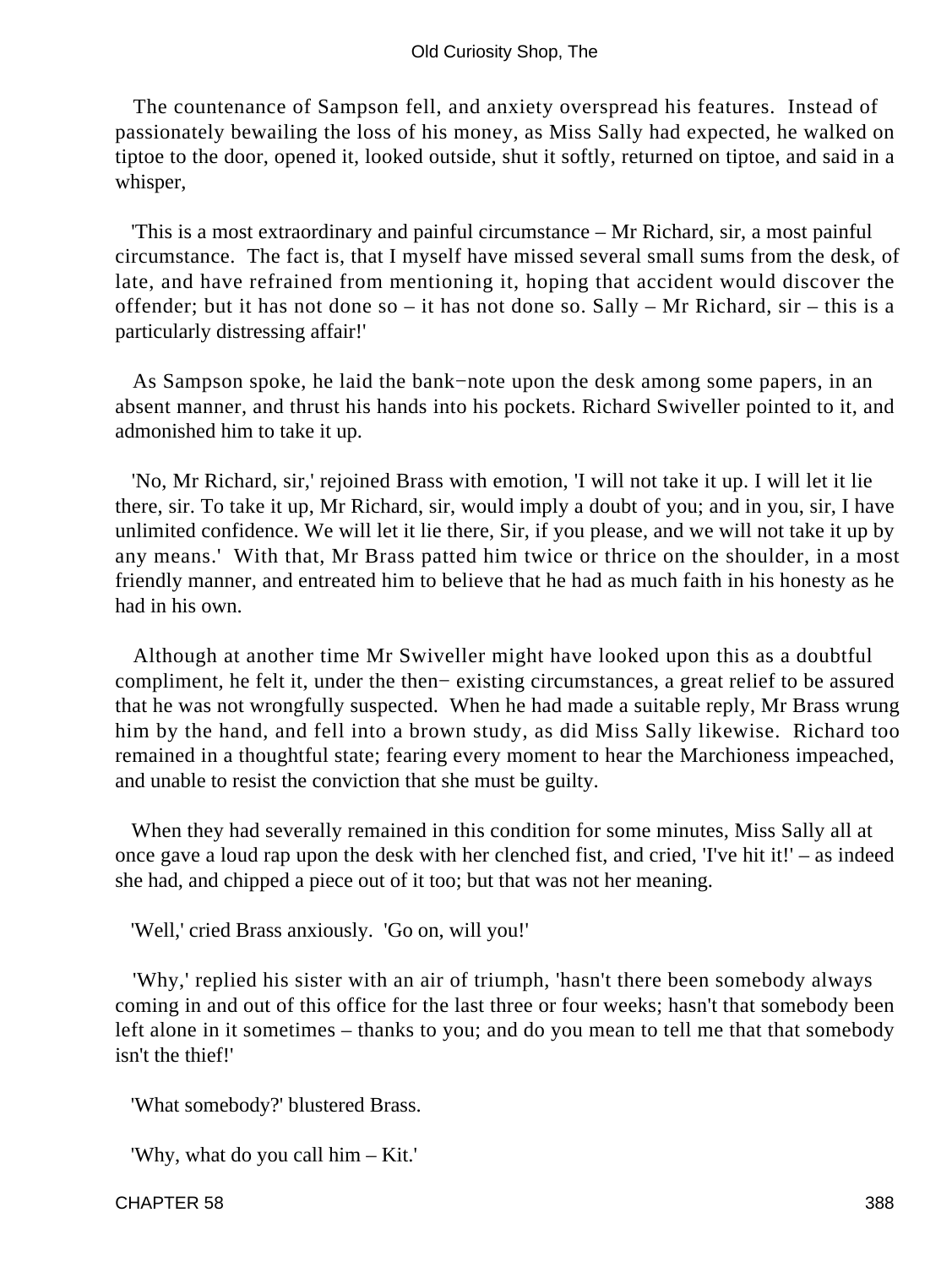'Mr Garland's young man?'

'To be sure.'

 'Never!' cried Brass. 'Never. I'll not hear of it. Don't tell me' – said Sampson, shaking his head, and working with both his hands as if he were clearing away ten thousand cobwebs. 'I'll never believe it of him. Never!'

'I say,' repeated Miss Brass, taking another pinch of snuff, 'that he's the thief.'

 'I say,' returned Sampson violently, 'that he is not. What do you mean? How dare you? Are characters to be whispered away like this? Do you know that he's the honestest and faithfullest fellow that ever lived, and that he has an irreproachable good name? Come in, come in!'

 These last words were not addressed to Miss Sally, though they partook of the tone in which the indignant remonstrances that preceded them had been uttered. They were addressed to some person who had knocked at the office−door; and they had hardly passed the lips of Mr Brass, when this very Kit himself looked in.

'Is the gentleman up−stairs, sir, if you please?'

 'Yes, Kit,' said Brass, still fired with an honest indignation, and frowning with knotted brows upon his sister; 'Yes Kit, he is. I am glad to see you Kit, I am rejoiced to see you. Look in again, as you come down−stairs, Kit. That lad a robber!' cried Brass when he had withdrawn, 'with that frank and open countenance! I'd trust him with untold gold. Mr Richard, sir, have the goodness to step directly to Wrasp and Co.'s in Broad Street, and inquire if they have had instructions to appear in Carkem and Painter. **That** lad a robber,' sneered Sampson, flushed and heated with his wrath. 'Am I blind, deaf, silly; do I know nothing of human nature when I see it before me? Kit a robber! Bah!'

 Flinging this final interjection at Miss Sally with immeasurable scorn and contempt, Sampson Brass thrust his head into his desk, as if to shut the base world from his view, and breathed defiance from under its half−closed lid.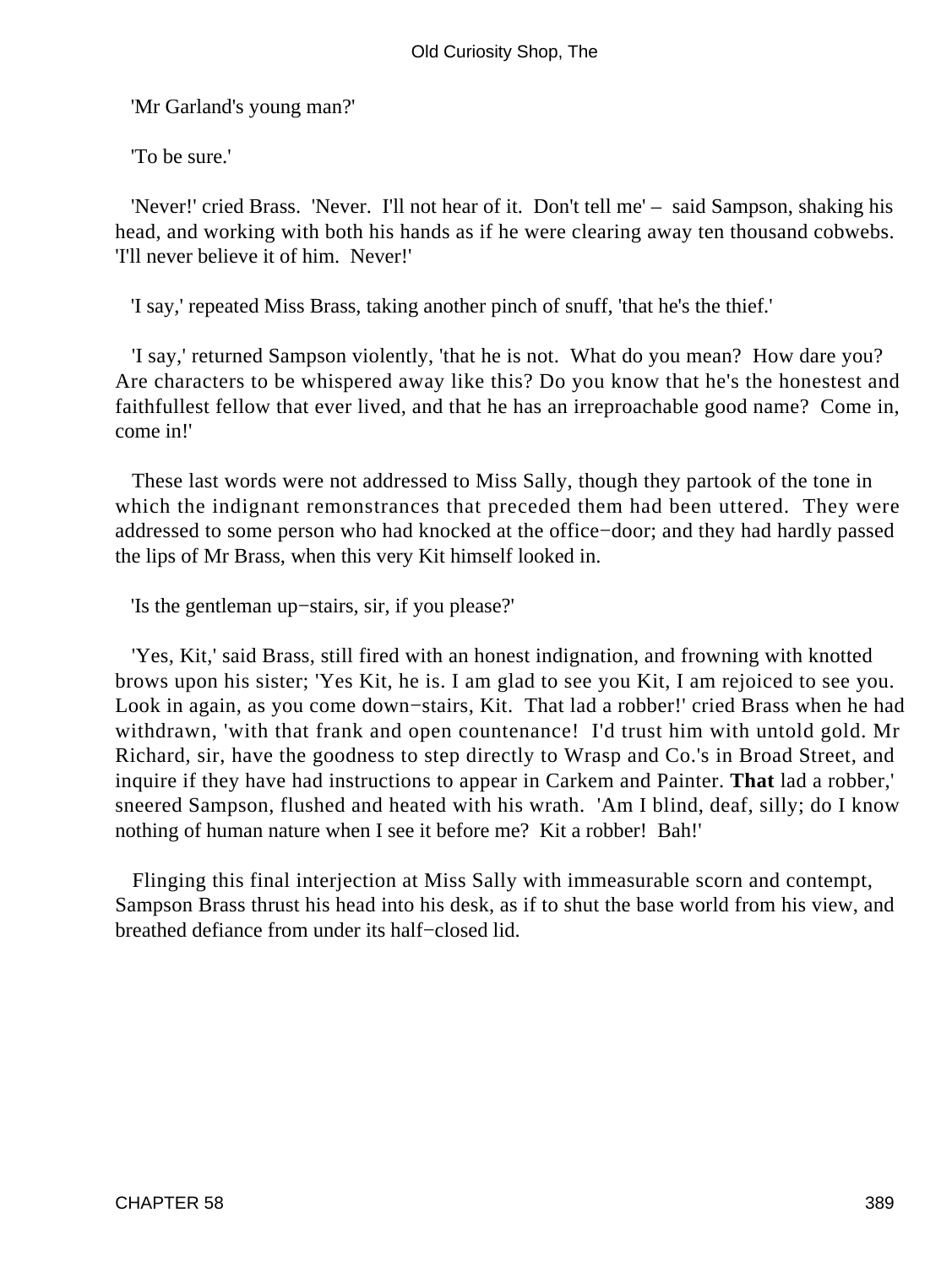### **[CHAPTER 59](#page-496-0)**

*When Kit, having discharged his errand, came down–stairs from the single gentleman's* apartment after the lapse of a quarter of an hour or so, Mr Sampson Brass was alone in the office. He was not singing as usual, nor was he seated at his desk. The open door showed him standing before the fire with his back towards it, and looking so very strange that Kit supposed he must have been suddenly taken ill.

'Is anything the matter, sir?' said Kit.

'Matter!' cried Brass. 'No. Why anything the matter?'

'You are so very pale,' said Kit, 'that I should hardly have known you.'

 'Pooh pooh! mere fancy,' cried Brass, stooping to throw up the cinders. 'Never better, Kit, never better in all my life. Merry too. Ha ha! How's our friend above−stairs, eh?'

'A great deal better,' said Kit.

 'I'm glad to hear it,' rejoined Brass; 'thankful, I may say. An excellent gentleman – worthy, liberal, generous, gives very little trouble – an admirable lodger. Ha ha! Mr Garland – he's well I hope, Kit – and the pony – my friend, my particular friend you know. Ha ha!'

 Kit gave a satisfactory account of all the little household at Abel Cottage. Mr Brass, who seemed remarkably inattentive and impatient, mounted on his stool, and beckoning him to come nearer, took him by the button−hole.

 'I have been thinking, Kit,' said the lawyer, 'that I could throw some little emoluments in your mother's way – You have a mother, I think? If I recollect right, you told me – '

'Oh yes, Sir, yes certainly.'

'A widow, I think? an industrious widow?'

'A harder−working woman or a better mother never lived, Sir.'

 'Ah!' cried Brass. 'That's affecting, truly affecting. A poor widow struggling to maintain her orphans in decency and comfort, is a delicious picture of human goodness. – Put down your hat, Kit.'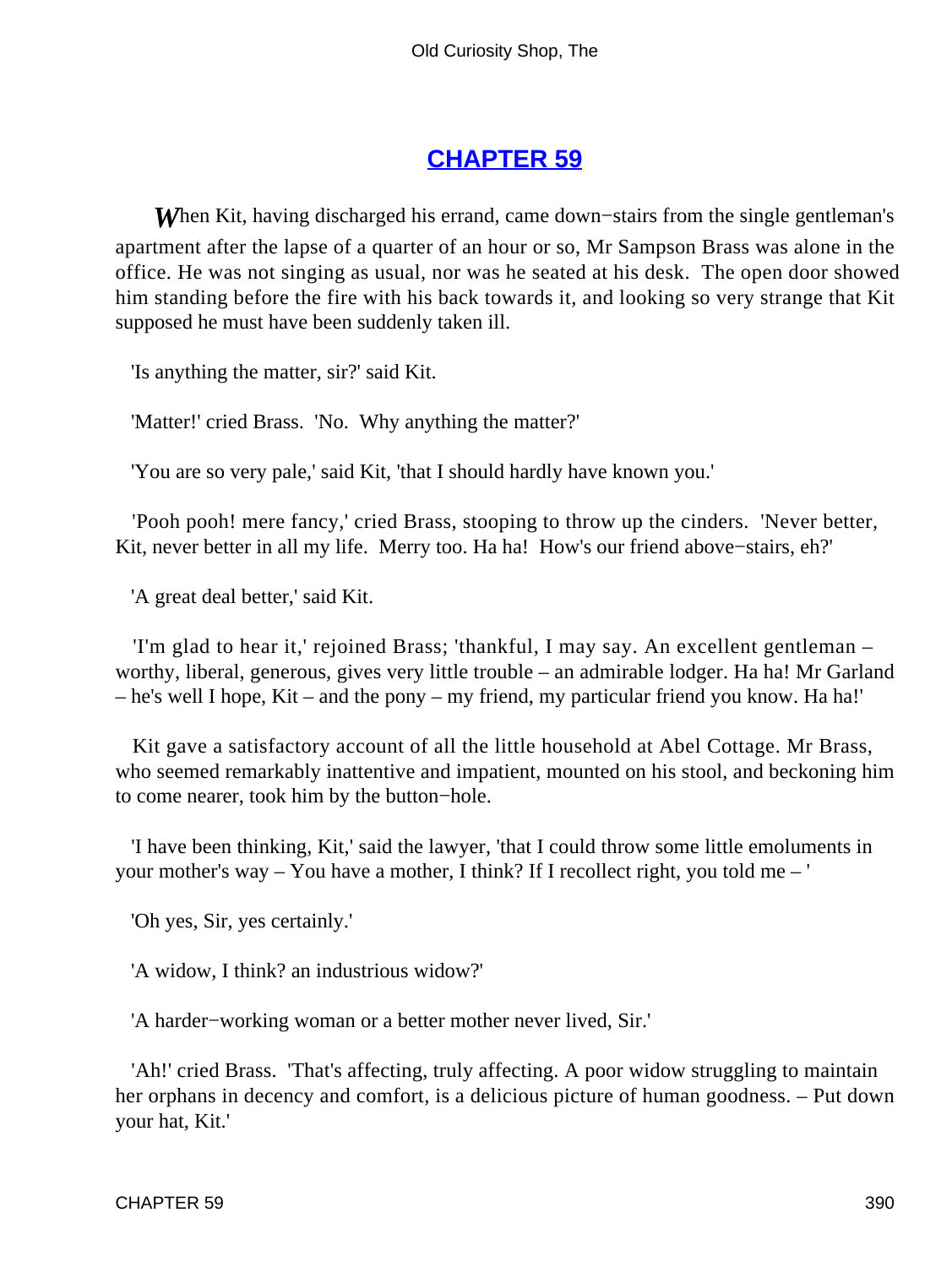'Thank you Sir, I must be going directly.'

 'Put it down while you stay, at any rate,' said Brass, taking it from him and making some confusion among the papers, in finding a place for it on the desk. 'I was thinking, Kit, that we have often houses to let for people we are concerned for, and matters of that sort. Now you know we're obliged to put people into those houses to take care of 'em – very often undeserving people that we can't depend upon. What's to prevent our having a person that we CAN depend upon, and enjoying the delight of doing a good action at the same time? I say, what's to prevent our employing this worthy woman, your mother? What with one job and another, there's lodging – and good lodging too – pretty well all the year round, rent free, and a weekly allowance besides, Kit, that would provide her with a great many comforts she don't at present enjoy. Now what do you think of that? Do you see any objection? My only desire is to serve you, Kit; therefore if you do, say so freely.'

 As Brass spoke, he moved the hat twice or thrice, and shuffled among the papers again, as if in search of something.

 'How can I see any objection to such a kind offer, sir?' replied Kit with his whole heart. 'I don't know how to thank you sir, I don't indeed.'

 'Why then,' said Brass, suddenly turning upon him and thrusting his face close to Kit's with such a repulsive smile that the latter, even in the very height of his gratitude, drew back, quite startled. 'Why then, it's done.'

Kit looked at him in some confusion.

 'Done, I say,' added Sampson, rubbing his hands and veiling himself again in his usual oily manner. 'Ha ha! and so you shall find Kit, so you shall find. But dear me,' said Brass, 'what a time Mr Richard is gone! A sad loiterer to be sure! Will you mind the office one minute, while I run up−stairs? Only one minute. I'll not detain you an instant longer, on any account, Kit.'

 Talking as he went, Mr Brass bustled out of the office, and in a very short time returned. Mr Swiveller came back, almost at the same instant; and as Kit was leaving the room hastily, to make up for lost time, Miss Brass herself encountered him in the doorway.

'Oh!' sneered Sally, looking after him as she entered. 'There goes your pet, Sammy, eh?'

 'Ah! There he goes,' replied Brass. 'My pet, if you please. An honest fellow, Mr Richard, sir – a worthy fellow indeed!'

'Hem!' coughed Miss Brass.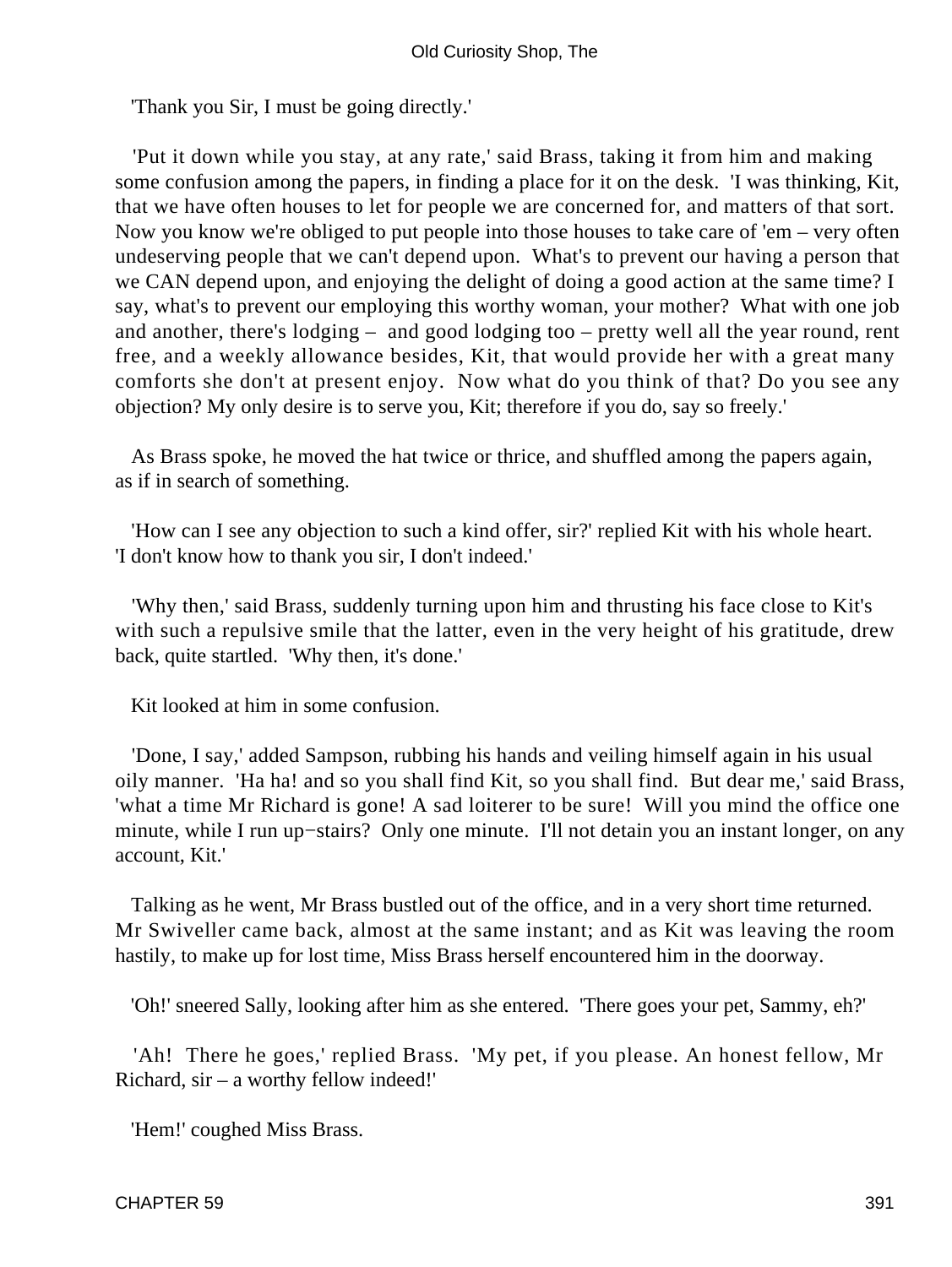'I tell you, you aggravating vagabond,' said the angry Sampson, 'that I'd stake my life upon his honesty. Am I never to hear the last of this? Am I always to be baited, and beset, by your mean suspicions? Have you no regard for true merit, you malignant fellow? If you come to that, I'd sooner suspect your honesty than his.'

 Miss Sally pulled out the tin snuff−box, and took a long, slow pinch, regarding her brother with a steady gaze all the time.

 'She drives me wild, Mr Richard, sir,' said Brass, 'she exasperates me beyond all bearing. I am heated and excited, sir, I know I am. These are not business manners, sir, nor business looks, but she carries me out of myself.'

'Why don't you leave him alone?' said Dick.

 'Because she can't, sir,' retorted Brass; 'because to chafe and vex me is a part of her nature, Sir, and she will and must do it, or I don't believe she'd have her health. But never mind,' said Brass, 'never mind. I've carried my point. I've shown my confidence in the lad. He has minded the office again. Ha ha! Ugh, you viper!'

 The beautiful virgin took another pinch, and put the snuff−box in her pocket; still looking at her brother with perfect composure.

 'He has minded the office again,' said Brass triumphantly; 'he has had my confidence, and he shall continue to have it; he – why, where's the – '

'What have you lost?' inquired Mr Swiveller.

 'Dear me!' said Brass, slapping all his pockets, one after another, and looking into his desk, and under it, and upon it, and wildly tossing the papers about, 'the note, Mr Richard, sir, the five−pound note – what can have become of it? I laid it down here – God bless me!'

 'What!' cried Miss Sally, starting up, clapping her hands, and scattering the papers on the floor. 'Gone! Now who's right? Now who's got it? Never mind five pounds – what's five pounds? He's honest, you know, quite honest. It would be mean to suspect him. Don't run after him. No, no, not for the world!'

'Is it really gone though?' said Dick, looking at Brass with a face as pale as his own.

 'Upon my word, Mr Richard, Sir,' replied the lawyer, feeling in all his pockets with looks of the greatest agitation, 'I fear this is a black business. It's certainly gone, Sir. What's to be done?'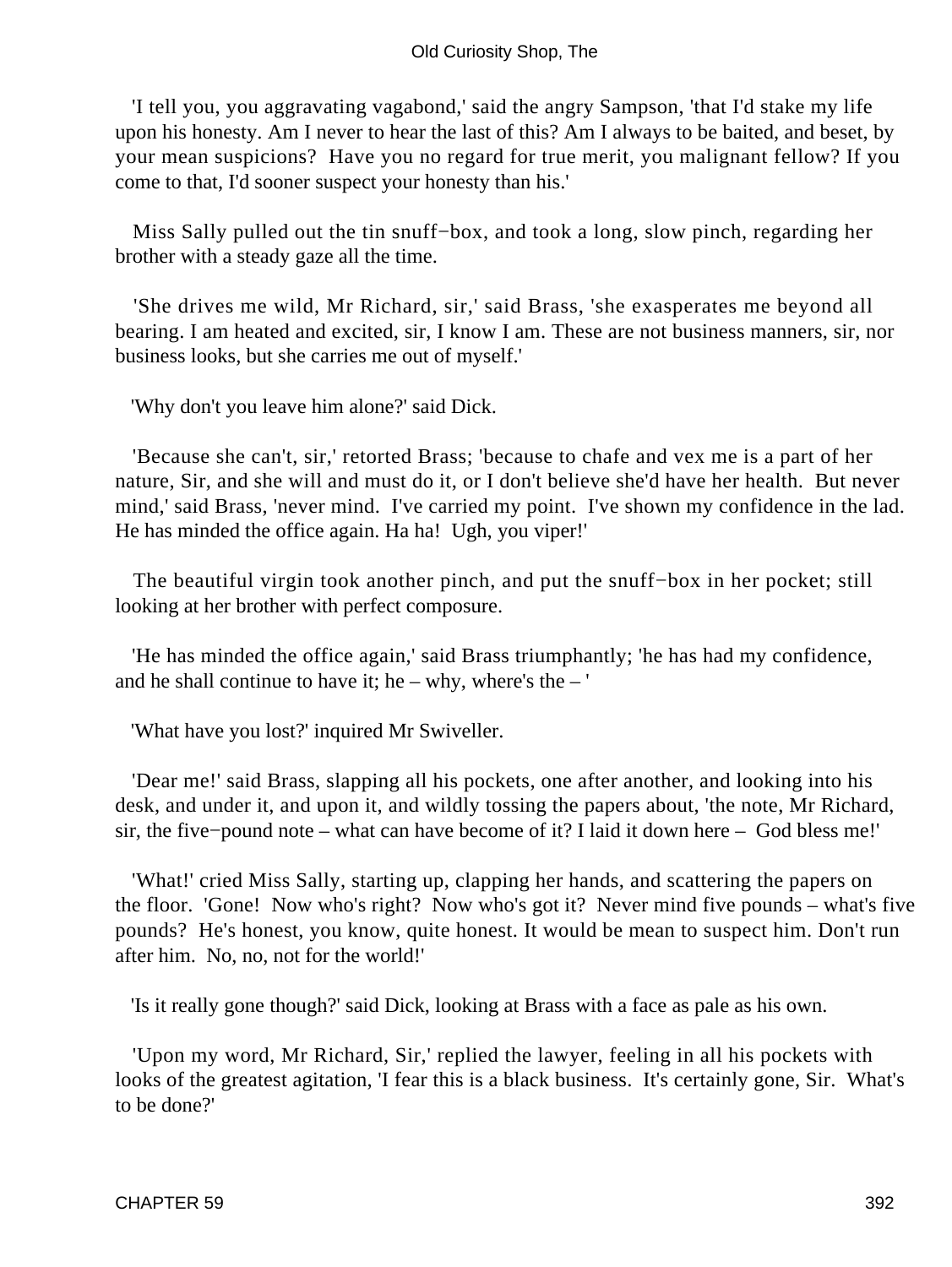'Don't run after him,' said Miss Sally, taking more snuff. 'Don't run after him on any account. Give him time to get rid of it, you know. It would be cruel to find him out!'

 Mr Swiveller and Sampson Brass looked from Miss Sally to each other, in a state of bewilderment, and then, as by one impulse, caught up their hats and rushed out into the street – darting along in the middle of the road, and dashing aside all obstructions, as though they were running for their lives.

 It happened that Kit had been running too, though not so fast, and having the start of them by some few minutes, was a good distance ahead. As they were pretty certain of the road he must have taken, however, and kept on at a great pace, they came up with him, at the very moment when he had taken breath, and was breaking into a run again.

 'Stop!' cried Sampson, laying his hand on one shoulder, while Mr Swiveller pounced upon the other. 'Not so fast sir. You're in a hurry?'

'Yes, I am,' said Kit, looking from one to the other in great surprise.

 $I - I - can hardly believe it,' panted Sampson, 'but something of value is missing from$ the office. I hope you don't know what.'

 'Know what! good Heaven, Mr Brass!' cried Kit, trembling from head to foot; 'you don't  $suppose -'$ 

 'No, no,' rejoined Brass quickly, 'I don't suppose anything. Don't say I said you did. You'll come back quietly, I hope?'

'Of course I will,' returned Kit. 'Why not?'

 'To be sure!' said Brass. 'Why not? I hope there may turn out to be no why not. If you knew the trouble I've been in, this morning, through taking your part, Christopher, you'd be sorry for it.'

 'And I am sure you'll be sorry for having suspected me sir,' replied Kit. 'Come. Let us make haste back.'

 'Certainly!' cried Brass, 'the quicker, the better. Mr Richard – have the goodness, sir, to take that arm. I'll take this one. It's not easy walking three abreast, but under these circumstances it must be done, sir; there's no help for it.'

Kit did turn from white to red, and from red to white again, when they secured him thus, and for a moment seemed disposed to resist. But, quickly recollecting himself, and remembering that if he made any struggle, he would perhaps be dragged by the collar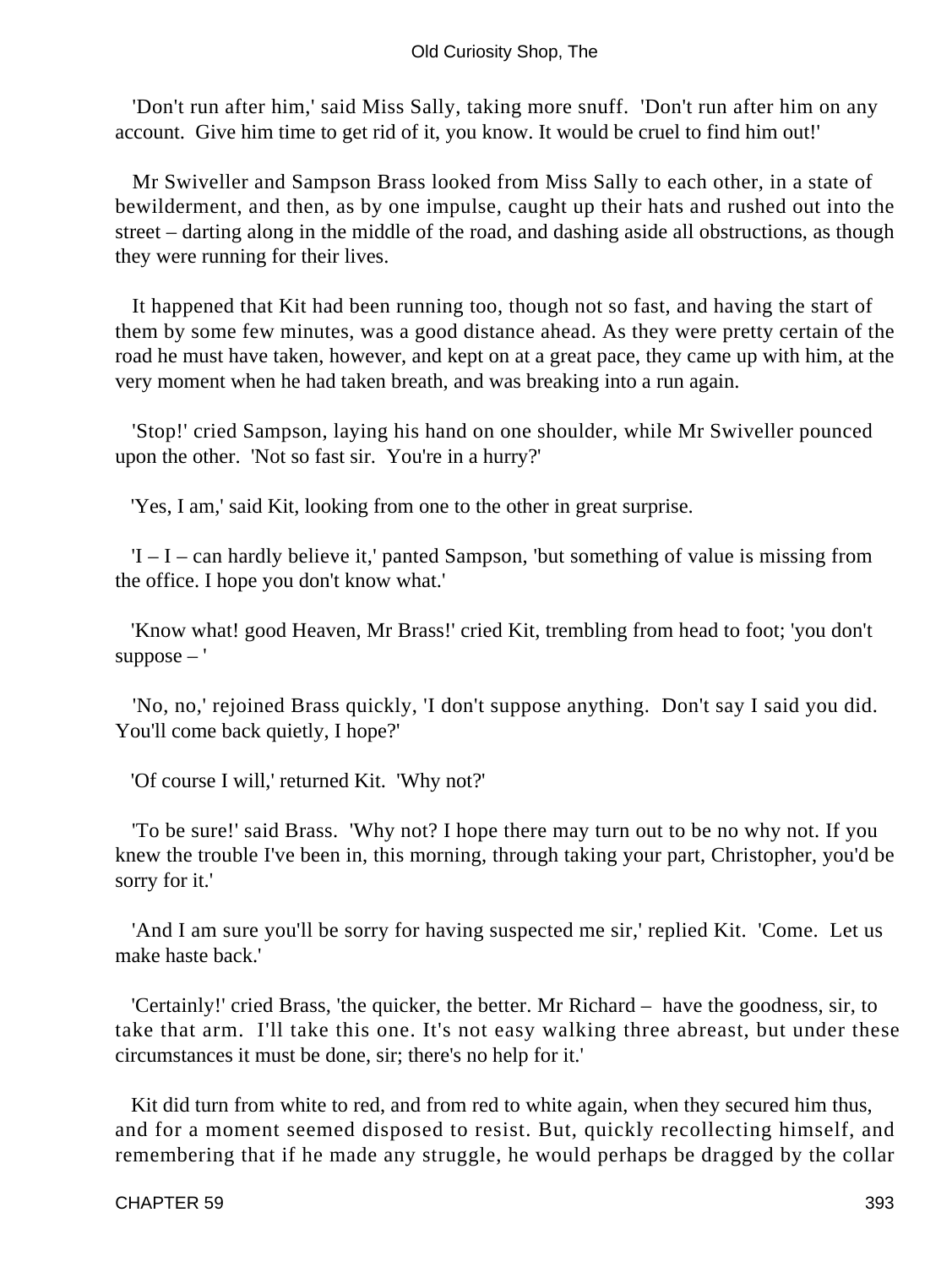through the public streets, he only repeated, with great earnestness and with the tears standing in his eyes, that they would be sorry for this – and suffered them to lead him off. While they were on the way back, Mr Swiveller, upon whom his present functions sat very irksomely, took an opportunity of whispering in his ear that if he would confess his guilt, even by so much as a nod, and promise not to do so any more, he would connive at his kicking Sampson Brass on the shins and escaping up a court; but Kit indignantly rejecting this proposal, Mr Richard had nothing for it, but to hold him tight until they reached Bevis Marks, and ushered him into the presence of the charming Sarah, who immediately took the precaution of locking the door.

 'Now, you know,' said Brass, 'if this is a case of innocence, it is a case of that description, Christopher, where the fullest disclosure is the best satisfaction for everybody. Therefore if you'll consent to an examination,' he demonstrated what kind of examination he meant by turning back the cuffs of his coat, 'it will be a comfortable and pleasant thing for all parties.'

 'Search me,' said Kit, proudly holding up his arms. 'But mind, sir – I know you'll be sorry for this, to the last day of your life.'

 'It is certainly a very painful occurrence,' said Brass with a sigh, as he dived into one of Kit's pockets, and fished up a miscellaneous collection of small articles; 'very painful. Nothing here, Mr Richard, Sir, all perfectly satisfactory. Nor here, sir. Nor in the waistcoat, Mr Richard, nor in the coat tails. So far, I am rejoiced, I am sure.'

 Richard Swiveller, holding Kit's hat in his hand, was watching the proceedings with great interest, and bore upon his face the slightest possible indication of a smile, as Brass, shutting one of his eyes, looked with the other up the inside of one of the poor fellow's sleeves as if it were a telescope – when Sampson turning hastily to him, bade him search the hat.

'Here's a handkerchief,' said Dick.

 'No harm in that sir,' rejoined Brass, applying his eye to the other sleeve, and speaking in the voice of one who was contemplating an immense extent of prospect. 'No harm in a handkerchief Sir, whatever. The faculty don't consider it a healthy custom, I believe, Mr Richard, to carry one's handkerchief in one's hat – I have heard that it keeps the head too warm – but in every other point of view, its being there, is extremely satisfactory – extremely so.'

 An exclamation, at once from Richard Swiveller, Miss Sally, and Kit himself, cut the lawyer short. He turned his head, and saw Dick standing with the bank−note in his hand.

'In the hat?' cried Brass in a sort of shriek.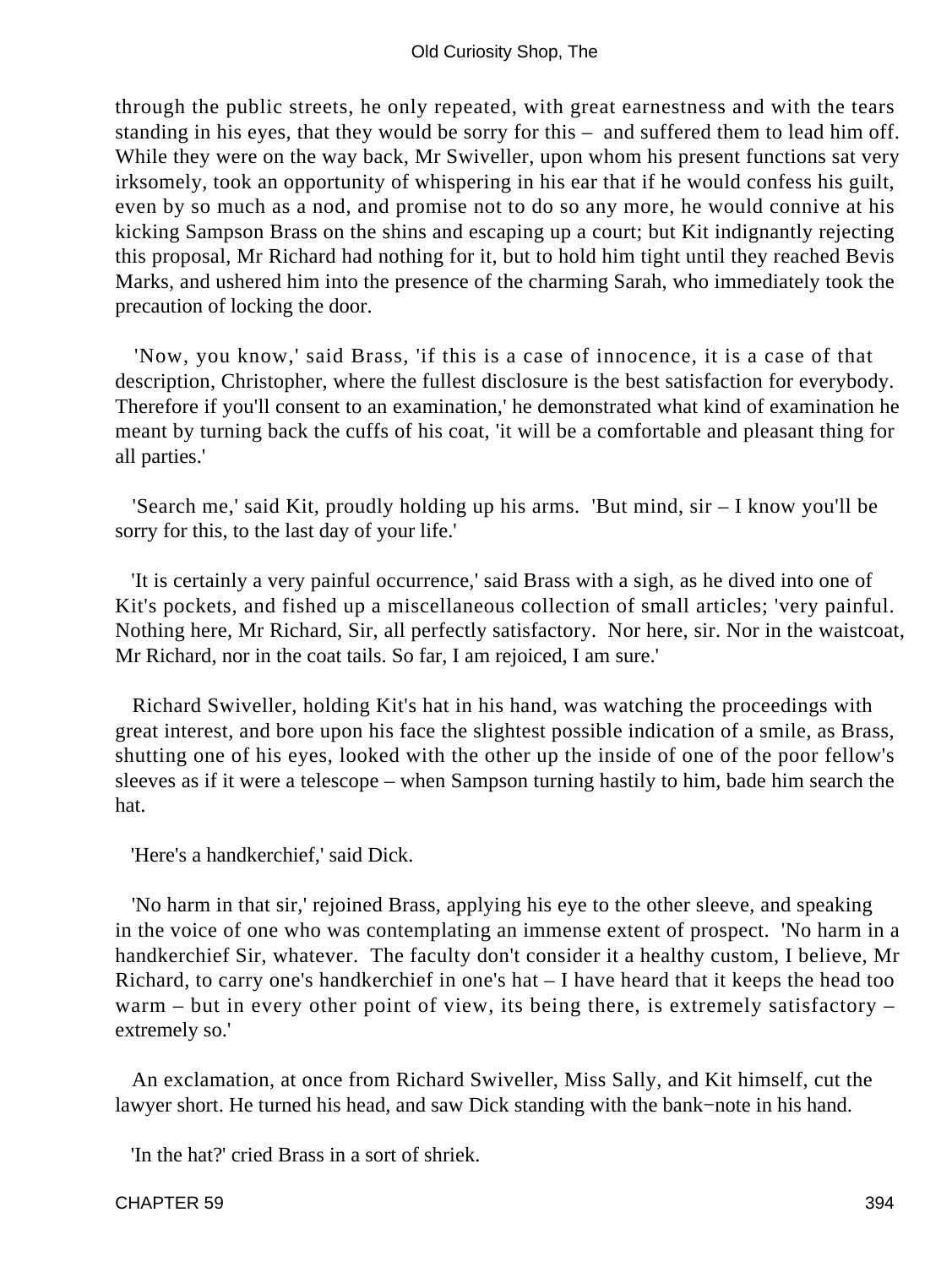'Under the handkerchief, and tucked beneath the lining,' said Dick, aghast at the discovery.

 Mr Brass looked at him, at his sister, at the walls, at the ceiling, at the floor – everywhere but at Kit, who stood quite stupefied and motionless.

 'And this,' cried Sampson, clasping his hands, 'is the world that turns upon its own axis, and has Lunar influences, and revolutions round Heavenly Bodies, and various games of that sort! This is human natur, is it! Oh natur, natur! This is the miscreant that I was going to benefit with all my little arts, and that, even now, I feel so much for, as to wish to let him go! But,' added Mr Brass with greater fortitude, 'I am myself a lawyer, and bound to set an example in carrying the laws of my happy country into effect. Sally my dear, forgive me, and catch hold of him on the other side. Mr Richard, sir, have the goodness to run and fetch a constable. The weakness is past and over sir, and moral strength returns. A constable, sir, if you please!'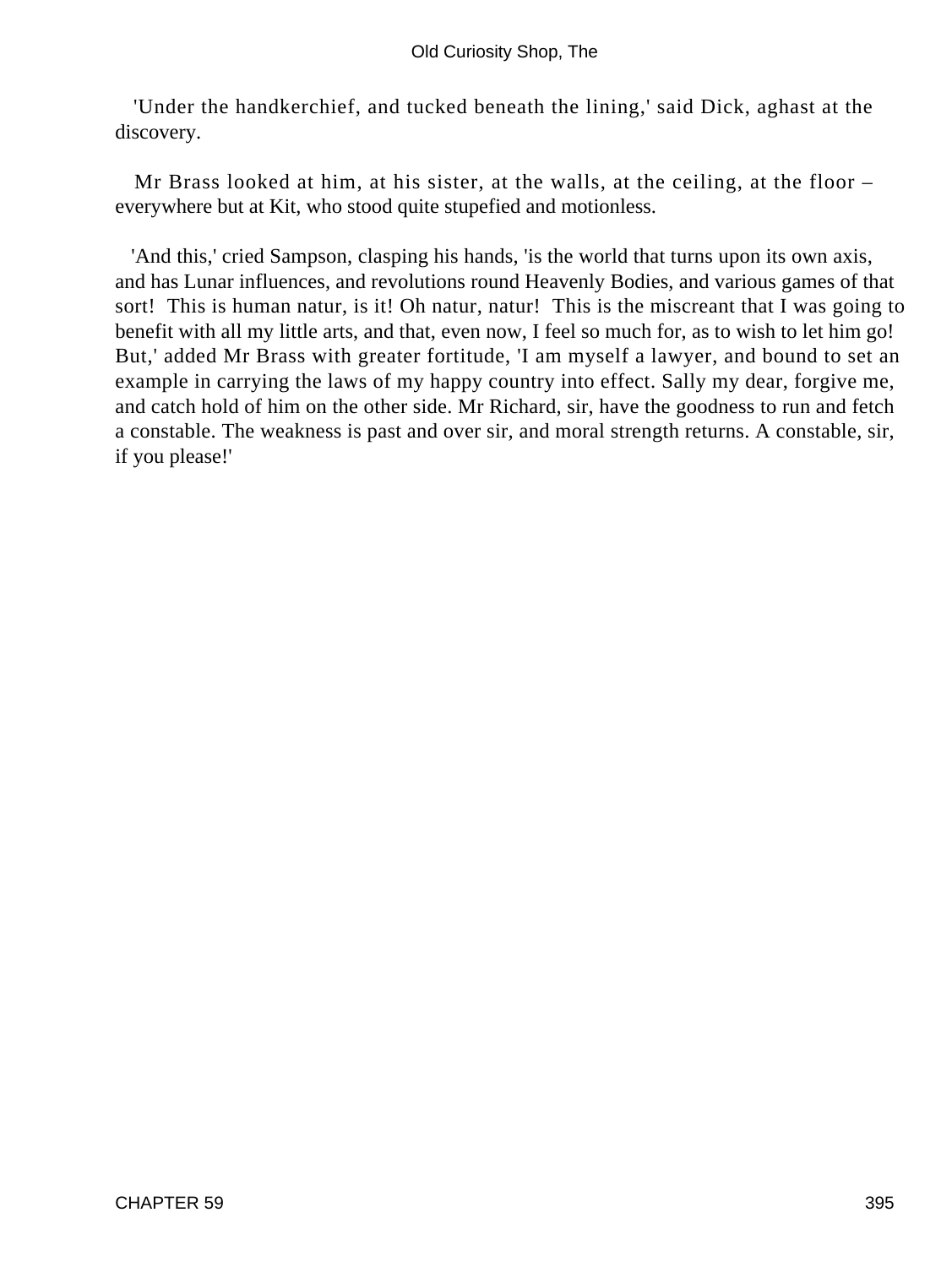## **[CHAPTER 60](#page-496-0)**

**K**it stood as one entranced, with his eyes opened wide and fixed upon the ground, regardless alike of the tremulous hold which Mr Brass maintained on one side of his cravat, and of the firmer grasp of Miss Sally upon the other; although this latter detention was in itself no small inconvenience, as that fascinating woman, besides screwing her knuckles inconveniently into his throat from time to time, had fastened upon him in the first instance with so tight a grip that even in the disorder and distraction of his thoughts he could not divest himself of an uneasy sense of choking. Between the brother and sister he remained in this posture, quite unresisting and passive, until Mr Swiveller returned, with a police constable at his heels.

 This functionary, being, of course, well used to such scenes; looking upon all kinds of robbery, from petty larceny up to housebreaking or ventures on the highway, as matters in the regular course of business; and regarding the perpetrators in the light of so many customers coming to be served at the wholesale and retail shop of criminal law where he stood behind the counter; received Mr Brass's statement of facts with about as much interest and surprise, as an undertaker might evince if required to listen to a circumstantial account of the last illness of a person whom he was called in to wait upon professionally; and took Kit into custody with a decent indifference.

 'We had better,' said this subordinate minister of justice, 'get to the office while there's a magistrate sitting. I shall want you to come along with us, Mr Brass, and the – ' he looked at Miss Sally as if in some doubt whether she might not be a griffin or other fabulous monster.

'The lady, eh?' said Sampson.

 'Ah!' replied the constable. 'Yes – the lady. Likewise the young man that found the property.'

 'Mr Richard, Sir,' said Brass in a mournful voice. 'A sad necessity. But the altar of our country  $\sin -$ '

 'You'll have a hackney−coach, I suppose?' interrupted the constable, holding Kit (whom his other captors had released) carelessly by the arm, a little above the elbow. 'Be so good as send for one, will you?'

 'But, hear me speak a word,' cried Kit, raising his eyes and looking imploringly about him. 'Hear me speak a word. I am no more guilty than any one of you. Upon my soul I am not. I a thief! Oh, Mr Brass, you know me better. I am sure you know me better. This is not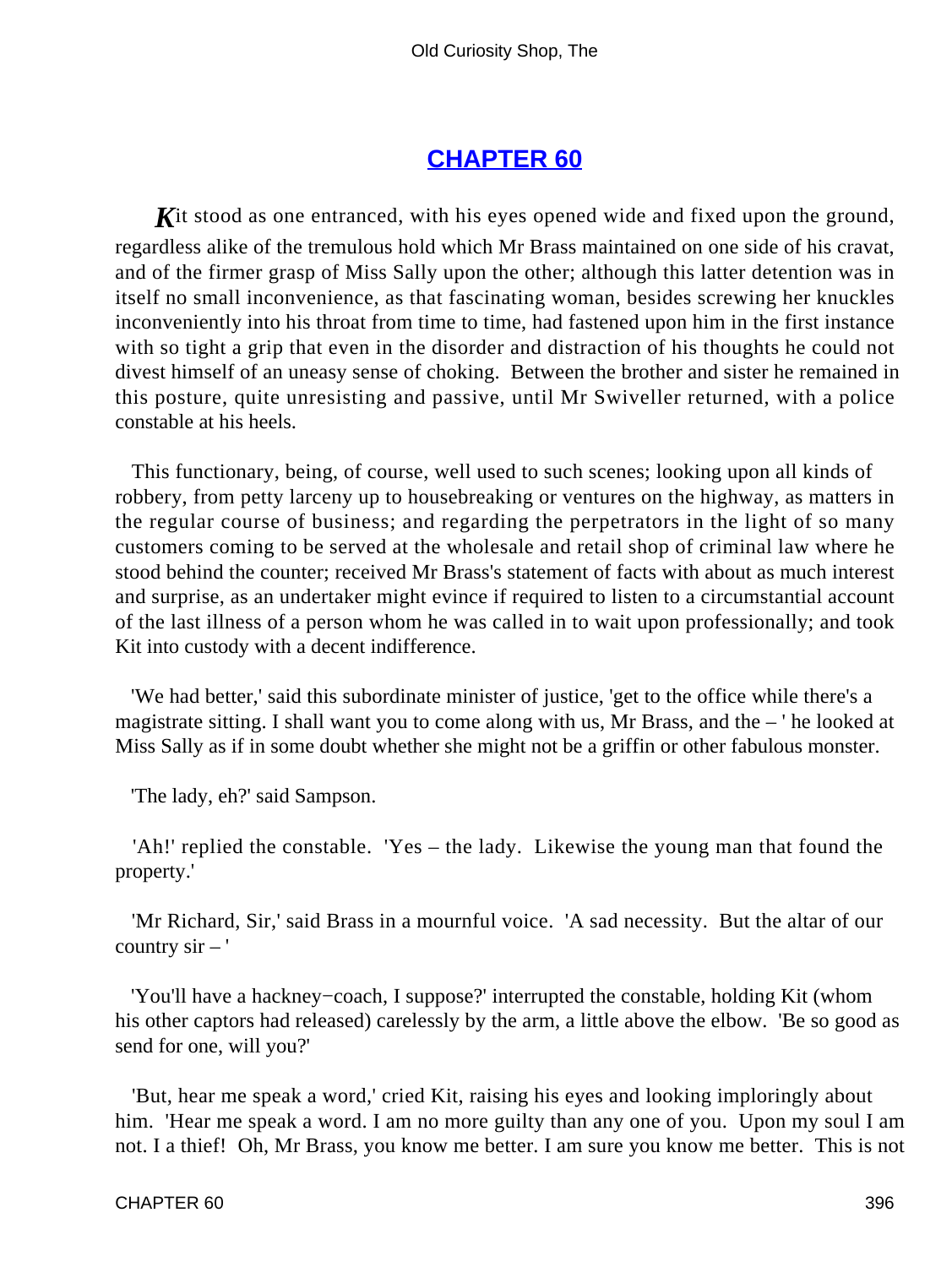right of you, indeed.'

 'I give you my word, constable – ' said Brass. But here the constable interposed with the constitutional principle 'words be blowed;' observing that words were but spoon−meat for babes and sucklings, and that oaths were the food for strong men.

 'Quite true, constable,' assented Brass in the same mournful tone. 'Strictly correct. I give you my oath, constable, that down to a few minutes ago, when this fatal discovery was made, I had such confidence in that lad, that I'd have trusted him with – a hackney−coach, Mr Richard, sir; you're very slow, Sir.'

 'Who is there that knows me,' cried Kit, 'that would not trust me – that does not? ask anybody whether they have ever doubted me; whether I have ever wronged them of a farthing. Was I ever once dishonest when I was poor and hungry, and is it likely I would begin now! Oh consider what you do. How can I meet the kindest friends that ever human creature had, with this dreadful charge upon me!'

 Mr Brass rejoined that it would have been well for the prisoner if he had thought of that, before, and was about to make some other gloomy observations when the voice of the single gentleman was heard, demanding from above−stairs what was the matter, and what was the cause of all that noise and hurry. Kit made an involuntary start towards the door in his anxiety to answer for himself, but being speedily detained by the constable, had the agony of seeing Sampson Brass run out alone to tell the story in his own way.

 'And he can hardly believe it, either,' said Sampson, when he returned, 'nor nobody will. I wish I could doubt the evidence of my senses, but their depositions are unimpeachable. It's of no use cross−examining my eyes,' cried Sampson, winking and rubbing them, 'they stick to their first account, and will. Now, Sarah, I hear the coach in the Marks; get on your bonnet, and we'll be off. A sad errand! a moral funeral, quite!'

'Mr Brass,' said Kit. 'do me one favour. Take me to Mr Witherden's first.'

Sampson shook his head irresolutely.

'Do,' said Kit. 'My master's there. For Heaven's sake, take me there, first.'

 'Well, I don't know,' stammered Brass, who perhaps had his reasons for wishing to show as fair as possible in the eyes of the notary. 'How do we stand in point of time, constable, eh?'

 The constable, who had been chewing a straw all this while with great philosophy, replied that if they went away at once they would have time enough, but that if they stood shilly−shallying there, any longer, they must go straight to the Mansion House; and finally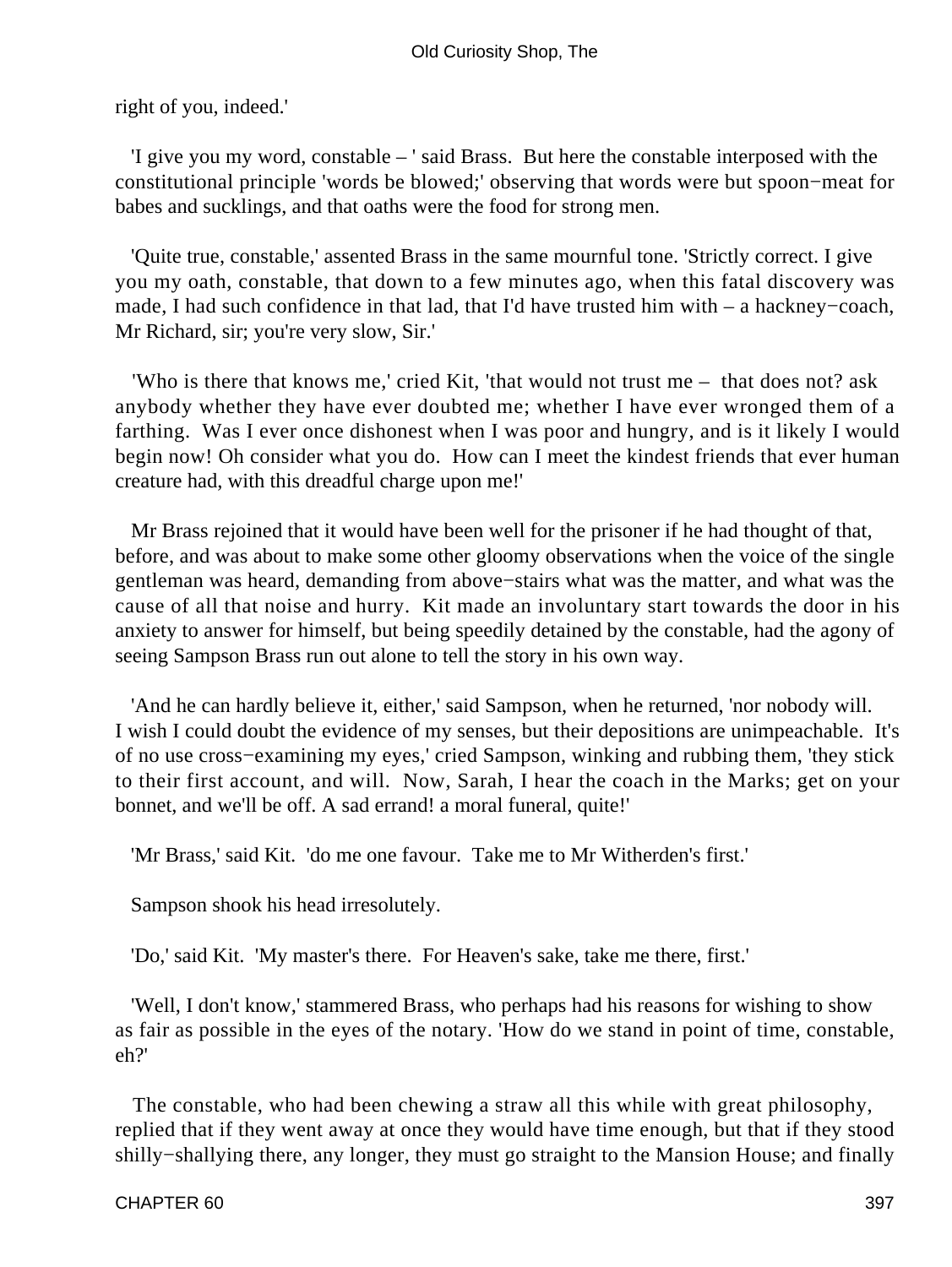#### Old Curiosity Shop, The

expressed his opinion that that was where it was, and that was all about it.

 Mr Richard Swiveller having arrived inside the coach, and still remaining immoveable in the most commodious corner with his face to the horses, Mr Brass instructed the officer to remove his prisoner, and declared himself quite ready. Therefore, the constable, still holding Kit in the same manner, and pushing him on a little before him, so as to keep him at about three−quarters of an arm's length in advance (which is the professional mode), thrust him into the vehicle and followed himself. Miss Sally entered next; and there being now four inside, Sampson Brass got upon the box, and made the coachman drive on.

 Still completely stunned by the sudden and terrible change which had taken place in his affairs, Kit sat gazing out of the coach window, almost hoping to see some monstrous phenomenon in the streets which might give him reason to believe he was in a dream. Alas! Everything was too real and familiar: the same succession of turnings, the same houses, the same streams of people running side by side in different directions upon the pavement, the same bustle of carts and carriages in the road, the same well−remembered objects in the shop windows: a regularity in the very noise and hurry which no dream ever mirrored. Dream−like as the story was, it was true. He stood charged with robbery; the note had been found upon him, though he was innocent in thought and deed; and they were carrying him back, a prisoner.

 Absorbed in these painful ruminations, thinking with a drooping heart of his mother and little Jacob, feeling as though even the consciousness of innocence would be insufficient to support him in the presence of his friends if they believed him guilty, and sinking in hope and courage more and more as they drew nearer to the notary's, poor Kit was looking earnestly out of the window, observant of nothing, – when all at once, as though it had been conjured up by magic, he became aware of the face of Quilp.

 And what a leer there was upon the face! It was from the open window of a tavern that it looked out; and the dwarf had so spread himself over it, with his elbows on the window−sill and his head resting on both his hands, that what between this attitude and his being swoln with suppressed laughter, he looked puffed and bloated into twice his usual breadth. Mr Brass, on recognising him, immediately stopped the coach. As it came to a halt directly opposite to where he stood, the dwarf pulled off his hat, and saluted the party with a hideous and grotesque politeness. 'Aha!' he cried. 'Where now, Brass? where now? Sally with you too? Sweet Sally! And Dick? Pleasant Dick! And Kit! Honest Kit!'

'He's extremely cheerful!' said Brass to the coachman. 'Very much so! Ah,  $\sin - a$  sad business! Never believe in honesty any more, sir.'

'Why not?' returned the dwarf. 'Why not, you rogue of a lawyer, why not?'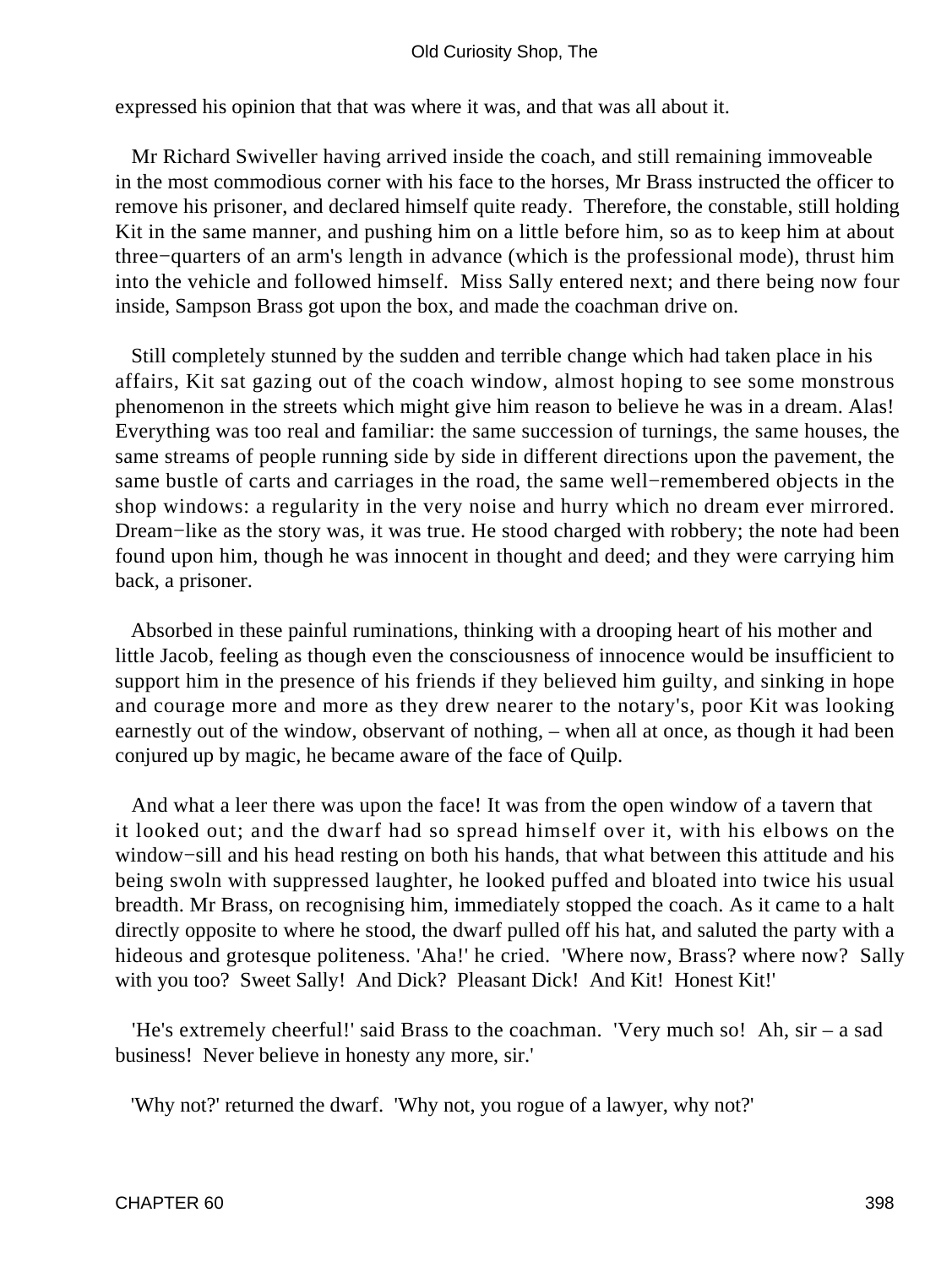'Bank−note lost in our office sir,' said Brass, shaking his head. 'Found in his hat sir – he previously left alone there – no mistake at all sir – chain of evidence complete – not a link wanting.'

 'What!' cried the dwarf, leaning half his body out of window. 'Kit a thief! Kit a thief! Ha ha ha! Why, he's an uglier−looking thief than can be seen anywhere for a penny. Eh, Kit – eh? Ha ha ha! Have you taken Kit into custody before he had time and opportunity to beat me! Eh, Kit, eh?' And with that, he burst into a yell of laughter, manifestly to the great terror of the coachman, and pointed to a dyer's pole hard by, where a dangling suit of clothes bore some resemblance to a man upon a gibbet.

 'Is it coming to that, Kit!' cried the dwarf, rubbing his hands violently. 'Ha ha ha ha! What a disappointment for little Jacob, and for his darling mother! Let him have the Bethel minister to comfort and console him, Brass. Eh, Kit, eh? Drive on coachey, drive on. Bye bye, Kit; all good go with you; keep up your spirits; my love to the Garlands – the dear old lady and gentleman. Say I inquired after 'em, will you? Blessings on 'em, on you, and on everybody, Kit. Blessings on all the world!'

 With such good wishes and farewells, poured out in a rapid torrent until they were out of hearing, Quilp suffered them to depart; and when he could see the coach no longer, drew in his head, and rolled upon the ground in an ecstacy of enjoyment.

 When they reached the notary's, which they were not long in doing, for they had encountered the dwarf in a bye street at a very little distance from the house, Mr Brass dismounted; and opening the coach door with a melancholy visage, requested his sister to accompany him into the office, with the view of preparing the good people within, for the mournful intelligence that awaited them. Miss Sally complying, he desired Mr Swiveller to accompany them. So, into the office they went; Mr Sampson and his sister arm−in−arm; and Mr Swiveller following, alone.

 The notary was standing before the fire in the outer office, talking to Mr Abel and the elder Mr Garland, while Mr Chuckster sat writing at the desk, picking up such crumbs of their conversation as happened to fall in his way. This posture of affairs Mr Brass observed through the glass−door as he was turning the handle, and seeing that the notary recognised him, he began to shake his head and sigh deeply while that partition yet divided them.

 'Sir,' said Sampson, taking off his hat, and kissing the two fore− fingers of his right hand beaver glove, 'my name is Brass – Brass of Bevis Marks, Sir. I have had the honour and pleasure, Sir, of being concerned against you in some little testamentary matters. How do you do, sir?'

 'My clerk will attend to any business you may have come upon, Mr Brass,' said the notary, turning away.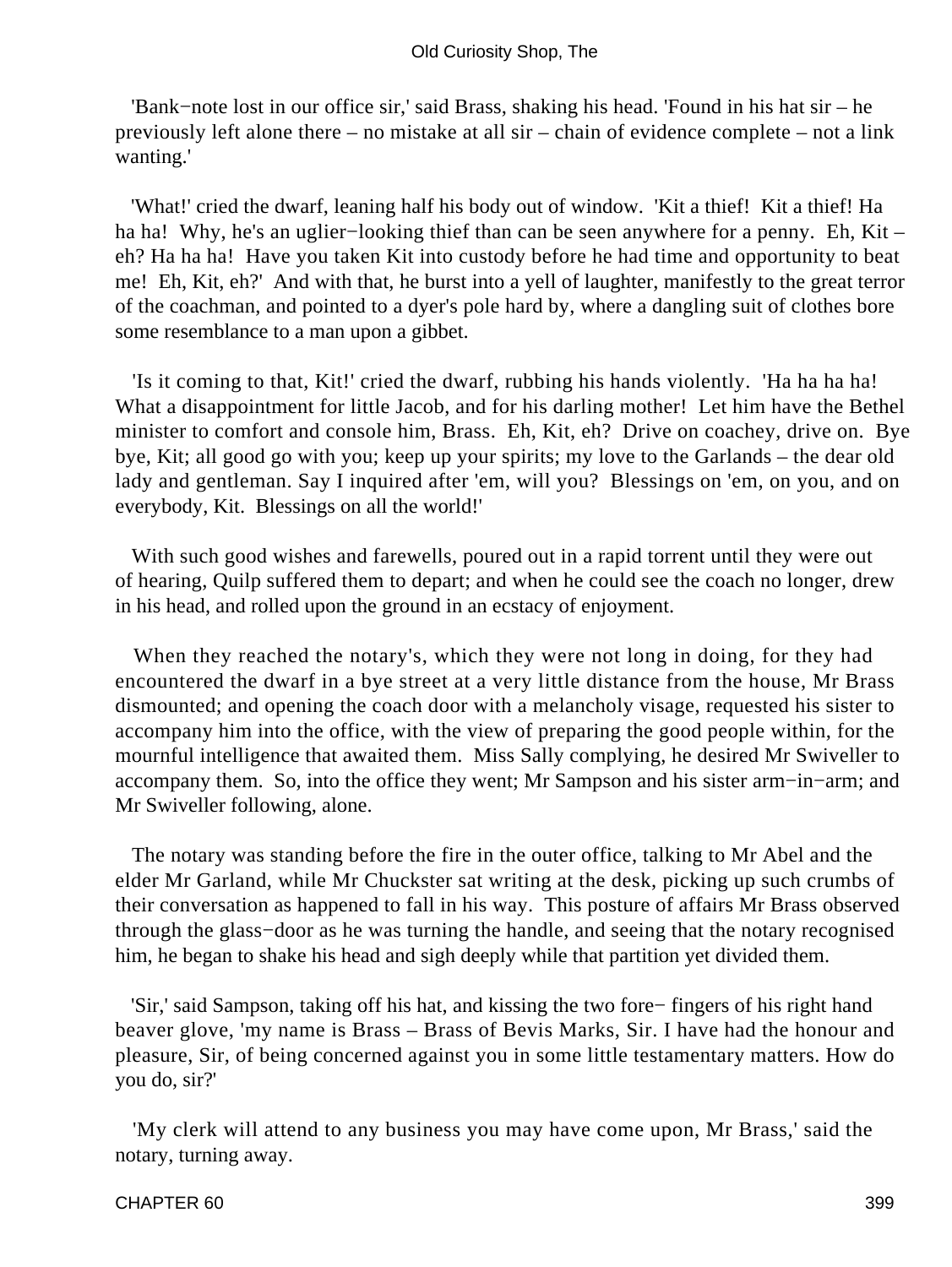#### Old Curiosity Shop, The

 'Thank you Sir,' said Brass, 'thank you, I am sure. Allow me, Sir, to introduce my sister – quite one of us Sir, although of the weaker sex – of great use in my business Sir, I assure you. Mr Richard, sir, have the goodness to come foward if you please – No really,' said Brass, stepping between the notary and his private office (towards which he had begun to retreat), and speaking in the tone of an injured man, 'really Sir, I must, under favour, request a word or two with you, indeed.'

 'Mr Brass,' said the other, in a decided tone, 'I am engaged. You see that I am occupied with these gentlemen. If you will communicate your business to Mr Chuckster yonder, you will receive every attention.'

 'Gentlemen,' said Brass, laying his right hand on his waistcoat, and looking towards the father and son with a smooth smile – 'Gentlemen, I appeal to you – really, gentlemen – consider, I beg of you. I am of the law. I am styled «gentleman» by Act of Parliament. I maintain the title by the annual payment of twelve pound sterling for a certificate. I am not one of your players of music, stage actors, writers of books, or painters of pictures, who assume a station that the laws of their country don't recognise. I am none of your strollers or vagabonds. If any man brings his action against me, he must describe me as a gentleman, or his action is null and void. I appeal to you – is this quite respectful? Really gentlemen – '

 'Well, will you have the goodness to state your business then, Mr Brass?' said the notary.

 'Sir,' rejoined Brass, 'I will. Ah Mr Witherden! you little know the – but I will not be tempted to travel from the point, sir, I believe the name of one of these gentlemen is Garland.'

'Of both,' said the notary.

 'In−deed!' rejoined Brass, cringing excessively. 'But I might have known that, from the uncommon likeness. Extremely happy, I am sure, to have the honour of an introduction to two such gentlemen, although the occasion is a most painful one. One of you gentlemen has a servant called Kit?'

'Both,' replied the notary. 'Two Kits?' said Brass smiling. 'Dear me!'

 'One Kit, sir,' returned Mr Witherden angrily, 'who is employed by both gentlemen. What of him?'

 'This of him, sir,' rejoined Brass, dropping his voice impressively. 'That young man, sir, that I have felt unbounded and unlimited confidence in, and always behaved to as if he was my equal – that young man has this morning committed a robbery in my office, and been taken almost in the fact.'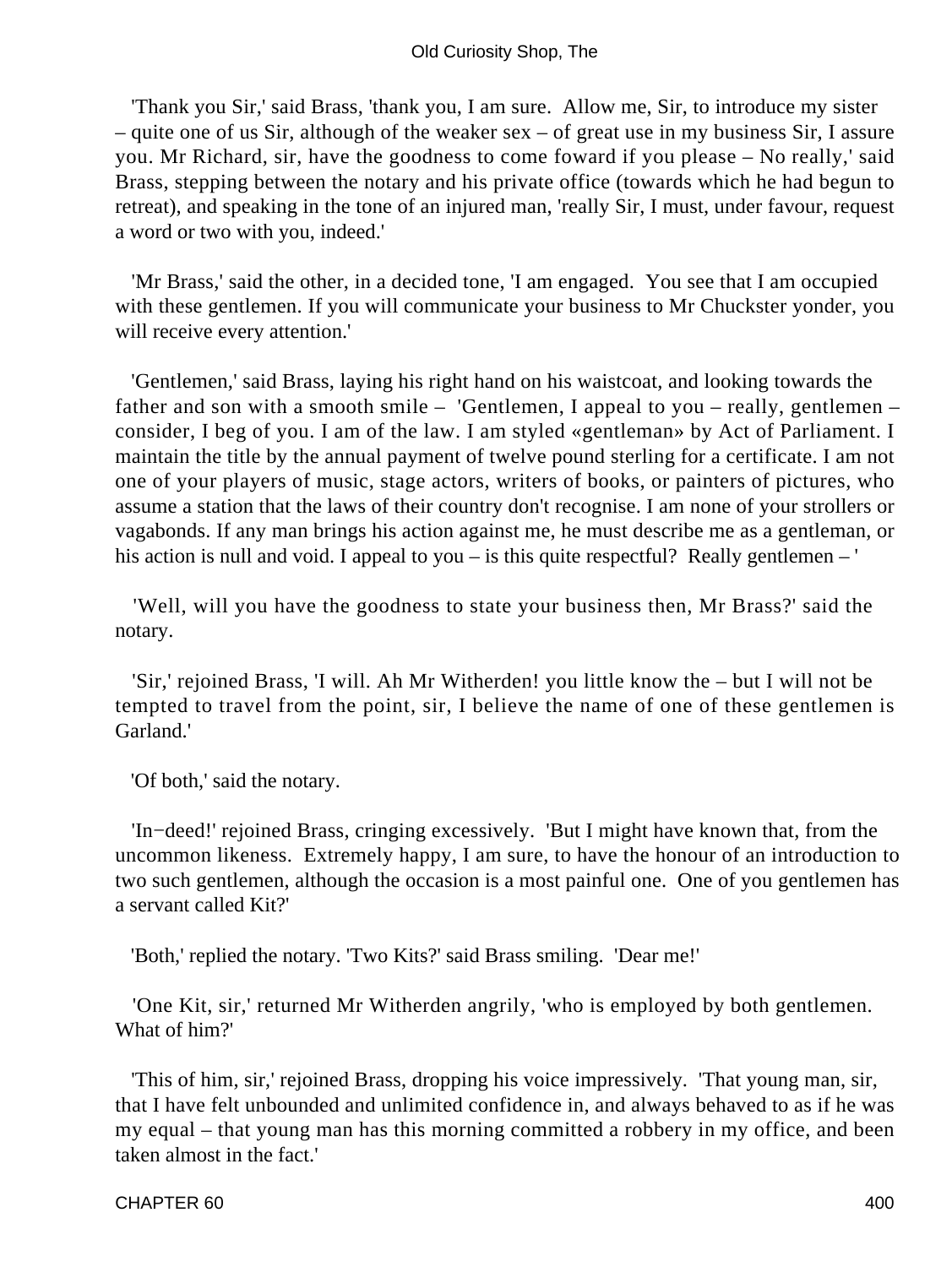'This must be some falsehood!' cried the notary.

'It is not possible,' said Mr Abel.

'I'll not believe one word of it,' exclaimed the old gentleman.

Mr Brass looked mildly round upon them, and rejoined,

 'Mr Witherden, sir, **Your** words are actionable, and if I was a man of low and mean standing, who couldn't afford to be slandered, I should proceed for damages. Hows'ever, sir, being what I am, I merely scorn such expressions. The honest warmth of the other gentleman I respect, and I'm truly sorry to be the messenger of such unpleasant news. I shouldn't have put myself in this painful position, I assure you, but that the lad himself desired to be brought here in the first instance, and I yielded to his prayers. Mr Chuckster, sir, will you have the goodness to tap at the window for the constable that's waiting in the coach?'

 The three gentlemen looked at each other with blank faces when these words were uttered, and Mr Chuckster, doing as he was desired, and leaping off his stool with something of the excitement of an inspired prophet whose foretellings had in the fulness of time been realised, held the door open for the entrance of the wretched captive.

 Such a scene as there was, when Kit came in, and bursting into the rude eloquence with which Truth at length inspired him, called Heaven to witness that he was innocent, and that how the property came to be found upon him he knew not! Such a confusion of tongues, before the circumstances were related, and the proofs disclosed! Such a dead silence when all was told, and his three friends exchanged looks of doubt and amazement!

 'Is it not possible,' said Mr Witherden, after a long pause, 'that this note may have found its way into the hat by some accident, – such as the removal of papers on the desk, for instance?'

 But this was clearly shown to be quite impossible. Mr Swiveller, though an unwilling witness, could not help proving to demonstration, from the position in which it was found, that it must have been designedly secreted.

 'It's very distressing,' said Brass, 'immensely distressing, I am sure. When he comes to be tried, I shall be very happy to recommend him to mercy on account of his previous good character. I did lose money before, certainly, but it doesn't quite follow that he took it. The presumption's against him – strongly against him – but we're Christians, I hope?'

 'I suppose,' said the constable, looking round, 'that no gentleman here can give evidence as to whether he's been flush of money of late, Do you happen to know, Sir?'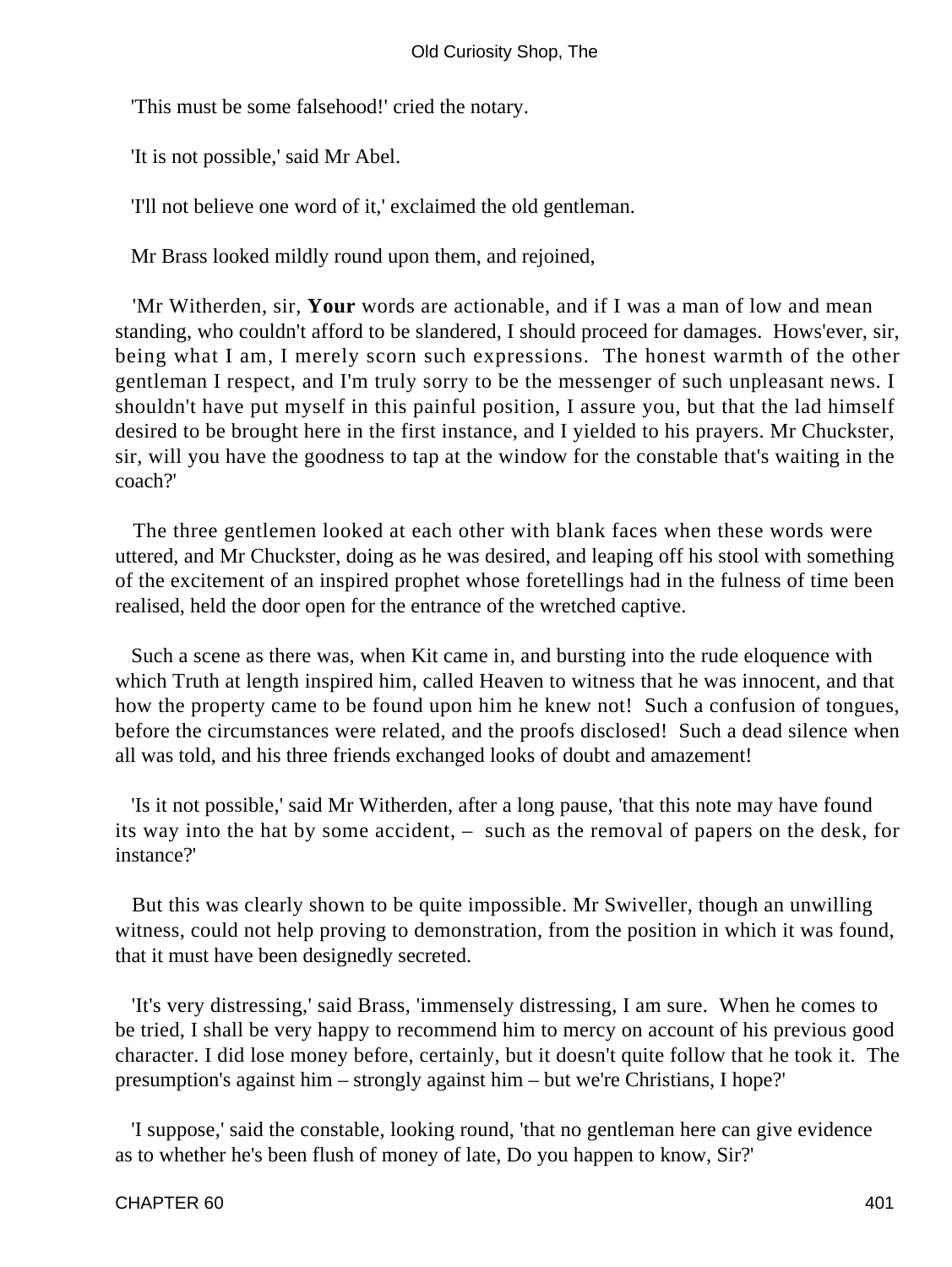'He has had money from time to time, certainly,' returned Mr Garland, to whom the man had put the question. 'But that, as he always told me, was given him by Mr Brass himself.'

'Yes to be sure,' said Kit eagerly. 'You can bear me out in that, Sir?'

'Eh?' cried Brass, looking from face to face with an expression of stupid amazement.

'The money you know, the half−crowns, that you gave me – from the lodger,' said Kit.

 'Oh dear me!' cried Brass, shaking his head and frowning heavily. 'This is a bad case, I find; a very bad case indeed.'

 'What! Did you give him no money on account of anybody, Sir?' asked Mr Garland, with great anxiety.

 'I give him money, Sir!' returned Sampson. 'Oh, come you know, this is too barefaced. Constable, my good fellow, we had better be going.'

 'What!' shrieked Kit. 'Does he deny that he did? ask him, somebody, pray. Ask him to tell you whether he did or not!'

'Did you, sir?' asked the notary.

 'I tell you what, gentlemen,' replied Brass, in a very grave manner, 'he'll not serve his case this way, and really, if you feel any interest in him, you had better advise him to go upon some other tack. Did I, sir? Of course I never did.'

 'Gentlemen,' cried Kit, on whom a light broke suddenly, 'Master, Mr Abel, Mr Witherden, every one of you – he did it! What I have done to offend him, I don't know, but this is a plot to ruin me. Mind, gentlemen, it's a plot, and whatever comes of it, I will say with my dying breath that he put that note in my hat himself! Look at him, gentlemen! see how he changes colour. Which of us looks the guilty person – he, or I?'

 'You hear him, gentlemen?' said Brass, smiling, 'you hear him. Now, does this case strike you as assuming rather a black complexion, or does it not? Is it at all a treacherous case, do you think, or is it one of mere ordinary guilt? Perhaps, gentlemen, if he had not said this in your presence and I had reported it, you'd have held this to be impossible likewise, eh?'

 With such pacific and bantering remarks did Mr Brass refute the foul aspersion on his character; but the virtuous Sarah, moved by stronger feelings, and having at heart, perhaps, a more jealous regard for the honour of her family, flew from her brother's side, without any previous intimation of her design, and darted at the prisoner with the utmost fury. It would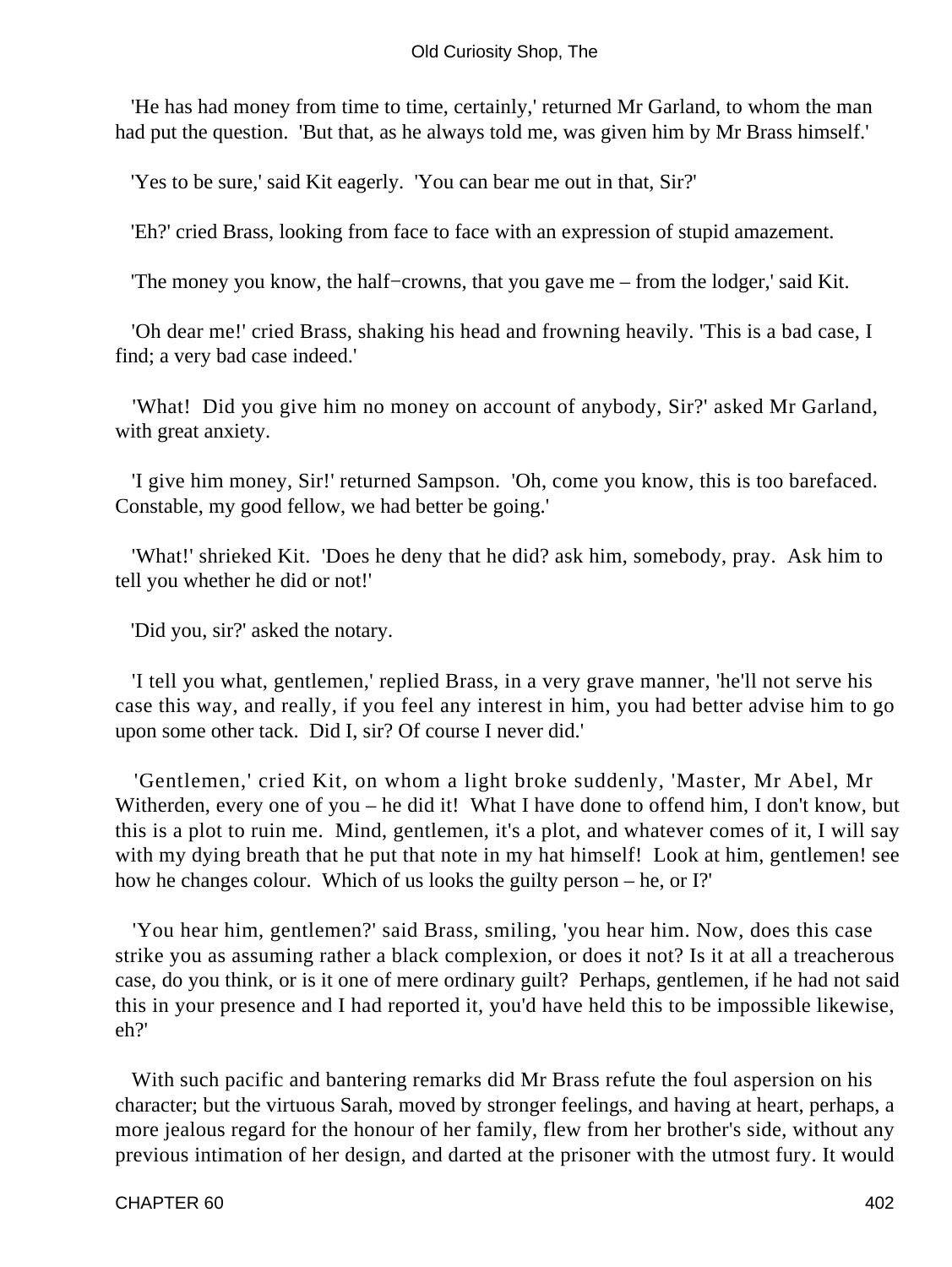undoubtedly have gone hard with Kit's face, but that the wary constable, foreseeing her design, drew him aside at the critical moment, and thus placed Mr Chuckster in circumstances of some jeopardy; for that gentleman happening to be next the object of Miss Brass's wrath; and rage being, like love and fortune, blind; was pounced upon by the fair enslaver, and had a false collar plucked up by the roots, and his hair very much dishevelled, before the exertions of the company could make her sensible of her mistake.

 The constable, taking warning by this desperate attack, and thinking perhaps that it would be more satisfactory to the ends of justice if the prisoner were taken before a magistrate, whole, rather than in small pieces, led him back to the hackney−coach without more ado, and moreover insisted on Miss Brass becoming an outside passenger; to which proposal the charming creature, after a little angry discussion, yielded her consent; and so took her brother Sampson's place upon the box: Mr Brass with some reluctance agreeing to occupy her seat inside. These arrangements perfected, they drove to the justice−room with all speed, followed by the notary and his two friends in another coach. Mr Chuckster alone was left behind – greatly to his indignation; for he held the evidence he could have given, relative to Kit's returning to work out the shilling, to be so very material as bearing upon his hypocritical and designing character, that he considered its suppression little better than a compromise of felony.

 At the justice−room, they found the single gentleman, who had gone straight there, and was expecting them with desperate impatience. But not fifty single gentlemen rolled into one could have helped poor Kit, who in half an hour afterwards was committed for trial, and was assured by a friendly officer on his way to prison that there was no occasion to be cast down, for the sessions would soon be on, and he would, in all likelihood, get his little affair disposed of, and be comfortably transported, in less than a fortnight.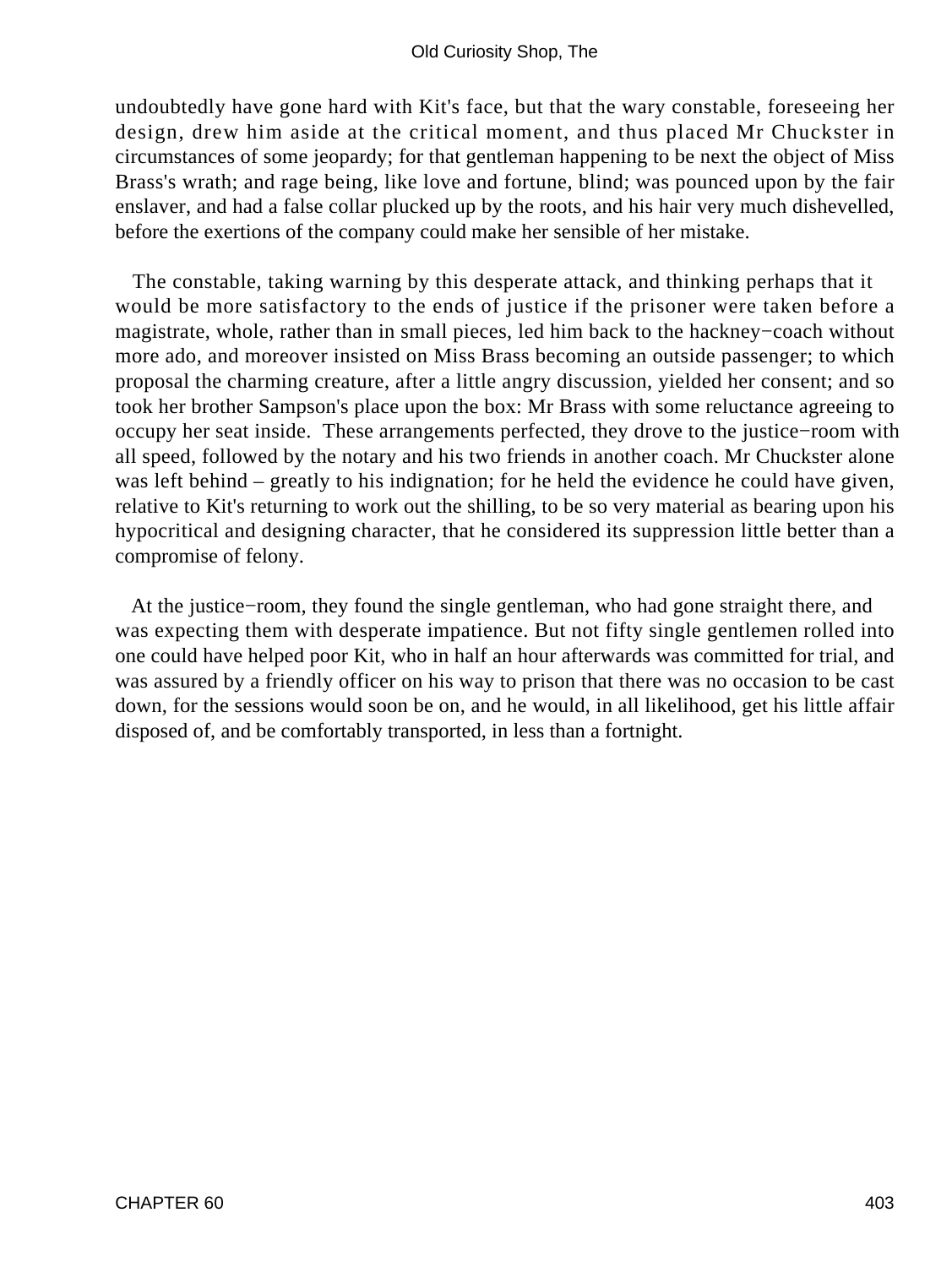## **[CHAPTER 61](#page-496-0)**

*L*et moralists and philosophers say what they may, it is very questionable whether a guilty man would have felt half as much misery that night, as Kit did, being innocent. The world, being in the constant commission of vast quantities of injustice, is a little too apt to comfort itself with the idea that if the victim of its falsehood and malice have a clear conscience, he cannot fail to be sustained under his trials, and somehow or other to come right at last; 'in which case,' say they who have hunted him down, ' – though we certainly don't expect it – nobody will be better pleased than we.' Whereas, the world would do well to reflect, that injustice is in itself, to every generous and properly constituted mind, an injury, of all others the most insufferable, the most torturing, and the most hard to bear; and that many clear consciences have gone to their account elsewhere, and many sound hearts have broken, because of this very reason; the knowledge of their own deserts only aggravating their sufferings, and rendering them the less endurable.

 The world, however, was not in fault in Kit's case. But Kit was innocent; and knowing this, and feeling that his best friends deemed him guilty – that Mr and Mrs Garland would look upon him as a monster of ingratitude – that Barbara would associate him with all that was bad and criminal – that the pony would consider himself forsaken – and that even his own mother might perhaps yield to the strong appearances against him, and believe him to be the wretch he seemed – knowing and feeling all this, he experienced, at first, an agony of mind which no words can describe, and walked up and down the little cell in which he was locked up for the night, almost beside himself with grief.

 Even when the violence of these emotions had in some degree subsided, and he was beginning to grow more calm, there came into his mind a new thought, the anguish of which was scarcely less. The child – the bright star of the simple fellow's life – she, who always came back upon him like a beautiful dream – who had made the poorest part of his existence, the happiest and best – who had ever been so gentle, and considerate, and good – if she were ever to hear of this, what would she think! As this idea occurred to him, the walls of the prison seemed to melt away, and the old place to reveal itself in their stead, as it was wont to be on winter nights – the fireside, the little supper table, the old man's hat, and coat, and stick – the half−opened door, leading to her little room – they were all there. And Nell herself was there, and he – both laughing heartily as they had often done – and when he had got as far as this, Kit could go no farther, but flung himself upon his poor bedstead and wept.

 It was a long night, which seemed as though it would have no end; but he slept too, and dreamed – always of being at liberty, and roving about, now with one person and now with another, but ever with a vague dread of being recalled to prison; not that prison, but one which was in itself a dim idea – not of a place, but of a care and sorrow: of something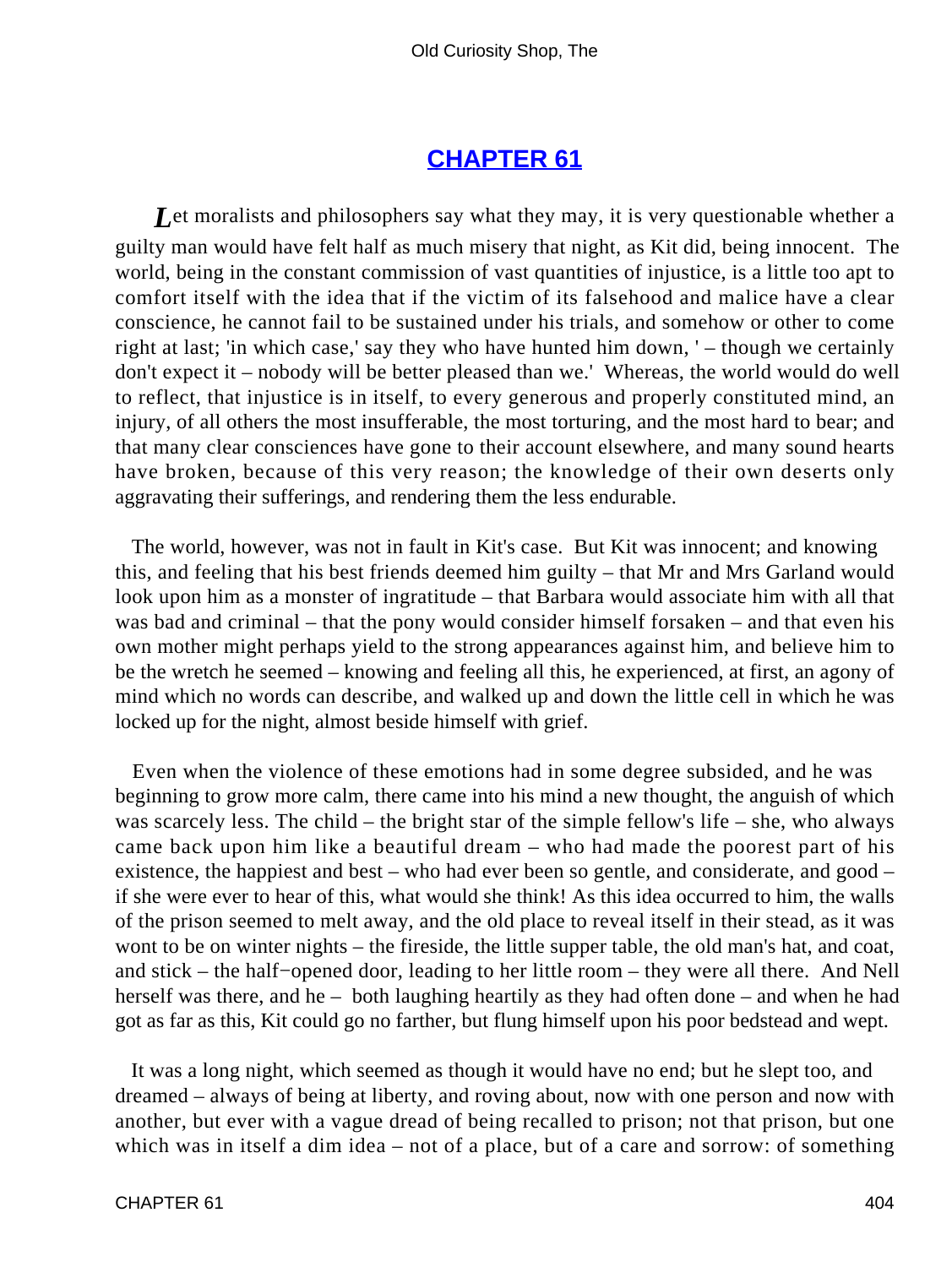oppressive and always present, and yet impossible to define. At last, the morning dawned, and there was the jail itself – cold, black, and dreary, and very real indeed. He was left to himself, however, and there was comfort in that. He had liberty to walk in a small paved yard at a certain hour, and learnt from the turnkey, who came to unlock his cell and show him where to wash, that there was a regular time for visiting, every day, and that if any of his friends came to see him, he would be fetched down to the grate. When he had given him this information, and a tin porringer containing his breakfast, the man locked him up again; and went clattering along the stone passage, opening and shutting a great many other doors, and raising numberless loud echoes which resounded through the building for a long time, as if they were in prison too, and unable to get out.

 This turnkey had given him to understand that he was lodged, like some few others in the jail, apart from the mass of prisoners; because he was not supposed to be utterly depraved and irreclaimable, and had never occupied apartments in that mansion before. Kit was thankful for this indulgence, and sat reading the church catechism very attentively (though he had known it by heart from a little child), until he heard the key in the lock, and the man entered again.

'Now then,' he said, 'come on!'

'Where to, Sir?' asked Kit.

 The man contented himself by briefly replying 'Wisitors;' and taking him by the arm in exactly the same manner as the constable had done the day before, led him, through several winding ways and strong gates, into a passage, where he placed him at a grating and turned upon his heel. Beyond this grating, at the distance of about four or five feet, was another exactly like it. In the space between, sat a turnkey reading a newspaper, and outside the further railing, Kit saw, with a palpitating heart, his mother with the baby in her arms; Barbara's mother with her never−failing umbrella; and poor little Jacob, staring in with all his might, as though he were looking for the bird, or the wild beast, and thought the men were mere accidents with whom the bars could have no possible concern.

 But when little Jacob saw his brother, and, thrusting his arms between the rails to hug him, found that he came no nearer, but still stood afar off with his head resting on the arm by which he held to one of the bars, he began to cry most piteously; whereupon, Kit's mother and Barbara's mother, who had restrained themselves as much as possible, burst out sobbing and weeping afresh. Poor Kit could not help joining them, and not one of them could speak a word. During this melancholy pause, the turnkey read his newspaper with a waggish look (he had evidently got among the facetious paragraphs) until, happening to take his eyes off for an instant, as if to get by dint of contemplation at the very marrow of some joke of a deeper sort than the rest, it appeared to occur to him, for the first time, that somebody was crying.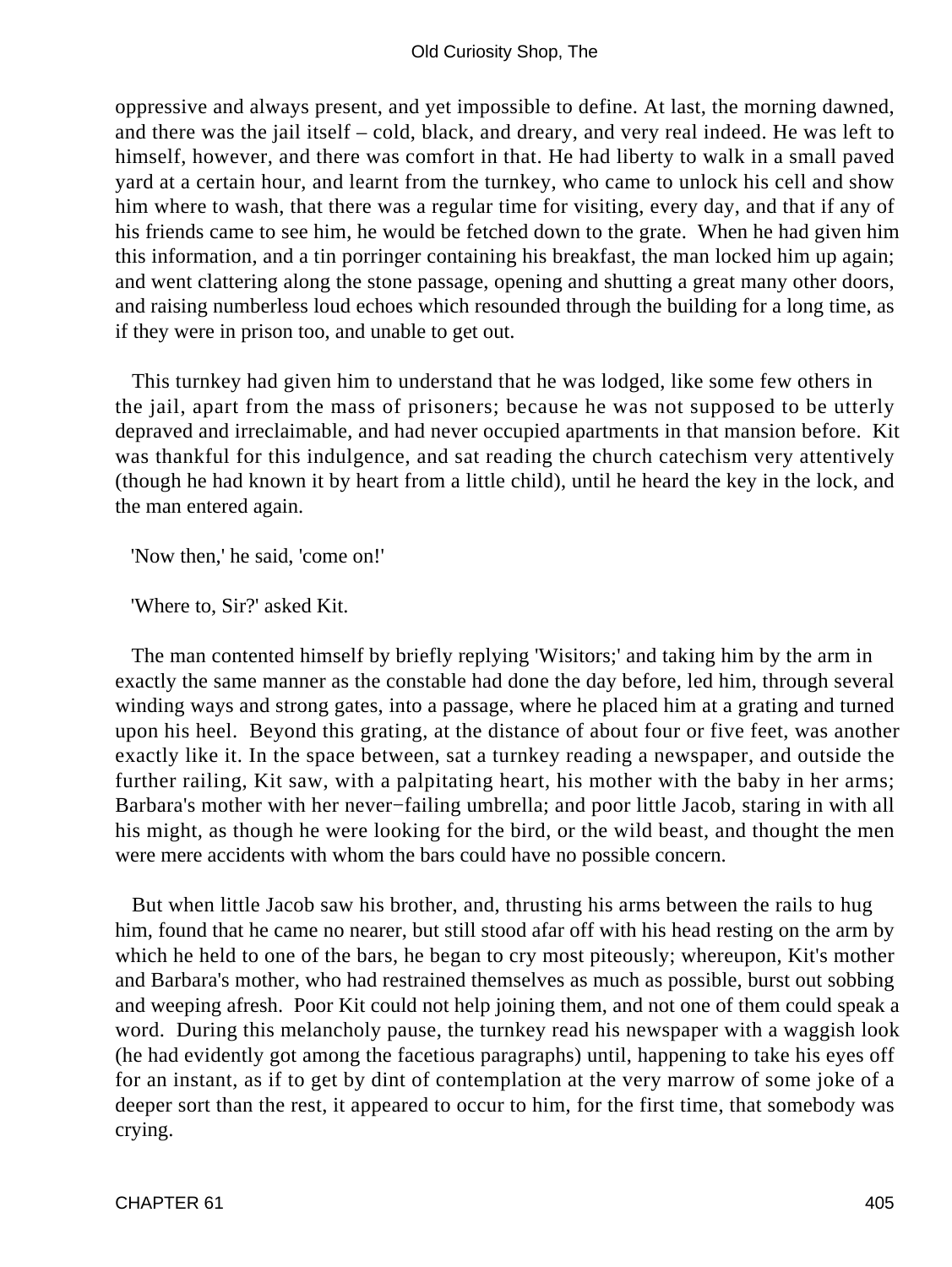#### Old Curiosity Shop, The

 'Now, ladies, ladies,' he said, looking round with surprise, 'I'd advise you not to waste time like this. It's allowanced here, you know. You mustn't let that child make that noise either. It's against all rules.'

 'I'm his poor mother, sir,' – sobbed Mrs Nubbles, curtseying humbly, 'and this is his brother, sir. Oh dear me, dear me!'

 'Well!' replied the turnkey, folding his paper on his knee, so as to get with greater convenience at the top of the next column. 'It can't be helped you know. He ain't the only one in the same fix. You mustn't make a noise about it!'

 With that he went on reading. The man was not unnaturally cruel or hard−hearted. He had come to look upon felony as a kind of disorder, like the scarlet fever or erysipelas: some people had it – some hadn't – just as it might be.

 'Oh! my darling Kit,' said his mother, whom Barbara's mother had charitably relieved of the baby, 'that I should see my poor boy here!'

 'You don't believe that I did what they accuse me of, mother dear?' cried Kit, in a choking voice.

 'I believe it!' exclaimed the poor woman, 'I that never knew you tell a lie, or do a bad action from your cradle – that have never had a moment's sorrow on your account, except it was the poor meals that you have taken with such good humour and content, that I forgot how little there was, when I thought how kind and thoughtful you were, though you were but a child! – I believe it of the son that's been a comfort to me from the hour of his birth until this time, and that I never laid down one night in anger with! I believe it of you Kit! – '

 'Why then, thank God!' said Kit, clutching the bars with an earnestness that shook them, 'and I can bear it, mother! Come what may, I shall always have one drop of happiness in my heart when I think that you said that.'

 At this the poor woman fell a−crying again, and Barbara's mother too. And little Jacob, whose disjointed thoughts had by this time resolved themselves into a pretty distinct impression that Kit couldn't go out for a walk if he wanted, and that there were no birds, lions, tigers or other natural curiosities behind those bars – nothing indeed, but a caged brother – added his tears to theirs with as little noise as possible.

 Kit's mother, drying her eyes (and moistening them, poor soul, more than she dried them), now took from the ground a small basket, and submissively addressed herself to the turnkey, saying, would he please to listen to her for a minute? The turnkey, being in the very crisis and passion of a joke, motioned to her with his hand to keep silent one minute longer, for her life. Nor did he remove his hand into its former posture, but kept it in the same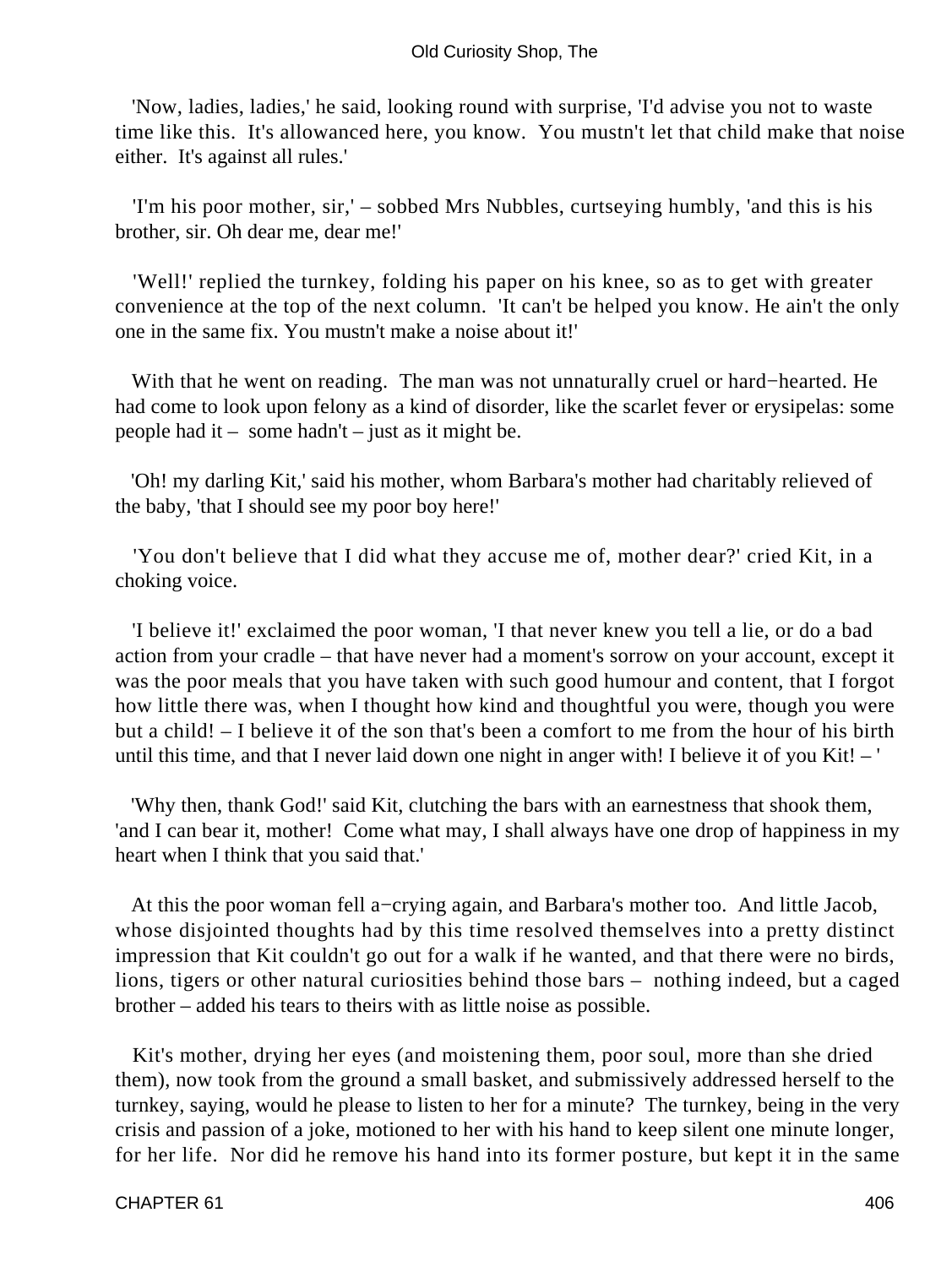warning attitude until he had finished the paragraph, when he paused for a few seconds, with a smile upon his face, as who should say 'this editor is a comical blade – a funny dog,' and then asked her what she wanted.

 'I have brought him a little something to eat,' said the good woman. 'If you please, Sir, might he have it?'

 'Yes, – he may have it. There's no rule against that. Give it to me when you go, and I'll take care he has it.'

 'No, but if you please sir – don't be angry with me sir – I am his mother, and you had a mother once – if I might only see him eat a little bit, I should go away, so much more satisfied that he was all comfortable.'

 And again the tears of Kit's mother burst forth, and of Barbara's mother, and of little Jacob. As to the baby, it was crowing and laughing with its might – under the idea, apparently, that the whole scene had been invented and got up for its particular satisfaction.

 The turnkey looked as if he thought the request a strange one and rather out of the common way, but nevertheless he laid down his paper, and coming round where Kit's mother stood, took the basket from her, and after inspecting its contents, handed it to Kit, and went back to his place. It may be easily conceived that the prisoner had no great appetite, but he sat down on the ground, and ate as hard as he could, while, at every morsel he put into his mouth, his mother sobbed and wept afresh, though with a softened grief that bespoke the satisfaction the sight afforded her.

 While he was thus engaged, Kit made some anxious inquiries about his employers, and whether they had expressed any opinion concerning him; but all he could learn was that Mr Abel had himself broken the intelligence to his mother, with great kindness and delicacy, late on the previous night, but had himself expressed no opinion of his innocence or guilt. Kit was on the point of mustering courage to ask Barbara's mother about Barbara, when the turnkey who had conducted him, reappeared, a second turnkey appeared behind his visitors, and the third turnkey with the newspaper cried 'Time's up!' – adding in the same breath 'Now for the next party!' and then plunging deep into his newspaper again. Kit was taken off in an instant, with a blessing from his mother, and a scream from little Jacob, ringing in his ears. As he was crossing the next yard with the basket in his hand, under the guidance of his former conductor, another officer called to them to stop, and came up with a pint pot of porter in his hand.

'This is Christopher Nubbles, isn't it, that come in last night for felony?' said the man.

His comrade replied that this was the chicken in question.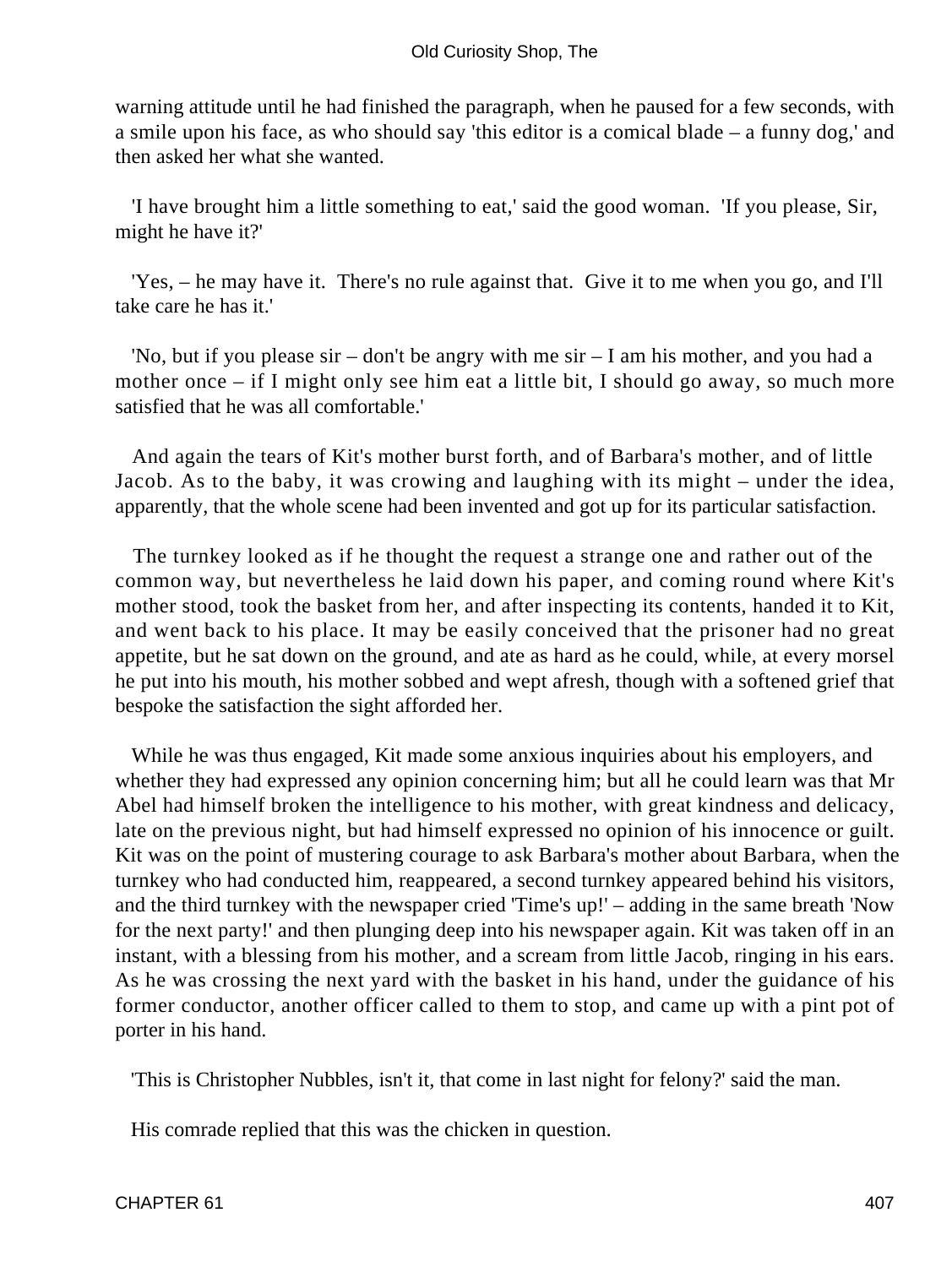'Then here's your beer,' said the other man to Christopher. 'What are you looking at? There an't a discharge in it.'

'I beg your pardon,' said Kit. 'Who sent it me?'

 'Why, your friend,' replied the man. 'You're to have it every day, he says. And so you will, if he pays for it.'

'My friend!' repeated Kit.

'You're all abroad, seemingly,' returned the other man. 'There's his letter. Take hold!'

Kit took it, and when he was locked up again, read as follows.

 'Drink of this cup, you'll find there's a spell in its every drop 'gainst the ills of mortality. Talk of the cordial that sparkled for Helen! HER cup was a fiction, but this is reality (Barclay and Co.'s). – If they ever send it in a flat state, complain to the Governor. Yours, R. S.'

 'R. S.!' said Kit, after some consideration. 'It must be Mr Richard Swiveller. Well, its very kind of him, and I thank him heartily.'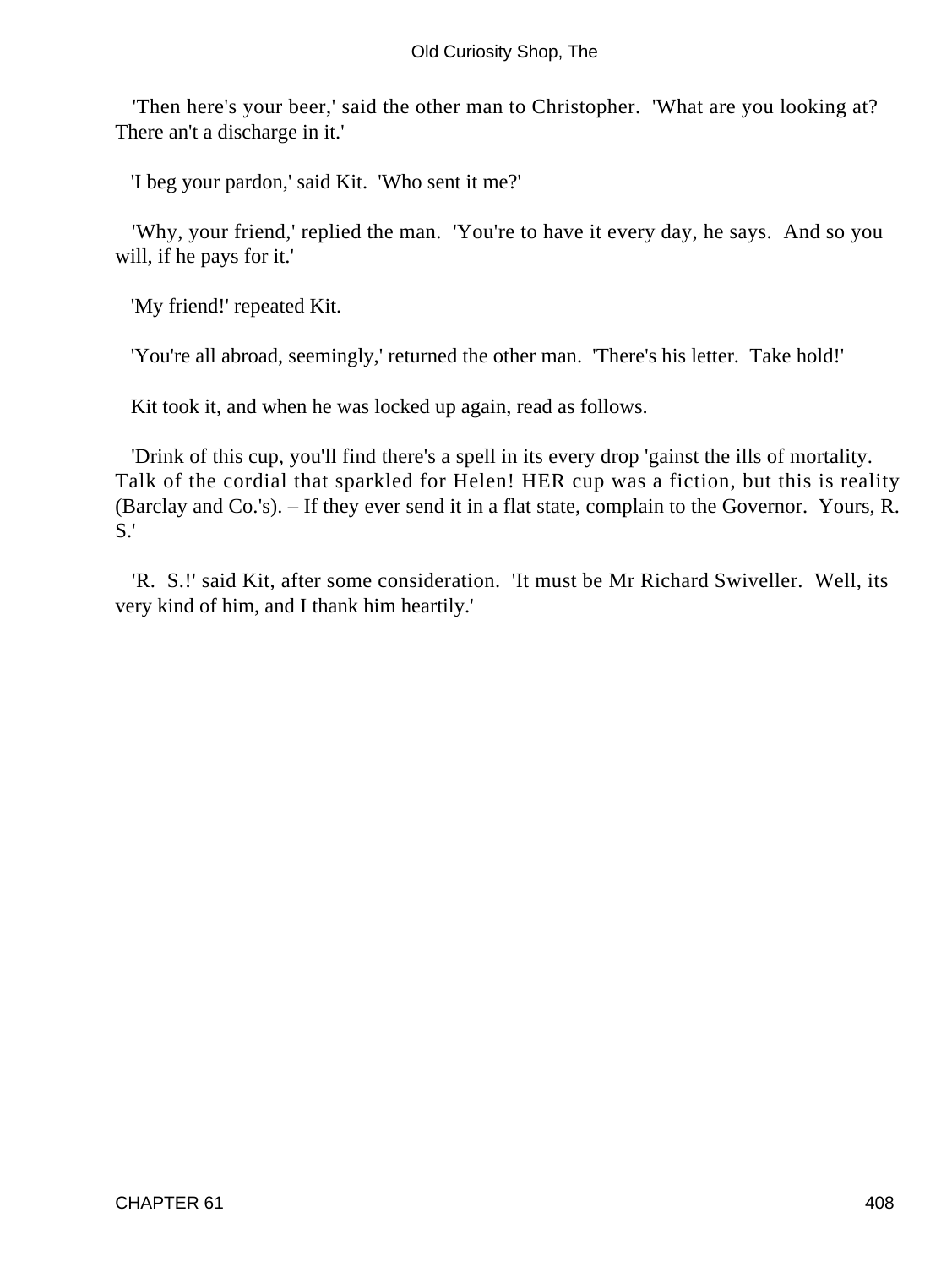# **[CHAPTER 62](#page-496-0)**

*A* faint light, twinkling from the window of the counting−house on Quilp's wharf, and looking inflamed and red through the night−fog, as though it suffered from it like an eye, forewarned Mr Sampson Brass, as he approached the wooden cabin with a cautious step, that the excellent proprietor, his esteemed client, was inside, and probably waiting with his accustomed patience and sweetness of temper the fulfilment of the appointment which now brought Mr Brass within his fair domain.

 'A treacherous place to pick one's steps in, of a dark night,' muttered Sampson, as he stumbled for the twentieth time over some stray lumber, and limped in pain. 'I believe that boy strews the ground differently every day, on purpose to bruise and maim one; unless his master does it with his own hands, which is more than likely. I hate to come to this place without Sally. She's more protection than a dozen men.'

 As he paid this compliment to the merit of the absent charmer, Mr Brass came to a halt; looking doubtfully towards the light, and over his shoulder.

 'What's he about, I wonder?' murmured the lawyer, standing on tiptoe, and endeavouring to obtain a glimpse of what was passing inside, which at that distance was impossible – 'drinking, I suppose, – making himself more fiery and furious, and heating his malice and mischievousness till they boil. I'm always afraid to come here by myself, when his account's a pretty large one. I don't believe he'd mind throttling me, and dropping me softly into the river when the tide was at its strongest, any more than he'd mind killing a rat – indeed I don't know whether he wouldn't consider it a pleasant joke. Hark! Now he's singing!'

 Mr Quilp was certainly entertaining himself with vocal exercise, but it was rather a kind of chant than a song; being a monotonous repetition of one sentence in a very rapid manner, with a long stress upon the last word, which he swelled into a dismal roar. Nor did the burden of this performance bear any reference to love, or war, or wine, or loyalty, or any other, the standard topics of song, but to a subject not often set to music or generally known in ballads; the words being these: – 'The worthy magistrate, after remarking that the prisoner would find some difficulty in persuading a jury to believe his tale, committed him to take his trial at the approaching sessions; and directed the customary recognisances to be entered into for the pros−e−cu−tion.'

 Every time he came to this concluding word, and had exhausted all possible stress upon it, Quilp burst into a shriek of laughter, and began again.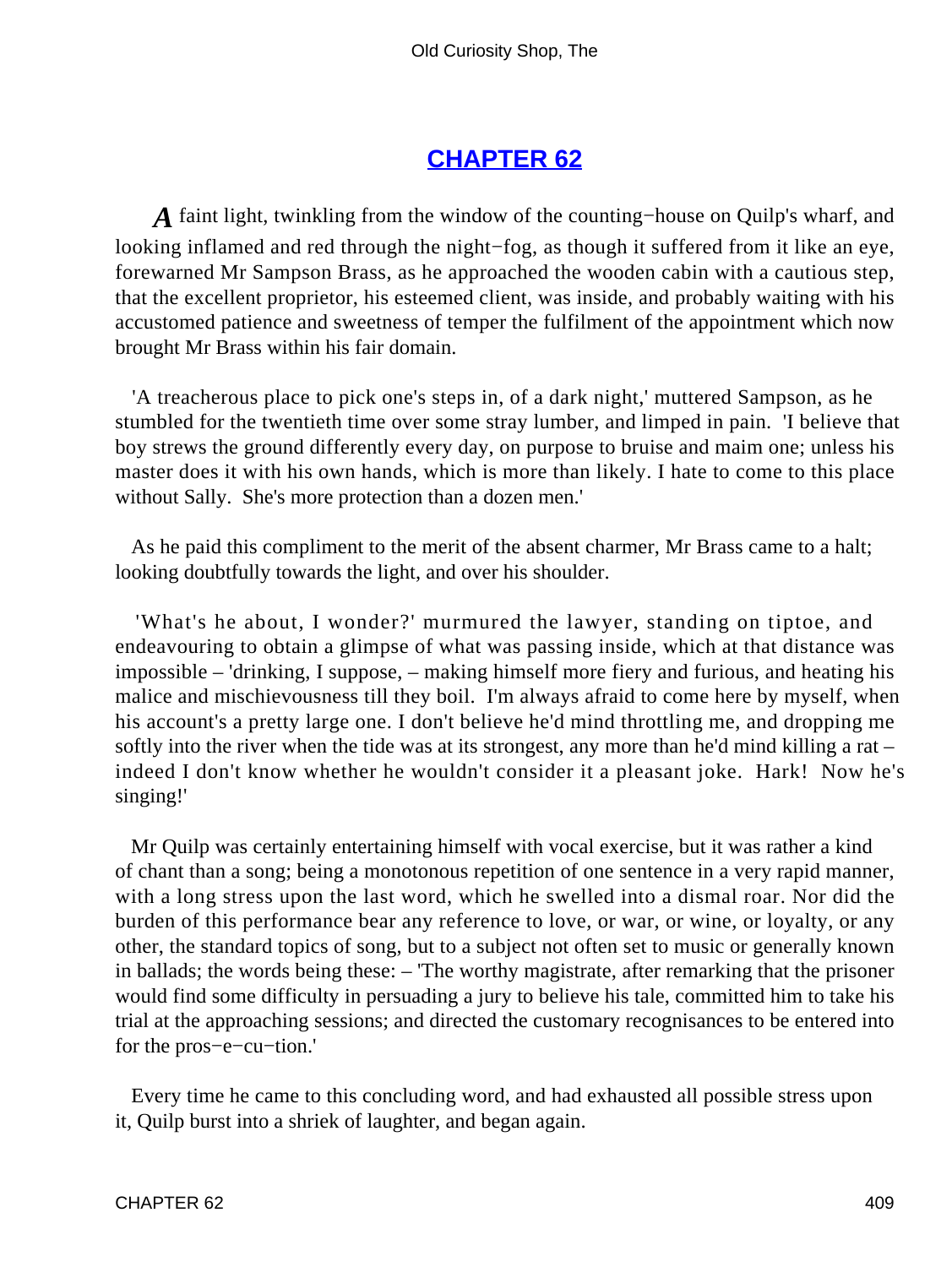'He's dreadfully imprudent,' muttered Brass, after he had listened to two or three repetitions of the chant. 'Horribly imprudent. I wish he was dumb. I wish he was deaf. I wish he was blind. Hang him,' cried Brass, as the chant began again. 'I wish he was dead!'

 Giving utterance to these friendly aspirations in behalf of his client, Mr Sampson composed his face into its usual state of smoothness, and waiting until the shriek came again and was dying away, went up to the wooden house, and knocked at the door.

'Come in!' cried the dwarf.

 'How do you do to−night sir?' said Sampson, peeping in. 'Ha ha ha! How do you do sir? Oh dear me, how very whimsical! Amazingly whimsical to be sure!'

 'Come in, you fool!' returned the dwarf, 'and don't stand there shaking your head and showing your teeth. Come in, you false witness, you perjurer, you suborner of evidence, come in!'

 'He has the richest humour!' cried Brass, shutting the door behind him; 'the most amazing vein of comicality! But isn't it rather injudicious,  $\sin - ?'$ 

'What?' demanded Quilp. 'What, Judas?'

 'Judas!' cried Brass. 'He has such extraordinary spirits! His humour is so extremely playful! Judas! Oh yes – dear me, how very good! Ha ha ha!' All this time, Sampson was rubbing his hands, and staring, with ludicrous surprise and dismay, at a great, goggle−eyed, blunt−nosed figure−head of some old ship, which was reared up against the wall in a corner near the stove, looking like a goblin or hideous idol whom the dwarf worshipped. A mass of timber on its head, carved into the dim and distant semblance of a cocked hat, together with a representation of a star on the left breast and epaulettes on the shoulders, denoted that it was intended for the effigy of some famous admiral; but, without those helps, any observer might have supposed it the authentic portrait of a distinguished merman, or great sea−monster. Being originally much too large for the apartment which it was now employed to decorate, it had been sawn short off at the waist. Even in this state it reached from floor to ceiling; and thrusting itself forward, with that excessively wide−awake aspect, and air of somewhat obtrusive politeness, by which figure−heads are usually characterised, seemed to reduce everything else to mere pigmy proportions.

'Do you know it?' said the dwarf, watching Sampson's eyes. 'Do you see the likeness?'

 'Eh?' said Brass, holding his head on one side, and throwing it a little back, as connoisseurs do. 'Now I look at it again, I fancy I see  $a - yes$ , there certainly is something in the smile that reminds me of – and yet upon my word  $I - '$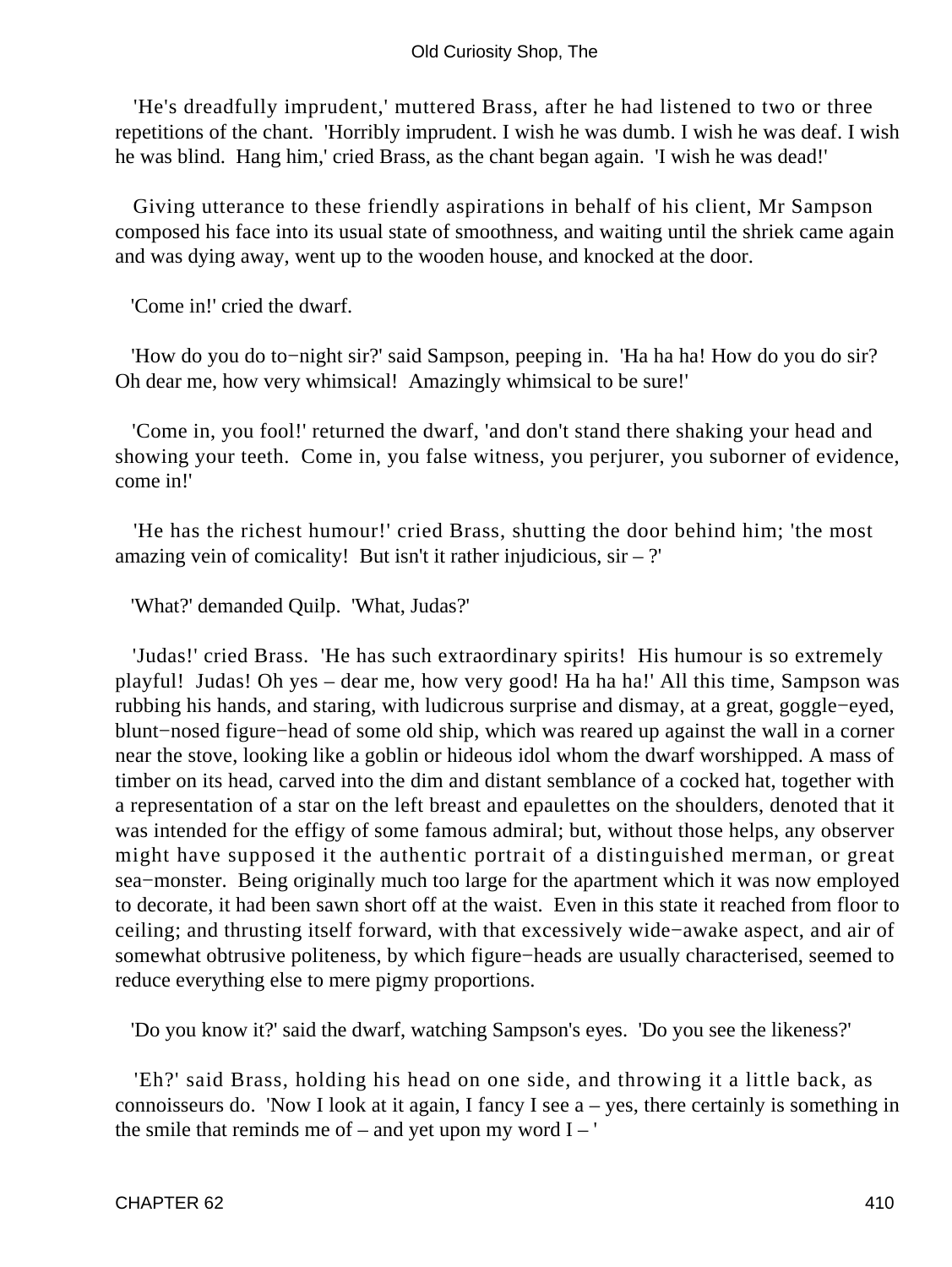#### Old Curiosity Shop, The

 Now, the fact was, that Sampson, having never seen anything in the smallest degree resembling this substantial phantom, was much perplexed; being uncertain whether Mr Quilp considered it like himself, and had therefore bought it for a family portrait; or whether he was pleased to consider it as the likeness of some enemy. He was not very long in doubt; for, while he was surveying it with that knowing look which people assume when they are contemplating for the first time portraits which they ought to recognise but don't, the dwarf threw down the newspaper from which he had been chanting the words already quoted, and seizing a rusty iron bar, which he used in lieu of poker, dealt the figure such a stroke on the nose that it rocked again.

 'Is it like Kit – is it his picture, his image, his very self?' cried the dwarf, aiming a shower of blows at the insensible countenance, and covering it with deep dimples. 'Is it the exact model and counterpart of the dog – is it – is it – is it?' And with every repetition of the question, he battered the great image, until the perspiration streamed down his face with the violence of the exercise.

 Although this might have been a very comical thing to look at from a secure gallery, as a bull−fight is found to be a comfortable spectacle by those who are not in the arena, and a house on fire is better than a play to people who don't live near it, there was something in the earnestness of Mr Quilp's manner which made his legal adviser feel that the counting−house was a little too small, and a deal too lonely, for the complete enjoyment of these humours. Therefore, he stood as far off as he could, while the dwarf was thus engaged; whimpering out but feeble applause; and when Quilp left off and sat down again from pure exhaustion, approached with more obsequiousness than ever.

 'Excellent indeed!' cried Brass. 'He he! Oh, very good Sir. You know,' said Sampson, looking round as if in appeal to the bruised animal, 'he's quite a remarkable man – quite!'

 'Sit down,' said the dwarf. 'I bought the dog yesterday. I've been screwing gimlets into him, and sticking forks in his eyes, and cutting my name on him. I mean to burn him at last.'

'Ha ha!' cried Brass. 'Extremely entertaining, indeed!'

'Come here,' said Quilp, beckoning him to draw near. 'What's injudicious, hey?'

 'Nothing Sir – nothing. Scarcely worth mentioning Sir; but I thought that song – admirably humorous in itself you know – was perhaps rather – '

'Yes,' said Quilp, 'rather what?'

 'Just bordering, or as one may say remotely verging, upon the confines of injudiciousness perhaps, Sir,' returned Brass, looking timidly at the dwarf's cunning eyes, which were turned towards the fire and reflected its red light.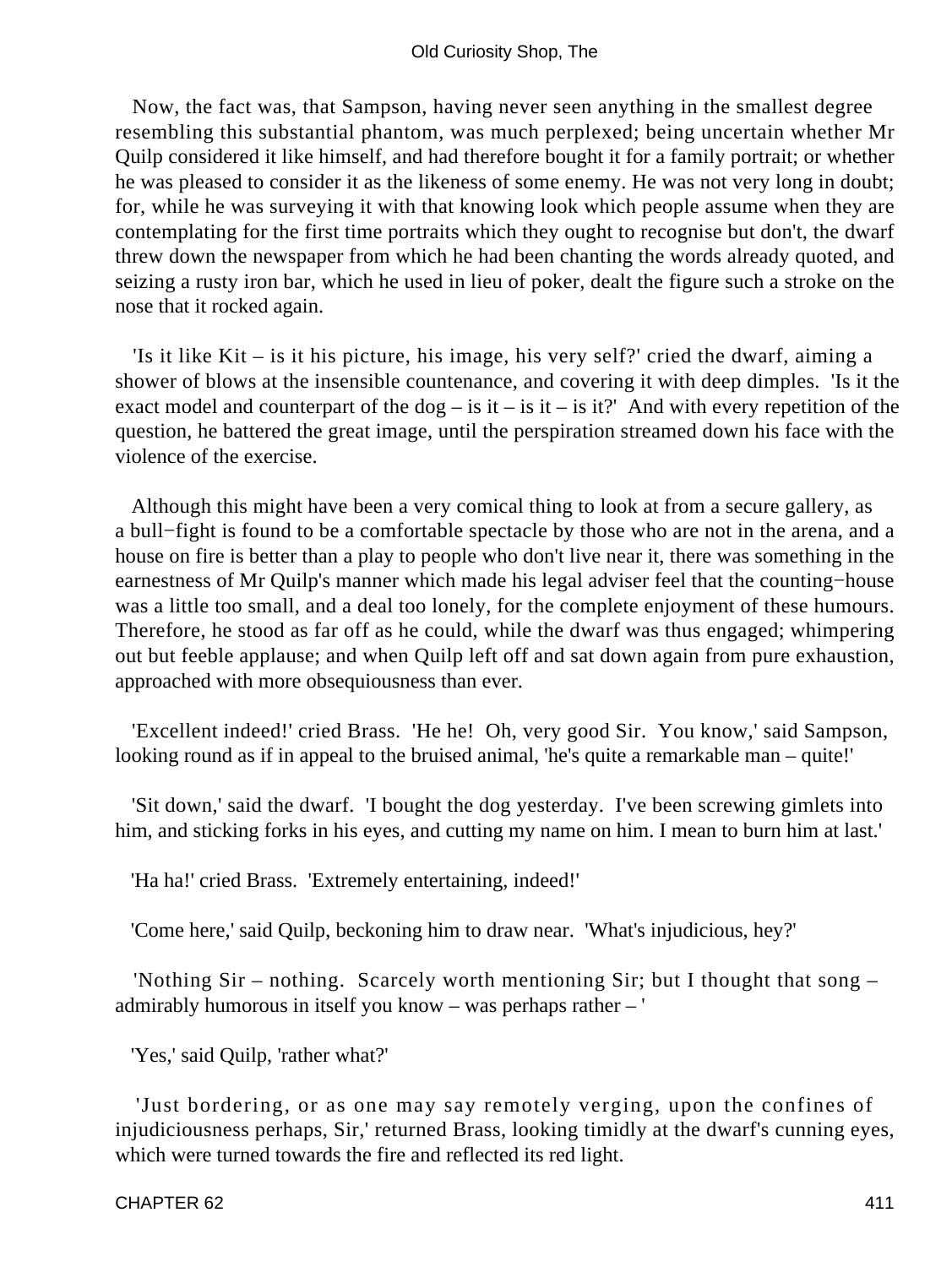'Why?' inquired Quilp, without looking up.

 'Why, you know, sir,' returned Brass, venturing to be more familiar: ' – the fact is, sir, that any allusion to these little combinings together, of friends, for objects in themselves extremely laudable, but which the law terms conspiracies, are – you take me, sir? – best kept snug and among friends, you know.'

'Eh!' said Quilp, looking up with a perfectly vacant countenance. 'What do you mean?'

 'Cautious, exceedingly cautious, very right and proper!' cried Brass, nodding his head. 'Mum, sir, even here – my meaning, sir, exactly.'

 'YOUR meaning exactly, you brazen scarecrow, – what's your meaning?' retorted Quilp. 'Why do you talk to me of combining together? Do I combine? Do I know anything about your combinings?'

'No no, sir – certainly not; not by any means,' returned Brass.

 'if you so wink and nod at me,' said the dwarf, looking about him as if for his poker, 'I'll spoil the expression of your monkey's face, I will.' 'Don't put yourself out of the way I beg, sir,' rejoined Brass, checking himself with great alacrity. 'You're quite right, sir, quite right. I shouldn't have mentioned the subject, sir. It's much better not to. You're quite right, sir. Let us change it, if you please. You were asking, sir, Sally told me, about our lodger. He has not returned, sir.'

 'No?' said Quilp, heating some rum in a little saucepan, and watching it to prevent its boiling over. 'Why not?'

'Why, sir,' returned Brass, 'he – dear me, Mr Quilp, sir – '

 'What's the matter?' said the dwarf, stopping his hand in the act of carrying the saucepan to his mouth.

 'You have forgotten the water, sir,' said Brass. 'And – excuse me, sir – but it's burning hot.'

 Deigning no other than a practical answer to this remonstrance, Mr Quilp raised the hot saucepan to his lips, and deliberately drank off all the spirit it contained, which might have been in quantity about half a pint, and had been but a moment before, when he took it off the fire, bubbling and hissing fiercely. Having swallowed this gentle stimulant, and shaken his fist at the admiral, he bade Mr Brass proceed.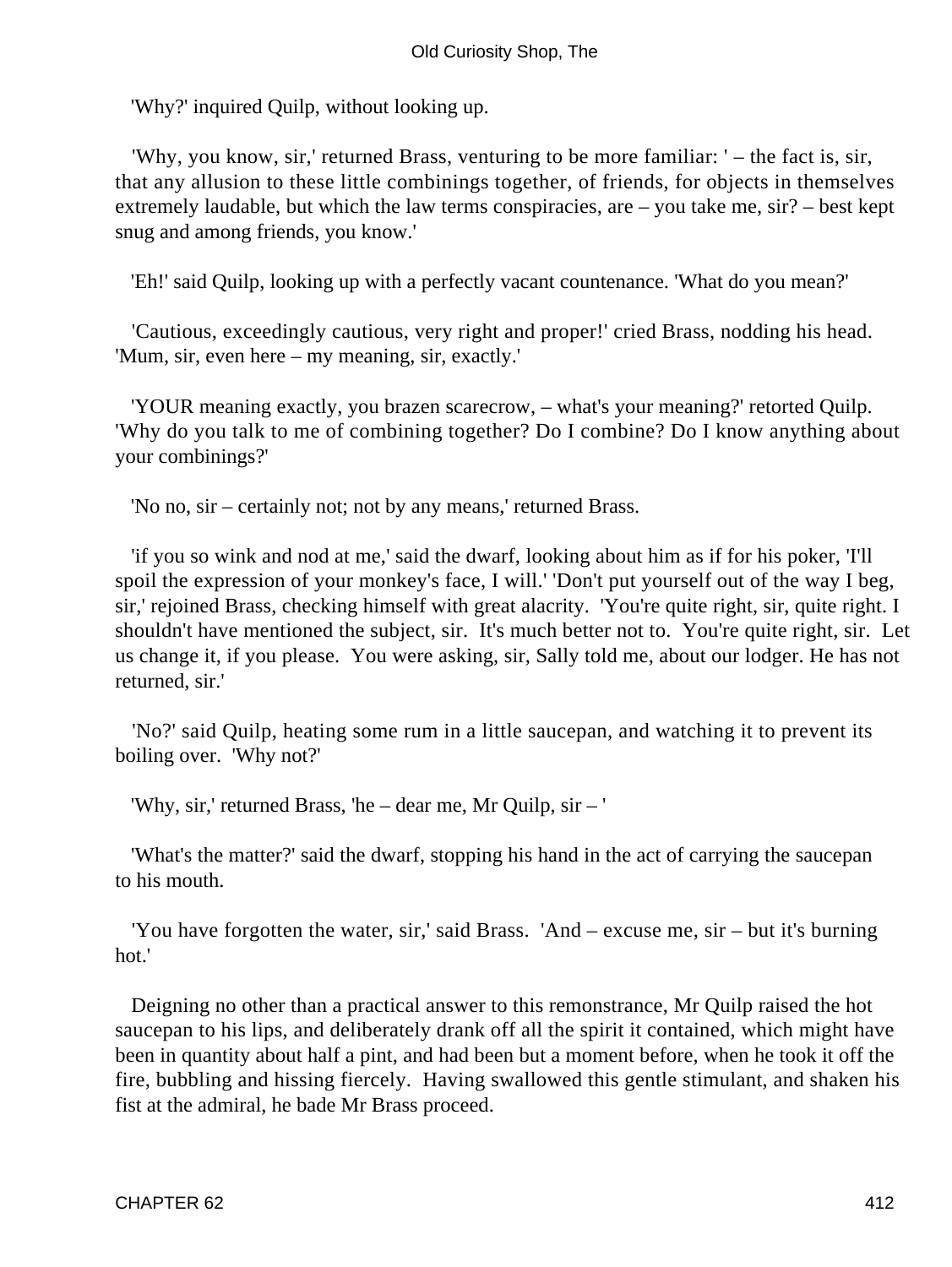#### Old Curiosity Shop, The

 'But first,' said Quilp, with his accustomed grin, 'have a drop yourself – a nice drop – a good, warm, fiery drop.'

 'Why, sir,' replied Brass, 'if there was such a thing as a mouthful of water that could be got without trouble – '

 'There's no such thing to be had here,' cried the dwarf. 'Water for lawyers! Melted lead and brimstone, you mean, nice hot blistering pitch and  $tar - that's$  the thing for them – eh, Brass, eh?'

 'Ha ha ha!' laughed Mr Brass. 'Oh very biting! and yet it's like being tickled – there's a pleasure in it too, sir!'

 'Drink that,' said the dwarf, who had by this time heated some more. 'Toss it off, don't leave any heeltap, scorch your throat and be happy!'

 The wretched Sampson took a few short sips of the liquor, which immediately distilled itself into burning tears, and in that form came rolling down his cheeks into the pipkin again, turning the colour of his face and eyelids to a deep red, and giving rise to a violent fit of coughing, in the midst of which he was still heard to declare, with the constancy of a martyr, that it was 'beautiful indeed!' While he was yet in unspeakable agonies, the dwarf renewed their conversation.

 'The lodger,' said Quilp, ' – what about him?' 'He is still, sir,' returned Brass, with intervals of coughing, 'stopping with the Garland family. He has only been home once, Sir, since the day of the examination of that culprit. He informed Mr Richard, sir, that he couldn't bear the house after what had taken place; that he was wretched in it; and that he looked upon himself as being in a certain kind of way the cause of the occurrence. – A very excellent lodger Sir. I hope we may not lose him.'

 'Yah!' cried the dwarf. 'Never thinking of anybody but yourself – why don't you retrench then – scrape up, hoard, economise, eh?'

 'Why, sir,' replied Brass, 'upon my word I think Sarah's as good an economiser as any going. I do indeed, Mr Quilp.'

 'Moisten your clay, wet the other eye, drink, man!' cried the dwarf. 'You took a clerk to oblige me.'

'Delighted, sir, I am sure, at any time,' replied Sampson. 'Yes, Sir, I did.'

 'Then now you may discharge him,' said Quilp. 'There's a means of retrenchment for you at once.'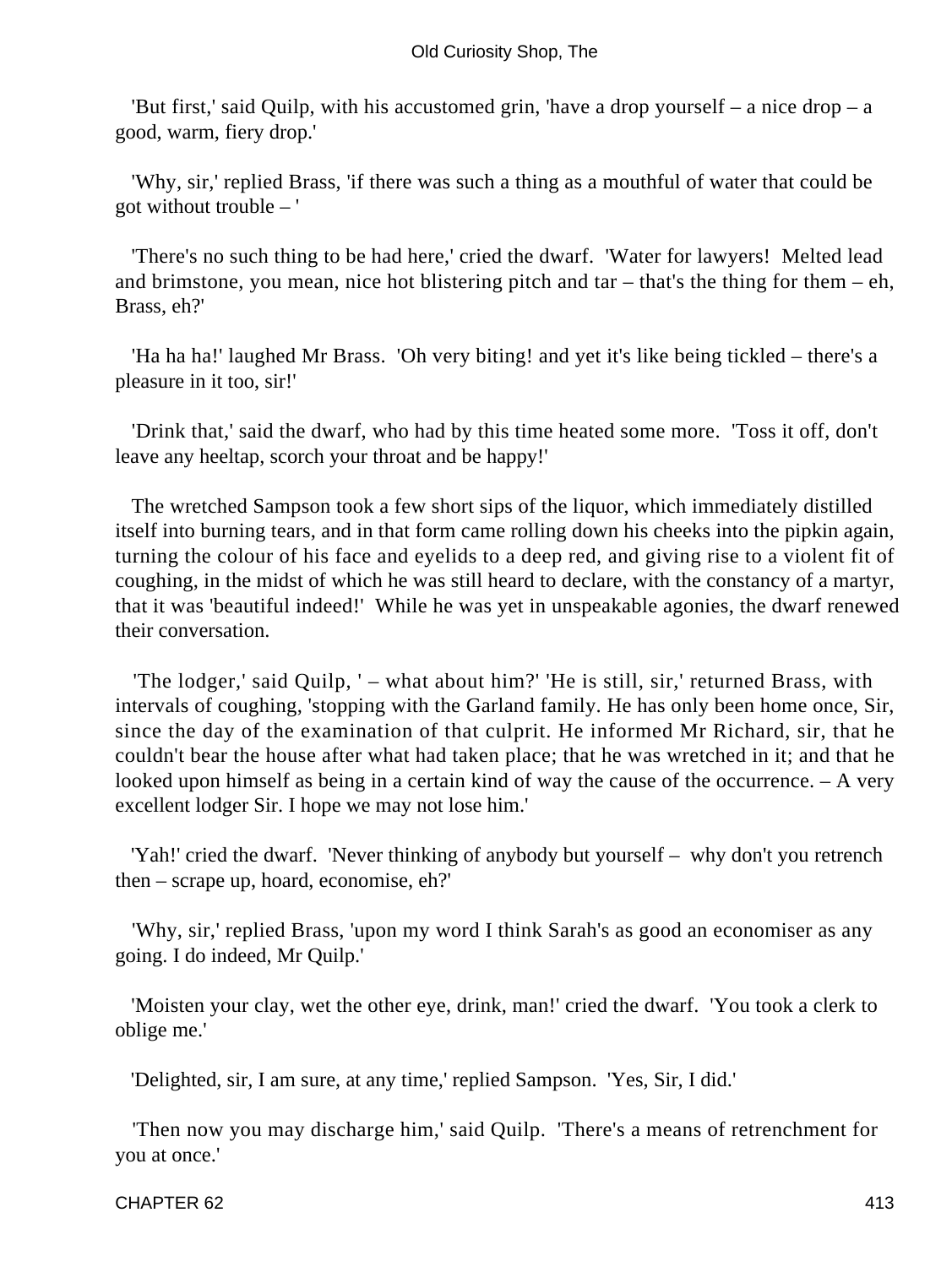'Discharge Mr Richard, sir?' cried Brass.

'Have you more than one clerk, you parrot, that you ask the question? Yes.'

'Upon my word, Sir,' said Brass, 'I wasn't prepared for this−'

 'How could you be?' sneered the dwarf, 'when I wasn't? How often am I to tell you that I brought him to you that I might always have my eye on him and know where he was – and that I had a plot, a scheme, a little quiet piece of enjoyment afoot, of which the very cream and essence was, that this old man and grandchild (who have sunk underground I think) should be, while he and his precious friend believed them rich, in reality as poor as frozen rats?'

'I quite understood that, sir,' rejoined Brass. 'Thoroughly.'

 'Well, Sir,' retorted Quilp, 'and do you understand now, that they're not poor – that they can't be, if they have such men as your lodger searching for them, and scouring the country far and wide?'

'Of course I do, Sir,' said Sampson.

 'Of course you do,' retorted the dwarf, viciously snapping at his words. 'Of course do you understand then, that it's no matter what comes of this fellow? of course do you understand that for any other purpose he's no man for me, nor for you?'

 'I have frequently said to Sarah, sir,' returned Brass, 'that he was of no use at all in the business. You can't put any confidence in him, sir. If you'll believe me I've found that fellow, in the commonest little matters of the office that have been trusted to him, blurting out the truth, though expressly cautioned. The aggravation of that chap sir, has exceeded anything you can imagine, it has indeed. Nothing but the respect and obligation I owe to you,  $\sin - '$ 

 As it was plain that Sampson was bent on a complimentary harangue, unless he received a timely interruption, Mr Quilp politely tapped him on the crown of his head with the little saucepan, and requested that he would be so obliging as to hold his peace.

 'Practical, sir, practical,' said Brass, rubbing the place and smiling; 'but still extremely pleasant – immensely so!'

 'Hearken to me, will you?' returned Quilp, 'or I'll be a little more pleasant, presently. There's no chance of his comrade and friend returning. The scamp has been obliged to fly, as I learn, for some knavery, and has found his way abroad. Let him rot there.'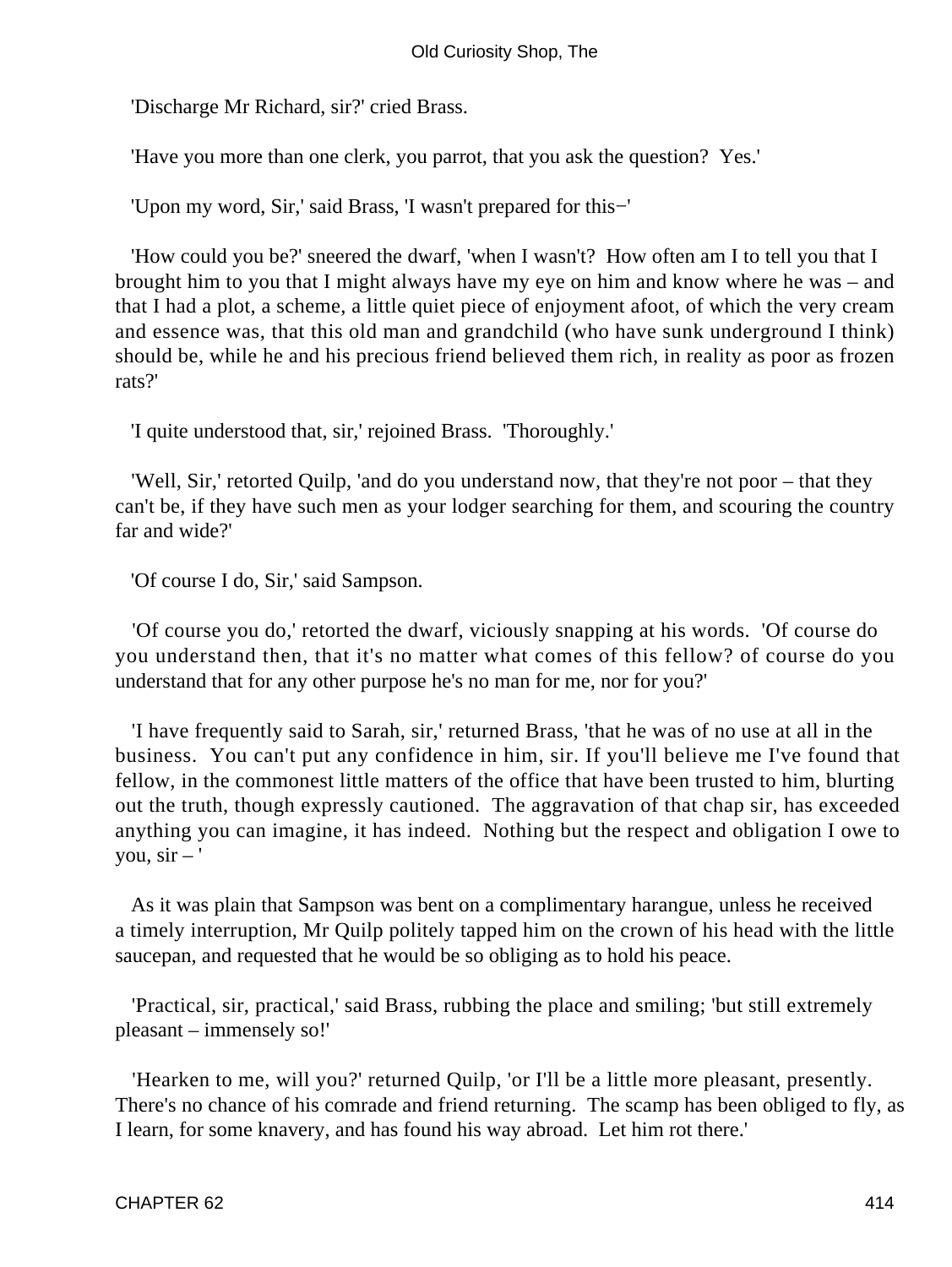#### Old Curiosity Shop, The

 'Certainly, sir. Quite proper. – Forcible!' cried Brass, glancing at the admiral again, as if he made a third in company. 'Extremely forcible!'

 'I hate him,' said Quilp between his teeth, 'and have always hated him, for family reasons. Besides, he was an intractable ruffian; otherwise he would have been of use. This fellow is pigeon−hearted and light−headed. I don't want him any longer. Let him hang or drown – starve – go to the devil.'

 'By all means, sir,' returned Brass. 'When would you wish him, sir, to – ha, ha! – to make that little excursion?'

 'When this trial's over,' said Quilp. 'As soon as that's ended, send him about his business.'

 'It shall be done, sir,' returned Brass; 'by all means. It will be rather a blow to Sarah, sir, but she has all her feelings under control. Ah, Mr Quilp, I often think, sir, if it had only pleased Providence to bring you and Sarah together, in earlier life, what blessed results would have flowed from such a union! You never saw our dear father, sir? – A charming gentleman. Sarah was his pride and joy, sir. He would have closed his eyes in bliss, would Foxey, Mr Quilp, if he could have found her such a partner. You esteem her, sir?'

'I love her,' croaked the dwarf.

 'You're very good, Sir,' returned Brass, 'I am sure. Is there any other order, sir, that I can take a note of, besides this little matter of Mr Richard?'

'None,' replied the dwarf, seizing the saucepan. 'Let us drink the lovely Sarah.'

 'If we could do it in something, sir, that wasn't quite boiling,' suggested Brass humbly, 'perhaps it would be better. I think it will be more agreeable to Sarah's feelings, when she comes to hear from me of the honour you have done her, if she learns it was in liquor rather cooler than the last, Sir.'

 But to these remonstrances, Mr Quilp turned a deaf ear. Sampson Brass, who was, by this time, anything but sober, being compelled to take further draughts of the same strong bowl, found that, instead of at all contributing to his recovery, they had the novel effect of making the counting−house spin round and round with extreme velocity, and causing the floor and ceiling to heave in a very distressing manner. After a brief stupor, he awoke to a consciousness of being partly under the table and partly under the grate. This position not being the most comfortable one he could have chosen for himself, he managed to stagger to his feet, and, holding on by the admiral, looked round for his host.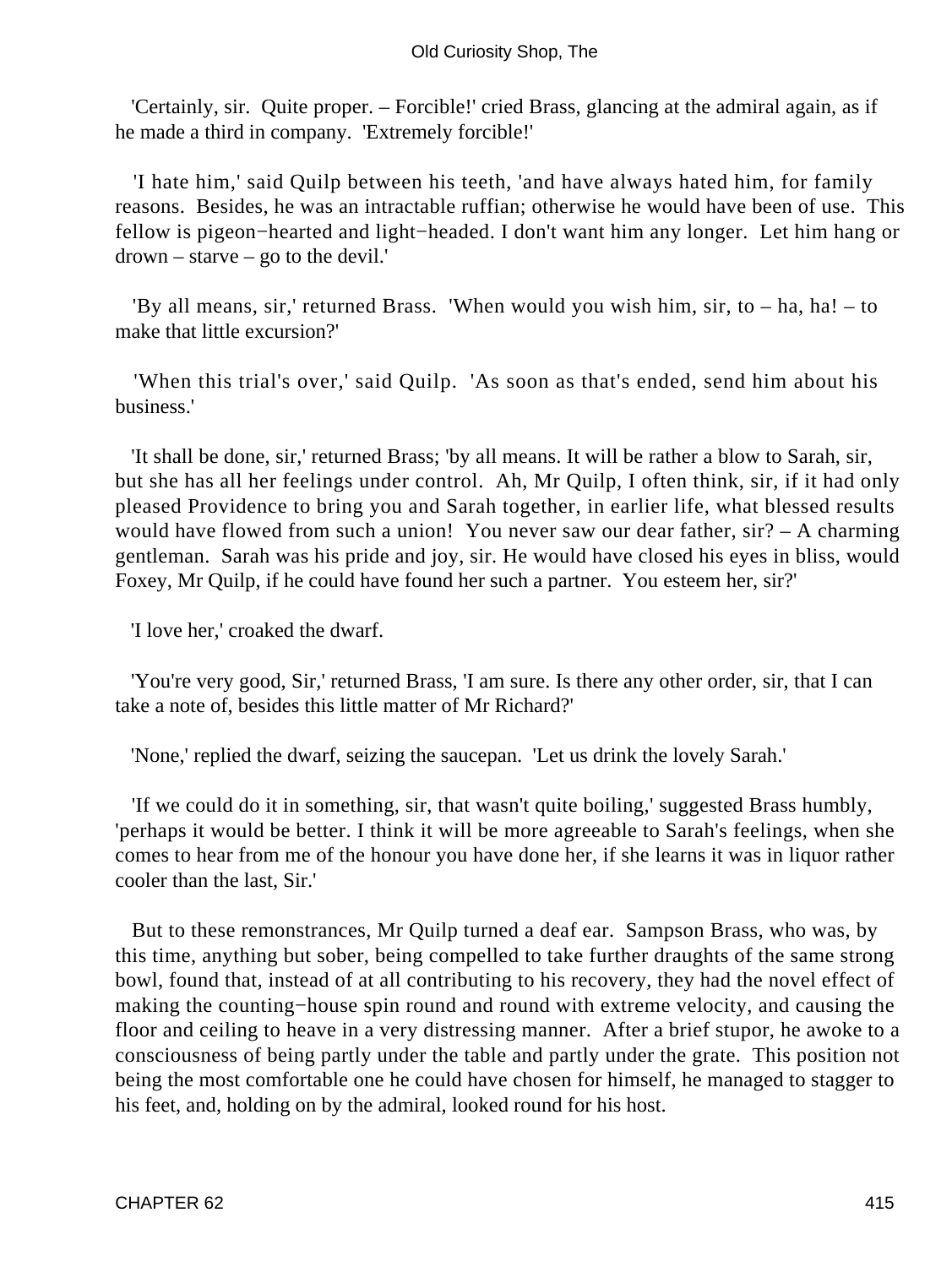Mr Brass's first impression was, that his host was gone and had left him there alone – perhaps locked him in for the night. A strong smell of tobacco, however, suggested a new train of ideas, he looked upward, and saw that the dwarf was smoking in his hammock.

'Good bye, Sir,' cried Brass faintly. 'Good bye, Sir.'

'Won't you stop all night?' said the dwarf, peeping out. 'Do stop all night!'

 'I couldn't indeed, Sir,' replied Brass, who was almost dead from nausea and the closeness of the room. 'If you'd have the goodness to show me a light, so that I may see my way across the yard,  $\sin - 1$ 

 Quilp was out in an instant; not with his legs first, or his head first, or his arms first, but bodily – altogether.

 'To be sure,' he said, taking up a lantern, which was now the only light in the place. 'Be careful how you go, my dear friend. Be sure to pick your way among the timber, for all the rusty nails are upwards. There's a dog in the lane. He bit a man last night, and a woman the night before, and last Tuesday he killed a child – but that was in play. Don't go too near him.'

'Which side of the road is he, sir?' asked Brass, in great dismay.

 'He lives on the right hand,' said Quilp, 'but sometimes he hides on the left, ready for a spring. He's uncertain in that respect. Mind you take care of yourself. I'll never forgive you if you don't. There's the light out – never mind – you know the way – straight on!' Quilp had slily shaded the light by holding it against his breast, and now stood chuckling and shaking from head to foot in a rapture of delight, as he heard the lawyer stumbling up the yard, and now and then falling heavily down. At length, however, he got quit of the place, and was out of hearing.

The dwarf shut himself up again, and sprang once more into his hammock.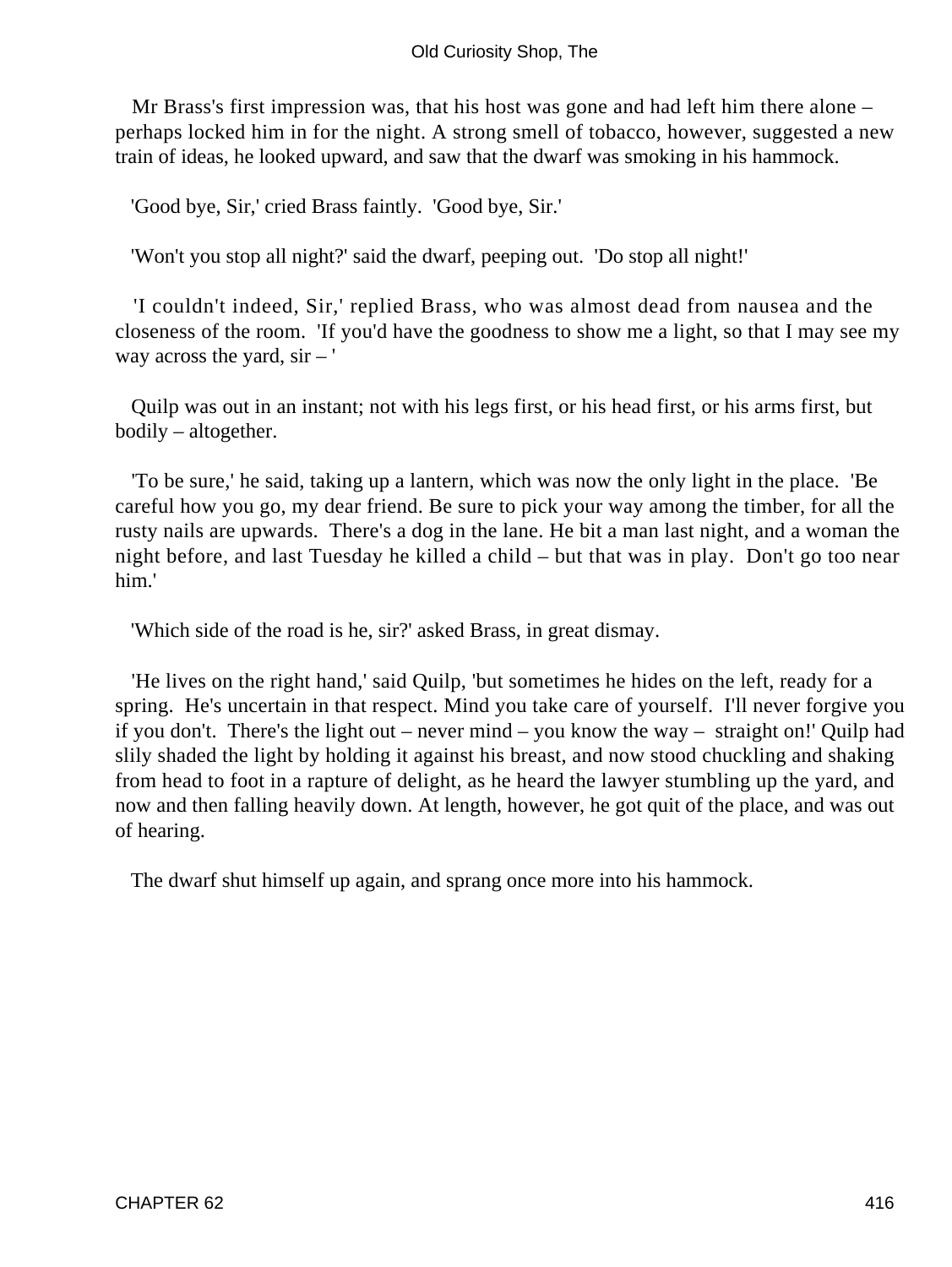## **[CHAPTER 63](#page-496-0)**

**The professional gentleman who had given Kit the consolatory piece of information** relative to the settlement of his trifle of business at the Old Bailey, and the probability of its being very soon disposed of, turned out to be quite correct in his prognostications. In eight days' time, the sessions commenced. In one day afterwards, the Grand jury found a True Bill against Christopher Nubbles for felony; and in two days from that finding, the aforesaid Christopher Nubbles was called upon to plead Guilty or Not Guilty to an Indictment for that he the said Christopher did feloniously abstract and steal from the dwelling−house and office of one Sampson Brass, gentleman, one Bank Note for Five Pounds issued by the Governor and Company of the Bank of England; in contravention of the Statutes in that case made and provided, and against the peace of our Sovereign Lord the King, his crown and dignity.

 To this indictment, Christopher Nubbles, in a low and trembling voice, pleaded Not Guilty; and here, let those who are in the habit of forming hasty judgments from appearances, and who would have had Christopher, if innocent, speak out very strong and loud, observe, that confinement and anxiety will subdue the stoutest hearts; and that to one who has been close shut up, though it be only for ten or eleven days, seeing but stone walls and a very few stony faces, the sudden entrance into a great hall filled with life, is a rather disconcerting and startling circumstance. To this, it must be added, that life in a wig is to a large class of people much more terrifying and impressive than life with its own head of hair; and if, in addition to these considerations, there be taken into account Kit's natural emotion on seeing the two Mr Garlands and the little Notary looking on with pale and anxious faces, it will perhaps seem matter of no very great wonder that he should have been rather out of sorts, and unable to make himself quite at home.

 Although he had never seen either of the Mr Garlands, or Mr Witherden, since the time of his arrest, he had been given to understand that they had employed counsel for him. Therefore, when one of the gentlemen in wigs got up and said 'I am for the prisoner, my Lord,' Kit made him a bow; and when another gentleman in a wig got up and said 'And I'm against him, my Lord,' Kit trembled very much, and bowed to him too. And didn't he hope in his own heart that his gentleman was a match for the other gentleman, and would make him ashamed of himself in no time!

 The gentleman who was against him had to speak first, and being in dreadfully good spirits (for he had, in the last trial, very nearly procured the acquittal of a young gentleman who had had the misfortune to murder his father) he spoke up, you may be sure; telling the jury that if they acquitted this prisoner they must expect to suffer no less pangs and agonies than he had told the other jury they would certainly undergo if they convicted that prisoner.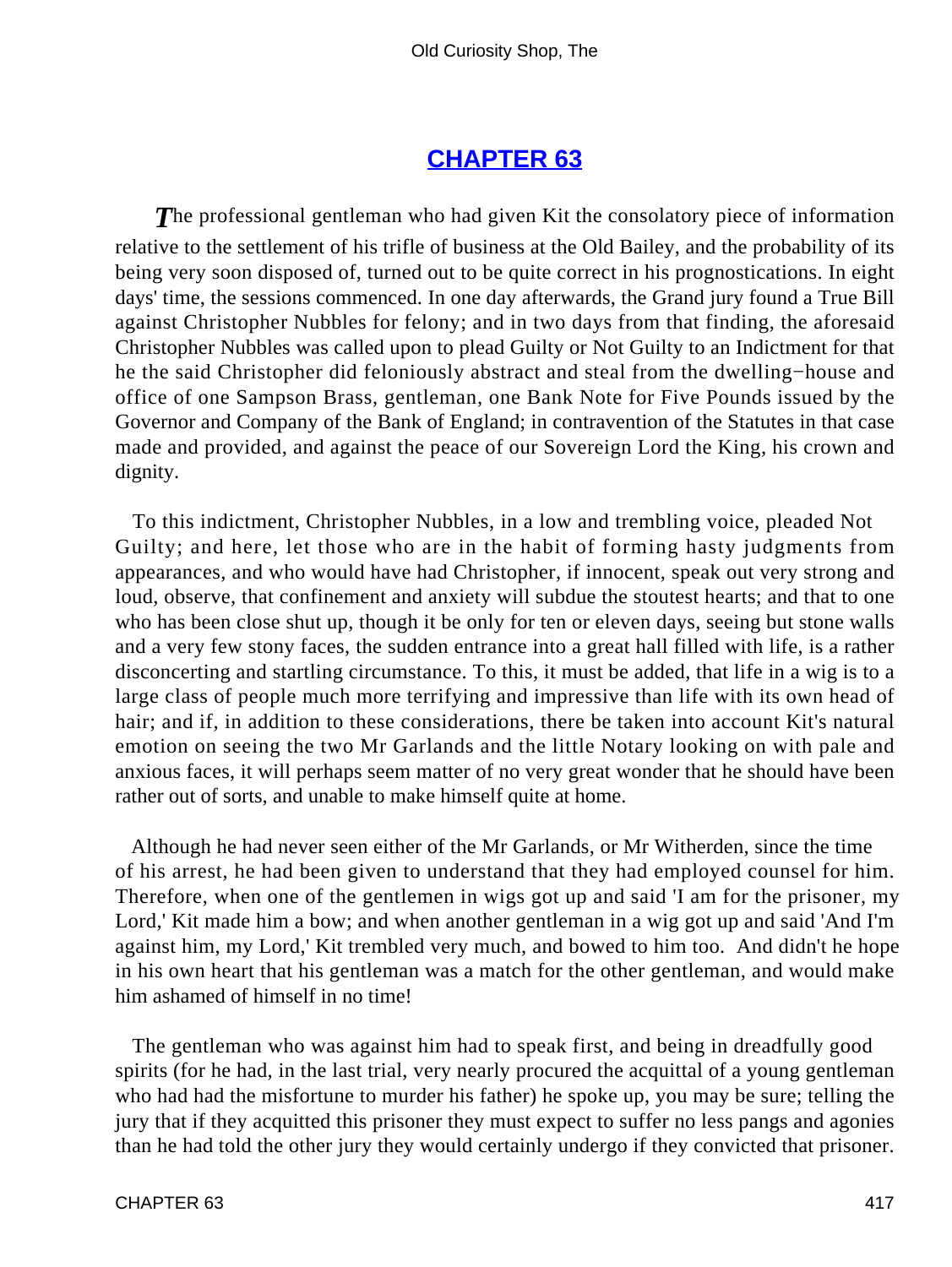And when he had told them all about the case, and that he had never known a worse case, he stopped a little while, like a man who had something terrible to tell them, and then said that he understood an attempt would be made by his learned friend (and here he looked sideways at Kit's gentleman) to impeach the testimony of those immaculate witnesses whom he should call before them; but he did hope and trust that his learned friend would have a greater respect and veneration for the character of the prosecutor; than whom, as he well knew, there did not exist, and never had existed, a more honourable member of that most honourable profession to which he was attached. And then he said, did the jury know Bevis Marks? And if they did know Bevis Marks (as he trusted for their own character, they did) did they know the historical and elevating associations connected with that most remarkable spot? Did they believe that a man like Brass could reside in a place like Bevis Marks, and not be a virtuous and most upright character? And when he had said a great deal to them on this point, he remembered that it was an insult to their understandings to make any remarks on what they must have felt so strongly without him, and therefore called Sampson Brass into the witness−box, straightway.

 Then up comes Mr Brass, very brisk and fresh; and, having bowed to the judge, like a man who has had the pleasure of seeing him before, and who hopes he has been pretty well since their last meeting, folds his arms, and looks at his gentleman as much as to say 'Here I am – full of evidence – Tap me!' And the gentleman does tap him presently, and with great discretion too; drawing off the evidence by little and little, and making it run quite clear and bright in the eyes of all present. Then, Kit's gentleman takes him in hand, but can make nothing of him; and after a great many very long questions and very short answers, Mr Sampson Brass goes down in glory.

 To him succeeds Sarah, who in like manner is easy to be managed by Mr Brass's gentleman, but very obdurate to Kit's. In short, Kit's gentleman can get nothing out of her but a repetition of what she has said before (only a little stronger this time, as against his client), and therefore lets her go, in some confusion. Then, Mr Brass's gentleman calls Richard Swiveller, and Richard Swiveller appears accordingly.

 Now, Mr Brass's gentleman has it whispered in his ear that this witness is disposed to be friendly to the prisoner – which, to say the truth, he is rather glad to hear, as his strength is considered to lie in what is familiarly termed badgering. Wherefore, he begins by requesting the officer to be quite sure that this witness kisses the book, then goes to work at him, tooth and nail.

 'Mr Swiveller,' says this gentleman to Dick, when he had told his tale with evident reluctance and a desire to make the best of it: 'Pray sir, where did you dine yesterday?' – 'Where did I dine yesterday?' – 'Aye, sir, where did you dine yesterday – was it near here, sir?' – 'Oh to be sure – yes – just over the way.' – 'To be sure. Yes. just over the way,' repeats Mr Brass's gentleman, with a glance at the court. – 'Alone, sir?' – 'I beg your pardon,' says Mr Swiveller, who has not caught the question – 'Alone, sir?' repeats Mr Brass's gentleman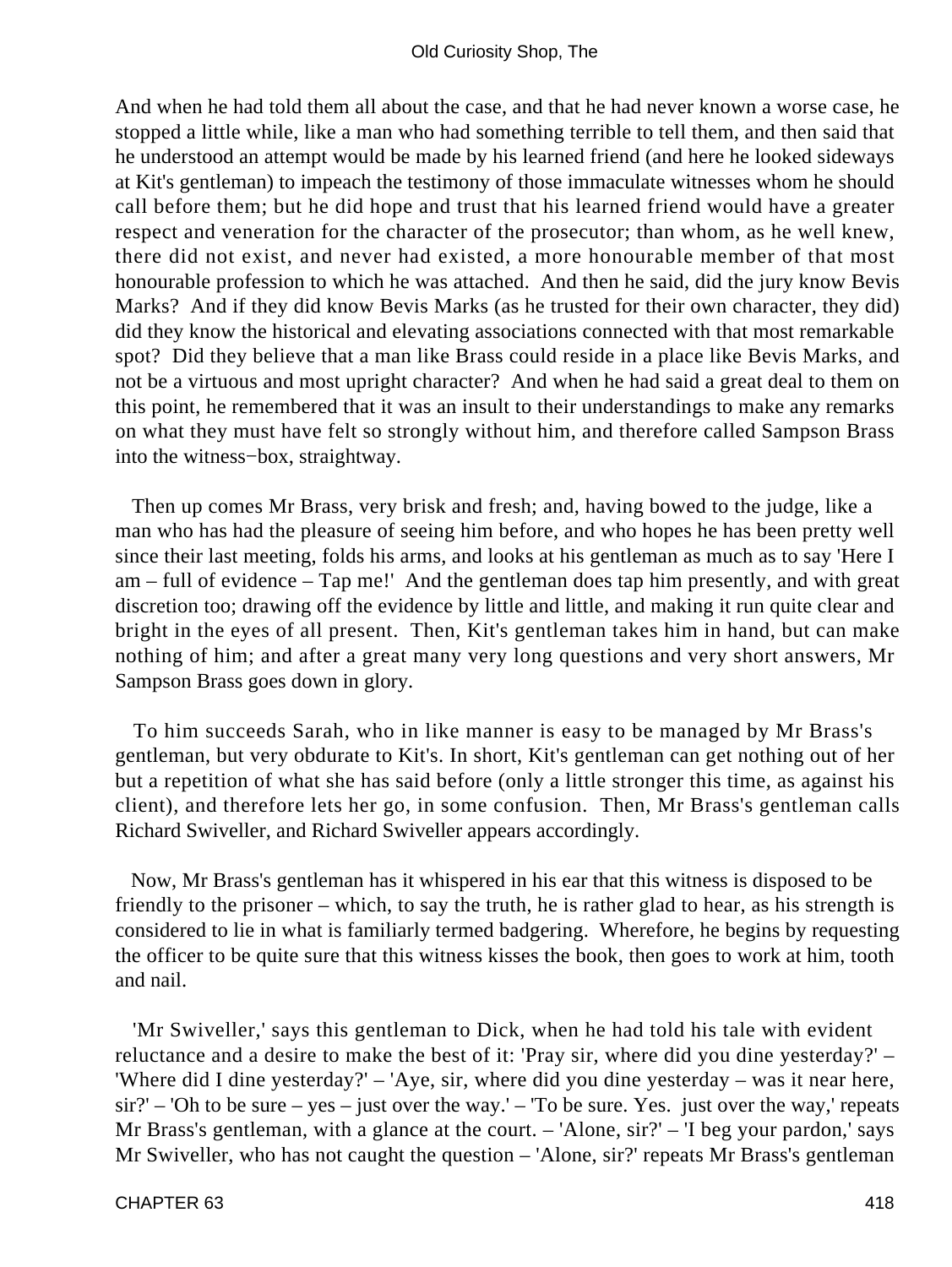in a voice of thunder, 'did you dine alone? Did you treat anybody, sir? Come!' – 'Oh yes, to be sure – yes, I did,' says Mr Swiveller with a smile. – 'Have the goodness to banish a levity, sir, which is very ill−suited to the place in which you stand (though perhaps you have reason to be thankful that it's only that place),' says Mr Brass's gentleman, with a nod of the head, insinuating that the dock is Mr Swiveller's legitimate sphere of action; 'and attend to me. You were waiting about here, yesterday, in expectation that this trial was coming on. You dined over the way. You treated somebody. Now, was that somebody brother to the prisoner at the bar?' – Mr Swiveller is proceeding to explain – 'Yes or No, sir,' cries Mr Brass's gentleman – 'But will you allow me – ' – 'Yes or No,  $\sin'$  – 'Yes it was, but – ' – 'Yes it was,' cries the gentleman, taking him up short. 'And a very pretty witness YOU are!'

 Down sits Mr Brass's gentleman. Kit's gentleman, not knowing how the matter really stands, is afraid to pursue the subject. Richard Swiveller retires abashed. Judge, jury and spectators have visions of his lounging about, with an ill−looking, large−whiskered, dissolute young fellow of six feet high. The reality is, little Jacob, with the calves of his legs exposed to the open air, and himself tied up in a shawl. Nobody knows the truth; everybody believes a falsehood; and all because of the ingenuity of Mr Brass's gentleman.

 Then come the witnesses to character, and here Mr Brass's gentleman shines again. It turns out that Mr Garland has had no character with Kit, no recommendation of him but from his own mother, and that he was suddenly dismissed by his former master for unknown reasons. 'Really Mr Garland,' says Mr Brass's gentleman, 'for a person who has arrived at your time of life, you are, to say the least of it, singularly indiscreet, I think.' The jury think so too, and find Kit guilty. He is taken off, humbly protesting his innocence. The spectators settle themselves in their places with renewed attention, for there are several female witnesses to be examined in the next case, and it has been rumoured that Mr Brass's gentleman will make great fun in cross−examining them for the prisoner.

 Kit's mother, poor woman, is waiting at the grate below stairs, accompanied by Barbara's mother (who, honest soul! never does anything but cry, and hold the baby), and a sad interview ensues. The newspaper−reading turnkey has told them all. He don't think it will be transportation for life, because there's time to prove the good character yet, and that is sure to serve him. He wonders what he did it for. 'He never did it!' cries Kit's mother. 'Well,' says the turnkey, 'I won't contradict you. It's all one, now, whether he did it or not.'

Kit's mother can reach his hand through the bars, and she clasps it  $-$  God, and those to whom he has given such tenderness, only know in how much agony. Kit bids her keep a good heart, and, under pretence of having the children lifted up to kiss him, prays Barbara's mother in a whisper to take her home.

 'Some friend will rise up for us, mother,' cried Kit, 'I am sure. If not now, before long. My innocence will come out, mother, and I shall be brought back again; I feel confidence in that. You must teach little Jacob and the baby how all this was, for if they thought I had ever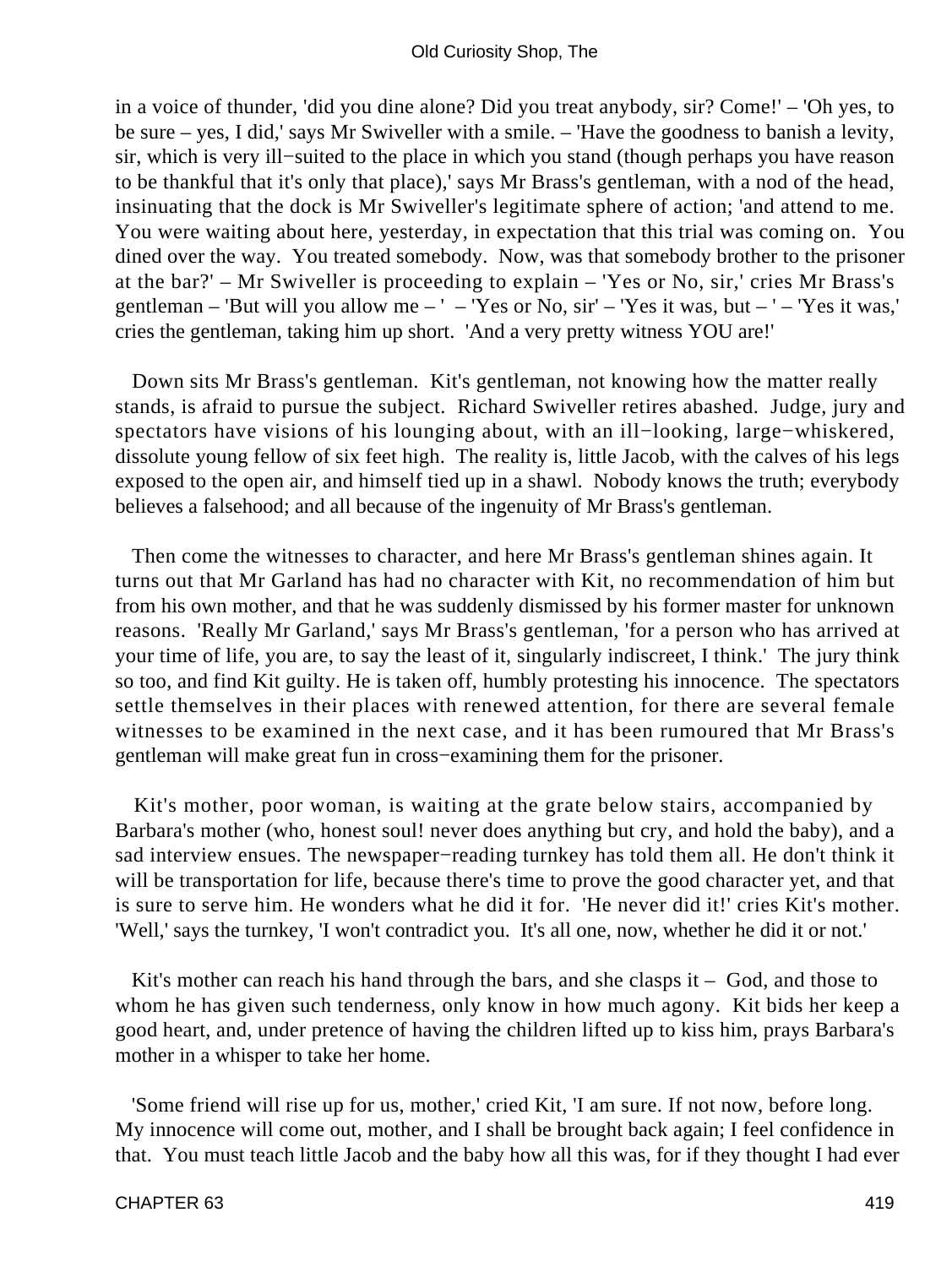been dishonest, when they grew old enough to understand, it would break my heart to know it, if I was thousands of miles away. – Oh! is there no good gentleman here, who will take care of her!'

 The hand slips out of his, for the poor creature sinks down upon the earth, insensible. Richard Swiveller comes hastily up, elbows the bystanders out of the way, takes her (after some trouble) in one arm after the manner of theatrical ravishers, and, nodding to Kit, and commanding Barbara's mother to follow, for he has a coach waiting, bears her swiftly off.

 Well; Richard took her home. And what astonishing absurdities in the way of quotation from song and poem he perpetrated on the road, no man knows. He took her home, and stayed till she was recovered; and, having no money to pay the coach, went back in state to Bevis Marks, bidding the driver (for it was Saturday night) wait at the door while he went in for 'change.'

'Mr Richard, sir,' said Brass cheerfully, 'Good evening!'

 Monstrous as Kit's tale had appeared, at first, Mr Richard did, that night, half suspect his affable employer of some deep villany. Perhaps it was but the misery he had just witnessed which gave his careless nature this impulse; but, be that as it may, it was very strong upon him, and he said in as few words as possible, what he wanted.

 'Money?' cried Brass, taking out his purse. 'Ha ha! To be sure, Mr Richard, to be sure, sir. All men must live. You haven't change for a five−pound note, have you sir?'

'No,' returned Dick, shortly.

 'Oh!' said Brass, 'here's the very sum. That saves trouble. You're very welcome I'm sure. – Mr Richard, sir – ' Dick, who had by this time reached the door, turned round.

'You needn't,' said Brass, 'trouble yourself to come back any more, Sir.'

'Eh?'

 'You see, Mr Richard,' said Brass, thrusting his hands in his pockets, and rocking himself to and fro on his stool, 'the fact is, that a man of your abilities is lost, Sir, quite lost, in our dry and mouldy line. It's terrible drudgery – shocking. I should say, now, that the stage, or the – or the army, Mr Richard – or something very superior in the licensed victualling way – was the kind of thing that would call out the genius of such a man as you. I hope you'll look in to see us now and then. Sally, Sir, will be delighted I'm sure. She's extremely sorry to lose you, Mr Richard, but a sense of her duty to society reconciles her. An amazing creature that, sir! You'll find the money quite correct, I think. There's a cracked window sir, but I've not made any deduction on that account. Whenever we part with

CHAPTER 63 420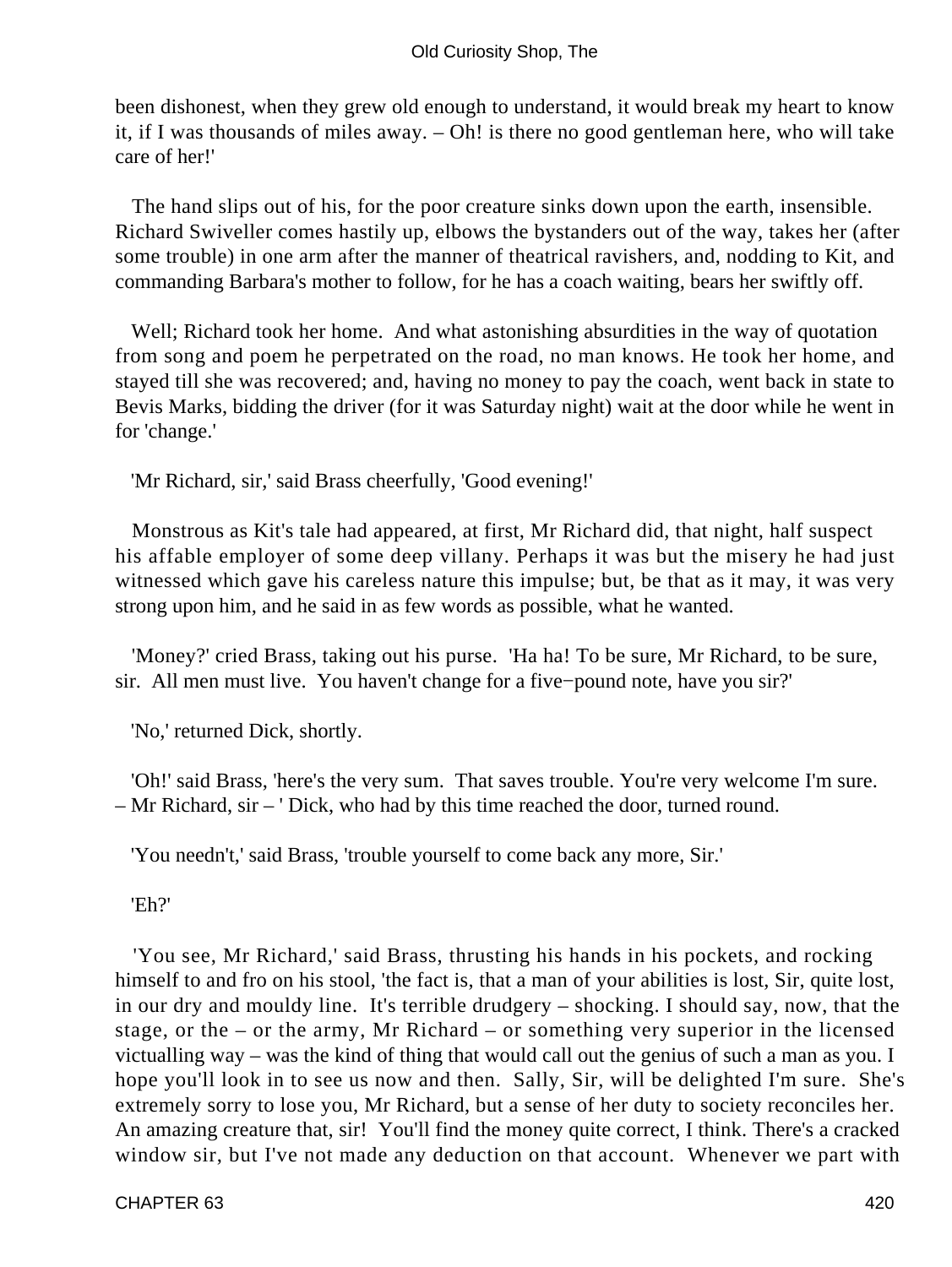### Old Curiosity Shop, The

friends, Mr Richard, let us part liberally. A delightful sentiment, sir!'

 To all these rambling observations, Mr Swiveller answered not one word, but, returning for the aquatic jacket, rolled it into a tight round ball: looking steadily at Brass meanwhile as if he had some intention of bowling him down with it. He only took it under his arm, however, and marched out of the office in profound silence. When he had closed the door, he re−opened it, stared in again for a few moments with the same portentous gravity, and nodding his head once, in a slow and ghost−like manner, vanished.

 He paid the coachman, and turned his back on Bevis Marks, big with great designs for the comforting of Kit's mother and the aid of Kit himself.

 But the lives of gentlemen devoted to such pleasures as Richard Swiveller, are extremely precarious. The spiritual excitement of the last fortnight, working upon a system affected in no slight degree by the spirituous excitement of some years, proved a little too much for him. That very night, Mr Richard was seized with an alarming illness, and in twenty−four hours was stricken with a raging fever.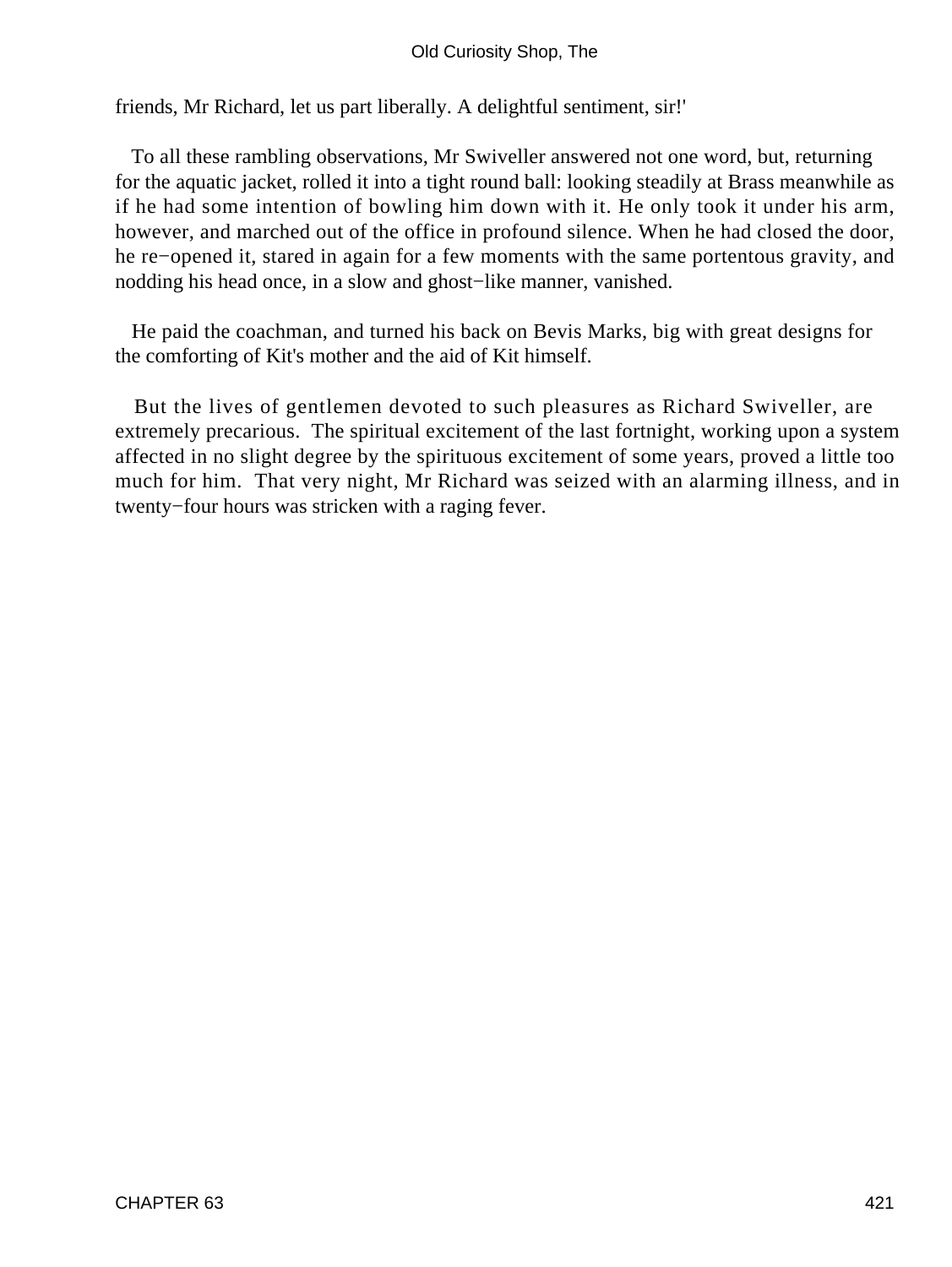### **[CHAPTER 64](#page-496-0)**

**T**ossing to and fro upon his hot, uneasy bed; tormented by a fierce thirst which nothing could appease; unable to find, in any change of posture, a moment's peace or ease; and rambling, ever, through deserts of thought where there was no resting−place, no sight or sound suggestive of refreshment or repose, nothing but a dull eternal weariness, with no change but the restless shiftings of his miserable body, and the weary wandering of his mind, constant still to one ever−present anxiety – to a sense of something left undone, of some fearful obstacle to be surmounted, of some carking care that would not be driven away, and which haunted the distempered brain, now in this form, now in that, always shadowy and dim, but recognisable for the same phantom in every shape it took: darkening every vision like an evil conscience, and making slumber horrible – in these slow tortures of his dread disease, the unfortunate Richard lay wasting and consuming inch by inch, until, at last, when he seemed to fight and struggle to rise up, and to be held down by devils, he sank into a deep sleep, and dreamed no more.

 He awoke. With a sensation of most blissful rest, better than sleep itself, he began gradually to remember something of these sufferings, and to think what a long night it had been, and whether he had not been delirious twice or thrice. Happening, in the midst of these cogitations, to raise his hand, he was astonished to find how heavy it seemed, and yet how thin and light it really was. Still, he felt indifferent and happy; and having no curiosity to pursue the subject, remained in the same waking slumber until his attention was attracted by a cough. This made him doubt whether he had locked his door last night, and feel a little surprised at having a companion in the room. Still, he lacked energy to follow up this train of thought; and unconsciously fell, in a luxury of repose, to staring at some green stripes on the bed−furniture, and associating them strangely with patches of fresh turf, while the yellow ground between made gravel−walks, and so helped out a long perspective of trim gardens.

 He was rambling in imagination on these terraces, and had quite lost himself among them indeed, when he heard the cough once more. The walks shrunk into stripes again at the sound, and raising himself a little in the bed, and holding the curtain open with one hand, he looked out.

 The same room certainly, and still by candlelight; but with what unbounded astonishment did he see all those bottles, and basins, and articles of linen airing by the fire, and such−like furniture of a sick chamber – all very clean and neat, but all quite different from anything he had left there, when he went to bed! The atmosphere, too, filled with a cool smell of herbs and vinegar; the floor newly sprinkled; the – the what? The Marchioness?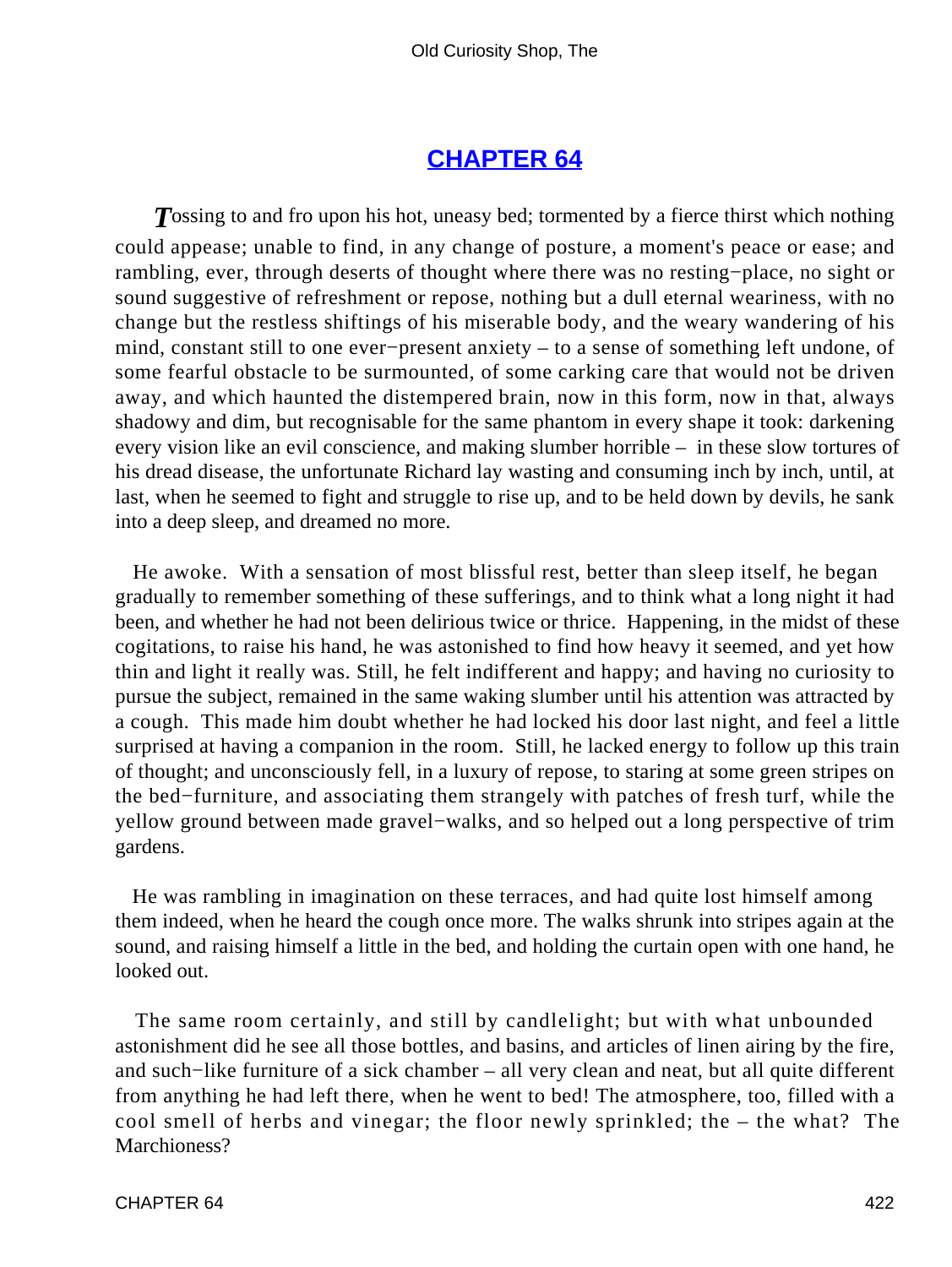Yes; playing cribbage with herself at the table. There she sat, intent upon her game, coughing now and then in a subdued manner as if she feared to disturb him – shuffling the cards, cutting, dealing, playing, counting, pegging – going through all the mysteries of cribbage as if she had been in full practice from her cradle! Mr Swiveller contemplated these things for a short time, and suffering the curtain to fall into its former position, laid his head on the pillow again.

 'I'm dreaming,' thought Richard, 'that's clear. When I went to bed, my hands were not made of egg−shells; and now I can almost see through 'em. If this is not a dream, I have woke up, by mistake, in an Arabian Night, instead of a London one. But I have no doubt I'm asleep. Not the least.'

Here the small servant had another cough.

 'Very remarkable!' thought Mr Swiveller. 'I never dreamt such a real cough as that before. I don't know, indeed, that I ever dreamt either a cough or a sneeze. Perhaps it's part of the philosophy of dreams that one never does. There's another – and another – I say! – I'm dreaming rather fast!'

 For the purpose of testing his real condition, Mr Swiveller, after some reflection, pinched himself in the arm.

 'Queerer still!' he thought. 'I came to bed rather plump than otherwise, and now there's nothing to lay hold of. I'll take another survey.'

 The result of this additional inspection was, to convince Mr Swiveller that the objects by which he was surrounded were real, and that he saw them, beyond all question, with his waking eyes.

 'It's an Arabian Night; that's what it is,' said Richard. 'I'm in Damascus or Grand Cairo. The Marchioness is a Genie, and having had a wager with another Genie about who is the handsomest young man alive, and the worthiest to be the husband of the Princess of China, has brought me away, room and all, to compare us together. Perhaps,' said Mr Swiveller, turning languidly round on his pillow, and looking on that side of his bed which was next the wall, 'the Princess may be still – No, she's gone.'

 Not feeling quite satisfied with this explanation, as, even taking it to be the correct one, it still involved a little mystery and doubt, Mr Swiveller raised the curtain again, determined to take the first favourable opportunity of addressing his companion. An occasion presented itself. The Marchioness dealt, turned up a knave, and omitted to take the usual advantage; upon which Mr Swiveller called out as loud as he could – 'Two for his heels!'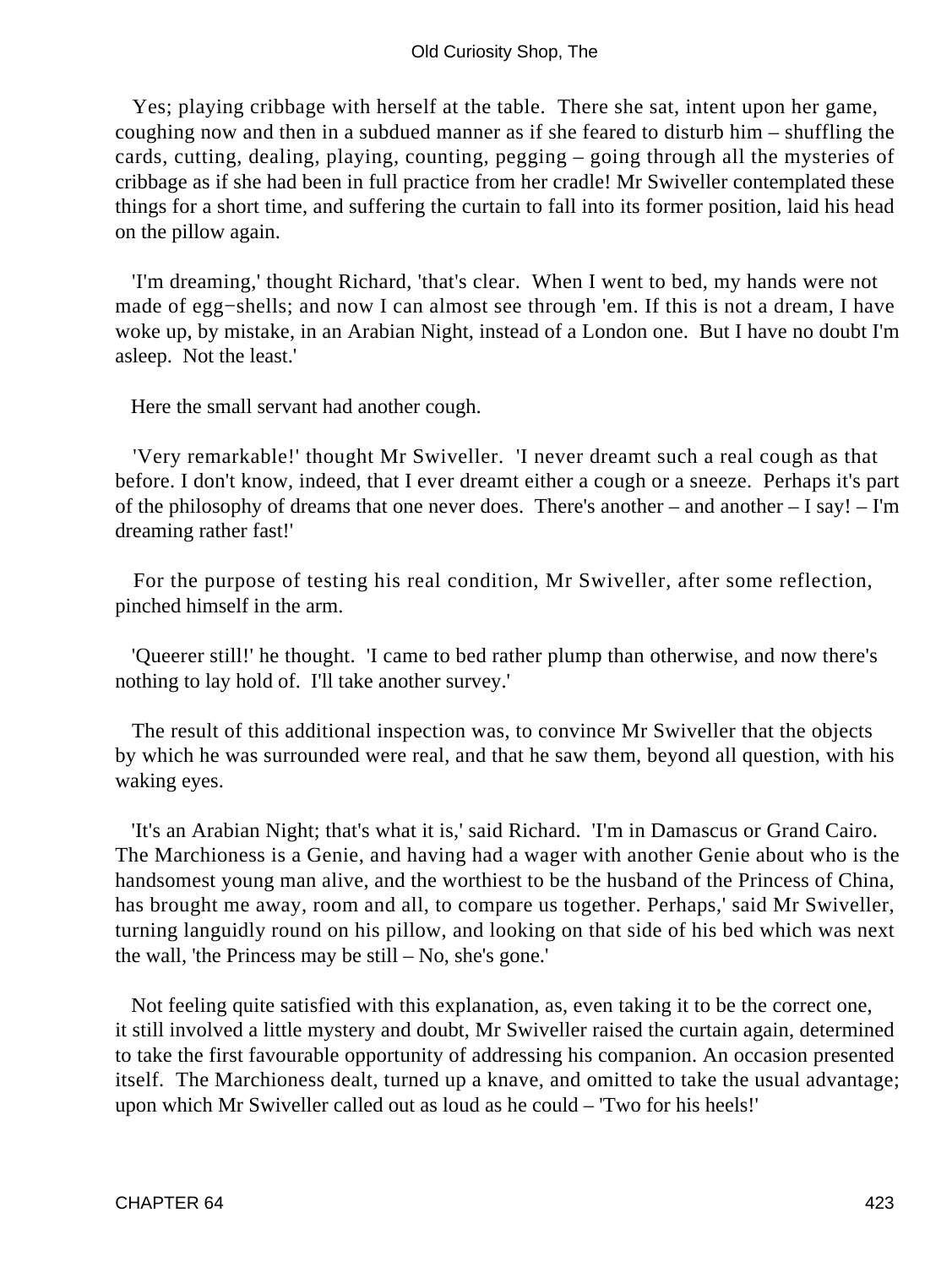The Marchioness jumped up quickly and clapped her hands. 'Arabian Night, certainly,' thought Mr Swiveller; 'they always clap their hands instead of ringing the bell. Now for the two thousand black slaves, with jars of jewels on their heads!'

 It appeared, however, that she had only clapped her hands for joy; for directly afterward she began to laugh, and then to cry; declaring, not in choice Arabic but in familiar English, that she was 'so glad, she didn't know what to do.'

 'Marchioness,' said Mr Swiveller, thoughtfully, 'be pleased to draw nearer. First of all, will you have the goodness to inform me where I shall find my voice; and secondly, what has become of my flesh?'

 The Marchioness only shook her head mournfully, and cried again; whereupon Mr Swiveller (being very weak) felt his own eyes affected likewise.

 'I begin to infer, from your manner, and these appearances, Marchioness,' said Richard after a pause, and smiling with a trembling lip, 'that I have been ill.'

 'You just have!' replied the small servant, wiping her eyes. 'And haven't you been a talking nonsense!'

'Oh!' said Dick. 'Very ill, Marchioness, have I been?'

 'Dead, all but,' replied the small servant. 'I never thought you'd get better. Thank Heaven you have!'

 Mr Swiveller was silent for a long while. By and bye, he began to talk again, inquiring how long he had been there.

'Three weeks to−morrow,' replied the servant.

'Three what?' said Dick.

'Weeks,' returned the Marchioness emphatically; 'three long, slow weeks.'

 The bare thought of having been in such extremity, caused Richard to fall into another silence, and to lie flat down again, at his full length. The Marchioness, having arranged the bed−clothes more comfortably, and felt that his hands and forehead were quite cool – a discovery that filled her with delight – cried a little more, and then applied herself to getting tea ready, and making some thin dry toast.

 While she was thus engaged, Mr Swiveller looked on with a grateful heart, very much astonished to see how thoroughly at home she made herself, and attributing this attention, in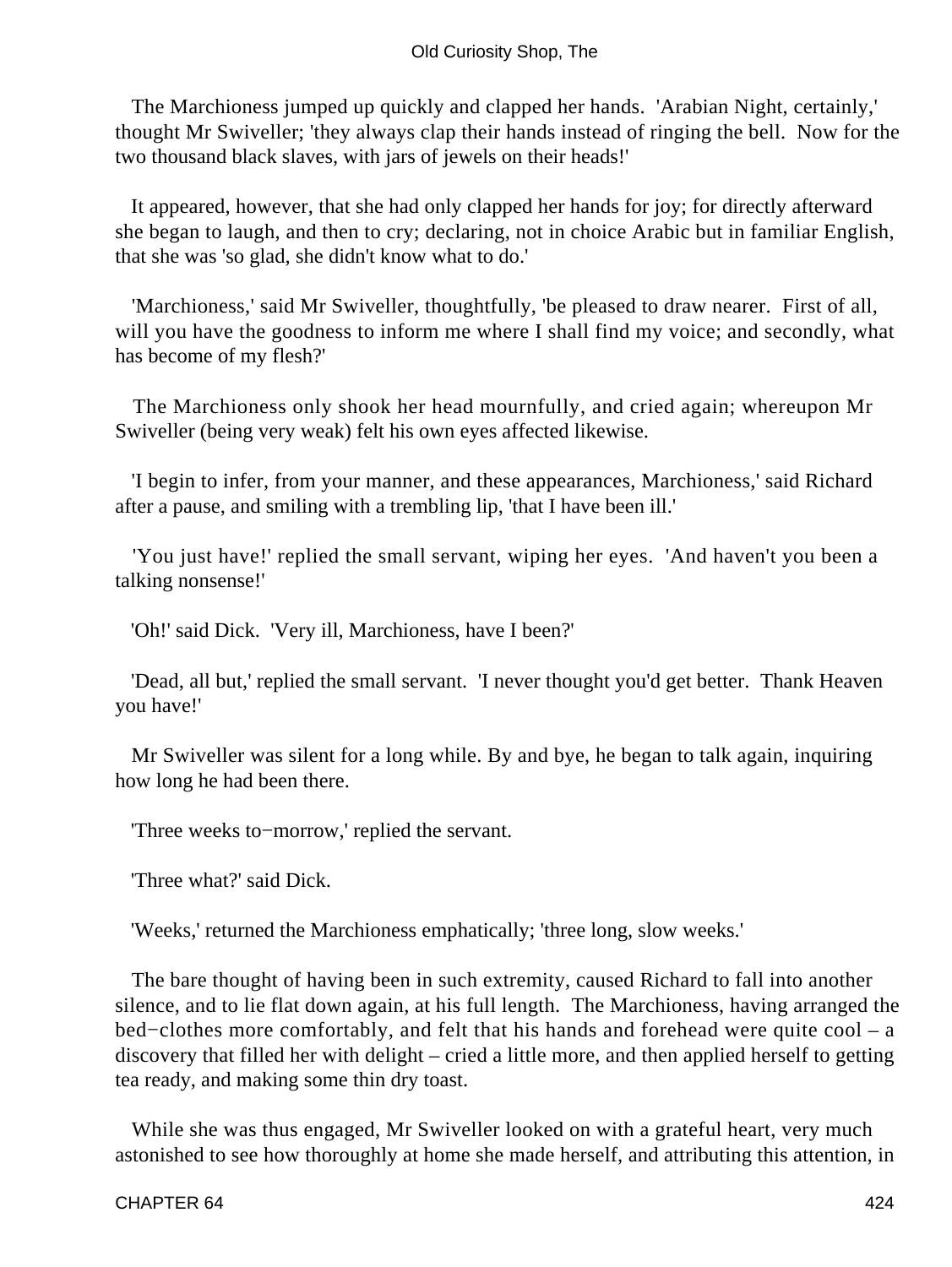its origin, to Sally Brass, whom, in his own mind, he could not thank enough. When the Marchioness had finished her toasting, she spread a clean cloth on a tray, and brought him some crisp slices and a great basin of weak tea, with which (she said) the doctor had left word he might refresh himself when he awoke. She propped him up with pillows, if not as skilfully as if she had been a professional nurse all her life, at least as tenderly; and looked on with unutterable satisfaction while the patient – stopping every now and then to shake her by the hand – took his poor meal with an appetite and relish, which the greatest dainties of the earth, under any other circumstances, would have failed to provoke. Having cleared away, and disposed everything comfortably about him again, she sat down at the table to take her own tea.

'Marchioness,' said Mr Swiveller, 'how's Sally?'

 The small servant screwed her face into an expression of the very uttermost entanglement of slyness, and shook her head.

'What, haven't you seen her lately?' said Dick.

'Seen her!' cried the small servant. 'Bless you, I've run away!'

 Mr Swiveller immediately laid himself down again quite flat, and so remained for about five minutes. By slow degrees he resumed his sitting posture after that lapse of time, and inquired:

'And where do you live, Marchioness?'

'Live!' cried the small servant. 'Here!'

'Oh!' said Mr Swiveller.

 And with that he fell down flat again, as suddenly as if he had been shot. Thus he remained, motionless and bereft of speech, until she had finished her meal, put everything in its place, and swept the hearth; when he motioned her to bring a chair to the bedside, and, being propped up again, opened a farther conversation.

'And so,' said Dick, 'you have run away?'

'Yes,' said the Marchioness, 'and they've been a tizing of me.'

'Been – I beg your pardon,' said Dick – 'what have they been doing?'

'Been a tizing of me – tizing you know – in the newspapers,' rejoined the Marchioness.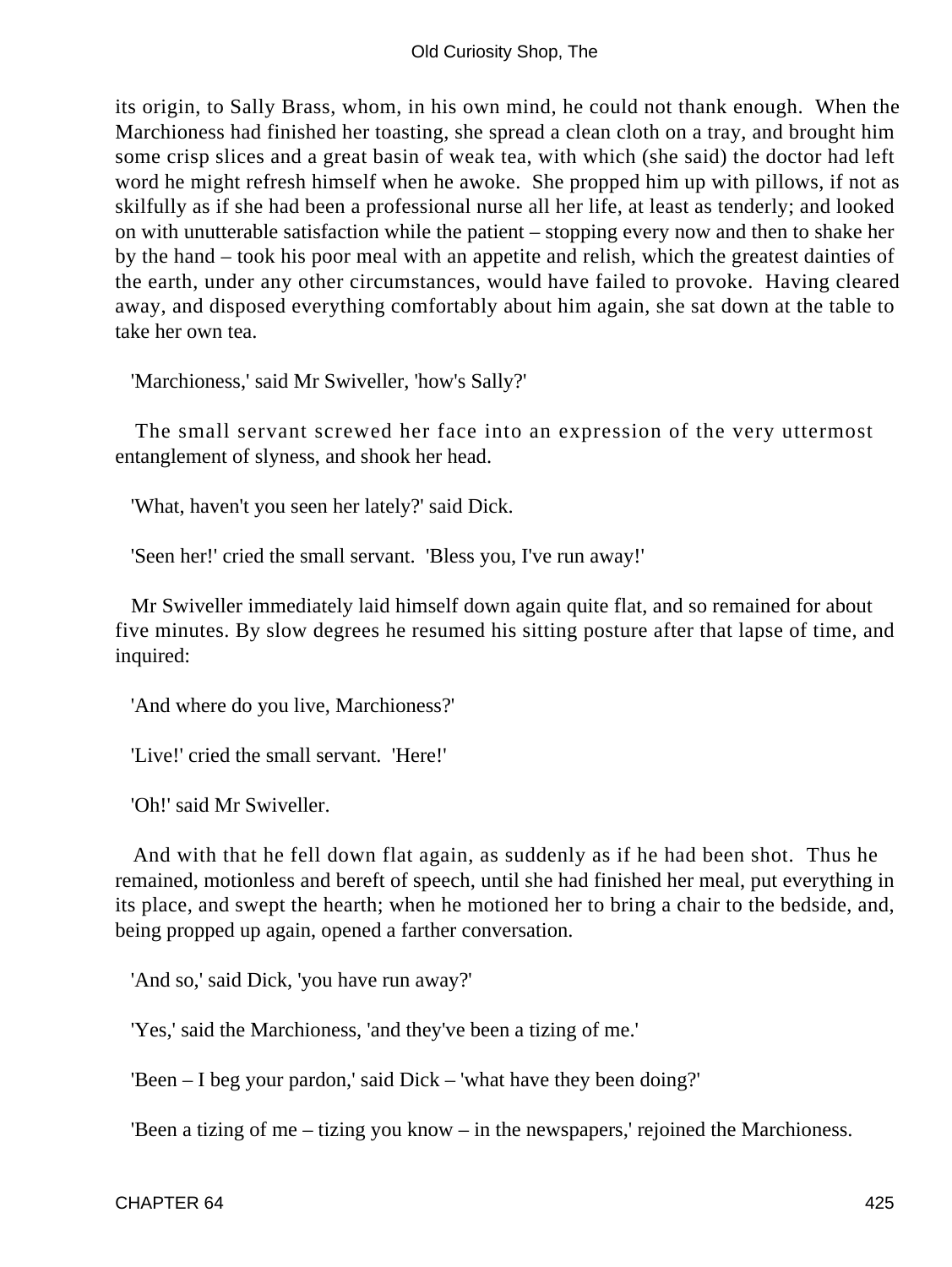'Aye, aye,' said Dick, 'advertising?'

 The small servant nodded, and winked. Her eyes were so red with waking and crying, that the Tragic Muse might have winked with greater consistency. And so Dick felt.

'Tell me,' said he, 'how it was that you thought of coming here.'

 'Why, you see,' returned the Marchioness, 'when you was gone, I hadn't any friend at all, because the lodger he never come back, and I didn't know where either him or you was to be found, you know. But one morning, when I was−'

'Was near a keyhole?' suggested Mr Swiveller, observing that she faltered.

 'Well then,' said the small servant, nodding; 'when I was near the office keyhole – as you see me through, you know – I heard somebody saying that she lived here, and was the lady whose house you lodged at, and that you was took very bad, and wouldn't nobody come and take care of you. Mr Brass, he says, «It's no business of mine,» he says; and Miss Sally, she says, «He's a funny chap, but it's no business of mine;» and the lady went away, and slammed the door to, when she went out, I can tell you. So I run away that night, and come here, and told 'em you was my brother, and they believed me, and I've been here ever since.'

'This poor little Marchioness has been wearing herself to death!' cried Dick.

 'No I haven't,' she returned, 'not a bit of it. Don't you mind about me. I like sitting up, and I've often had a sleep, bless you, in one of them chairs. But if you could have seen how you tried to jump out o' winder, and if you could have heard how you used to keep on singing and making speeches, you wouldn't have believed it – I'm so glad you're better, Mr Liverer.'

 'Liverer indeed!' said Dick thoughtfully. 'It's well I am a liverer. I strongly suspect I should have died, Marchioness, but for you.'

 At this point, Mr Swiveller took the small servant's hand in his again, and being, as we have seen, but poorly, might in struggling to express his thanks have made his eyes as red as hers, but that she quickly changed the theme by making him lie down, and urging him to keep very quiet.

 'The doctor,' she told him, 'said you was to be kept quite still, and there was to be no noise nor nothing. Now, take a rest, and then we'll talk again. I'll sit by you, you know. If you shut your eyes, perhaps you'll go to sleep. You'll be all the better for it, if you do.'

 The Marchioness, in saying these words, brought a little table to the bedside, took her seat at it, and began to work away at the concoction of some cooling drink, with the address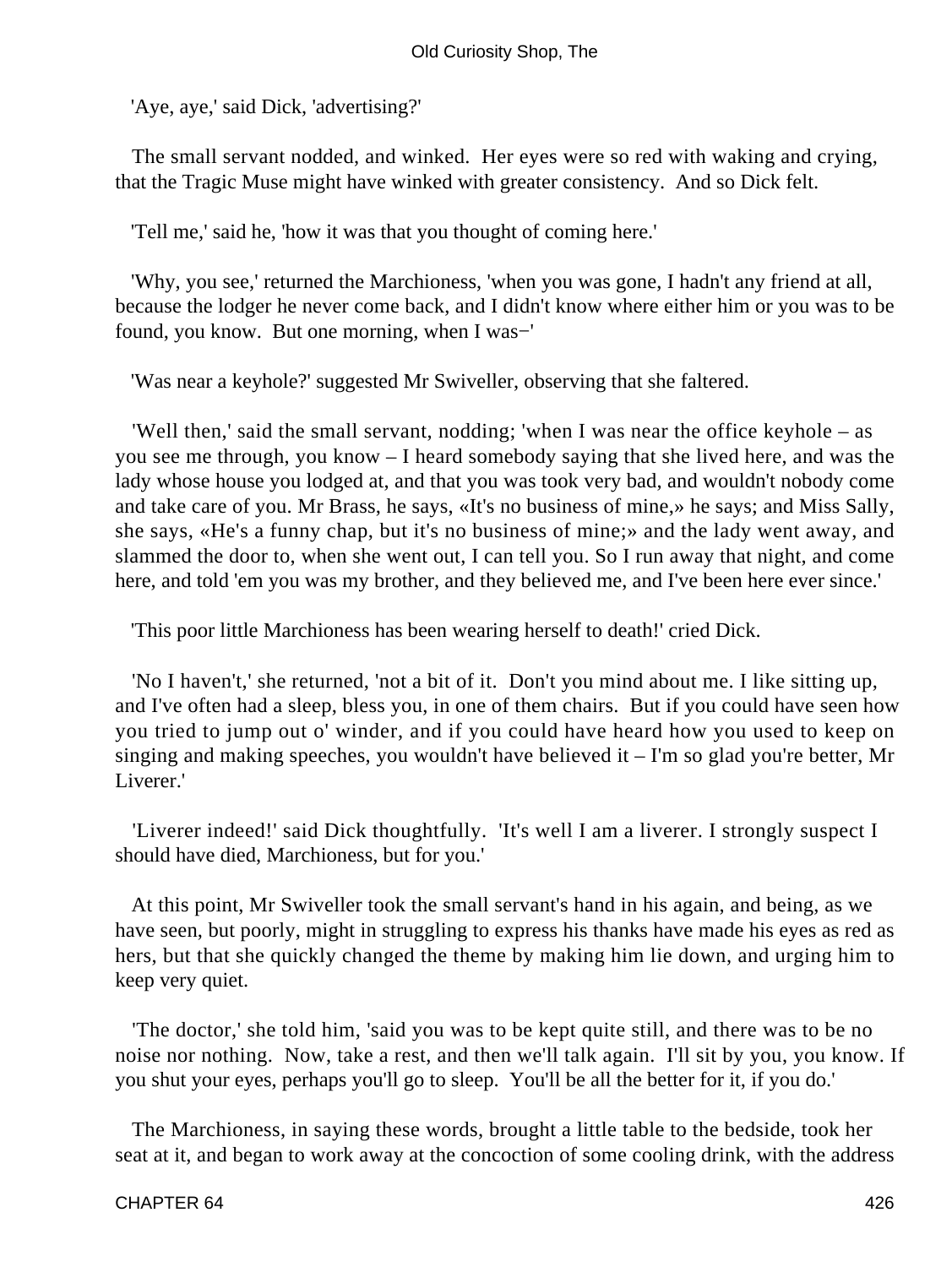of a score of chemists. Richard Swiveller being indeed fatigued, fell into a slumber, and waking in about half an hour, inquired what time it was.

'Just gone half after six,' replied his small friend, helping him to sit up again.

 'Marchioness,' said Richard, passing his hand over his forehead and turning suddenly round, as though the subject but that moment flashed upon him, 'what has become of Kit?'

He had been sentenced to transportation for a great many years, she said.

'Has he gone?' asked Dick – 'his mother – how is she, – what has become of her?'

 His nurse shook her head, and answered that she knew nothing about them. 'But, if I thought,' said she, very slowly, 'that you'd keep quiet, and not put yourself into another fever, I could tell you – but I won't now.'

'Yes, do,' said Dick. 'It will amuse me.'

 'Oh! would it though!' rejoined the small servant, with a horrified look. 'I know better than that. Wait till you're better and then I'll tell you.'

 Dick looked very earnestly at his little friend: and his eyes, being large and hollow from illness, assisted the expression so much, that she was quite frightened, and besought him not to think any more about it. What had already fallen from her, however, had not only piqued his curiosity, but seriously alarmed him, wherefore he urged her to tell him the worst at once.

'Oh there's no worst in it,' said the small servant. 'It hasn't anything to do with you.'

 'Has it anything to do with – is it anything you heard through chinks or keyholes – and that you were not intended to hear?' asked Dick, in a breathless state.

'Yes,' replied the small servant.

'In – in Bevis Marks?' pursued Dick hastily. 'Conversations between Brass and Sally?'

'Yes,' cried the small servant again.

 Richard Swiveller thrust his lank arm out of bed, and, gripping her by the wrist and drawing her close to him, bade her out with it, and freely too, or he would not answer for the consequences; being wholly unable to endure the state of excitement and expectation. She, seeing that he was greatly agitated, and that the effects of postponing her revelation might be much more injurious than any that were likely to ensue from its being made at once,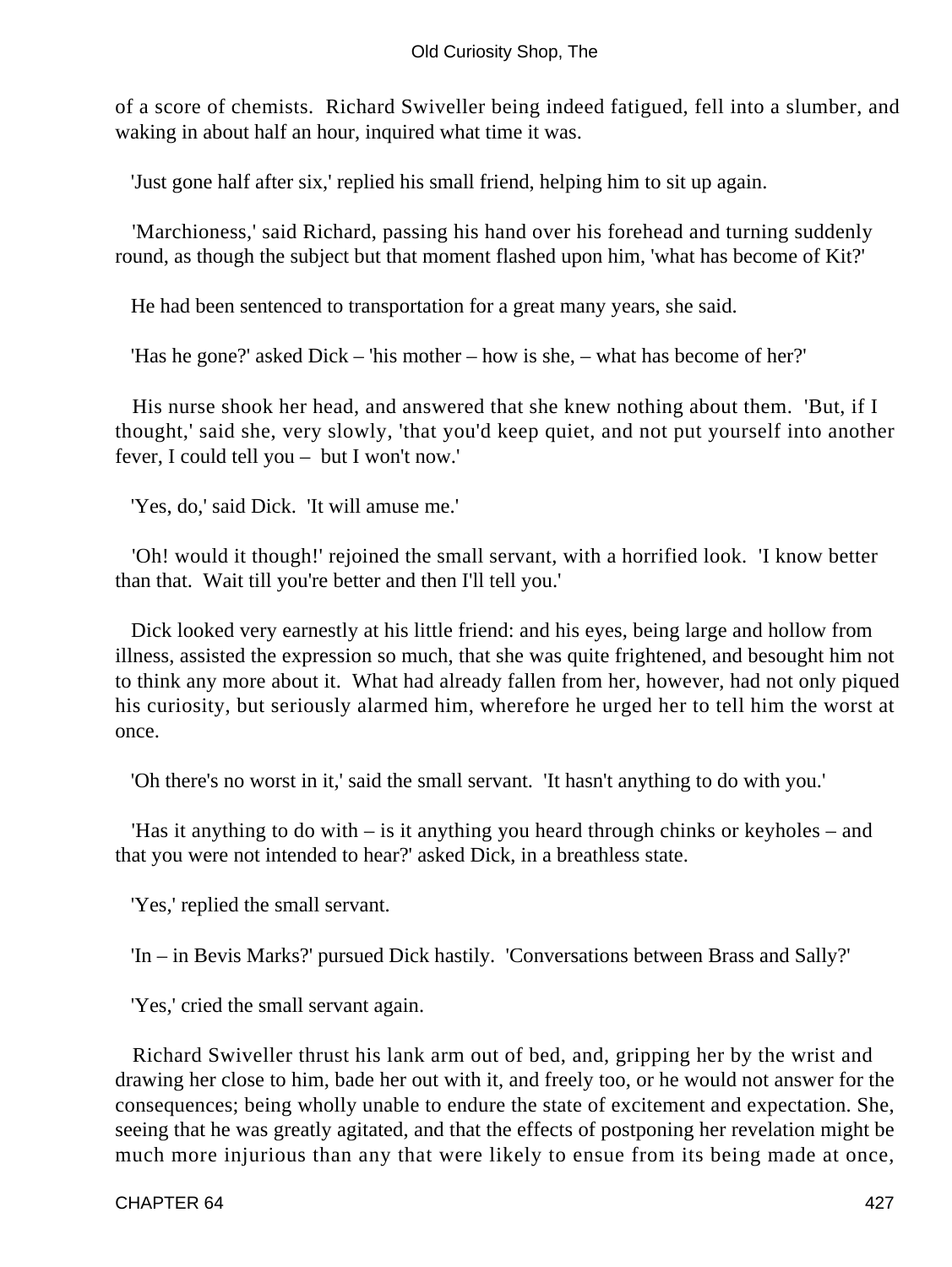promised compliance, on condition that the patient kept himself perfectly quiet, and abstained from starting up or tossing about.

'But if you begin to do that,' said the small servant, 'I'll leave off. And so I tell you.'

 'You can't leave off, till you have gone on,' said Dick. 'And do go on, there's a darling. Speak, sister, speak. Pretty Polly say. Oh tell me when, and tell me where, pray Marchioness, I beseech you!'

 Unable to resist these fervent adjurations, which Richard Swiveller poured out as passionately as if they had been of the most solemn and tremendous nature, his companion spoke thus:

 'Well! Before I run away, I used to sleep in the kitchen – where we played cards, you know. Miss Sally used to keep the key of the kitchen door in her pocket, and she always come down at night to take away the candle and rake out the fire. When she had done that, she left me to go to bed in the dark, locked the door on the outside, put the key in her pocket again, and kept me locked up till she come down in the morning – very early I can tell you – and let me out. I was terrible afraid of being kept like this, because if there was a fire, I thought they might forget me and only take care of themselves you know. So, whenever I see an old rusty key anywhere, I picked it up and tried if it would fit the door, and at last I found in the dust cellar a key that did fit it.'

 Here, Mr Swiveller made a violent demonstration with his legs. But the small servant immediately pausing in her talk, he subsided again, and pleading a momentary forgetfulness of their compact, entreated her to proceed.

 'They kept me very short,' said the small servant. 'Oh! you can't think how short they kept me! So I used to come out at night after they'd gone to bed, and feel about in the dark for bits of biscuit, or sangwitches that you'd left in the office, or even pieces of orange peel to put into cold water and make believe it was wine. Did you ever taste orange peel and water?'

 Mr Swiveller replied that he had never tasted that ardent liquor; and once more urged his friend to resume the thread of her narrative.

 'If you make believe very much, it's quite nice,' said the small servant, 'but if you don't, you know, it seems as if it would bear a little more seasoning, certainly. Well, sometimes I used to come out after they'd gone to bed, and sometimes before, you know; and one or two nights before there was all that precious noise in the office – when the young man was took, I mean – I come upstairs while Mr Brass and Miss Sally was a−sittin' at the office fire; and I tell you the truth, that I come to listen again, about the key of the safe.'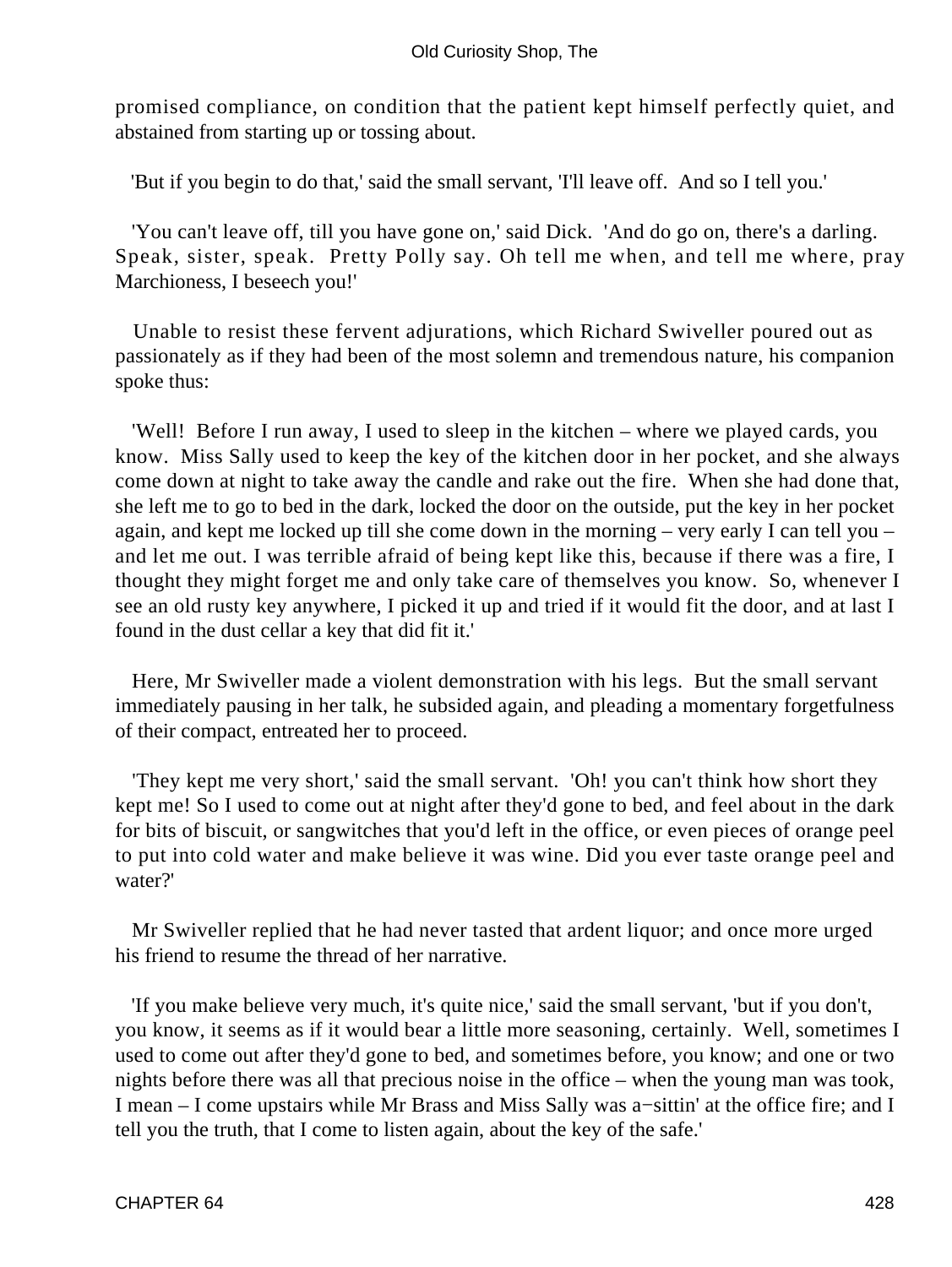Mr Swiveller gathered up his knees so as to make a great cone of the bedclothes, and conveyed into his countenance an expression of the utmost concern. But the small servant pausing, and holding up her finger, the cone gently disappeared, though the look of concern did not.

 'There was him and her,' said the small servant, 'a−sittin' by the fire, and talking softly together. Mr Brass says to Miss Sally, «Upon my word,» he says «it's a dangerous thing, and it might get us into a world of trouble, and I don't half like it.» She says – you know her way – she says, «You're the chickenest−hearted, feeblest, faintest man I ever see, and I think,» she says, «that I ought to have been the brother, and you the sister. Isn't Quilp,» she says, «our principal support?» «He certainly is,» says Mr Brass, «And an't we,» she says, «constantly ruining somebody or other in the way of business?» «We certainly are,» says Mr Brass. «Then does it signify,» she says, «about ruining this Kit when Quilp desires it?» «It certainly does not signify,» says Mr Brass. Then they whispered and laughed for a long time about there being no danger if it was well done, and then Mr Brass pulls out his pocket−book, and says, «Well,» he says, 'here it is – Quilp's own five−pound note. We'll agree that way, then,« he says. »Kit's coming to−morrow morning, I know. While he's up−stairs, you'll get out of the way, and I'll clear off Mr Richard. Having Kit alone, I'll hold him in conversation, and put this property in his hat. I'll manage so, besides,« he says, 'that Mr Richard shall find it there, and be the evidence. And if that don't get Christopher out of Mr Quilp's way, and satisfy Mr Quilp's grudges,» he says, «the Devil's in it.» Miss Sally laughed, and said that was the plan, and as they seemed to be moving away, and I was afraid to stop any longer, I went down−stairs again. – There!'

 The small servant had gradually worked herself into as much agitation as Mr Swiveller, and therefore made no effort to restrain him when he sat up in bed and hastily demanded whether this story had been told to anybody.

 'How could it be?' replied his nurse. 'I was almost afraid to think about it, and hoped the young man would be let off. When I heard 'em say they had found him guilty of what he didn't do, you was gone, and so was the lodger – though I think I should have been frightened to tell him, even if he'd been there. Ever since I come here, you've been out of your senses, and what would have been the good of telling you then?'

 'Marchioness,' said Mr Swiveller, plucking off his nightcap and flinging it to the other end of the room; 'if you'll do me the favour to retire for a few minutes and see what sort of a night it is, I'll get up.'

'You mustn't think of such a thing,' cried his nurse.

'I must indeed,' said the patient, looking round the room. 'Whereabouts are my clothes?'

'Oh, I'm so glad – you haven't got any,' replied the Marchioness.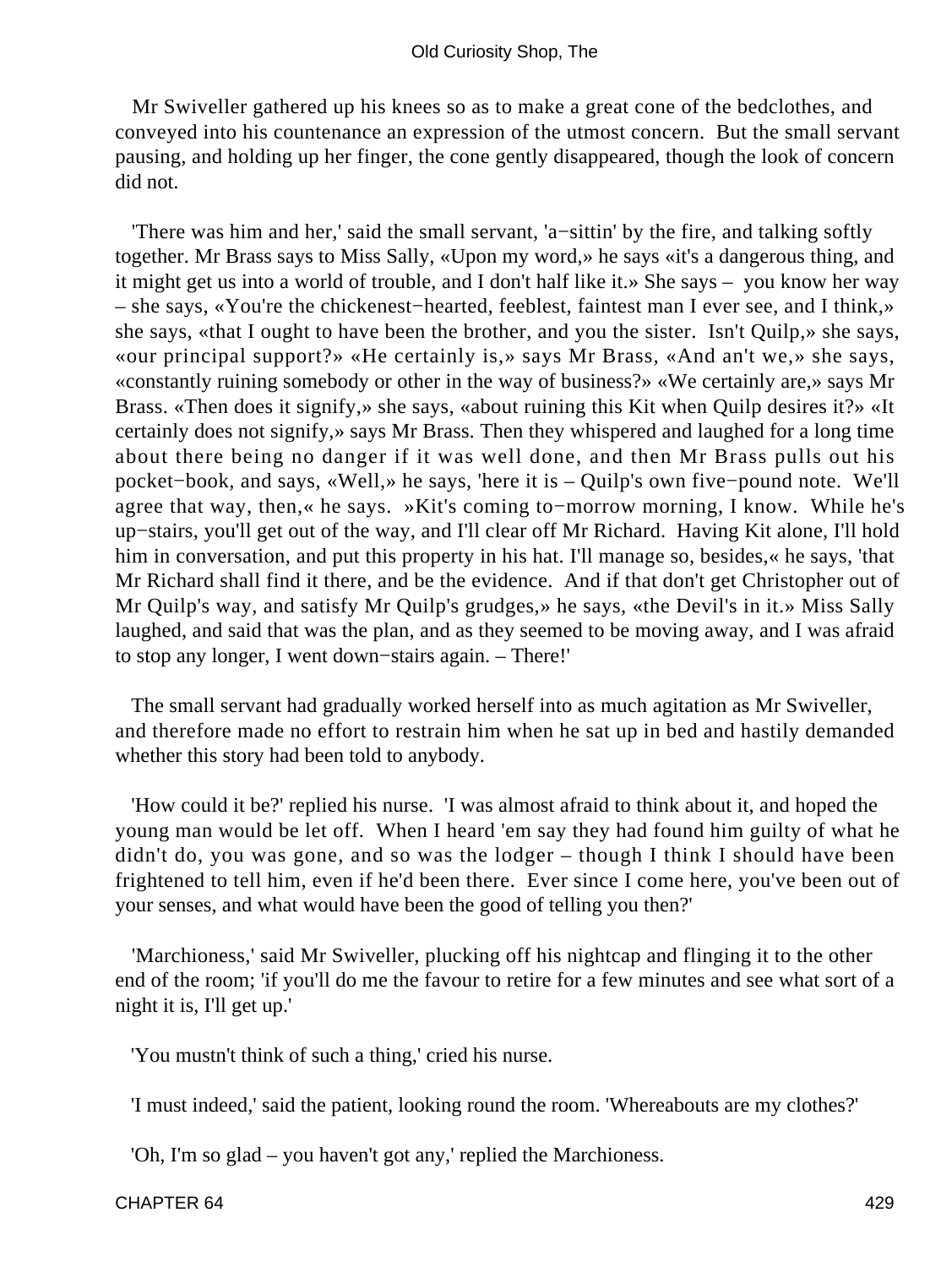'Ma'am!' said Mr Swiveller, in great astonishment.

 'I've been obliged to sell them, every one, to get the things that was ordered for you. But don't take on about that,' urged the Marchioness, as Dick fell back upon his pillow. 'You're too weak to stand, indeed.'

 'I am afraid,' said Richard dolefully, 'that you're right. What ought I to do! what is to be done!'

 It naturally occurred to him on very little reflection, that the first step to take would be to communicate with one of the Mr Garlands instantly. It was very possible that Mr Abel had not yet left the office. In as little time as it takes to tell it, the small servant had the address in pencil on a piece of paper; a verbal description of father and son, which would enable her to recognise either, without difficulty; and a special caution to be shy of Mr Chuckster, in consequence of that gentleman's known antipathy to Kit. Armed with these slender powers, she hurried away, commissioned to bring either old Mr Garland or Mr Abel, bodily, to that apartment.

 'I suppose,' said Dick, as she closed the door slowly, and peeped into the room again, to make sure that he was comfortable, 'I suppose there's nothing left – not so much as a waistcoat even?'

'No, nothing.'

 'It's embarrassing,' said Mr Swiveller, 'in case of fire – even an umbrella would be something – but you did quite right, dear Marchioness. I should have died without you!'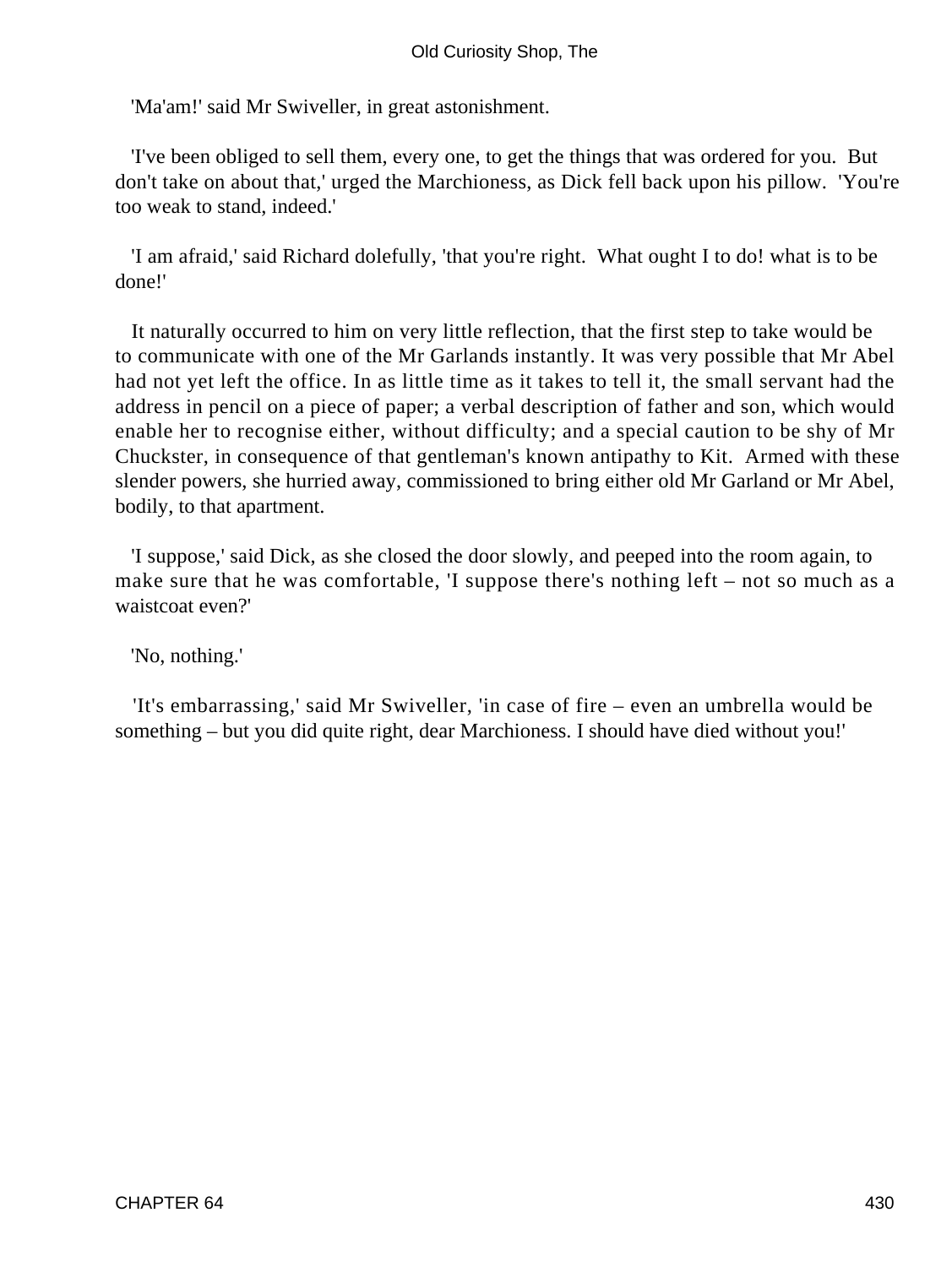### **[CHAPTER 65](#page-497-0)**

*I*t was well for the small servant that she was of a sharp, quick nature, or the consequence of sending her out alone, from the very neighbourhood in which it was most dangerous for her to appear, would probably have been the restoration of Miss Sally Brass to the supreme authority over her person. Not unmindful of the risk she ran, however, the Marchioness no sooner left the house than she dived into the first dark by−way that presented itself, and, without any present reference to the point to which her journey tended, made it her first business to put two good miles of brick and mortar between herself and Bevis Marks.

 When she had accomplished this object, she began to shape her course for the notary's office, to which – shrewdly inquiring of apple−women and oyster−sellers at street−corners, rather than in lighted shops or of well−dressed people, at the hazard of attracting notice – she easily procured a direction. As carrier− pigeons, on being first let loose in a strange place, beat the air at random for a short time before darting off towards the spot for which they are designed, so did the Marchioness flutter round and round until she believed herself in safety, and then bear swiftly down upon the port for which she was bound.

 She had no bonnet – nothing on her head but a great cap which, in some old time, had been worn by Sally Brass, whose taste in head−dresses was, as we have seen, peculiar – and her speed was rather retarded than assisted by her shoes, which, being extremely large and slipshod, flew off every now and then, and were difficult to find again, among the crowd of passengers. Indeed, the poor little creature experienced so much trouble and delay from having to grope for these articles of dress in mud and kennel, and suffered in these researches so much jostling, pushing, squeezing and bandying from hand to hand, that by the time she reached the street in which the notary lived, she was fairly worn out and exhausted, and could not refrain from tears.

 But to have got there at last was a great comfort, especially as there were lights still burning in the office window, and therefore some hope that she was not too late. So the Marchioness dried her eyes with the backs of her hands, and, stealing softly up the steps, peeped in through the glass door.

 Mr Chuckster was standing behind the lid of his desk, making such preparations towards finishing off for the night, as pulling down his wristbands and pulling up his shirt−collar, settling his neck more gracefully in his stock, and secretly arranging his whiskers by the aid of a little triangular bit of looking glass. Before the ashes of the fire stood two gentlemen, one of whom she rightly judged to be the notary, and the other (who was buttoning his great−coat and was evidently about to depart immediately) Mr Abel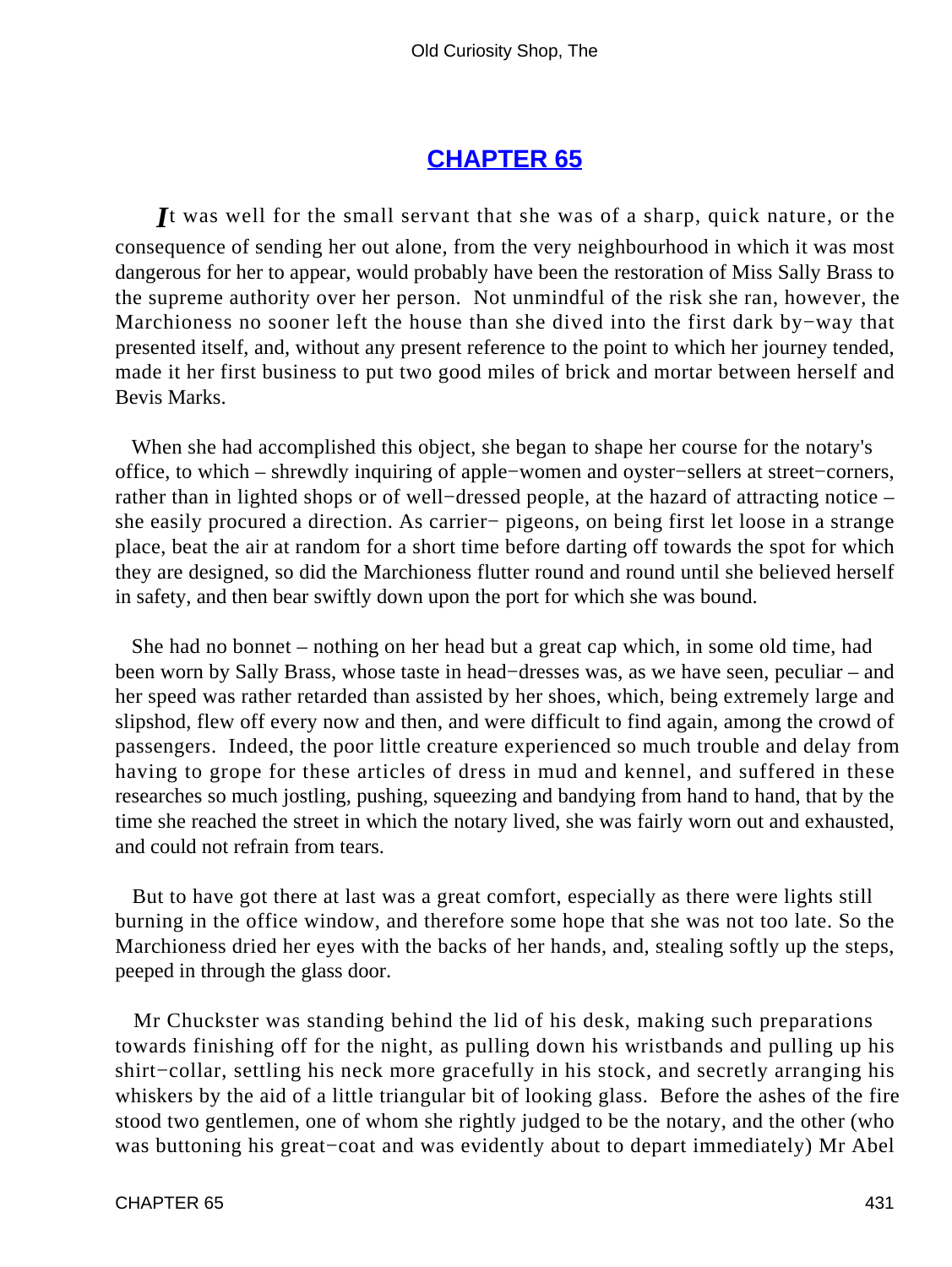### Garland.

 Having made these observations, the small spy took counsel with herself, and resolved to wait in the street until Mr Abel came out, as there would be then no fear of having to speak before Mr Chuckster, and less difficulty in delivering her message. With this purpose she slipped out again, and crossing the road, sat down upon a door−step just opposite.

 She had hardly taken this position, when there came dancing up the street, with his legs all wrong, and his head everywhere by turns, a pony. This pony had a little phaeton behind him, and a man in it; but neither man nor phaeton seemed to embarrass him in the least, as he reared up on his hind legs, or stopped, or went on, or stood still again, or backed, or went side−ways, without the smallest reference to them – just as the fancy seized him, and as if he were the freest animal in creation. When they came to the notary's door, the man called out in a very respectful manner, 'Woa then' – intimating that if he might venture to express a wish, it would be that they stopped there. The pony made a moment's pause; but, as if it occurred to him that to stop when he was required might be to establish an inconvenient and dangerous precedent, he immediately started off again, rattled at a fast trot to the street corner, wheeled round, came back, and then stopped of his own accord.

 'Oh! you're a precious creatur!' said the man – who didn't venture by the bye to come out in his true colours until he was safe on the pavement. 'I wish I had the rewarding of you  $-$  I do.'

 'What has he been doing?' said Mr Abel, tying a shawl round his neck as he came down the steps.

 'He's enough to fret a man's heart out,' replied the hostler. 'He is the most wicious rascal – Woa then, will you?'

 'He'll never stand still, if you call him names,' said Mr Abel, getting in, and taking the reins. 'He's a very good fellow if you know how to manage him. This is the first time he has been out, this long while, for he has lost his old driver and wouldn't stir for anybody else, till this morning. The lamps are right, are they? That's well. Be here to take him to−morrow, if you please. Good night!'

 And, after one or two strange plunges, quite of his own invention, the pony yielded to Mr Abel's mildness, and trotted gently off.

 All this time Mr Chuckster had been standing at the door, and the small servant had been afraid to approach. She had nothing for it now, therefore, but to run after the chaise, and to call to Mr Abel to stop. Being out of breath when she came up with it, she was unable to make him hear. The case was desperate; for the pony was quickening his pace. The Marchioness hung on behind for a few moments, and, feeling that she could go no farther,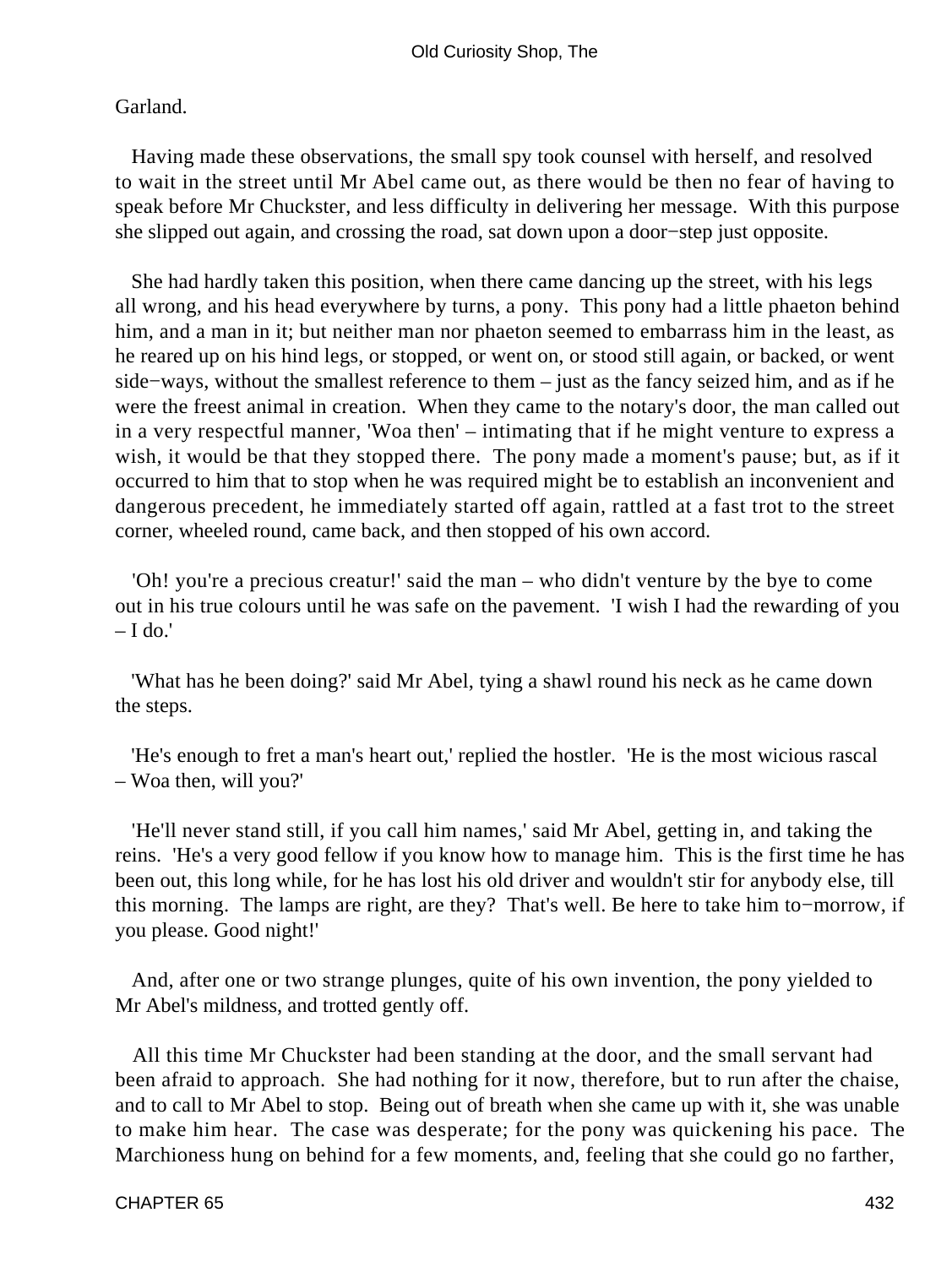and must soon yield, clambered by a vigorous effort into the hinder seat, and in so doing lost one of the shoes for ever.

 Mr Abel being in a thoughtful frame of mind, and having quite enough to do to keep the pony going, went jogging on without looking round: little dreaming of the strange figure that was close behind him, until the Marchioness, having in some degree recovered her breath, and the loss of her shoe, and the novelty of her position, uttered close into his ear, the words  $-$  'I say, Sir'  $-$ 

 He turned his head quickly enough then, and stopping the pony, cried, with some trepidation, 'God bless me, what is this!'

 'Don't be frightened, Sir,' replied the still panting messenger. 'Oh I've run such a way after you!'

'What do you want with me?' said Mr Abel. 'How did you come here?'

 'I got in behind,' replied the Marchioness. 'Oh please drive on, sir – don't stop – and go towards the City, will you? And oh do please make haste, because it's of consequence. There's somebody wants to see you there. He sent me to say would you come directly, and that he knowed all about Kit, and could save him yet, and prove his innocence.'

'What do you tell me, child?'

 'The truth, upon my word and honour I do. But please to drive on – quick, please! I've been such a time gone, he'll think I'm lost.'

 Mr Abel involuntarily urged the pony forward. The pony, impelled by some secret sympathy or some new caprice, burst into a great pace, and neither slackened it, nor indulged in any eccentric performances, until they arrived at the door of Mr Swiveller's lodging, where, marvellous to relate, he consented to stop when Mr Abel checked him.

 'See! It's the room up there,' said the Marchioness, pointing to one where there was a faint light. 'Come!'

 Mr Abel, who was one of the simplest and most retiring creatures in existence, and naturally timid withal, hesitated; for he had heard of people being decoyed into strange places to be robbed and murdered, under circumstances very like the present, and, for anything he knew to the contrary, by guides very like the Marchioness. His regard for Kit, however, overcame every other consideration. So, entrusting Whisker to the charge of a man who was lingering hard by in expectation of the Job, he suffered his companion to take his hand, and to lead him up the dark and narrow stairs.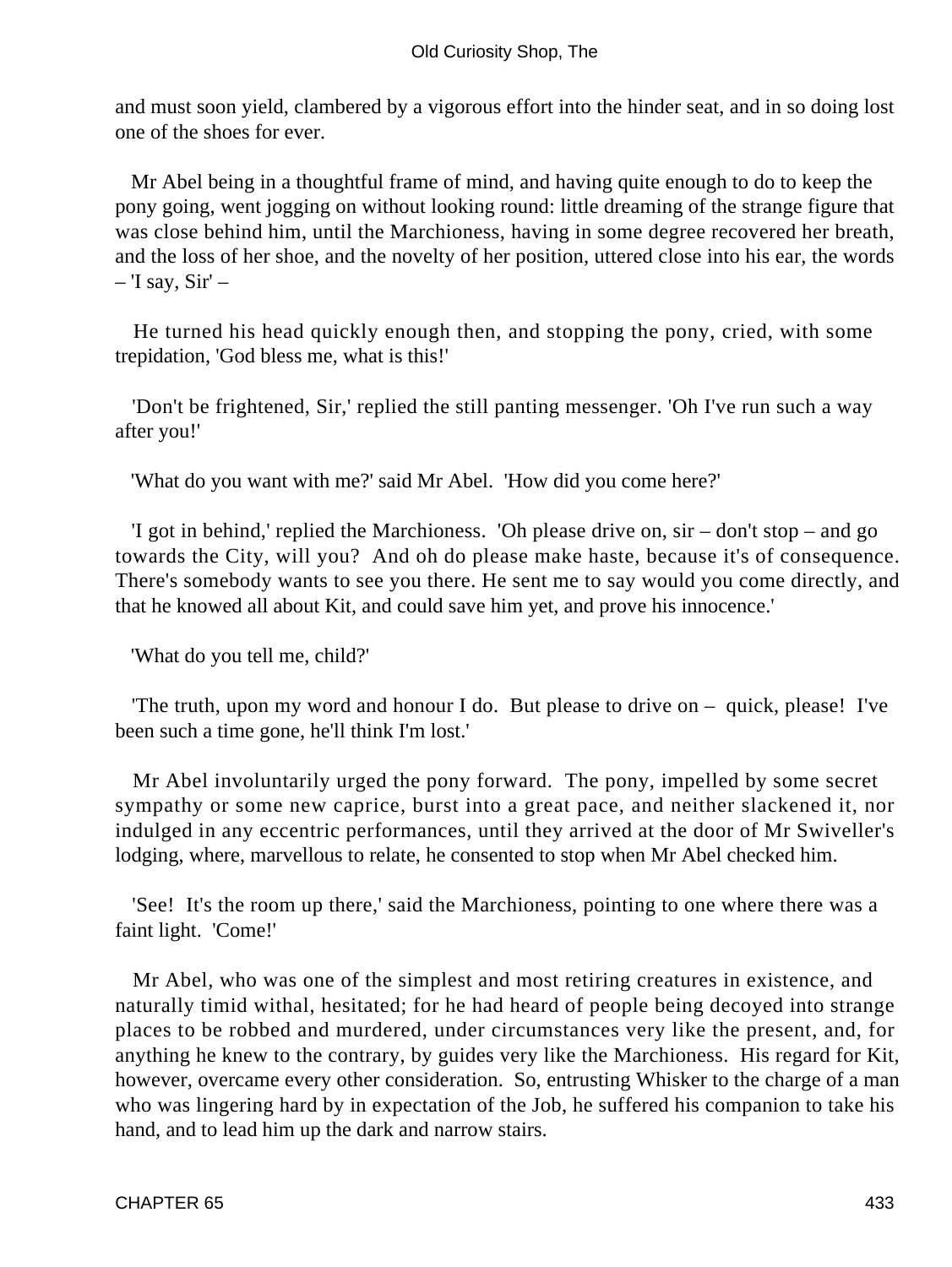He was not a little surprised to find himself conducted into a dimly−lighted sick chamber, where a man was sleeping tranquilly in bed.

 'An't it nice to see him lying there so quiet?' said his guide, in an earnest whisper. 'Oh! you'd say it was, if you had only seen him two or three days ago.'

 Mr Abel made no answer, and, to say the truth, kept a long way from the bed and very near the door. His guide, who appeared to understand his reluctance, trimmed the candle, and taking it in her hand, approached the bed. As she did so, the sleeper started up, and he recognised in the wasted face the features of Richard Swiveller.

'Why, how is this?' said Mr Abel kindly, as he hurried towards him. 'You have been ill?'

 'Very,' replied Dick. 'Nearly dead. You might have chanced to hear of your Richard on his bier, but for the friend I sent to fetch you. Another shake of the hand, Marchioness, if you please. Sit down, Sir.'

 Mr Abel seemed rather astonished to hear of the quality of his guide, and took a chair by the bedside.

'I have sent for you, Sir,' said Dick – 'but she told you on what account?'

 'She did. I am quite bewildered by all this. I really don't know what to say or think,' replied Mr Abel.

 'You'll say that presently,' retorted Dick. 'Marchioness, take a seat on the bed, will you? Now, tell this gentleman all that you told me; and be particular. Don't you speak another word, Sir.'

 The story was repeated; it was, in effect, exactly the same as before, without any deviation or omission. Richard Swiveller kept his eyes fixed on his visitor during its narration, and directly it was concluded, took the word again.

 'You have heard it all, and you'll not forget it. I'm too giddy and too queer to suggest anything; but you and your friends will know what to do. After this long delay, every minute is an age. If ever you went home fast in your life, go home fast to−night. Don't stop to say one word to me, but go. She will be found here, whenever she's wanted; and as to me, you're pretty sure to find me at home, for a week or two. There are more reasons than one for that. Marchioness, a light! If you lose another minute in looking at me, sir, I'll never forgive you!'

 Mr Abel needed no more remonstrance or persuasion. He was gone in an instant; and the Marchioness, returning from lighting him down−stairs, reported that the pony, without any preliminary objection whatever, had dashed away at full gallop.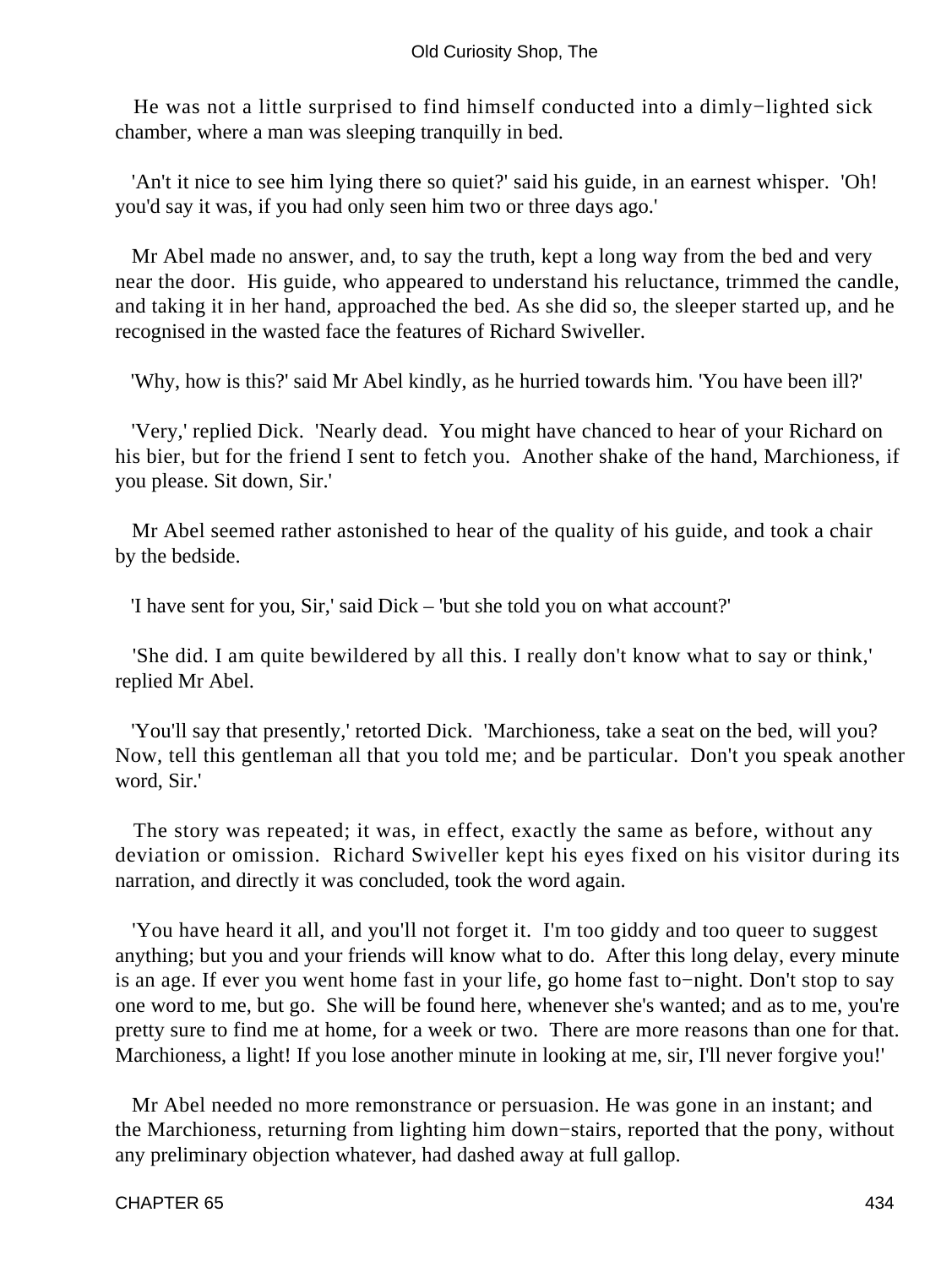#### Old Curiosity Shop, The

 'That's right!' said Dick; 'and hearty of him; and I honour him from this time. But get some supper and a mug of beer, for I am sure you must be tired. Do have a mug of beer. It will do me as much good to see you take it as if I might drink it myself.'

 Nothing but this assurance could have prevailed upon the small nurse to indulge in such a luxury. Having eaten and drunk to Mr Swiveller's extreme contentment, given him his drink, and put everything in neat order, she wrapped herself in an old coverlet and lay down upon the rug before the fire.

 Mr Swiveller was by that time murmuring in his sleep, 'Strew then, oh strew, a bed of rushes. Here will we stay, till morning blushes. Good night, Marchioness!'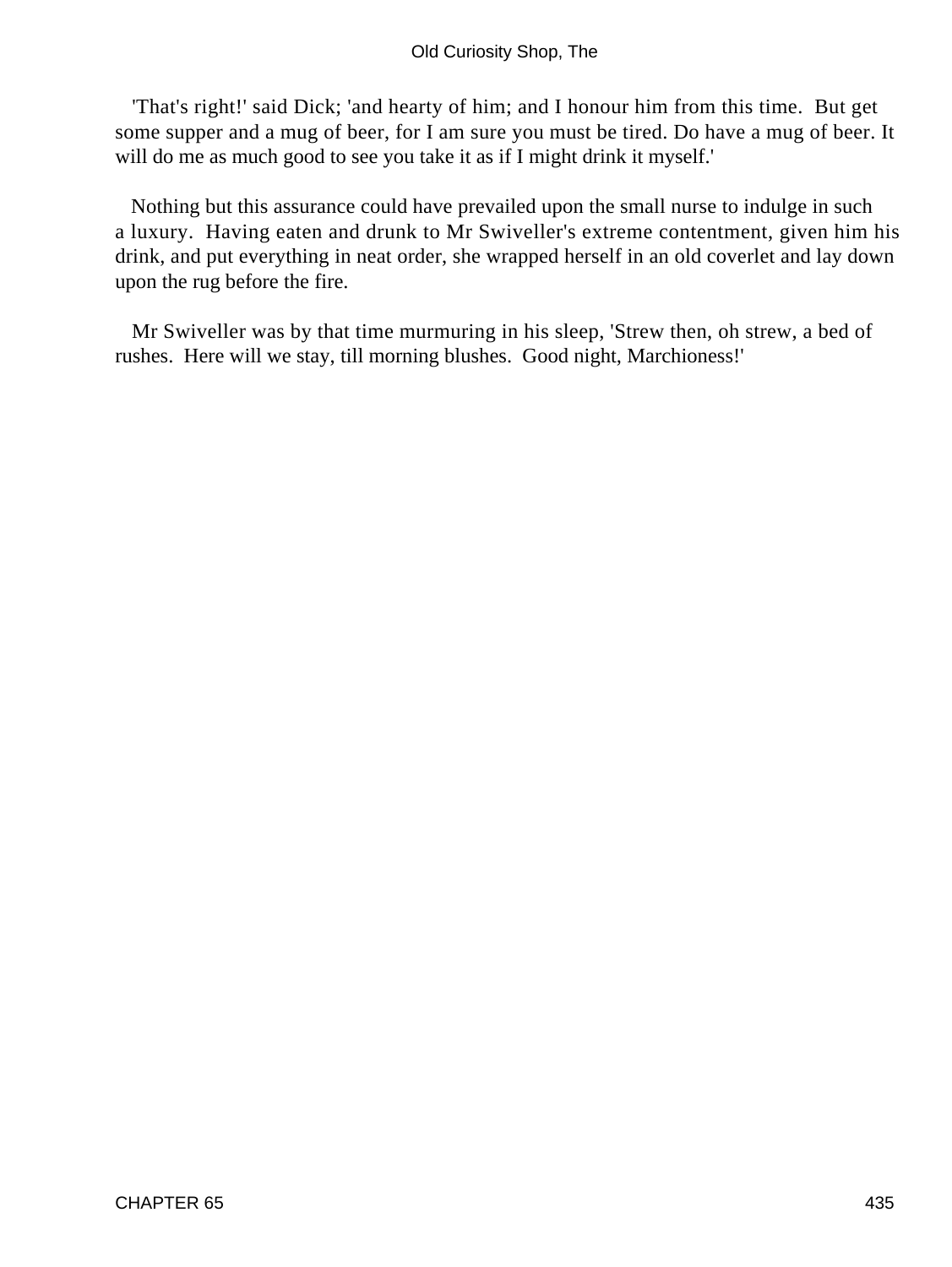## **[CHAPTER 66](#page-497-0)**

*O*n awaking in the morning, Richard Swiveller became conscious, by slow degrees, of whispering voices in his room. Looking out between the curtains, he espied Mr Garland, Mr Abel, the notary, and the single gentleman, gathered round the Marchioness, and talking to her with great earnestness but in very subdued tones – fearing, no doubt, to disturb him. He lost no time in letting them know that this precaution was unnecessary, and all four gentlemen directly approached his bedside. Old Mr Garland was the first to stretch out his hand, and inquire how he felt.

 Dick was about to answer that he felt much better, though still as weak as need be, when his little nurse, pushing the visitors aside and pressing up to his pillow as if in jealousy of their interference, set his breakfast before him, and insisted on his taking it before he underwent the fatigue of speaking or of being spoken to. Mr Swiveller, who was perfectly ravenous, and had had, all night, amazingly distinct and consistent dreams of mutton chops, double stout, and similar delicacies, felt even the weak tea and dry toast such irresistible temptations, that he consented to eat and drink on one condition.

 'And that is,' said Dick, returning the pressure of Mr Garland's hand, 'that you answer me this question truly, before I take a bit or drop. Is it too late?'

 'For completing the work you began so well last night?' returned the old gentleman. 'No. Set your mind at rest on that point. It is not, I assure you.'

 Comforted by this intelligence, the patient applied himself to his food with a keen appetite, though evidently not with a greater zest in the eating than his nurse appeared to have in seeing him eat. The manner of this meal was this: – Mr Swiveller, holding the slice of toast or cup of tea in his left hand, and taking a bite or drink, as the case might be, constantly kept, in his right, one palm of the Marchioness tight locked; and to shake, or even to kiss this imprisoned hand, he would stop every now and then, in the very act of swallowing, with perfect seriousness of intention, and the utmost gravity. As often as he put anything into his mouth, whether for eating or drinking, the face of the Marchioness lighted up beyond all description; but whenever he gave her one or other of these tokens of recognition, her countenance became overshadowed, and she began to sob. Now, whether she was in her laughing joy, or in her crying one, the Marchioness could not help turning to the visitors with an appealing look, which seemed to say, 'You see this fellow – can I help this?' – and they, being thus made, as it were, parties to the scene, as regularly answered by another look, 'No. Certainly not.' This dumb−show, taking place during the whole time of the invalid's breakfast, and the invalid himself, pale and emaciated, performing no small part in the same, it may be fairly questioned whether at any meal, where no word, good or bad,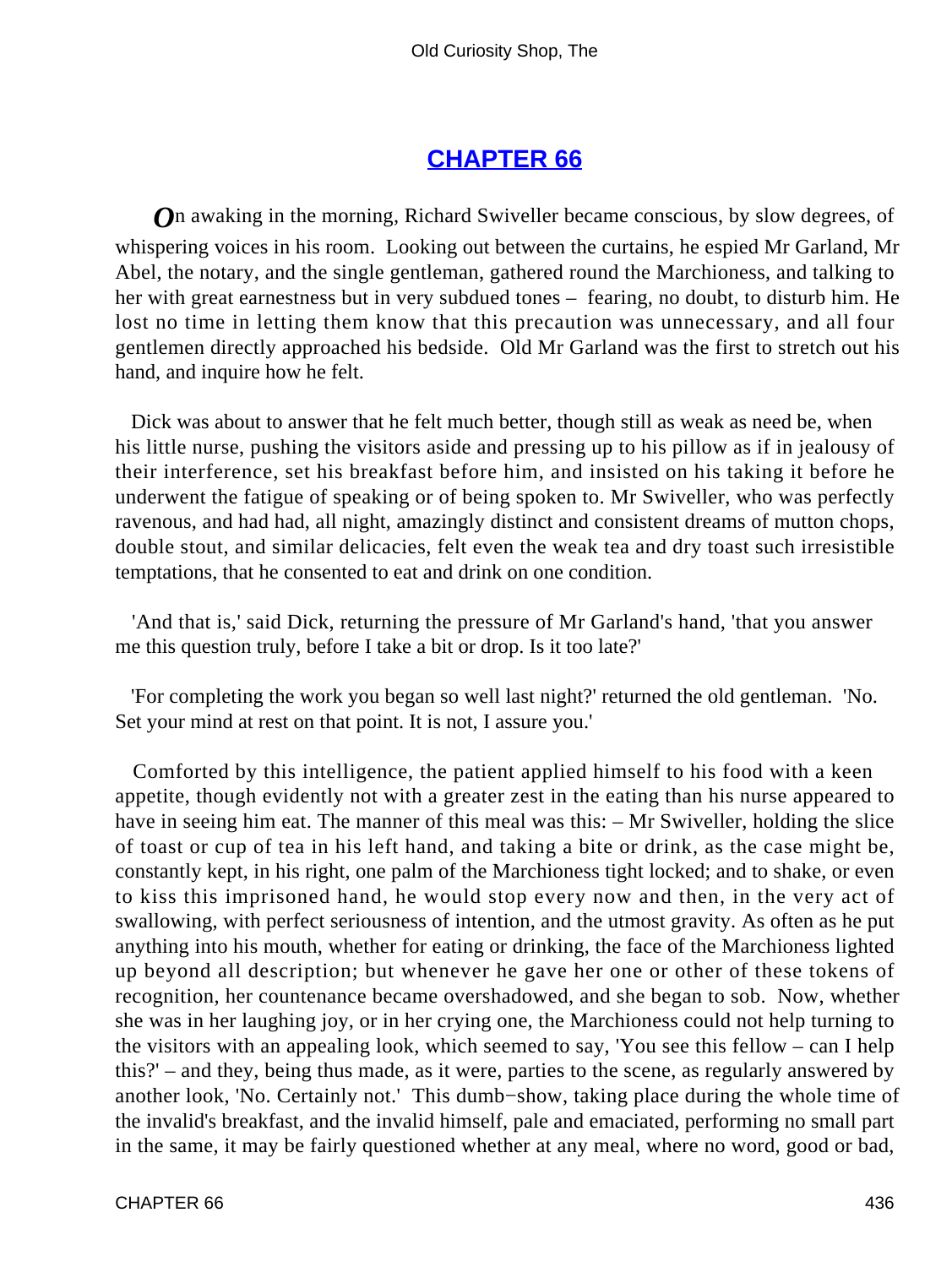was spoken from beginning to end, so much was expressed by gestures in themselves so slight and unimportant.

 At length – and to say the truth before very long – Mr Swiveller had despatched as much toast and tea as in that stage of his recovery it was discreet to let him have. But the cares of the Marchioness did not stop here; for, disappearing for an instant and presently returning with a basin of fair water, she laved his face and hands, brushed his hair, and in short made him as spruce and smart as anybody under such circumstances could be made; and all this, in as brisk and business−like a manner, as if he were a very little boy, and she his grown−up nurse. To these various attentions, Mr Swiveller submitted in a kind of grateful astonishment beyond the reach of language. When they were at last brought to an end, and the Marchioness had withdrawn into a distant corner to take her own poor breakfast (cold enough by that time), he turned his face away for some few moments, and shook hands heartily with the air.

 'Gentlemen,' said Dick, rousing himself from this pause, and turning round again, 'you'll excuse me. Men who have been brought so low as I have been, are easily fatigued. I am fresh again now, and fit for talking. We're short of chairs here, among other trifles, but if you'll do me the favour to sit upon the bed – '

'What can we do for you?' said Mr Garland, kindly.

 'if you could make the Marchioness yonder, a Marchioness, in real, sober earnest,' returned Dick, 'I'd thank you to get it done off−hand. But as you can't, and as the question is not what you will do for me, but what you will do for somebody else who has a better claim upon you, pray sir let me know what you intend doing.'

 'It's chiefly on that account that we have come just now,' said the single gentleman, 'for you will have another visitor presently. We feared you would be anxious unless you knew from ourselves what steps we intended to take, and therefore came to you before we stirred in the matter.'

 'Gentlemen,' returned Dick, 'I thank you. Anybody in the helpless state that you see me in, is naturally anxious. Don't let me interrupt you, sir.'

 'Then, you see, my good fellow,' said the single gentleman, 'that while we have no doubt whatever of the truth of this disclosure, which has so providentially come to light – '

'Meaning hers?' said Dick, pointing towards the Marchioness.

 ' – Meaning hers, of course. While we have no doubt of that, or that a proper use of it would procure the poor lad's immediate pardon and liberation, we have a great doubt whether it would, by itself, enable us to reach Quilp, the chief agent in this villany. I should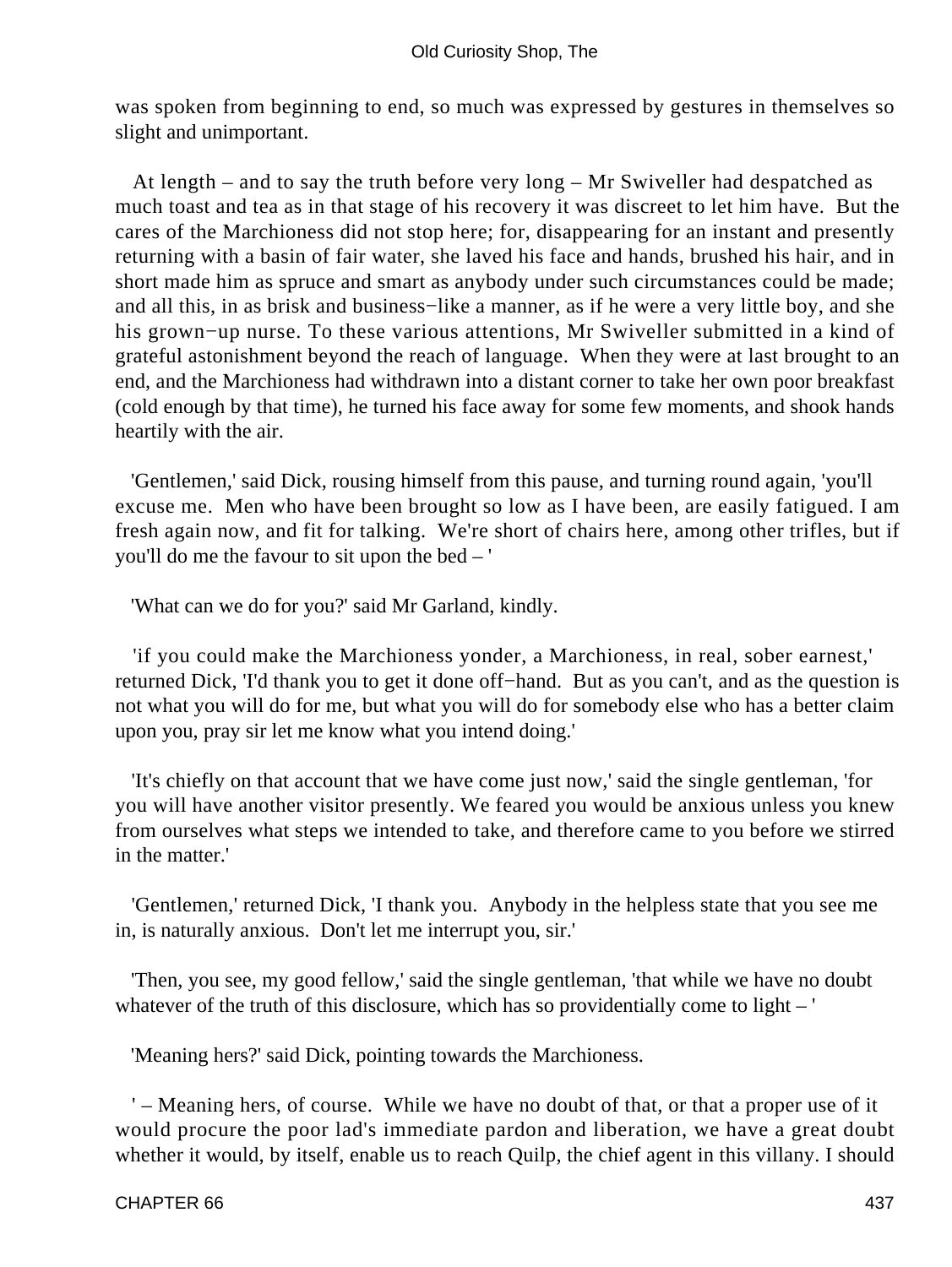tell you that this doubt has been confirmed into something very nearly approaching certainty by the best opinions we have been enabled, in this short space of time, to take upon the subject. You'll agree with us, that to give him even the most distant chance of escape, if we could help it, would be monstrous. You say with us, no doubt, if somebody must escape, let it be any one but he.'

 'Yes,' returned Dick, 'certainly. That is if somebody must – but upon my word, I'm unwilling that Anybody should. Since laws were made for every degree, to curb vice in others as well as in me – and so forth you know – doesn't it strike you in that light?'

 The single gentleman smiled as if the light in which Mr Swiveller had put the question were not the clearest in the world, and proceeded to explain that they contemplated proceeding by stratagem in the first instance; and that their design was to endeavour to extort a confession from the gentle Sarah.

 'When she finds how much we know, and how we know it,' he said, 'and that she is clearly compromised already, we are not without strong hopes that we may be enabled through her means to punish the other two effectually. If we could do that, she might go scot−free for aught I cared.'

 Dick received this project in anything but a gracious manner, representing with as much warmth as he was then capable of showing, that they would find the old buck (meaning Sarah) more difficult to manage than Quilp himself – that, for any tampering, terrifying, or cajolery, she was a very unpromising and unyielding subject – that she was of a kind of brass not easily melted or moulded into shape – in short, that they were no match for her, and would be signally defeated. But it was in vain to urge them to adopt some other course. The single gentleman has been described as explaining their joint intentions, but it should have been written that they all spoke together; that if any one of them by chance held his peace for a moment, he stood gasping and panting for an opportunity to strike in again: in a word, that they had reached that pitch of impatience and anxiety where men can neither be persuaded nor reasoned with; and that it would have been as easy to turn the most impetuous wind that ever blew, as to prevail on them to reconsider their determination. So, after telling Mr Swiveller how they had not lost sight of Kit's mother and the children; how they had never once even lost sight of Kit himself, but had been unremitting in their endeavours to procure a mitigation of his sentence; how they had been perfectly distracted between the strong proofs of his guilt, and their own fading hopes of his innocence; and how he, Richard Swiveller, might keep his mind at rest, for everything should be happily adjusted between that time and night; – after telling him all this, and adding a great many kind and cordial expressions, personal to himself, which it is unnecessary to recite, Mr Garland, the notary, and the single gentleman, took their leaves at a very critical time, or Richard Swiveller must assuredly have been driven into another fever, whereof the results might have been fatal.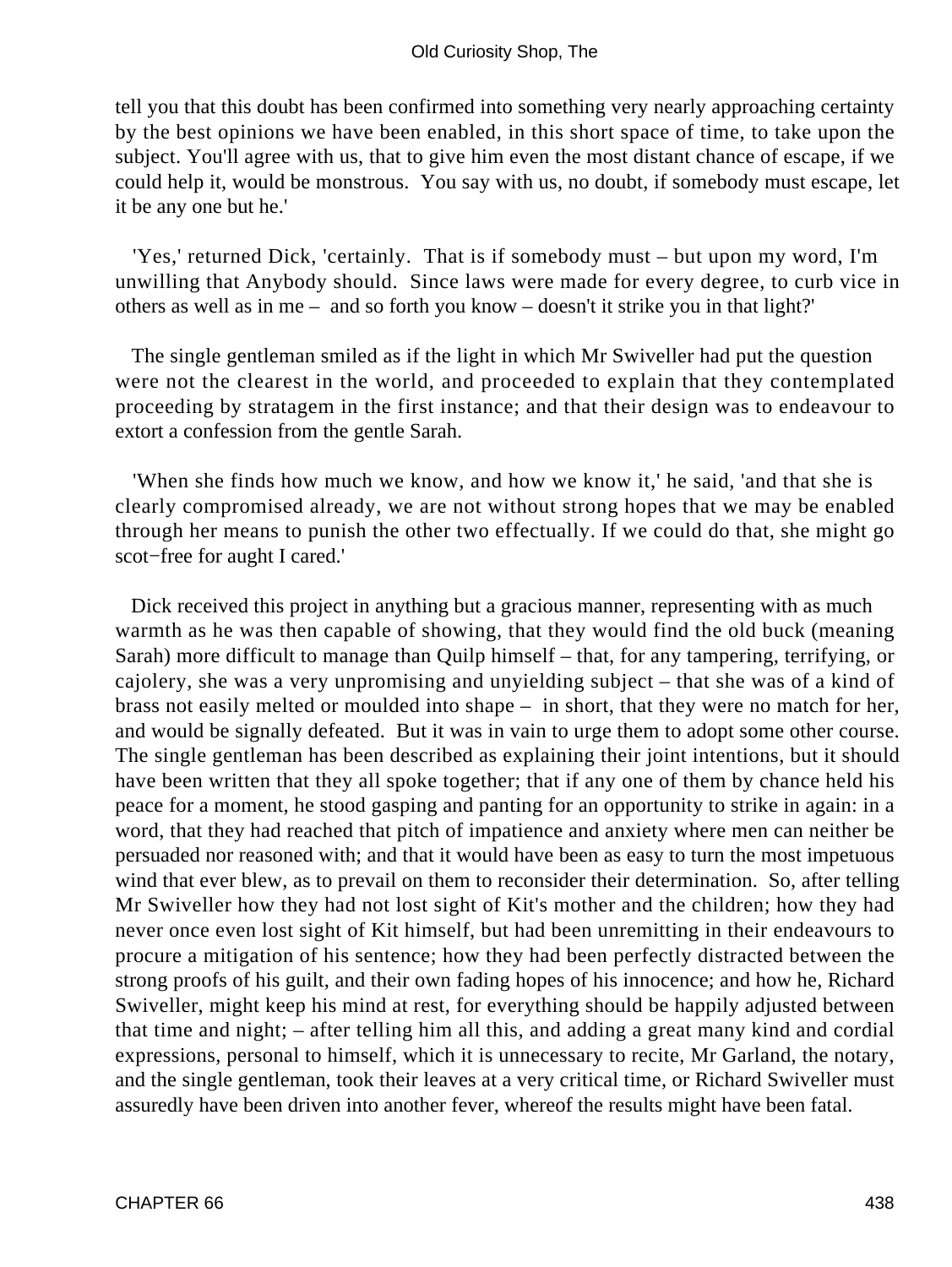Mr Abel remained behind, very often looking at his watch and at the room door, until Mr Swiveller was roused from a short nap, by the setting−down on the landing−place outside, as from the shoulders of a porter, of some giant load, which seemed to shake the house, and made the little physic bottles on the mantel−shelf ring again. Directly this sound reached his ears, Mr Abel started up, and hobbled to the door, and opened it; and behold! there stood a strong man, with a mighty hamper, which, being hauled into the room and presently unpacked, disgorged such treasures as tea, and coffee, and wine, and rusks, and oranges, and grapes, and fowls ready trussed for boiling, and calves'−foot jelly, and arrow−root, and sago, and other delicate restoratives, that the small servant, who had never thought it possible that such things could be, except in shops, stood rooted to the spot in her one shoe, with her mouth and eyes watering in unison, and her power of speech quite gone. But, not so Mr Abel; or the strong man who emptied the hamper, big as it was, in a twinkling; and not so the nice old lady, who appeared so suddenly that she might have come out of the hamper too (it was quite large enough), and who, bustling about on tiptoe and without noise – now here, now there, now everywhere at once – began to fill out the jelly in tea−cups, and to make chicken broth in small saucepans, and to peel oranges for the sick man and to cut them up in little pieces, and to ply the small servant with glasses of wine and choice bits of everything until more substantial meat could be prepared for her refreshment. The whole of which appearances were so unexpected and bewildering, that Mr Swiveller, when he had taken two oranges and a little jelly, and had seen the strong man walk off with the empty basket, plainly leaving all that abundance for his use and benefit, was fain to lie down and fall asleep again, from sheer inability to entertain such wonders in his mind.

 Meanwhile, the single gentleman, the Notary, and Mr Garland, repaired to a certain coffee−house, and from that place indited and sent a letter to Miss Sally Brass, requesting her, in terms mysterious and brief, to favour an unknown friend who wished to consult her, with her company there, as speedily as possible. The communication performed its errand so well, that within ten minutes of the messenger's return and report of its delivery, Miss Brass herself was announced.

 'Pray ma'am,' said the single gentleman, whom she found alone in the room, 'take a chair.'

 Miss Brass sat herself down, in a very stiff and frigid state, and seemed – as indeed she was – not a little astonished to find that the lodger and her mysterious correspondent were one and the same person.

'You did not expect to see me?' said the single gentleman.

 'I didn't think much about it,' returned the beauty. 'I supposed it was business of some kind or other. If it's about the apartments, of course you'll give my brother regular notice, you know – or money. That's very easily settled. You're a responsible party, and in such a case lawful money and lawful notice are pretty much the same.'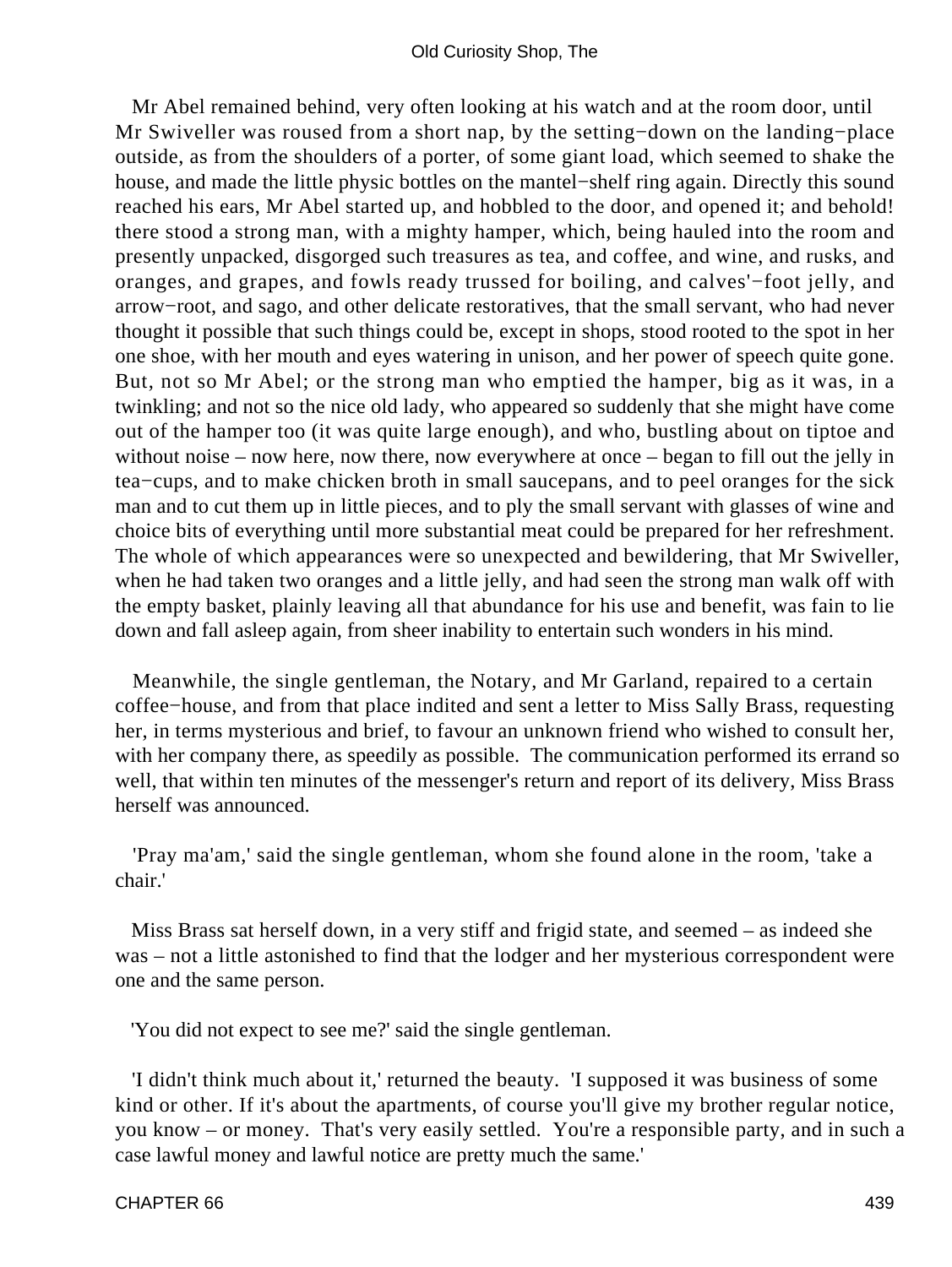'I am obliged to you for your good opinion,' retorted the single gentleman, 'and quite concur in these sentiments. But that is not the subject on which I wish to speak with you.'

 'Oh!' said Sally. 'Then just state the particulars, will you? I suppose it's professional business?'

'Why, it is connected with the law, certainly.'

 'Very well,' returned Miss Brass. 'My brother and I are just the same. I can take any instructions, or give you any advice.'

 'As there are other parties interested besides myself,' said the single gentleman, rising and opening the door of an inner room, 'we had better confer together. Miss Brass is here, gentlemen.' Mr Garland and the Notary walked in, looking very grave; and, drawing up two chairs, one on each side of the single gentleman, formed a kind of fence round the gentle Sarah, and penned her into a corner. Her brother Sampson under such circumstances would certainly have evinced some confusion or anxiety, but she – all composure – pulled out the tin box, and calmly took a pinch of snuff.

 'Miss Brass,' said the Notary, taking the word at this crisis, 'we professional people understand each other, and, when we choose, can say what we have to say, in very few words. You advertised a runaway servant, the other day?'

 'Well,' returned Miss Sally, with a sudden flush overspreading her features, 'what of that?'

 'She is found, ma'am,' said the Notary, pulling out his pocket− handkerchief with a flourish. 'She is found.'

'Who found her?' demanded Sarah hastily.

'We did, ma'am – we three. Only last night, or you would have heard from us before.'

 'And now I have heard from you,' said Miss Brass, folding her arms as though she were about to deny something to the death, 'what have you got to say? Something you have got into your heads about her, of course. Prove it, will you – that's all. Prove it. You have found her, you say. I can tell you (if you don't know it) that you have found the most artful, lying, pilfering, devilish little minx that was ever born. – Have you got her here?' she added, looking sharply round.

'No, she is not here at present,' returned the Notary. 'But she is quite safe.'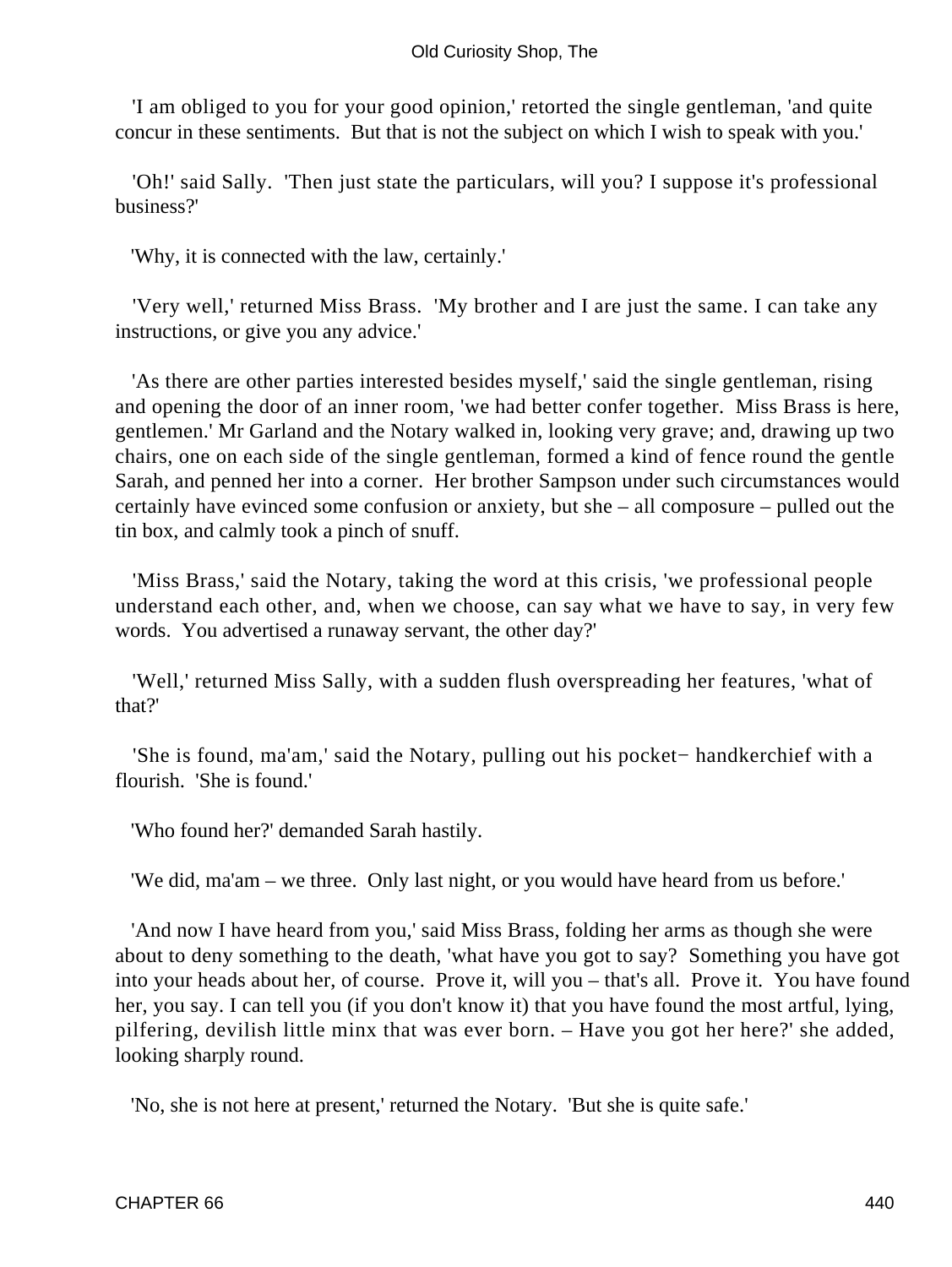#### Old Curiosity Shop, The

 'Ha!' cried Sally, twitching a pinch of snuff out of her box, as spitefully as if she were in the very act of wrenching off the small servant's nose; 'she shall be safe enough from this time, I warrant you.'

 'I hope so,' replied the Notary. 'Did it occur to you for the first time, when you found she had run away, that there were two keys to your kitchen door?'

 Miss Sally took another pinch, and putting her head on one side, looked at her questioner, with a curious kind of spasm about her mouth, but with a cunning aspect of immense expression.

 'Two keys,' repeated the Notary; 'one of which gave her the opportunities of roaming through the house at nights when you supposed her fast locked up, and of overhearing confidential consultations – among others, that particular conference, to be described to−day before a justice, which you will have an opportunity of hearing her relate; that conference which you and Mr Brass held together, on the night before that most unfortunate and innocent young man was accused of robbery, by a horrible device of which I will only say that it may be characterised by the epithets which you have applied to this wretched little witness, and by a few stronger ones besides.'

 Sally took another pinch. Although her face was wonderfully composed, it was apparent that she was wholly taken by surprise, and that what she had expected to be taxed with, in connection with her small servant, was something very different from this.

 'Come, come, Miss Brass,' said the Notary, 'you have great command of feature, but you feel, I see, that by a chance which never entered your imagination, this base design is revealed, and two of its plotters must be brought to justice. Now, you know the pains and penalties you are liable to, and so I need not dilate upon them, but I have a proposal to make to you. You have the honour of being sister to one of the greatest scoundrels unhung; and, if I may venture to say so to a lady, you are in every respect quite worthy of him. But connected with you two is a third party, a villain of the name of Quilp, the prime mover of the whole diabolical device, who I believe to be worse than either. For his sake, Miss Brass, do us the favour to reveal the whole history of this affair. Let me remind you that your doing so, at our instance, will place you in a safe and comfortable position – your present one is not desirable – and cannot injure your brother; for against him and you we have quite sufficient evidence (as you hear) already. I will not say to you that we suggest this course in mercy (for, to tell you the truth, we do not entertain any regard for you), but it is a necessity to which we are reduced, and I recommend it to you as a matter of the very best policy. Time,' said Mr Witherden, pulling out his watch, 'in a business like this, is exceedingly precious. Favour us with your decision as speedily as possible, ma'am.'

 With a smile upon her face, and looking at each of the three by turns, Miss Brass took two or three more pinches of snuff, and having by this time very little left, travelled round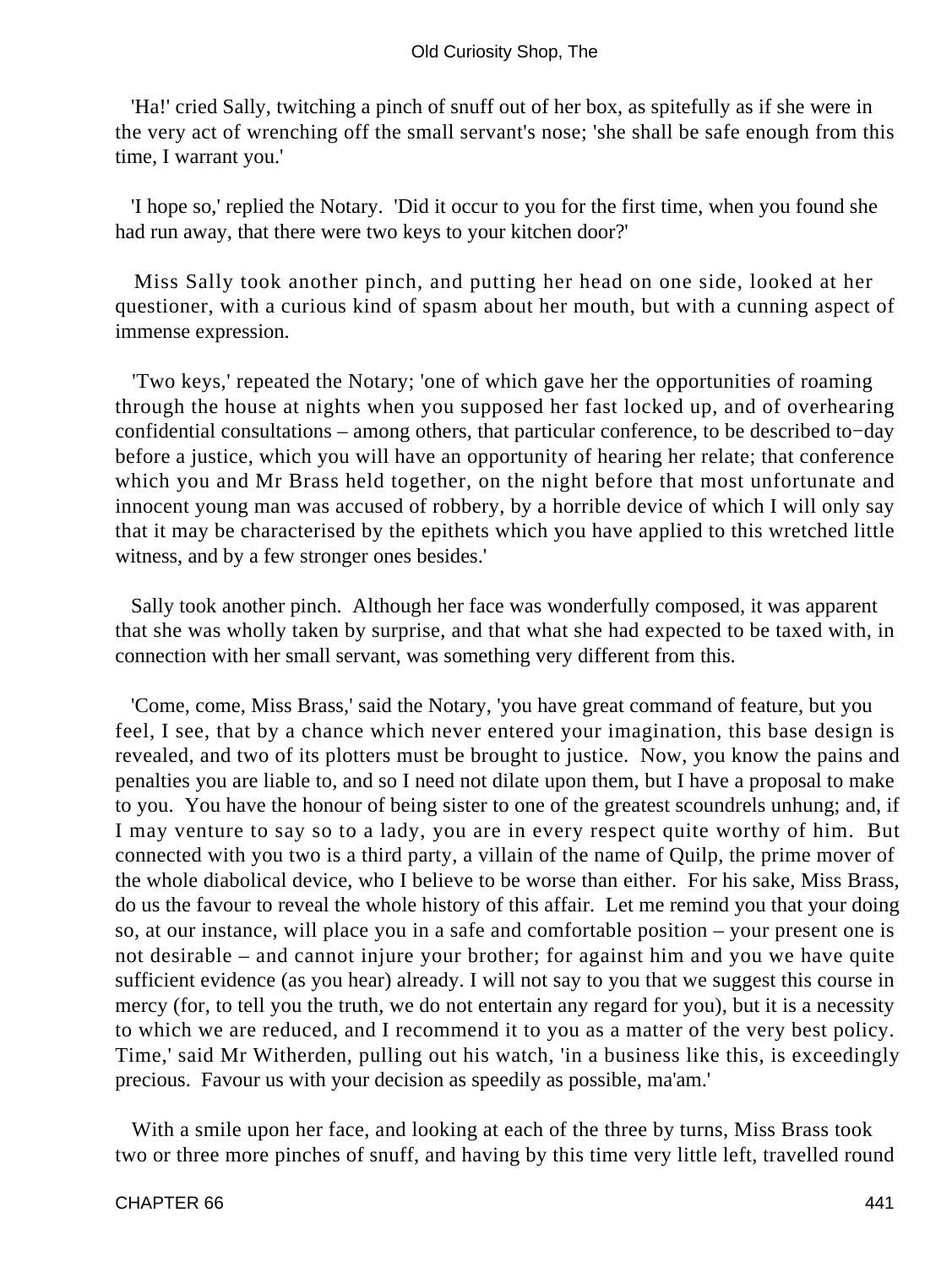and round the box with her forefinger and thumb, scraping up another. Having disposed of this likewise and put the box carefully in her pocket, she said, –

'I am to accept or reject at once, am I?'

'Yes,' said Mr Witherden.

 The charming creature was opening her lips to speak in reply, when the door was hastily opened too, and the head of Sampson Brass was thrust into the room.

'Excuse me,' said the gentleman hastily. 'Wait a bit!'

 So saying, and quite indifferent to the astonishment his presence occasioned, he crept in, shut the door, kissed his greasy glove as servilely as if it were the dust, and made a most abject bow.

 'Sarah,' said Brass, 'hold your tongue if you please, and let me speak. Gentlemen, if I could express the pleasure it gives me to see three such men in a happy unity of feeling and concord of sentiment, I think you would hardly believe me. But though I am unfortunate – nay, gentlemen, criminal, if we are to use harsh expressions in a company like this – still, I have my feelings like other men. I have heard of a poet, who remarked that feelings were the common lot of all. If he could have been a pig, gentlemen, and have uttered that sentiment, he would still have been immortal.'

'If you're not an idiot,' said Miss Brass harshly, 'hold your peace.'

 'Sarah, my dear,' returned her brother, 'thank you. But I know what I am about, my love, and will take the liberty of expressing myself accordingly. Mr Witherden, Sir, your handkerchief is hanging out of your pocket – would you allow me to –,

 As Mr Brass advanced to remedy this accident, the Notary shrunk from him with an air of disgust. Brass, who over and above his usual prepossessing qualities, had a scratched face, a green shade over one eye, and a hat grievously crushed, stopped short, and looked round with a pitiful smile.

 'He shuns me,' said Sampson, 'even when I would, as I may say, heap coals of fire upon his head. Well! Ah! But I am a falling house, and the rats (if I may be allowed the expression in reference to a gentleman I respect and love beyond everything) fly from me! Gentlemen – regarding your conversation just now, I happened to see my sister on her way here, and, wondering where she could be going to, and being – may I venture to say? – naturally of a suspicious turn, followed her. Since then, I have been listening.'

'If you're not mad,' interposed Miss Sally, 'stop there, and say no more.'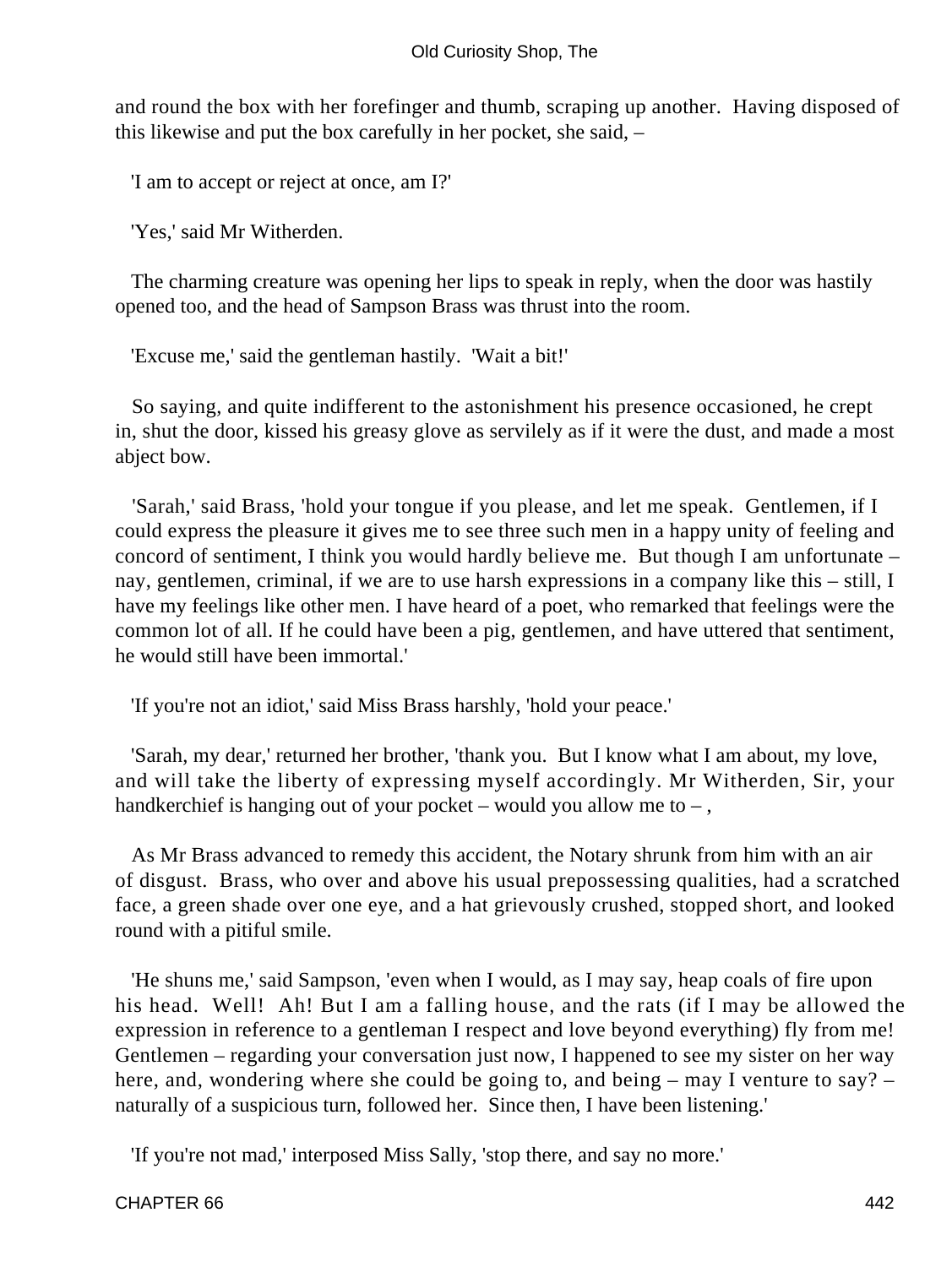'Sarah, my dear,' rejoined Brass with undiminished politeness, 'I thank you kindly, but will still proceed. Mr Witherden, sir, as we have the honour to be members of the same profession – to say nothing of that other gentleman having been my lodger, and having partaken, as one may say, of the hospitality of my roof – I think you might have given me the refusal of this offer in the first instance. I do indeed. Now, my dear Sir,' cried Brass, seeing that the Notary was about to interrupt him, 'suffer me to speak, I beg.'

Mr Witherden was silent, and Brass went on.

 'If you will do me the favour,' he said, holding up the green shade, and revealing an eye most horribly discoloured, 'to look at this, you will naturally inquire, in your own minds, how did I get it. If you look from that, to my face, you will wonder what could have been the cause of all these scratches. And if from them to my hat, how it came into the state in which you see it. Gentlemen,' said Brass, striking the hat fiercely with his clenched hand, 'to all these questions I answer – Quilp!'

The three gentlemen looked at each other, but said nothing.

 'I say,' pursued Brass, glancing aside at his sister, as though he were talking for her information, and speaking with a snarling malignity, in violent contrast to his usual smoothness, 'that I answer to all these questions,  $-$  Quilp  $-$  Quilp, who deludes me into his infernal den, and takes a delight in looking on and chuckling while I scorch, and burn, and bruise, and maim myself – Quilp, who never once, no never once, in all our communications together, has treated me otherwise than as a dog – Quilp, whom I have always hated with my whole heart, but never so much as lately. He gives me the cold shoulder on this very matter as if he had had nothing to do with it, instead of being the first to propose it. I can't trust him. In one of his howling, raving, blazing humours, I believe he'd let it out, if it was murder, and never think of himself so long as he could terrify me. Now,' said Brass, picking up his hat again and replacing the shade over his eye, and actually crouching down, in the excess of his servility, 'What does all this lead to? – what should you say it led me to, gentlemen? – could you guess at all near the mark?'

 Nobody spoke. Brass stood smirking for a little while, as if he had propounded some choice conundrum; and then said:

 'To be short with you, then, it leads me to this. If the truth has come out, as it plainly has in a manner that there's no standing up against – and a very sublime and grand thing is Truth, gentlemen, in its way, though like other sublime and grand things, such as thunder−storms and that, we're not always over and above glad to see it – I had better turn upon this man than let this man turn upon me. It's clear to me that I am done for. Therefore, if anybody is to split, I had better be the person and have the advantage of it. Sarah, my dear, comparatively speaking you're safe. I relate these circumstances for my own profit.'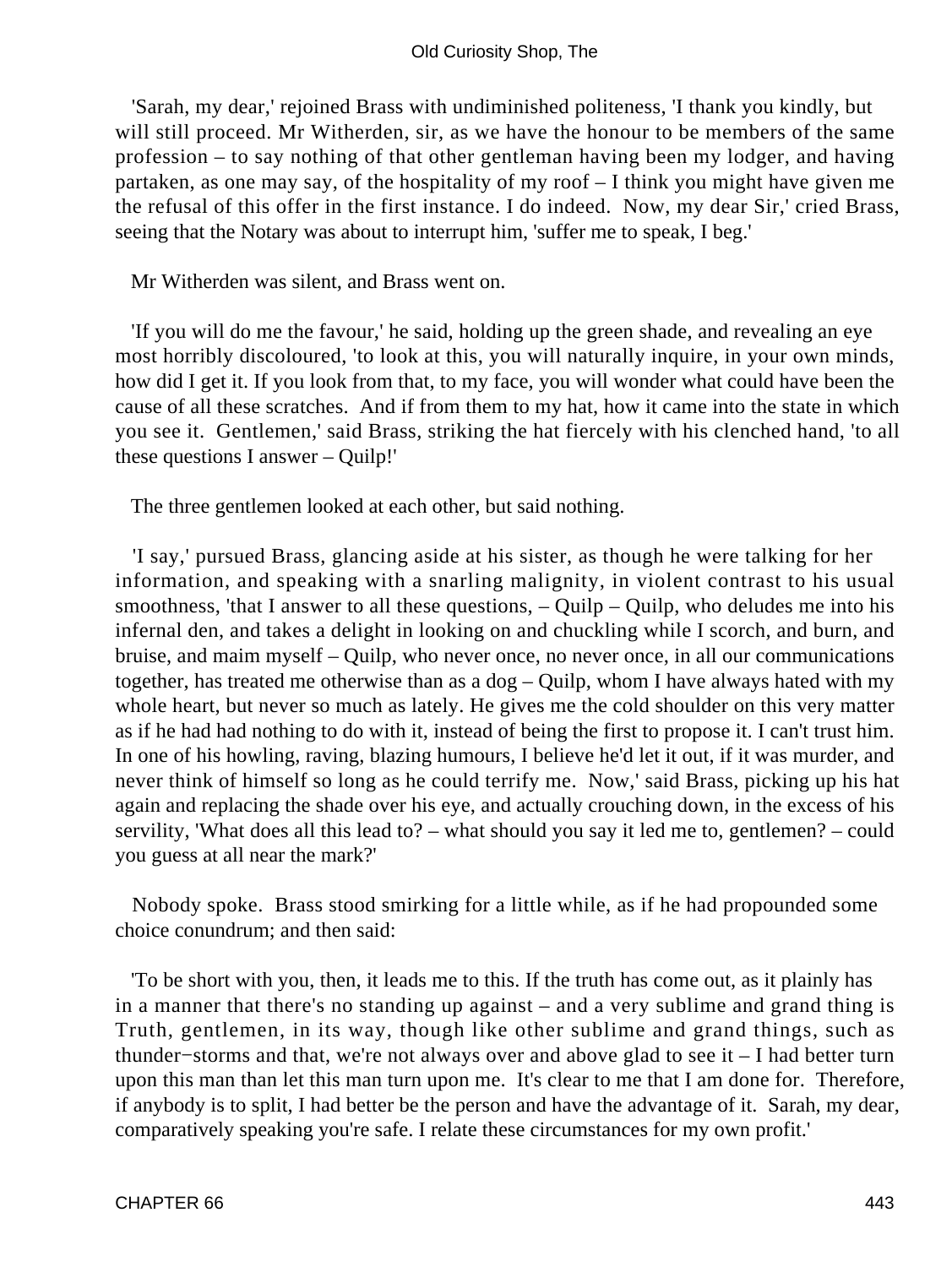With that, Mr Brass, in a great hurry, revealed the whole story; bearing as heavily as possible on his amiable employer, and making himself out to be rather a saint−like and holy character, though subject – he acknowledged – to human weaknesses. He concluded thus:

 'Now, gentlemen, I am not a man who does things by halves. Being in for a penny, I am ready, as the saying is, to be in for a pound. You must do with me what you please, and take me where you please. If you wish to have this in writing, we'll reduce it into manuscript immediately. You will be tender with me, I am sure. I am quite confident you will be tender with me. You are men of honour, and have feeling hearts. I yielded from necessity to Quilp, for though necessity has no law, she has her lawyers. I yield to you from necessity too; from policy besides; and because of feelings that have been a pretty long time working within me. Punish Quilp, gentlemen. Weigh heavily upon him. Grind him down. Tread him under foot. He has done as much by me, for many and many a day.'

 Having now arrived at the conclusion of his discourse, Sampson checked the current of his wrath, kissed his glove again, and smiled as only parasites and cowards can.

 'And this,' said Miss Brass, raising her head, with which she had hitherto sat resting on her hands, and surveying him from head to foot with a bitter sneer, 'this is my brother, is it! This is my brother, that I have worked and toiled for, and believed to have had something of the man in him!'

 'Sarah, my dear,' returned Sampson, rubbing his hands feebly; you disturb our friends. Besides you – you're disappointed, Sarah, and, not knowing what you say, expose yourself.'

 'Yes, you pitiful dastard,' retorted the lovely damsel, 'I understand you. You feared that I should be beforehand with you. But do you think that I would have been enticed to say a word! I'd have scorned it, if they had tried and tempted me for twenty years.'

 'He he!' simpered Brass, who, in his deep debasement, really seemed to have changed sexes with his sister, and to have made over to her any spark of manliness he might have possessed. 'You think so, Sarah, you think so perhaps; but you would have acted quite different, my good fellow. You will not have forgotten that it was a maxim with Foxey – our revered father, gentlemen – «Always suspect everybody.» That's the maxim to go through life with! If you were not actually about to purchase your own safety when I showed myself, I suspect you'd have done it by this time. And therefore I've done it myself, and spared you the trouble as well as the shame. The shame, gentlemen,' added Brass, allowing himself to be slightly overcome, 'if there is any, is mine. It's better that a female should be spared it.'

With deference to the better opinion of Mr Brass, and more particularly to the authority of his Great Ancestor, it may be doubted, with humility, whether the elevating principle laid down by the latter gentleman, and acted upon by his descendant, is always a prudent one, or attended in practice with the desired results. This is, beyond question, a bold and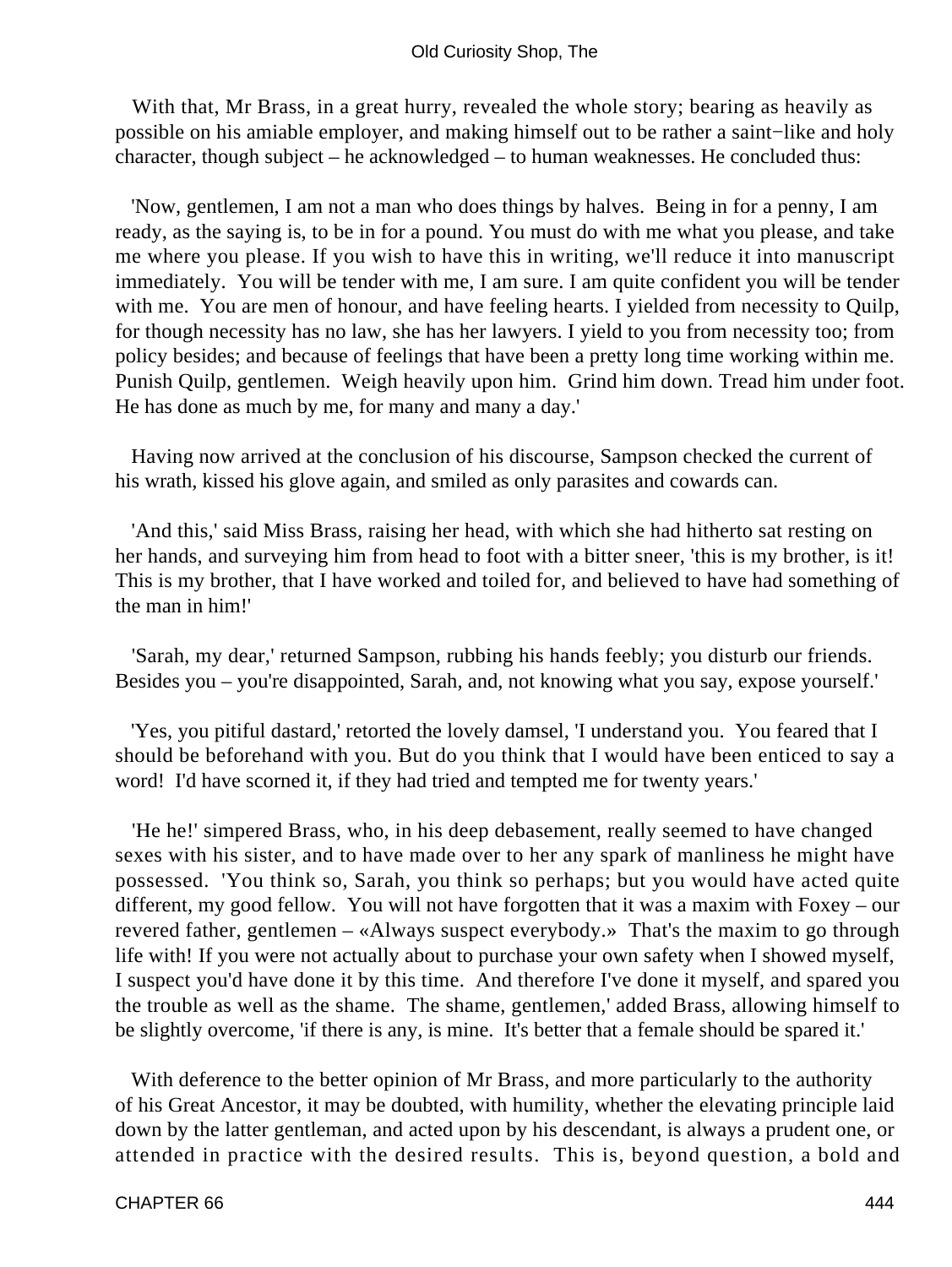presumptuous doubt, inasmuch as many distinguished characters, called men of the world, long−headed customers, knowing dogs, shrewd fellows, capital hands at business, and the like, have made, and do daily make, this axiom their polar star and compass. Still, the doubt may be gently insinuated. And in illustration it may be observed, that if Mr Brass, not being over−suspicious, had, without prying and listening, left his sister to manage the conference on their joint behalf, or prying and listening, had not been in such a mighty hurry to anticipate her (which he would not have been, but for his distrust and jealousy), he would probably have found himself much better off in the end. Thus, it will always happen that these men of the world, who go through it in armour, defend themselves from quite as much good as evil; to say nothing of the inconvenience and absurdity of mounting guard with a microscope at all times, and of wearing a coat of mail on the most innocent occasions.

 The three gentlemen spoke together apart, for a few moments. At the end of their consultation, which was very brief, the Notary pointed to the writing materials on the table, and informed Mr Brass that if he wished to make any statement in writing, he had the opportunity of doing so. At the same time he felt bound to tell him that they would require his attendance, presently, before a justice of the peace, and that in what he did or said, he was guided entirely by his own discretion.

 'Gentlemen,' said Brass, drawing off his glove, and crawling in spirit upon the ground before them, 'I will justify the tenderness with which I know I shall be treated; and as, without tenderness, I should, now that this discovery has been made, stand in the worst position of the three, you may depend upon it I will make a clean breast. Mr Witherden, sir, a kind of faintness is upon my spirits – if you would do me the favour to ring the bell and order up a glass of something warm and spicy, I shall, notwithstanding what has passed, have a melancholy pleasure in drinking your good health. I had hoped,' said Brass, looking round with a mournful smile, 'to have seen you three gentlemen, one day or another, with your legs under the mahogany in my humble parlour in the Marks. But hopes are fleeting. Dear me!'

 Mr Brass found himself so exceedingly affected, at this point, that he could say or do nothing more until some refreshment arrived. Having partaken of it, pretty freely for one in his agitated state, he sat down to write.

 The lovely Sarah, now with her arms folded, and now with her hands clasped behind her, paced the room with manly strides while her brother was thus employed, and sometimes stopped to pull out her snuff−box and bite the lid. She continued to pace up and down until she was quite tired, and then fell asleep on a chair near the door.

 It has been since supposed, with some reason, that this slumber was a sham or feint, as she contrived to slip away unobserved in the dusk of the afternoon. Whether this was an intentional and waking departure, or a somnambulistic leave−taking and walking in her sleep, may remain a subject of contention; but, on one point (and indeed the main one) all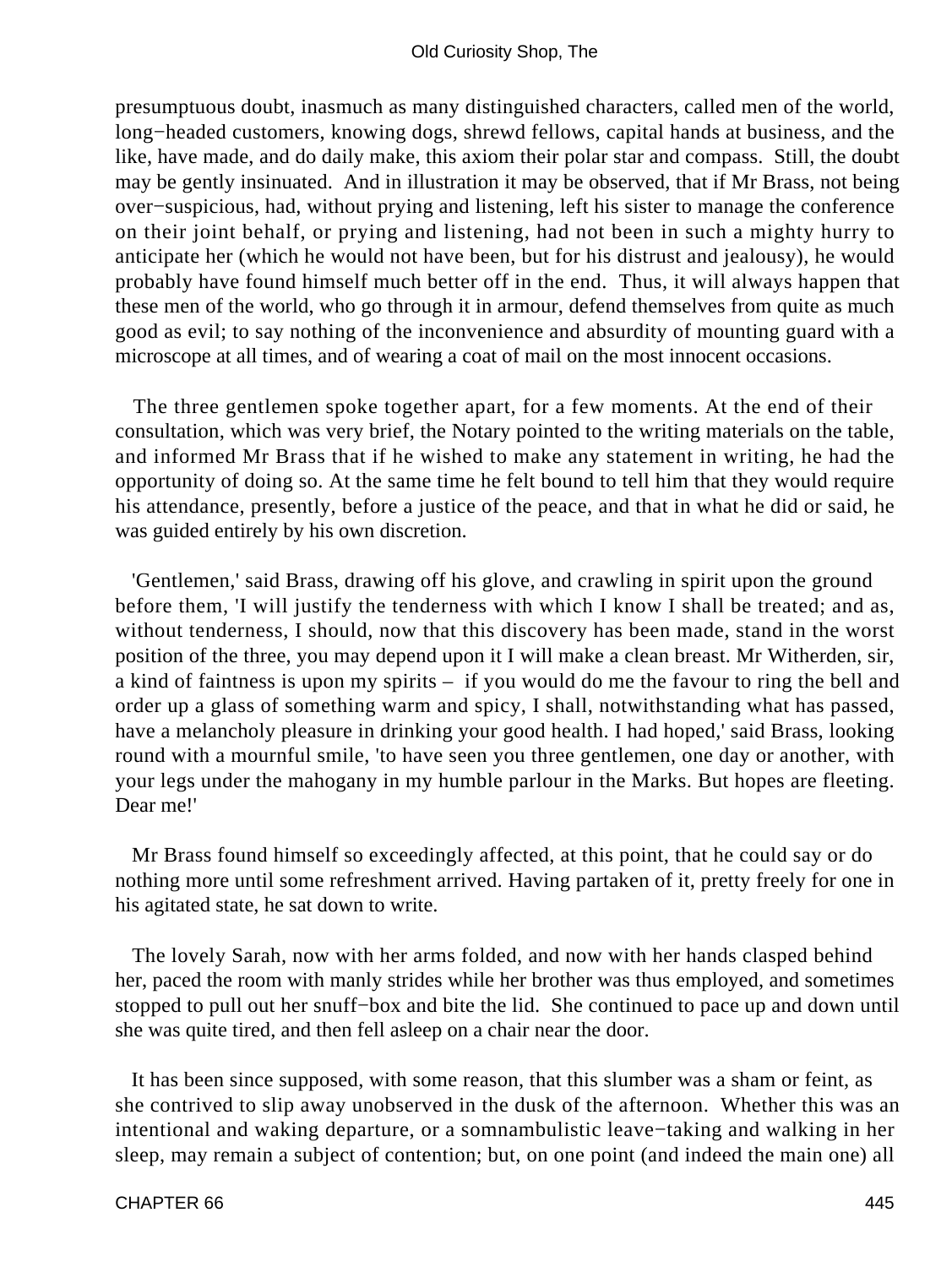parties are agreed. In whatever state she walked away, she certainly did not walk back again.

 Mention having been made of the dusk of the afternoon, it will be inferred that Mr Brass's task occupied some time in the completion. It was not finished until evening; but, being done at last, that worthy person and the three friends adjourned in a hackney−coach to the private office of a justice, who, giving Mr Brass a warm reception and detaining him in a secure place that he might insure to himself the pleasure of seeing him on the morrow, dismissed the others with the cheering assurance that a warrant could not fail to be granted next day for the apprehension of Mr Quilp, and that a proper application and statement of all the circumstances to the secretary of state (who was fortunately in town), would no doubt procure Kit's free pardon and liberation without delay.

 And now, indeed, it seemed that Quilp's malignant career was drawing to a close, and that retribution, which often travels slowly – especially when heaviest – had tracked his footsteps with a sure and certain scent and was gaining on him fast. Unmindful of her stealthy tread, her victim holds his course in fancied triumph. Still at his heels she comes, and once afoot, is never turned aside!

 Their business ended, the three gentlemen hastened back to the lodgings of Mr Swiveller, whom they found progressing so favourably in his recovery as to have been able to sit up for half an hour, and to have conversed with cheerfulness. Mrs Garland had gone home some time since, but Mr Abel was still sitting with him. After telling him all they had done, the two Mr Garlands and the single gentleman, as if by some previous understanding, took their leaves for the night, leaving the invalid alone with the Notary and the small servant.

 'As you are so much better,' said Mr Witherden, sitting down at the bedside, 'I may venture to communicate to you a piece of news which has come to me professionally.'

 The idea of any professional intelligence from a gentleman connected with legal matters, appeared to afford Richard any−thing but a pleasing anticipation. Perhaps he connected it in his own mind with one or two outstanding accounts, in reference to which he had already received divers threatening letters. His countenance fell as he replied,

'Certainly, sir. I hope it's not anything of a very disagreeable nature, though?'

 'if I thought it so, I should choose some better time for communicating it,' replied the Notary. 'Let me tell you, first, that my friends who have been here to−day, know nothing of it, and that their kindness to you has been quite spontaneous and with no hope of return. It may do a thoughtless, careless man, good, to know that.'

Dick thanked him, and said he hoped it would.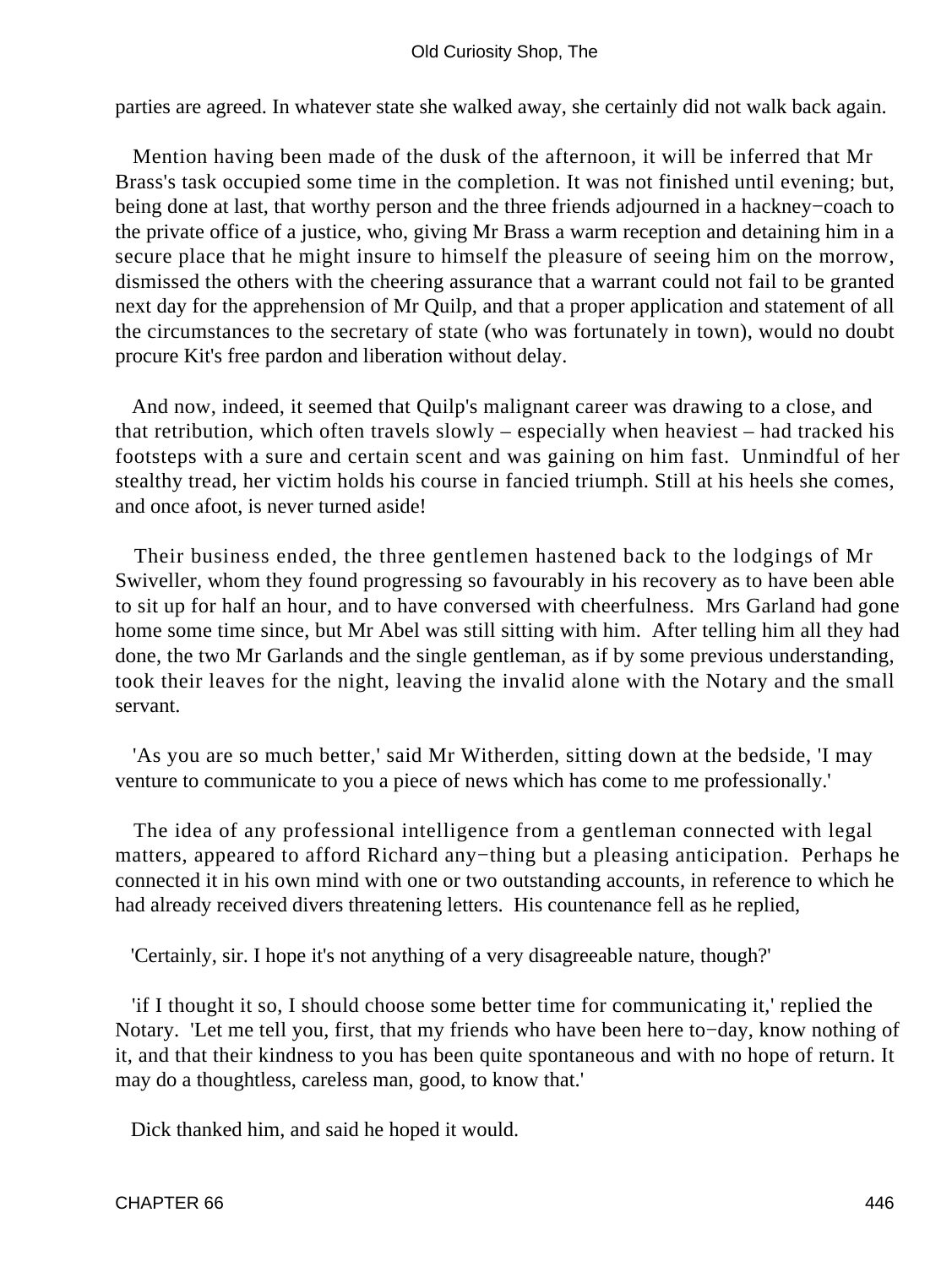'I have been making some inquiries about you,' said Mr Witherden, 'little thinking that I should find you under such circumstances as those which have brought us together. You are the nephew of Rebecca Swiveller, spinster, deceased, of Cheselbourne in Dorsetshire.'

'Deceased!' cried Dick.

 'Deceased. If you had been another sort of nephew, you would have come into possession (so says the will, and I see no reason to doubt it) of five−and−twenty thousand pounds. As it is, you have fallen into an annuity of one hundred and fifty pounds a year; but I think I may congratulate you even upon that.'

 'Sir,' said Dick, sobbing and laughing together, 'you may. For, please God, we'll make a scholar of the poor Marchioness yet! And she shall walk in silk attire, and siller have to spare, or may I never rise from this bed again!'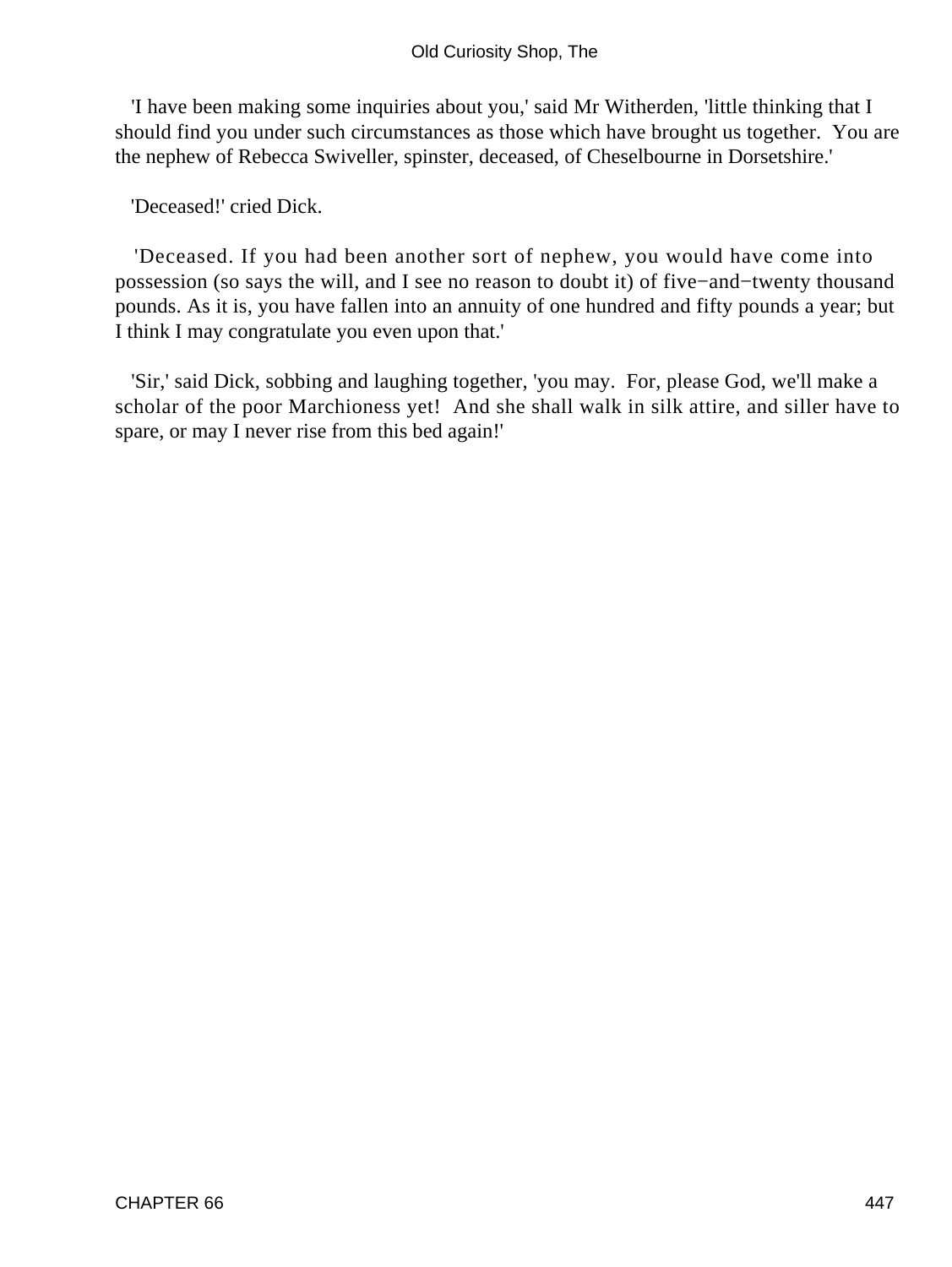# **[CHAPTER 67](#page-497-0)**

*U*nconscious of the proceedings faithfully narrated in the last chapter, and little dreaming of the mine which had been sprung beneath him (for, to the end that he should have no warning of the business a−foot, the profoundest secrecy was observed in the whole transaction), Mr Quilp remained shut up in his hermitage, undisturbed by any suspicion, and extremely well satisfied with the result of his machinations. Being engaged in the adjustment of some accounts – an occupation to which the silence and solitude of his retreat were very favourable – he had not strayed from his den for two whole days. The third day of his devotion to this pursuit found him still hard at work, and little disposed to stir abroad.

 It was the day next after Mr Brass's confession, and consequently, that which threatened the restriction of Mr Quilp's liberty, and the abrupt communication to him of some very unpleasant and unwelcome facts. Having no intuitive perception of the cloud which lowered upon his house, the dwarf was in his ordinary state of cheerfulness; and, when he found he was becoming too much engrossed by business with a due regard to his health and spirits, he varied its monotonous routine with a little screeching, or howling, or some other innocent relaxation of that nature.

 He was attended, as usual, by Tom Scott, who sat crouching over the fire after the manner of a toad, and, from time to time, when his master's back was turned, imitating his grimaces with a fearful exactness. The figure−head had not yet disappeared, but remained in its old place. The face, horribly seared by the frequent application of the red−hot poker, and further ornamented by the insertion, in the tip of the nose, of a tenpenny nail, yet smiled blandly in its less lacerated parts, and seemed, like a sturdy martyr, to provoke its tormentor to the commission of new outrages and insults. The day, in the highest and brightest quarters of the town, was damp, dark, cold and gloomy. In that low and marshy spot, the fog filled every nook and corner with a thick dense cloud. Every object was obscure at one or two yards' distance. The warning lights and fires upon the river were powerless beneath this pall, and, but for a raw and piercing chillness in the air, and now and then the cry of some bewildered boatman as he rested on his oars and tried to make out where he was, the river itself might have been miles away.

 The mist, though sluggish and slow to move, was of a keenly searching kind. No muffling up in furs and broadcloth kept it out. It seemed to penetrate into the very bones of the shrinking wayfarers, and to rack them with cold and pains. Everything was wet and clammy to the touch. The warm blaze alone defied it, and leaped and sparkled merrily. It was a day to be at home, crowding about the fire, telling stories of travellers who had lost their way in such weather on heaths and moors; and to love a warm hearth more than ever.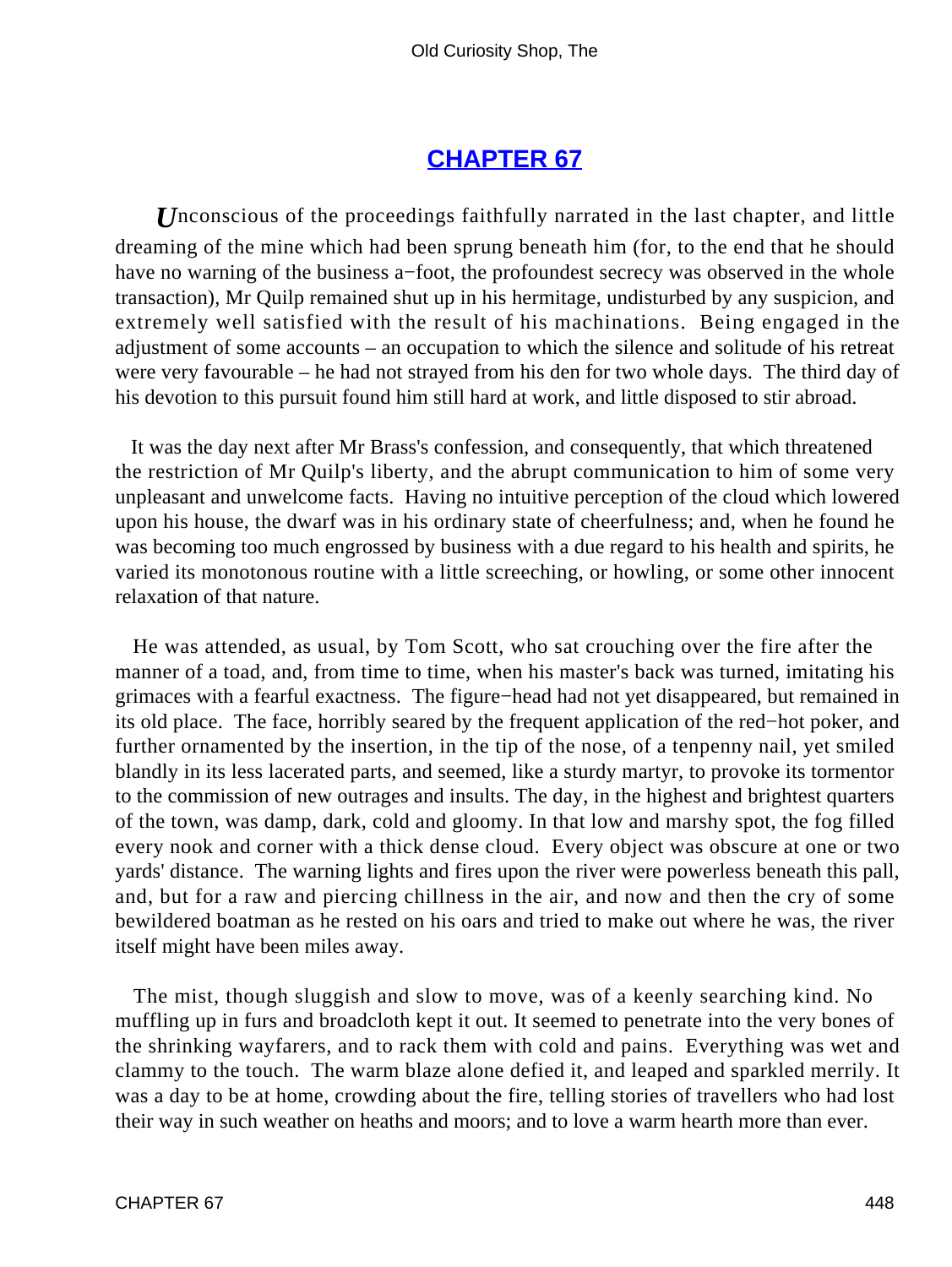#### Old Curiosity Shop, The

 The dwarf's humour, as we know, was to have a fireside to himself; and when he was disposed to be convivial, to enjoy himself alone. By no means insensible to the comfort of being within doors, he ordered Tom Scott to pile the little stove with coals, and, dismissing his work for that day, determined to be jovial.

 To this end, he lighted up fresh candles and heaped more fuel on the fire; and having dined off a beefsteak, which he cooked himself in somewhat of a savage and cannibal−like manner, brewed a great bowl of hot punch, lighted his pipe, and sat down to spend the evening.

 At this moment, a low knocking at the cabin−door arrested his attention. When it had been twice or thrice repeated, he softly opened the little window, and thrusting his head out, demanded who was there.

'Only me, Quilp,' replied a woman's voice.

 'Only you!' cried the dwarf, stretching his neck to obtain a better view of his visitor. 'And what brings you here, you jade? How dare you approach the ogre's castle, eh?'

'I have come with some news,' rejoined his spouse. 'Don't be angry with me.'

 'Is it good news, pleasant news, news to make a man skip and snap his fingers?' said the dwarf. 'Is the dear old lady dead?'

'I don't know what news it is, or whether it's good or bad,' rejoined his wife.

 'Then she's alive,' said Quilp, 'and there's nothing the matter with her. Go home again, you bird of evil note, go home!' 'I have brought a letter,' cried the meek little woman.

 'Toss it in at the window here, and go your ways,' said Quilp, interrupting her, 'or I'll come out and scratch you.'

 'No, but please, Quilp – do hear me speak,' urged his submissive wife, in tears. 'Please do!'

 'Speak then,' growled the dwarf with a malicious grin. 'Be quick and short about it. Speak, will you?'

 'It was left at our house this afternoon,' said Mrs Quilp, trembling, 'by a boy who said he didn't know from whom it came, but that it was given to him to leave, and that he was told to say it must be brought on to you directly, for it was of the very greatest consequence. – But please,' she added, as her husband stretched out his hand for it, 'please let me in. You don't know how wet and cold I am, or how many times I have lost my way in coming here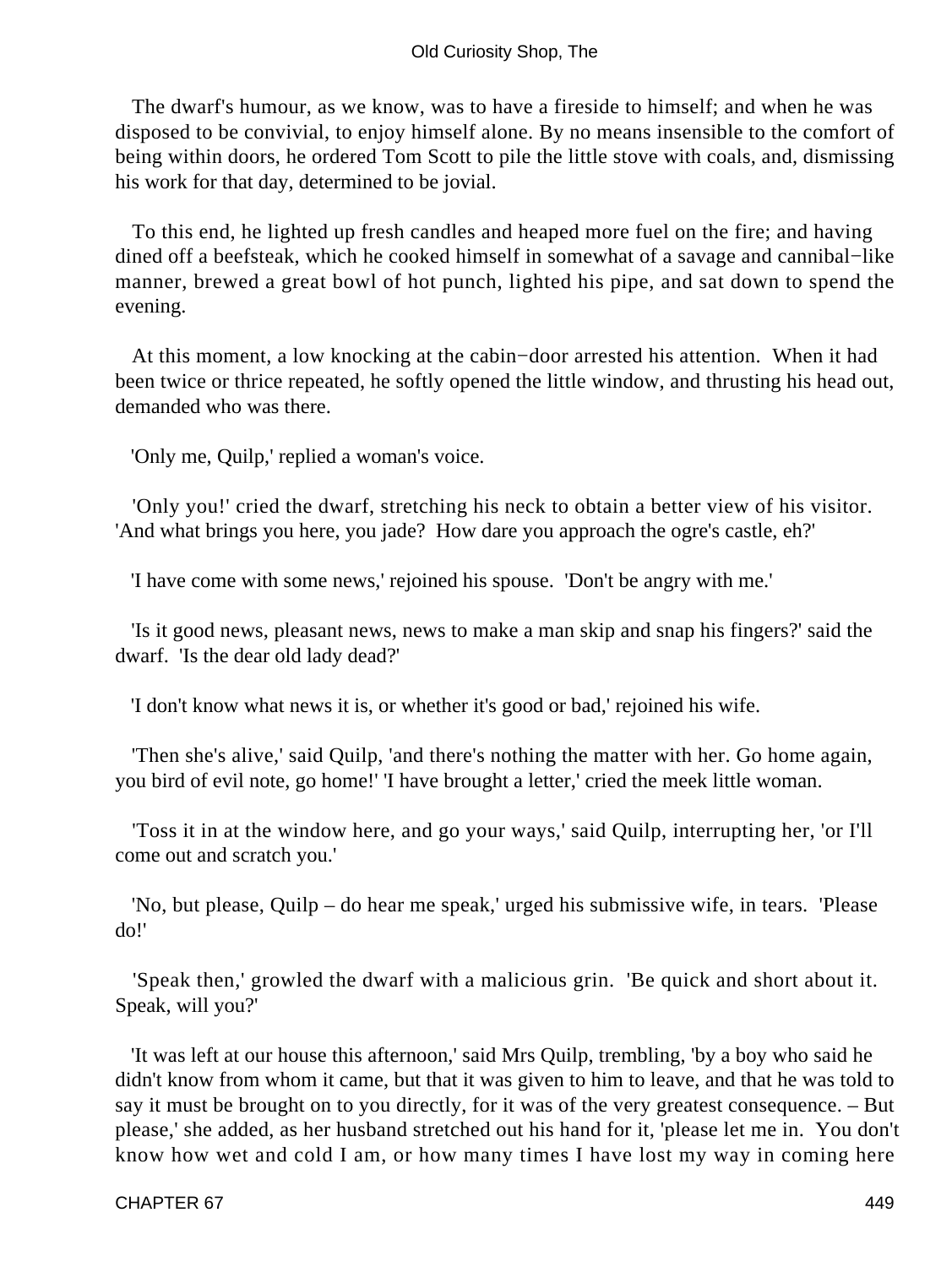through this thick fog. Let me dry myself at the fire for five minutes. I'll go away directly you tell me to, Quilp. Upon my word I will.'

 Her amiable husband hesitated for a few moments; but, bethinking himself that the letter might require some answer, of which she could be the bearer, closed the window, opened the door, and bade her enter. Mrs Quilp obeyed right willingly, and, kneeling down before the fire to warm her hands, delivered into his a little packet.

 'I'm glad you're wet,' said Quilp, snatching it, and squinting at her. 'I'm glad you're cold. I'm glad you lost your way. I'm glad your eyes are red with crying. It does my heart good to see your little nose so pinched and frosty.'

'Oh Quilp!' sobbed his wife. 'How cruel it is of you!'

 'Did she think I was dead?' said Quilp, wrinkling his face into a most extraordinary series of grimaces. 'Did she think she was going to have all the money, and to marry somebody she liked? Ha ha ha! Did she?'

 These taunts elicited no reply from the poor little woman, who remained on her knees, warming her hands, and sobbing, to Mr Quilp's great delight. But, just as he was contemplating her, and chuckling excessively, he happened to observe that Tom Scott was delighted too; wherefore, that he might have no presumptuous partner in his glee, the dwarf instantly collared him, dragged him to the door, and after a short scuffle, kicked him into the yard. In return for this mark of attention, Tom immediately walked upon his hands to the window, and – if the expression be allowable – looked in with his shoes: besides rattling his feet upon the glass like a Banshee upside down. As a matter of course, Mr Quilp lost no time in resorting to the infallible poker, with which, after some dodging and lying in ambush, he paid his young friend one or two such unequivocal compliments that he vanished precipitately, and left him in quiet possession of the field.

 'So! That little job being disposed of,' said the dwarf, coolly, 'I'll read my letter. Humph!' he muttered, looking at the direction. 'I ought to know this writing. Beautiful Sally!'

Opening it, he read, in a fair, round, legal hand, as follows:

 'Sammy has been practised upon, and has broken confidence. It has all come out. You had better not be in the way, for strangers are going to call upon you. They have been very quiet as yet, because they mean to surprise you. Don't lose time. I didn't. I am not to be found anywhere. If I was you, I wouldn't either. S. B., late of B. M.'

 To describe the changes that passed over Quilp's face, as he read this letter half−a−dozen times, would require some new language: such, for power of expression, as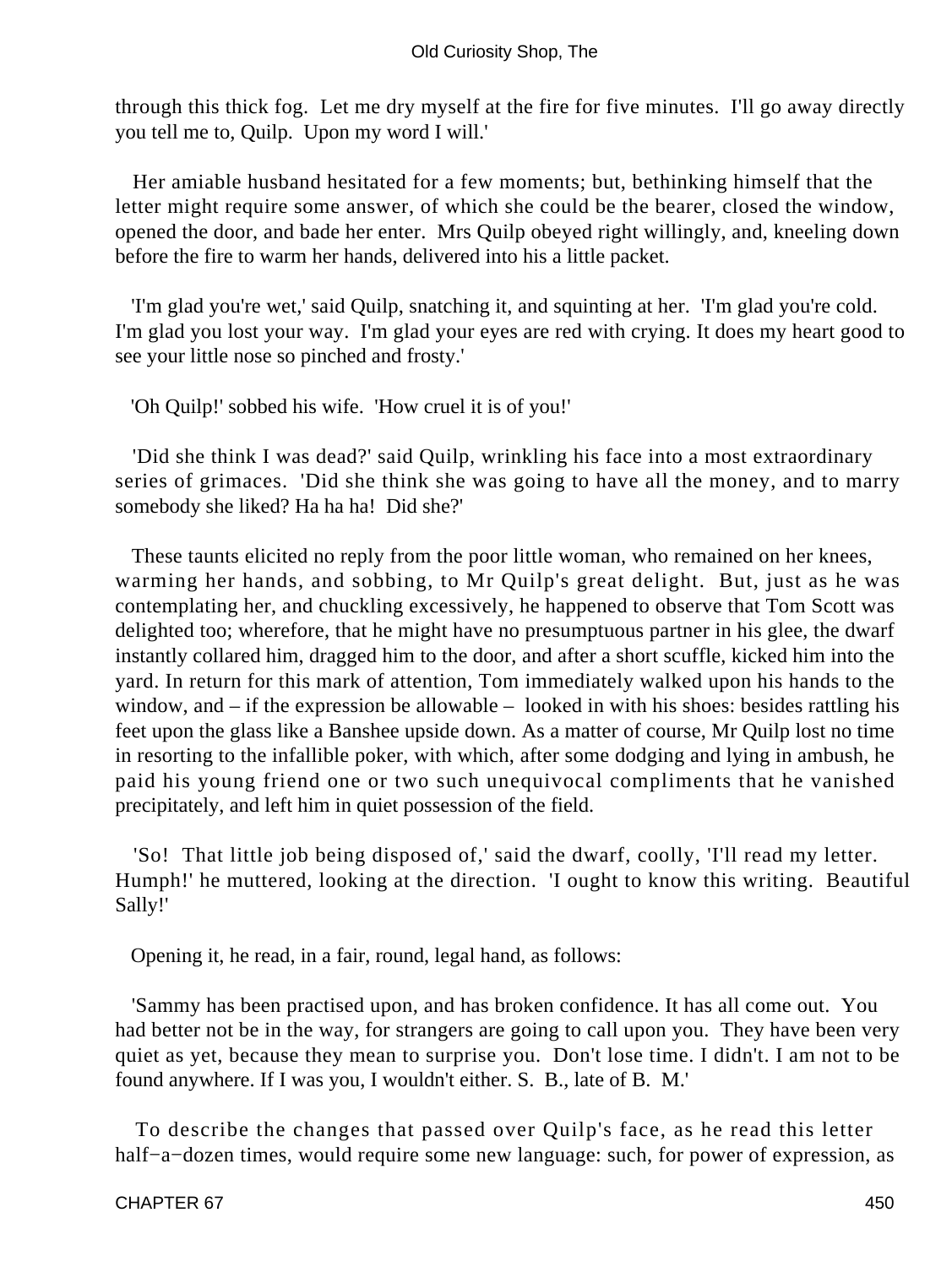was never written, read, or spoken. For a long time he did not utter one word; but, after a considerable interval, during which Mrs Quilp was almost paralysed with the alarm his looks engendered, he contrived to gasp out,

'If I had him here. If I only had him here – '

'Oh Quilp!' said his wife, 'what's the matter? Who are you angry with?'

 ' – I should drown him,' said the dwarf, not heeding her. 'Too easy a death, too short, too quick – but the river runs close at hand. Oh! if I had him here! just to take him to the brink coaxingly and pleasantly, – holding him by the button−hole – joking with him, – and, with a sudden push, to send him splashing down! Drowning men come to the surface three times they say. Ah! To see him those three times, and mock him as his face came bobbing up, – oh, what a rich treat that would be!'

 'Quilp!' stammered his wife, venturing at the same time to touch him on the shoulder: 'what has gone wrong?'

 She was so terrified by the relish with which he pictured this pleasure to himself that she could scarcely make herself intelligible.

 'Such a bloodless cur!' said Quilp, rubbing his hands very slowly, and pressing them tight together. 'I thought his cowardice and servility were the best guarantee for his keeping silence. Oh Brass, Brass – my dear, good, affectionate, faithful, complimentary, charming friend – if I only had you here!'

 His wife, who had retreated lest she should seem to listen to these mutterings, ventured to approach him again, and was about to speak, when he hurried to the door, and called Tom Scott, who, remembering his late gentle admonition, deemed it prudent to appear immediately.

 'There!' said the dwarf, pulling him in. 'Take her home. Don't come here to−morrow, for this place will be shut up. Come back no more till you hear from me or see me. Do you mind?'

Tom nodded sulkily, and beckoned Mrs Quilp to lead the way.

 'As for you,' said the dwarf, addressing himself to her, 'ask no questions about me, make no search for me, say nothing concerning me. I shall not be dead, mistress, and that'll comfort you. He'll take care of you.'

'But, Quilp? What is the matter? Where are you going? Do say something more?'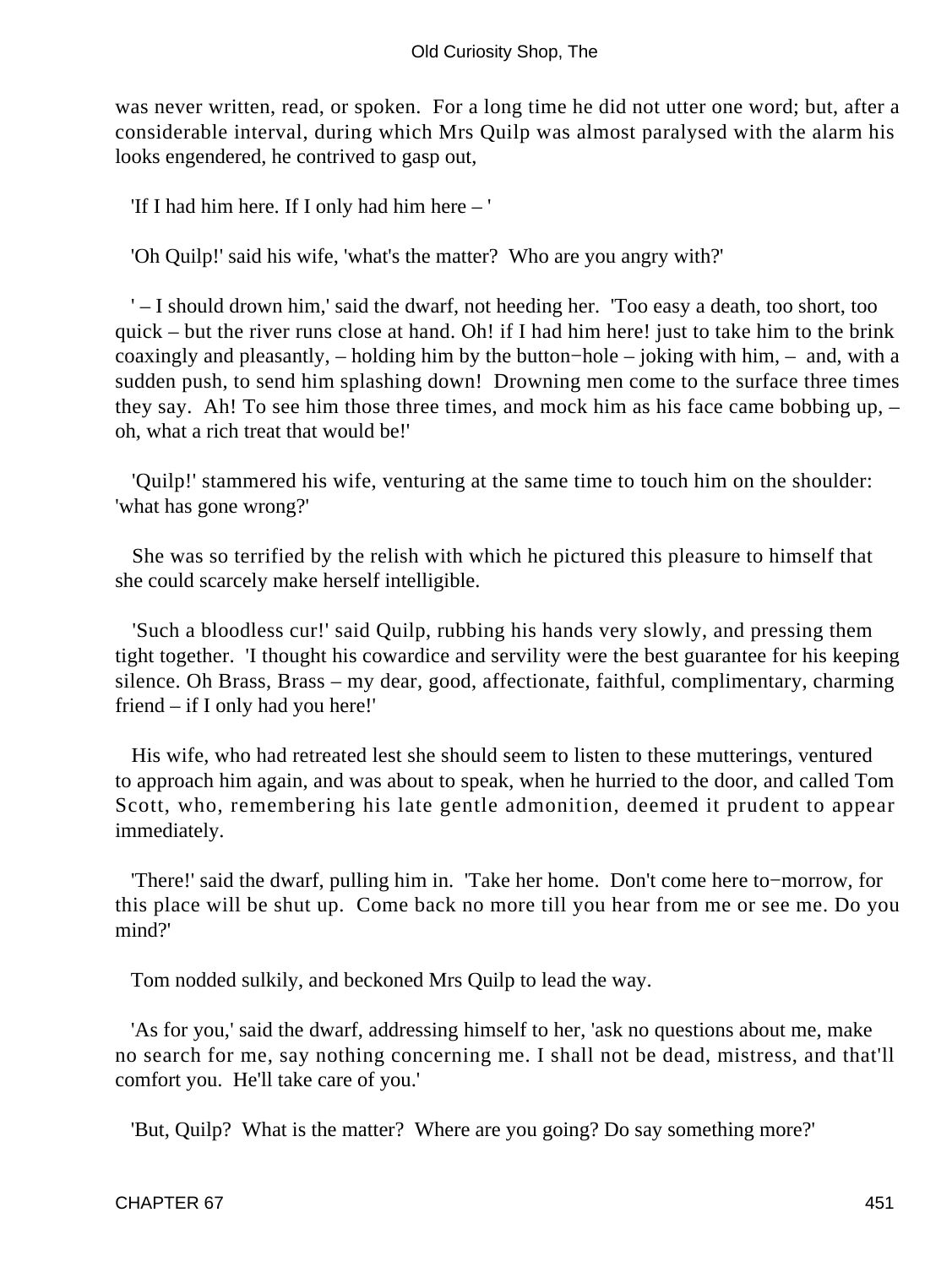'I'll say that,' said the dwarf, seizing her by the arm, 'and do that too, which undone and unsaid would be best for you, unless you go directly.'

'Has anything happened?' cried his wife. 'Oh! Do tell me that?'

 'Yes,' snarled the dwarf. 'No. What matter which? I have told you what to do. Woe betide you if you fail to do it, or disobey me by a hair's breadth. Will you go!'

 'I am going, I'll go directly; but,' faltered his wife, 'answer me one question first. Has this letter any connexion with dear little Nell? I must ask you that – I must indeed, Quilp. You cannot think what days and nights of sorrow I have had through having once deceived that child. I don't know what harm I may have brought about, but, great or little, I did it for you, Quilp. My conscience misgave me when I did it. Do answer me this question, if you please?'

 The exasperated dwarf returned no answer, but turned round and caught up his usual weapon with such vehemence, that Tom Scott dragged his charge away, by main force, and as swiftly as he could. It was well he did so, for Quilp, who was nearly mad with rage, pursued them to the neighbouring lane, and might have prolonged the chase but for the dense mist which obscured them from his view and appeared to thicken every moment.

 'It will be a good night for travelling anonymously,' he said, as he returned slowly, being pretty well breathed with his run. 'Stay. We may look better here. This is too hospitable and free.'

 By a great exertion of strength, he closed the two old gates, which were deeply sunken in the mud, and barred them with a heavy beam. That done, he shook his matted hair from about his eyes, and tried them. – Strong and fast.

 'The fence between this wharf and the next is easily climbed,' said the dwarf, when he had taken these precautions. 'There's a back lane, too, from there. That shall be my way out. A man need know his road well, to find it in this lovely place to−night. I need fear no unwelcome visitors while this lasts, I think.'

 Almost reduced to the necessity of groping his way with his hands (it had grown so dark and the fog had so much increased), he returned to his lair; and, after musing for some time over the fire, busied himself in preparations for a speedy departure.

 While he was collecting a few necessaries and cramming them into his pockets, he never once ceased communing with himself in a low voice, or unclenched his teeth, which he had ground together on finishing Miss Brass's note.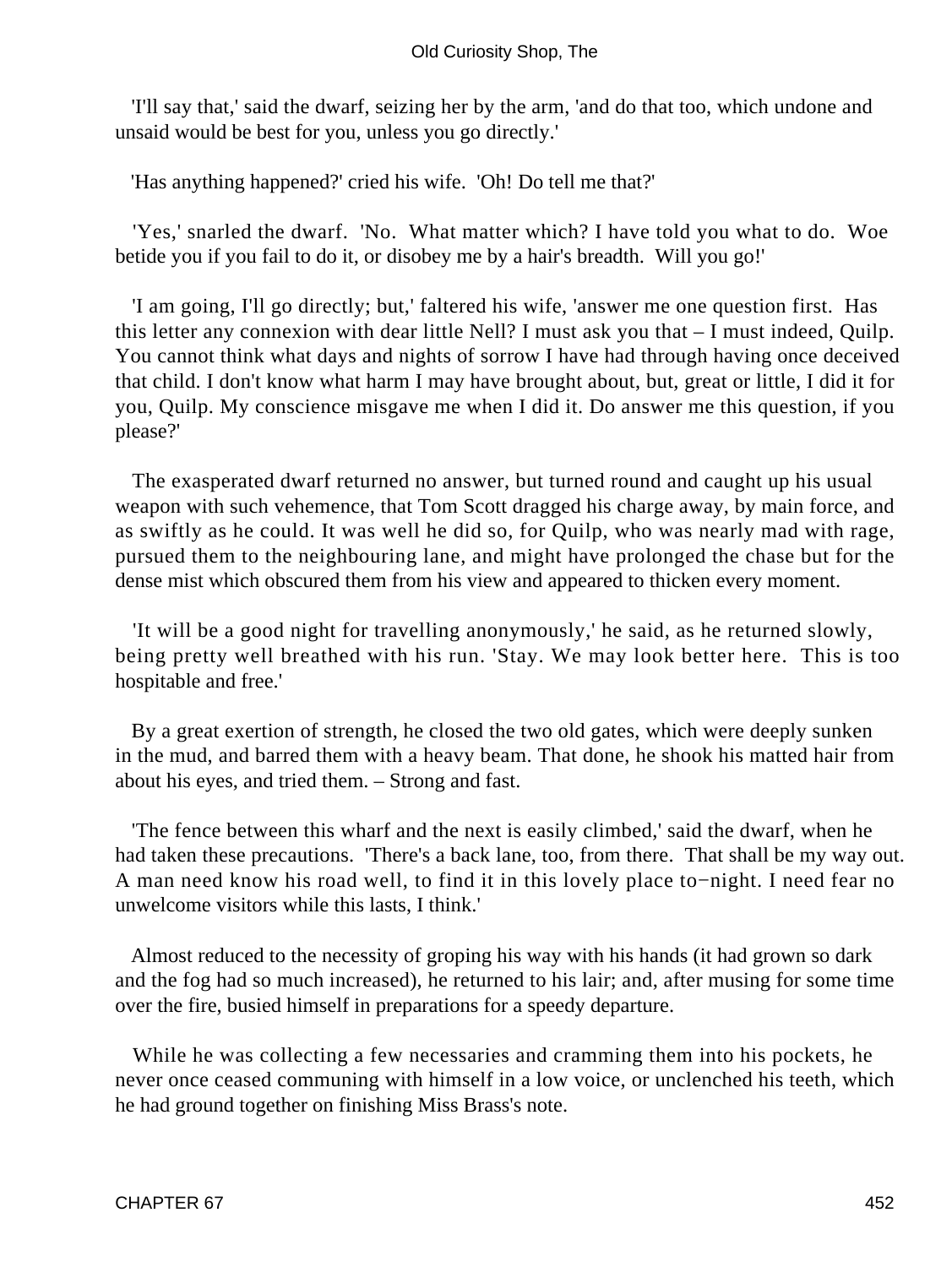'Oh Sampson!' he muttered, 'good worthy creature – if I could but hug you! If I could only fold you in my arms, and squeeze your ribs, as **I could** squeeze them if I once had you tight – what a meeting there would be between us! If we ever do cross each other again, Sampson, we'll have a greeting not easily to be forgotten, trust me. This time, Sampson, this moment when all had gone on so well, was so nicely chosen! It was so thoughtful of you, so penitent, so good. oh, if we were face to face in this room again, my white−livered man of law, how well contented one of us would be!'

 There he stopped; and raising the bowl of punch to his lips, drank a long deep draught, as if it were fair water and cooling to his parched mouth. Setting it down abruptly, and resuming his preparations, he went on with his soliloquy.

 'There's Sally,' he said, with flashing eyes; 'the woman has spirit, determination, purpose – was she asleep, or petrified? She could have stabbed him – poisoned him safely. She might have seen this coming on. Why does she give me notice when it's too late? When he sat there, – yonder there, over there, – with his white face, and red head, and sickly smile, why didn't I know what was passing in his heart? It should have stopped beating, that night, if I had been in his secret, or there are no drugs to lull a man to sleep, or no fire to burn him!'

 Another draught from the bowl; and, cowering over the fire with a ferocious aspect, he muttered to himself again.

 'And this, like every other trouble and anxiety I have had of late times, springs from that old dotard and his darling child – two wretched feeble wanderers! I'll be their evil genius yet. And you, sweet Kit, honest Kit, virtuous, innocent Kit, look to yourself. Where I hate, I bite. I hate you, my darling fellow, with good cause, and proud as you are to−night, I'll have my turn. – What's that?'

 A knocking at the gate he had closed. A loud and violent knocking. Then, a pause; as if those who knocked had stopped to listen. Then, the noise again, more clamorous and importunate than before. 'So soon!' said the dwarf. 'And so eager! I am afraid I shall disappoint you. It's well I'm quite prepared. Sally, I thank you!'

 As he spoke, he extinguished the candle. In his impetuous attempts to subdue the brightness of the fire, he overset the stove, which came tumbling forward, and fell with a crash upon the burning embers it had shot forth in its descent, leaving the room in pitchy darkness. The noise at the gate still continuing, he felt his way to the door, and stepped into the open air.

 At that moment the knocking ceased. It was about eight o'clock; but the dead of the darkest night would have been as noon−day in comparison with the thick cloud which then rested upon the earth, and shrouded everything from view. He darted forward for a few paces, as if into the mouth of some dim, yawning cavern; then, thinking he had gone wrong,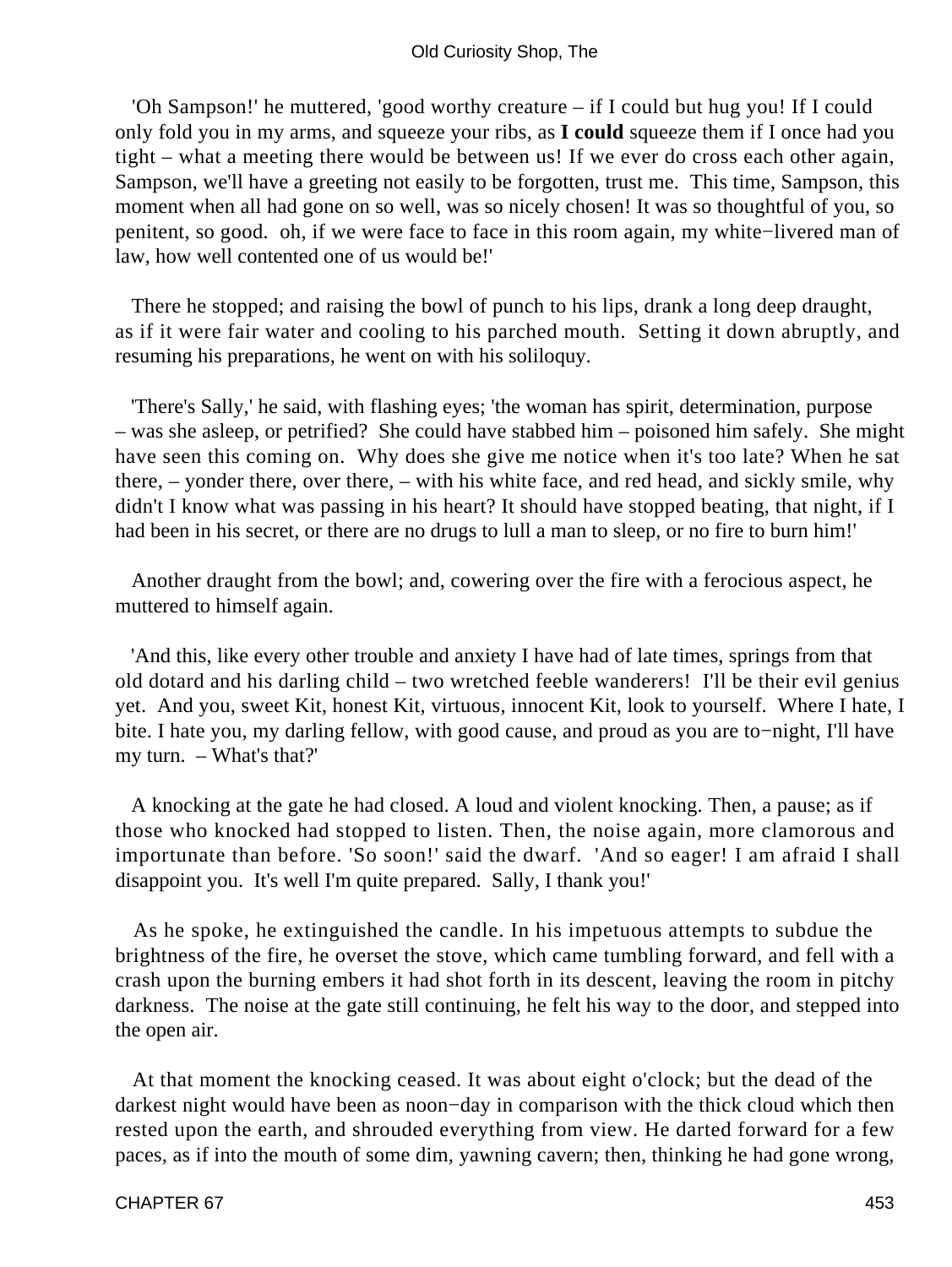changed the direction of his steps; then stood still, not knowing where to turn.

 'If they would knock again,' said Quilp, trying to peer into the gloom by which he was surrounded, 'the sound might guide me! Come! Batter the gate once more!'

 He stood listening intently, but the noise was not renewed. Nothing was to be heard in that deserted place, but, at intervals, the distant barkings of dogs. The sound was far away – now in one quarter, now answered in another – nor was it any guide, for it often came from shipboard, as he knew.

 'If I could find a wall or fence,' said the dwarf, stretching out his arms, and walking slowly on, 'I should know which way to turn. A good, black, devil's night this, to have my dear friend here! If I had but that wish, it might, for anything I cared, never be day again.'

 As the word passed his lips, he staggered and fell – and next moment was fighting with the cold dark water!

 For all its bubbling up and rushing in his ears, he could hear the knocking at the gate again – could hear a shout that followed it – could recognise the voice. For all his struggling and plashing, he could understand that they had lost their way, and had wandered back to the point from which they started; that they were all but looking on, while he was drowned; that they were close at hand, but could not make an effort to save him; that he himself had shut and barred them out. He answered the shout – with a yell, which seemed to make the hundred fires that danced before his eyes tremble and flicker, as if a gust of wind had stirred them. It was of no avail. The strong tide filled his throat, and bore him on, upon its rapid current.

 Another mortal struggle, and he was up again, beating the water with his hands, and looking out, with wild and glaring eyes that showed him some black object he was drifting close upon. The hull of a ship! He could touch its smooth and slippery surface with his hand. One loud cry, now – but the resistless water bore him down before he could give it utterance, and, driving him under it, carried away a corpse.

 It toyed and sported with its ghastly freight, now bruising it against the slimy piles, now hiding it in mud or long rank grass, now dragging it heavily over rough stones and gravel, now feigning to yield it to its own element, and in the same action luring it away, until, tired of the ugly plaything, it flung it on a swamp – a dismal place where pirates had swung in chains through many a wintry night – and left it there to bleach.

 And there it lay alone. The sky was red with flame, and the water that bore it there had been tinged with the sullen light as it flowed along. The place the deserted carcass had left so recently, a living man, was now a blazing ruin. There was something of the glare upon its face. The hair, stirred by the damp breeze, played in a kind of mockery of death – such a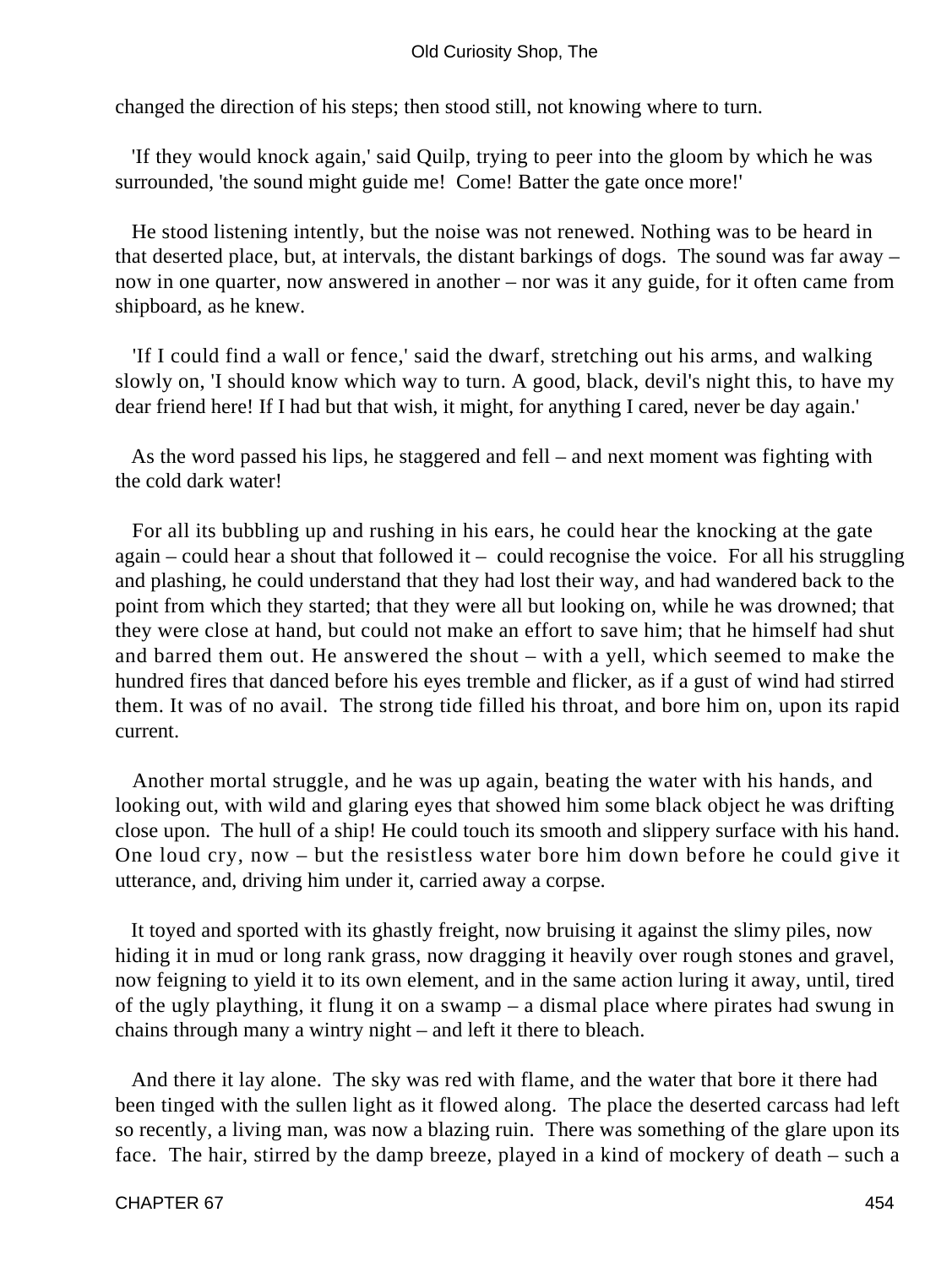mockery as the dead man himself would have delighted in when alive – about its head, and its dress fluttered idly in the night wind.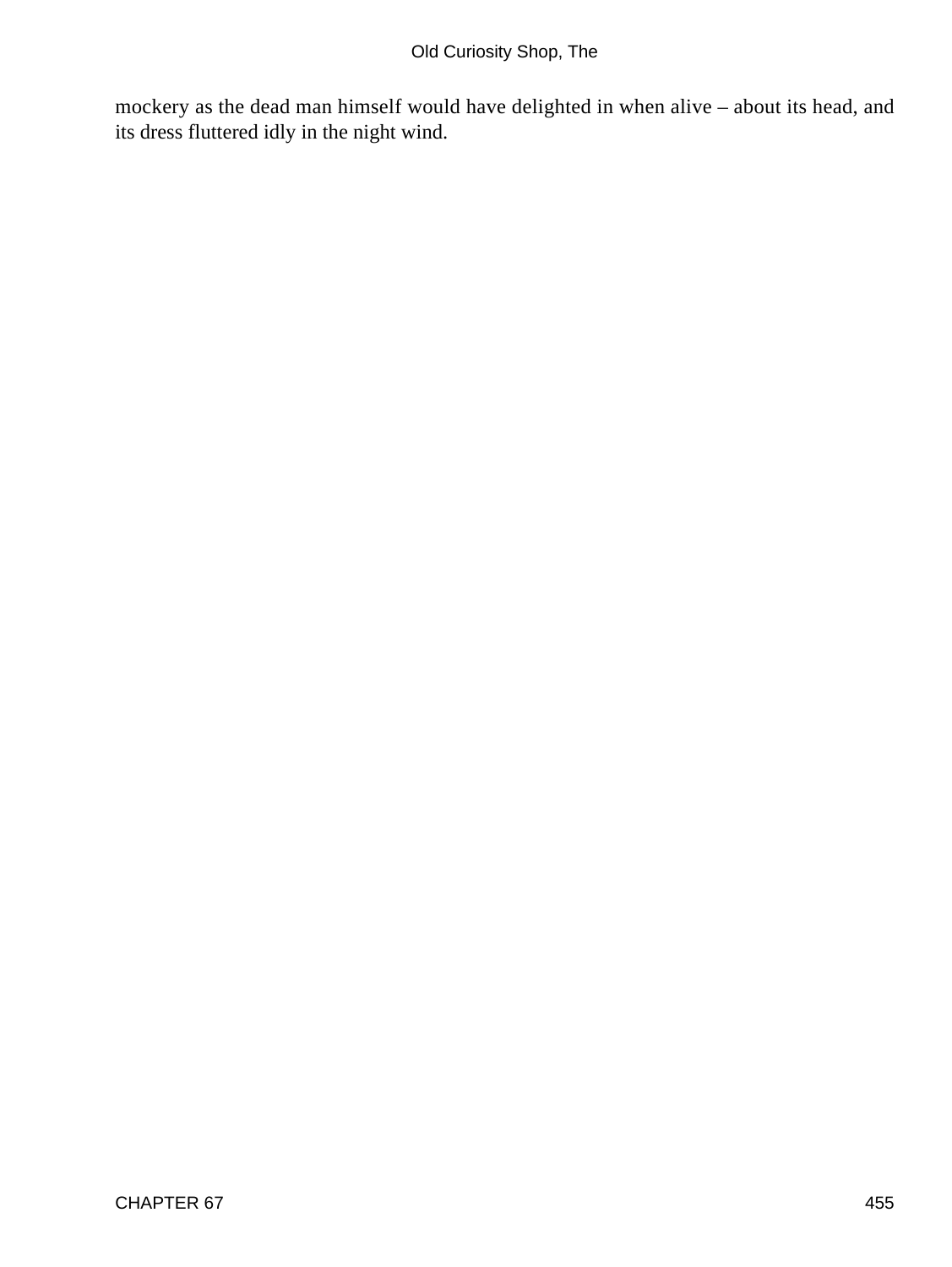### **[CHAPTER 68](#page-497-0)**

*L*ighted rooms, bright fires, cheerful faces, the music of glad voices, words of love and welcome, warm hearts, and tears of happiness – what a change is this! But it is to such delights that Kit is hastening. They are awaiting him, he knows. He fears he will die of joy, before he gets among them.

 They have prepared him for this, all day. He is not to be carried off to−morrow with the rest, they tell him first. By degrees they let him know that doubts have arisen, that inquiries are to be made, and perhaps he may be pardoned after all. At last, the evening being come, they bring him to a room where some gentlemen are assembled. Foremost among them is his good old master, who comes and takes him by the hand. He hears that his innocence is established, and that he is pardoned. He cannot see the speaker, but he turns towards the voice, and in trying to answer, falls down insensible.

 They recover him again, and tell him he must be composed, and bear this like a man. Somebody says he must think of his poor mother. It is because he does think of her so much, that the happy news had overpowered him. They crowd about him, and tell him that the truth has gone abroad, and that all the town and country ring with sympathy for his misfortunes. He has no ears for this. His thoughts, as yet, have no wider range than home. Does she know it? what did she say? who told her? He can speak of nothing else.

 They make him drink a little wine, and talk kindly to him for a while, until he is more collected, and can listen, and thank them. He is free to go. Mr Garland thinks, if he feels better, it is time they went away. The gentlemen cluster round him, and shake hands with him. He feels very grateful to them for the interest they have in him, and for the kind promises they make; but the power of speech is gone again, and he has much ado to keep his feet, even though leaning on his master's arm.

 As they come through the dismal passages, some officers of the jail who are in waiting there, congratulate him, in their rough way, on his release. The newsmonger is of the number, but his manner is not quite hearty – there is something of surliness in his compliments. He looks upon Kit as an intruder, as one who has obtained admission to that place on false pretences, who has enjoyed a privilege without being duly qualified. He may be a very good sort of young man, he thinks, but he has no business there, and the sooner he is gone, the better.

 The last door shuts behind them. They have passed the outer wall, and stand in the open air – in the street he has so often pictured to himself when hemmed in by the gloomy stones, and which has been in all his dreams. It seems wider and more busy than it used to be. The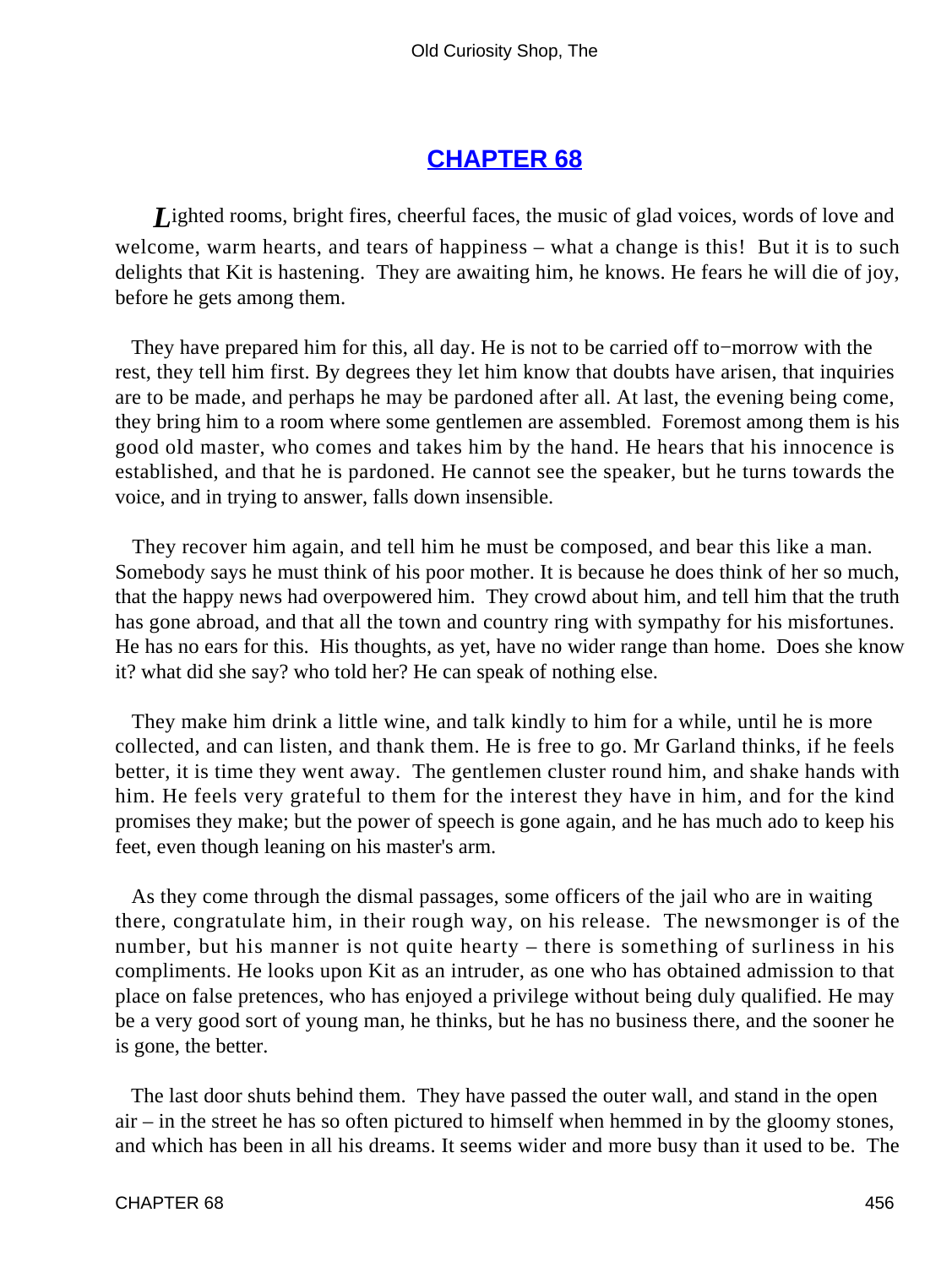night is bad, and yet how cheerful and gay in his eyes! One of the gentlemen, in taking leave of him, pressed some money into his hand. He has not counted it; but when they have gone a few paces beyond the box for poor Prisoners, he hastily returns and drops it in.

 Mr Garland has a coach waiting in a neighbouring street, and, taking Kit inside with him, bids the man drive home. At first, they can only travel at a foot pace, and then with torches going on before, because of the heavy fog. But, as they get farther from the river, and leave the closer portions of the town behind, they are able to dispense with this precaution and to proceed at a brisker rate. On the road, hard galloping would be too slow for Kit; but, when they are drawing near their journey's end, he begs they may go more slowly, and, when the house appears in sight, that they may stop – only for a minute or two, to give him time to breathe.

 But there is no stopping then, for the old gentleman speaks stoutly to him, the horses mend their pace, and they are already at the garden−gate. Next minute, they are at the door. There is a noise of tongues, and tread of feet, inside. It opens. Kit rushes in, and finds his mother clinging round his neck.

 And there, too, is the ever faithful Barbara's mother, still holding the baby as if she had never put it down since that sad day when they little hoped to have such joy as this – there she is, Heaven bless her, crying her eyes out, and sobbing as never woman sobbed before; and there is little Barbara – poor little Barbara, so much thinner and so much paler, and yet so very pretty – trembling like a leaf and supporting herself against the wall; and there is Mrs Garland, neater and nicer than ever, fainting away stone dead with nobody to help her; and there is Mr Abel, violently blowing his nose, and wanting to embrace everybody; and there is the single gentleman hovering round them all, and constant to nothing for an instant; and there is that good, dear, thoughtful little Jacob, sitting all alone by himself on the bottom stair, with his hands on his knees like an old man, roaring fearfully without giving any trouble to anybody; and each and all of them are for the time clean out of their wits, and do jointly and severally commit all manner of follies.

 And even when the rest have in some measure come to themselves again, and can find words and smiles, Barbara – that soft−hearted, gentle, foolish little Barbara – is suddenly missed, and found to be in a swoon by herself in the back parlour, from which swoon she falls into hysterics, and from which hysterics into a swoon again, and is, indeed, so bad, that despite a mortal quantity of vinegar and cold water she is hardly a bit better at last than she was at first. Then, Kit's mother comes in and says, will he come and speak to her; and Kit says 'Yes,' and goes; and he says in a kind voice 'Barbara!' and Barbara's mother tells her that 'it's only Kit;' and Barbara says (with her eyes closed all the time) 'Oh! but is it him indeed?' and Barbara's mother says 'To be sure it is, my dear; there's nothing the matter now.' And in further assurance that he's safe and sound, Kit speaks to her again; and then Barbara goes off into another fit of laughter, and then into another fit of crying; and then Barbara's mother and Kit's mother nod to each other and pretend to scold her – but only to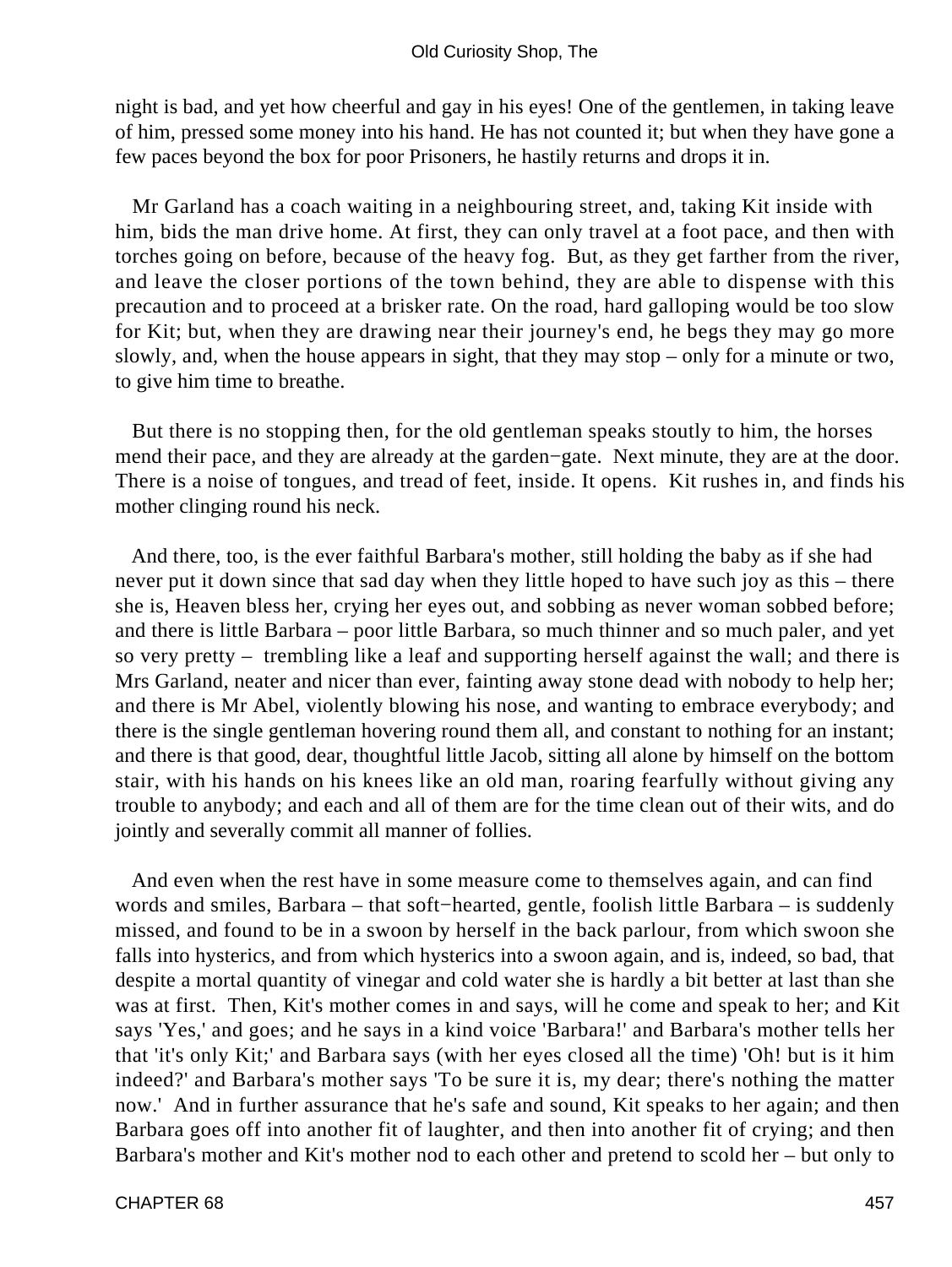bring her to herself the faster, bless you! – and being experienced matrons, and acute at perceiving the first dawning symptoms of recovery, they comfort Kit with the assurance that 'she'll do now,' and so dismiss him to the place from whence he came.

 Well! In that place (which is the next room) there are decanters of wine, and all that sort of thing, set out as grand as if Kit and his friends were first−rate company; and there is little Jacob, walking, as the popular phrase is, into a home−made plum−cake, at a most surprising pace, and keeping his eye on the figs and oranges which are to follow, and making the best use of his time, you may believe. Kit no sooner comes in, than that single gentleman (never was such a busy gentleman) charges all the glasses – bumpers – and drinks his health, and tells him he shall never want a friend while he lives; and so does Mr Garland, and so does Mrs Garland, and so does Mr Abel. But even this honour and distinction is not all, for the single gentleman forthwith pulls out of his pocket a massive silver watch – going hard, and right to half a second – and upon the back of this watch is engraved Kit's name, with flourishes all over; and in short it is Kit's watch, bought expressly for him, and presented to him on the spot. You may rest assured that Mr and Mrs Garland can't help hinting about their present, in store, and that Mr Abel tells outright that he has his; and that Kit is the happiest of the happy.

 There is one friend he has not seen yet, and as he cannot be conveniently introduced into the family circle, by reason of his being an iron−shod quadruped, Kit takes the first opportunity of slipping away and hurrying to the stable. The moment he lays his hand upon the latch, the pony neighs the loudest pony's greeting; before he has crossed the threshold, the pony is capering about his loose box (for he brooks not the indignity of a halter), mad to give him welcome; and when Kit goes up to caress and pat him, the pony rubs his nose against his coat, and fondles him more lovingly than ever pony fondled man. It is the crowning circumstance of his earnest, heartfelt reception; and Kit fairly puts his arm round Whisker's neck and hugs him.

 But how comes Barbara to trip in there? and how smart she is again! she has been at her glass since she recovered. How comes Barbara in the stable, of all places in the world? Why, since Kit has been away, the pony would take his food from nobody but her, and Barbara, you see, not dreaming that Christopher was there, and just looking in, to see that everything was right, has come upon him unawares. Blushing little Barbara!

 It may be that Kit has caressed the pony enough; it may be that there are even better things to caress than ponies. He leaves him for Barbara at any rate, and hopes she is better. Yes. Barbara is a great deal better. She is afraid – and here Barbara looks down and blushes more – that he must have thought her very foolish. 'Not at all,' says Kit. Barbara is glad of that, and coughs – Hem! – just the slightest cough possible – not more than that.

 What a discreet pony when he chooses! He is as quiet now as if he were of marble. He has a very knowing look, but that he always has. 'We have hardly had time to shake hands,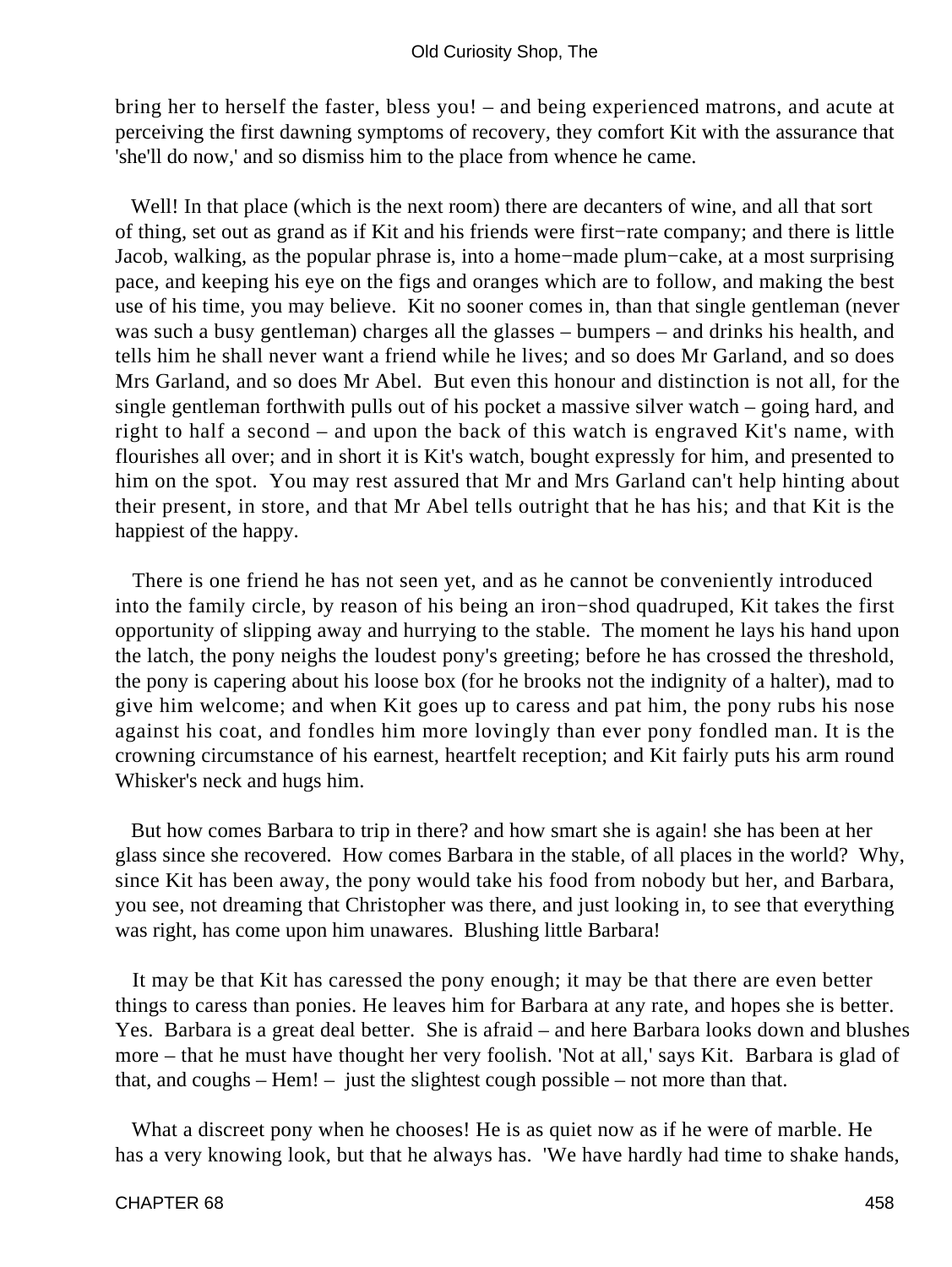Barbara,' says Kit. Barbara gives him hers. Why, she is trembling now! Foolish, fluttering Barbara!

 Arm's length? The length of an arm is not much. Barbara's was not a long arm, by any means, and besides, she didn't hold it out straight, but bent a little. Kit was so near her when they shook hands, that he could see a small tiny tear, yet trembling on an eyelash. It was natural that he should look at it, unknown to Barbara. It was natural that Barbara should raise her eyes unconsciously, and find him out. Was it natural that at that instant, without any previous impulse or design, Kit should kiss Barbara? He did it, whether or no. Barbara said 'for shame,' but let him do it too – twice. He might have done it thrice, but the pony kicked up his heels and shook his head, as if he were suddenly taken with convulsions of delight, and Barbara being frightened, ran away – not straight to where her mother and Kit's mother were, though, lest they should see how red her cheeks were, and should ask her why. Sly little Barbara!

 When the first transports of the whole party had subsided, and Kit and his mother, and Barbara and her mother, with little Jacob and the baby to boot, had had their suppers together – which there was no hurrying over, for they were going to stop there all night – Mr Garland called Kit to him, and taking him into a room where they could be alone, told him that he had something yet to say, which would surprise him greatly. Kit looked so anxious and turned so pale on hearing this, that the old gentleman hastened to add, he would be agreeably surprised; and asked him if he would be ready next morning for a journey.

'For a journey, sir!' cried Kit.

'In company with me and my friend in the next room. Can you guess its purpose?'

Kit turned paler yet, and shook his head.

'Oh yes. I think you do already,' said his master. 'Try.'

 Kit murmured something rather rambling and unintelligible, but he plainly pronounced the words 'Miss Nell,' three or four times – shaking his head while he did so, as if he would add that there was no hope of that.

 But Mr Garland, instead of saying 'Try again,' as Kit had made sure he would, told him very seriously, that he had guessed right.

 'The place of their retreat is indeed discovered,' he said, 'at last. And that is our journey's end.'

 Kit faltered out such questions as, where was it, and how had it been found, and how long since, and was she well and happy?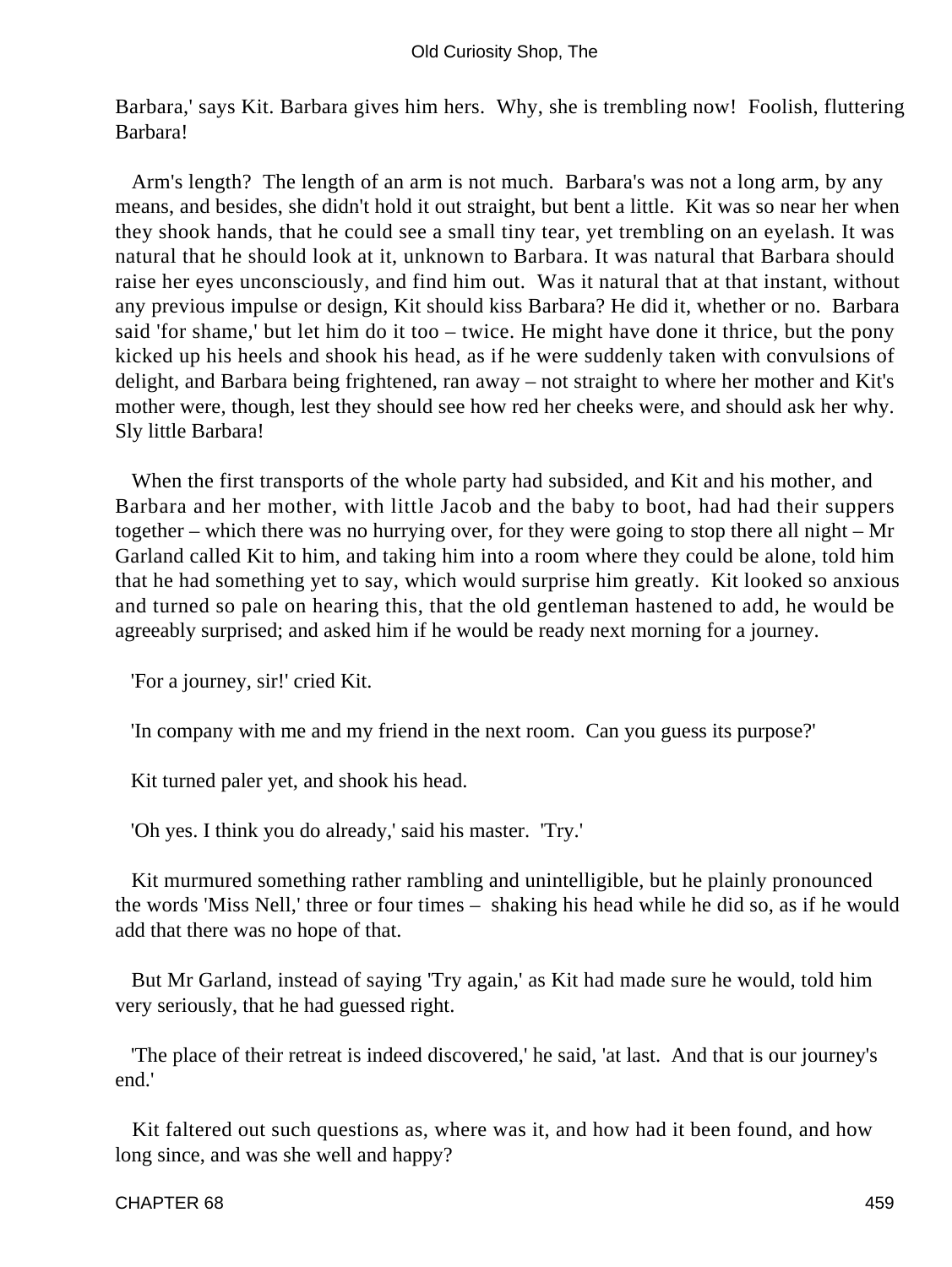'Happy she is, beyond all doubt,' said Mr Garland. 'And well, I – I trust she will be soon. She has been weak and ailing, as I learn, but she was better when I heard this morning, and they were full of hope. Sit you down, and you shall hear the rest.'

 Scarcely venturing to draw his breath, Kit did as he was told. Mr Garland then related to him, how he had a brother (of whom he would remember to have heard him speak, and whose picture, taken when he was a young man, hung in the best room), and how this brother lived a long way off, in a country−place, with an old clergyman who had been his early friend. How, although they loved each other as brothers should, they had not met for many years, but had communicated by letter from time to time, always looking forward to some period when they would take each other by the hand once more, and still letting the Present time steal on, as it was the habit for men to do, and suffering the Future to melt into the Past. How this brother, whose temper was very mild and quiet and retiring – such as Mr Abel's – was greatly beloved by the simple people among whom he dwelt, who quite revered the Bachelor (for so they called him), and had every one experienced his charity and benevolence. How even those slight circumstances had come to his knowledge, very slowly and in course of years, for the Bachelor was one of those whose goodness shuns the light, and who have more pleasure in discovering and extolling the good deeds of others, than in trumpeting their own, be they never so commendable. How, for that reason, he seldom told them of his village friends; but how, for all that, his mind had become so full of two among them – a child and an old man, to whom he had been very kind – that, in a letter received a few days before, he had dwelt upon them from first to last, and had told such a tale of their wandering, and mutual love, that few could read it without being moved to tears. How he, the recipient of that letter, was directly led to the belief that these must be the very wanderers for whom so much search had been made, and whom Heaven had directed to his brother's care. How he had written for such further information as would put the fact beyond all doubt; how it had that morning arrived; had confirmed his first impression into a certainty; and was the immediate cause of that journey being planned, which they were to take to−morrow.

 'In the meantime,' said the old gentleman rising, and laying his hand on Kit's shoulder, 'you have a great need of rest; for such a day as this would wear out the strongest man. Good night, and Heaven send our journey may have a prosperous ending!'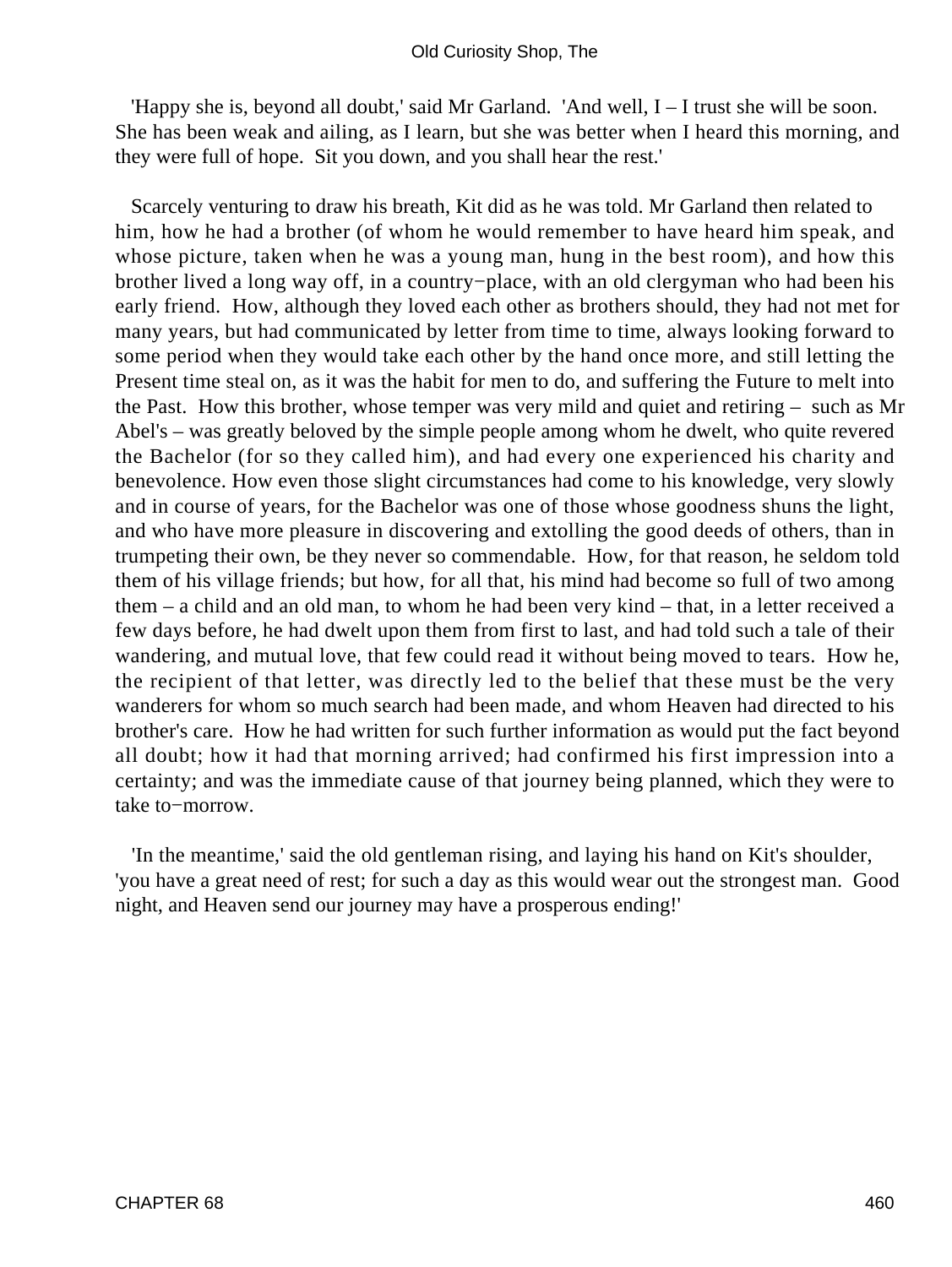## **[CHAPTER 69](#page-497-0)**

Kit was no sluggard next morning, but, springing from his bed some time before day, began to prepare for his welcome expedition. The hurry of spirits consequent upon the events of yesterday, and the unexpected intelligence he had heard at night, had troubled his sleep through the long dark hours, and summoned such uneasy dreams about his pillow that it was rest to rise.

 But, had it been the beginning of some great labour with the same end in view – had it been the commencement of a long journey, to be performed on foot in that inclement season of the year, to be pursued under very privation and difficulty, and to be achieved only with great distress, fatigue, and suffering – had it been the dawn of some painful enterprise, certain to task his utmost powers of resolution and endurance, and to need his utmost fortitude, but only likely to end, if happily achieved, in good fortune and delight to Nell – Kit's cheerful zeal would have been as highly roused: Kit's ardour and impatience would have been, at least, the same.

 Nor was he alone excited and eager. Before he had been up a quarter of an hour the whole house were astir and busy. Everybody hurried to do something towards facilitating the preparations. The single gentleman, it is true, could do nothing himself, but he overlooked everybody else and was more locomotive than anybody. The work of packing and making ready went briskly on, and by daybreak every preparation for the journey was completed. Then Kit began to wish they had not been quite so nimble; for the travelling−carriage which had been hired for the occasion was not to arrive until nine o'clock, and there was nothing but breakfast to fill up the intervening blank of one hour and a half. Yes there was, though. There was Barbara. Barbara was busy, to be sure, but so much the better – Kit could help her, and that would pass away the time better than any means that could be devised. Barbara had no objection to this arrangement, and Kit, tracking out the idea which had come upon him so suddenly overnight, began to think that surely Barbara was fond of him, and surely he was fond of Barbara.

 Now, Barbara, if the truth must.be told – as it must and ought to be – Barbara seemed, of all the little household, to take least pleasure in the bustle of the occasion; and when Kit, in the openness of his heart, told her how glad and overjoyed it made him, Barbara became more downcast still, and seemed to have even less pleasure in it than before!

 'You have not been home so long, Christopher,' said Barbara – and it is impossible to tell how carelessly she said it – 'You have not been home so long, that you need to be glad to go away again, I should think.'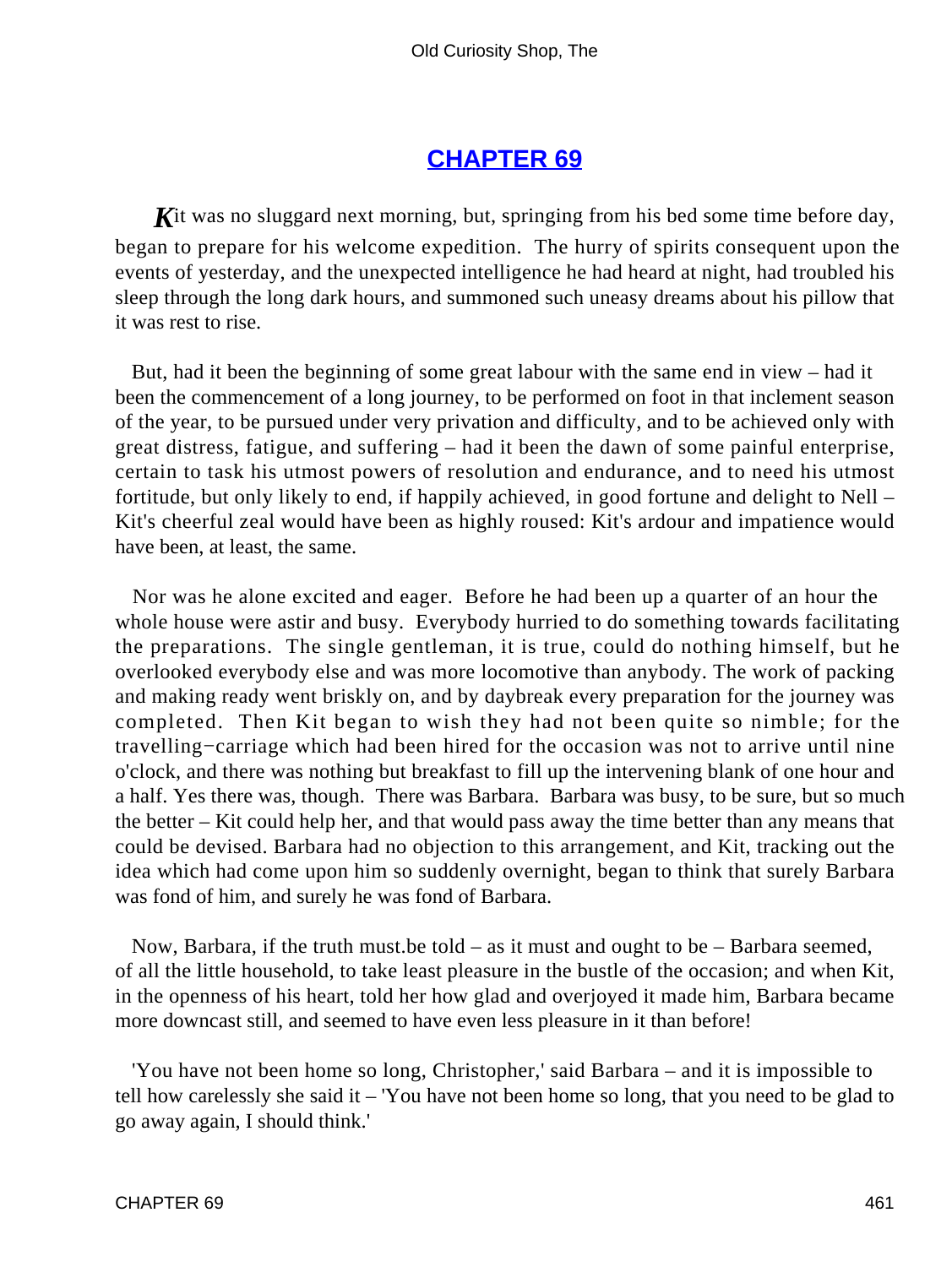#### Old Curiosity Shop, The

 'But for such a purpose,' returned Kit. 'To bring back Miss Nell! To see her again! Only think of that! I am so pleased too, to think that you will see her, Barbara, at last.'

 Barbara did not absolutely say that she felt no gratification on this point, but she expressed the sentiment so plainly by one little toss of her head, that Kit was quite disconcerted, and wondered, in his simplicity, why she was so cool about it.

 'You'll say she has the sweetest and beautifullest face you ever saw, I know,' said Kit, rubbing his hands. 'I'm sure you'll say that.'

Barbara tossed her head again.

'What's the matter, Barbara?' said Kit.

 'Nothing,' cried Barbara. And Barbara pouted – not sulkily, or in an ugly manner, but just enough to make her look more cherry−lipped than ever.

 There is no school in which a pupil gets on so fast, as that in which Kit became a scholar when he gave Barbara the kiss. He saw what Barbara meant now – he had his lesson by heart all at once – she was the book – there it was before him, as plain as print.

'Barbara,' said Kit, 'you're not cross with me?'

 Oh dear no! Why should Barbara be cross? And what right had she to be cross? And what did it matter whether she was cross or not? Who minded her!

'Why, I do,' said Kit. 'Of course I do.'

Barbara didn't see why it was of course, at all.

Kit was sure she must. Would she think again?

 Certainly, Barbara would think again. No, she didn't see why it was of course. She didn't understand what Christopher meant. And besides she was sure they wanted her up stairs by this time, and she must go, indeed –

 'No, but Barbara,' said Kit, detaining her gently, 'let us part friends. I was always thinking of you, in my troubles. I should have been a great deal more miserable than I was, if it hadn't been for you.'

 Goodness gracious, how pretty Barbara was when she coloured – and when she trembled, like a little shrinking bird!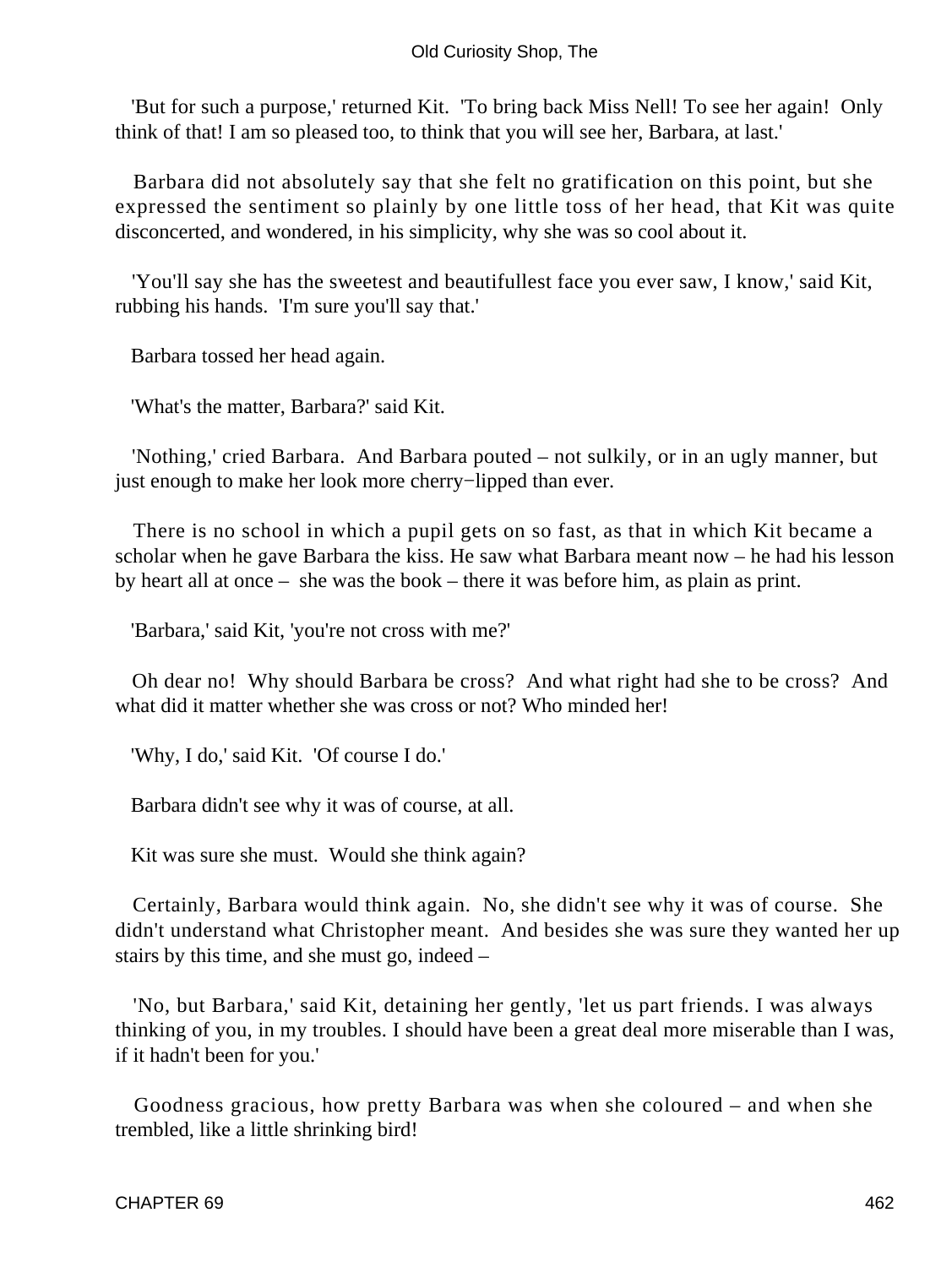'I am telling you the truth, Barbara, upon my word, but not half so strong as I could wish,' said Kit. 'When I want you to be pleased to see Miss Nell, it's only because I like you to be pleased with what pleases me – that's all. As to her, Barbara, I think I could almost die to do her service, but you would think so too, if you knew her as I do. I am sure you would.'

Barbara was touched, and sorry to have appeared indifferent.

 'I have been used, you see,' said Kit, 'to talk and think of her, almost as if she was an angel. When I look forward to meeting her again, I think of her smiling as she used to do, and being glad to see me, and putting out her hand and saying, «It's my own old Kit,» or some such words as those – like what she used to say. I think of seeing her happy, and with friends about her, and brought up as she deserves, and as she ought to be. When I think of myself, it's as her old servant, and one that loved her dearly, as his kind, good, gentle mistress; and who would have gone – yes, and still would go – through any harm to serve her. Once, I couldn't help being afraid that if she came back with friends about her she might forget, or be ashamed of having known, a humble lad like me, and so might speak coldly, which would have cut me, Barbara, deeper than I can tell. But when I came to think again, I felt sure that I was doing her wrong in this; and so I went on, as I did at first, hoping to see her once more, just as she used to be. Hoping this, and remembering what she was, has made me feel as if I would always try to please her, and always be what I should like to seem to her if I was still her servant. If I'm the better for that – and I don't think I'm the worse – I am grateful to her for it, and love and honour her the more. That's the plain honest truth, dear Barbara, upon my word it is!'

 Little Barbara was not of a wayward or capricious nature, and, being full of remorse, melted into tears. To what more conversation this might have led, we need not stop to inquire; for the wheels of the carriage were heard at that moment, and, being followed by a smart ring at the garden gate, caused the bustle in the house, which had laid dormant for a short time, to burst again into tenfold life and vigour.

 Simultaneously with the travelling equipage, arrived Mr Chuckster in a hackney cab, with certain papers and supplies of money for the single gentleman, into whose hands he delivered them. This duty discharged, he subsided into the bosom of the family; and, entertaining himself with a strolling or peripatetic breakfast, watched, with genteel indifference, the process of loading the carriage.

 'Snobby's in this, I see, Sir?' he said to Mr Abel Garland. 'I thought he wasn't in the last trip because it was expected that his presence wouldn't be acceptable to the ancient buffalo.'

'To whom, Sir?' demanded Mr Abel.

'To the old gentleman,' returned Mr Chuckster, slightly abashed.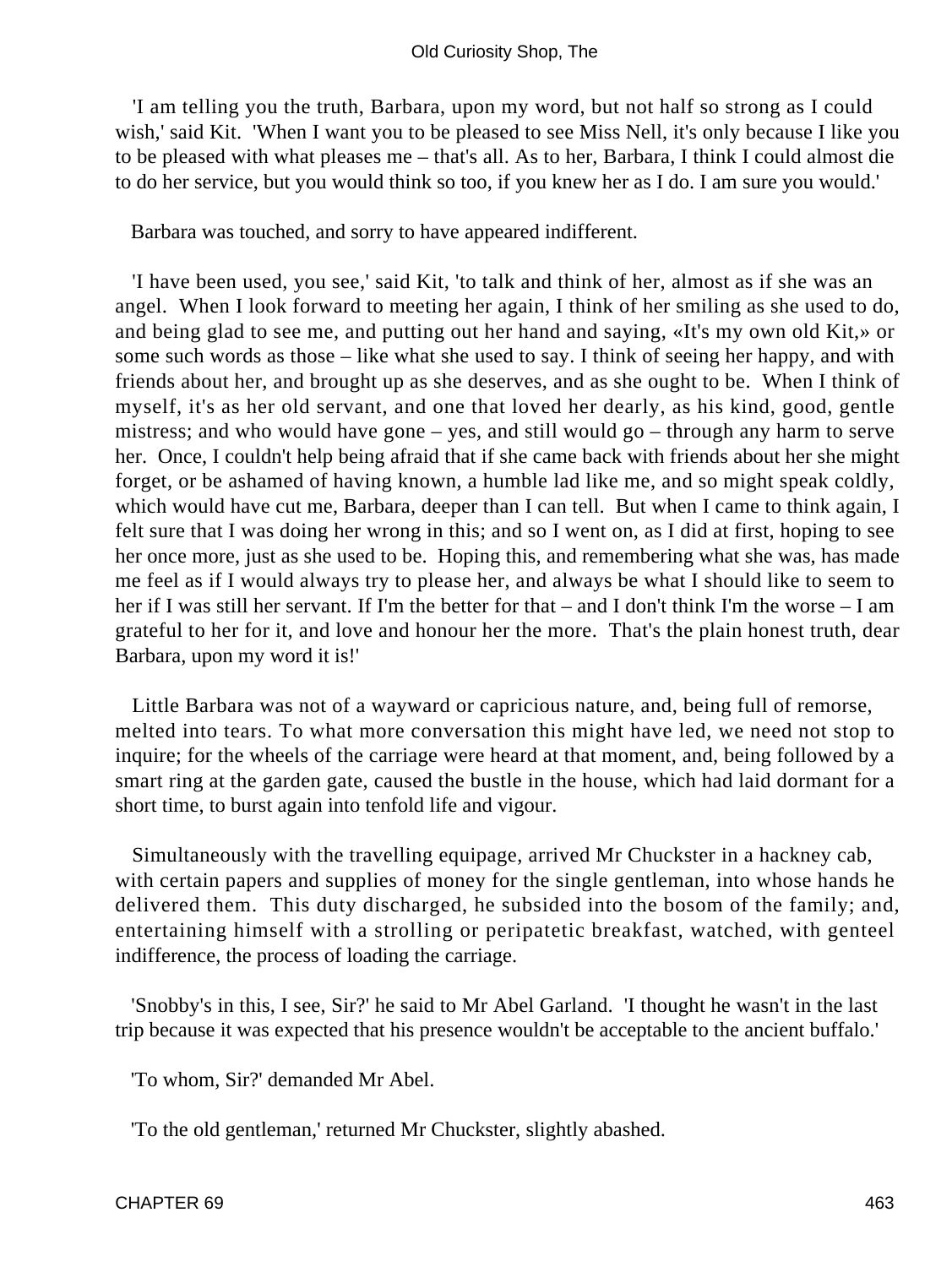#### Old Curiosity Shop, The

 'Our client prefers to take him now,' said Mr Abel, drily. 'There is no longer any need for that precaution, as my father's relationship to a gentleman in whom the objects of his search have full confidence, will be a sufficient guarantee for the friendly nature of their errand.'

 'Ah!' thought Mr Chuckster, looking out of window, 'anybody but me! Snobby before me, of course. He didn't happen to take that particular five−pound note, but I have not the smallest doubt that he's always up to something of that sort. I always said it, long before this came out. Devilish pretty girl that! 'Pon my soul, an amazing little creature!'

 Barbara was the subject of Mr Chuckster's commendations; and as she was lingering near the carriage (all being now ready for its departure), that gentleman was suddenly seized with a strong interest in the proceedings, which impelled him to swagger down the garden, and take up his position at a convenient ogling distance. Having had great experience of the sex, and being perfectly acquainted with all those little artifices which find the readiest road to their hearts, Mr Chuckster, on taking his ground, planted one hand on his hip, and with the other adjusted his flowing hair. This is a favourite attitude in the polite circles, and, accompanied with a graceful whistling, has been known to do immense execution.

 Such, however, is the difference between town and country, that nobody took the smallest notice of this insinuating figure; the wretches being wholly engaged in bidding the travellers farewell, in kissing hands to each other, waving handkerchiefs, and the like tame and vulgar practices. For now the single gentleman and Mr Garland were in the carriage, and the post−boy was in the saddle, and Kit, well wrapped and muffled up, was in the rumble behind; and Mrs Garland was there, and Mr Abel was there, and Kit's mother was there, and little Jacob was there, and Barbara's mother was visible in remote perspective, nursing the ever−wakeful baby; and all were nodding, beckoning, curtseying, or crying out, 'Good bye!' with all the energy they could express. In another minute, the carriage was out of sight; and Mr Chuckster remained alone on the spot where it had lately been, with a vision of Kit standing up in the rumble waving his hand to Barbara, and of Barbara in the full light and lustre of his eyes – his eyes – Chuckster's – Chuckster the successful – on whom ladies of quality had looked with favour from phaetons in the parks on Sundays – waving hers to Kit!

 How Mr Chuckster, entranced by this monstrous fact, stood for some time rooted to the earth, protesting within himself that Kit was the Prince of felonious characters, and very Emperor or Great Mogul of Snobs, and how he clearly traced this revolting circumstance back to that old villany of the shilling, are matters foreign to our purpose; which is to track the rolling wheels, and bear the travellers company on their cold, bleak journey.

 It was a bitter day. A keen wind was blowing, and rushed against them fiercely: bleaching the hard ground, shaking the white frost from the trees and hedges, and whirling it away like dust. But little cared Kit for weather. There was a freedom and freshness in the wind, as it came howling by, which, let it cut never so sharp, was welcome. As it swept on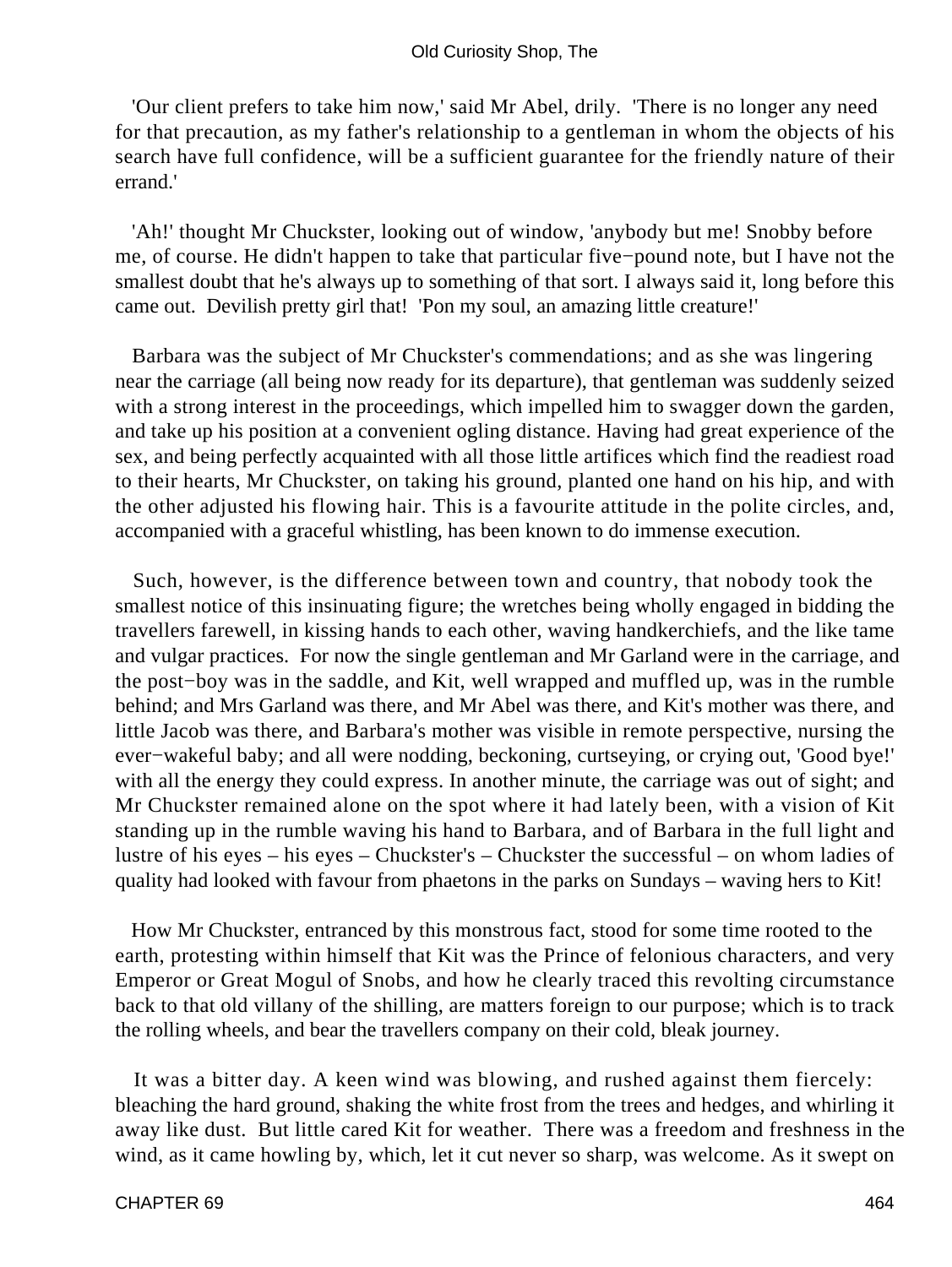with its cloud of frost, bearing down the dry twigs and boughs and withered leaves, and carrying them away pell−mell, it seemed as though some general sympathy had got abroad, and everything was in a hurry, like themselves. The harder the gusts, the better progress they appeared to make. It was a good thing to go struggling and fighting forward, vanquishing them one by one; to watch them driving up, gathering strength and fury as they came along; to bend for a moment, as they whistled past; and then to look back and see them speed away, their hoarse noise dying in the distance, and the stout trees cowering down before them.

 All day long, it blew without cessation. The night was clear and starlight, but the wind had not fallen, and the cold was piercing. Sometimes – towards the end of a long stage – Kit could not help wishing it were a little warmer: but when they stopped to change horses, and he had had a good run, and what with that, and the bustle of paying the old postilion, and rousing the new one, and running to and fro again until the horses were put to, he was so warm that the blood tingled and smarted in his fingers' ends – then, he felt as if to have it one degree less cold would be to lose half the delight and glory of the journey: and up he jumped again, right cheerily, singing to the merry music of the wheels as they rolled away, and, leaving the townspeople in their warm beds, pursued their course along the lonely road.

 Meantime the two gentlemen inside, who were little disposed to sleep, beguiled the time with conversation. As both were anxious and expectant, it naturally turned upon the subject of their expedition, on the manner in which it had been brought about, and on the hopes and fears they entertained respecting it. Of the former they had many, of the latter few – none perhaps beyond that indefinable uneasiness which is inseparable from suddenly awakened hope, and protracted expectation.

 In one of the pauses of their discourse, and when half the night had worn away, the single gentleman, who had gradually become more and more silent and thoughtful, turned to his companion and said abruptly:

'Are you a good listener?'

 'Like most other men, I suppose,' returned Mr Garland, smiling. 'I can be, if I am interested; and if not interested, I should still try to appear so. Why do you ask?'

 'I have a short narrative on my lips,' rejoined his friend, 'and will try you with it. It is very brief.'

 Pausing for no reply, he laid his hand on the old gentleman's sleeve, and proceeded thus:

 'There were once two brothers, who loved each other dearly. There was a disparity in their ages – some twelve years. I am not sure but they may insensibly have loved each other the better for that reason. Wide as the interval between them was, however, they became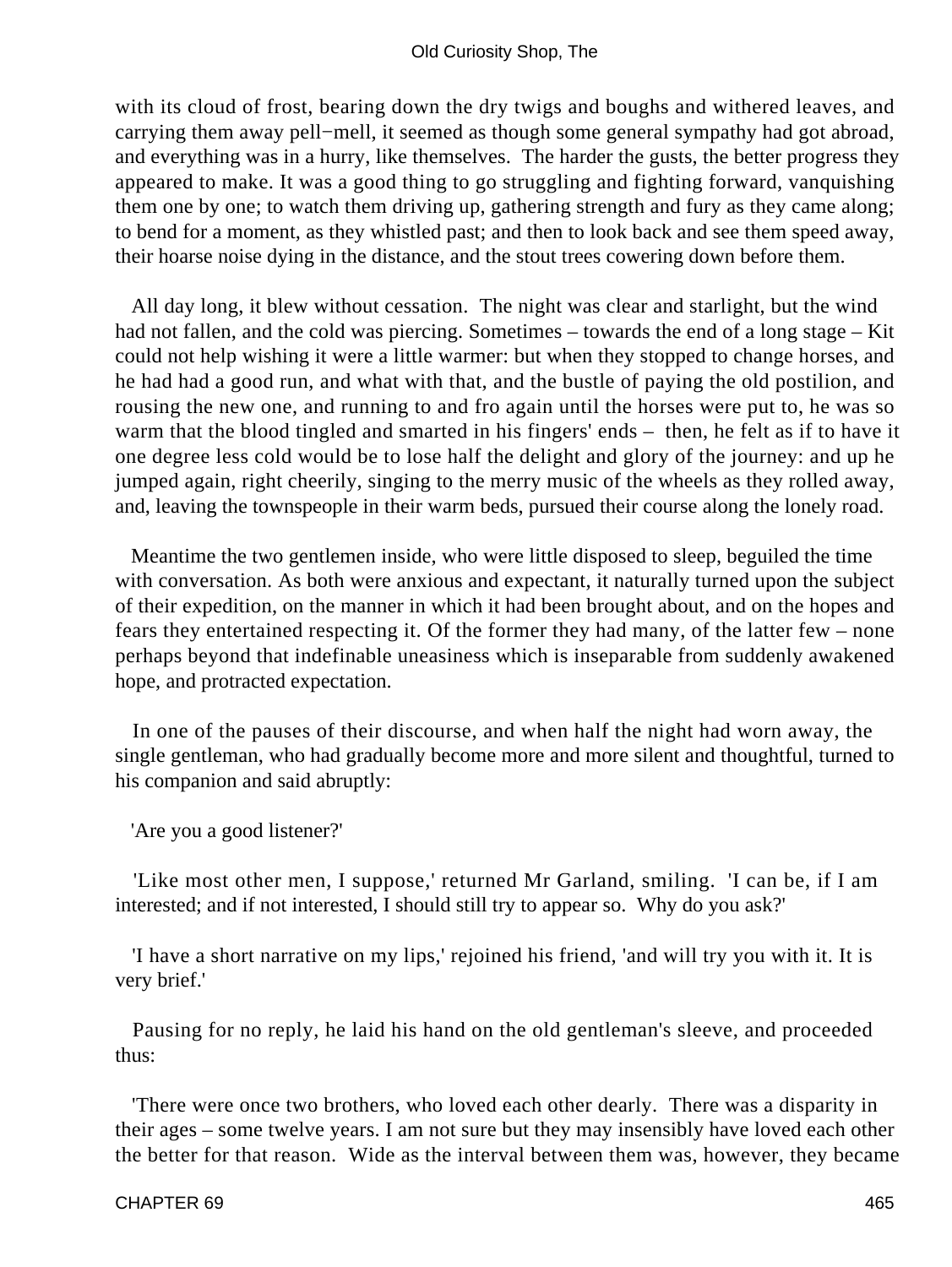rivals too soon. The deepest and strongest affection of both their hearts settled upon one object.

 'The youngest – there were reasons for his being sensitive and watchful – was the first to find this out. I will not tell you what misery he underwent, what agony of soul he knew, how great his mental struggle was. He had been a sickly child. His brother, patient and considerate in the midst of his own high health and strength, had many and many a day denied himself the sports he loved, to sit beside his couch, telling him old stories till his pale face lighted up with an unwonted glow; to carry him in his arms to some green spot, where he could tend the poor pensive boy as he looked upon the bright summer day, and saw all nature healthy but himself; to be, in any way, his fond and faithful nurse. I may not dwell on all he did, to make the poor, weak creature love him, or my tale would have no end. But when the time of trial came, the younger brother's heart was full of those old days. Heaven strengthened it to repay the sacrifices of inconsiderate youth by one of thoughtful manhood. He left his brother to be happy. The truth never passed his lips, and he quitted the country, hoping to die abroad.

 'The elder brother married her. She was in Heaven before long, and left him with an infant daughter.

 'If you have seen the picture−gallery of any one old family, you will remember how the same face and figure – often the fairest and slightest of them all – come upon you in different generations; and how you trace the same sweet girl through a long line of portraits – never growing old or changing – the Good Angel of the race – abiding by them in all reverses – redeeming all their sins –

 'In this daughter the mother lived again. You may judge with what devotion he who lost that mother almost in the winning, clung to this girl, her breathing image. She grew to womanhood, and gave her heart to one who could not know its worth. Well! Her fond father could not see her pine and droop. He might be more deserving than he thought him. He surely might become so, with a wife like her. He joined their hands, and they were married.

 'Through all the misery that followed this union; through all the cold neglect and undeserved reproach; through all the poverty he brought upon her; through all the struggles of their daily life, too mean and pitiful to tell, but dreadful to endure; she toiled on, in the deep devotion of her spirit, and in her better nature, as only women can. Her means and substance wasted; her father nearly beggared by her husband's hand, and the hourly witness (for they lived now under one roof) of her ill−usage and unhappiness, – she never, but for him, bewailed her fate. Patient, and upheld by strong affection to the last, she died a widow of some three weeks' date, leaving to her father's care two orphans; one a son of ten or twelve years old; the other a girl – such another infant child – the same in helplessness, in age, in form, in feature – as she had been herself when her young mother died.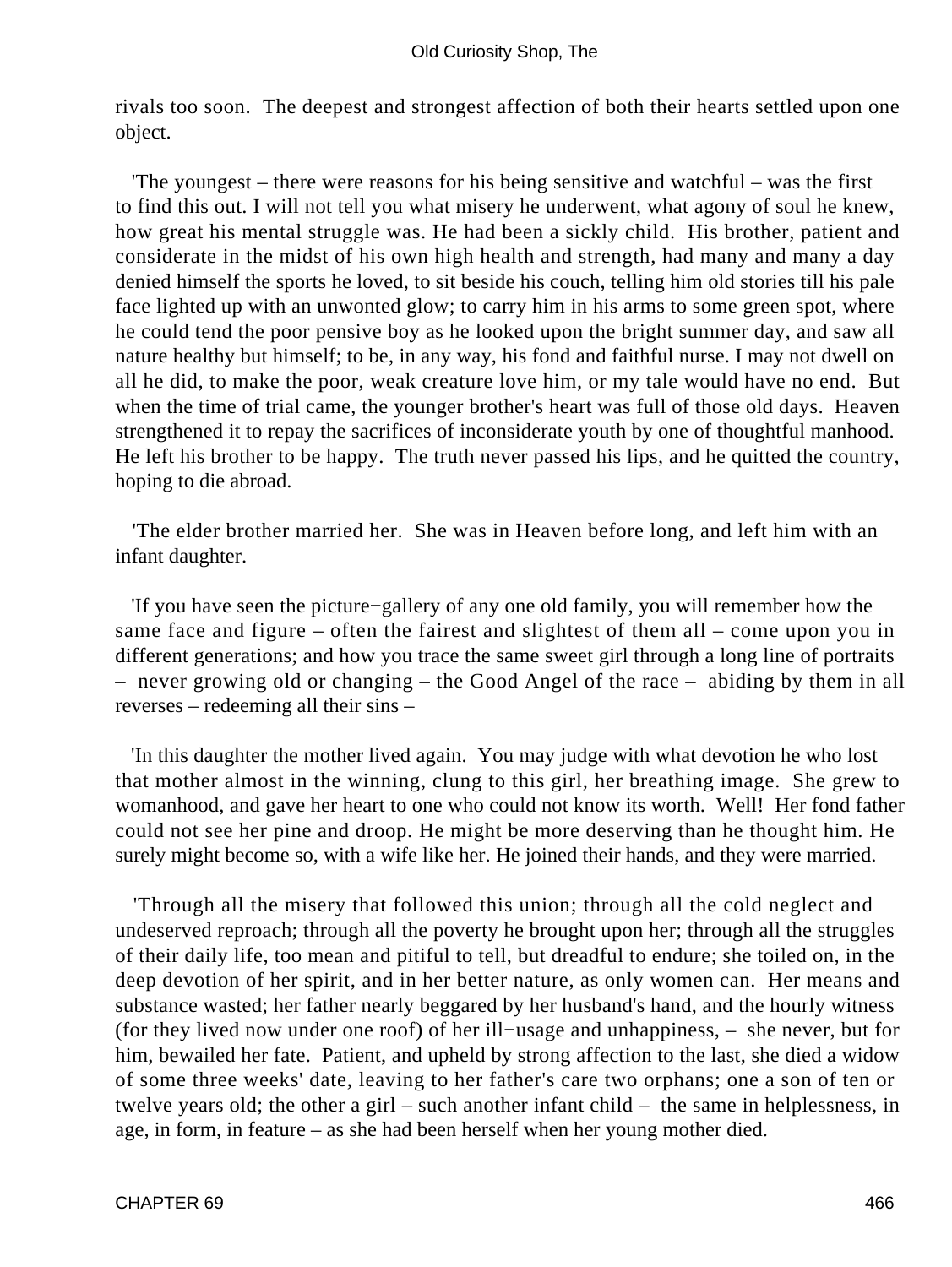'The elder brother, grandfather to these two children, was now a broken man; crushed and borne down, less by the weight of years than by the heavy hand of sorrow. With the wreck of his possessions, he began to trade – in pictures first, and then in curious ancient things. He had entertained a fondness for such matters from a boy, and the tastes he had cultivated were now to yield him an anxious and precarious subsistence.

 'The boy grew like his father in mind and person; the girl so like her mother, that when the old man had her on his knee, and looked into her mild blue eyes, he felt as if awakening from a wretched dream, and his daughter were a little child again. The wayward boy soon spurned the shelter of his roof, and sought associates more congenial to his taste. The old man and the child dwelt alone together.

 'It was then, when the love of two dead people who had been nearest and dearest to his heart, was all transferred to this slight creature; when her face, constantly before him, reminded him, from hour to hour, of the too early change he had seen in such another – of all the sufferings he had watched and known, and all his child had undergone; when the young man's profligate and hardened course drained him of money as his father's had, and even sometimes occasioned them temporary privation and distress; it was then that there began to beset him, and to be ever in his mind, a gloomy dread of poverty and want. He had no thought for himself in this. His fear was for the child. It was a spectre in his house, and haunted him night and day.

 'The younger brother had been a traveller in many countries, and had made his pilgrimage through life alone. His voluntary banishment had been misconstrued, and he had borne (not without pain) reproach and slight for doing that which had wrung his heart, and cast a mournful shadow on his path. Apart from this, communication between him and the elder was difficult, and uncertain, and often failed; still, it was not so wholly broken off but that he learnt – with long blanks and gaps between each interval of information – all that I have told you now.

 'Then, dreams of their young, happy life – happy to him though laden with pain and early care – visited his pillow yet oftener than before; and every night, a boy again, he was at his brother's side. With the utmost speed he could exert, he settled his affairs; converted into money all the goods he had; and, with honourable wealth enough for both, with open heart and hand, with limbs that trembled as they bore him on, with emotion such as men can hardly bear and live, arrived one evening at his brother's door!'

The narrator, whose voice had faltered lately, stopped.

'The rest,' said Mr Garland, pressing his hand after a pause, 'I know.'

 'Yes,' rejoined his friend, 'we may spare ourselves the sequel. You know the poor result of all my search. Even when by dint of such inquiries as the utmost vigilance and sagacity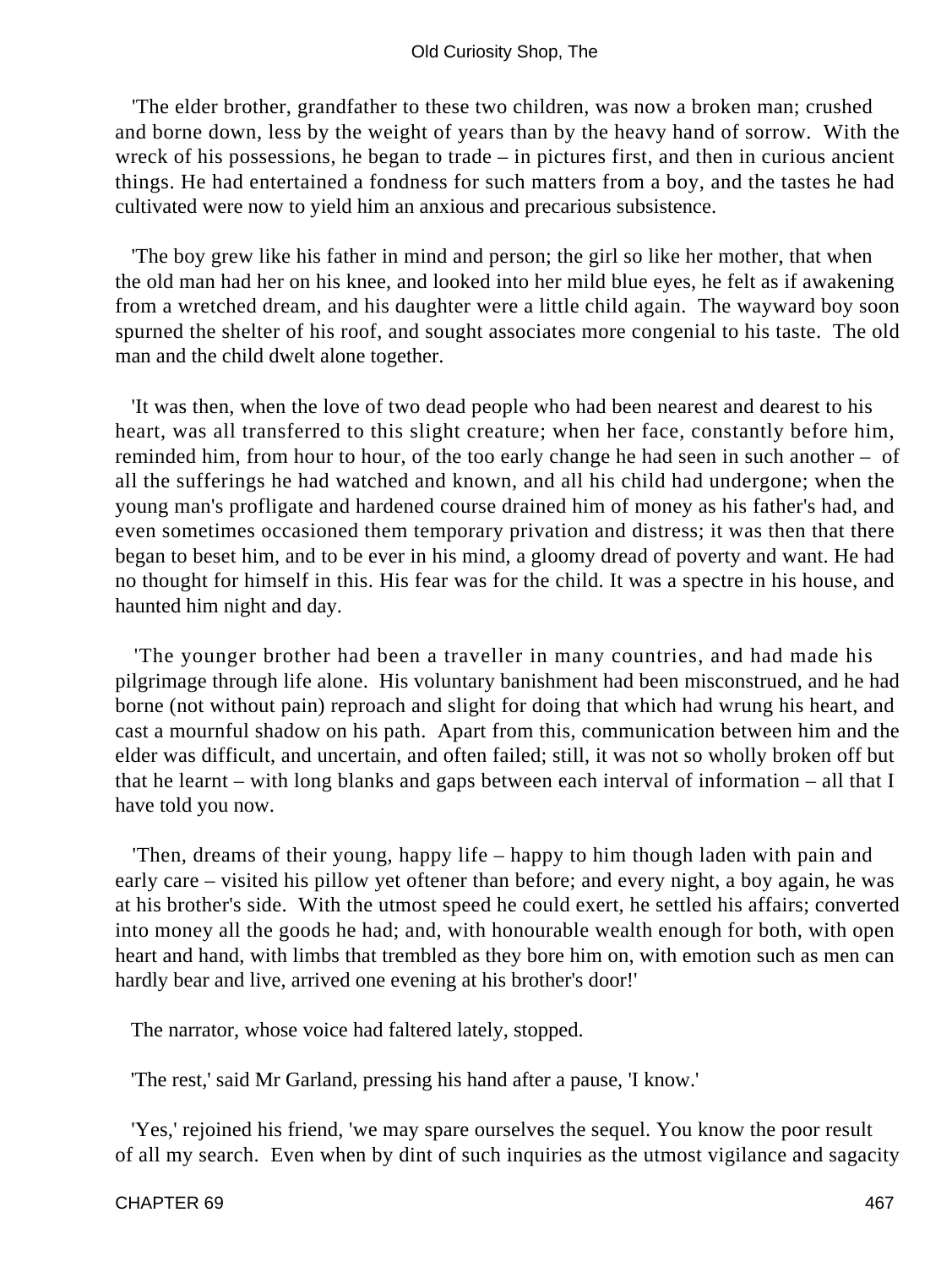could set on foot, we found they had been seen with two poor travelling showmen – and in time discovered the men themselves – and in time, the actual place of their retreat; even then, we were too late. Pray God, we are not too late again!'

'We cannot be,' said Mr Garland. 'This time we must succeed.'

 'I have believed and hoped so,' returned the other. 'I try to believe and hope so still. But a heavy weight has fallen on my spirits, my good friend, and the sadness that gathers over me, will yield to neither hope nor reason.'

 'That does not surprise me,' said Mr Garland; 'it is a natural consequence of the events you have recalled; of this dreary time and place; and above all, of this wild and dismal night. A dismal night, indeed! Hark! how the wind is howling!'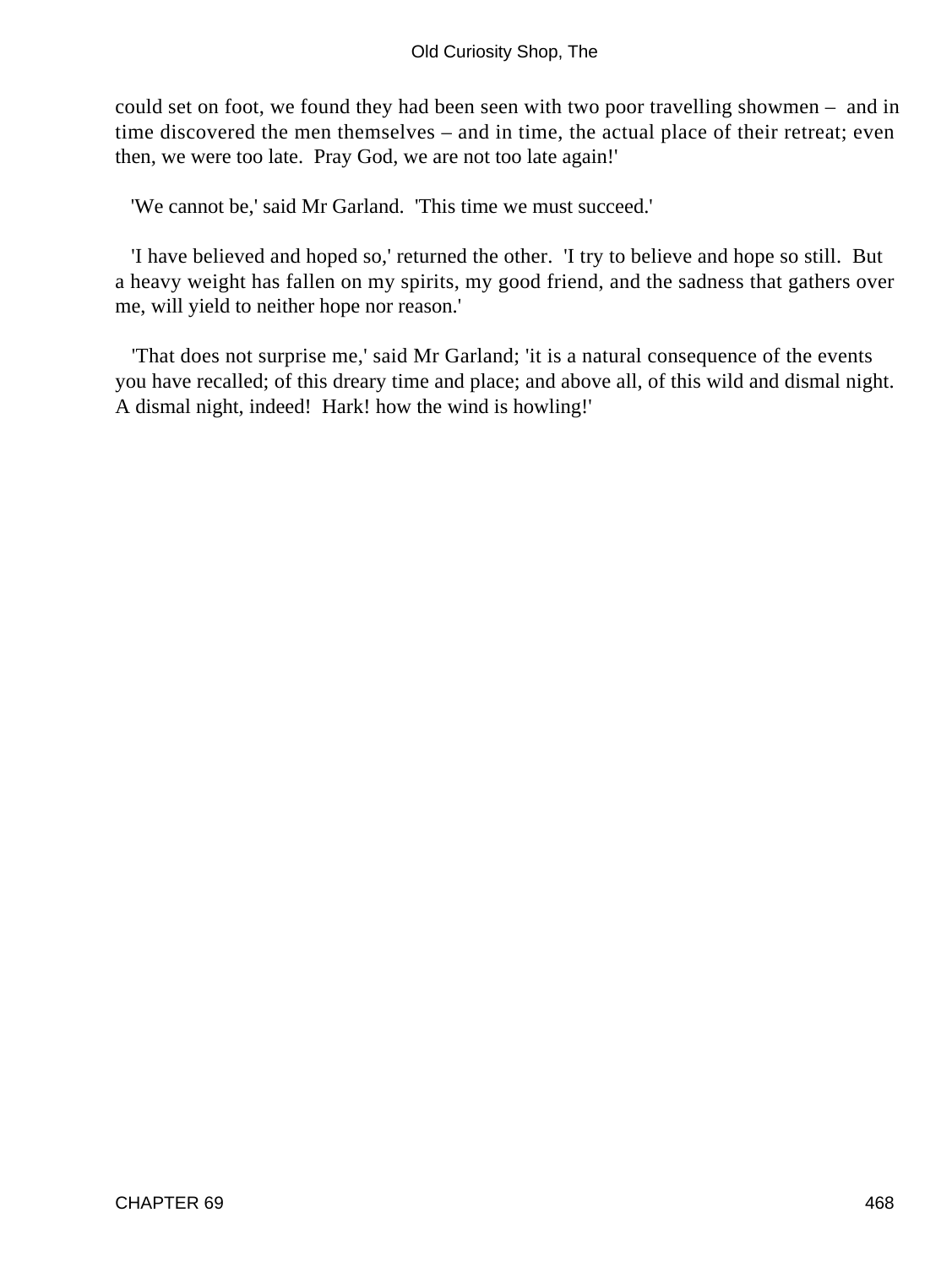## **[CHAPTER 70](#page-497-0)**

<span id="page-469-0"></span>**D**ay broke, and found them still upon their way. Since leaving home, they had halted here and there for necessary refreshment, and had frequently been delayed, especially in the night time, by waiting for fresh horses. They had made no other stoppages, but the weather continued rough, and the roads were often steep and heavy. It would be night again before they reached their place of destination.

 Kit, all bluff and hardened with the cold, went on manfully; and, having enough to do to keep his blood circulating, to picture to himself the happy end of this adventurous journey, and to look about him and be amazed at everything, had little spare time for thinking of discomforts. Though his impatience, and that of his fellow−travellers, rapidly increased as the day waned, the hours did not stand still. The short daylight of winter soon faded away, and it was dark again when they had yet many miles to travel.

 As it grew dusk, the wind fell; its distant moanings were more low and mournful; and, as it came creeping up the road, and rattling covertly among the dry brambles on either hand, it seemed like some great phantom for whom the way was narrow, whose garments rustled as it stalked along. By degrees it lulled and died away, and then it came on to snow.

 The flakes fell fast and thick, soon covering the ground some inches deep, and spreading abroad a solemn stillness. The rolling wheels were noiseless, and the sharp ring and clatter of the horses' hoofs, became a dull, muffled tramp. The life of their progress seemed to be slowly hushed, and something death−like to usurp its place.

 Shading his eyes from the falling snow, which froze upon their lashes and obscured his sight, Kit often tried to catch the earliest glimpse of twinkling lights, denoting their approach to some not distant town. He could descry objects enough at such times, but none correctly. Now, a tall church spire appeared in view, which presently became a tree, a barn, a shadow on the ground, thrown on it by their own bright lamps. Now, there were horsemen, foot−passengers, carriages, going on before, or meeting them in narrow ways; which, when they were close upon them, turned to shadows too. A wall, a ruin, a sturdy gable end, would rise up in the road; and, when they were plunging headlong at it, would be the road itself. Strange turnings too, bridges, and sheets of water, appeared to start up here and there, making the way doubtful and uncertain; and yet they were on the same bare road, and these things, like the others, as they were passed, turned into dim illusions.

 He descended slowly from his seat – for his limbs were numbed – when they arrived at a lone posting−house, and inquired how far they had to go to reach their journey's end. It was a late hour in such by−places, and the people were abed; but a voice answered from an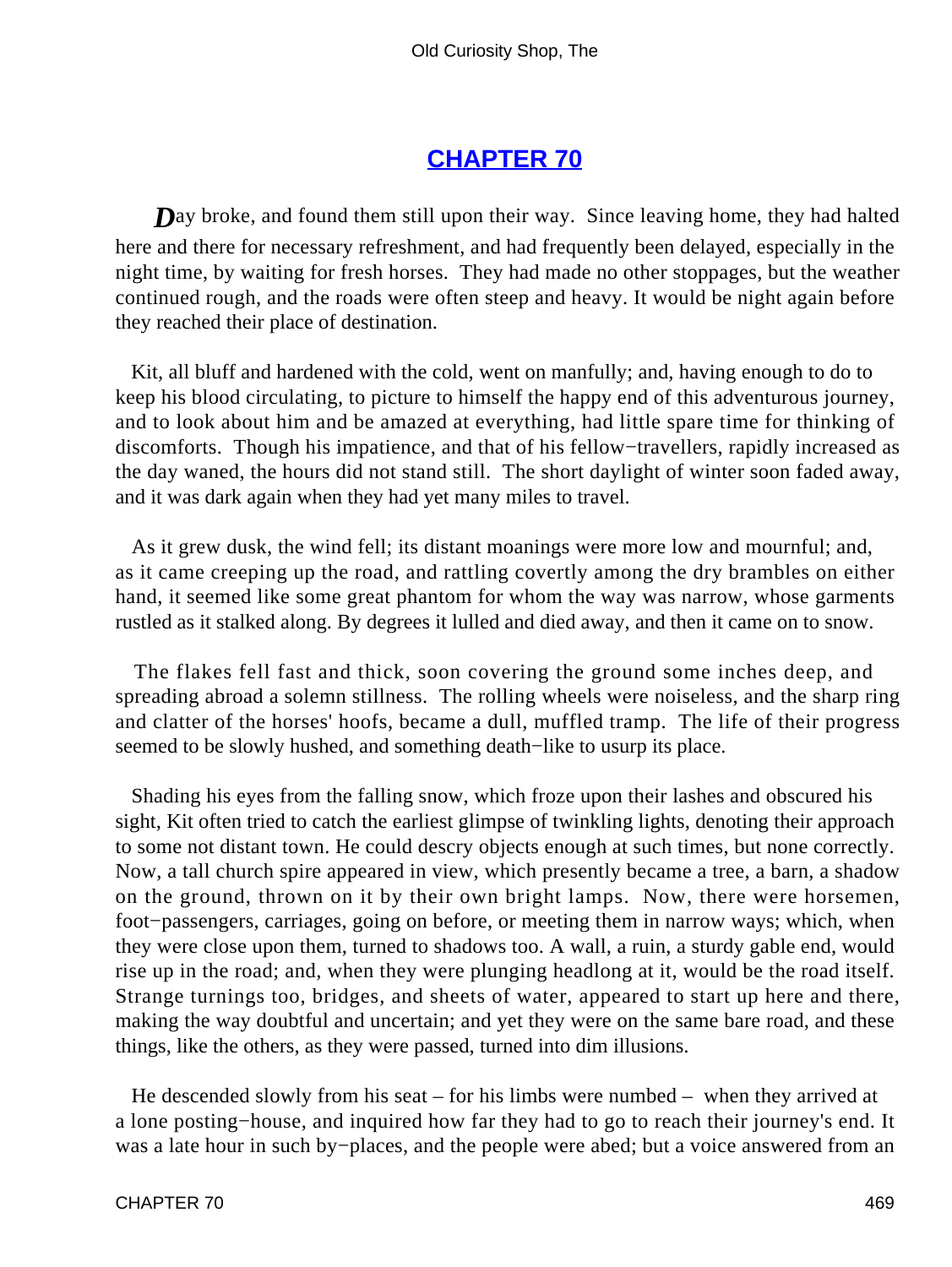upper window, Ten miles. The ten minutes that ensued appeared an hour; but at the end of that time, a shivering figure led out the horses they required, and after another brief delay they were again in motion. It was a cross−country road, full, after the first three or four miles, of holes and cart−ruts, which, being covered by the snow, were so many pitfalls to the trembling horses, and obliged them to keep a footpace. As it was next to impossible for men so much agitated as they were by this time, to sit still and move so slowly, all three got out and plodded on behind the carriage. The distance seemed interminable, and the walk was most laborious. As each was thinking within himself that the driver must have lost his way, a church bell, close at hand, struck the hour of midnight, and the carriage stopped. It had moved softly enough, but when it ceased to crunch the snow, the silence was as startling as if some great noise had been replaced by perfect stillness.

 'This is the place, gentlemen,' said the driver, dismounting from his horse, and knocking at the door of a little inn. 'Halloa! Past twelve o'clock is the dead of night here.'

 The knocking was loud and long, but it failed to rouse the drowsy inmates. All continued dark and silent as before. They fell back a little, and looked up at the windows, which were mere black patches in the whitened house front. No light appeared. The house might have been deserted, or the sleepers dead, for any air of life it had about it.

 They spoke together with a strange inconsistency, in whispers; unwilling to disturb again the dreary echoes they had just now raised.

 'Let us go on,' said the younger brother, 'and leave this good fellow to wake them, if he can. I cannot rest until I know that we are not too late. Let us go on, in the name of Heaven!'

 They did so, leaving the postilion to order such accommodation as the house afforded, and to renew his knocking. Kit accompanied them with a little bundle, which he had hung in the carriage when they left home, and had not forgotten since – the bird in his old cage – just as she had left him. She would be glad to see her bird, he knew.

 The road wound gently downward. As they proceeded, they lost sight of the church whose clock they had heard, and of the small village clustering round it. The knocking, which was now renewed, and which in that stillness they could plainly hear, troubled them. They wished the man would forbear, or that they had told him not to break the silence until they returned.

 The old church tower, clad in a ghostly garb of pure cold white, again rose up before them, and a few moments brought them close beside it. A venerable building – grey, even in the midst of the hoary landscape. An ancient sun−dial on the belfry wall was nearly hidden by the snow−drift, and scarcely to be known for what it was. Time itself seemed to have grown dull and old, as if no day were ever to displace the melancholy night.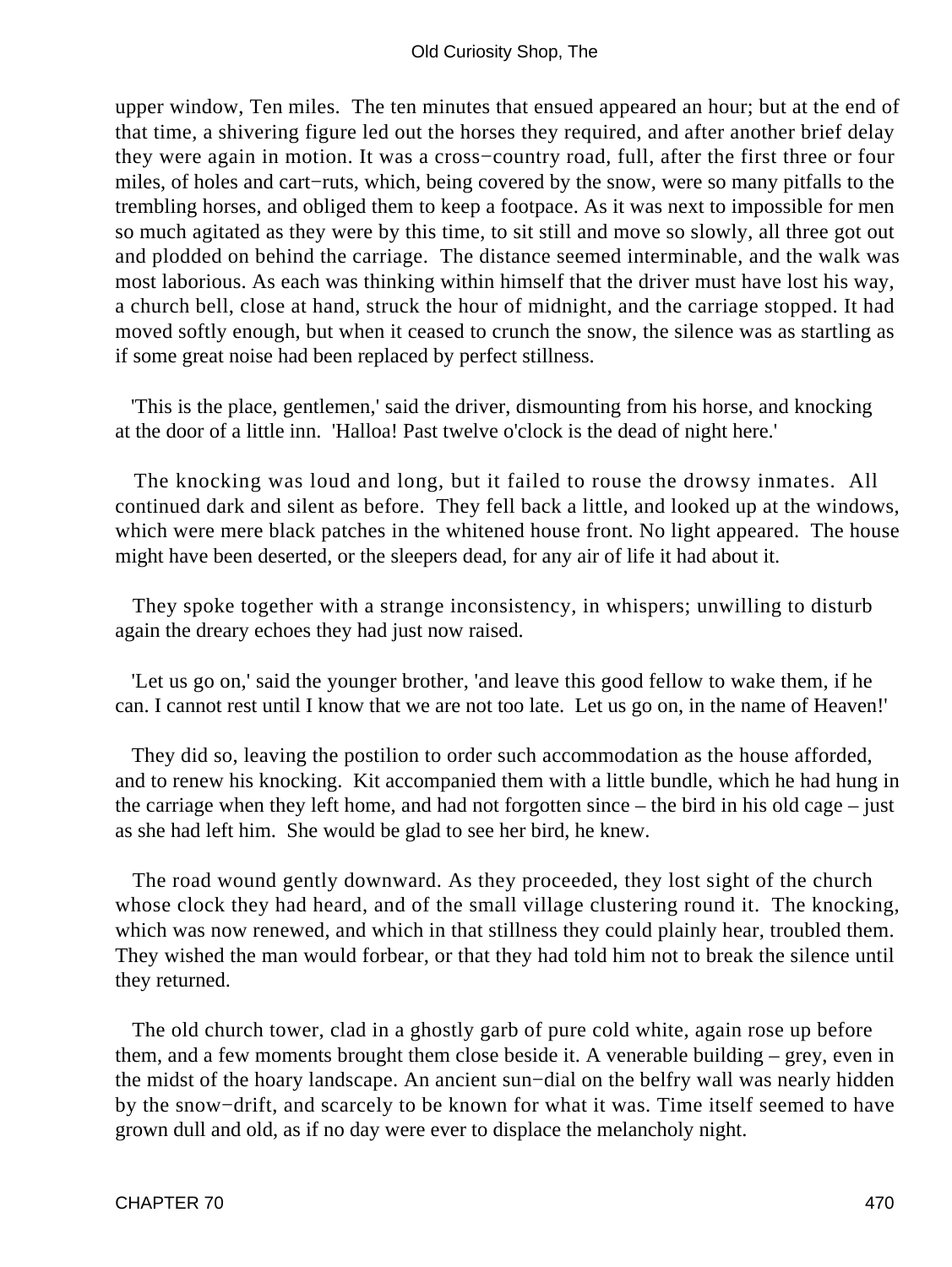A wicket gate was close at hand, but there was more than one path across the churchyard to which it led, and, uncertain which to take, they came to a stand again.

 The village street – if street that could be called which was an irregular cluster of poor cottages of many heights and ages, some with their fronts, some with their backs, and some with gable ends towards the road, with here and there a signpost, or a shed encroaching on the path – was close at hand. There was a faint light in a chamber window not far off, and Kit ran towards that house to ask their way.

 His first shout was answered by an old man within, who presently appeared at the casement, wrapping some garment round his throat as a protection from the cold, and demanded who was abroad at that unseasonable hour, wanting him.

 ''Tis hard weather this,' he grumbled, 'and not a night to call me up in. My trade is not of that kind that I need be roused from bed. The business on which folks want me, will keep cold, especially at this season. What do you want?'

'I would not have roused you, if I had known you were old and ill,' said Kit.

 'Old!' repeated the other peevishly. 'How do you know I am old? Not so old as you think, friend, perhaps. As to being ill, you will find many young people in worse case than I am. More's the pity that it should be so – not that I should be strong and hearty for my years, I mean, but that they should be weak and tender. I ask your pardon though,' said the old man, 'if I spoke rather rough at first. My eyes are not good at night – that's neither age nor illness; they never were – and I didn't see you were a stranger.'

 'I am sorry to call you from your bed,' said Kit, 'but those gentlemen you may see by the churchyard gate, are strangers too, who have just arrived from a long journey, and seek the parsonage−house. You can direct us?'

 'I should be able to,' answered the old man, in a trembling voice, 'for, come next summer, I have been sexton here, good fifty years. The right hand path, friend, is the road. – There is no ill news for our good gentleman, I hope?'

 Kit thanked him, and made him a hasty answer in the negative; he was turning back, when his attention was caught by the voice of a child. Looking up, he saw a very little creature at a neighbouring window.

 'What is that?' cried the child, earnestly. 'Has my dream come true? Pray speak to me, whoever that is, awake and up.'

 'Poor boy!' said the sexton, before Kit could answer, 'how goes it, darling?' 'Has my dream come true?' exclaimed the child again, in a voice so fervent that it might have thrilled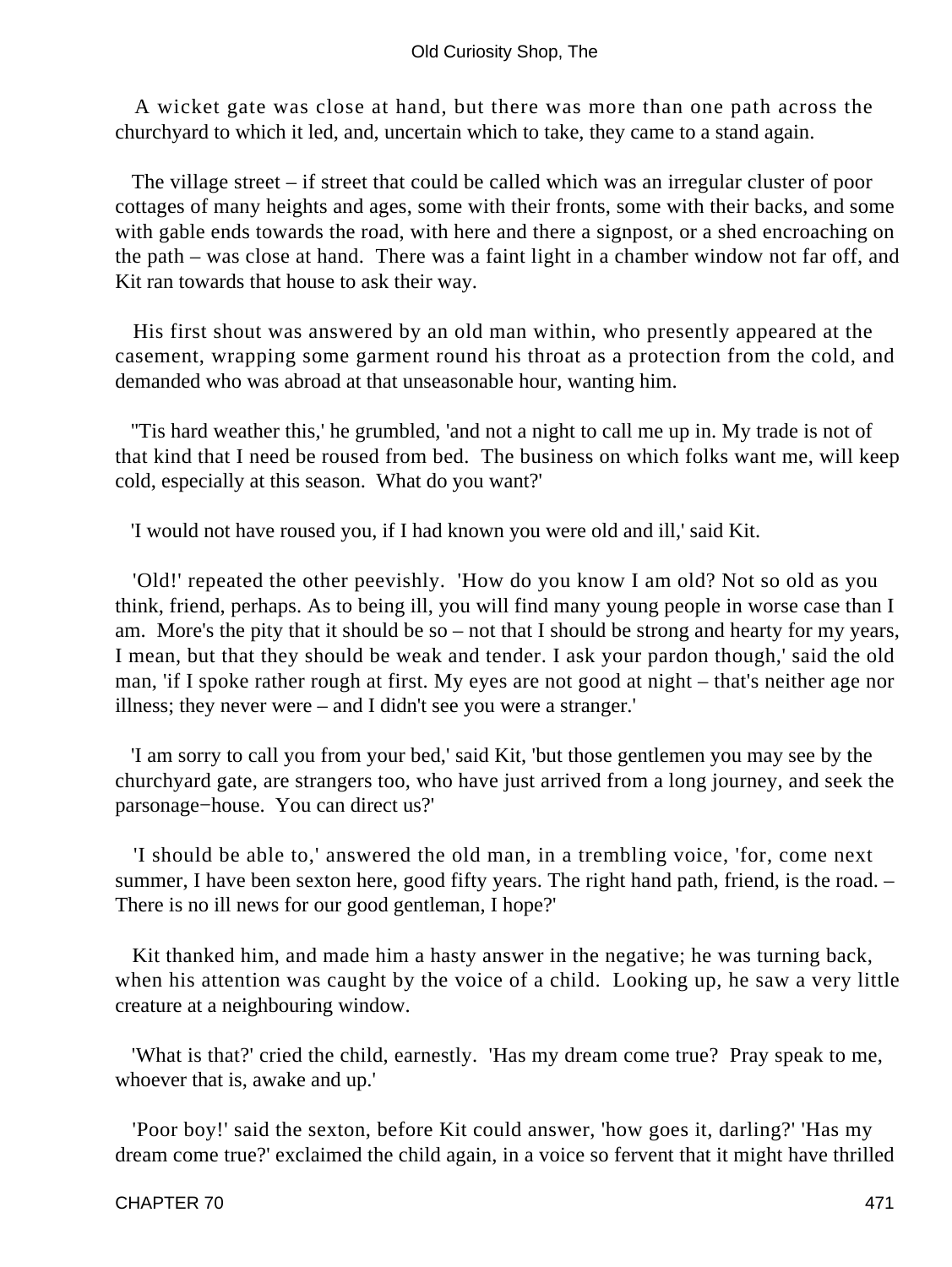to the heart of any listener. 'But no, that can never be! How could it be – Oh! how could it!'

'I guess his meaning,' said the sexton. 'To bed again, poor boy!'

 'Ay!' cried the child, in a burst of despair. 'I knew it could never be, I felt too sure of that, before I asked! But, all to−night, and last night too, it was the same. I never fall asleep, but that cruel dream comes back.'

'Try to sleep again,' said the old man, soothingly. 'It will go in time.'

 'No no, I would rather that it staid – cruel as it is, I would rather that it staid,' rejoined the child. 'I am not afraid to have it in my sleep, but I am so sad – so very, very sad.'

The old man blessed him, the child in tears replied Good night, and Kit was again alone.

 He hurried back, moved by what he had heard, though more by the child's manner than by anything he had said, as his meaning was hidden from him. They took the path indicated by the sexton, and soon arrived before the parsonage wall. Turning round to look about them when they had got thus far, they saw, among some ruined buildings at a distance, one single solitary light.

 It shone from what appeared to be an old oriel window, and being surrounded by the deep shadows of overhanging walls, sparkled like a star. Bright and glimmering as the stars above their heads, lonely and motionless as they, it seemed to claim some kindred with the eternal lamps of Heaven, and to burn in fellowship with them.

'What light is that!' said the younger brother.

 'It is surely,' said Mr Garland, 'in the ruin where they live. I see no other ruin hereabouts.'

'They cannot,' returned the brother hastily, 'be waking at this late hour – '

 Kit interposed directly, and begged that, while they rang and waited at the gate, they would let him make his way to where this light was shining, and try to ascertain if any people were about. Obtaining the permission he desired, he darted off with breathless eagerness, and, still carrying the birdcage in his hand, made straight towards the spot.

 It was not easy to hold that pace among the graves, and at another time he might have gone more slowly, or round by the path. Unmindful of all obstacles, however, he pressed forward without slackening his speed, and soon arrived within a few yards of the window. He approached as softly as he could, and advancing so near the wall as to brush the whitened ivy with his dress, listened. There was no sound inside. The church itself was not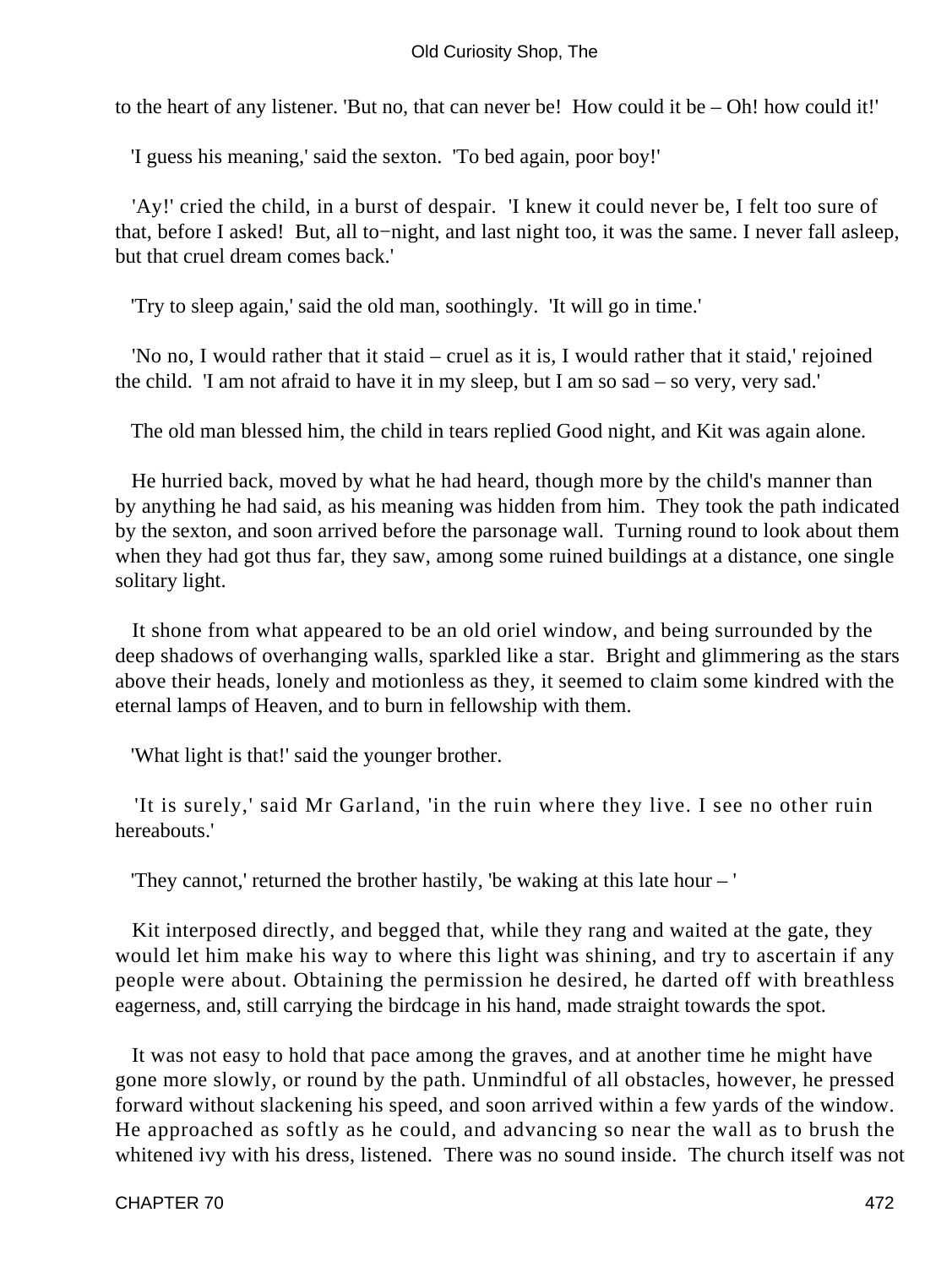more quiet. Touching the glass with his cheek, he listened again. No. And yet there was such a silence all around, that he felt sure he could have heard even the breathing of a sleeper, if there had been one there.

A strange circumstance, a light in such a place at that time of night, with no one near it.

 A curtain was drawn across the lower portion of the window, and he could not see into the room. But there was no shadow thrown upon it from within. To have gained a footing on the wall and tried to look in from above, would have been attended with some danger – certainly with some noise, and the chance of terrifying the child, if that really were her habitation. Again and again he listened; again and again the same wearisome blank.

 Leaving the spot with slow and cautious steps, and skirting the ruin for a few paces, he came at length to a door. He knocked. No answer. But there was a curious noise inside. It was difficult to determine what it was. It bore a resemblance to the low moaning of one in pain, but it was not that, being far too regular and constant. Now it seemed a kind of song, now a wail – seemed, that is, to his changing fancy, for the sound itself was never changed or checked. It was unlike anything he had ever heard; and in its tone there was something fearful, chilling, and unearthly.

 The listener's blood ran colder now than ever it had done in frost and snow, but he knocked again. There was no answer, and the sound went on without any interruption. He laid his hand softly upon the latch, and put his knee against the door. It was secured on the inside, but yielded to the pressure, and turned upon its hinges. He saw the glimmering of a fire upon the old walls, and entered.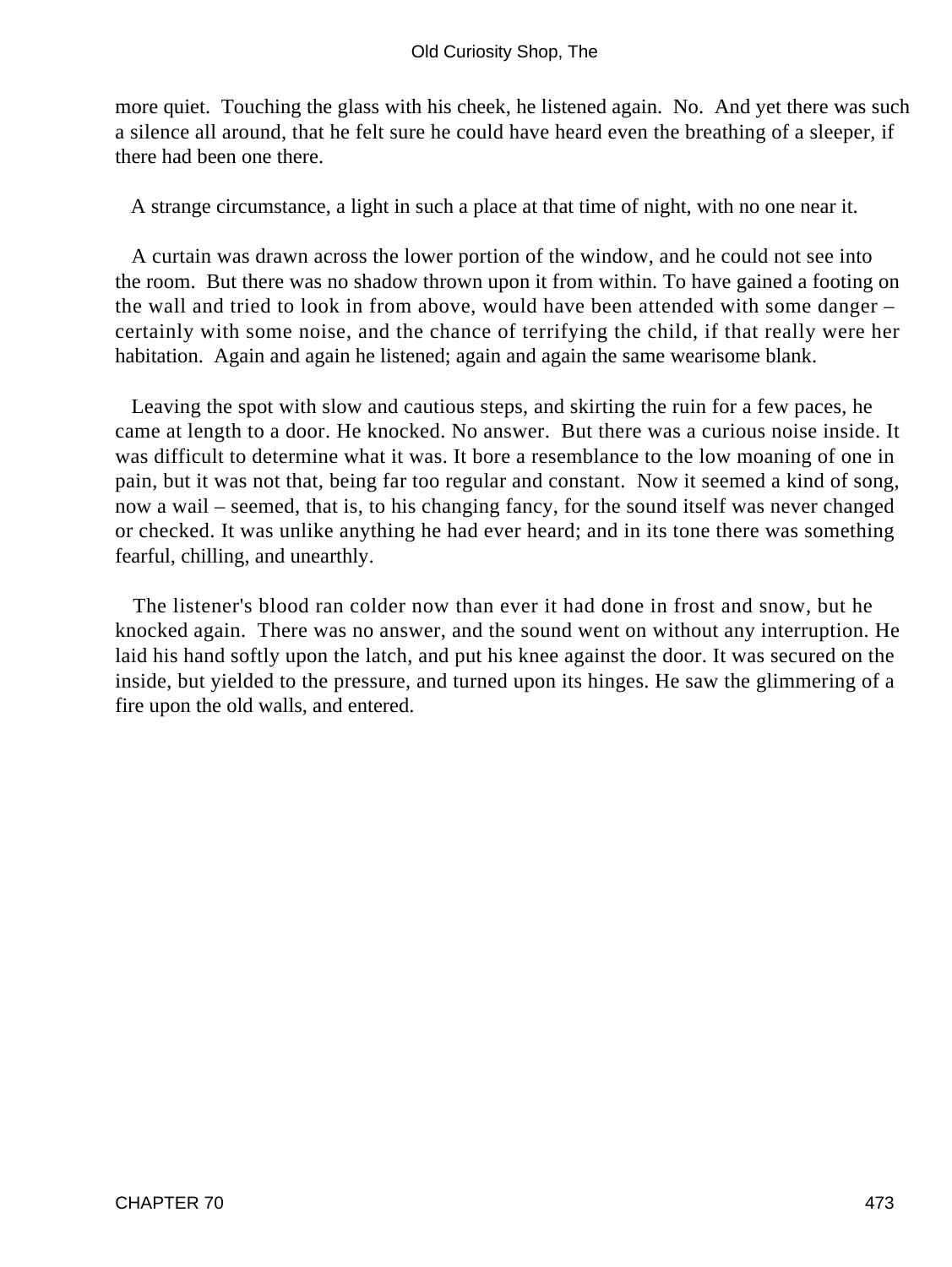## **[CHAPTER 71](#page-497-0)**

<span id="page-474-0"></span>**The dull, red glow of a wood fire – for no lamp or candle burnt within the room –** showed him a figure, seated on the hearth with its back towards him, bending over the fitful light. The attitude was that of one who sought the heat. It was, and yet was not. The stooping posture and the cowering form were there, but no hands were stretched out to meet the grateful warmth, no shrug or shiver compared its luxury with the piercing cold outside. With limbs huddled together, head bowed down, arms crossed upon the breast, and fingers tightly clenched, it rocked to and fro upon its seat without a moment's pause, accompanying the action with the mournful sound he had heard.

 The heavy door had closed behind him on his entrance, with a crash that made him start. The figure neither spoke, nor turned to look, nor gave in any other way the faintest sign of having heard the noise. The form was that of an old man, his white head akin in colour to the mouldering embers upon which he gazed. He, and the failing light and dying fire, the time−worn room, the solitude, the wasted life, and gloom, were all in fellowship. Ashes, and dust, and ruin!

 Kit tried to speak, and did pronounce some words, though what they were he scarcely knew. Still the same terrible low cry went on  $-$  still the same rocking in the chair  $-$  the same stricken figure was there, unchanged and heedless of his presence.

He had his hand upon the latch, when something in the form  $-$  distinctly seen as one log broke and fell, and, as it fell, blazed up – arrested it. He returned to where he had stood before – advanced a pace – another – another still. Another, and he saw the face. Yes! Changed as it was, he knew it well.

 'Master!' he cried, stooping on one knee and catching at his hand. 'Dear master. Speak to me!'

The old man turned slowly towards him; and muttered in a hollow voice,

'This is another! – How many of these spirits there have been to−night!'

 'No spirit, master. No one but your old servant. You know me now, I am sure? Miss Nell – where is she – where is she?'

'They all say that!' cried the old man. 'They all ask the same question. A spirit!'

'Where is she?' demanded Kit. 'Oh tell me but that, – but that, dear master!'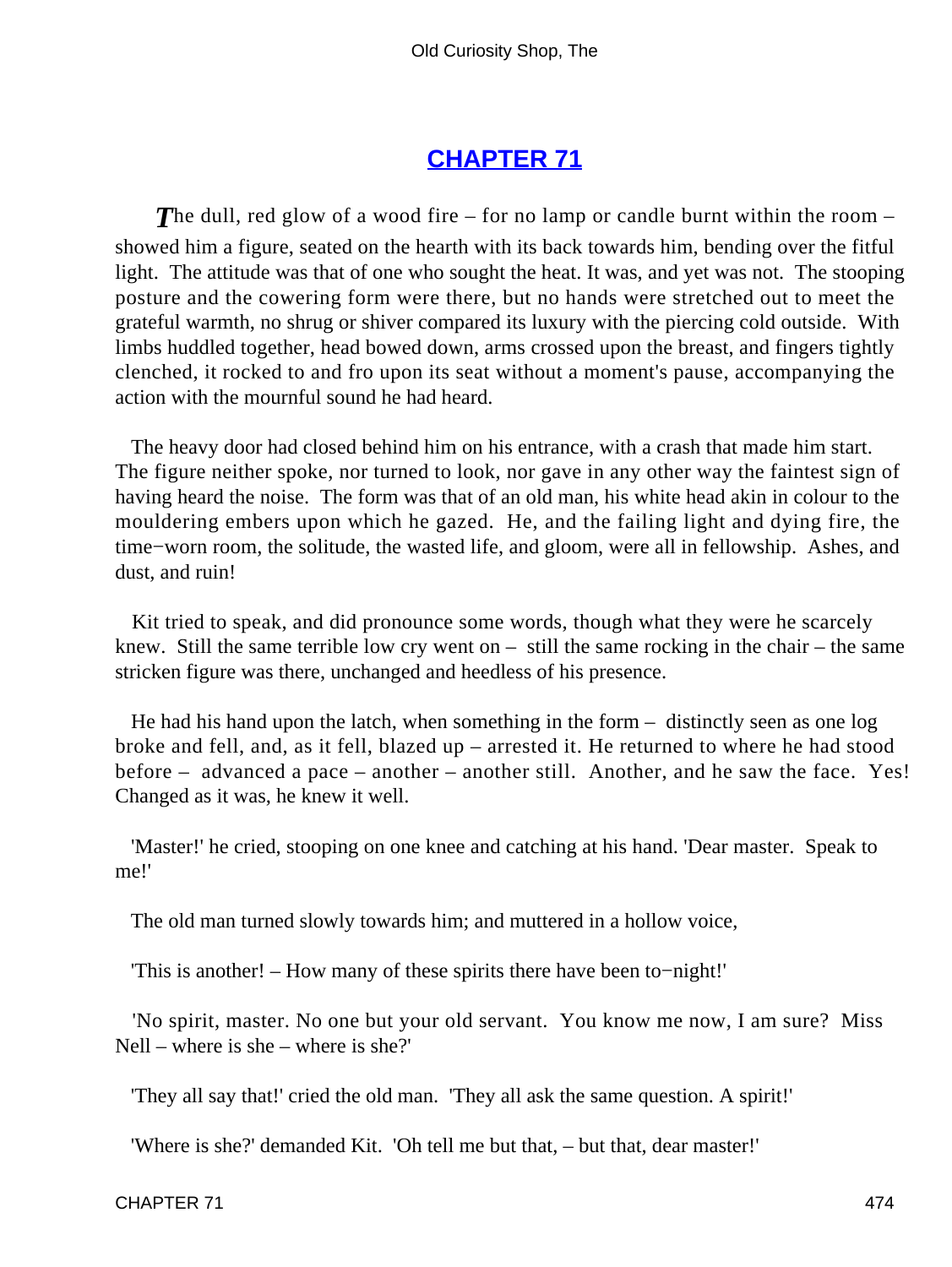'She is asleep – yonder – in there.'

'Thank God!'

 'Aye! Thank God!' returned the old man. 'I have prayed to Him, many, and many, and many a livelong night, when she has been asleep, He knows. Hark! Did she call?'

'I heard no voice.'

'You did. You hear her now. Do you tell me that you don't hear THAT?'

He started up, and listened again.

 'Nor that?' he cried, with a triumphant smile, 'Can any body know that voice so well as I? Hush! Hush!' Motioning to him to be silent, he stole away into another chamber. After a short absence (during which he could be heard to speak in a softened soothing tone) he returned, bearing in his hand a lamp.

 'She is still asleep,' he whispered. 'You were right. She did not call – unless she did so in her slumber. She has called to me in her sleep before now, sir; as I have sat by, watching, I have seen her lips move, and have known, though no sound came from them, that she spoke of me. I feared the light might dazzle her eyes and wake her, so I brought it here.'

 He spoke rather to himself than to the visitor, but when he had put the lamp upon the table, he took it up, as if impelled by some momentary recollection or curiosity, and held it near his face. Then, as if forgetting his motive in the very action, he turned away and put it down again.

 'She is sleeping soundly,' he said; 'but no wonder. Angel hands have strewn the ground deep with snow, that the lightest footstep may be lighter yet; and the very birds are dead, that they may not wake her. She used to feed them, Sir. Though never so cold and hungry, the timid things would fly from us. They never flew from her!'

 Again he stopped to listen, and scarcely drawing breath, listened for a long, long time. That fancy past, he opened an old chest, took out some clothes as fondly as if they had been living things, and began to smooth and brush them with his hand.

 'Why dost thou lie so idle there, dear Nell,' he murmured, 'when there are bright red berries out of doors waiting for thee to pluck them! Why dost thou lie so idle there, when thy little friends come creeping to the door, crying «where is Nell – sweet Nell?» – and sob, and weep, because they do not see thee. She was always gentle with children. The wildest would do her bidding – she had a tender way with them, indeed she had!'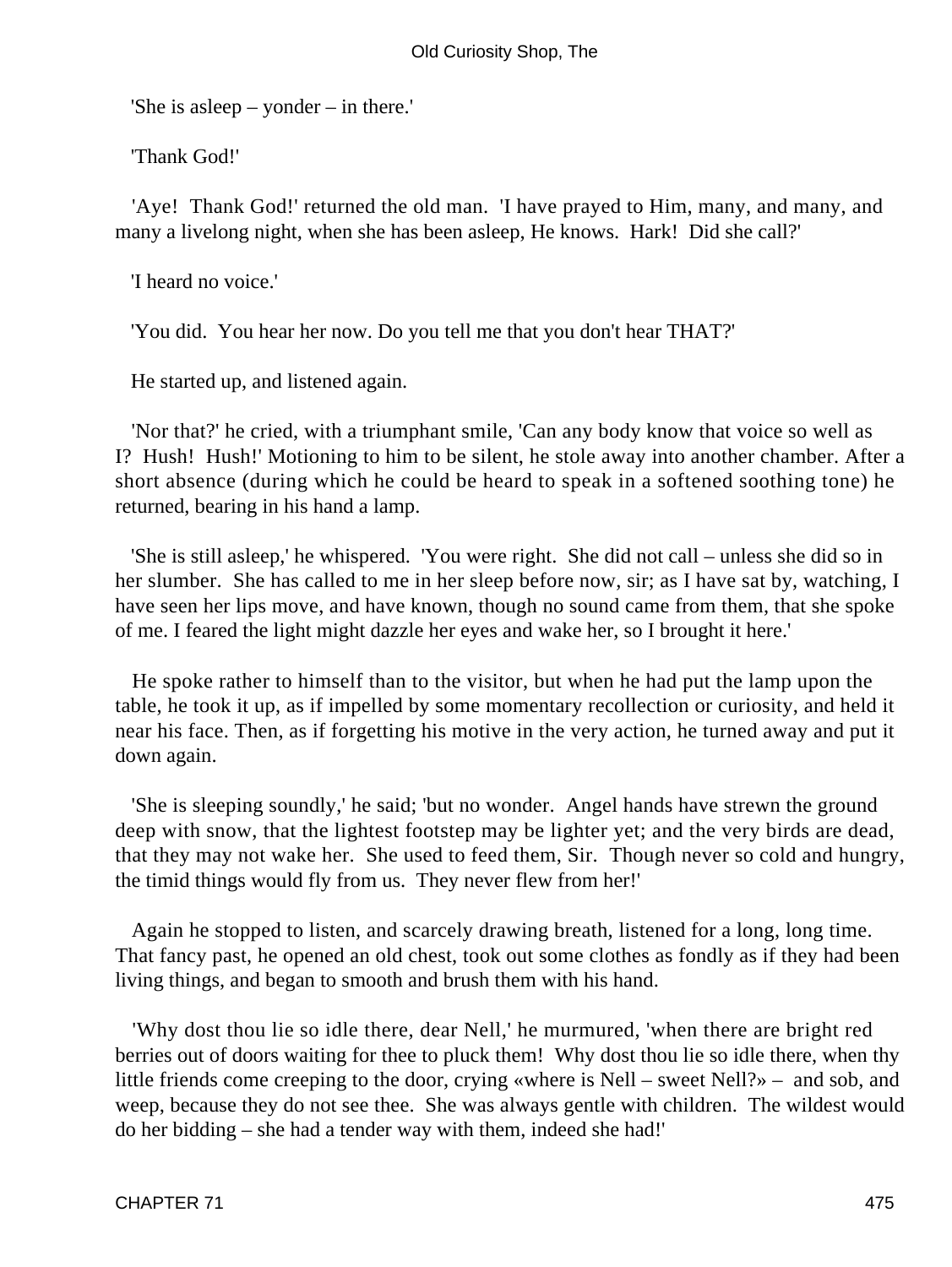Kit had no power to speak. His eyes were filled with tears.

 'Her little homely dress, – her favourite!' cried the old man, pressing it to his breast, and patting it with his shrivelled hand. 'She will miss it when she wakes. They have hid it here in sport, but she shall have it – she shall have it. I would not vex my darling, for the wide world's riches. See here – these shoes – how worn they are – she kept them to remind her of our last long journey. You see where the little feet went bare upon the ground. They told me, afterwards, that the stones had cut and bruised them. She never told me that. No, no, God bless her! and, I have remembered since, she walked behind me, sir, that I might not see how lame she was – but yet she had my hand in hers, and seemed to lead me still.'

 He pressed them to his lips, and having carefully put them back again, went on communing with himself – looking wistfully from time to time towards the chamber he had lately visited.

 'She was not wont to be a lie−abed; but she was well then. We must have patience. When she is well again, she will rise early, as she used to do, and ramble abroad in the healthy morning time. I often tried to track the way she had gone, but her small footstep left no print upon the dewy ground, to guide me. Who is that? Shut the door. Quick! – Have we not enough to do to drive away that marble cold, and keep her warm!'

 The door was indeed opened, for the entrance of Mr Garland and his friend, accompanied by two other persons. These were the schoolmaster, and the bachelor. The former held a light in his hand. He had, it seemed, but gone to his own cottage to replenish the exhausted lamp, at the moment when Kit came up and found the old man alone.

He softened again at sight of these two friends, and, laying aside the angry manner  $-$  if to anything so feeble and so sad the term can be applied – in which he had spoken when the door opened, resumed his former seat, and subsided, by little and little into the old action, and the old, dull, wandering sound.

 Of the strangers, he took no heed whatever. He had seen them, but appeared quite incapable of interest or curiosity. The younger brother stood apart. The bachelor drew a chair towards the old man, and sat down close beside him. After a long silence, he ventured to speak.

 'Another night, and not in bed!' he said softly; 'I hoped you would be more mindful of your promise to me. Why do you not take some rest?'

'Sleep has left me,' returned the old man. 'It is all with her!'

 'It would pain her very much to know that you were watching thus,' said the bachelor. 'You would not give her pain?'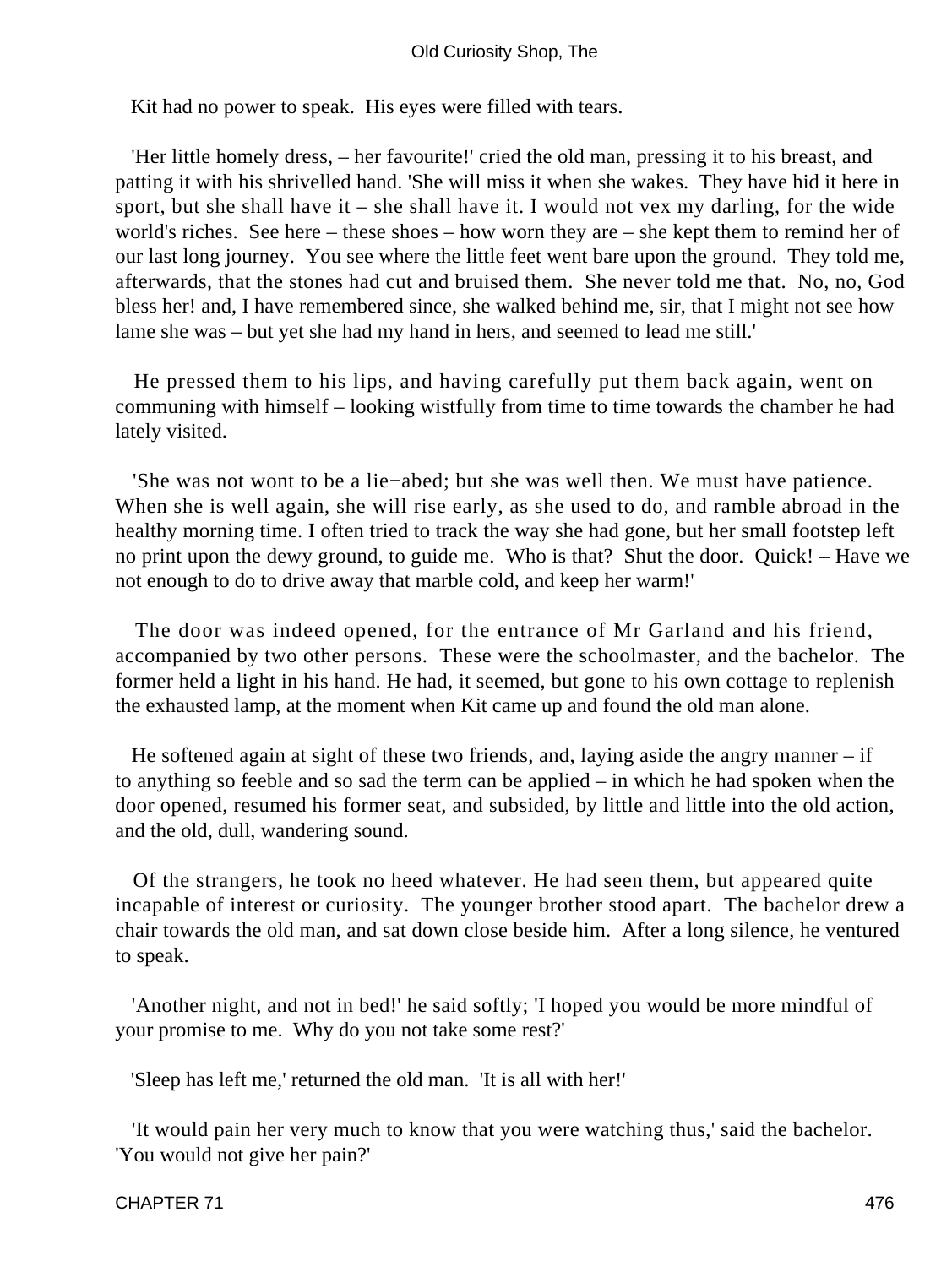'I am not so sure of that, if it would only rouse her. She has slept so very long. And yet I am rash to say so. It is a good and happy sleep  $-$  eh?'

'Indeed it is,' returned the bachelor. 'Indeed, indeed, it is!'

'That's well! – and the waking – ' faltered the old man.

'Happy too. Happier than tongue can tell, or heart of man conceive.'

 They watched him as he rose and stole on tiptoe to the other chamber where the lamp had been replaced. They listened as he spoke again within its silent walls. They looked into the faces of each other, and no man's cheek was free from tears. He came back, whispering that she was still asleep, but that he thought she had moved. It was her hand, he said – a little – a very, very little – but he was pretty sure she had moved it – perhaps in seeking his. He had known her do that, before now, though in the deepest sleep the while. And when he had said this, he dropped into his chair again, and clasping his hands above his head, uttered a cry never to be forgotten.

 The poor schoolmaster motioned to the bachelor that he would come on the other side, and speak to him. They gently unlocked his fingers, which he had twisted in his grey hair, and pressed them in their own.

 'He will hear me,' said the schoolmaster, 'I am sure. He will hear either me or you if we beseech him. She would, at all times.'

'I will hear any voice she liked to hear,' cried the old man. 'I love all she loved!'

 'I know you do,' returned the schoolmaster. 'I am certain of it. Think of her; think of all the sorrows and afflictions you have shared together; of all the trials, and all the peaceful pleasures, you have jointly known.'

'I do. I do. I think of nothing else.'

 'I would have you think of nothing else to−night – of nothing but those things which will soften your heart, dear friend, and open it to old affections and old times. It is so that she would speak to you herself, and in her name it is that I speak now.'

 'You do well to speak softly,' said the old man. 'We will not wake her. I should be glad to see her eyes again, and to see her smile. There is a smile upon her young face now, but it is fixed and changeless. I would have it come and go. That shall be in Heaven's good time. We will not wake her.'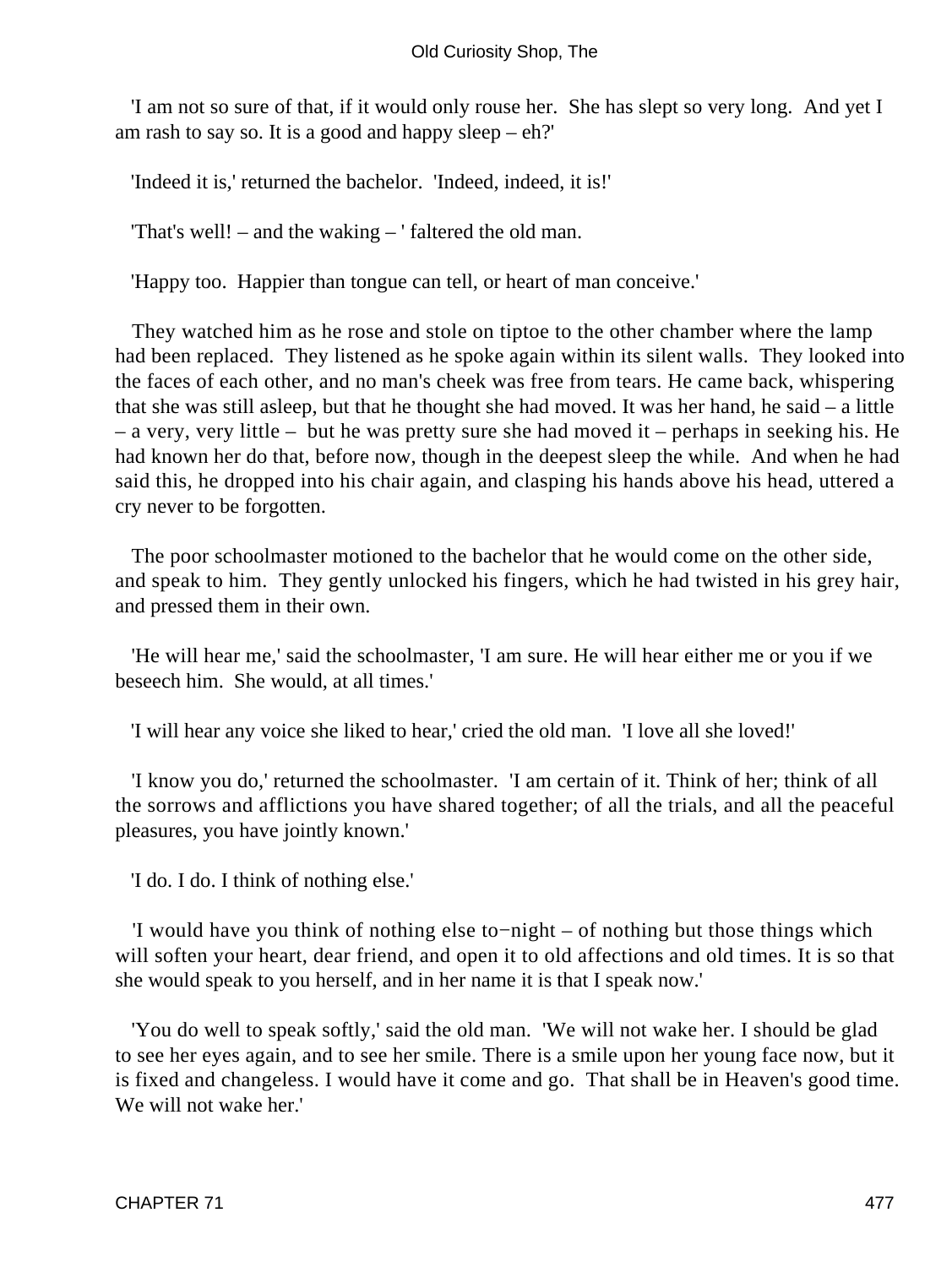'Let us not talk of her in her sleep, but as she used to be when you were Journeying together, far away – as she was at home, in the old house from which you fled together – as she was, in the old cheerful time,' said the schoolmaster.

 'She was always cheerful – very cheerful,' cried the old man, looking steadfastly at him. 'There was ever something mild and quiet about her, I remember, from the first; but she was of a happy nature.'

 'We have heard you say,' pursued the schoolmaster, 'that in this and in all goodness, she was like her mother. You can think of, and remember her?'

He maintained his steadfast look, but gave no answer.

 'Or even one before her,' said the bachelor. 'it is many years ago, and affliction makes the time longer, but you have not forgotten her whose death contributed to make this child so dear to you, even before you knew her worth or could read her heart? Say, that you could carry back your thoughts to very distant days – to the time of your early life – when, unlike this fair flower, you did not pass your youth alone. Say, that you could remember, long ago, another child who loved you dearly, you being but a child yourself. Say, that you had a brother, long forgotten, long unseen, long separated from you, who now, at last, in your utmost need came back to comfort and console you – '

 'To be to you what you were once to him,' cried the younger, falling on his knee before him; 'to repay your old affection, brother dear, by constant care, solicitude, and love; to be, at your right hand, what he has never ceased to be when oceans rolled between us; to call to witness his unchanging truth and mindfulness of bygone days, whole years of desolation. Give me but one word of recognition, brother – and never – no never, in the brightest moment of our youngest days, when, poor silly boys, we thought to pass our lives together – have we been half as dear and precious to each other as we shall be from this time hence!'

 The old man looked from face to face, and his lips moved; but no sound came from them in reply.

 'If we were knit together then,' pursued the younger brother, 'what will be the bond between us now! Our love and fellowship began in childhood, when life was all before us, and will be resumed when we have proved it, and are but children at the last. As many restless spirits, who have hunted fortune, fame, or pleasure through the world, retire in their decline to where they first drew breath, vainly seeking to be children once again before they die, so we, less fortunate than they in early life, but happier in its closing scenes, will set up our rest again among our boyish haunts, and going home with no hope realised, that had its growth in manhood – carrying back nothing that we brought away, but our old yearnings to each other – saving no fragment from the wreck of life, but that which first endeared it – may be, indeed, but children as at first. And even,' he added in an altered voice, 'even if what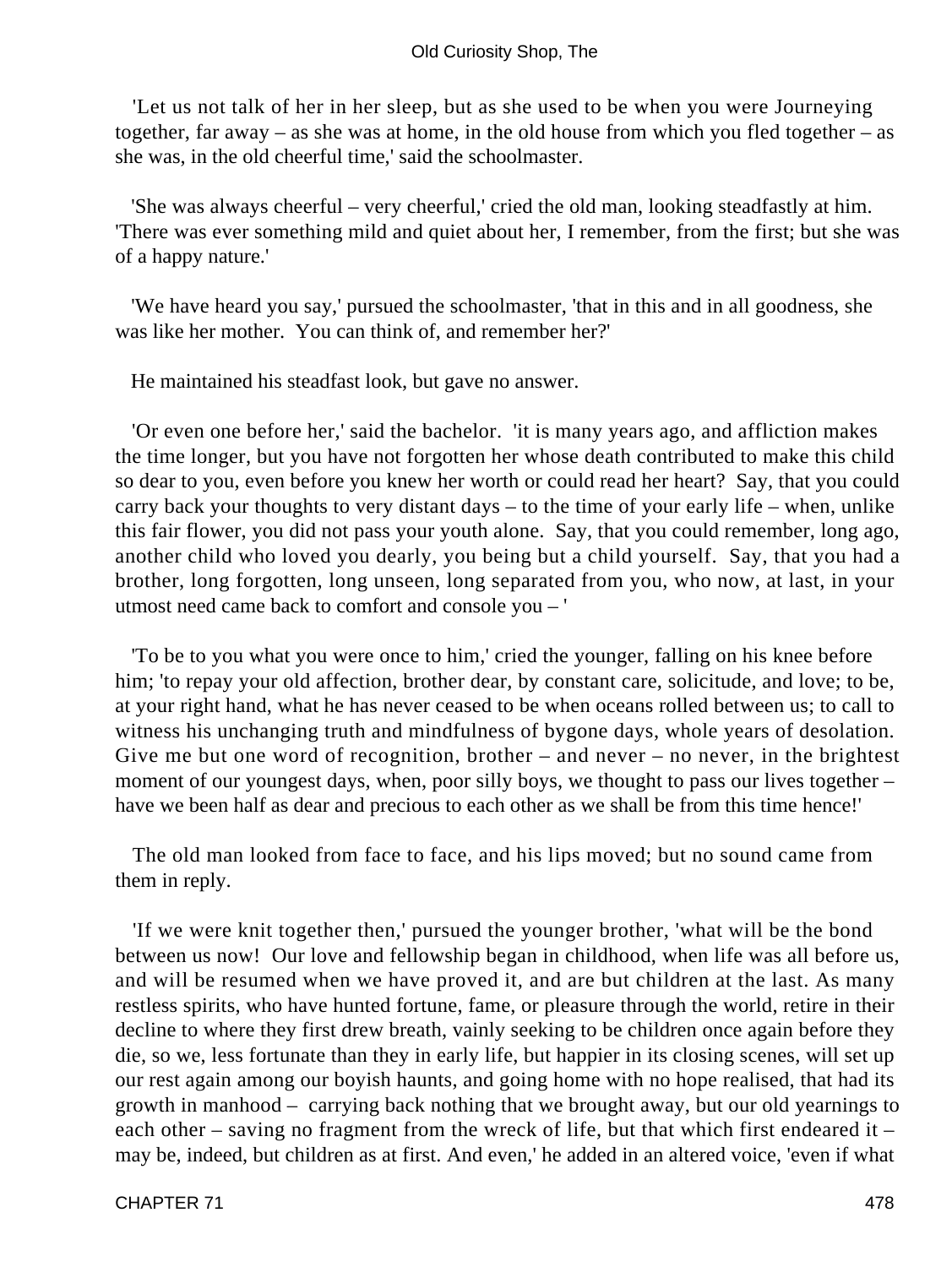I dread to name has come to pass – even if that be so, or is to be (which Heaven forbid and spare us!) – still, dear brother, we are not apart, and have that comfort in our great affliction.'

 By little and little, the old man had drawn back towards the inner chamber, while these words were spoken. He pointed there, as he replied, with trembling lips.

 'You plot among you to wean my heart from her. You never will do that – never while I have life. I have no relative or friend but her – I never had – I never will have. She is all in all to me. It is too late to part us now.'

 Waving them off with his hand, and calling softly to her as he went, he stole into the room. They who were left behind, drew close together, and after a few whispered words – not unbroken by emotion, or easily uttered – followed him. They moved so gently, that their footsteps made no noise; but there were sobs from among the group, and sounds of grief and mourning.

 For she was dead. There, upon her little bed, she lay at rest. The solemn stillness was no marvel now.

 She was dead. No sleep so beautiful and calm, so free from trace of pain, so fair to look upon. She seemed a creature fresh from the hand of God, and waiting for the breath of life; not one who had lived and suffered death.

 Her couch was dressed with here and there some winter berries and green leaves, gathered in a spot she had been used to favour. 'When I die, put near me something that has loved the light, and had the sky above it always.' Those were her words.

 She was dead. Dear, gentle, patient, noble Nell was dead. Her little bird – a poor slight thing the pressure of a finger would have crushed – was stirring nimbly in its cage; and the strong heart of its child mistress was mute and motionless for ever.

 Where were the traces of her early cares, her sufferings, and fatigues? All gone. Sorrow was dead indeed in her, but peace and perfect happiness were born; imaged in her tranquil beauty and profound repose.

 And still her former self lay there, unaltered in this change. Yes. The old fireside had smiled upon that same sweet face; it had passed, like a dream, through haunts of misery and care; at the door of the poor schoolmaster on the summer evening, before the furnace fire upon the cold wet night, at the still bedside of the dying boy, there had been the same mild lovely look. So shall we know the angels in their majesty, after death.

 The old man held one languid arm in his, and had the small hand tight folded to his breast, for warmth. It was the hand she had stretched out to him with her last smile – the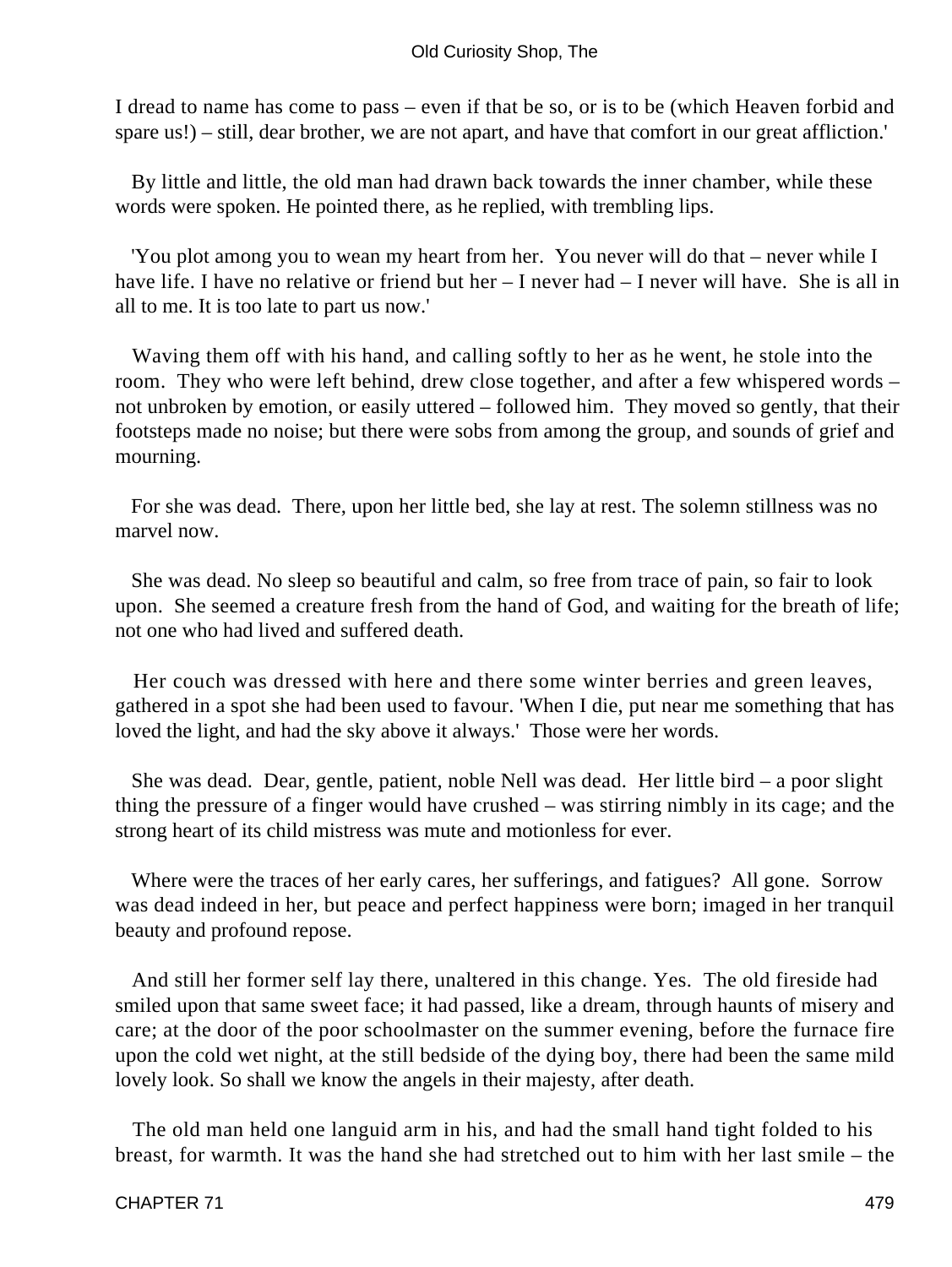hand that had led him on, through all their wanderings. Ever and anon he pressed it to his lips; then hugged it to his breast again, murmuring that it was warmer now; and, as he said it, he looked, in agony, to those who stood around, as if imploring them to help her.

 She was dead, and past all help, or need of it. The ancient rooms she had seemed to fill with life, even while her own was waning fast – the garden she had tended – the eyes she had gladdened – the noiseless haunts of many a thoughtful hour – the paths she had trodden as it were but yesterday – could know her never more.

 'It is not,' said the schoolmaster, as he bent down to kiss her on the cheek, and gave his tears free vent, 'it is not on earth that Heaven's justice ends. Think what earth is, compared with the World to which her young spirit has winged its early flight; and say, if one deliberate wish expressed in solemn terms above this bed could call her back to life, which of us would utter it!'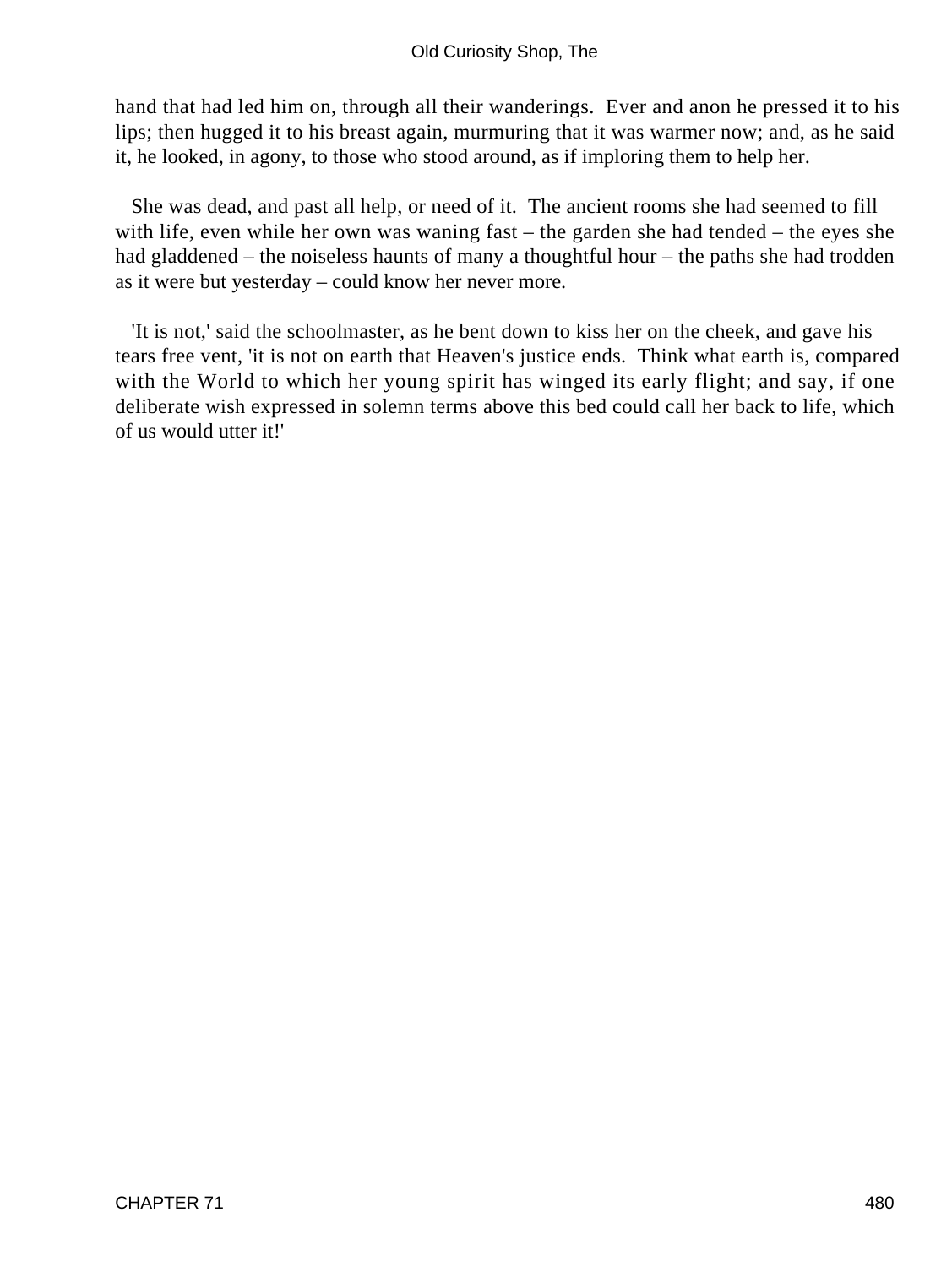# **[CHAPTER 72](#page-497-0)**

<span id="page-481-0"></span>*W*hen morning came, and they could speak more calmly on the subject of their grief, they heard how her life had closed.

 She had been dead two days. They were all about her at the time, knowing that the end was drawing on. She died soon after daybreak. They had read and talked to her in the earlier portion of the night, but as the hours crept on, she sunk to sleep. They could tell, by what she faintly uttered in her dreams, that they were of her journeyings with the old man; they were of no painful scenes, but of people who had helped and used them kindly, for she often said 'God bless you!' with great fervour. Waking, she never wandered in her mind but once, and that was of beautiful music which she said was in the air. God knows. It may have been.

 Opening her eyes at last, from a very quiet sleep, she begged that they would kiss her once again. That done, she turned to the old man with a lovely smile upon her face – such, they said, as they had never seen, and never could forget – and clung with both her arms about his neck. They did not know that she was dead, at first.

 She had spoken very often of the two sisters, who, she said, were like dear friends to her. She wished they could be told how much she thought about them, and how she had watched them as they walked together, by the river side at night. She would like to see poor Kit, she had often said of late. She wished there was somebody to take her love to Kit. And, even then, she never thought or spoke about him, but with something of her old, clear, merry laugh.

 For the rest, she had never murmured or complained; but with a quiet mind, and manner quite unaltered – save that she every day became more earnest and more grateful to them – faded like the light upon a summer's evening.

 The child who had been her little friend came there, almost as soon as it was day, with an offering of dried flowers which he begged them to lay upon her breast. It was he who had come to the window overnight and spoken to the sexton, and they saw in the snow traces of small feet, where he had been lingering near the room in which she lay, before he went to bed. He had a fancy, it seemed, that they had left her there alone; and could not bear the thought.

 He told them of his dream again, and that it was of her being restored to them, just as she used to be. He begged hard to see her, saying that he would be very quiet, and that they need not fear his being alarmed, for he had sat alone by his young brother all day long when he was dead, and had felt glad to be so near him. They let him have his wish; and indeed he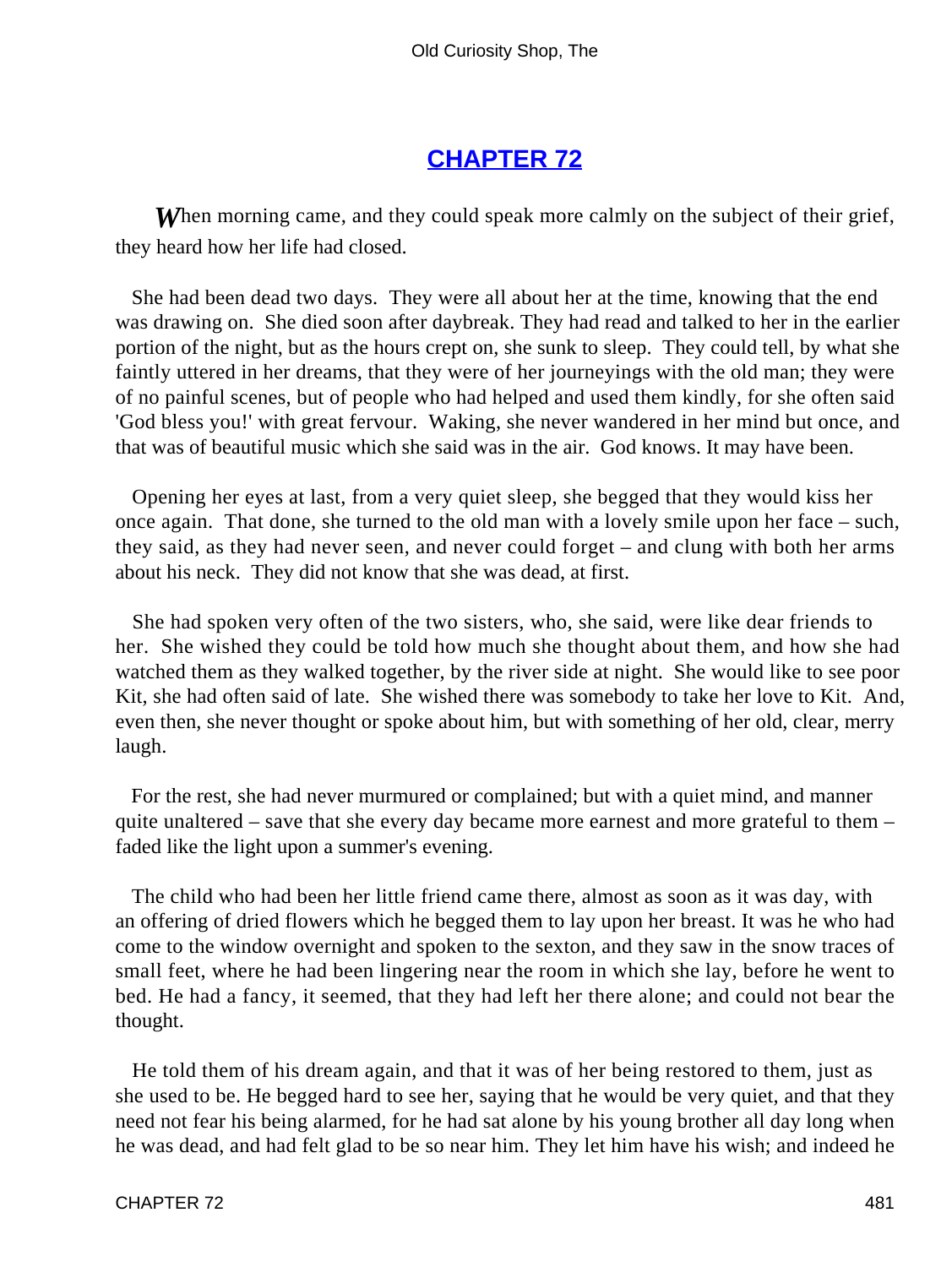kept his word, and was, in his childish way, a lesson to them all.

 Up to that time, the old man had not spoken once – except to her – or stirred from the bedside. But, when he saw her little favourite, he was moved as they had not seen him yet, and made as though he would have him come nearer. Then, pointing to the bed, he burst into tears for the first time, and they who stood by, knowing that the sight of this child had done him good, left them alone together.

 Soothing him with his artless talk of her, the child persuaded him to take some rest, to walk abroad, to do almost as he desired him. And when the day came on, which must remove her in her earthly shape from earthly eyes for ever, he led him away, that he might not know when she was taken from him.

 They were to gather fresh leaves and berries for her bed. It was Sunday – a bright, clear, wintry afternoon – and as they traversed the village street, those who were walking in their path drew back to make way for them, and gave them a softened greeting. Some shook the old man kindly by the hand, some stood uncovered while he tottered by, and many cried 'God help him!' as he passed along.

 'Neighbour!' said the old man, stopping at the cottage where his young guide's mother dwelt, 'how is it that the folks are nearly all in black to−day? I have seen a mourning ribbon or a piece of crape on almost every one.'

 She could not tell, the woman said. 'Why, you yourself – you wear the colour too?' he said. 'Windows are closed that never used to be by day. What does this mean?'

Again the woman said she could not tell.

'We must go back,' said the old man, hurriedly. 'We must see what this is.'

 'No, no,' cried the child, detaining him. 'Remember what you promised. Our way is to the old green lane, where she and I so often were, and where you found us, more than once, making those garlands for her garden. Do not turn back!'

'Where is she now?' said the old man. 'Tell me that.'

'Do you not know?' returned the child. 'Did we not leave her, but just now?'

'True. True. It was her we left – was it?'

 He pressed his hand upon his brow, looked vacantly round, and as if impelled by a sudden thought, crossed the road, and entered the sexton's house. He and his deaf assistant were sitting before the fire. Both rose up, on seeing who it was.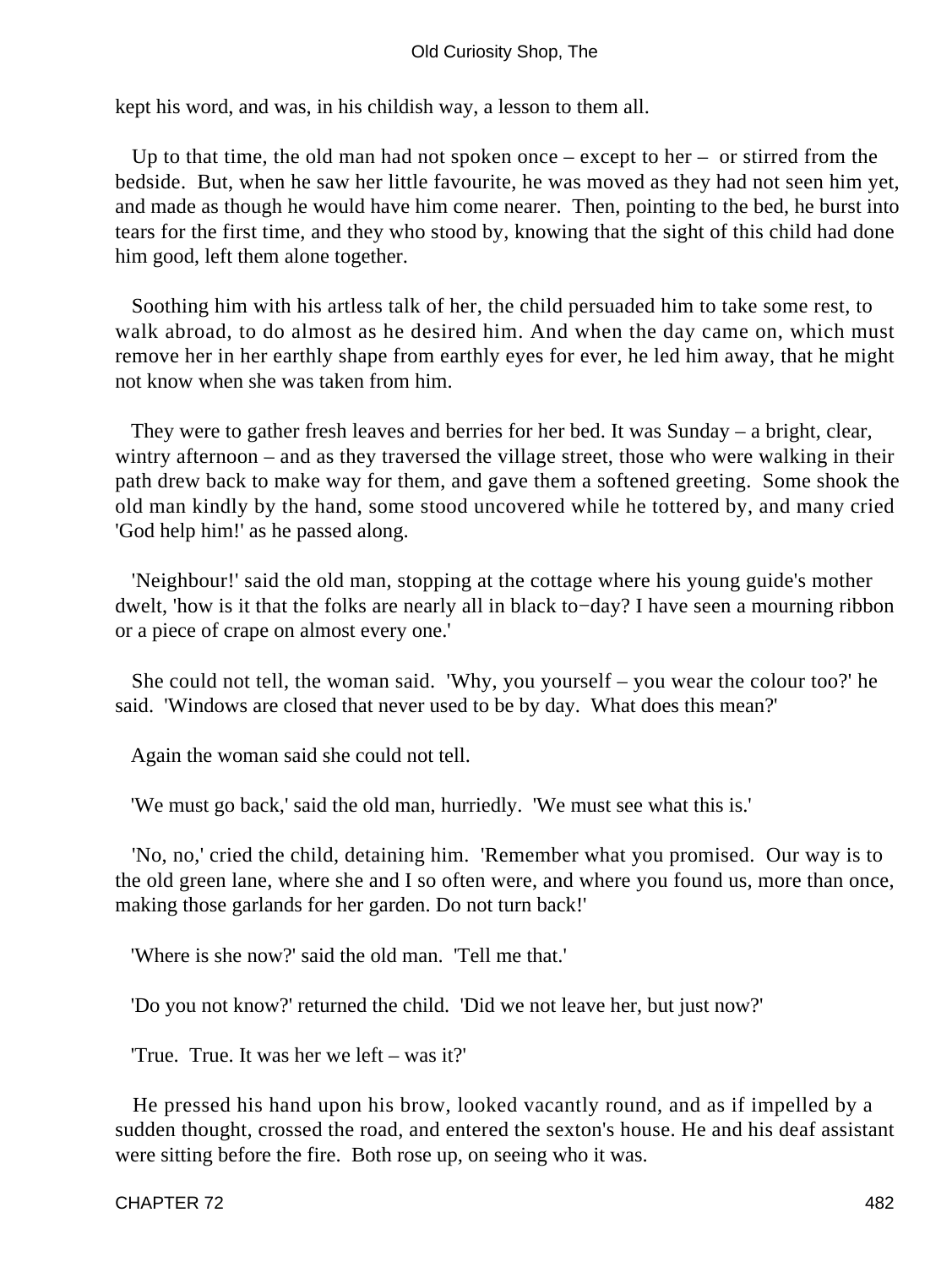The child made a hasty sign to them with his hand. It was the action of an instant, but that, and the old man's look, were quite enough.

'Do you – do you bury any one to−day)' he said, eagerly.

'No, no! Who should we bury, Sir?' returned the sexton.

'Aye, who indeed! I say with you, who indeed!'

 'It is a holiday with us, good Sir,' returned the sexton mildly. 'We have no work to do to−day.'

 'Why then, I'll go where you will,' said the old man, turning to the child. 'You're sure of what you tell me? You would not deceive me? I am changed, even in the little time since you last saw me.'

'Go thy ways with him, Sir,' cried the sexton, 'and Heaven be with ye both!'

 'I am quite ready,' said the old man, meekly. 'Come, boy, come – ' and so submitted to be led away.

 And now the bell – the bell she had so often heard, by night and day, and listened to with solemn pleasure almost as a living voice – rung its remorseless toll, for her, so young, so beautiful, so good. Decrepit age, and vigorous life, and blooming youth, and helpless infancy, poured forth – on crutches, in the pride of strength and health, in the full blush of promise, in the mere dawn of life – to gather round her tomb. Old men were there, whose eyes were dim and senses failing – grandmothers, who might have died ten years ago, and still been old – the deaf, the blind, the lame, the palsied, the living dead in many shapes and forms, to see the closing of that early grave. What was the death it would shut in, to that which still could crawl and creep above it!

 Along the crowded path they bore her now; pure as the newly−fallen snow that covered it; whose day on earth had been as fleeting. Under the porch, where she had sat when Heaven in its mercy brought her to that peaceful spot, she passed again; and the old church received her in its quiet shade.

They carried her to one old nook, where she had many and many a time sat musing, and laid their burden softly on the pavement. The light streamed on it through the coloured window – a window, where the boughs of trees were ever rustling in the summer, and where the birds sang sweetly all day long. With every breath of air that stirred among those branches in the sunshine, some trembling, changing light, would fall upon her grave.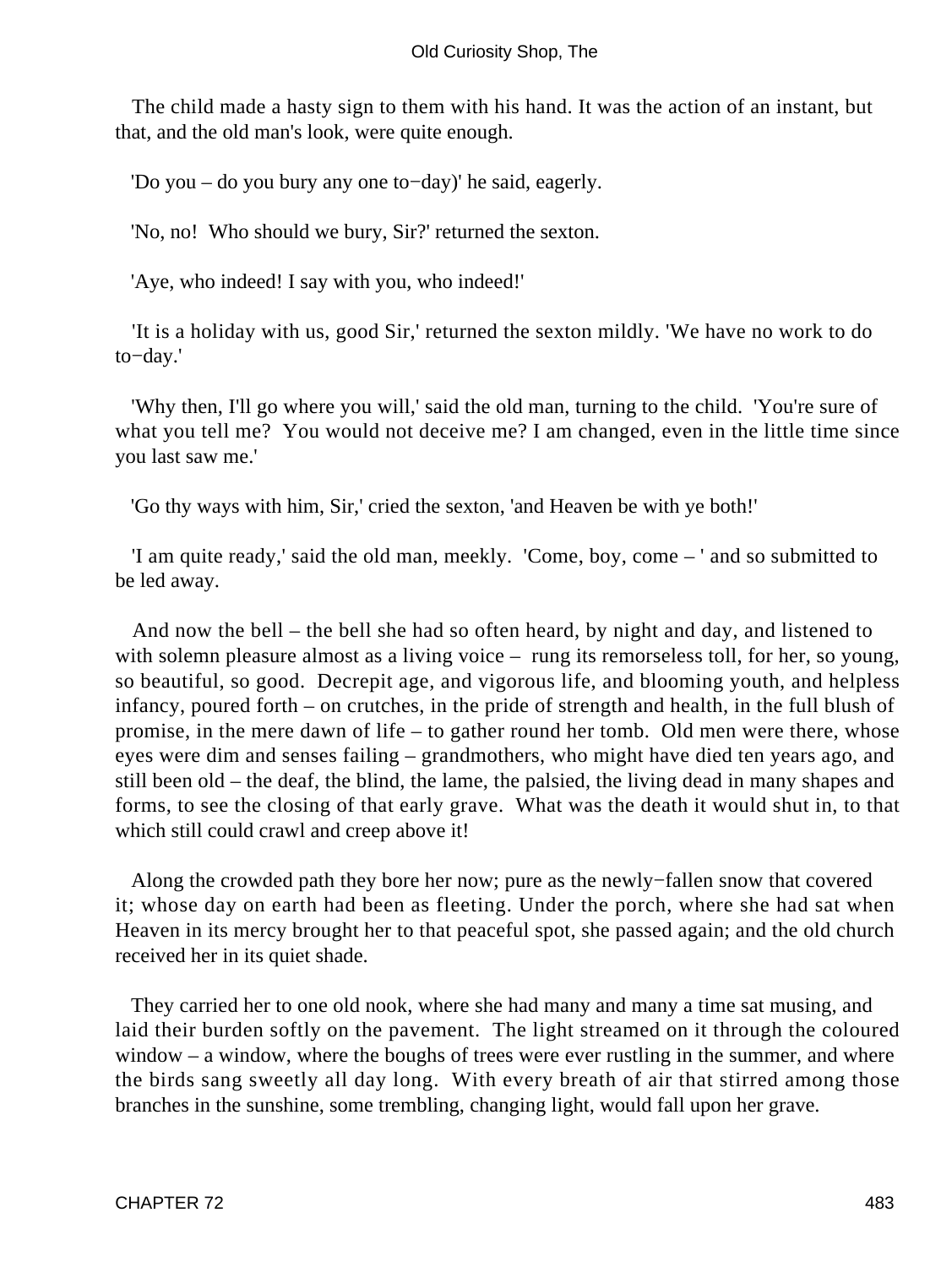Earth to earth, ashes to ashes, dust to dust! Many a young hand dropped in its little wreath, many a stifled sob was heard. Some – and they were not a few – knelt down. All were sincere and truthful in their sorrow.

 The service done, the mourners stood apart, and the villagers closed round to look into the grave before the pavement−stone should be replaced. One called to mind how he had seen her sitting on that very spot, and how her book had fallen on her lap, and she was gazing with a pensive face upon the sky. Another told, how he had wondered much that one so delicate as she, should be so bold; how she had never feared to enter the church alone at night, but had loved to linger there when all was quiet, and even to climb the tower stair, with no more light than that of the moon rays stealing through the loopholes in the thick old wall. A whisper went about among the oldest, that she had seen and talked with angels; and when they called to mind how she had looked, and spoken, and her early death, some thought it might be so, indeed. Thus, coming to the grave in little knots, and glancing down, and giving place to others, and falling off in whispering groups of three or four, the church was cleared in time, of all but the sexton and the mourning friends.

 They saw the vault covered, and the stone fixed down. Then, when the dusk of evening had come on, and not a sound disturbed the sacred stillness of the place – when the bright moon poured in her light on tomb and monument, on pillar, wall, and arch, and most of all (it seemed to them) upon her quiet grave – in that calm time, when outward things and inward thoughts teem with assurances of immortality, and worldly hopes and fears are humbled in the dust before them – then, with tranquil and submissive hearts they turned away, and left the child with God.

 Oh! it is hard to take to heart the lesson that such deaths will teach, but let no man reject it, for it is one that all must learn, and is a mighty, universal Truth. When Death strikes down the innocent and young, for every fragile form from which he lets the panting spirit free, a hundred virtues rise, in shapes of mercy, charity, and love, to walk the world, and bless it. Of every tear that sorrowing mortals shed on such green graves, some good is born, some gentler nature comes. In the Destroyer's steps there spring up bright creations that defy his power, and his dark path becomes a way of light to Heaven.

 It was late when the old man came home. The boy had led him to his own dwelling, under some pretence, on their way back; and, rendered drowsy by his long ramble and late want of rest, he had sunk into a deep sleep by the fireside. He was perfectly exhausted, and they were careful not to rouse him. The slumber held him a long time, and when he at length awoke the moon was shining.

 The younger brother, uneasy at his protracted absence, was watching at the door for his coming, when he appeared in the pathway with his little guide. He advanced to meet them, and tenderly obliging the old man to lean upon his arm, conducted him with slow and trembling steps towards the house.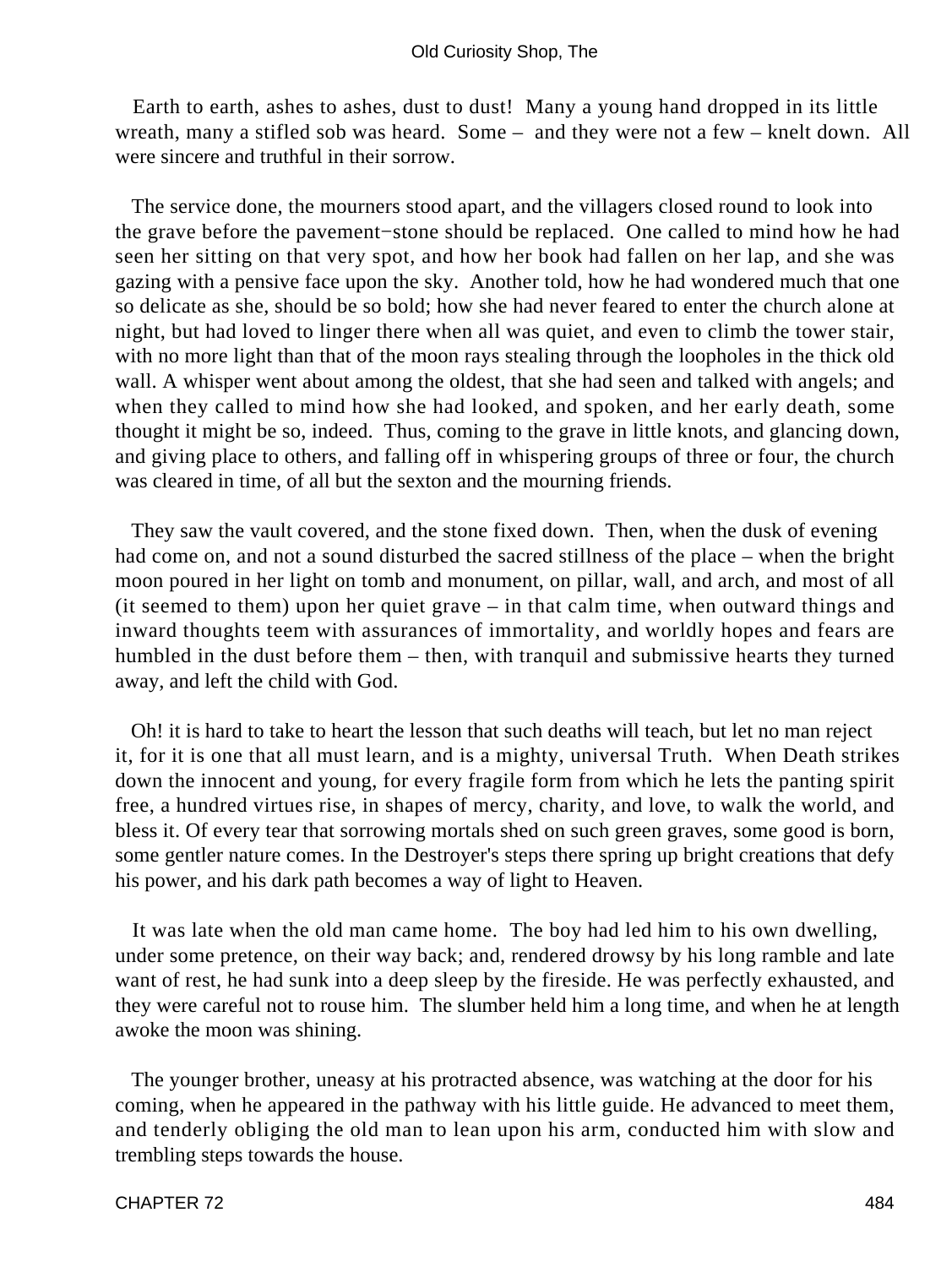He repaired to her chamber, straight. Not finding what he had left there, he returned with distracted looks to the room in which they were assembled. From that, he rushed into the schoolmaster's cottage, calling her name. They followed close upon him, and when he had vainly searched it, brought him home.

 With such persuasive words as pity and affection could suggest, they prevailed upon him to sit among them and hear what they should tell him. Then endeavouring by every little artifice to prepare his mind for what must come, and dwelling with many fervent words upon the happy lot to which she had been removed, they told him, at last, the truth. The moment it had passed their lips, he fell down among them like a murdered man.

 For many hours, they had little hope of his surviving; but grief is strong, and he recovered.

 If there be any who have never known the blank that follows death – the weary void – the sense of desolation that will come upon the strongest minds, when something familiar and beloved is missed at every turn – the connection between inanimate and senseless things, and the object of recollection, when every household god becomes a monument and every room a grave – if there be any who have not known this, and proved it by their own experience, they can never faintly guess how, for many days, the old man pined and moped away the time, and wandered here and there as seeking something, and had no comfort.

 Whatever power of thought or memory he retained, was all bound up in her. He never understood, or seemed to care to understand, about his brother. To every endearment and attention he continued listless. If they spoke to him on this, or any other theme – save one – he would hear them patiently for awhile, then turn away, and go on seeking as before.

 On that one theme, which was in his and all their minds, it was impossible to touch. Dead! He could not hear or bear the word. The slightest hint of it would throw him into a paroxysm, like that he had had when it was first spoken. In what hope he lived, no man could tell; but that he had some hope of finding her again – some faint and shadowy hope, deferred from day to day, and making him from day to day more sick and sore at heart – was plain to all.

 They bethought them of a removal from the scene of this last sorrow; of trying whether change of place would rouse or cheer him. His brother sought the advice of those who were accounted skilful in such matters, and they came and saw him. Some of the number staid upon the spot, conversed with him when he would converse, and watched him as he wandered up and down, alone and silent. Move him where they might, they said, he would ever seek to get back there. His mind would run upon that spot. If they confined him closely, and kept a strict guard upon him, they might hold him prisoner, but if he could by any means escape, he would surely wander back to that place, or die upon the road.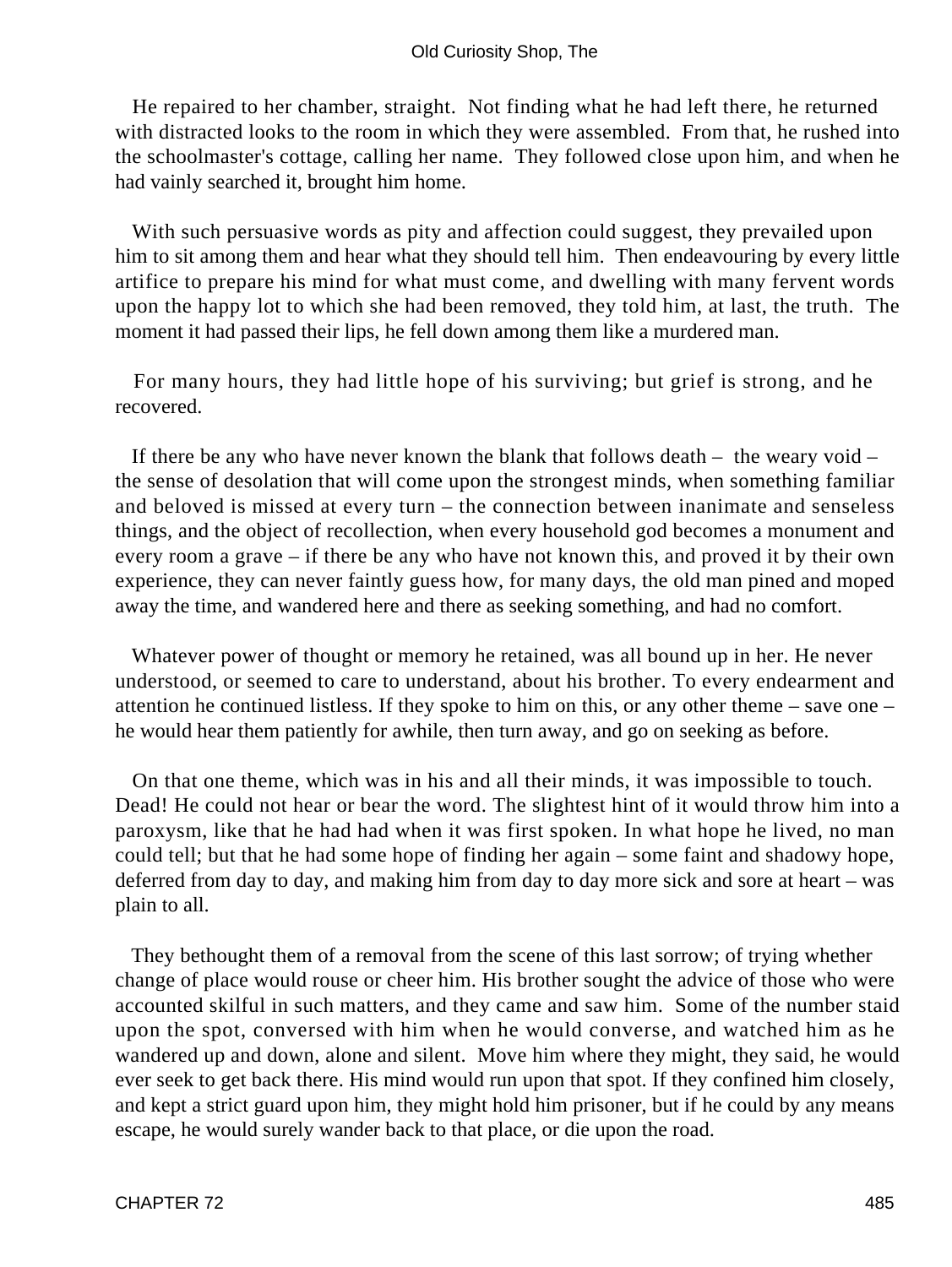The boy, to whom he had submitted at first, had no longer any influence with him. At times he would suffer the child to walk by his side, or would even take such notice of his presence as giving him his hand, or would stop to kiss his cheek, or pat him on the head. At other times, he would entreat him – not unkindly – to be gone, and would not brook him near. But, whether alone, or with this pliant friend, or with those who would have given him, at any cost or sacrifice, some consolation or some peace of mind, if happily the means could have been devised; he was at all times the same – with no love or care for anything in life – a broken−hearted man.

 At length, they found, one day, that he had risen early, and, with his knapsack on his back, his staff in hand, her own straw hat, and little basket full of such things as she had been used to carry, was gone. As they were making ready to pursue him far and wide, a frightened schoolboy came who had seen him, but a moment before, sitting in the church – upon her grave, he said.

 They hastened there, and going softly to the door, espied him in the attitude of one who waited patiently. They did not disturb him then, but kept a watch upon him all that day. When it grew quite dark, he rose and returned home, and went to bed, murmuring to himself, 'She will come to−morrow!'

 Upon the morrow he was there again from sunrise until night; and still at night he laid him down to rest, and murmured, 'She will come to−morrow!'

 And thenceforth, every day, and all day long, he waited at her grave, for her. How many pictures of new journeys over pleasant country, of resting−places under the free broad sky, of rambles in the fields and woods, and paths not often trodden – how many tones of that one well−remembered voice, how many glimpses of the form, the fluttering dress, the hair that waved so gaily in the wind – how many visions of what had been, and what he hoped was yet to be – rose up before him, in the old, dull, silent church! He never told them what he thought, or where he went. He would sit with them at night, pondering with a secret satisfaction, they could see, upon the flight that he and she would take before night came again; and still they would hear him whisper in his prayers, 'Lord! Let her come to−morrow!'

 The last time was on a genial day in spring. He did not return at the usual hour, and they went to seek him. He was lying dead upon the stone.

 They laid him by the side of her whom he had loved so well; and, in the church where they had often prayed, and mused, and lingered hand in hand, the child and the old man slept together.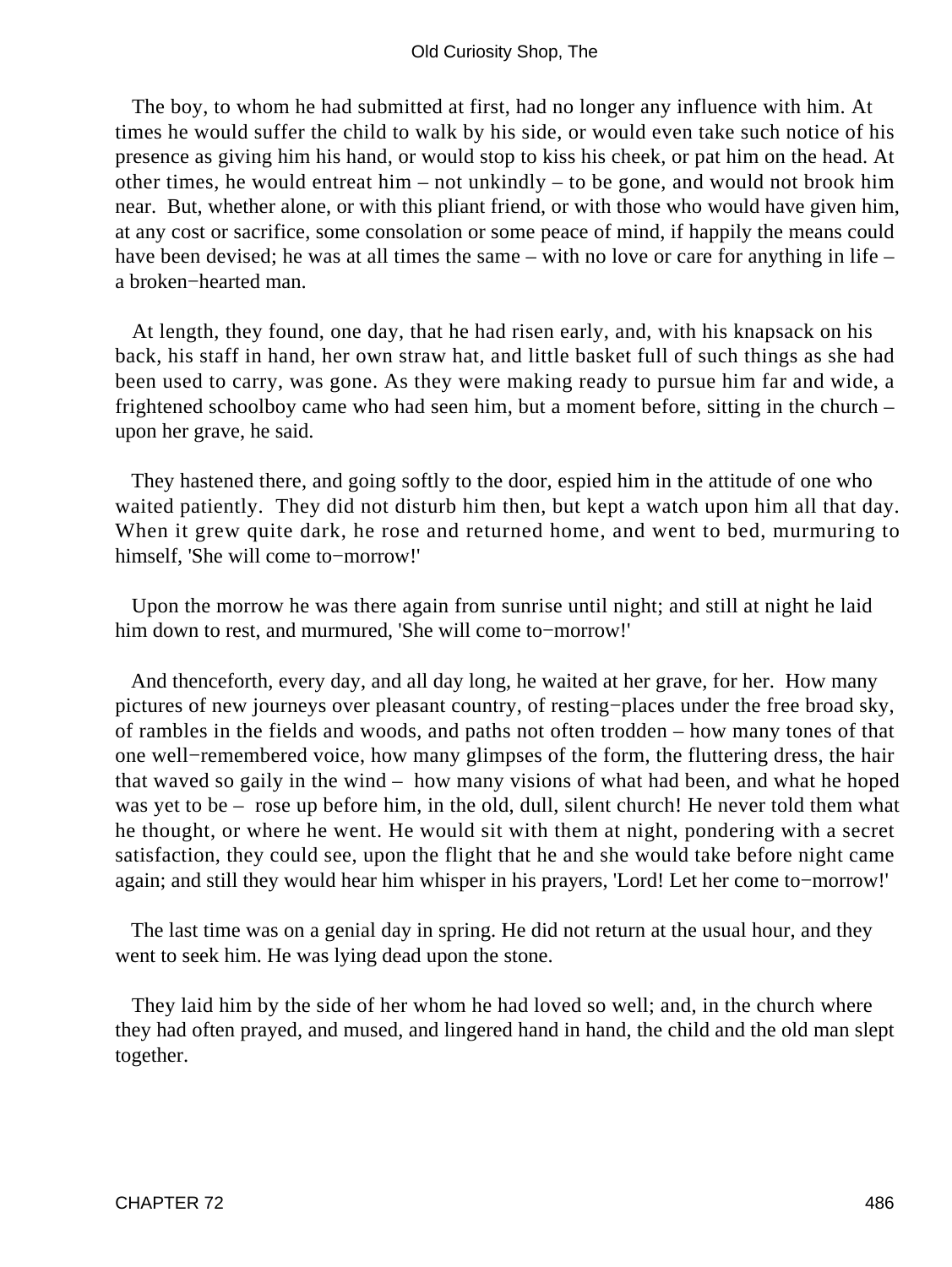# **[CHAPTER 73](#page-497-0)**

<span id="page-487-0"></span>**The magic reel, which, rolling on before, has led the chronicler thus far, now slackens** in its pace, and stops. It lies before the goal; the pursuit is at an end.

 It remains but to dismiss the leaders of the little crowd who have borne us company upon the road, and so to close the journey.

 Foremost among them, smooth Sampson Brass and Sally, arm in arm, claim our polite attention.

 Mr Sampson, then, being detained, as already has been shown, by the justice upon whom he called, and being so strongly pressed to protract his stay that he could by no means refuse, remained under his protection for a considerable time, during which the great attention of his entertainer kept him so extremely close, that he was quite lost to society, and never even went abroad for exercise saving into a small paved yard. So well, indeed, was his modest and retiring temper understood by those with whom he had to deal, and so jealous were they of his absence, that they required a kind of friendly bond to be entered into by two substantial housekeepers, in the sum of fifteen hundred pounds a−piece, before they would suffer him to quit their hospitable roof – doubting, it appeared, that he would return, if once let loose, on any other terms. Mr Brass, struck with the humour of this jest, and carrying out its spirit to the utmost, sought from his wide connection a pair of friends whose joint possessions fell some halfpence short of fifteen pence, and proffered them as bail – for that was the merry word agreed upon both sides. These gentlemen being rejected after twenty−four hours' pleasantry, Mr Brass consented to remain, and did remain, until a club of choice spirits called a Grand jury (who were in the joke) summoned him to a trial before twelve other wags for perjury and fraud, who in their turn found him guilty with a most facetious joy, – nay, the very populace entered into the whim, and when Mr Brass was moving in a hackney−coach towards the building where these wags assembled, saluted him with rotten eggs and carcases of kittens, and feigned to wish to tear him into shreds, which greatly increased the comicality of the thing, and made him relish it the more, no doubt.

 To work this sportive vein still further, Mr Brass, by his counsel, moved in arrest of judgment that he had been led to criminate himself, by assurances of safety and promises of pardon, and claimed the leniency which the law extends to such confiding natures as are thus deluded. After solemn argument, this point (with others of a technical nature, whose humorous extravagance it would be difficult to exaggerate) was referred to the judges for their decision, Sampson being meantime removed to his former quarters. Finally, some of the points were given in Sampson's favour, and some against him; and the upshot was, that, instead of being desired to travel for a time in foreign parts, he was permitted to grace the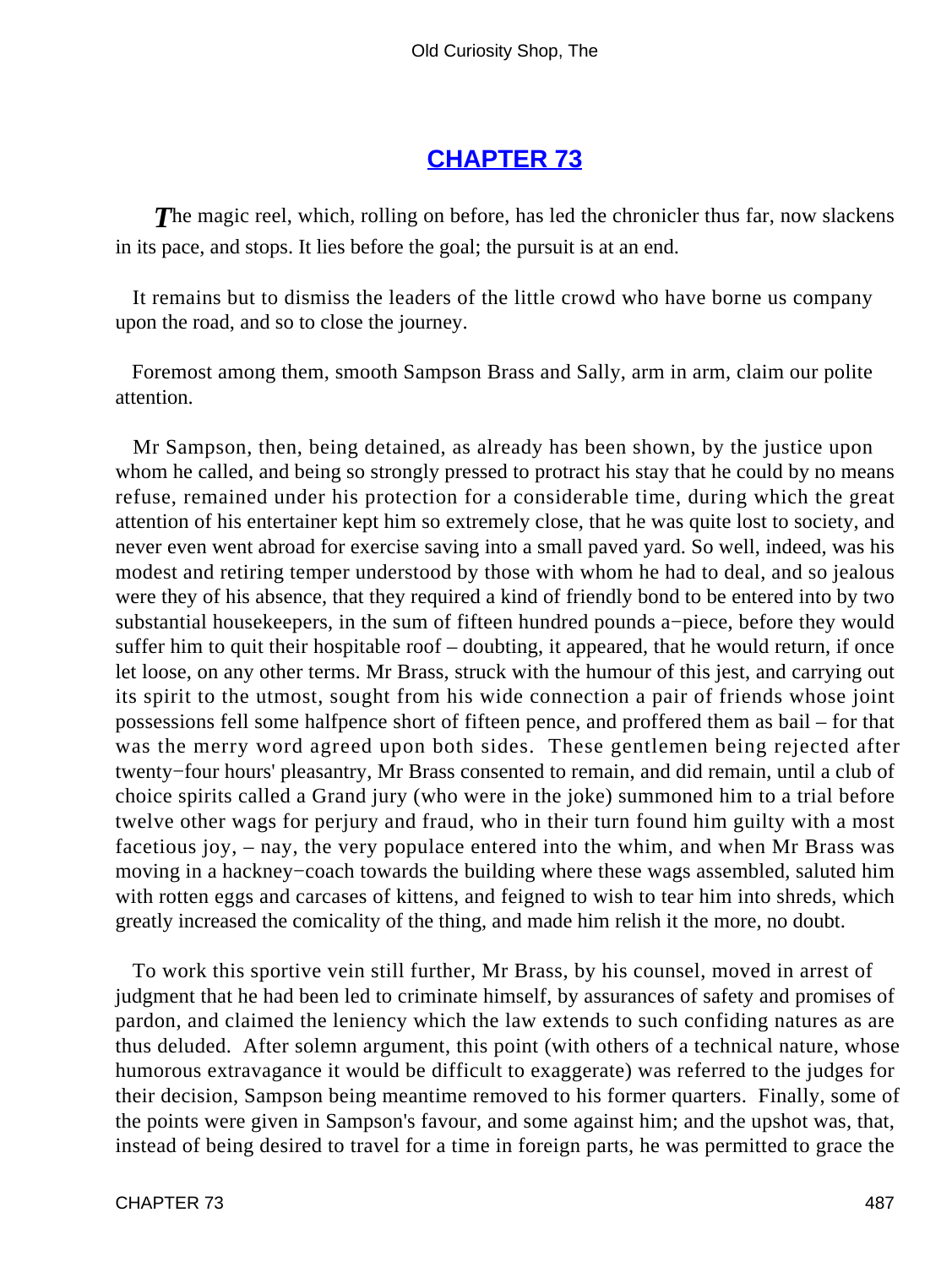mother country under certain insignificant restrictions.

 These were, that he should, for a term of years, reside in a spacious mansion where several other gentlemen were lodged and boarded at the public charge, who went clad in a sober uniform of grey turned up with yellow, had their hair cut extremely short, and chiefly lived on gruel and light soup. It was also required of him that he should partake of their exercise of constantly ascending an endless flight of stairs; and, lest his legs, unused to such exertion, should be weakened by it, that he should wear upon one ankle an amulet or charm of iron. These conditions being arranged, he was removed one evening to his new abode, and enjoyed, in common with nine other gentlemen, and two ladies, the privilege of being taken to his place of retirement in one of Royalty's own carriages.

 Over and above these trifling penalties, his name was erased and blotted out from the roll of attorneys; which erasure has been always held in these latter times to be a great degradation and reproach, and to imply the commission of some amazing villany – as indeed it would seem to be the case, when so many worthless names remain among its better records, unmolested.

 Of Sally Brass, conflicting rumours went abroad. Some said with confidence that she had gone down to the docks in male attire, and had become a female sailor; others darkly whispered that she had enlisted as a private in the second regiment of Foot Guards, and had been seen in uniform, and on duty, to wit, leaning on her musket and looking out of a sentry−box in St james's Park, one evening. There were many such whispers as these in circulation; but the truth appears to be that, after the lapse of some five years (during which there is no direct evidence of her having been seen at all), two wretched people were more than once observed to crawl at dusk from the inmost recesses of St Giles's, and to take their way along the streets, with shuffling steps and cowering shivering forms, looking into the roads and kennels as they went in search of refuse food or disregarded offal. These forms were never beheld but in those nights of cold and gloom, when the terrible spectres, who lie at all other times in the obscene hiding−places of London, in archways, dark vaults and cellars, venture to creep into the streets; the embodied spirits of Disease, and Vice, and Famine. It was whispered by those who should have known, that these were Sampson and his sister Sally; and to this day, it is said, they sometimes pass, on bad nights, in the same loathsome guise, close at the elbow of the shrinking passenger.

 The body of Quilp being found – though not until some days had elapsed – an inquest was held on it near the spot where it had been washed ashore. The general supposition was that he had committed suicide, and, this appearing to be favoured by all the circumstances of his death, the verdict was to that effect. He was left to be buried with a stake through his heart in the centre of four lonely roads.

 It was rumoured afterwards that this horrible and barbarous ceremony had been dispensed with, and that the remains had been secretly given up to Tom Scott. But even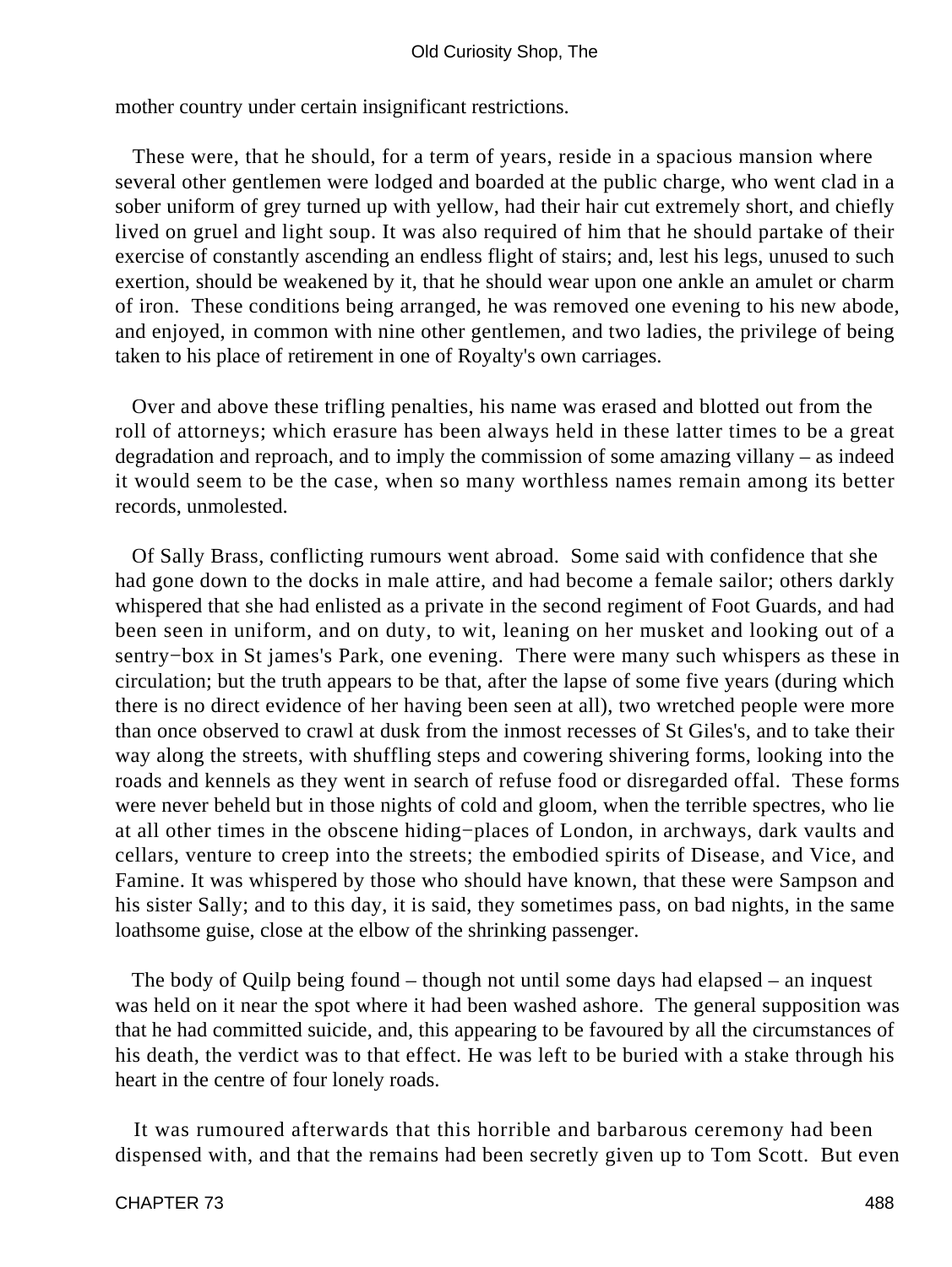here, opinion was divided; for some said Tom dug them up at midnight, and carried them to a place indicated to him by the widow. It is probable that both these stories may have had their origin in the simple fact of Tom's shedding tears upon the inquest – which he certainly did, extraordinary as it may appear. He manifested, besides, a strong desire to assault the jury; and being restrained and conducted out of court, darkened its only window by standing on his head upon the sill, until he was dexterously tilted upon his feet again by a cautious beadle.

 Being cast upon the world by his master's death, he determined to go through it upon his head and hands, and accordingly began to tumble for his bread. Finding, however, his English birth an insurmountable obstacle to his advancement in this pursuit (notwithstanding that his art was in high repute and favour), he assumed the name of an Italian image lad, with whom he had become acquainted; and afterwards tumbled with extraordinary success, and to overflowing audiences. Little Mrs Quilp never quite forgave herself the one deceit that lay so heavy on her conscience, and never spoke or thought of it but with bitter tears. Her husband had no relations, and she was rich. He had made no will, or she would probably have been poor. Having married the first time at her mother's instigation, she consulted in her second choice nobody but herself. It fell upon a smart young fellow enough; and as he made it a preliminary condition that Mrs Jiniwin should be thenceforth an out−pensioner, they lived together after marriage with no more than the average amount of quarrelling, and led a merry life upon the dead dwarf's money.

 Mr and Mrs Garland, and Mr Abel, went out as usual (except that there was a change in their household, as will be seen presently), and in due time the latter went into partnership with his friend the notary, on which occasion there was a dinner, and a ball, and great extent of dissipation. Unto this ball there happened to be invited the most bashful young lady that was ever seen, with whom Mr Abel happened to fall in love. HOW it happened, or how they found it out, or which of them first communicated the discovery to the other, nobody knows. But certain it is that in course of time they were married; and equally certain it is that they were the happiest of the happy; and no less certain it is that they deserved to be so. And it is pleasant to write down that they reared a family; because any propagation of goodness and benevolence is no small addition to the aristocracy of nature, and no small subject of rejoicing for mankind at large.

 The pony preserved his character for independence and principle down to the last moment of his life; which was an unusually long one, and caused him to be looked upon, indeed, as the very Old Parr of ponies. He often went to and fro with the little phaeton between Mr Garland's and his son's, and, as the old people and the young were frequently together, had a stable of his own at the new establishment, into which he would walk of himself with surprising dignity. He condescended to play with the children, as they grew old enough to cultivate his friendship, and would run up and down the little paddock with them like a dog; but though he relaxed so far, and allowed them such small freedoms as caresses, or even to look at his shoes or hang on by his tail, he never permitted any one among them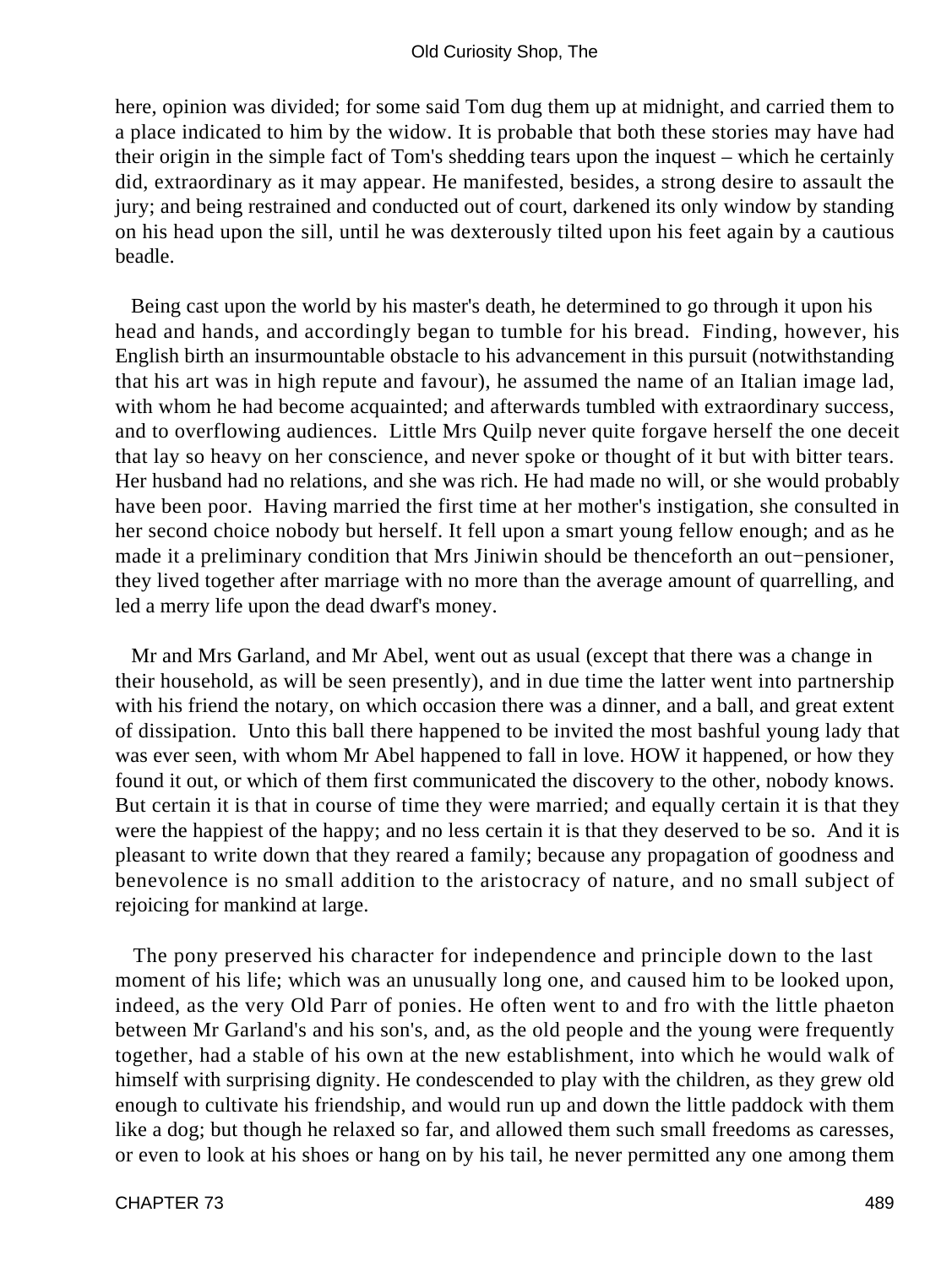to mount his back or drive him; thus showing that even their familiarity must have its limits, and that there were points between them far too serious for trifling.

 He was not unsusceptible of warm attachments in his later life, for when the good bachelor came to live with Mr Garland upon the clergyman's decease, he conceived a great friendship for him, and amiably submitted to be driven by his hands without the least resistance. He did no work for two or three years before he died, but lived in clover; and his last act (like a choleric old gentleman) was to kick his doctor.

 Mr Swiveller, recovering very slowly from his illness, and entering into the receipt of his annuity, bought for the Marchioness a handsome stock of clothes, and put her to school forthwith, in redemption of the vow he had made upon his fevered bed. After casting about for some time for a name which should be worthy of her, he decided in favour of Sophronia Sphynx, as being euphonious and genteel, and furthermore indicative of mystery. Under this title the Marchioness repaired, in tears, to the school of his selection, from which, as she soon distanced all competitors, she was removed before the lapse of many quarters to one of a higher grade. It is but bare justice to Mr Swiveller to say, that, although the expenses of her education kept him in straitened circumstances for half a dozen years, he never slackened in his zeal, and always held himself sufficiently repaid by the accounts he heard (with great gravity) of her advancement, on his monthly visits to the governess, who looked upon him as a literary gentleman of eccentric habits, and of a most prodigious talent in quotation.

 In a word, Mr Swiveller kept the Marchioness at this establishment until she was, at a moderate guess, full nineteen years of age – good−looking, clever, and good−humoured; when he began to consider seriously what was to be done next. On one of his periodical visits, while he was revolving this question in his mind, the Marchioness came down to him, alone, looking more smiling and more fresh than ever. Then, it occurred to him, but not for the first time, that if she would marry him, how comfortable they might be! So Richard asked her; whatever she said, it wasn't No; and they were married in good earnest that day week. Which gave Mr Swiveller frequent occasion to remark at divers subsequent periods that there had been a young lady saving up for him after all.

 A little cottage at Hampstead being to let, which had in its garden a smoking−box, the envy of the civilised world, they agreed to become its tenants, and, when the honey−moon was over, entered upon its occupation. To this retreat Mr Chuckster repaired regularly every Sunday to spend the day – usually beginning with breakfast – and here he was the great purveyor of general news and fashionable intelligence. For some years he continued a deadly foe to Kit, protesting that he had a better opinion of him when he was supposed to have stolen the five−pound note, than when he was shown to be perfectly free of the crime; inasmuch as his guilt would have had in it something daring and bold, whereas his innocence was but another proof of a sneaking and crafty disposition. By slow degrees, however, he was reconciled to him in the end; and even went so far as to honour him with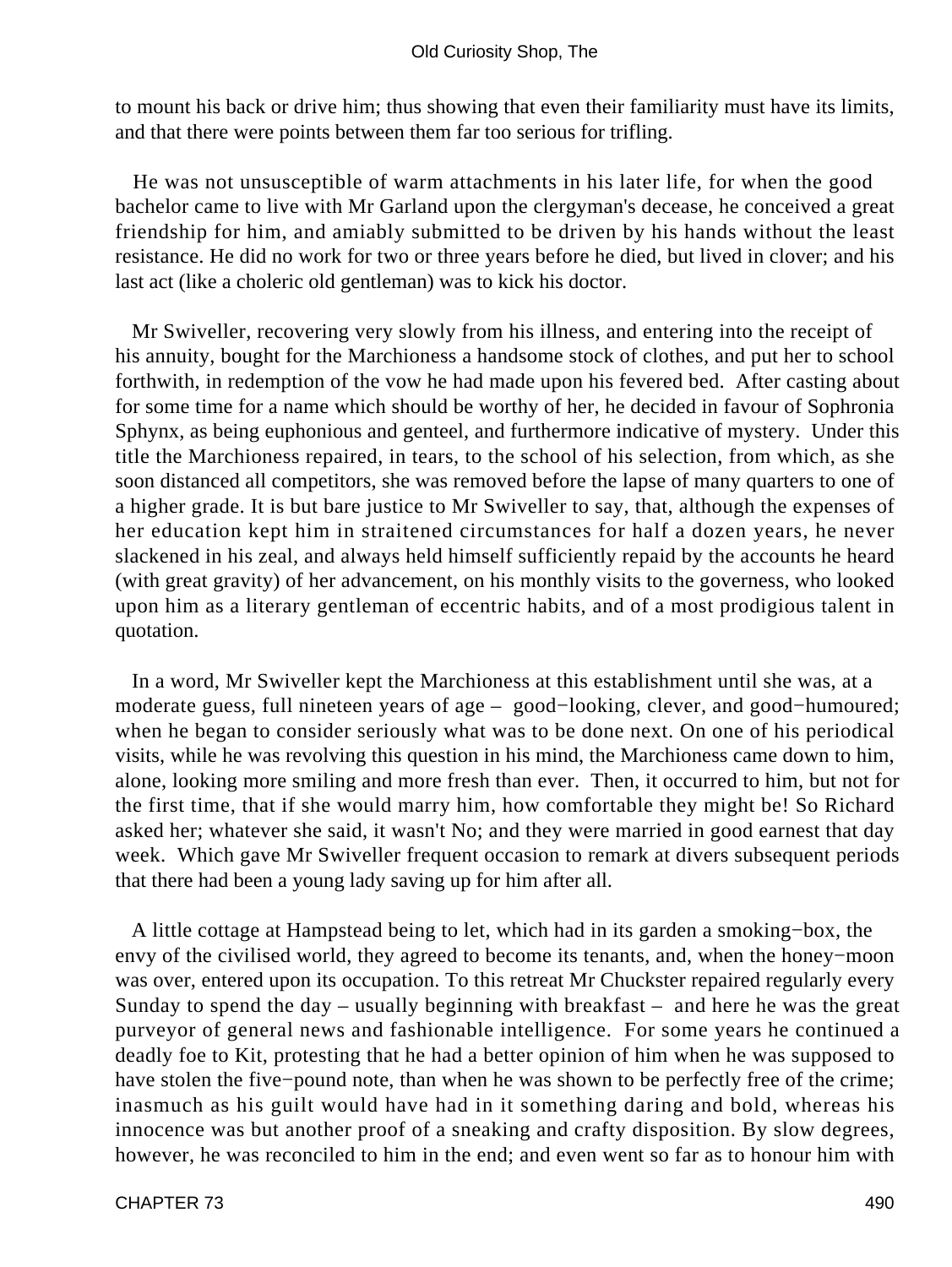his patronage, as one who had in some measure reformed, and was therefore to be forgiven. But he never forgot or pardoned that circumstance of the shilling; holding that if he had come back to get another he would have done well enough, but that his returning to work out the former gift was a stain upon his moral character which no penitence or contrition could ever wash away.

 Mr Swiveller, having always been in some measure of a philosophic and reflective turn, grew immensely contemplative, at times, in the smoking−box, and was accustomed at such periods to debate in his own mind the mysterious question of Sophronia's parentage. Sophronia herself supposed she was an orphan; but Mr Swiveller, putting various slight circumstances together, often thought Miss Brass must know better than that; and, having heard from his wife of her strange interview with Quilp, entertained sundry misgivings whether that person, in his lifetime, might not also have been able to solve the riddle, had he chosen. These speculations, however, gave him no uneasiness; for Sophronia was ever a most cheerful, affectionate, and provident wife to him; and Dick (excepting for an occasional outbreak with Mr Chuckster, which she had the good sense rather to encourage than oppose) was to her an attached and domesticated husband. And they played many hundred thousand games of cribbage together. And let it be added, to Dick's honour, that, though we have called her Sophronia, he called her the Marchioness from first to last; and that upon every anniversary of the day on which he found her in his sick room, Mr Chuckster came to dinner, and there was great glorification.

 The gamblers, Isaac List and Jowl, with their trusty confederate Mr James Groves of unimpeachable memory, pursued their course with varying success, until the failure of a spirited enterprise in the way of their profession, dispersed them in various directions, and caused their career to receive a sudden check from the long and strong arm of the law. This defeat had its origin in the untoward detection of a new associate – young Frederick Trent – who thus became the unconscious instrument of their punishment and his own.

 For the young man himself, he rioted abroad for a brief term, living by his wits – which means by the abuse of every faculty that worthily employed raises man above the beasts, and so degraded, sinks him far below them. It was not long before his body was recognised by a stranger, who chanced to visit that hospital in Paris where the drowned are laid out to be owned; despite the bruises and disfigurements which were said to have been occasioned by some previous scuffle. But the stranger kept his own counsel until he returned home, and it was never claimed or cared for.

 The younger brother, or the single gentleman, for that designation is more familiar, would have drawn the poor schoolmaster from his lone retreat, and made him his companion and friend. But the humble village teacher was timid of venturing into the noisy world, and had become fond of his dwelling in the old churchyard. Calmly happy in his school, and in the spot, and in the attachment of Her little mourner, he pursued his quiet course in peace; and was, through the righteous gratitude of his friend – let this brief mention suffice for that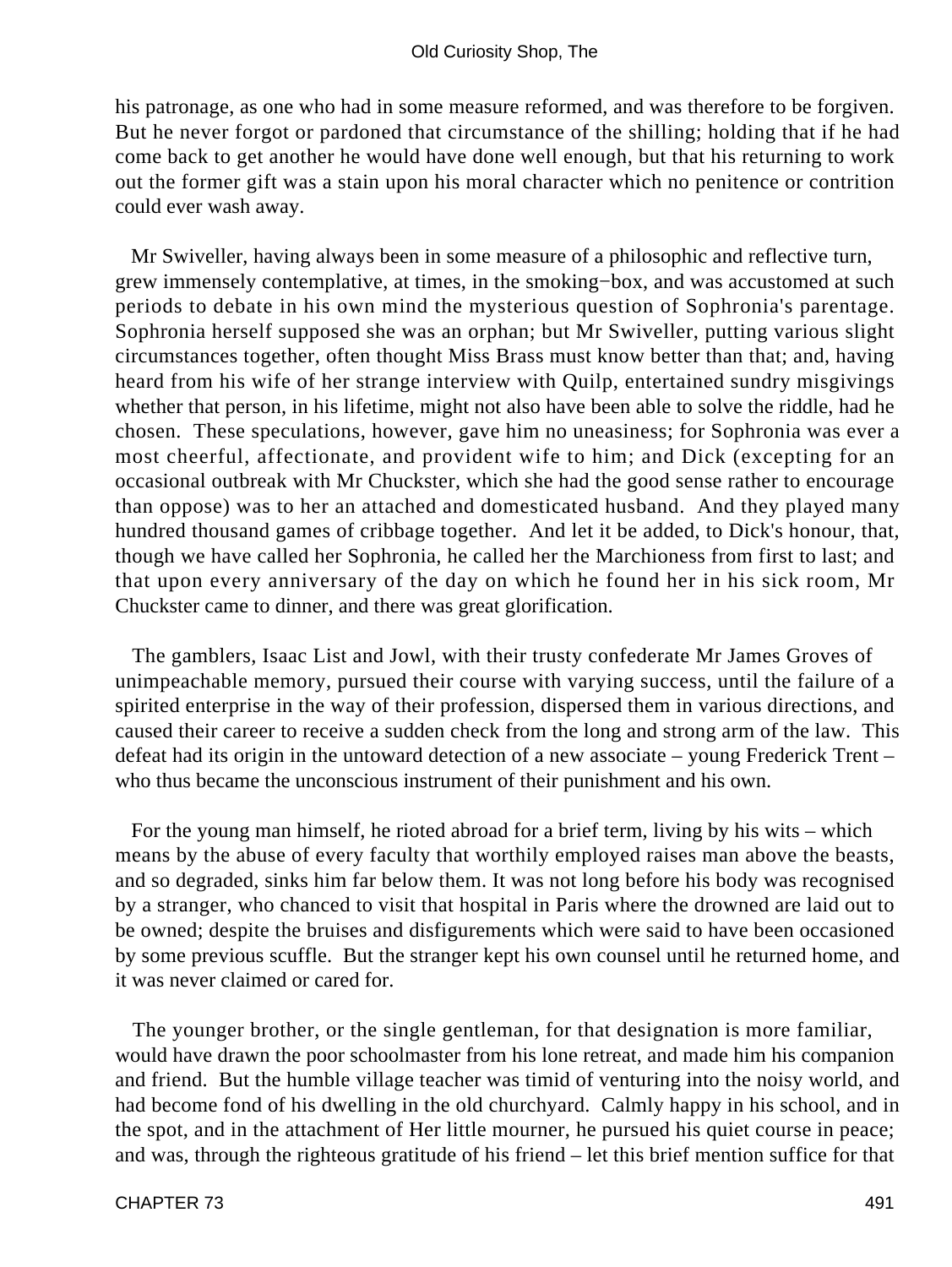– a POOR school−master no more.

 That friend – single gentleman, or younger brother, which you will – had at his heart a heavy sorrow; but it bred in him no misanthropy or monastic gloom. He went forth into the world, a lover of his kind. For a long, long time, it was his chief delight to travel in the steps of the old man and the child (so far as he could trace them from her last narrative), to halt where they had halted, sympathise where they had suffered, and rejoice where they had been made glad. Those who had been kind to them, did not escape his search. The sisters at the school – they who were her friends, because themselves so friendless – Mrs Jarley of the wax−work, Codlin, Short – he found them all; and trust me, the man who fed the furnace fire was not forgotten.

 Kit's story having got abroad, raised him up a host of friends, and many offers of provision for his future life. He had no idea at first of ever quitting Mr Garland's service; but, after serious remonstrance and advice from that gentleman, began to contemplate the possibility of such a change being brought about in time. A good post was procured for him, with a rapidity which took away his breath, by some of the gentlemen who had believed him guilty of the offence laid to his charge, and who had acted upon that belief. Through the same kind agency, his mother was secured from want, and made quite happy. Thus, as Kit often said, his great misfortune turned out to be the source of all his subsequent prosperity.

 Did Kit live a single man all his days, or did he marry? Of course he married, and who should be his wife but Barbara? And the best of it was, he married so soon that little Jacob was an uncle, before the calves of his legs, already mentioned in this history, had ever been encased in broadcloth pantaloons, – though that was not quite the best either, for of necessity the baby was an uncle too. The delight of Kit's mother and of Barbara's mother upon the great occasion is past all telling; finding they agreed so well on that, and on all other subjects, they took up their abode together, and were a most harmonious pair of friends from that time forth. And hadn't Astley's cause to bless itself for their all going together once a quarter – to the pit – and didn't Kit's mother always say, when they painted the outside, that Kit's last treat had helped to that, and wonder what the manager would feel if he but knew it as they passed his house!

 When Kit had children six and seven years old, there was a Barbara among them, and a pretty Barbara she was. Nor was there wanting an exact facsimile and copy of little Jacob, as he appeared in those remote times when they taught him what oysters meant. Of course there was an Abel, own godson to the Mr Garland of that name; and there was a Dick, whom Mr Swiveller did especially favour. The little group would often gather round him of a night and beg him to tell again that story of good Miss Nell who died. This, Kit would do; and when they cried to hear it, wishing it longer too, he would teach them how she had gone to Heaven, as all good people did; and how, if they were good, like her, they might hope to be there too, one day, and to see and know her as he had done when he was quite a boy. Then, he would relate to them how needy he used to be, and how she had taught him what he was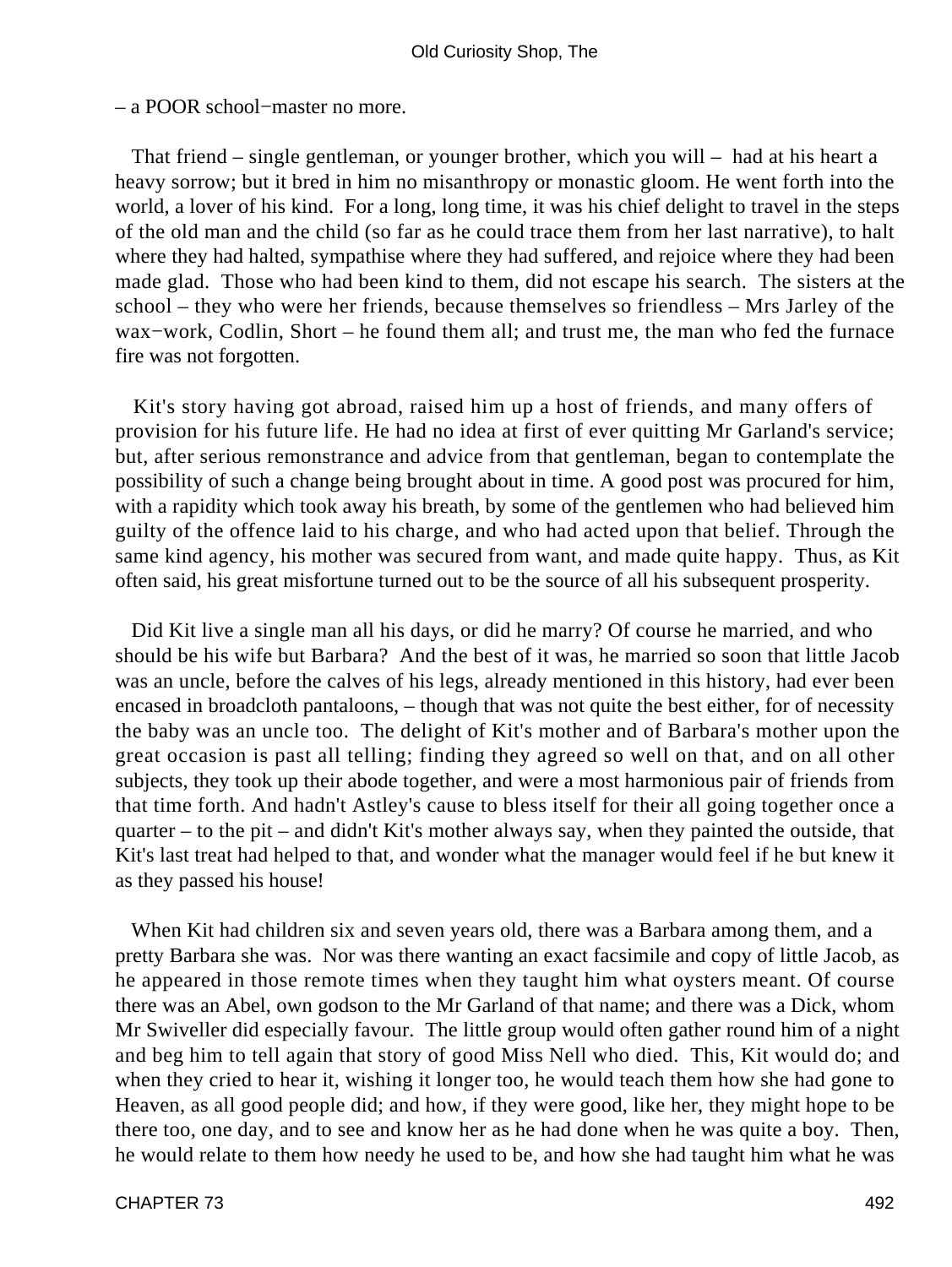otherwise too poor to learn, and how the old man had been used to say 'she always laughs at Kit;' at which they would brush away their tears, and laugh themselves to think that she had done so, and be again quite merry.

 He sometimes took them to the street where she had lived; but new improvements had altered it so much, it was not like the same. The old house had been long ago pulled down, and a fine broad road was in its place. At first he would draw with his stick a square upon the ground to show them where it used to stand. But he soon became uncertain of the spot, and could only say it was thereabouts, he thought, and these alterations were confusing.

 Such are the changes which a few years bring about, and so do things pass away, like a tale that is told!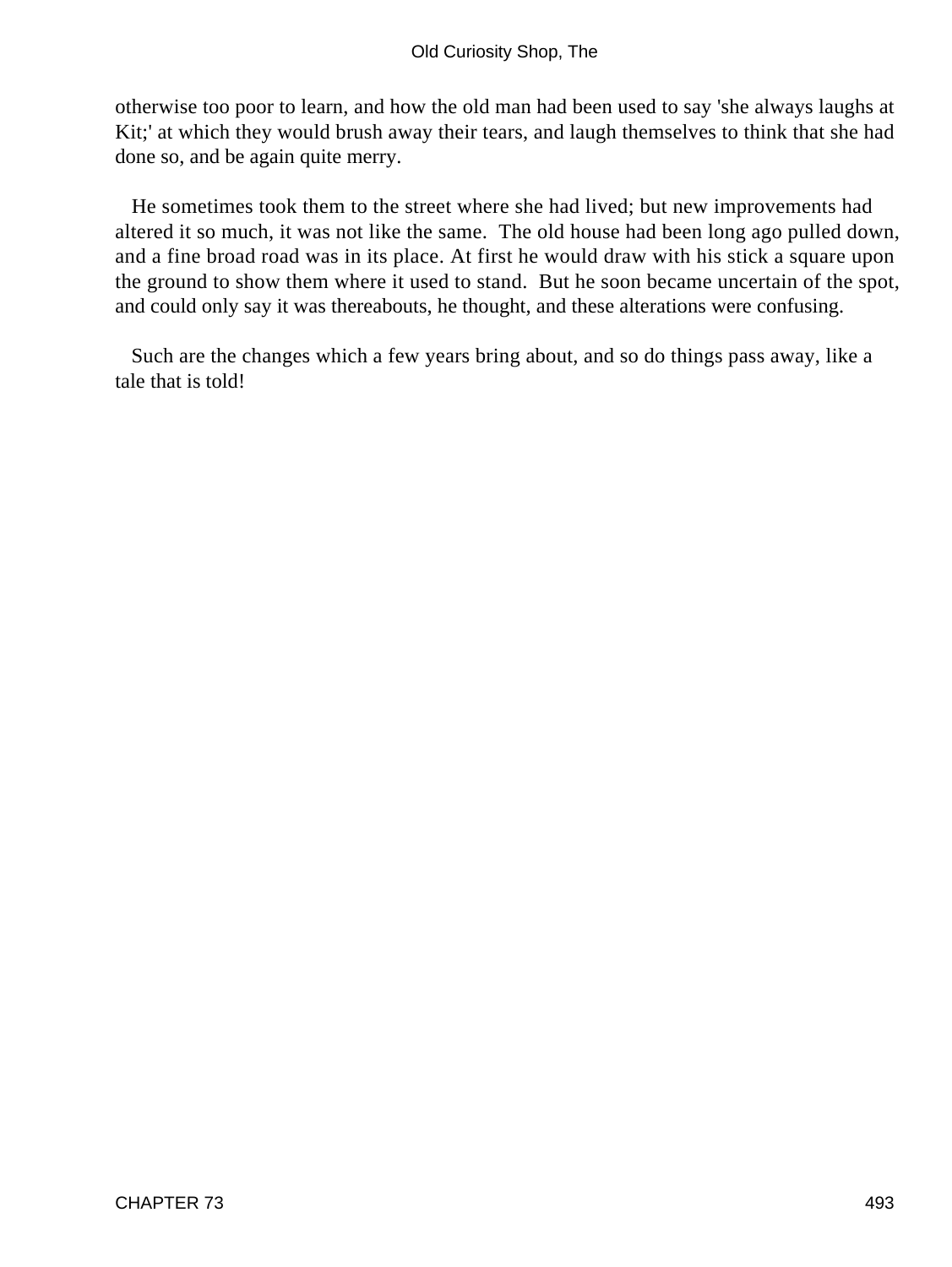# **Table Of Content**

**[CHAPTER 1](#page-3-0)**

**[CHAPTER 2](#page-14-0)**

**[CHAPTER 3](#page-20-0)**

**[CHAPTER 4](#page-27-0)**

**[CHAPTER 5](#page-34-0)**

**[CHAPTER 6](#page-40-0)**

**[CHAPTER 7](#page-48-0)**

**[CHAPTER 8](#page-54-0)**

**[CHAPTER 9](#page-62-0)**

**[CHAPTER 10](#page-70-0)**

**[CHAPTER 11](#page-75-0)**

**[CHAPTER 12](#page-82-0)**

**[CHAPTER 13](#page-88-0)**

**[CHAPTER 14](#page-96-0)**

**[CHAPTER 15](#page-101-0)**

**[CHAPTER 16](#page-108-0)**

**[CHAPTER 17](#page-113-0)**

**[CHAPTER 18](#page-120-0)**

**[CHAPTER 19](#page-126-0)**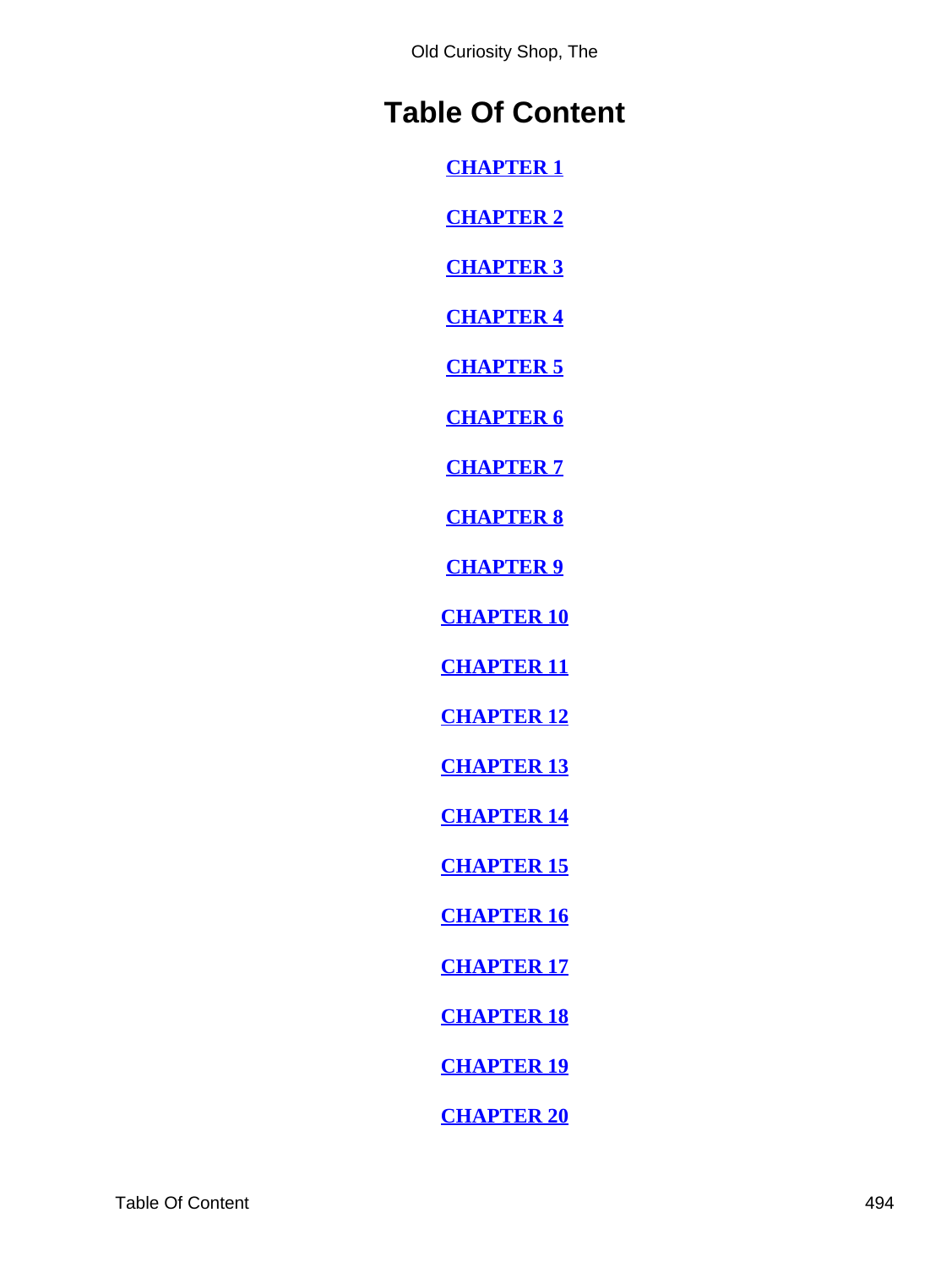**[CHAPTER 21](#page-139-0)**

**[CHAPTER 22](#page-147-0)**

**[CHAPTER 23](#page-151-0)**

**[CHAPTER 24](#page-159-0)**

**[CHAPTER 25](#page-164-0)**

**[CHAPTER 26](#page-171-0)**

**[CHAPTER 27](#page-177-0)**

**[CHAPTER 28](#page-185-0)**

**[CHAPTER 29](#page-190-0)**

**[CHAPTER 30](#page-198-0)**

**[CHAPTER 31](#page-203-0)**

**[CHAPTER 32](#page-211-0)**

**[CHAPTER 33](#page-215-0)**

**[CHAPTER 34](#page-223-0)**

**[CHAPTER 35](#page-228-0)**

**[CHAPTER 36](#page-237-0)**

**[CHAPTER 37](#page-242-0)**

**[CHAPTER 38](#page-249-0)**

**[CHAPTER 39](#page-257-0)**

**[CHAPTER 40](#page-262-0)**

**[CHAPTER 41](#page-269-0)**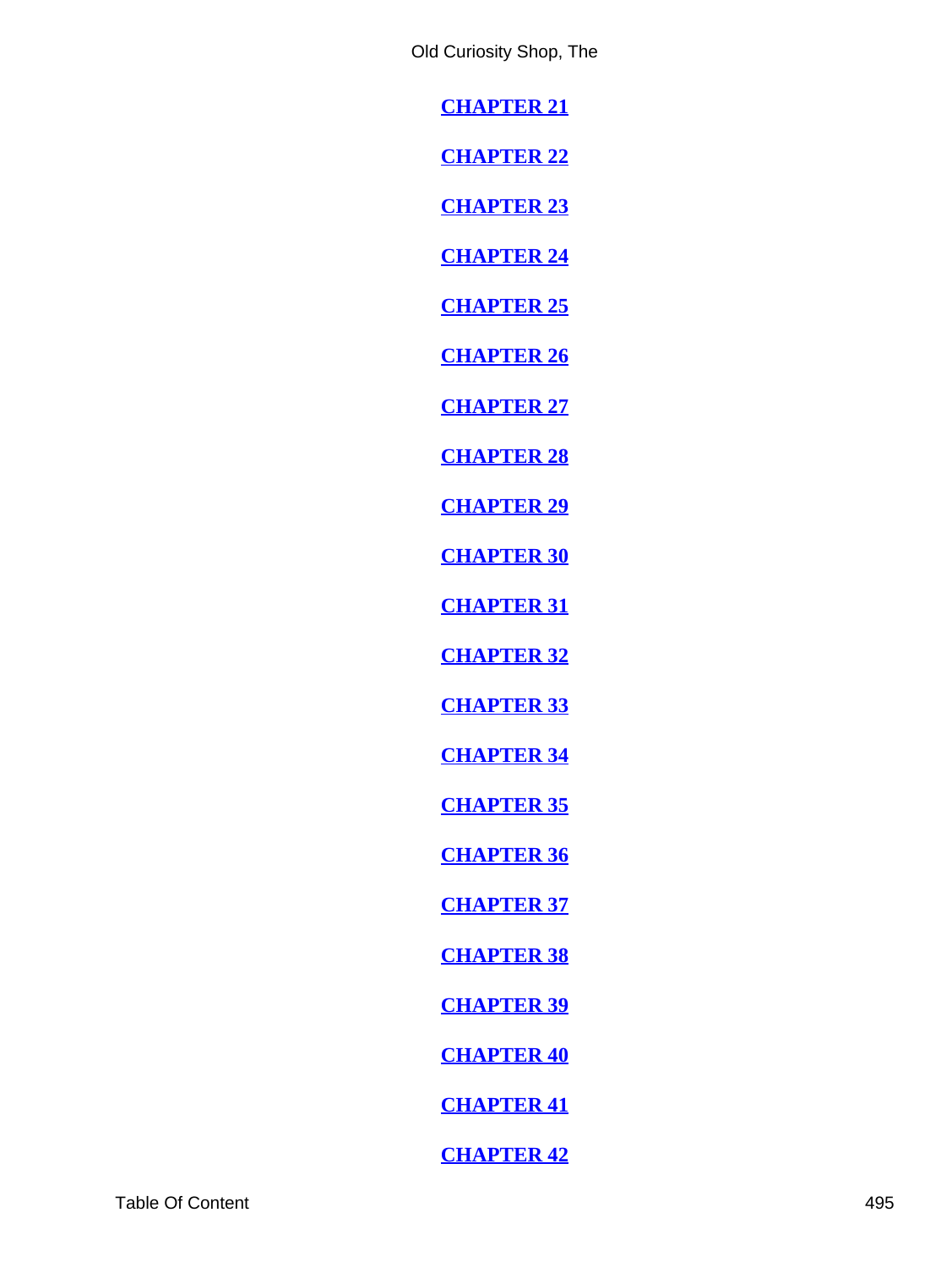**[CHAPTER 43](#page-283-0)**

**[CHAPTER 44](#page-288-0)**

**[CHAPTER 45](#page-295-0)**

**[CHAPTER 46](#page-300-0)**

**[CHAPTER 47](#page-307-0)**

**[CHAPTER 48](#page-313-0)**

**[CHAPTER 49](#page-321-0)**

**[CHAPTER 50](#page-327-0)**

**[CHAPTER 51](#page-335-0)**

**[CHAPTER 52](#page-341-0)**

**[CHAPTER 53](#page-349-0)**

**[CHAPTER 54](#page-354-0)**

**[CHAPTER 55](#page-363-0)**

**[CHAPTER 56](#page-368-0)**

**[CHAPTER 57](#page-377-0)**

**[CHAPTER 58](#page-382-0)**

**[CHAPTER 59](#page-390-0)**

**[CHAPTER 60](#page-396-0)**

**[CHAPTER 61](#page-404-0)**

**[CHAPTER 62](#page-409-0)**

**[CHAPTER 63](#page-417-0)**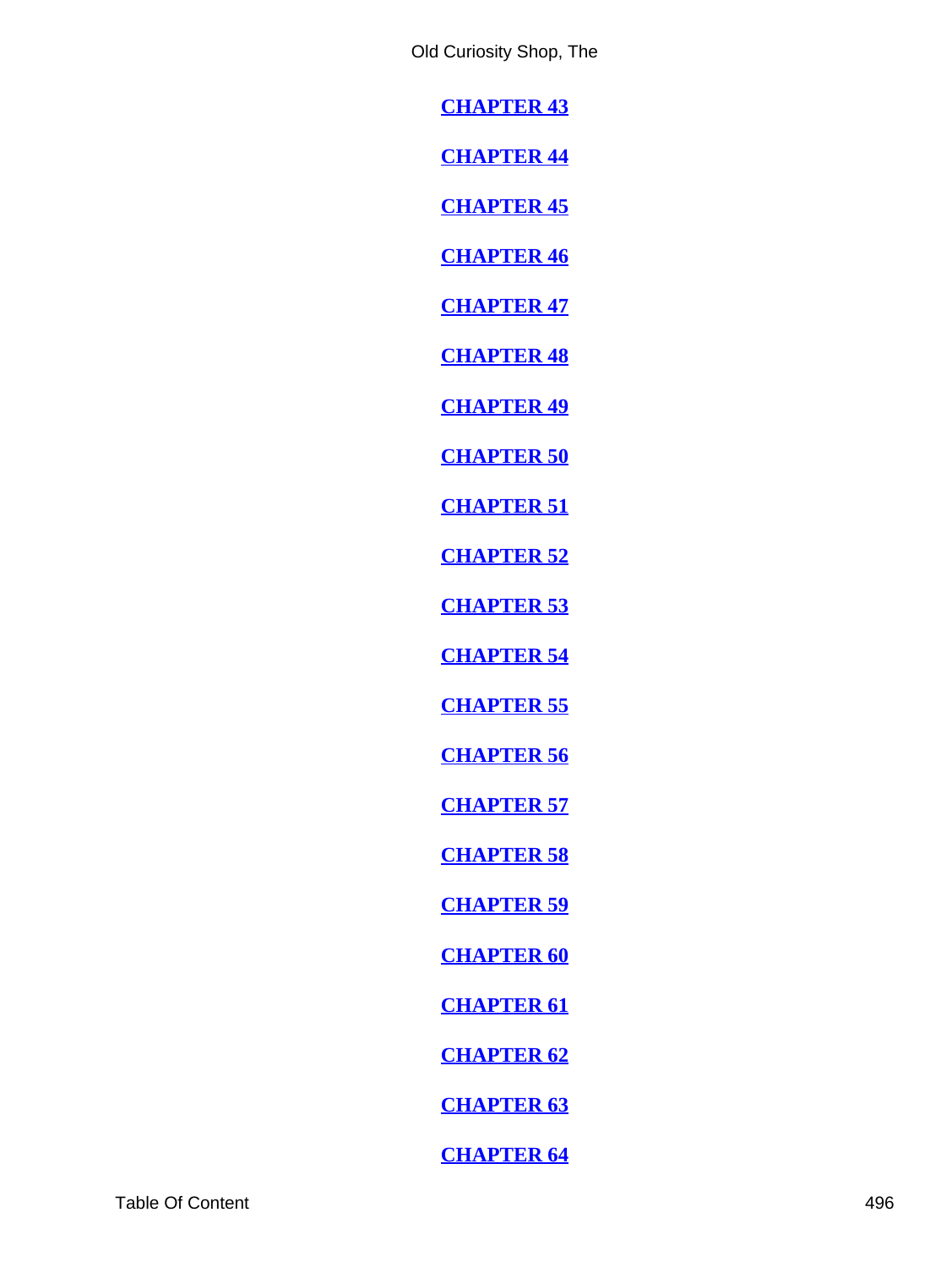<span id="page-497-0"></span>**[CHAPTER 65](#page-431-0)**

**[CHAPTER 66](#page-436-0)**

**[CHAPTER 67](#page-448-0)**

**[CHAPTER 68](#page-456-0)**

**[CHAPTER 69](#page-461-0)**

**[CHAPTER 70](#page-469-0)**

**[CHAPTER 71](#page-474-0)**

**[CHAPTER 72](#page-481-0)**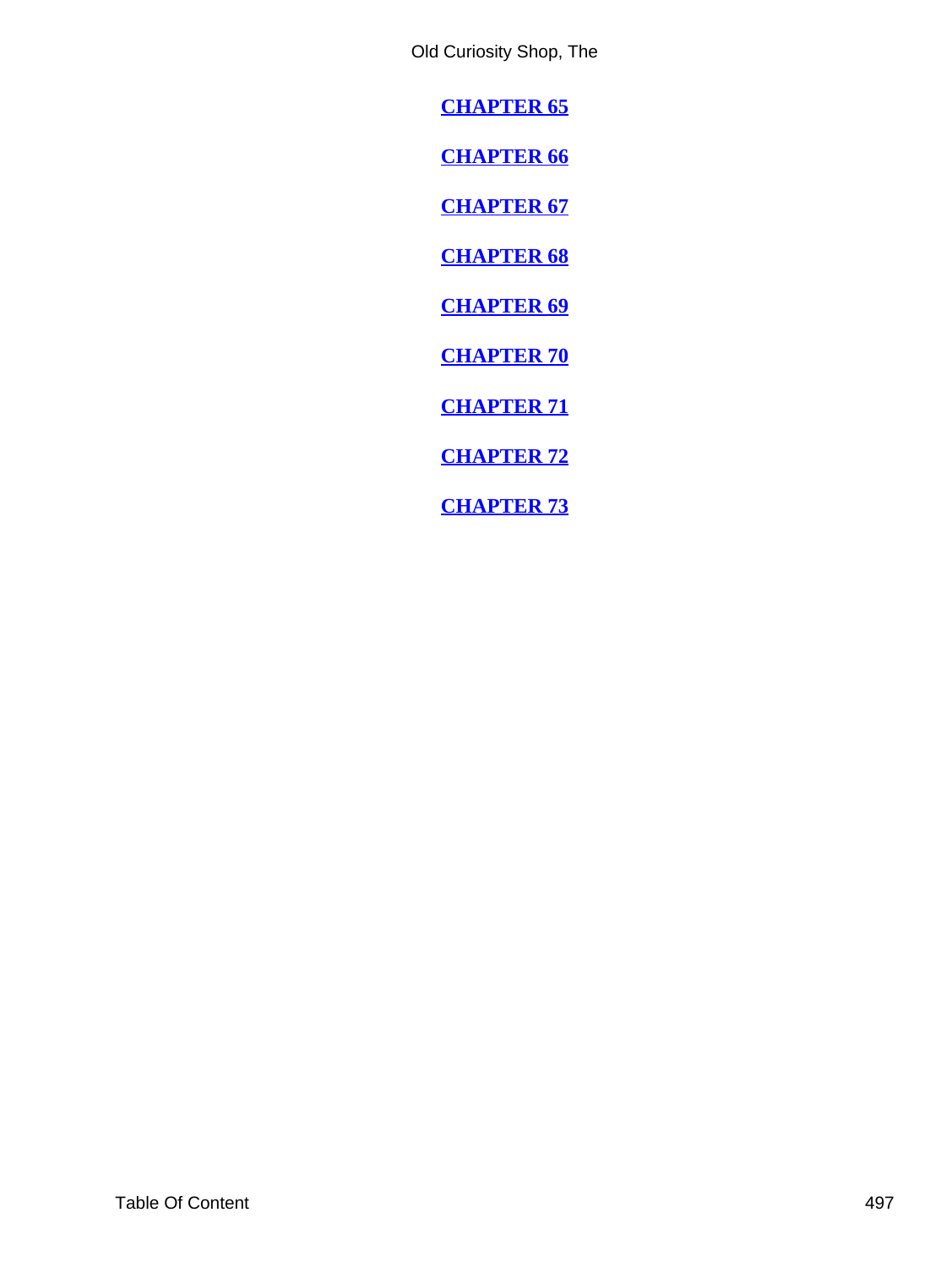# **About Phoenix Editions**

## **Why Phoenix Editions?**

With the already available tools, converting files to eBook formats is not a big task. You can use a plugin in MS Word and with just one click have a lit file. You can drag and drop html into Adobe Acrobat and create a pdf file.

If we can be happy over the possibilities given to anyone to publish and to be published, we must nevertheless look at previous experiences from the history of the computer and the internet in order to get some needed advice:

• The lack of standards threatens the persistance of data.

We are able to access data from tablets from 3.000 year B.C. but not from files created 10 years ago in a proprietary format, stored in some specific non standard media, or even in previous versions of existing products.

- If not enough care is taken, some operations like drag and drop or cut and paste can result in the production of corrupted data.
- Many ebooks come from html files. But outdated tags are still being used, and one only needs to view the source to find beginning tags without their corresponding end tags, improper nesting, and proprietary or non standard encoding. If the source code is not cleaned up, all this will make its way to the derivated ebook.
- Not every user knows how, is able to or wants to use the more advanced standard features of available ebooks formats, resulting in a work that very often doesn't make for the most pleasing reading experience.
- Centuries of history and experience in graphical and printing arts should not be lost for the sake of speed in converting to an ebook format. Much can be done in our search for excellence to adapt and improve, the end result of which is a ebook of higher quality.

But, we must be very careful in our search for quality and in our establishing criteria to meet this lofty goal. Otherwise, as we know and are aware of, a new kind of elitism, censorship or snobism can arise out of this endeavour.

Finding the proper and fair way to achieve this quality of ebook without such detrimental effects led us to implement what we at Phoenix−Library call **Phoenix Editions**.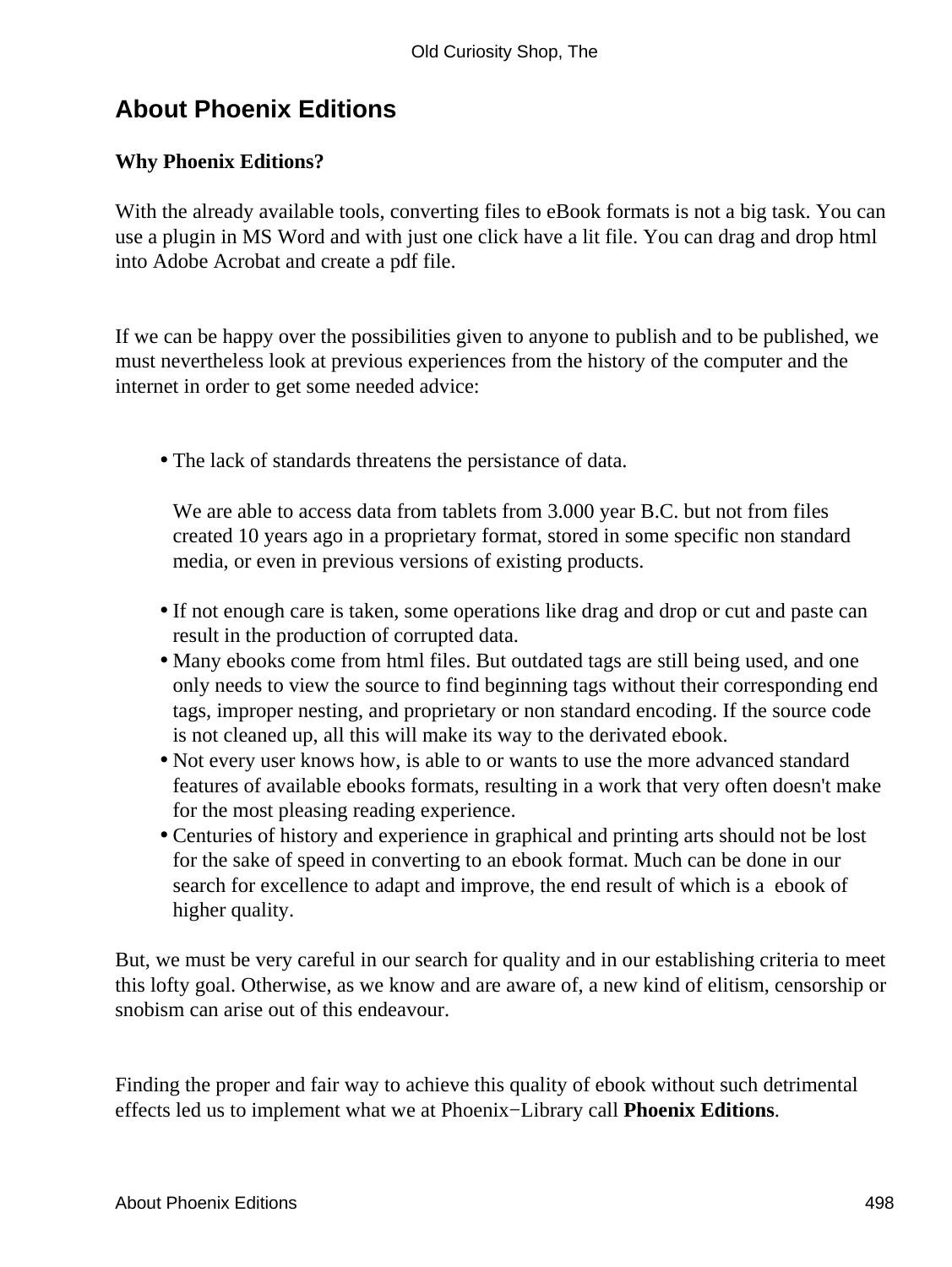# **What is a Phoenix Edition**

At Phoenix−Library we call a Phoenix Edition, an ebook with the following characteristics:

- It is converted from clean and standard xhtml/xml files
- It uses meta tags to identify content, and other data
- The available resources specific to each ebook format are used to give the reader a pleasant reading experience.

This means: objectives and normative criteria, regardless of taste, aesthetic or otherwise subjective evaluations of contents and/or presentation.

## **Phoenix Edition of a RocketEdition file:**

An ebook with a cover, a table of contents with active links, chapter breaks, a "go to" touch access at least to a TOC, oeb compliant metadata, indentation if required from a pEdition reproduction, internal links to notes.

## **Phoenix Edition of a Softbook file:**

An ebook with a cover, a table of contents with active links, chapter breaks, oeb compliant metadata, indentation if required from a pEdition reproduction, internal links to notes.

## **Phoenix Edition of a MS−Reader file:**

An ebook with a cover, an external table of contents with active links at least to an internal TOC, chapter breaks, images, oeb compliant metadata, indentation if required from a pEditon reproduction, internal links to notes.

## **Phoenix Edition of a Mobipocket file:**

An ebook with a cover, an external table of contents with active links at least to an internal TOC, chapter breaks, oeb compliant metadata, indentation if required from a pEdition reproduction, internal links to notes.

### **Phoenix Edition of a Acrobat file:**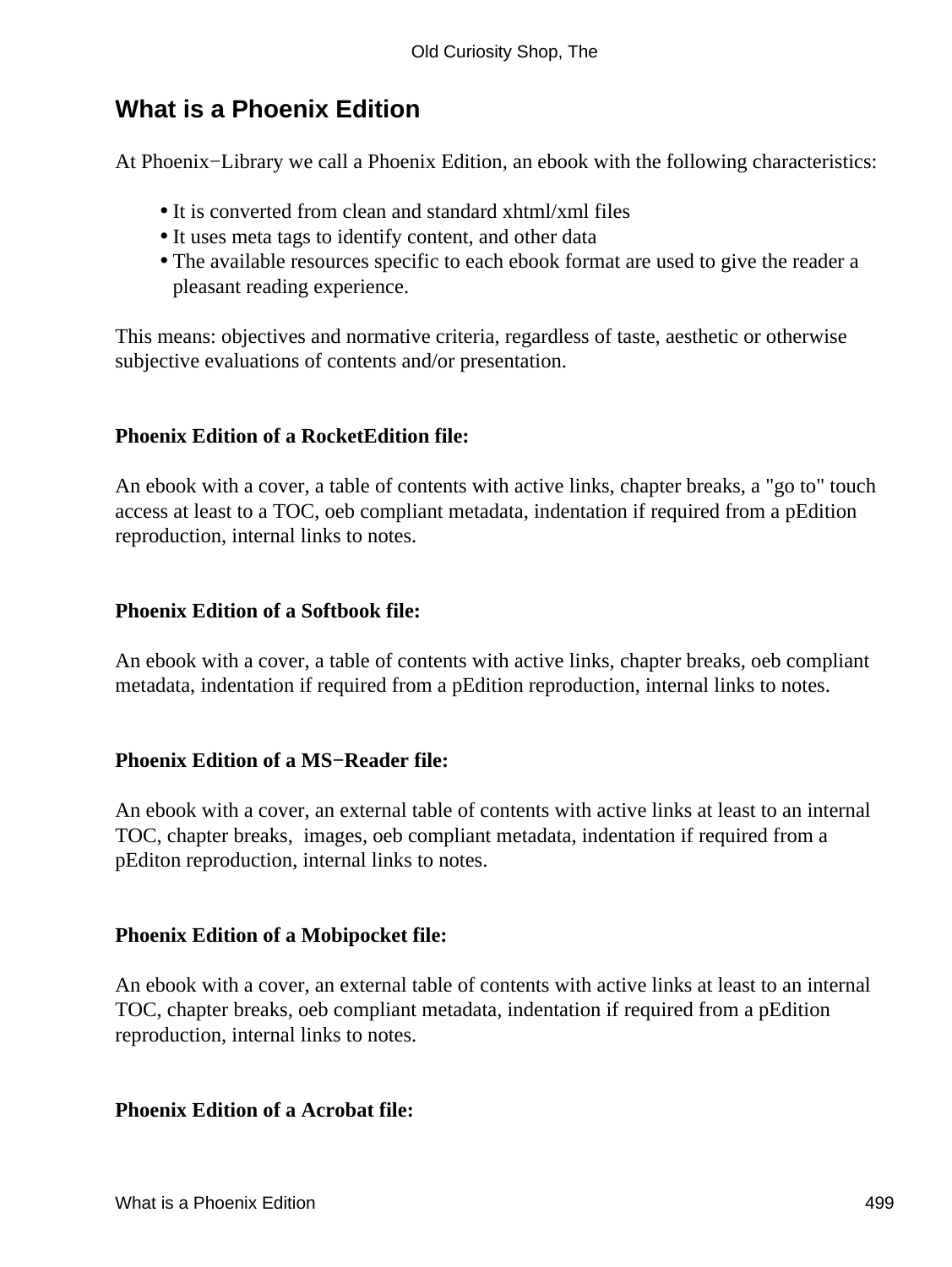An ebook with a cover, images, chapter breaks, matching page numbers, oeb compliant metadata, indentation if required from a pEdition reproduction, internal links to notes.

**Note 1:** These criteria will be discussed in the Phoenix eBook newsgroups in order to be refined and then implemented in a Phoenix Edition guideline, that will be available in the near future to all Phoenix−Library associates.

**Note 2:** In order to stimulate and reward all associate eBookProducers in their search for excellence, a percentage of all associate subscriptions will be allocated to this cause.